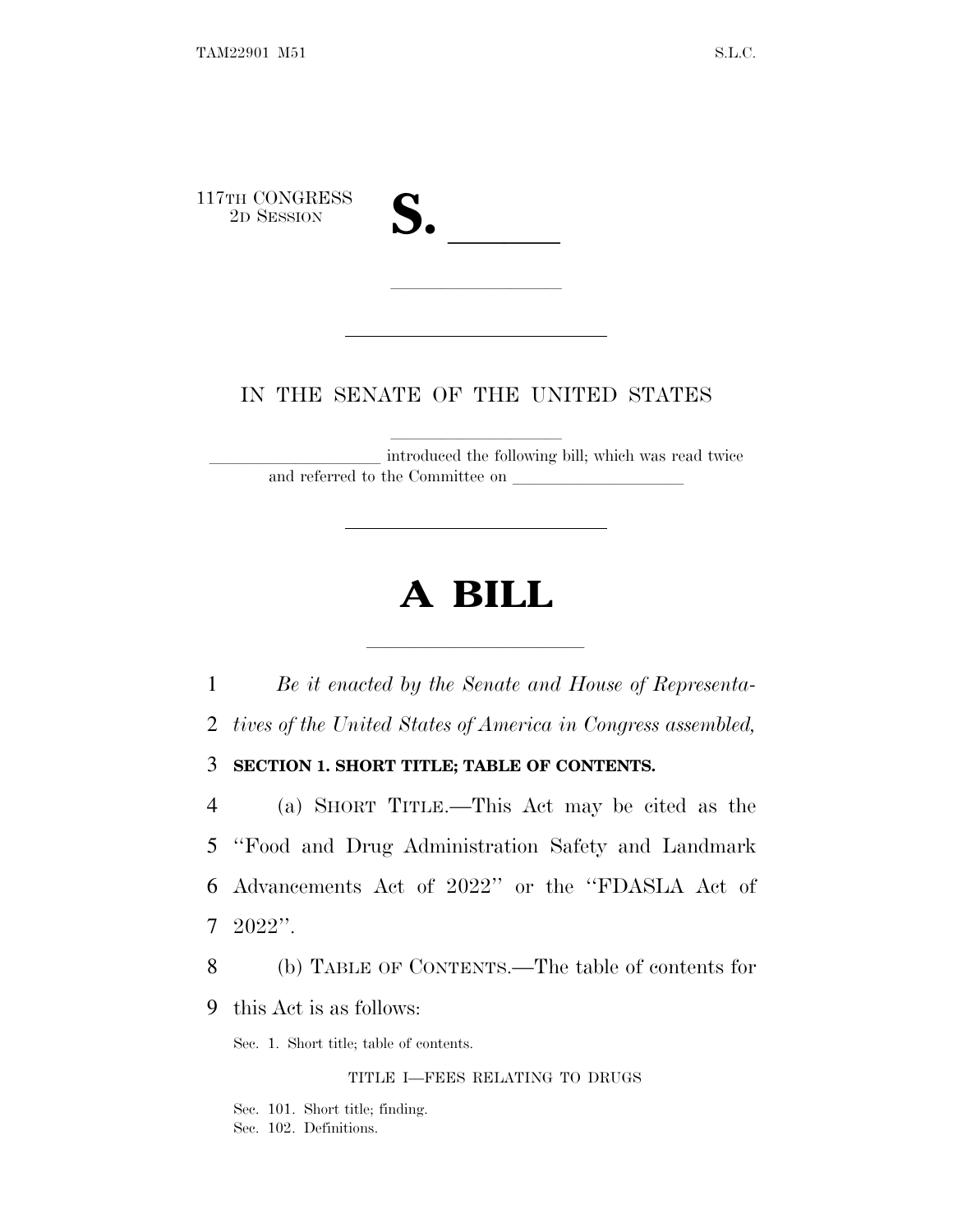- Sec. 103. Authority to assess and use drug fees.
- Sec. 104. Reauthorization; reporting requirement.
- Sec. 105. Sunset dates.
- Sec. 106. Effective date.
- Sec. 107. Savings clause.

#### TITLE II—FEES RELATING TO DEVICES

- Sec. 201. Short title; finding.
- Sec. 202. Definitions.
- Sec. 203. Authority to assess and use device fees.
- Sec. 204. Accreditation programs.
- Sec. 205. Sunset dates.
- Sec. 206. Effective date.
- Sec. 207. Savings clause.

#### TITLE III—FEES RELATING TO GENERIC DRUGS

- Sec. 301. Short title; finding.
- Sec. 302. Authority to assess and use human generic drug fees.
- Sec. 303. Reauthorization; reporting requirements.
- Sec. 304. Sunset dates.
- Sec. 305. Effective date.
- Sec. 306. Savings clause.

### TITLE IV—FEES RELATING TO BIOSIMILAR BIOLOGICAL PRODUCTS

- Sec. 401. Short title; finding.
- Sec. 402. Definitions.
- Sec. 403. Authority to assess and use biosimilar biological product fees.
- Sec. 404. Reauthorization; reporting requirements.
- Sec. 405. Sunset dates.
- Sec. 406. Effective date.
- Sec. 407. Savings clause.

#### TITLE V—IMPROVING REGULATION OF DRUGS AND BIOLOGICAL PRODUCTS

- Sec. 501. Alternatives to animal testing.
- Sec. 502. Safer disposal of opioids.
- Sec. 503. Clarifications to exclusivity provisions for first interchangeable biosimilar biological products.
- Sec. 504. Improvements to the Purple Book.

#### TITLE VI—OTHER REAUTHORIZATIONS

- Sec. 601. Reauthorization of the critical path public-private partnership.
- Sec. 602. Reauthorization of the best pharmaceuticals for children program.
- Sec. 603. Reauthorization of the humanitarian device exemption incentive.
- Sec. 604. Reauthorization of the pediatric device consortia program.
- Sec. 605. Reauthorization of provision pertaining to drugs containing single enantiomers.
- Sec. 606. Reauthorization of orphan drug grants.

#### TITLE VII—ENHANCING FDA HIRING AUTHORITIES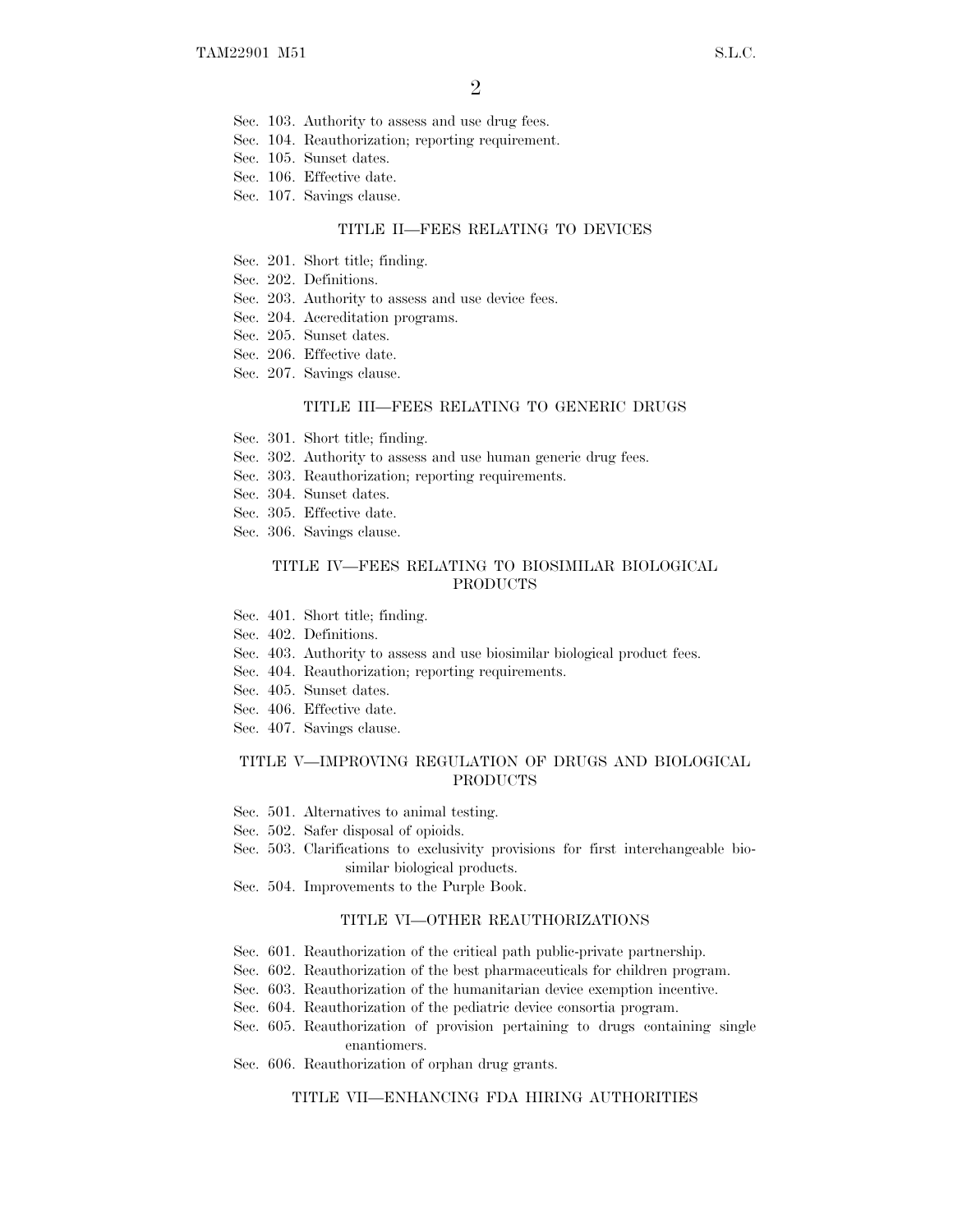- Sec. 701. Enhancing FDA hiring authority for scientific, technical, and professional personnel.
- Sec. 702. Strategic workforce plan and report.

### TITLE VIII—ADVANCING REGULATION OF COSMETICS, DIETARY SUPPLEMENTS, AND LABORATORY DEVELOPED TESTS

### Subtitle A—Cosmetics

- Sec. 801. Short title.
- Sec. 802. Amendments to cosmetic requirements.
- Sec. 803. Enforcement and conforming amendments.
- Sec. 804. Records inspection.
- Sec. 805. Talc-containing cosmetics.
- Sec. 806. Funding.

#### Subtitle B—Dietary Supplements

Sec. 811. Regulation of dietary supplements.

### Subtitle C—In Vitro Clinical Tests

- Sec. 821. Short title; table of contents.
- Sec. 822. Definitions.
- Sec. 823. Regulation of in vitro clinical tests.
- Sec. 824. Enforcement and other provisions.
- Sec. 825. Transition.
- Sec. 826. Emergency use authorization.
- Sec. 827. Antimicrobial susceptibility tests.
- Sec. 828. Combination products.
- Sec. 829. Resources.

#### TITLE IX—OTHER PROVISIONS

Sec. 901. Facilities management.

Sec. 902. Annual report on inspections.

Sec. 903. User fee program transparency and accountability.

# 1 **TITLE I—FEES RELATING TO** 2 **DRUGS**

## 3 **SEC. 101. SHORT TITLE; FINDING.**

4 (a) SHORT TITLE.—This title may be cited as the

5 ''Prescription Drug User Fee Amendments of 2022''.

 (b) FINDING.—Congress finds that the fees author- ized by the amendments made in this title will be dedi- cated toward expediting the drug development process and the process for the review of human drug applications, in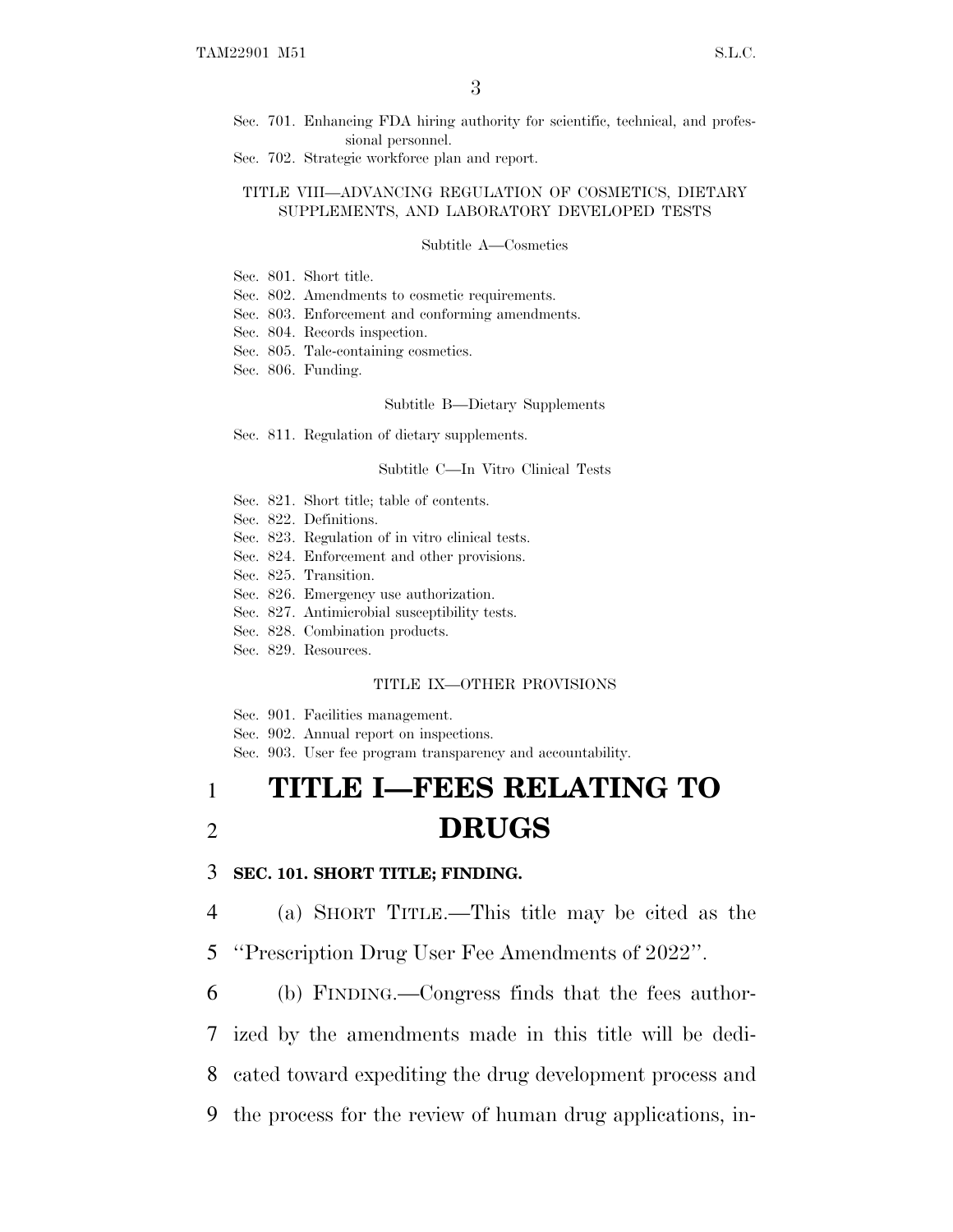TAM22901 M51 S.L.C.

 cluding postmarket drug safety activities, as set forth in the goals identified for purposes of part 2 of subchapter C of chapter VII of the Federal Food, Drug, and Cosmetic Act (21 U.S.C. 379g et seq.), in the letters from the Sec- retary of Health and Human Services to the Chairman of the Committee on Health, Education, Labor, and Pen- sions of the Senate and the Chairman of the Committee on Energy and Commerce of the House of Representa-tives, as set forth in the Congressional Record.

## **SEC. 102. DEFINITIONS.**

 Section 735 of the Federal Food, Drug, and Cosmetic Act (21 U.S.C. 379g) is amended—

 (1) in paragraph (1), in the matter following subparagraph (B), by striking ''an allergenic extract product, or'' and inserting ''does not include an ap- plication with respect to an allergenic extract prod- uct licensed before October 1, 2022, does not include an application with respect to a standardized aller- genic extract product submitted pursuant to a notifi- cation to the applicant from the Secretary regarding 21 the existence of a potency test that measures the al- lergenic activity of an allergenic extract product li- censed by the applicant before October 1, 2022, does not include an application with respect to'';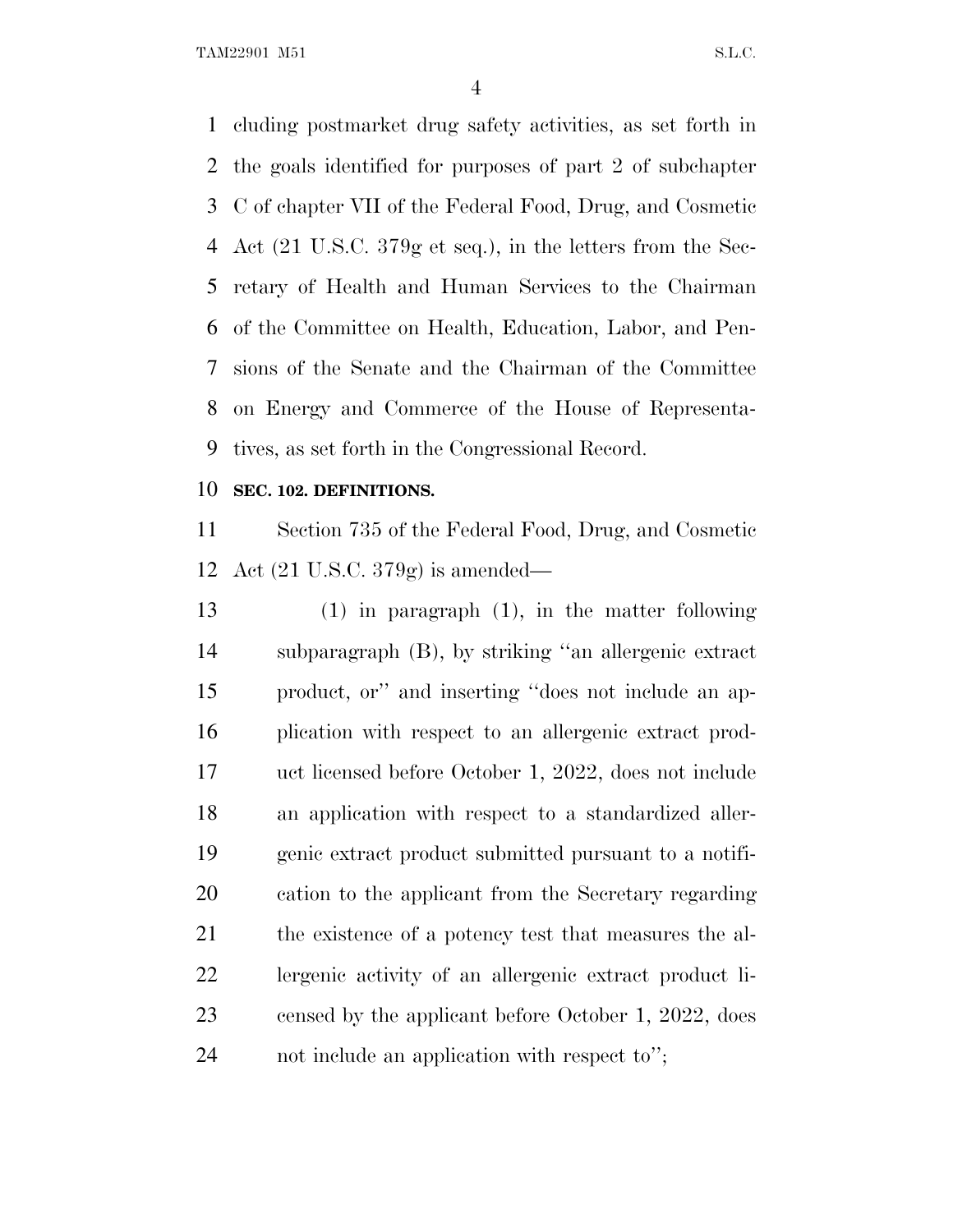(2) in paragraph (3), in the matter following subparagraph (C)—

 (A) by inserting ''licensed before October 1, 2022, a standardized allergenic extract prod- uct submitted pursuant to a notification to the applicant from the Secretary regarding the ex- istence of a potency test that measures the al- lergenic activity of an allergenic extract product licensed by the applicant before October 1, 2022,'' after ''an allergenic extract product''; and

 (B) by adding at the end the following: ''If a written request to place a product in the dis- continued section of either of the lists described in subparagraph (C) is submitted to the Sec- retary on behalf of an applicant, and the re- quest identifies the date the product is, or will be, withdrawn from sale, then, for purposes of assessing the prescription drug program fee under section 736(a)(2), the Secretary shall consider such product to have been included in the discontinued section on the later of (i) the date such request was received, or (ii) if the product will be withdrawn from sale on a future date, such future date when the product is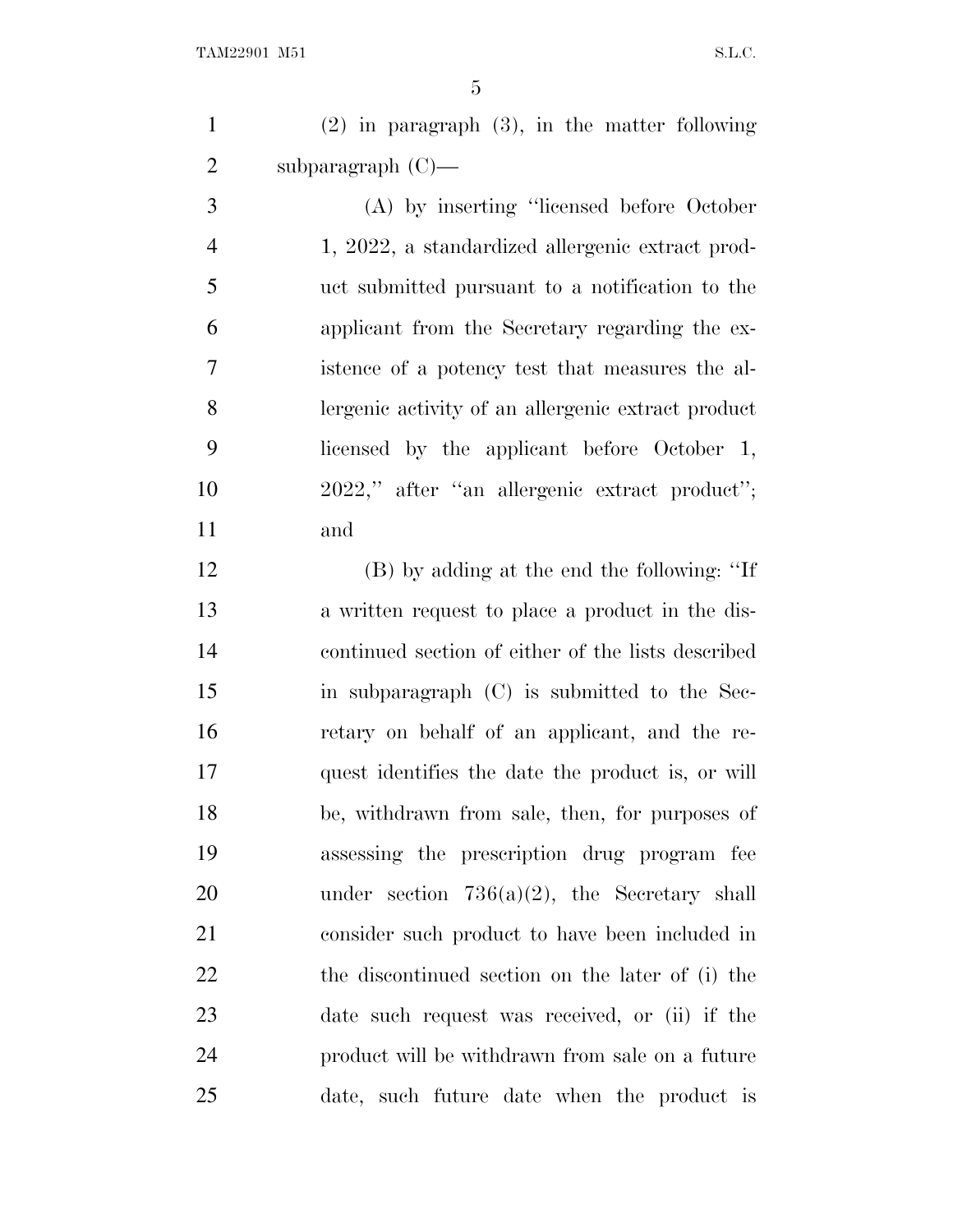| $\mathbf{1}$   | withdrawn from sale. For purposes of subpara-       |
|----------------|-----------------------------------------------------|
| $\overline{2}$ | $graph$ $(C)$ , a product shall be considered with- |
| 3              | drawn from sale once the applicant has ceased       |
| $\overline{4}$ | its own distribution of the product, whether or     |
| 5              | not the applicant has ordered recall of all pre-    |
| 6              | viously distributed lots of the product, except     |
| 7              | that a routine, temporary interruption in supply    |
| 8              | shall not render a product withdrawn from           |
| 9              | sale."; and                                         |
| 10             | (C) by adding at the end the following:             |
| 11             | " $(12)$ The term 'skin-test diagnostic product'—   |
| 12             | $\lq\lq$ means a product—                           |
| 13             | "(i) for prick, scratch, intradermal, or            |
| 14             | subcutaneous administration;                        |
| 15             | "(ii) expected to produce a limited,                |
| 16             | local reaction at the site of administration        |
| 17             | (if positive), rather than a systemic effect;       |
| 18             | "(iii) not intended to be a preventive              |
| 19             | or the rapeutic intervention; and                   |
| 20             | "(iv) intended to detect an immediate               |
| 21             | or delayed-type skin hypersensitivity reac-         |
| 22             | tion to aid in the diagnosis of—                    |
| 23             | $\lq\lq$ (I) an allergy to an<br>anti-              |
| 24             | microbial agent;                                    |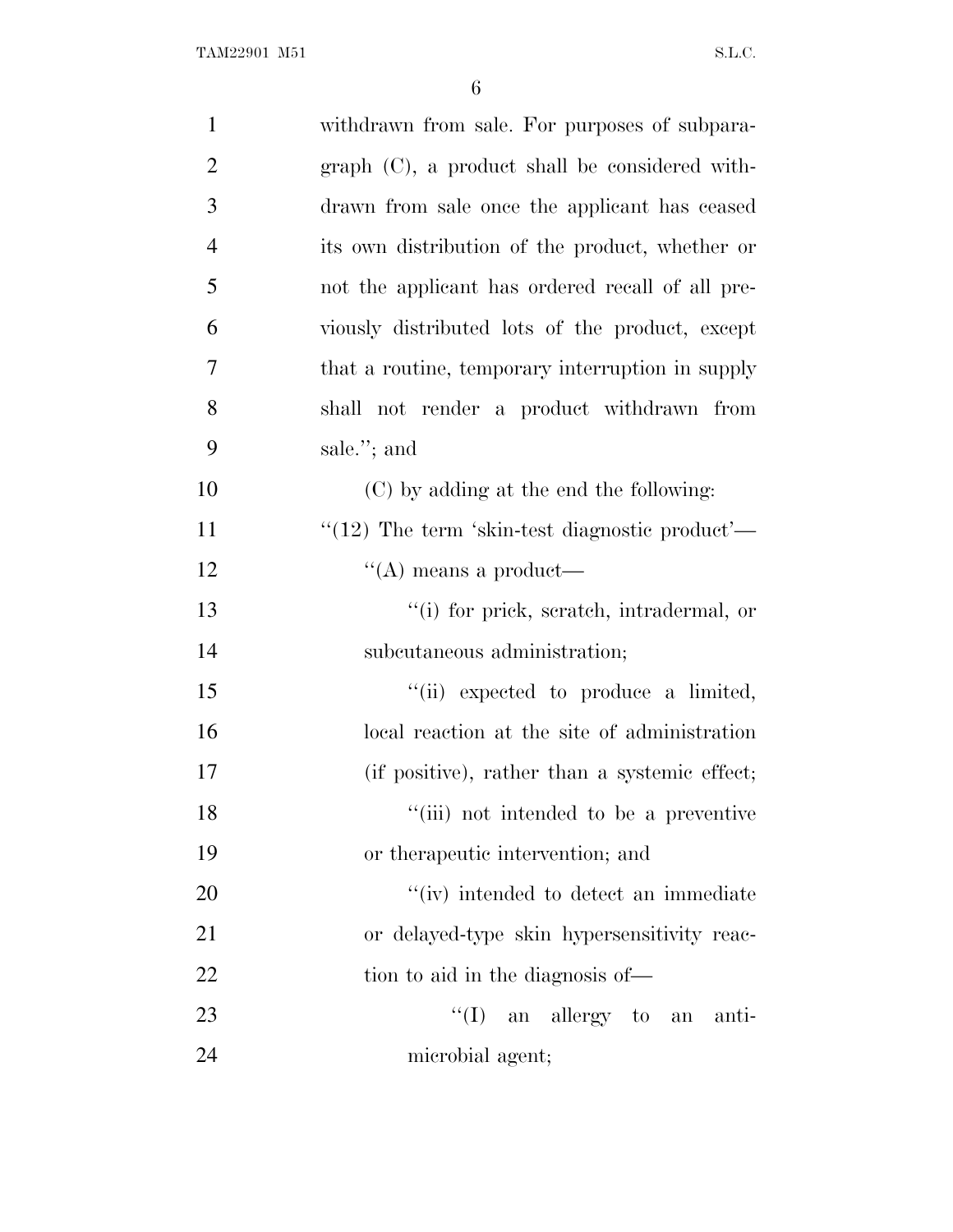| $\mathbf{1}$   | "(II) an allergy that is not to an                             |
|----------------|----------------------------------------------------------------|
| $\overline{2}$ | antimicrobial agent, if the diagnostic                         |
| 3              | product was authorized for marketing                           |
| $\overline{4}$ | prior to October 1, 2022; or                                   |
| 5              | "(III) infection with fungal or                                |
| 6              | mycobacterial pathogens; and                                   |
| 7              | "(B) includes positive and negative con-                       |
| 8              | trols required to interpret the results of a prod-             |
| 9              | uct described in subparagraph $(A)$ .".                        |
| 10             | SEC. 103. AUTHORITY TO ASSESS AND USE DRUG FEES.               |
| 11             | (a) TYPES OF FEES.—Section $736(a)$ of the Federal             |
| 12             | Food, Drug, and Cosmetic Act $(21 \text{ U.S.C. } 379h(a))$ is |
| 13             | amended—                                                       |
| 14             | $(1)$ in the matter preceding paragraph $(1)$ , by             |
| 15             | striking "2018" and inserting "2023";                          |
| 16             | $(2)$ in paragraph $(1)$ —                                     |
| 17             | $(A)$ in subparagraph $(A)$ , by striking "sub-                |
| 18             | section $(c)(5)$ " each place it appears and insert-           |
| 19             | ing "subsection $(e)(6)$ ";                                    |
| 20             | $(B)$ in subparagraph $(C)$ , by inserting                     |
| 21             | "prior to approval" after "or was withdrawn";                  |
| 22             | and                                                            |
| 23             | (C) by adding at the end the following:                        |
| 24             | "(H) EXCEPTION FOR SKIN-TEST DIAG-                             |
| 25             | NOSTIC PRODUCTS.—A human drug application                      |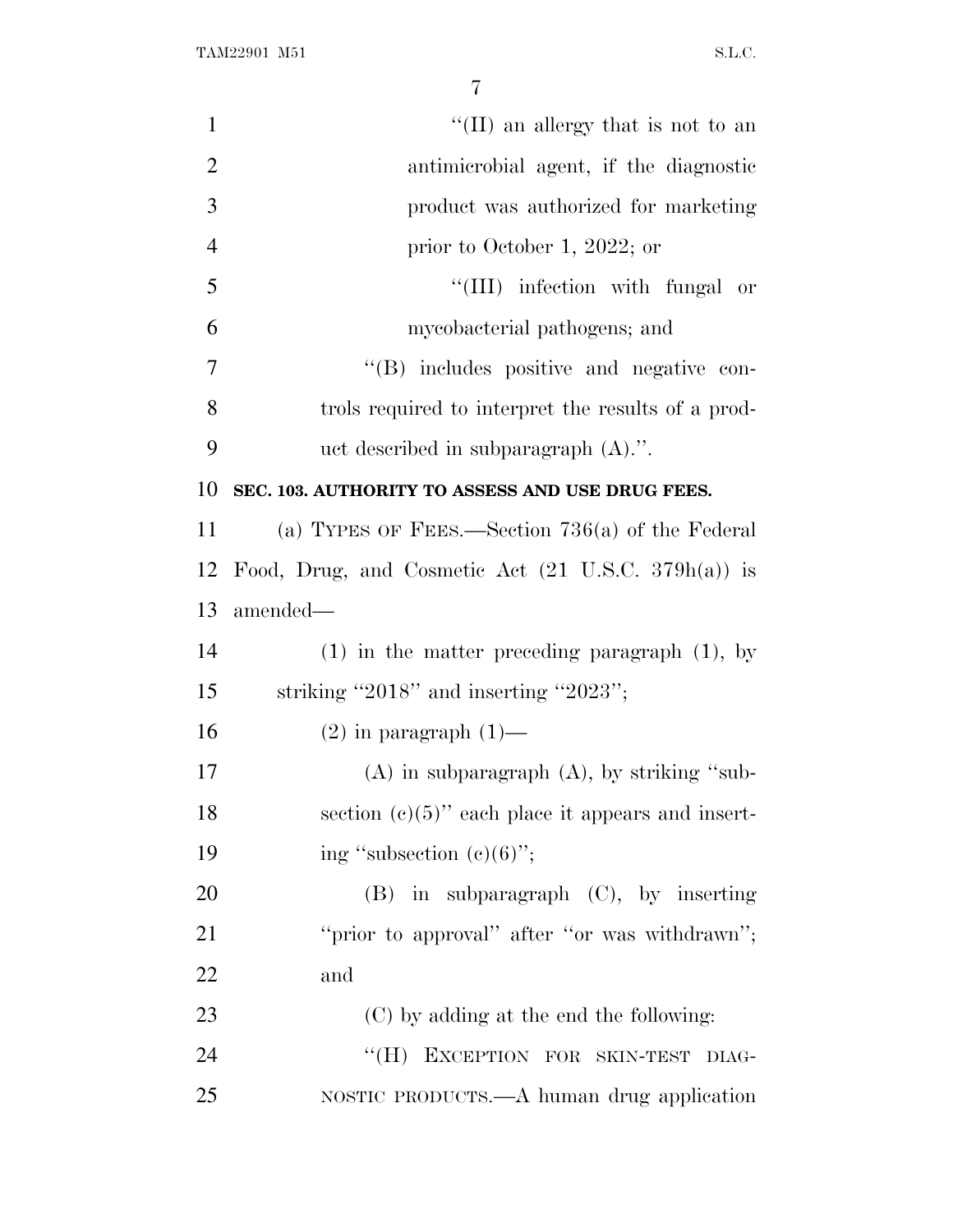| $\mathbf{1}$   | for a skin-test diagnostic product shall not be   |
|----------------|---------------------------------------------------|
| $\overline{2}$ | subject to a fee under subparagraph $(A)$ ."; and |
| 3              | $(3)$ in paragraph $(2)$ —                        |
| $\overline{4}$ | $(A)$ in subparagraph $(A)$ —                     |
| 5              | (i) by striking "subsection $(c)(5)$ " and        |
| 6              | inserting "subsection $(e)(6)$ "; and             |
| 7              | (ii) by striking "Except as provided"             |
| 8              | and inserting the following:                      |
| 9              | "(i) PAYMENT OF FEES.—Except as                   |
| 10             | provided"; and                                    |
| 11             | (iii) by adding at the end the fol-               |
| 12             | lowing:                                           |
| 13             | PREVIOUSLY DISCONTINUED<br>$\lq(\mathbf{ii})$     |
| 14             | DRUG PRODUCTS.—If a drug product that             |
| 15             | is identified in a human drug application         |
| 16             | approved as of October 1 of a fiscal year         |
| 17             | is not a prescription drug product as of          |
| 18             | that date because the drug product is in          |
| 19             | the discontinued section of a list identified     |
| 20             | in section $735(3)$ , and on any subsequent       |
| 21             | day during such fiscal year the drug prod-        |
| 22             | uct is a prescription drug product, then ex-      |
| 23             | cept as provided in subparagraphs (B) and         |
| 24             | $(C)$ , each person who is named as the ap-       |
| 25             | plicant in a human drug application with          |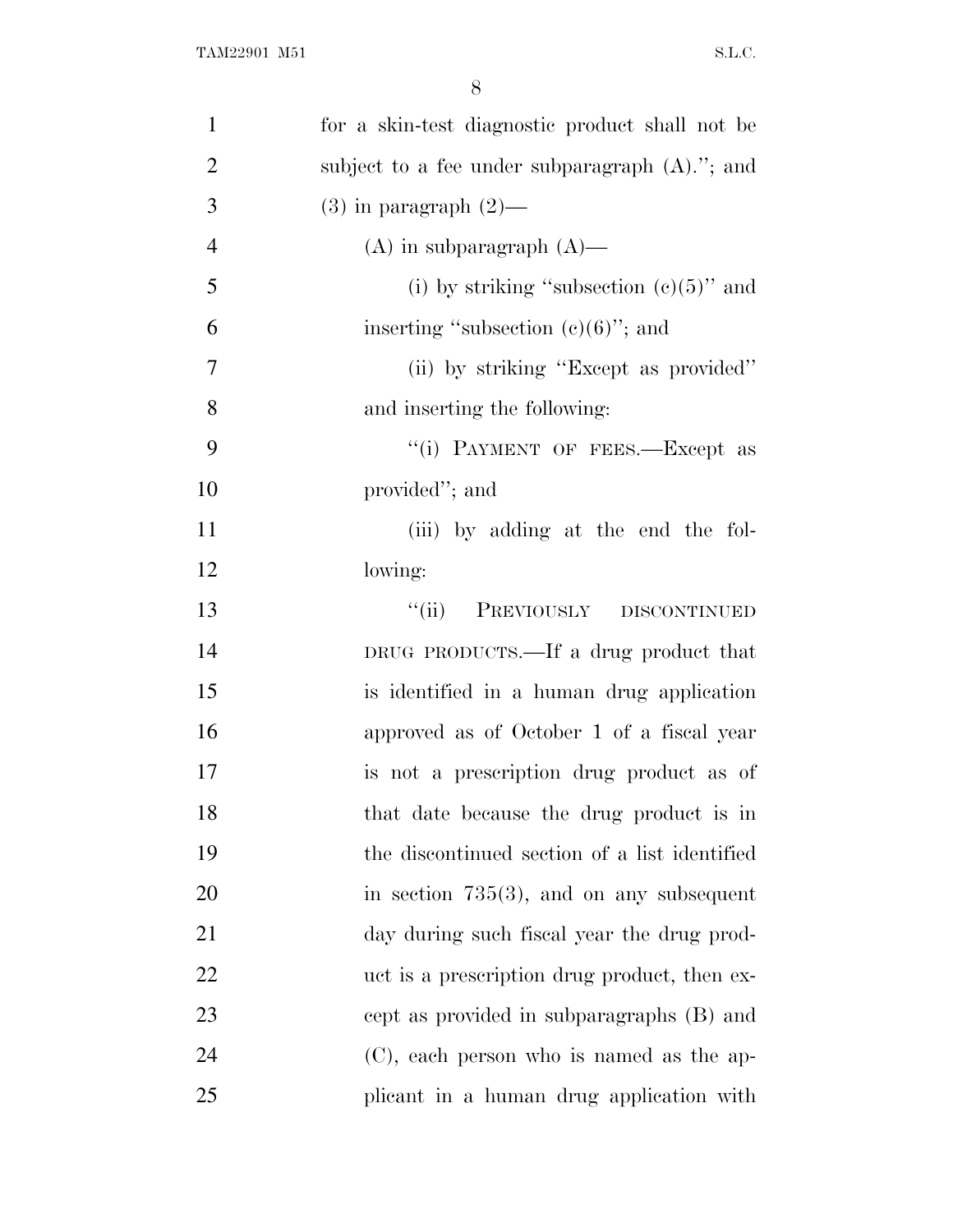| $\mathbf{1}$   | respect to such product, and who, after         |
|----------------|-------------------------------------------------|
| $\overline{2}$ | September 1, 1992, had pending before the       |
| 3              | Secretary a human drug application or           |
| $\overline{4}$ | supplement, shall pay the annual prescrip-      |
| 5              | tion drug program fee established for a fis-    |
| 6              | cal year under subsection $(c)(6)$ for such     |
| $\overline{7}$ | prescription drug product. Such fee shall       |
| 8              | be due on the last business day of such fis-    |
| 9              | cal year and shall be paid only once for        |
| 10             | each product for a fiscal year in which the     |
| 11             | fee is payable."; and                           |
| 12             | (B) by amending subparagraph (B) to read        |
| 13             | as follows:                                     |
| 14             | "(B) EXCEPTION FOR CERTAIN PRESCRIP-            |
| 15             | TION DRUG PRODUCTS.—A prescription drug         |
| 16             | program fee shall not be assess for a prescrip- |
| 17             | tion drug product under subparagraph (A) if     |
| 18             | such product is—                                |
| 19             | "(i) large volume parenteral product            |
| <b>20</b>      | (a sterile aqueous drug product packaged        |
| 21             | in a single-dose container with a volume        |
| 22             | greater than or equal to 100 mL, not in-        |
| 23             | eluding powders for reconstitution or phar-     |
| 24             | macy bulk packages) identified on the list      |
| 25             | compiled under section $505(j)(7)$ ;            |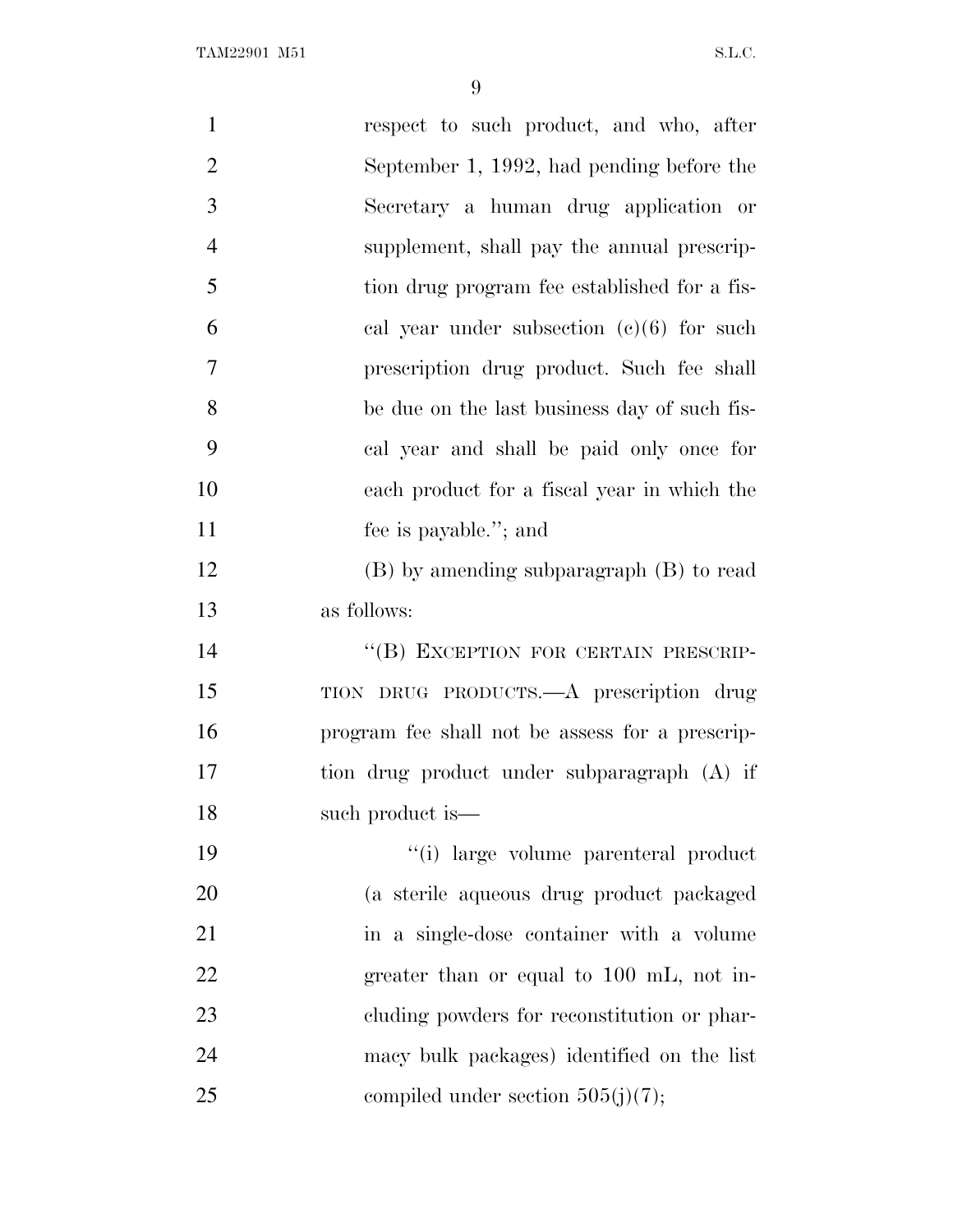TAM22901 M51 S.L.C.

| $\mathbf{1}$   | "(ii) pharmaceutically equivalent (as                |
|----------------|------------------------------------------------------|
| $\overline{2}$ | defined in section $314.3$ of title 21, Code         |
| 3              | of Federal Regulations (or any successor             |
| $\overline{4}$ | regulations)), to another product on the             |
| 5              | list of products compiled under section              |
| 6              | $505(j)(7)$ (not including the discontinued          |
| $\tau$         | section of such list); or                            |
| 8              | "(iii) a skin-test diagnostic product.".             |
| 9              | (b) FEE REVENUE AMOUNTS.—Section $736(b)$ of the     |
| 10             | Federal Food, Drug, and Cosmetic Act (21 U.S.C.      |
| 11             | $379h(b)$ is amended—                                |
| 12             | $(1)$ in paragraph $(1)$ —                           |
| 13             | (A) in the matter preceding subparagraph             |
| 14             | $(A)$ , by striking "2018 through 2022" and in-      |
| 15             | serting "2023 through $2027$ ";                      |
| 16             | (B) by redesignating subparagraphs (C)               |
| 17             | through $(F)$ as subparagraphs $(D)$ through $(G)$ , |
| 18             | respectively;                                        |
| 19             | $(C)$ by inserting after subparagraph $(B)$          |
| 20             | the following:                                       |
| 21             | " $(C)$ The dollar amount equal to the stra-         |
| 22             | tegic hiring and retention adjustment for the        |
| 23             | fiscal year (as determined under subsection          |
| 24             | $(e)(2));$ ";                                        |
|                |                                                      |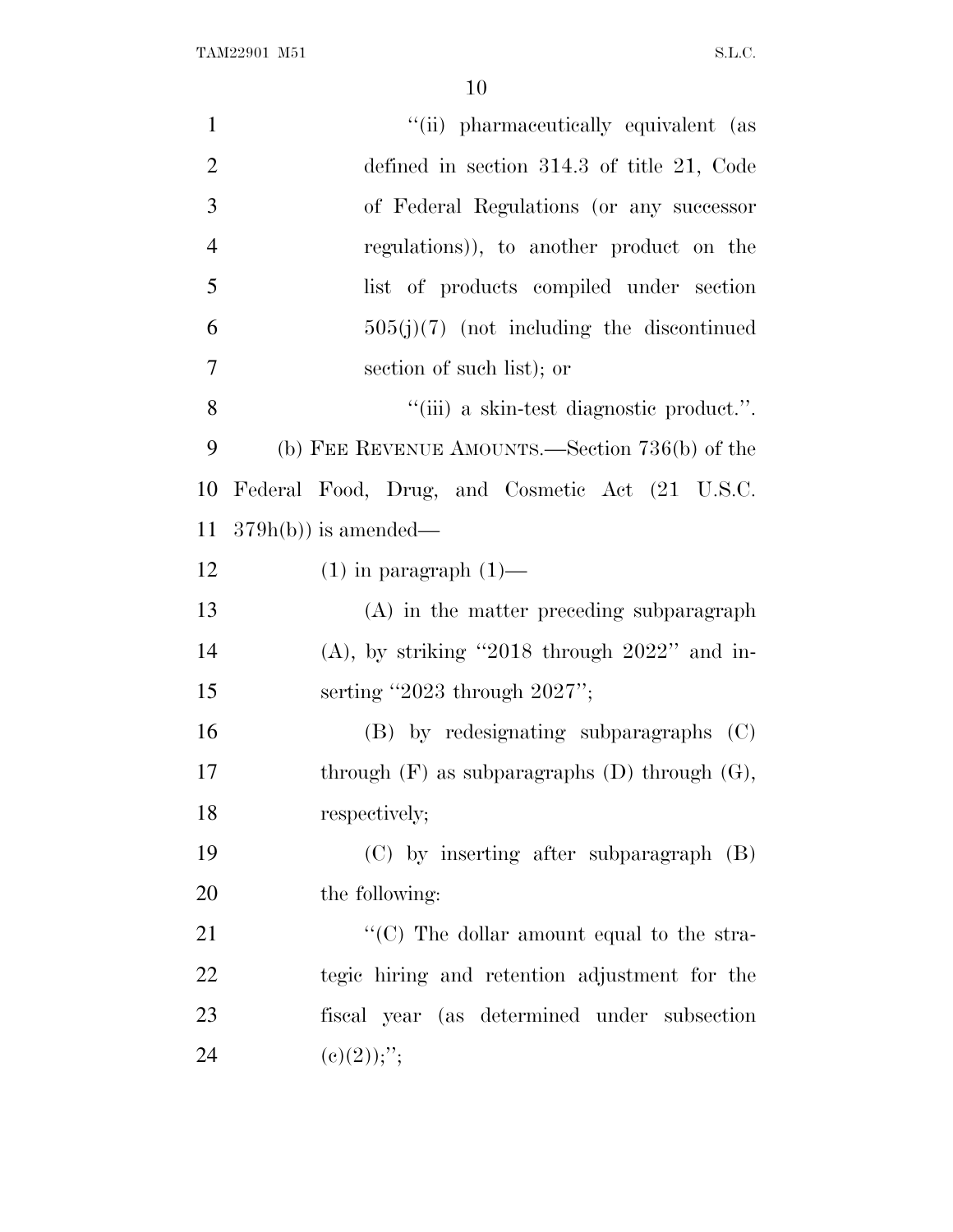| $\mathbf{1}$   | $(D)$ in subparagraph $(D)$ , as so redesig-   |
|----------------|------------------------------------------------|
| $\overline{2}$ | nated, by striking " $(e)(2)$ " and inserting  |
| 3              | ``(e)(3)'';                                    |
| $\overline{4}$ | $(E)$ in subparagraph $(E)$ , as so redesig-   |
| 5              | nated, by striking " $(e)(3)$ " and inserting  |
| 6              | ``(e)(4)";                                     |
| $\overline{7}$ | $(F)$ in subparagraph $(F)$ , as so redesig-   |
| 8              | nated, by striking " $(e)(4)$ " and inserting  |
| 9              | " $(e)(5)$ "; and                              |
| 10             | $(G)$ in subparagraph $(G)$ , as so redesig-   |
| 11             | nated, by striking clauses (i) through (v) and |
| 12             | inserting the following:                       |
| 13             | "(i) $$65,773,693$ for fiscal year 2023.       |
| 14             | "(ii) $$25,097,671$ for fiscal year 2024.      |
| 15             | "(iii) $$14,154,169$ for fiscal year           |
| 16             | 2025.                                          |
| 17             | "(iv) $$4,864,860$ for fiscal year 2026.       |
| 18             | "(v) $$1,314,620$ for fiscal year              |
| 19             | $2027."$ ; and                                 |
| 20             | $(2)$ in paragraph $(3)$ —                     |
| 21             | $(A)$ in subparagraph $(A)$ , by striking      |
| 22             | "2018, \$878,590,000" and inserting "2023,     |
| 23             | $$1,151,522,958"$ ; and                        |
| 24             | $(B)$ in subparagraph $(B)$ —                  |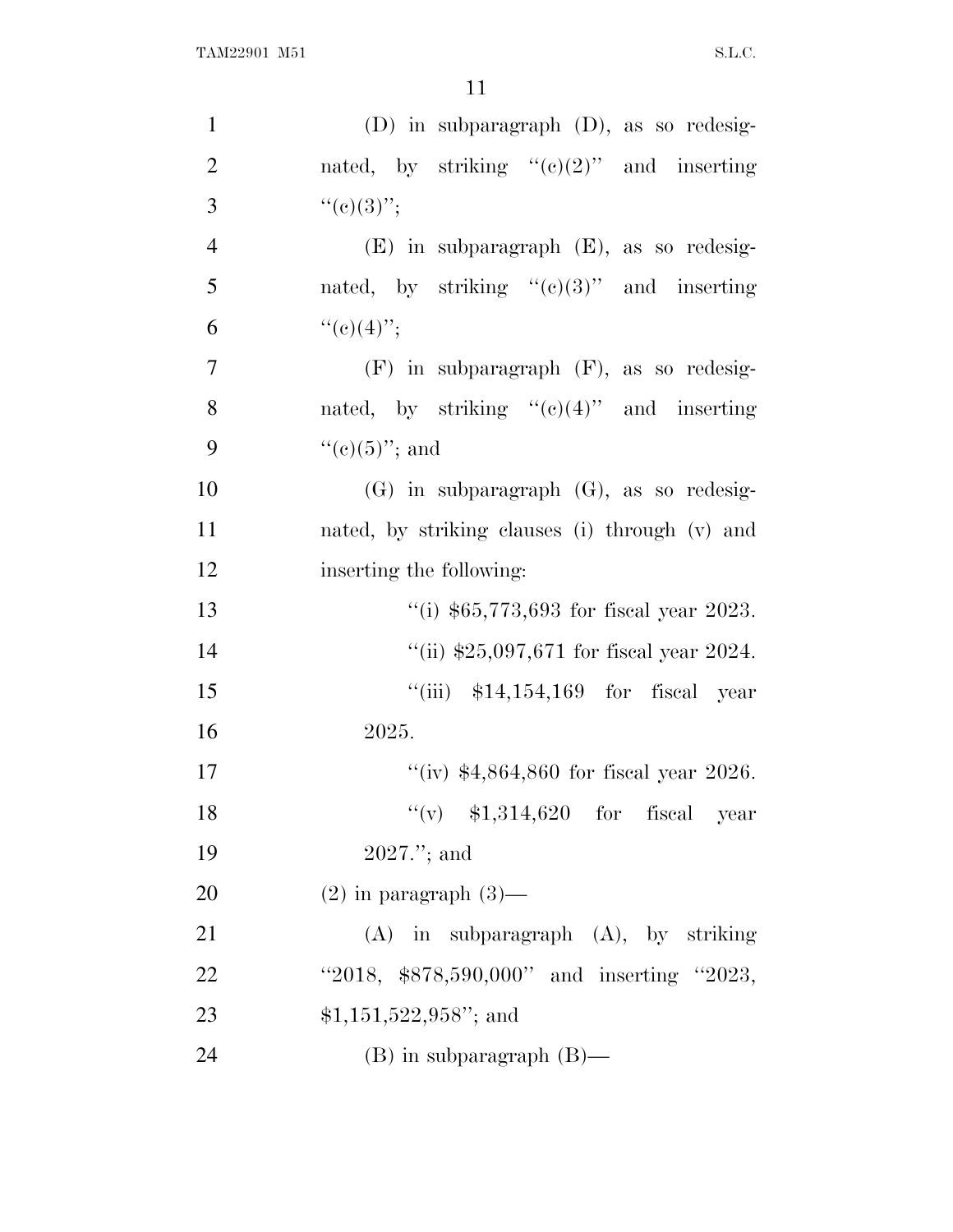TAM22901 M51 S.L.C.

| $\mathbf{1}$   | (i) by striking "2019 through $2022$ "                      |
|----------------|-------------------------------------------------------------|
| $\overline{2}$ | and inserting "2024 through 2027"; and                      |
| 3              | (ii) by striking "subsection $(c)(3)$ or                    |
| $\overline{4}$ | $(e)(4)$ " and inserting "subsection $(e)(4)$ or            |
| 5              | $(c)(5)$ ".                                                 |
| 6              | (c) ADJUSTMENTS; ANNUAL FEE SETTING.—Section                |
| 7              | $736(c)$ of the Federal Food, Drug, and Cosmetic Act $(21)$ |
| 8              | U.S.C. $379h(e)$ is amended—                                |
| 9              | $(1)$ in paragraph $(1)(B)(ii)$ , by striking "Wash-        |
| 10             | ington-Baltimore, DC-MD-VA-WV" and inserting                |
| 11             | "Washington-Arlington-Alexandria, DC-VA-MD-                 |
| 12             | WV'                                                         |
| 13             | $(2)$ by redesignating paragraphs $(2)$ through             |
| 14             | $(6)$ as paragraphs $(3)$ through $(7)$ , respectively;     |
| 15             | $(3)$ by inserting after paragraph $(1)$ the fol-           |
| 16             | lowing:                                                     |
| 17             | "(2) STRATEGIC HIRING AND RETENTION AD-                     |
| 18             | JUSTMENT.—For each fiscal year, after the annual            |
| 19             | base revenue established in subsection $(b)(1)(A)$ is       |
| 20             | adjusted for inflation in accordance with paragraph         |
| 21             | (1), the Secretary shall further increase the fee rev-      |
| 22             | enue and fees—                                              |
| 23             | "(A) for fiscal year 2023, by $$9,000,000;$                 |
| 24             | and                                                         |
|                |                                                             |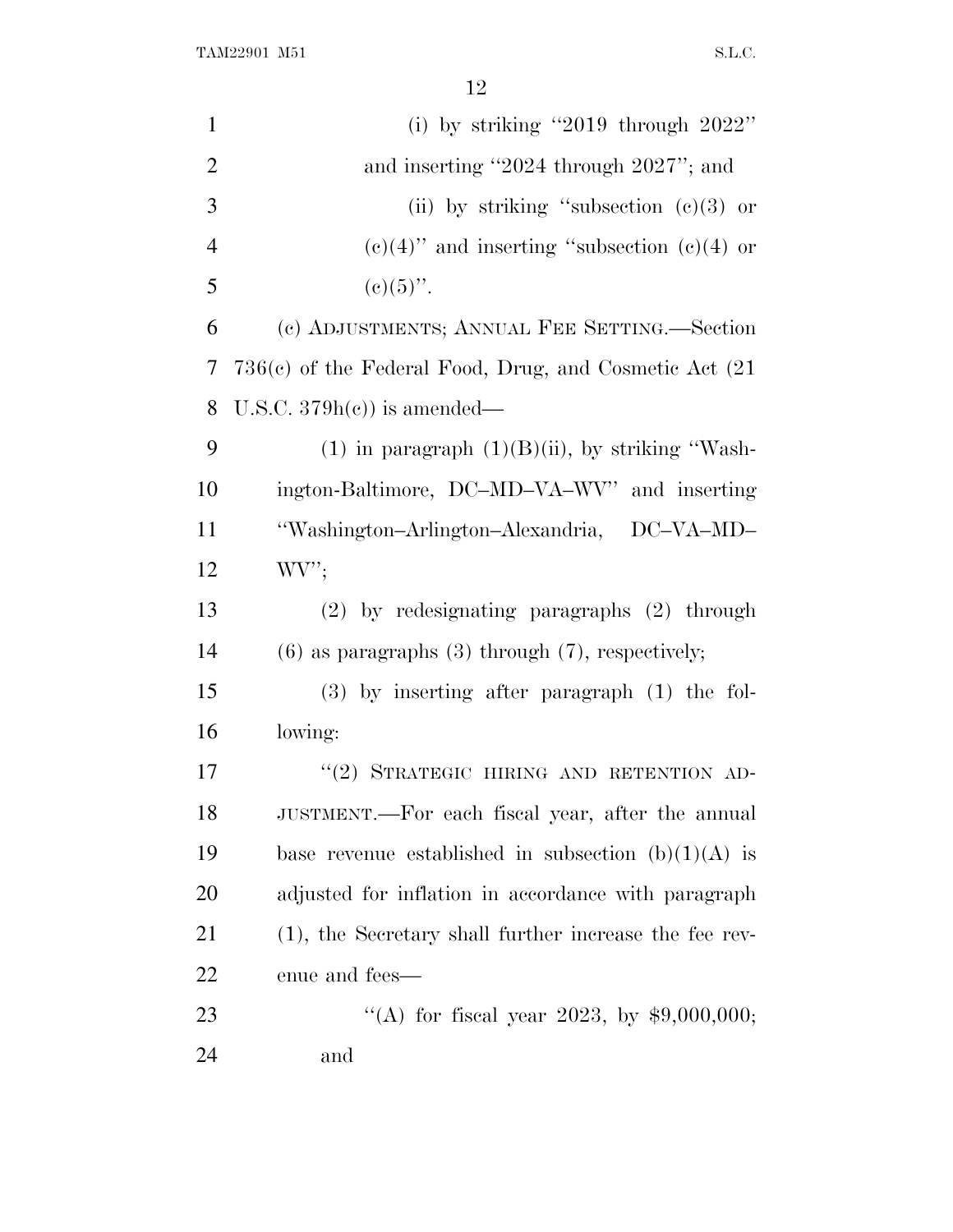| $\mathbf{1}$   | "(B) for fiscal year $2024$ and each subse-        |
|----------------|----------------------------------------------------|
| $\overline{2}$ | quent fiscal year, by $$4,000,000."$ ;             |
| 3              | $(4)$ in paragraph $(3)$ , as so redesignated—     |
| $\overline{4}$ | $(A)$ in subparagraph $(A)$ —                      |
| 5              | (i) by striking "for inflation"; and               |
| 6              | (ii) by striking "paragraph $(1)$ " and            |
| 7              | inserting "paragraphs $(1)$ and $(2)$ ";           |
| 8              | (B) by amending subparagraph (B) to read           |
| 9              | as follows:                                        |
| 10             | "(B) METHODOLOGY.—For purposes<br>- of             |
| 11             | this paragraph, the Secretary shall employ the     |
| 12             | capacity planning methodology utilized by the      |
| 13             | Secretary in setting fees for fiscal year 2021, as |
| 14             | described in the notice titled 'Prescription Drug  |
| 15             | User Fee Rates for Fiscal Year 2021' (85 Fed.      |
| 16             | Reg. 46651; August 3, 2020). The workload          |
| 17             | categories used in forecasting shall include only  |
| 18             | the activities described in such notice and, as    |
| 19             | feasible, additional activities that are directly  |
| 20             | related to the direct review of applications and   |
| 21             | supplements, including additional formal meet-     |
| 22             | ing types, the direct review of postmarketing      |
| 23             | commitments and requirements, the direct re-       |
| 24             | view of risk evaluation and mitigation strate-     |
| 25             | gies, and the direct review of annual reports for  |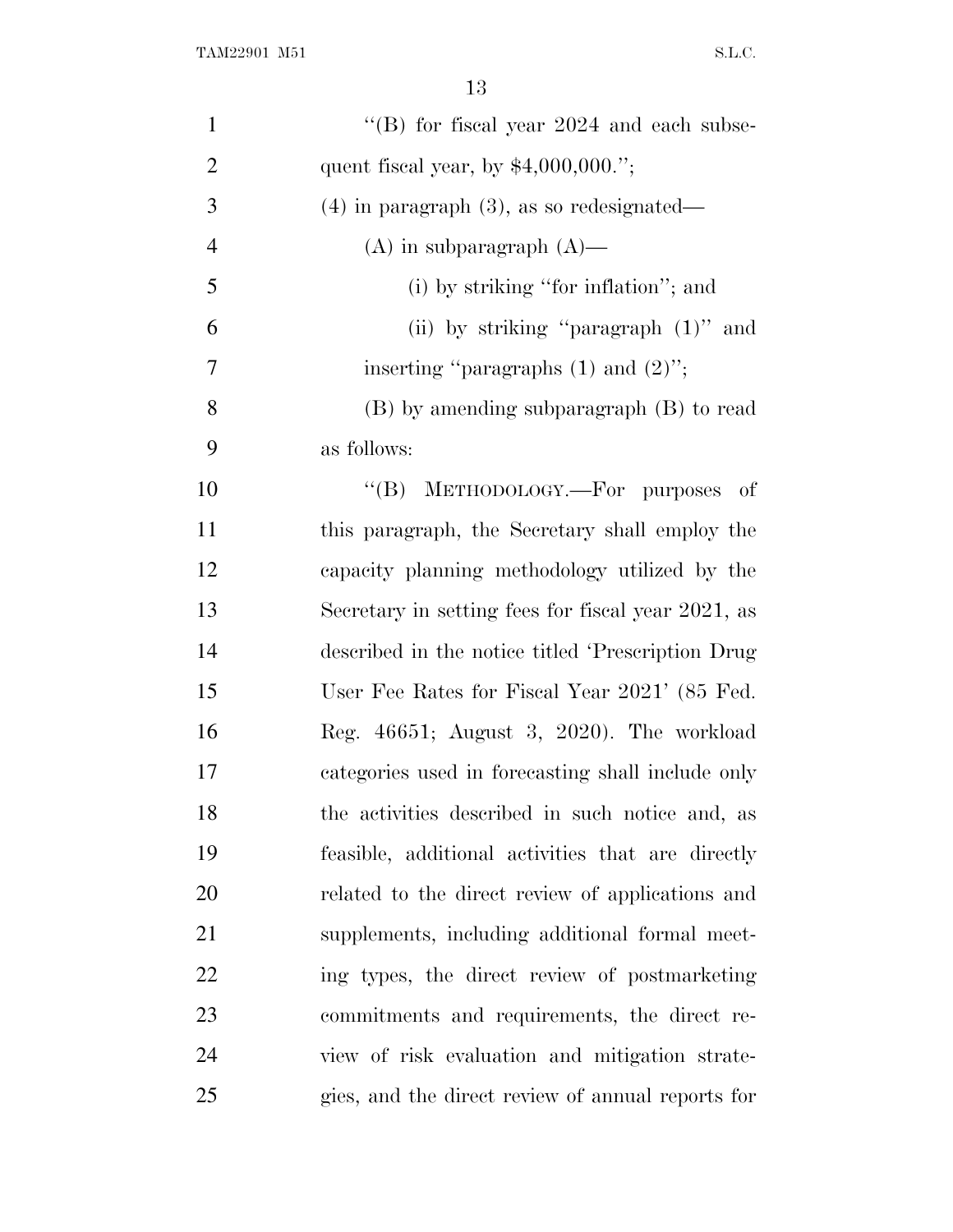| $\mathbf{1}$   | approved prescription drug products. Subject to      |
|----------------|------------------------------------------------------|
| $\overline{2}$ | the exceptions in the preceding sentence, the        |
| 3              | Secretary shall not include as workload cat-         |
| $\overline{4}$ | egories in forecasting any non-core review ac-       |
| 5              | tivities, including any activities that the Sec-     |
| 6              | retary referenced for potential future use in        |
| 7              | such notice but did not utilize in the setting       |
| 8              | fees for fiscal year $2021$ .";                      |
| 9              | $(C)$ by striking subparagraph $(C)$ ;               |
| 10             | (D) by redesignating subparagraphs (D)               |
| 11             | and $(E)$ as subparagraphs $(C)$ and $(D)$ , respec- |
| 12             | tively;                                              |
| 13             | $(E)$ in subparagraph $(C)$ , as so redesig-         |
| 14             | nated—                                               |
| 15             | (i) by striking "year) and" and insert-              |
| 16             | ing "year),"; and                                    |
| 17             | (ii) by inserting ", and subsection                  |
| 18             | $(b)(1)(C)$ (the dollar amount of the stra-          |
| 19             | tegic hiring and retention adjustment).";            |
| 20             | and                                                  |
| 21             | $(F)$ in subparagraph $(D)$ , as so redesig-         |
| 22             | nated, by striking "paragraph (5)" and insert-       |
| 23             | ing "paragraph $(6)$ ";                              |
| 24             | $(5)$ in paragraph $(4)$ , as so redesignated—       |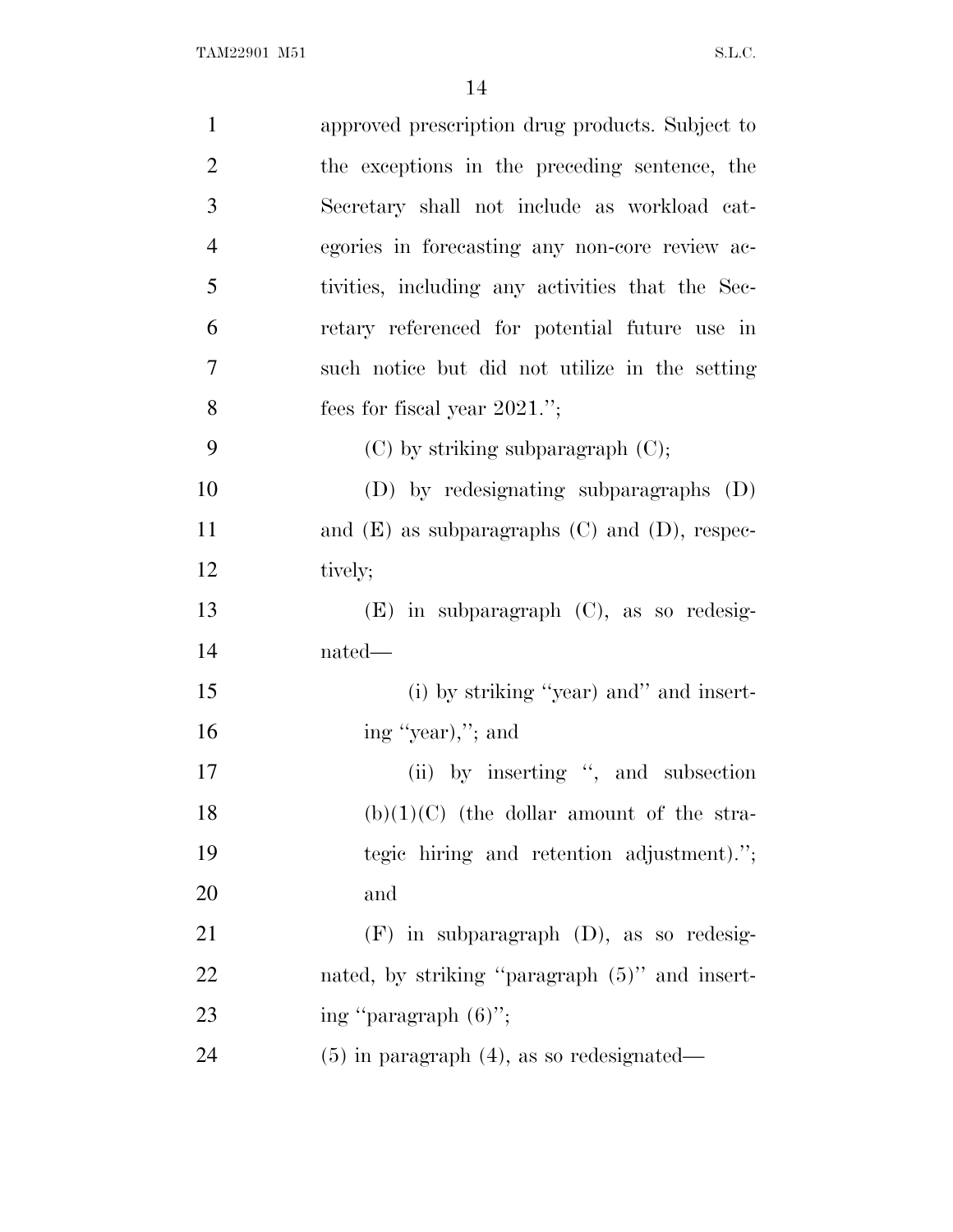| $\mathbf{1}$   | $(A)$ by amending subparagraph $(A)$ to read         |
|----------------|------------------------------------------------------|
| $\overline{2}$ | as follows:                                          |
| 3              | "(A) INCREASE.—For fiscal year $2023$ and            |
| $\overline{4}$ | subsequent fiscal years, the Secretary shall, in     |
| 5              | addition to adjustments under paragraphs (1),        |
| 6              | $(2)$ , and $(3)$ , further increase the fee revenue |
| 7              | and fees if such an adjustment is necessary to       |
| 8              | provide for at least the following amounts of op-    |
| 9              | erating reserves of carryover user fees for the      |
| 10             | process for the review of human drug applica-        |
| 11             | tions for each fiscal year, as follows:              |
| 12             | "(i) For fiscal year 2023, at least $8$              |
| 13             | weeks of operating reserves.                         |
| 14             | "(ii) For fiscal year $2024$ , at least 9            |
| 15             | weeks of operating reserves.                         |
| 16             | "(iii) For fiscal year 2025 and subse-               |
| 17             | quent fiscal years, at least 10 weeks of op-         |
| 18             | erating reserves."; and                              |
| 19             | $(B)$ in subparagraph $(C)$ , by striking            |
| <b>20</b>      | "paragraph $(5)$ " and inserting "paragraph"         |
| 21             | $(6)$ ";                                             |
| 22             | $(6)$ by amending paragraph $(5)$ , as so redesig-   |
| 23             | nated, to read as follows:                           |
| 24             | "(5) ADDITIONAL DIRECT COST ADJUST-                  |
| 25             | MENT.—The Secretary shall, in addition to adjust-    |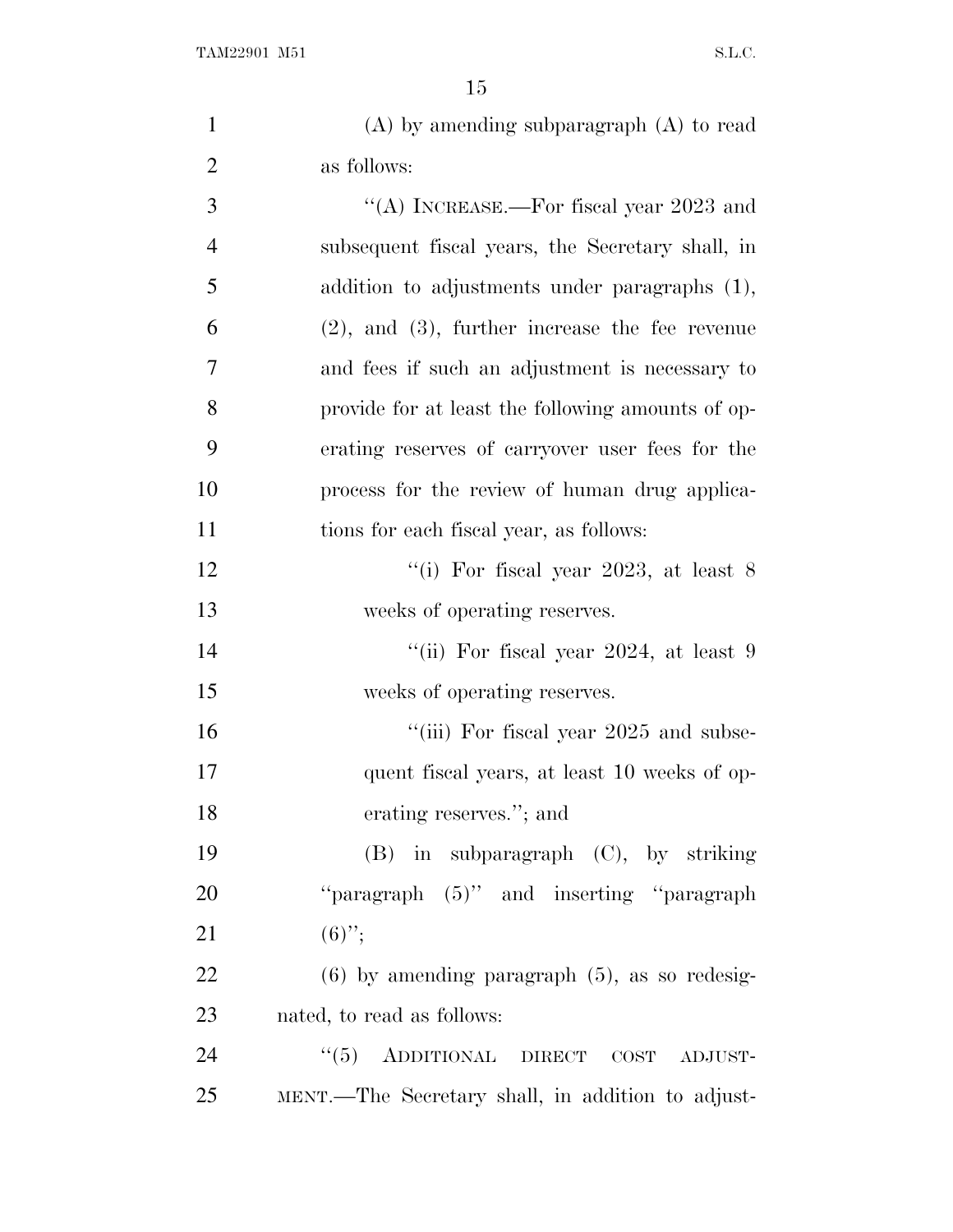| $\mathbf{1}$   | ments under paragraphs $(1)$ , $(2)$ , $(3)$ , and $(4)$ , fur-               |
|----------------|-------------------------------------------------------------------------------|
| $\overline{2}$ | ther increase the fee revenue and fees—                                       |
| 3              | "(A) for fiscal year 2023, by $$44,386,150$ ;                                 |
| $\overline{4}$ | and                                                                           |
| 5              | "(B) for fiscal years $2024$ through $2027$ ,                                 |
| 6              | by the amount set forth in clauses (i) through                                |
| 7              | (iv), as applicable, multiplied by the Consumer                               |
| 8              | Price Index for urban consumers (Washington-                                  |
| 9              | Arlington-Alexandria, DC-VA-MD-WV; Not                                        |
| 10             | Seasonally Adjusted; All Items; Annual Index)                                 |
| 11             | for the most recent year of available data, di-                               |
| 12             | vided by such Index for 2021—                                                 |
| 13             | "(i) for fiscal year 2024, $$60,967,993;$                                     |
| 14             | ``(ii)<br>for<br>fiscal year $2025$ ,                                         |
| 15             | \$35,799,314;                                                                 |
| 16             | $``(iii)$ for<br>fiscal year<br>2026,                                         |
| 17             | $$35,799,314;$ and                                                            |
| 18             | "(iv) for fiscal year $2027$ ,                                                |
| 19             | \$35,799,314."; and                                                           |
| 20             | $(7)$ in paragraph $(6)$ , as so redesignated, by                             |
| 21             | striking "2017" and inserting "2022".                                         |
| 22             | (d) CREDITING AND AVAILABILITY OF FEES.-Sec-                                  |
| 23             | tion $736(g)(3)$ of the Federal Food, Drug, and Cosmetic                      |
|                | 24 Act $(21 \text{ U.S.C. } 379\text{h(g)}(3))$ is amended by striking "2018" |
|                | 25 through 2022" and inserting "2023 through 2027".                           |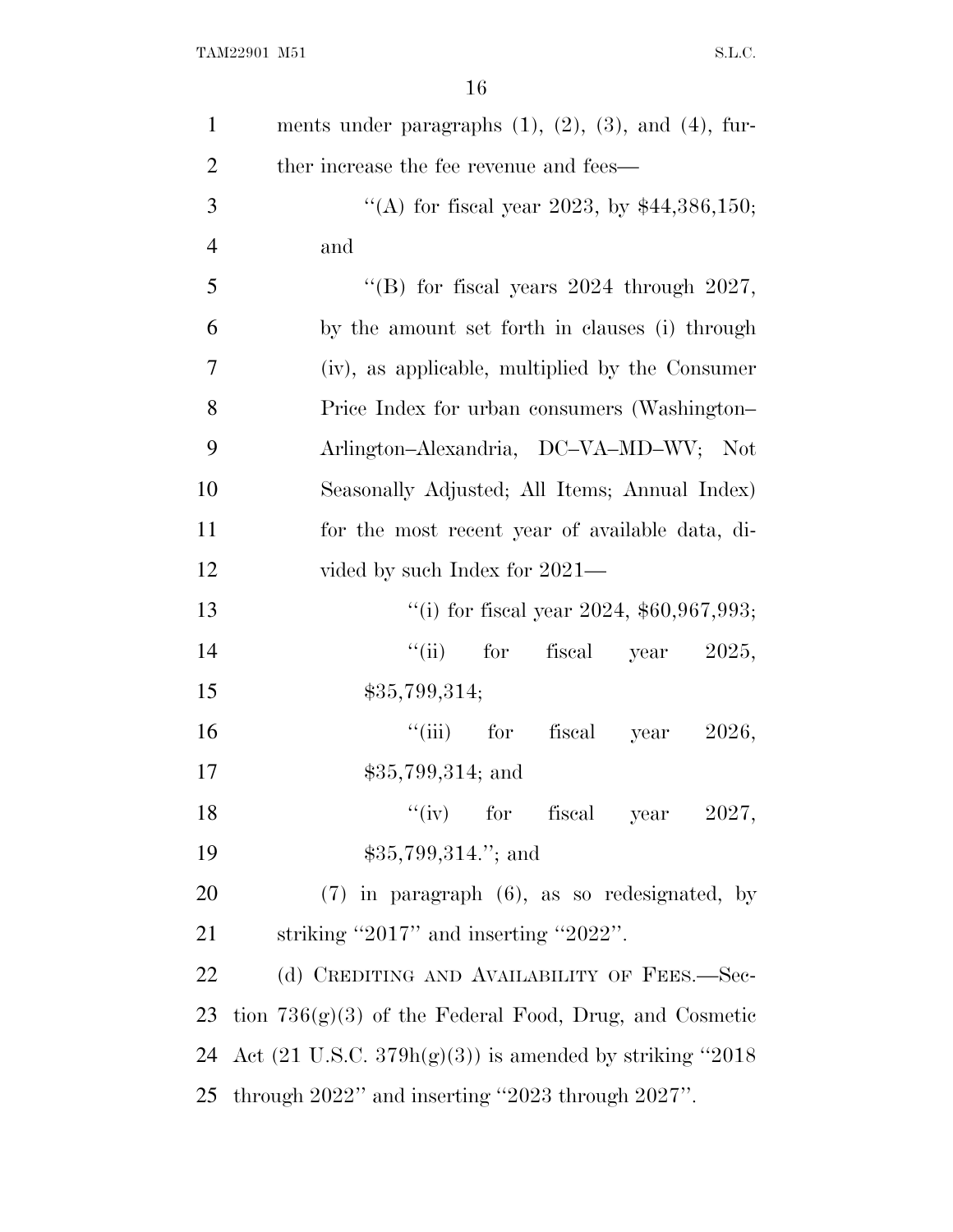(e) WRITTEN REQUESTS FOR WAIVERS, REDUC- TIONS, AND REFUNDS.—Section 736(i) of the Federal Food, Drug, and Cosmetic Act (21 U.S.C. 379h(i)) is amended to read as follows:

 ''(i) WRITTEN REQUESTS FOR WAIVERS, REDUC- TIONS, EXEMPTIONS, AND RETURNS; DISPUTES CON- CERNING FEES.—To qualify for consideration for a waiver or reduction under subsection (d), and exemption under subsection (k), or the return of any fee paid under this section, including if the fee is claimed to have been paid in error, a person shall submit to the Secretary a written request justifying such waiver, reduction, exemption, or return not later than 180 days after such fee is due. A request submitted under this paragraph shall include any legal authorities under which the request is made.''.

 (f) ORPHAN DRUGS.—Section 736(k) of the Federal Food, Drug, and Cosmetic Act (21 U.S.C. 379h(k)) is amended—

19  $(1)$  in paragraph  $(1)(B)$ , by striking "during" the previous year'' and inserting '', as determined under paragraph (2)''; and

 (2) in paragraph (2), by striking ''that its gross annual revenues'' and all that follows through the period at the end and inserting ''supported by tax returns submitted to the Internal Revenue Service,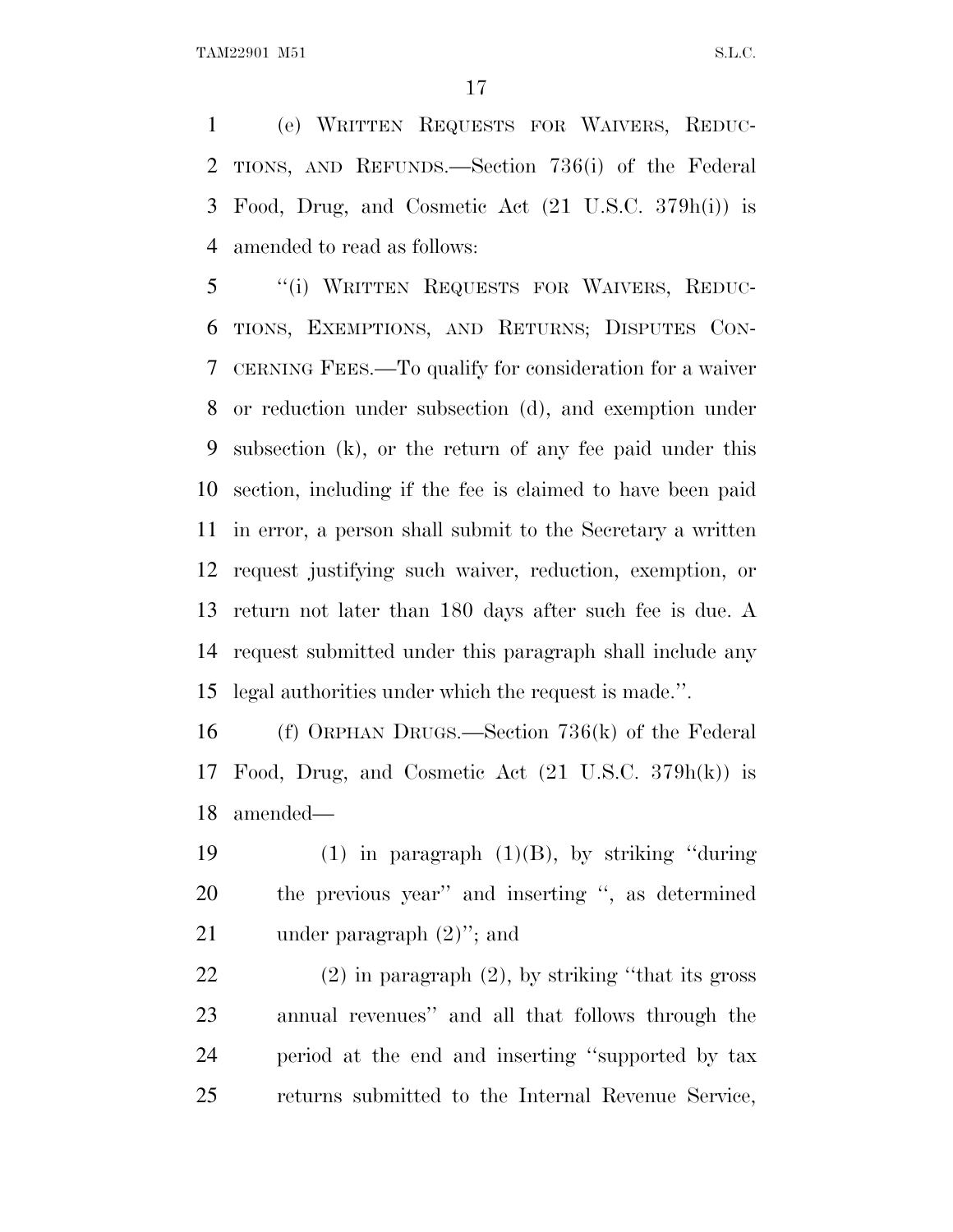or, as necessary, by other appropriate financial in- formation, that its gross annual revenues did not ex- ceed \$50,000,000 for the last calendar year ending prior to the fiscal year for which the exemption is requested.''. **SEC. 104. REAUTHORIZATION; REPORTING REQUIREMENT.** Section 736B of the Federal Food, Drug, and Cos- metic Act (21 U.S.C. 379h–2) is amended— (1) by striking ''2018'' each place it appears and inserting ''2023''; and (2) by striking ''Prescription Drug User Fee Amendments of 2017'' each place it appears and in- serting ''Prescription Drug User Fee Amendments of 2022''; 15 (3) in subsection (a)(4), by striking "2020" and inserting ''2023''; and (4) in subsection (f), by striking ''2022'' each place it appears and inserting ''2027''. **SEC. 105. SUNSET DATES.** (a) AUTHORIZATION.—Sections 735 and 736 of the Federal Food, Drug, and Cosmetic Act (21 U.S.C. 379g; 379h) shall cease to be effective October 1, 2027. (b) REPORTING REQUIREMENTS.—Section 736B of the Federal Food, Drug, and Cosmetic Act (21 U.S.C. 379h–2) shall cease to be effective January 31, 2028.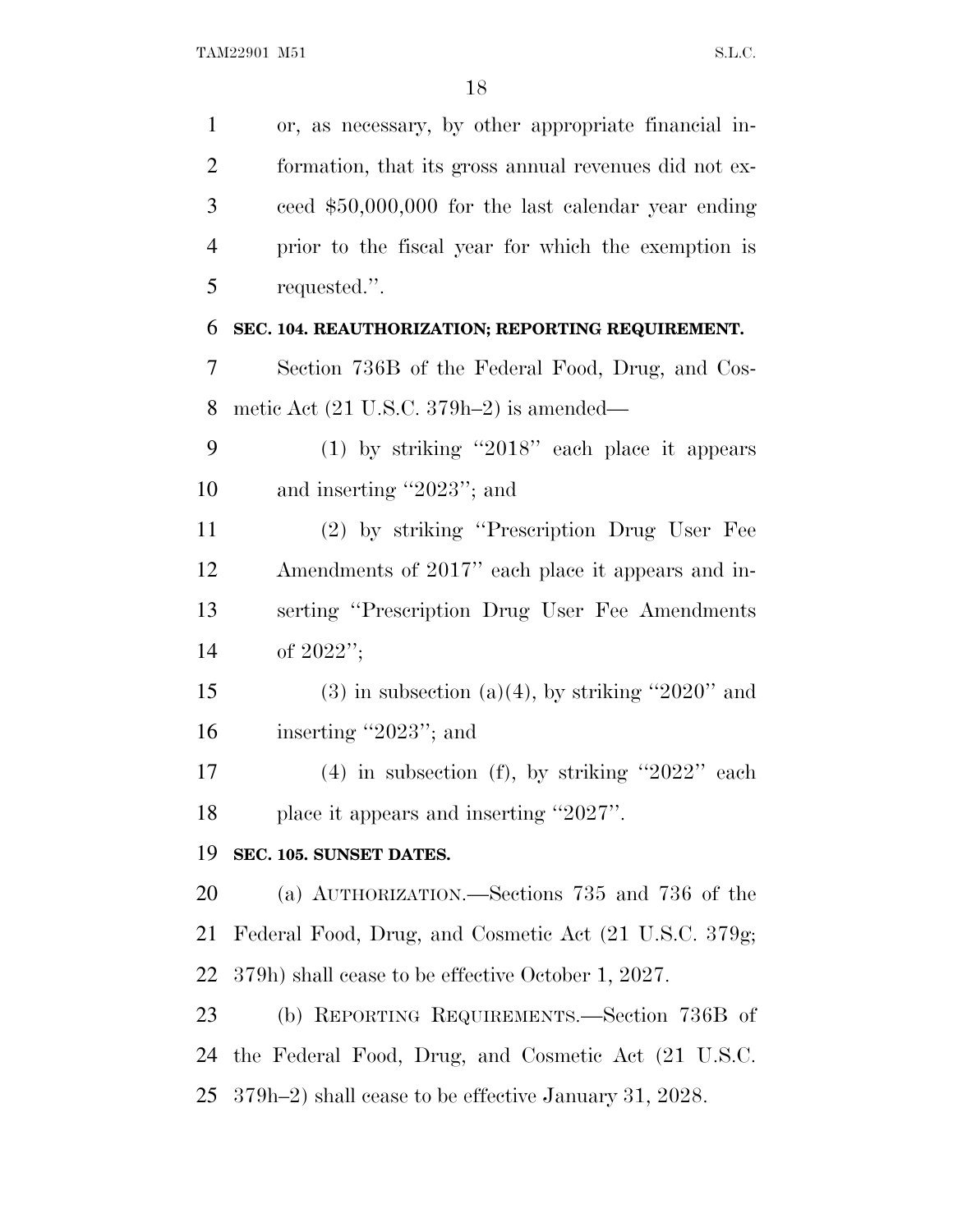(c) PREVIOUS SUNSET PROVISION.—Effective Octo- ber 1, 2022, subsections (a) and (b) of section 104 of the FDA Reauthorization Act of 2017 (Public Law 115–52) are repealed.

## **SEC. 106. EFFECTIVE DATE.**

 The amendments made by this title shall take effect on October 1, 2022, or the date of the enactment of this Act, whichever is later, except that fees under part 2 of subchapter C of chapter VII of the Federal Food, Drug, and Cosmetic Act (21 U.S.C. 379g et seq.) shall be as- sessed for all human drug applications received on or after October 1, 2022, regardless of the date of the enactment of this Act.

## **SEC. 107. SAVINGS CLAUSE.**

 Notwithstanding the amendments made by this title, part 2 of subchapter C of chapter VII of the Federal Food, Drug, and Cosmetic Act (21 U.S.C. 379g et seq.), as in effect on the day before the date of the enactment of this title, shall continue to be in effect with respect to human drug applications and supplements (as defined in such part as of such day) that were accepted by the Food and Drug Administration for filing on or after October 1, 2017, but before October 1, 2022, with respect to assess- ing and collecting any fee required by such part for a fiscal year prior to fiscal year 2023.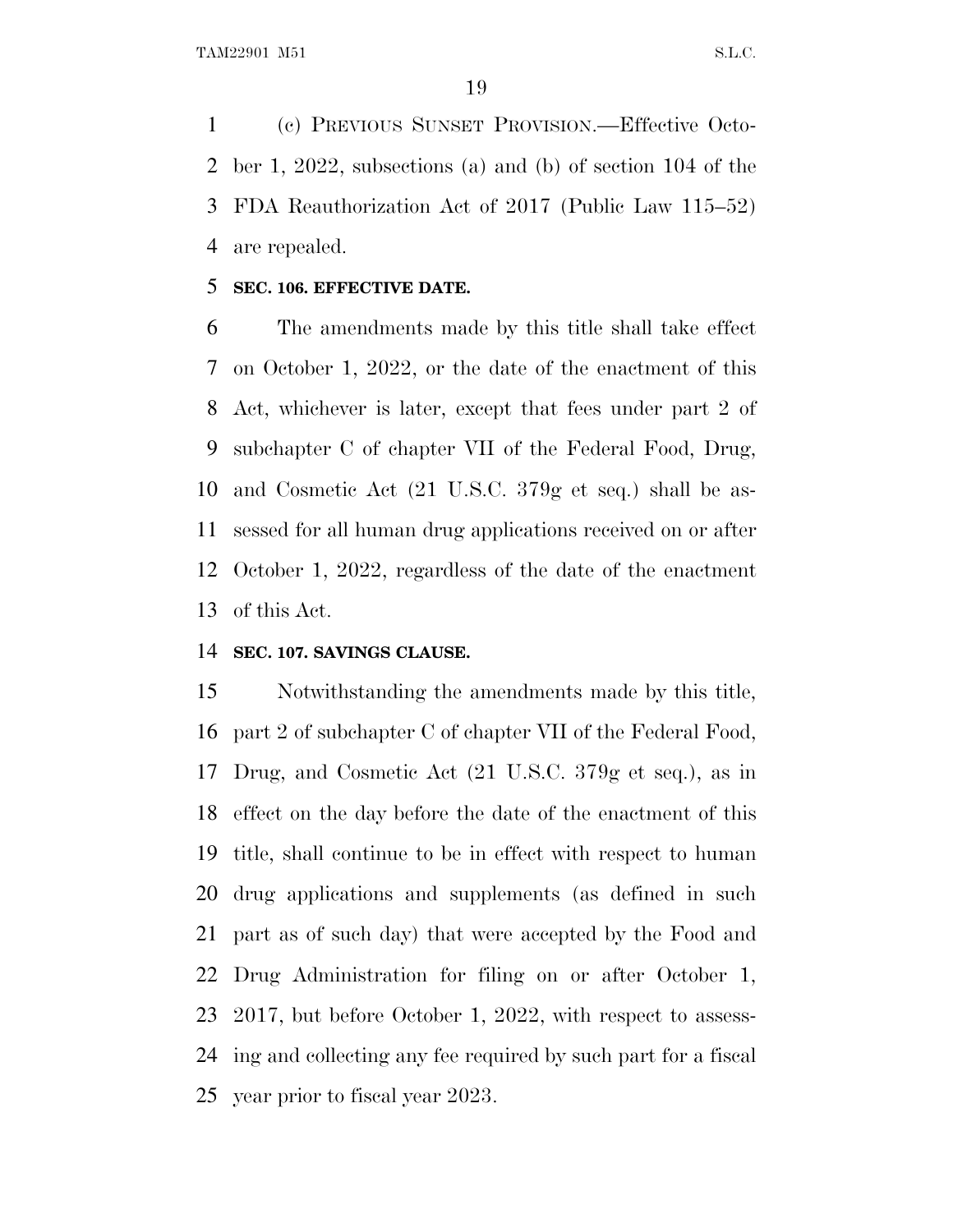# **TITLE II—FEES RELATING TO DEVICES**

# **SEC. 201. SHORT TITLE; FINDING.**

 (a) SHORT TITLE.—This title may be cited as the ''Medical Device User Fee Amendments of 2022''.

 (b) FINDING.—Congress finds that the fees author- ized under the amendments made by this title will be dedi- cated toward expediting the process for the review of de- vice applications and for assuring the safety and effective- ness of devices, as set forth in the goals identified for pur- poses of part 3 of subchapter C of chapter VII of the Fed- eral Food, Drug, and Cosmetic Act in the letters from the Secretary of Health and Human Services to the Chairman of the Committee on Health, Education, Labor, and Pen- sions of the Senate and the Chairman of the Committee on Energy and Commerce of the House of Representa-tives, as set forth in the Congressional Record.

# **SEC. 202. DEFINITIONS.**

 Section 737 of the Federal Food, Drug, and Cosmetic Act (21 U.S.C. 379i) is amended—

- 21 (1) in paragraph  $(9)$ —
- (A) in the matter preceding subparagraph (A), by striking ''and premarket notification submissions'' and inserting ''premarket notifica-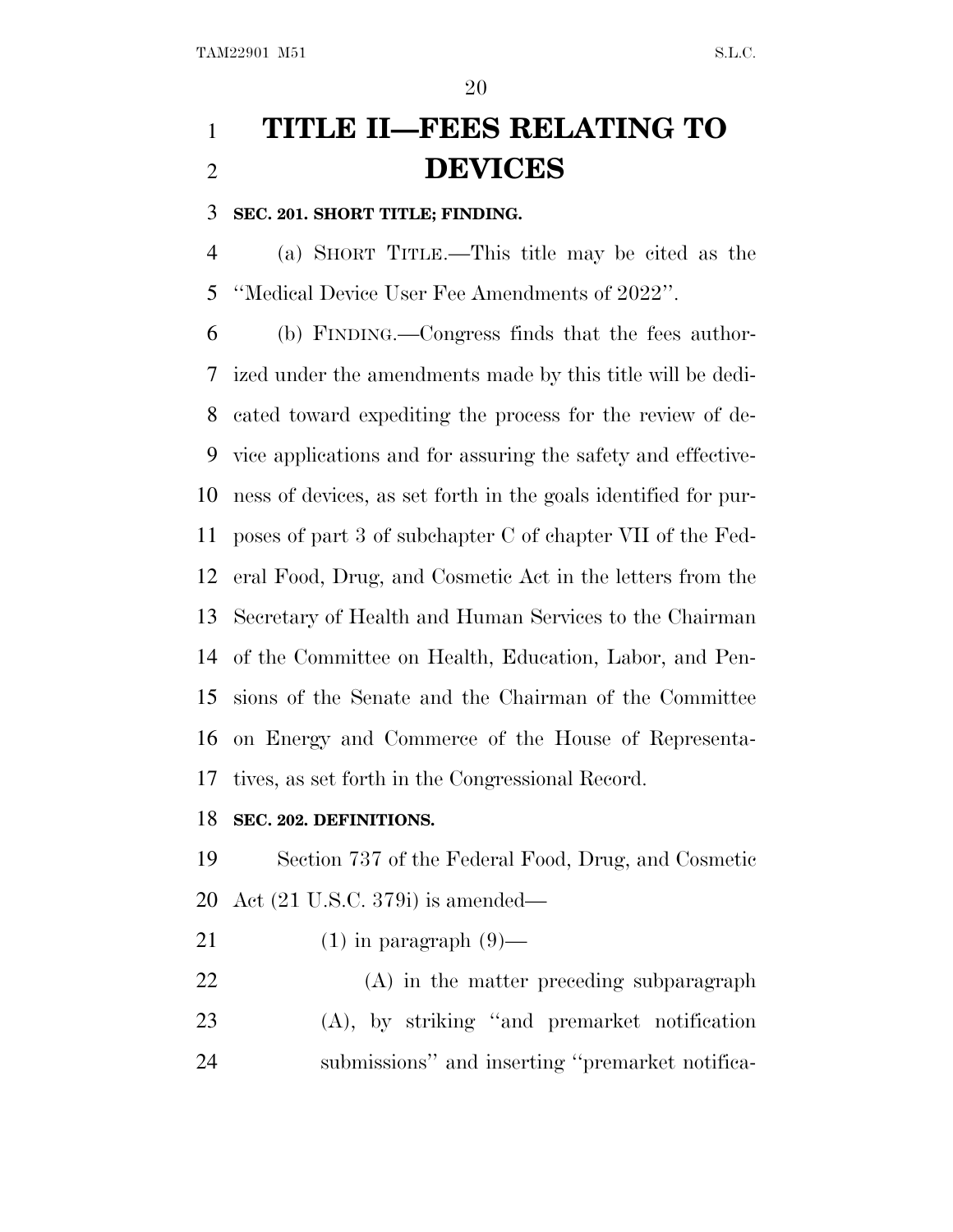| $\mathbf{1}$   | tion submissions, and de novo classification re-               |
|----------------|----------------------------------------------------------------|
| $\overline{2}$ | quests";                                                       |
| 3              | $(B)$ in subparagraph $(D)$ , by striking "and                 |
| $\overline{4}$ | submissions" and inserting "submissions, and                   |
| 5              | de novo classification requests";                              |
| 6              | $(C)$ in subparagraph $(F)$ , by striking "and                 |
| 7              | premarket notification submissions" and insert-                |
| 8              | ing "premarket notification submissions, and de                |
| 9              | novo classification requests";                                 |
| 10             | (D) in subparagraphs $(G)$ and $(H)$ , by                      |
| 11             | striking "or submissions" each place it appears                |
| 12             | and inserting "submissions, or requests"; and                  |
| 13             | $(E)$ in subparagraph $(K)$ , by striking "or                  |
| 14             | premarket notification submissions" and insert-                |
| 15             | ing "premarket notification submissions, or de                 |
| 16             | novo classification requests"; and                             |
| 17             | $(2)$ in paragraph $(11)$ , by striking "2016" and             |
| 18             | inserting "2021".                                              |
| 19             | SEC. 203. AUTHORITY TO ASSESS AND USE DEVICE FEES.             |
| 20             | (a) TYPES OF FEES.—Section $738(a)$ of the Federal             |
| 21             | Food, Drug, and Cosmetic Act $(21 \text{ U.S.C. } 379j(a))$ is |
| 22             | amended—                                                       |
| 23             | $(1)$ in paragraph $(1)$ , by striking "2018" and              |
| 24             | inserting "2023"; and                                          |
| 25             | $(2)$ in paragraph $(2)$ —                                     |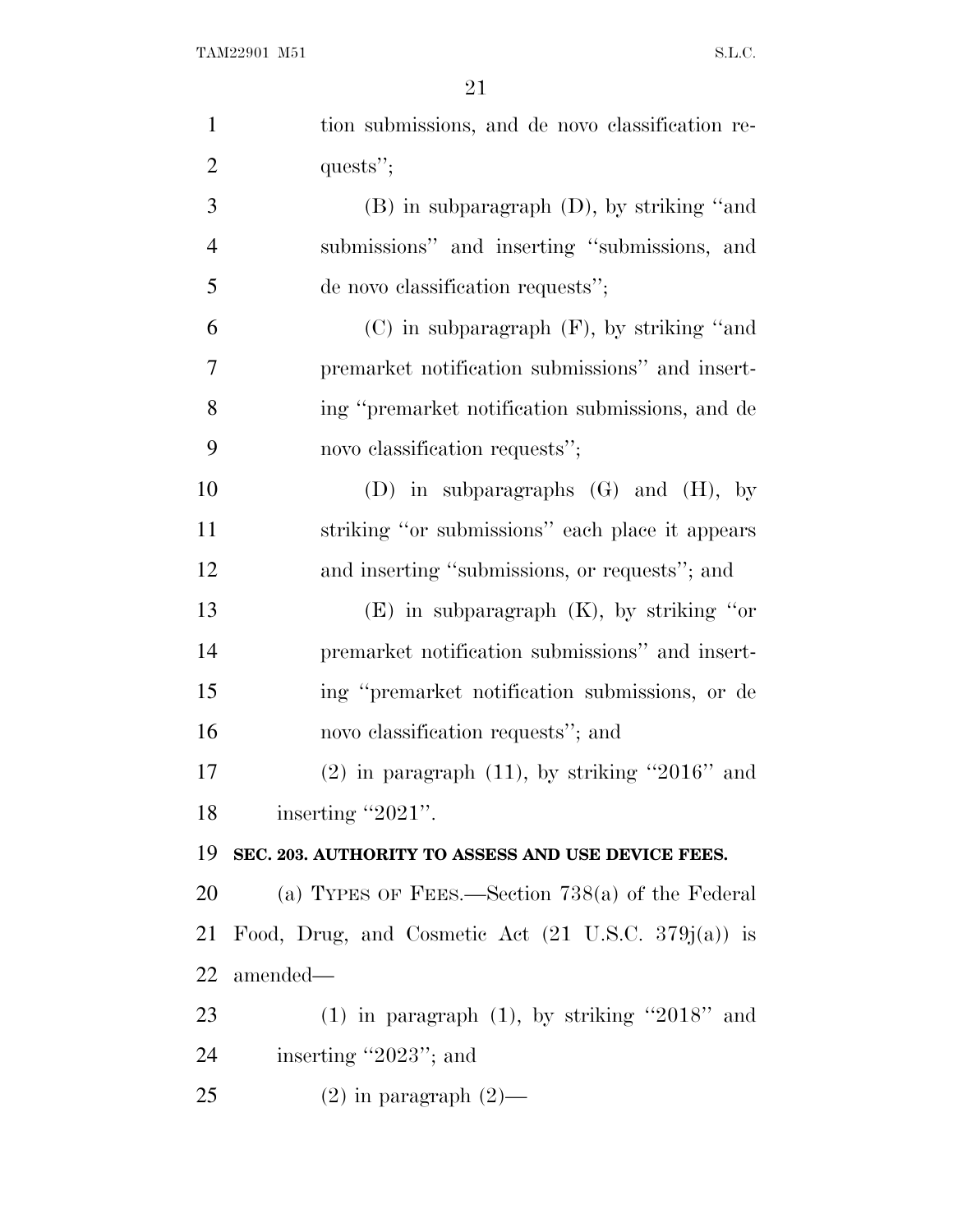TAM22901 M51 S.L.C.

| $\mathbf{1}$   | $(A)$ in subparagraph $(A)$ —                                  |
|----------------|----------------------------------------------------------------|
| $\overline{2}$ | $(i)$ in the matter preceding clause $(i)$ ,                   |
| 3              | by striking "2017" and inserting "2022";                       |
| $\overline{4}$ | (ii) in clause (iii), by striking "75 per-                     |
| 5              | cent" and inserting "80 percent"; and                          |
| 6              | (iii) in clause (viii), by striking "3.4"                      |
| 7              | percent" and inserting "4.5 percent";                          |
| 8              | $(B)$ in subparagraph $(B)(iii)$ , by striking                 |
| 9              | "or premarket notification submission" and in-                 |
| 10             | serting "premarket notification submission, or                 |
| 11             | de novo classification request"; and                           |
| 12             | $(C)$ in subparagraph $(C)$ , by striking "or                  |
| 13             | periodic reporting concerning a class III device"              |
| 14             | and inserting "periodic reporting concerning a                 |
| 15             | class III device, or de novo classification re-                |
| 16             | quest".                                                        |
| 17             | (b) FEE AMOUNTS.—Section 738(b) of the Federal                 |
| 18             | Food, Drug, and Cosmetic Act $(21 \text{ U.S.C. } 379j(b))$ is |
| 19             | amended—                                                       |
| 20             | $(1)$ in paragraph $(1)$ , by striking "2018                   |
| 21             | through $2022"$ and inserting "2023 through $2027"$ ;          |
| 22             | $(2)$ by amending the table in paragraph $(2)$ to              |
| 23             | read as follows:                                               |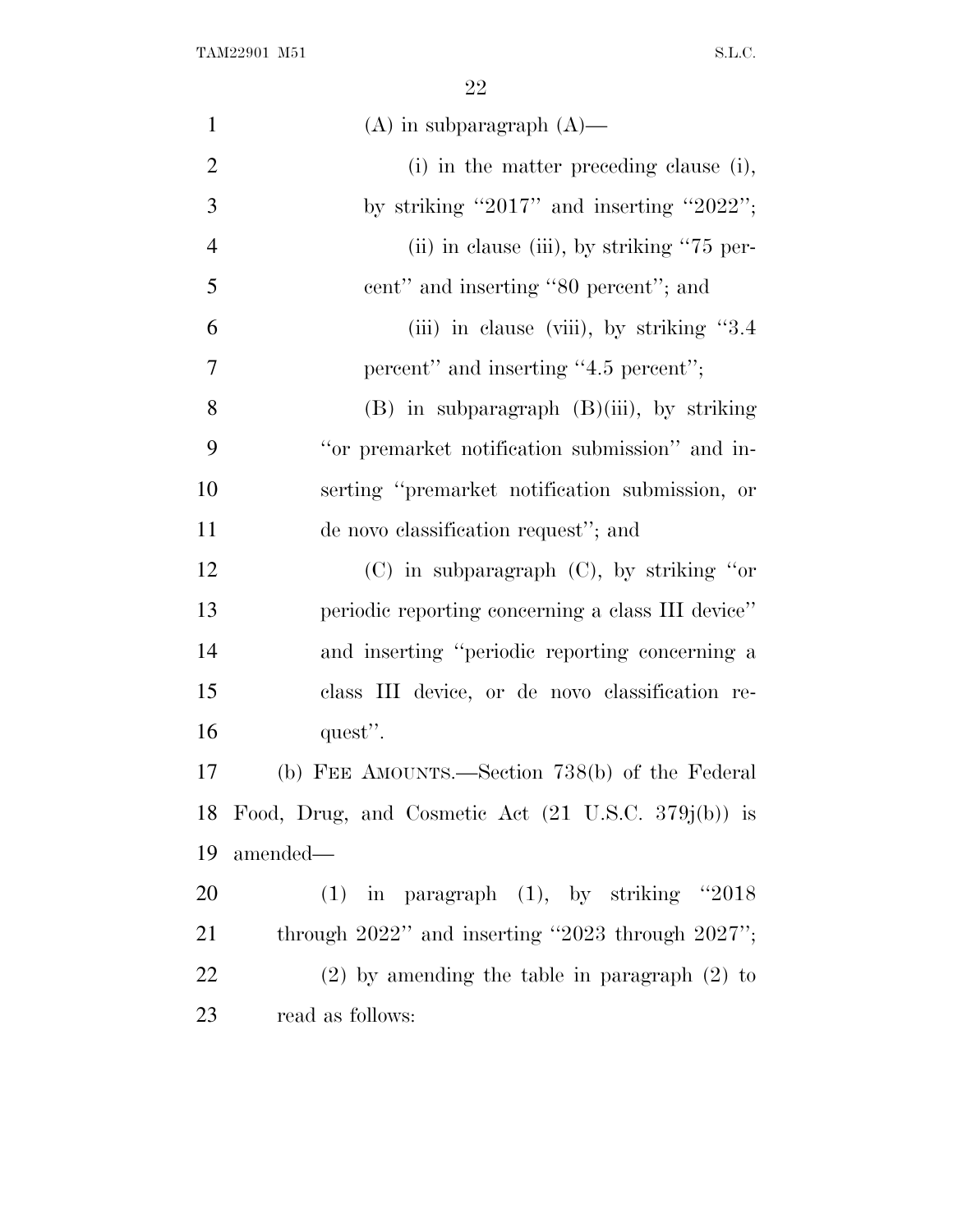| "Fee Type"                    | Fiscal<br>Year<br>2023 | Fiscal<br>Year<br>2024 | Fiscal<br>Year<br>2025 | Fiscal<br>Year<br>2026 | Fiscal<br>Year<br>2027 |
|-------------------------------|------------------------|------------------------|------------------------|------------------------|------------------------|
| Premarket Appli-<br>cation    | \$425,000              | \$435,000              | \$445,000              | \$455,000              | \$470,000              |
| Establishment<br>Registration | \$6,250                | \$6,875                | \$7,100                | \$7,575                | $$8,465$ ";            |

| and |  |
|-----|--|

| $\overline{2}$ | $(3)$ in paragraph $(3)$ , by amending subpara-             |
|----------------|-------------------------------------------------------------|
| 3              | graphs $(A)$ through $(E)$ to read as follows:              |
| $\overline{4}$ | "(A) $$312,606,000$ for fiscal year 2023.                   |
| 5              | "(B) $$335,750,000$ for fiscal year 2024.                   |
| 6              | "(C) $$350,746,400$ for fiscal year 2025.                   |
| 7              | "(D) $$366,486,300$ for fiscal year 2026.                   |
| 8              | "(E) $$418,343,000$ for fiscal year 2027.".                 |
| 9              | (c) ANNUAL FEE SETTING; ADJUSTMENTS.—Section                |
| 10             | $738(c)$ of the Federal Food, Drug, and Cosmetic Act $(21)$ |
| 11             | U.S.C. $379j(c)$ is amended—                                |
| 12             | $(1)$ in paragraph $(1)$ , by striking "2017" and           |
| 13             | inserting "2022";                                           |
| 14             | $(2)$ in paragraph $(2)$ —                                  |
| 15             | (A) by striking "2018" each place it ap-                    |
| 16             | pears and inserting "2023";                                 |
| 17             | $(B)$ in subparagraph $(B)(ii)$ , by striking               |
| 18             | "2016" and inserting "2022";                                |
| 19             | $(C)$ in subparagraph $(C)(i)(II)$ , by striking            |
| 20             | "Washington-Baltimore, DC-MD-VA-WV"                         |
|                |                                                             |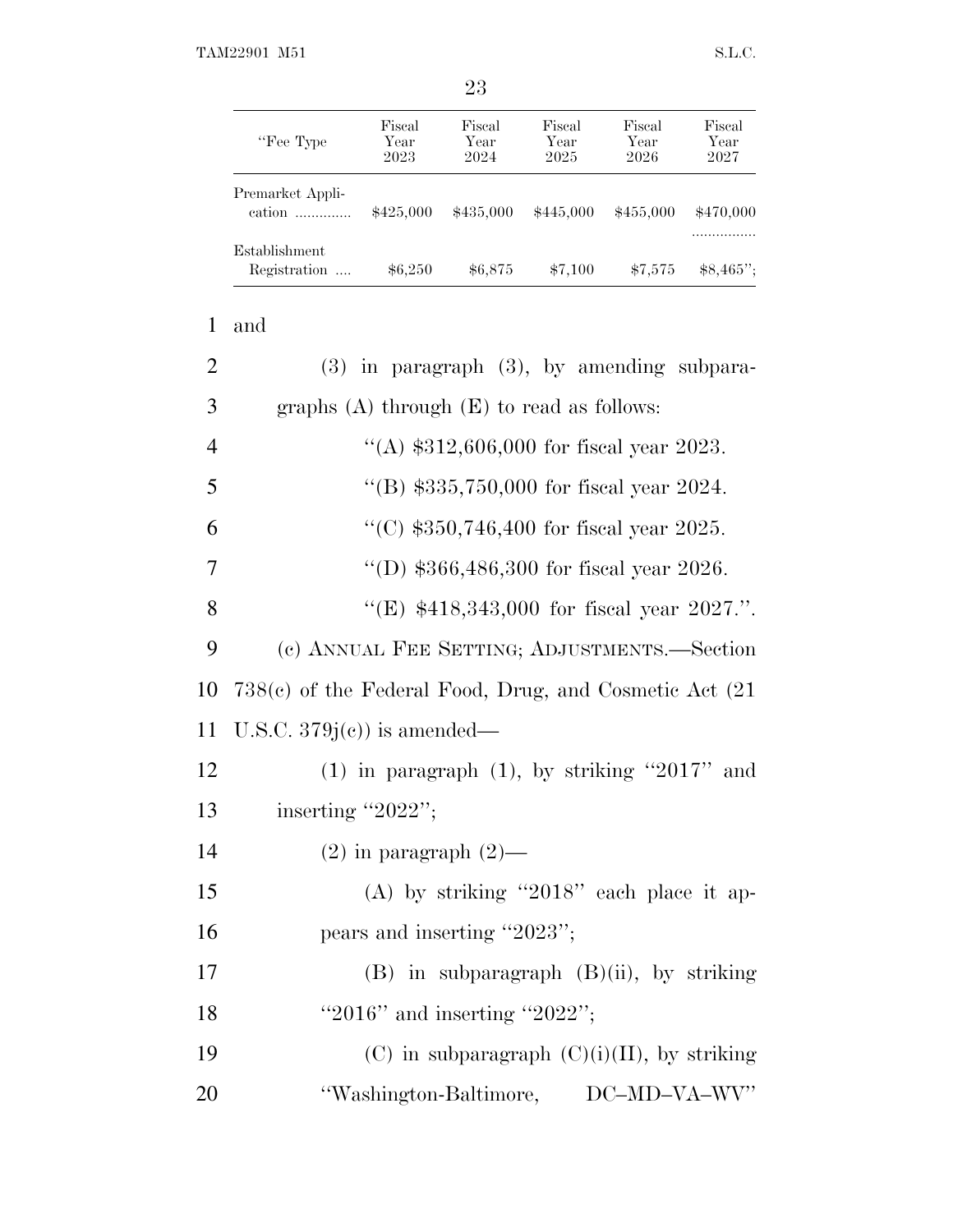| $\mathbf{1}$   | and inserting "Washington-Arlington-Alexan-           |
|----------------|-------------------------------------------------------|
| $\overline{2}$ | dria, DC-VA-MD-WV"; and                               |
| 3              | $(D)$ in subparagraph $(D)$ , by striking             |
| $\overline{4}$ | "2022" and inserting "2027";                          |
| 5              | $(3)$ in paragraph $(3)$ , by striking "2018          |
| 6              | through $2022"$ and inserting "2023 through $2027"$ ; |
| 7              | $(4)$ by redesignating paragraphs $(4)$ and $(5)$ as  |
| 8              | paragraphs $(7)$ and $(8)$ , respectively; and        |
| 9              | $(5)$ by inserting after paragraph $(3)$ the fol-     |
| 10             | lowing:                                               |
| 11             | "(4) PERFORMANCE IMPROVEMENT ADJUST-                  |
| 12             | MENT.                                                 |
| 13             | "(A) IN GENERAL.—For each of fiscal                   |
| 14             | years 2025 through 2027, after the adjustment         |
| 15             | under paragraph $(3)$ , the base establishment        |
| 16             | registration fee amounts for such fiscal year         |
| 17             | shall be increased to reflect changes in the re-      |
| 18             | source needs of the Secretary due to improved         |
| 19             | review performance goals for the process for the      |
| 20             | review of device applications identified in the       |
| 21             | letters described in section 201(b) of the Med-       |
| 22             | ical Device User Fee Amendments of 2022, as           |
| 23             | the Secretary determines necessary to achieve         |
| 24             | an increase in total fee collections for such fis-    |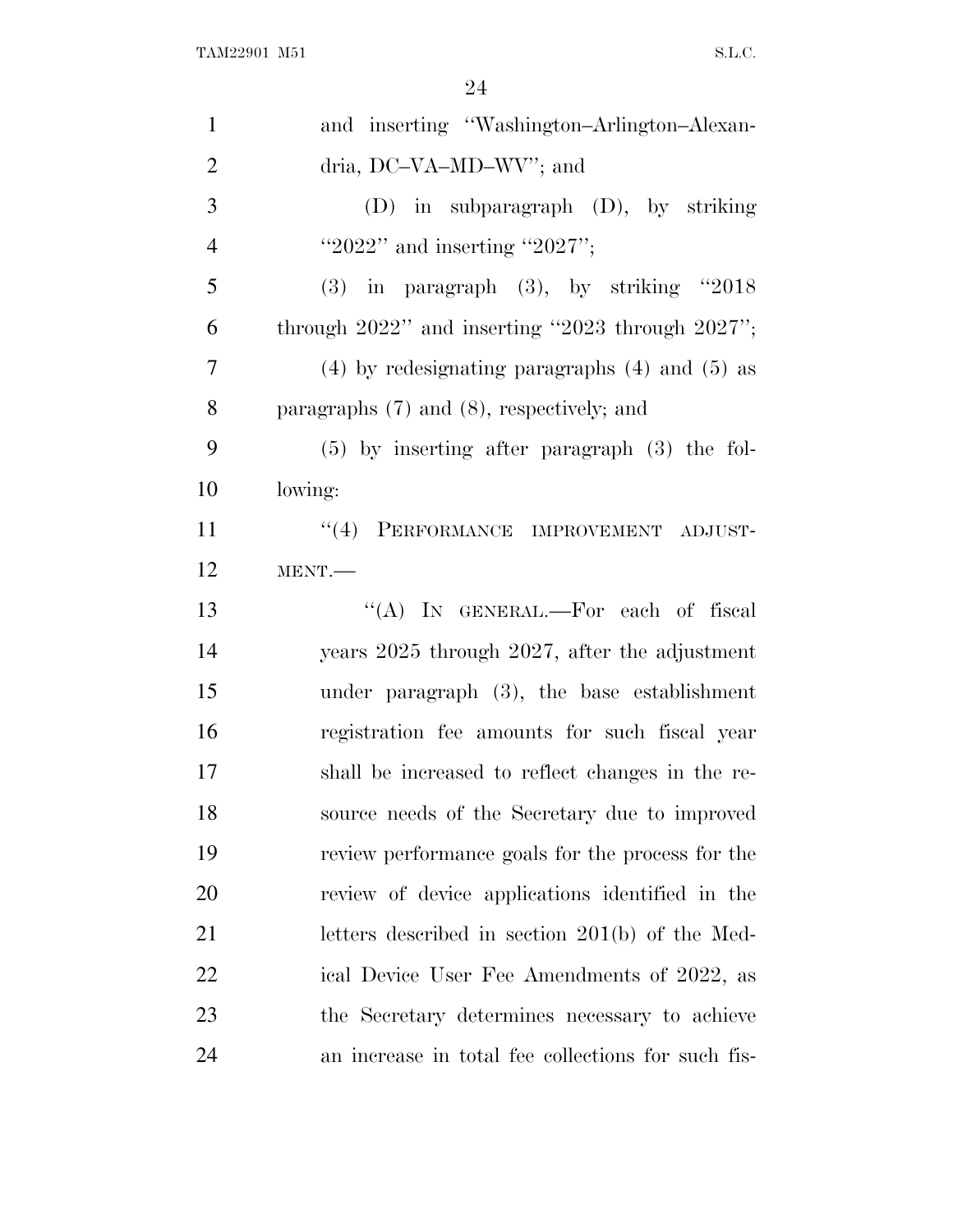| $\mathbf{1}$   | cal year, equal to the following amounts, as ap- |
|----------------|--------------------------------------------------|
| $\overline{2}$ | plicable:                                        |
| 3              | "(i) For fiscal year $2025$ , the product        |
| $\overline{4}$ | $of$ —                                           |
| 5              | $\lq\lq$ (I) the amount determined               |
| 6              | under subparagraph $(B)(i)(I)$ ; and             |
| $\tau$         | $\lq$ (II) the applicable inflation ad-          |
| 8              | justment under paragraph $(2)(B)$ for            |
| 9              | such fiscal year.                                |
| 10             | "(ii) For fiscal year $2026$ , the product       |
| 11             | $of$ —                                           |
| 12             | $\lq\lq$ (I) the sum of the amounts de-          |
| 13             | termined<br>under subparagraphs                  |
| 14             | $(B)(i)(II), (B)(ii)(I), and (B)(iii)(I);$       |
| 15             | and                                              |
| 16             | $\lq$ (II) the applicable inflation ad-          |
| 17             | justment under paragraph $(2)(B)$ for            |
| 18             | such fiscal year.                                |
| 19             | "(iii) For fiscal year 2027, the prod-           |
| 20             | uct of-                                          |
| 21             | $\lq\lq$ (I) the sum of the amounts de-          |
| 22             | termined<br>under subparagraphs                  |
| 23             | (B)(i)(III),<br>(B)(ii)(II),<br>and              |
| 24             | $(B)(iii)(II);$ and                              |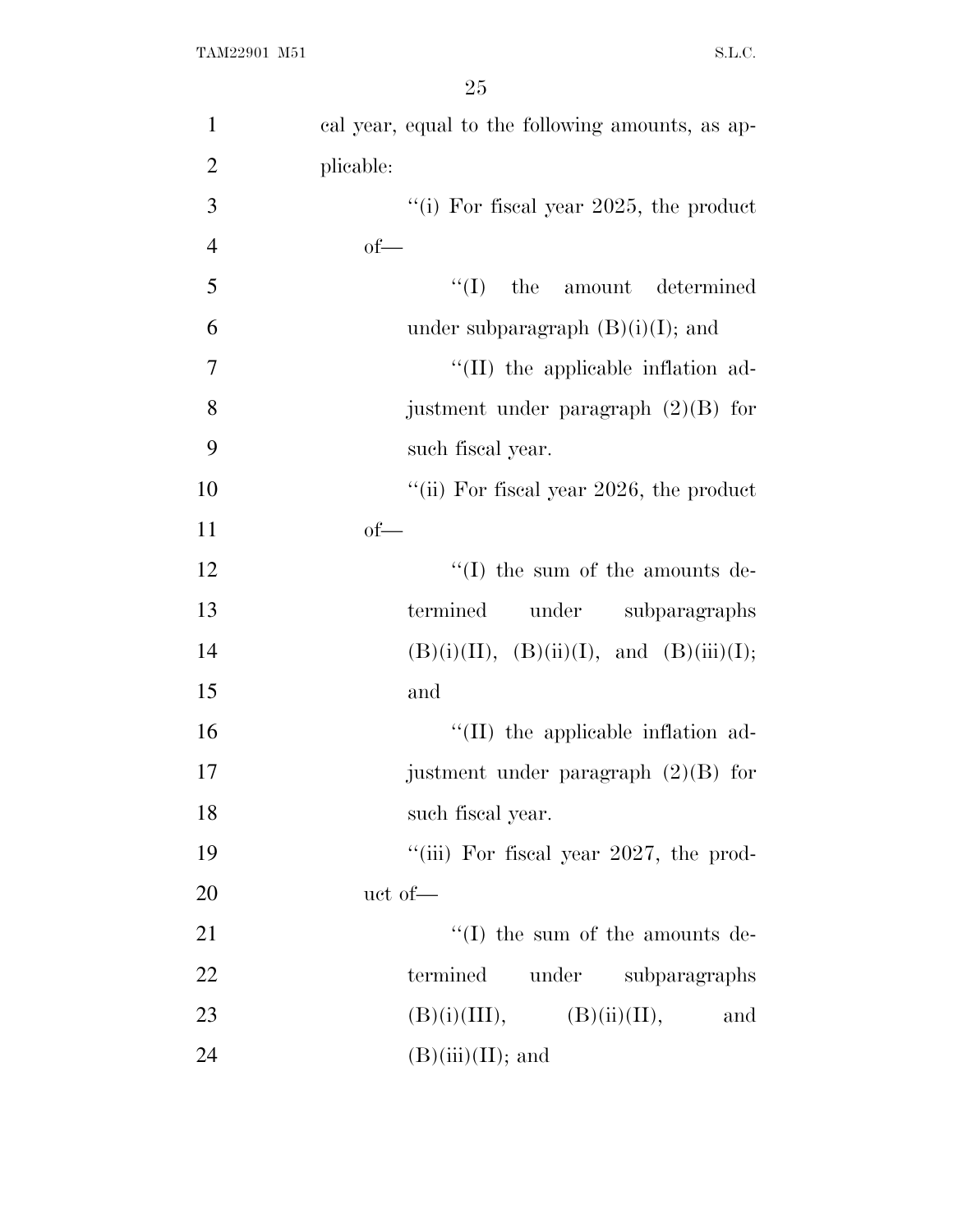| $\mathbf{1}$   | "(II) the applicable inflation ad-            |
|----------------|-----------------------------------------------|
| $\overline{2}$ | justment under paragraph $(2)(B)$ for         |
| 3              | such fiscal year.                             |
| $\overline{4}$ | "(B) AMOUNTS.—                                |
| 5              | "(i) PRE-SUBMISSION AMOUNT.—For               |
| 6              | purposes of subparagraph $(A)$ , with respect |
| 7              | to the presubmission written feedback goal,   |
| 8              | the amounts determined under this sub-        |
| 9              | paragraph are as follows:                     |
| 10             | "(I) For fiscal year $2025$ ,                 |
| 11             | $$15,396,600$ if the goal for fiscal year     |
| 12             | $2023$ is met.                                |
| 13             | "(II) For fiscal year $2026-$                 |
| 14             | "(aa) $$15,396,600$ if the                    |
| 15             | goal for fiscal year 2023 is met              |
| 16             | and the goal for fiscal year 2024             |
| 17             | is missed; or                                 |
| 18             | "(bb) $$36,792,200$ if the                    |
| 19             | goal for fiscal year 2024 is met.             |
| 20             | "(III) For fiscal year $2027$ —               |
| 21             | "(aa) $$15,396,600$ if the                    |
| 22             | goal for fiscal year 2023 is met              |
| 23             | and the goal for each of fiscal               |
| 24             | years $2024$ and $2025$ is missed;            |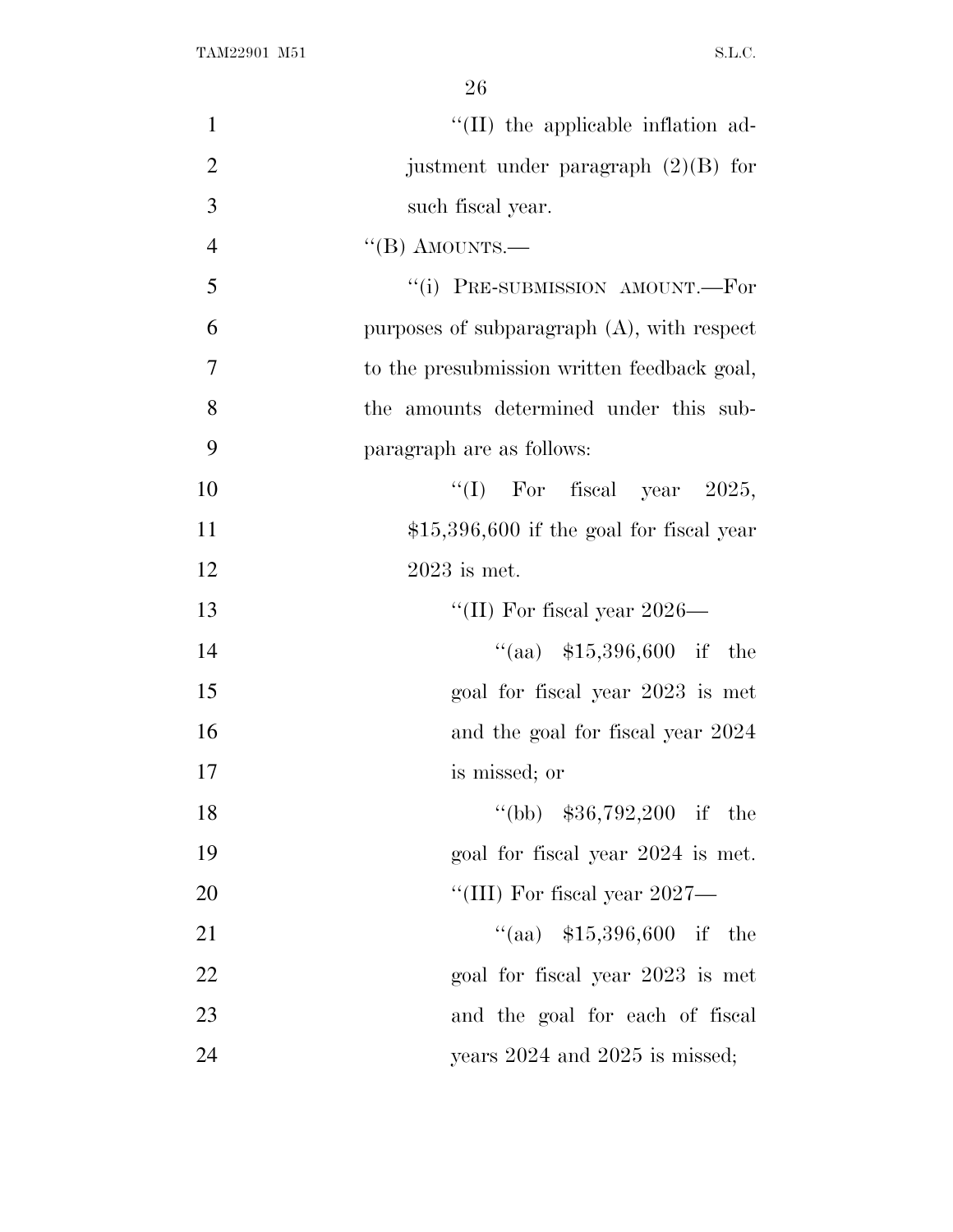| $\mathbf{1}$   | "(bb) $$36,792,200$ if the                     |
|----------------|------------------------------------------------|
| $\mathfrak{2}$ | goal for fiscal year 2024 is met               |
| 3              | and the goal for fiscal year 2025              |
| $\overline{4}$ | is missed; or                                  |
| 5              | $((ce)$ \$40,572,600 if the                    |
| 6              | goal for fiscal year 2025 is met.              |
| $\overline{7}$ | "(ii) DE NOVO CLASSIFICATION RE-               |
| 8              | QUEST AMOUNT.—For purposes of sub-             |
| 9              | paragraph $(A)$ , with respect to the de novo  |
| 10             | decision goal, the amounts determined          |
| 11             | under this subparagraph are as follows:        |
| 12             | "(I) For fiscal year $2026$ ,                  |
| 13             | $$6,323,500$ if the goal for fiscal year       |
| 14             | $2023$ is met.                                 |
| 15             | "(II) For fiscal year 2027—                    |
| 16             | "(aa) $$6,323,500$ if the goal                 |
| 17             | for fiscal year 2023 is met and                |
| 18             | the goal for fiscal year $2024$ is             |
| 19             | missed; or                                     |
| 20             | "(bb) $$11,765,400$ if the                     |
| 21             | goal for fiscal year 2024 is met.              |
| 22             | "(iii) PREMARKET NOTIFICATION AND              |
| 23             | APPROVAL AMOUNT.-For<br>PREMARKET              |
| 24             | purposes of subparagraph $(A)$ , with respect  |
| 25             | to the $510(k)$ decision goal, $510(k)$ shared |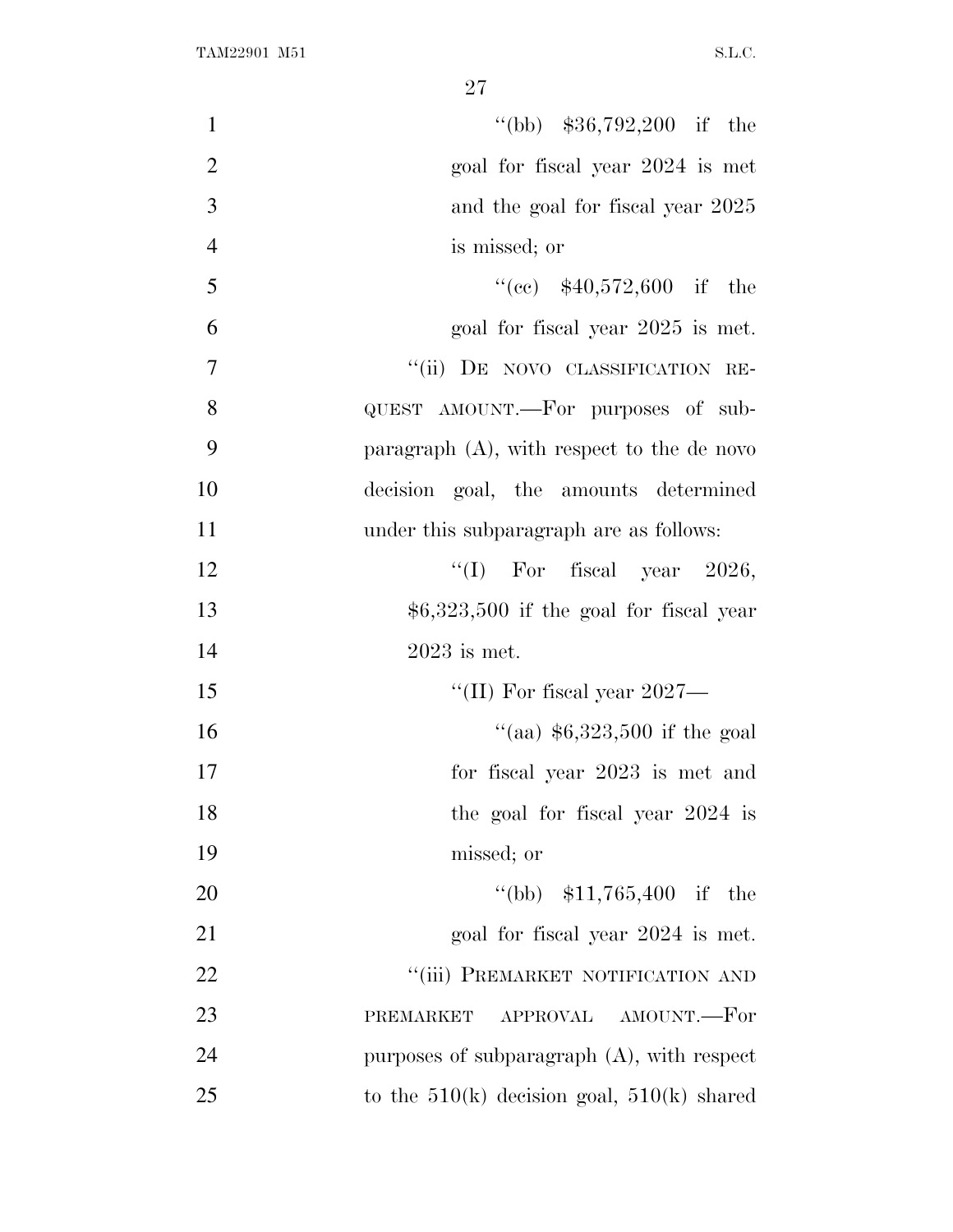| $\mathbf{1}$   | outcome total time to decision goal, PMA            |
|----------------|-----------------------------------------------------|
| $\overline{2}$ | decision goal, and PMA shared outcome               |
| 3              | total time to decision goal, the amounts de-        |
| $\overline{4}$ | termined under this subparagraph are as             |
| 5              | follows:                                            |
| 6              | "(I) For fiscal year $2026$ ,                       |
| $\overline{7}$ | $$1,020,000$ if the 4 goals for fiscal              |
| 8              | year 2023 are met.                                  |
| 9              | "(II) For fiscal year $2027$ —                      |
| 10             | "(aa) $$1,020,000$ if the 4                         |
| 11             | goals for fiscal year 2023 are met                  |
| 12             | and one or more of the 4 goals                      |
| 13             | for fiscal year 2024 is missed; or                  |
| 14             | "(bb) $$3,906,000$ if the 4                         |
| 15             | goals for fiscal year 2024 are                      |
| 16             | met.                                                |
| 17             | "(C) PERFORMANCE CALCULATION.-For                   |
| 18             | purposes of this paragraph, performance of the      |
| 19             | following goals shall be determined as specified    |
| 20             | in the letters described in section $201(b)$ of the |
| 21             | Medical Device User Fee Amendments of 2022          |
| 22             | and based on data available as of the applicable    |
| 23             | dates as follows:                                   |
| 24             | "(i) The performance of the pre-sub-                |
| 25             | mission written feedback goal—                      |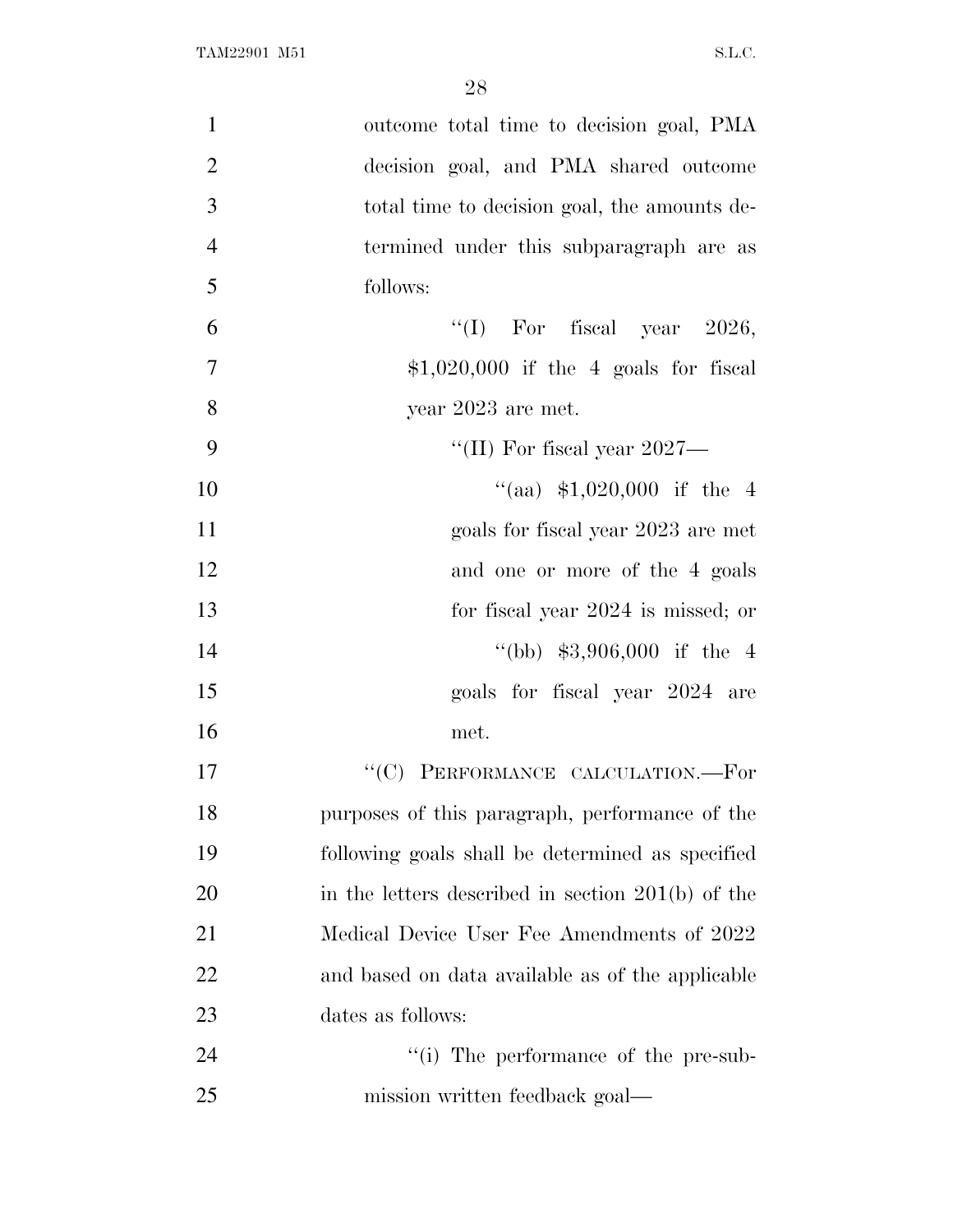| $\mathbf{1}$   | "(I) for fiscal year 2023, shall be               |
|----------------|---------------------------------------------------|
| $\overline{2}$ | based on data available as of March               |
| 3              | 31, 2024;                                         |
| $\overline{4}$ | "(II) for fiscal year $2024$ , shall              |
| 5              | based on data available as of<br>be               |
| 6              | March 31, 2025; and                               |
| $\tau$         | "(III) for fiscal year $2025$ , shall             |
| 8              | based on data available as of<br>be               |
| 9              | March 31, 2026.                                   |
| 10             | "(ii) The performance of the de novo              |
| 11             | decision goal, $510(k)$ decision goal, $510(k)$   |
| 12             | shared outcome total time to decision goal,       |
| 13             | PMA decision goal, and PMA shared out-            |
| 14             | come total time to decision goal—                 |
| 15             | "(I) for fiscal year 2023, shall be               |
| 16             | based on data available as of March               |
| 17             | 31, 2025; and                                     |
| 18             | "(II) for fiscal year $2024$ , shall              |
| 19             | based on data available as of<br>be               |
| 20             | March 31, 2026.                                   |
| 21             | "(D) DEFINITIONS.—For purposes of this            |
| 22             | paragraph, the terms 'pre-submission written      |
| 23             | feedback goal', 'de novo decision goal', $510(k)$ |
| 24             | decision goal', $510(k)$ shared outcome total     |
| 25             | time to decision goal', 'PMA decision goal', and  |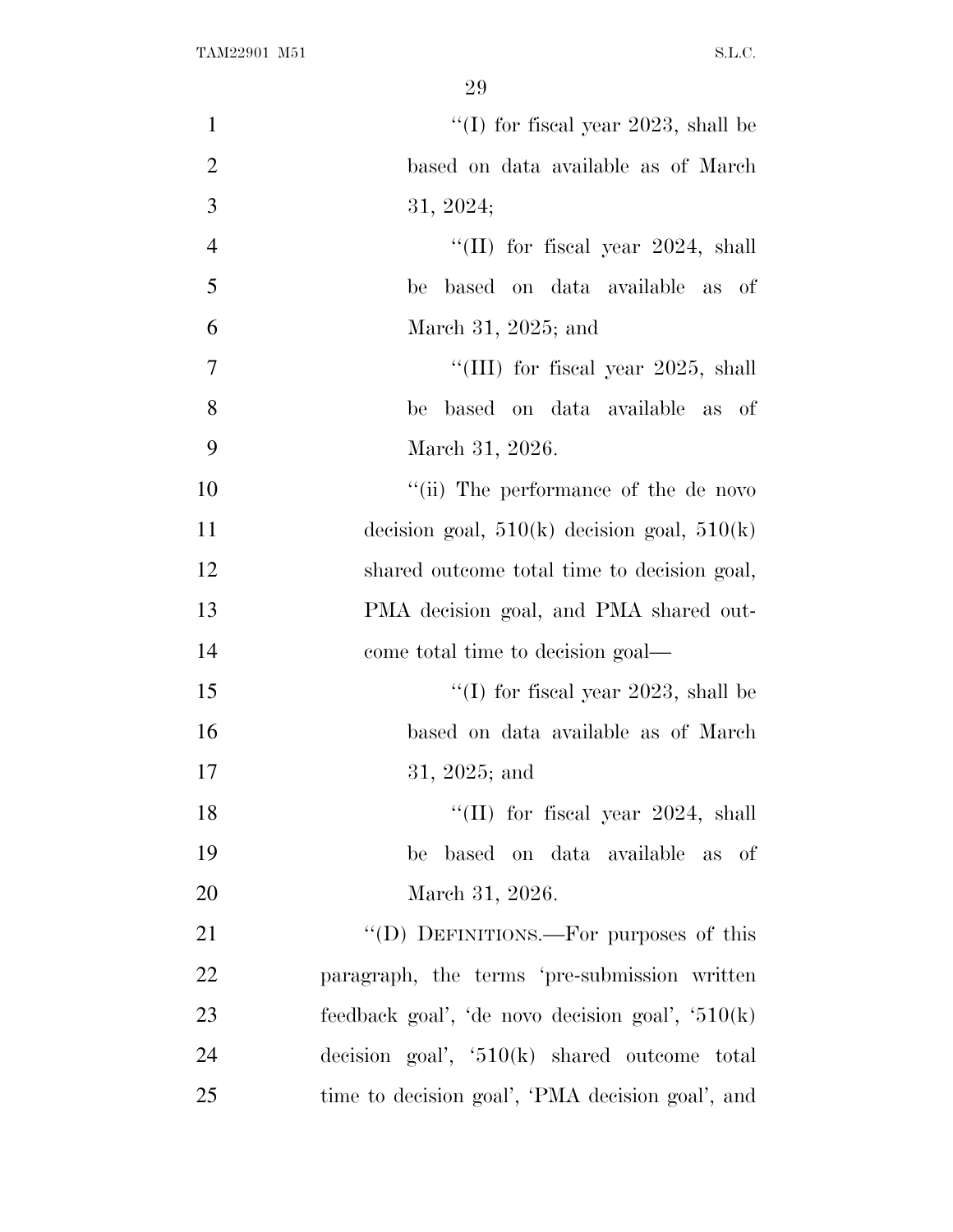'PMA shared outcome total time to decision goal' have the meanings given such terms in the goals identified in the letters described in sec- tion 201(b) of the Medical Device User Fee 5 Amendments of 2022.

"(5) HIRING ADJUSTMENT.—

 ''(A) IN GENERAL.—For each of fiscal years 2025 through 2027, after the adjust- ments under paragraphs (3) and (4), if applica- ble, the base establishment registration fee amounts shall be decreased as the Secretary de- termines necessary to achieve a reduction in total fee collections equal to the hiring adjust- ment amount under subparagraph (B), if the number of hires to support the process for the review of device applications falls below the fol-lowing thresholds for the applicable fiscal years:

18 ''(i) For fiscal year 2025, 85 percent of the hiring goal specified in subpara-20 graph (C) for fiscal year 2023.

21 ''(ii) For fiscal year 2026, 90 percent of the hiring goal specified in subpara-23 graph (C) for fiscal year 2024.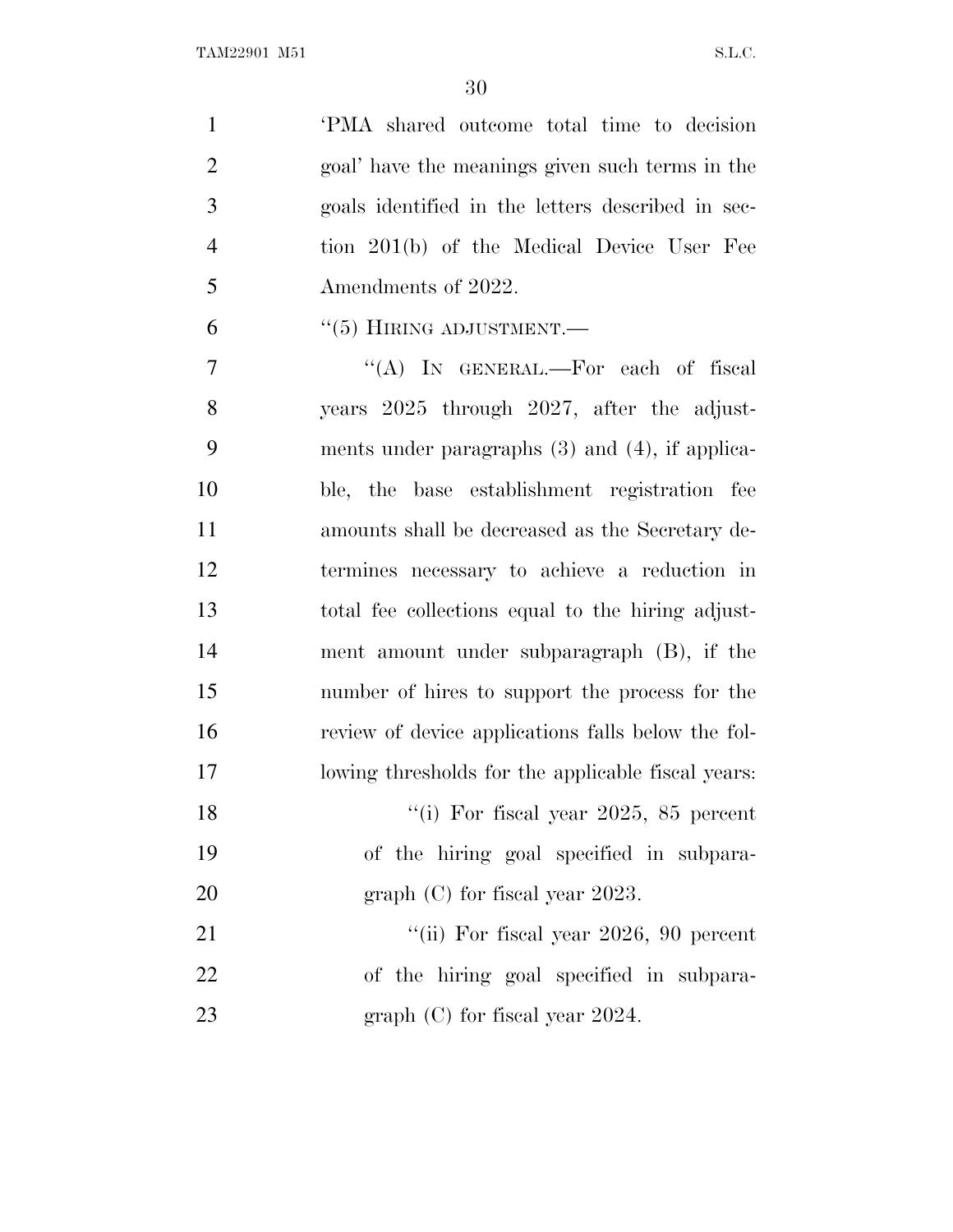| $\mathbf{1}$   | "(iii) For fiscal year $2027$ , 90 percent     |
|----------------|------------------------------------------------|
| $\overline{2}$ | of the hiring goal specified in subpara-       |
| 3              | graph $(C)$ for fiscal year 2025.              |
| $\overline{4}$ | "(B) HIRING ADJUSTMENT AMOUNT.—The             |
| 5              | hiring adjustment amount for fiscal year 2025  |
| 6              | and each subsequent fiscal year is the product |
| 7              | $of$ —                                         |
| 8              | "(i) the number of hires by which the          |
| 9              | hiring goal specified in subparagraph (C)      |
| 10             | for the fiscal year before the prior fiscal    |
| 11             | year was missed;                               |
| 12             | $``$ (ii) \$72,877; and                        |
| 13             | "(iii) the applicable inflation adjust-        |
| 14             | ment under paragraph $(2)(B)$ for the fiscal   |
| 15             | year for which the hiring goal was missed.     |
| 16             | " $(C)$ HIRING GOALS.—                         |
| 17             | "(i) IN GENERAL.—For purposes of               |
| 18             | subparagraph (B), the hiring goals for         |
| 19             | each of fiscal years 2023 through 2025 are     |
| 20             | as follows:                                    |
| 21             | "(I) For fiscal year 2023, $144$               |
| 22             | hires.                                         |
| 23             | "(II) For fiscal year 2024, $42$               |
| 24             | hires.                                         |
| 25             | "(III) For fiscal year $2025-$                 |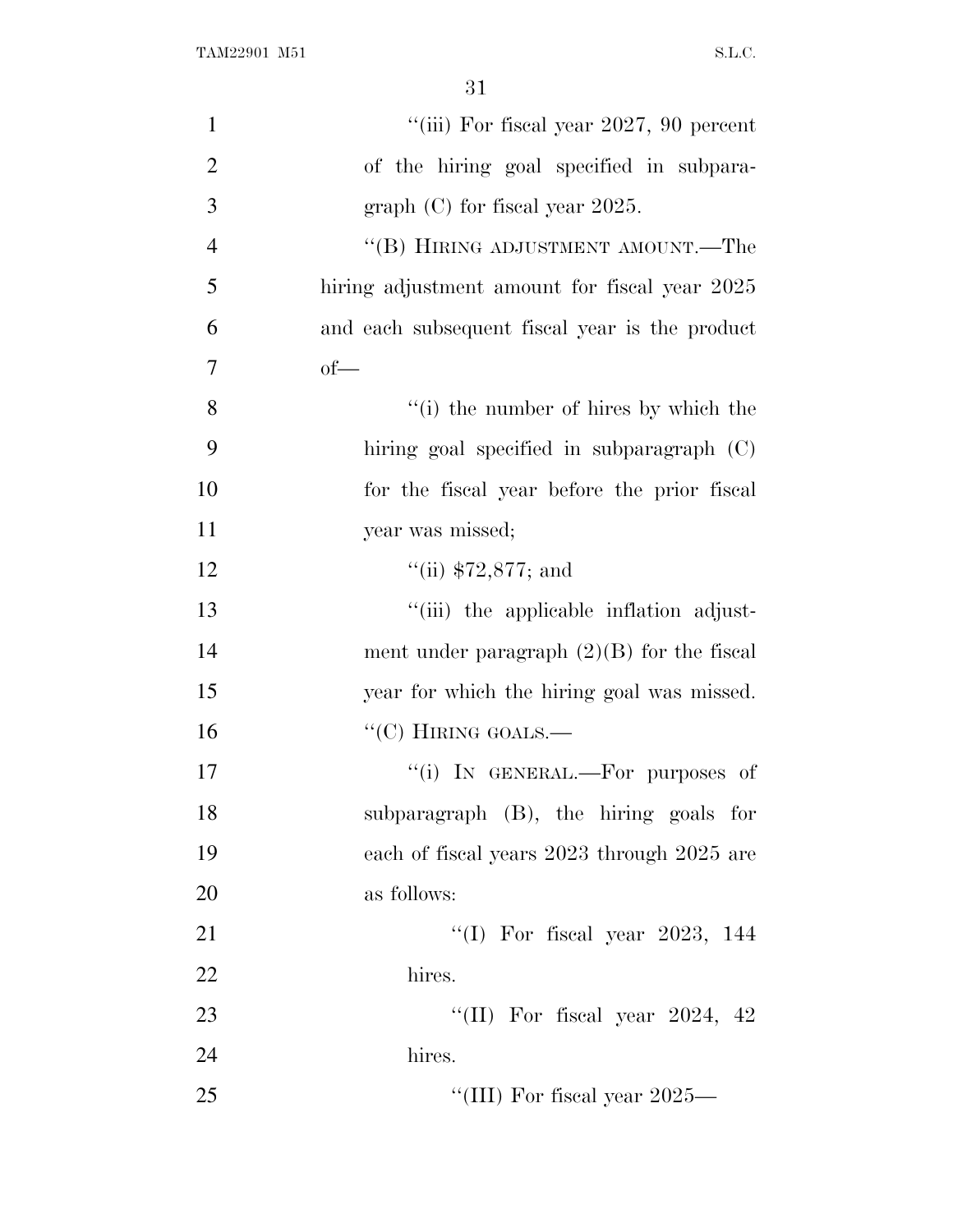| $\mathbf{1}$   | "(aa) 24 hires if the base es-                            |
|----------------|-----------------------------------------------------------|
| $\mathfrak{2}$ | tablishment registration fees are                         |
| 3              | not increased by the amount de-                           |
| $\overline{4}$ | under paragraph<br>termined                               |
| 5              | $(4)(A)(i);$ or                                           |
| 6              | $\degree$ (bb) 83 hires if the base                       |
| 7              | establishment registration fees                           |
| 8              | are increased by the amount de-                           |
| 9              | termined under paragraph                                  |
| 10             | (4)(A)(i).                                                |
| 11             | "(ii) NUMBER OF HIRES.-For pur-                           |
| 12             | poses of this paragraph, the number of                    |
| 13             | hires [for a fiscal year] shall be deter-                 |
| 14             | mined by the Secretary, as set forth in the               |
| 15             | letters described in [section $201(b)$ of the             |
| 16             | Medical Device User Fee Amendments of                     |
| 17             | 2022].                                                    |
| 18             | $``(6)$ OPERATING RESERVE ADJUSTMENT.—                    |
| 19             | "(A) IN GENERAL.—For each of fiscal                       |
| 20             | years 2023 through 2027, after the adjust-                |
| 21             | ments under paragraphs $(3)$ , $(4)$ , and $(5)$ , if ap- |
| 22             | plicable, if the Secretary has operating reserves         |
| 23             | of carryover user fees for the process for the re-        |
| 24             | view of device applications in excess of the des-         |
| 25             | ignated amount in subparagraph (B), the Sec-              |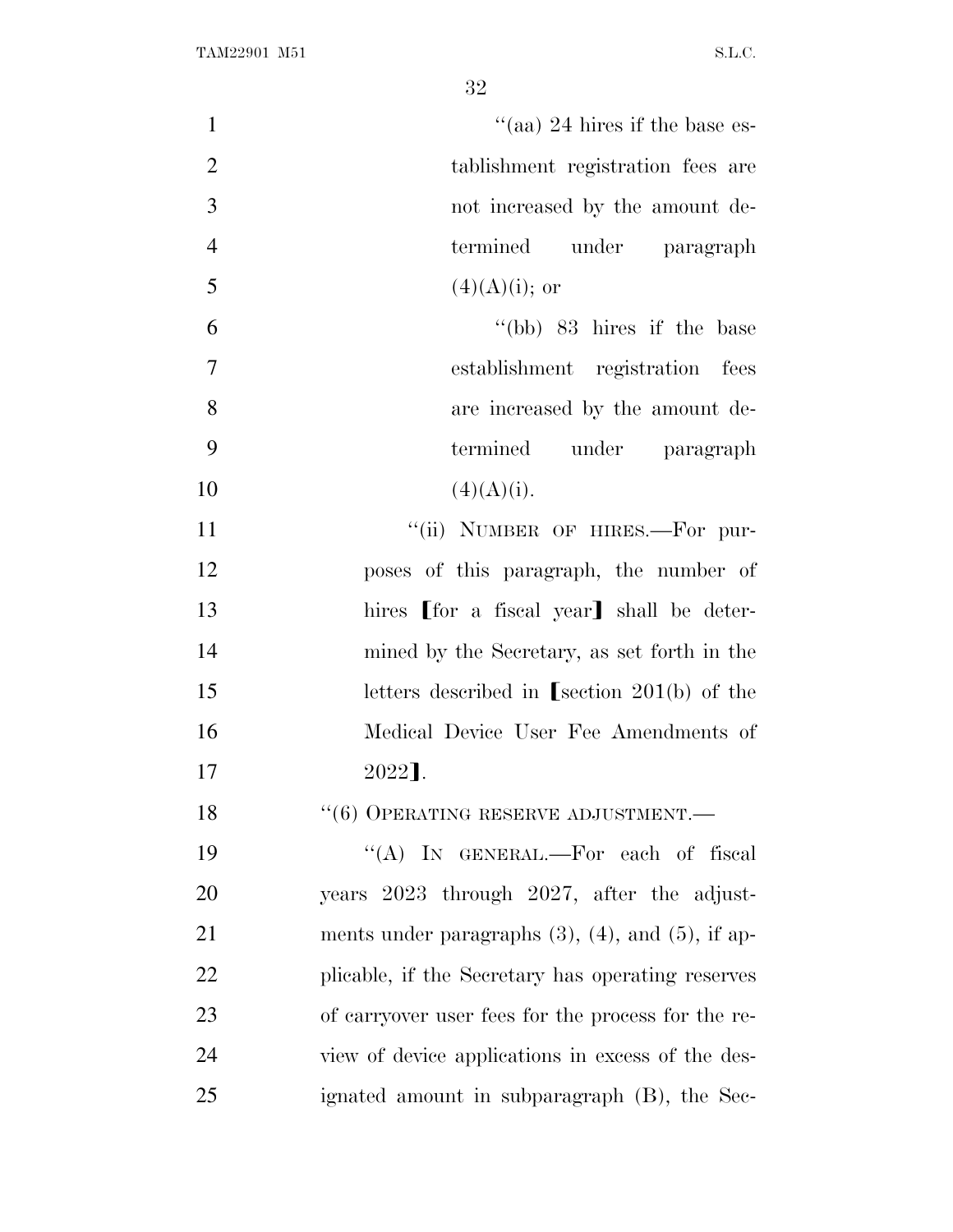| $\mathbf{1}$   | retary shall decrease the base establishment            |
|----------------|---------------------------------------------------------|
| $\overline{2}$ | registration fee amounts to provide for not             |
| 3              | more than such designated amount of operating           |
| $\overline{4}$ | reserves.                                               |
| 5              | "(B) DESIGNATED AMOUNT.—Subject to                      |
| 6              | subparagraph $(C)$ , for each fiscal year, the des-     |
| $\tau$         | ignated amount in this subparagraph is equal            |
| 8              | to the sum of-                                          |
| 9              | $\lq\lq$ (i) 13 weeks of operating reserves of          |
| 10             | carryover user fees; and                                |
| 11             | $``(ii)$ the 1 month of operating re-                   |
| 12             | serves described in paragraph $(8)$ .                   |
| 13             | "(C) EXCLUDED AMOUNT.—For the period                    |
| 14             | of fiscal years 2023 through 2026, a total              |
| 15             | amount equal to \$118,000,000 shall not be con-         |
| 16             | sidered part of the designated amount under             |
| 17             | subparagraph (B) and shall not be subject to            |
| 18             | the decrease under subparagraph $(A)$ .".               |
| 19             | (d) SMALL BUSINESSES.—Section 738 of the Federal        |
| 20             | Food, Drug, and Cosmetic Act (21 U.S.C. 379j) is amend- |
| 21             | $ed$ —                                                  |
| 22             | (1) in subsection (d)(2)(B)(iii), by inserting ",       |
| 23             | if extant," after "national taxing authority"; and      |
| 24             | (2) in subsection (e)(2)(B)(iii), by inserting ",       |
| 25             | if extant," after "national taxing authority".          |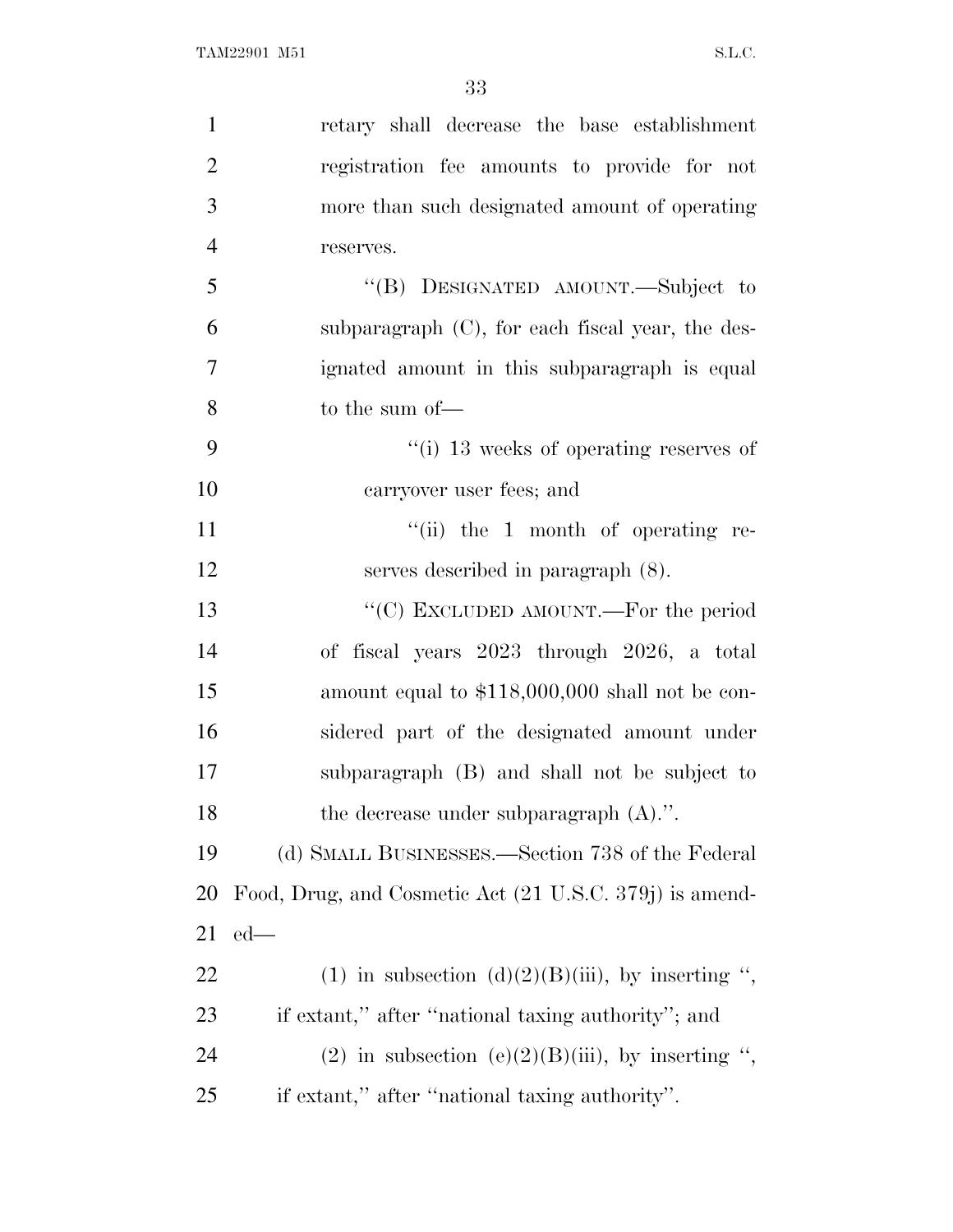1 (e) CONDITIONS.—Section 738(g) of the Federal 2 Food, Drug, and Cosmetic Act  $(21 \text{ U.S.C. } 379j(g))$  is 3 amended— 4 (1) in paragraph  $(1)(A)$ , by striking 5 ''\$320,825,000'' and inserting ''\$398,566,000''; and 6 (2) in paragraph (2), by inserting ''de novo 7 classification requests,'' after ''class III device,''. 8 (f) AUTHORIZATION OF APPROPRIATIONS.—Section 9 738(h)(3) of the Federal Food, Drug, and Cosmetic Act 10  $(21 \text{ U.S.C. } 379j(h)(3))$  is amended to read as follows: 11 "(3) AUTHORIZATION OF APPROPRIATIONS.— 12 "(A) In GENERAL.—For each of the fiscal 13 years 2023 through 2027, there is authorized to 14 be appropriated for fees under this section an 15 amount equal to the revenue amount deter-16 mined in subparagraph (B), less the amount of 17 reductions determined in subparagraph (C). 18 "(B) REVENUE AMOUNT.—For purposes of 19 this paragraph, the revenue amount for each 20 fiscal year is the sum of — 21 ''(i) the total revenue amount under 22 subsection (b)(3) for the fiscal year, as ad-23 justed under paragraphs  $(1)$ ,  $(2)$ , and  $(3)$ 

24 of subsection (c); and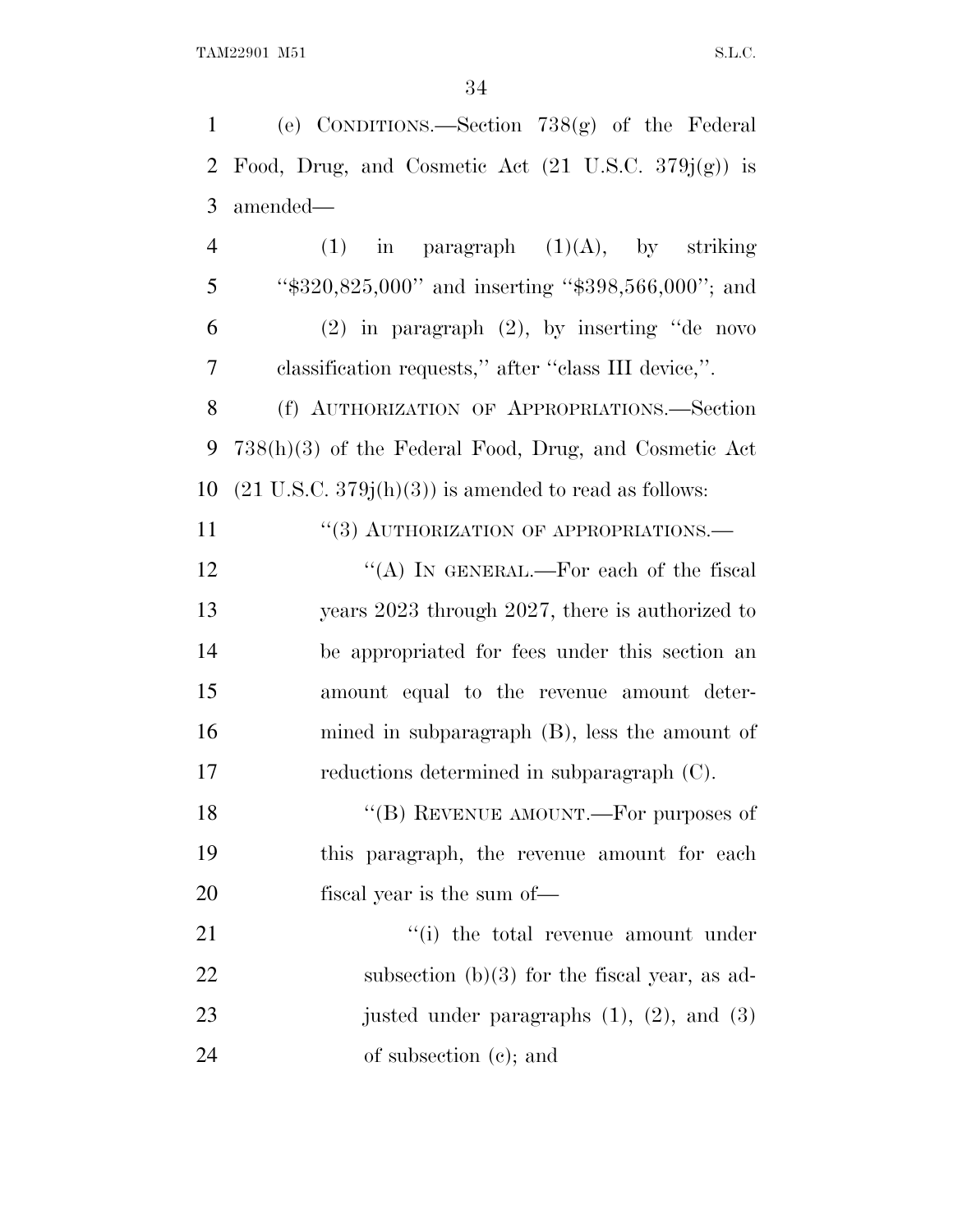| $\mathbf{1}$   | "(ii) the performance improvement                           |
|----------------|-------------------------------------------------------------|
| $\overline{2}$ | adjustment amount for the fiscal year                       |
| 3              | under subsection $(c)(4)(A)$ , if applicable.               |
| $\overline{4}$ | "(C) AMOUNT OF REDUCTIONS.—For pur-                         |
| 5              | poses of this paragraph, the amount of reduc-               |
| 6              | tions for each fiscal year is the sum of—                   |
| 7              | "(i) the hiring adjustment amount for                       |
| 8              | the fiscal year under subsection $(c)(5)$ , if              |
| 9              | applicable; and                                             |
| 10             | "(ii) the operating reserve adjustment                      |
| 11             | amount for the fiscal year under sub-                       |
| 12             | section $(c)(6)$ , if applicable.".                         |
| 13             | SEC. 204. ACCREDITATION PROGRAMS.                           |
| 14             | (a) ACCREDITATION SCHEME FOR CONFORMITY AS-                 |
| 15             | SESSMENT.—Section 514(d) of the Federal Food, Drug,         |
| 16             | and Cosmetic Act $(21 \text{ U.S.C. } 360d(d))$ is amended— |
| 17             | $(1)$ in the subsection heading, by striking                |
| 18             | "PILOT";                                                    |
| 19             | $(2)$ in paragraph $(1)$ —                                  |
| 20             | $(A)$ in the matter preceding subparagraph                  |
| 21             | $(A)$ , by striking "pilot";                                |
| 22             | $(B)$ in subparagraph $(A)$ —                               |
| 23             | (i) by inserting "meeting criteria spec-                    |
| 24             | ified by the Secretary in guidance" after                   |
| 25             | "testing laboratories";                                     |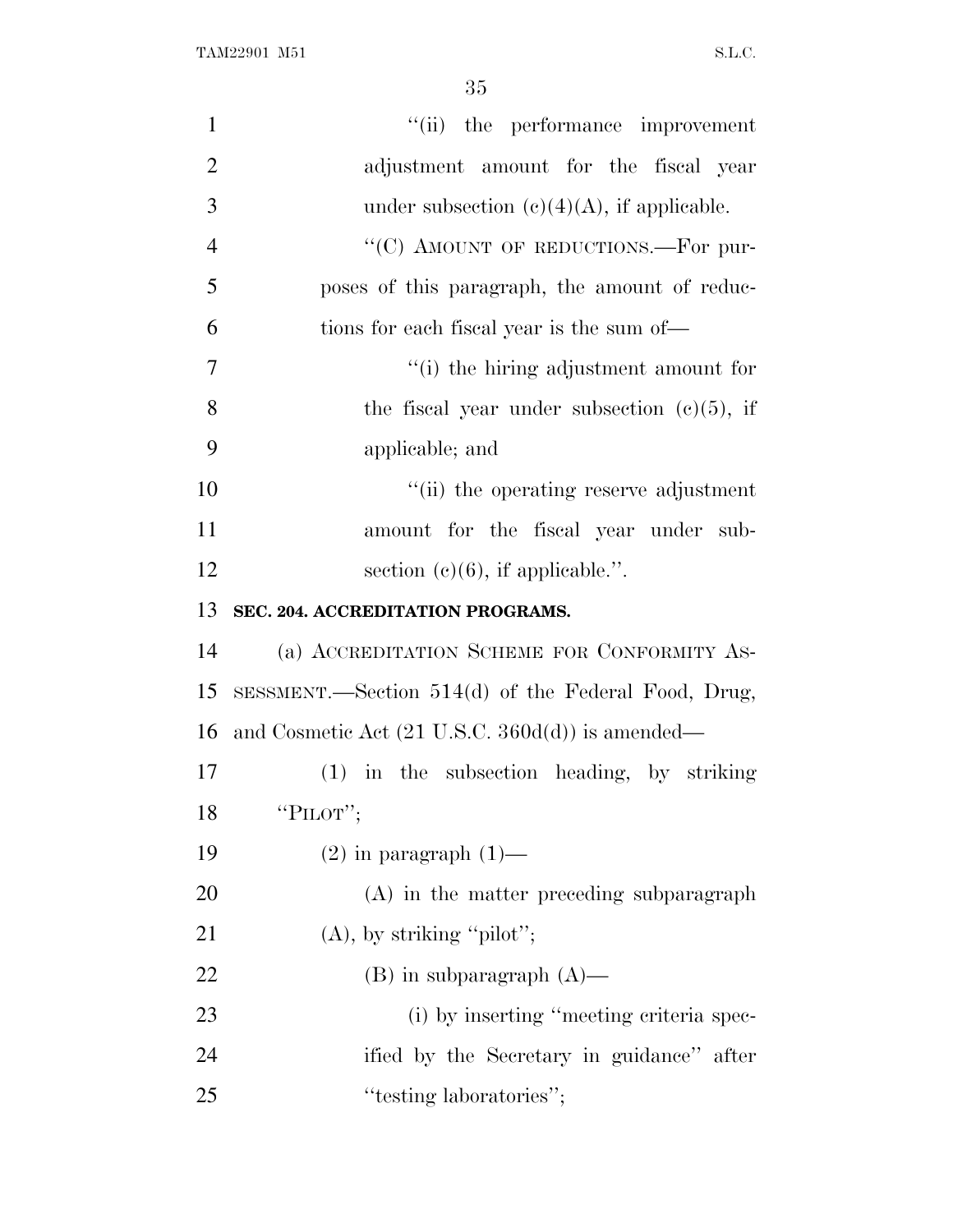| $\mathbf{1}$   | (ii) by inserting "in guidance" after        |
|----------------|----------------------------------------------|
| $\overline{2}$ | "by the Secretary"; and                      |
| 3              | (iii) by striking "assess the conform-       |
| $\overline{4}$ | ance of a device with" and inserting "con-   |
| 5              | duct testing to support the assessment of    |
| 6              | the conformance of a device to"; and         |
| $\overline{7}$ | $(C)$ in subparagraph $(B)$ —                |
| 8              | (i) by striking "determinations" and         |
| 9              | inserting "results";                         |
| 10             | (ii) by inserting "to support" after         |
| 11             | "so accredited"; and                         |
| 12             | (iii) by striking "a particular such de-     |
| 13             | termination" and inserting "particular       |
| 14             | such results";                               |
| 15             | $(3)$ in paragraph $(2)$ —                   |
| 16             | $(A)$ in the paragraph heading, by striking  |
| 17             | "DETERMINATIONS" and inserting "RESULTS";    |
| 18             | $(B)$ in subparagraph $(A)$ —                |
| 19             | (i) by striking "determinations by           |
| 20             | testing laboratories" and all that follows   |
| 21             | through "such determinations or" and in-     |
| <u>22</u>      | serting "results by testing laboratories ac- |
| 23             | credited pursuant to this subsection, in-    |
| 24             | cluding by conducting periodic audits of     |
| 25             | such results or of the";                     |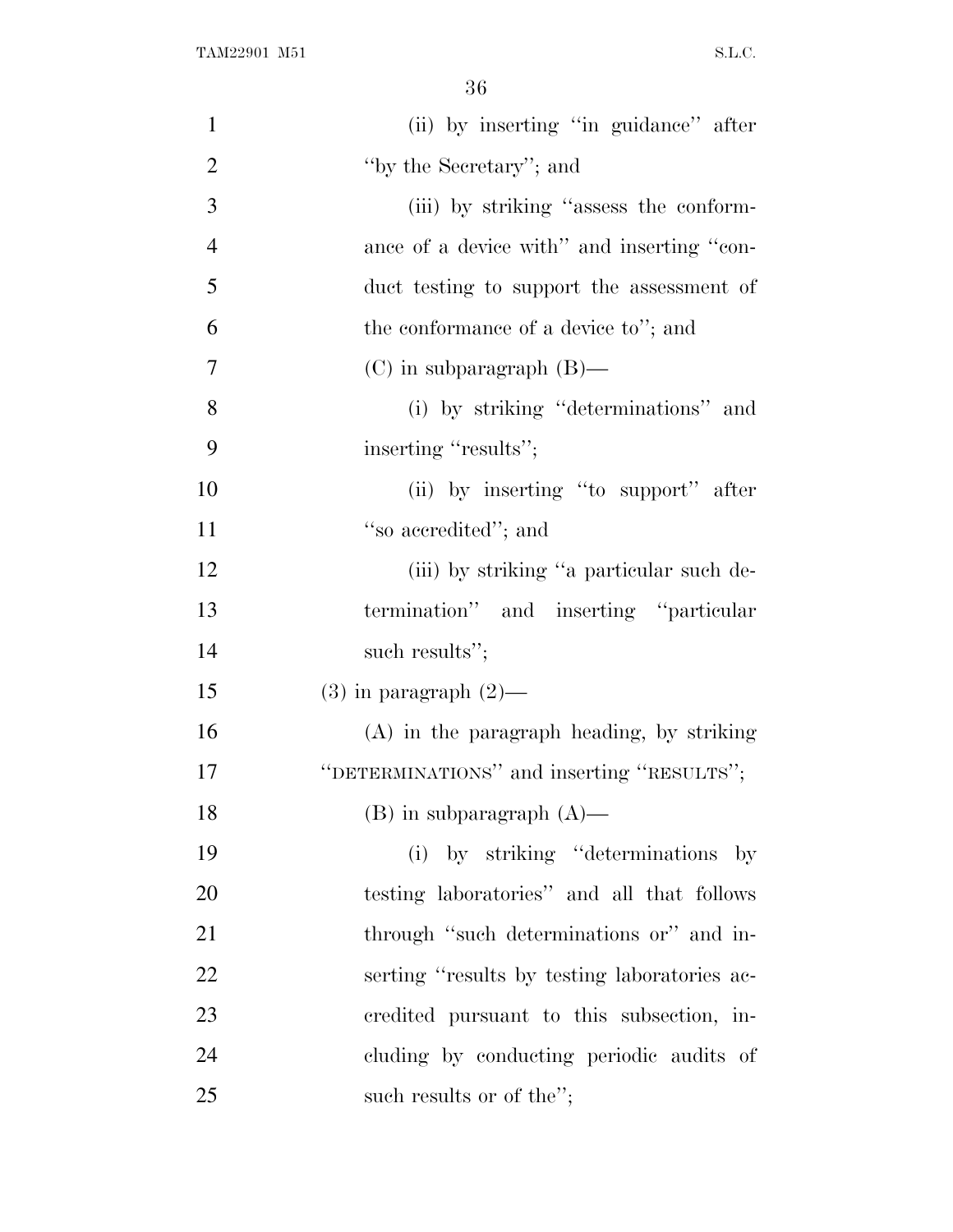| $\mathbf{1}$   | (ii) by inserting a comma after "or               |
|----------------|---------------------------------------------------|
| $\overline{2}$ | testing laboratories";                            |
| 3              | (iii) by inserting "or recognition of an          |
| $\overline{4}$ | accreditation body" after "accreditation of       |
| 5              | such testing laboratory"; and                     |
| 6              | (iv) by striking "such device" and in-            |
| $\overline{7}$ | serting "a device"; and                           |
| 8              | $(C)$ in subparagraph $(B)$ , by striking "by     |
| 9              | a testing laboratory so accredited" and insert-   |
| 10             | ing "under this subsection"; and                  |
| 11             | (D) by inserting "or recognition of an ac-        |
| 12             | creditation body" before "under paragraph         |
| 13             | $(1)(A)$ ";                                       |
| 14             | $(4)$ in paragraph $(3)(C)$ —                     |
| 15             | $(A)$ in the subparagraph heading, by in-         |
| 16             | serting "AND TRANSITION" after "INITIATION";      |
| 17             | and                                               |
| 18             | (B) by adding at the end the following:           |
| 19             | "After September 30, 2023, such pilot program     |
| 20             | will be considered to be completed, and the Sec-  |
| 21             | retary shall have the authority to continue oper- |
| 22             | ating a program consistent with this sub-         |
| 23             | section."; and                                    |
| 24             | $(5)$ by striking paragraph $(4)$ .               |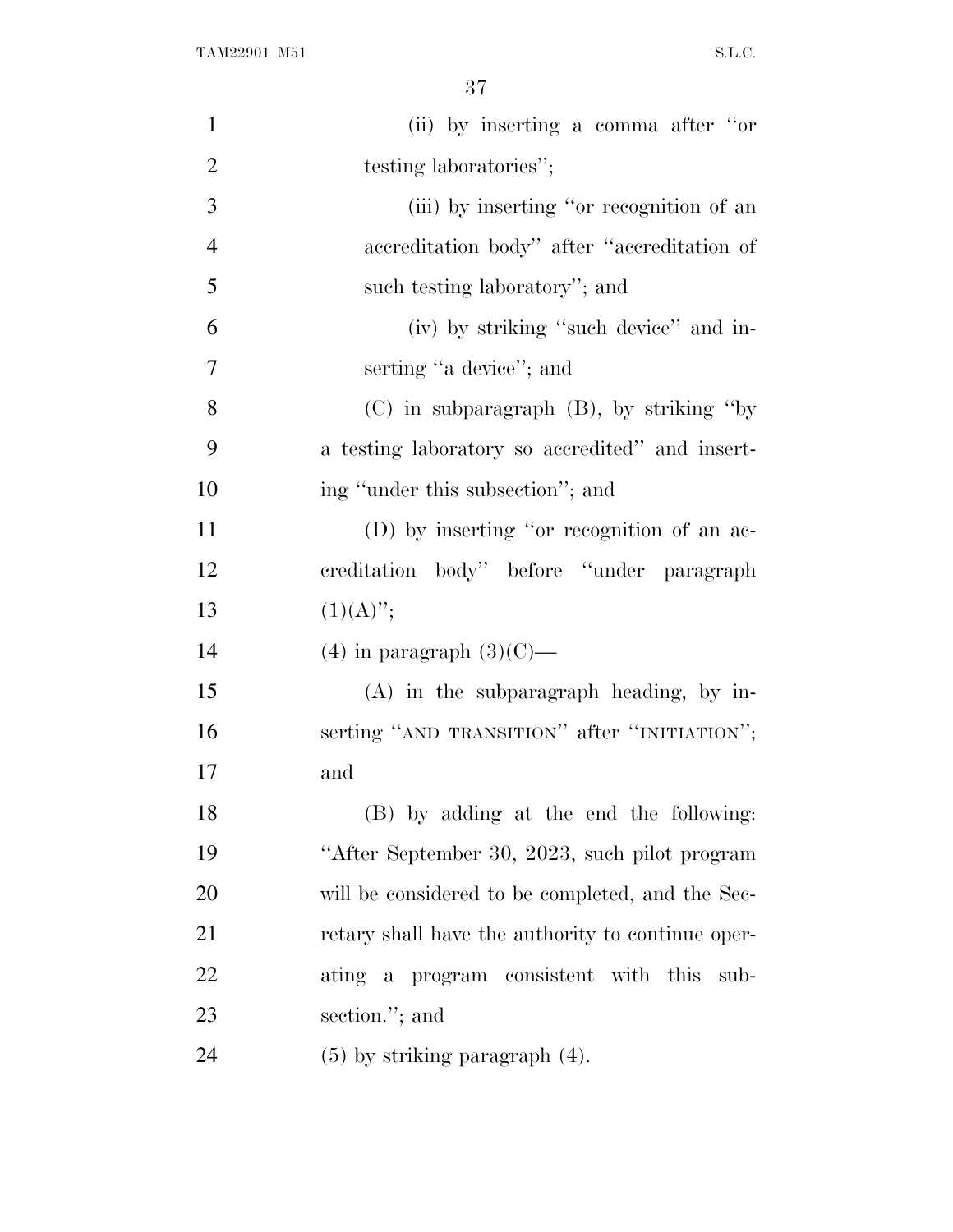(b) ACCREDITED PERSONS.—Section 523(c) of the Federal Food, Drug, and Cosmetic Act (21 U.S.C.  $360m(e)$  is amended by striking "2022" and inserting ''2027''.

**SEC. 205. SUNSET DATES.**

 (a) AUTHORIZATION.—Sections 737 and 738 of the Federal Food, Drug, and Cosmetic Act (21 U.S.C. 379i; 379fj) shall cease to be effective October 1, 2027.

 (b) REPORTING REQUIREMENTS.—Section 738A of the Federal Food, Drug, and Cosmetic Act (21 U.S.C. 379j–1) shall cease to be effective January 31, 2028.

 (c) PREVIOUS SUNSET PROVISION.—Effective Octo- ber 1, 2022, subsections (a) and (b) of section 210 of the FDA Reauthorization Act of 2017 (Public Law 115–52) are repealed.

#### **SEC. 206. EFFECTIVE DATE.**

 The amendments made by this title shall take effect on October 1, 2022, or the date of the enactment of this Act, whichever is later, except that fees under part 3 of subchapter C of chapter VII of the Federal Food, Drug, and Cosmetic Act (21 U.S.C. 379i et seq.) shall be as- sessed for all human drug applications received on or after October 1, 2022, regardless of the date of the enactment of this Act.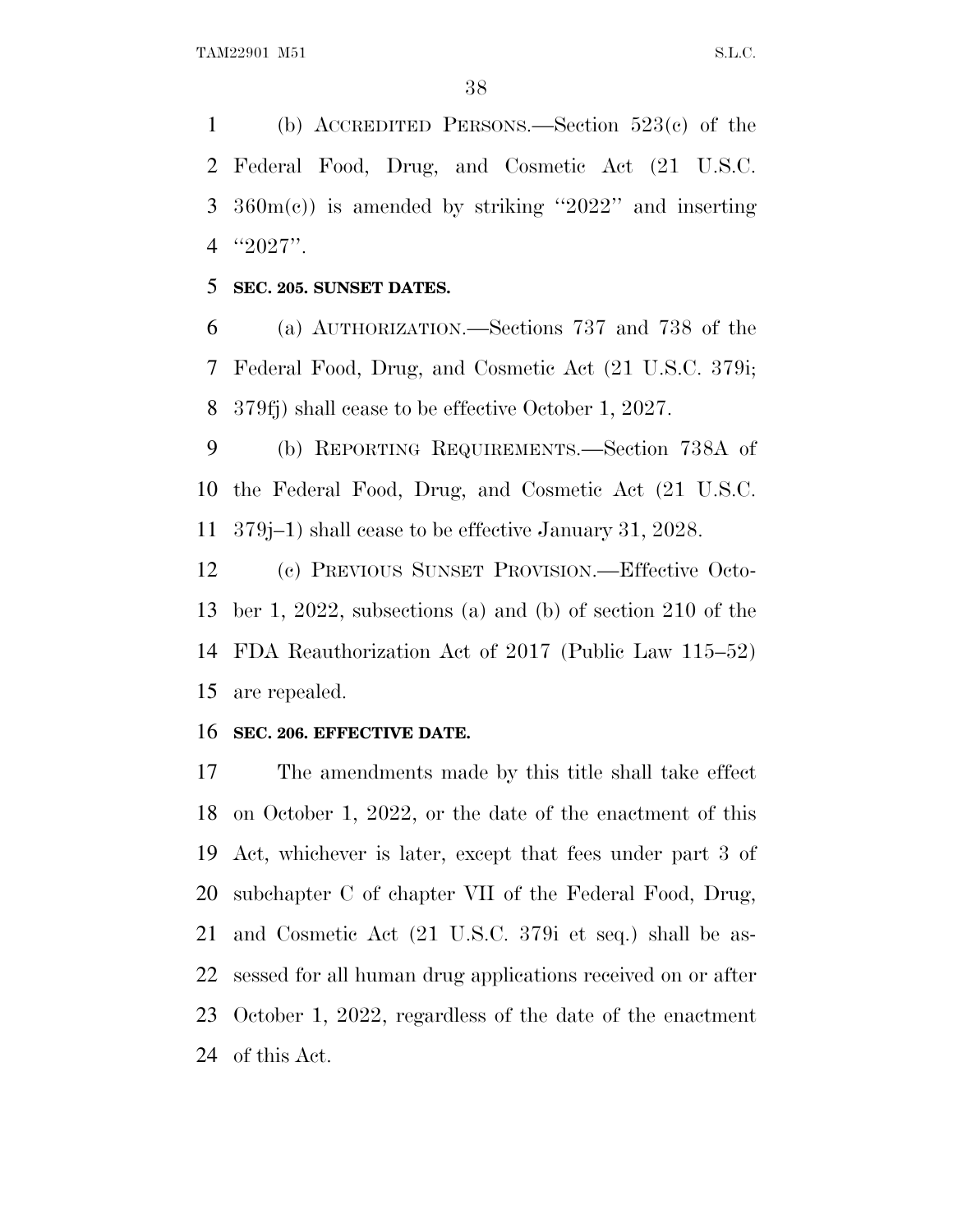# **SEC. 207. SAVINGS CLAUSE.**

 Notwithstanding the amendments made by this title, part 3 of subchapter C of chapter VII of the Federal Food, Drug, and Cosmetic Act (21 U.S.C. 379i et seq.), as in effect on the day before the date of the enactment of this title, shall continue to be in effect with respect to the sub- missions listed in section 738(a)(2)(A) of such Act (as de- fined in such part as of such day) that on or after October 1, 2017, but before October 1, 2022, were accepted by the Food and Drug Administration for filing with respect to assessing and collecting any fee required by such part for a fiscal year prior to fiscal year 2023.

# **TITLE III—FEES RELATING TO GENERIC DRUGS**

#### **SEC. 301. SHORT TITLE; FINDING.**

 (a) SHORT TITLE.—This title may be cited as the ''Generic Drug User Fee Amendments of 2022''.

 (b) FINDING.—The Congress finds that the fees au- thorized by the amendments made in this title will be dedi- cated to human generic drug activities, as set forth in the goals identified for purposes of part 7 of subchapter C of chapter VII of the Federal Food, Drug, and Cosmetic Act, in the letters from the Secretary of Health and Human Services to the Chairman of the Committee on Health, Education, Labor, and Pensions of the Senate and the Chairman of the Committee on Energy and Commerce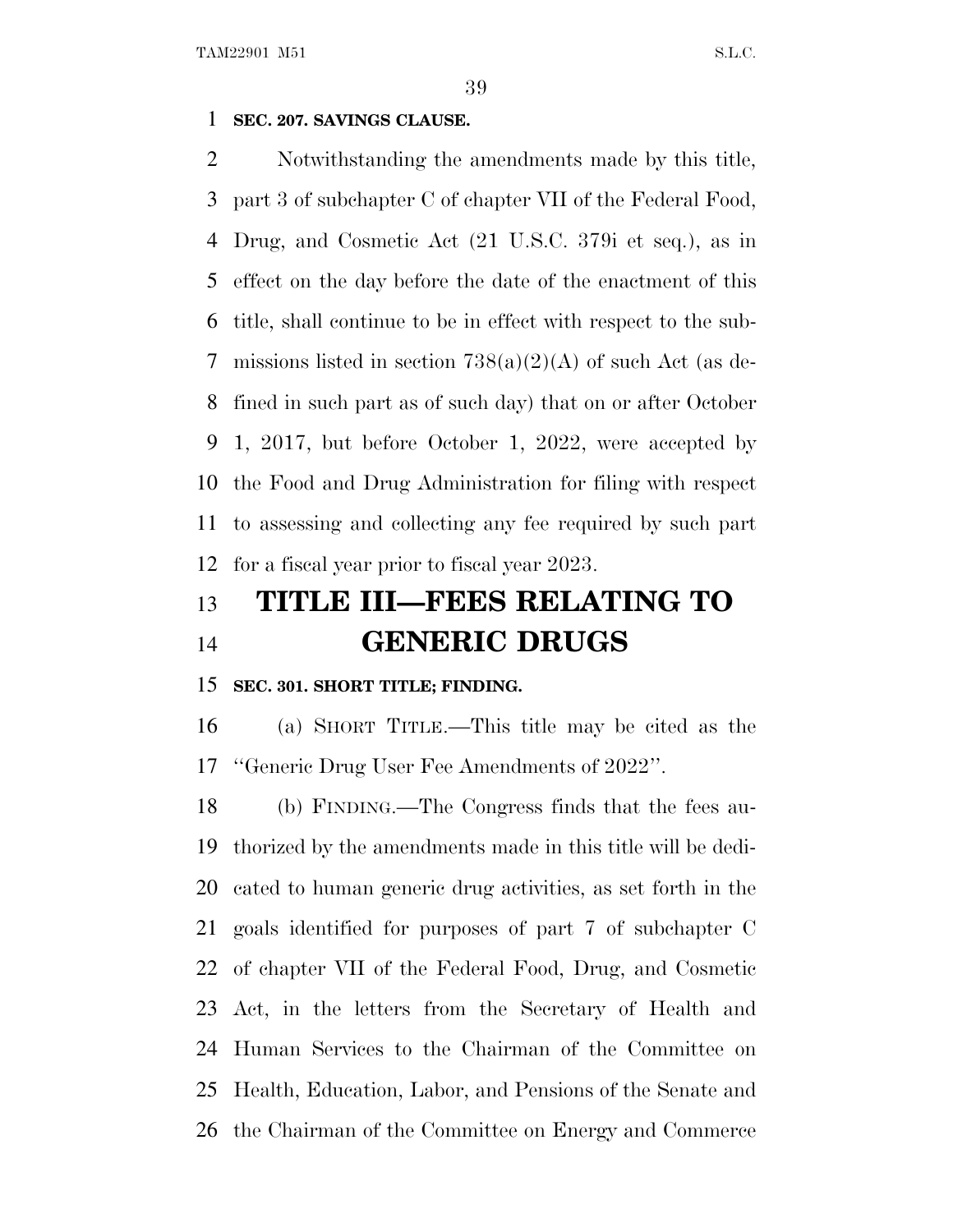of the House of Representatives, as set forth in the Con-gressional Record.

# **SEC. 302. AUTHORITY TO ASSESS AND USE HUMAN GE-NERIC DRUG FEES.**

 (a) TYPES OF FEES.—Section 744B(a) of the Fed- eral Food, Drug, and Cosmetic Act (21 U.S.C. 379j– 7  $42(a)$ ) is amended—

 (1) in the matter preceding paragraph (1), by striking ''2018'' and inserting ''2023'';

10 (2) in paragraph  $(2)(C)$ , by striking "fiscal years 2018 through 2022'' and inserting ''fiscal years 2023 through 2027'';

13 (3) in paragraph  $(3)(B)$ , by striking "fiscal years 2018 through 2022'' and inserting ''fiscal years 2023 through 2027'';

16 (4) in paragraph  $(4)(D)$ , by striking "fiscal years 2018 through 2022'' and inserting ''fiscal years 2023 through 2027''; and

19  $(5)$  in paragraph  $(5)(D)$ , by striking "fiscal years 2018 through 2022'' and inserting ''fiscal years 2023 through 2027''.

 (b) FEE REVENUE AMOUNTS.—Section 744B(b) of the Federal Food, Drug, and Cosmetic Act (21 U.S.C. 24  $379j-42(b)$  is amended—

25  $(1)$  in paragraph  $(1)$ —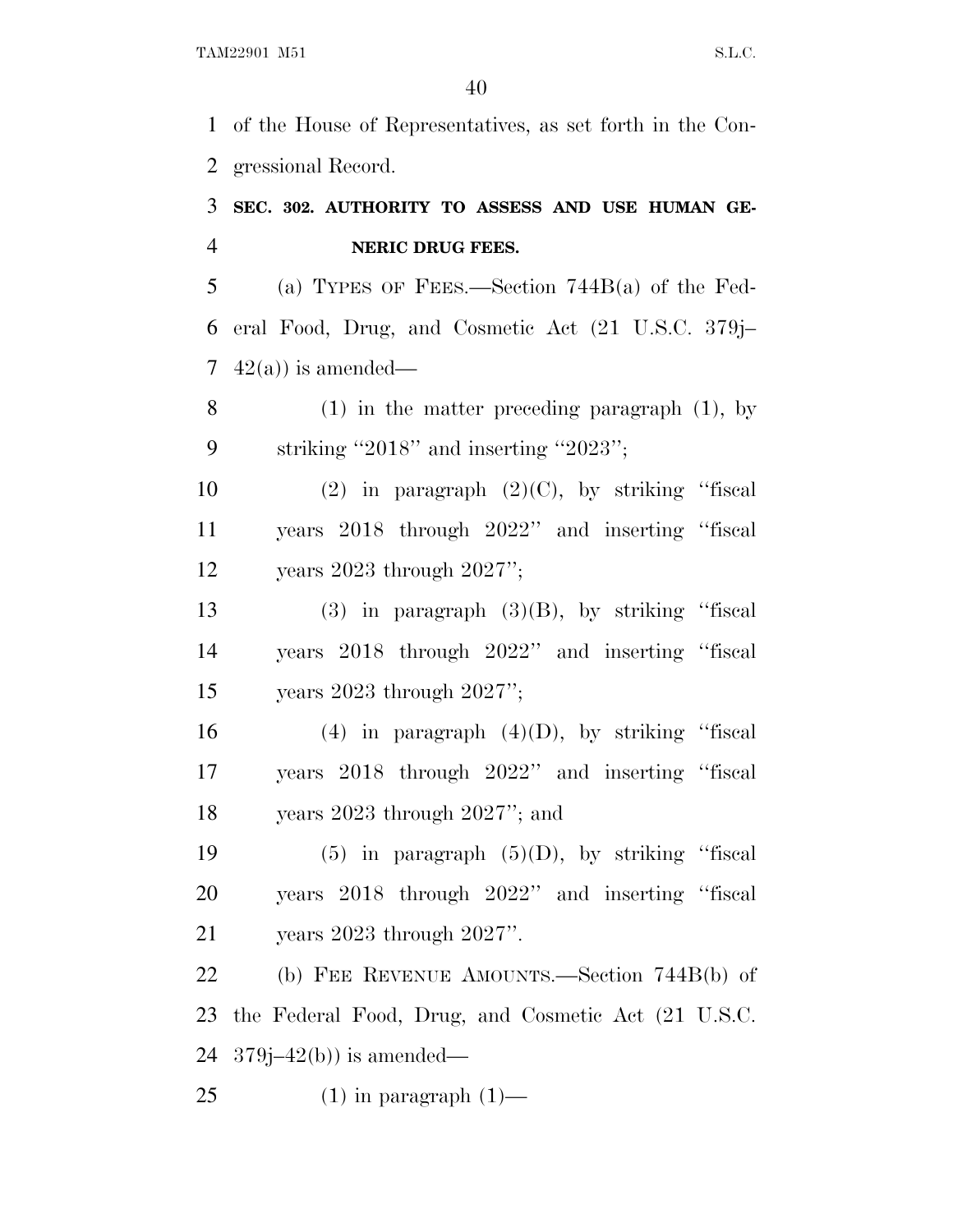| $\mathbf{1}$   | $(A)$ in subparagraph $(A)$ —                |
|----------------|----------------------------------------------|
| $\overline{2}$ | (i) in the heading, by striking " $2018$ "   |
| 3              | and inserting "2023";                        |
| $\overline{4}$ | (ii) by striking "2018" and inserting        |
| 5              | "2023"; and                                  |
| 6              | (iii) by striking " $$493,600,000"$ and      |
| $\overline{7}$ | inserting ["\$582,500,000"]; and             |
| 8              | $(B)$ in subparagraph $(B)$ —                |
| 9              | (i) in the heading, by striking $"2019"$     |
| 10             | THROUGH 2022" and inserting "2024            |
| 11             | THROUGH 2027";                               |
| 12             | (ii) by striking "For each" and insert-      |
| 13             | ing the following:                           |
| 14             | "(i) IN GENERAL.—For each";                  |
| 15             | (iii) by striking "2019 through $2022$ "     |
| 16             | and inserting $"2024$ through $2027"$ ;      |
| 17             | (iv) by striking " $$493,600,000"$ and       |
| 18             | inserting "the base revenue amount under     |
| 19             | clause $(ii)$ "; and                         |
| 20             | (v) by adding at the end the following:      |
| 21             | "(ii) BASE REVENUE AMOUNT.—The               |
| 22             | base revenue amount for a fiscal year is     |
| 23             | the total revenue amount established under   |
| 24             | this paragraph for the previous fiscal year, |
| 25             | not including any adjustments made for       |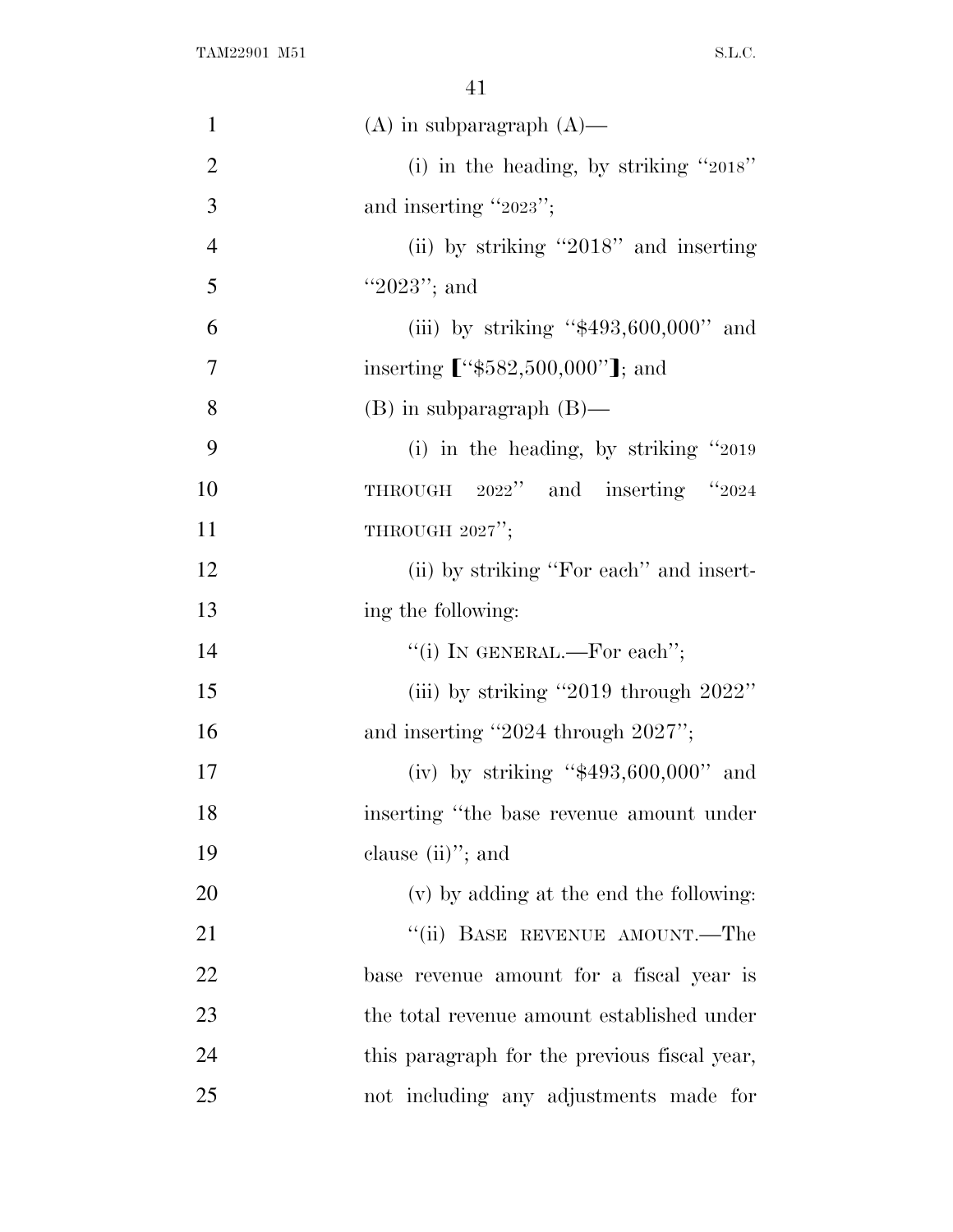| $\mathbf{1}$   | such previous fiscal year under subsection                        |
|----------------|-------------------------------------------------------------------|
| $\overline{2}$ | $(e)(3)$ ."; and                                                  |
| 3              | $(2)$ in paragraph $(2)$ —                                        |
| $\overline{4}$ | $(A)$ in subparagraph $(C)$ , by striking "one-                   |
| 5              | third the amount" and inserting "24 percent";                     |
| 6              | $(B)$ in subparagraph $(D)$ , by striking                         |
| 7              | "Seven" and inserting "Six"; and                                  |
| 8              | $(C)$ in subparagraph $(E)(i)$ , by striking                      |
| 9              | "Thirty-five" and inserting "Thirty-six".                         |
| 10             | (c) ADJUSTMENTS.—Section $744B(c)$ of the Federal                 |
| 11             | Food, Drug, and Cosmetic Act $(21 \text{ U.S.C. } 379j-42(c))$ is |
| 12             | amended—                                                          |
| 13             | $(1)$ in paragraph $(1)$ —                                        |
| 14             | (A) in the matter preceding subparagraph                          |
| 15             | $(A)$ —                                                           |
| 16             | (i) by striking "2019" and inserting                              |
| 17             | " $2024$ "; and                                                   |
| 18             | (ii) by striking "the product of the                              |
| 19             | total revenues established in such notice                         |
| 20             | for the prior fiscal year" and inserting                          |
| 21             | "the base revenue amount for the fiscal                           |
| 22             | year determined under subsection                                  |
| 23             | $(b)(1)(B)(ii)$ "; and                                            |
| 24             | $(B)$ in subparagraph $(C)$ , by striking                         |
| 25             | "Washington-Baltimore, DC-MD-VA-WV"                               |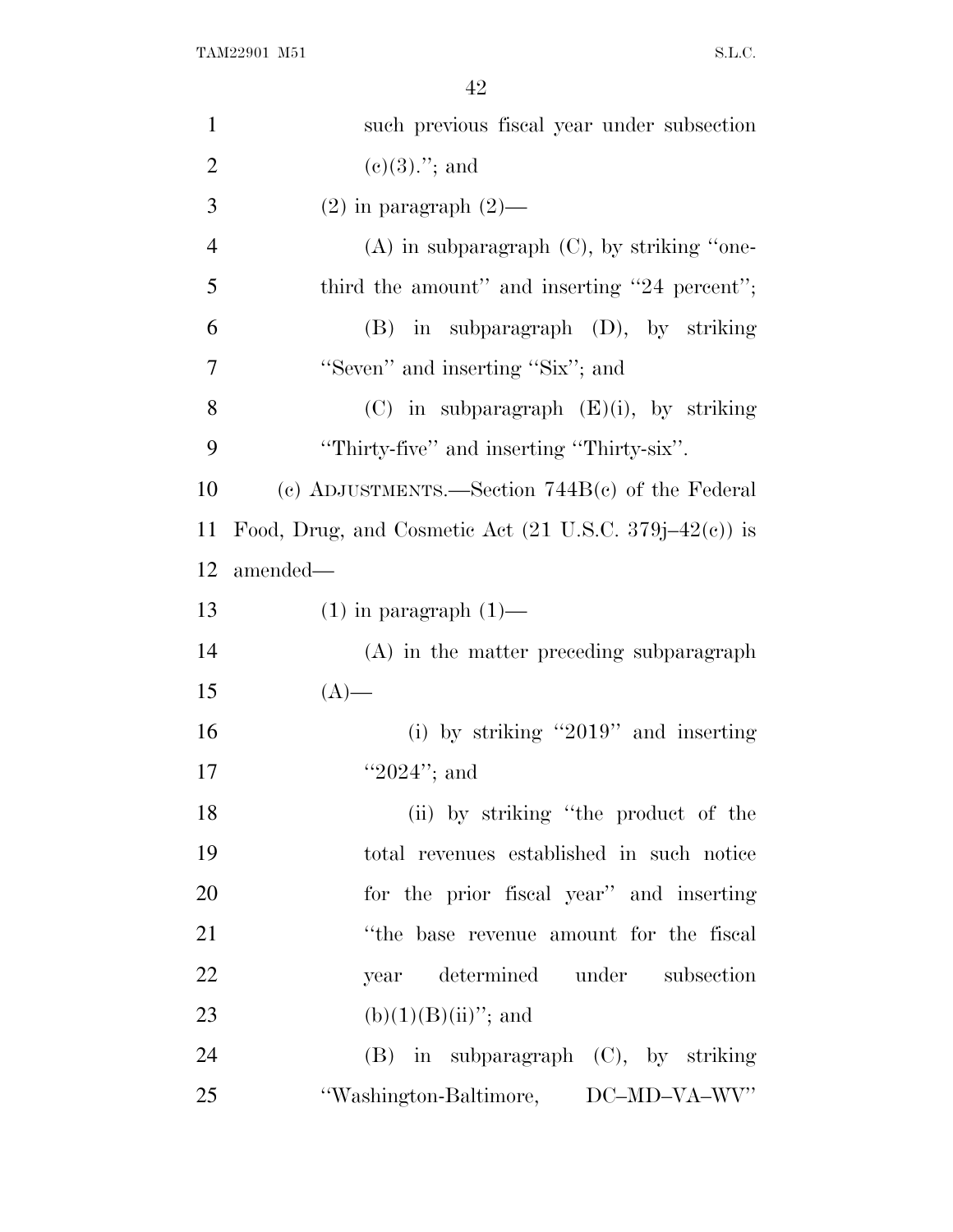| $\mathbf{1}$   | and inserting "Washington-Arlington-Alexan-         |
|----------------|-----------------------------------------------------|
| $\overline{2}$ | dria, DC-VA-MD-WV"; and                             |
| 3              | $(2)$ by striking paragraph $(2)$ and inserting the |
| $\overline{4}$ | following:                                          |
| 5              | "(2) CAPACITY PLANNING ADJUSTMENT.—                 |
| 6              | "(A) IN GENERAL.—Beginning with fiscal              |
| 7              | year 2024, the Secretary shall, in addition to      |
| 8              | the adjustment under paragraph (1), further in-     |
| 9              | crease the fee revenue and fees under this sec-     |
| 10             | tion for a fiscal year, in accordance with this     |
| 11             | paragraph, to reflect changes in the resource       |
| 12             | capacity needs of the Secretary for human ge-       |
| 13             | neric drug activities.                              |
| 14             | $\lq\lq(B)$ CAPACITY PLANNING<br>METHOD-            |
| 15             | OLOGY.—The Secretary shall establish a capac-       |
| 16             | ity planning methodology for purposes of this       |
| 17             | paragraph, which shall—                             |
| 18             | "(i) be derived from the methodology                |
| 19             | and recommendations made in the report              |
| 20             | titled 'Independent Evaluation of the               |
| 21             | GDUFA Resource Capacity Planning Ad-                |
| 22             | Methodology: Evaluation<br>justment<br>and          |
| 23             | Recommendations' as announced in the                |
| 24             | Federal Register on August 3, 2020 (85              |
| 25             | Fed. Reg. 46658); and                               |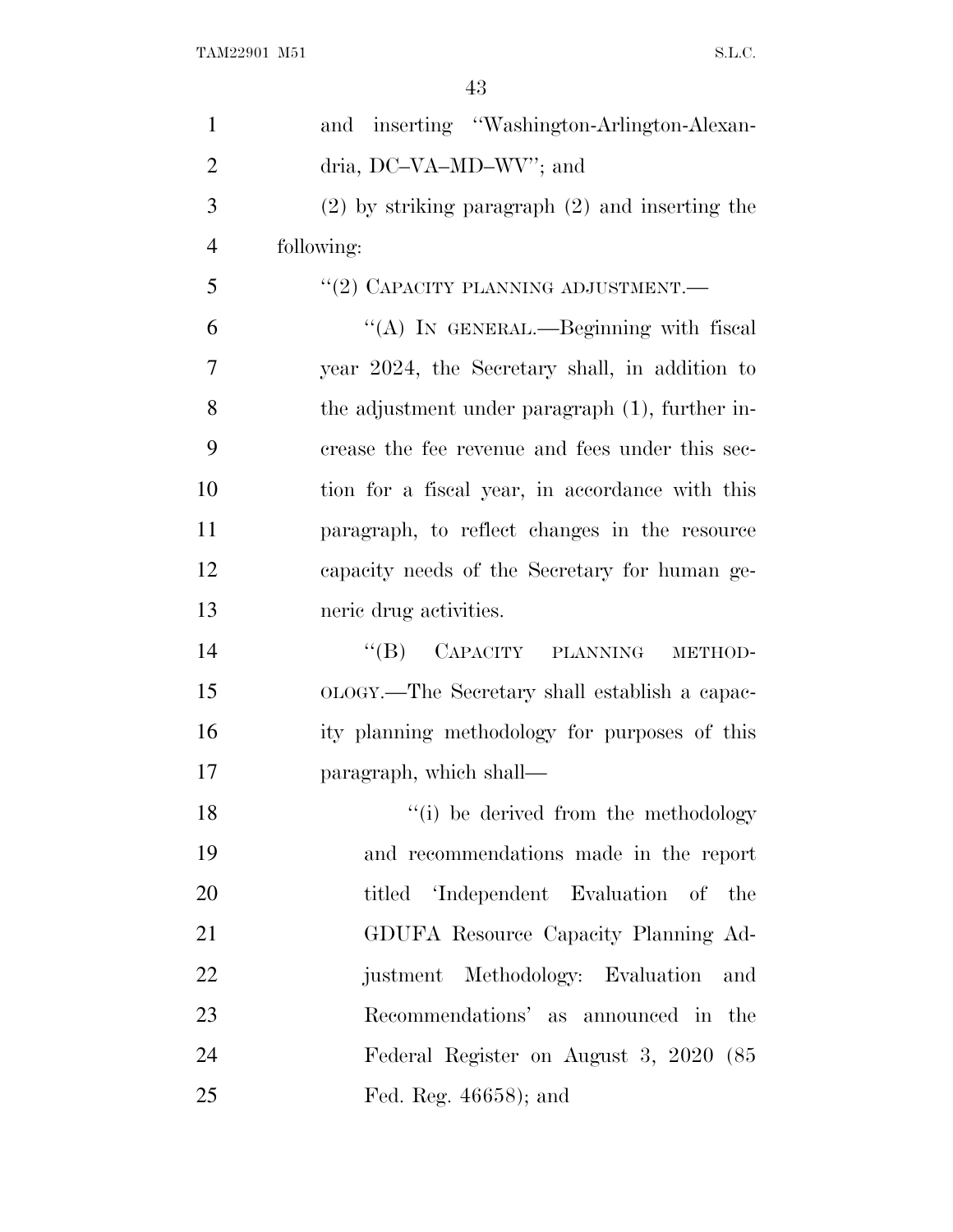| $\mathbf{1}$   | "(ii) incorporate approaches and at-         |
|----------------|----------------------------------------------|
| $\overline{2}$ | tributes determined appropriate by the       |
| 3              | Secretary, including those made in such re-  |
| $\overline{4}$ | port recommendations, except the workload    |
| 5              | categories used in forecasting resources     |
| 6              | shall only be those specified in section     |
| $\overline{7}$ | VIII.B.2.e. of the letters described in sec- |
| 8              | tion 301(b) of the Generic Drug User Fee     |
| 9              | Amendments of 2022.                          |
| 10             | $``(C)$ LIMITATIONS.—                        |
| 11             | "(i) IN GENERAL.—Under no cir-               |
| 12             | cumstances shall an adjustment under this    |
| 13             | paragraph result in fee revenue for a fiscal |
| 14             | year that is less than the sum of the        |
| 15             | amounts under subsection $(b)(1)(B)(ii)$     |
| 16             | (the base revenue amount for the fiscal      |
| 17             | year) and paragraph (1) (the dollar          |
| 18             | amount of the inflation adjustment for the   |
| 19             | fiscal year).                                |
| 20             | "(ii) ADDITIONAL LIMITATION.—An              |
| 21             | adjustment under this paragraph shall not    |
| 22             | exceed 3 percent of the sum described in     |
| 23             | clause (i) for the fiscal year, except that  |
| 24             | such limitation shall be 4 percent if—       |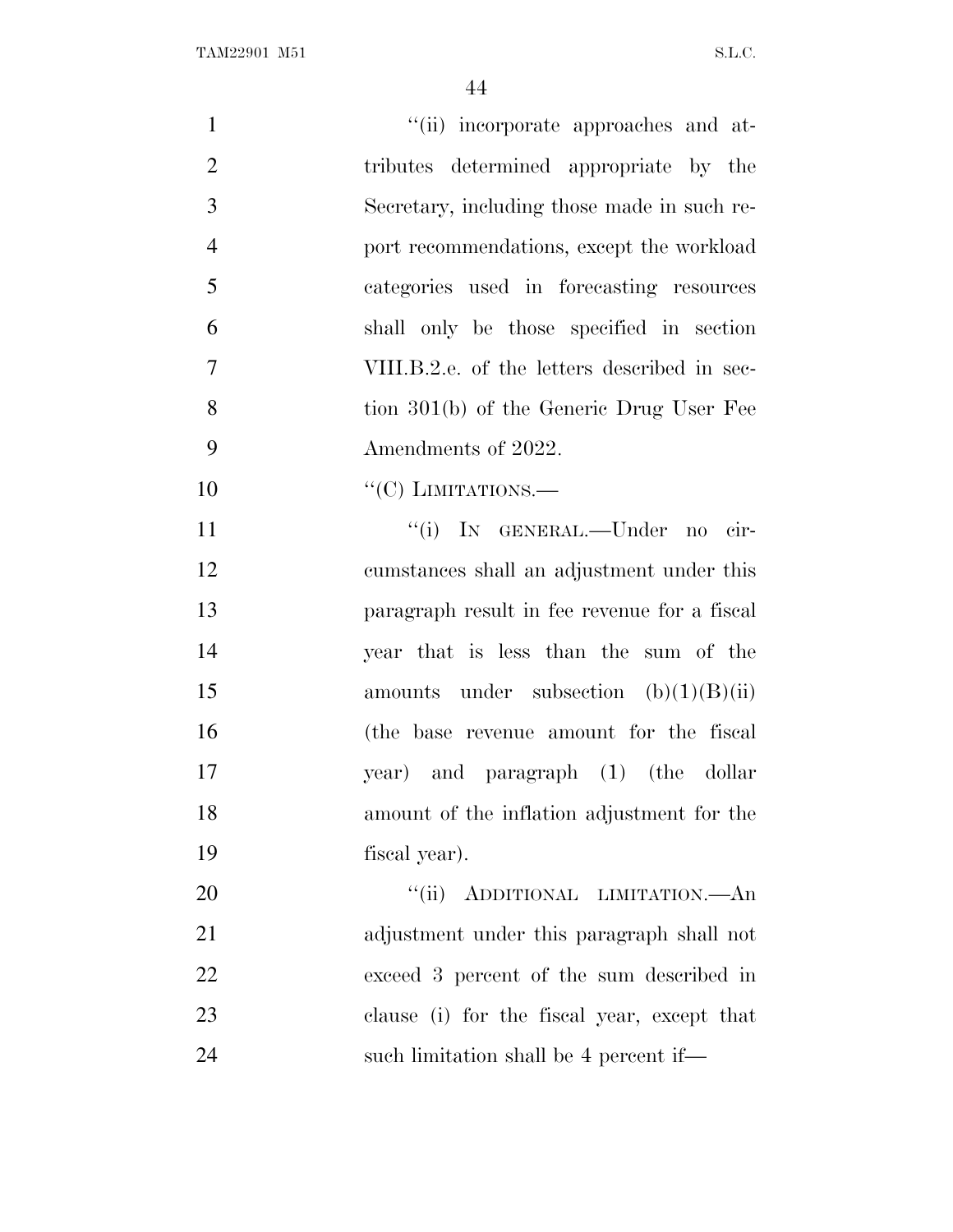| $\mathbf{1}$   | "(I) for purposes of an adjust-        |
|----------------|----------------------------------------|
| $\overline{2}$ | ment for fiscal year 2024, the Sec-    |
| 3              | retary determines that, during the pe- |
| $\overline{4}$ | riod from April 1, 2021, through       |
| 5              | March 31, 2023-                        |
| 6              | $\lq\lq$ (aa) the total number of      |
| $\overline{7}$ | abbreviated new drug applica-          |
| 8              | tions submitted was greater than       |
| 9              | or equal to $2,000$ ; or               |
| 10             | "(bb) thirty-five percent or           |
| 11             | more of abbreviated new drug ap-       |
| 12             | plications submitted related to        |
| 13             | complex products (as that term is      |
| 14             | defined in section XI of the let-      |
| 15             | ters described in section $301(b)$     |
| 16             | of the Generic Drug User Fee           |
| 17             | Amendments of 2022);                   |
| 18             | "(II) for purposes of an adjust-       |
| 19             | ment for fiscal year 2025, the Sec-    |
| 20             | retary determines that, during the pe- |
| 21             | riod from April 1, 2022, through       |
| 22             | March 31, 2024—                        |
| 23             | "(aa) the total number of              |
| 24             | abbreviated new drug applica-          |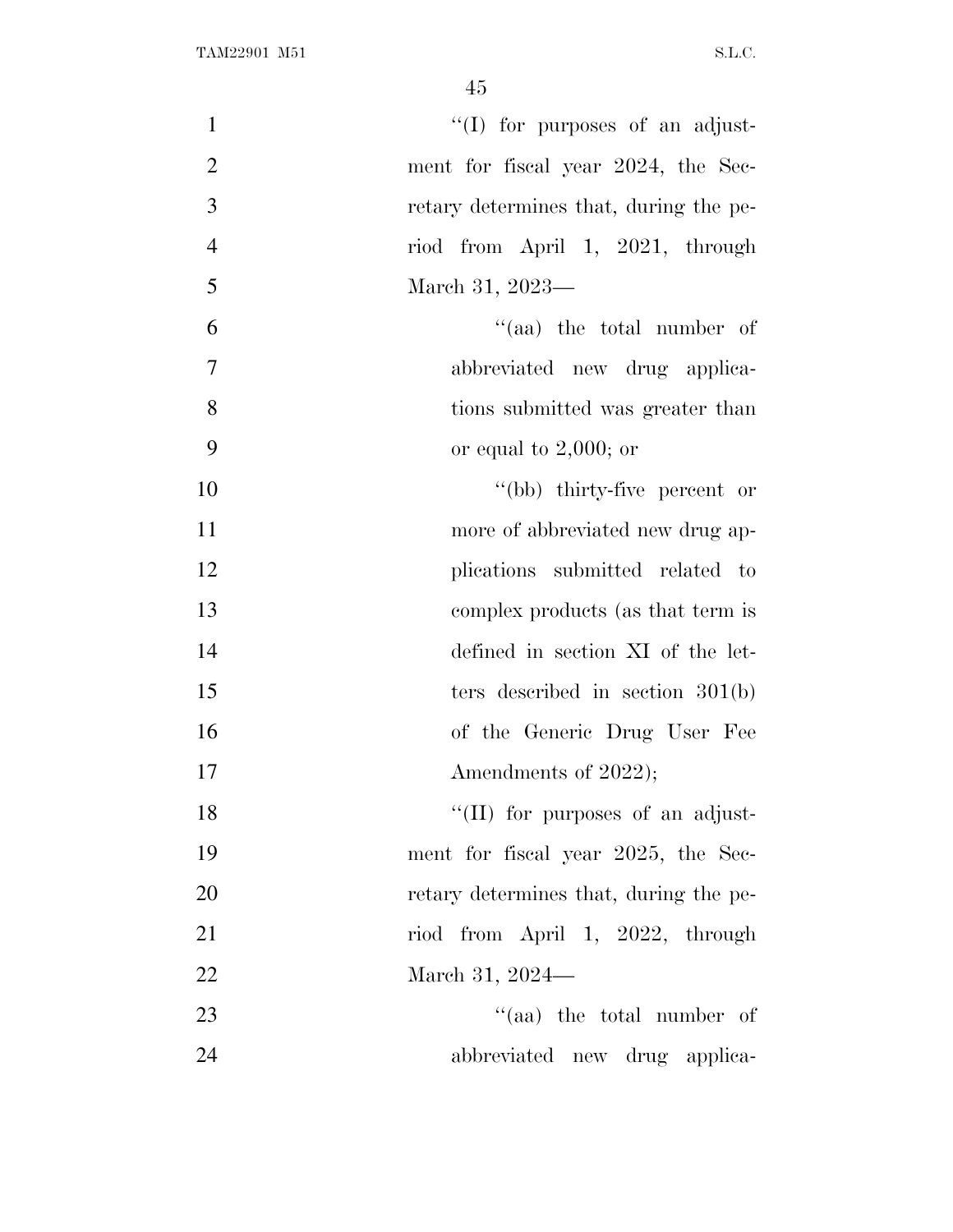| $\mathbf{1}$   | tions submitted was greater than       |
|----------------|----------------------------------------|
| $\mathfrak{2}$ | or equal to $2,300$ ; or               |
| 3              | "(bb) thirty-five percent or           |
| $\overline{4}$ | more of abbreviated new drug ap-       |
| 5              | plications submitted related to        |
| 6              | complex products (as so defined);      |
| $\overline{7}$ | "(III) for purposes of an adjust-      |
| 8              | ment for fiscal year 2026, the Sec-    |
| 9              | retary determines that, during the pe- |
| 10             | riod from April 1, 2023, through       |
| 11             | March 31, 2025—                        |
| 12             | "(aa) the total number of              |
| 13             | abbreviated new drug applica-          |
| 14             | tions submitted was greater than       |
| 15             | or equal to $2,300$ ; or               |
| 16             | "(bb) thirty-five percent or           |
| 17             | more of abbreviated new drug ap-       |
| 18             | plications submitted related to        |
| 19             | complex products (as so defined);      |
| 20             | and                                    |
| 21             | "(IV) for purposes of an adjust-       |
| 22             | ment for fiscal year 2027, the Sec-    |
| 23             | retary determines that, during the pe- |
| 24             | riod from April 1, 2024, through       |
| 25             | March 31, 2026—                        |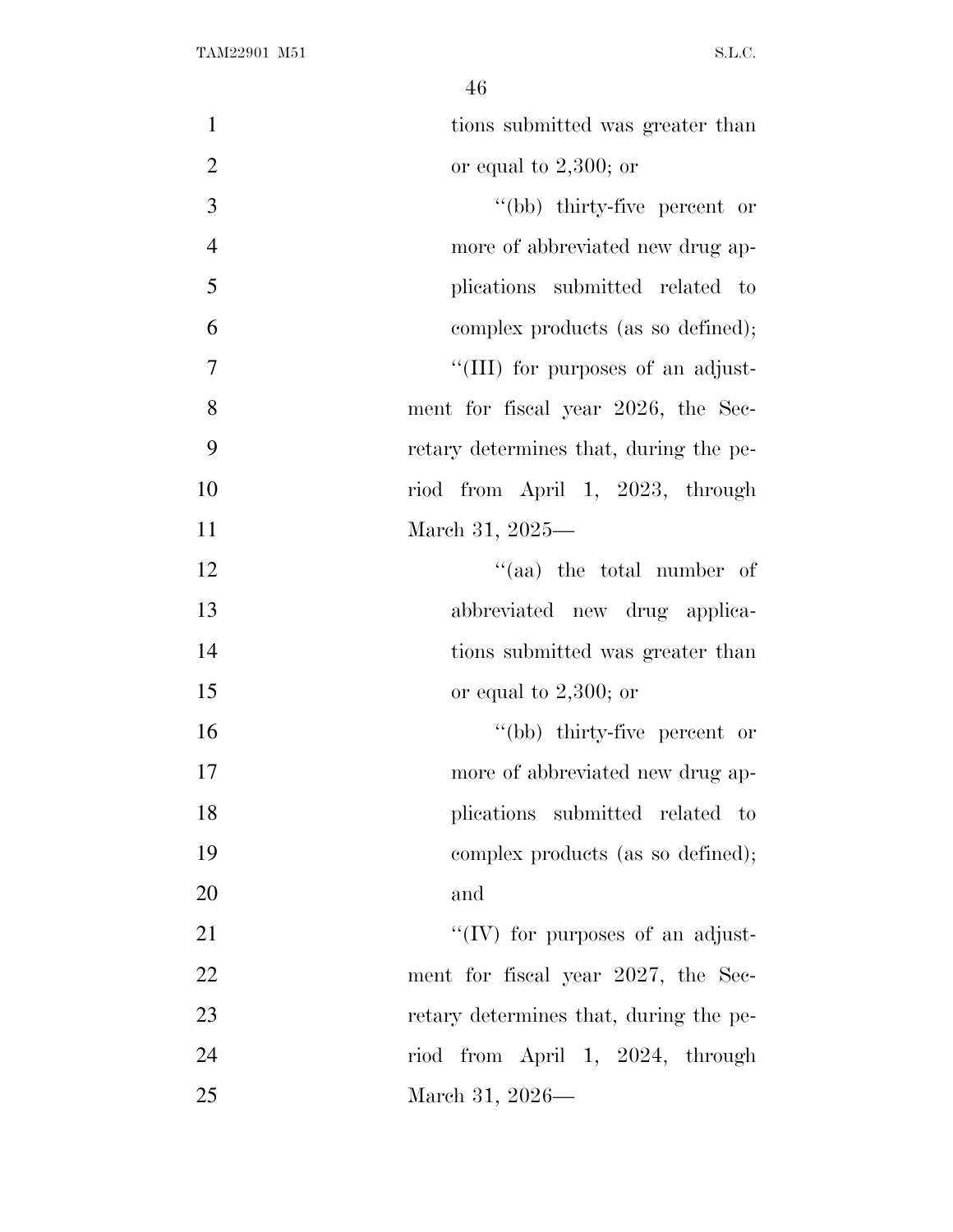| $\mathbf{1}$   | $\cdot$ (aa) the total number of                   |
|----------------|----------------------------------------------------|
| $\overline{2}$ | abbreviated new drug applica-                      |
| 3              | tions submitted was greater than                   |
| $\overline{4}$ | or equal to $2,300$ ; or                           |
| 5              | "(bb) thirty-five percent or                       |
| 6              | more of abbreviated new drug ap-                   |
| 7              | plications submitted related to                    |
| 8              | complex products (as so defined).                  |
| 9              | "(D) PUBLICATION IN FEDERAL<br>REG-                |
| 10             | ISTER.—The Secretary shall publish in the Fed-     |
| 11             | eral Register notice under subsection (a), the     |
| 12             | fee revenue and fees resulting from the adjust-    |
| 13             | ment and the methodology under this para-          |
| 14             | graph.                                             |
| 15             | $``(3)$ OPERATING RESERVE ADJUSTMENT.—             |
| 16             | "(A) IN GENERAL.—For fiscal year 2024              |
| 17             | and subsequent fiscal years, the Secretary may,    |
| 18             | in addition to adjustments under paragraphs        |
| 19             | $(1)$ and $(2)$ , further increase the fee revenue |
| 20             | and fees under this section if such an adjust-     |
| 21             | ment is necessary to provide operating reserves    |
| 22             | of carryover user fees for human generic drug      |
| 23             | activities for not more than the number of         |
| 24             | weeks specified in subparagraph (B).               |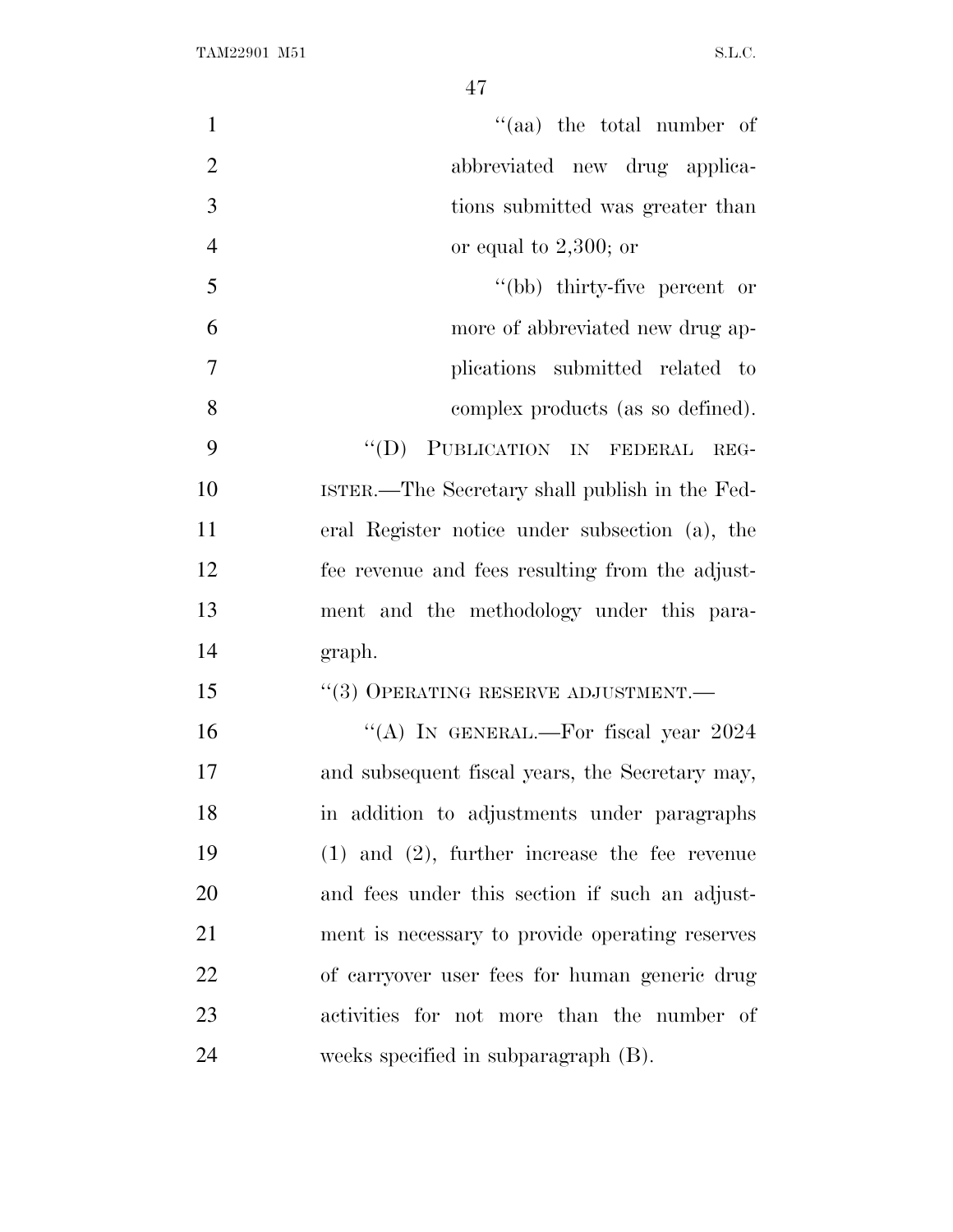| $\mathbf{1}$   | "(B) NUMBER OF WEEKS.—The number of                 |
|----------------|-----------------------------------------------------|
| $\overline{2}$ | weeks specified in this subparagraph is—            |
| 3              | "(i) 8 weeks for fiscal year 2024;                  |
| $\overline{4}$ | "(ii) 9 weeks for fiscal year 2025; and             |
| 5              | "(iii) 10 weeks for each of fiscal year             |
| 6              | 2026 and 2027.                                      |
| 7              | "(C) DECREASE.—If the Secretary has                 |
| 8              | carryover balances for human generic drug ac-       |
| 9              | tivities in excess of 12 weeks of the operating     |
| 10             | reserves referred to in subparagraph (A), the       |
| 11             | Secretary shall decrease the fee revenue and        |
| 12             | fees referred to in such subparagraph to provide    |
| 13             | for not more than 12 weeks of such operating        |
| 14             | reserves.                                           |
| 15             | "(D) RATIONALE FOR ADJUSTMENT.-If                   |
| 16             | an adjustment under this paragraph is made,         |
| 17             | the rationale for the amount of the increase or     |
| 18             | decrease (as applicable) in fee revenue and fees    |
| 19             | shall be contained in the annual Federal Reg-       |
| 20             | ister notice under subsection (a) publishing the    |
| 21             | fee revenue and fees for the fiscal year in-        |
| 22             | volved.".                                           |
| 23             | (d) ANNUAL FEE SETTING.—Section $744B(d)(1)$ of     |
| 24             | the Federal Food, Drug, and Cosmetic Act (21 U.S.C. |
| 25             | $379j - 42(d)(1)$ is amended—                       |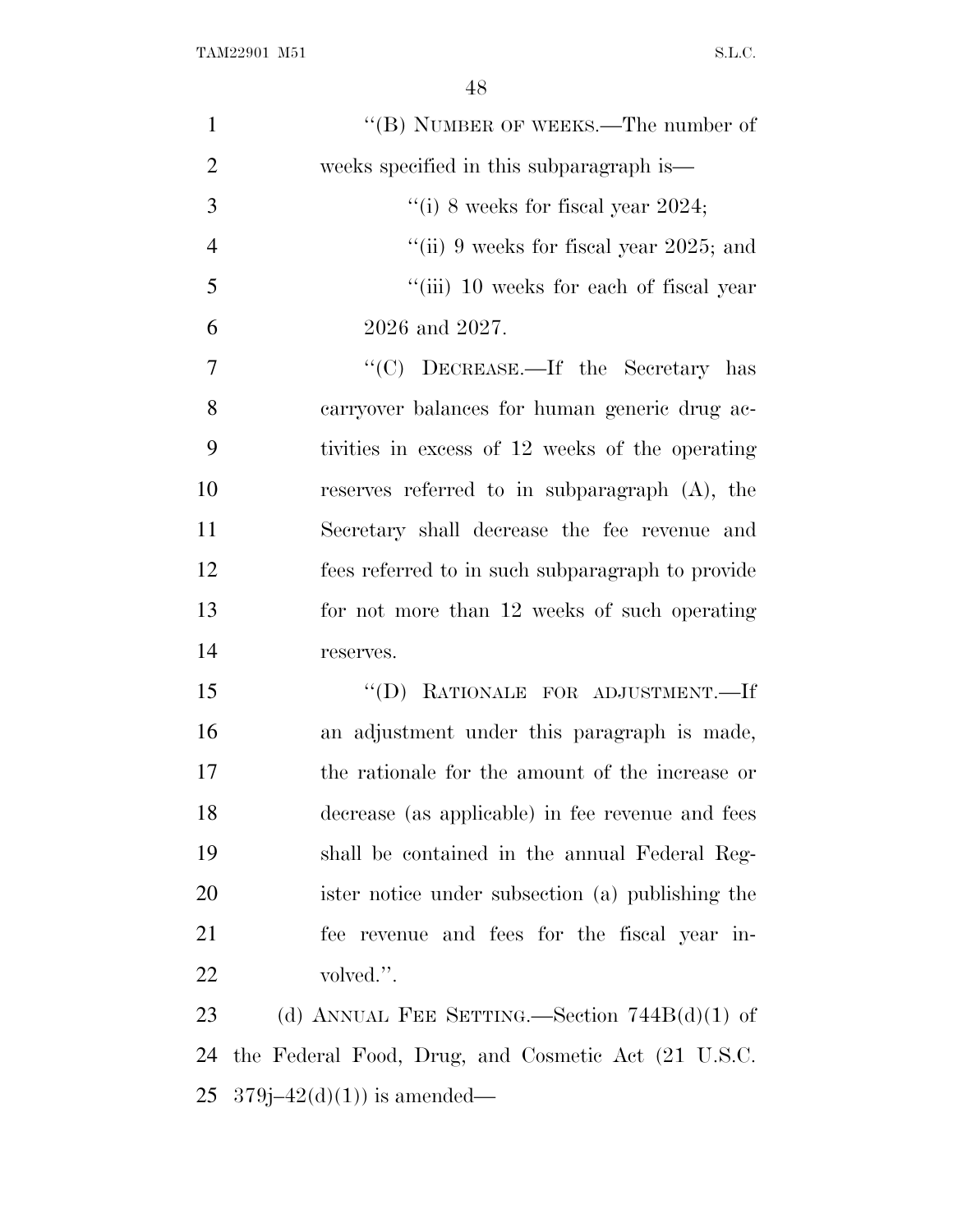(1) in the heading, by striking ''2018 THROUGH  $2 \qquad 2022$ " and inserting "2023 THROUGH 2027"; (2) by striking ''more'' and inserting ''later''; and (3) by striking ''2018 through 2022'' and in- serting ''2023 through 2027''. (e) EFFECT OF FAILURE TO PAY FEES.—The head-8 ing of paragraph  $(3)$  of section 744B $(g)$  of the Federal 9 Food, Drug, and Cosmetic Act  $(21 \text{ U.S.C. } 379j-42(g))$  is amended by striking ''AND PRIOR APPROVAL SUPPLEMENT FEE''. 12 (f) CREDITING AND AVAILABILITY OF FEES.—Sec- tion 744B(i)(3) of the Federal Food, Drug, and Cosmetic 14 Act  $(21 \text{ U.S.C. } 379j-42(i)(3))$  is amended by striking ''2018 through 2022'' and inserting ''2023 through 2027''. **SEC. 303. REAUTHORIZATION; REPORTING REQUIREMENTS.** Section 744C of the Federal Food, Drug, and Cos- metic Act (21 U.S.C. 379j–43) is amended— 20  $(1)$  in subsection  $(a)$ — 21 (A) by striking "2018" each place it ap-22 pears and inserting "2023"; and (B) by striking ''Generic Drug User Fee Amendments of 2017'' each place it appears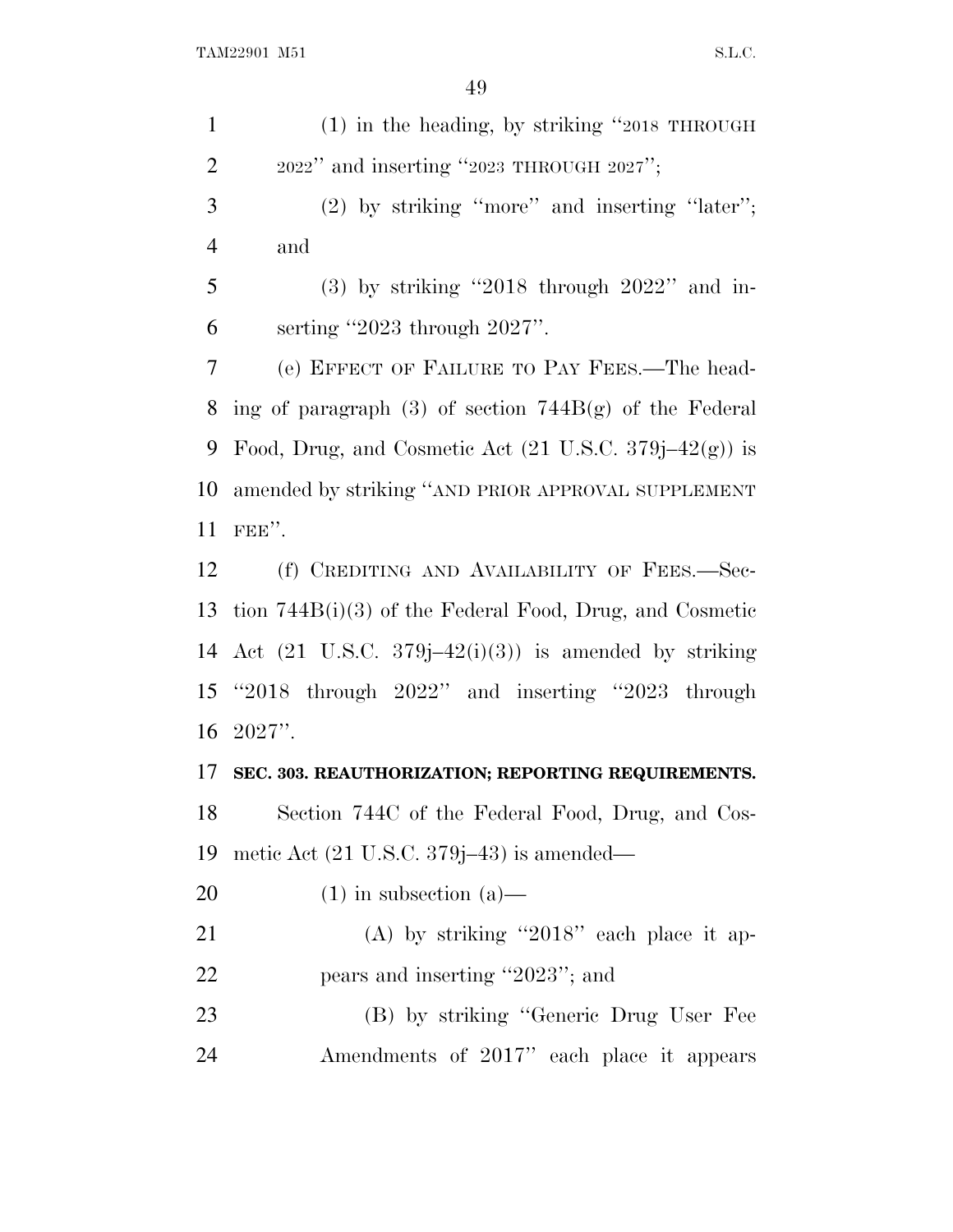| $\mathbf{1}$   | and inserting "Generic Drug User Fee Amend-                    |
|----------------|----------------------------------------------------------------|
| $\overline{2}$ | ments of $2022$ ";                                             |
| 3              | $(2)$ in subsection (b), by striking "2018" and                |
| $\overline{4}$ | inserting "2023";                                              |
| 5              | $(3)$ in subsection $(e)$ —                                    |
| 6              | $(A)$ by striking "2018" and inserting                         |
| 7              | "2023"; and                                                    |
| 8              | (B) by striking "Generic Drug User Fee                         |
| 9              | Amendments of 2017" each place it appears                      |
| 10             | and inserting "Generic Drug User Fee Amend-                    |
| 11             | ments of $2022$ "; and                                         |
| 12             | $(4)$ in subsection $(f)$ —                                    |
| 13             | (A) in paragraph $(1)$ , by striking "2022"                    |
| 14             | and inserting "2027"; and                                      |
| 15             | $(B)$ in paragraph $(5)$ , by striking "January"               |
| 16             | 15, $2022"$ and inserting "January 15, $2027"$ .               |
| 17             | SEC. 304. SUNSET DATES.                                        |
| 18             | (a) AUTHORIZATION.—Sections 744A and 744B of                   |
| 19             | the Federal Food, Drug, and Cosmetic Act (21 U.S.C.            |
| 20             | $379j-41$ ; $379j-42$ ) shall cease to be effective October 1, |
| 21             | 2027.                                                          |
| <u>22</u>      | (b) REPORTING REQUIREMENTS.—Section 744C of                    |
| 23             | the Federal Food, Drug, and Cosmetic Act (21 U.S.C.            |
| 24             | 379 (379–43) shall cease to be effective January 31, 2028.     |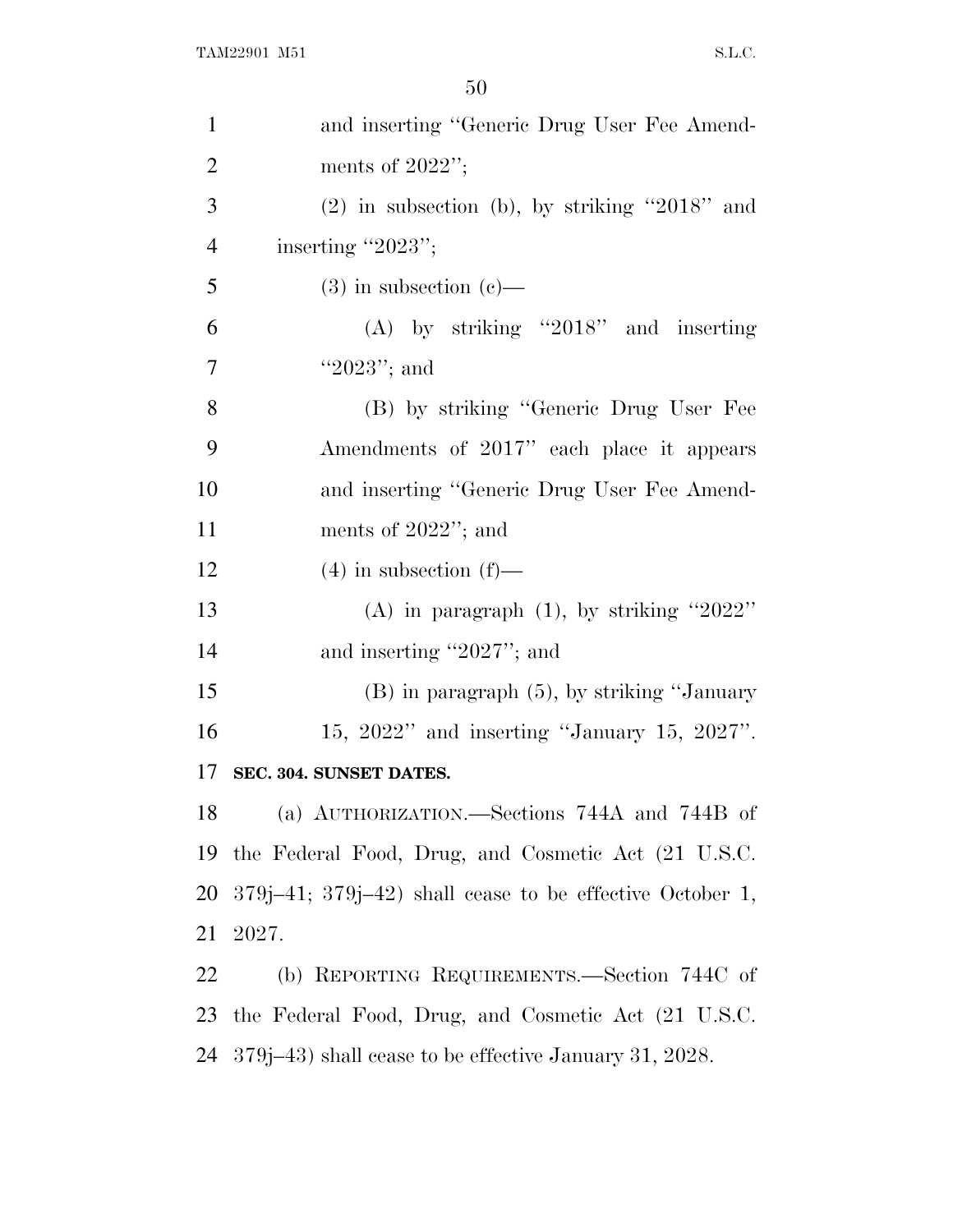(c) PREVIOUS SUNSET PROVISION.—Effective Octo- ber 1, 2022, subsections (a) and (b) of section 305 of the FDA Reauthorization Act of 2017 (Public Law 115–52) are repealed.

#### **SEC. 305. EFFECTIVE DATE.**

 The amendments made by this title shall take effect on October 1, 2022, or the date of the enactment of this Act, whichever is later, except that fees under part 7 of subchapter C of chapter VII of the Federal Food, Drug, and Cosmetic Act shall be assessed for all abbreviated new drug applications received on or after October 1, 2022, regardless of the date of the enactment of this Act.

# **SEC. 306. SAVINGS CLAUSE.**

 Notwithstanding the amendments made by this title, part 7 of subchapter C of chapter VII of the Federal Food, Drug, and Cosmetic Act, as in effect on the day before the date of the enactment of this title, shall continue to be in effect with respect to abbreviated new drug applica- tions (as defined in such part as of such day) that were received by the Food and Drug Administration within the 21 meaning of section  $505(j)(5)(A)$  of such Act (21 U.S.C.  $355(j)(5)(A)$ , prior approval supplements that were sub- mitted, and drug master files for Type II active pharma- ceutical ingredients that were first referenced on or after October 1, 2017, but before October 1, 2022, with respect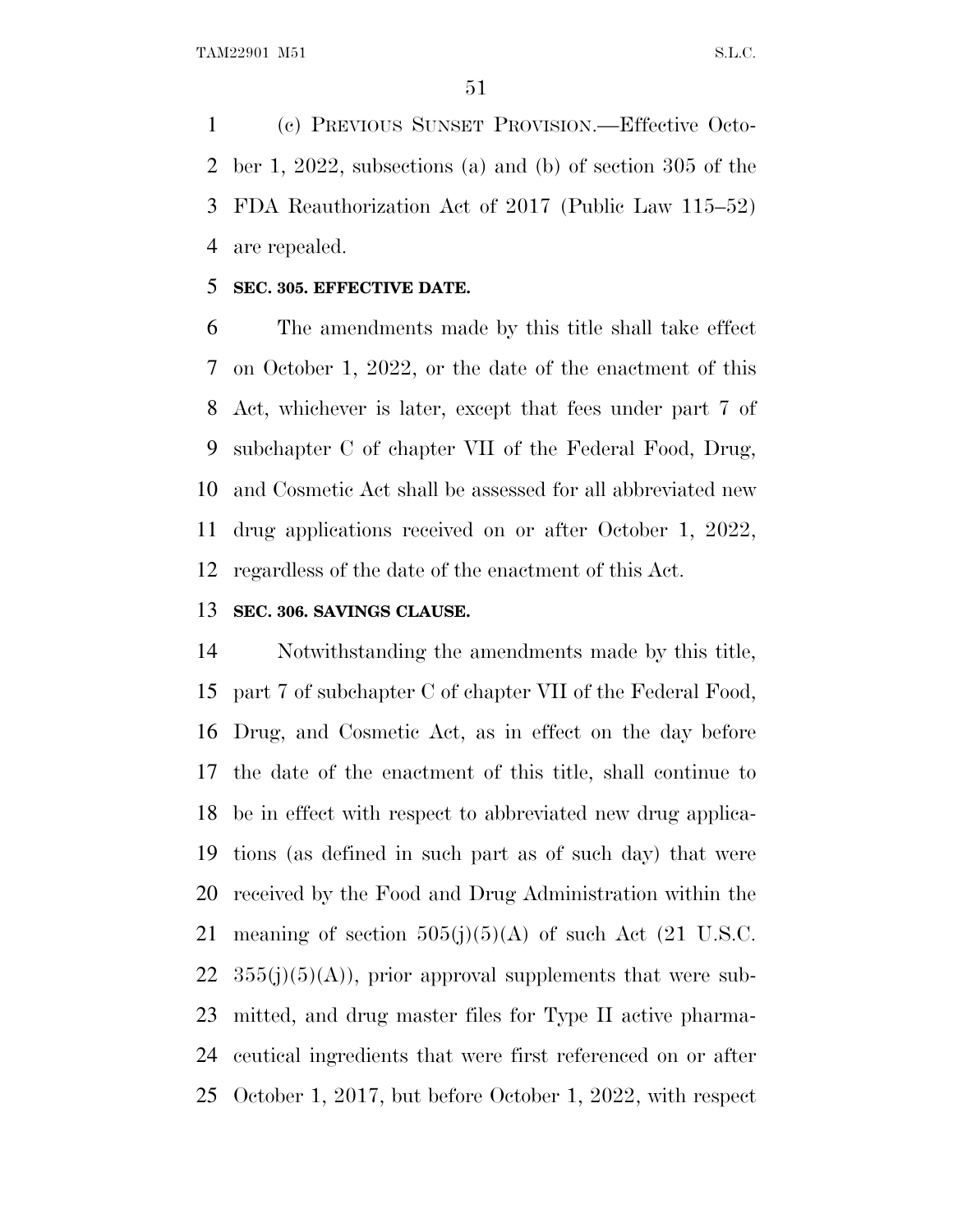to assessing and collecting any fee required by such part for a fiscal year prior to fiscal year 2023.

# **TITLE IV—FEES RELATING TO BIOSIMILAR BIOLOGICAL PRODUCTS**

#### **SEC. 401. SHORT TITLE; FINDING.**

 (a) SHORT TITLE.—This title may be cited as the ''Biosimilar User Fee Amendments of 2022''.

 (b) FINDING.—Congress finds that the fees author- ized by the amendments made in this title will be dedi- cated to expediting the process for the review of biosimilar biological product applications, including postmarket safe- ty activities, as set forth in the goals identified for pur- poses of part 8 of subchapter C of chapter VII of the Fed- eral Food, Drug, and Cosmetic Act (21 U.S.C. 379j–51 et seq.), in the letters from the Secretary of Health and Human Services to the Chairman of the Committee on Health, Education, Labor, and Pensions of the Senate and the Chairman of the Committee on Energy and Commerce of the House of Representatives, as set forth in the Con-gressional Record.

## **SEC. 402. DEFINITIONS.**

 Section 744G of the Federal Food, Drug, and Cos-metic Act (21 U.S.C. 379j–51) is amended—

25  $(1)$  in paragraph  $(1)$ —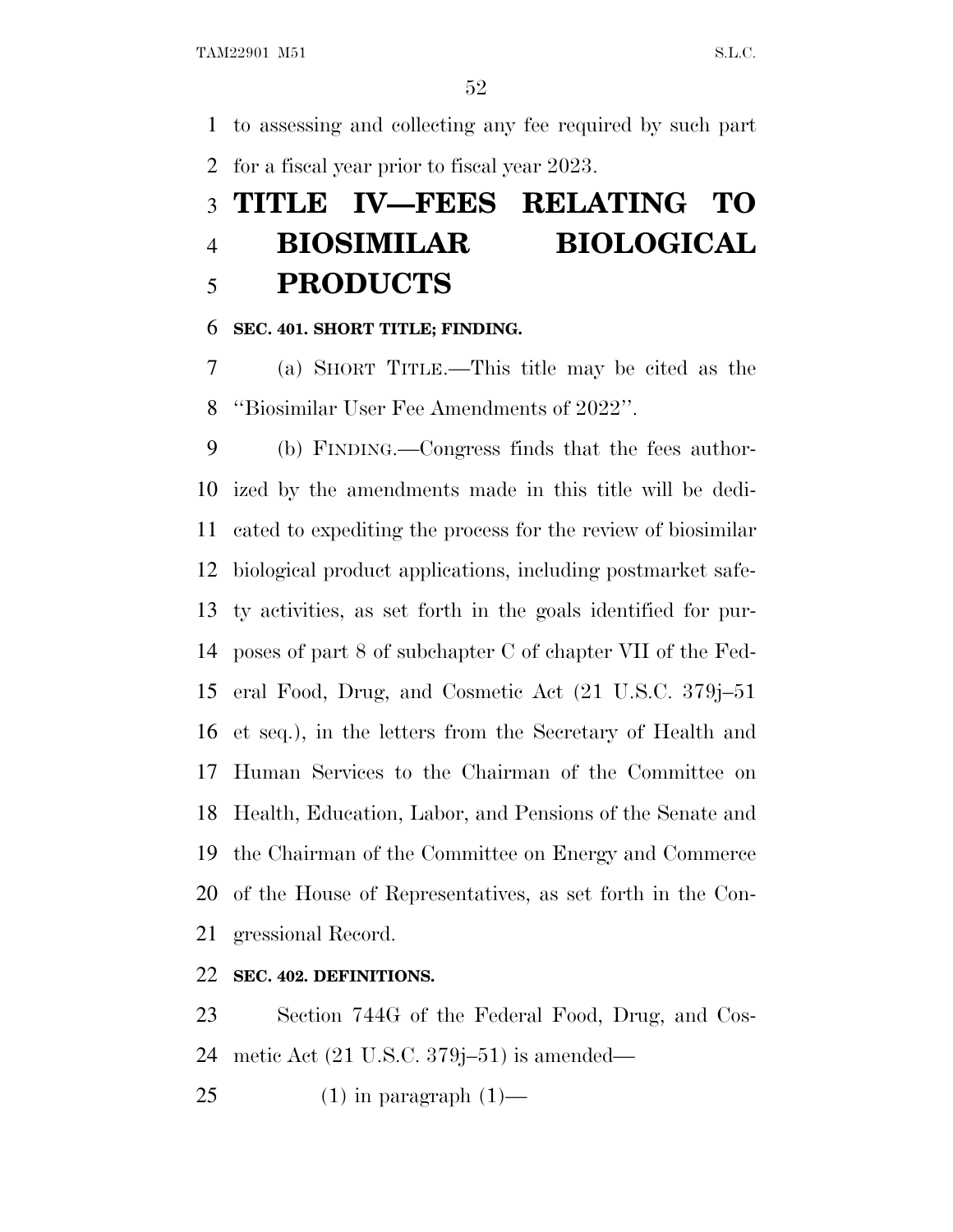| $\mathbf{1}$   | (A) by striking "Washington-Baltimore,                  |
|----------------|---------------------------------------------------------|
| $\overline{2}$ | DC-MD-VA-WV" and inserting "Washington-                 |
| 3              | Arlington-Alexandria, DC-VA-MD-WV";                     |
| $\overline{4}$ | (B) by striking "October of" and inserting              |
| 5              | "September of"; and                                     |
| 6              | (C) by striking "October 2011" and insert-              |
| 7              | ing "September 2011"; and                               |
| 8              | $(2)$ in paragraph $(4)(B)(iii)$ —                      |
| 9              | $(A)$ by striking subclause $(II)$ ; and                |
| 10             | (B) by redesignating subclauses (III) and               |
| 11             | $(IV)$ as subclauses $(II)$ and $(III)$ , respectively. |
| 12             | SEC. 403. AUTHORITY TO ASSESS AND USE BIOSIMILAR BIO-   |
| 13             | <b>LOGICAL PRODUCT FEES.</b>                            |
|                |                                                         |
| 14             | (a) TYPES OF FEES.—Section $744H(a)$ of the Fed-        |
| 15             | eral Food, Drug, and Cosmetic Act (21 U.S.C. 379j–      |
| 16             | $52(a)$ ) is amended—                                   |
| 17             | $(1)$ in the matter preceding paragraph $(1)$ , by      |
| 18             | striking "2018" and inserting "2023";                   |
| 19             | $(2)$ in paragraph $(1)$ —                              |
| 20             | $(A)$ in subparagraph $(A)$ —                           |
| 21             | (i) in clause (iv)(I), by striking " $5$                |
| 22             | days" and inserting "7 days"; and                       |
| 23             | (ii) in clause $(v)(II)$ , by striking "5               |
| 24             | days" and inserting "7 days";                           |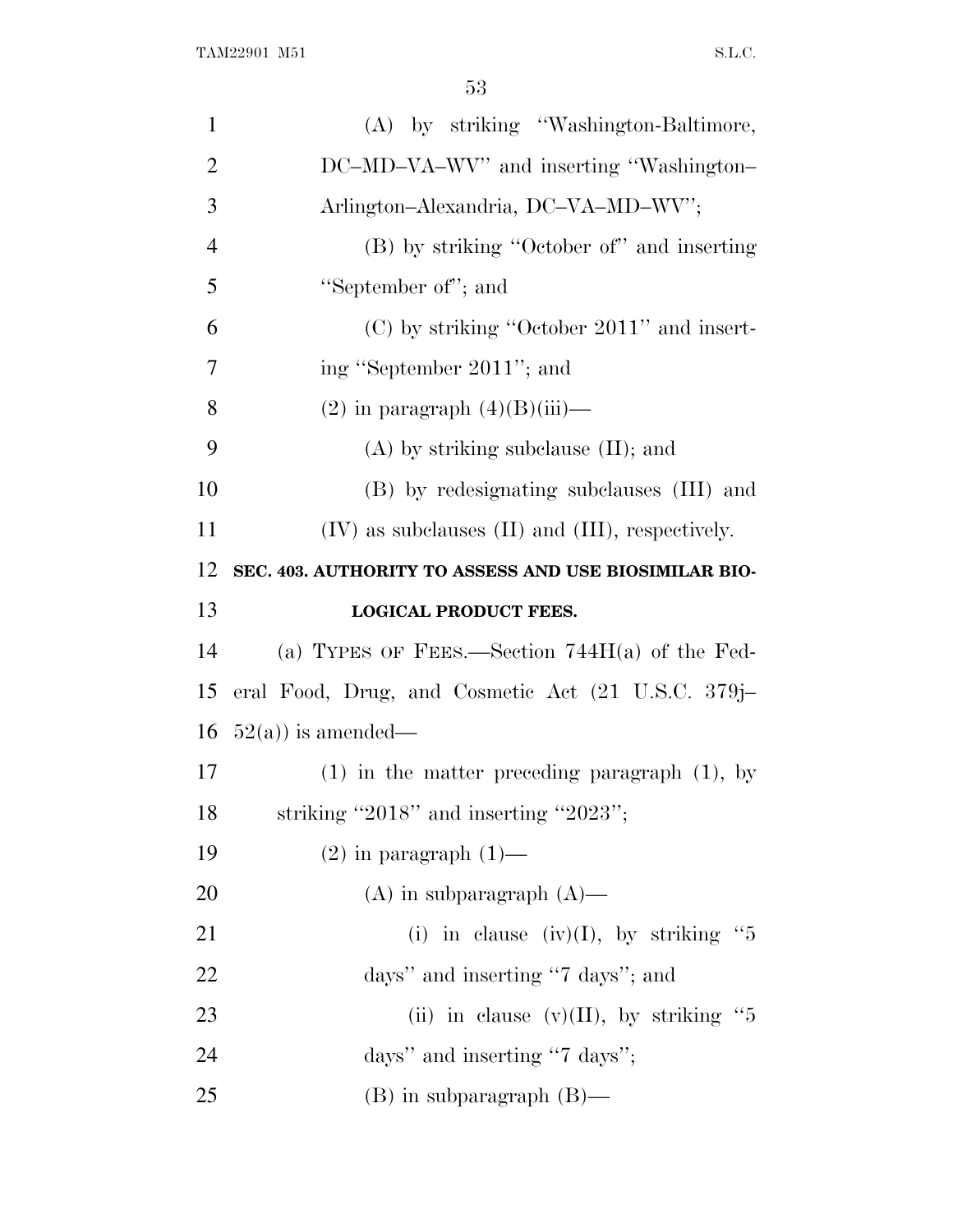| $\mathbf{1}$   | (i) in clause (i), by inserting "except"      |
|----------------|-----------------------------------------------|
| $\overline{2}$ | that, in the case that such product (includ-  |
| 3              | ing, where applicable, ownership of the rel-  |
| $\overline{4}$ | evant investigational new drug application)   |
| 5              | is transferred to a licensee, assignee, or    |
| 6              | successor of such person, and written no-     |
| 7              | tice of such transfer is provided to the Sec- |
| 8              | retary, such licensee, assignee or successor  |
| 9              | shall pay the annual biosimilar biological    |
| 10             | product development fee" before the pe-       |
| 11             | riod;                                         |
| 12             | $(ii)$ in clause $(iii)$ —                    |
| 13             | $(I)$ in subclause $(I)$ , by striking        |
| 14             | "; or" and inserting a semicolon;             |
| 15             | $(II)$ in subclause $(II)$ , by striking      |
| 16             | the period and inserting "; or"; and          |
| 17             | (III) by adding at the end the                |
| 18             | following:                                    |
| 19             | "(III) been administratively re-              |
| 20             | moved from the biosimilar biological          |
| 21             | product development program for the           |
| 22             | product under subparagraph $(E)(v)$ .";       |
| 23             | and                                           |
| 24             | (iii) in clause (iv), by striking "accept-    |
| 25             | ed for filing on or after October 1 of such   |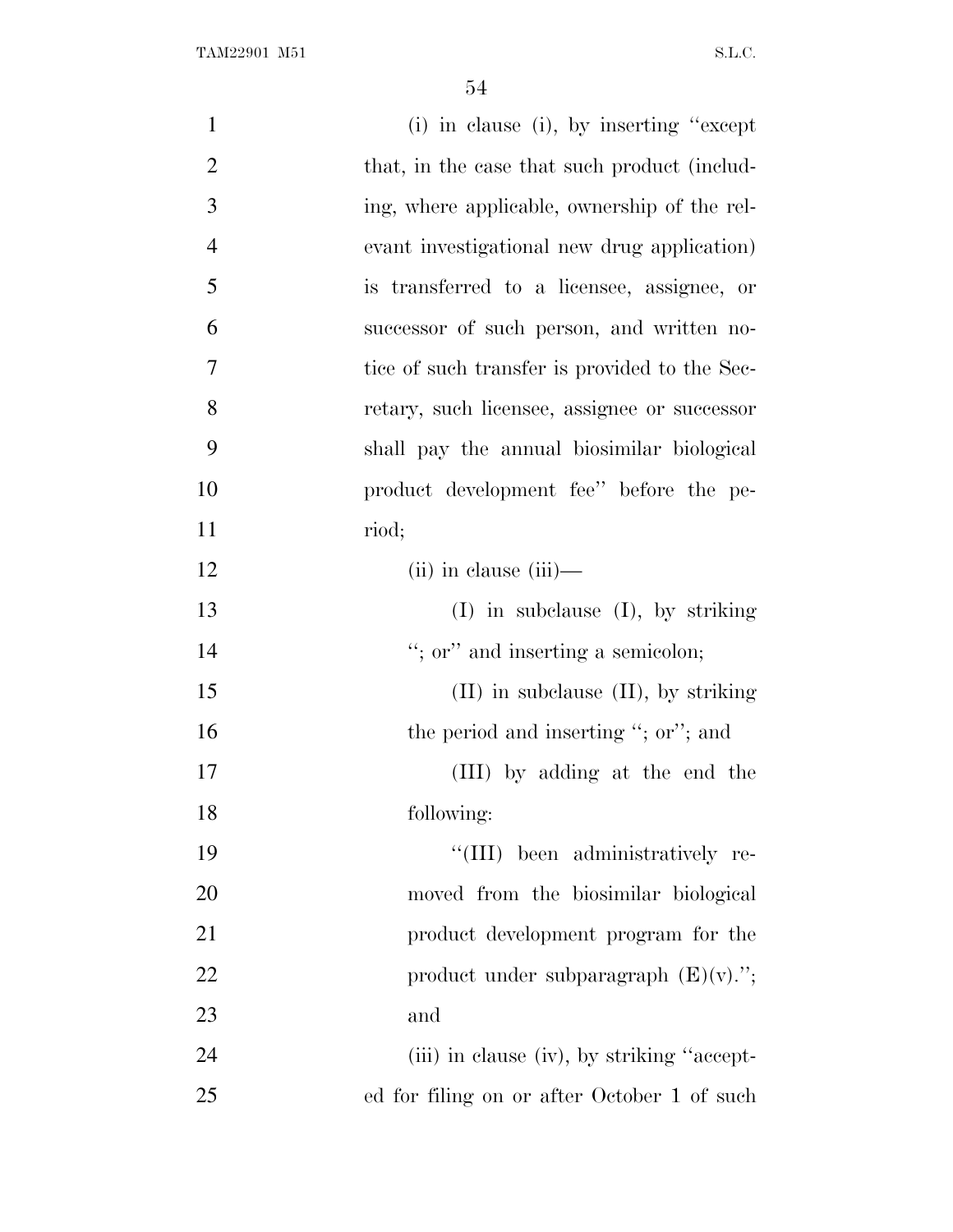| $\mathbf{1}$   | fiscal year" and inserting "subsequently  |
|----------------|-------------------------------------------|
| $\overline{2}$ | accepted for filing";                     |
| 3              | $(C)$ in subparagraph $(D)$ —             |
| $\overline{4}$ | $(i)$ in clause $(i)$ —                   |
| 5              | (I) in the matter preceding sub-          |
| 6              | clause $(I)$ , by striking "shall, if the |
| 7              | person seeks to resume participation      |
| 8              | in such program, pay" and inserting       |
| 9              | "or who has been administratively re-     |
| 10             | moved from such program for a prod-       |
| 11             | uct under subparagraph $(E)(v)$ shall,    |
| 12             | if the person seeks to resume partici-    |
| 13             | pation in such program, pay all an-       |
| 14             | nual biosimilar biological product de-    |
| 15             | velopment fees previously assessed for    |
| 16             | such product and still owed and"; and     |
| 17             | (II) in subclause $(I)$ —                 |
| 18             | (aa) by striking " $5 \text{ days}$ "     |
| 19             | and inserting "7 days"; and               |
| 20             | (bb) by inserting "or the                 |
| 21             | date of administrative removal,           |
| 22             | applicable" after "discon-<br>as          |
| 23             | tinued";                                  |
| 24             | $(III)$ in subclause $(II)$ , by insert-  |
| 25             | ing "or the date of administrative re-    |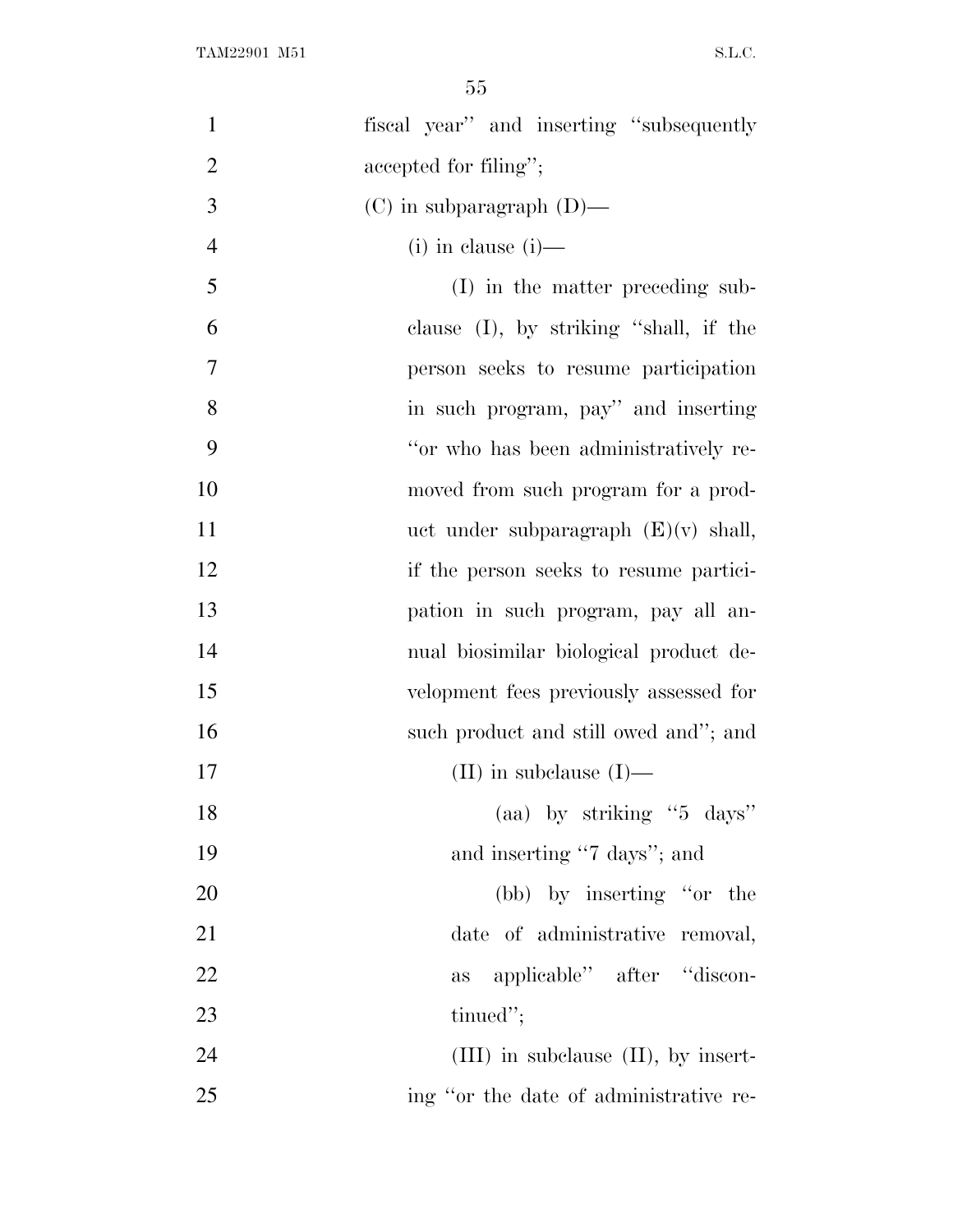TAM22901 M51 S.L.C.

| $\mathbf{1}$   | moval, as applicable" after "discon-           |
|----------------|------------------------------------------------|
| $\overline{2}$ | tinued"; and                                   |
| 3              | (ii) in clause (ii), by inserting "except"     |
| $\overline{4}$ | that, in the case that such product (includ-   |
| 5              | ing, where applicable, ownership of the rel-   |
| 6              | evant investigational new drug application)    |
| 7              | is transferred to a licensee, assignee, or     |
| 8              | successor of such person, and written no-      |
| 9              | tice of such transfer is provided to the Sec-  |
| 10             | retary, such licensee, assignee or successor   |
| 11             | shall pay the annual biosimilar biological     |
| 12             | product development fee'' before the period    |
| 13             | at the end; and                                |
| 14             | $(D)$ in subparagraph $(E)$ , by adding at the |
| 15             | end the following:                             |
| 16             | $``(v)$ ADMINISTRATIVE REMOVAL FROM            |
| 17             | BIOSIMILAR BIOLOGICAL PRODUCT<br>THE           |
| 18             | DEVELOPMENT PROGRAM.—If a person has           |
| 19             | failed to pay an annual biosimilar biologi-    |
| 20             | cal product development fee for a product      |
| 21             | as required under subparagraph $(B)$ for a     |
| 22             | period of 2 consecutive fiscal years, the      |
| 23             | Secretary may administratively remove          |
| 24             | such person from the biosimilar biological     |
| 25             | product development program for the prod-      |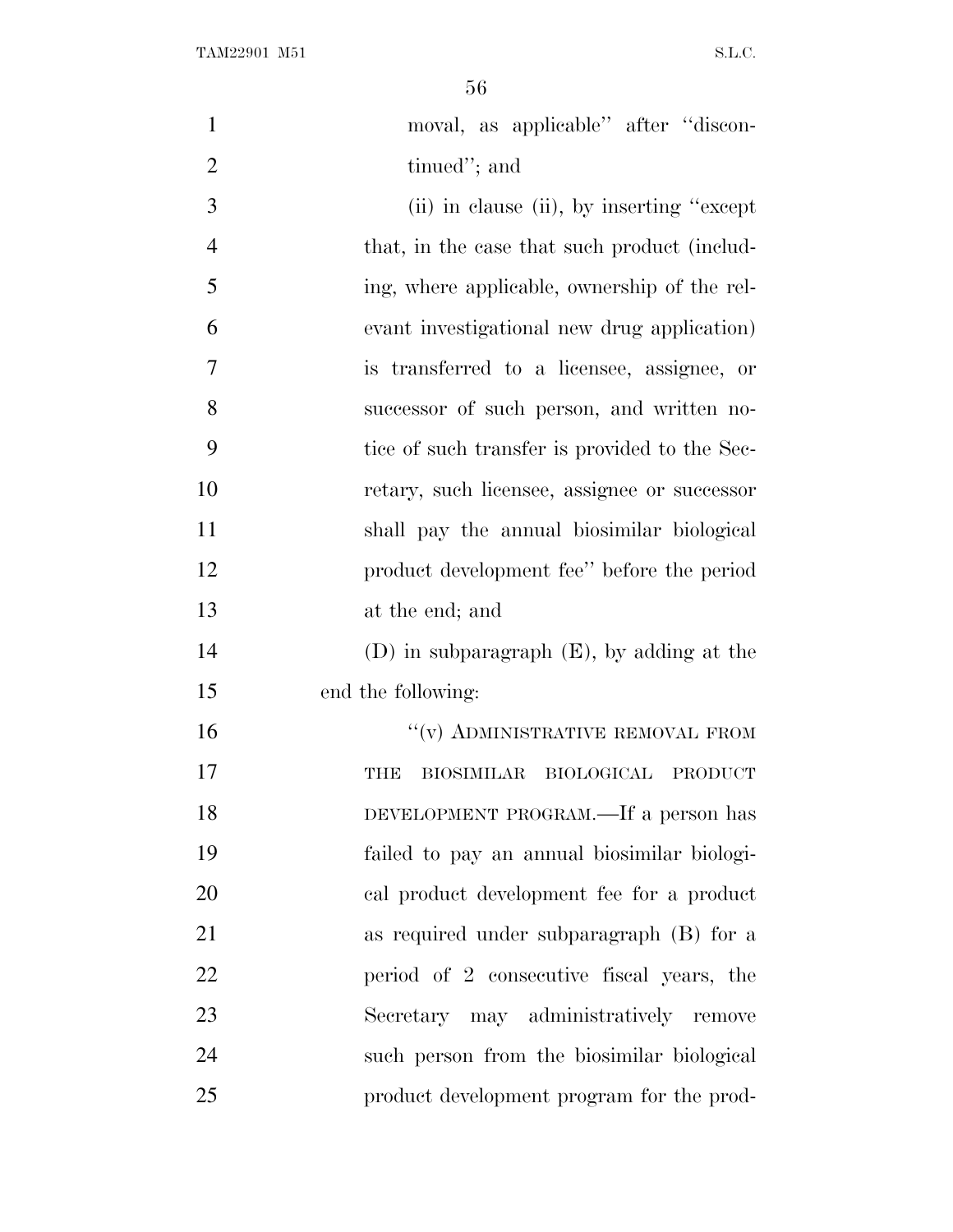| $\mathbf{1}$   | uct. At least 30 days prior to administra-           |
|----------------|------------------------------------------------------|
| $\overline{2}$ | tively removing a person from the bio-               |
| 3              | similar biological product development pro-          |
| 4              | gram for a product under this clause, the            |
| 5              | Secretary shall provide written notice to            |
| 6              | such person of the intended administrative           |
| 7              | removal.";                                           |
| 8              | $(3)$ in paragraph $(2)(D)$ , by inserting "prior to |
| 9              | approval" after "withdrawn";                         |
| 10             | $(4)$ in paragraph $(3)$ —                           |
| 11             | $(A)$ in subparagraph $(A)$ —                        |
| 12             | (i) in clause (i), by striking "; and"               |
| 13             | and inserting a semicolon;                           |
| 14             | (ii) by redesignating clause (ii) as                 |
| 15             | clause (iii); and                                    |
| 16             | (iii) by inserting the following after               |
| 17             | clause (i):                                          |
| 18             | "(ii) may be dispensed only under pre-               |
| 19             | scription pursuant to section $503(b)$ ; and";       |
| 20             | and                                                  |
| 21             | (B) by adding at the end the following:              |
| 22             | ``(E)<br>MOVEMENT TO<br><b>DISCONTINUED</b>          |
| 23             | LIST.                                                |
| 24             | "(i) WRITTEN REQUEST TO PLACE ON                     |
| 25             | DISCONTINUED LIST.—                                  |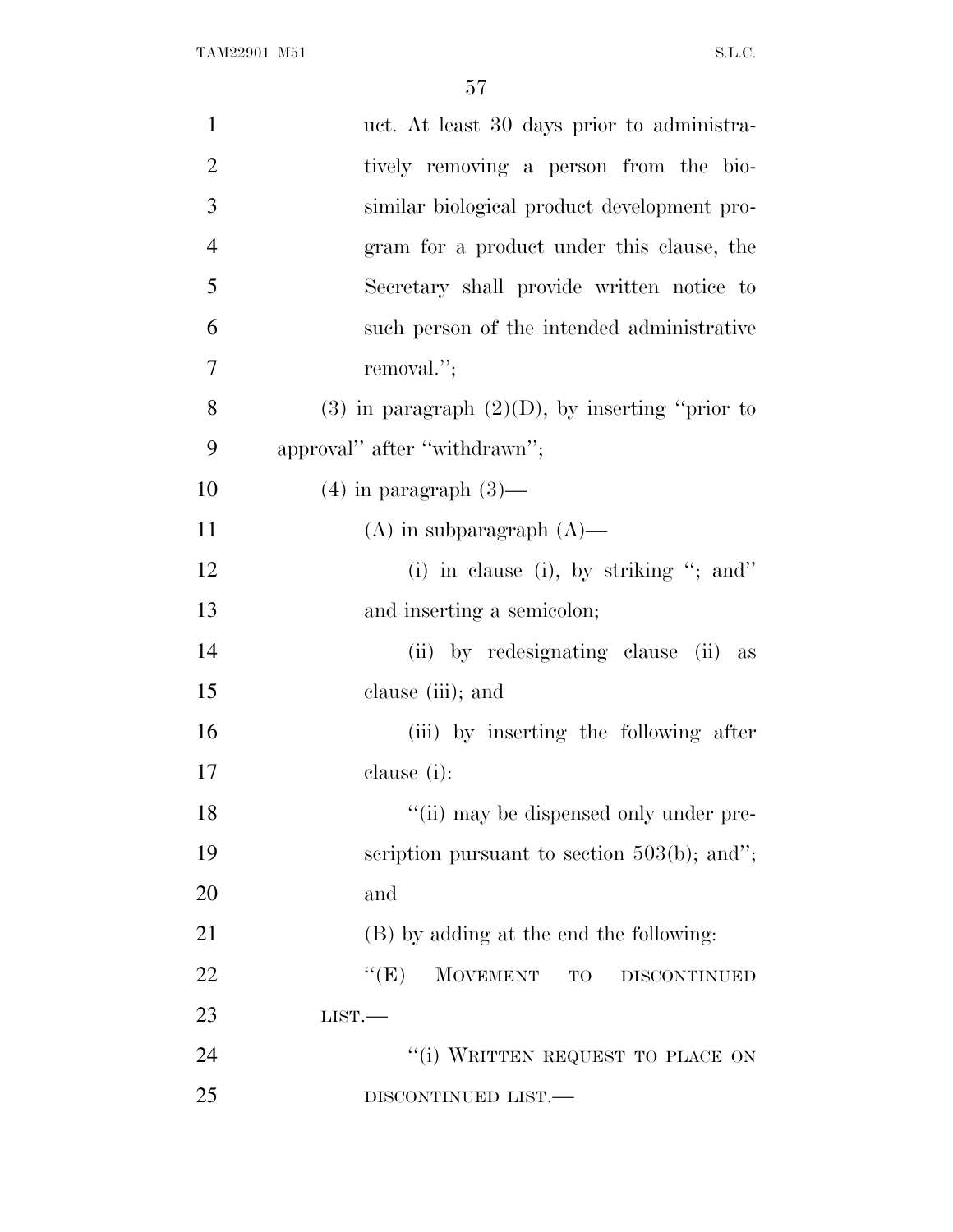| $\mathbf{1}$   | "(I) IN GENERAL.—If a written            |
|----------------|------------------------------------------|
| $\overline{2}$ | request to place a product on the list   |
| 3              | of discontinued biosimilar biological    |
| $\overline{4}$ | products referred to in subparagraph     |
| 5              | $(A)(iii)$ is submitted to the Secretary |
| 6              | on behalf of an applicant, and the re-   |
| $\tau$         | quest identifies the date the product    |
| 8              | is, or will be, withdrawn from sale,     |
| 9              | then for purposes of assessing the bio-  |
| 10             | similar biological product program fee,  |
| 11             | Secretary shall consider such<br>the     |
| 12             | product to have been included on such    |
| 13             | list on the later of—                    |
| 14             | $\cdot$ (aa) the date such request       |
| 15             | was received; or                         |
| 16             | "(bb) if the product will be             |
| 17             | withdrawn from sale on a future          |
| 18             | date, such future date when the          |
| 19             | product is withdrawn from sale.          |
| 20             | "(II) WITHDRAWN FROM SALE                |
| 21             | DEFINED.—For purposes of<br>this         |
| 22             | clause, a product shall be considered    |
| 23             | withdrawn from sale once the appli-      |
| 24             | cant has ceased its own distribution of  |
| 25             | the product, whether or not the appli-   |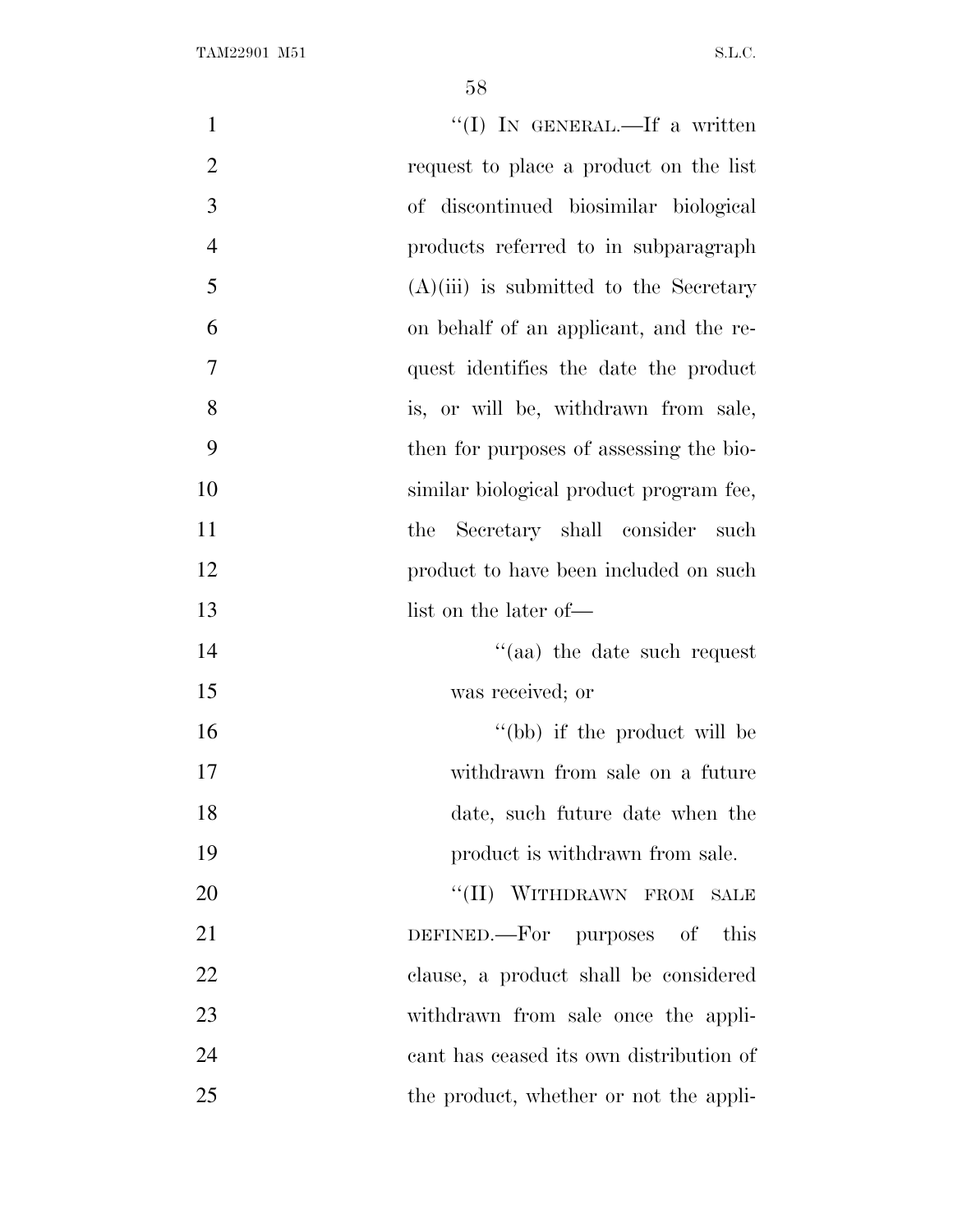| $\mathbf{1}$   | cant has ordered recall of all pre-           |
|----------------|-----------------------------------------------|
| $\overline{2}$ | viously distributed lots of the product,      |
| 3              | except that a routine, temporary              |
| $\overline{4}$ | interruption in supply shall not render       |
| 5              | a product withdrawn from sale.                |
| 6              | "(ii) PRODUCTS REMOVED FROM DIS-              |
| 7              | CONTINUED LIST.—If a biosimilar biologi-      |
| 8              | cal product that is identified in a bio-      |
| 9              | similar biological product application ap-    |
| 10             | proved as of October 1 of a fiscal year ap-   |
| 11             | pears, as of October 1 of such fiscal year,   |
| 12             | on the list of discontinued biosimilar bio-   |
| 13             | logical products referred to in subpara-      |
| 14             | $graph (A)(iii)$ , and on any subsequent day  |
| 15             | during such fiscal year the biosimilar bio-   |
| 16             | logical product does not appear on such       |
| 17             | list, except as provided in subparagraph      |
| 18             | (D), each person who is named as the ap-      |
| 19             | plicant in [the] biosimilar biological prod-  |
| $20\,$         | uct application shall pay the annual bio-     |
| 21             | similar biological product program fee es-    |
| 22             | tablished for a fiscal year under subsection  |
| 23             | $(e)(5)$ for such biosimilar biological prod- |
| 24             | uct. Notwithstanding subparagraph (B),        |
| 25             | such fee shall be due on the last business    |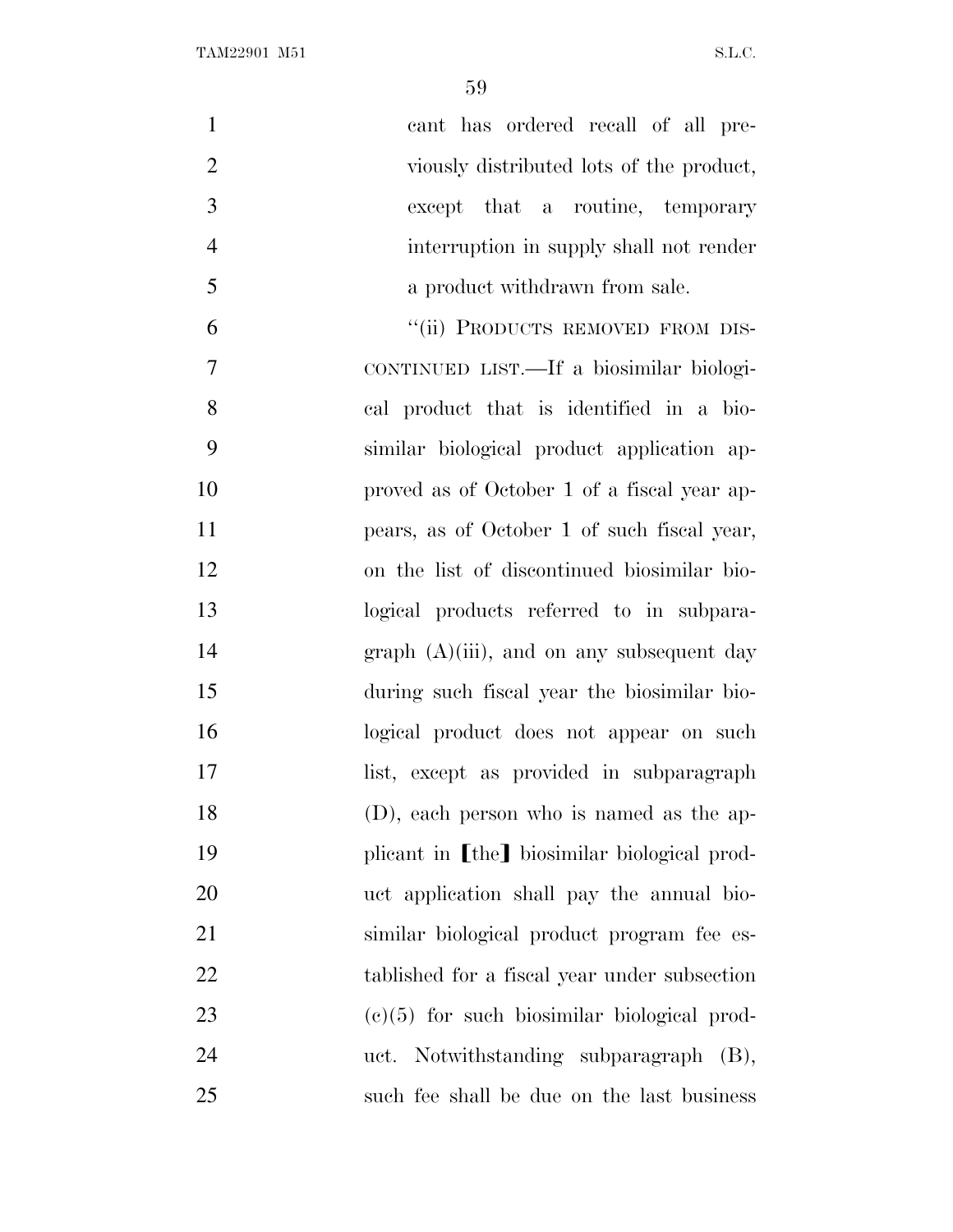| $\mathbf{1}$   | day of such fiscal year and shall be paid               |
|----------------|---------------------------------------------------------|
| $\overline{2}$ | only once for each product for each fiscal              |
| 3              | year."; and                                             |
| $\overline{4}$ | $(5)$ by striking paragraph $(4)$ .                     |
| 5              | (b) FEE REVENUE AMOUNTS.—Section 744H(b) of             |
| 6              | the Federal Food, Drug, and Cosmetic Act ((21 U.S.C.)   |
| 7              | $379j-52(b)$ is amended—                                |
| 8              | $(1)$ by striking paragraph $(1)$ ;                     |
| 9              | $(2)$ by redesignating paragraphs $(2)$ through         |
| 10             | $(4)$ as paragraphs $(1)$ through $(3)$ , respectively; |
| 11             | $(3)$ in paragraph $(1)$ , as so redesignated—          |
| 12             | $(A)$ in the paragraph heading, by striking             |
| 13             | "SUBSEQUENT FISCAL YEARS" and inserting                 |
| 14             | "IN GENERAL";                                           |
| 15             | (B) in the matter preceding subparagraph                |
| 16             | $(A)$ , by striking "2019 through 2022" and in-         |
| 17             | serting "2023 through $2027$ ";                         |
| 18             | (C) in subparagraph (A), by striking                    |
| 19             | "paragraph (4)" and inserting "paragraph                |
| 20             | $(3)$ ";                                                |
| 21             | (D) by redesignating subparagraphs (C)                  |
| 22             | and $(D)$ as subparagraphs $(D)$ and $(E)$ , respec-    |
| 23             | tively;                                                 |
| 24             | $(E)$ by inserting after subparagraph $(B)$             |
| 25             | the following:                                          |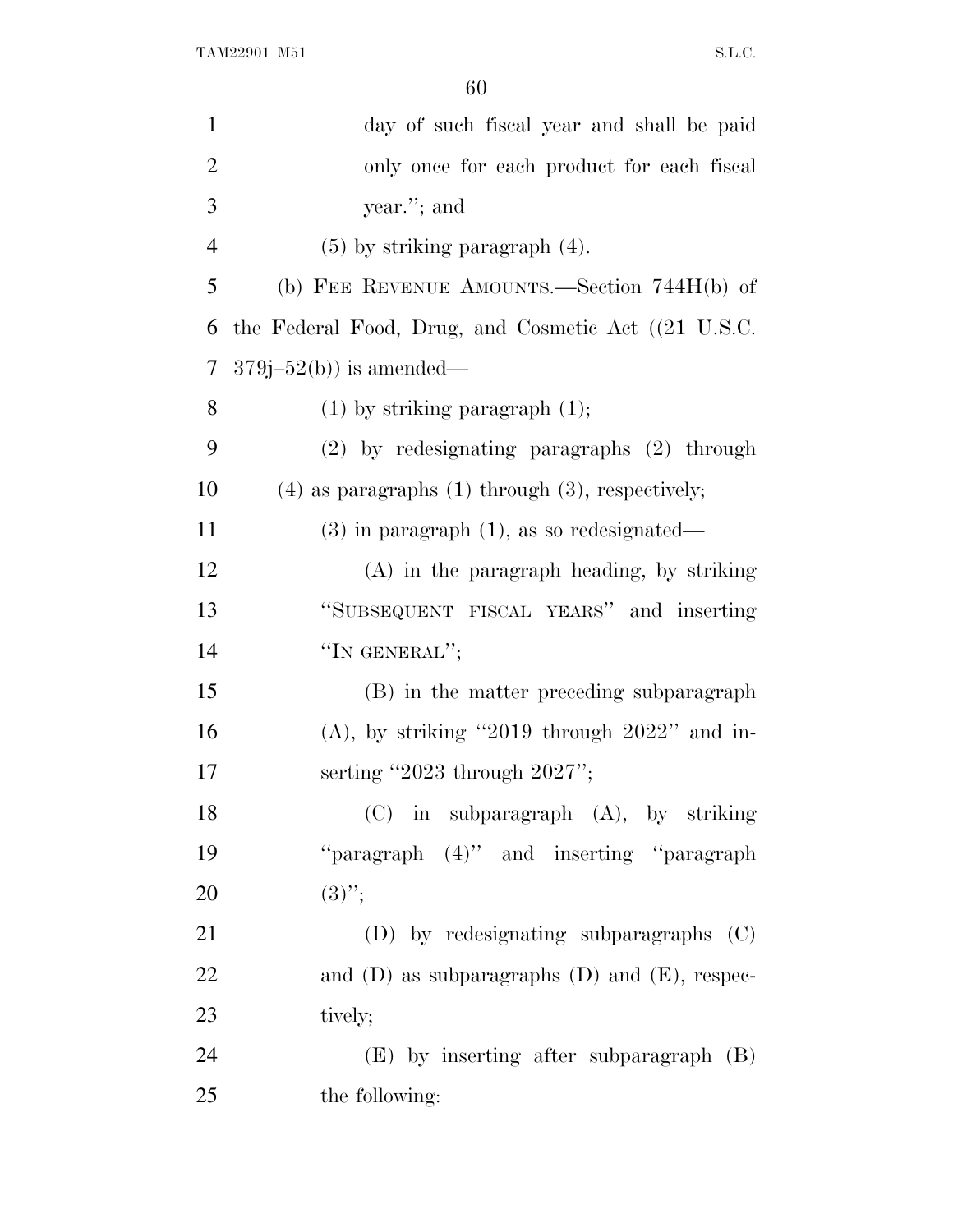| $\mathbf{1}$   | "(C) the dollar amount equal to the stra-            |
|----------------|------------------------------------------------------|
| $\overline{2}$ | tegic hiring and retention adjustment (as deter-     |
| 3              | mined under subsection $(c)(2)$ ;";                  |
| $\overline{4}$ | $(F)$ in subparagraph $(D)$ , as so redesig-         |
| 5              | nated, by striking "subsection $(e)(2)$ ); and" and  |
| 6              | inserting "subsection $(e)(3)$ );";                  |
| 7              | $(G)$ in subparagraph $(E)$ , as so redesig-         |
| 8              | nated, by striking "subsection $(c)(3)$ )." and in-  |
| 9              | serting "subsection $(e)(4)$ ); and";                |
| 10             | (H) by adding at the end the following:              |
| 11             | "(F) for fiscal years $2023$ and $2024$ , addi-      |
| 12             | tional dollar amounts equal to-                      |
| 13             | "(i) $*4,428, 886$ for fiscal year 2023;             |
| 14             | and                                                  |
| 15             | "(ii) $$320,569$ for fiscal year $2024$ .";          |
| 16             | $(4)$ in paragraph $(2)$ , as so redesignated—       |
| 17             | $(A)$ in the paragraph heading, by striking          |
| 18             | "; LIMITATIONS ON FEE AMOUNTS";                      |
| 19             | $(B)$ by striking subparagraph $(B)$ ; and           |
| 20             | (C) by redesignating subaparagraphs (C)              |
| 21             | and $(D)$ as subparagraphs $(B)$ and $(C)$ , respec- |
| 22             | tively; and                                          |
| 23             | $(5)$ by amending paragraph $(3)$ , as so redesig-   |
| 24             | nated, to read as follows:                           |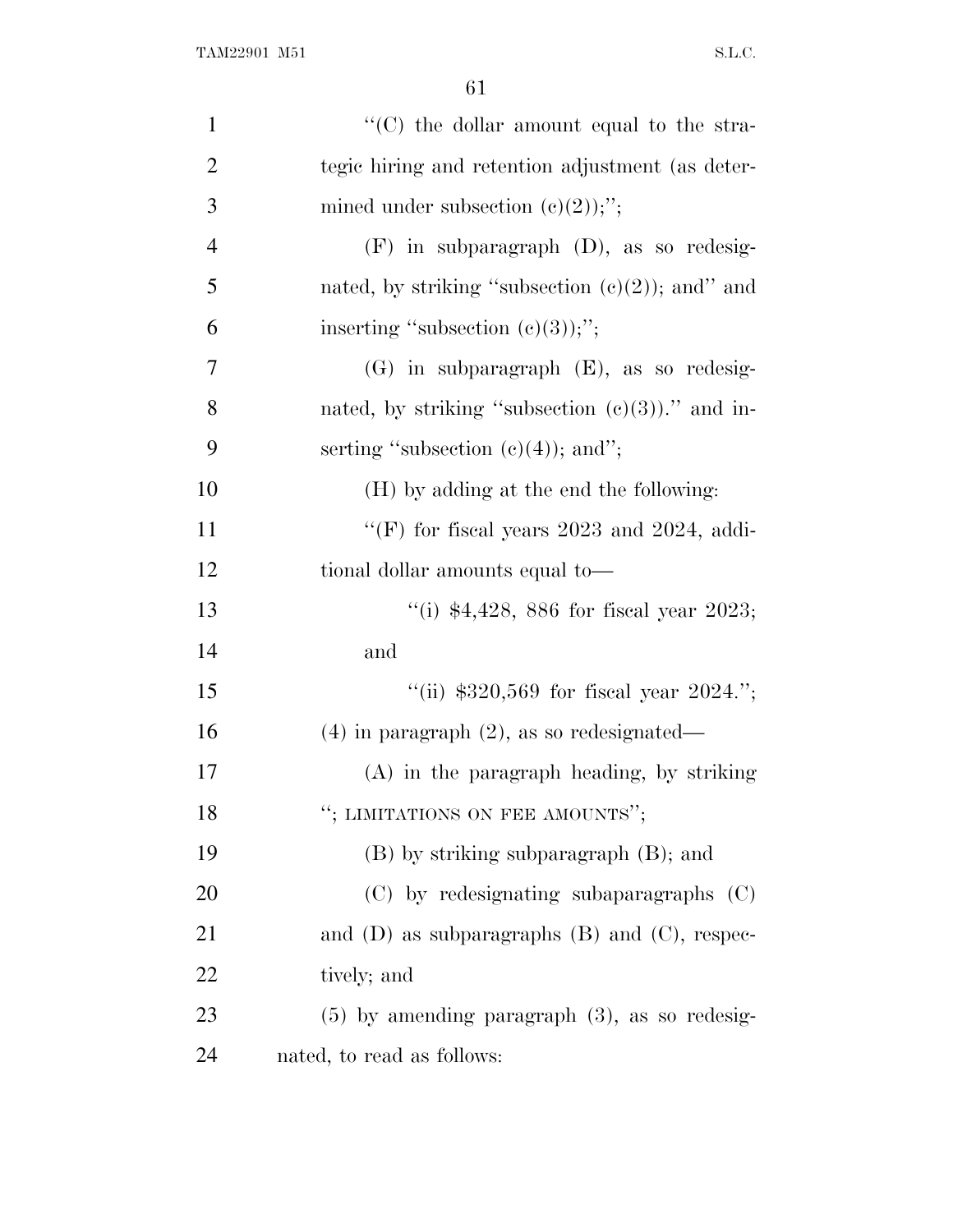| $\mathbf{1}$   | "(3) ANNUAL BASE REVENUE.-- For purposes                  |
|----------------|-----------------------------------------------------------|
| $\overline{2}$ | of paragraph (1), the dollar amount of the annual         |
| 3              | base revenue for a fiscal year shall be—                  |
| $\overline{4}$ | "(A) for fiscal year 2023, $$43,376,922$ ;                |
| 5              | and                                                       |
| 6              | "(B) for fiscal years $2024$ through $2027$ ,             |
| 7              | the dollar amount of the total revenue amount             |
| 8              | established under paragraph (1) for the pre-              |
| 9              | vious fiscal year, excluding any adjustments to           |
| 10             | such revenue amount under subsection $(e)(4)$ .".         |
| 11             | (c) ADJUSTMENTS; ANNUAL FEE SETTING.—Section              |
| 12             | $744H(c)$ of the Federal Food, Drug, and Cosmetic Act     |
| 13             | $((21 \text{ U.S.C. } 379j - 52(e)) \text{ is amended}$ — |
| 14             | $(1)$ in paragraph $(1)$ —                                |
| 15             | $(A)$ in subparagraph $(A)$ —                             |
| 16             | (i) in the matter preceding clause (i),                   |
| 17             | by striking "subsection $(b)(2)(B)$ " and in-             |
| 18             | serting "subsection $(b)(1)(B)$ "; and                    |
| 19             | (ii) in clause (i), by striking "sub-                     |
| 20             | section (b)" and inserting "subsection                    |
| 21             | $(b)(1)(A)$ "; and                                        |
| 22             | $(B)$ in subparagraph $(B)(ii)$ , by striking             |
| 23             | "Washington-Baltimore, DC-MD-VA-WV"                       |
| 24             | and inserting "Washington-Arlington-Alexan-               |
| 25             | dria, DC-VA-MD-WV";                                       |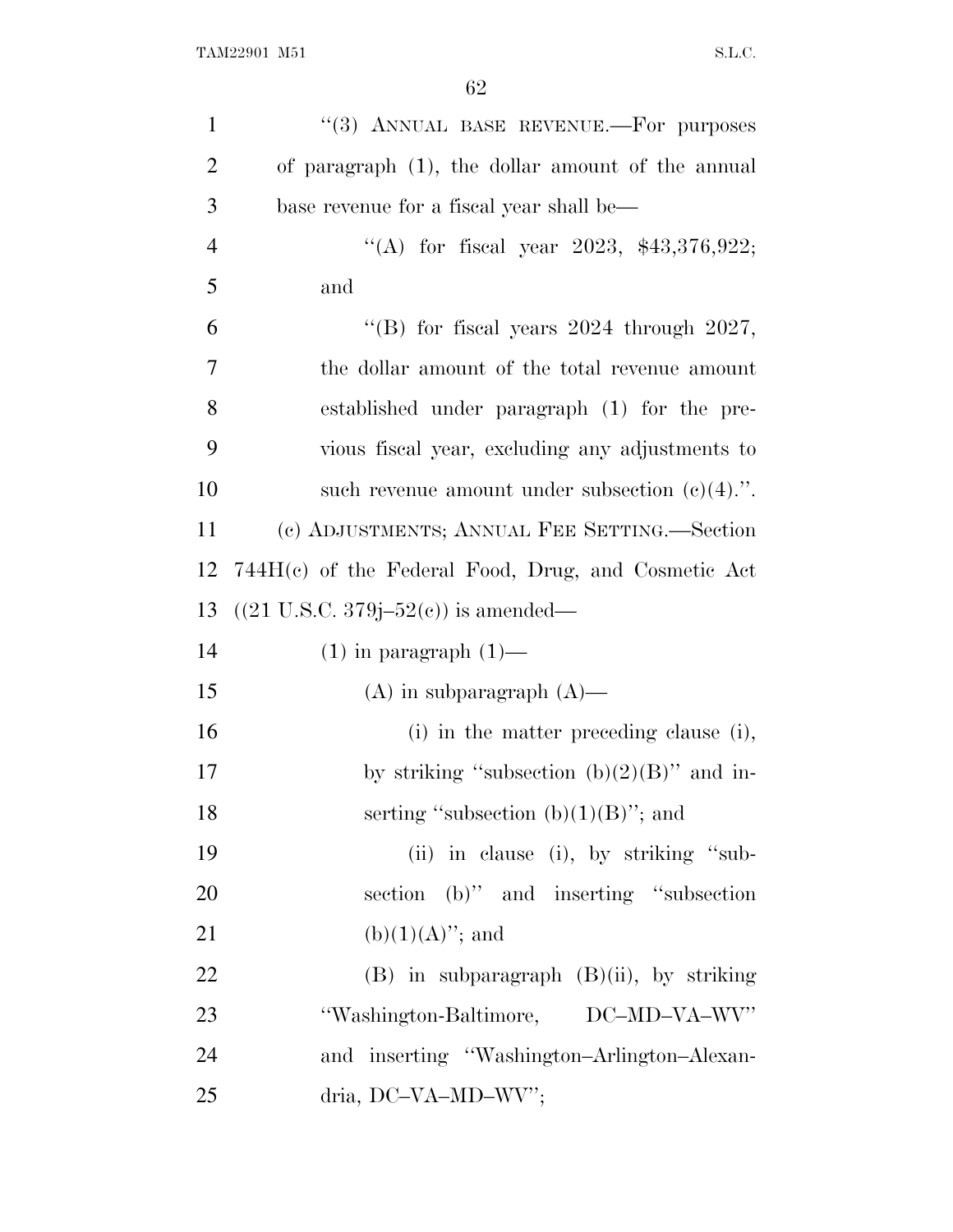| $\mathbf{1}$   | $(2)$ by striking paragraph $(4)$ ;                      |
|----------------|----------------------------------------------------------|
| $\overline{2}$ | $(3)$ by redesignating paragraphs $(2)$ and $(3)$ as     |
| 3              | paragraphs $(3)$ and $(4)$ , respectively;               |
| $\overline{4}$ | $(4)$ by inserting after paragraph $(1)$ the fol-        |
| 5              | lowing:                                                  |
| 6              | "(2) STRATEGIC HIRING AND RETENTION AD-                  |
| 7              | JUSTMENT.—For each fiscal year beginning in fiscal       |
| 8              | year 2023, after the annual base revenue under sub-      |
| 9              | section $(b)(1)(A)$ is adjusted for inflation in accord- |
| 10             | ance with paragraph (1), the Secretary shall further     |
| 11             | increase the fee revenue and fees by $$150,000."$ ;      |
| 12             | $(5)$ in paragraph $(3)$ , as so redesignated—           |
| 13             | $(A)$ in subparagraph $(A)$ —                            |
| 14             | (i) by striking "Beginning with the                      |
| 15             | fiscal year described in subparagraph                    |
| 16             | $(B)(ii)(II)$ " and inserting "For each fiscal           |
| 17             | year"; and                                               |
| 18             | (ii) by striking "adjustment under                       |
| 19             | paragraph (1), further increase" and in-                 |
| 20             | serting "adjustments under paragraphs (1)                |
| 21             | and $(2)$ , further adjust"; and                         |
| 22             | (B) by amending subparagraph (B) to read                 |
| 23             | as follows:                                              |
| 24             | "(B) METHODOLOGY.—For purposes of                        |
| 25             | this paragraph, the Secretary shall employ the           |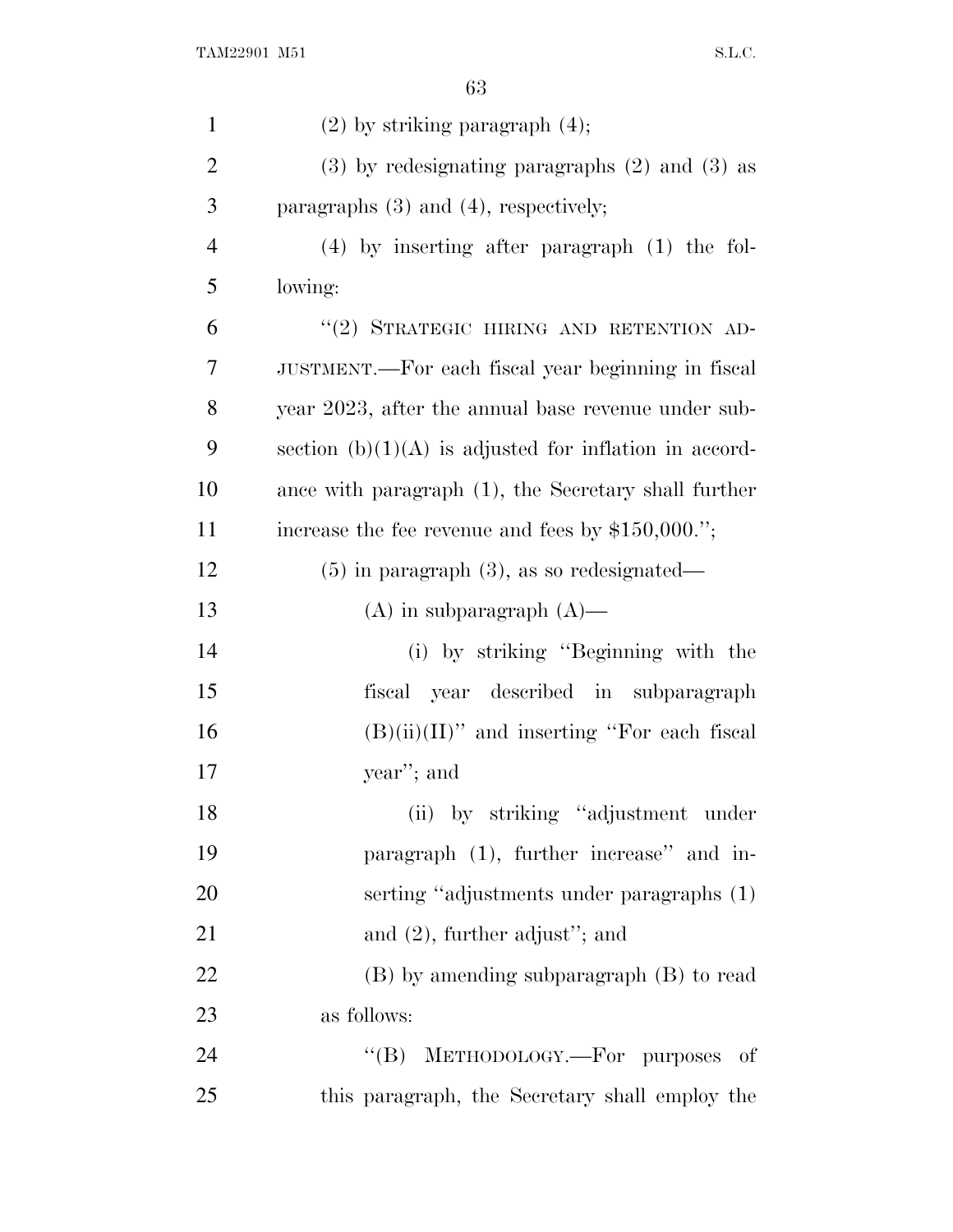capacity planning methodology utilized by the Secretary in setting fees for fiscal year 2021, as described in the notice as described in the no- tice titled 'Biosimilar User Fee Rates for Fiscal Year 2021' (85 Fed. Reg. 47220; August 4, 2020). The workload categories used in fore- casting shall include only the activities de- scribed in such notice and, as feasible, addi- tional activities that are also directly related to the direct review of biosimilar biological product applications and supplements, including addi- tional formal meeting types and the direct re- view of postmarketing commitments and re- quirements, the direct review of risk evaluation and mitigation strategies, and the direct review of annual reports for approved biosimilar bio- logical products. Subject to the exceptions in the preceding sentence, the Secretary shall not include as workload categories in forecasting any non-core review activities, including any ac-21 tivities that the Secretary referenced for poten-22 tial future use in such notice but did not utilize 23 in setting fees for fiscal year 2021."; and (C) in subparagraph (C)—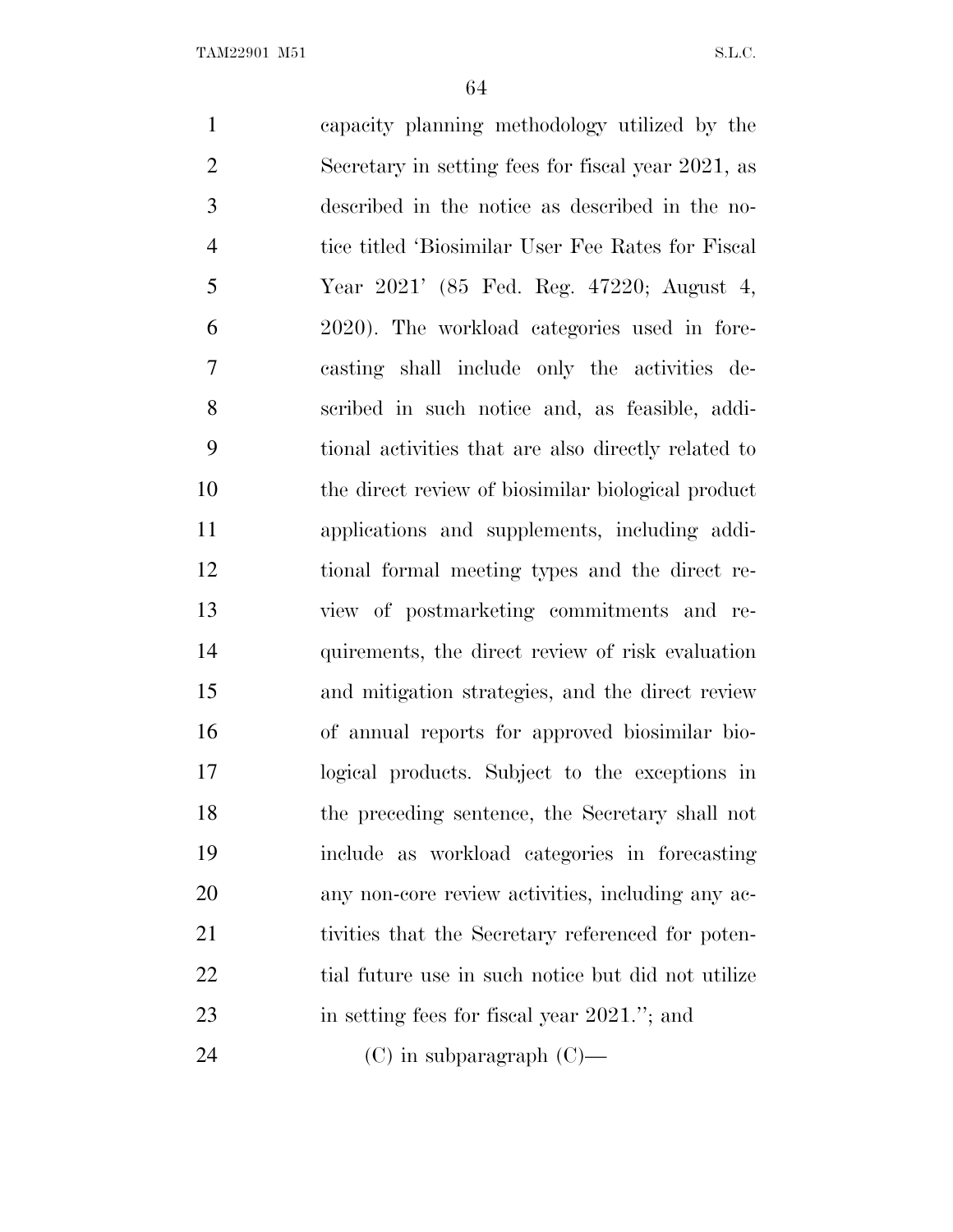| $\mathbf{1}$   | (i) by striking "subsections $(b)(2)(A)$ "           |
|----------------|------------------------------------------------------|
| $\overline{2}$ | and inserting "subsections $(b)(1)(A)$ ";            |
| 3              | (ii) by striking "and $(b)(2)(B)$ " and              |
| $\overline{4}$ | inserting ", $(b)(1)(B)$ "; and                      |
| 5              | (iii) by inserting ", and $(b)(1)(C)$ (the           |
| 6              | dollar amount of the strategic hiring and            |
| 7              | retention adjustment)" before the period at          |
| 8              | the end;                                             |
| 9              | $(6)$ by amending paragraph $(4)$ , as so redesig-   |
| 10             | nated, to read as follows:                           |
| 11             | $``(4)$ OPERATING RESERVE ADJUSTMENT.—               |
| 12             | "(A) INCREASE.—For fiscal year $2023$ and            |
| 13             | subsequent fiscal years, the Secretary shall, in     |
| 14             | addition to adjustments under paragraphs (1),        |
| 15             | $(2)$ , and $(3)$ , further increase the fee revenue |
| 16             | and fees if such an adjustment is necessary to       |
| 17             | provide for at least 10 weeks of operating re-       |
| 18             | serves of carryover user fees for the process for    |
| 19             | the review of biosimilar biological product appli-   |
| 20             | cations.                                             |
| 21             | $\lq\lq (B)$ DECREASE.—                              |
| 22             | FISCAL YEAR 2023.-For fiscal<br>``(i)                |
| 23             | year 2023, if the Secretary has carryover            |
| 24             | balances for the process for the review of           |
| 25             | biosimilar biological product applications in        |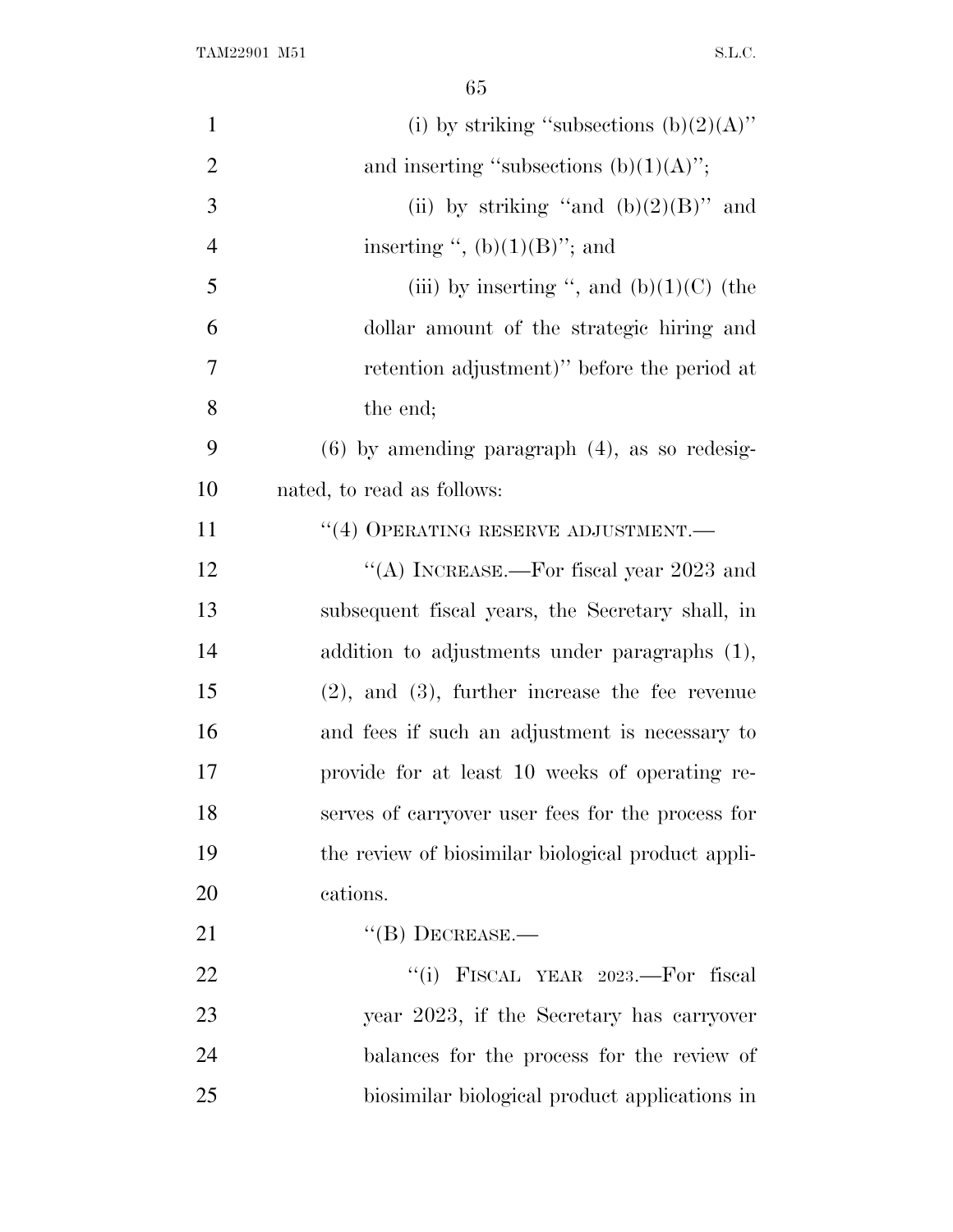| $\mathbf{1}$   | excess of 33 weeks of such operating re-      |
|----------------|-----------------------------------------------|
| $\overline{2}$ | serves, the Secretary shall decrease such     |
| 3              | fee revenue and fees to provide for not       |
| $\overline{4}$ | more than 33 weeks of such operating re-      |
| 5              | serves.                                       |
| 6              | "(ii) FISCAL YEAR 2024.—For fiscal            |
| $\overline{7}$ | year 2024, if the Secretary has carryover     |
| 8              | balances for the process for the review of    |
| 9              | biosimilar biological product applications in |
| 10             | excess of 27 weeks of such operating re-      |
| 11             | serves, the Secretary shall decrease such     |
| 12             | fee revenue and fees to provide for not       |
| 13             | more than 27 weeks of such operating re-      |
| 14             | serves.                                       |
| 15             | "(iii) FISCAL YEAR 2025 AND SUBSE-            |
| 16             | QUENT FISCAL YEAR.—For fiscal year            |
| 17             | 2025 and subsequent fiscal years, if the      |
| 18             | Secretary has carryover balances for the      |
| 19             | process for the review of biosimilar biologi- |
| 20             | cal product applications in excess of 21      |
| 21             | weeks of such operating reserves, the Sec-    |
| 22             | retary shall decrease such fee revenue and    |
| 23             | fees to provide for not more than 21 weeks    |
| 24             | of such operating reserves.                   |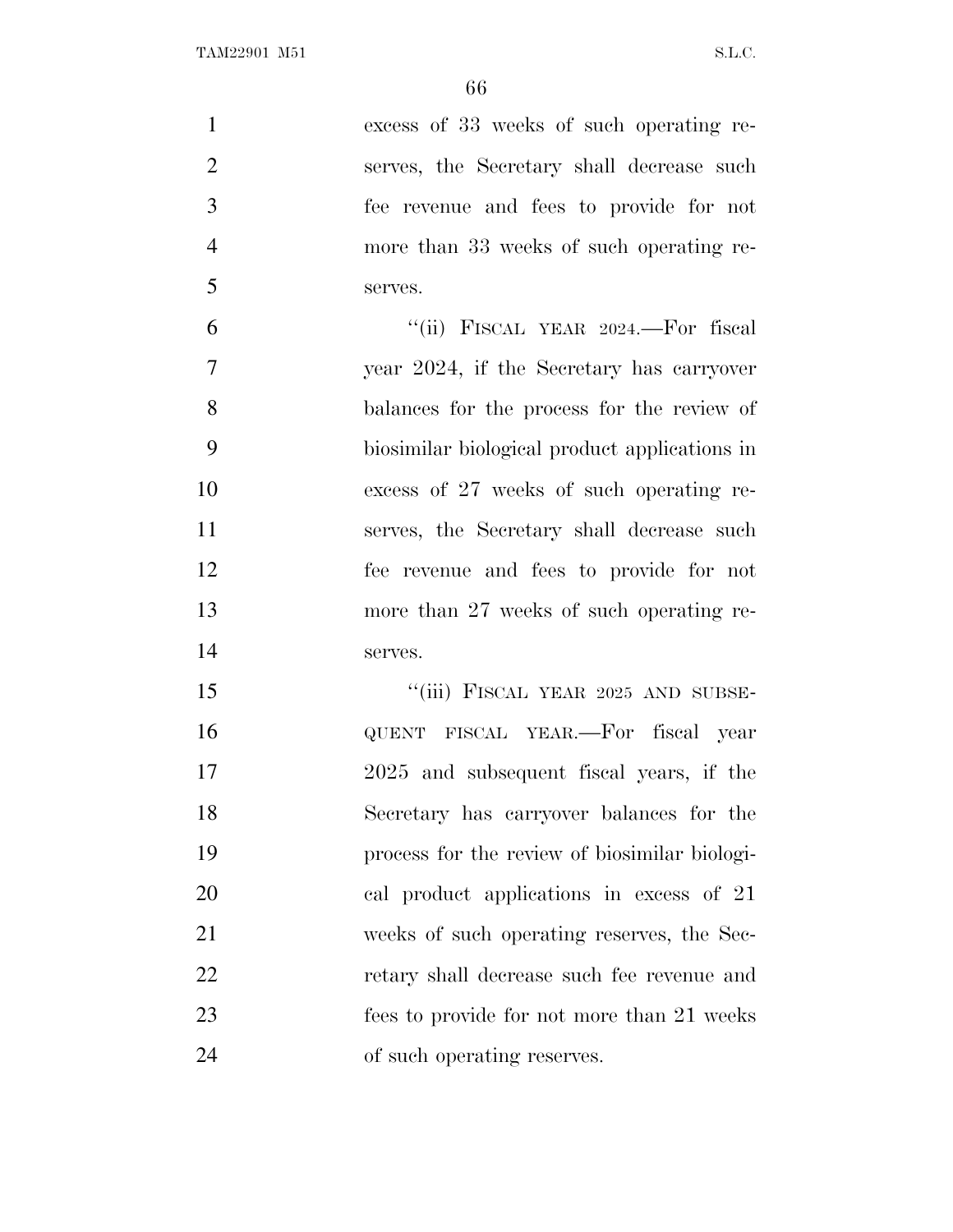1 "'(C) FEDERAL REGISTER NOTICE.—If an adjustment under subparagraph (A) or (B) is made, the rationale for the amount of the in- crease or decrease (as applicable) in fee revenue and fees shall be contained in the annual Fed- eral Register notice under paragraph (5)(B) es- tablishing fee revenue and fees for the fiscal year involved.''; and

 (7) in paragraph (5), in the matter preceding subparagraph (A), by striking ''2018'' and inserting 11  $"2023"$ .

12 (d) CREDITING AND AVAILABILITY OF FEES.—Sec- tion 744H(f)(3) of the Federal Food, Drug, and Cosmetic 14 Act  $((21 \text{ U.S.C. } 379j-52(f)(3))$  is amended by striking ''2018 through 2022'' and inserting ''2023 through 2027''.

 (e) WRITTEN REQUESTS FOR WAIVERS AND RE- FUNDS.—Subsection (h) of section 744H of the Federal Food, Drug, and Cosmetic Act (21 U.S.C. 379j–52) is amended to read as follows:

 ''(h) WRITTEN REQUESTS FOR WAIVERS AND RE- TURNS; DISPUTES CONCERNING FEES.—To qualify for consideration for a waiver under subsection (d), or the re- turn of any fee paid under this section, including if the fee is claimed to have been paid in error, a person shall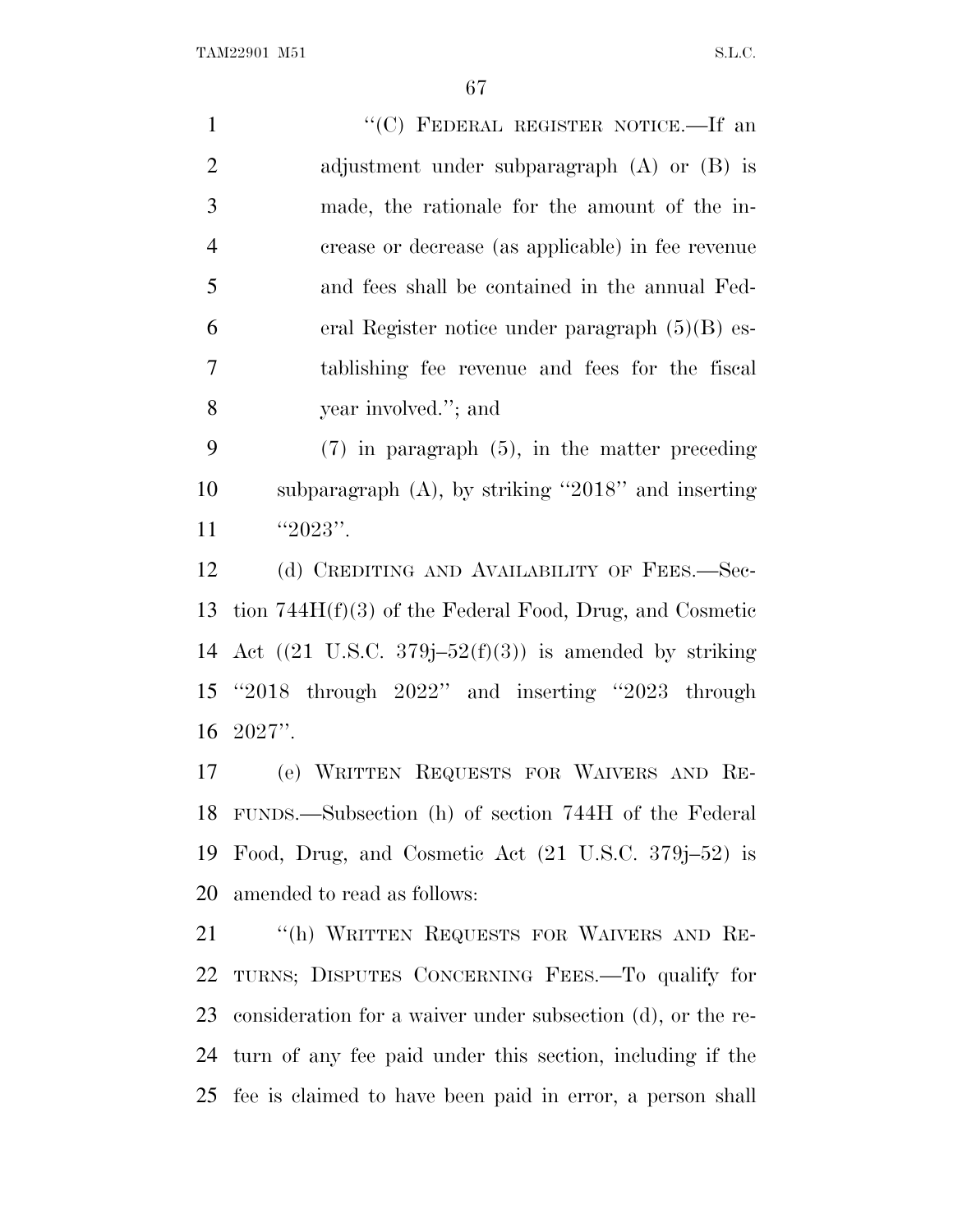TAM22901 M51 S.L.C.

 submit to the Secretary a written request justifying such waiver or return and, except as otherwise specified in this section, such written request shall be submitted to the Sec- retary not later than 180 days after such fee is due. A request submitted under this paragraph shall include any legal authorities under which the request is made.''.

# **SEC. 404. REAUTHORIZATION; REPORTING REQUIREMENTS.**

 Section 744I of the Federal Food, Drug, and Cos-metic Act (21 U.S.C. 379j–53) is amended—

 (1) by striking ''2018'' each place it appears 11 and inserting "2023"; and

 (2) by striking ''Biosimilar User Fee Amend- ments of 2017'' each place it appears and inserting ''Biosimilar User Fee Amendments of 2022'';

15 (3) in subsection (a)(4), by striking "2020" and inserting ''2023''; and

 (4) in subsection (f), by striking ''2022'' each place it appears and inserting ''2027''.

### **SEC. 405. SUNSET DATES.**

 (a) AUTHORIZATION.—Sections 744G and 744H of the Federal Food, Drug, and Cosmetic Act (21 U.S.C. 379j–51, 379j–52 ) shall cease to be effective October 1, 2027.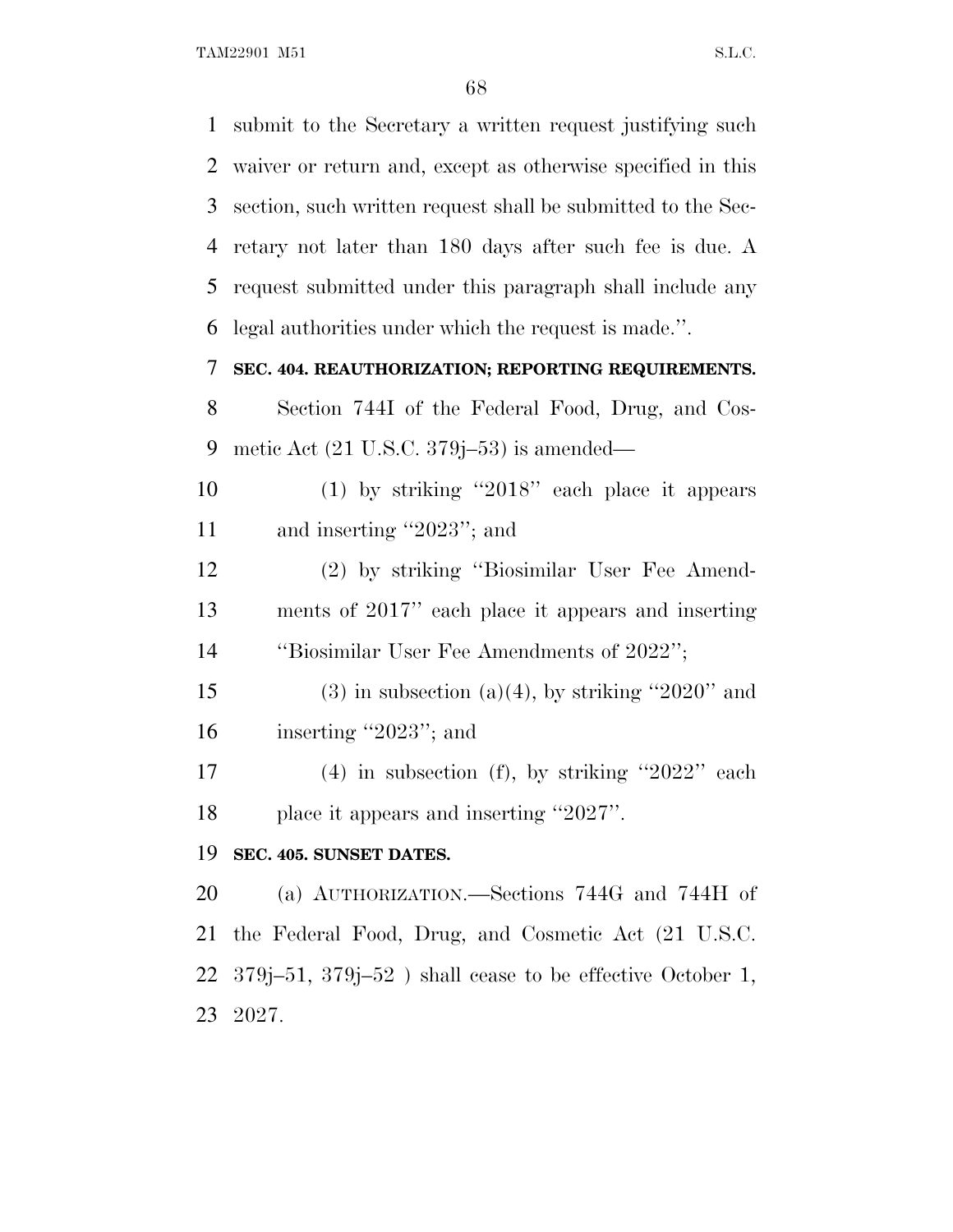(b) REPORTING REQUIREMENTS.—Section 744I of the Federal Food, Drug, and Cosmetic Act (21 U.S.C. 379j–53) shall cease to be effective January 31, 2028.

 (c) PREVIOUS SUNSET PROVISION.—Effective Octo- ber 1, 2022, subsections (a) and (b) of section 405 of the FDA Reauthorization Act of 2017 (Public Law 115–52) are repealed.

#### **SEC. 406. EFFECTIVE DATE.**

 The amendments made by this title shall take effect on October 1, 2022, or the date of the enactment of this Act, whichever is later, except that fees under part 8 of subchapter C of chapter VII of the Federal Food, Drug, and Cosmetic Act (21 U.S.C. 379j–51 et seq.) shall be assessed for all biosimilar biological product applications received on or after October 1, 2022, regardless of the date of the enactment of this Act.

#### **SEC. 407. SAVINGS CLAUSE.**

 Notwithstanding the amendments made by this title, part 8 of subchapter C of chapter VII of the Federal Food, Drug, and Cosmetic Act (21 U.S.C. 379j–51 et seq.), as in effect on the day before the date of the enactment of this title, shall continue to be in effect with respect to bio- similar biological product applications and supplements (as defined in such part as of such day) that were accepted by the Food and Drug Administration for filing on or after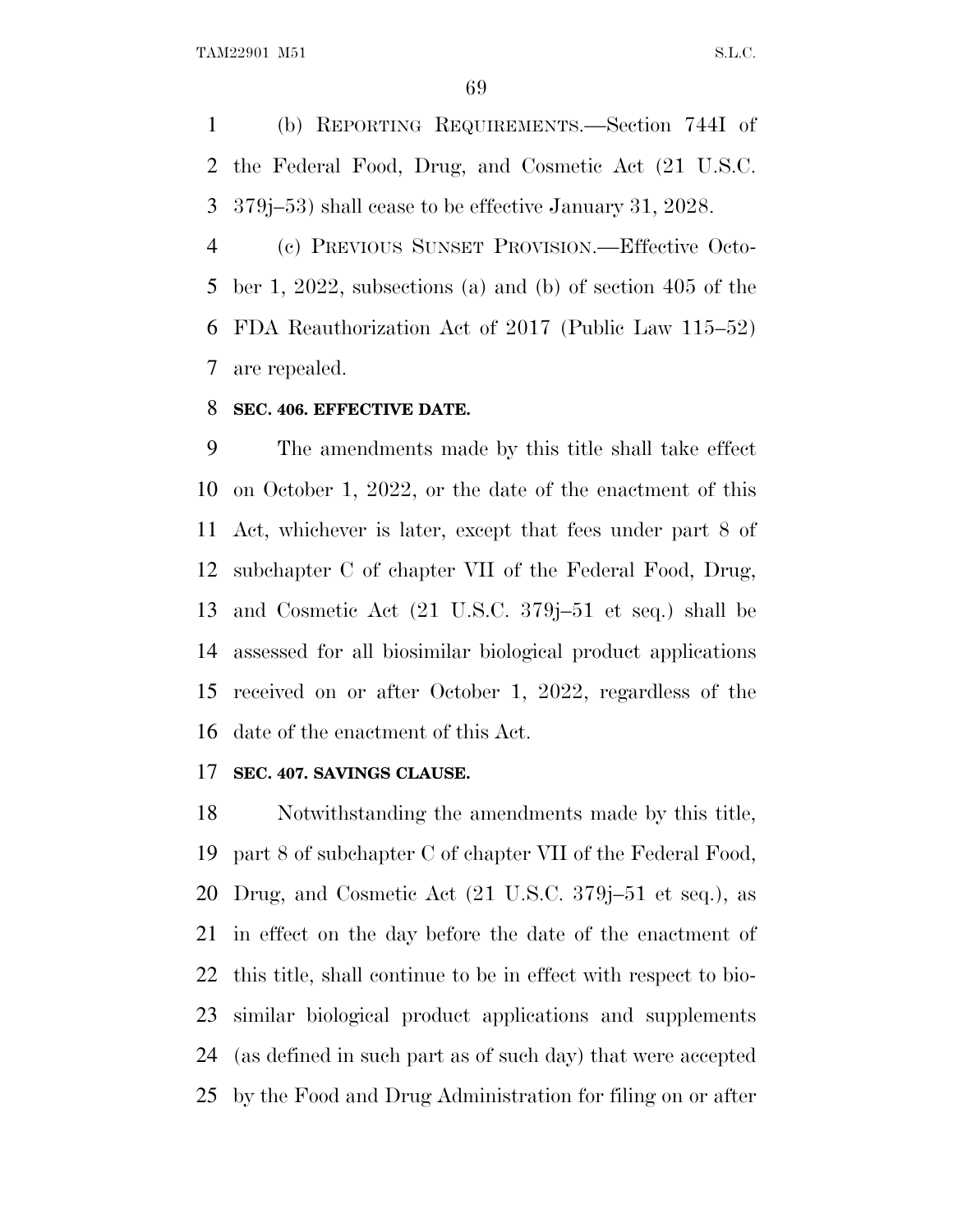October 1, 2017, but before October 1, 2022, with respect to assessing and collecting any fee required by such part for a fiscal year prior to fiscal year 2023. **TITLE V—IMPROVING REGULA- TION OF DRUGS AND BIO- LOGICAL PRODUCTS SEC. 501. ALTERNATIVES TO ANIMAL TESTING.** (a) I<sup>N</sup> GENERAL.—Section 505 of the Federal Food, Drug, and Cosmetic Act (21 U.S.C. 355) is amended—  $(1)$  in subsection  $(i)$ — 11 (A) in paragraph  $(1)(A)$ , by striking "pre- clinical tests (including tests on animals)'' and inserting ''nonclinical tests or studies''; and 14 (B) in paragraph  $(2)(B)$ , by striking "ani- mal'' and inserting ''nonclinical tests or stud- ies''; and (2) after subsection (y), by inserting the fol- lowing: 19 "(z) NONCLINICAL TEST OR STUDY DEFINED.—For purposes of this section, the term 'nonclinical test or study' means a test or study conducted in vitro, in silico, or in chemico, or a non-human in vivo test that occurs before or during the clinical trial phase of the investigation of the safety and effectiveness of a drug, and may include

animal tests, or non-animal or human biology-based test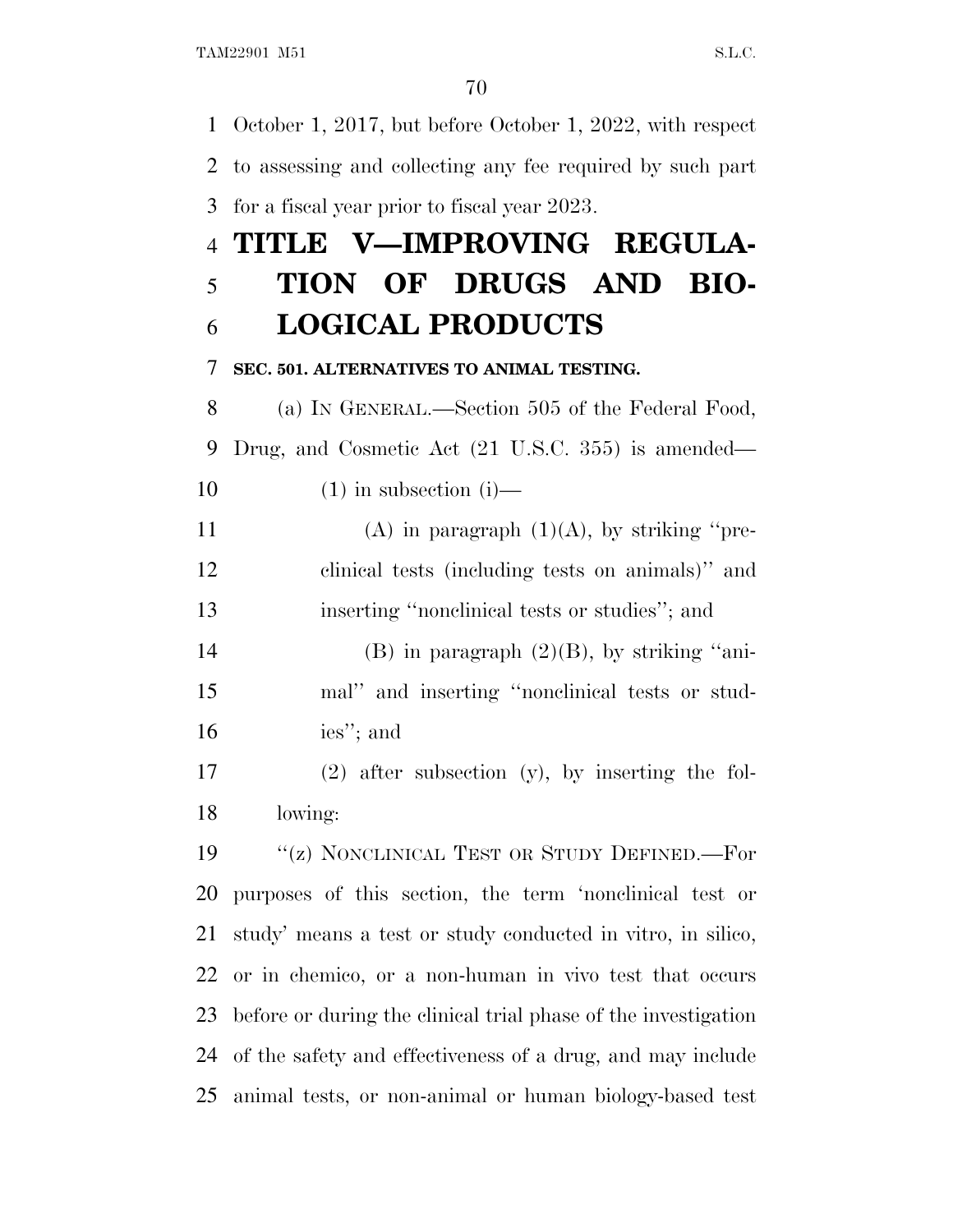TAM22901 M51 S.L.C.

 methods, such as cell-based assays, microphysiological sys-tems, or computer models.''.

 (b) BIOSIMILAR BIOLOGICAL PRODUCT APPLICA-4 TIONS.—Item (bb) of section  $351(k)(2)(A)(i)(I)$  of the 5 Public Health Service Act  $(42 \text{ U.S.C. } 262(\text{k})(2)(\text{A})(i)(\text{I}))$ is amended to read as follows:

| $7\phantom{.0}$ | "(bb) an assessment of tox-        |
|-----------------|------------------------------------|
| - 8             | icity (which may rely on, or con-  |
| - 9             | sist of, a study or studies de-    |
| 10              | scribed in item $(aa)$ or $(cc)$ ; |
| 11              | $and$ ".                           |

#### **SEC. 502. SAFER DISPOSAL OF OPIOIDS.**

 Section 505–1(e)(4)(B) of the Federal Food, Drug, 14 and Cosmetic Act  $(21 \text{ U.S.C. } 355-1(e)(4)(B))$  is amended by striking ''for purposes of rendering drugs nonretriev- able (as defined in section 1300.05 of title 21, Code of Federal Regulations (or any successor regulation))''.

**SEC. 503. CLARIFICATIONS TO EXCLUSIVITY PROVISIONS**

 **FOR FIRST INTERCHANGEABLE BIOSIMILAR BIOLOGICAL PRODUCTS.**

 Section 351(k)(6) of the Public Health Service Act (42 U.S.C. 262(k)(6)) is amended—

23 (1) in the matter preceding subparagraph (A)—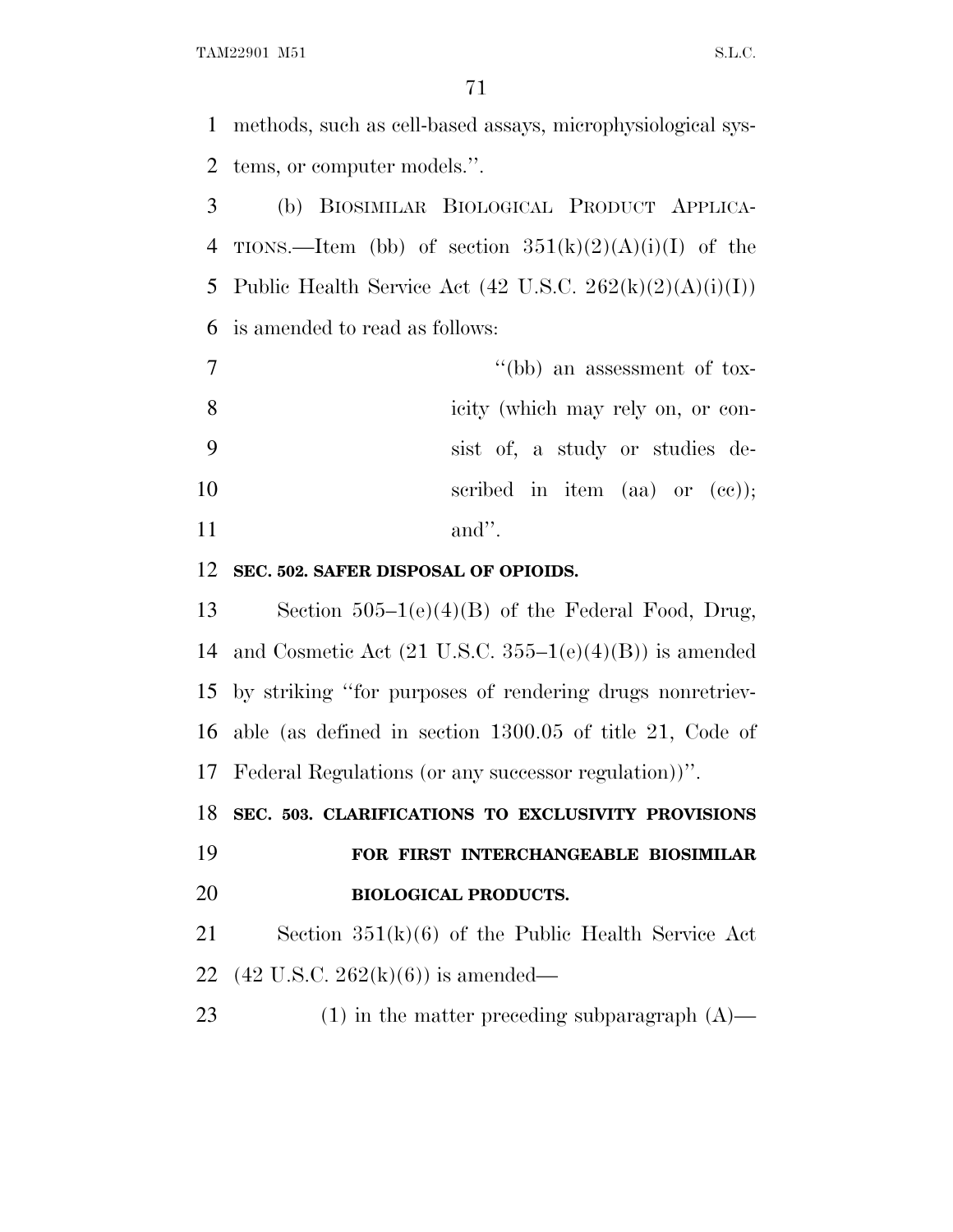| $\mathbf{1}$   | $(A)$ by striking "Upon review of" and in-              |
|----------------|---------------------------------------------------------|
| $\overline{2}$ | serting "The Secretary shall not make approval"         |
| 3              | effective of";                                          |
| $\overline{4}$ | (B) by striking "relying on" and inserting              |
| 5              | "for an interchangeable biological product that         |
| 6              | relies on"; and                                         |
| 7              | (C) by striking "the Secretary shall not                |
| 8              | make a determination under paragraph (4) that           |
| 9              | the second or subsequent biological product is          |
| 10             | interchangeable for any condition of use"; and          |
| 11             | (2) in the flush text that follows subparagraph         |
| 12             | $(C)$ , by striking the period and inserting ", and the |
| 13             | term 'first interchangeable biosimilar biological prod- |
| 14             | uct' means any interchangeable biosimilar biological    |
| 15             | product that is approved on the first day on which      |
| 16             | such a product is approved as interchangeable with      |
| 17             | the reference product.".                                |
| 18             | SEC. 504. IMPROVEMENTS TO THE PURPLE BOOK.              |
| 19             | (a) IN GENERAL.—Section 506I of the Federal Food,       |
| 20             | Drug, and Cosmetic Act (21 U.S.C. 356i) is amended—     |
| 21             | $(1)$ in subsection $(a)$ —                             |
| 22             | (A) by striking "The holder of an applica-              |
| 23             | tion approved under subsection $(c)$ or $(j)$ of sec-   |
| 24             | tion 505" and inserting "The holder of an ap-           |
| 25             | plication approved under subsection $(c)$ or $(j)$ of   |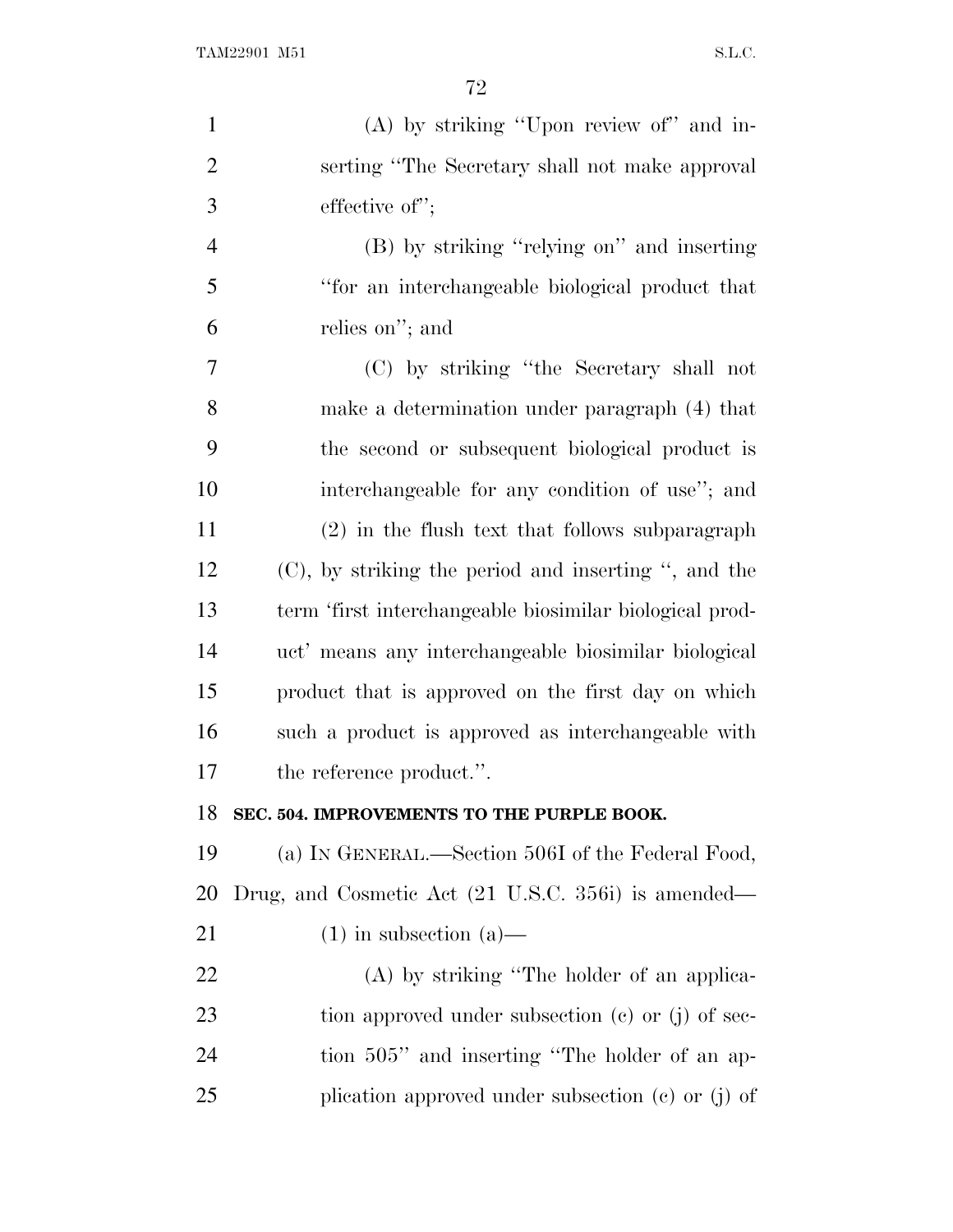| $\mathbf{1}$   | section 505 of this Act or subsection (a) or $(k)$   |
|----------------|------------------------------------------------------|
| $\overline{2}$ | of section 351 of the Public Health Service          |
| 3              | $\text{Act}''$                                       |
| $\overline{4}$ | $(B)$ in paragraph $(2)$ , by inserting " $(or, in)$ |
| 5              | the case of a biological product, the proper         |
| 6              | name)" after "established name";                     |
| 7              | $(C)$ in paragraph $(3)$ , by striking "or ab-       |
| 8              | breviated application number" and inserting ",       |
| 9              | abbreviated application number, or biologics li-     |
| 10             | cense application number"; and                       |
| 11             | $(2)$ in subsection $(b)$ —                          |
| 12             | $(A)$ in the matter preceding paragraph $(1)$ ,      |
| 13             | by striking "The holder of an application ap-        |
| 14             | proved under subsection $(c)$ or $(j)$ " and insert- |
| 15             | ing "The holder of an application approved           |
| 16             | under subsection (c) or (j) of section $505$ of      |
| 17             | this Act or subsection (a) or $(k)$ of section 351   |
| 18             | of the Public Health Service Act";                   |
| 19             | $(B)$ in paragraph $(1)$ , by inserting " $(or, in)$ |
| 20             | the case of a biological product, the proper         |
| 21             | name)" after "established name"; and                 |
| 22             | $(C)$ in paragraph $(2)$ , by striking "or ab-       |
| 23             | breviated application number" and inserting ",       |
| 24             | abbreviated application number, or biologics li-     |
| 25             | cense application number".                           |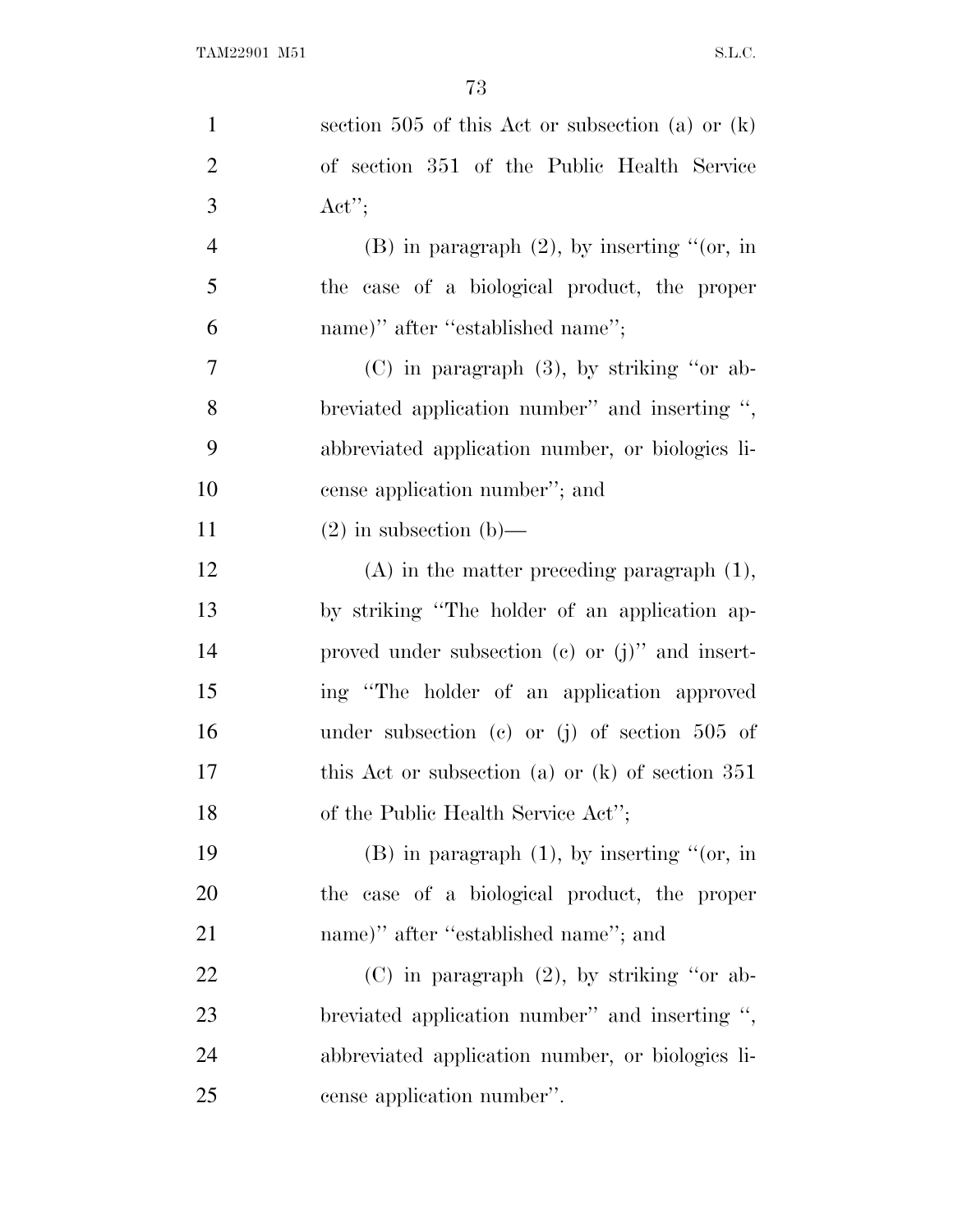(b) ADDITIONAL ONE-TIME REPORT.—Subsection (c) of section 506I of the Federal Food, Drug, and Cos- metic Act (21 U.S.C. 356i) is amended to read as follows: ''(c) ADDITIONAL ONE-TIME REPORT.—Within 180 days of the date of enactment of the Food and Drug Ad- ministration Safety and Landmark Advancements Act of 2022, all holders of applications approved under sub- section (a) or (k) of section 351 of the Public Health Serv- ice Act shall review the information in the list published 10 under section  $351(k)(9)(A)$  and shall submit a written no-tice to the Secretary—

12 ''(1) stating that all of the application holder's biological products in the list published under sec-14 tion  $351(k)(9)(A)$  that are not listed as discontinued are available for sale; or

 $\mathcal{L}^{(2)}$  including the information required pursu- ant to subsection (a) or (b), as applicable, for each of the application holder's biological products that 19 are in the list published under section  $351(k)(9)(A)$  and not listed as discontinued, but have been discon- tinued from sale or never have been available for sale.''.

 (c) PURPLE BOOK.—Section 506I of the Federal Food, Drug, and Cosmetic Act (21 U.S.C. 356i) is amend-ed—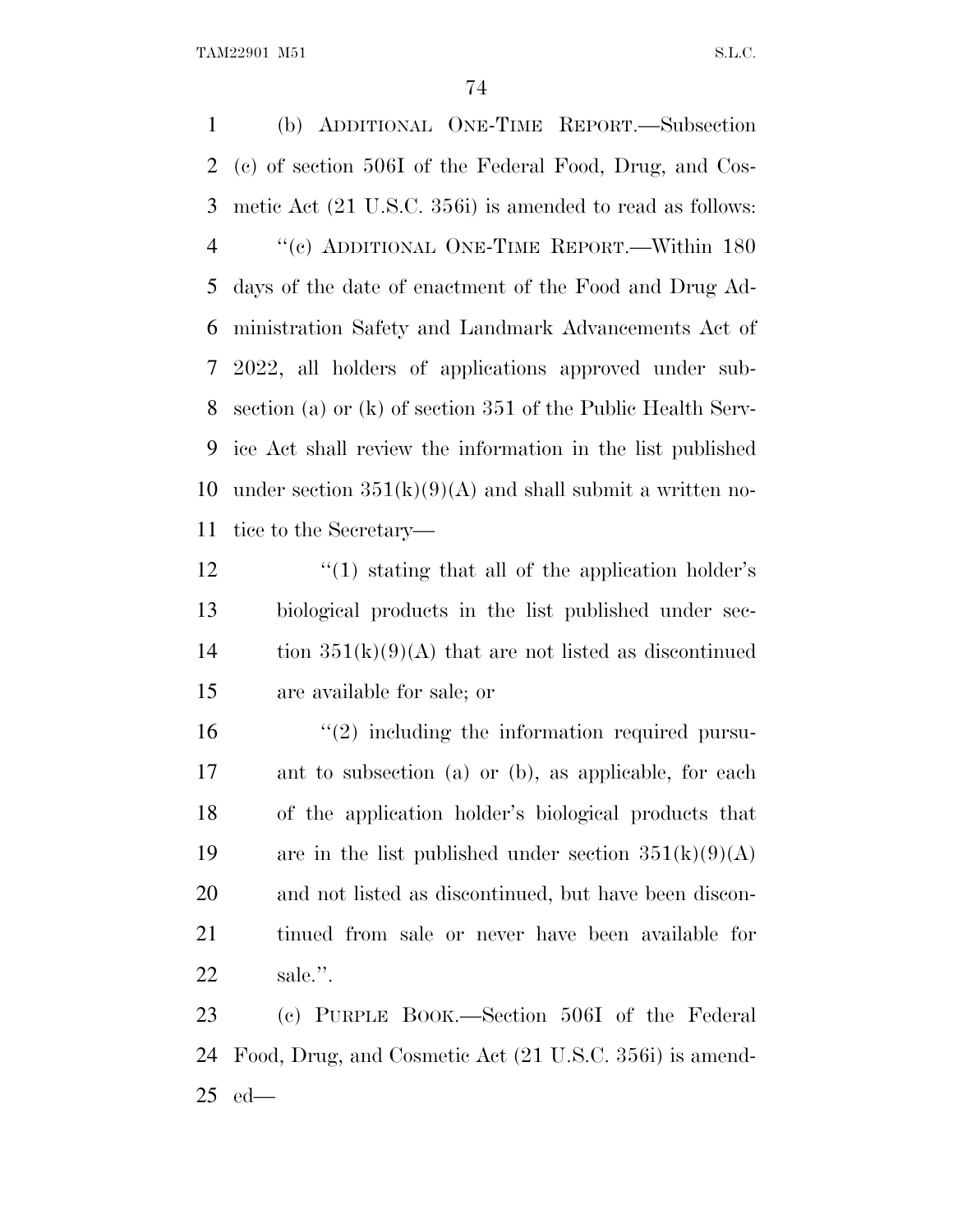| $\mathbf{1}$   | $(1)$ in subsection $(d)$ —                             |
|----------------|---------------------------------------------------------|
| $\overline{2}$ | $(A)$ by striking "or $(e)$ , the Secretary" and        |
| 3              | inserting "or $(c)$ —                                   |
| $\overline{4}$ | $f'(1)$ the Secretary'';                                |
| 5              | (B) by striking the period at the end, and              |
| 6              | inserting "; and"; and                                  |
| 7              | (C) by adding at the end the following:                 |
| 8              | $"(2)$ the Secretary may identify the application       |
| 9              | holder's biological products as discontinued in the     |
| 10             | list published under section $351(k)(9)(A)$ of the      |
| 11             | Public Health Service Act, except that the Secretary    |
| 12             | shall remove from the list in accordance with section   |
| 13             | $351(k)(9)(B)$ of such Act any biological product for   |
| 14             | which a license has been revoked or suspended for       |
| 15             | reasons of safety, purity, or potency."; and            |
| 16             | $(2)$ in subsection $(e)$ —                             |
| 17             | (A) by inserting after the first sentence the           |
| 18             | following: "The Secretary shall update the list         |
| 19             | published under section $351(k)(9)(A)$ of the           |
| 20             | Public Health Service Act based on information          |
| 21             | provided under subsections $(a)$ , $(b)$ , and $(c)$ by |
| 22             | identifying as discontinued biological products         |
| 23             | that are not available for sale, except that any        |
| 24             | biological product for which the license has been       |
| 25             | revoked or suspended for reasons of safety, pu-         |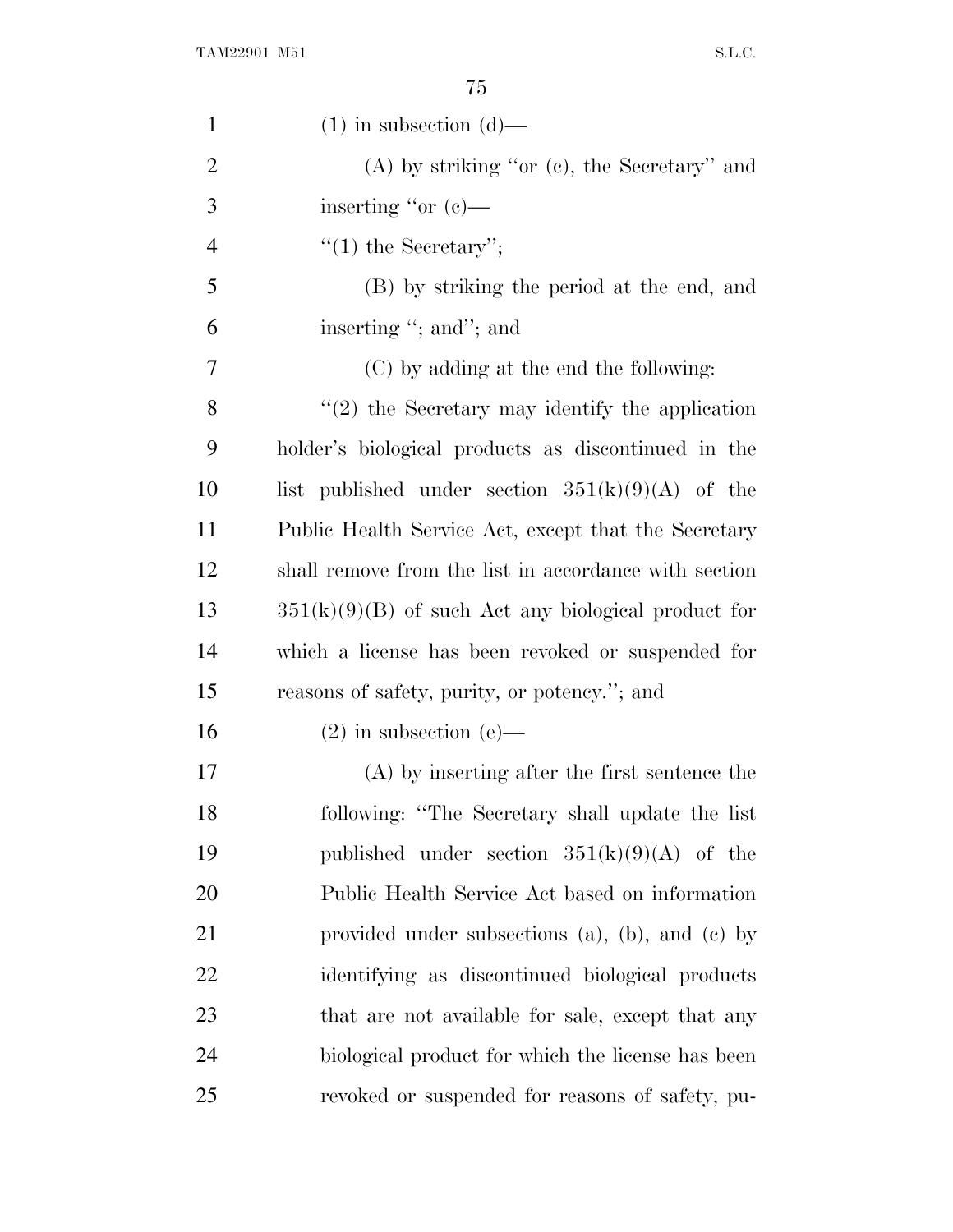| 1              | rity, or potency shall be removed from the list                               |
|----------------|-------------------------------------------------------------------------------|
| $\overline{2}$ | in accordance with section $351(k)(9)(B)$ of the                              |
| 3              | Public Health Service Act."; and                                              |
| $\overline{4}$ | (B) in the last sentence—                                                     |
| 5              | (i) by striking "updates to the list"                                         |
| 6              | and inserting "updates to the lists pub-                                      |
| 7              | lished under section $505(j)(7)(A)$ of this                                   |
| 8              | Act and section $351(k)(9)(A)$ of the Public                                  |
| 9              | Health Service Act"; and                                                      |
| 10             | (ii) by striking "update the list" and                                        |
| 11             | inserting "update such lists".                                                |
| 12             | <b>TITLE VI-OTHER</b>                                                         |
|                |                                                                               |
| 13             | <b>REAUTHORIZATIONS</b>                                                       |
| 14             | SEC. 601. REAUTHORIZATION OF THE CRITICAL PATH PUB-                           |
| 15             | LIC-PRIVATE PARTNERSHIP.                                                      |
| 16             | Section 566(f) of the Federal Food, Drug, and Cos-                            |
| 17             | metic Act $(21 \text{ U.S.C. } 360 \text{bbb} - 5(f))$ is amended by striking |
|                | 18 "2018 through 2022" and inserting "2023 through                            |
|                | 19 2027".                                                                     |
| 20             | SEC. 602. REAUTHORIZATION OF THE BEST PHARMA-                                 |
| 21             | CEUTICALS FOR CHILDREN PROGRAM.                                               |
| 22             | Section $409I(d)(1)$ of the Public Health Service Act                         |
| 23             | $(42 \text{ U.S.C. } 284 \text{m(d)}(1))$ is amended by striking "2018"       |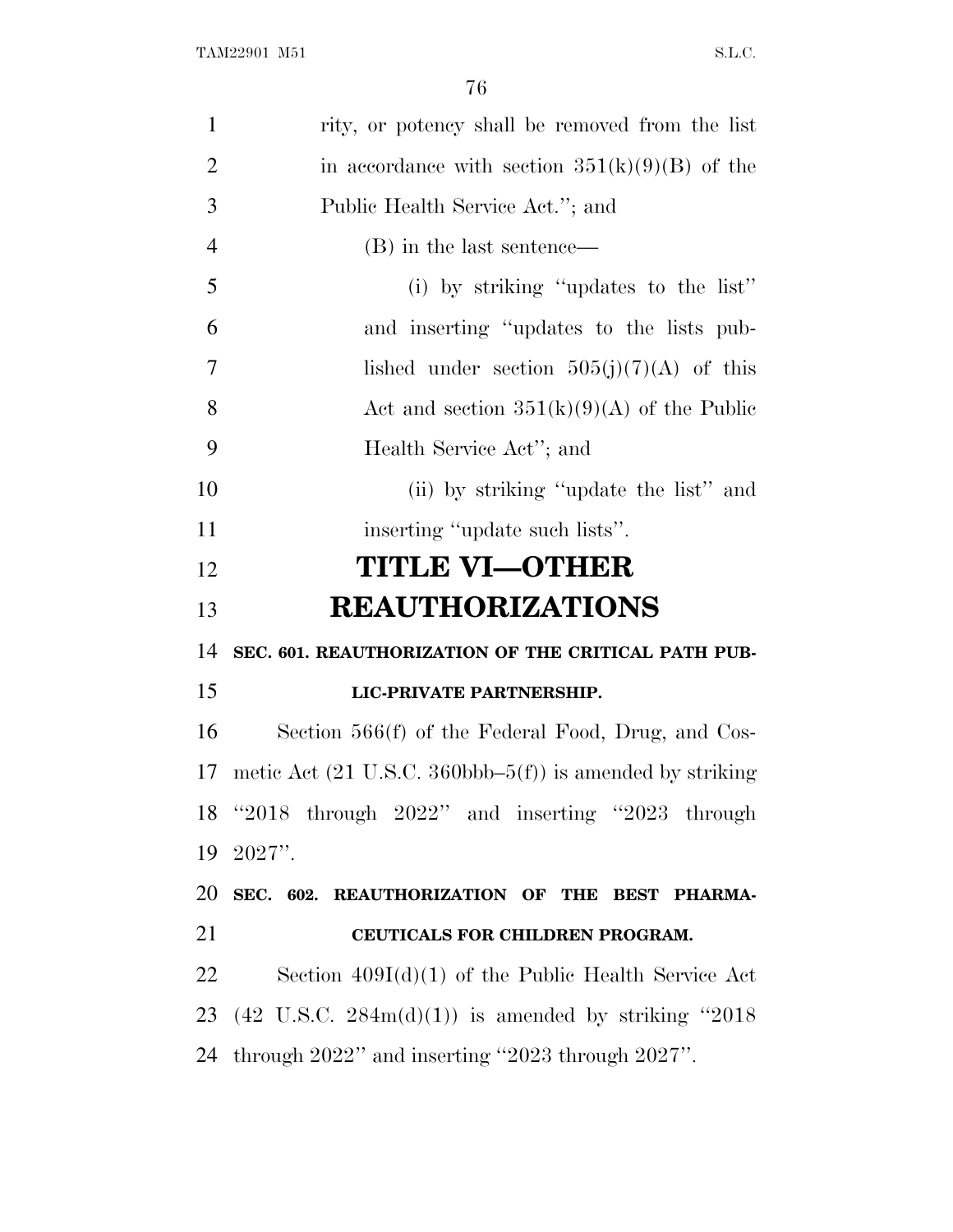| $\mathbf{1}$ | SEC. 603. REAUTHORIZATION OF THE HUMANITARIAN DE-                     |
|--------------|-----------------------------------------------------------------------|
| 2            | VICE EXEMPTION INCENTIVE.                                             |
| 3            | Section $520(m)(6)(A)(iv)$ of the Federal Food, Drug,                 |
| 4            | and Cosmetic Act $(21 \text{ U.S.C. } 360j(m)(6)(A)(iv))$ is          |
| 5            | amended by striking "2022" and inserting "2027".                      |
| 6            | SEC. 604. REAUTHORIZATION OF THE PEDIATRIC DEVICE                     |
| 7            | <b>CONSORTIA PROGRAM.</b>                                             |
| 8            | Section $305(e)$ of the Food and Drug Administration                  |
| 9            | Amendments Act of 2007 (Public Law 110–85; 42 U.S.C.                  |
|              | 10 282 note) is amended by striking " $$5,250,000$ for each           |
| 11           | of fiscal years 2018 through 2022" and inserting                      |
| 12           | " $\frac{1}{2}$ ,000,000 for each of fiscal years 2023 through 2027". |
| 13           | SEC. 605. REAUTHORIZATION OF PROVISION PERTAINING                     |
| 14           | <b>CONTAINING</b><br><b>TO</b><br><b>DRUGS</b><br><b>SINGLE</b>       |
| 15           | <b>ENANTIOMERS.</b>                                                   |
| 16           | Section $505(u)(4)$ of the Federal Food, Drug, and                    |
| 17           | Cosmetic Act $(21 \text{ U.S.C. } 355(u)(4))$ is amended by strik-    |
| 18           | ing "October 1, 2022" and inserting "October 1, 2027".                |
| 19           | SEC. 606. REAUTHORIZATION OF ORPHAN DRUG GRANTS.                      |
| 20           | Section $5(e)$ of the Orphan Drug Act $(21 \text{ U.S.C.})$           |
| 21           | $360ee(e)$ ) is amended by striking "2018 through $2022"$             |
| 22           | and inserting "2023 through 2027".                                    |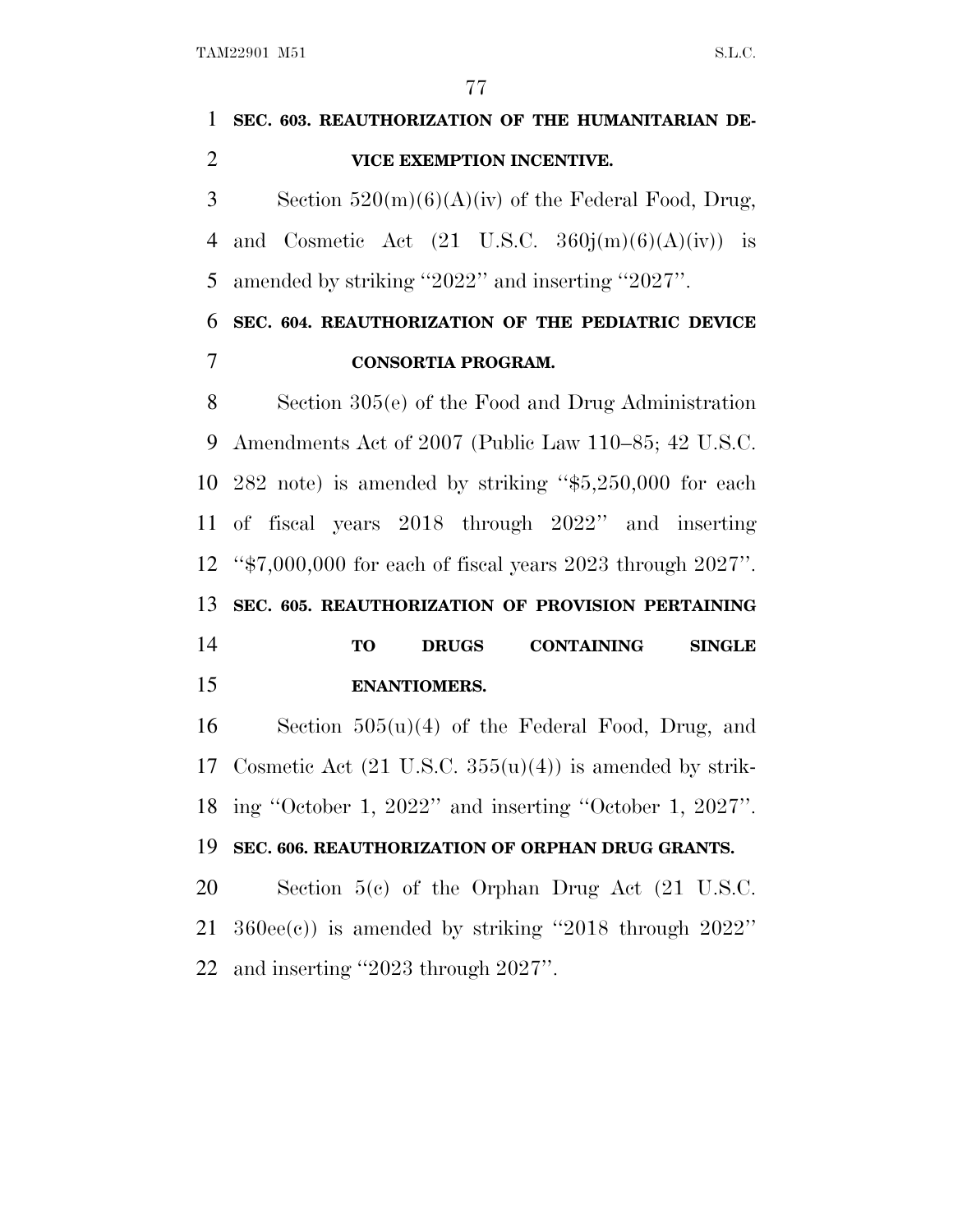| 1              | TITLE VII—ENHANCING FDA                                |
|----------------|--------------------------------------------------------|
| $\overline{2}$ | <b>HIRING AUTHORITIES</b>                              |
| 3              | SEC. 701. ENHANCING FDA HIRING AUTHORITY FOR SCI-      |
| $\overline{4}$ | ENTIFIC, TECHNICAL, AND PROFESSIONAL                   |
| 5              | PERSONNEL.                                             |
| 6              | Section 714A of the Federal Food, Drug, and Cos-       |
| 7              | metic Act $(21 \text{ U.S.C. } 379d - 3a)$ is amended— |
| 8              | $(1)$ in subsection $(a)$ —                            |
| 9              | $(A)$ by inserting ", including cross-cutting          |
| 10             | operational positions," after "professional posi-      |
| 11             | tions"; and                                            |
| 12             | (B) by inserting "and the regulation of                |
| 13             | food" after "medical products"; and                    |
| 14             | $(2)$ in subsection $(d)(1)$ —                         |
| 15             | (A) in the matter preceding subparagraph               |
| 16             | $(A)$ —                                                |
| 17             | (i) by striking "the $21st$ Century                    |
| 18             | Cures Act" and inserting "the Food and                 |
| 19             | Drug Administration Safety and Land-                   |
| 20             | mark Advancements Act of 2022"; and                    |
| 21             | (ii) by striking "that examines the ex-                |
| 22             | tent" and all that follows through ", in-              |
| 23             | cluding" and inserting "that addresses";               |
| 24             | $(B)$ in subparagraph $(A)$ —                          |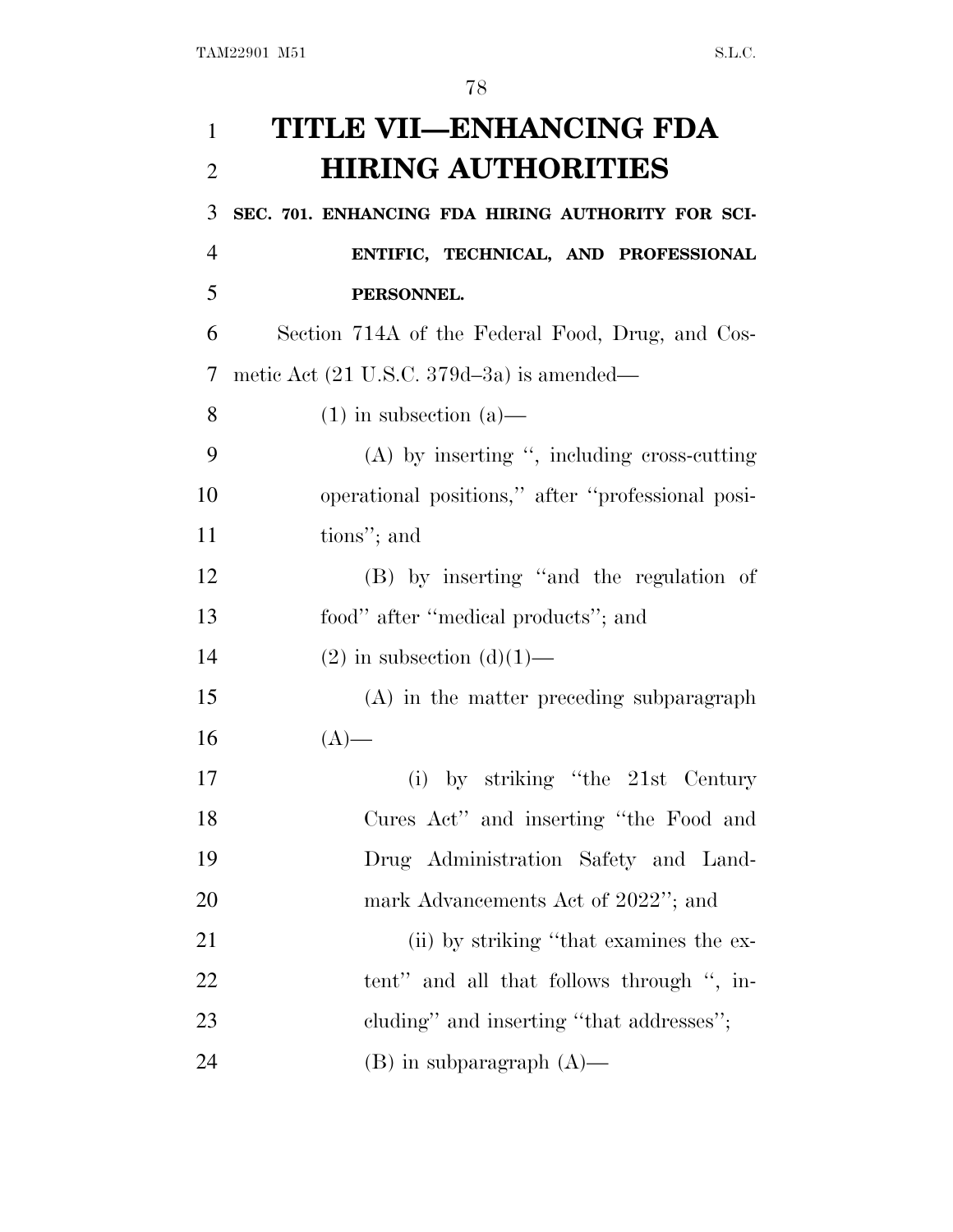| $\mathbf{1}$   | (i) by inserting "updated" before                                            |
|----------------|------------------------------------------------------------------------------|
| $\overline{2}$ | "analysis"; and                                                              |
| 3              | (ii) by striking "; and " and inserting                                      |
| $\overline{4}$ | a semicolon;                                                                 |
| 5              | (C) by redesignating subparagraph (B) as                                     |
| 6              | subparagraph $(C)$ ;                                                         |
| 7              | (D) by inserting after subparagraph $(A)$                                    |
| 8              | the following:                                                               |
| 9              | "(B) an analysis of how the Secretary has                                    |
| 10             | used the authorities provided under this section,                            |
| 11             | and a plan for how the Secretary will use the                                |
| 12             | authority under this section, and other applica-                             |
| 13             | ble hiring authorities, for employees of the                                 |
| 14             | Food and Drug Administration; and"; and                                      |
| 15             | $(E)$ in subparagraph $(C)$ , as so redesig-                                 |
| 16             | nated, by striking "a recruitment" and insert-                               |
| 17             | ing "an updated recruitment".                                                |
| 18             | SEC. 702. STRATEGIC WORKFORCE PLAN AND REPORT.                               |
| 19             | Chapter VII of the Federal Food, Drug, and Cos-                              |
| 20             | metic Act $(21 \text{ U.S.C. } 371 \text{ et seq.})$ is amended by inserting |
| 21             | after section 714A the following:                                            |
| 22             | "SEC. 714B. STRATEGIC WORKFORCE PLAN AND REPORT.                             |
| 23             | "(a) IN GENERAL.—Not later than September 30,                                |
| 24             | 2023, and at least every 4 years thereafter, the Secretary                   |
| 25             | shall develop and submit to the appropriate committees                       |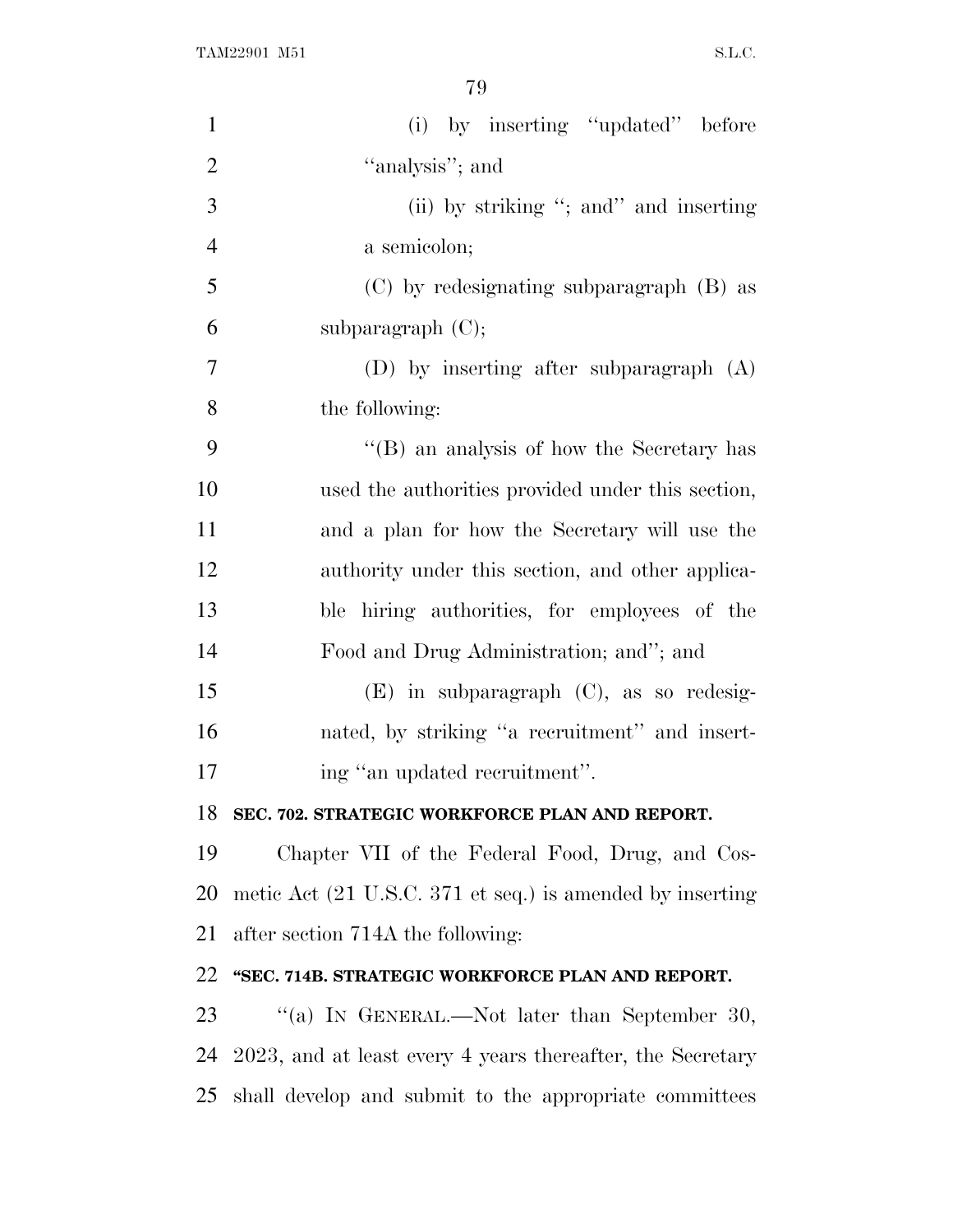of Congress and post on the website of the Food and Drug Administration, a coordinated strategy and report to pro- vide direction for the activities and programs of the Sec- retary to recruit, hire, train, develop, and retain the work- force needed to fulfill the public health mission of the Food and Drug Administration, including to facilitate col- laboration across centers, to keep pace with new bio- medical, technological, and scientific advancements, and support the development, review, and regulation of med- ical products. Each such report shall be known as the 'Food and Drug Administration Strategic Workforce Plan'.

13 "(b) USE OF THE FOOD AND DRUG ADMINISTRATION STRATEGIC WORKFORCE PLAN.—Each center within the Food and Drug Administration shall develop and update, as appropriate, a strategic plan that will be informed by the Food and Drug Administration Strategic Workforce Plan developed and updated under this subsection.

19 ""(c) CONTENTS OF THE FOOD AND DRUG ADMINIS- TRATION STRATEGIC WORKFORCE PLAN.—Each Food and Drug Administration Strategic Workforce Plan under subsection (a) shall—

23 ''(1) include agency-wide strategic goals and priorities for recruiting, hiring, training, developing,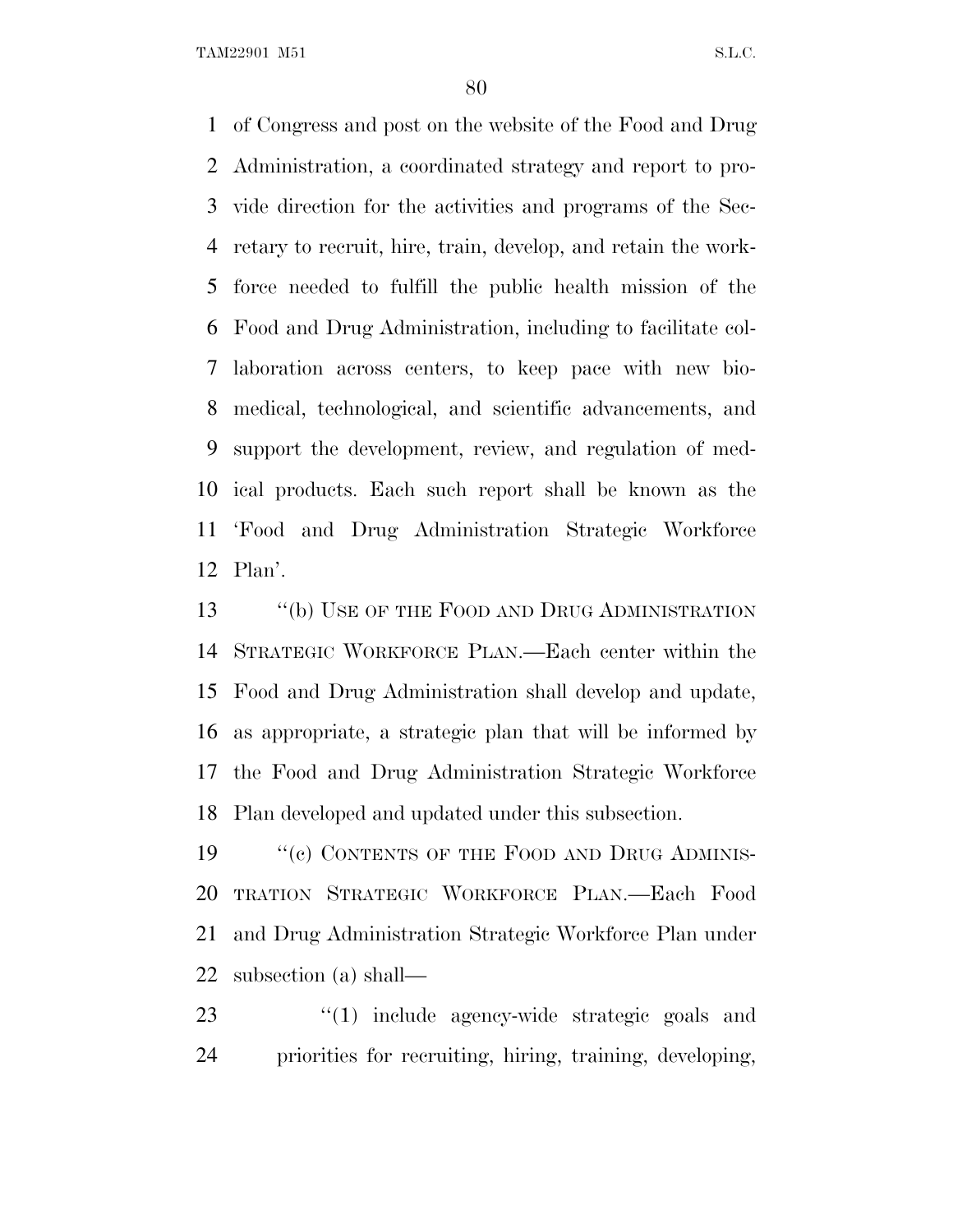| $\mathbf{1}$   | and retaining a qualified workforce for the Food and         |
|----------------|--------------------------------------------------------------|
| $\overline{2}$ | Drug Administration;                                         |
| 3              | $\lq(2)$ establish specific activities the Secretary         |
| $\overline{4}$ | will take to achieve its strategic goals and priorities      |
| 5              | and address the workforce needs of the Food and              |
| 6              | Drug Administration in the forthcoming fiscal years;         |
| 7              | $\cdot\cdot$ (3) identify challenges and risks the Secretary |
| 8              | will face in meeting its strategic goals and priorities,     |
| 9              | and the activities the Secretary will undertake to           |
| 10             | overcome those challenges and mitigate those risks;          |
| 11             | $\cdot$ (4) establish metrics and milestones that the        |
| 12             | Secretary will use to measure progress in achieving          |
| 13             | its strategic goals and priorities; and                      |
| 14             | $\lq(5)$ define functions, capabilities, and gaps in         |
| 15             | such workforce and identify strategies to recruit,           |
| 16             | hire, train, develop, and retain such workforce.             |
| 17             | CONSIDERATIONS.—In developing each Food<br>$``$ (d)          |
| 18             | and Drug Administration Strategic Workforce Plan under       |
| 19             | subsection (a), the Secretary shall consider—                |
| 20             | $\lq(1)$ the number of employees, employee exper-            |
| 21             | tise, and employing center of employees, including           |
| 22             | senior leadership and non-senior leadership employ-          |
| 23             | ees, eligible for retirement;                                |
| 24             | $\lq(2)$ the vacancy and turnover rates for employ-          |
| 25             | ees with different types of expertise and from dif-          |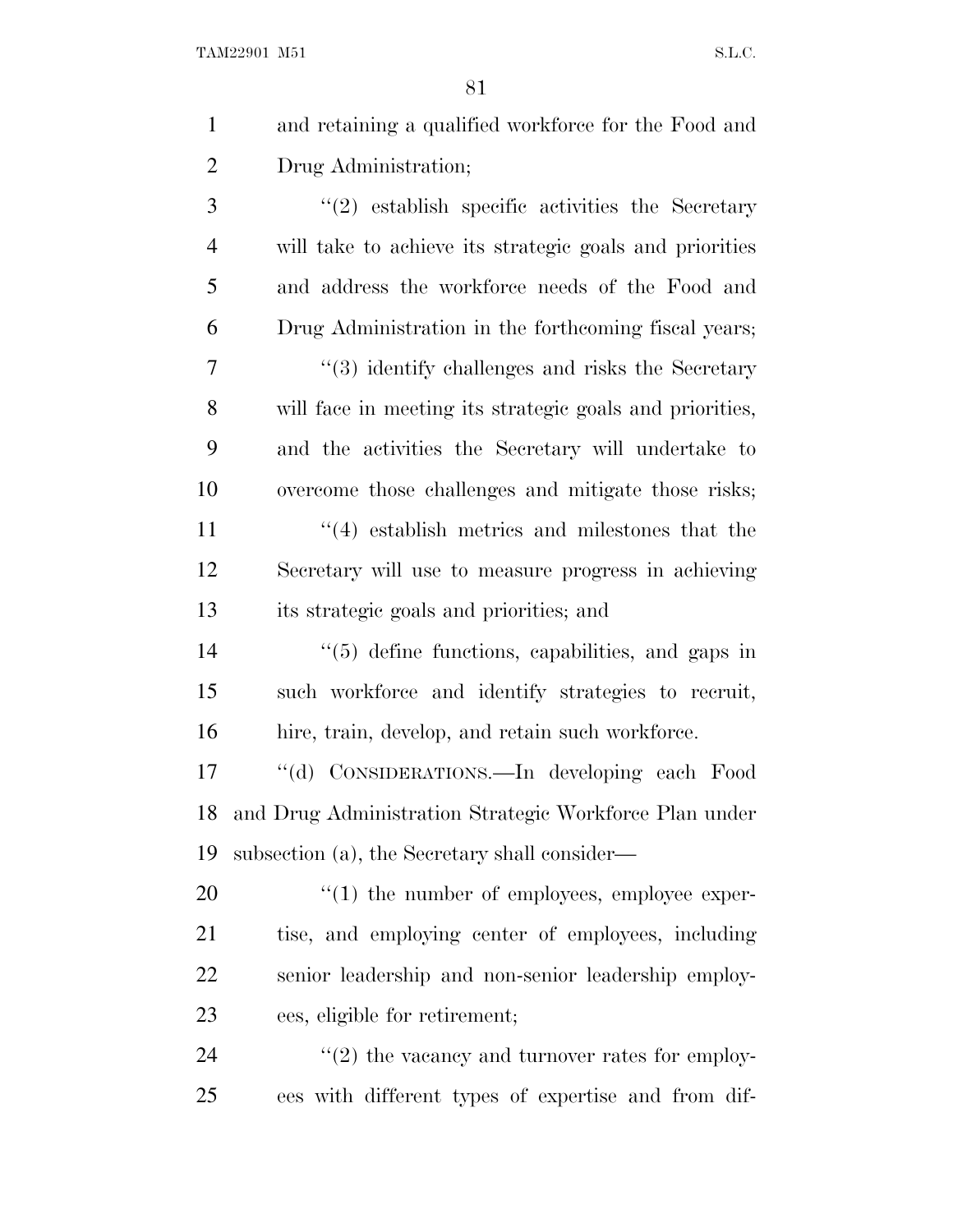ferent centers, including any changes or trends re-lated to such rates;

3 (3) the results of the Federal Employee View- point Survey for employees of the Food and Drug Administration, including any changes or trends re-lated to such results;

 ''(4) rates of pay for different types of posi- tions, including rates for different types of expertise within the same field (such as differences in pay be- tween different medical specialists), and how such rates of pay impact the ability of the Secretary to achieve strategic goals and priorities; and

 ''(5) the statutory hiring authorities used to hire Food and Drug Administration employees, and the time to hire across different hiring authorities. ''(e) EVALUATION OF PROGRESS.—Each Food and Drug Administration Strategic Workforce Plan issued pursuant to subsection (a), with the exception of the first such Food and Drug Administration Strategic Workforce Plan, shall include an evaluation of the progress the Sec- retary has made, based on the metrics, benchmarks, and other milestones that measure successful recruitment, hir- ing, training, development, and retention activities; and whether such actions improved the capacity of the Food and Drug Administration to achieve the strategic goals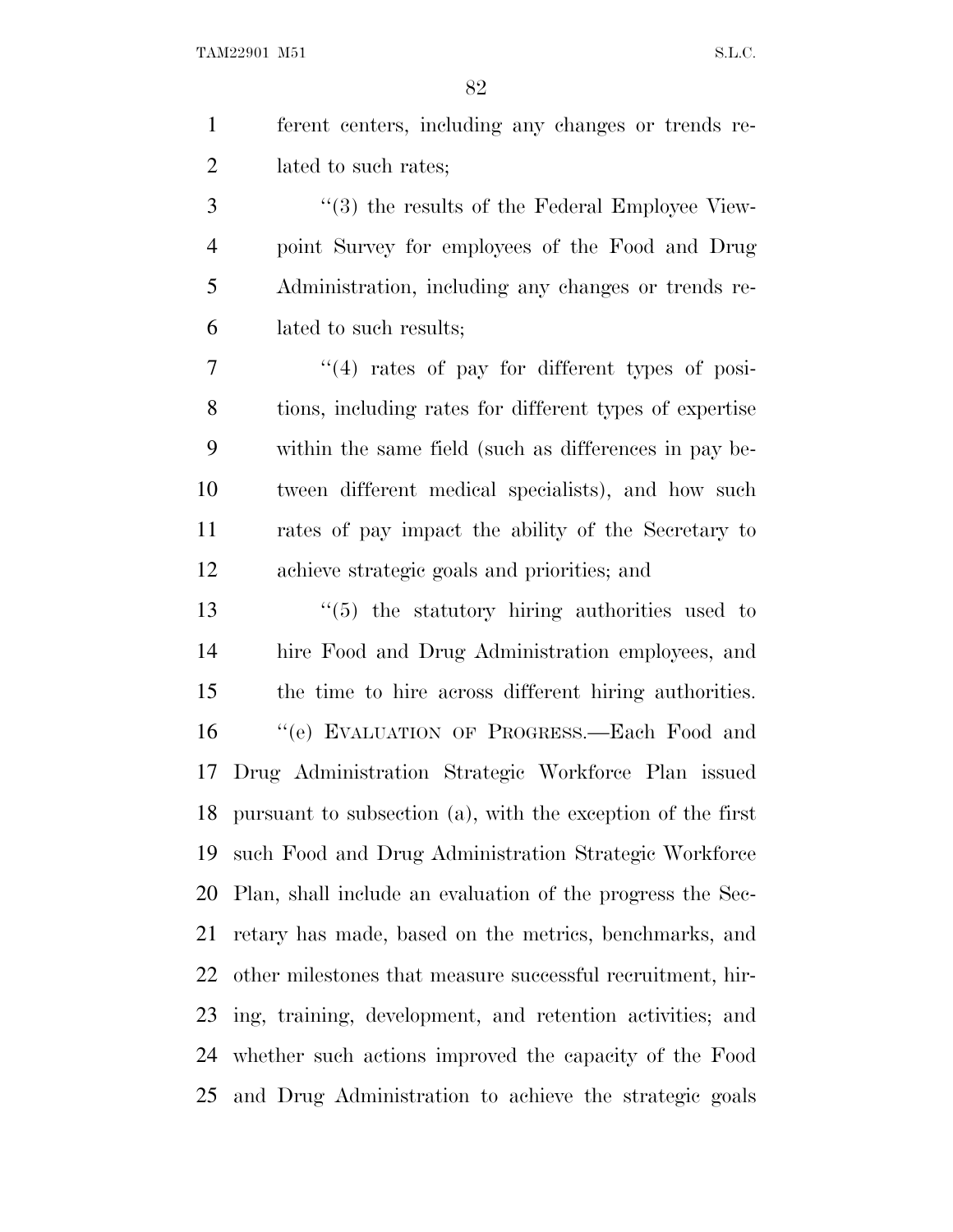and priorities set forth in the previous Food and Drug Administration Strategic Workforce Plan.

 ''(f) ADDITIONAL CONSIDERATIONS.—The Food and Drug Administration Strategic Workforce Plan issued in fiscal year 2023 shall address the effect of the COVID– 19 pandemic on hiring, retention, and other workforce challenges for the Food and Drug Administration, includ- ing protecting such workforce during public health emer-gencies.''.

# **TITLE VIII—ADVANCING REGU- LATION OF COSMETICS, DIE- TARY SUPPLEMENTS, AND LABORATORY DEVELOPED TESTS**

## **Subtitle A—Cosmetics**

### **SEC. 801. SHORT TITLE.**

 This subtitle may be cited as the ''Modernization of Cosmetics Regulation Act of 2022''.

#### **SEC. 802. AMENDMENTS TO COSMETIC REQUIREMENTS.**

Chapter VI of the Federal Food, Drug, and Cosmetic

Act (21 U.S.C. 361 et seq.) is amended by adding at the

end the following:

### **''SEC. 604. DEFINITIONS.**

''In this chapter: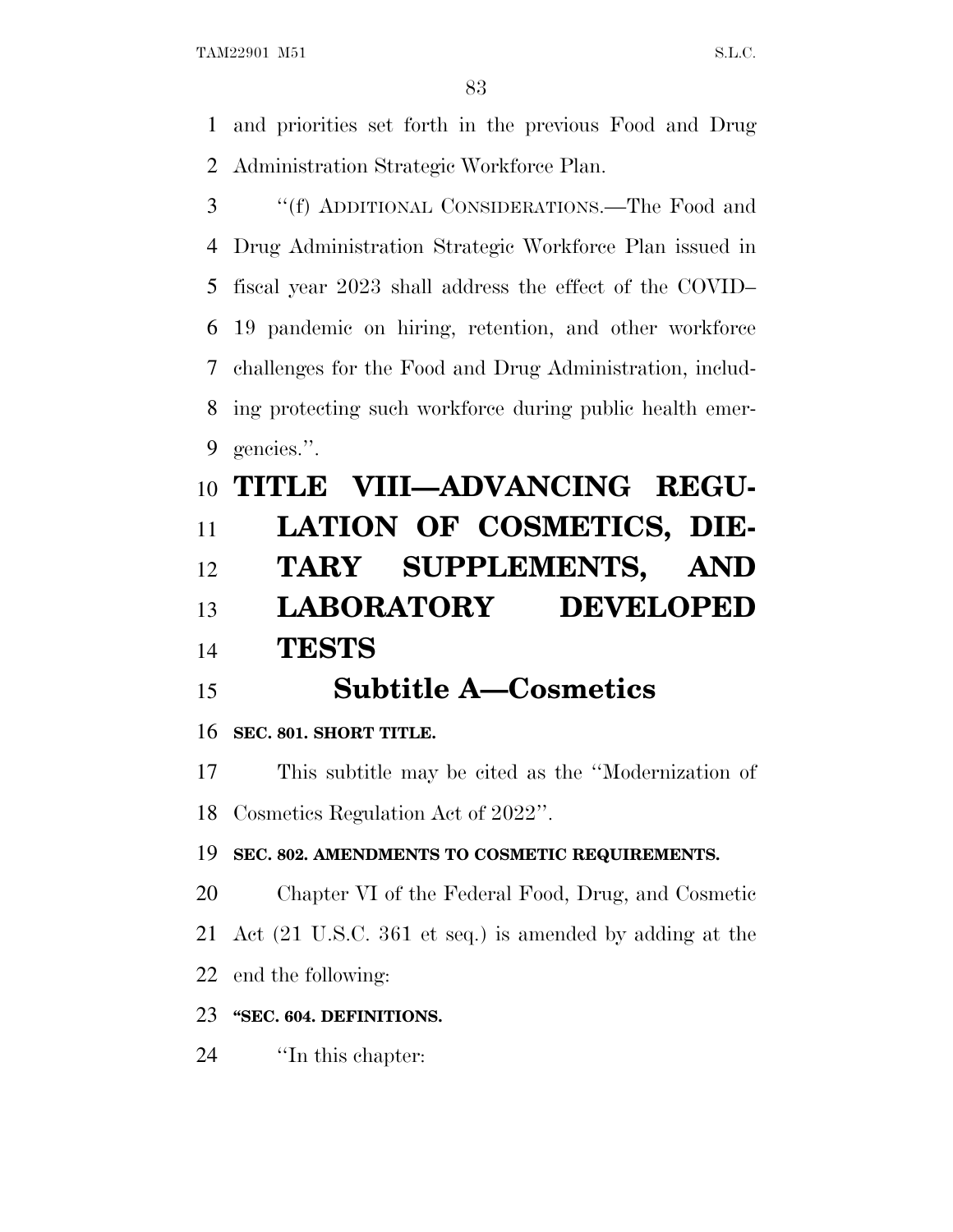| $\mathbf{1}$   | $(1)$ ADVERSE EVENT.—The term 'adverse                |
|----------------|-------------------------------------------------------|
| $\overline{2}$ | event' means any health-related event associated      |
| 3              | with the use of a cosmetic product that is adverse.   |
| $\overline{4}$ | "(2) COSMETIC PRODUCT.—The term 'cosmetic             |
| 5              | product' means a preparation of cosmetic ingredi-     |
| 6              | ents with a qualitatively and quantitatively set com- |
| 7              | position for use in a finished product.               |
| 8              | $``(3)$ FACILITY.—                                    |
| 9              | "(A) IN GENERAL.—The term 'facility' in-              |
| 10             | cludes any establishment (including an estab-         |
| 11             | lishment of an importer) that manufactures or         |
| 12             | processes cosmetic products distributed in the        |
| 13             | United States.                                        |
| 14             | "(B) Such term does not include any of                |
| 15             | the following:                                        |
| 16             | "(i) Beauty shops and salons, unless                  |
| 17             | such establishment manufactures or proc-              |
| 18             | esses cosmetic products at that location.             |
| 19             | "(ii) Cosmetic product retailers, in-                 |
| 20             | cluding individual sales representatives, re-         |
| 21             | tail distribution facilities, and pharmacies,         |
| 22             | unless such establishment manufactures or             |
| 23             | processes cosmetic products that are not              |
| 24             | sold directly to consumers at that location.          |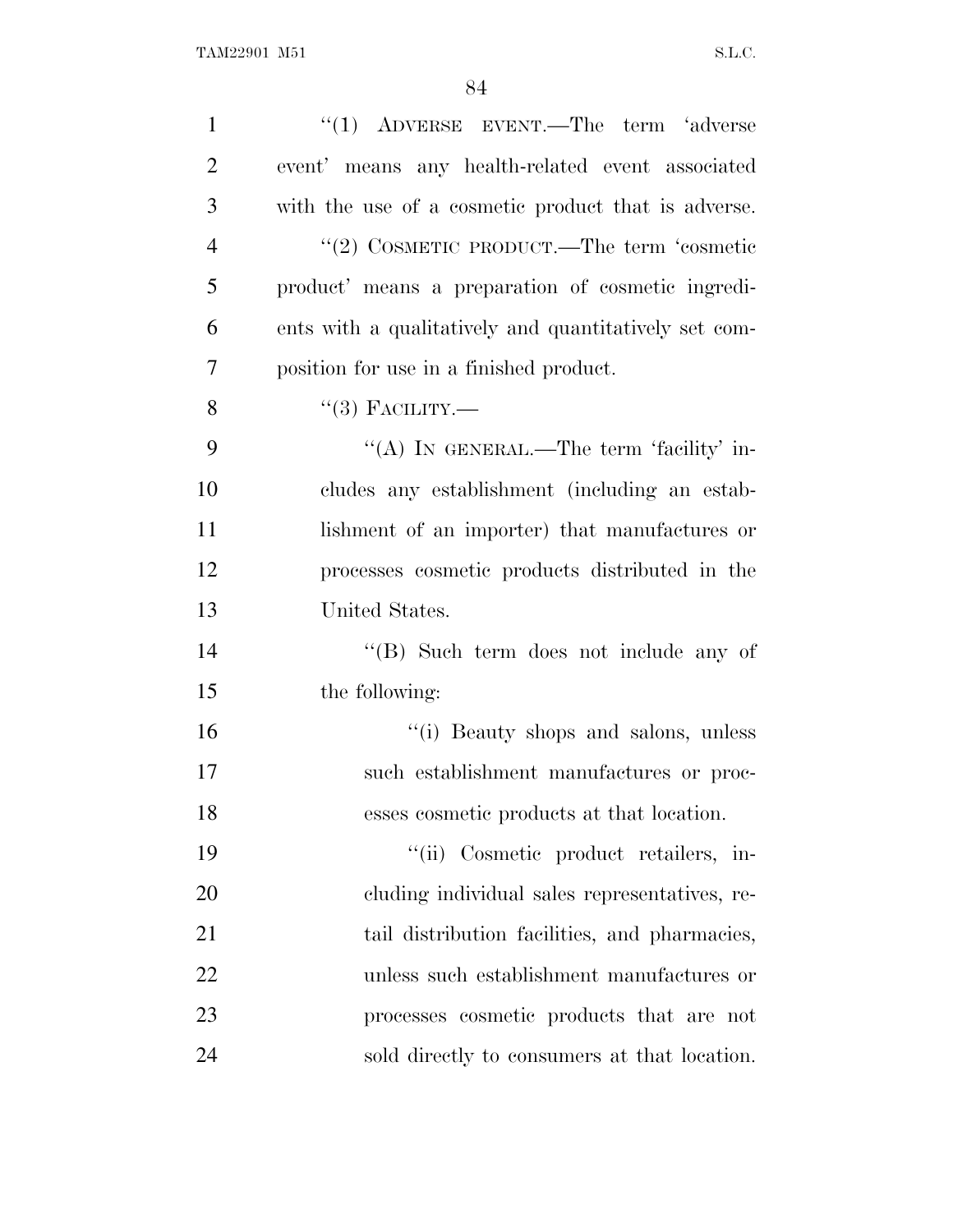| $\mathbf{1}$   | "(iii) Hospitals, physicians' offices,        |
|----------------|-----------------------------------------------|
| $\overline{2}$ | and health care clinics.                      |
| 3              | "(iv) Public health agencies and other        |
| $\overline{4}$ | nonprofit entities that provide cosmetic      |
| 5              | products directly to the consumer.            |
| 6              | $\lbrack$ "(v) Entities that provide com-     |
| 7              | plimentary cosmetic products.                 |
| 8              | "(vi) Trade shows and other venues            |
| 9              | where cosmetic product samples are pro-       |
| 10             | vided free of charge.                         |
| 11             | "(vii) An establishment that manufac-         |
| 12             | tures or processes cosmetic products that     |
| 13             | are solely for use in research or evaluation, |
| 14             | including for production testing and not of-  |
| 15             | fered for retail sale.                        |
| 16             | "(viii) An establishment that solely          |
| 17             | performs one or more of the following with    |
| 18             | respect to cosmetic products:                 |
| 19             | $\lq\lq$ (I) Labeling.                        |
| 20             | $\lq\lq$ (II) Relabeling.                     |
| 21             | "(III) Packaging.                             |
| 22             | "(IV) Repackaging.                            |
| 23             | "(V) Holding.                                 |
| 24             | "(VI) Distributing.                           |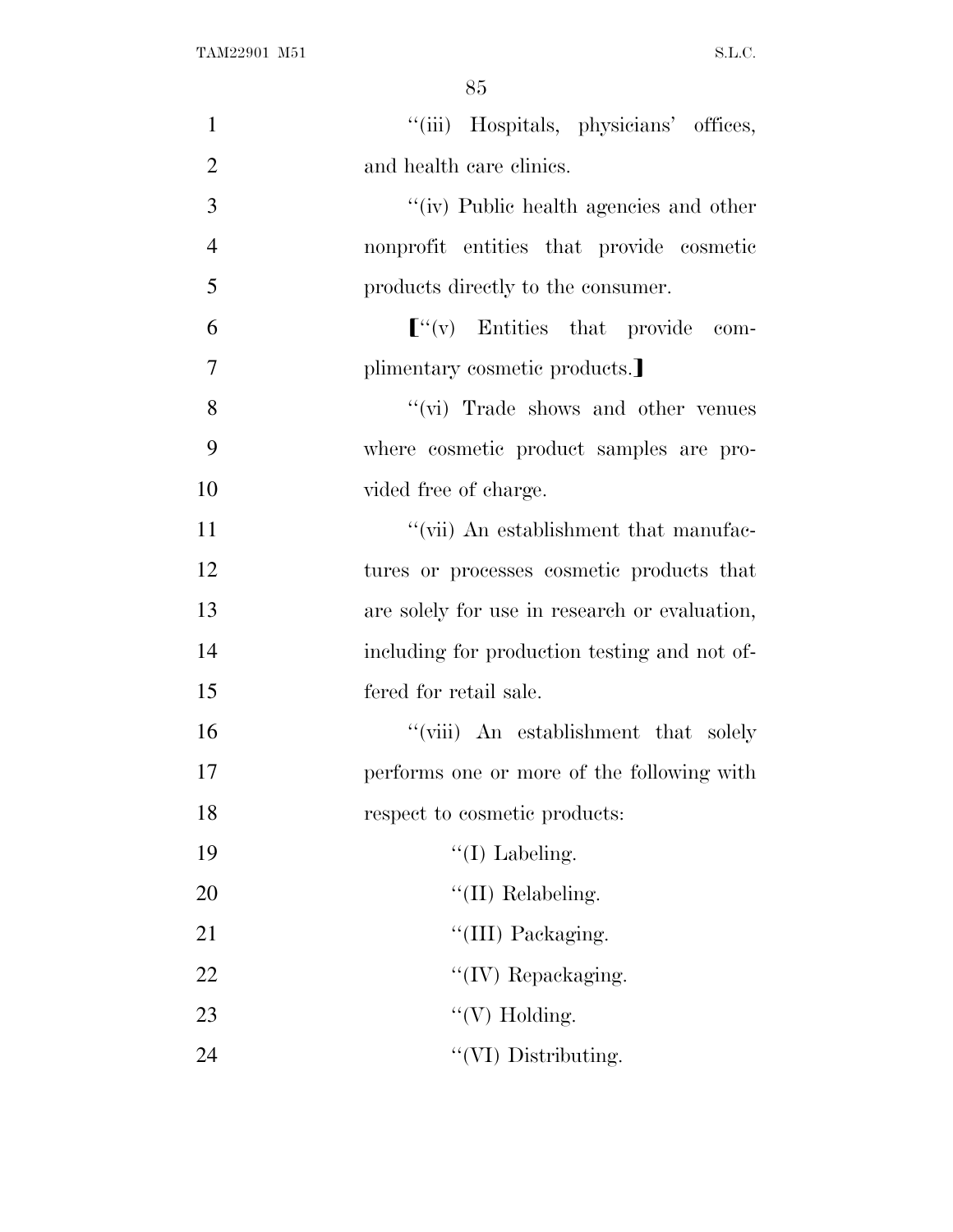| $\mathbf{1}$   | "(C) CLARIFICATION.—For the purposes                  |
|----------------|-------------------------------------------------------|
| $\overline{2}$ | of subparagraph $(B)(viii)$ , the terms 'packaging'   |
| 3              | and 'repackaging' do not include filling a prod-      |
| $\overline{4}$ | uct container with a cosmetic product.                |
| 5              | "(4) RESPONSIBLE PERSON.—The term 're-                |
| 6              | sponsible person' means the manufacturer, packer,     |
| $\overline{7}$ | or distributor of a cosmetic product whose name ap-   |
| 8              | pears on the label of such cosmetic product in ac-    |
| 9              | cordance with section $609(a)$ of this Act or section |
| 10             | $4(a)$ of the Fair Packaging and Labeling Act.        |
| 11             | $\cdot\cdot$ (5) SERIOUS ADVERSE EVENT.—The term 'se- |
| 12             | rious adverse event' means an adverse event that—     |
| 13             | $\lq($ A) results in—                                 |
| 14             | $``(i)$ death;                                        |
| 15             | "(ii) a life-threatening experience;                  |
| 16             | "(iii) inpatient hospitalization;                     |
| 17             | "(iv) a persistent or significant dis-                |
| 18             | ability or incapacity;                                |
| 19             | $f'(v)$ a congenital anomaly or birth de-             |
| 20             | fect; or                                              |
| 21             | "(vi) significant disfigurement (includ-              |
| 22             | ing serious and persistent rashes or infec-           |
| 23             | tions, second- or third-degree burns, sig-            |
| 24             | nificant hair loss, or permanent or signifi-          |
| 25             | cant alteration of appearance), other than            |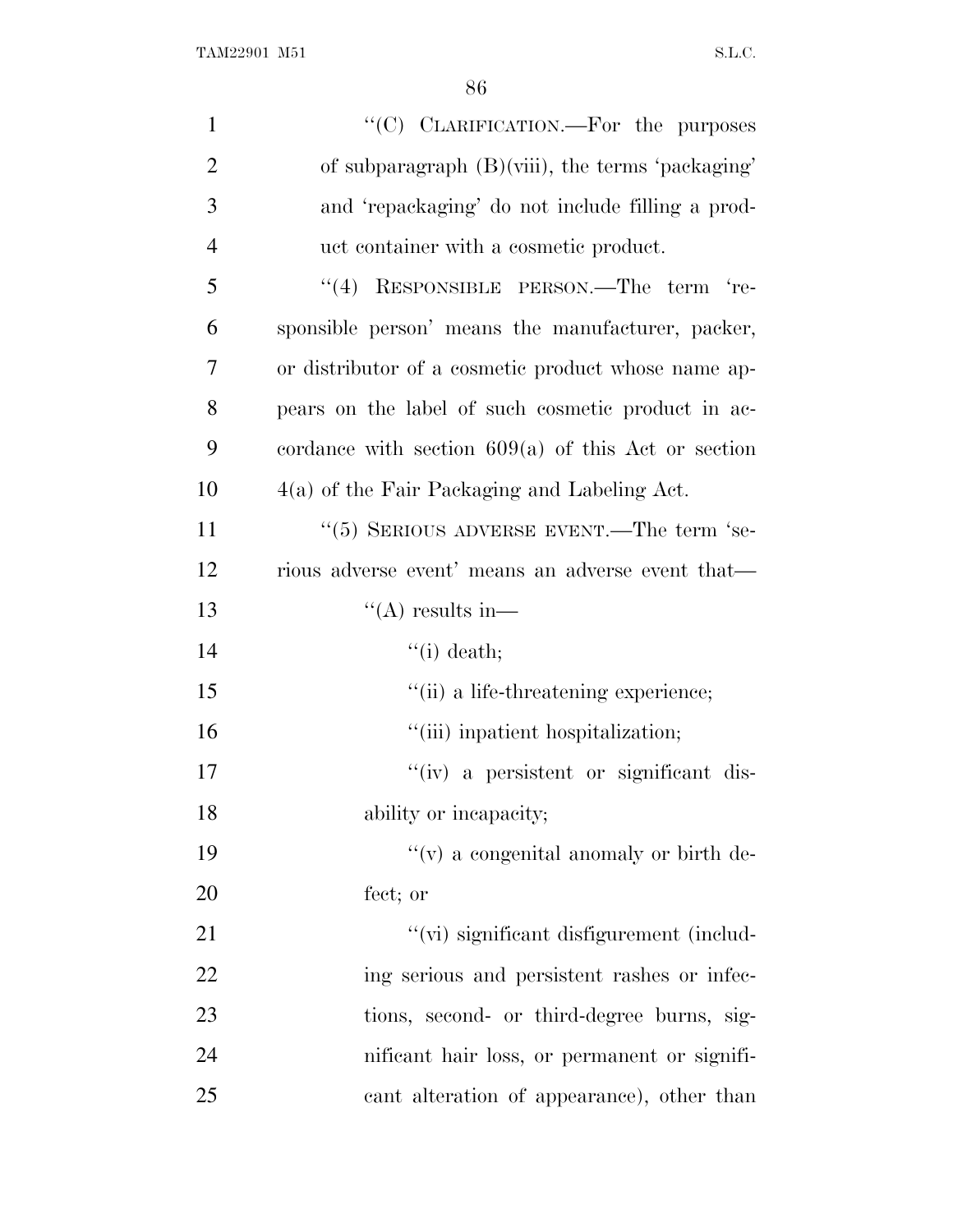as intended, under conditions of use that are customary or usual; or ''(B) requires, based on reasonable medical judgment, a medical or surgical intervention to prevent an outcome described in subparagraph 6  $(A)$ . **''SEC. 605. ADVERSE EVENTS.** 8 "(a) ADVERSE EVENT REPORTING REQUIRE- MENTS.— ''(1) IN GENERAL.—The responsible person shall submit to the Secretary any report received of a serious adverse event associated with the use, in the United States, of a cosmetic product manufac- tured, packed, or distributed by such person. ''(b) SUBMISSION OF REPORTS.— ''(1) SERIOUS ADVERSE EVENT REPORT.—The responsible person shall submit to the Secretary a serious adverse event report accompanied by a copy of the label on or within the retail packaging of such cosmetic product no later than 15 business days after the report is received by the responsible per- son. 23 "(2) NEW MEDICAL INFORMATION.—The re-sponsible person shall submit to the Secretary any

new and material medical information, related to a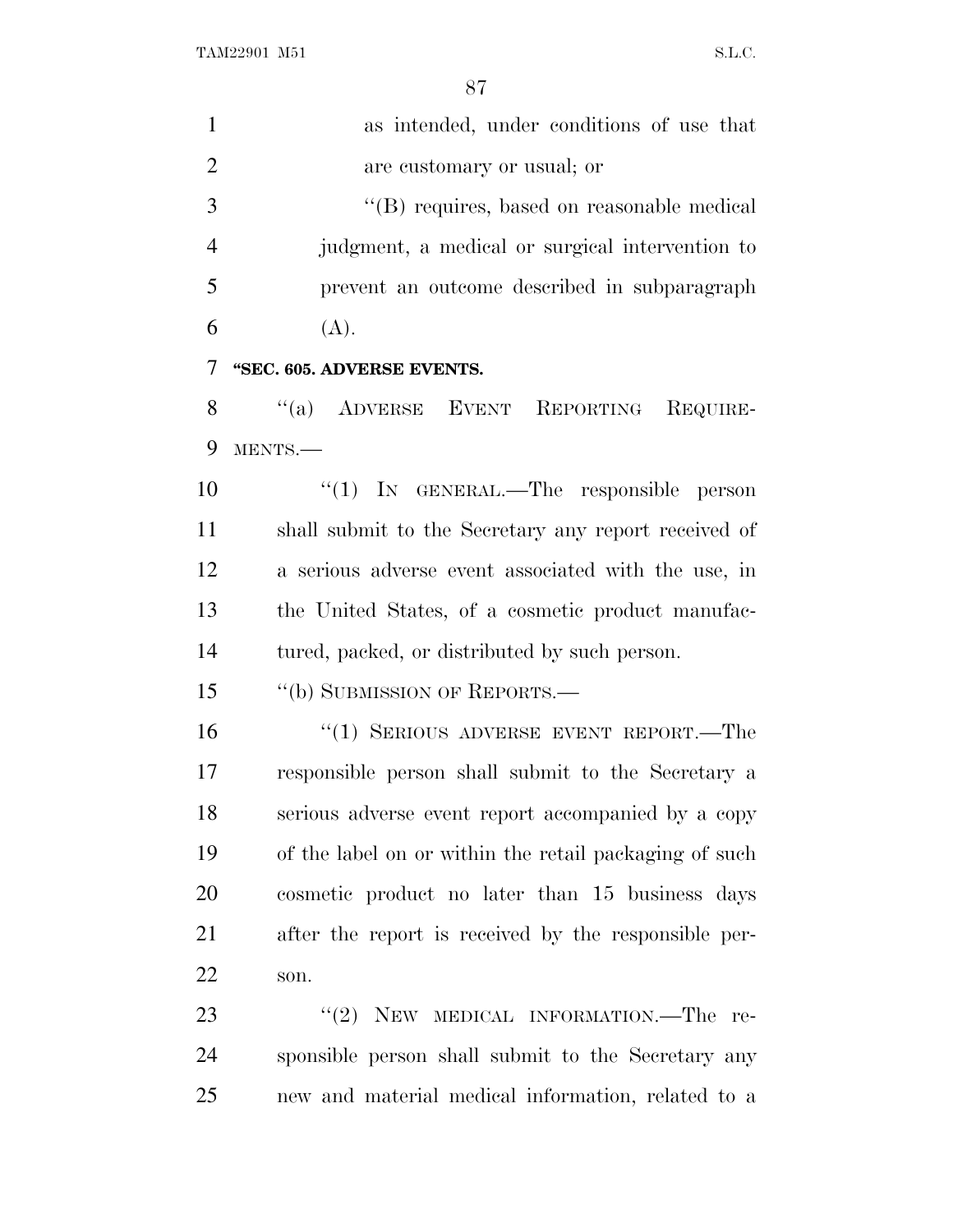serious adverse event report submitted to the Sec- retary in accordance with paragraph (1), that is re- ceived by the responsible person within 1 year of the initial report to the Secretary, no later than 15 busi- ness days after such information is received by such responsible person.

7 "(3) CONSOLIDATION OF REPORTS.—The Sec- retary shall develop systems to enable responsible persons to submit a single report that includes du- plicate reports of, or new medical information re-11 lated to, a serious adverse event.

12 ''(c) EXEMPTIONS.—The Secretary may establish by regulation an exemption to any of the requirements of this section if the Secretary determines that such exemption would have no significant adverse effect on public health. ''(d) CONTACT INFORMATION.—The responsible per- son shall receive reports of adverse events through the do- mestic address, domestic telephone number, or electronic contact information included on the label in accordance 20 with section  $609(a)$ .

21 "(e) MAINTENANCE AND INSPECTION OF ADVERSE EVENT RECORDS.—

23 "(1) MAINTENANCE.—The responsible person shall maintain records related to each report of an adverse event associated with the use, in the United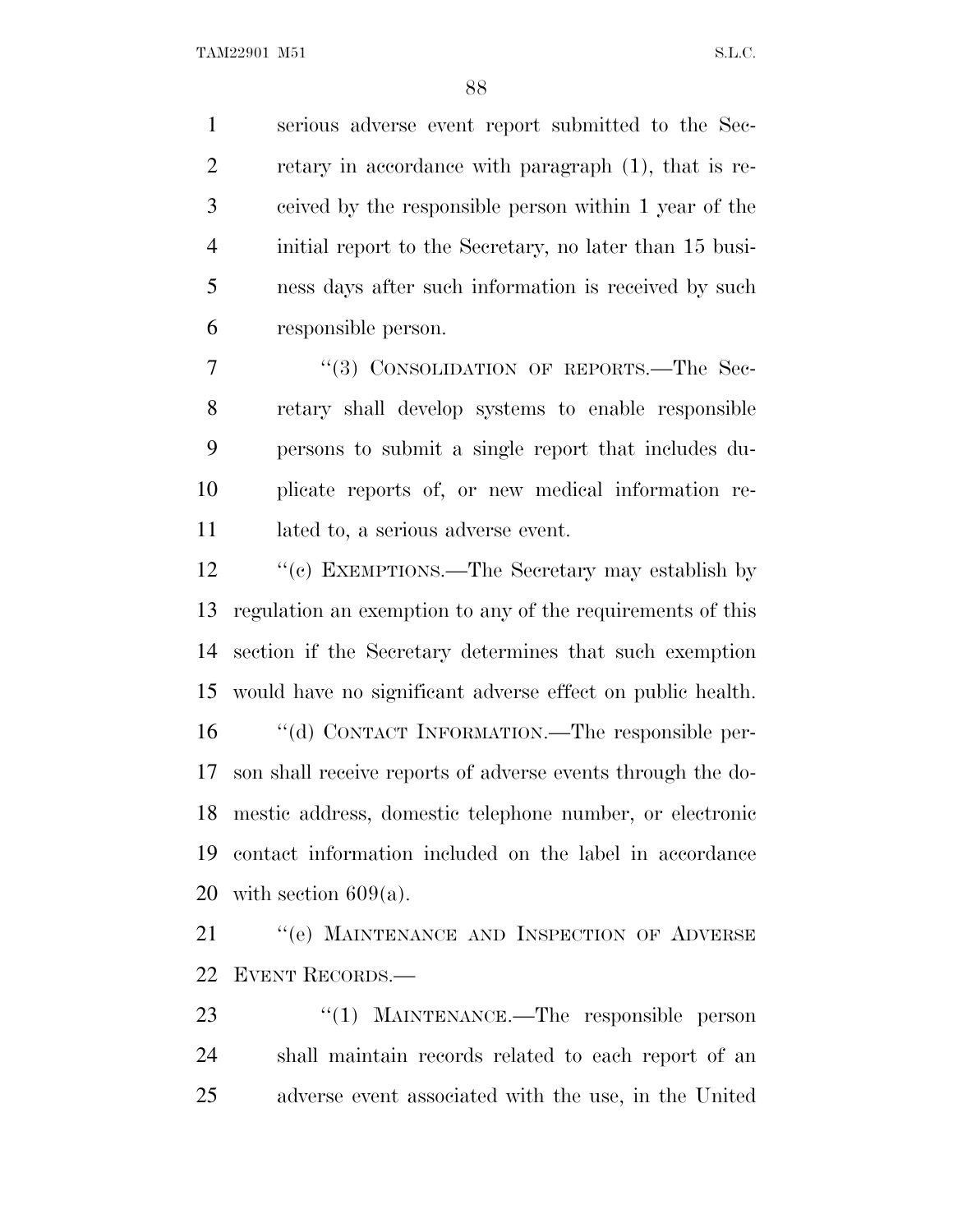| $\mathbf{1}$   | States, of a cosmetic product manufactured or dis-          |
|----------------|-------------------------------------------------------------|
| $\overline{2}$ | tributed by such person received by such person, for        |
| 3              | a period of 6 years.                                        |
| $\overline{4}$ | $``(2)$ INSPECTION.—                                        |
| 5              | "(A) IN GENERAL.— The responsible per-                      |
| 6              | son shall permit an authorized person to have               |
| $\overline{7}$ | access to records required to be maintained                 |
| 8              | under this section during an inspection pursu-              |
| 9              | ant to section 704.                                         |
| 10             | "(B) AUTHORIZED PERSON.—For pur-                            |
| 11             | poses of this paragraph, the term 'authorized               |
| 12             | person' means an officer or employee of the De-             |
| 13             | partment of Health and Human Services who                   |
| 14             | $has-$                                                      |
| 15             | "(i) appropriate credentials, as deter-                     |
| 16             | mined by the Secretary; and                                 |
| 17             | "(ii) been duly designated by the Sec-                      |
| 18             | retary to have access to the records re-                    |
| 19             | quired under this section.                                  |
| 20             | "(f) FRAGRANCE AND FLAVOR INGREDIENTS.-If                   |
| 21             | the Secretary has reasonable grounds to believe that an     |
| 22             | ingredient or combination of ingredients in a fragrance or  |
| 23             | flavor has caused a serious adverse event required to be    |
| 24             | reported under this section, the Secretary may request in   |
| 25             | writing a complete list of ingredients in the specific fra- |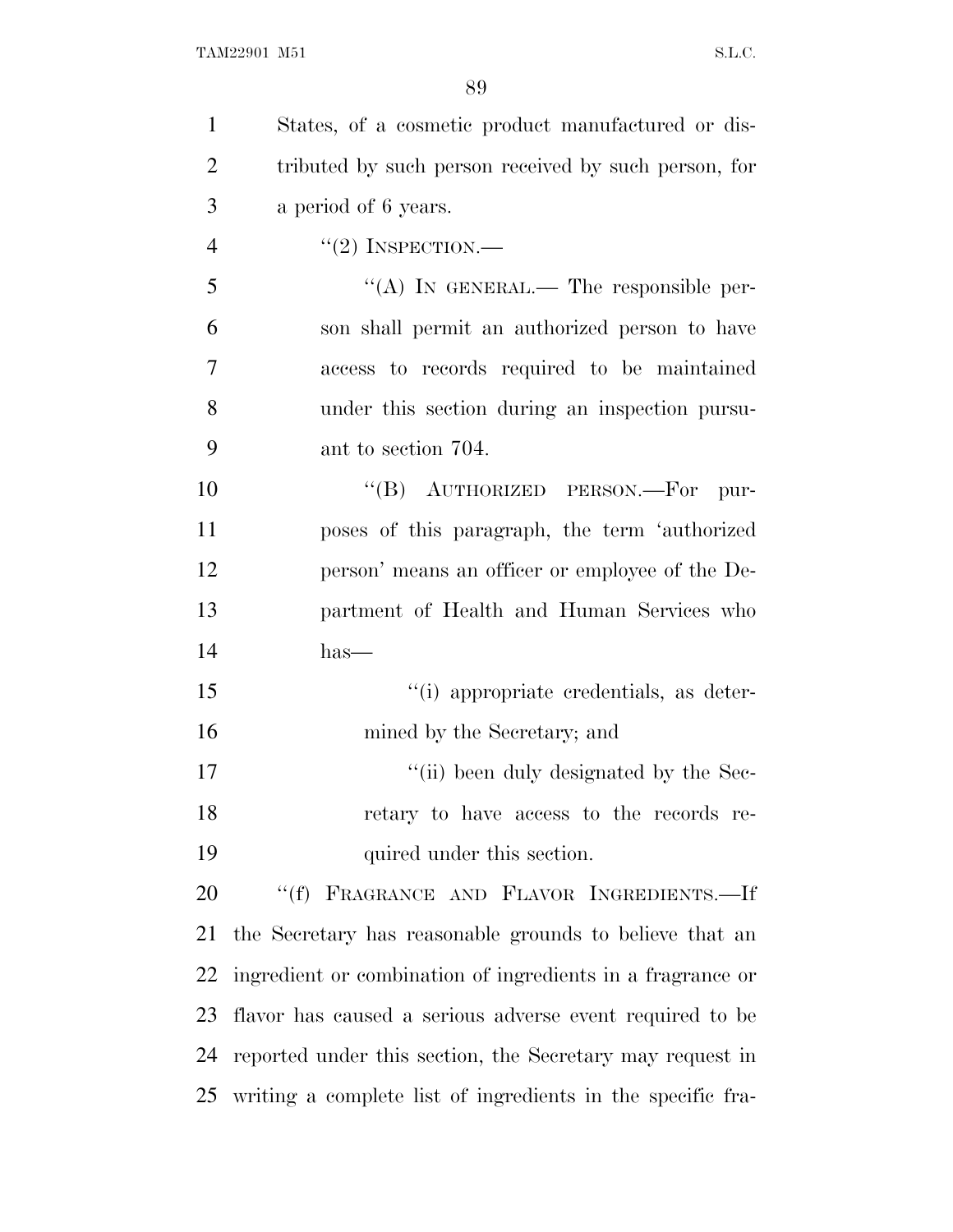grances or flavors in the cosmetic product, from the re- sponsible person. The responsible person shall ensure that the requested information is submitted to the Secretary within 30 days of such request.

 ''(g) PROTECTED INFORMATION.—A serious adverse event report submitted to the Secretary under this section, including any new medical information submitted under 8 subsection  $(a)(2)$ , or an adverse event report, or any new information, voluntarily submitted to the Secretary shall be considered to be—

 $\frac{1}{2}$  (1) a safety report under section 756 and may be accompanied by a statement, which shall be a part of any report that is released for public disclo- sure, that denies that the report or the records con- stitute an admission that the product involved caused or contributed to the adverse event; and

 $\mathcal{L}(2)$  a record about an individual under section 552a of title 5, United States Code (commonly re- ferred to as the 'Privacy Act of 1974') and a med- ical or similar file the disclosure of which would con- stitute a violation of section 552 of such title 5 (commonly referred to as the 'Freedom of Informa- tion Act'), and shall not be publicly disclosed unless all personally identifiable information is redacted.

25 "(h) EFFECT OF SECTION.—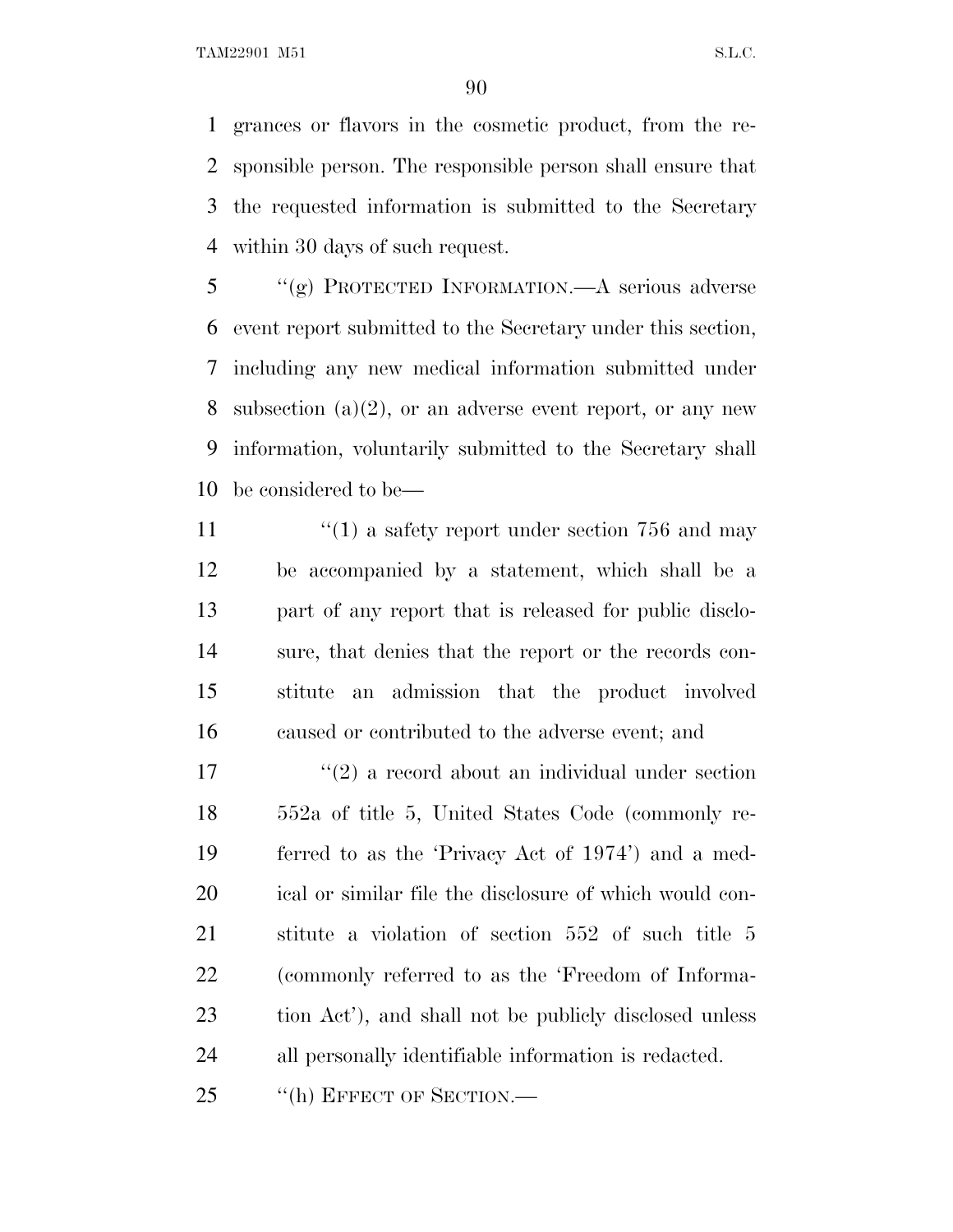1 "(1) IN GENERAL.—Nothing in this section shall affect the authority of the Secretary to provide adverse event reports and information to any health, food, or drug officer or employee of any State, terri- tory, or political subdivision of a State or territory, under a memorandum of understanding between the Secretary and such State, territory, or political sub- division. 9 "(2) PERSONALLY IDENTIFIABLE INFORMA- TION.—Notwithstanding any other provision of law, personally-identifiable information in adverse event reports provided by the Secretary to any health, food, or drug officer or employee of any State, terri- tory, or political subdivision of a State or territory, shall not— ''(A) be made publicly available pursuant to any State or other law requiring disclosure of information or records; or ''(B) otherwise be disclosed or distributed to any party without the written consent of the Secretary and the person submitting such infor- mation to the Secretary. 23 "(3) USE OF REPORTS.—Nothing in this sec-

 tion shall permit a State, territory, or political sub-division of a State or territory, to use any safety re-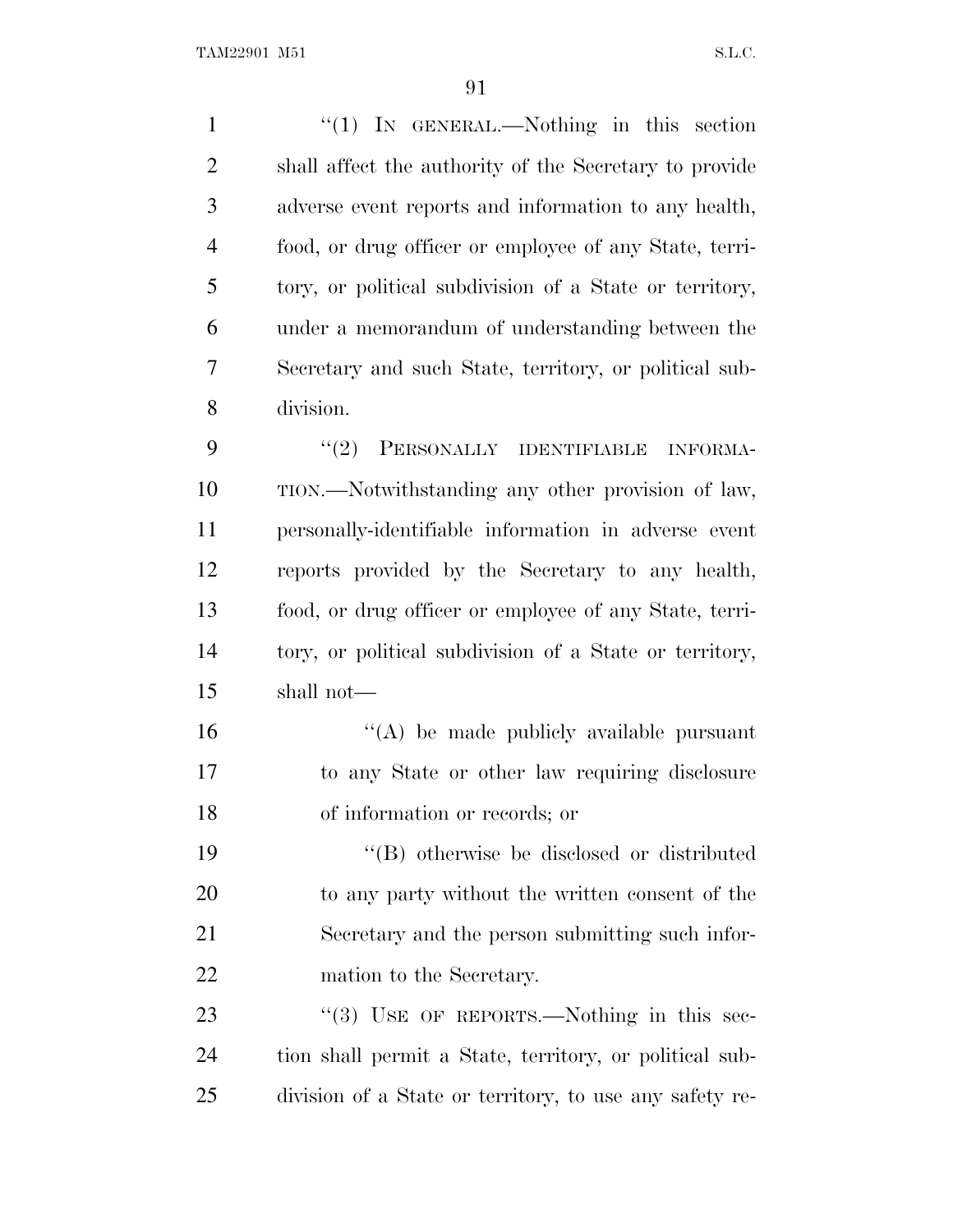port received from the Secretary in a manner incon-sistent with this section.

3 "(4) RULE OF CONSTRUCTION.—The submis- sion of any report in compliance with this section shall not be construed as an admission that the cos- metic product involved caused or contributed to the relevant adverse event.''.

#### **''SEC. 606. GOOD MANUFACTURING PRACTICE.**

9 "(a) In GENERAL.—The Secretary shall by regula- tion establish good manufacturing practices for facilities that are consistent, to the extent practicable, and appro- priate, with national and international standards, in ac- cordance with section 601. Any such regulations shall be intended to protect the public health and ensure that cos- metic products are not adulterated. Such regulations may allow for the Secretary to inspect records necessary to demonstrate compliance with good manufacturing prac- tices prescribed by the Secretary under this paragraph during an inspection conducted under section 704.

 ''(b) CONSIDERATIONS.—In establishing regulations for good manufacturing practices under this section, the Secretary shall take into account the size and scope of the businesses engaged in the manufacture of cosmetics, and the risks to public health posed by such cosmetics, and provide sufficient flexibility to be practicable for all sizes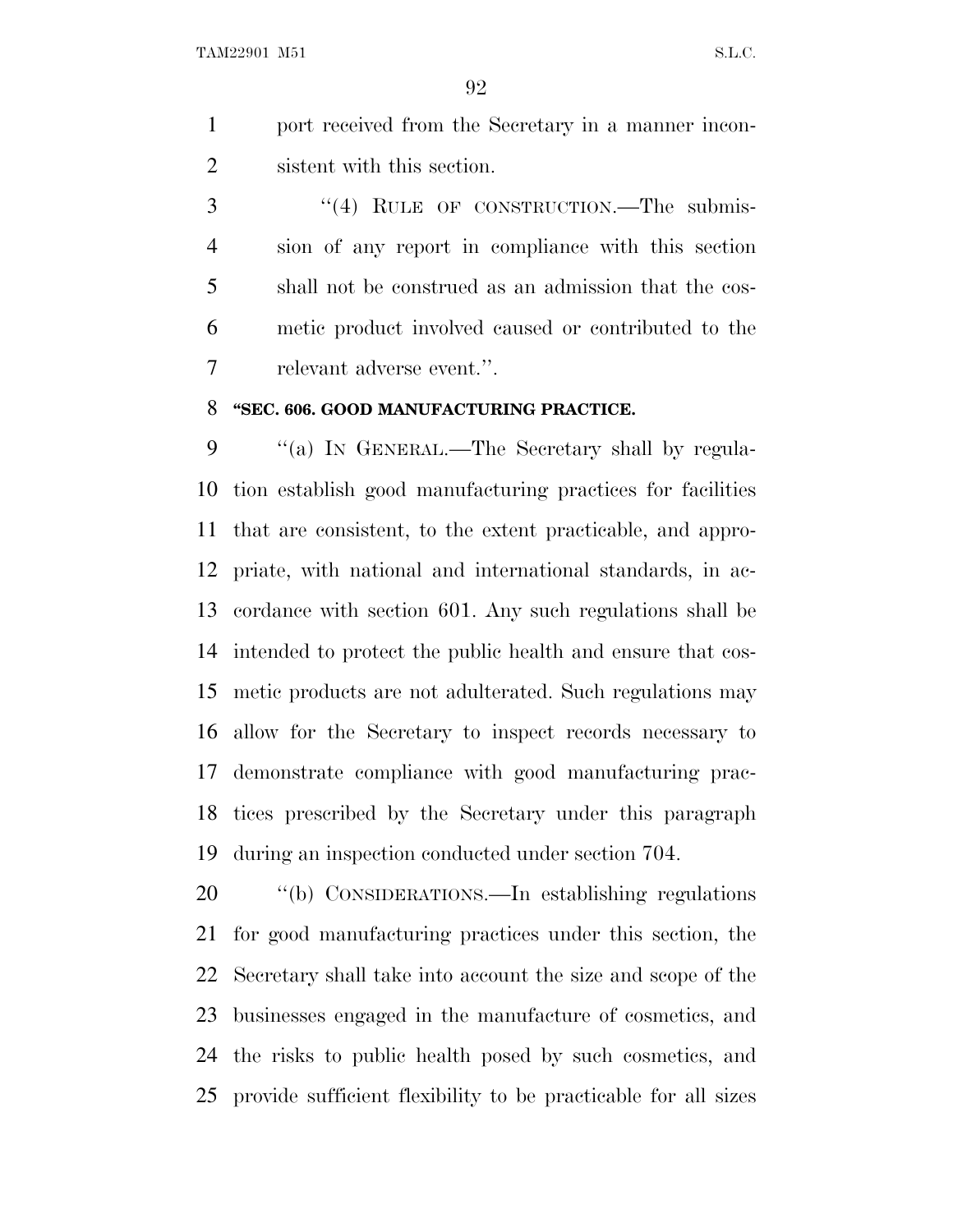and types of facilities to which such regulations will apply. Such regulations shall include simplified good manufac- turing practice requirements for smaller businesses, as ap- propriate, to ensure that such regulations do not impose undue economic hardship for smaller businesses, and may include longer compliance times for smaller businesses. Before issuing regulations to implement subsection (a), the Secretary shall consult with cosmetics manufacturers, including smaller businesses, consumer organizations, and other experts selected by the Secretary.

11 "(c) TIMEFRAME.—The Secretary shall publish a no- tice of proposed rulemaking not later than 2 years after the date of enactment of the Modernization of Cosmetics Regulation Act of 2022 and shall publish a final such rule not later than 3 years after such date of enactment.

#### **''SEC. 607. REGISTRATION AND PRODUCT LISTING.**

17 "(a) SUBMISSION OF REGISTRATION.—

18 "(1) INITIAL REGISTRATION.—

19 "(A) EXISTING FACILITIES.—Every person that owns or operates a facility, on the date of enactment of the Modernization of Cosmetics Regulation Act of 2022, shall register each fa- cility with the Secretary not later than 1 year after date of enactment of such Act.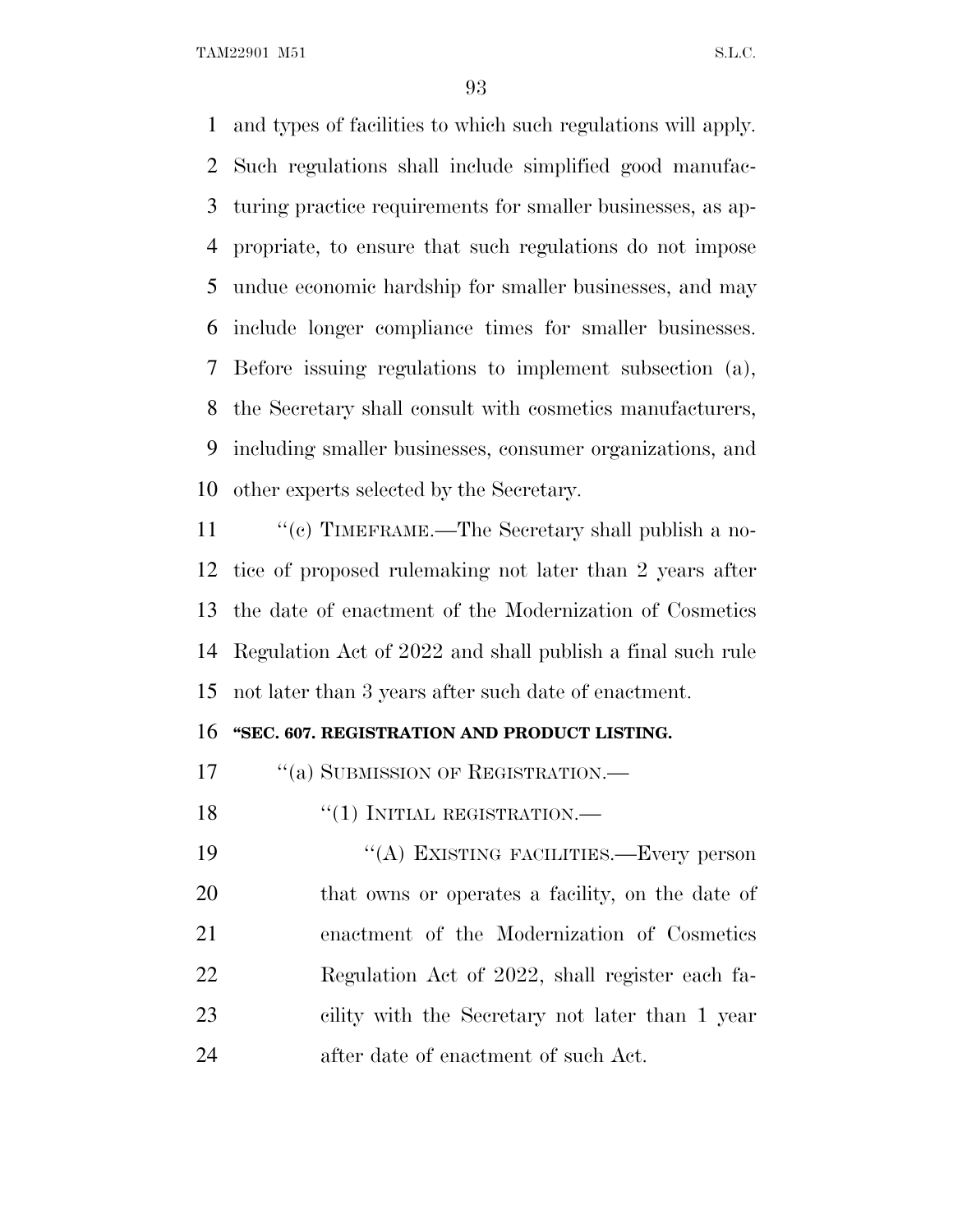1 ''(B) NEW FACILITIES.—Every person that owns or operates a facility that first engages, after the date of enactment of the Moderniza- tion of Cosmetics Regulation Act of 2022, in manufacturing or processing of a cosmetic product for distribution in the United States, shall register with the Secretary such facility within 60 days of first engaging in such activity or 60 days after the deadline for registration 10 under clause (A), whichever is later. 11 "(2) BIENNIAL RENEWAL OF REGISTRATION.— Every person required to register a facility under paragraph (1) shall renew such registrations with the Secretary biennially. **F**<sup>"</sup>(3) CONTRACT MANUFACTURERS.—If a facil- ity manufactures or processes cosmetic products on behalf of a responsible person, the Secretary shall require only a single registration for such facility even if such facility is manufacturing or processing its own cosmetic products or cosmetic products on behalf of more than one responsible person. Such single registration may be submitted to the Sec- retary by such facility or any responsible person whose products are manufactured or processed at

25 such facility.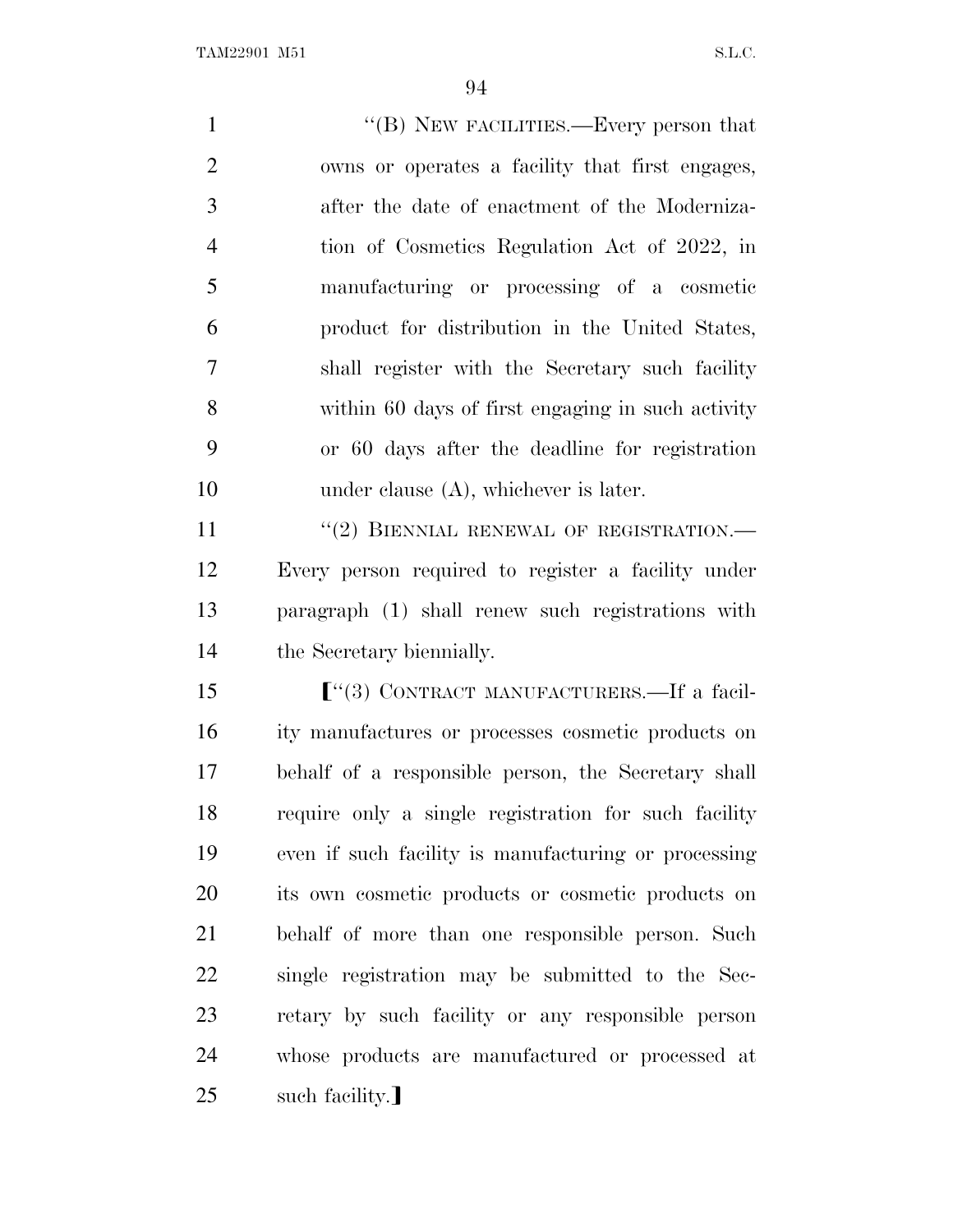1 "(4) UPDATES TO CONTENT.—A person that is 2 required to register under subsection  $(a)(1)$  shall no- tify the Secretary within 60 days of any changes to 4 information required under subsection  $(b)(2)$ . 5 "(5) ABBREVIATED RENEWAL REGISTRA- TIONS.—The Secretary shall provide for an abbre- viated registration renewal process for any person that owns or operates a facility that has not been re- quired to submit updates under paragraph (4) for a registered facility since submission of the most re- cent registration of such facility under paragraph  $(1)$  or  $(2)$ . ''(b) FORMAT; CONTENTS OF REGISTRATION.— ''(1) IN GENERAL.—Registration information under this section may be submitted at such time and in such manner as the Secretary may prescribe. 17 "(2) CONTENTS.—The registration under sub- section (a) shall contain—  $((A)$  the facility's name, physical address, email address, and telephone number; 21 "'(B) with respect to any foreign facility, the contact for the United States agent of the facility, and, if available, the electronic contact information;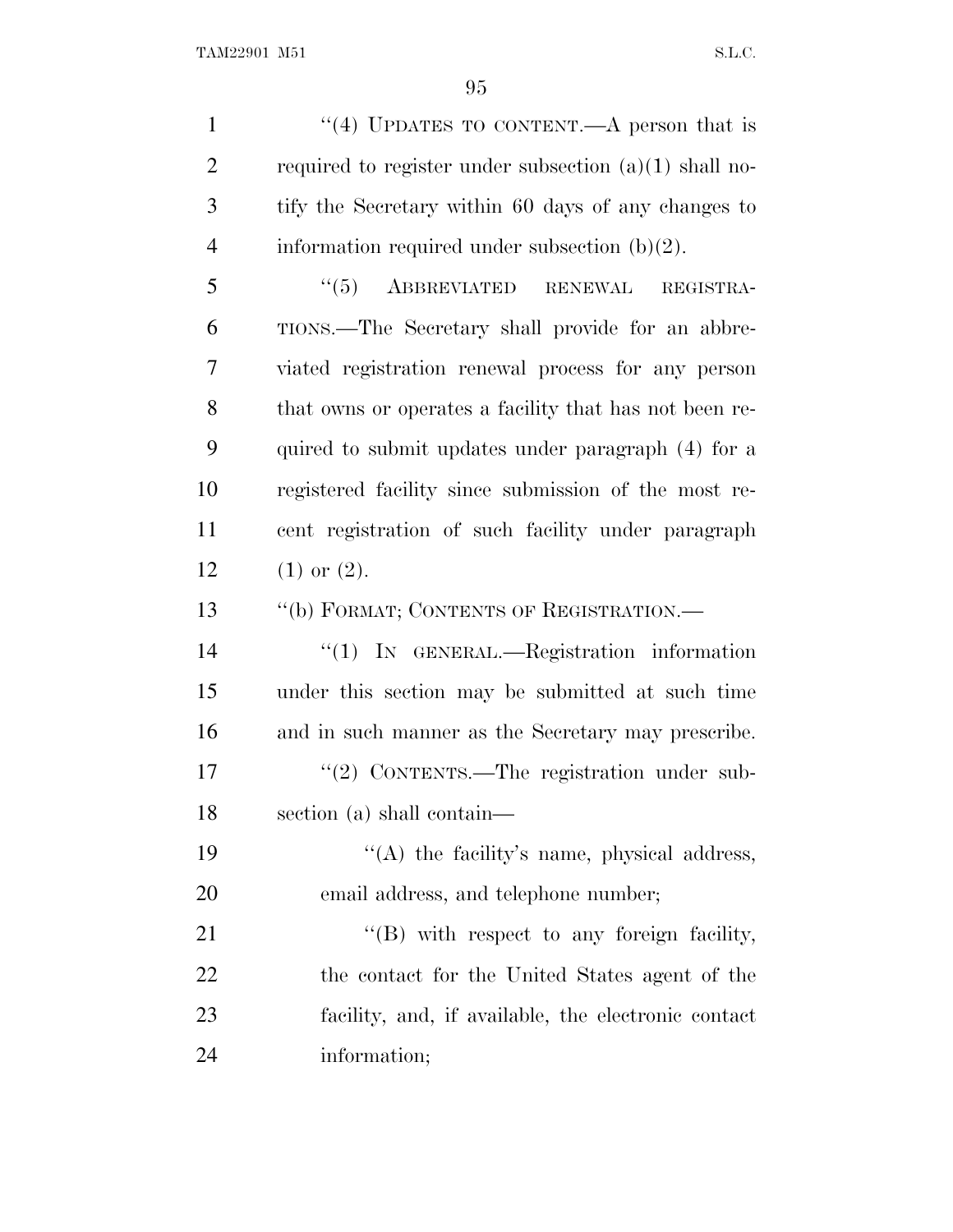| $\mathbf{1}$   | $\lq\lq$ (C) the facility registration number, if      |
|----------------|--------------------------------------------------------|
| $\overline{2}$ | any, previously assigned by the Secretary under        |
| 3              | subsection $(d)$ ;                                     |
| $\overline{4}$ | $\lq\lq$ (D) all brand names under which cos-          |
| 5              | metic products manufactured or processed in            |
| 6              | the facility are sold; and                             |
| $\tau$         | $\lq\lq(E)$ the product category or categories         |
| 8              | and responsible person for each cosmetic prod-         |
| 9              | uct manufactured or processed at the facility.         |
| 10             | "(c) COSMETIC PRODUCT LISTING.—                        |
| 11             | " $(1)$ IN GENERAL.—For each cosmetic product,         |
| 12             | the responsible person shall submit, or ensure is sub- |
| 13             | mitted, to the Secretary a cosmetic product listing,   |
| 14             | at such time and in such manner as the Secretary       |
| 15             | may prescribe.                                         |
| 16             | "(2) COSMETIC PRODUCT LISTING.—The re-                 |
| 17             | sponsible person of a cosmetic product that is mar-    |
| 18             | keted on the date of enactment of the Modernization    |
| 19             | of Cosmetics Regulation Act of 2022 shall submit to    |
| 20             | the Secretary a cosmetic product listing not later     |
| 21             | than 1 year after the date of enactment of the Mod-    |
| 22             | ernization of Cosmetics Regulation Act of 2022, or     |
| 23             | for a cosmetic product that is first marketed after    |
| 24             | the date of enactment of such Act, within 120 days     |
| 25             | of marketing such product in interstate commerce.      |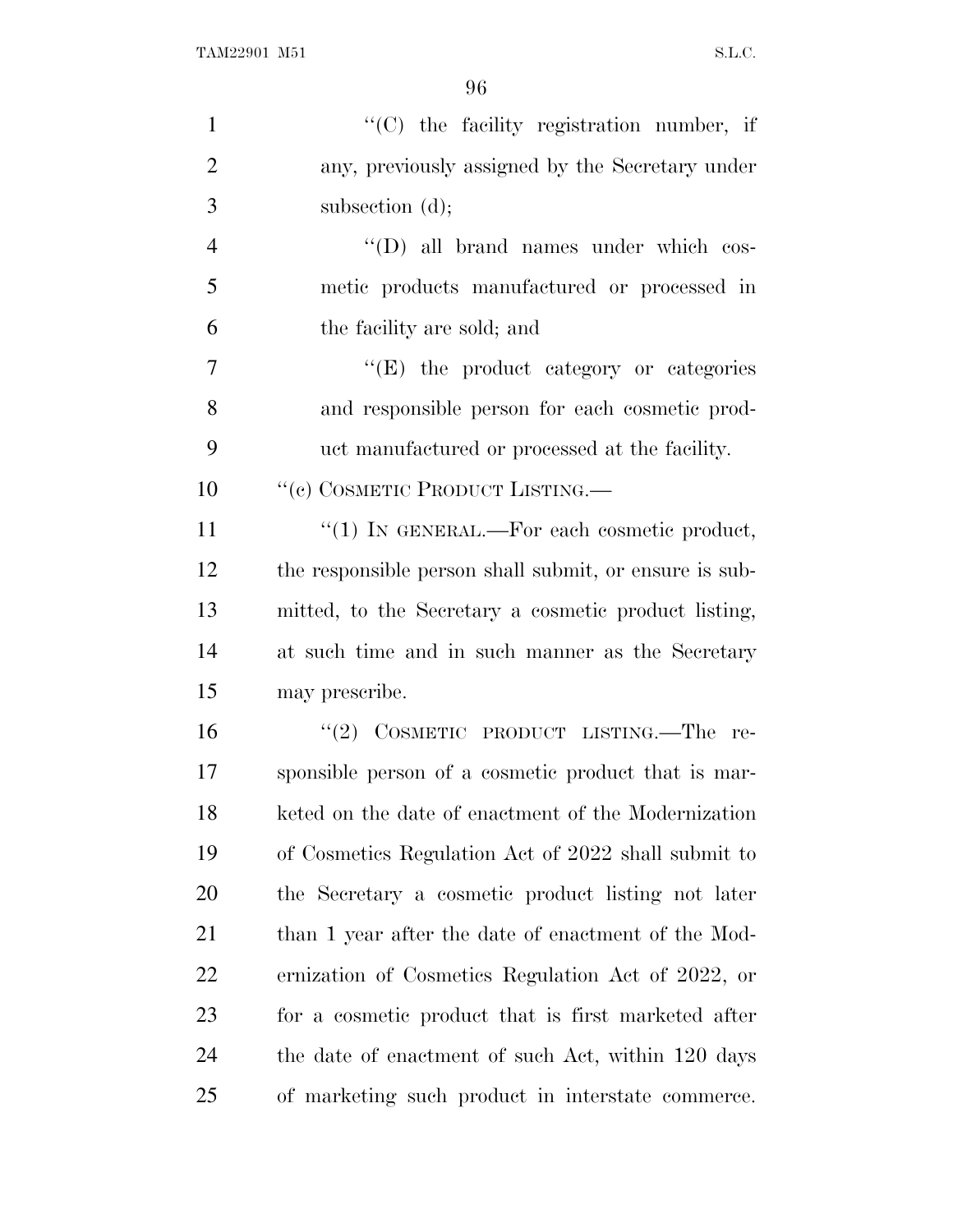| $\mathbf{1}$   | Thereafter, any updates to such listing shall be      |
|----------------|-------------------------------------------------------|
| $\overline{2}$ | made annually, consistent with paragraphs (4) and     |
| 3              | (5).                                                  |
| $\overline{4}$ | "(3) ABBREVIATED RENEWAL.—The Secretary               |
| 5              | shall provide for an abbreviated process for the re-  |
| 6              | newal of any cosmetic product listing under this sub- |
| 7              | section with respect to which there has been no       |
| 8              | change since the responsible person submitted the     |
| 9              | previous listing.                                     |
| 10             | $\lq(4)$ CONTENTS OF LISTING.—                        |
| 11             | "(A) IN GENERAL.—Each such cosmetic                   |
| 12             | product listing shall include—                        |
| 13             | "(i) the facility registration number of              |
| 14             | each facility where the cosmetic product is           |
| 15             | manufactured or processed;                            |
| 16             | "(ii) the name and contact number of                  |
| 17             | the responsible person and the name for               |
| 18             | the cosmetic product, as such name ap-                |
| 19             | pears on the label;                                   |
| 20             | "(iii) the applicable cosmetic category               |
| 21             | or categories for the cosmetic product;               |
| 22             | $``(iv)$ a list of ingredients in the cos-            |
| 23             | metic product, including any fragrances,              |
| 24             | flavors, or colors, with each ingredient              |
| 25             | identified by the name adopted in regula-             |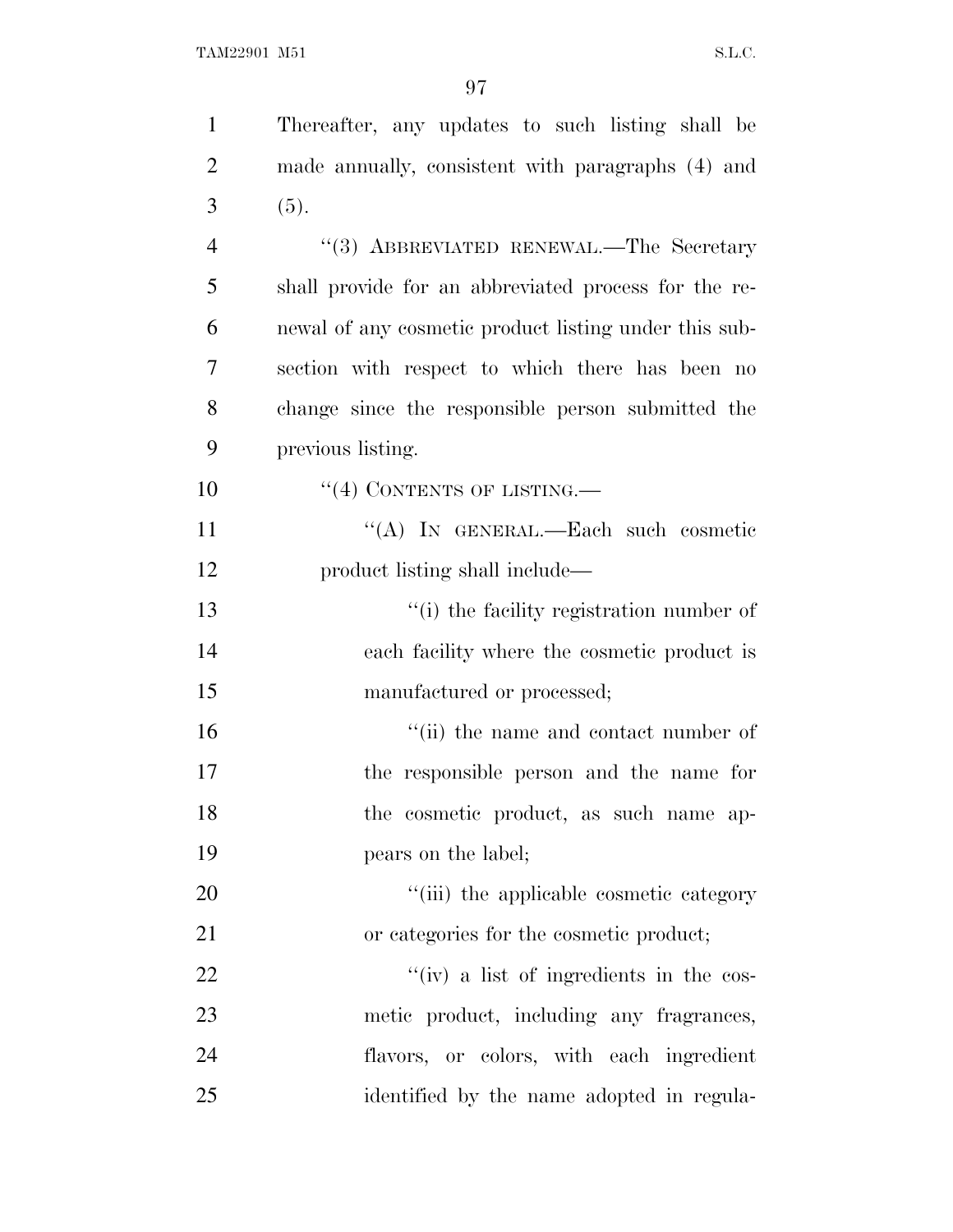| $\mathbf{1}$   | tions promulgated by the Secretary, if any,                      |
|----------------|------------------------------------------------------------------|
| $\overline{2}$ | or by the common or usual name of the in-                        |
| 3              | gredient; and                                                    |
| $\overline{4}$ | $f'(v)$ the product listing number, if                           |
| 5              | any previously assigned by the Secretary                         |
| 6              | under subsection (d).                                            |
| 7              | "(B) FORMULATIONS.—A single listing                              |
| 8              | submission for a cosmetic product may include                    |
| 9              | multiple cosmetic products with identical formu-                 |
| 10             | lations, or formulations that differ only with re-               |
| 11             | spect to colors, fragrances or flavors, or quan-                 |
| 12             | tity of contents.                                                |
| 13             | "(5) UPDATES TO CONTENT.—A responsible                           |
| 14             | person that is required to submit a cosmetic product             |
| 15             | listing shall submit any updates to such cosmetic                |
| 16             | product listing annually.                                        |
| 17             | "(6) SUBMISSION.—A responsible person may                        |
| 18             | submit product listing information as part of a reg-             |
| 19             | istration or separately.                                         |
| 20             | "(d) FACILITY REGISTRATION AND PRODUCT LIST-                     |
| 21             | ING NUMBERS.—At the time of the initial registration of          |
| 22             | any facility under subsection $(a)(1)$ or initial listing of any |
| 23             | cosmetic product under $(e)(1)$ , the Secretary shall assign     |
| 24             | a facility registration number to the facility and a product     |
| 25             | listing number to each cosmetic product. The Secretary           |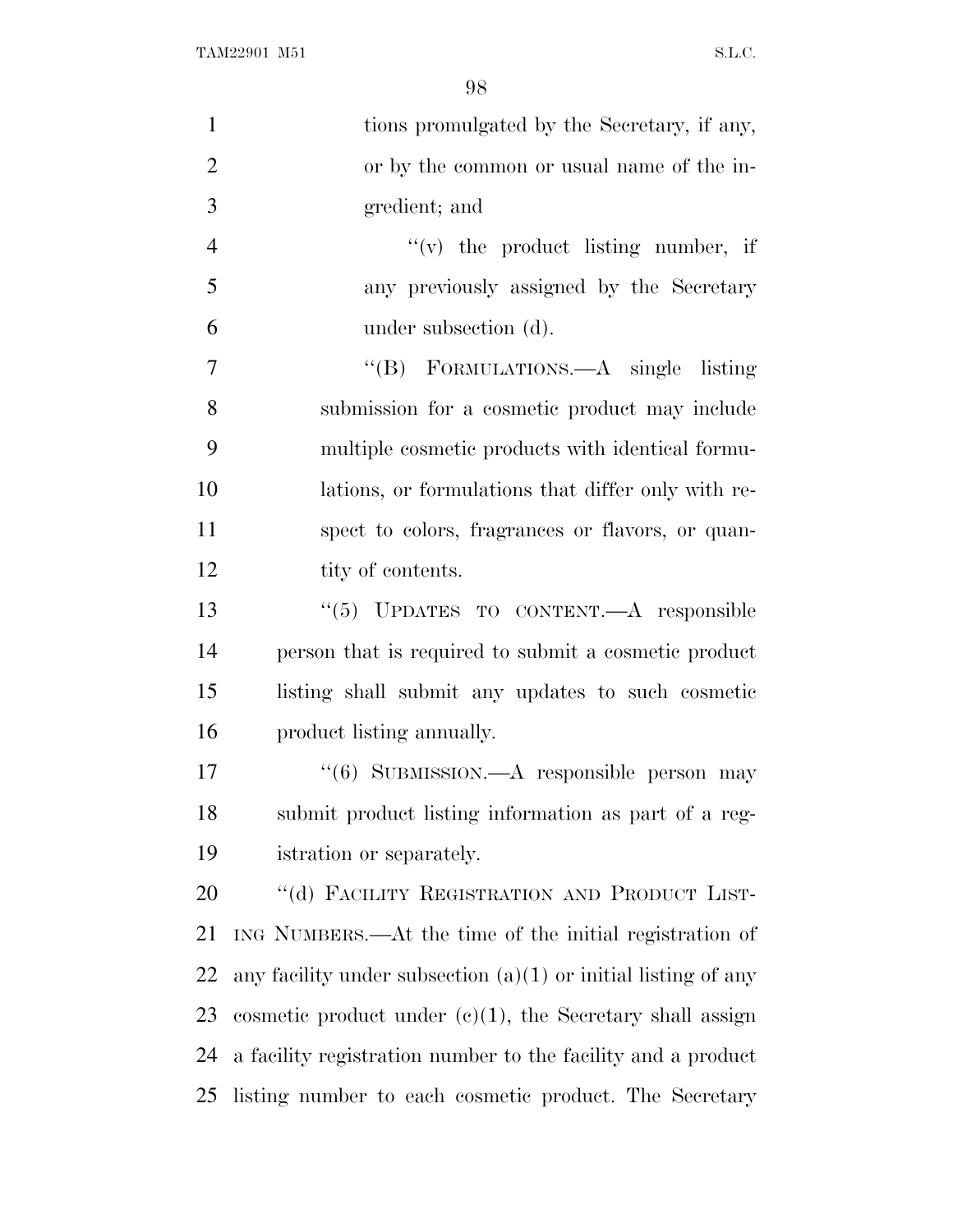shall not make such product listing number publicly avail-able.

 ''(e) CONFIDENTIALITY.—Information submitted 4 under subsection  $(c)(4)(A)(i)$  shall be considered confiden-tial commercial information.

''(f) SUSPENSIONS.—

7 "(1) SUSPENSION OF REGISTRATION OF A FA- CILITY.—The Secretary may suspend the registra- tion of a facility if the Secretary determines that a cosmetic product manufactured or processed by a registered facility and distributed in the United States has a reasonable probability of causing seri- ous adverse health consequences or death to humans and the Secretary has a reasonable belief that other products manufactured or processed by the facility may be similarly affected because of a failure that cannot be isolated to a product or products, or is sufficiently pervasive to raise concerns about other products manufactured in the facility.

20 "(2) NOTICE OF SUSPENSION.—Before sus- pending a facility registration under this section, the Secretary shall provide—

23 ''(A) notice to the facility registrant of the cosmetic product or other responsible person, as appropriate, of the intent to suspend the facility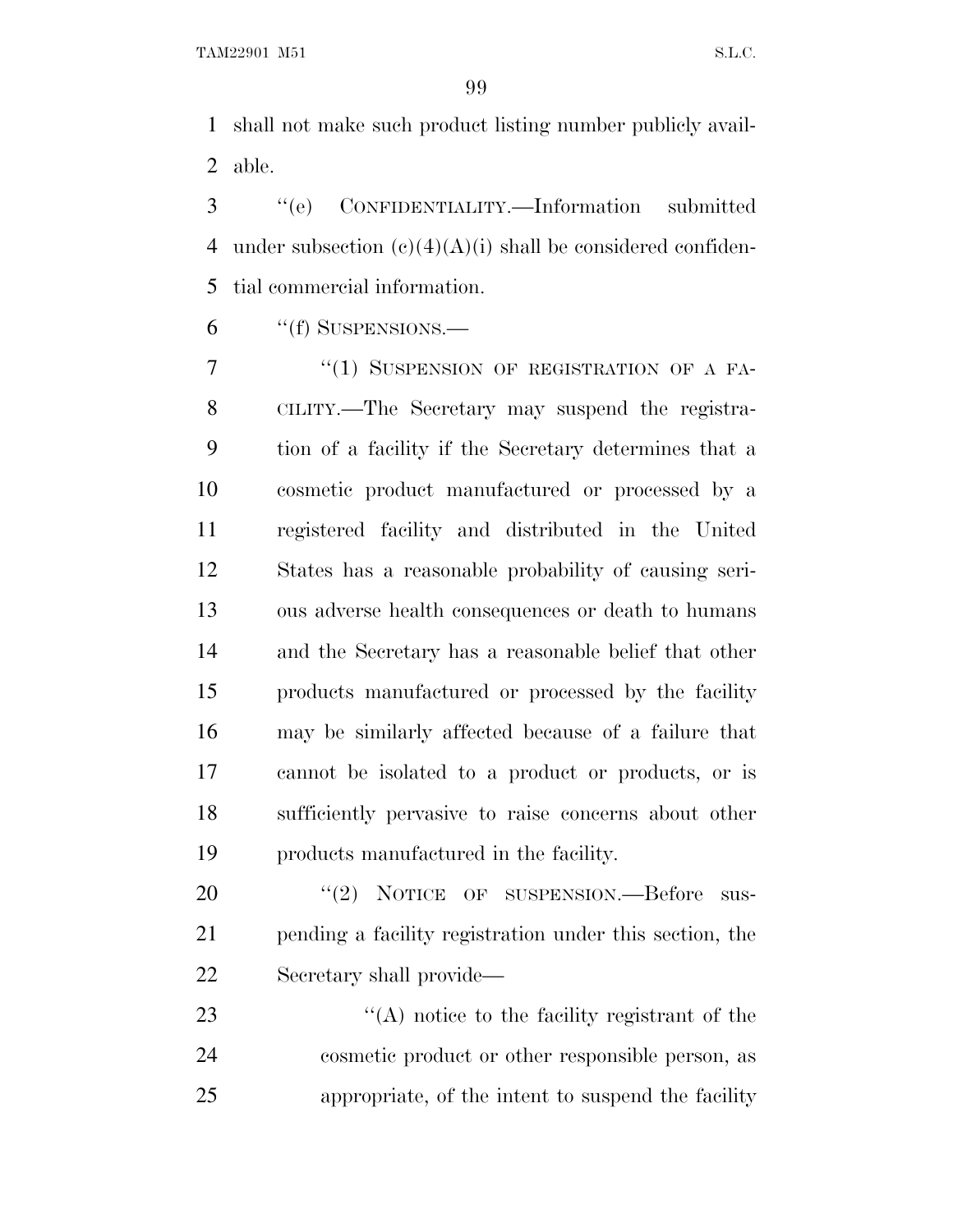| $\mathbf{1}$   | registration, which shall specify the basis of the        |
|----------------|-----------------------------------------------------------|
| $\overline{2}$ | determination by the Secretary that the facility          |
| 3              | should be suspended and recommendations for               |
| $\overline{4}$ | specific actions to avoid suspension; and                 |
| 5              | $\lq\lq(B)$ an opportunity, within 5 business             |
| 6              | days of the notice provided under subparagraph            |
| 7              | $(A)$ , for the responsible person to provide a plan      |
| 8              | for addressing the reasons for possible suspen-           |
| 9              | sion of the facility registration.                        |
| 10             | "(3) HEARING ON SUSPENSION.—The Secretary                 |
| 11             | shall provide the registrant subject to an order          |
| 12             | under paragraph $(1)$ or $(2)$ with an opportunity for    |
| 13             | an informal hearing, to be held as soon as possible       |
| 14             | but not later than 5 business days after the issuance     |
| 15             | of the order, or such other time period agreed upon       |
| 16             | by the Secretary and the registrant, on the actions       |
| 17             | required for reinstatement of registration and why        |
| 18             | the registration that is subject to the suspension        |
| 19             | should be reinstated. The Secretary shall reinstate a     |
| 20             | registration if the Secretary determines, based on        |
| 21             | evidence presented, that adequate grounds do not          |
| 22             | exist to continue the suspension of the registration.     |
| 23             | (4)<br>POST-HEARING<br><b>CORRECTIVE</b><br><b>ACTION</b> |
| 24             | PLAN.—If, after providing opportunity for an infor-       |
| 25             | mal hearing under paragraph (3), the Secretary de-        |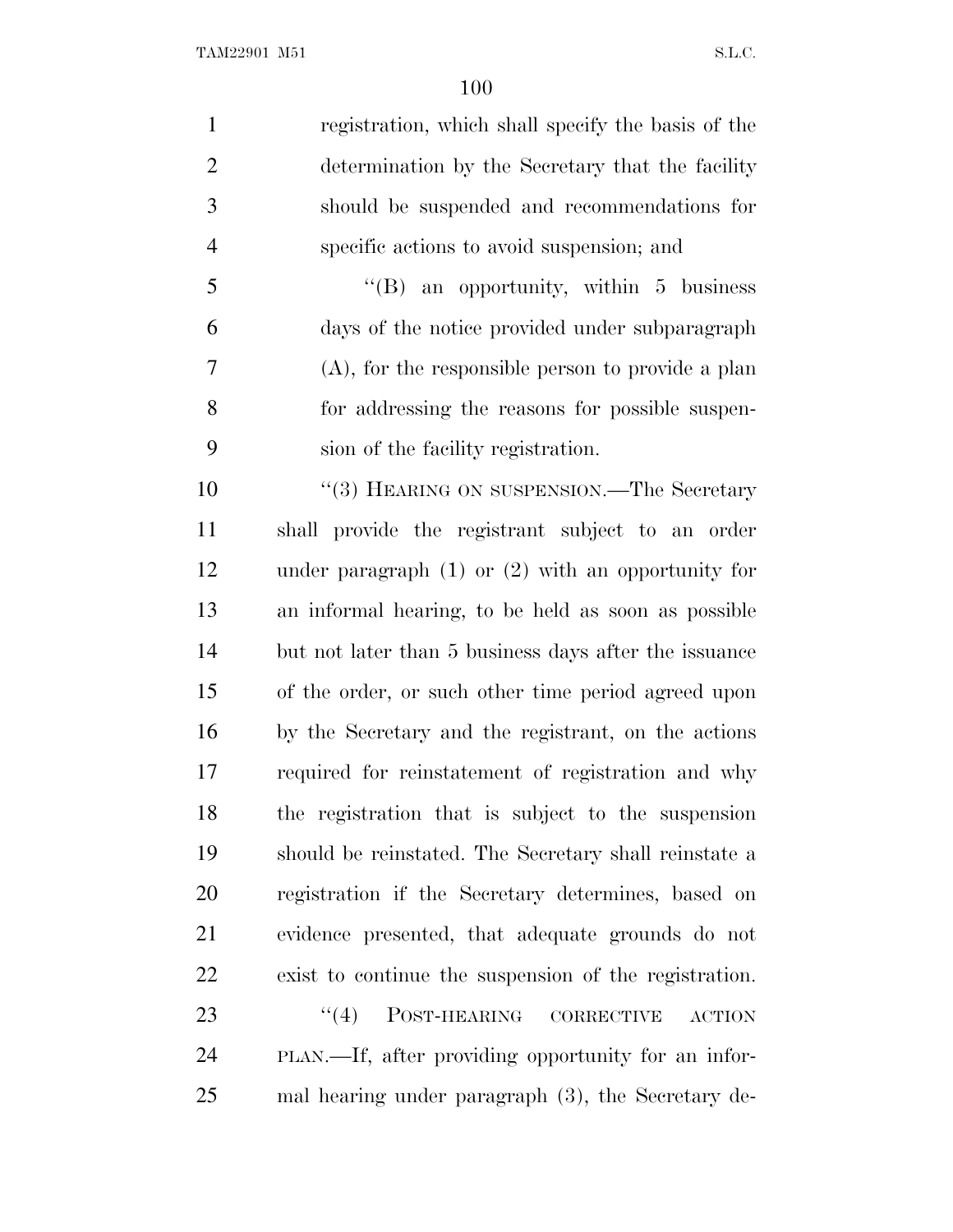termines that the suspension of registration remains necessary, the Secretary shall require the registrant to submit a corrective action plan to demonstrate how the registrant plans to correct the conditions found by the Secretary. The Secretary shall review such plan not later than 14 business days after the submission of the corrective action plan or such other time period as determined by the Secretary, in consultation with the registrant.

10 "(5) VACATING OF ORDER; REINSTATEMENT. Upon a determination by the Secretary that ade- quate grounds do not exist to continue the suspen- sion actions, the Secretary shall promptly vacate the suspension and reinstate the registration of the facil-ity.

16 "(6) EFFECT OF SUSPENSION.—If the registra- tion of the facility is suspended under this section, no person shall introduce or deliver for introduction into interstate commerce cosmetic formulations or products from such facility.

21 "(7) No DELEGATION.—The authority con- ferred by this section to issue an order to suspend a registration or vacate an order of suspension shall not be delegated to any officer or employee other than the Commissioner.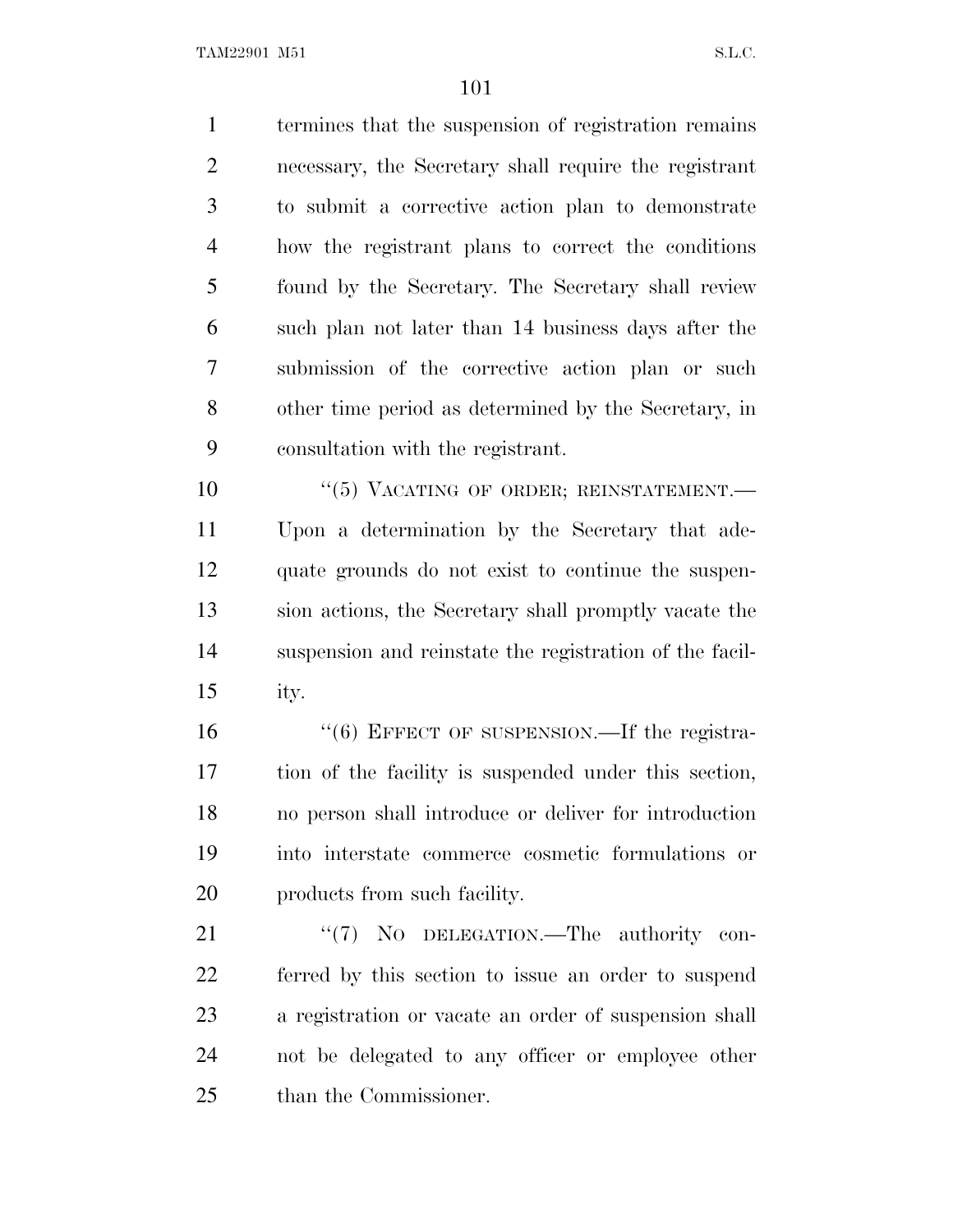#### **''SEC. 608. SAFETY SUBSTANTIATION.**

 ''(a) SUBSTANTIATION OF SAFETY.—A responsible 3 person for a cosmetic product shall ensure  $\mathsf{I}$ , and maintain 4 records supporting, that there is adequate substantiation of safety of such cosmetic product.

 ''(b) COAL TAR HAIR DYE.—This section shall not apply to coal-tar hair dye that otherwise complies with the requirements of section 601(a).

9  $\cdot$  "(c) DEFINITIONS.—For purposes of this section:

 $(1)$  ADEQUATE SUBSTANTIATION OF SAFE- TY.—The term 'adequate substantiation of safety' means tests or studies, research, analyses, or other evidence or information that is considered, among experts qualified by scientific training and experi- ence to evaluate the safety of cosmetic products and their ingredients, sufficient to support a reasonable certainty that a cosmetic product is safe.

18 ''(2) SAFE.—The term 'safe' means that the cosmetic product, including any ingredient thereof, is not injurious to users under the conditions of use prescribed in the labeling thereof, or under such con- ditions of use as are customary or usual. The Sec- retary shall not consider a cosmetic ingredient or cosmetic product injurious to users solely because it can cause minor and transient reactions or minor 26 and transient skin irritations in some users. In de-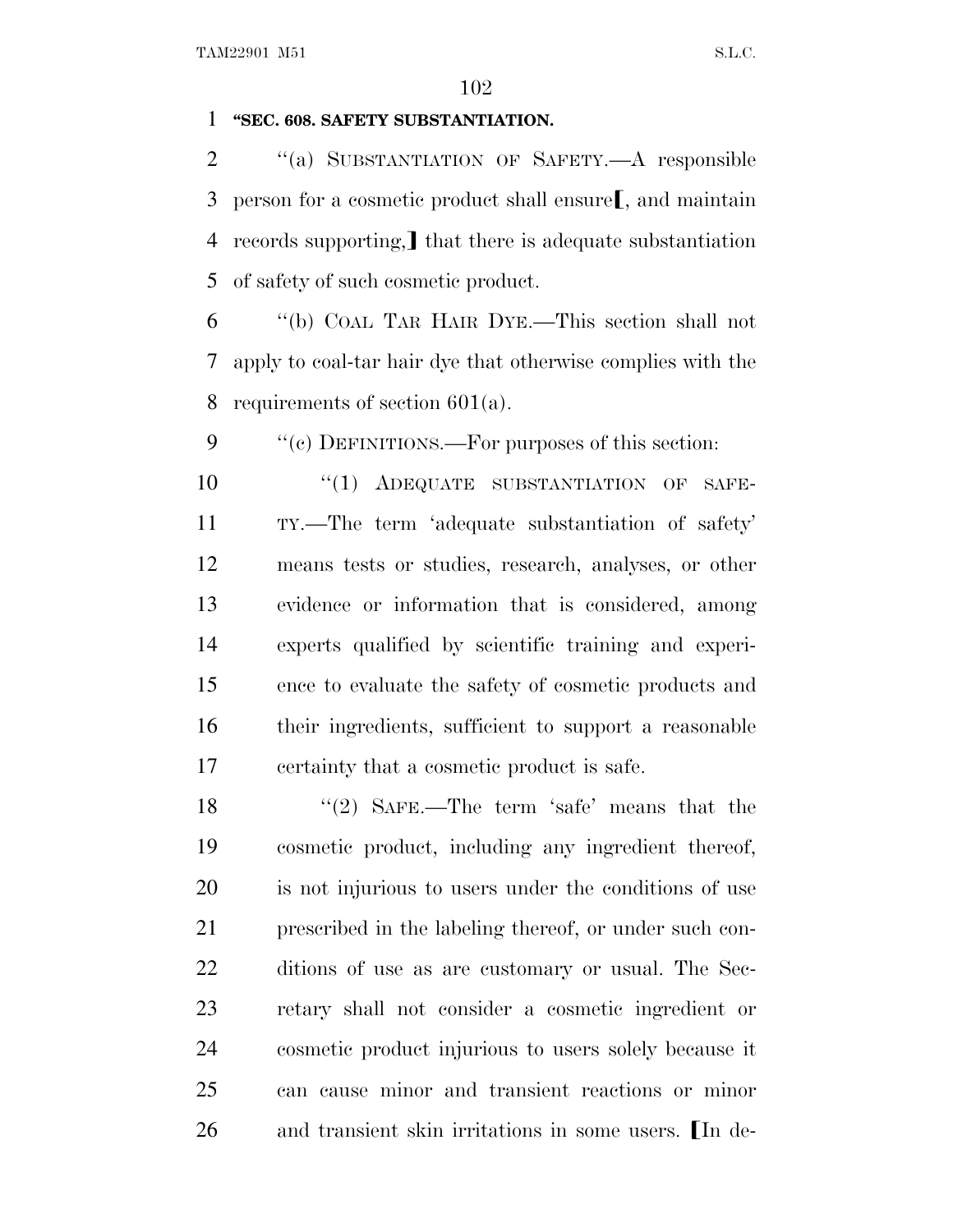termining for purposes of this section whether a cos- metic product is safe, the Secretary may consider, as appropriate and available, the cumulative or other relevant exposure to the cosmetic product, including 5 any ingredient thereof.

#### **''SEC. 609. LABELING.**

 ''(a) GENERAL REQUIREMENT.—Each cosmetic prod- uct shall bear a label that includes a domestic address, domestic phone number, or electronic contact information through which the responsible person can receive adverse event reports with respect to such cosmetic product.

 ''(b) FRAGRANCE ALLERGENS.—The responsible per- son shall identify on the label of a cosmetic product each fragrance allergen included in such cosmetic product. Sub- stances that are fragrance allergens for purposes of this subsection shall be determined by the Secretary by regula- tion. The Secretary shall issue a notice of proposed rule- making promulgating the regulation implementing this re- quirement not later than one year after enactment of the Modernization of Cosmetics Regulation Act of 2022. In promulgating a regulation implementing this requirement, the Secretary shall consider international, state, and local requirements for allergen disclosure, including require-ments in the European Union.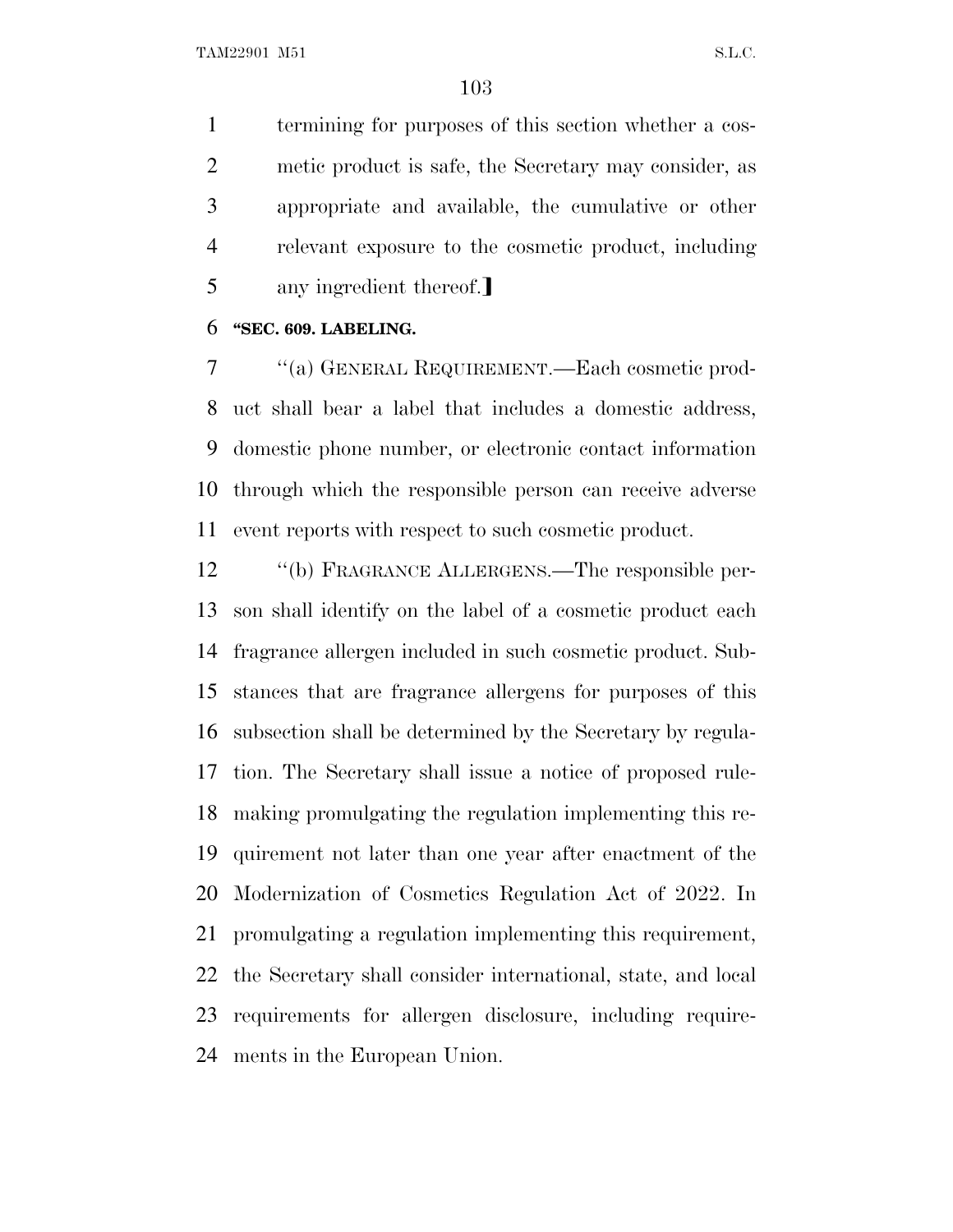''(c) COSMETIC PRODUCTS FOR PROFESSIONAL USE.—

| 3              | "(1) DEFINITION OF PROFESSIONAL.—For pur-            |
|----------------|------------------------------------------------------|
| $\overline{4}$ | poses of this subsection, the term 'professional'    |
| 5              | means an individual who is licensed by an official   |
| 6              | State authority to practice in the field of cosme-   |
| $\tau$         | tology, nail care, barbering, or esthetics.          |
| 8              | "(2) PROFESSIONAL USE LABELING.—A cos-               |
| 9              | metic product introduced into interstate commerce    |
| 10             | and intended to be used only by a professional shall |
| 11             | bear a label that—                                   |
| 12             | $\lq\lq$ contains a clear and prominent state-       |
| 13             | ment that the product shall be administered or       |
| 14             | used only by licensed professionals; and             |
| 15             | $\lq\lq(B)$ is in conformity with the require-       |
| 16             | ments of the Secretary under this Act and sec-       |
| 17             | tion 4(a) of the Fair Packaging and Labeling         |

Act.

### **''SEC. 610. RECORDS.**

 $\qquad$  "(a) In GENERAL.—If the Secretary has a reasonable belief that a cosmetic product, including an ingredient in such cosmetic product, and any other cosmetic product that the Secretary reasonably believes is likely to be af- fected in a similar manner, is likely to be adulterated such that the use or exposure to such product presents a threat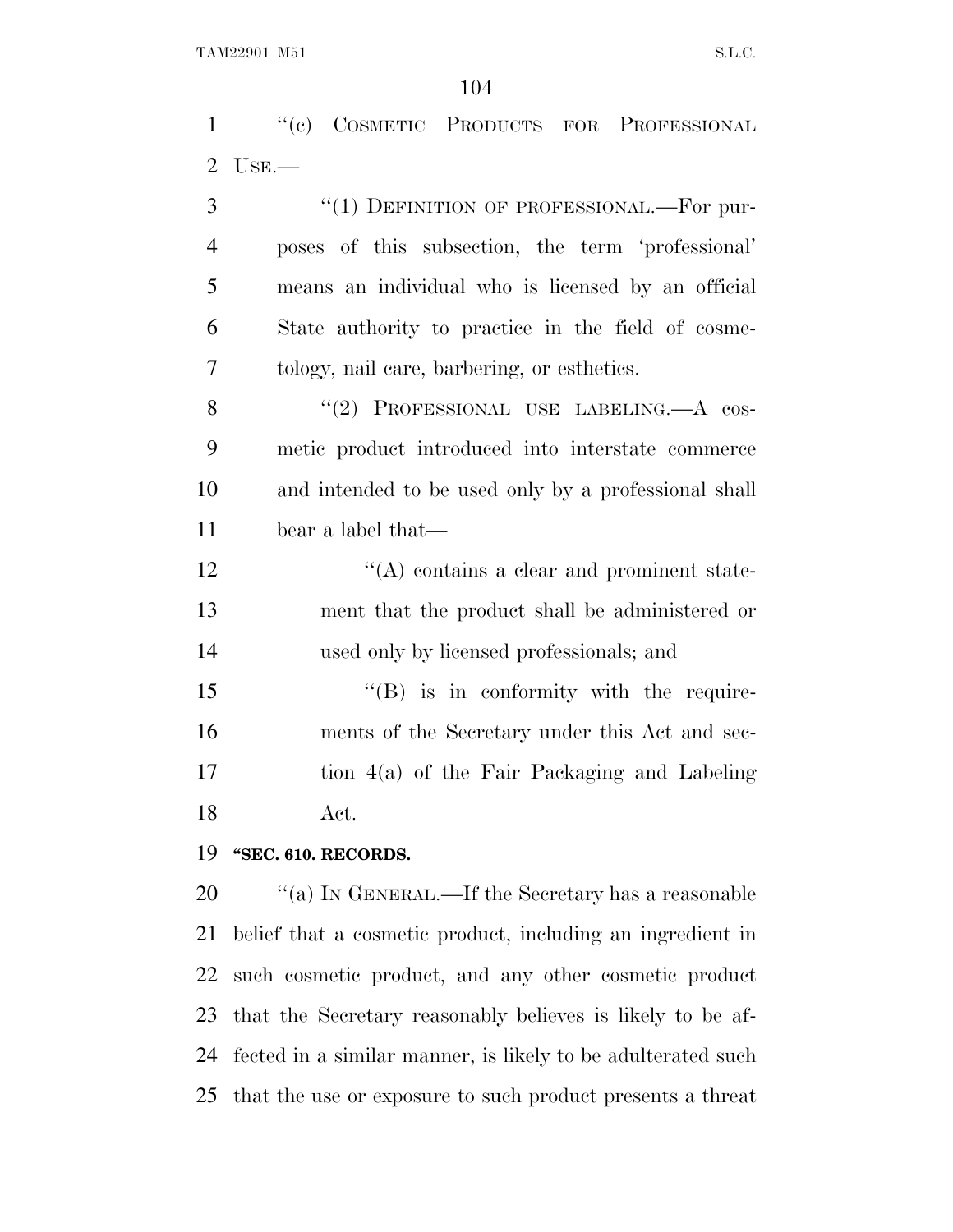of serious adverse health consequences or death to hu- mans, each responsible person and facility shall, at the re- quest of an officer or employee duly designated by the Sec- retary, permit such officer or employee, upon presentation of appropriate credentials and a written notice to such person, at reasonable times and within reasonable limits and in a reasonable manner, to have access to and copy all records relating to such cosmetic product, and to any other cosmetic product that the Secretary reasonably be- lieves is likely to be affected in a similar manner, that are needed to assist the Secretary in determining whether the cosmetic product is adulterated and presents a threat of serious adverse health consequences or death to hu- mans. This subsection shall not be construed to extend 15 to recipes [or formulas] for cosmetics, financial data, pricing data, personnel data (other than data as to quali- fication of technical and professional personnel performing functions subject to this Act), research data (other than safety substantiation data), or sales data (other than ship-ment data regarding sales).

21 "(b) PROTECTION OF SENSITIVE INFORMATION.— The Secretary shall take appropriate measures to ensure that there are in effect effective procedures to prevent the unauthorized disclosure of any trade secret or confidential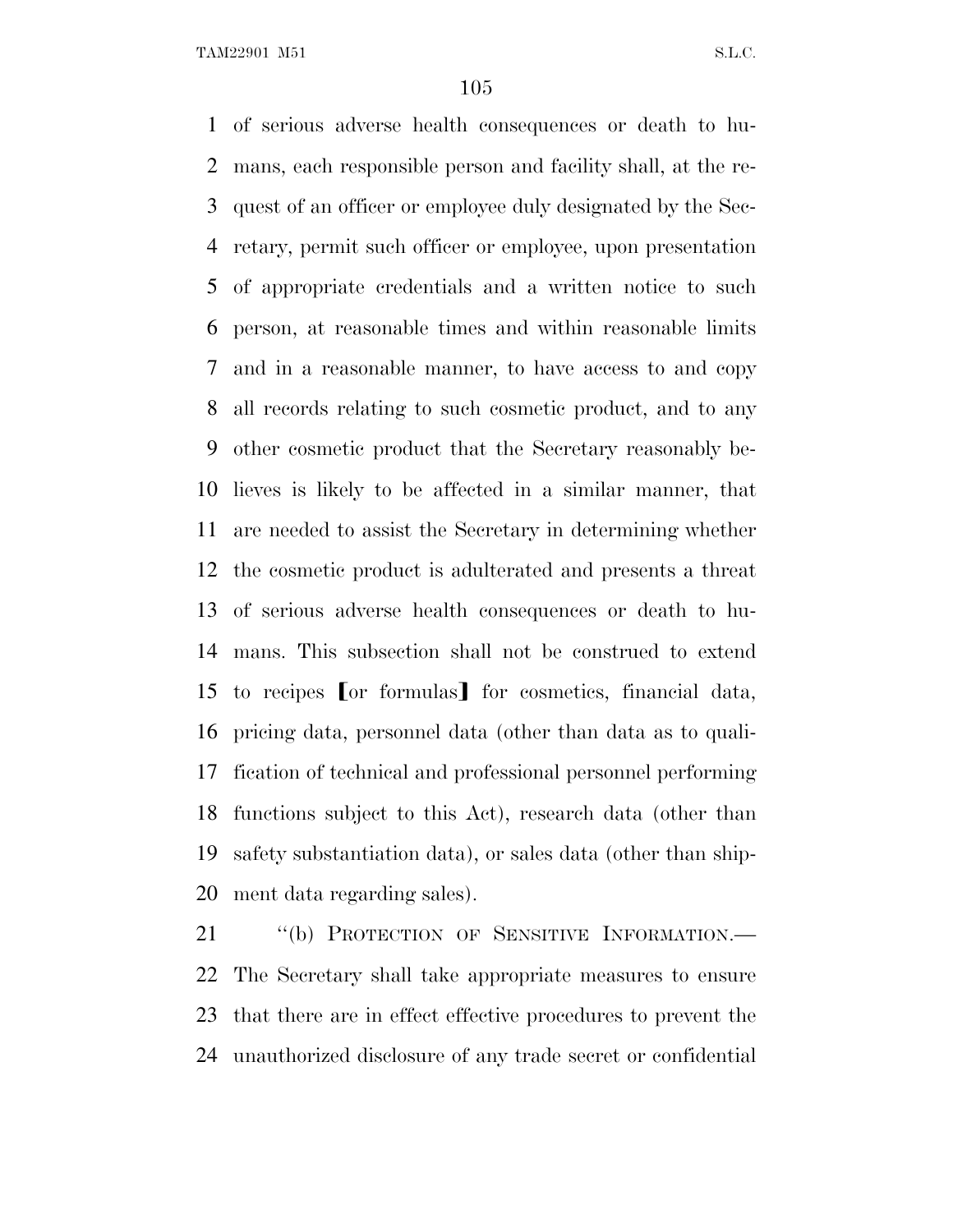information that is obtained by the Secretary pursuant to this section.

 ''(c) RULE OF CONSTRUCTION.—Nothing in this sec- tion shall be construed to affect section 605 or 606 with respect to access to records.

#### **''SEC. 611. MANDATORY RECALL AUTHORITY.**

 ''(a) I<sup>N</sup> GENERAL.—If the Secretary determines that there is a reasonable probability that a cosmetic is adulter- ated under section 601 or misbranded under section 602 and the use of or exposure to such cosmetic will cause serious adverse health consequences or death, the Sec- retary shall provide the responsible person with an oppor- tunity to voluntarily cease distribution and recall such ar- ticle. If the responsible person refuses to or does not vol- untarily cease distribution or recall such cosmetic within the time and manner prescribed by the Secretary (if so prescribed), the Secretary may, by order, require, as the Secretary deems necessary, such person to immediately cease distribution of such article.

 ''(b) HEARING.—The Secretary shall provide the re- sponsible person who is subject to an order under para- graph (a) with an opportunity for an informal hearing, to be held not later than 10 days after the date of issuance of the order, on whether adequate evidence exists to justify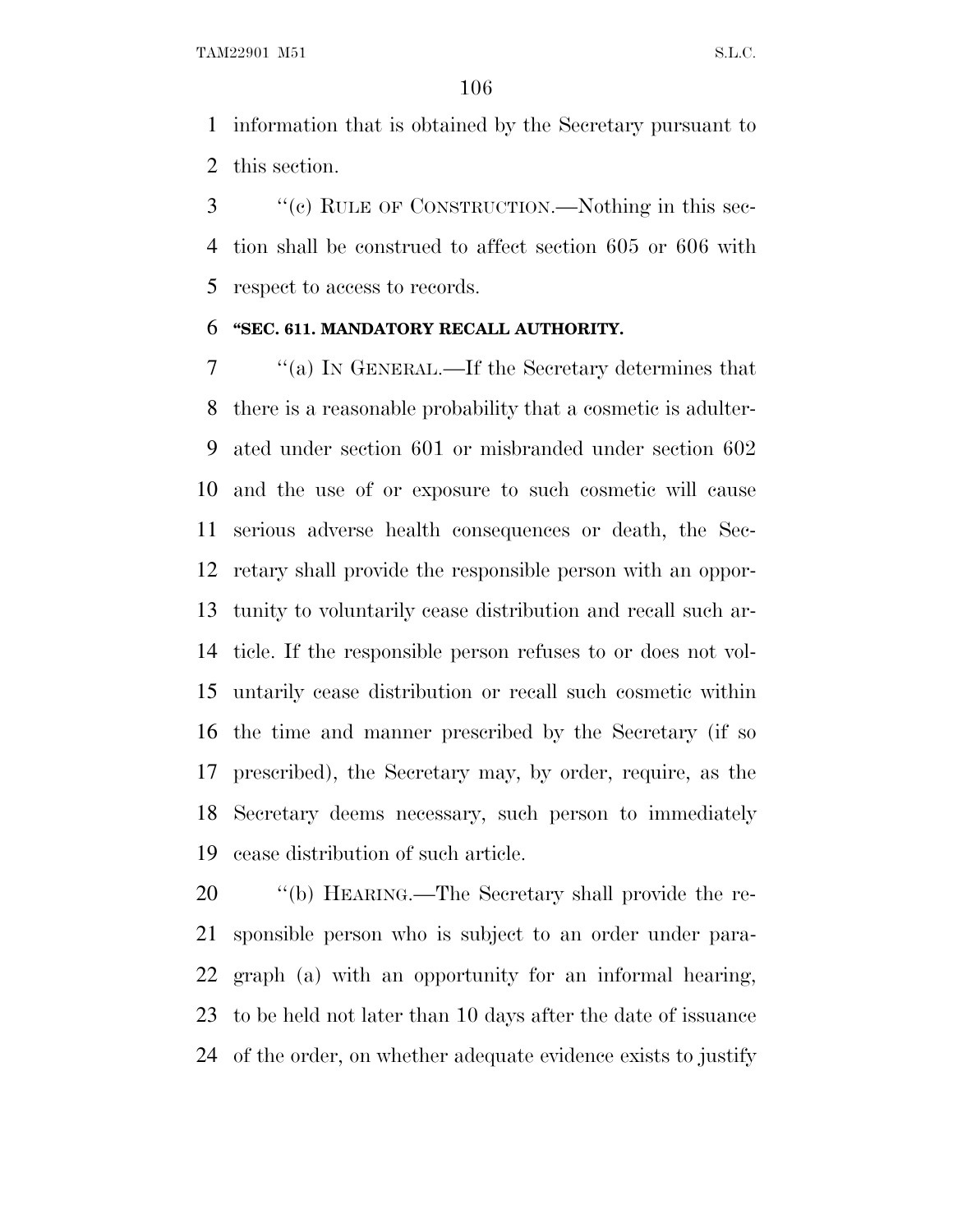the order, and what actions are required by such amended order pursuant to subsection (c).

- ''(c) ORDER RESOLUTION.—After an order is issued according to the process under subsections (a) and (b), the Secretary shall, except as provided in subsection (d)—
- $(1)$  vacate the order, if the Secretary deter- mines that inadequate grounds exist to support the actions required by the order;
- ''(2) continue the order ceasing distribution of the cosmetic until a date specified in such order; or 11 ''(3) amend the order to require a recall of the cosmetic, including any requirements to notify ap- propriate persons, a timetable for the recall to occur, and a schedule for updates to be provided to the Secretary regarding such recall.
- ''(d) ACTION FOLLOWING ORDER.—Any person who is subject to an order pursuant to paragraph (2) or (3) of subsection (c) shall immediately cease distribution of or recall, as applicable, the cosmetic and provide notifica-tion as required by such order.
- ''(e) NOTICE TO PERSONS AFFECTED.—If the Sec- retary determines necessary, the Secretary may require the person subject to an order pursuant to subsection (a) or an amended order pursuant to paragraph (2) or (3) of subsection (c) to provide either a notice of a recall order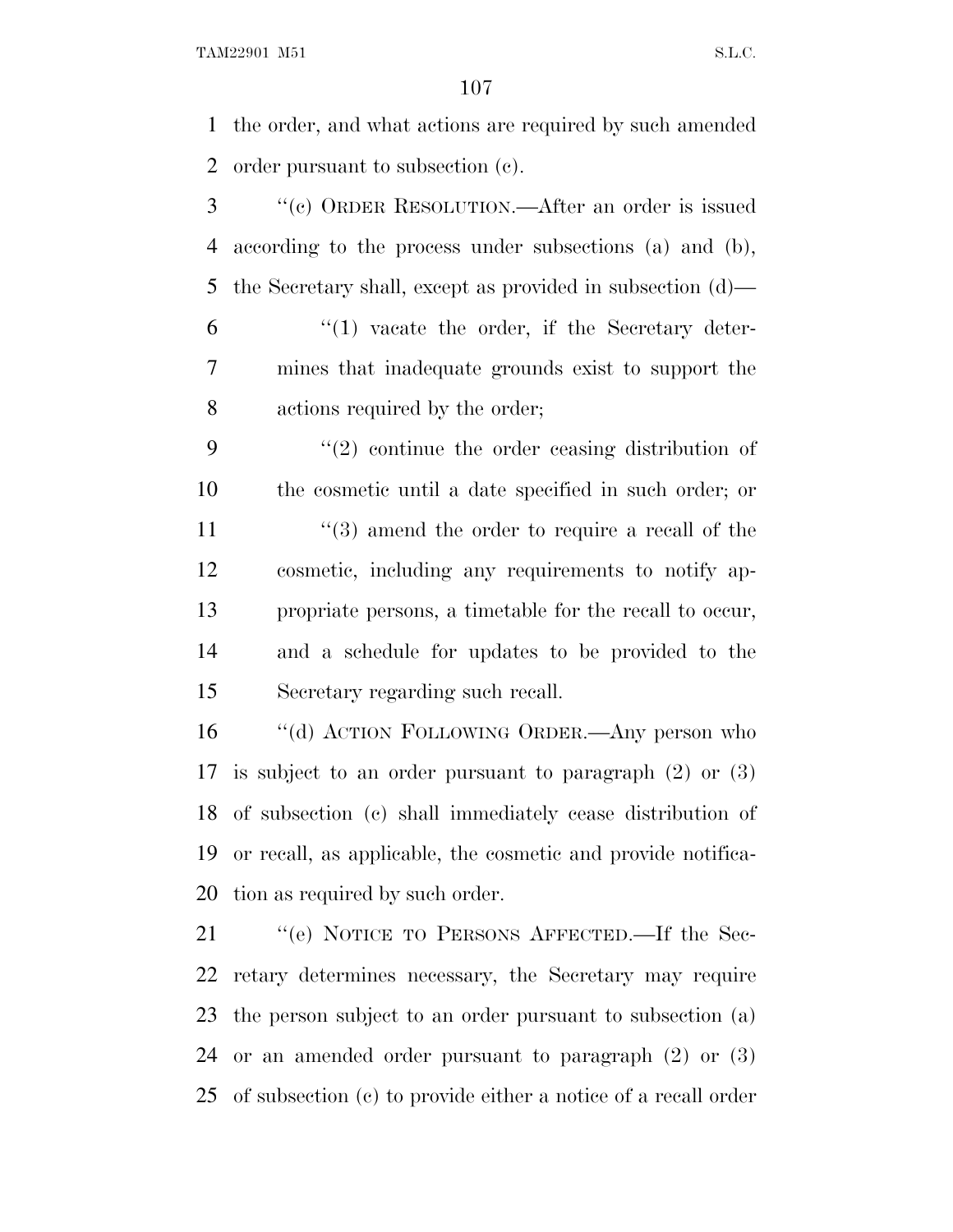for, or an order to cease distribution of, such cosmetic, as applicable, under this section to appropriate persons, including persons who manufacture, distribute, import, or offer for sale such product that is the subject of an order and to the public. ''(f) PUBLIC NOTIFICATION.—In conducting a recall under this section, the Secretary shall—  $\frac{8}{10}$  (1) ensure that a press release is published re- garding the recall, and that alerts and public notices are issued, as appropriate, in order to provide notifi- cation— 12 ''(A) of the recall to consumers and retail- ers to whom such cosmetic was, or may have been, distributed; and  $\text{``(B) that includes, at a minimum}\longrightarrow$  $\frac{1}{10}$  the name of the cosmetic subject 17 to the recall; 18 ''(ii) a description of the risk associ- ated with such article; and  $\frac{1}{20}$  to the extent practicable, infor- mation for consumers about similar cos-22 metics that are not affected by the recall; and  $\frac{1}{2}$  (2) ensure publication, as appropriate, on the website of the Food and Drug Administration of an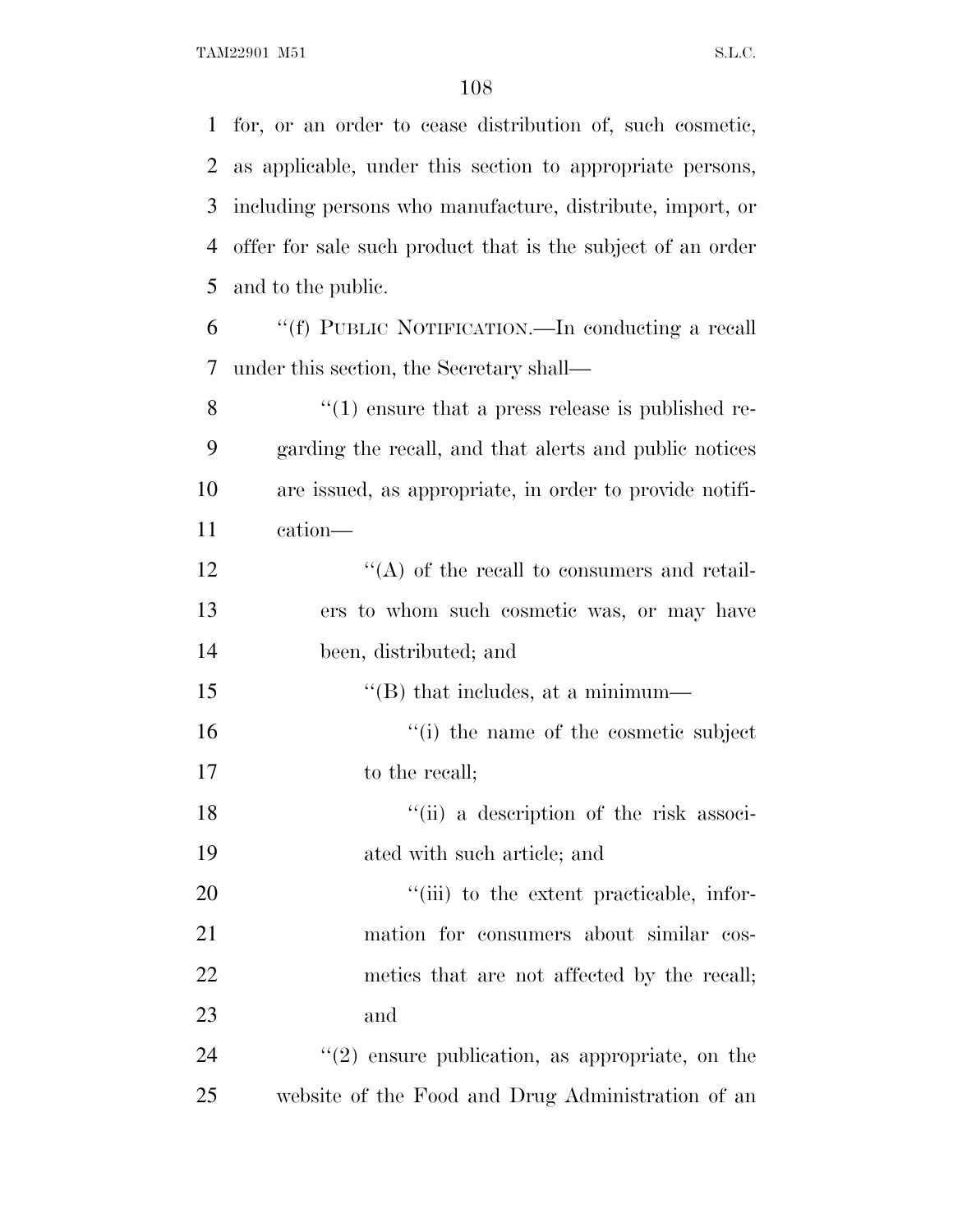image of the cosmetic that is the subject of the press release described in paragraph (1), if available.

 ''(g) N<sup>O</sup> DELEGATION.—The authority conferred by this section to order a recall or vacate a recall order shall not be delegated to any officer or employee other than the Commissioner.

 ''(h) EFFECT.—Nothing in this section shall affect the authority of the Secretary to request or participate in a voluntary recall, or to issue an order to cease distribu- tion or to recall under any other provision of this chapter. **''SEC. 612. SMALL BUSINESSES.**

12 "(a) IN GENERAL.—Responsible persons, and owners and operators of facilities, whose average gross annual sales in the United States of cosmetic products for the previous 3-year period is less than \$1,000,000, adjusted for inflation, and who do not engage in the manufacturing or processing of the cosmetic products described in sub- section (b), shall be considered small businesses and not subject to the requirements of section 606 or 607.

20 "(b) REQUIREMENTS APPLICABLE TO ALL MANU- FACTURERS AND PROCESSORS OF COSMETICS.—The ex- emptions under subsection (a) shall not apply to any re- sponsible person or facility engaged in the manufacturing or processing of any of the following products: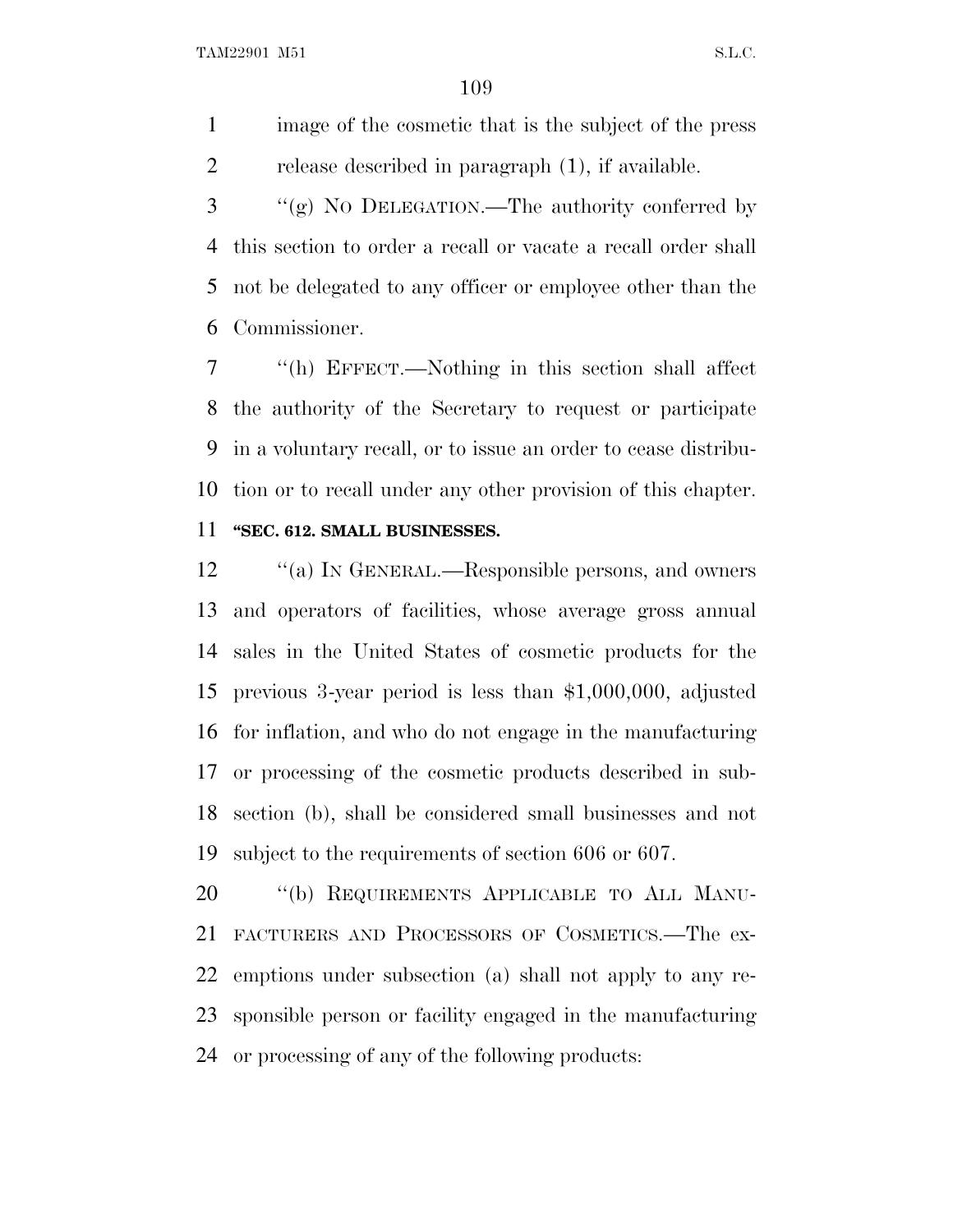| $\mathbf{1}$   | $\lq(1)$ Cosmetic products that regularly come into            |
|----------------|----------------------------------------------------------------|
| $\overline{2}$ | contact with mucus membrane of the eye under con-              |
| 3              | ditions of use that are customary or usual.                    |
| $\overline{4}$ | $\lq(2)$ Cosmetic products that are injected.                  |
| 5              | "(3) Cosmetic products that are intended for                   |
| 6              | internal use.                                                  |
| 7              | $\lq(4)$ Cosmetic products that are intended to                |
| 8              | alter appearance for more than 24 hours under con-             |
| 9              | ditions of use that are customary or usual and re-             |
| 10             | moval by the consumer is not part of such conditions           |
| 11             | of use that are customary or usual.                            |
| 12             | "SEC. 613. EXEMPTION FOR CERTAIN PRODUCTS AND FA-              |
|                |                                                                |
| 13             | <b>CILITIES.</b>                                               |
| 14             | "(a) IN GENERAL.—Notwithstanding any other pro-                |
| 15             | vision of law, except as provided in subsection (b), a cos-    |
| 16             | metic product or facility that is also subject to the require- |
| 17             | ments of chapter V shall be exempt from the requirements       |
| 18             | of sections 605, 606, 607, 608, 609(a), 610, and 611.          |
| 19             | "(b) EXCEPTION.—A facility described in subsection             |
| 20             | (a) that also manufactures or processes cosmetic products      |
| 21             | that are not subject to the requirements of chapter V shall    |
| 22             | not be exempt from the requirements of sections 605, 606,      |
| 23             | 607, 608, 609(a), 610, and 611, with respect to such cos-      |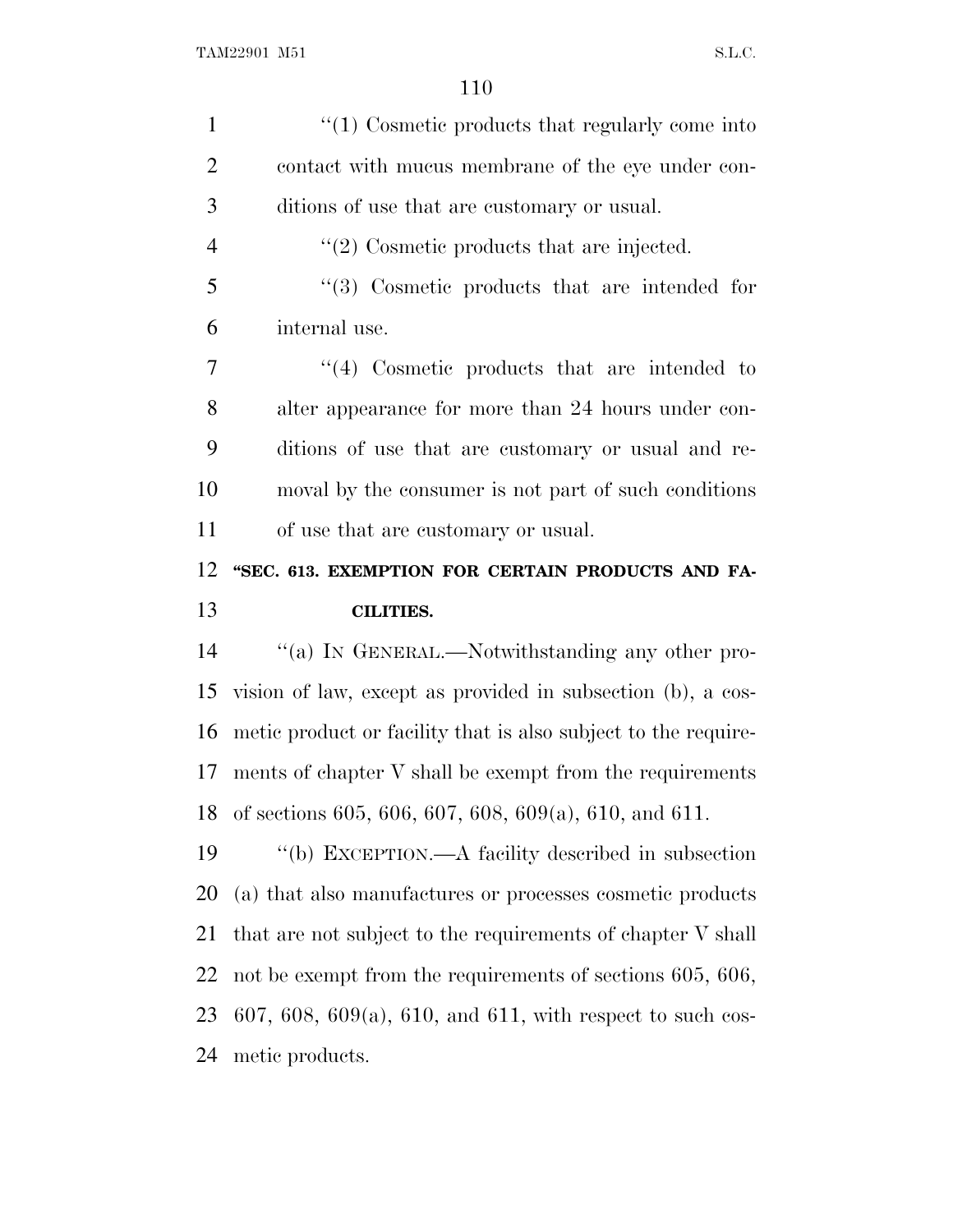### **''SEC. 614. PREEMPTION.**

2 "(a) IN GENERAL.—No State or political subdivision of a State may establish or continue in effect any law, regulation, order, or other requirement for cosmetics that is different from or in addition to, or otherwise not iden- tical with, any requirement applicable under this chapter with respect to registration and product listing, good man- ufacturing practice, recordkeeping, recalls, adverse event reporting, or safety substantiation.

 ''(b) LIMITATION.—Nothing in the amendments to this Act made by the Modernization of Cosmetics Regula- tion Act of 2022 shall be construed to preempt any State statute, public initiative, referendum, regulation, or other State action, except as expressly provided in subsection (a). Notwithstanding subsection (a), nothing in this sec- tion shall be construed to prevent any State from prohib- iting the use or limiting the amount of an ingredient in a cosmetic product.

19 ''(c) SAVINGS.—Nothing in the amendments to this Act made by the Modernization of Cosmetics Regulation Act of 2022, nor any standard, rule, requirement, regula- tion, or adverse event report shall be construed to modify, preempt, or displace any action for damages or the liabil- ity of any person under the law of any State, whether stat-utory or based in common law.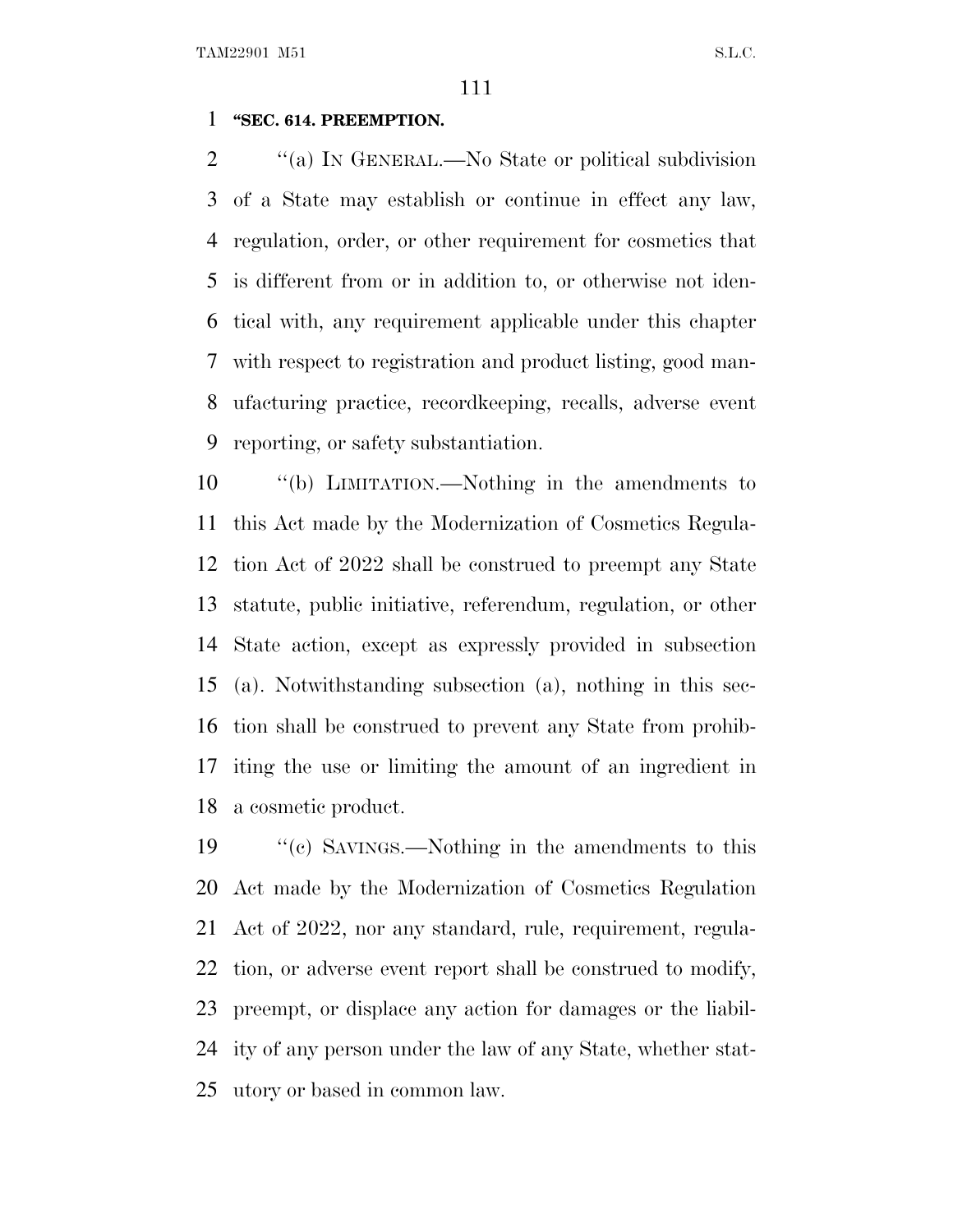| $\mathbf{1}$ | "(d) RULE OF CONSTRUCTION.—Nothing in this sec-             |
|--------------|-------------------------------------------------------------|
| 2            | tion shall be construed to amend, expand, or limit the pro- |
| 3            | visions under section 752.".                                |
| 4            | SEC. 803. ENFORCEMENT AND CONFORMING AMEND-                 |
| 5            | MENTS.                                                      |
| 6            | (a) IN GENERAL.—                                            |
| 7            | (1) PROHIBITED ACTS.—Section 301 of the                     |
| 8            | Federal Food, Drug, and Cosmetic Act (21 U.S.C.             |
| 9            | $331$ ) is amended—                                         |
| 10           | $(A)$ by adding at the end the following:                   |
| 11           | "(fff) The failure to register or submit listing infor-     |
| 12           | mation in accordance with section 607.                      |
| 13           | "(ggg) The refusal or failure to follow an order under      |
| 14           | section $611$ ."; and                                       |
| 15           | $(B)$ in paragraph (d), by striking "or 564"                |
| 16           | and inserting ", $564$ , or $607$ ".                        |
| 17           | (2) ADULTERATED PRODUCTS.—Section 601 of                    |
| 18           | the Federal Food, Drug, and Cosmetic Act (21                |
| 19           | U.S.C. 361) is amended by adding at the end the             |
| 20           | following:                                                  |
| 21           | "(f) If it has been manufactured or processed under         |
| 22           | conditions that do not meet current good manufacturing      |
| 23           | practice regulations, as prescribed by the Food and Drug    |
| 24           | Administration in accordance with section 606.              |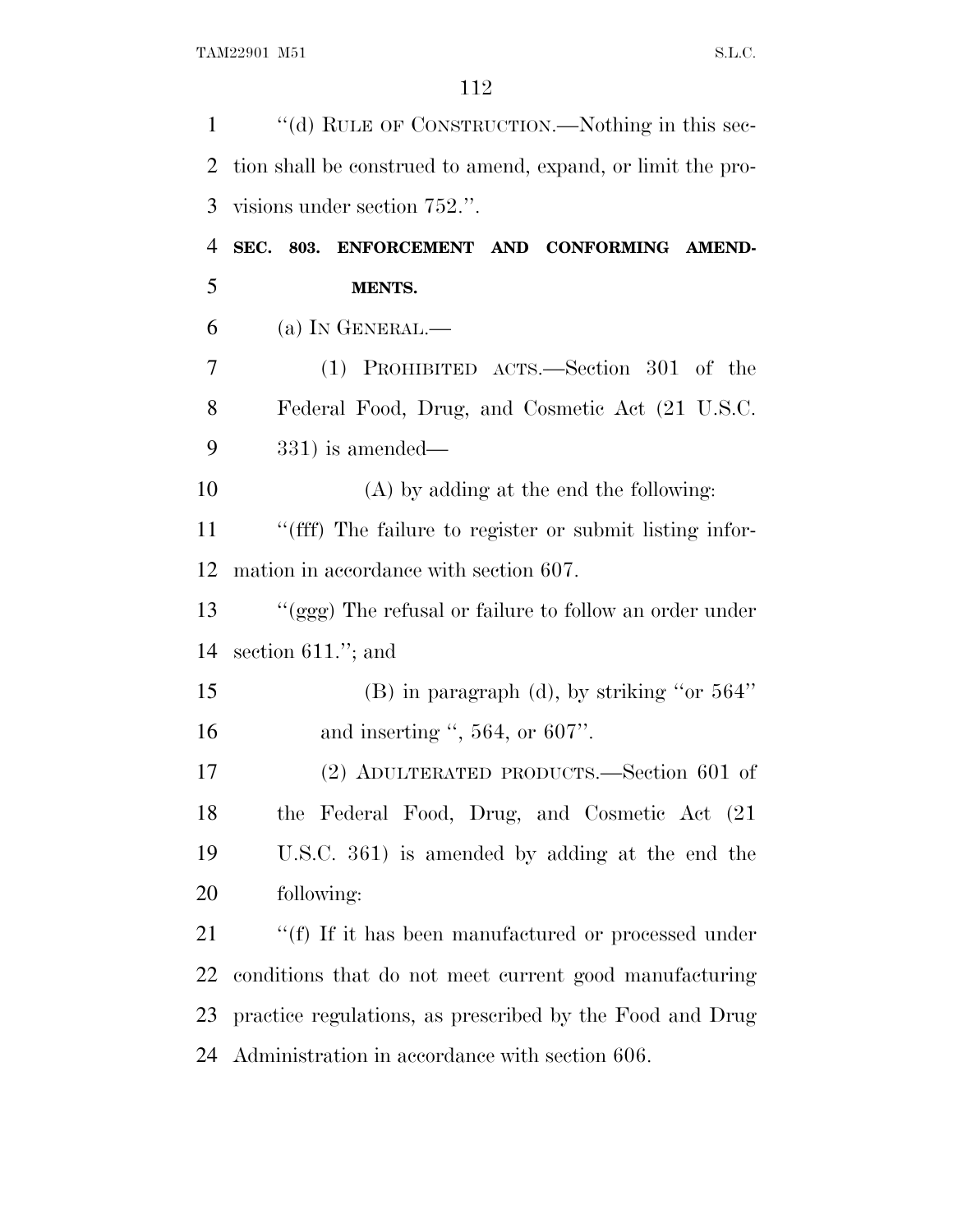| 1              | "(g) If it is a cosmetic product, and the cosmetic          |
|----------------|-------------------------------------------------------------|
| 2              | product, including each ingredient in the cosmetic product, |
| 3              | does not have adequate substantiation for safety, as de-    |
| $\overline{4}$ | fined in section $608(e)$ .".                               |
| 5              | (3) MISBRANDED COSMETICS.—Section $602(b)$                  |
| 6              | of the Federal Food, Drug, and Cosmetic Act (21)            |
| 7              | U.S.C. $362(b)$ is amended—                                 |
| 8              | (A) by striking "and $(2)$ " and inserting                  |
| 9              | $(2)$ "; and                                                |
| 10             | (B) by inserting after "numerical count"                    |
| 11             | the following: "; and $(3)$ the information re-             |
| 12             | quired under section 609".                                  |
| 13             | (4) ADVERSE EVENT REPORTING.—The Federal                    |
| 14             | Food, Drug, and Cosmetic Act (21 U.S.C. 301 et              |
| 15             | seq.) is amended—                                           |
| 16             | (A) in section 301(e) $(21 \text{ U.S.C. } 331(e))$ —       |
| 17             | (i) by striking " $564$ , $703$ " and insert-               |
| 18             | ing "564, 605, 703"; and                                    |
| 19             | (ii) by striking " $564$ , $760$ " and insert-              |
| 20             | ing $\cdot$ 564, 605, 611, 760";                            |
| 21             | in section $301(ii)$ $(21 \text{ U.S.C.})$<br>(B)           |
| 22             | $331(ii)$ )—                                                |
| 23             | (i) by striking "760 or 761) or" and                        |
| 24             | inserting $"604, 760, or 761$ or"; and                      |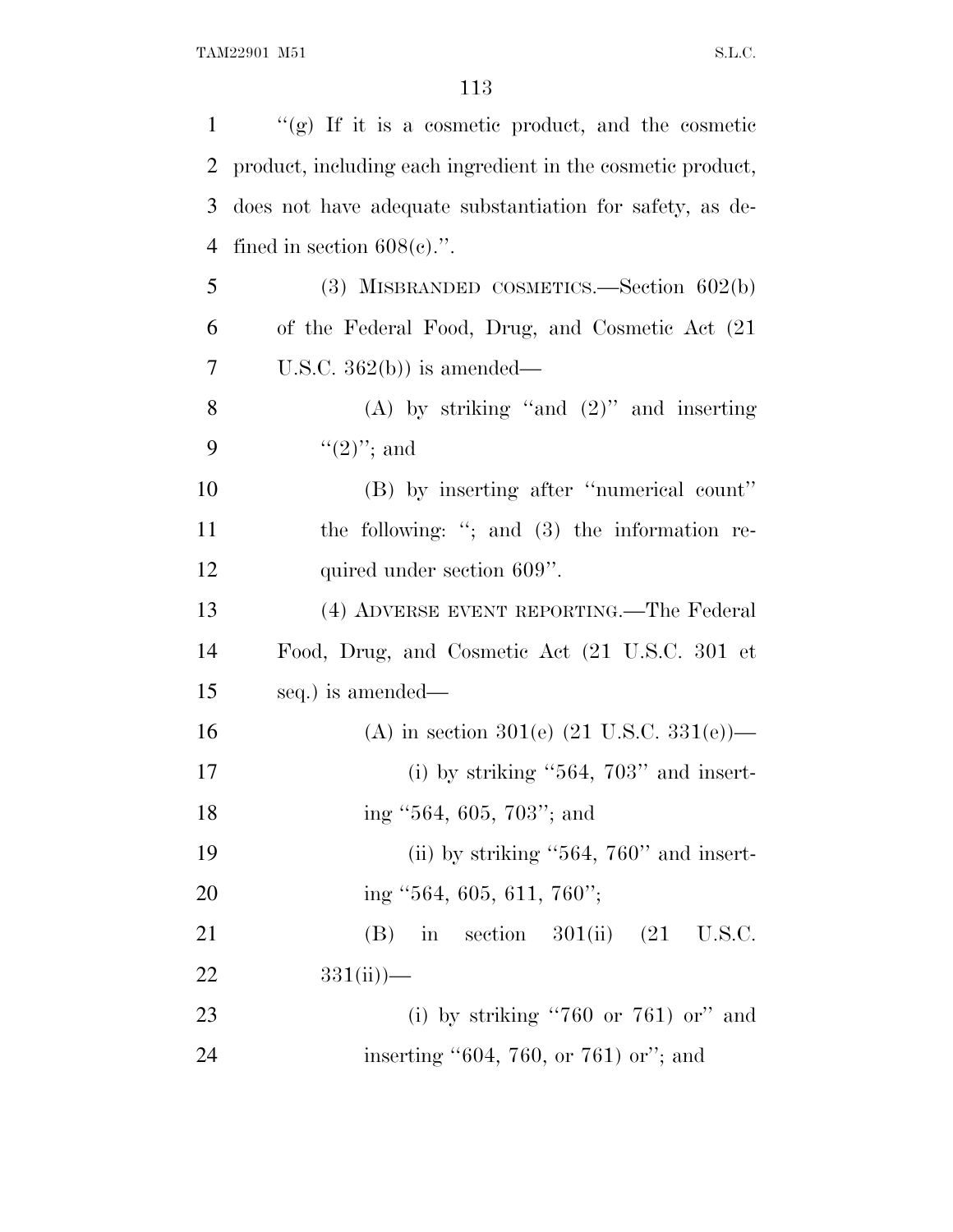| $\mathbf{1}$   | (ii) by inserting "or required under                  |
|----------------|-------------------------------------------------------|
| $\overline{2}$ | section $605(a)$ " after "report (as defined          |
| 3              | under section 760 or 761";                            |
| $\overline{4}$ | (C) in section 801(a) $(21 \text{ U.S.C. } 381(a))$ — |
| 5              | (i) by striking "under section $760$ or               |
| 6              | 761" and inserting "under section 605,                |
| $\overline{7}$ | 760, or $761$ ";                                      |
| 8              | (ii) by striking "defined in such sec-                |
| 9              | tion 760 or 761" and inserting "defined in            |
| 10             | section 604, 760, or 761";                            |
| 11             | (iii) by striking "of such section 760                |
| 12             | or 761" and inserting "of such section                |
| 13             | 605, 760, or $761$ "; and                             |
| 14             | (iv) by striking "described in such                   |
| 15             | section 760 or 761" and inserting "de-                |
| 16             | scribed in such section 605, 760, or $761$ ";         |
| 17             | and                                                   |
| 18             | in section $801(b)$ $(21 \text{ U.S.C.})$<br>(D)      |
| 19             | $381(b)$ )—                                           |
| 20             | (i) by striking "requirements of sec-                 |
| 21             | tions $760$ or $761$ ," and inserting "require-       |
| 22             | ments of section 605, 760, or 761";                   |
| 23             | (ii) by striking "as defined in section               |
| 24             | 760 or 761" and inserting "as defined in              |
| 25             | section 604, 760, or 761"; and                        |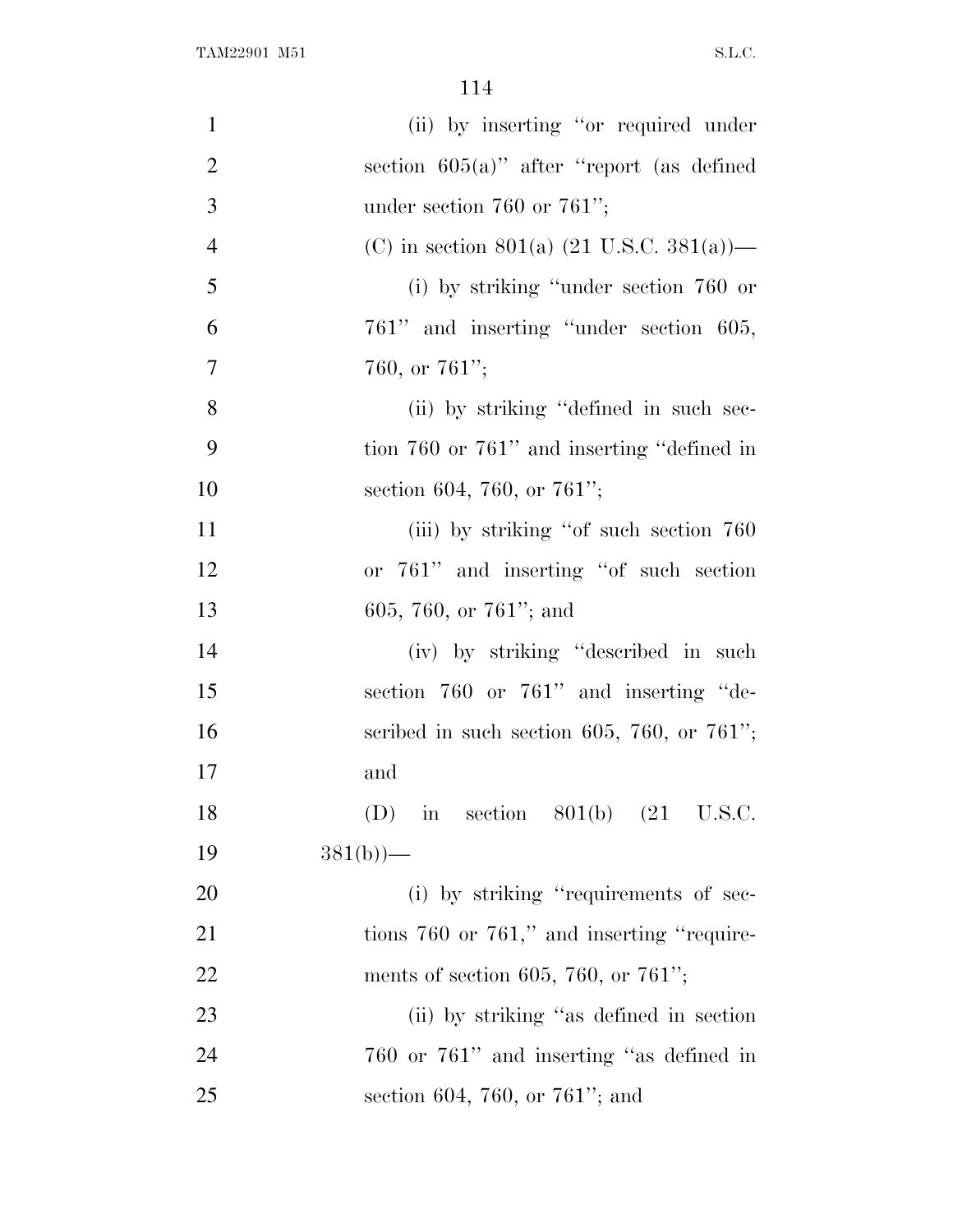(iii) by striking ''with section 760 or  $2 \t\t 761$ " and inserting "with section 605, 760, or 761''.

 (b) EFFECTIVE DATE.—The amendments made by subsection (a) shall take effect on the date that is 1 year after the date of enactment of this Act.

## **SEC. 804. RECORDS INSPECTION.**

 Section 704(a)(1) of the Federal Food, Drug, and Cosmetic Act (21 U.S.C. 374(a)(1)) is amended by insert- ing after the second sentence the following: ''In the case of a facility (as defined in section 604) that manufactures or processes cosmetic products, the inspection shall extend to all records and other information described in section 610, when the standard for records inspection under such section applies.''.

### **SEC. 805. TALC-CONTAINING COSMETICS.**

The Secretary of Health and Human Services—

 (1) not later than one year after the date of en- actment of this Act, shall promulgate proposed regu- lations to establish standardized testing methods for detecting and identifying asbestos in talc-containing cosmetic products; and

 (2) not later than 180 days after the date on which the public comment period on the proposed regulations closes, shall issue such final regulations.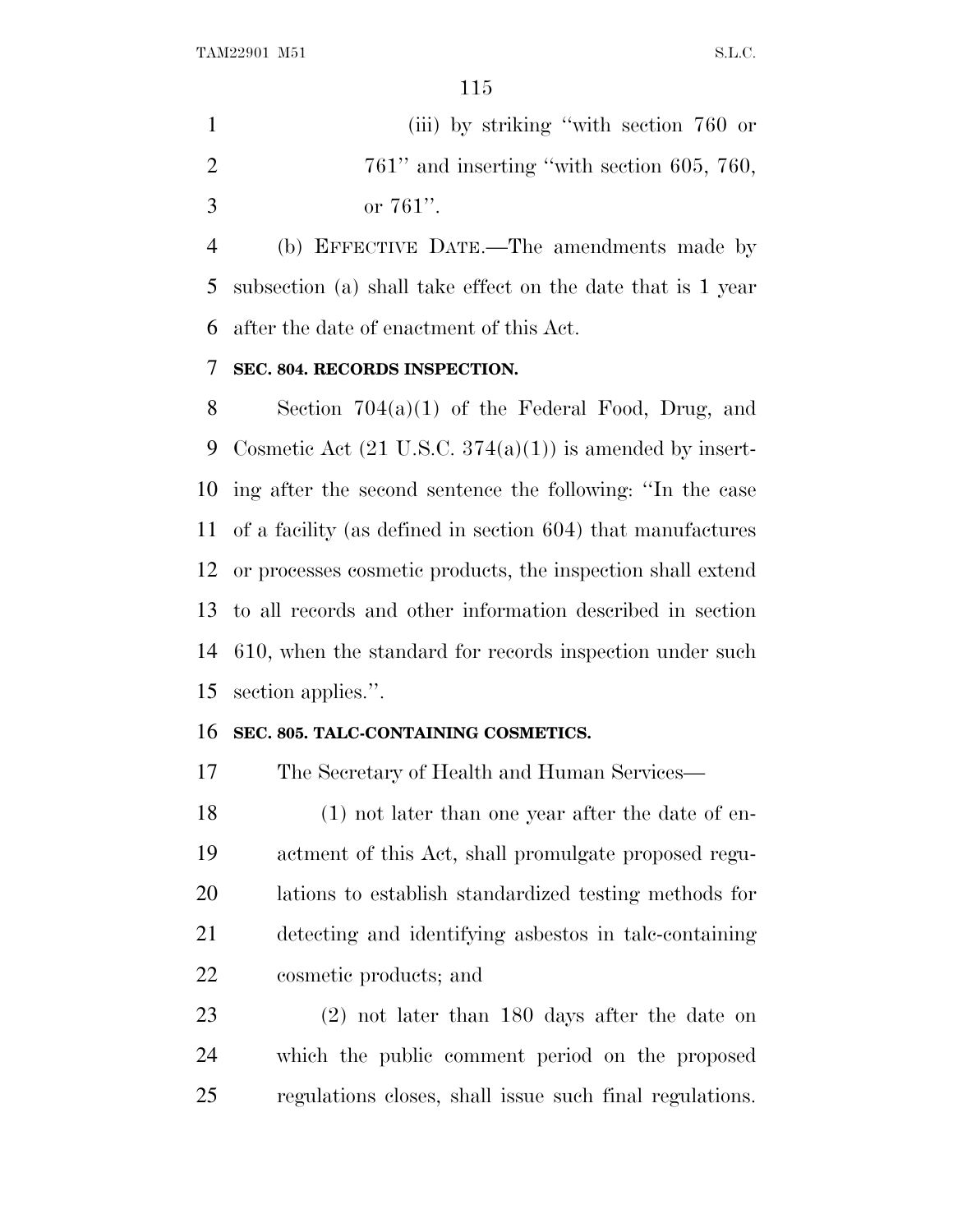## **SEC. 806. FUNDING.**

 To carry out the amendments made by sections 802, 803, 804, and 805, there is authorized to be appropriated  $\sqrt{\phantom{a}}$  for each of the fiscal years 2023 through 2029 and such sums as may be necessary for each of the subse-quent fiscal years, to remain available until expended.

# **Subtitle B—Dietary Supplements**

## **SEC. 811. REGULATION OF DIETARY SUPPLEMENTS.**

 (a) I<sup>N</sup> GENERAL.—Chapter IV of the Federal Food, Drug, and Cosmetic Act (21 U.S.C. 341 et seq.) is amend- ed by adding after section 403C of such Act (21 U.S.C. 343–3) the following:

## **''SEC. 403D. DIETARY SUPPLEMENT LISTING REQUIRE-MENT.**

 ''(a) I<sup>N</sup> GENERAL.—Beginning on the date specified 16 in subsection  $(b)(4)$ , each dietary supplement shall be list- ed with the Secretary in accordance with this section. Each such listing shall include, with respect to the dietary supplement, the information specified in subsection (b)(1).

20 "(b) REQUIREMENTS.—

21 "(1) IN GENERAL.—The manufacturer, packer, or distributor of a dietary supplement whose name 23 (pursuant to section  $403(e)(1)$ ) appears on the label of a dietary supplement marketed in the United States (referred to in this section as the 'responsible person'), or if the responsible person is a foreign en-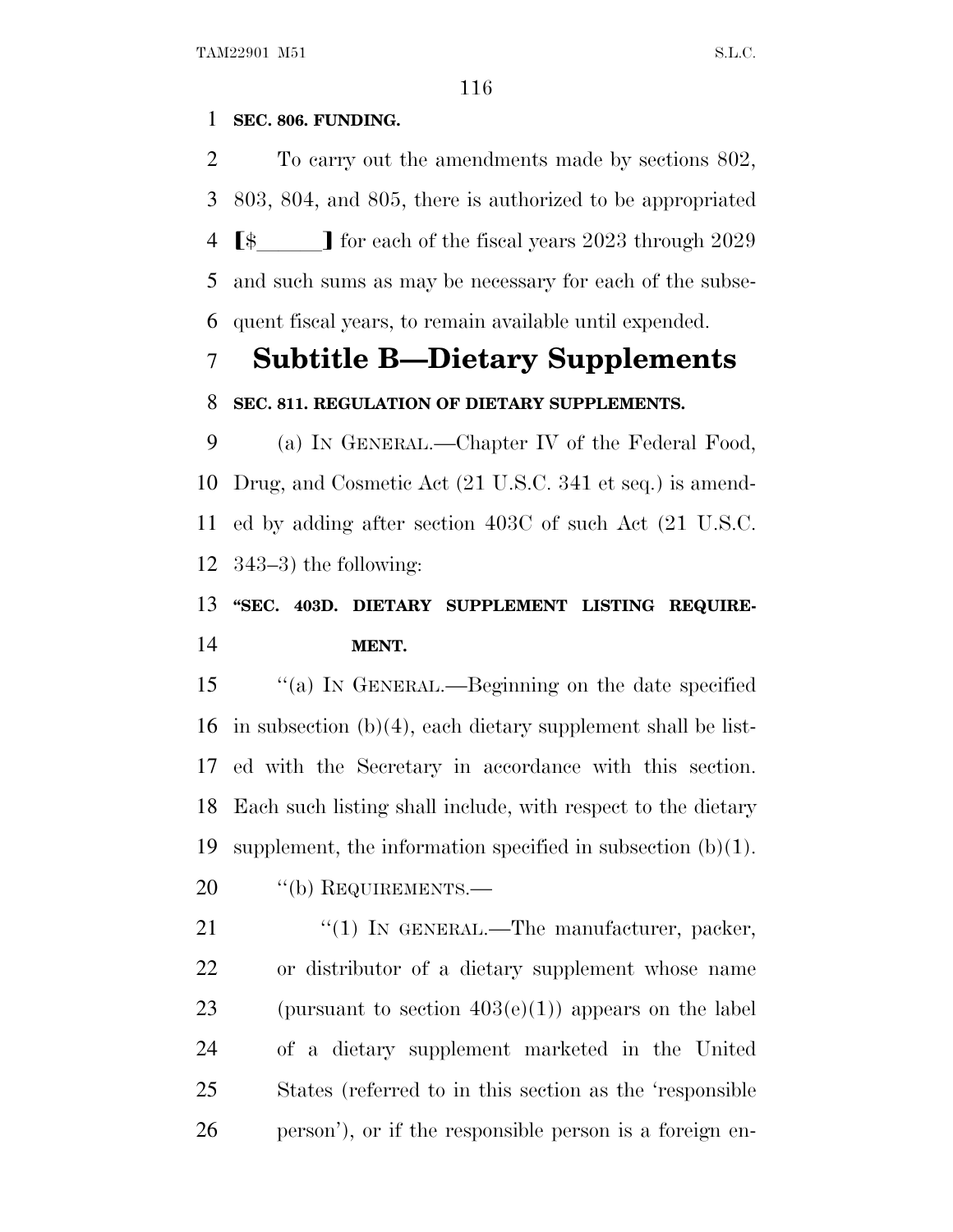| $\mathbf{1}$   | tity, the United States agent of such person, shall  |
|----------------|------------------------------------------------------|
| $\overline{2}$ | submit to the Secretary in accordance with this sec- |
| 3              | tion the following information for a dietary supple- |
| $\overline{4}$ | ment that is marketed:                               |
| 5              | "(A) Any name of the dietary supplement              |
| 6              | and the statement of identity, including brand       |
| 7              | name and specified flavors, if applicable.           |
| 8              | "(B) The name and address of the respon-             |
| 9              | sible person and the name and email address of       |
| 10             | the owner, operator, or agent in charge of the       |
| 11             | responsible person.                                  |
| 12             | $\lq\lq$ The name, domestic address, and             |
| 13             | email address for the United States agent, if        |
| 14             | the responsible person is a foreign entity.          |
| 15             | "(D) The business name and mailing ad-               |
| 16             | dress of all locations at which the responsible      |
| 17             | person manufactures, packages, labels, or holds      |
| 18             | the dietary supplement.                              |
| 19             | "(E) A list of all ingredients in each such          |
| 20             | dietary supplement required under sections           |
| 21             | $101.4$ and $101.36$ , title 21, Code of Federal     |
| 22             | Regulations (or any successor regulations) to        |
| 23             | appear on the label of a dietary supplement, in-     |
| 24             | $cluding$ —                                          |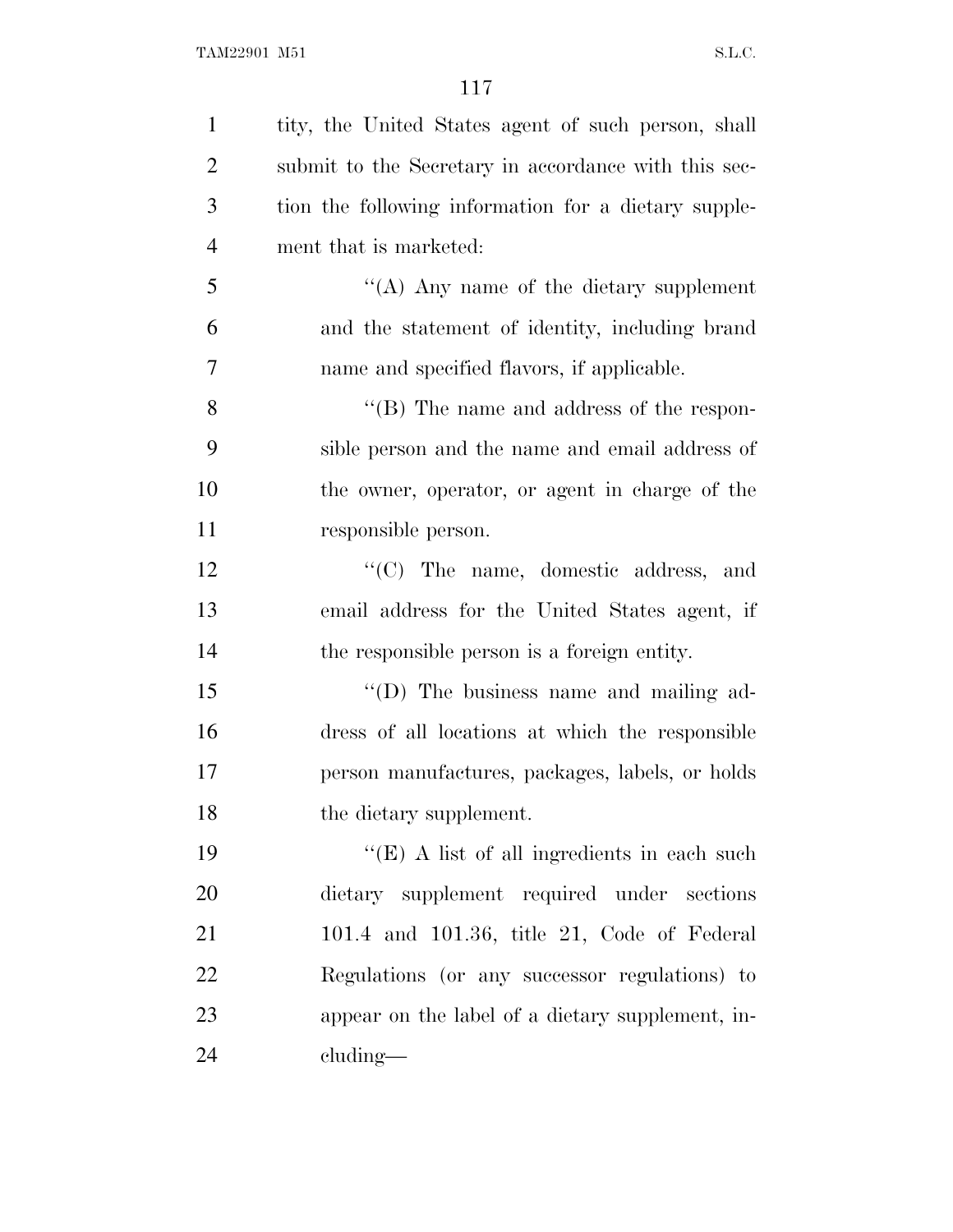| $\mathbf{1}$   | "(i) where applicable, ingredients in a          |
|----------------|--------------------------------------------------|
| $\overline{2}$ | proprietary blend as described in section        |
| 3              | $101.36(c)$ of title 21, Code of Federal Reg-    |
| $\overline{4}$ | ulations (or any successor regulations);         |
| 5              | "(ii) the amount per serving of each             |
| 6              | listed dietary ingredient;                       |
| 7              | "(iii) if required by section $101.36$ of        |
| 8              | title 21, Code of Federal Regulations (or        |
| 9              | any successor regulations), the percent of       |
| 10             | the daily value of each listed ingredient;       |
| 11             | and                                              |
| 12             | "(iv) the amount per serving of die-             |
| 13             | tary ingredients within a proprietary blend.     |
| 14             | $\lq\lq(F)$ The number of servings per container |
| 15             | for each container size.                         |
| 16             | $\lq\lq(G)$ The directions for use.              |
| 17             | "(H) Warnings, notice, and safe handling         |
| 18             | statements, as required by section 101.17 of     |
| 19             | title 21, Code of Federal Regulations (or any    |
| 20             | successor regulations).                          |
| 21             | "(I) Allergen statements for major food al-      |
| 22             | lergens (pursuant to sections $403(w)$ )<br>and  |
| 23             | $403(x)$ .                                       |
| 24             | $\lq\lq(J)$ The form of the dietary supplement   |
| 25             | (such as tablets, capsules).                     |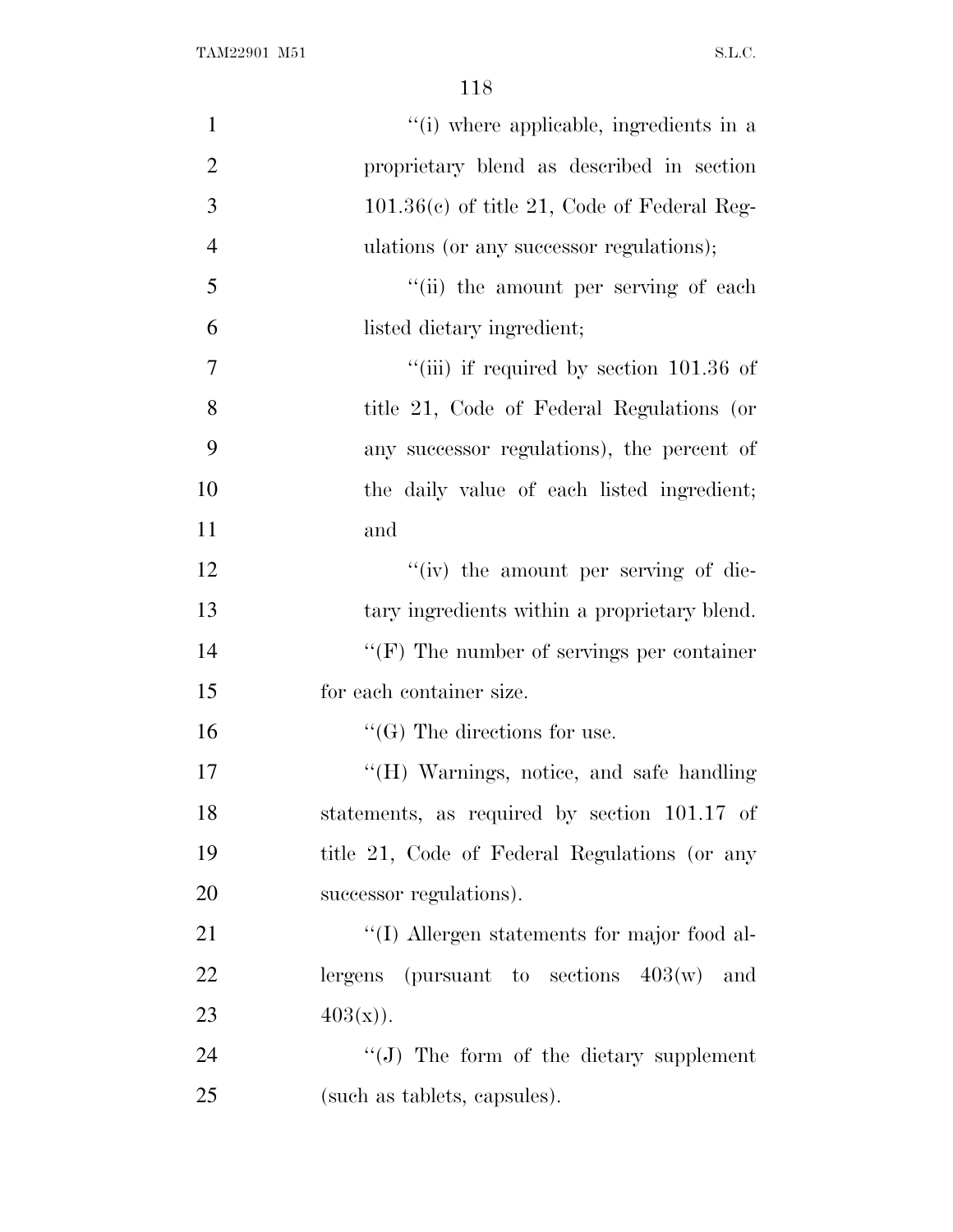TAM22901 M51 S.L.C.

|                | 119                                                        |
|----------------|------------------------------------------------------------|
| $\mathbf{1}$   | " $(K)$ Any health claims or structure or                  |
| $\overline{2}$ | function claims.                                           |
| 3              | $\lq\lq$ . The dietary supplement product list-            |
| $\overline{4}$ | ing number for the product provided by the                 |
| 5              | Secretary in accordance with subsection (c) for            |
| 6              | that product.                                              |
| 7              | "(2) FORMAT.—The Secretary may require that                |
| 8              | a listing submitted under paragraph (1) be sub-            |
| 9              | mitted in an electronic format <i>[placeholder on sub-</i> |
| 10             | mission of information]. UPon receipt of a complete        |
| 11             | listing under paragraph (1), the Secretary shall no-       |
| 12             | tify the responsible person of the receipt of such list-   |
| 13             | ing.                                                       |
| 14             | "(3) LISTING CONTENT.—A single listing sub-                |
| 15             | mission for a dietary supplement under paragraph           |
| 16             | (1) may include multiple dietary supplements with          |
| 17             | identical formulations, or formulations that differ        |
| 18             | only with respect to color, additives, or flavorings,      |
| 19             | whether offered in a single package size or in mul-        |
| 20             | tiple package sizes.                                       |
| 21             | $``(4)$ TIMING.—                                           |
| 22             | $\lq\lq (A)$ In GENERAL.—                                  |

23 "(i) DIETARY SUPPLEMENTS ON THE MARKET.—In the case of a dietary supple-ment that is being offered in interstate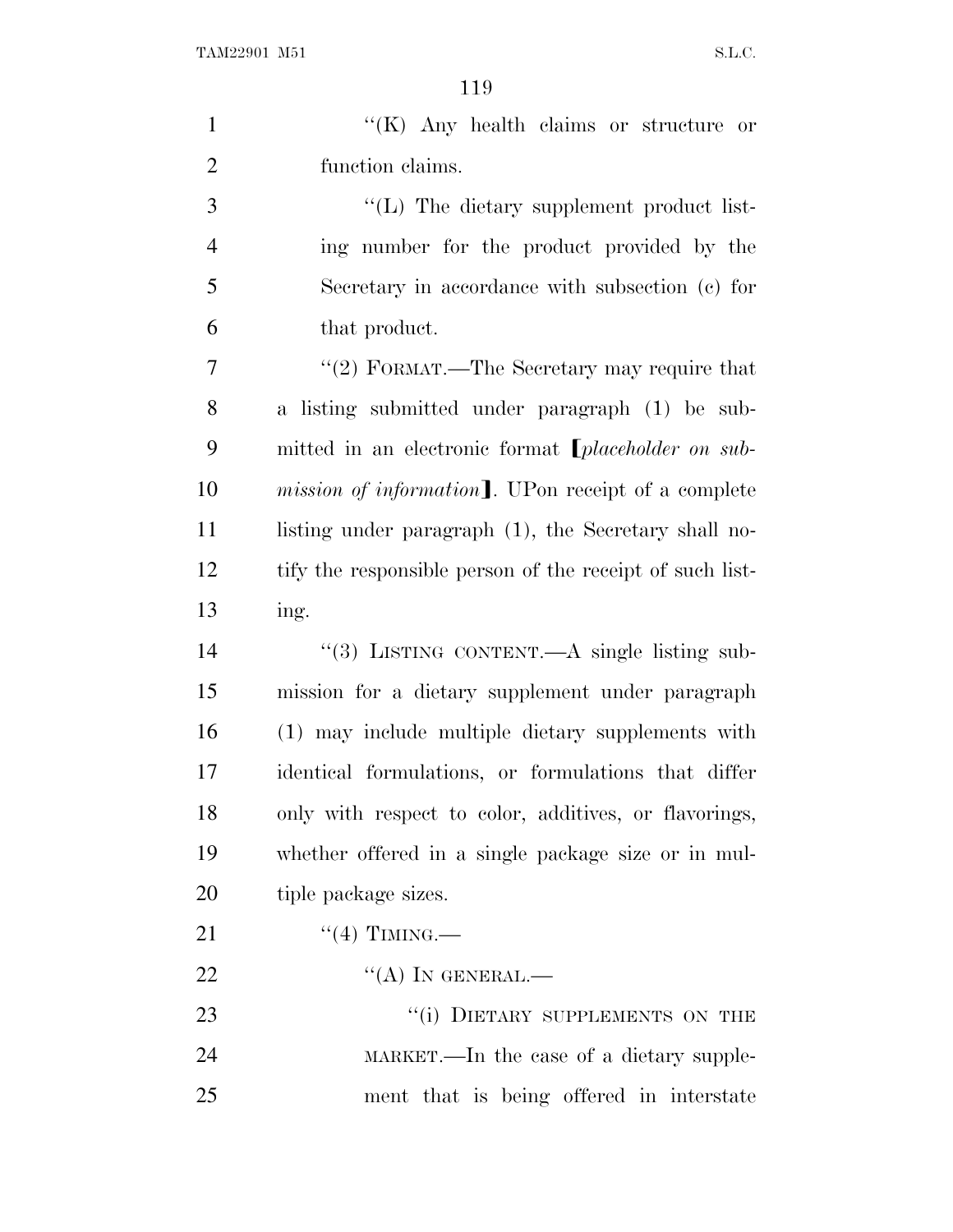| $\mathbf{1}$   | commerce on or before January 1, 2024, a          |
|----------------|---------------------------------------------------|
| $\overline{2}$ | listing for each such dietary supplement in-      |
| 3              | troduced or delivered for introduction into       |
| $\overline{4}$ | interstate commerce shall be submitted by         |
| 5              | the responsible person to the Secretary           |
| 6              | under this subsection not later than 18           |
| $\overline{7}$ | months after the date of enactment of the         |
| 8              | $[short title]$ .                                 |
| 9              | "(ii) NEW DIETARY SUPPLEMENTS.-                   |
| 10             | In the case of a dietary supplement that is       |
| 11             | not being offered in interstate commerce          |
| 12             | on or before January 1, 2024, a listing for       |
| 13             | each such dietary supplement introduced           |
| 14             | or delivered for introduction into interstate     |
| 15             | commerce that has not been included in            |
| 16             | any listing previously submitted by the re-       |
| 17             | sponsible person to the Secretary under           |
| 18             | this subsection shall be submitted to the         |
| 19             | Secretary at the time of introduction into        |
| 20             | interstate commerce.                              |
| 21             | "(B) DISCONTINUED DIETARY SUPPLE-                 |
| 22             | MENTS.—The responsible person shall notify        |
| 23             | the Secretary within one year of the date of dis- |
| 24             | continuance of a dietary supplement required to   |
| 25             | be listed with the Secretary under paragraph      |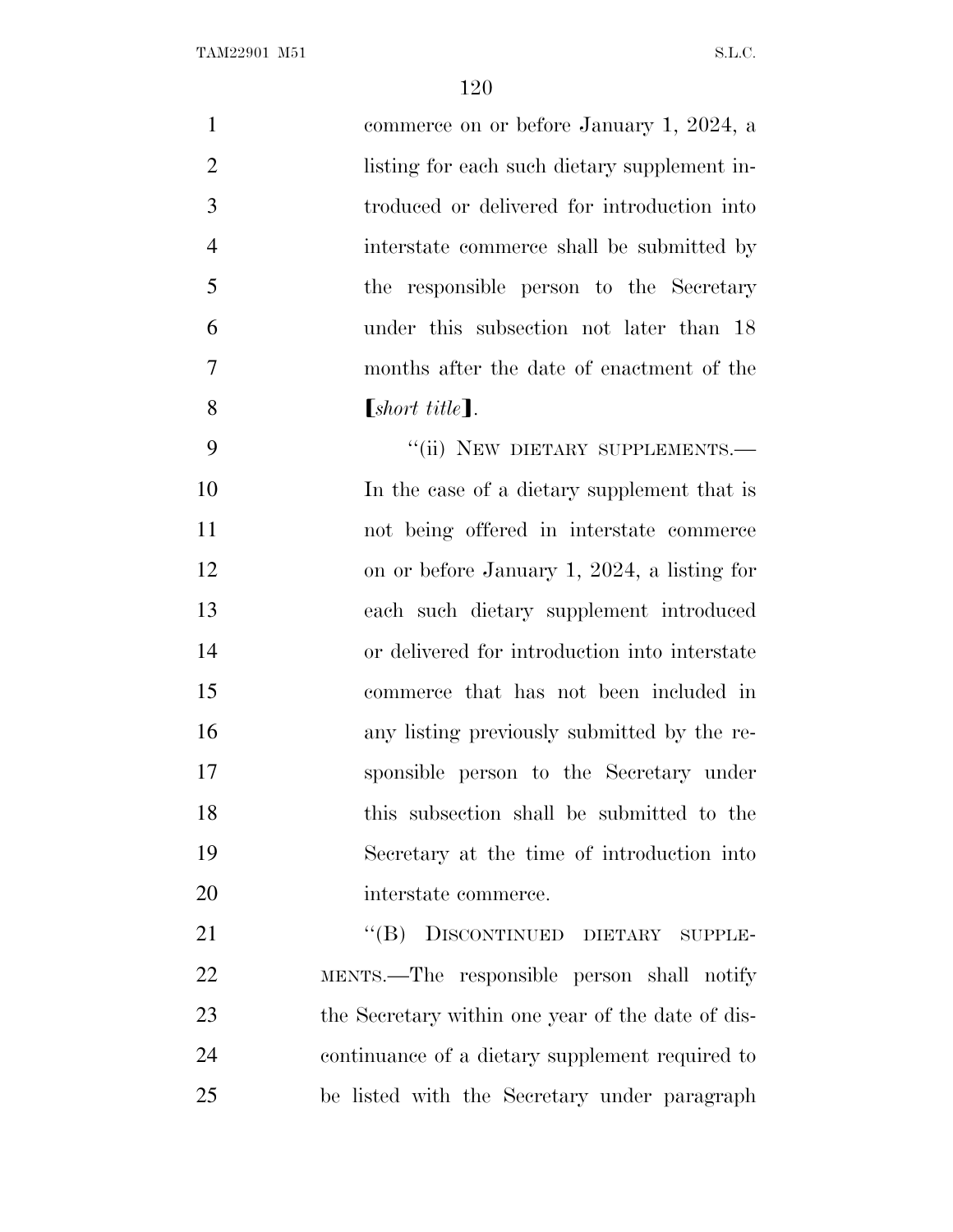(1) for which the responsible person has discon-2 tinued commercial marketing.

3 "(C) CHANGES TO EXISTING LISTINGS.— The responsible person shall submit to the Sec- retary a change or modification to listing infor- mation submitted under paragraph (1) included on the label for a dietary supplement at the time the dietary supplement with the change or modification is introduced into interstate com-merce.

11 "(5) ADDITIONAL INFORMATION.—The respon- sible person shall provide upon request from the Sec- retary, within 10 calendar days of such request, the full business name and physical and mailing address from which the responsible person receives a dietary ingredient or combination of dietary ingredients that the responsible person uses in the manufacture of the dietary supplement or, if applicable, from which the responsible person receives the dietary supple-ment.

21 "(c) PRODUCT LISTING NUMBER AND DIETARY SUP-PLEMENT ELECTRONIC DATABASE.—

23 "(1) DIETARY SUPPLEMENT PRODUCT LISTING NUMBER.—The Secretary shall provide each dietary supplement listed in accordance with subsection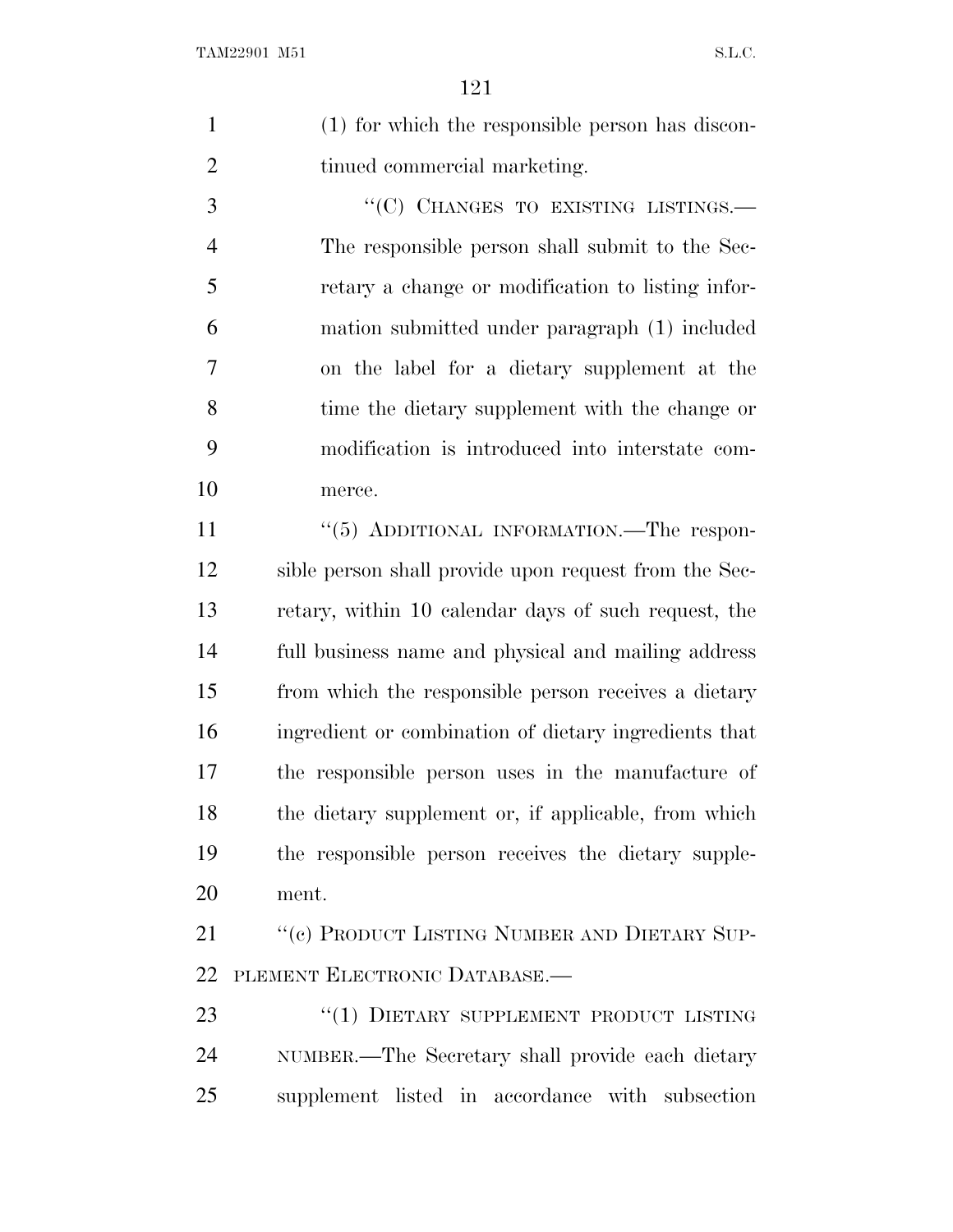TAM22901 M51 S.L.C.

 (b)(1) a dietary supplement product listing number, which may apply to multiple dietary supplements with identical formulations, or formulations that dif- fer only with respect to color, additives, or flavorings, including dietary supplements offered in a single package size or in multiple package sizes. The Secretary shall provide a process for a respon- sible person to reserve dietary supplement listing numbers in advance of listing under subsection (b)(1).

11 ''(2) ELECTRONIC DATABASE.—Not later than 12 2 years after the date of enactment of the *short title*<sup>1</sup>, the Secretary shall establish and maintain an electronic database that is publicly available and contains information submitted under subsection (b)(1) (except for the information submitted under subparagraphs (D) and (E)(iv) of such subsection). The Secretary shall make such information main- tained in the electronic database publicly searchable, including by dietary supplement product listing number, and by any field of information or combina- tion of fields of information provided under sub-23 section  $(b)(1)$ .

24 ""(d) RULE OF CONSTRUCTION.—Nothing in this sec-tion shall be construed—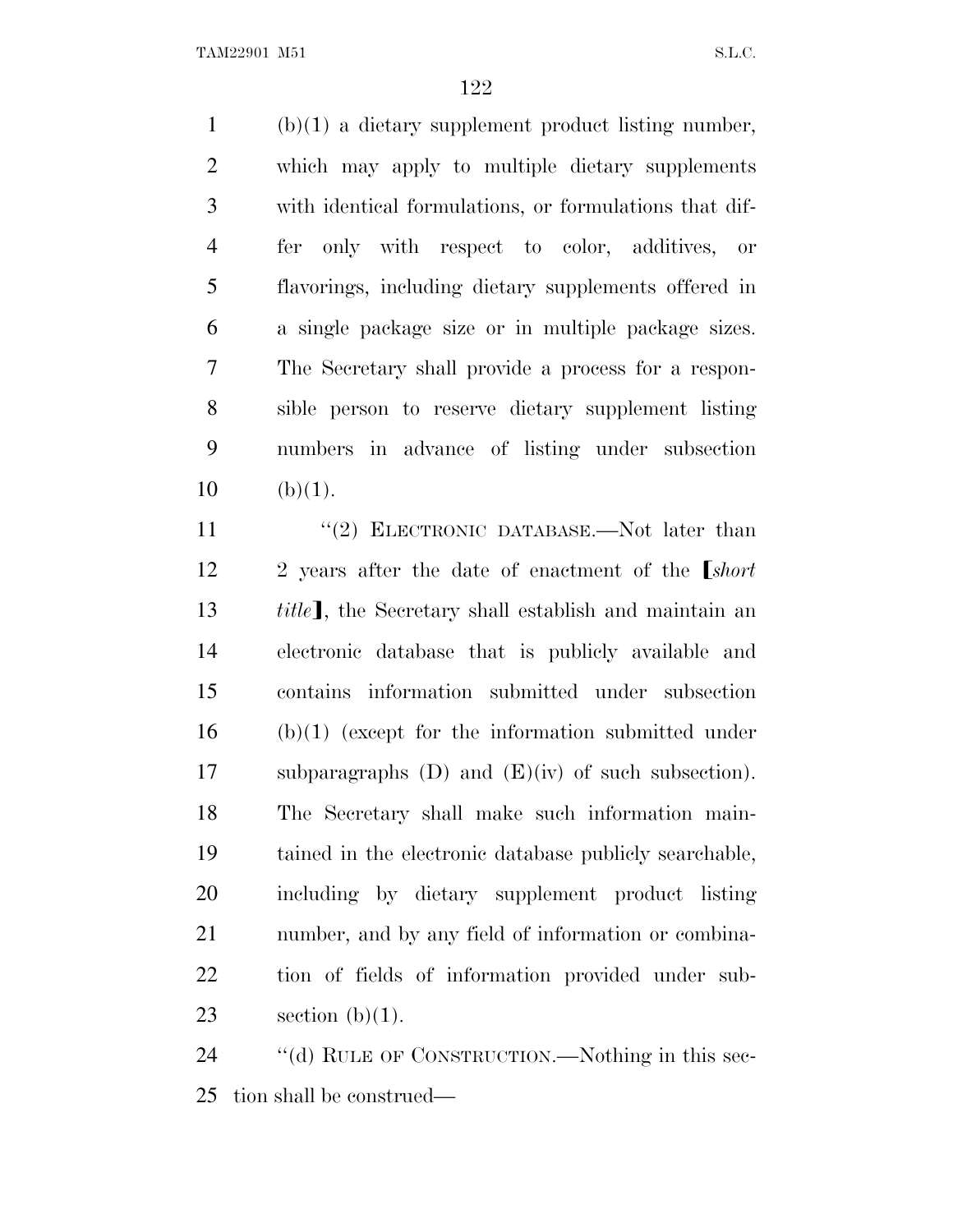1 ''(1) to limit the authority of the Secretary to inspect or copy records or to require the establish- ment and maintenance of records under any other provision of this Act; or

 ''(2) to authorize the disclosure of confidential commercial information, as prohibited under section 301(j) of this Act or section 1905 of title 18, United States Code, including information provided to the 9 Secretary under subsection  $(b)(1)(D)$  or 10 (b)(1)(E)(iv).

11 " (e) AUTHORIZATION OF APPROPRIATIONS.—There 12 is authorized to be appropriated for fiscal year [xxx] and 13 each subsequent fiscal year,  $\lceil \frac{2}{3} \times \rceil$  for purposes of con- ducting the activities under this section and hiring per-sonnel required to carry out this section.''.

 (b) GUIDANCE.—Not later than 18 months after the date of enactment of this Act, the Secretary of Health and Human Services shall publish final guidance related to the draft guidance titled, ''New Dietary Ingredient Notifica- tions and Related Issues'', issued in October 2016, con- sistent with section 403D of the Federal Food, Drug, and Cosmetic Act, as added by subsection (a).

 (c) INSPECTIONS FOR CERTAIN DIETARY SUPPLE- MENTS.—The Secretary of Health and Human Services shall direct resources to inspections of facilities, suppliers,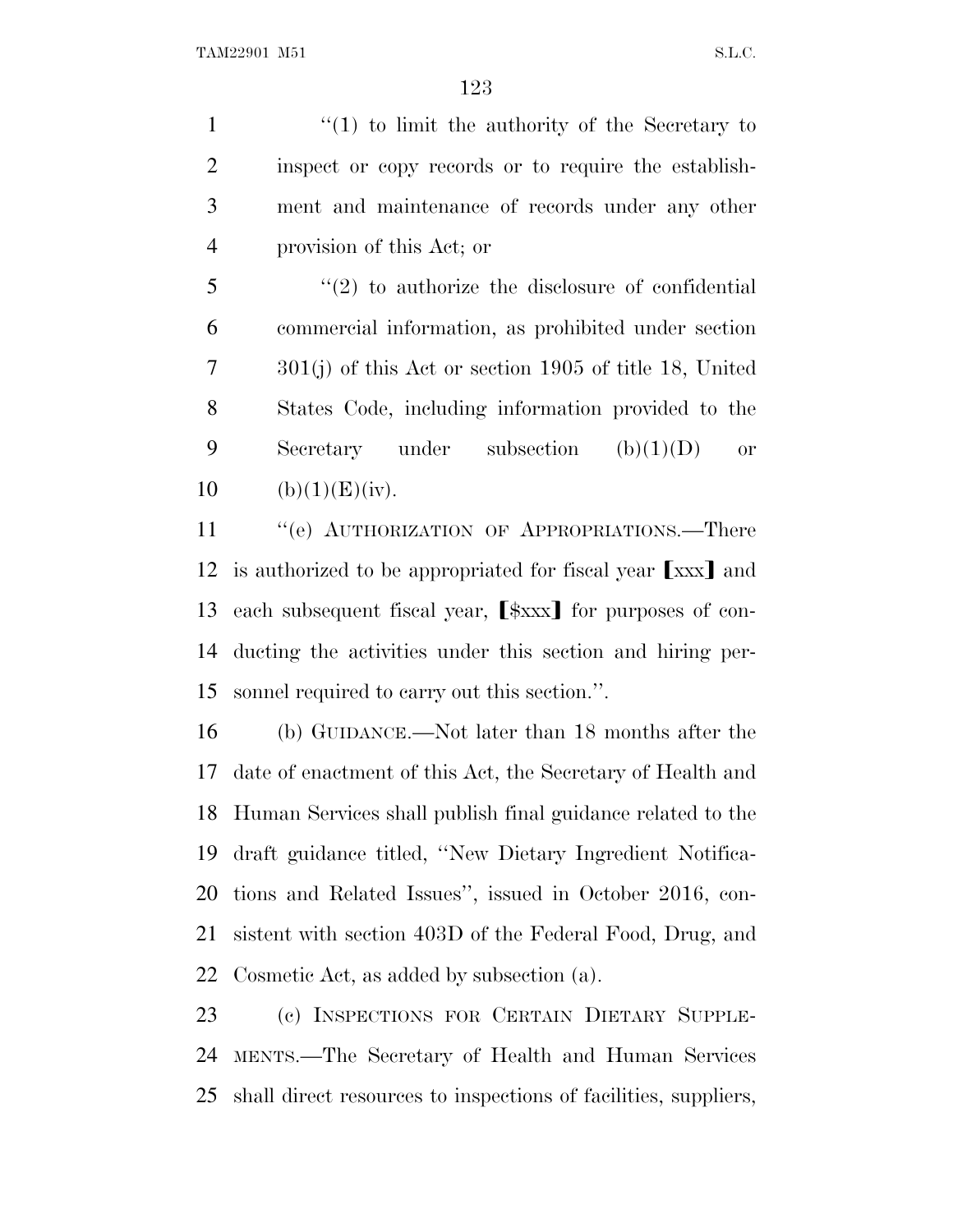and dietary supplement types that present a high risk to public health (as identified by the Secretary).

 (d) MISBRANDING.—Section 403 of the Federal Food, Drug, and Cosmetic Act (21 U.S.C. 343) is amend-ed by adding at the end the following:

 "(z) If it is a dietary supplement for which a respon- sible person is required under section 403D to file a 8 listing, file a change to an existing listing, or provide ad-9 ditional information to the Secretary and such person 10 has not made a listing, filed a change, or provided the 11 additional information] in compliance with section 403D with respect to such dietary supplement.''.

**I**(e) NEW PROHIBITED ACT.—Section 301 of the Federal Food, Drug, and Cosmetic Act (21 U.S.C. 331), as amended by section 803(a), is further amended by add-16 ing at the end the following:

**F**"(hhh) The introduction or delivery for introduction into interstate commerce of any product marketed as a dietary supplement that does not meet the definition of 20 a dietary supplement under section  $201(\text{ff})$ .".

**F**<sup>"</sup>(iii) The introduction or delivery for introduction into interstate commerce of a dietary supplement that has been prepared, packed, or held using the assistance of, or at the direction of, a person debarred under section  $25 \quad 306."$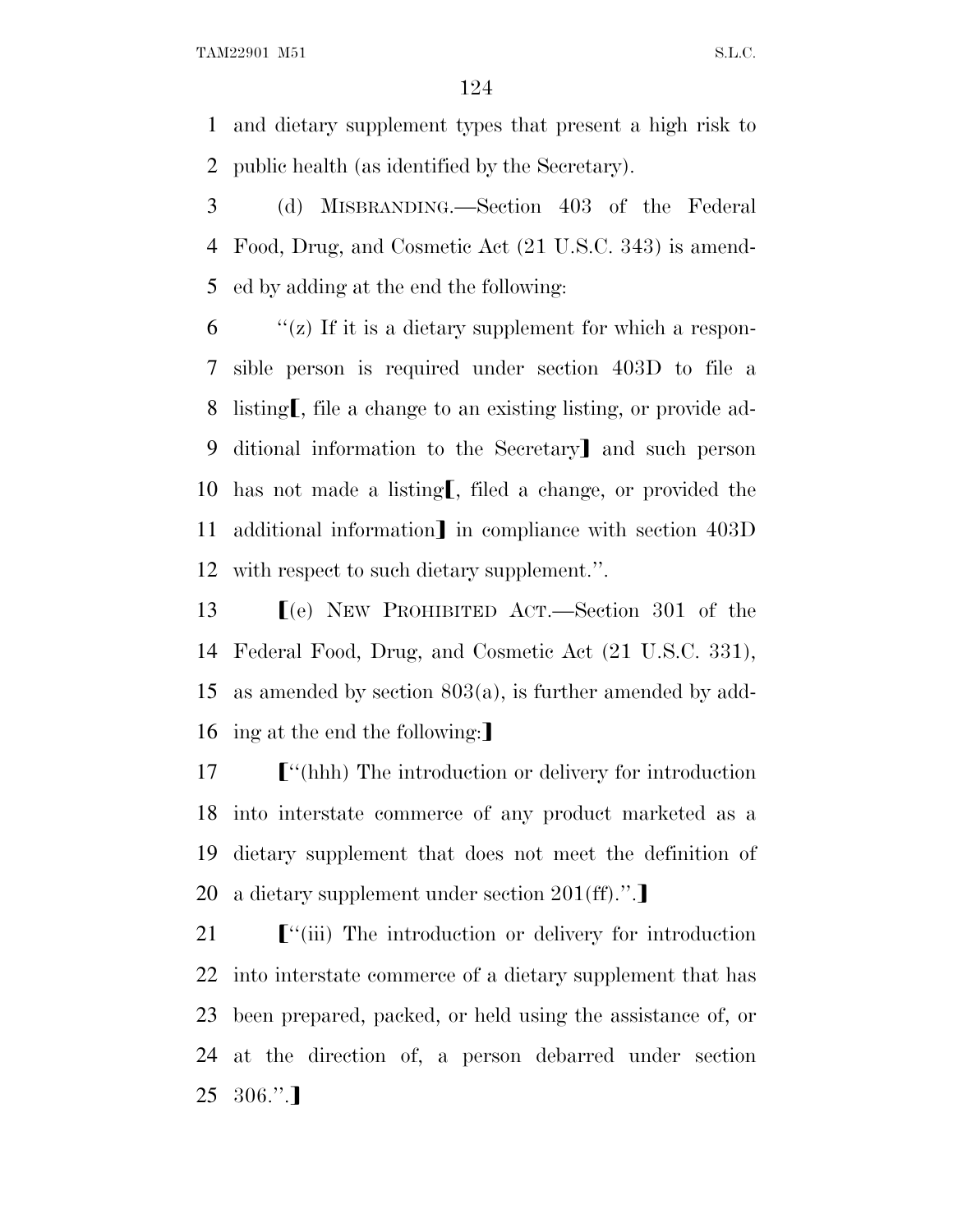## 1 **Subtitle C—In Vitro Clinical Tests**

### 2 **SEC. 821. SHORT TITLE; TABLE OF CONTENTS.**

- 3 (a) SHORT TITLE.—This subtitle may be cited as the
- 4 ''Verifying Accurate Leading-edge IVCT Development Act
- 5 of 2022'' or the ''VALID Act of 2022''.
- 6 (b) TABLE OF CONTENTS.—The table of contents of
- 7 this subtitle is as follows:

#### SUBCHAPTER C—IN VITRO CLINICAL TESTS

- Sec. 821. Short title; table of contents.
- Sec. 822. Definitions.
- Sec. 823. Regulation of in vitro clinical tests.

''SUBCHAPTER J—IN VITRO CLINICAL TESTS

#### ''SUBCHAPTER J. In Vitro Clinical Tests

- ''Sec. 587. Definitions.
- ''Sec. 587A. Regulation of in vitro clinical tests.
- ''Sec. 587B. Premarket review.
- ''Sec. 587C. Exemptions.
- ''Sec. 587D. Technology certification.
- ''Sec. 587E. Mitigating measures.
- ''Sec. 587F. Regulatory pathway designation.
- ''Sec. 587G. Grandfathered in vitro clinical tests.
- ''Sec. 587H. Advisory committees.
- ''Sec. 587I. Breakthrough in vitro clinical tests.
- ''Sec. 587J. Registration and listing.
- ''Sec. 587K. Test design and quality requirements.
- ''Sec. 587L. Labeling requirements.
- ''Sec. 587M. Adverse event reporting.
- ''Sec. 587N. Corrections and removals.
- ''Sec. 587O. Restricted in vitro clinical tests.
- ''Sec. 587P. Appeals.
- ''Sec. 587Q. Accredited persons.
- ''Sec. 587R. Recognized standards.
- ''Sec. 587S. Investigational use.
- ''Sec. 587T. Collaborative communities for in vitro clinical tests.
- ''Sec. 587U. Comprehensive test information system.
- ''Sec. 587V. Preemption.
- ''Sec. 587W. Adulteration.
- ''Sec. 587X. Misbranding.
- ''Sec. 587Y. Postmarket surveillance.
- ''Sec. 587Z. Electronic format for submissions.
- ''Sec. 587AA. Postmarket remedies.
- ''Sec. 587BB. Applicability.
- ''Sec. 587CC. Judicial review.
- Sec. 824. Enforcement and other provisions.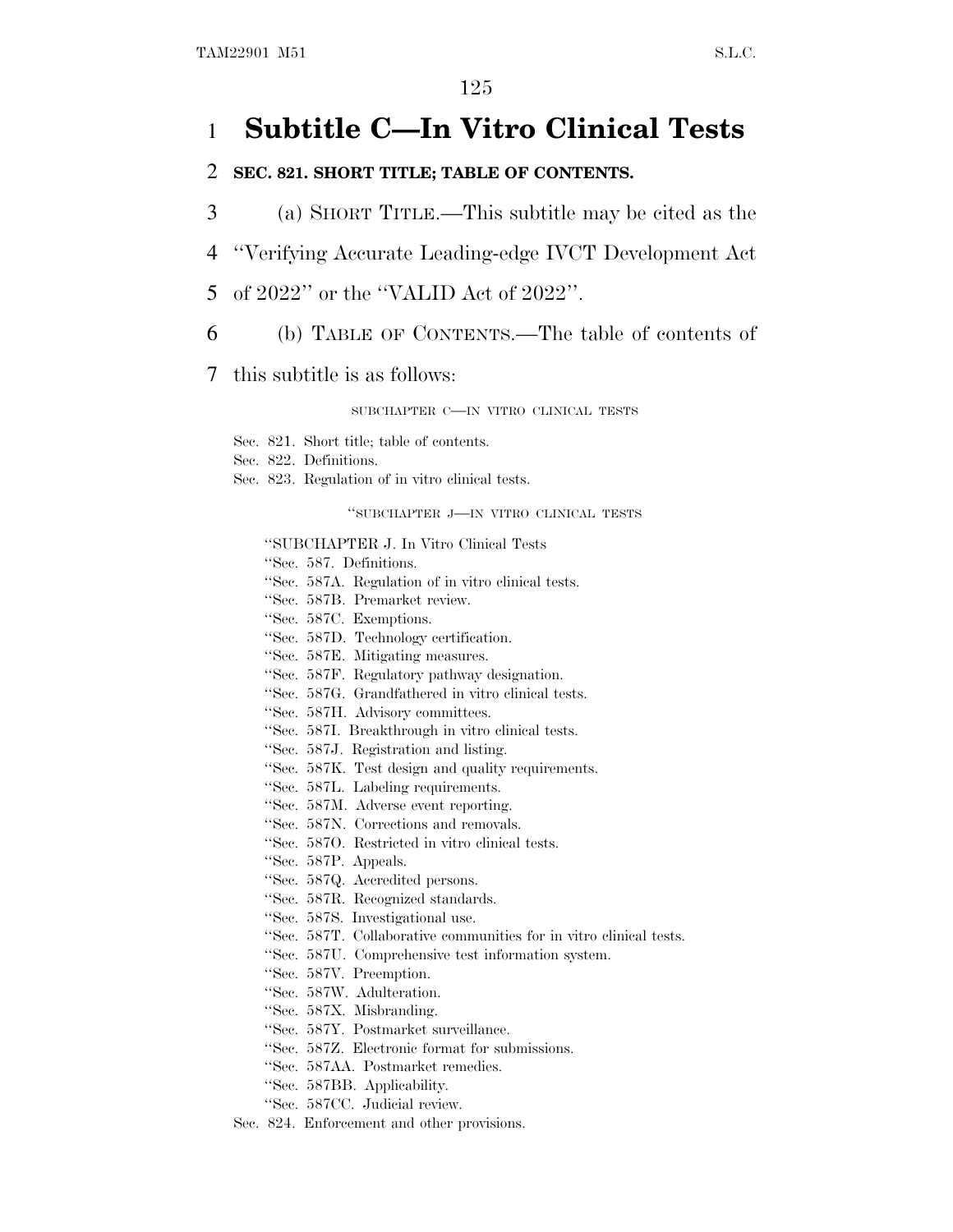Sec. 825. Transition. Sec. 826. Emergency use authorization. Sec. 827. Antimicrobial susceptibility tests. Sec. 828. Combination products. Sec. 829. Resources.

### 1 **SEC. 822. DEFINITIONS.**

 (a) I<sup>N</sup> GENERAL.—Section 201 of the Federal Food, Drug, and Cosmetic Act (21 U.S.C. 321) is amended— (1) by adding at the end the following: ''(ss)(1) The term 'in vitro clinical test' means an ar-

 ticle specified in subparagraph (2) that is intended by its developer (as defined in section 587) to be used in the collection, preparation, analysis, or in vitro clinical exam- ination of specimens taken or derived from the human body for the purpose of—

11  $\langle (A)$  identifying or diagnosing a disease or con-12 dition;

13 "(B) providing information for diagnosing, screening, measuring, detecting, predicting, prognosing, analyzing, or monitoring a disease or condition, including by making a determination of an individual's state of health; or

18 ''(C) selecting, monitoring, or informing ther-19 apy or treatment for a disease or condition.

20  $\frac{1}{2}$  (2) An article specified in this subparagraph is

21  $\qquad \qquad \text{``(A) a test kit;}$ 

- 22  $"$ (B) a test system;
- 23  $\langle ^{\prime\prime}(C)\rangle$  a test protocol or laboratory test protocol;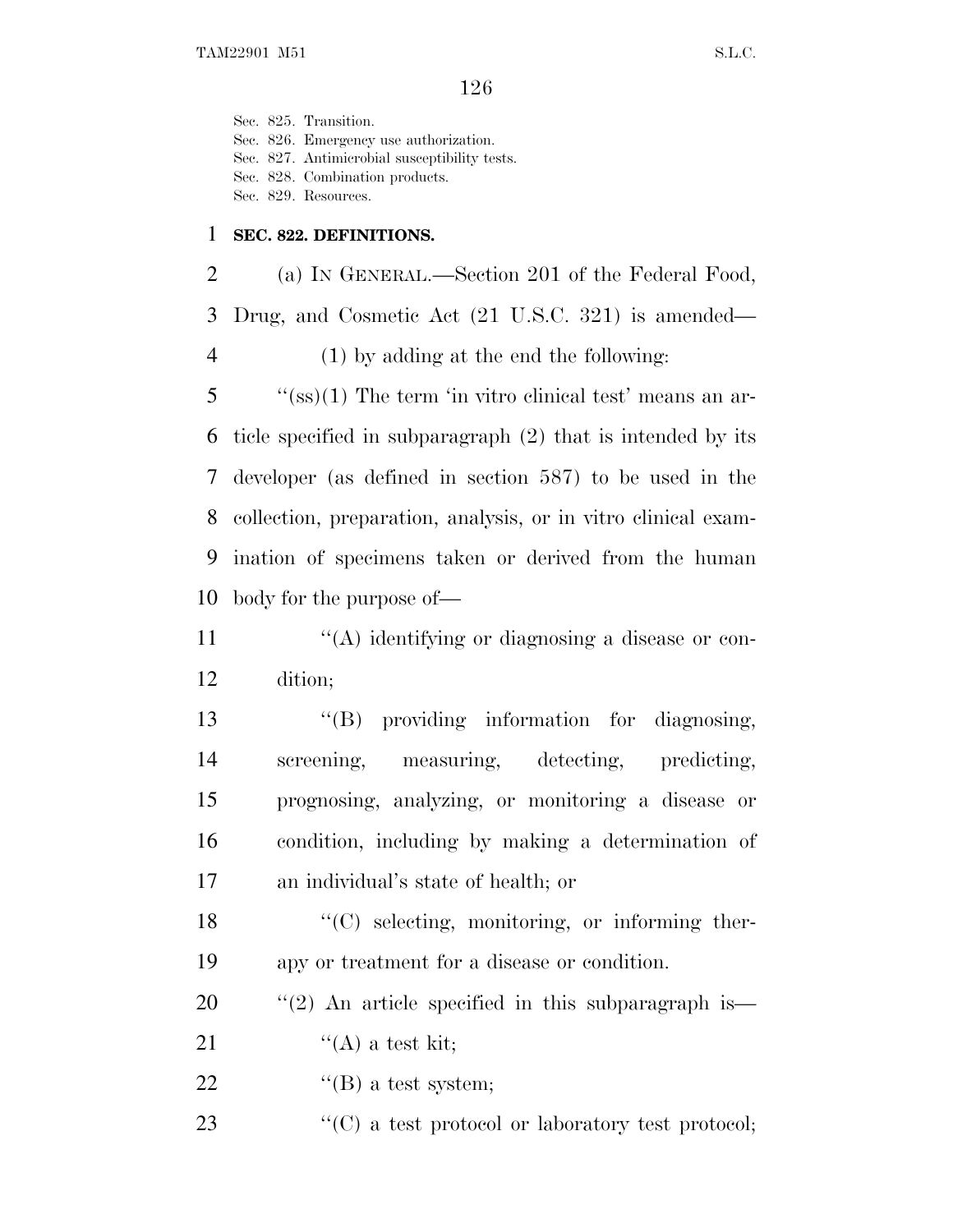''(D) an instrument (as defined in section 2  $587(10)$ ;

3 "(E) a specimen receptacle (as defined in sec-4 tion  $587(15)$ ;

5 "(F) software, excluding software that is ex-6 cluded by section  $520<sub>(o)</sub>$  from the definition of a de-vice under section 201(h); and

 $\langle G \rangle$  subject to subparagraph (3), a component or part of a test, a test protocol, an instrument, an article, or software described in any of clauses (A) through (D) of such subparagraph, whether alone or in combination, including reagents, calibrators, and controls.

 $\qquad$  ''(3) Notwithstanding subparagraph (2)(E), an arti- cle intended to be used as a component or part of an in vitro clinical test described in subparagraph (1) is ex- cluded from the definition in subparagraph (1) if the arti-cle consists of any of the following:

 ''(A) Blood, blood components, or human cells or tissues, from the time of acquisition, donation, or recovery of such article, including determination of donor eligibility, as applicable, until such time as the article is released as a component or part of an in vitro clinical test by the establishment that collected such article.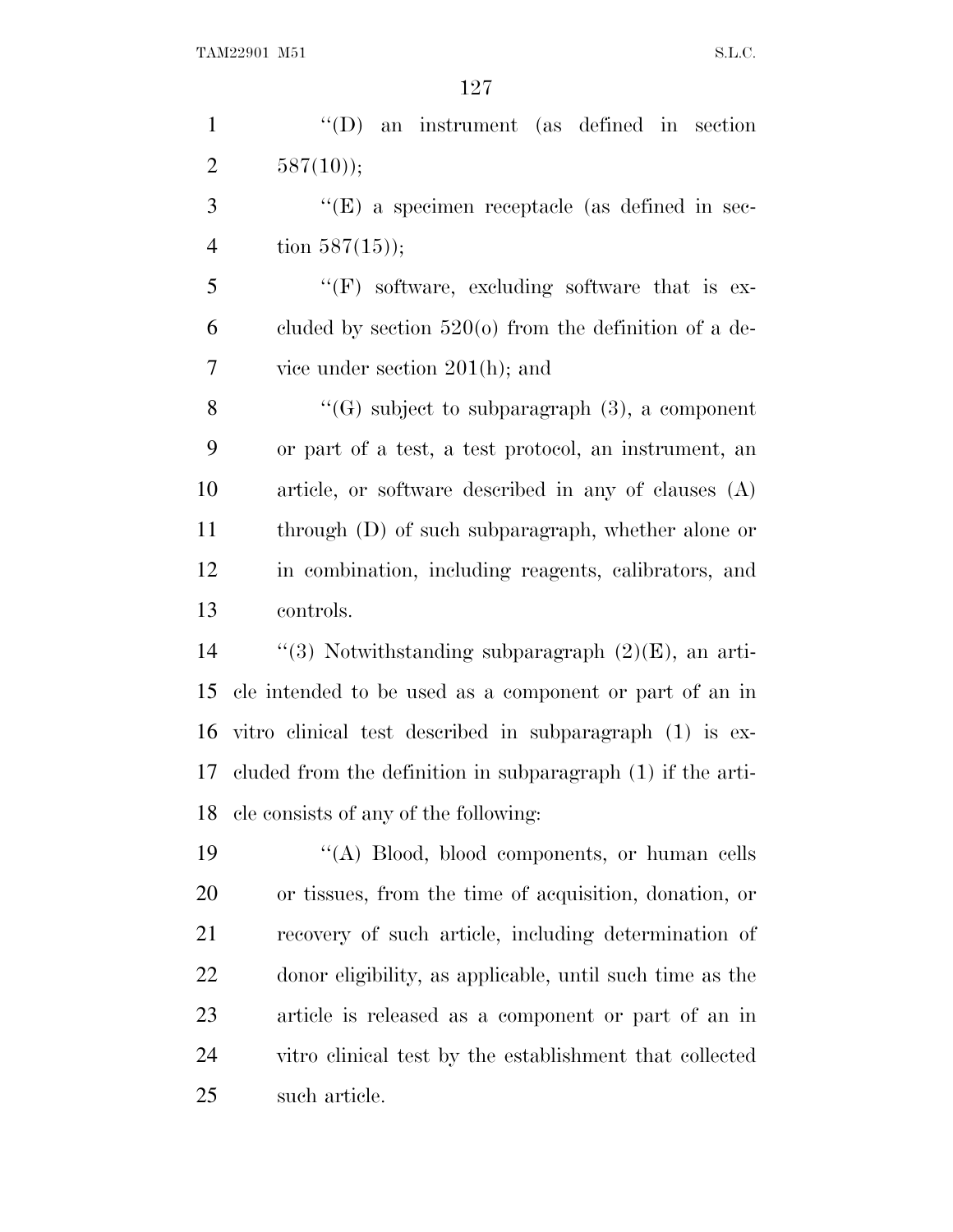| $\mathbf{1}$   | "(B) An article used for invasive sampling, a              |
|----------------|------------------------------------------------------------|
| $\overline{2}$ | needle, or a lancet, except to the extent such article,    |
| 3              | needle, or lancet is an integral component of an arti-     |
| $\overline{4}$ | cle for holding, storing, or transporting a specimen.      |
| 5              | "(C) General purpose laboratory equipment, in-             |
| 6              | cluding certain pre-analytical equipment, as deter-        |
| 7              | mined by the Secretary.                                    |
| 8              | "(D) An article used solely for personal protec-           |
| 9              | tion during the administering, conducting, or other-       |
| 10             | wise performing of test activities.";                      |
| 11             | $(2)$ by adding at the end of section $201(g)$ the         |
| 12             | following:                                                 |
| 13             | " $(3)$ The term 'drug' does not include an in vitro clin- |
| 14             | ical test."; and                                           |
| 15             | $(3)$ in section $201(h)(1)$ , by striking "section        |
| 16             | $520(0)$ " and inserting "section $520(0)$ or an in vitro  |
| 17             | clinical test".                                            |
| 18             | (b) EXCLUSION FROM DEFINITION OF BIOLOGICAL                |
| 19             | PRODUCT.—Section $351(i)(1)$ of the Public Health Serv-    |
| 20             | ice Act $(42 \text{ U.S.C. } 262(i)(1))$ is amended—       |
| 21             | $(1)$ by striking " $(1)$ The term 'biological prod-       |
| 22             | uct' means'' and inserting $\lq(1)(A)$ The term 'biologi-  |
| 23             | cal product' means"; and                                   |
| 24             | $(2)$ by adding at the end the following:                  |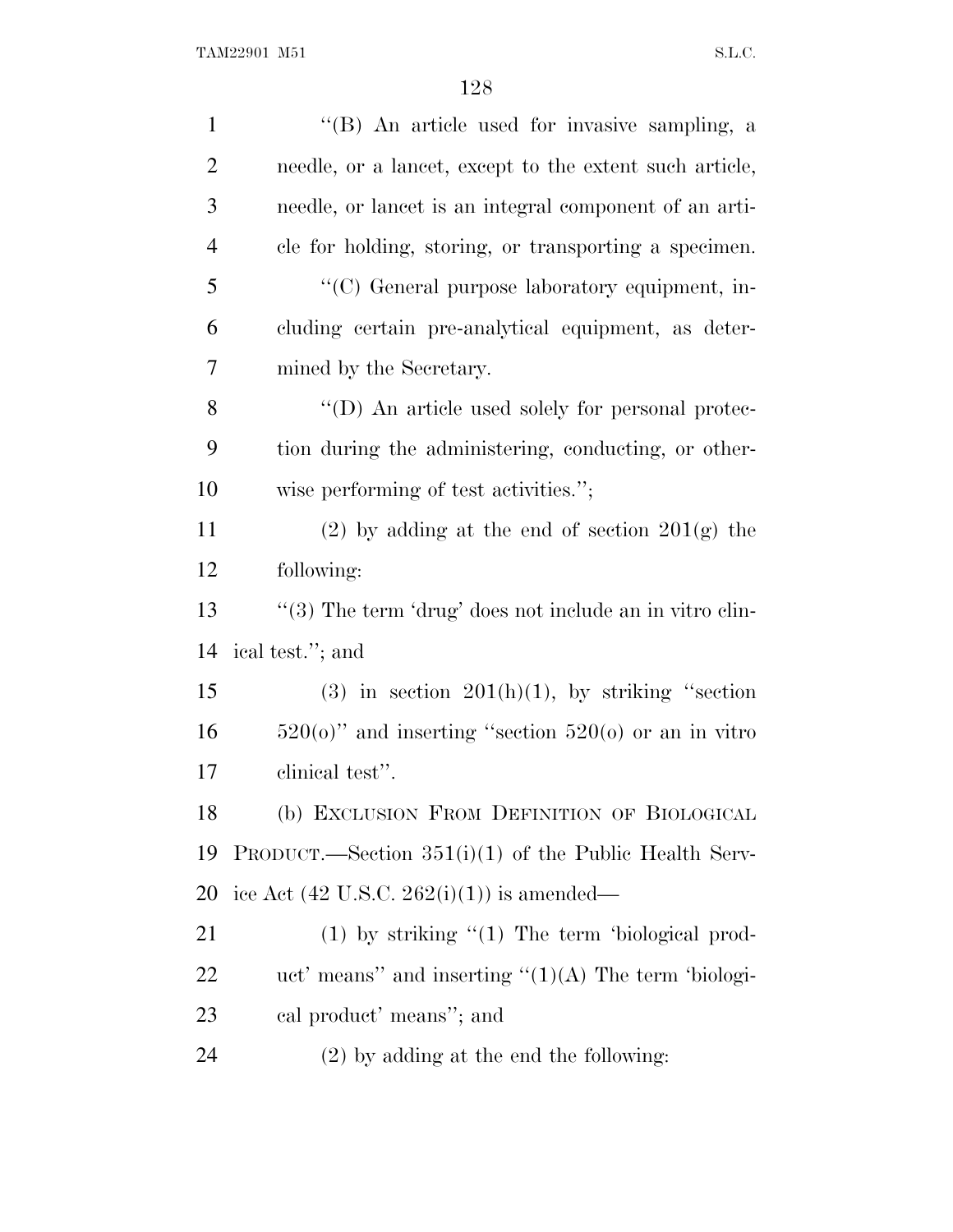1 "(B) The term 'biological product' does not in- clude an in vitro clinical test as defined in section 201(ss) of the Federal Food, Drug, and Cosmetic Act.''. (c) I<sup>N</sup> VITRO CLINICAL TEST DEFINITION.—In this Act, the term ''in vitro clinical test'' has the meaning given such term in section 201(ss) of the Federal Food, Drug, and Cosmetic Act, as added by subsection (a). **SEC. 823. REGULATION OF IN VITRO CLINICAL TESTS.** The Federal Food, Drug, and Cosmetic Act (21 U.S.C. 301 et seq.) is amended— (1) by amending the heading of chapter V to read as follows: ''**DRUGS, DEVICES, AND IN VITRO CLINICAL TESTS**''; and (2) by adding at the end of chapter V the fol- lowing: **''Subchapter J—In Vitro Clinical Tests ''SEC. 587. DEFINITIONS.** ''In this subchapter:  $\frac{((1) \text{ ANALYTICAL VALIDITY}}{((1) \text{ ANALYTICAL VALUE}}$ 21 ""(A) The term 'analytical validity' means, with respect to an in vitro clinical test, the abil- ity of the in vitro clinical test, to identify, meas- ure, detect, calculate, or analyze (or assist in such identification, measurement, detection, cal-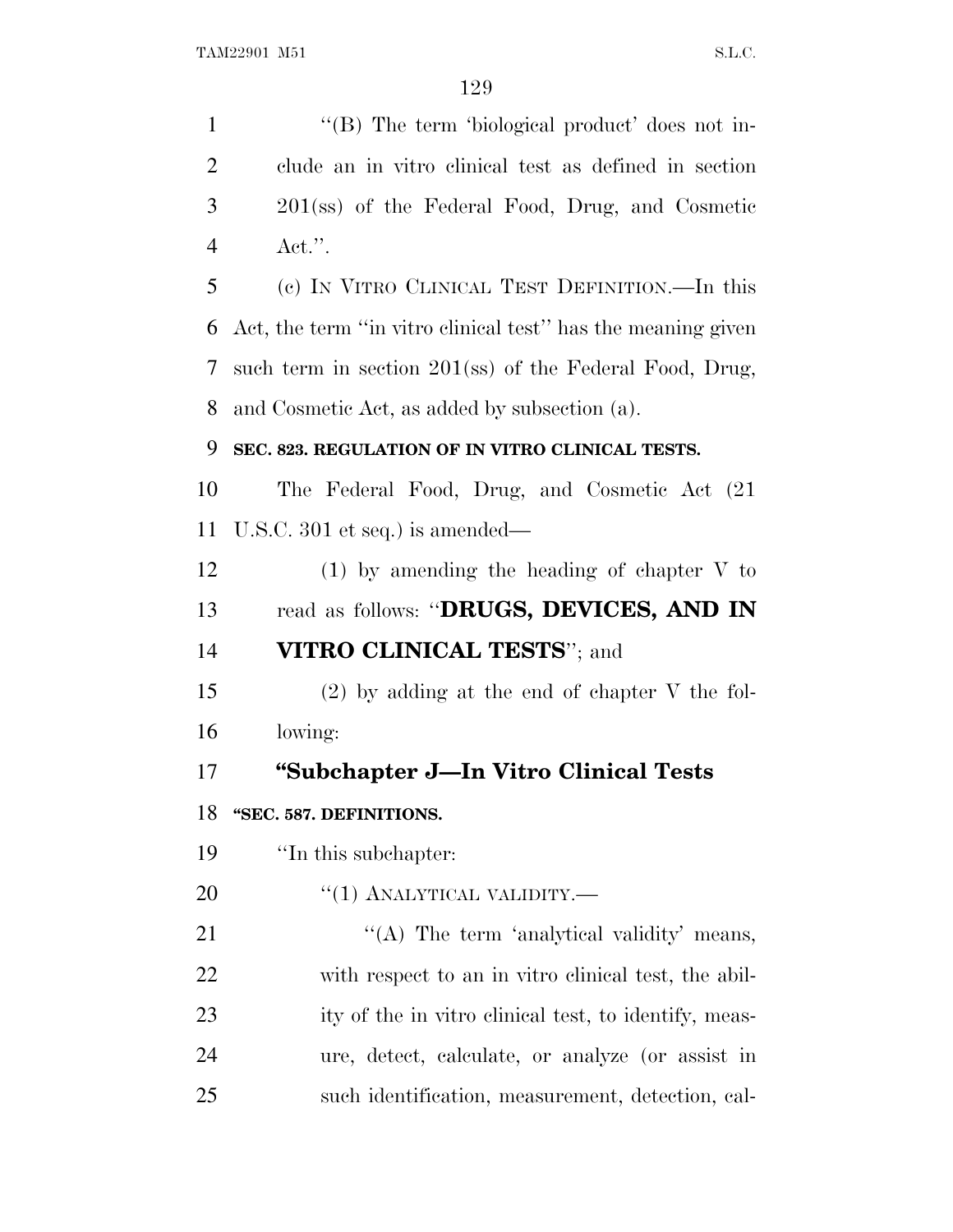culation, or analysis of) one or more analytes, biomarkers, substances, or other targets in- tended to be identified, measured, detected, cal-culated, or analyzed by the test.

5 "(2) APPLICABLE STANDARD.—The term 'ap- plicable standard', with respect to an in vitro clinical test, means a reasonable assurance of analytical and 8 clinical validity [for its intended use], and a reason- able assurance of safety for individuals who come into contact with such in vitro clinical test, except 11 that such term, with respect to specimen receptacles, test instruments, means a reasonable assurance of analytical validity, and, where applicable, safety for individuals who come into contact with such speci-men receptacle.

16 "(3) CLINICAL USE.—The term 'clinical use' means the operation, application, or functioning of an in vitro clinical test for the purpose for which it 19 is intended as described in section  $201(\text{ss})(1)$ .

20 "(4) CLINICAL VALIDITY.—The term 'clinical validity' means the ability of an in vitro clinical test to achieve the purpose for which it is intended as de-23 seribed in section (ss)(1).

24 "(5) COMPONENT OR PART.—The term 'compo-nent or part' means a substance, piece, part , raw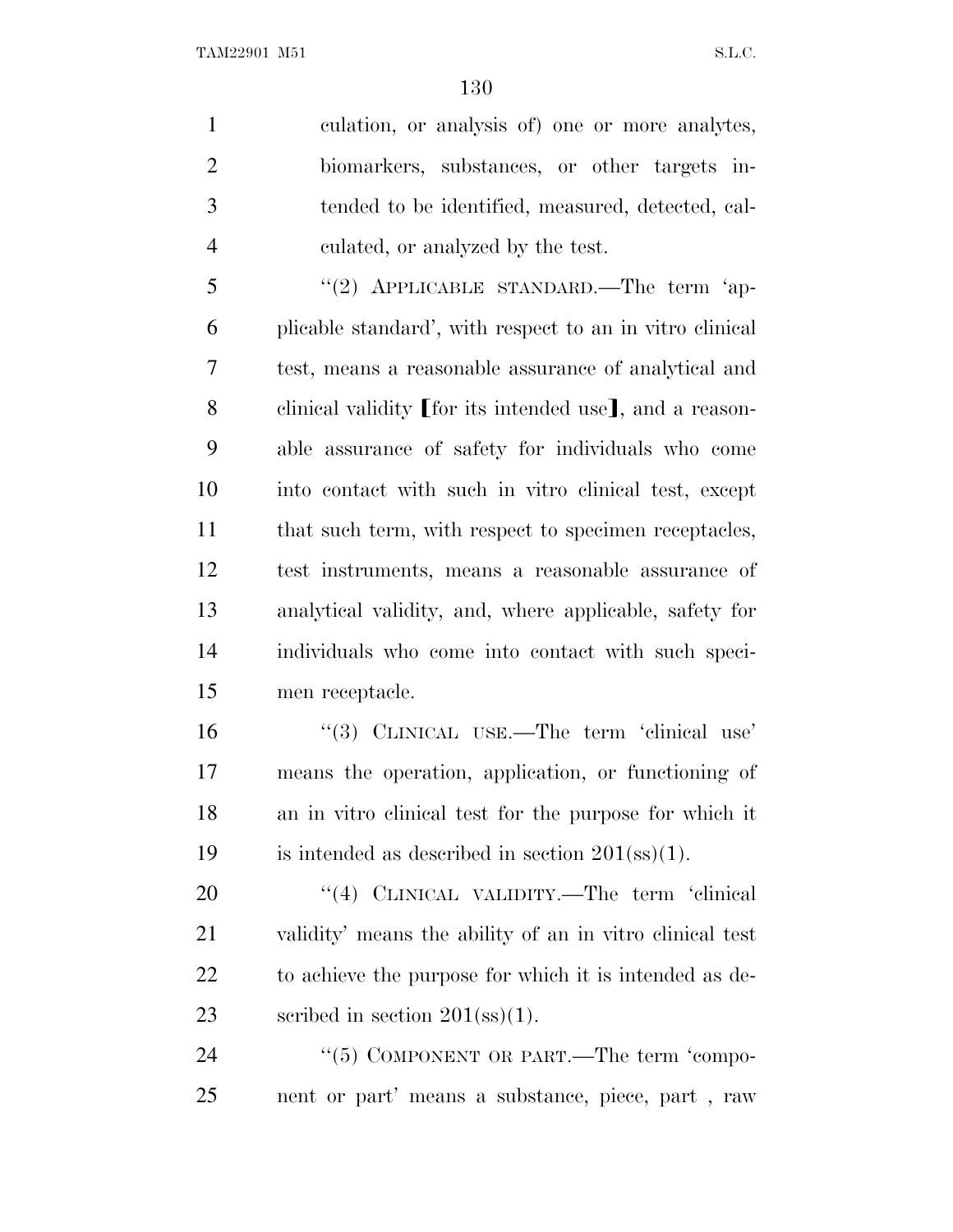| $\mathbf{1}$   | material, software, firmware, labeling, or assembly,   |
|----------------|--------------------------------------------------------|
| $\overline{2}$ | including reagents, that is intended by the developer  |
| 3              | to be included as an aspect of, and is useful for per- |
| $\overline{4}$ | forming the intended use of, an in vitro clinical test |
| 5              | described in section $201$ (ss)[(1)].                  |
| 6              | "(6) DEVELOP.—The term 'develop', with re-             |
| 7              | spect to an in vitro clinical test, means—             |
| 8              | "(A) designing, validating, producing,                 |
| 9              | manufacturing, remanufacturing, labeling, ad-          |
| 10             | vertising, propagating, or assembling an in vitro      |
| 11             | clinical test;                                         |
| 12             | "(B) modifying an in vitro clinical test, in-          |
| 13             | cluding modifying the intended use of the in           |
| 14             | vitro clinical test, or modifying an article to be     |
| 15             | in an in vitro clinical test;                          |
| 16             | $\lq\lq$ (C) adopting, using, or disseminating for     |
| 17             | use as an in vitro clinical test an article not        |
| 18             | previously intended for clinical use;                  |
| 19             | $\lq\lq$ establishing a test system as de-             |
| 20             | scribed in a test protocol developed by another        |
| 21             | entity unless such test protocol is listed as an       |
| 22             | in vitro clinical test in the comprehensive test       |
| 23             | information system established under section           |
| 24             | 587U by that other entity; or                          |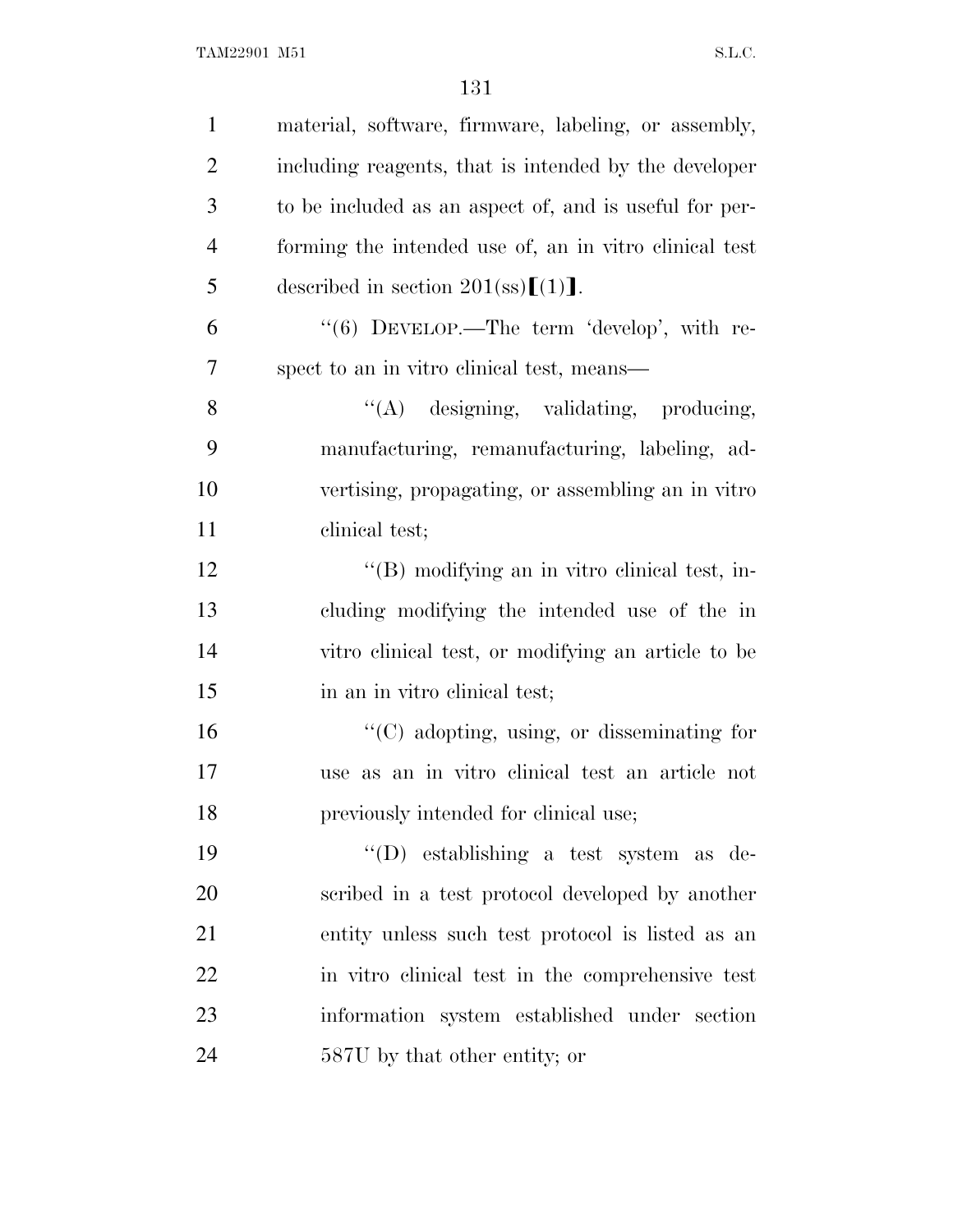| $\mathbf{1}$   | $\lq\lq(E)$ adopting, using, or disseminating for       |
|----------------|---------------------------------------------------------|
| $\overline{2}$ | use as an in vitro clinical test an article not         |
| 3              | previously intended for clinical use.                   |
| $\overline{4}$ | "(7) DEVELOPER.—The term 'developer' means              |
| 5              | a person who engages in development as described in     |
| 6              | paragraph (6), except the term does not include a       |
| 7              | laboratory that—                                        |
| 8              | $\lq\lq$ is certified by the Secretary under            |
| 9              | section 353 of the Public Health Service Act;           |
| 10             | and                                                     |
| 11             | $\lq\lq$ assembles for use solely within that           |
| 12             | laboratory, without otherwise developing, an in         |
| 13             | vitro clinical test appropriately listed in the         |
| 14             | comprehensive test information system estab-            |
| 15             | lished under section 587U by a different per-           |
| 16             | son.                                                    |
| 17             | FIRST-OF-A-KIND.—The term 'first-of-a-<br>(8)           |
| 18             | kind', with respect to an in vitro clinical test, means |
| 19             | that such test has any novel combination of the ele-    |
| 20             | ments specified in paragraph $(10)$ and is based on     |
| 21             | technology that differs from in vitro clinical tests    |
| <u>22</u>      | that already are legally available in the United        |
| 23             | States.                                                 |
| 24             | "(9) HIGH-RISK.—The term 'high-risk', with              |
| 25             | respect to an in vitro clinical test or category of in  |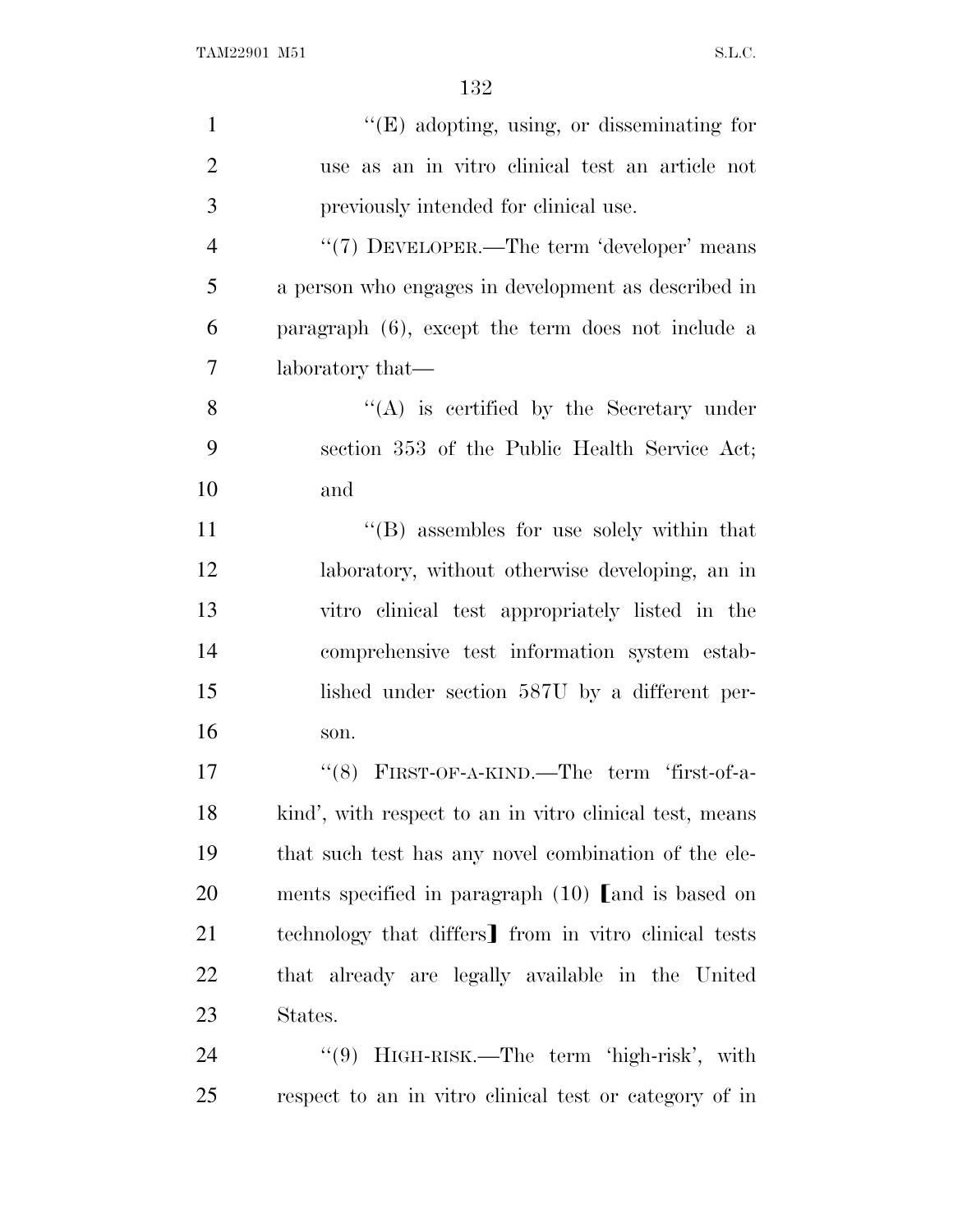| $\mathbf{1}$   | vitro clinical tests, means that an undetected inac-   |
|----------------|--------------------------------------------------------|
| $\overline{2}$ | curate result from such test, or such category of      |
| 3              | tests, when used as intended—                          |
| $\overline{4}$ | " $(A)(i)$ has the substantial likelihood to re-       |
| 5              | sult in serious or irreversible harm or death to       |
| 6              | a patient or patients, or would otherwise cause        |
| 7              | serious harm to the public health; or                  |
| 8              | "(ii) is reasonably likely to result in the            |
| 9              | absence, significant delay, or discontinuation of      |
| 10             | life-supporting or life-sustaining medical treat-      |
| 11             | ment; and                                              |
| 12             | "(B) sufficient mitigating measures are                |
| 13             | not able to be established and applied to pre-         |
| 14             | vent, mitigate, or detect the inaccurate result,       |
| 15             | or otherwise mitigate the risk resulting from an       |
| 16             | undetected inaccurate result described in sub-         |
| 17             | paragraph $(A)$ .                                      |
| 18             | "(10) INDICATIONS FOR USE.—The term 'indi-             |
| 19             | cations for use' means one or more in vitro clinical   |
| 20             | tests that have all of the following notification ele- |
| 21             | ments in common:                                       |
| 22             | "(A) Substance or substances measured by               |
| 23             | the in vitro clinical test, such as an analyte,        |
| 24             | protein, or pathogen.                                  |
| 25             | $\lq\lq$ (B) Test method.                              |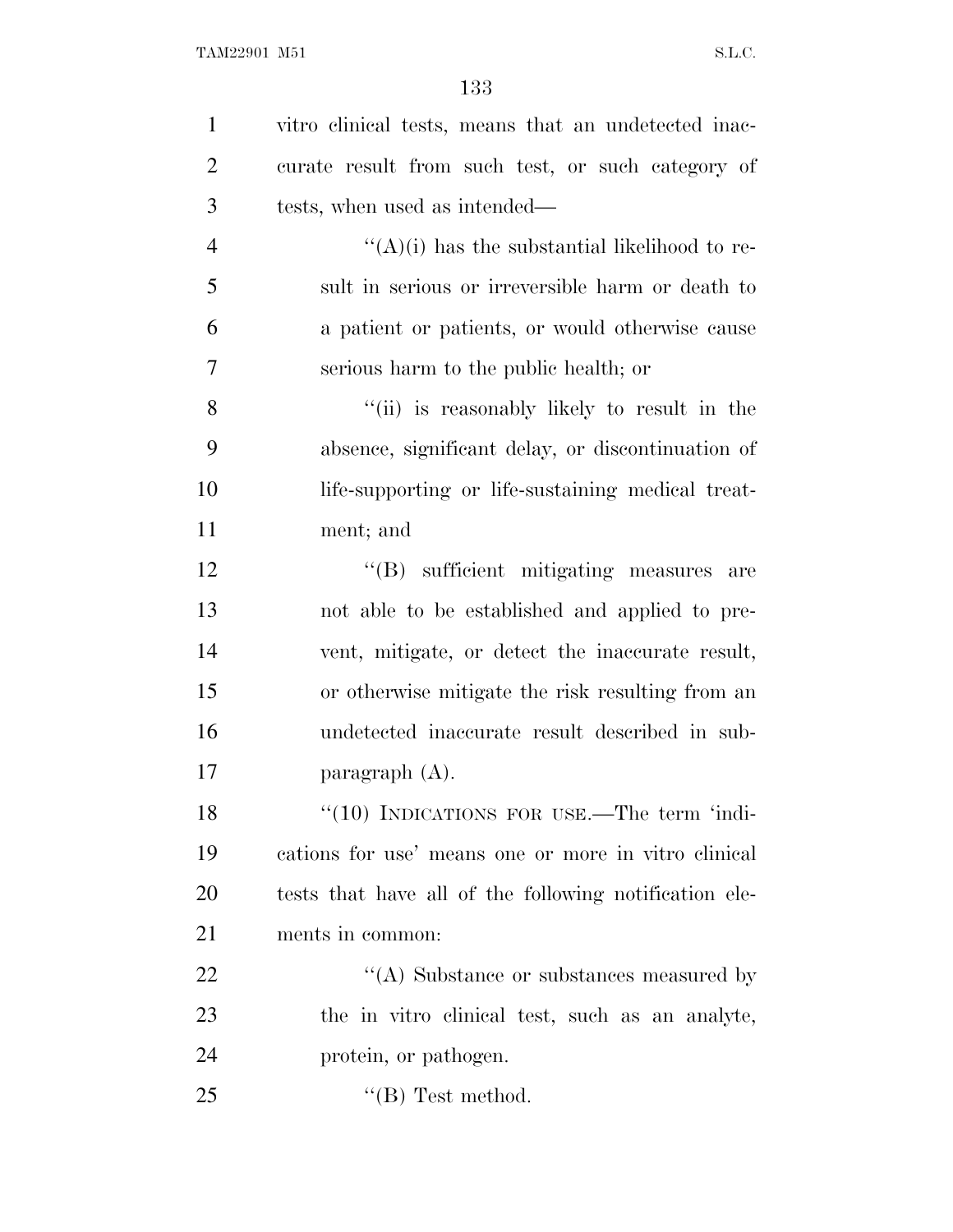| $\mathbf{1}$   | "(C) Test purpose or purposes, as de-                  |
|----------------|--------------------------------------------------------|
| $\overline{2}$ | scribed in section $201(\text{ss})(1)$ .               |
| 3              | "(D) Diseases or conditions for which the              |
| $\overline{4}$ | in vitro clinical test is intended for use, includ-    |
| 5              | ing intended patient populations.                      |
| 6              | "(E) Context of use, such as in a clinical             |
| 7              | laboratory, in a health care facility, prescription    |
| 8              | home use, over-the-counter use, or direct-to-          |
| 9              | consumer testing.                                      |
| 10             | $\lq(11)$ INSTRUMENT.—The term 'instrument'            |
| 11             | means an in vitro clinical test that is hardware in-   |
| 12             | tended by the hardware developer to be used with       |
| 13             | one or more other in vitro clinical tests to generate  |
| 14             | a clinical test result, including software used to ef- |
| 15             | fectuate the functionality of the hardware.            |
| 16             | $\cdot\cdot(12)$ INSTRUMENT FAMILY.—The term 'instru-  |
| 17             | ment family' means more than one instrument devel-     |
| 18             | oped by the same developer for which the developer     |
| 19             | demonstrates and documents, with respect to all        |
| 20             | such instruments, that all—                            |
| 21             | $\lq\lq$ have the same basic architecture, de-         |
| 22             | sign, and performance characteristics;                 |
| 23             | $\lq\lq$ (B) have the same intended use and capa-      |
| 24             | bilities;                                              |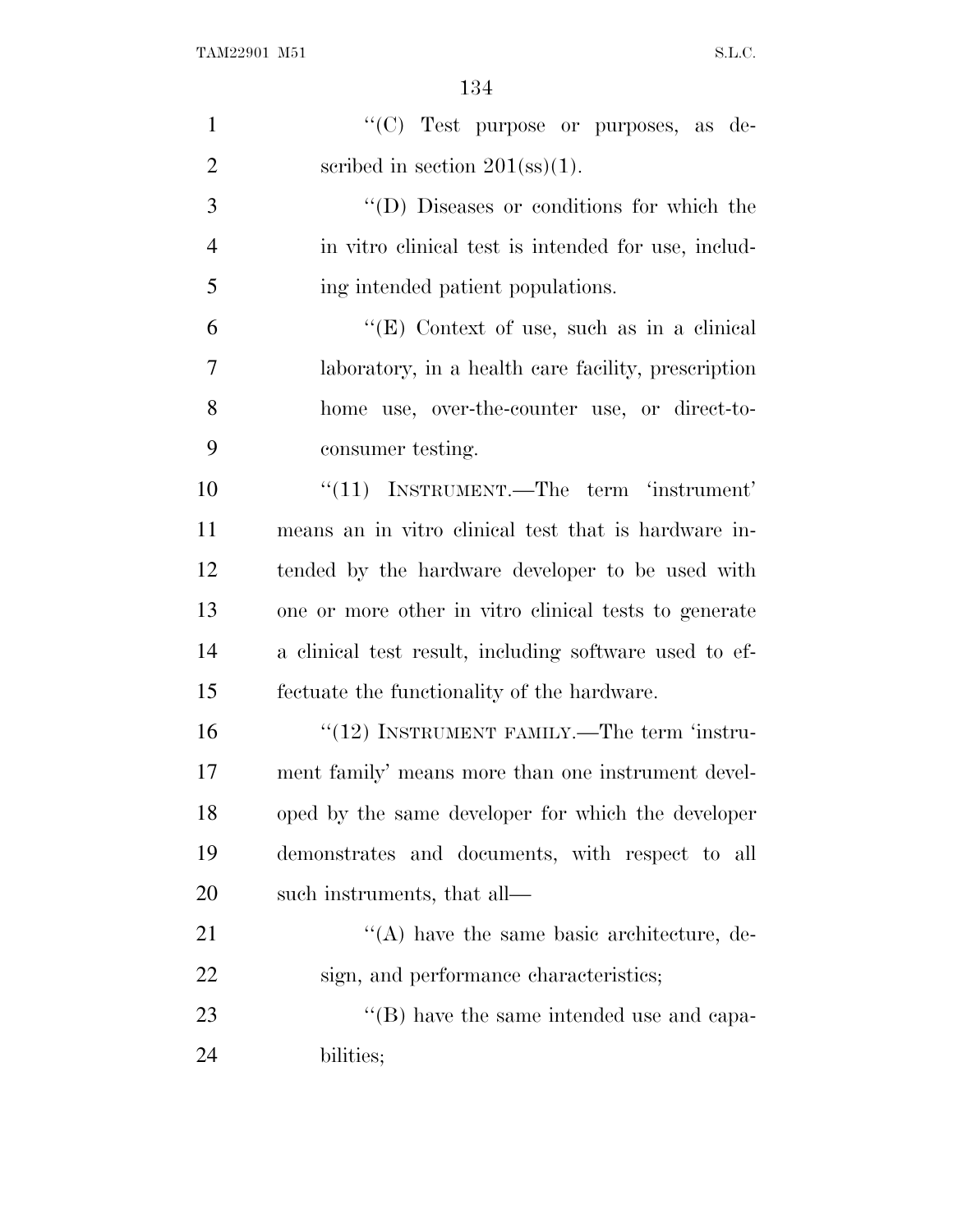| $\mathbf{1}$   | "(C) share the same measurement prin-              |
|----------------|----------------------------------------------------|
| $\overline{2}$ | ciples, detection methods, and reaction condi-     |
| 3              | tions, as applicable; and                          |
| $\overline{4}$ | $\lq\lq$ (D) produce the same or similar analyt-   |
| 5              | ical results from samples of the same specimen     |
| 6              | type or types.                                     |
| 7              | "(13) LABORATORY OPERATIONS.—The term              |
| 8              | 'laboratory operations'—                           |
| 9              | $\lq\lq$ means the conduct of a laboratory ex-     |
| 10             | amination or other laboratory procedure on ma-     |
| 11             | terials derived from the human body, including     |
| 12             | the conduct of an in vitro clinical test and asso- |
| 13             | ciated activities within or under the oversight of |
| 14             | a laboratory and not related to the design of an   |
| 15             | in vitro clinical test; and                        |
| 16             | $\lq\lq(B)$ includes—                              |
| 17             | "(i) performing pre-analytical<br>and              |
| 18             | post-analytical processes for an in vitro          |
| 19             | clinical test;                                     |
| 20             | "(ii) standard operating procedures                |
| 21             | and the conduct thereof; and                       |
| 22             | "(iii) preparing reagents or other test            |
| 23             | materials that do not meet the definition of       |
| 24             | an in vitro clinical test for clinical use         |
| 25             | under section $201$ (ss).                          |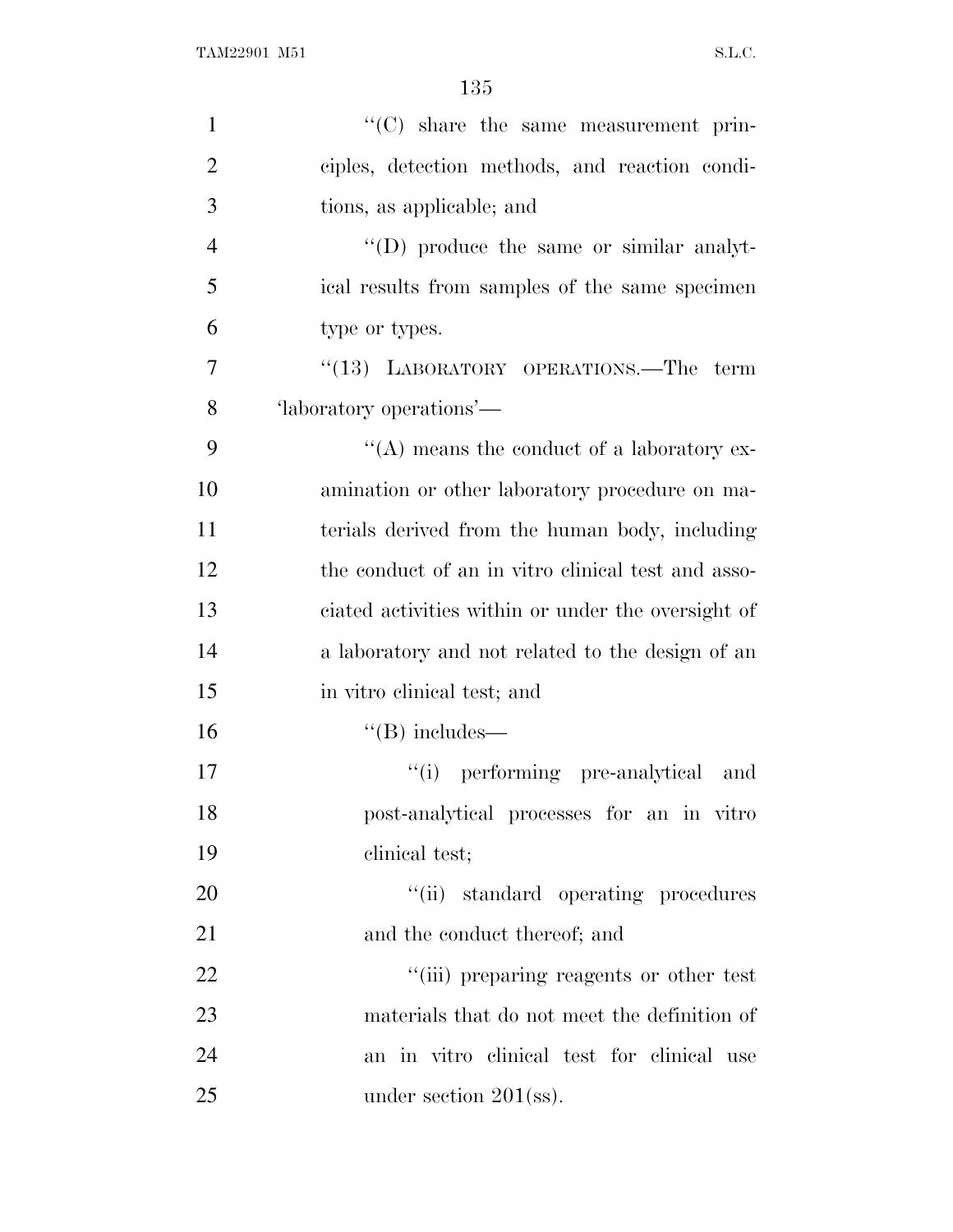| $\mathbf{1}$   | "(14) LOW-RISK.—The term 'low-risk', with re-           |
|----------------|---------------------------------------------------------|
| $\overline{2}$ | spect to an in vitro clinical test or category of in    |
| 3              | vitro clinical tests, means that an undetected inac-    |
| $\overline{4}$ | curate result from such in vitro clinical test, or such |
| 5              | category of in vitro clinical tests, when used as in-   |
| 6              | tended—                                                 |
| $\overline{7}$ | $\lq\lq$ would cause only minimal or imme-              |
| 8              | diately reversible harm, and would lead to only         |
| 9              | a remote risk of adverse patient impact or ad-          |
| 10             | verse public health impact; or                          |
| 11             | "(B) sufficient mitigating measures<br>are              |
| 12             | able to be established and applied such that the        |
| 13             | in vitro clinical test meets the standard de-           |
| 14             | scribed in subparagraph $(A)$ .                         |
| 15             | MITIGATING MEASURES.—The<br>(15)<br>term                |
| 16             | 'mitigating measures'—                                  |
| 17             | $\lq\lq$ means controls, standards, and other           |
| 18             | requirements that the Secretary determines,             |
| 19             | based on evidence, are necessary—                       |
| 20             | "(i) for an in vitro clinical test, or a                |
| 21             | category of in vitro clinical tests, to meet            |
| 22             | the applicable standard; or                             |
| 23             | "(ii) to mitigate the risk of harm en-                  |
| 24             | suing from an unidentified inaccurate re-               |
| 25             | sult or misinterpretation of a result; and              |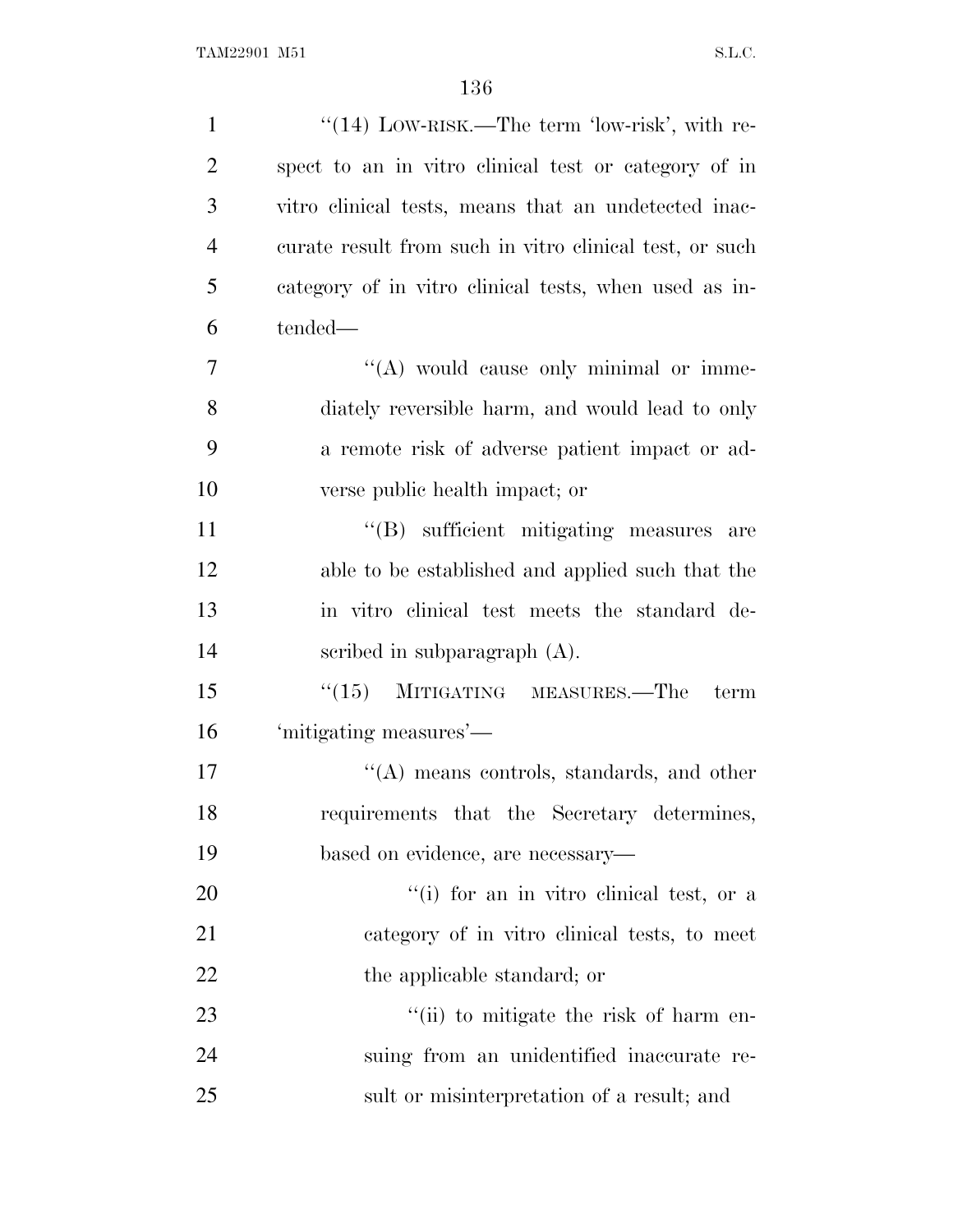| $\mathbf{1}$   | $\lq\lq (B)$ may include, as required by the Sec-        |
|----------------|----------------------------------------------------------|
| $\overline{2}$ | retary, as appropriate, applicable requirements          |
| 3              | regarding labeling, conformance to performance           |
| $\overline{4}$ | standards and consensus standards, perform-              |
| 5              | ance testing, submission of clinical data, adver-        |
| 6              | tising, website posting of information, clinical         |
| 7              | studies, postmarket surveillance, user com-              |
| 8              | prehension studies, training, and confirmatory           |
| 9              | laboratory, clinical findings, or testing.               |
| 10             | "(16) MODERATE-RISK.—The term 'moderate-                 |
| 11             | risk', with respect to an in vitro clinical test or cat- |
| 12             | egory of in vitro clinical tests, means that, when       |
| 13             | used as intended, such test or category of tests—        |
| 14             | $\lq\lq$ meets the criteria specified in para-           |
| 15             | graph (9) for classification as high-risk, but one       |
| 16             | or more mitigating measures are able to be es-           |
| 17             | tablished and applied to sufficiently prevent or         |
| 18             | detect an inaccurate result or otherwise miti-           |
| 19             | gate such risk; or                                       |
| 20             | $\lq\lq(B)(i)$ an inaccurate result for the in-          |
| 21             | tended use of the test would cause only non-life-        |
| 22             | threatening injury, injury that is medically re-         |
| 23             | versible, or significant delay in necessary treat-       |
| 24             | ment if such inaccurate result were undetected           |
| 25             | when used as intended;                                   |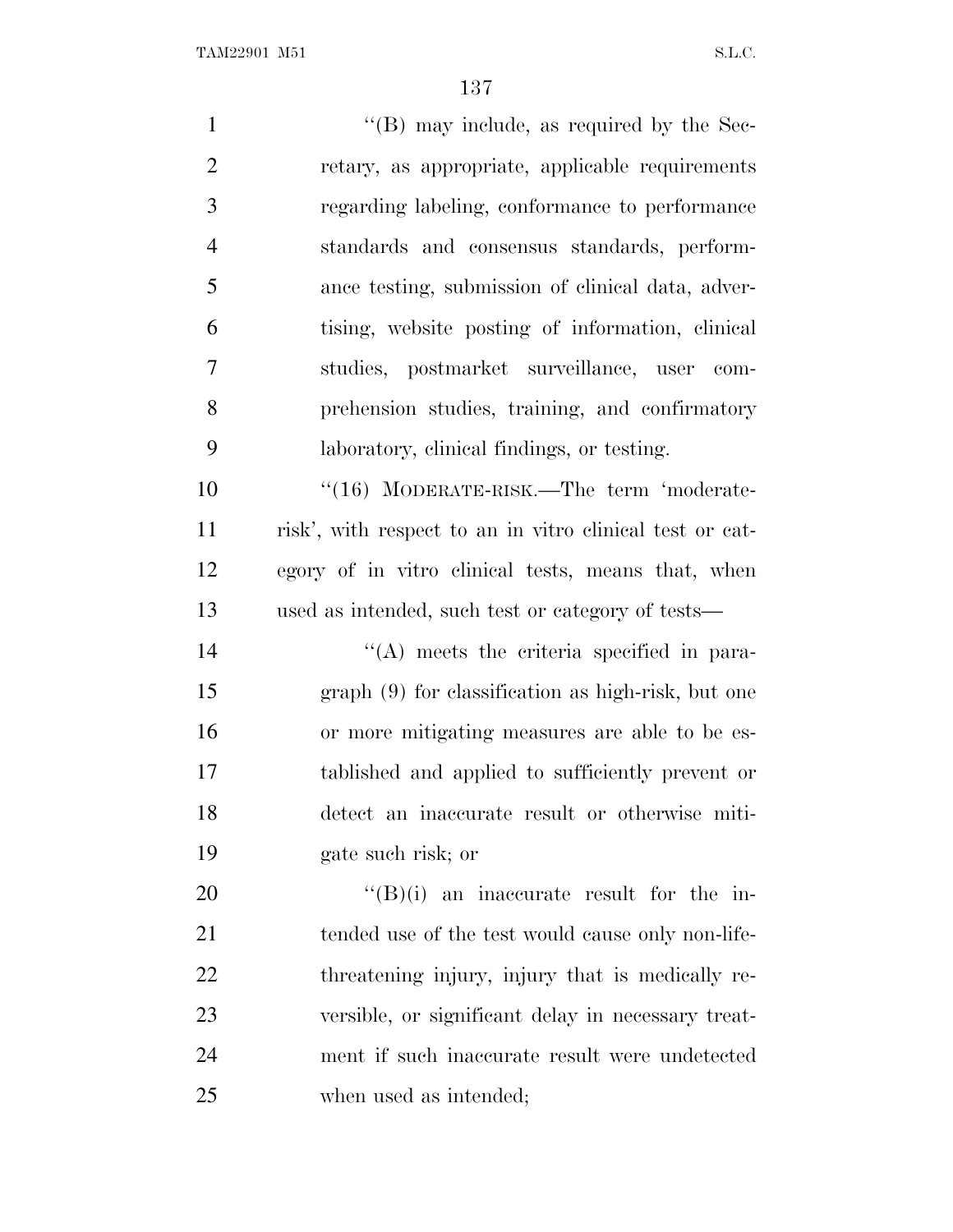| $\mathbf{1}$   | "(ii) no mitigating measures are able to be           |
|----------------|-------------------------------------------------------|
| $\overline{2}$ | established and applied to prevent or detect          |
| 3              | such inaccurate result or otherwise mitigate the      |
| $\overline{4}$ | risk of such inaccurate result; and                   |
| 5              | "(iii) there is a reasonable risk of adverse          |
| 6              | patient impact or adverse public health impact        |
| 7              | caused by an undetected inaccurate result.            |
| 8              | $\cdot$ (17) SPECIMEN RECEPTACLE.—The term            |
| 9              | 'specimen receptacle' means an in vitro clinical test |
| 10             | intended for taking, collecting, holding, storing, or |
| 11             | transporting of specimens derived from the human      |
| 12             | body or for in vitro examination for purposes de-     |
| 13             | scribed in subparagraph (A) or (B) of section         |
| 14             | $201(\text{ss})(1)$ .                                 |
| 15             | "(18) TECHNOLOGY.—The term 'technology'—              |
| 16             | $\lq\lq$ means a set of control mechanisms,           |
| 17             | energy sources, or operating principles—              |
| 18             | "(i) that do not differ significantly                 |
| 19             | among multiple in vitro clinical tests; and           |
| 20             | "(ii) for which design and develop-                   |
| 21             | ment (including analytical and clinical vali-         |
| 22             | dation, as applicable) of the tests would be          |
| 23             | addressed in a similar manner or through              |
| 24             | similar procedures; and                               |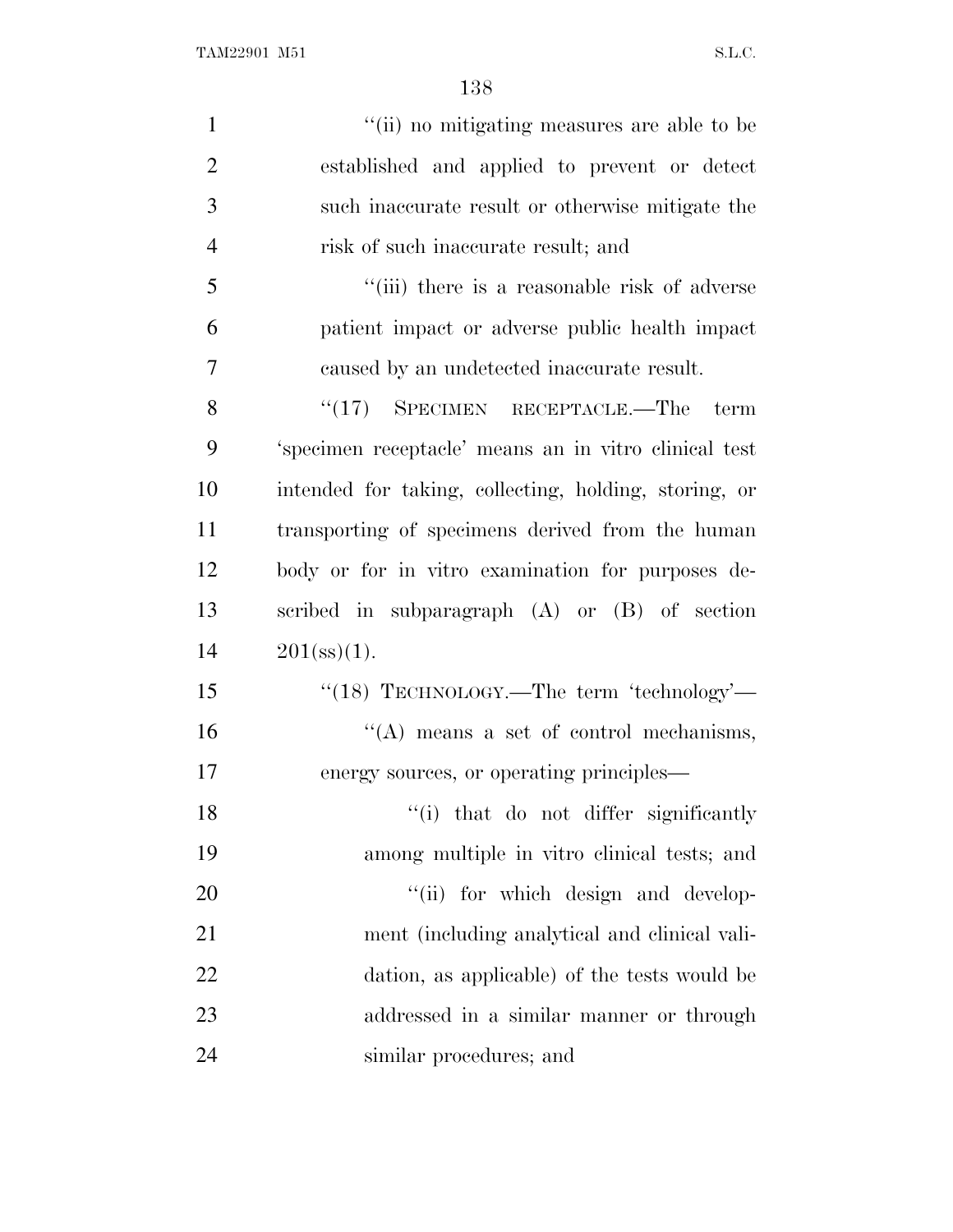| $\mathbf{1}$   | "(B) may include clot detection, colori-           |
|----------------|----------------------------------------------------|
| $\overline{2}$ | metric (non-immunoassay), electrochemical          |
| 3              | (non-immunoassay), enzymatic (non-                 |
| $\overline{4}$ | immunoassay), flow cytometry, fluorometry          |
| 5              | (non-immunoassay), immunoassay, mass spec-         |
| 6              | trometry or chromatography, microbial culture,     |
| 7              | next generation sequencing, nephlometric or        |
| 8              | turbidimetric (non-immunoassay), singleplex or     |
| 9              | multiplex non-NGS nucleic acid analysis, signal-   |
| 10             | based technology, spectroscopy, and any other      |
| 11             | technology, as the Secretary determines appro-     |
| 12             | priate.                                            |
| 13             | " $(19)$ TEST.—The term 'test', unless otherwise   |
| 14             | provided, means an in vitro clinical test.         |
| 15             | " $(20)$ VALID SCIENTIFIC EVIDENCE.—The term       |
| 16             | 'valid scientific evidence'—                       |
| 17             | "(A) means, with respect to an in vitro            |
| 18             | clinical test, evidence [that the Secretary deter- |
| 19             | $mines$ ]—                                         |
| 20             | "(i) has been generated and evaluated              |
| 21             | by persons qualified by training or experi-        |
| 22             | ence to do so, using procedures generally          |
| 23             | accepted by other persons so qualified; and        |
| 24             | "(ii) forms an appropriate basis for               |
| 25             | concluding by qualified experts whether the        |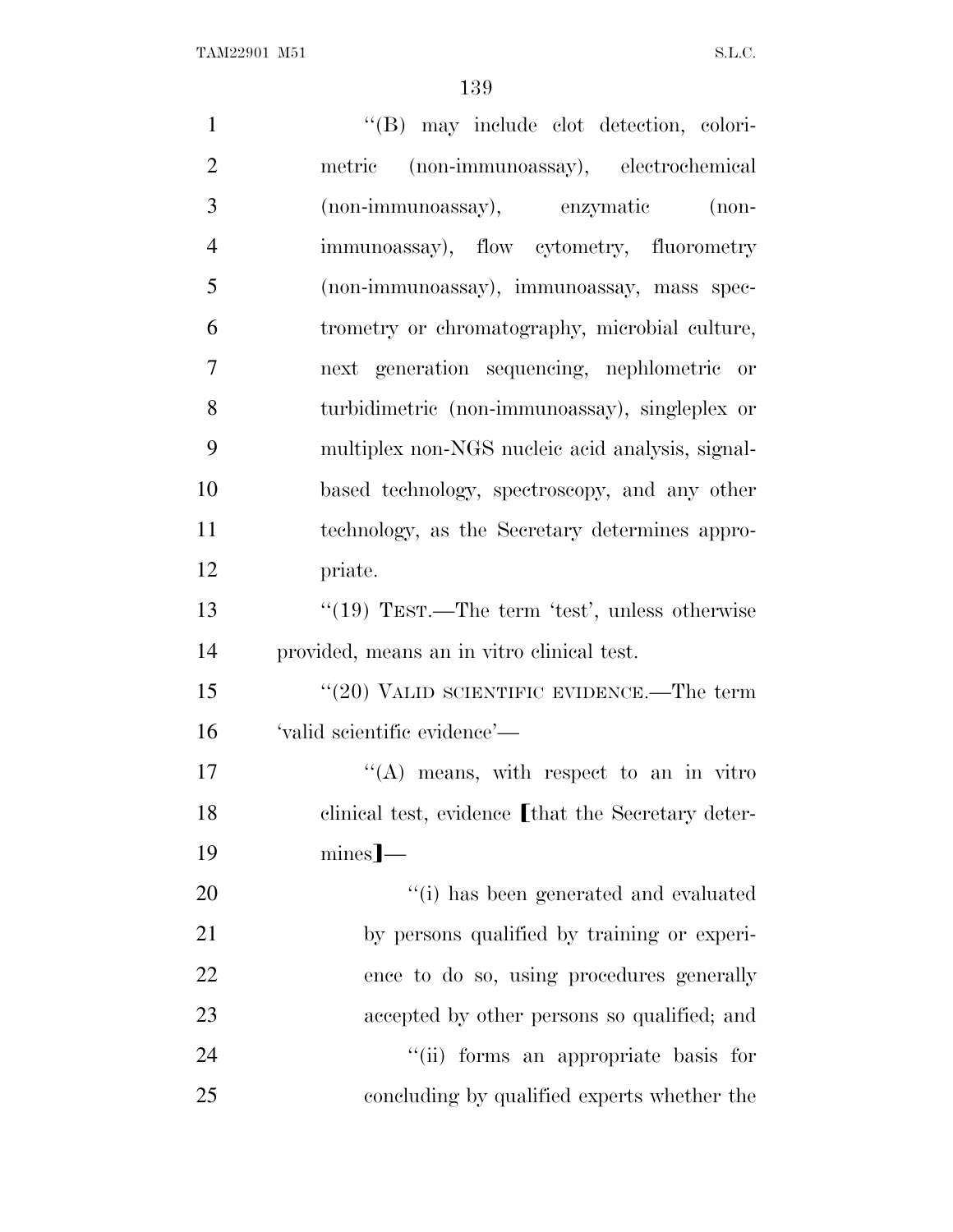| $\mathbf{1}$   | applicable standard has been met by the in    |
|----------------|-----------------------------------------------|
| $\overline{2}$ | vitro clinical test for its intended use; and |
| 3              | "(B) may include evidence described in        |
| $\overline{4}$ | subparagraph $(A)$ consisting of-             |
| 5              | "(i) peer-reviewed literature;                |
| 6              | "(ii) clinical guidelines;                    |
| 7              | "(iii) reports of significant human ex-       |
| 8              | perience with an in vitro clinical test;      |
| 9              | $``(iv)$ bench studies;                       |
| 10             | $f'(v)$ case studies or histories;            |
| 11             | $\lq\lq$ (vi) clinical data;                  |
| 12             | "(vii) consensus standards;                   |
| 13             | "(viii) reference standards;                  |
| 14             | "(ix) data registries;                        |
| 15             | $f(x)$ postmarket data;                       |
| 16             | "(xi) real world data;                        |
| 17             | "(xii) elinical trials; and                   |
| 18             | "(xiii) data collected in countries           |
| 19             | other than the United States if such data     |
| 20             | are demonstrated to be appropriate for the    |
| 21             | purpose of making a regulatory determina-     |
| 22             | tion under this subchapter.                   |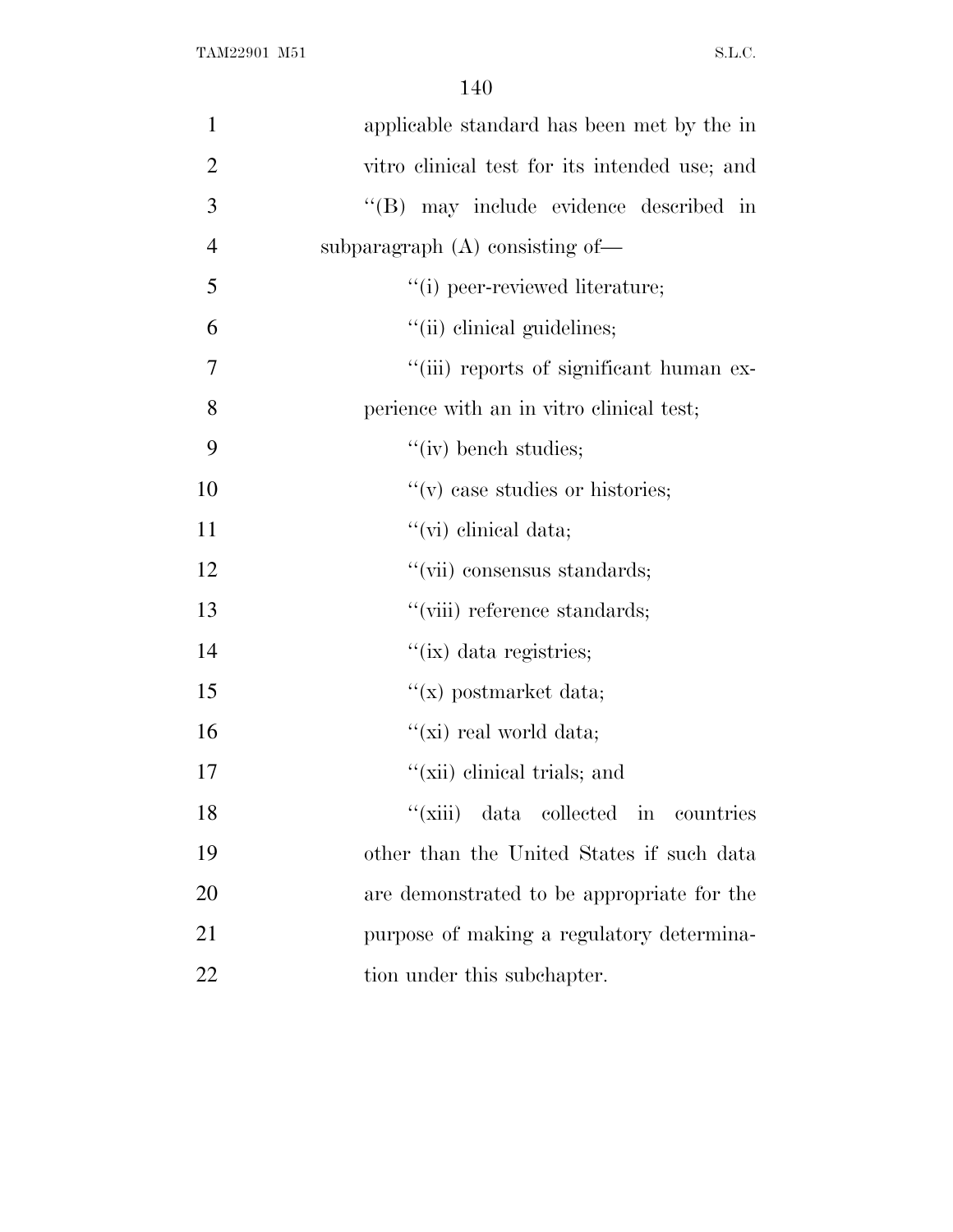| 1              | "SEC. 587A. REGULATION OF IN VITRO CLINICAL TESTS.           |
|----------------|--------------------------------------------------------------|
| $\overline{2}$ | "(a) IN GENERAL.—No person shall introduce or de-            |
| 3              | liver for introduction into interstate commerce any in vitro |
| $\overline{4}$ | clinical test, unless—                                       |
| 5              | $\lq(1)$ an approval of an application filed pursu-          |
| 6              | ant to subsection (a) or (b) of section $587B$ is effec-     |
| 7              | tive with respect to such in vitro clinical test; or         |
| 8              | $\lq(2)$ a technology certification order is in effect       |
| 9              | under section 587D; or                                       |
| 10             | "(3) the test is exempt under [sections $587C$ or            |
| 11             | 587G] from the requirements of section 587B.                 |
| 12             | "(b) TRANSFER OR SALE OF IN VITRO CLINICAL                   |
| 13             | TESTS.-                                                      |
| 14             | "(1) TRANSFER AND ASSUMPTION OF REGU-                        |
| 15             | LATORY OBLIGATIONS. If ownership of an in vitro              |
| 16             | clinical test is sold or transferred in such manner          |
| 17             | that the developer transfers the regulatory submis-          |
| 18             | sions and obligations applicable under this sub-             |
| 19             | chapter with respect to the test, the transferee or          |
| 20             | purchaser becomes the developer of the test and              |
| 21             | shall have all regulatory obligations applicable to          |
| 22             | such a test under this subchapter. The transferee or         |
| 23             | purchaser shall update the registration and listing          |
| 24             | information under section 587J for the in vitro clin-        |
| 25             | ical test.                                                   |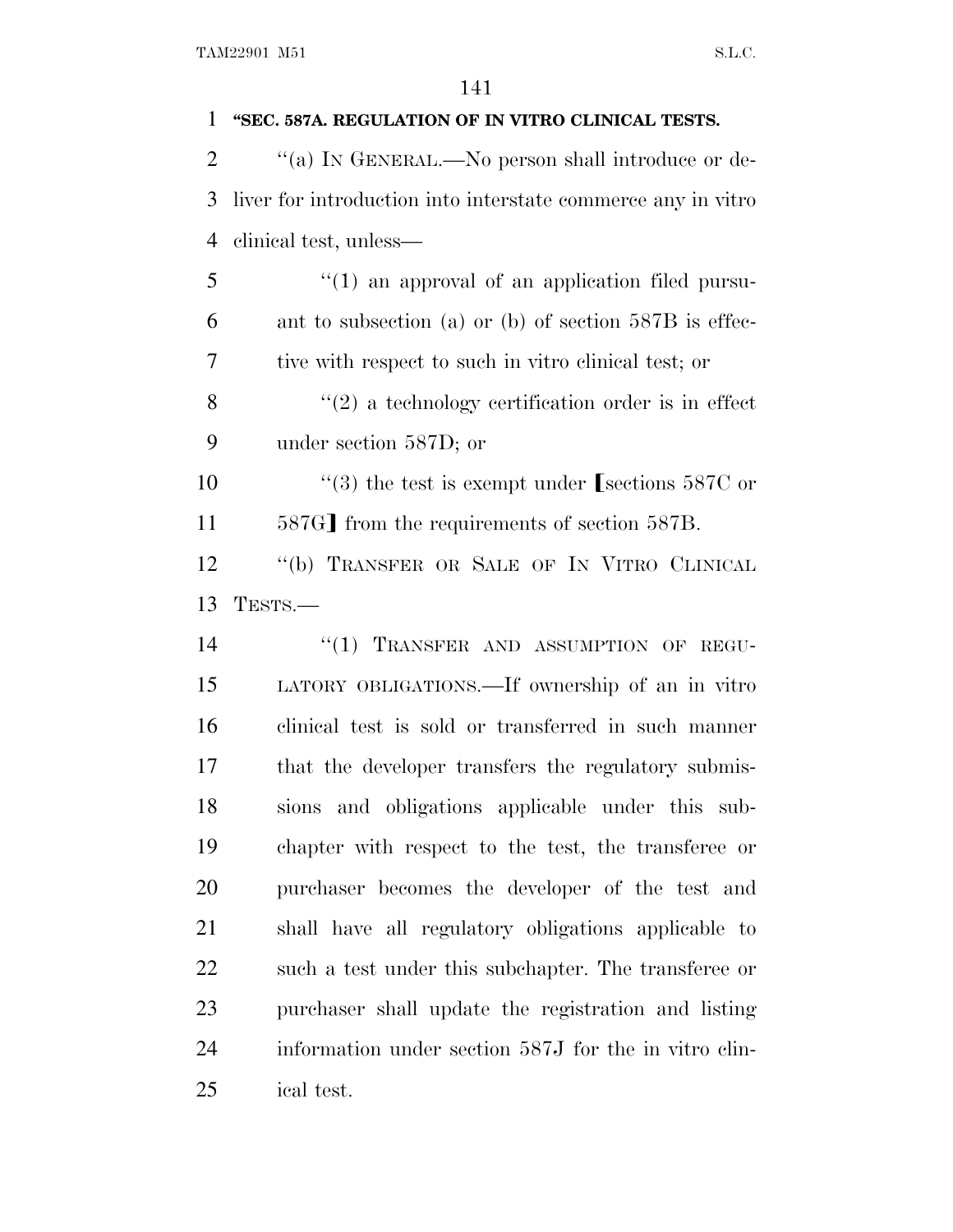| $\mathbf{1}$   | "(2) TRANSFER OR SALE OF PREMARKET AP-              |
|----------------|-----------------------------------------------------|
| $\overline{2}$ | PROVAL.                                             |
| 3              | "(A) NOTICE REQUIRED.—If a developer                |
| $\overline{4}$ | of an in vitro clinical test transfers or sells the |
| 5              | approval of the in vitro clinical test, the trans-  |
| 6              | feror or seller shall—                              |
| 7              | $\lq\lq$ submit a notice of the transfer or         |
| 8              | sale to the Secretary and update the reg-           |
| 9              | istration and listing information under sec-        |
| 10             | tion 587J for the in vitro clinical test; and       |
| 11             | "(ii) submit a supplement to an appli-              |
| 12             | cation if required under section $587B(h)$ .        |
| 13             | EFFECTIVE DATE OF APPROVAL<br>$\lq\lq (B)$          |
| 14             | TRANSFER.—A transfer or sale described in           |
| 15             | subparagraph (A) shall become effective upon        |
| 16             | completion of a transfer or sale described in       |
| 17             | paragraph $(1)$ or the approval of a supplement     |
| 18             | to an application under section $587B(h)$ if re-    |
| 19             | quired, whichever is later. The transferee or       |
| 20             | purchaser shall update the registration and list-   |
| 21             | ing information under section 587J for the in       |
| <u>22</u>      | vitro clinical test within 15 calendar days of the  |
| 23             | effective date of the transfer or sale.             |
| 24             | "(3) TRANSFER OR SALE OF TECHNOLOGY CER-            |
| 25             | TIFICATION.-                                        |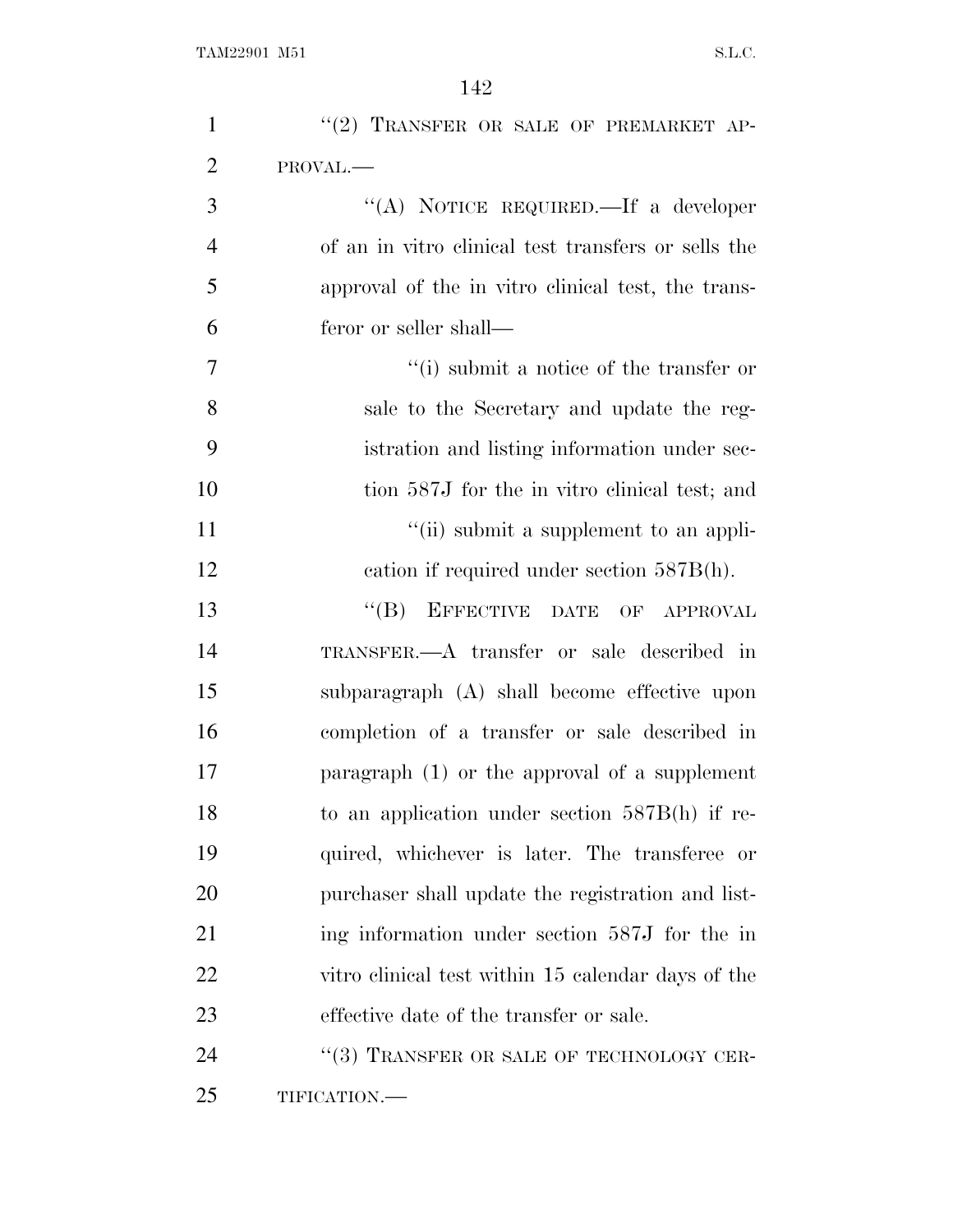| $\mathbf{1}$   | "(A) REQUIREMENTS FOR TRANSFER OR                  |
|----------------|----------------------------------------------------|
| $\overline{2}$ | OF TECHNOLOGY CERTIFICATION.—An<br><b>SALE</b>     |
| 3              | unexpired technology certification can be trans-   |
| $\overline{4}$ | ferred or sold if the transferee or purchaser—     |
| 5              | "(i) is an eligible person under section           |
| 6              | $587D(a)(2)$ ; and                                 |
| $\tau$         | "(ii) maintains, upon such transfer or             |
| 8              | sale, test design and quality requirements,        |
| 9              | processes and procedures under the scope           |
| 10             | of technology certification, and scope of the      |
| 11             | technology certification identified in the         |
| 12             | applicable technology certification order.         |
| 13             | "(B) NOTICE REQUIRED.—If a developer               |
| 14             | of an in vitro clinical test transfers or sells a  |
| 15             | technology certification order that has not ex-    |
| 16             | pired, the transferor or seller shall submit a no- |
| 17             | tice of the transfer or sale to the Secretary and  |
| 18             | shall update the registration and listing infor-   |
| 19             | mation under section 587J for all in vitro clin-   |
| 20             | ical tests covered by the technology certifi-      |
| 21             | cation.                                            |
| 22             | "(C) EFFECTIVE DATE OF TECHNOLOGY                  |
| 23             | CERTIFICATION TRANSFER.—The transfer of a          |
| 24             | technology certification shall become effective    |
| 25             | upon completion of a transfer or sale described    |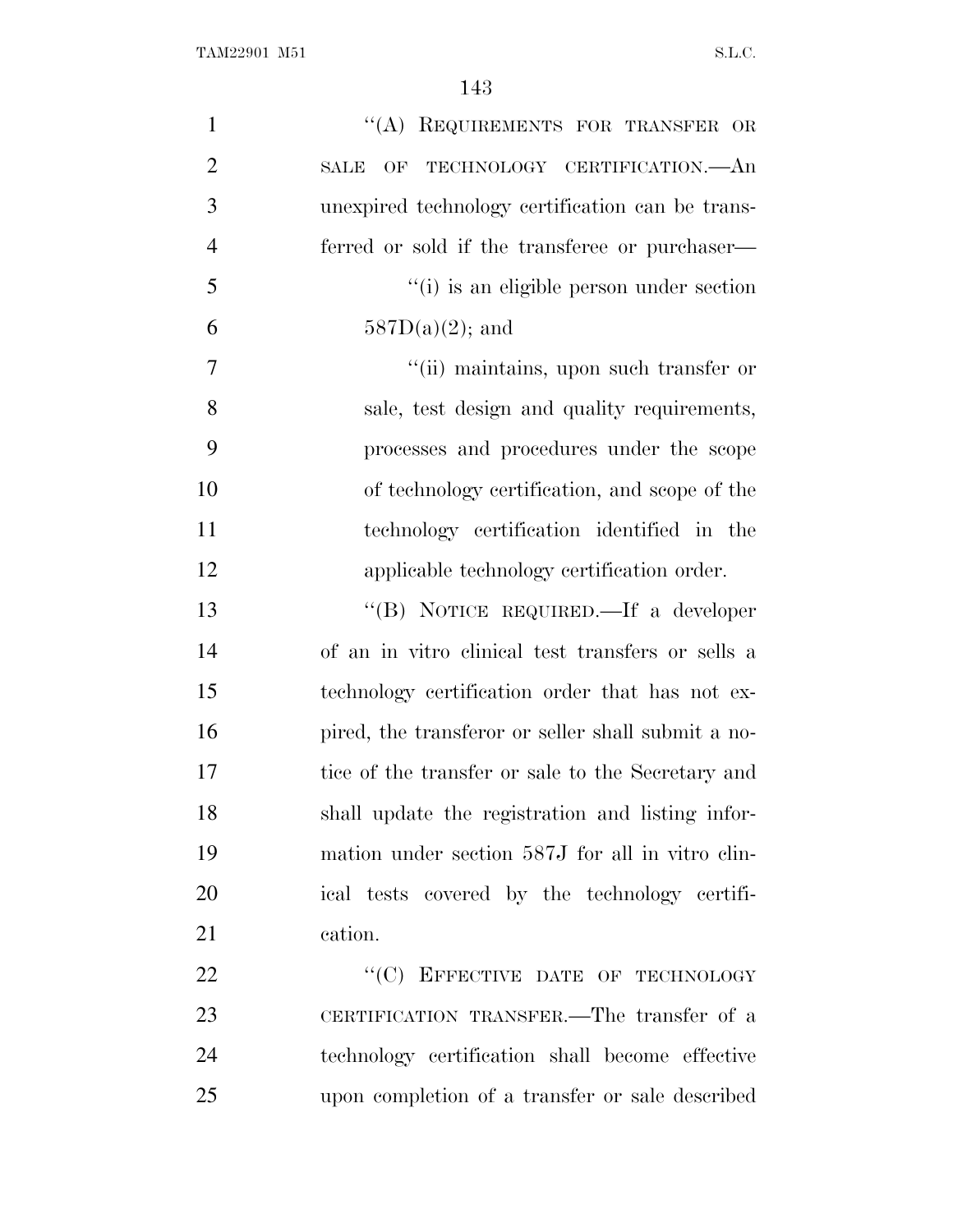in subparagraph (A). The transferee or pur- chaser shall update the registration and listing information under section 587J for the in vitro clinical test within 30 calendar days of the ef- fective date of the technology certification transfer.

7 "(D) NEW TECHNOLOGY CERTIFICATION REQUIRED.—If the requirements of subpara-9 graph  $(A)(ii)$  are not met, the technology cer- tification order may not be transferred and the transferee or purchaser of an in vitro clinical test is required to submit an application for technology certification and obtain a technology certification order prior to offering the test for clinical use.

 ''(c) REGULATIONS.—The Secretary may issue regu-lations to implement this subchapter.

## **''SEC. 587B. PREMARKET REVIEW.**

19  $\frac{1}{2}$   $\frac{1}{2}$  APPLICATION.

20 "(1) FILING.—Any developer may file with the Secretary an application for premarket approval of an in vitro clinical test under this subsection.

23 "(2) TRANSPARENCY AND PREDICTABILITY.—If a developer files a premarket application under this section and provides any additional documentation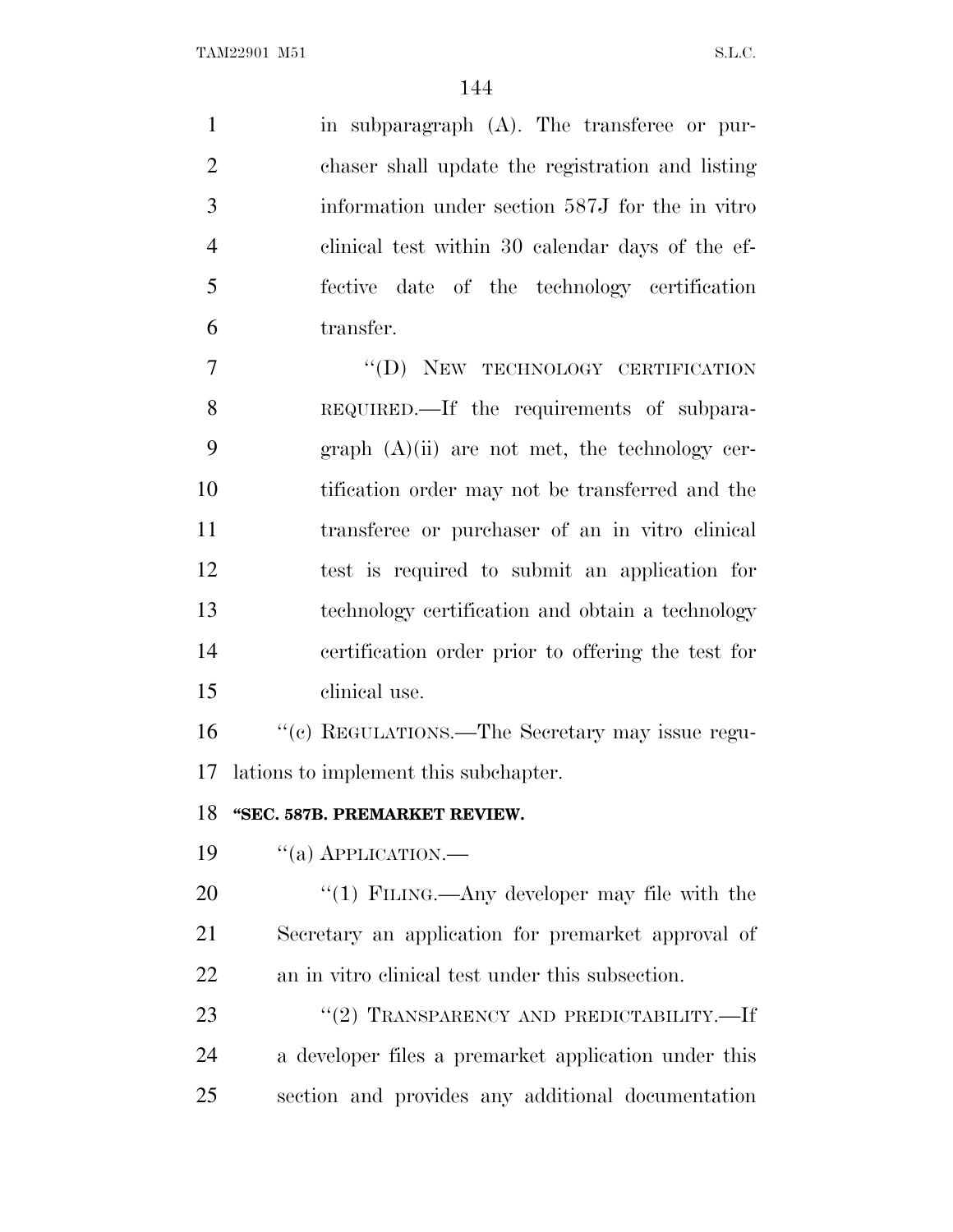| $\mathbf{1}$   | required under section 587D, the in vitro clinical      |
|----------------|---------------------------------------------------------|
| $\overline{2}$ | test that is the subject of the premarket application   |
| 3              | may be utilized as the representative in vitro clinical |
| $\overline{4}$ | test reviewed by the Secretary to support a tech-       |
| 5              | nology certification order under section 587D.          |
| 6              | "(3) APPLICATION CONTENT.—An application                |
| 7              | submitted under paragraph (1) shall include the fol-    |
| 8              | lowing, in such format as the Secretary specifies:      |
| 9              | "(A) General information regarding the in               |
| 10             | vitro clinical test, including—                         |
| 11             | "(i) the name and address of the ap-                    |
| 12             | plicant;                                                |
| 13             | "(ii) the table of contents for the ap-                 |
| 14             | plication and the identification of the infor-          |
| 15             | mation the applicant claims as trade secret             |
| 16             | or confidential commercial or financial in-             |
| 17             | formation;                                              |
| 18             | "(iii) a description of the test's design               |
| 19             | and intended use, including the listing ele-            |
| 20             | ments described in subparagraphs<br>(F)                 |
| 21             | through $(L)$ of section 587I(b)(2); and                |
| 22             | "(iv) a description regarding<br>test                   |
| 23             | function and performance characteristics.               |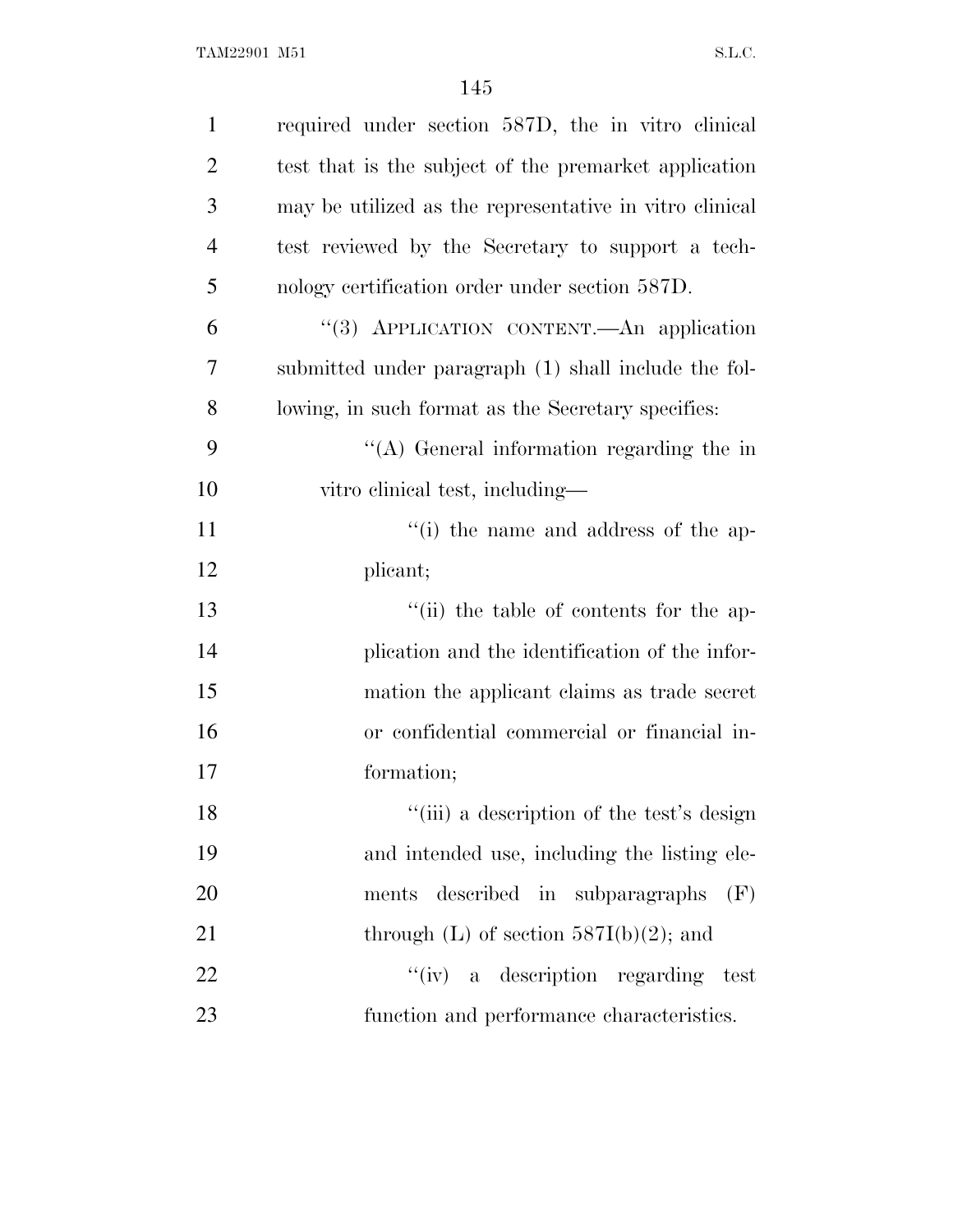| $\mathbf{1}$   | "(B) A summary of the data and informa-           |
|----------------|---------------------------------------------------|
| $\overline{2}$ | tion in the application for the in vitro clinical |
| 3              | test, including—                                  |
| $\overline{4}$ | "(i) a brief description of the foreign           |
| 5              | and domestic marketing history of the test,       |
| 6              | if any, including a list of all countries in      |
| $\overline{7}$ | which the test has been marketed and a            |
| 8              | list of all countries in which the test has       |
| 9              | been withdrawn from marketing for any             |
| 10             | reason related to the ability of the in vitro     |
| 11             | clinical test to meet the applicable stand-       |
| 12             | ard, if known by the applicant;                   |
| 13             | "(ii) a description of benefit and risk           |
| 14             | considerations related to the in vitro clin-      |
| 15             | ical test, including a description of any ap-     |
| 16             | plicable adverse effects of the test on           |
| 17             | health and how such adverse effects have          |
| 18             | been, or will be, mitigated;                      |
| 19             | "(iii) a risk assessment of the test;             |
| 20             | and                                               |
| 21             | "(iv) a description of how the data               |
| <u>22</u>      | and information in the application con-           |
| 23             | stitute valid scientific evidence and support     |
| 24             | a showing that the test meets the applica-        |
| 25             | ble standard under section $587(2)$ .             |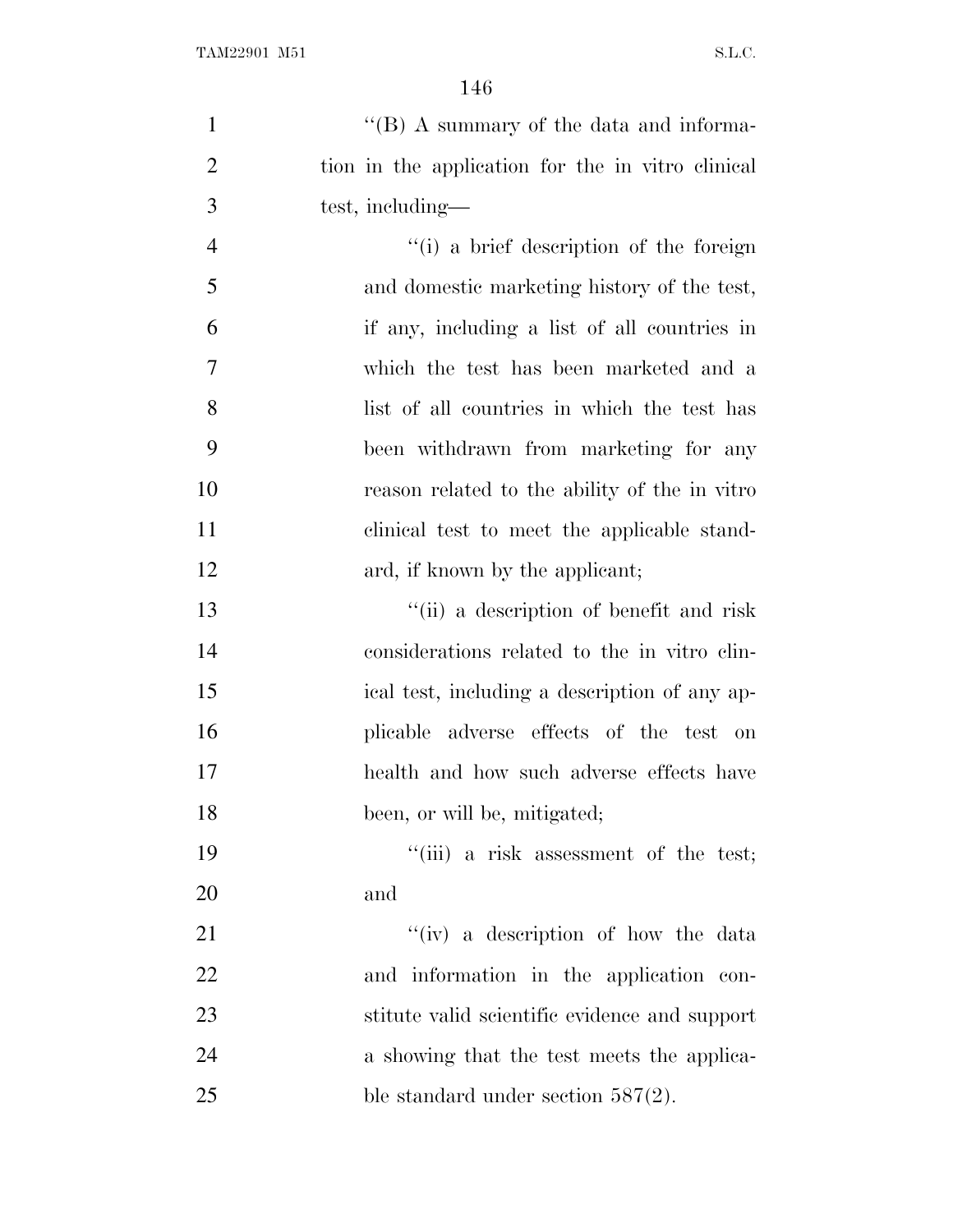$\cdot$  (C) The signature of the developer filing 2 the premarket application or an authorized rep- resentative. ''(D) A bibliography of applicable pub- lished reports relied upon by the applicant and a description of any studies conducted, includ- ing any unpublished studies related to such 8 test, that are known or that should reasonably be known to the applicant, and a description of data and information relevant to the evaluation of whether the test meets the applicable stand- ard. ''(E) Applicable information regarding the methods used in, and the facilities or controls used for, the development of the test to dem- onstrate compliance with the applicable quality requirements under section 587K. 18 ''(F) Information demonstrating compli-

 ance with any relevant and applicable— 20  $"(i)$  mitigating measures under sec-

21 tion 587E; and

 $\frac{1}{2}$   $\frac{1}{2}$   $\frac{1}{2}$  standards established or recog- nized under section 514 prior to the date 24 of enactment of the VALID Act of 2022, or, after applicable standards are estab-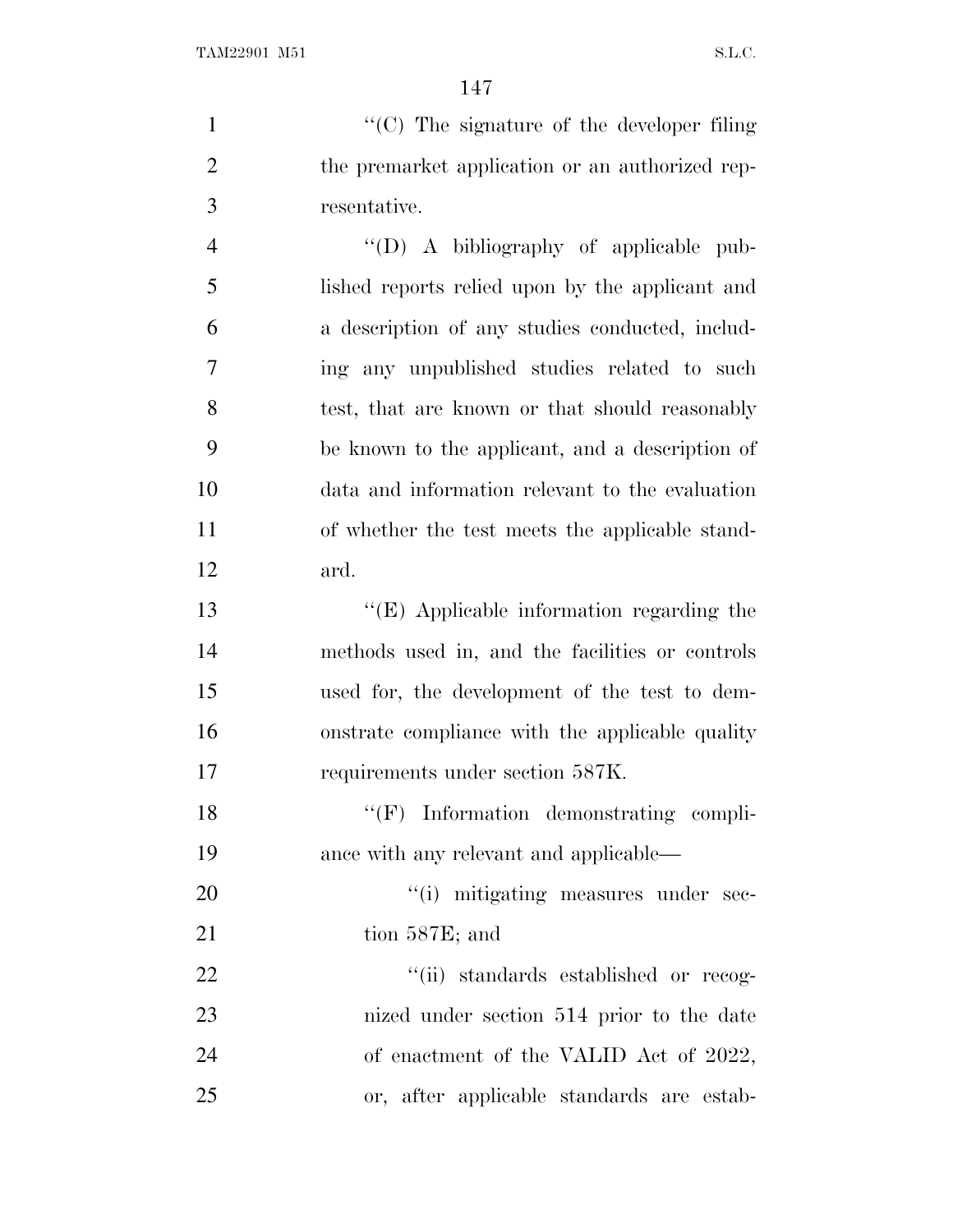| $\mathbf{1}$   | lished or recognized under section 587Q,          |
|----------------|---------------------------------------------------|
| $\overline{2}$ | with such standards.                              |
| 3              | $\lq\lq (G)$ Valid scientific evidence to support |
| $\overline{4}$ | that the test meets the applicable standard,      |
| 5              | which shall include—                              |
| 6              | "(i) summary information for all sup-             |
| $\tau$         | porting validation studies performed, in-         |
| 8              | cluding a description of the objective of the     |
| 9              | study, a description of the experimental de-      |
| 10             | sign of the study, a description of any limi-     |
| 11             | tations of the study, a brief description of      |
| 12             | how the data were collected and analyzed,         |
| 13             | a brief description of the results of each        |
| 14             | study, and conclusions drawn from each            |
| 15             | study; and                                        |
| 16             | "(ii) new raw data for each study,                |
| 17             | which may include, as applicable, tabula-         |
| 18             | tions of data and results as required under       |
| 19             | section $814.20(b)(6)(ii)$ of title 21, Code of   |
| 20             | Federal Regulations (or any successor reg-        |
| 21             | ulations); and                                    |
| 22             | "(iii) for nonelinical laboratory studies         |
| 23             | involving the test, if applicable, a state-       |
| 24             | ment that studies were conducted in com-          |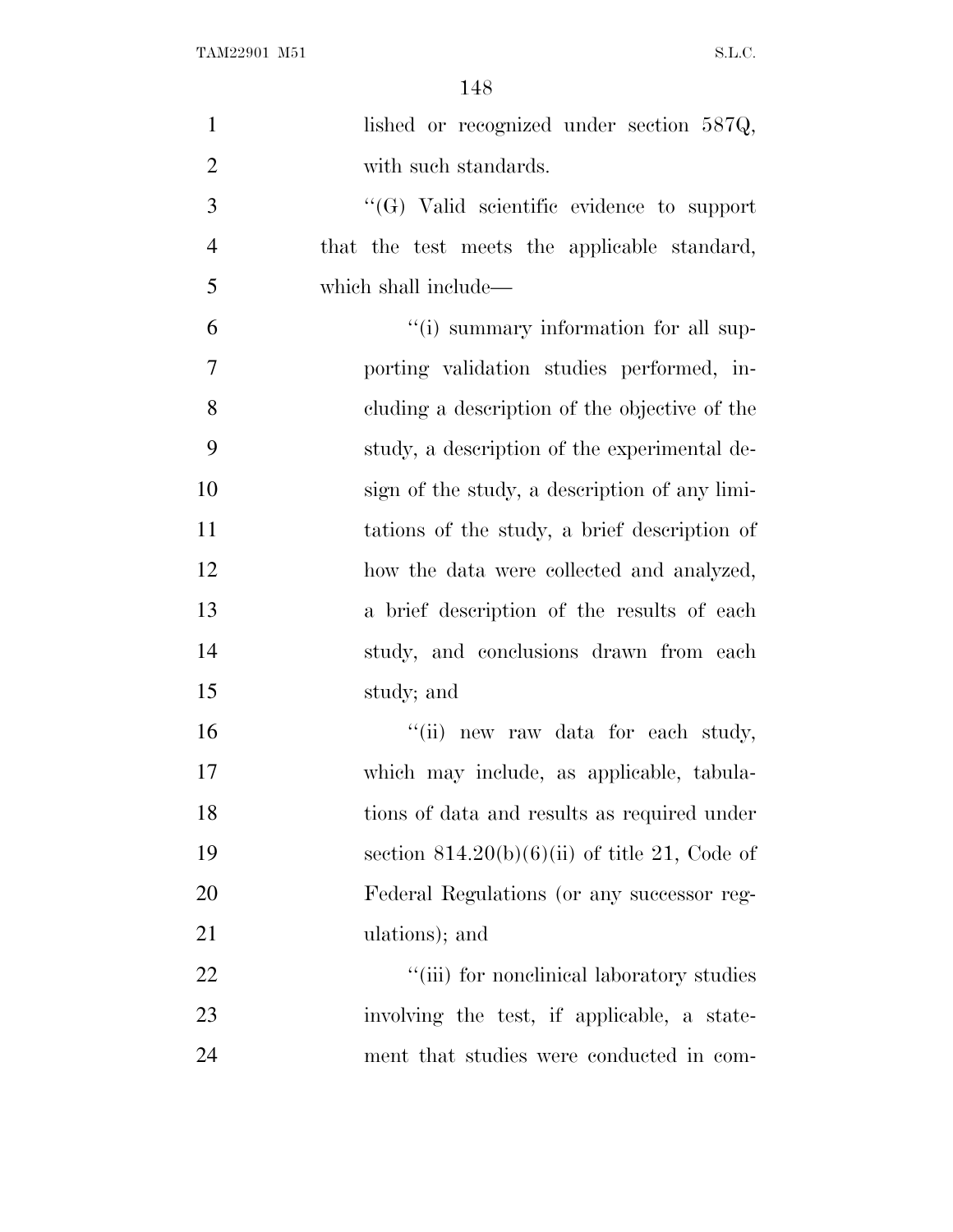| $\mathbf{1}$   | pliance with applicable good laboratory                |
|----------------|--------------------------------------------------------|
| $\overline{2}$ | practices.                                             |
| 3              | "(H) To the extent the application seeks               |
| $\overline{4}$ | authorization to make modifications to the test        |
| 5              | within the scope of the approval that are other-       |
| 6              | wise permitted without premarket review under          |
| 7              | this subchapter, a proposed change protocol            |
| 8              | that includes validation procedures and accept-        |
| 9              | ance criteria for anticipated modifications that       |
| 10             | could be made to the test within the scope of          |
| 11             | the approval.                                          |
| 12             | "(I) Proposed labeling, in accordance with             |
| 13             | the requirements of section 587L.                      |
| 14             | "(J) Such other data or information as the             |
| 15             | Secretary may require in accordance with the           |
| 16             | least burdensome requirements under section            |
| 17             | 587BB(c).                                              |
| 18             | "(4) GUIDANCE FOR PREMARKET AND ABBRE-                 |
| 19             | VIATED PREMARKET APPLICATIONS.—In accordance           |
| 20             | with section 825 of the VALID Act of 2022, the         |
| 21             | Secretary shall issue draft guidance detailing the in- |
| 22             | formation to be provided in a premarket application    |
| 23             | and special premarket application under this section.  |
| 24             | The Secretary shall issue final guidance detailing the |

information to be provided in a premarket applica-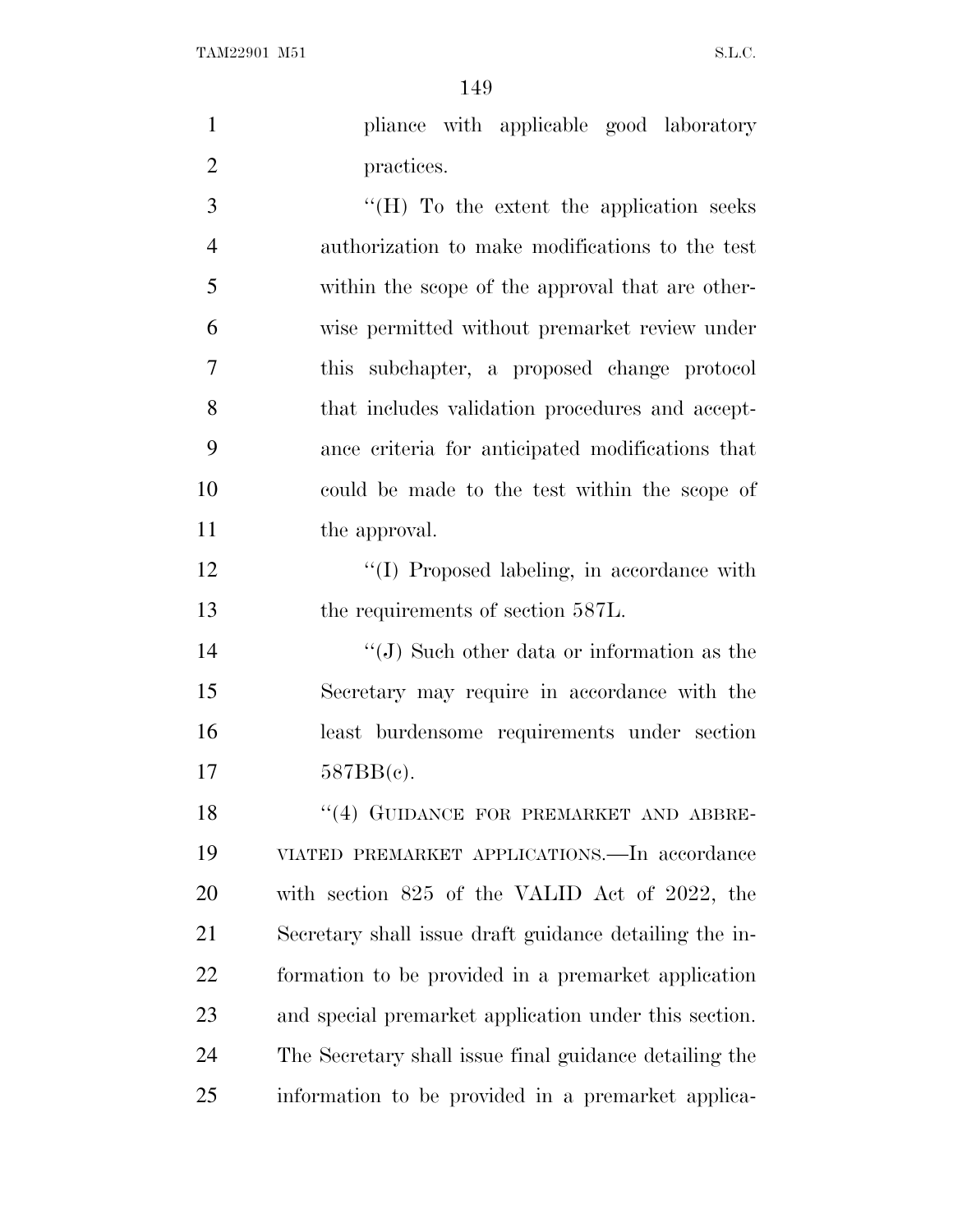tion and special premarket application under this section not later than 1 year prior to the effective date of such Act.

4 "(5) REFUSE TO FILE A PREMARKET OR AB- BREVIATED PREMARKET APPLICATION.—The Sec- retary may refuse to file an application under this section only for lack of completeness or legibility of the application. If, after receipt of an application under this section, the Secretary refuses to file such an application, the Secretary shall provide to the de- veloper, within 60 calendar days of receipt of such application, a description of the reason for such re- fusal, and identify the information required, if any, to allow for the filing of the application.

15 "(6) SUBSTANTIVE REVIEW FOR DEFICIENT AP- PLICATION.—If, after receipt of an application under this section, the Secretary determines that any por- tion of such application is materially deficient, the Secretary shall provide to the applicant a description of such material deficiencies and the information re-21 quired to resolve such deficiencies.

22 "(7) INSPECTIONS.—With respect to an appli- cation under paragraph (1), preapproval inspections authorized by an employee of the Food and Drug Administration or a person accredited under section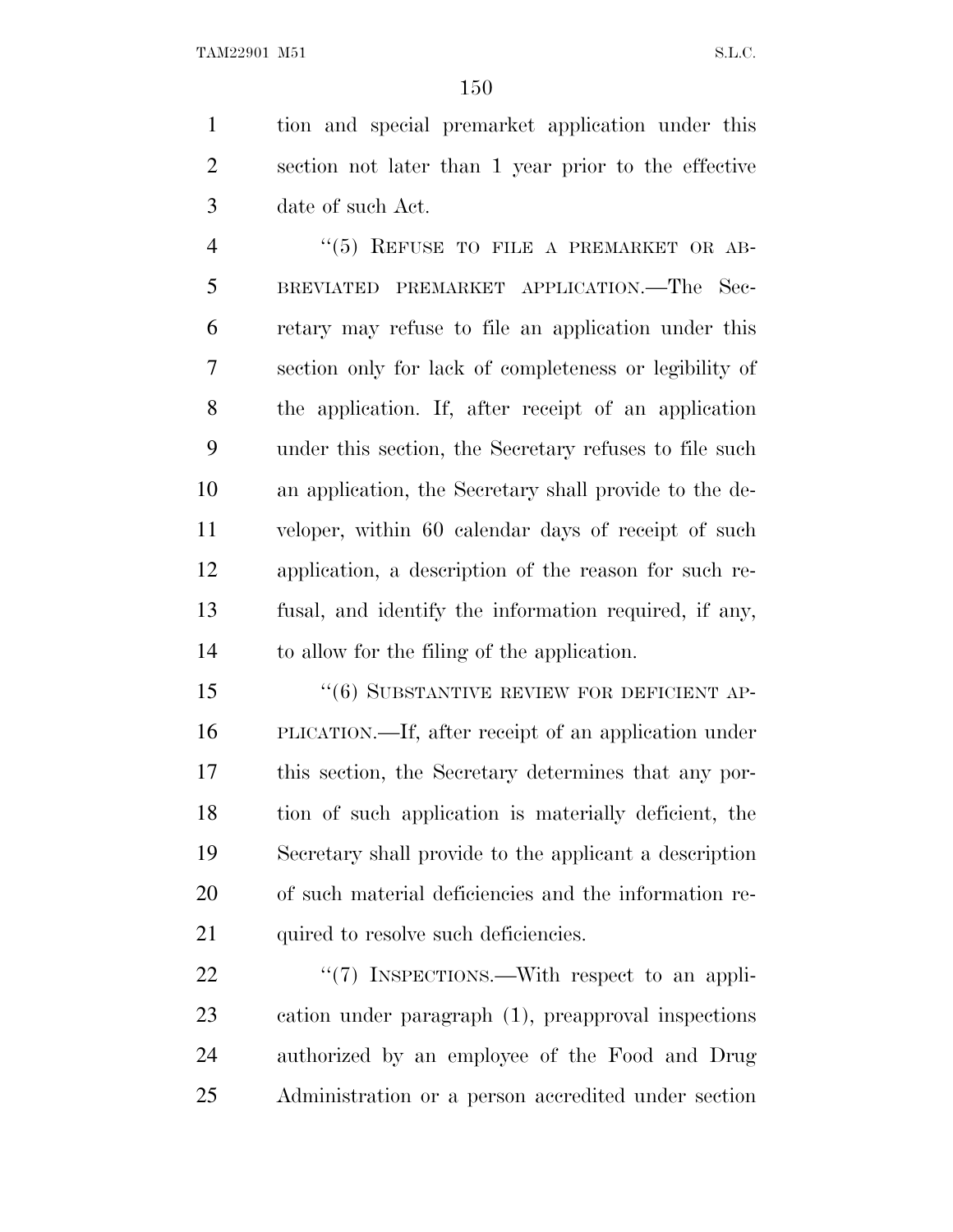| $\mathbf{1}$   | 587Q need not occur unless requested by the Sec-      |
|----------------|-------------------------------------------------------|
| $\overline{2}$ | retary                                                |
| 3              | "(b) ABBREVIATED PREMARKET REVIEW.-                   |
| 4              | "(1) IN GENERAL.—Any developer may file               |
| 5              | with the Secretary an application for abbreviated     |
| 6              | premarket approval for-                               |
| 7              | $\lq\lq$ (A) an instrument;                           |
| 8              | $\lq\lq$ (B) a specimen receptacle;                   |
| 9              | $\lq\lq$ (C) an in vitro clinical test that is mod-   |
| 10             | erate-risk; or                                        |
| 11             | $\lq\lq$ (D) an in vitro clinical test that is deter- |
| 12             | mined by the Secretary to be eligible for abbre-      |
| 13             | viated premarket review under<br>section              |
| 14             | $587F(a)(1)(B)$ .                                     |
| 15             | "(2) APPLICATION CONTENT.—An application              |
| 16             | under paragraph $(1)$ shall include—                  |
| 17             | $\lq\lq$ the information required for applica-        |
| 18             | tions submitted under subsection $(a)(2)$ , except    |
| 19             | that applications under paragraph (1) need not        |
| 20             | include—                                              |
| 21             | "(i) quality requirement information;                 |
| 22             | or                                                    |
|                |                                                       |
| 23             | "(ii) raw data, unless explicitly re-                 |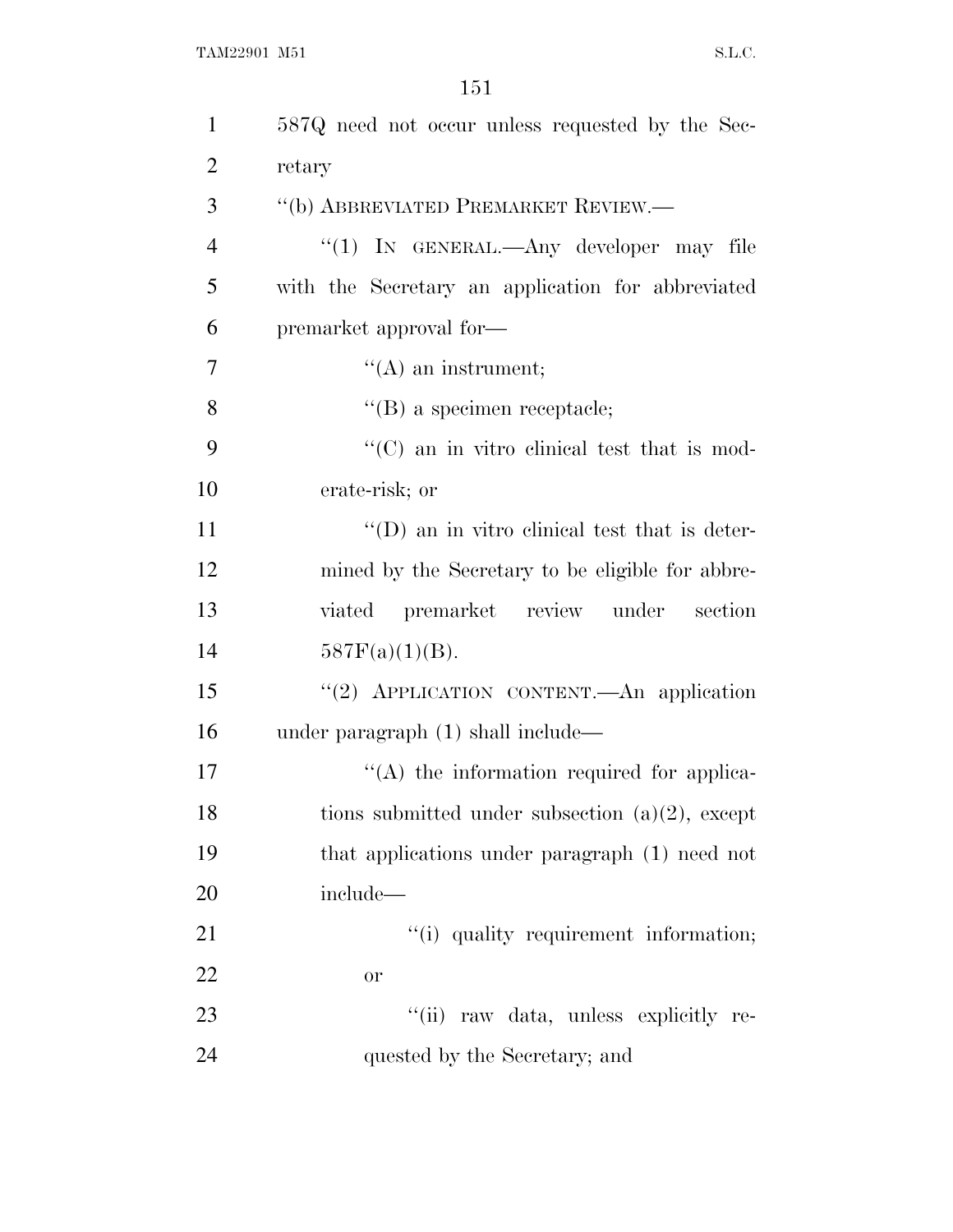| $\mathbf{1}$   | $\lq\lq (B)$ data, as applicable, to support soft-     |
|----------------|--------------------------------------------------------|
| $\overline{2}$ | ware validation, electromagnetic compatibility,        |
| 3              | and electrical safety, and information dem-            |
| $\overline{4}$ | onstrating compliance with maintaining quality         |
| 5              | systems documentation.                                 |
| 6              | "(3) SAFETY INFORMATION.—The developer of              |
| 7              | an in vitro clinical test specimen receptacle reviewed |
| 8              | under this subsection shall maintain safety informa-   |
| 9              | tion for such specimen receptacle.                     |
| 10             | "(4) INSPECTIONS.—With respect to an appli-            |
| 11             | cation under paragraph (1), preapproval inspections    |
| 12             | authorized by an employee of the Food and Drug         |
| 13             | Administration or a person accredited under section    |
| 14             | 587Q need not occur unless requested by the Sec-       |
| 15             | retary.                                                |
| 16             | "(c) INSTRUMENTS AND INSTRUMENT FAMILIES.-             |
| 17             | "(1) IN GENERAL.—A developer of an instru-             |
| 18             | ment family shall file with the Secretary an applica-  |
| 19             | tion for premarket approval of one version of an in-   |
| 20             | under this<br>subsection. Any modified<br>strument     |
| 21             | versions of the instrument that generate a new in-     |
| 22             | strument within the same instrument family shall be    |
| 23             | exempt from premarket review requirements of this      |
| 24             | section, provided that the developer of such instru-   |
| 25             | ment or instrument family—                             |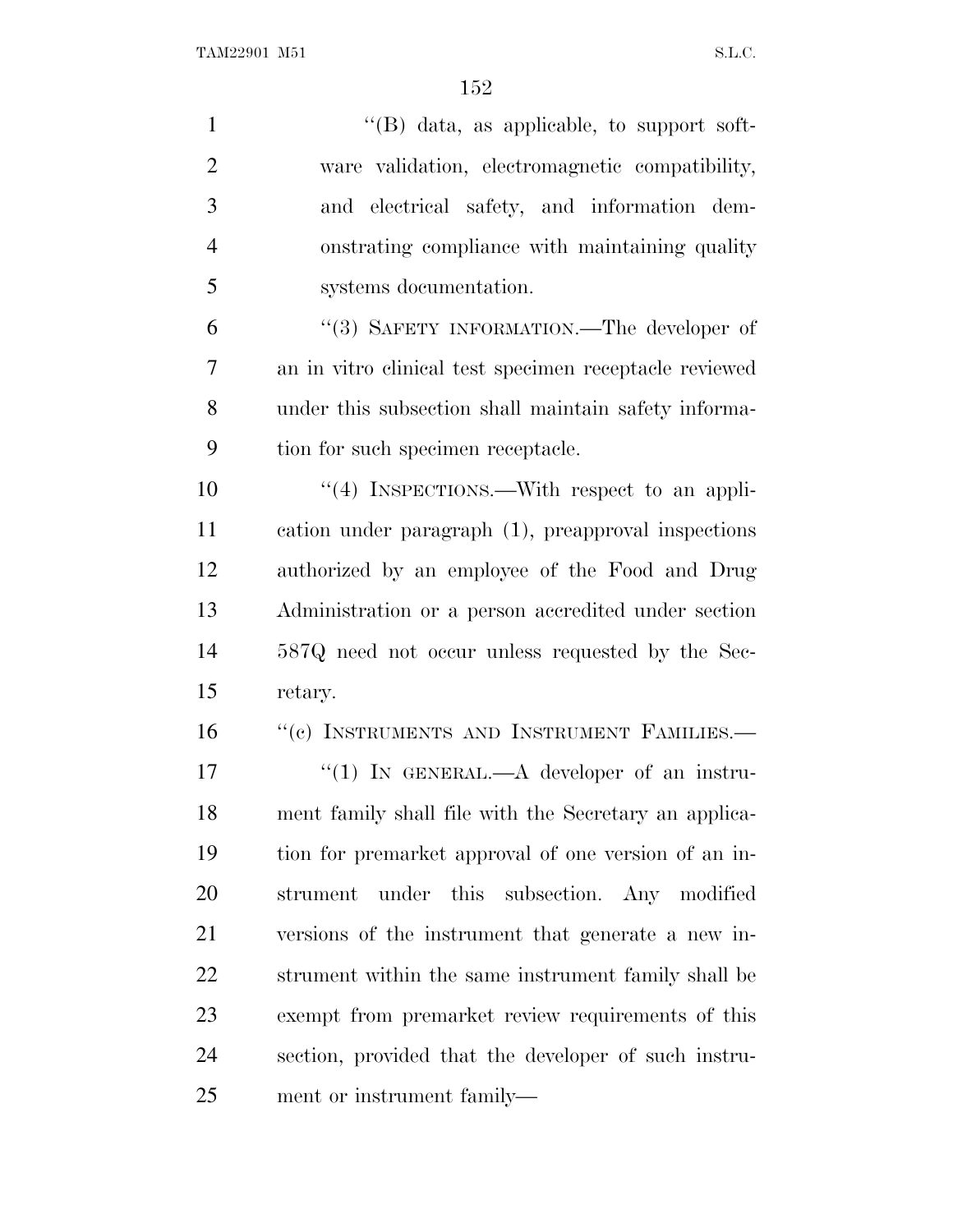| $\mathbf{1}$   | $\lq\lq$ maintains documentation that the             |
|----------------|-------------------------------------------------------|
| $\overline{2}$ | new instrument is part of the instrument fam-         |
| 3              | ily, as defined in section $587$ ;                    |
| $\overline{4}$ | $\lq\lq$ performs, documents, and maintains           |
| 5              | a risk assessment (as described in subsection         |
| 6              | $(a)(2)(B)(iv)$ of the new instrument compared        |
| $\overline{7}$ | to the instrument approved under subsection           |
| 8              | (b) and no new risks are identified;                  |
| 9              | "(C) performs, documents, and maintains               |
| 10             | validation and verification activities for the new    |
| 11             | instrument;                                           |
| 12             | "(D) makes such documentation available               |
| 13             | to the Secretary upon request; and                    |
| 14             | $\lq\lq(E)$ registers and lists the new instrument    |
| 15             | in accordance with section 587J.                      |
| 16             | "(2) TEST KITS AND TEST PROTOCOLS.— $A$ test          |
| 17             | kit or test protocol that is approved under this sec- |
| 18             | tion for use on an approved instrument or an instru-  |
| 19             | ment exempt from premarket review, including an       |
| 20             | instrument within an instrument family under this     |
| 21             | section, a submission under this section shall not be |
| 22             | required for such test kit or test protocol in order  |
| 23             | for it to be used on a new instrument within its in-  |
| 24             | strument family, provided that—                       |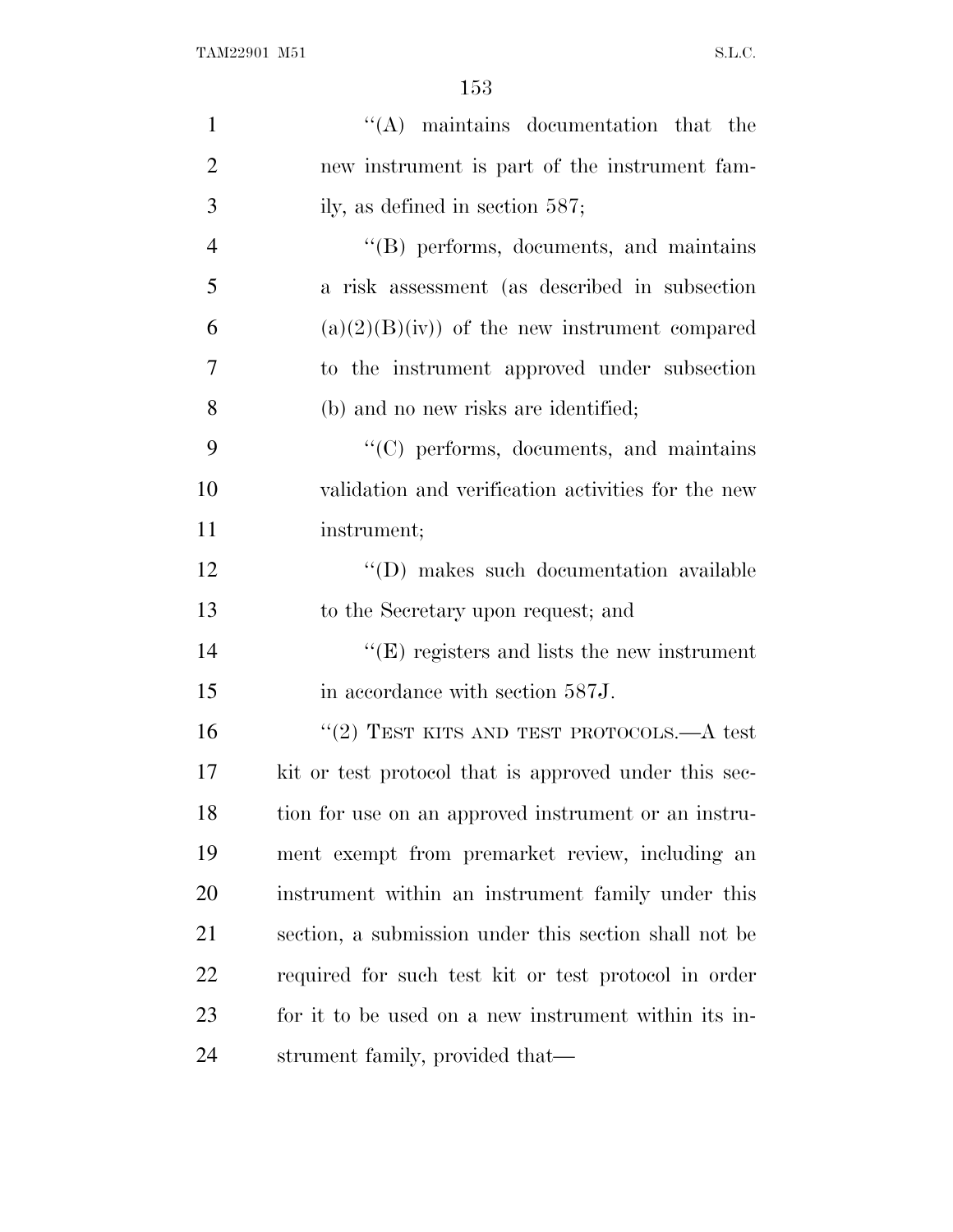| $\mathbf{1}$   | "(A) use of the test kit or test protocol                         |
|----------------|-------------------------------------------------------------------|
| $\mathbf{2}$   | with the new instrument does not—                                 |
| $\mathfrak{Z}$ | "(i) change the claims for the test kit                           |
| $\overline{4}$ | or test system described in the protocol,                         |
| 5              | except as applicable, claims regarding an                         |
| 6              | instrument or instruments that can be                             |
| $\overline{7}$ | used with such test kit or test system;                           |
| 8              | "(ii) adversely affect performance of                             |
| 9              | the test kit or test system described in the                      |
| 10             | protocol; or                                                      |
| 11             | "(iii) cause the test kit or test system                          |
| 12             | described in the test protocol to no longer                       |
| 13             | conform with performance standards re-                            |
| 14             | quired under section 587R or comply with                          |
| 15             | any applicable mitigating measures under                          |
| 16             | section 587E, conditions of approval under                        |
| 17             | subsection (e) $(2)(B)$ , or restrictions under                   |
| 18             | section $5870$ ;                                                  |
| 19             | $\cdot$ (B) the test developer does not identify                  |
| 20             | any new risks for the test kit or test system de-                 |
| 21             | scribed in the test protocol when using the new                   |
| 22             | instrument;                                                       |
| 23             | $\lq\lq$ <sup>*</sup> (C) the test developer validates the use of |
| 24             | the new instrument with the test kit or the test                  |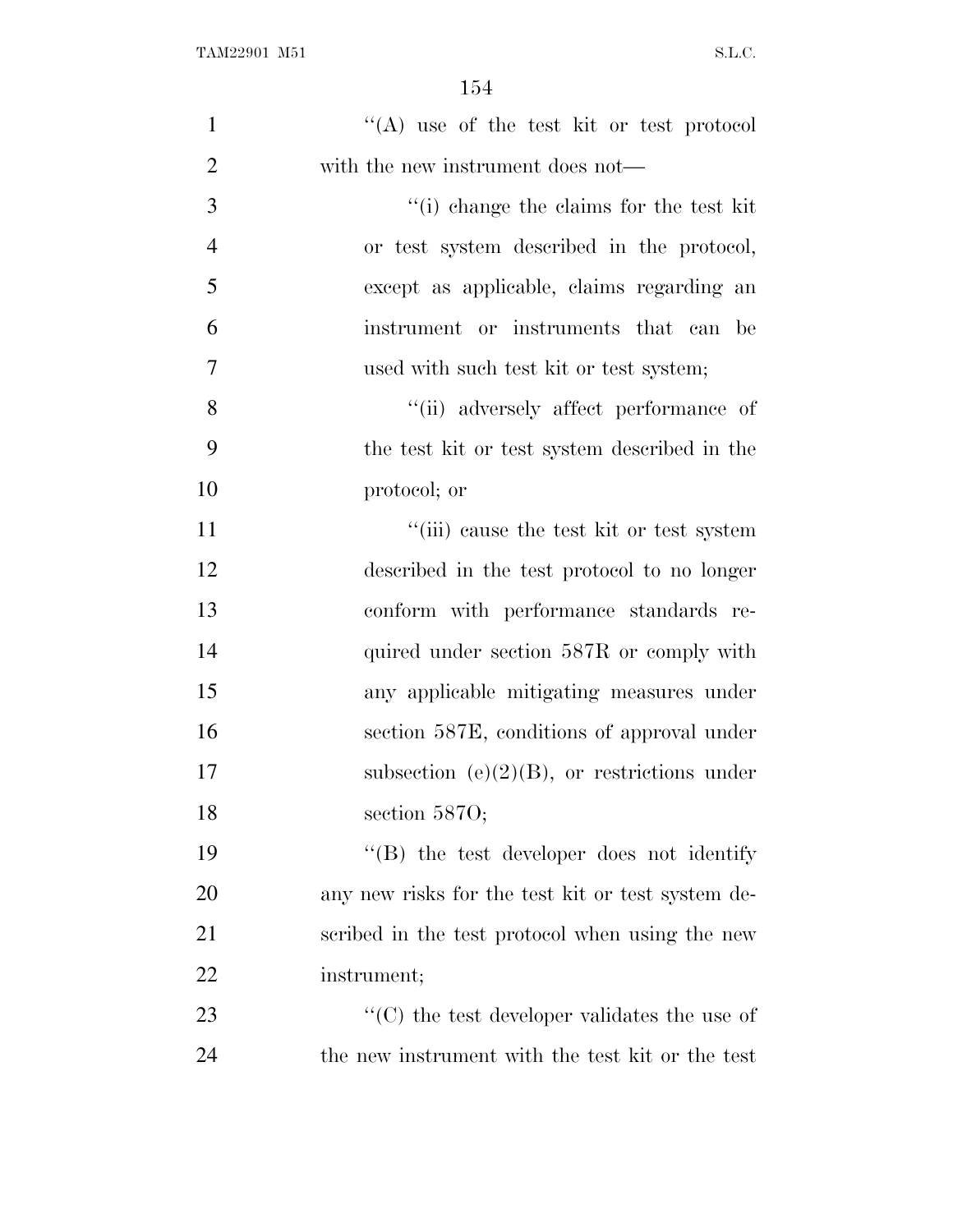| $\mathbf{1}$   | system described in the test protocol and main-            |
|----------------|------------------------------------------------------------|
| $\overline{2}$ | tains validation documentation;                            |
| 3              | $\lq\lq$ the test kit or test protocol is not in-          |
| $\overline{4}$ | tended for use—                                            |
| 5              | "(i) at the point of care setting or in                    |
| 6              | settings for which a certificate of waiver is              |
| 7              | in effect under section 353 of the Public                  |
| 8              | Health Service Act;                                        |
| 9              | "(ii) without a prescription;                              |
| 10             | "(iii) at home; or                                         |
| 11             | "(iv) in testing donors, donations, and                    |
| 12             | recipients of blood, blood components,                     |
| 13             | human cells, tissues, cellular-based prod-                 |
| 14             | ucts, or tissue-based products;                            |
| 15             | $\lq\lq(E)$ the test developer makes the docu-             |
| 16             | mentation described under subparagraph (C)                 |
| 17             | available to the Secretary upon request; and               |
| 18             | $f'(F)$ the test developer updates the listing             |
| 19             | information for the test kit or test protocol, as          |
| 20             | applicable.                                                |
| 21             | "(d) AMENDMENTS TO AN APPLICATION. - An appli-             |
| 22             | cant shall amend an application submitted under sub-       |
| 23             | section (a), (b), or (e) if the applicant becomes aware of |
| 24             | information that—                                          |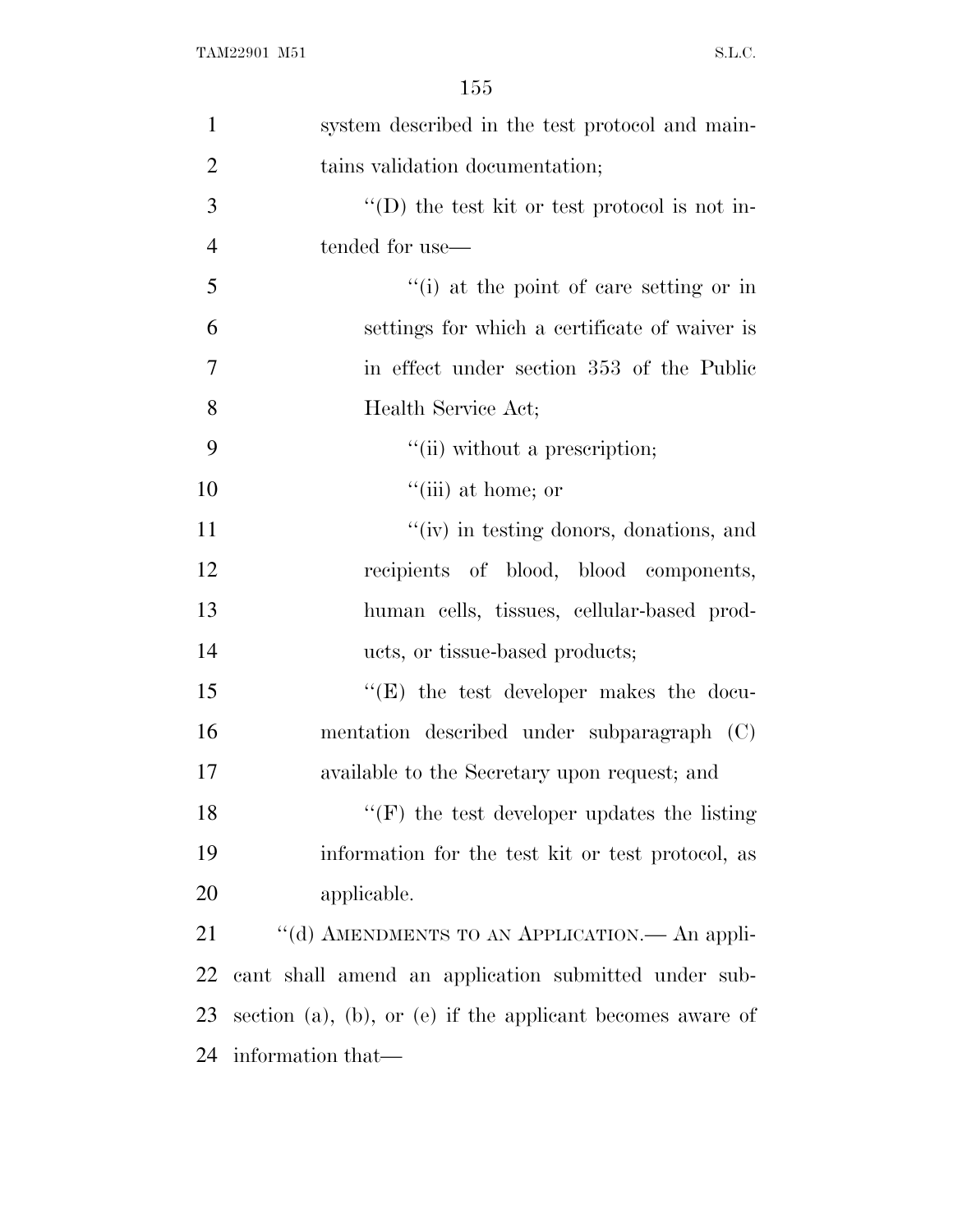| $\mathbf{1}$   | $\lq(1)$ could reasonably affect an evaluation of |
|----------------|---------------------------------------------------|
| $\overline{2}$ | whether the applicable standard has been met; or  |
| 3              | $\lq(2)$ could reasonably affect the statement of |
| $\overline{4}$ | contraindications, warnings, precautions, and ad- |
| 5              | verse reactions in the proposed labeling.         |
| 6              | "(e) ACTION ON AN APPLICATION FOR PREMARKET       |
| 7              | APPROVAL.—                                        |
| 8              | $``(1)$ REVIEW.—                                  |
| 9              | "(A) DISPOSITION.—As promptly as pos-             |
| 10             | sible, but not later than 90 calendar days after  |
| 11             | an application under subsection (a) is accepted   |
| 12             | for submission (unless the Secretary determines)  |
| 13             | that an extension is necessary to review one or   |
| 14             | more major amendments to the application), or     |
| 15             | not later than 60 calendar days after an appli-   |
| 16             | cation under subsection (b) is accepted for sub-  |
| 17             | mission or a supplemental application under       |
| 18             | subsection (f) is accepted for submission, the    |
| 19             | Secretary, after considering any applicable re-   |
| 20             | port and recommendations pursuant to advisory     |
| 21             | committees under section 587H, shall issue an     |
| 22             | order approving the application, unless the Sec-  |
| 23             | retary finds that the grounds for approval in     |
| 24             | paragraph $(2)$ are not met.                      |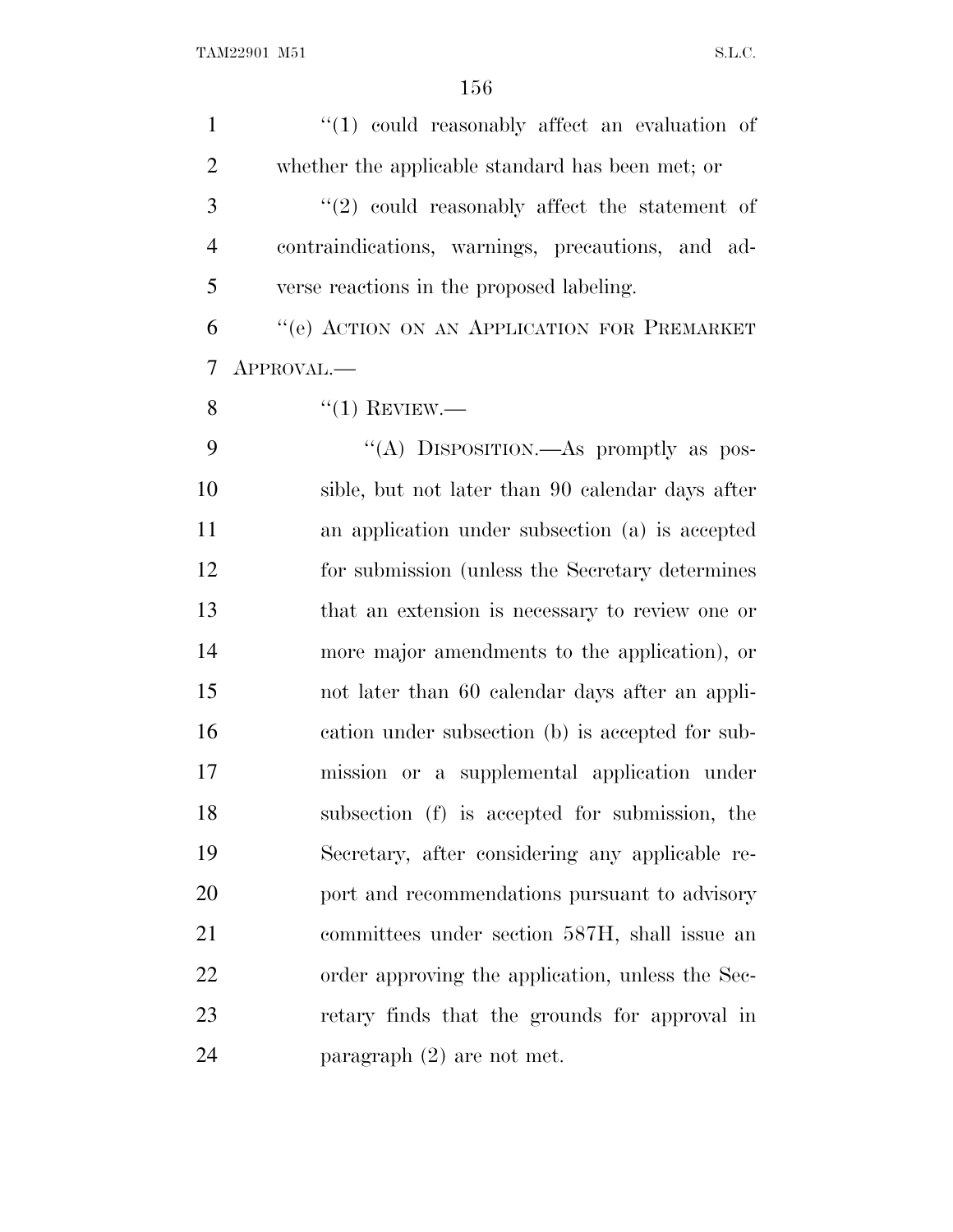| $\mathbf{1}$   | "(B) RELIANCE ON PROPOSED LABEL-                          |
|----------------|-----------------------------------------------------------|
| $\overline{2}$ | ING.—In determining whether to approve or                 |
| 3              | deny an application under paragraph (1), the              |
| $\overline{4}$ | Secretary shall rely on the <i>[intended/conditions</i> ] |
| 5              | of use included in the proposed labeling, pro-            |
| 6              | vided that such labeling is not false or mis-             |
| 7              | leading based on a fair evaluation of all mate-           |
| 8              | rial facts.                                               |
| 9              | "(2) APPROVAL OF AN APPLICATION.—                         |
| 10             | "(A) IN GENERAL.—The Secretary shall                      |
| 11             | approve an application submitted under sub-               |
| 12             | section (a) or (b) with respect to an in vitro            |
| 13             | clinical test if the Secretary finds that the ap-         |
| 14             | plicable standard is met, and—                            |
| 15             | "(i) the applicant is in compliance                       |
| 16             | with applicable quality requirements in sec-              |
| 17             | tion $587K$ ;                                             |
| 18             | "(ii) the application does not contain                    |
| 19             | a false statement or misrepresentation of                 |
| 20             | material fact;                                            |
| 21             | "(iii) based on a fair evaluation of all                  |
| 22             | material facts, the proposed labeling is                  |
| 23             | truthful and non-misleading and complies                  |
| 24             | with the requirements of section 587L;                    |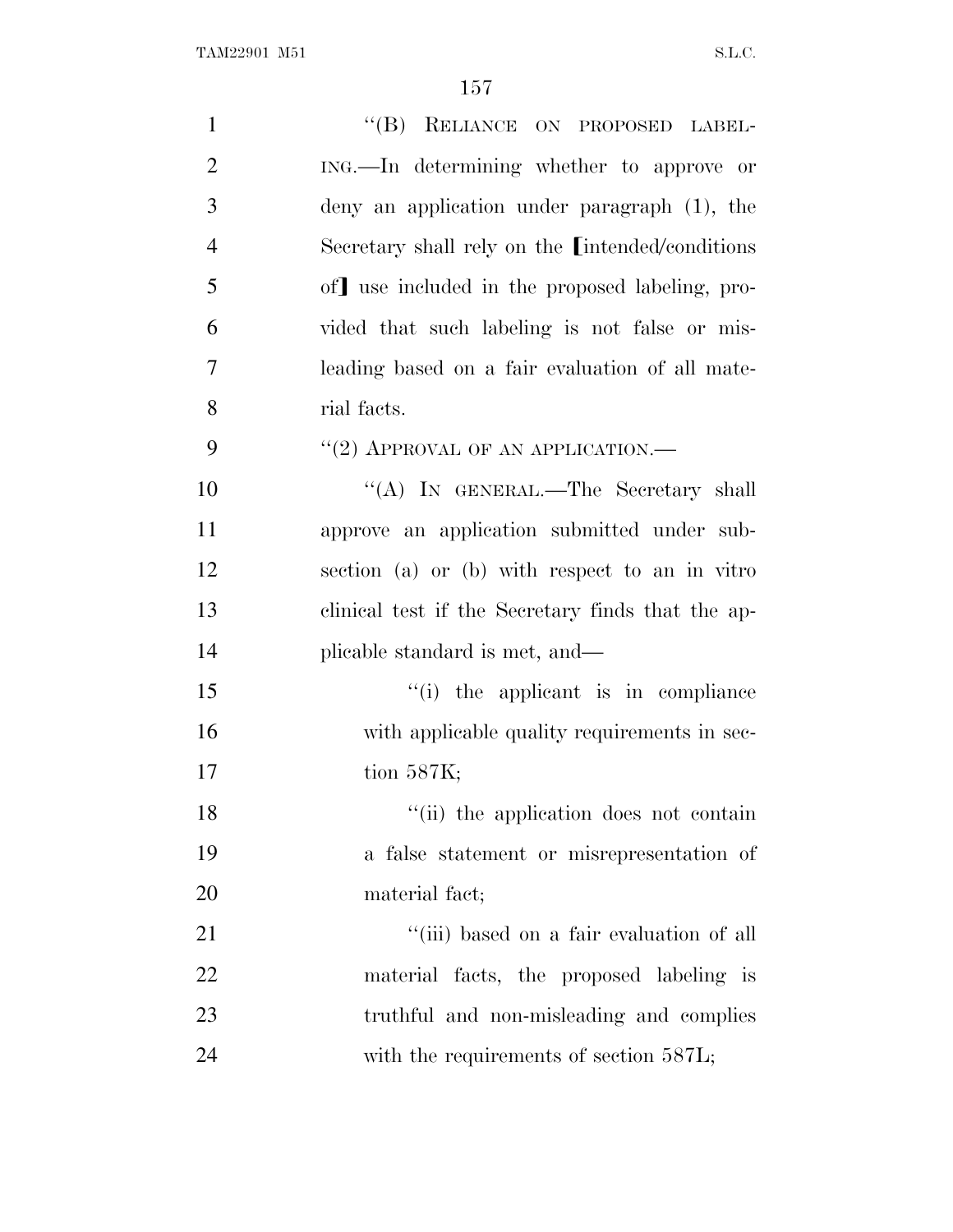| $\mathbf{1}$   | $``(iv)$ the applicant permits, if re-           |
|----------------|--------------------------------------------------|
| $\overline{2}$ | quested, authorized employees of the Food        |
| 3              | and Drug Administration and persons ac-          |
| $\overline{4}$ | credited under section 587Q an oppor-            |
| 5              | tunity to inspect pursuant to section 704;       |
| 6              | $f'(v)$ the test conforms with any appli-        |
| $\tau$         | performance standards required<br>cable          |
| 8              | under section 587R and any applicable            |
| 9              | mitigating measures under section 587E;          |
| 10             | "(vi) all nonelinical laboratory studies         |
| 11             | and clinical investigations involving human      |
| 12             | subjects that are described in the applica-      |
| 13             | tion were conducted in a manner that             |
| 14             | meets the applicable requirements of this        |
| 15             | subchapter; and                                  |
| 16             | "(vii) other data and information the            |
| 17             | Secretary may require under subsection           |
| 18             | $(a)(2)(K)$ support approval.                    |
| 19             | "(B) CONDITIONS OF APPROVAL.—An                  |
| 20             | order approving an application pursuant to this  |
| 21             | section may require reasonable conditions of ap- |
| 22             | proval for the in vitro clinical test, which may |
| 23             | include conformance with applicable mitigating   |
| 24             | section 587E, restrictions<br>measures under     |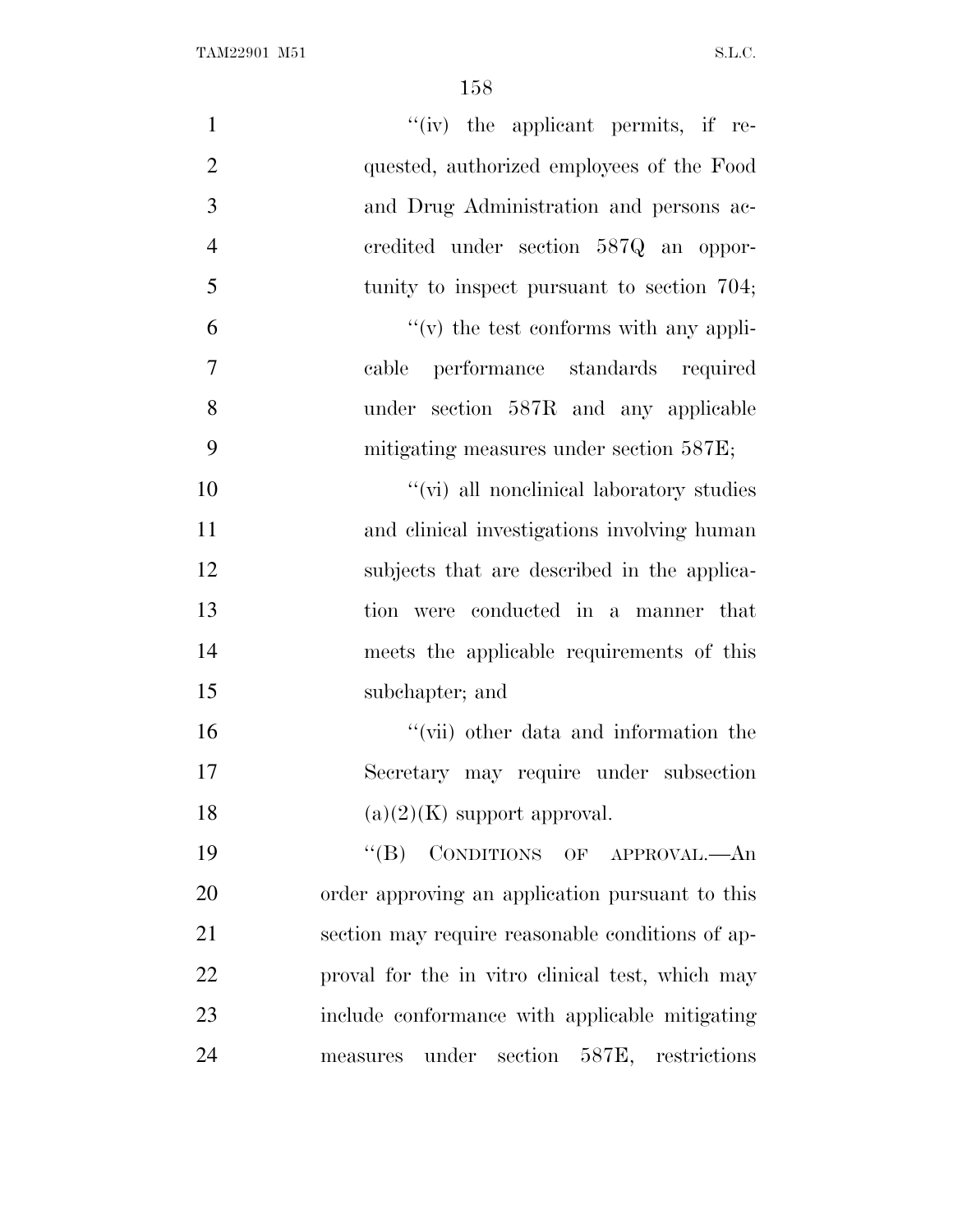|                | 159                                                 |
|----------------|-----------------------------------------------------|
| $\mathbf{1}$   | under section 5870, and performance standards       |
| $\overline{2}$ | under section 587R.                                 |
| 3              | "(C) PUBLICATION.—The Secretary shall               |
| $\overline{4}$ | publish an order for each application approved      |
| 5              | pursuant to this paragraph on the public            |
| 6              | website of the Food and Drug Administration         |
| $\tau$         | and make publicly available a summary of the        |
| 8              | data used to approve such application, except to    |
| 9              | the extent the Secretary determines that such       |
| 10             | order—                                              |
| 11             | "(i) contains commercially confidential             |
| 12             | or trade secret information; or                     |
| 13             | "(ii) if published, would present a risk            |
| 14             | to national security.                               |
| 15             | "(3) REVIEW OF DENIALS.—An applicant                |
| 16             | whose application submitted under this section has  |
| 17             | been denied approval under this subsection may, by  |
| 18             | petition filed not more than 60 calendar days after |
| 19             | the date on which the applicant receives notice of  |
| 20             | such denial, obtain review of the denial in accord- |
| 21             | ance with section 587P.                             |
|                |                                                     |

 ''(f) SUPPLEMENTS TO AN APPROVED APPLICA-TION.—

24 ''(1) RISK ANALYSIS.—Prior to implementing any modification to an in vitro clinical test, the hold-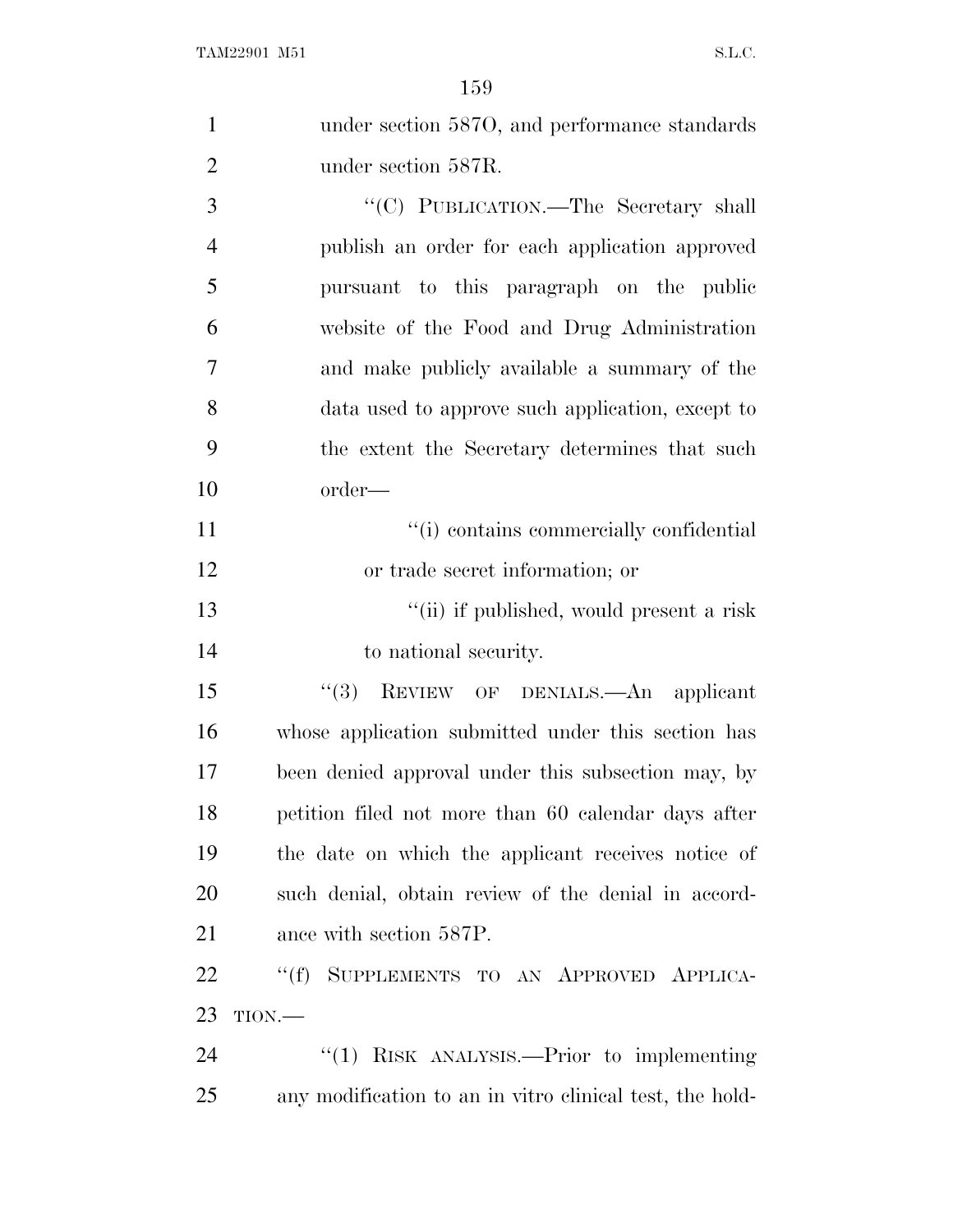| $\mathbf{1}$   | er of the application approved under subsection (a)     |
|----------------|---------------------------------------------------------|
| $\overline{2}$ | or (b) for such test shall perform risk analyses in ac- |
| 3              | cordance with $[section 587J]/[this subsection?],$      |
| $\overline{4}$ | unless such modification is included in the change      |
| 5              | protocol submitted by the applicant and approved        |
| 6              | under this section or exempt under section 587C.        |
| 7              | "(2) SUPPLEMENT REQUIREMENT.—                           |
| 8              | "(A) IN GENERAL.—If the holder of an ap-                |
| 9              | plication of an approved in vitro clinical test         |
| 10             | makes a modification to such in vitro clinical          |
| 11             | test, except as provided in subparagraph $(C)$ , or     |
| 12             | otherwise specified by the Secretary, the holder        |
| 13             | of the application approved under subsection (e)        |
| 14             | for an in vitro clinical test shall submit a sup-       |
| 15             | plemental application to the Secretary. The             |
| 16             | holder of the application may not implement             |
| 17             | such modification to the in vitro clinical test         |
| 18             | until such supplemental application is approved.        |
| 19             | The information required in a supplemental ap-          |
| 20             | plication is limited to what is needed to support       |
| 21             | the change.                                             |
| 22             | "(B) ADJUSTMENTS TO CHANGE<br>PRO-                      |
| 23             | TOCOL.—The holder of an approved application            |
| 24             | may submit under this paragraph a supple-               |
| 25             | mental application to modify the change pro-            |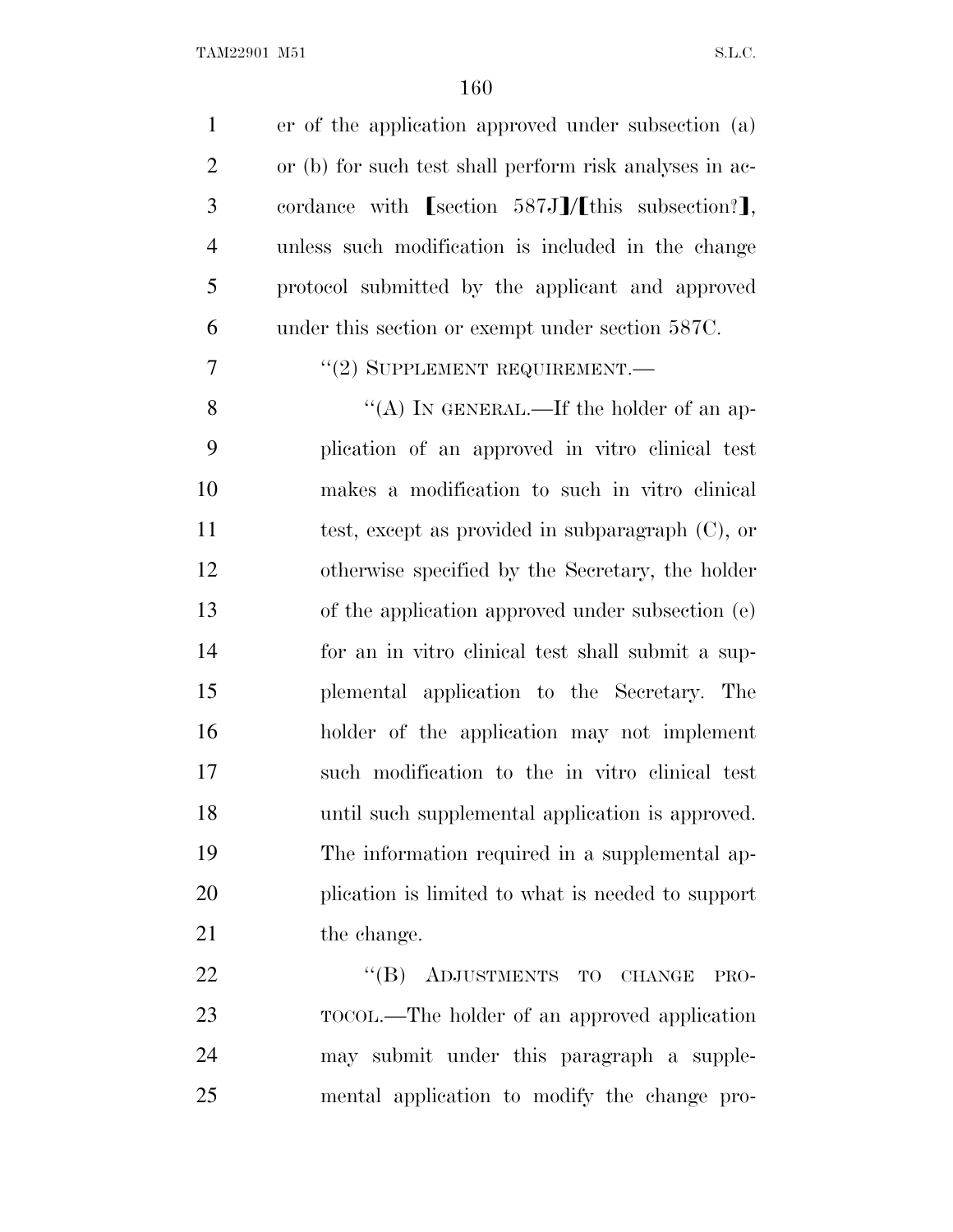| $\mathbf{1}$   | to color the test at any time after the applica-    |
|----------------|-----------------------------------------------------|
| $\overline{2}$ | tion is submitted under subsection (a) or (b).      |
| 3              | "(C) EXCEPTIONS.—Notwithstanding sub-               |
| $\overline{4}$ | paragraphs $(A)$ and $(B)$ , and so long as the     |
| 5              | holder of an approved application submitted         |
| 6              | under subsection (a) or (b) for an in vitro clin-   |
| 7              | ical test does not add a manufacturing site, or     |
| 8              | change activities at an existing manufacturing      |
| 9              | site, with respect to the test, the holder of an    |
| 10             | approved application may, without submission        |
| 11             | of a supplemental application, implement the        |
| 12             | following modifications to the test:                |
| 13             | "(i) Modifications in accordance with               |
| 14             | an approved change protocol under sub-              |
| 15             | section $(a)(2)(H)$ .                               |
| 16             | "(ii) Modifications that are exempt                 |
| 17             | under section $587C(b)$ .                           |
| 18             | "(D) REPORTING FOR CHANGE PROTOCOL                  |
| 19             | FOR CERTAIN MODIFICATIONS.—The holder of            |
| 20             | an application approved under subsection (e),       |
| 21             | with an approved change protocol under sub-         |
| 22             | section $(a)(2)(H)$ for such in vitro clinical test |
| 23             | shall—                                              |
| 24             | $\lbrack$ "(i) report any modification made         |
| 25             | pursuant to such change protocol approved           |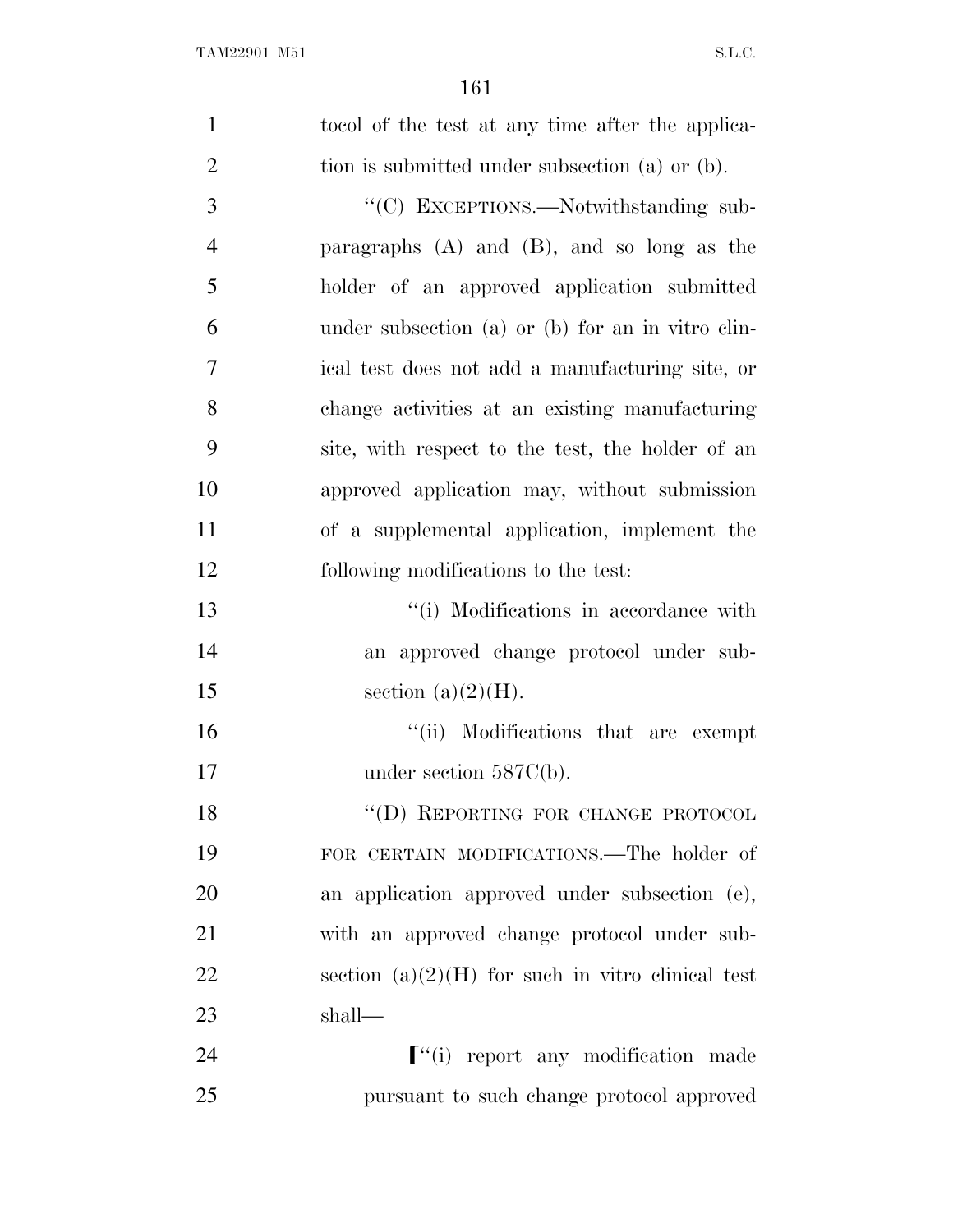| $\mathbf{1}$   | under subsection $(a)(2)(H)$ in a submission    |
|----------------|-------------------------------------------------|
| $\overline{2}$ | under section $587J(c)(2)(B)$ ; and             |
| 3              | $\lbrack$ "(ii) include in such report—         |
| $\overline{4}$ | $\lbrack$ (I) a description of the modi-        |
| 5              | fication;                                       |
| 6              | $\lbrack$ "(II) the rationale for imple-        |
| $\overline{7}$ | menting such modification; and                  |
| 8              | $\lbrack$ "(III) as applicable, a summary       |
| 9              | of the evidence supporting that the             |
| 10             | test, as modified, meets the applicable         |
| 11             | standard, complies with performance             |
| 12             | standards required under section                |
| 13             | 587Q, and complies with any miti-               |
| 14             | gating measures established under               |
| 15             | section 587E and any restrictions               |
| 16             | under section 587N.]                            |
| 17             | "(3) CONTENTS OF SUPPLEMENT.—Unless oth-        |
| 18             | erwise specified by the Secretary, a supplement |
| 19             | under this subsection shall include—            |
| 20             | $\lq\lq$ for modifications other than manufac-  |
| 21             | turing site changes requiring a supplement—     |
| 22             | "(i) a description of the modification;         |
| 23             | "(ii) data relevant to the modification         |
| 24             | to demonstrate that the applicable stand-       |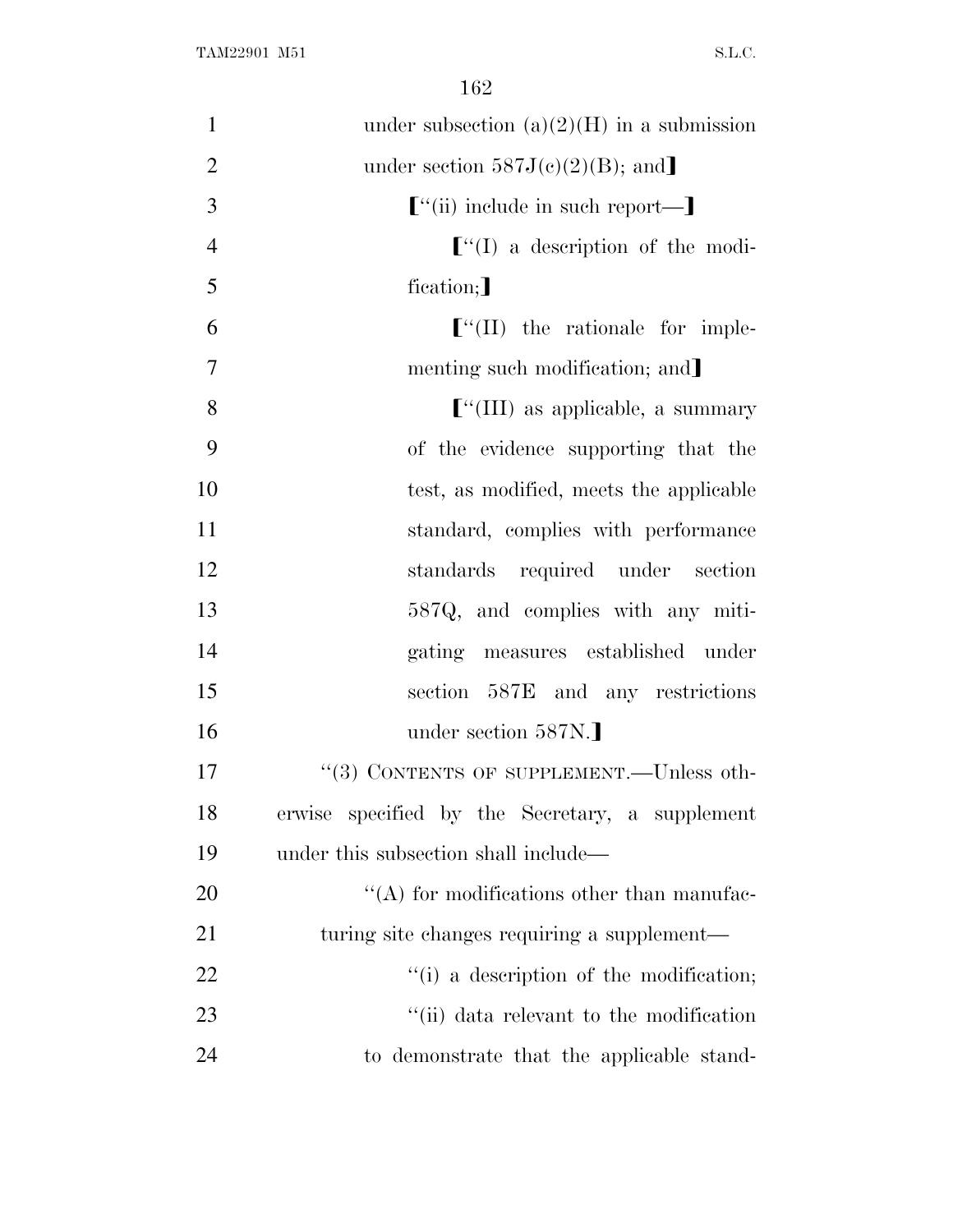| $\mathbf{1}$   | ard is met, not to exceed data require-                  |
|----------------|----------------------------------------------------------|
| $\overline{2}$ | ments for the original submission;                       |
| 3              | "(iii) acceptance criteria; and                          |
| $\overline{4}$ | "(iv) any revised labeling; and                          |
| 5              | $\lq\lq$ for manufacturing site changes—                 |
| 6              | "(i) the information listed in subpara-                  |
| 7              | graph (A); and                                           |
| 8              | "(ii) information regarding the meth-                    |
| 9              | ods used in, or the facilities or controls               |
| 10             | used for, the development of the test to                 |
| 11             | demonstrate compliance with the applicable               |
| 12             | quality requirements under section 587K.                 |
| 13             | "(4) ADDITIONAL DATA.—The Secretary may                  |
| 14             | require, when necessary, data to evaluate a modifica-    |
| 15             | tion to an in vitro clinical test that is in addition to |
| 16             | the data otherwise required under the preceding          |
| 17             | paragraphs if the data request is in accordance with     |
| 18             | the least burdensome requirements under section          |
| 19             | 587BB(c).                                                |
| 20             | "(5) CONDITIONS OF APPROVAL.—In an order                 |
| 21             | approving a supplement under this subsection, the        |
| 22             | Secretary may require conditions of approval for the     |
| 23             | in vitro clinical test, including compliance with re-    |
| 24             | strictions under section 5870 and conformance to         |
| 25             | performance standards under section 587R.                |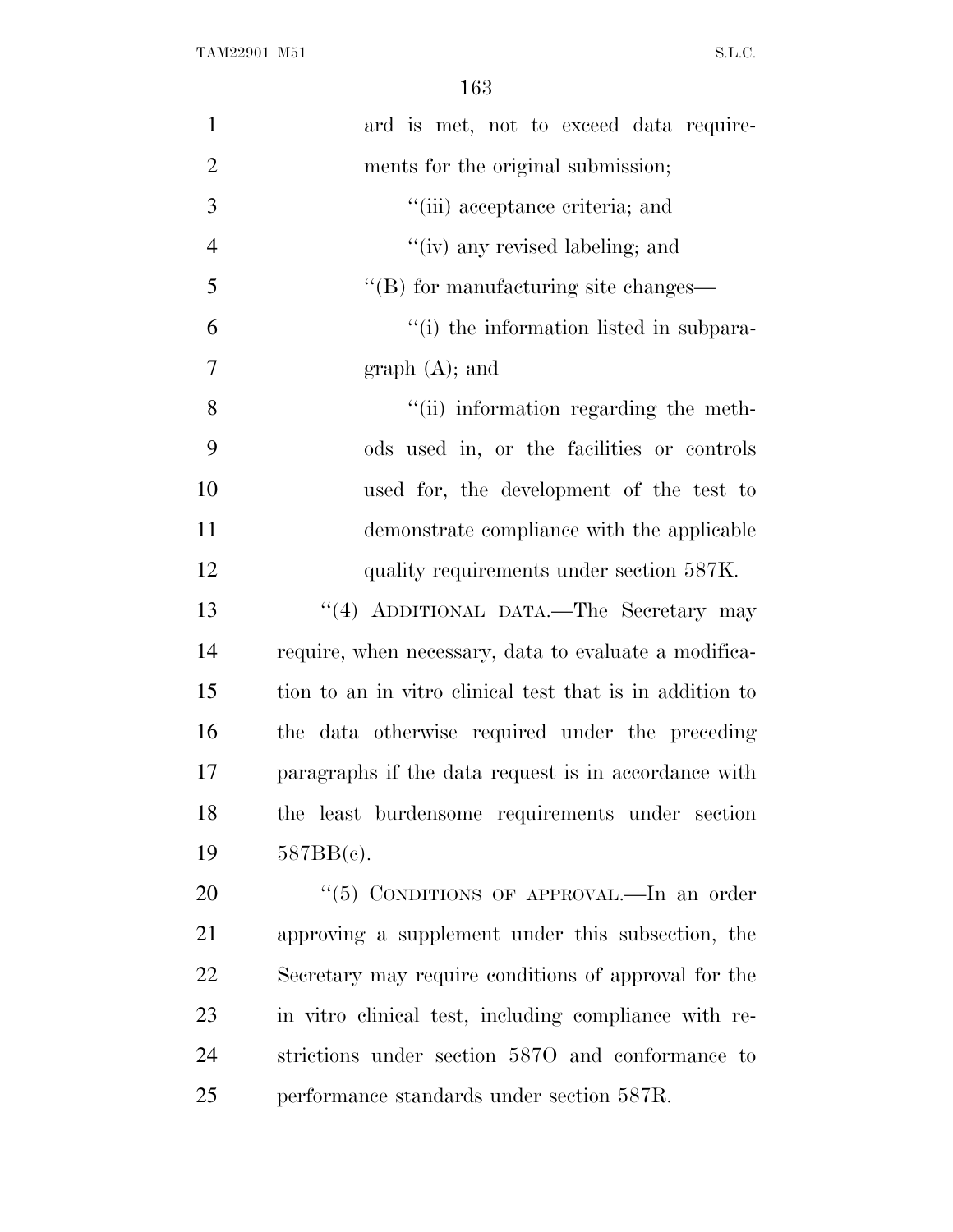| $\mathbf{1}$   | "(6) APPROVAL.—The Secretary shall approve            |
|----------------|-------------------------------------------------------|
| $\overline{2}$ | a supplement under this subsection if—                |
| 3              | $\lq\lq$ the data demonstrate that the modi-          |
| $\overline{4}$ | fied in vitro clinical test meets the applicable      |
| 5              | standard; and                                         |
| 6              | $\lq\lq (B)$ the holder of the application approved   |
| 7              | under subsection (e) for the test has dem-            |
| 8              | onstrated compliance with applicable quality          |
| 9              | and inspection requirements, as applicable and        |
| 10             | appropriate.                                          |
| 11             | "(7) PUBLICATION.—The Secretary shall pub-            |
| 12             | lish on the public website of the Food and Drug Ad-   |
| 13             | ministration notice of any order approving a supple-  |
| 14             | ment under this subsection, except that such publi-   |
| 15             | cation shall exclude—                                 |
| 16             | "(A) commercial confidential or trade se-             |
| 17             | cret information; and                                 |
| 18             | $\lq\lq$ (B) any other information that the Sec-      |
| 19             | retary determines to relate to national security      |
| 20             | or countermeasures or to be restricted from dis-      |
| 21             | closure pursuant to another provision of law.         |
| 22             | "(8) REVIEW OF DENIAL.—An applicant whose             |
| 23             | supplement under this subsection has been denied      |
| 24             | approval may, by petition filed on or before the 60th |
| 25             | calendar day after the date upon which the applicant  |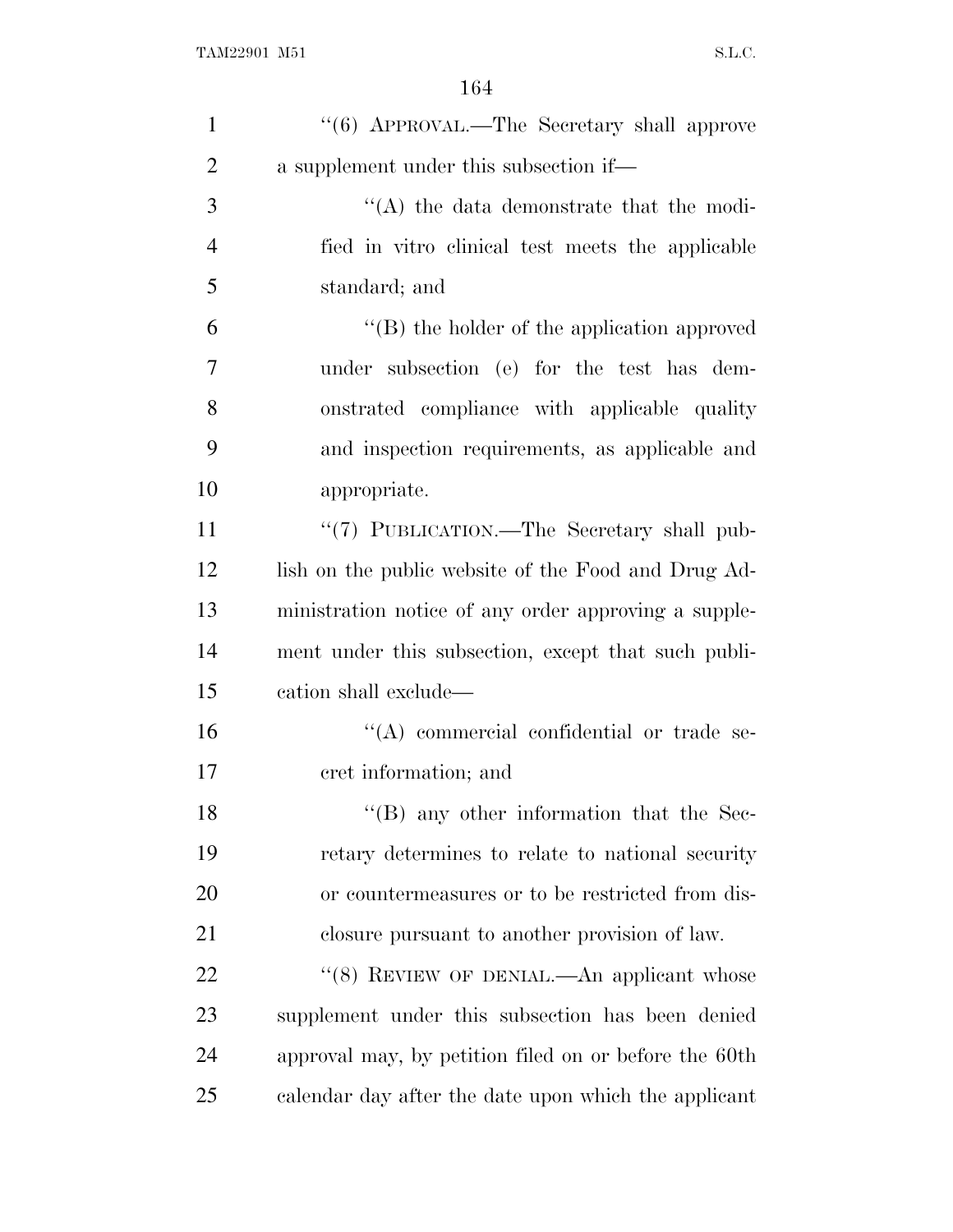| $\mathbf{1}$   | receives notice of such denial, obtain review of the |
|----------------|------------------------------------------------------|
| $\overline{2}$ | denial in accordance with section 587P.              |
| 3              | "(g) WITHDRAWAL AND TEMPORARY SUSPENSION             |
| 4              | OF APPROVAL.—                                        |
| 5              | "(1) ORDER WITHDRAWING APPROVAL.—                    |
| 6              | "(A) IN GENERAL.—The Secretary may,                  |
| 7              | after providing due notice and an opportunity        |
| 8              | for an informal hearing to the holder of an ap-      |
| 9              | proved application for an in vitro clinical test     |
| 10             | under this section, issue an order withdrawing       |
| 11             | approval of the application if the Secretary         |
| 12             | finds that—                                          |
| 13             | "(i) the grounds for approval under                  |
| 14             | subsection (e) are no longer met;                    |
| 15             | "(ii) there is a reasonable likelihood               |
| 16             | that the test would cause death or serious           |
| 17             | adverse health consequences, including by            |
| 18             | causing the absence, significant delay, or           |
| 19             | discontinuation of life-saving or life sus-          |
| 20             | taining medical treatment;                           |
| 21             | "(iii) the holder of the approved appli-             |
| 22             | cation—                                              |
| 23             | "(I) has failed to, or repeatedly                    |
| 24             | deliberately failed to, maintain<br><b>or</b>        |
| 25             | records to make reports, as required                 |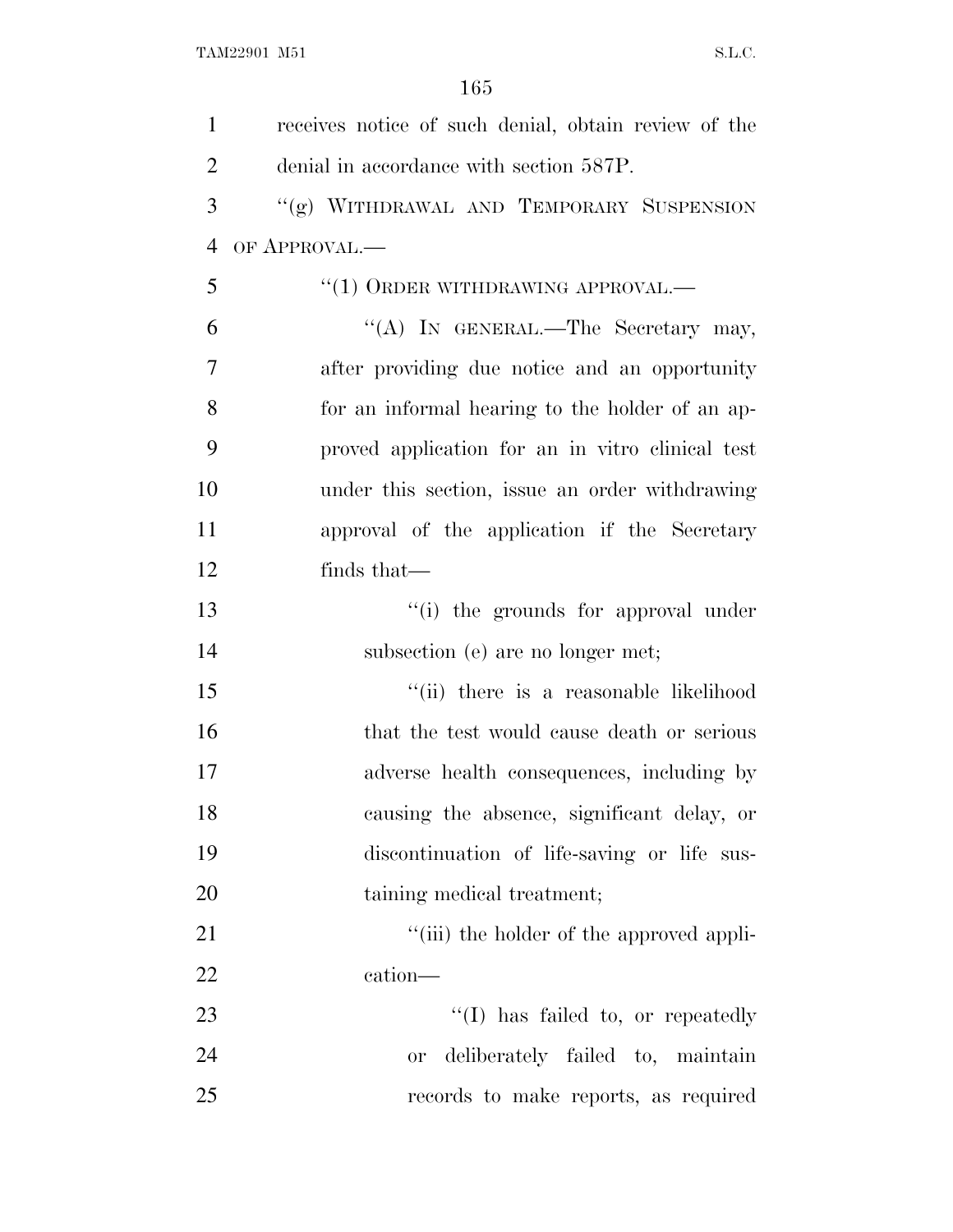| $\mathbf{1}$   | under section 587M [this is also ref-           |
|----------------|-------------------------------------------------|
| $\overline{2}$ | erenced in subclause $(IV)$ —cover all of       |
| 3              | adverse reporting requirements here,            |
| $\overline{4}$ | together instead? $\mathbf{I}$ ;                |
| 5              | "(II) has refused to permit ac-                 |
| 6              | cess to, or copying or verification of          |
| $\overline{7}$ | such records, as required under sec-            |
| 8              | tion $704$ ;                                    |
| 9              | "(III) has not complied with the                |
| 10             | requirements of section 587K; or                |
| 11             | "(IV) has not complied with any                 |
| 12             | mitigating measure required under               |
| 13             | section 587E, restriction under sec-            |
| 14             | tion 5870, or adverse event reporting           |
| 15             | requirement under section 587M; or              |
| 16             | "(iv) the labeling of such in vitro clin-       |
| 17             | ical test, based on a fair evaluation of all    |
| 18             | material facts, is false or misleading in any   |
| 19             | particular and was not corrected within a       |
| 20             | reasonable time after receipt of written no-    |
| 21             | tice from the Secretary of such fact.           |
| 22             | "(B) CONTENT.—An order under subpara-           |
| 23             | graph (A) withdrawing approval of an applica-   |
| 24             | tion shall state each ground for withdrawal and |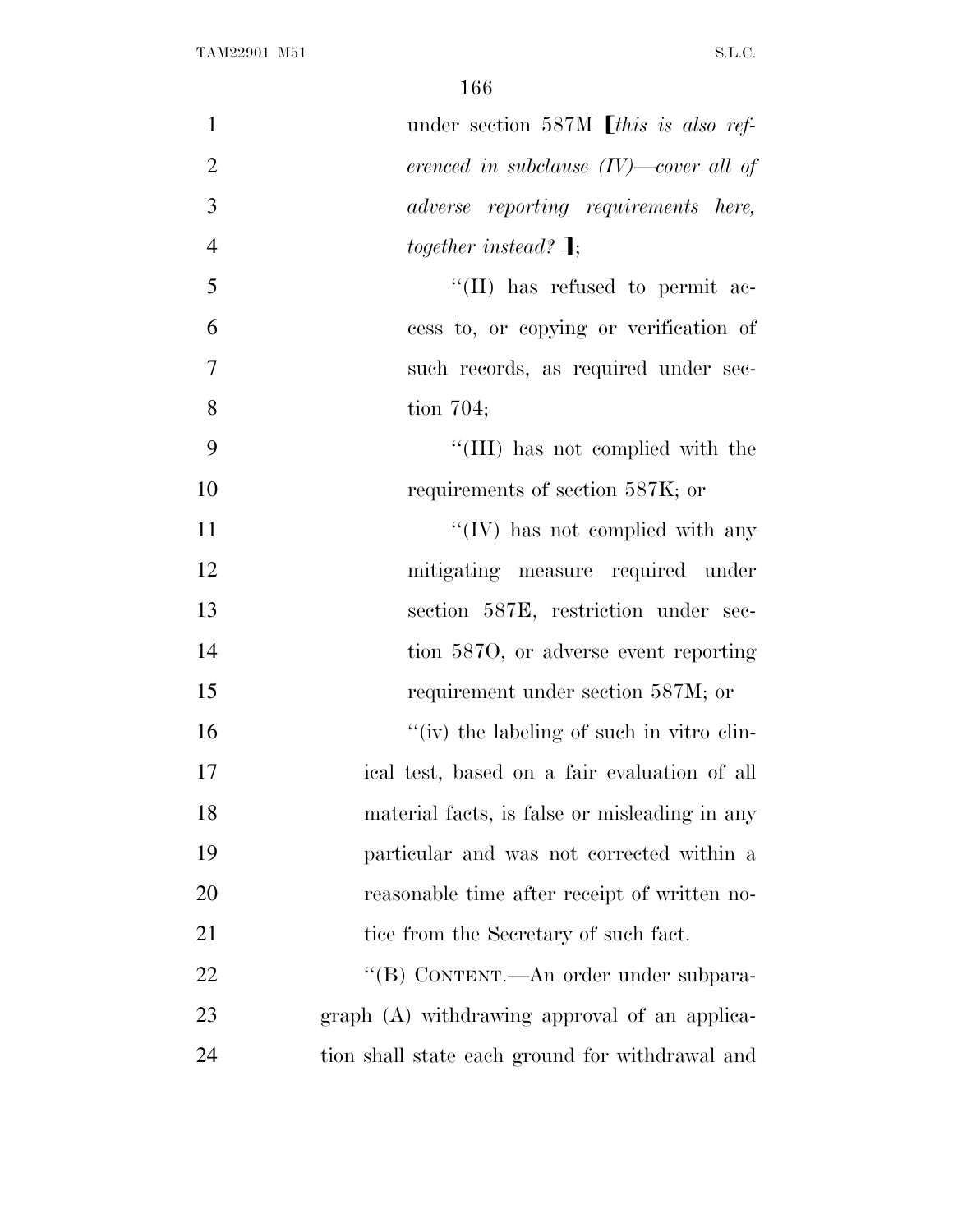| $\mathbf{1}$   | shall notify the holder of such application 60           |
|----------------|----------------------------------------------------------|
| $\overline{2}$ | calendar days prior to issuing such order.               |
| 3              | "(C) PUBLICATION.—The Secretary shall                    |
| $\overline{4}$ | publish any order under subparagraph (A) on              |
| 5              | the public website of the Food and Drug Ad-              |
| 6              | ministration, except that such publication shall         |
| 7              | exclude—                                                 |
| 8              | "(i) commercial confidential or trade                    |
| 9              | secret information; and                                  |
| 10             | "(ii) any other information that the                     |
| 11             | Secretary determines, if published, would                |
| 12             | present a risk to national security.                     |
| 13             | "(2) ORDER OF TEMPORARY SUSPENSION.--If,                 |
| 14             | after providing due notice and an opportunity for an     |
| 15             | informal hearing to the holder of an approved appli-     |
| 16             | cation for an in vitro clinical test under this section, |
| 17             | the Secretary determines, based on scientific evi-       |
| 18             | dence, that there is a reasonable likelihood that the    |
| 19             | in vitro clinical test would cause death or serious ad-  |
| 20             | verse health consequences, such as by causing the        |
| 21             | absence, significant delay, or discontinuation of life-  |
| 22             | saving or life-sustaining medical treatment, the Sec-    |
| 23             | retary shall, by order, temporarily suspend the ap-      |
| 24             | proval of the application. If the Secretary issues       |
| 25             | such an order, the Secretary shall proceed expedi-       |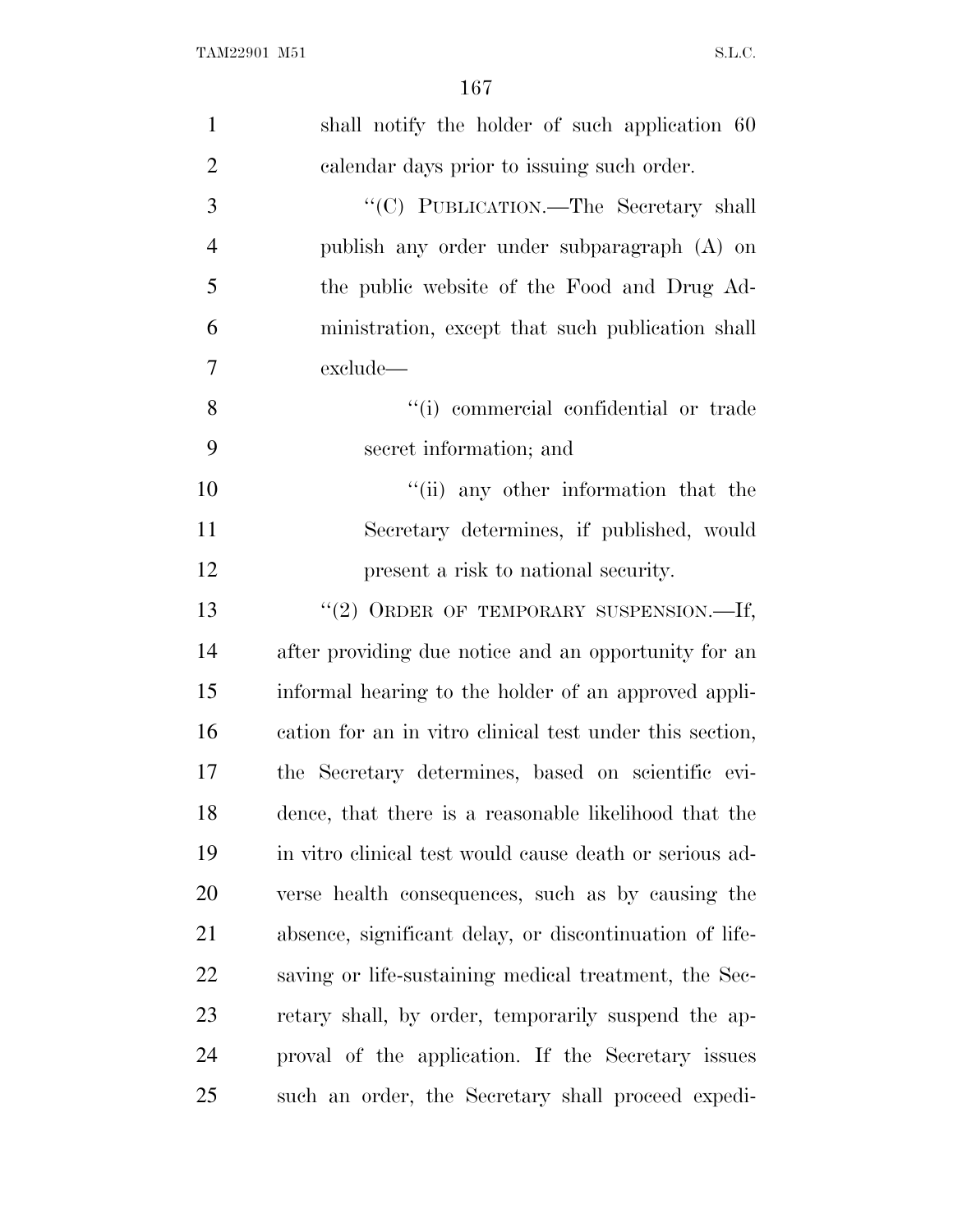tiously under paragraph (1) to withdraw approval of such application.

3 "(3) APPEAL WITHDRAWING APPROVAL AND ORDERS OF TEMPORARY SUSPENSIONS.—An order of withdrawal or an order of temporary suspension may be appealed under 587P.

## **''SEC. 587C. EXEMPTIONS.**

 ''(a) I<sup>N</sup> GENERAL.—The following in vitro clinical tests are exempt from premarket review under section 587B, and may be lawfully marketed subject to other ap-plicable requirements of this Act:

12  $(1)$  TESTS EXEMPT FROM SECTION  $510(k)$ .

 ''(A) EXEMPTION.—An in vitro clinical test is exempt from premarket review under section 587B and may be lawfully marketed subject to the other applicable requirements of 17 this Act, if the in vitro clinical test—

18  $"(i)(I)(aa)$  was offered for clinical use prior to the date of enactment of the 20 VALID Act of 2022; and

21 ''(bb) immediately prior to such date of enactment was exempt pursuant to sub-23 section (l) or  $(m)(2)$  of section 510 from the requirements for submission of a re-25 port under section  $510(k)$ ; or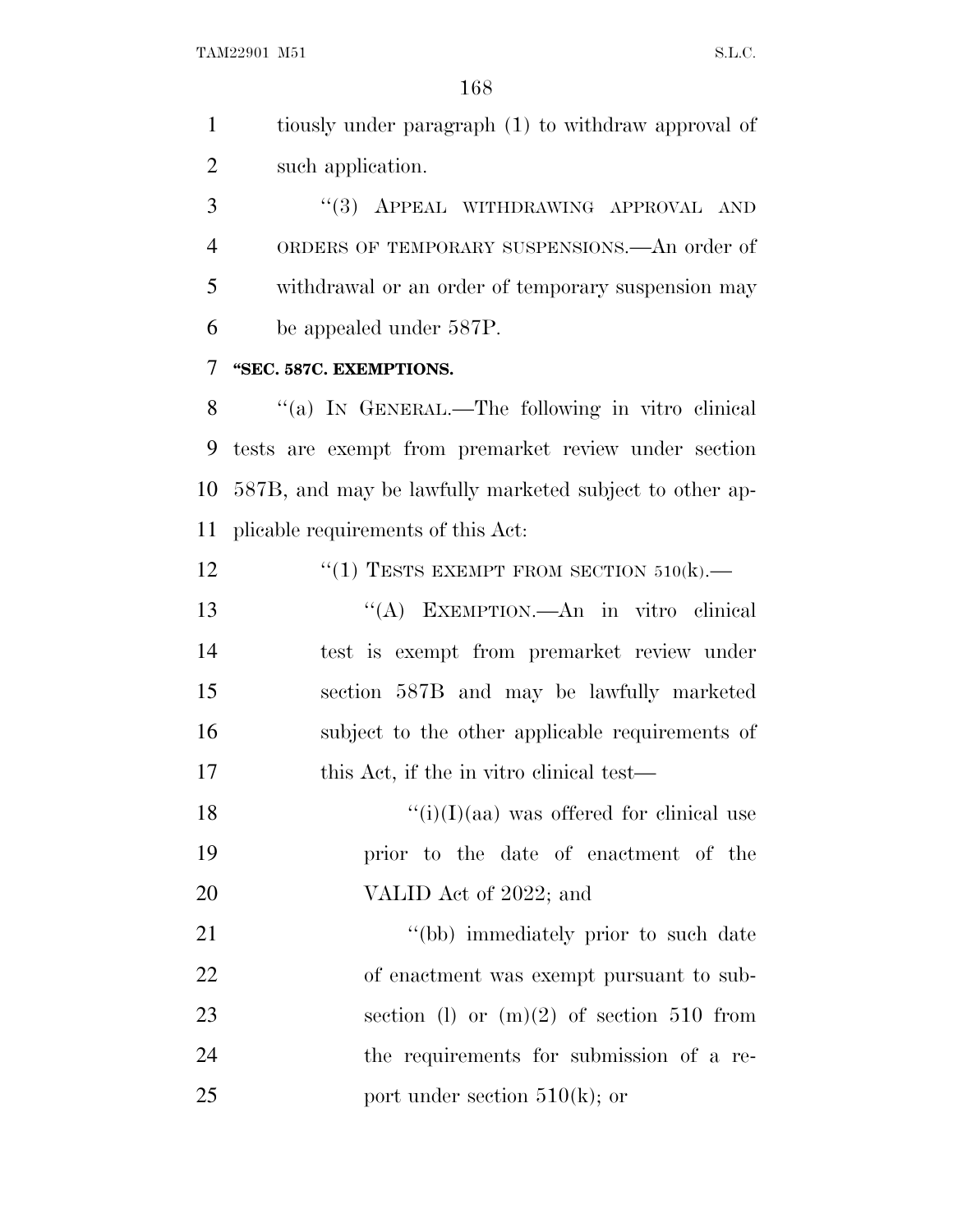| $\mathbf{1}$   | $\lq\lq$ (II)(aa) was not offered for clinical             |
|----------------|------------------------------------------------------------|
| $\overline{2}$ | use prior to such date of enactment;                       |
| 3              | "(bb) is not a test platform; and                          |
| $\overline{4}$ | "(cc) falls within a category of tests                     |
| 5              | that was exempt from the requirements for                  |
| 6              | submission of a report under section                       |
| 7              | $510(k)$ as of such date of enactment (in-                 |
| 8              | cluding class II devices and excluding class               |
| 9              | I devices described in section $510(l)$ ;                  |
| 10             | $\lbrack$ "(ii) meets the applicable standard              |
| 11             | as described in section $587(2)$ ;                         |
| 12             | $\lbrack$ "(iii) is not offered with labeling and          |
| 13             | advertising that is false or misleading;                   |
| 14             | and]                                                       |
| 15             | $\lbrack$ <sup>"</sup> (iv) is not likely to cause or con- |
| 16             | tribute to serious adverse health con-                     |
| 17             | sequences.]                                                |
| 18             | "(B) EFFECT ON SPECIAL CONTROLS.-                          |
| 19             | For any in vitro clinical test, or category of in          |
| 20             | vitro clinical tests, that is exempt from pre-             |
| 21             | market review based on the criteria in subpara-            |
| 22             | graph $(A)$ , any special control that applied to a        |
| 23             | device within a predecessor category imme-                 |
| 24             | diately prior to the date of enactment of the              |
| 25             | VALID Act of 2022 shall be deemed a miti-                  |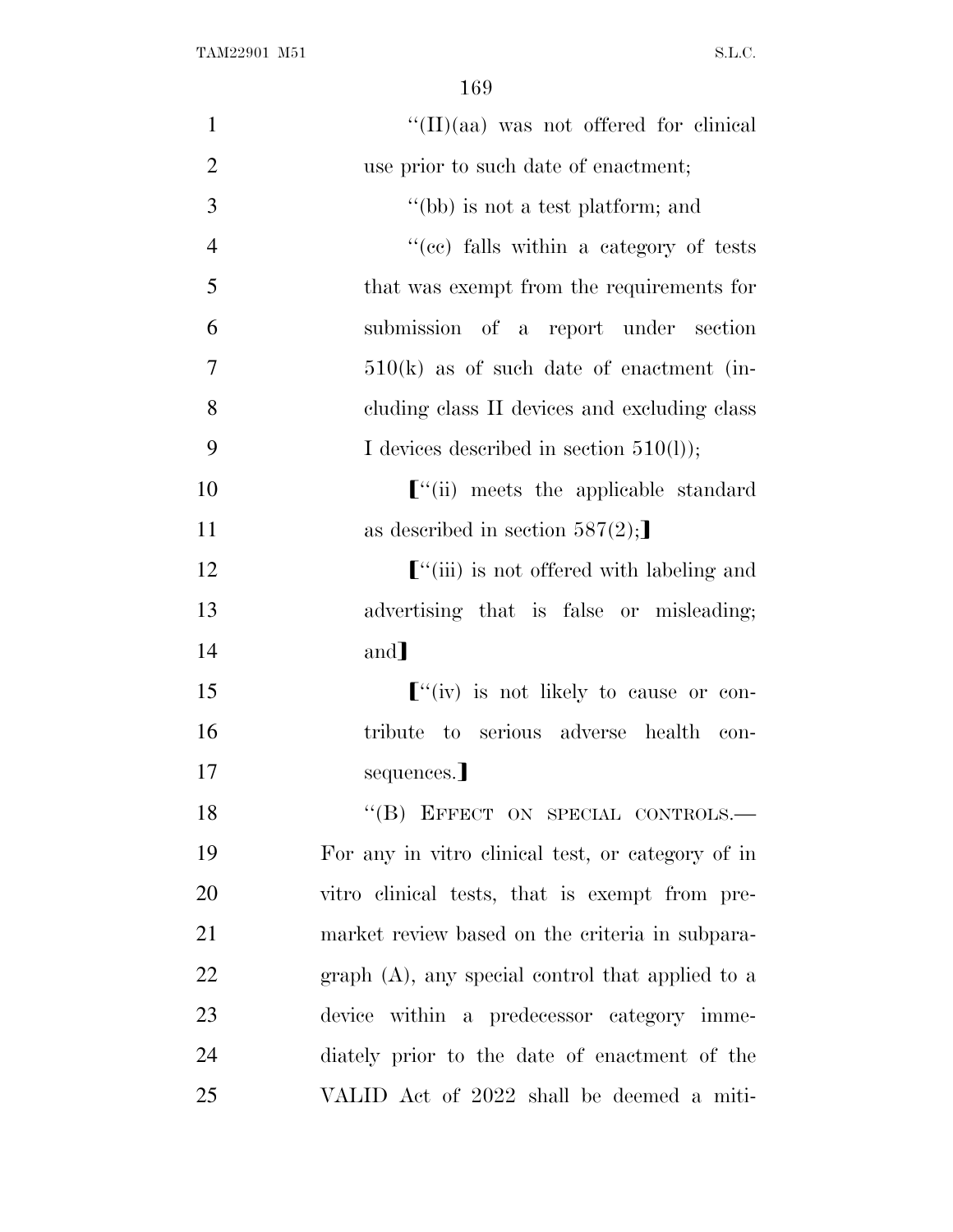gating measure applicable under section 587E to an in vitro clinical test within the successor category, except to the extent such mitigating measure is withdrawn or changed in accordance with section 587E. 6 "(C) NEAR-PATIENT TESTING.—Not later than 1 year after the date of enactment of the

 VALID Act of 2022, the Secretary shall issue draft guidance indicating categories of tests that shall be exempt from premarket review under section 587B when offered for near-pa-12 tient testing (point of care), which were not ex- empt from submission of a report under section  $510(k)$  pursuant to subsection (l) or  $(m)(2)$  of section 510 and regulations imposing limita- tions on exemption for in vitro devices intended for near-patient testing (point of care).

18  $\text{``(2)}$  LOW-RISK TESTS.—

 ''(A) EXEMPTION.—An in vitro clinical test is exempt from premarket review under section 587B and may be lawfully marketed subject to the other applicable requirements of 23 this Act, including section  $587J(b)(6)$ , if such test meets the definition of low-risk under sec-tion 587 and if the developer of the test—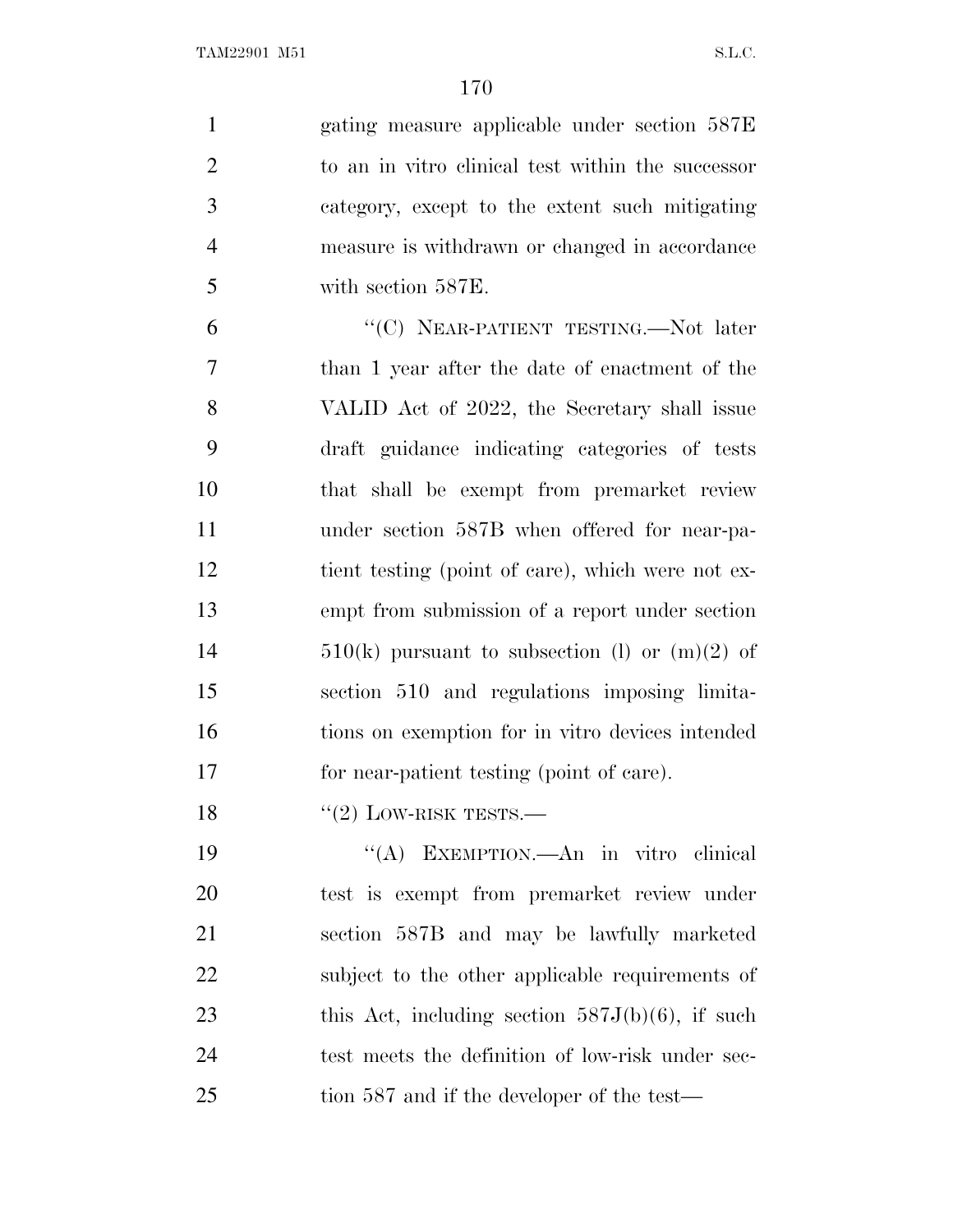| $\mathbf{1}$   | "(i) maintains documentation dem-                  |
|----------------|----------------------------------------------------|
| $\overline{2}$ | onstrating that the in vitro clinical test         |
| 3              | meets and continues to meet the criteria           |
| $\overline{4}$ | set forth in paragraph $(2)$ ; and                 |
| 5              | "(ii) makes such documentation avail-              |
| 6              | able to the Secretary upon request.                |
| 7              | "(B) CRITERIA FOR EXEMPTION.—An in                 |
| 8              | vitro clinical test is exempt as specified in sub- |
| 9              | paragraph $(A)$ if—                                |
| 10             | "(i) the in vitro clinical test meets the          |
| 11             | applicable standard as described in $587(2)$ ;     |
| 12             | "(ii) the labeling and advertising are             |
| 13             | not false or misleading;                           |
| 14             | "(iii) the in vitro clinical test is not           |
| 15             | likely to cause or contribute to serious ad-       |
| 16             | verse health consequences; and                     |
| 17             | "(iv) the in vitro clinical test is listed         |
| 18             | pursuant to section 587J or falls within a         |
| 19             | category of tests listed as described in sub-      |
| 20             | paragraph $(C)$ .                                  |
| 21             | $``(C)$ LIST OF LOW-RISK TESTS.—                   |
| <u>22</u>      | "(i) IN GENERAL.—The Secretary                     |
| 23             | shall maintain, and make publicly available        |
| 24             | on the website of the Food and Drug Ad-            |
| 25             | ministration, a list of in vitro clinical tests,   |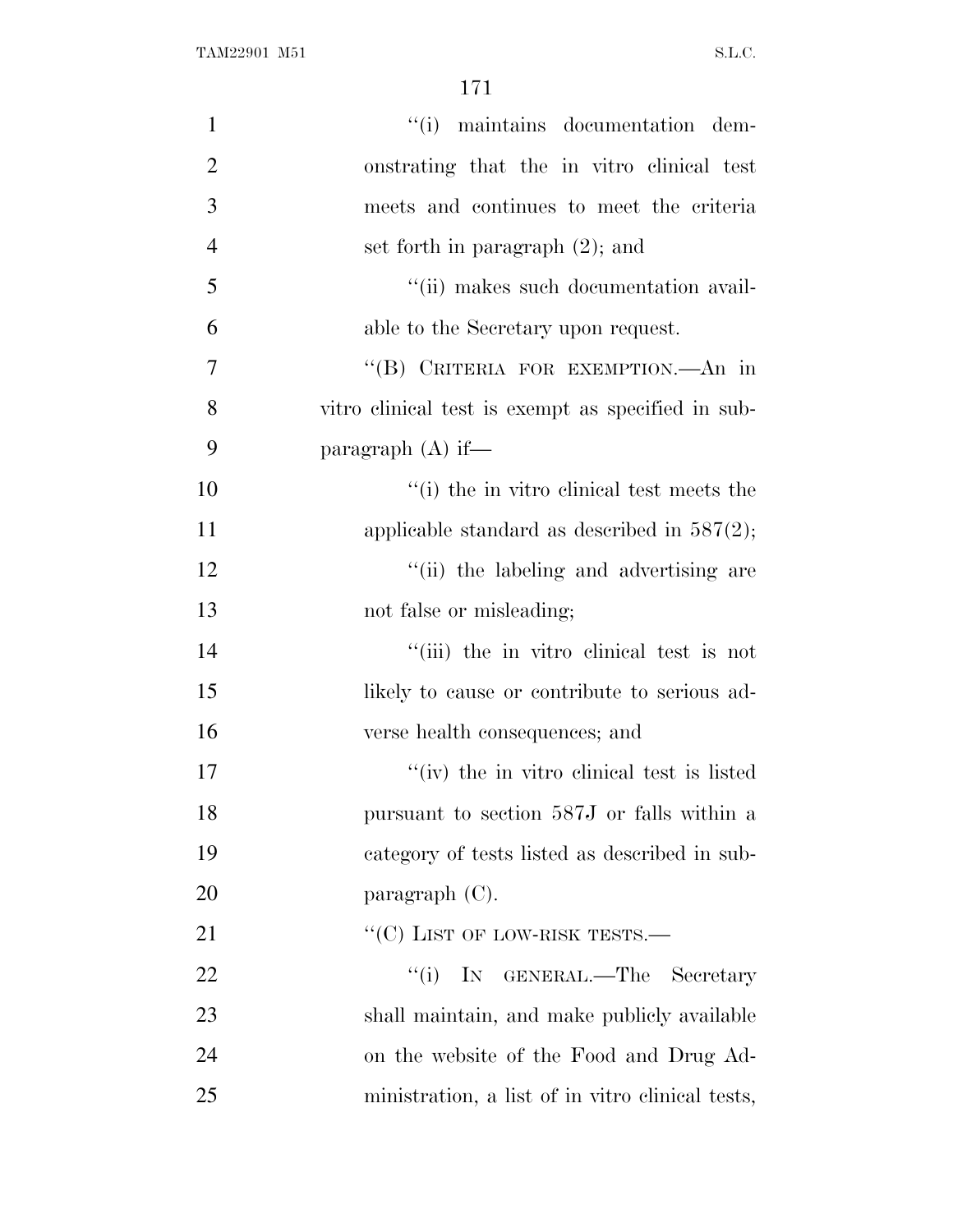| $\mathbf{1}$   | and categories of in vitro clinical tests,              |
|----------------|---------------------------------------------------------|
| $\overline{2}$ | that are low-risk in vitro clinical tests for           |
| 3              | purposes of the exemption under this para-              |
| $\overline{4}$ | graph.                                                  |
| 5              | "(ii) INCLUSION.—The list under                         |
| 6              | clause (i) shall consist of—                            |
| $\overline{7}$ | "(I) all in vitro clinical tests and                    |
| 8              | categories of in vitro clinical tests that              |
| 9              | are exempt from premarket review                        |
| 10             | pursuant to subsection $(d)(1)$ or                      |
| 11             | $(d)(3)$ ; and                                          |
| 12             | "(II) all in vitro clinical tests and                   |
| 13             | categories of in vitro clinical tests that              |
| 14             | are designated by the Secretary pur-                    |
| 15             | suant to subparagraph $(C)$ as low-risk                 |
| 16             | for purposes of this paragraph.                         |
| 17             | "(D) DESIGNATION OF TESTS AND CAT-                      |
| 18             | EGORIES.—Without regard to subchapter II of             |
| 19             | chapter 5 of title 5, United States Code, the           |
| 20             | Secretary may designate, in addition to the             |
| 21             | tests and categories described in subparagraph          |
| 22             | $(C)(i)$ , additional in vitro clinical tests, and cat- |
| 23             | egories of in vitro clinical tests, as low-risk in      |
| 24             | vitro clinical tests for purposes of the exemption      |
| 25             | under this paragraph. The Secretary may make            |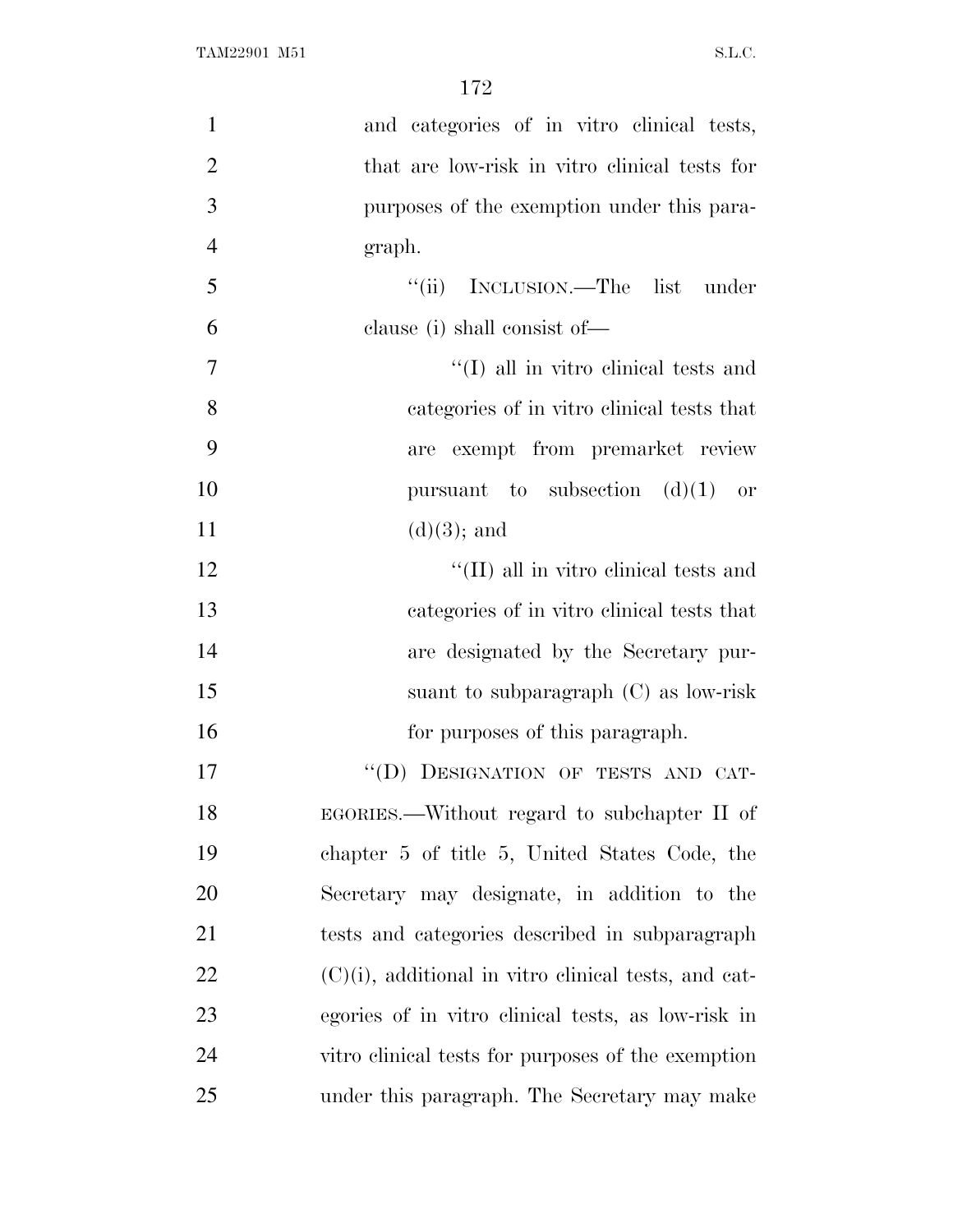| $\mathbf{1}$   | such a designation on the Secretary's own ini-    |
|----------------|---------------------------------------------------|
| $\overline{2}$ | tiative or in response to a request by a devel-   |
| 3              | oper pursuant to subsection (a) or (b) of section |
| $\overline{4}$ | 587F. In making such a designation for a test     |
| 5              | or category of tests, the Secretary shall con-    |
| 6              | sider—                                            |
| $\tau$         | "(i) whether the test, or category of             |
| 8              | tests, is low-risk;                               |
| 9              | "(ii) the existence of and ability to de-         |
| 10             | velop mitigating measures sufficient for          |
| 11             | such test category to meet the low-risk           |
| 12             | standard; and                                     |
| 13             | "(iii) such other factors as the Sec-             |
| 14             | retary determines to be appropriate for the       |
| 15             | protection of the public health.                  |
| 16             | "(3) HUMANITARIAN TEST EXEMPTION.-                |
| 17             | "(A) IN GENERAL.—An in vitro clinical             |
| 18             | test that meets the criteria under subparagraph   |
| 19             | (B) is exempt from premarket review under sec-    |
| 20             | tion 587B and may be lawfully offered subject     |
| 21             | to the other applicable requirements of this sub- |
| 22             | chapter, if the developer of the test—            |
| 23             | "(i) maintains documentation (which)              |
| 24             | may include literature citations in special-      |
| 25             | ized medical journals, textbooks, special-        |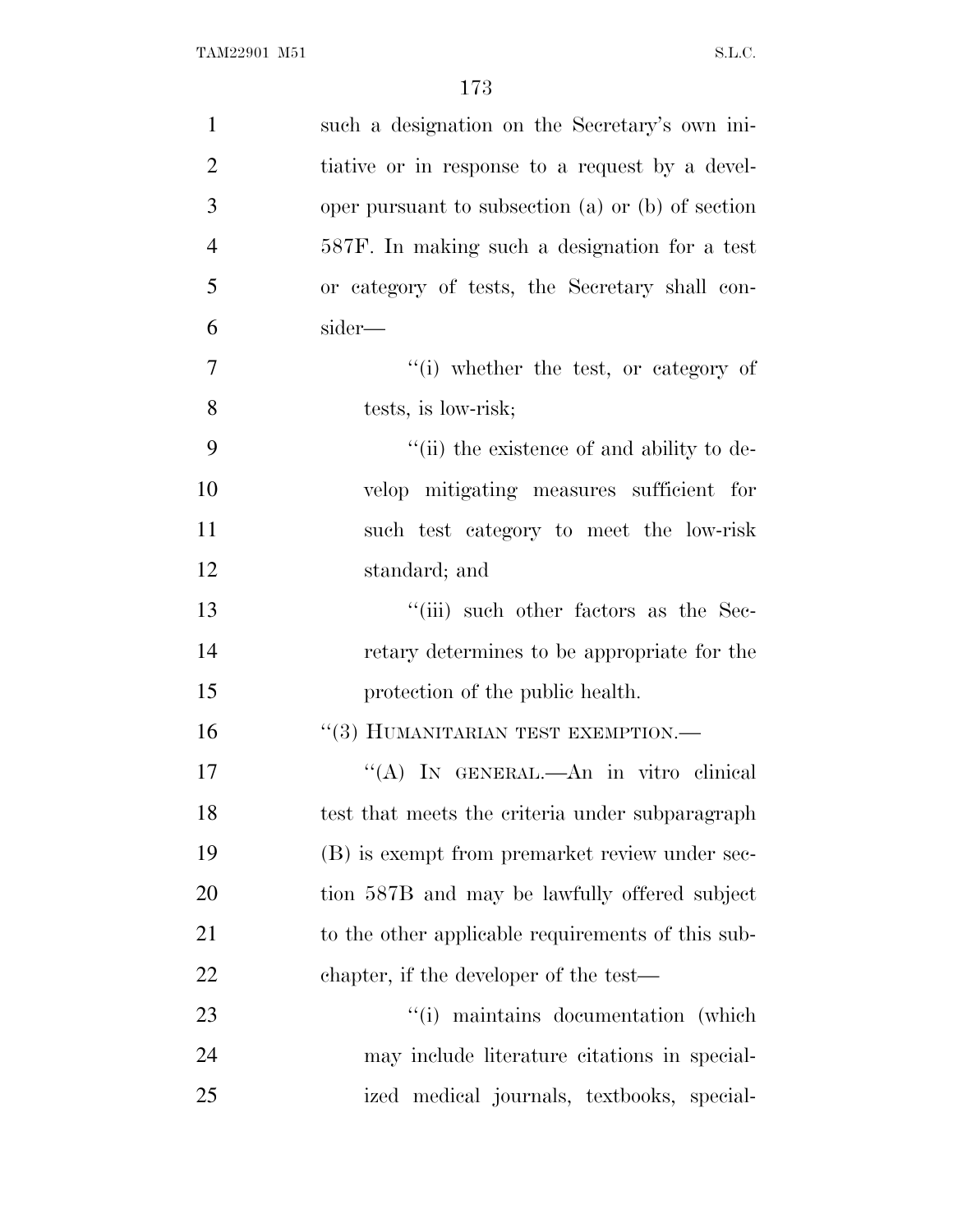| $\mathbf{1}$   | ized medical society proceedings, and gov-         |
|----------------|----------------------------------------------------|
| $\overline{2}$ | ernmental statistics publications, or, if no       |
| 3              | such studies or literature citations exist,        |
| $\overline{4}$ | credible conclusions from appropriate re-          |
| 5              | search or surveys) demonstrating that such         |
| 6              | test meets and continues to meet the cri-          |
| 7              | teria described in this subsection; and            |
| 8              | "(ii) makes such documentation avail-              |
| 9              | able to the Secretary upon request.                |
| 10             | "(B) CRITERIA FOR EXEMPTION.—An in                 |
| 11             | vitro clinical test is exempt as described in sub- |
| 12             | paragraph $(A)$ if—                                |
| 13             | "(i) the in vitro clinical test is in-             |
| 14             | tended by the developer for use for a diag-        |
| 15             | nostic purpose for a disease or condition          |
| 16             | [that affects] not more than $10,000$ (or          |
| 17             | such other higher number determined by             |
| 18             | the Secretary) individuals in the United           |
| 19             | States per year; and                               |
| 20             | "(ii) the in vitro clinical test meets"            |
| 21             | the applicable standard described in sec-          |
| 22             | tion $587(2)$ ;                                    |
| 23             | "(iii) the labeling and advertising for            |
| 24             | the in vitro clinical test are not false or        |
| 25             | misleading;                                        |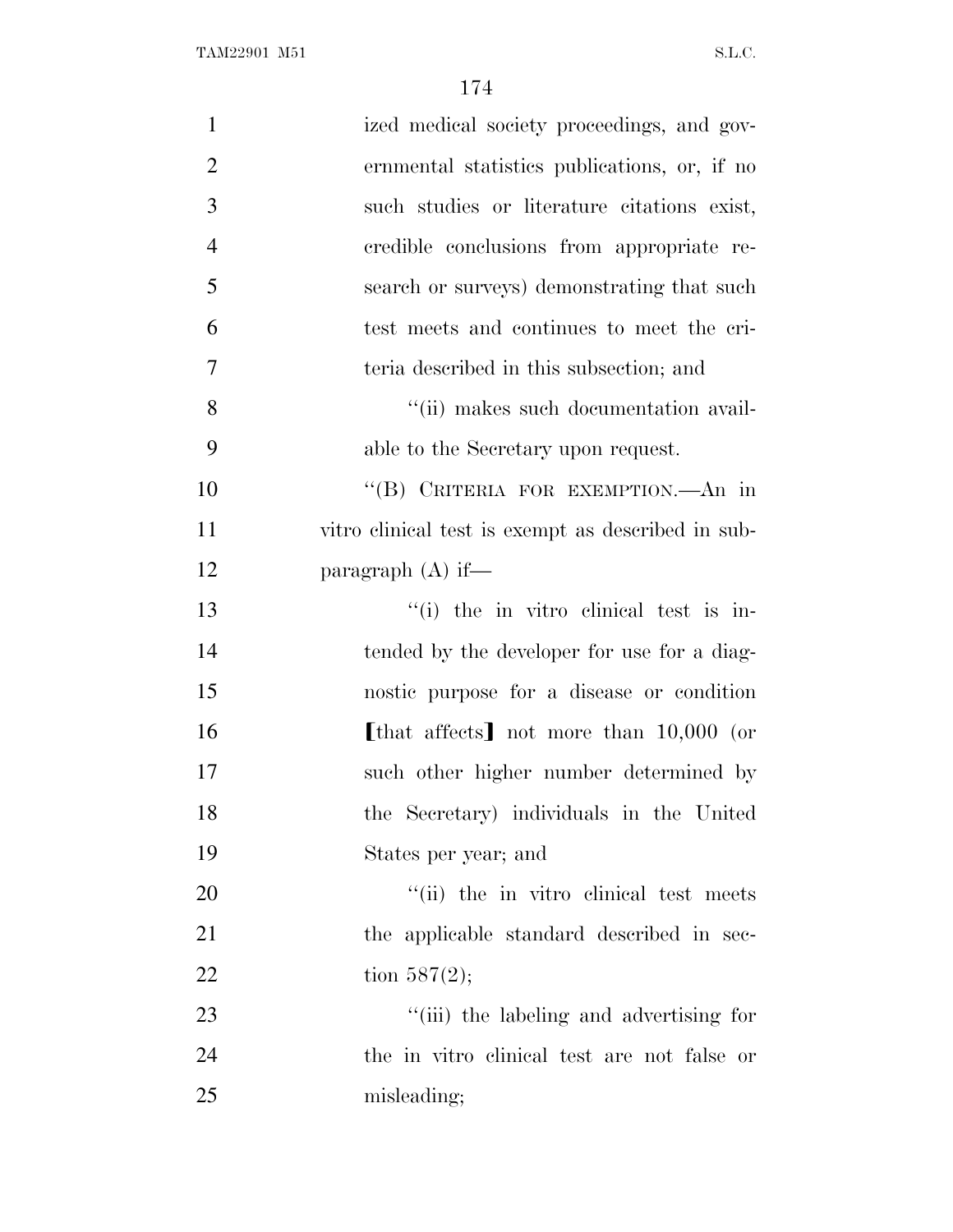| $\mathbf{1}$     | "(iv) the in vitro clinical test is not                |
|------------------|--------------------------------------------------------|
| $\mathbf{2}$     | likely to cause or contribute to serious               |
| 3                | health consequences;                                   |
| $\overline{4}$   | $\lbrack$ "(v) the in vitro clinical test is not       |
| 5                | intended to diagnose a contagious disease              |
| 6                | or condition for which prompt and accu-                |
| $\boldsymbol{7}$ | rate diagnosis offers the opportunity to               |
| 8                | mitigate a public health impact of the dis-            |
| 9                | ease or condition; and                                 |
| 10               | $\lbrack$ "(vi) the in vitro clinical test is not      |
| 11               | intended for screening.                                |
| 12               | "(C) EXCEPTION FOR CERTAIN TESTS.-                     |
| 13               | An in vitro clinical test intended to inform the       |
| 14               | use of a specific individual or specific type of bi-   |
| 15               | ological product, drug, or device shall be eligible    |
| 16               | for an exemption from premarket review under           |
| 17               | this subsection only if, the developer submits a       |
| 18               | request under subsection (m) for informal feed-        |
| 19               | back and the Secretary determines that such in         |
| 20               | vitro clinical test is eligible for an exemption       |
| 21               | from premarket review under this subsection.           |
| 22               | <b>CUSTOM</b><br>(4)<br>TESTS AND<br><b>LOW-VOLUME</b> |
| 23               | TESTS.—An in vitro clinical test is exempt from pre-   |
| 24               | market review under section 587B, quality require-     |
| 25               | ments under section 587K, and listing requirements     |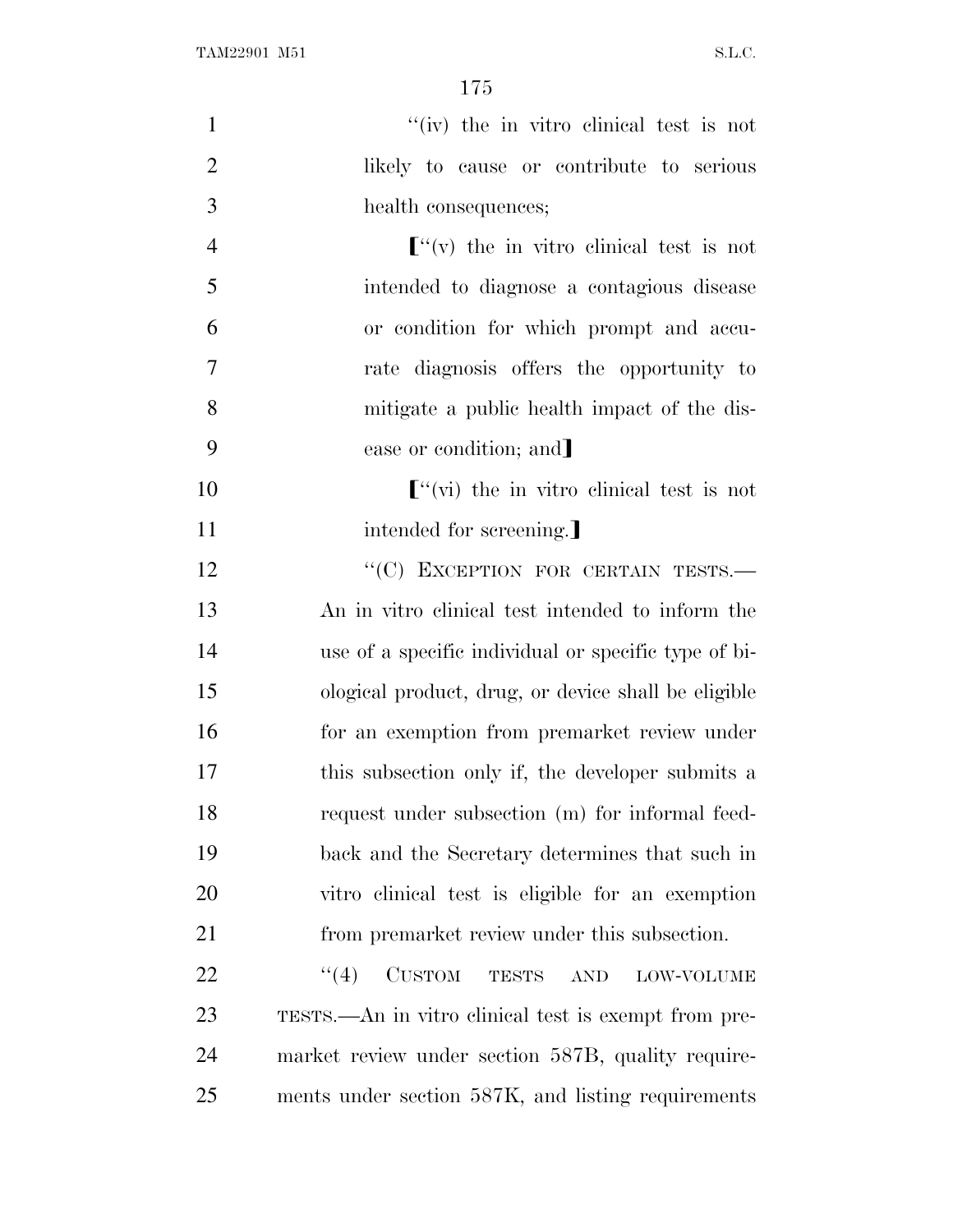| $\mathbf{1}$   | under section 587J, and may be lawfully marketed     |
|----------------|------------------------------------------------------|
| $\overline{2}$ | subject to the other applicable requirements of this |
| 3              | Act, if $-$                                          |
| $\overline{4}$ | $\lq\lq$ such in vitro clinical test—                |
| 5              | "(i) is a test protocol that describes a             |
| 6              | test system performed for not more than 5            |
| 7              | patients per year (or such other higher              |
| 8              | number determined by the Secretary), per-            |
| 9              | formed in a laboratory certified by the Sec-         |
| 10             | retary under section 353 of the Public               |
| 11             | Health Service Act (42 U.S.C. 263a)                  |
| 12             | $that-$                                              |
| 13             | $\lq\lq$ . meets the requirements to                 |
| 14             | perform tests of high-complexity in                  |
| 15             | which the test protocol was developed;               |
| 16             | <b>or</b>                                            |
| 17             | $\lq\lq$ (II) meets the requirements to              |
| 18             | perform tests of high-complexity with-               |
| 19             | in the same corporate organization                   |
| 20             | and having common ownership by the                   |
| 21             | same parent corporation as the lab-                  |
| 22             | oratory in which such test protocol                  |
| 23             | was developed; or                                    |
| 24             | "(ii) is an in vitro clinical test devel-            |
| 25             | oped or modified to diagnose a unique pa-            |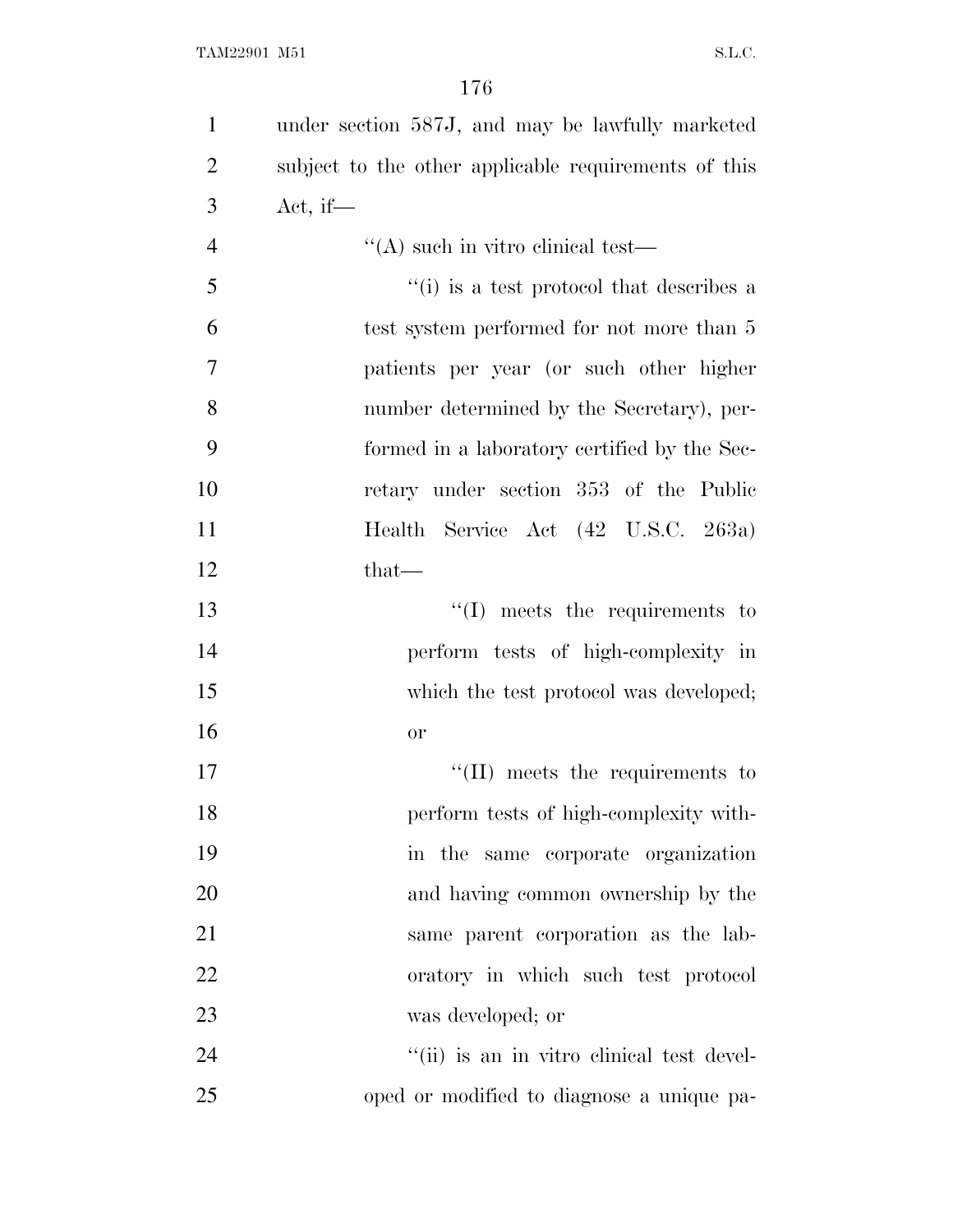| $\mathbf{1}$   | thology or physical condition of a specific         |
|----------------|-----------------------------------------------------|
| $\overline{2}$ | patient or patients, upon order of a health         |
| 3              | professional or other specially qualified           |
| $\overline{4}$ | person designated under regulations, for            |
| 5              | which no other in vitro clinical test is com-       |
| 6              | mercially available in the United States,           |
| $\overline{7}$ | and is—                                             |
| 8              | $\lq\lq$ (I) not intended for use with re-          |
| 9              | spect to more than 5 (or such other                 |
| 10             | higher number determined by the Sec-                |
| 11             | retary) other patients; and                         |
| 12             | $\lq\lq$ (II) after the development of              |
| 13             | such test, not included in any test                 |
| 14             | menu or template test report or other               |
| 15             | promotional materials, and is not oth-              |
| 16             | erwise advertised; and                              |
| 17             | $\lq\lq (B)$ the developer of the in vitro clinical |
| 18             | $test-$                                             |
| 19             | ``(i)<br>maintains documentation dem-               |
| 20             | onstrating that such test meets the appli-          |
| 21             | cable criteria described in subparagraph            |
| 22             | (A);                                                |
| 23             | "(ii) makes such documentation, such                |
| 24             | as a prescription order requesting the cus-         |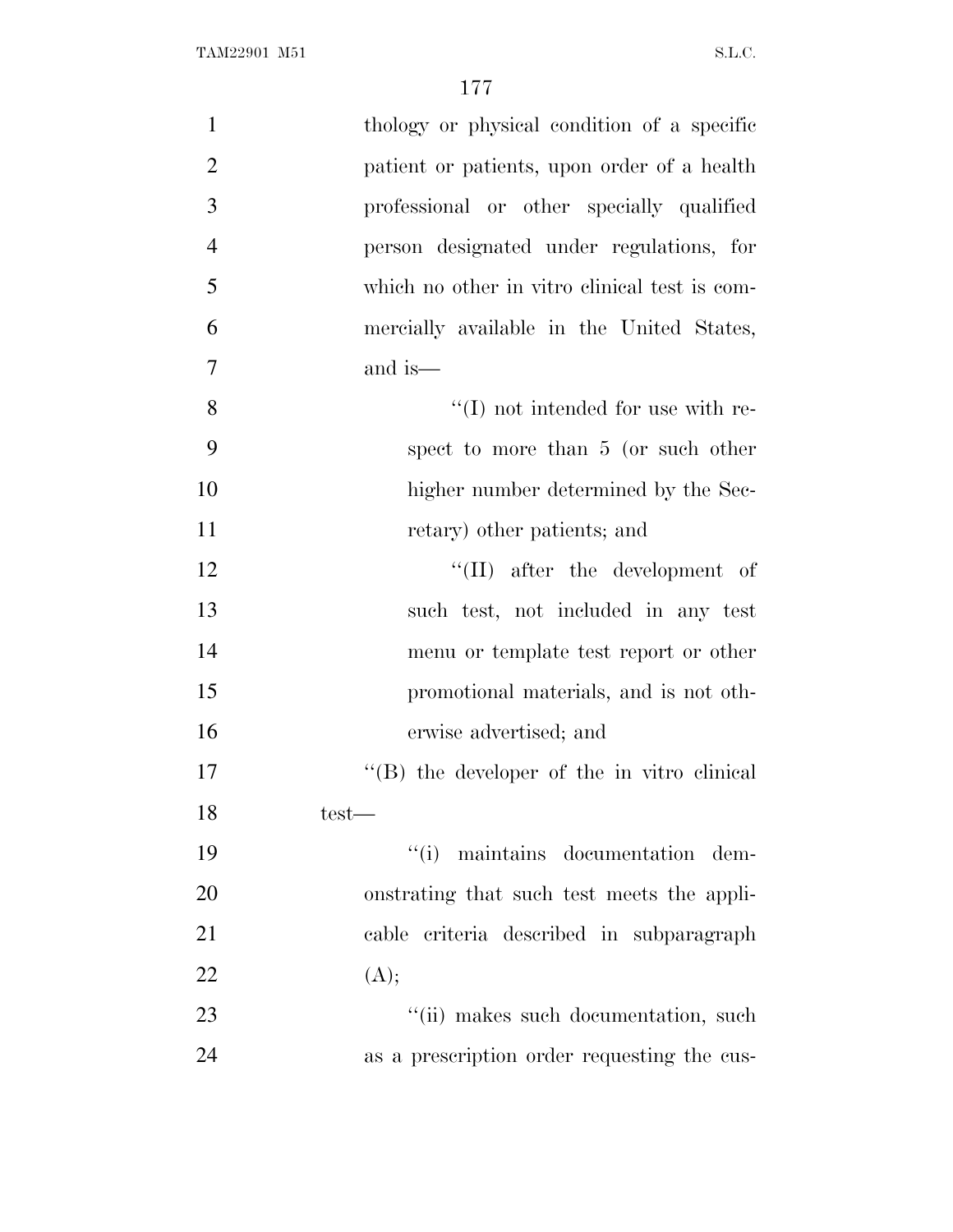TAM22901 M51 S.L.C.

| $\mathbf{1}$   | tom test for an individual patient, available            |
|----------------|----------------------------------------------------------|
| $\overline{2}$ | to the Secretary upon request; and                       |
| 3              | "(iii) informs the Secretary, on an an-                  |
| $\overline{4}$ | nual basis, in a manner prescribed by the                |
| 5              | Secretary by guidance, that such test was                |
| 6              | offered.                                                 |
| 7              | $\lq\lq(5)$ IN VITRO CLINICAL TESTS UNDER A TECH-        |
| 8              | NOLOGY CERTIFICATION ORDER. An in vitro clin-            |
| 9              | ical test that is within the scope of a technology cer-  |
| 10             | tification order, as described in section $587D(a)$ , is |
| 11             | exempt from premarket review under section               |
| 12             | 587B.".                                                  |
| 13             | $``(6)$ MODIFIED TESTS.—                                 |
| 14             | "(A) IN GENERAL.—An in vitro clinical                    |
| 15             | test that is modified is exempt from premarket           |
| 16             | review under section 587B if—                            |
| 17             | "(i) the modification does not—                          |
| 18             | "(I) affect the analytical or clin-                      |
| 19             | ical validity of such test or change in                  |
| 20             | intended use, unless provided for                        |
| 21             | under an approved change protocol                        |
| 22             | under section $587B(a)(2)(H);$                           |
| 23             | "(II) cause the test to no longer                        |
| 24             | comply with applicable mitigating                        |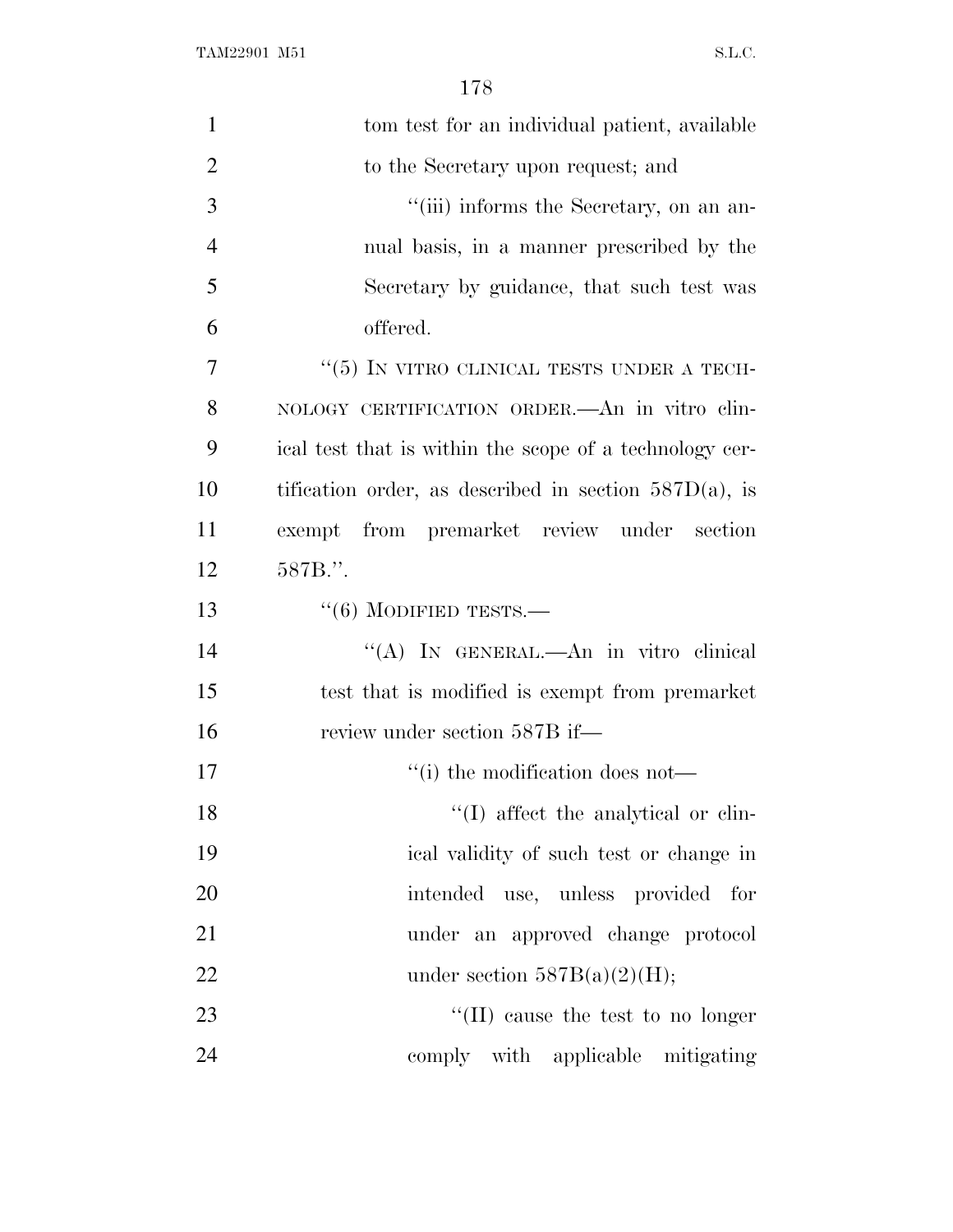| $\mathbf{1}$   | measures under section 587E or re-                     |
|----------------|--------------------------------------------------------|
| $\overline{2}$ | strictions under section 5870;                         |
| 3              | "(III) as applicable, affect the                       |
| $\overline{4}$ | safety of a specimen receptacle for a                  |
| 5              | described<br>$\sin$<br>section<br>purpose              |
| 6              | $201(\text{ss})(1);$                                   |
| $\overline{7}$ | $\lbrack$ <sup>"</sup> (IV) change performance or      |
| 8              | performance claims; or                                 |
| 9              | $\lbrack$ <sup>"</sup> (V) change the safety of the in |
| 10             | vitro clinical test for individuals who                |
| 11             | come in contact with the in vitro clin-                |
| 12             | ical test;                                             |
| 13             | $\lbrack$ "(ii) the test meets the applicable          |
| 14             | standard as described in section $587(2)$ ;            |
| 15             | $\lbrack$ "(iii) the labeling and advertising are      |
| 16             | not false or misleading;                               |
| 17             | $\lbrack$ "(iv) the test is not likely to cause or     |
| 18             | contribute to serious adverse health con-              |
| 19             | sequences; and]                                        |
| 20             | $f'(v)$ the modification is a labeling                 |
| 21             | change that is appropriate to address a                |
| 22             | safety concern, except such labeling                   |
| 23             | changes that include—                                  |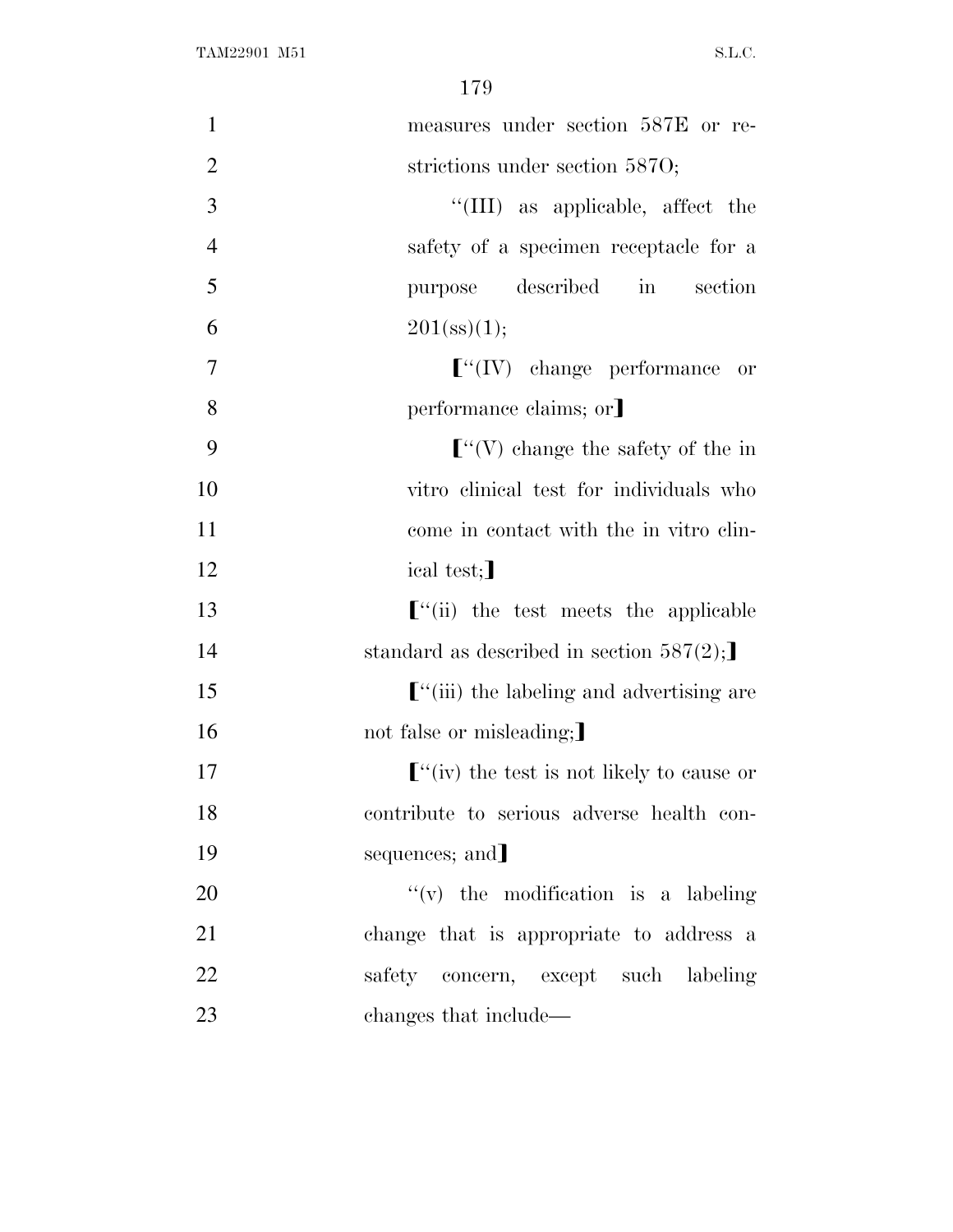| $\mathbf{1}$   | $\lq\lq$ (I) a change to the performance                |
|----------------|---------------------------------------------------------|
| $\overline{2}$ | claims made with respect to the test;                   |
| 3              | <b>or</b>                                               |
| $\overline{4}$ | $\lq\lq$ (II) a change that adversely af-               |
| 5              | fects performance.                                      |
| 6              | "(B) LABELING CHANGES.—Labeling                         |
| $\tau$         | changes shall be approved through a supple-             |
| 8              | mental application under section 587B(h), ex-           |
| 9              | cept as described in subparagraph $(A)(v)$ .            |
| 10             | "(C) DOCUMENTATION.—A person who                        |
| 11             | modifies an in vitro clinical test in a manner          |
| 12             | that is a modification described in subpara-            |
| 13             | graph $(A)$ shall—                                      |
| 14             | "(i) document the modification that                     |
| 15             | was made and the basis for determining                  |
| 16             | that the modification, considering the                  |
| 17             | changes individually and collectively, is a             |
| 18             | type of modification described in subpara-              |
| 19             | $graph(A);$ and                                         |
| 20             | "(ii) provide such documentation to                     |
| 21             | the Secretary upon request or inspection.               |
| 22             | "(b) MANUAL TESTS.—                                     |
| 23             | "(1) EXEMPTION.—An in vitro clinical test is            |
| 24             | exempt from all requirements of this subchapter if      |
| 25             | the output of such in vitro clinical test is the result |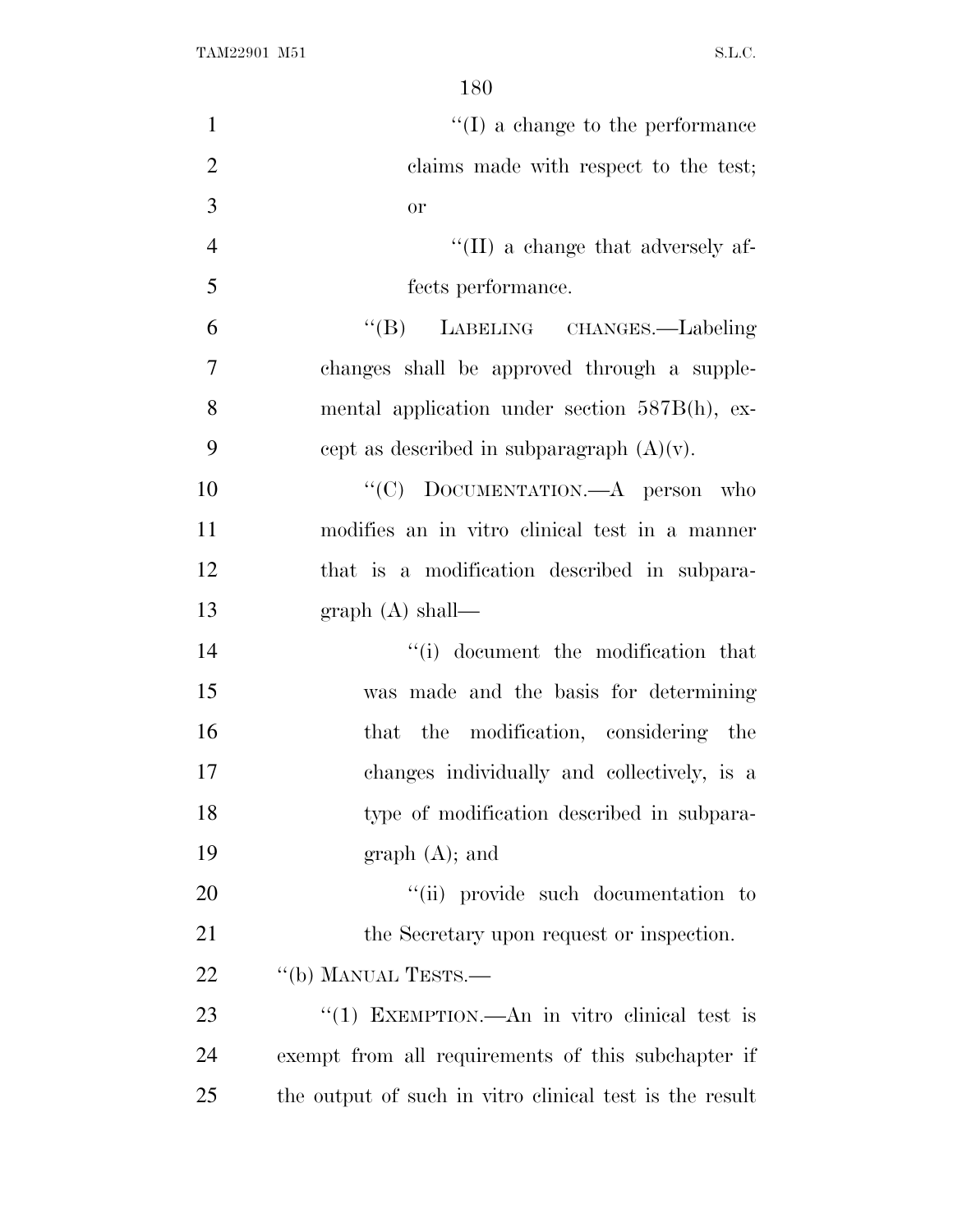| $\mathbf{1}$   | of direct, manual observation, without the use of        |
|----------------|----------------------------------------------------------|
| $\overline{2}$ | automated instrumentation or software for inter-         |
| 3              | mediate or final interpretation, by a qualified labora-  |
| $\overline{4}$ | tory professional, and such in vitro clinical test—      |
| 5              | "(A) is designed, manufactured, and used                 |
| 6              | within a single clinical laboratory for which a          |
| 7              | certificate is in effect under section 353 of the        |
| 8              | Public Health Service Act that meets the re-             |
| 9              | quirements under section 353 for performing              |
| 10             | high-complexity testing;                                 |
| 11             | $\lq\lq (B)$ is not a high-risk test, or is a high-      |
| 12             | risk test that the Secretary has determined              |
| 13             | meets at least one condition in subparagraph             |
| 14             | (B) and is otherwise appropriate for this ex-            |
| 15             | emption; and                                             |
| 16             | $\cdot\cdot$ (C) is not intended for testing donors, do- |
| $17\,$         | nations, or recipients of blood, blood compo-            |
| 18             | nents, human cells, tissues, cellular-based prod-        |
| 19             | ucts, or tissue-based products.                          |
| 20             | "(2) HIGH-RISK TEST LIMITATION OR CONDI-                 |
| 21             | TION.—A high-risk test may be exempt under sub-          |
| 22             | paragraph $(A)$ from the requirements of this sub-       |
| 23             | chapter only if—                                         |
| 24             | "(A) no component or part of such test, in-              |
| 25             | cluding any reagent, is introduced into inter-           |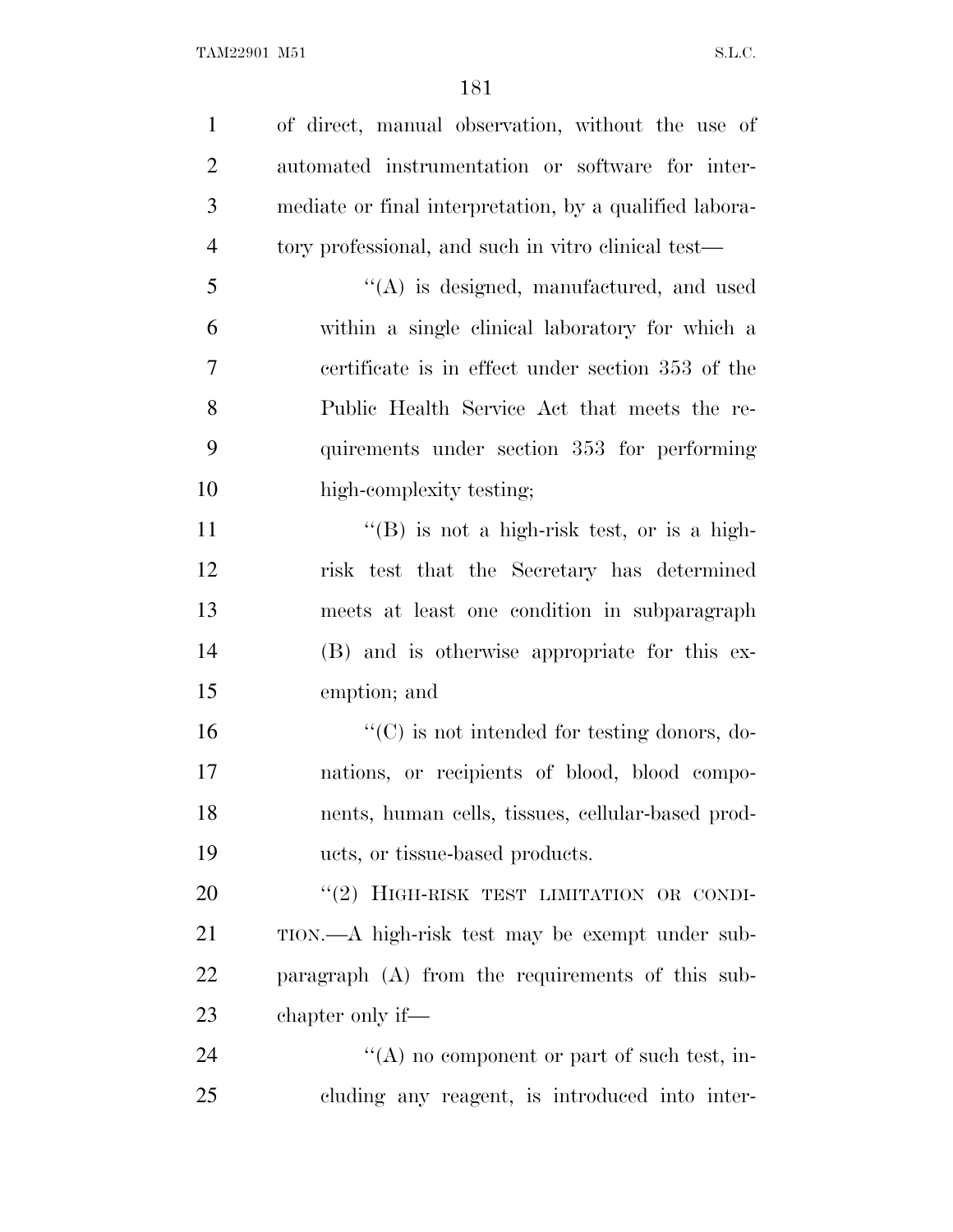| $\mathbf{1}$   | state commerce under the exemption under               |
|----------------|--------------------------------------------------------|
| $\mathbf{2}$   | paragraph (5), and any article for taking or de-       |
| 3              | riving specimens from the human body used in           |
| $\overline{4}$ | conjunction with the test remains subject to the       |
| 5              | requirements of this subchapter; or                    |
| 6              | $\lq\lq$ the test has been developed in accord-        |
| 7              | ance with the applicable test design and quality       |
| 8              | requirements under section 587J.                       |
| 9              | "(c) PUBLIC HEALTH SURVEILLANCE ACTIVITIES.-           |
| 10             | "(1) IN GENERAL.—The provisions of this sub-           |
| 11             | chapter shall not apply to a test intended by the de-  |
| 12             | veloper to be used solely for public health surveil-   |
| 13             | lance activities, including the collection and testing |
| 14             | of information or biospecimens, conducted, sup-        |
| 15             | ported, requested, ordered, required, or authorized    |
| 16             | by a public health authority, and including activities |
| 17             | associated with providing timely situational aware-    |
| 18             | ness and priority-setting during the course of a       |
| 19             | threat to the public health (including natural or      |
| 20             | man-made disasters and deliberate attacks on the       |
| 21             | United States).                                        |
| 22             | "(2) LIMITATION.—Subparagraph (A) shall                |
| 23             | apply with respect to public health surveillance ac-   |
| 24             | tivities described in such subparagraph only if such   |
| 25             | activities are necessary to allow a public health au-  |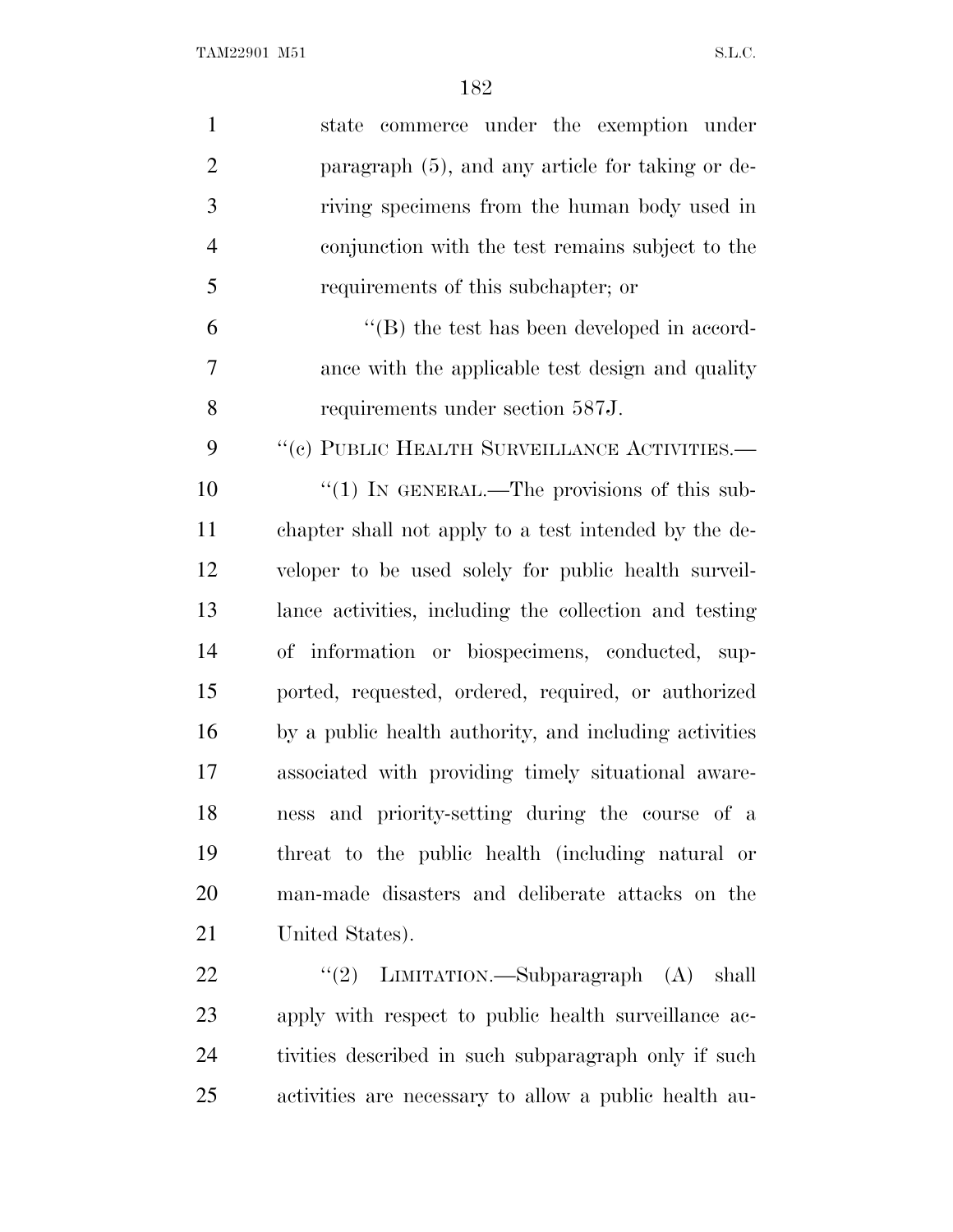thority to identify, monitor, assess, or investigate po- tential public health signals, onsets of disease out- breaks, or conditions of public health importance (including trends, risk factors, patterns in diseases, and increases in injuries from using consumer prod- $6 \text{ ucts)}$ .

 ''(3) EXCLUSION.—An in vitro clinical test is not excluded from the provisions of this subchapter pursuant to this paragraph if such test is intended for use in making clinical decisions for individual pa-11 tients.

 ''(d) GENERAL LABORATORY EQUIPMENT.—Any in- strument that does not produce an analytical result, and that functions as a component of pre-analytical procedures related to in vitro clinical tests, is not subject to the re- quirements of this subchapter, provided that the instru- ment is operating in a clinical laboratory that is certified under section 353 of the Public Health Service Act.

19 "(e) COMPONENTS AND PARTS.—

20  $\frac{1}{2}$  (1) In GENERAL.—Subject to paragraph (2), a component or part described in section  $22 \t201(\text{ss})(2)(E)$  is exempt from the requirements of 23 this subchapter if it is—

24 ''(A) intended for further development as described in paragraph (3); or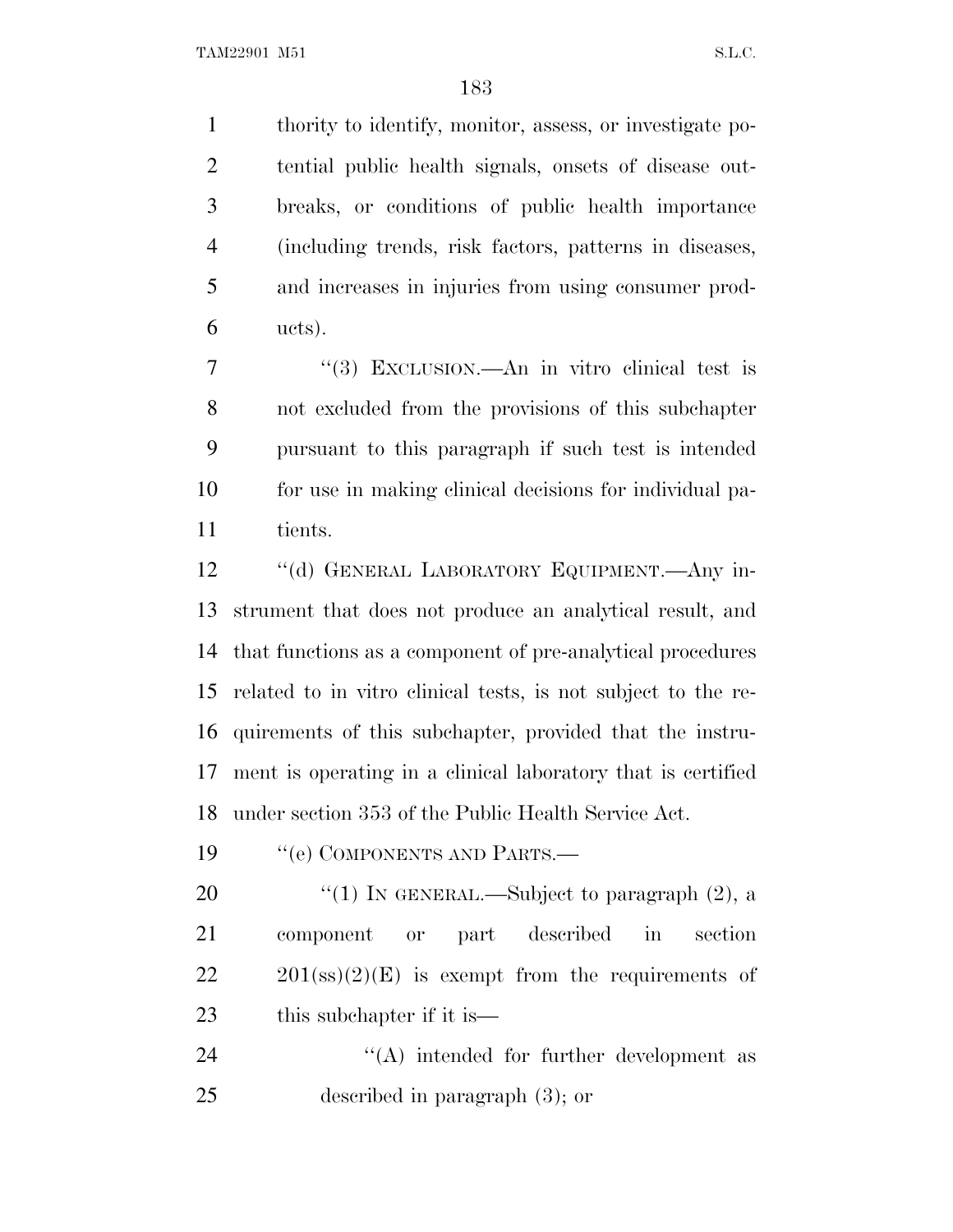1 ''(B) otherwise to be regulated based on its risk when used as intended by the developer, notwithstanding its subsequent use by a devel- oper as a component, part, or raw material of another in vitro clinical test.  $(2)$  INAPPLICABILITY TO OTHER TESTS.—Not- withstanding paragraph (1), an in vitro clinical test 8 that is described in section (ss)(1)(B) and that

 uses a component or part described in such subpara- graph shall be subject to the requirements of this subchapter, unless the test is otherwise exempt under this section.

 ''(3) FURTHER DEVELOPMENT.—A component, part, or raw material (as described in paragraph (1)) is intended for further development (for pur-poses of such paragraph) if—

 $((A)$  it is intended solely for use in the de- velopment of another in vitro clinical test; and  $"$ (B) in the case of such a test that is in- troduced or delivered for introduction into interstate commerce after the date of enactment 22 of the VALID Act of 2022, the labeling of such test bears the following statement: 'This prod- uct is intended solely for further development of an in vitro clinical test and is exempt from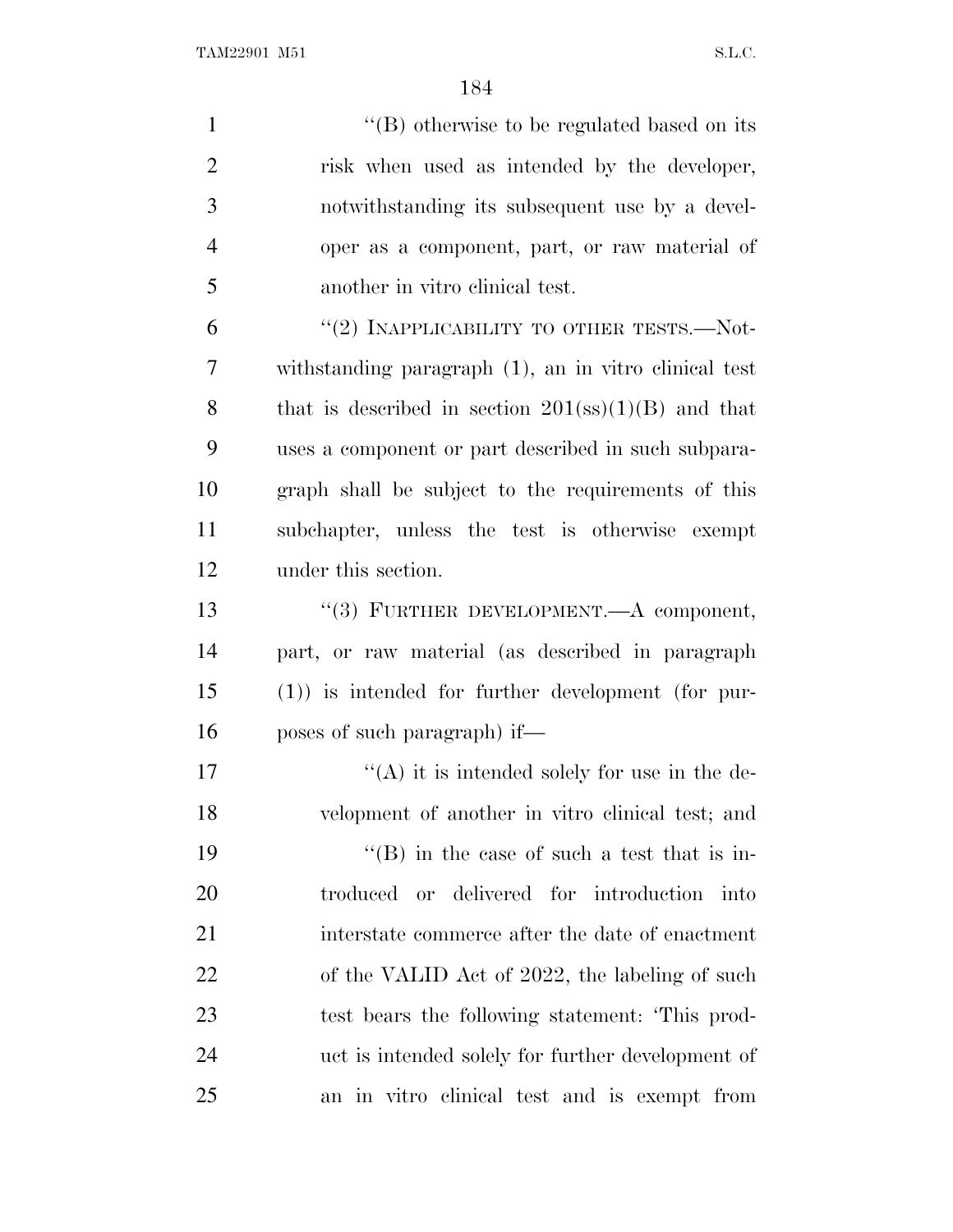TAM22901 M51 S.L.C.

 FDA regulation. This product must be evalu- ated by the in vitro clinical test developer if it is used with or in the development of an in vitro clinical test.'.

 ''(f) GENERAL EXEMPTION AUTHORITY.—The Sec- retary may, by order published in the Federal Register following notice and an opportunity for comment, exempt a class of persons from any section under this subchapter upon a finding that such exemption is appropriate for the protection of the public health and other relevant consider-ations.

12 "(g) EXEMPTION FROM THE FFDCA.—An in vitro clinical test that is intended solely for use in forensic anal- ysis, law enforcement activity, or employment purposes is exempt from the requirements of this Act. An in vitro clin- ical test that is intended for use in making clinical deci- sions for individual patients, or whose individually identifi- able results may be reported back to an individual patient or the patient's health care provider, even if also intended for law enforcement or employment testing purposes, is not intended solely for use in law enforcement or employ-ment testing for purposes of this subsection.

23 "(h) REVOCATION.—

24 "(1) IN GENERAL.—The Secretary may revoke any exemption with respect to in vitro clinical tests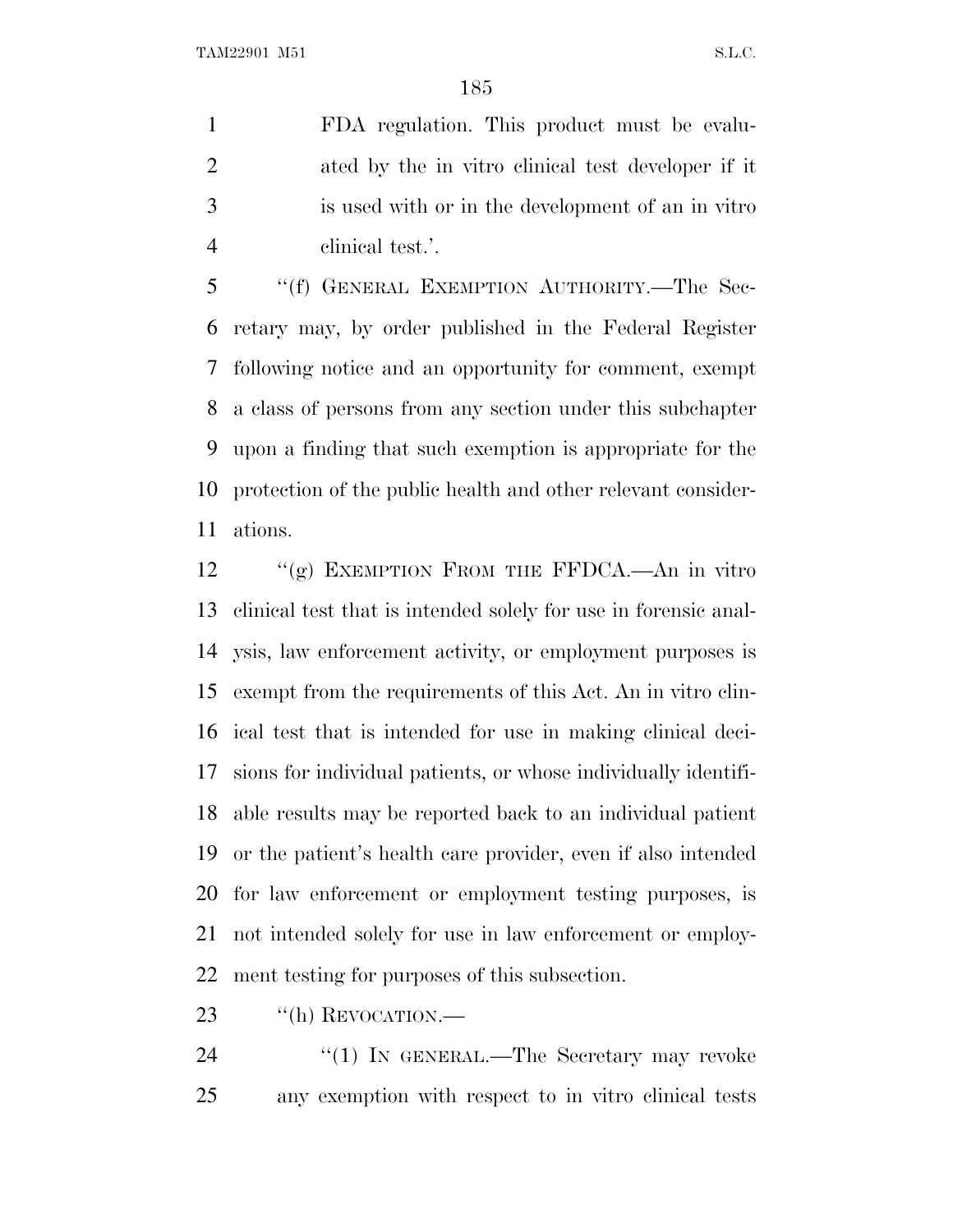with the same intended use if new clinical informa- tion indicates that the exemption of an in vitro clin- ical test or tests from premarket review under sec- tion 587B has a reasonable probability of severe ad- verse health consequences, including the absence, delay, or discontinuation of appropriate medical treatment.

8 "(2) PROCESS.—Any action under paragraph (1) shall be made by publication of a notice of such proposed action on the website of the Food and Drug Administration, the consideration of comments to a public docket on such proposal, and publication of a final action on such website within 60 calendar days of the close of the comment period posted to such public docket, notwithstanding subchapter II of chapter 5 of title 5, United States Code.

## **''SEC. 587D. TECHNOLOGY CERTIFICATION.**

18 "(a) DEFINITIONS.—In this section:

19 "(1) ELIGIBLE IN VITRO CLINICAL TEST.—The term 'eligible in vitro clinical test' means an in vitro 21 clinical test that is not—

22 "(A) a component or part of an in vitro" clinical test as described in section 24  $201(\text{ss})(2)(\text{E});$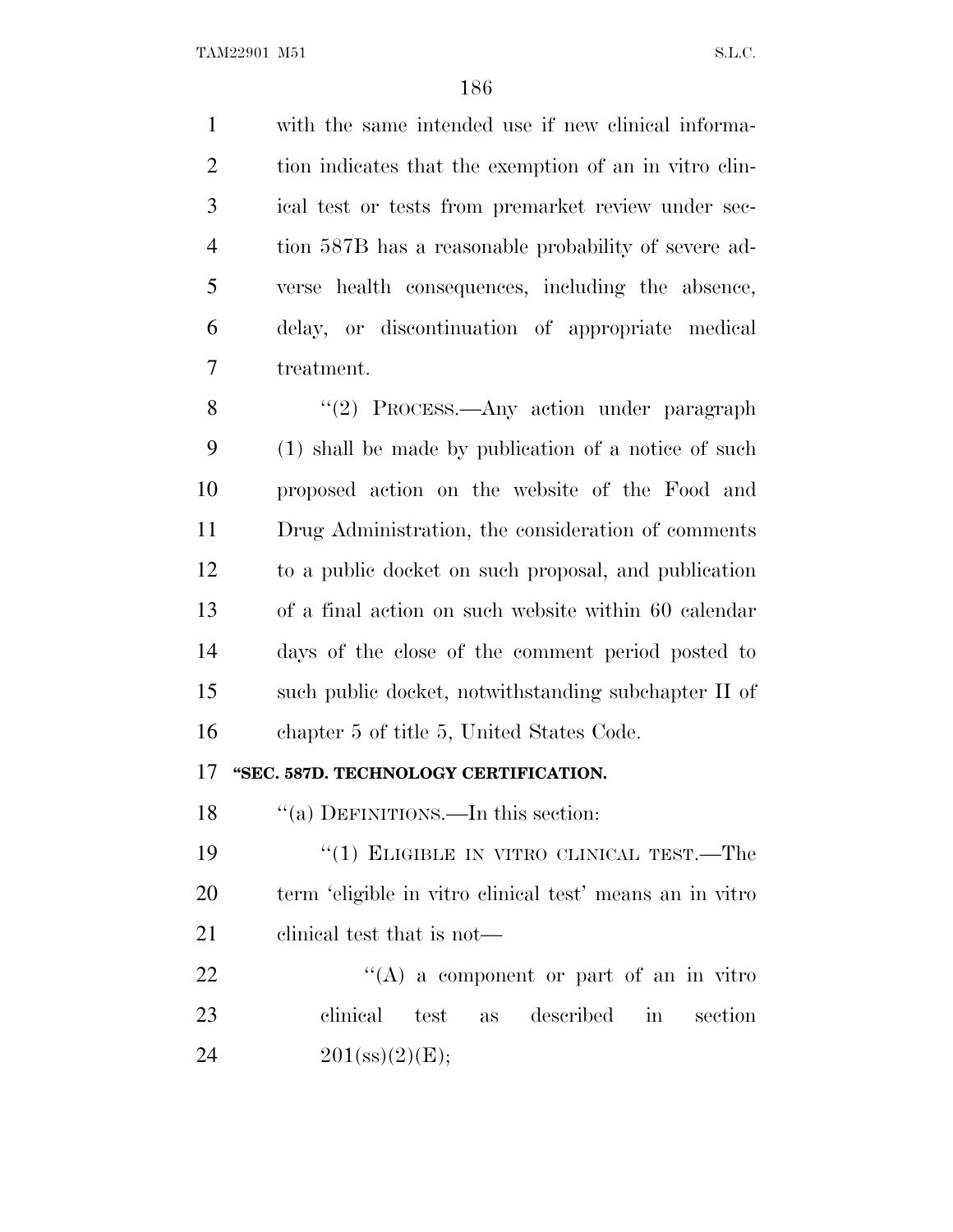| $\mathbf{1}$   | $\lq\lq (B)$<br>an instrument under section           |
|----------------|-------------------------------------------------------|
| $\overline{2}$ | 201(s)(2)(B);                                         |
| 3              | $\lq\lq$ (C) a specimen receptacle under section      |
| $\overline{4}$ | $201(\text{ss})(2)(C);$                               |
| 5              | $\lq\lq$ (D) an in vitro clinical test, including re- |
| 6              | agents used in such tests, intended for use for       |
| $\overline{7}$ | testing donors, donations, and recipients of          |
| 8              | blood, blood components, human cells, tissues,        |
| 9              | cellular-based products, or tissue-based prod-        |
| 10             | ucts;                                                 |
| 11             | $"E)$ high-risk;                                      |
| 12             | $\lq\lq(F)$ a combination product unless such         |
| 13             | test has been determined to be eligible to be in-     |
| 14             | troduced into interstate commerce under a tech-       |
| 15             | nology certification order pursuant to the regu-      |
| 16             | latory pathway designation process described in       |
| 17             | section 587F, or as described in subsection $(k)$ ;   |
| 18             | <sub>or</sub>                                         |
| 19             | $\lq\lq(G)$ a first-of-a-kind in vitro clinical test, |
| 20             | unless such test has been determined to be eli-       |
| 21             | gible to be introduced into interstate commerce       |
| <u>22</u>      | under a technology certification order pursuant       |
| 23             | to the regulatory pathway designation process         |
| 24             | described in section 587F, or as described in         |
| $25\,$         | subsection (k).                                       |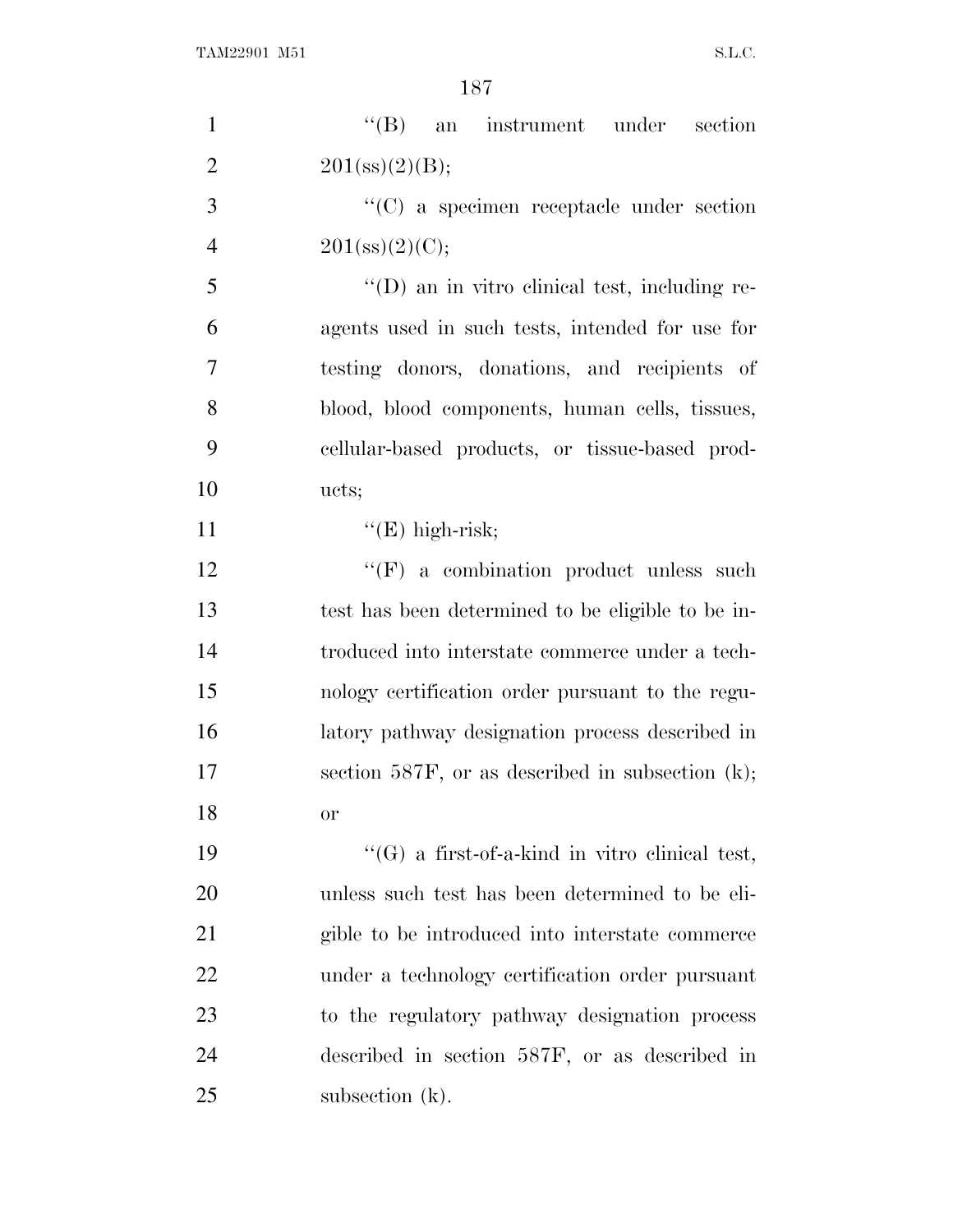| $\mathbf{1}$   | "(2) ELIGIBLE PERSON.—The term 'eligible                       |
|----------------|----------------------------------------------------------------|
| $\overline{2}$ | person' means an in vitro clinical test developer un-          |
| 3              | less such developer—                                           |
| $\overline{4}$ | "(A) is a laboratory subject to section $353$                  |
| 5              | of the Public Health Service Act and does not                  |
| 6              | have in effect a certificate applicable to the cat-            |
| 7              | egory of laboratory examination or other proce-                |
| 8              | dure;                                                          |
| 9              | "(B) was a laboratory, or an owner or op-                      |
| 10             | erator or any employee of a laboratory, found                  |
| 11             | to have committed a significant violation of sec-              |
| 12             | tion 353 of the Public Health Service Act that                 |
| 13             | resulted in a suspended, revoked, or limited cer-              |
| 14             | tificate within the 2-year period preceding the                |
| 15             | date of the submission of the application for a                |
| 16             | technology certificate under subsection (c) and                |
| 17             | such violation has not been resolved; or                       |
| 18             | $\lq\lq$ <sup>"</sup> (C) has been found to have submitted in- |
| 19             | formation to the Secretary, or otherwise dis-                  |
| 20             | seminated information, that—                                   |
| 21             | "(i) made false or misleading state-                           |
| 22             | ments relevant to the requirements of this                     |
| 23             | subchapter; or                                                 |
| 24             | "(ii) violated any requirement of this                         |
| 25             | Act, where such violation exposed individ-                     |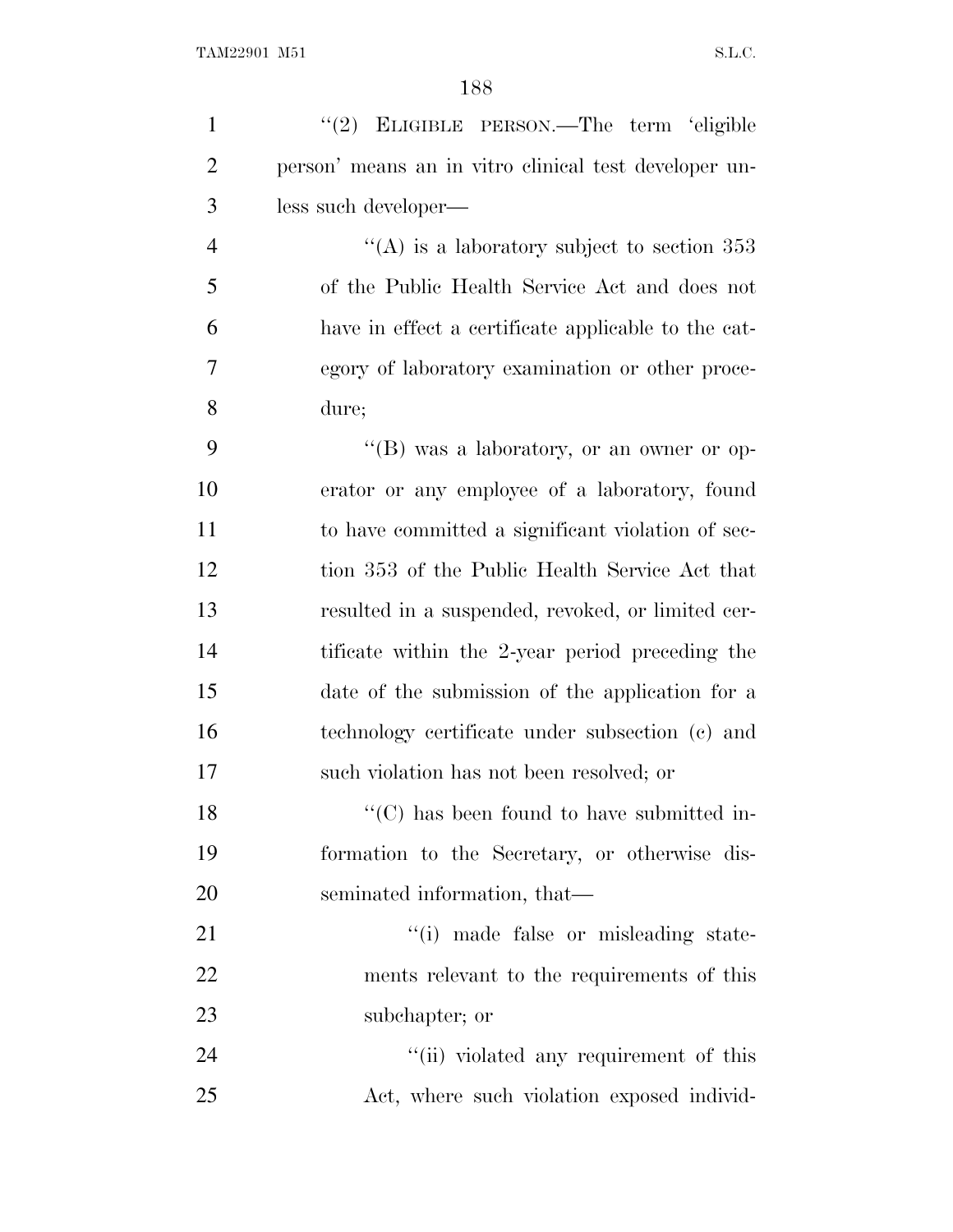| $\mathbf{1}$   | uals to serious risk of illness, injury, or                      |
|----------------|------------------------------------------------------------------|
| $\overline{2}$ | death, unless—                                                   |
| 3              | $\lq\lq$ such violation has been re-                             |
| $\overline{4}$ | solved; or                                                       |
| 5              | $\lq\lq$ (II) such violation is not perti-                       |
| 6              | nent to any in vitro clinical test within                        |
| 7              | the scope of the technology certifi-                             |
| 8              | cation that such developer seeks.                                |
| 9              | $\lq\lq(b)$ APPLICABILITY.—                                      |
| 10             | "(1) IN GENERAL.—An in vitro clinical test is                    |
| 11             | not subject to section 587B and may be introduced                |
| 12             | into interstate commerce if the in vitro clinical                |
| 13             | test—                                                            |
| 14             | $\lq\lq$ is an eligible in vitro clinical test;                  |
| 15             | $\lq\lq (B)$ is developed by an eligible person;                 |
| 16             | $\lq\lq$ <sup>c</sup> (C) falls within the scope of a technology |
| 17             | certification order issued under this section and                |
| 18             | that is in effect; and                                           |
| 19             | $\lq\lq$ complies with the requirements of the                   |
| 20             | technology certification order, including with                   |
| 21             | applicable mitigating measures under section                     |
| 22             | 587E, restrictions under section 587O, and per-                  |
| 23             | formance standards under section 587R.                           |
| 24             | $\lq(2)$ SCOPE.—                                                 |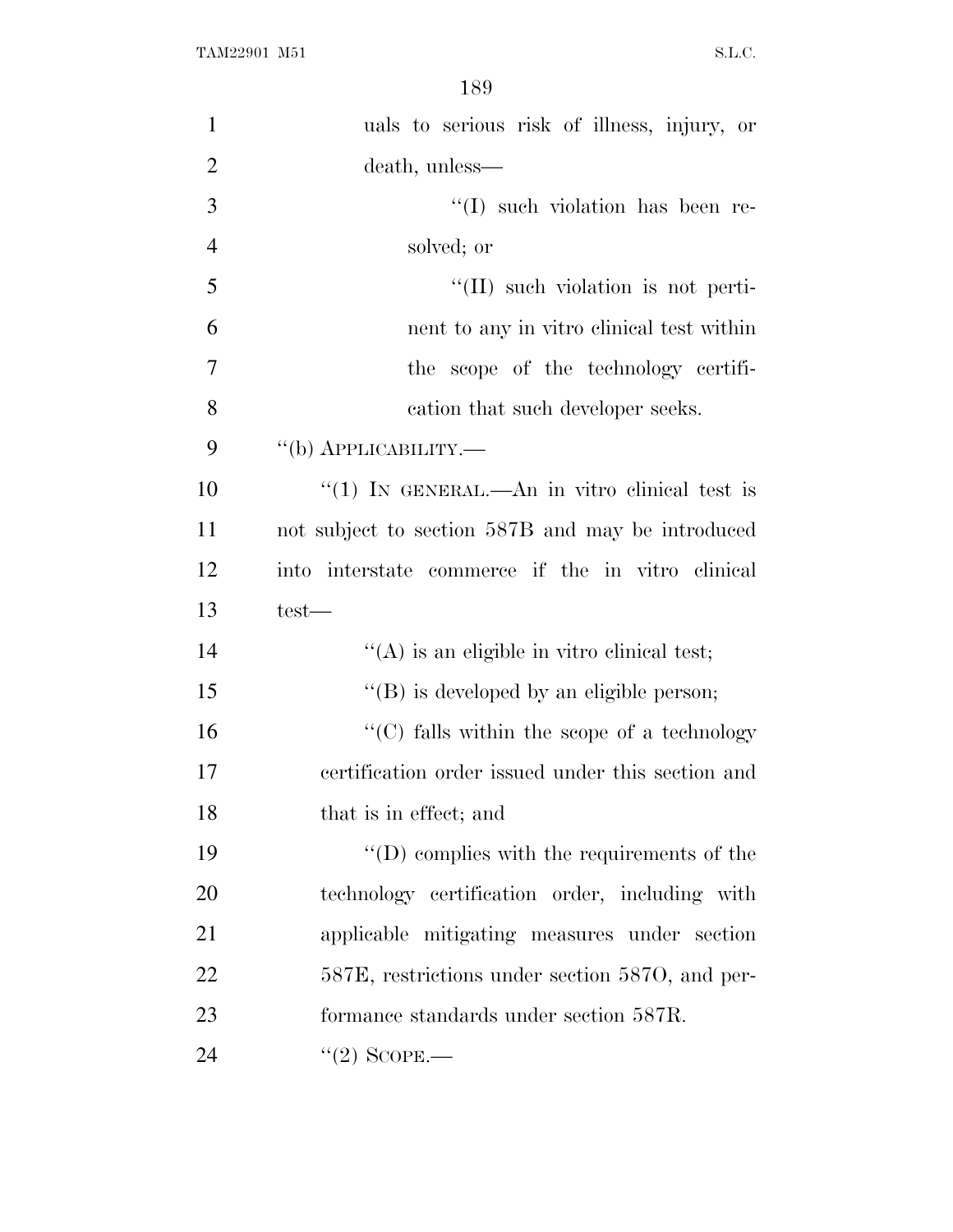| $\mathbf{1}$   | "(A) IN GENERAL.—Subject to subpara-                 |
|----------------|------------------------------------------------------|
| $\overline{2}$ | $graph$ (B), the scope of a technology certifi-      |
| 3              | cation order issued under this section shall be      |
| $\overline{4}$ | no broader than—                                     |
| 5              | "(i) a single technology type; or                    |
| 6              | "(ii) a fixed combination of tech-                   |
| $\tau$         | nologies where multiple in vitro clinical            |
| 8              | tests utilizing the technology do not signifi-       |
| 9              | cantly differ in control mechanisms, energy          |
| 10             | sources, or operating principles and for             |
| 11             | which development, including design, and             |
| 12             | analytical and clinical validation, of the in        |
| 13             | vitro clinical tests would be addressed              |
| 14             | through similar procedures.                          |
| 15             |                                                      |
| 16             | paragraph $(A)$ , the scope of a technology certifi- |
| 17             | cation order issued under this section may be        |
| 18             | for one fixed combination of technology types if     |
| 19             | the Secretary determines appropriate and pro-        |
| 20             | mulgates regulations establishing criteria and       |
| 21             | procedures for a technology certification order      |
| 22             | for a fixed combination of technology types.         |
| 23             | "(C) TECHNOLOGY TYPE.-A technology                   |
| 24             | type described in this paragraph may include         |
| 25             | clot detection, colorimetric (non-immunoassay),      |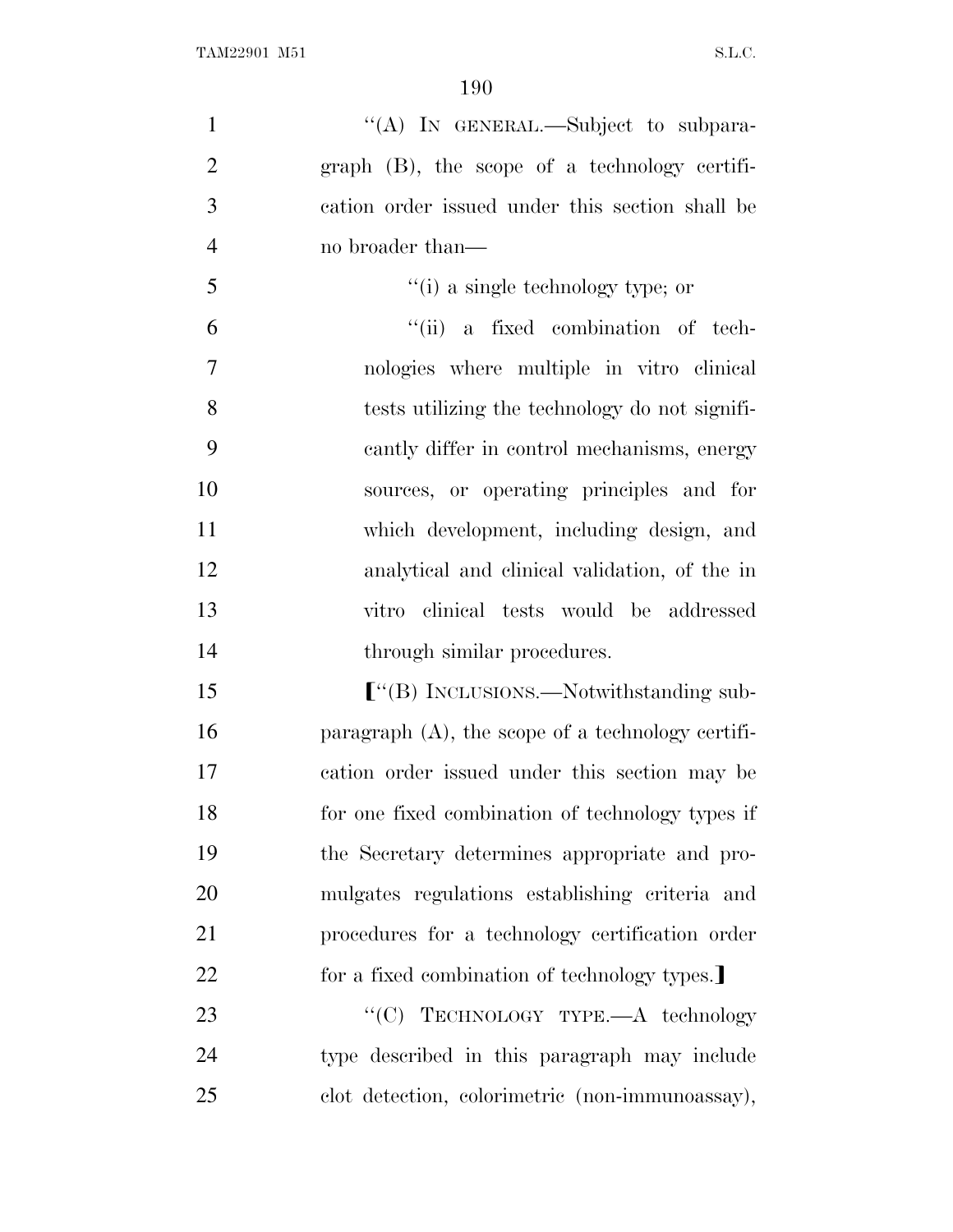| $\mathbf{1}$   | electrochemical (non-immunoassay), enzymatic             |
|----------------|----------------------------------------------------------|
| $\mathfrak{2}$ | (non-immunoassay), flow cytometry,                       |
| 3              | fluorometry (non-immunoassay), immunoassay,              |
| $\overline{4}$ | mass spectrometry or chromatography, micro-              |
| 5              | culture, next generation sequencing,<br>bial             |
| 6              | nephlometric or turbidimetric<br>$(non-$                 |
| $\overline{7}$ | immunoassay), singleplex or multiplex non-NGS            |
| 8              | nucleic acid analysis, signal-based technology,          |
| 9              | spectroscopy, and any other technology, as the           |
| 10             | Secretary determines appropriate.                        |
| 11             | "(c) APPLICATION FOR TECHNOLOGY CERTIFI-                 |
| 12             | CATION.-                                                 |
| 13             | "(1) IN GENERAL.— $A$ developer seeking a tech-          |
| 14             | nology certification order shall submit an application   |
| 15             | under this subsection, which shall contain the infor-    |
| 16             | mation specified under paragraph (2).                    |
| 17             | "(2) CONTENT OF APPLICATION.—A developer                 |
| 18             | that submits an application for a technology certifi-    |
| 19             | cation shall include all necessary information to        |
| 20             | make a showing that all eligible in vitro clinical tests |
| 21             | developed within the scope of the technology certifi-    |
| 22             | cation order will meet the applicable standard, in-      |
| 23             | $cluding$ —                                              |
| 24             | "(A) the name and address of the devel-                  |
| 25             | oper;                                                    |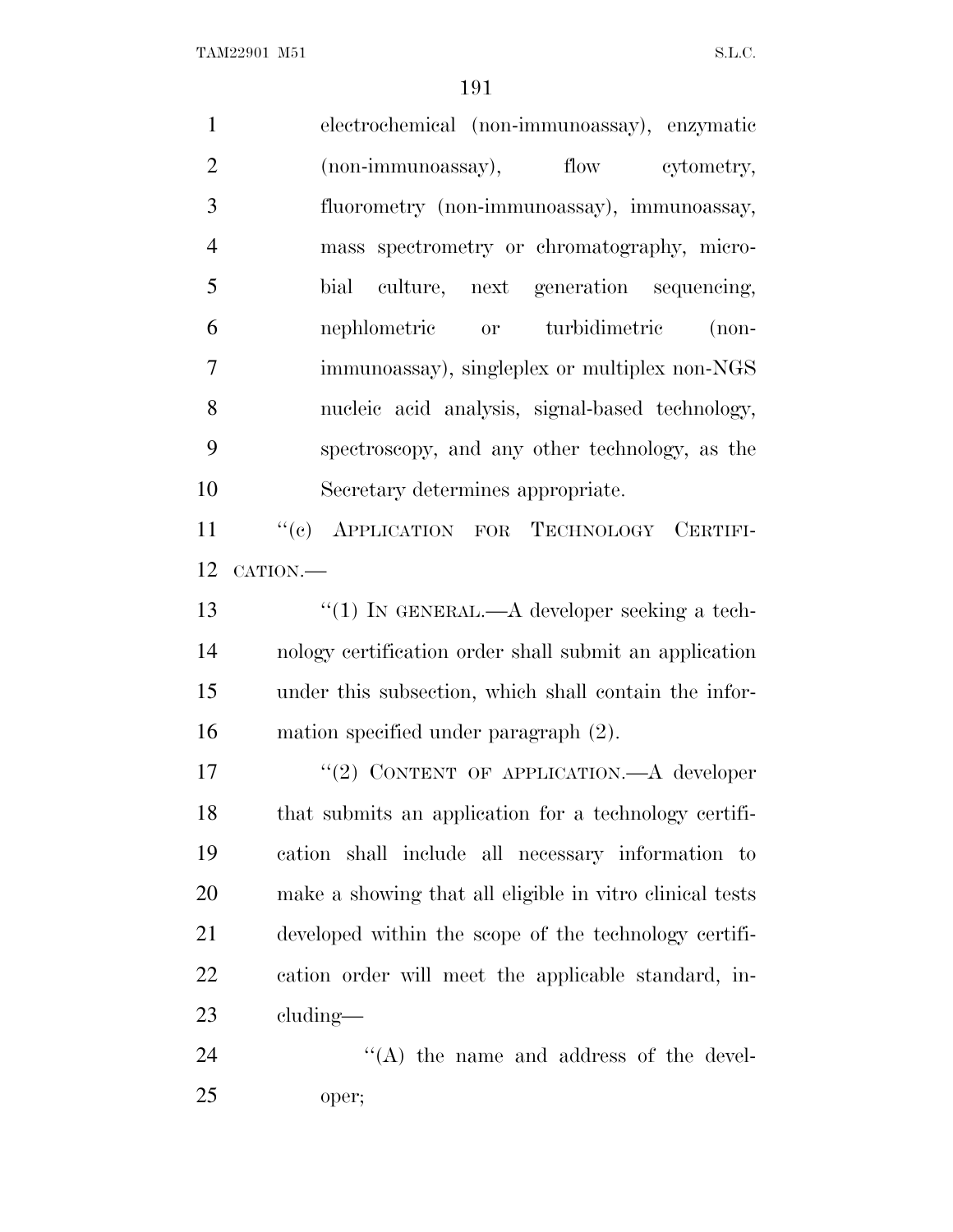| $\mathbf{1}$   | $\lq\lq (B)$ a table of contents for the application |
|----------------|------------------------------------------------------|
| $\overline{2}$ | and the identification of the information the de-    |
| 3              | veloper claims as trade secret or confidential       |
| $\overline{4}$ | commercial or financial information;                 |
| 5              | "(C) the signature of the individual filing          |
| 6              | the application or an authorized representative;     |
| 7              | $\lq\lq$ ) a statement identifying the scope of      |
| 8              | the proposed technology certification intended       |
| 9              | to be introduced into interstate commerce under      |
| 10             | the application;                                     |
| 11             | $\lq\lq(E)$ information establishing that the de-    |
| 12             | veloper submitting the application is an eligible    |
| 13             | person;                                              |
| 14             | "(F) information showing that eligible in            |
| 15             | vitro clinical tests covered under the technology    |
| 16             | certification will conform to the applicable qual-   |
| 17             | ity requirements of section 587K with respect        |
| 18             | $to-$                                                |
| 19             | "(i) design controls, including related              |
| 20             | purchasing controls and acceptance activi-           |
| 21             | ties;                                                |
| 22             | "(ii) complaint investigation, adverse               |
| 23             | event reporting, and corrections and re-             |
| 24             | movals; and                                          |
| 25             | "(iii) process validation, as applicable;            |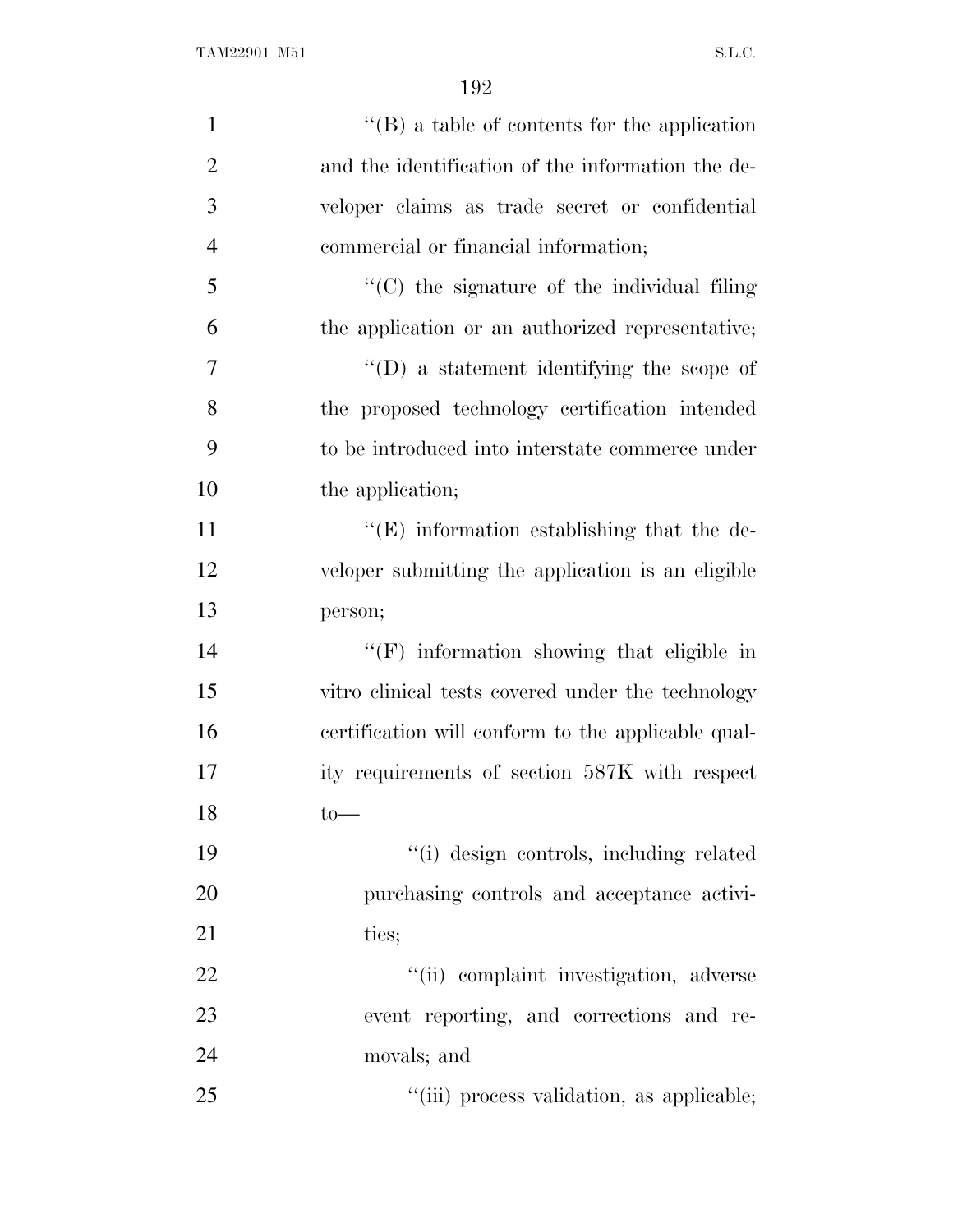$\lceil$   $\lceil$   $\lceil$   $\lceil$   $\lceil$   $\lceil$   $\lceil$   $\lceil$   $\lceil$   $\lceil$   $\lceil$   $\lceil$   $\lceil$   $\lceil$   $\lceil$   $\lceil$   $\lceil$   $\lceil$   $\lceil$   $\lceil$   $\lceil$   $\lceil$   $\lceil$   $\lceil$   $\lceil$   $\lceil$   $\lceil$   $\lceil$   $\lceil$   $\lceil$   $\lceil$   $\lceil$   $\lceil$   $\lceil$   $\lceil$   $\lceil$   $\l$  including all procedures for validation, verification, and acceptance criteria, and an ex- planation as to how such procedures, when used, provide a reasonable assurance of analyt- ical validity of eligible in vitro clinical tests within the proposed scope of the technology cer-8 tification order;

**F**<sup>"</sup>(H) procedures for clinical validation, including all procedures for validation, verification, and acceptance criteria, and an ex- planation as to how such procedures, when used, provide a reasonable assurance of clinical validity of eligible in vitro clinical tests within the proposed scope of the technology certifi-16 cation order;

 $\lceil$   $\lceil$   $\lceil$   $\lceil$   $\lceil$   $\lceil$   $\lceil$   $\lceil$   $\lceil$   $\lceil$   $\lceil$   $\lceil$   $\lceil$   $\lceil$   $\lceil$   $\lceil$   $\lceil$   $\lceil$   $\lceil$   $\lceil$   $\lceil$   $\lceil$   $\lceil$   $\lceil$   $\lceil$   $\lceil$   $\lceil$   $\lceil$   $\lceil$   $\lceil$   $\lceil$   $\lceil$   $\lceil$   $\lceil$   $\lceil$   $\lceil$   $\$  vide a reasonable assurance that in vitro clinical tests covered by the technology certification order are safe for individuals who come into contact with in vitro clinical tests covered by 22 such order;

23  $\lbrack$   $\lbrack$   $\lbrack$   $\lbrack$   $\lbrack$  a proposed listing submission under section 587J(b) for in vitro clinical tests that the developer intends to introduce into inter-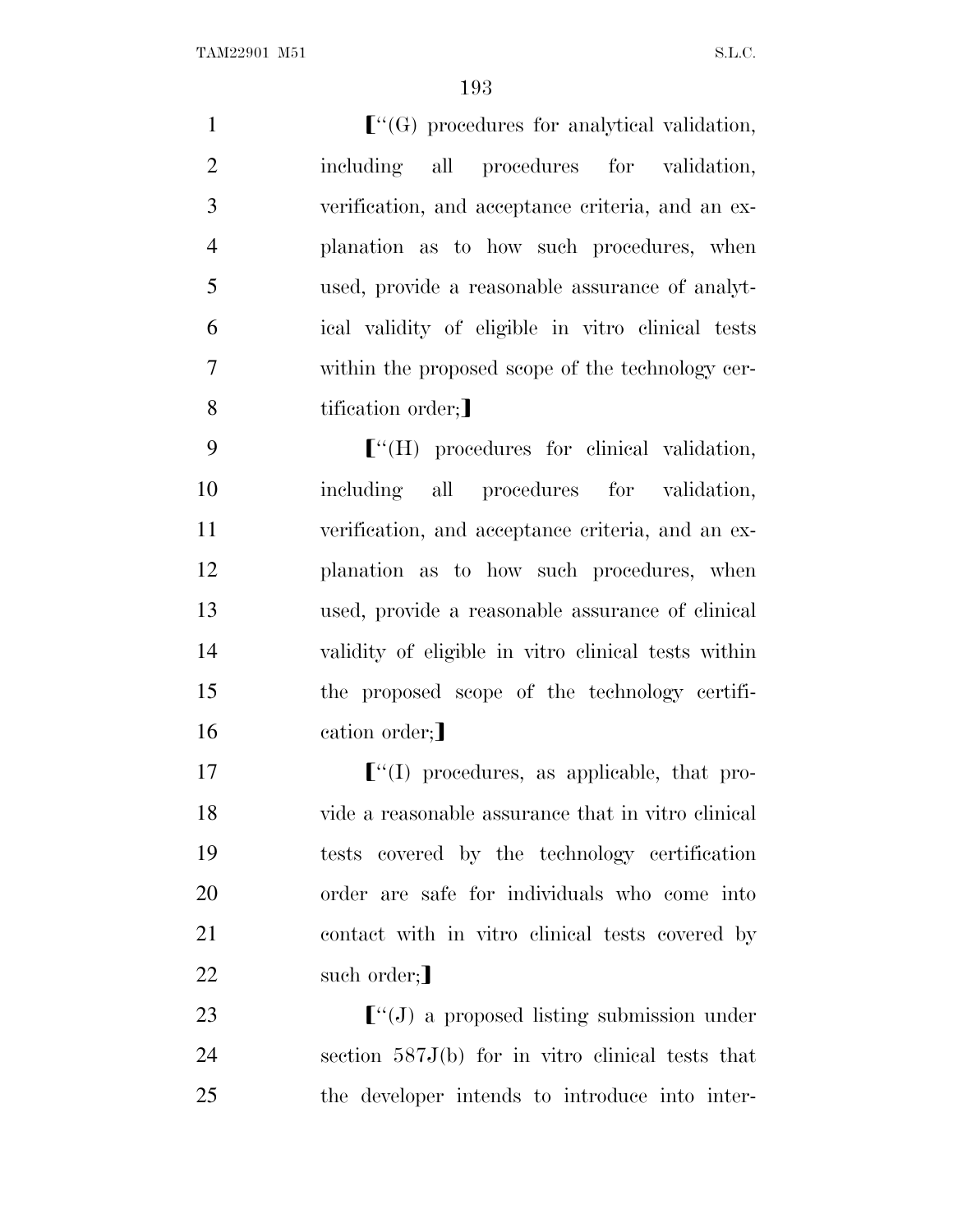| $\mathbf{1}$   | state commerce upon receiving a technology cer-             |
|----------------|-------------------------------------------------------------|
| $\overline{2}$ | tification order <sub>[, which shall not be construed</sub> |
| 3              | to limit the developer from introducing addi-               |
| $\overline{4}$ | tional tests not included in such submission                |
| 5              | under the<br>same technology certification                  |
| 6              | $order$ <b>]</b> ;                                          |
| $\tau$         | $\lq\lq(K)$ information concerning one or more              |
| 8              | representative in vitro clinical tests, including—          |
| 9              | $f'(i)$ a test within the scope of the                      |
| 10             | technology certification application with                   |
| 11             | the appropriate analytical complexity at                    |
| 12             | the time of the submission of the applica-                  |
| 13             | tion under this section to serve as the rep-                |
| 14             | resentative test and validate and run with-                 |
| 15             | in the developer's stated scope;                            |
| 16             | "(ii) the information specified in sub-                     |
| 17             | section (a) or (b) of section $587B$ , as ap-               |
| 18             | plicable, for the representative in vitro clin-             |
| 19             | ical test or tests, including information and               |
| 20             | required pursuant to subsection<br>data                     |
| 21             | $(a)(2)(G)$ of section 587B, unless the Sec-                |
| 22             | retary determines that such information is                  |
| 23             | not necessary;                                              |
| 24             | "(iii) a summary of a risk assessment                       |
| 25             | of the in vitro clinical test;                              |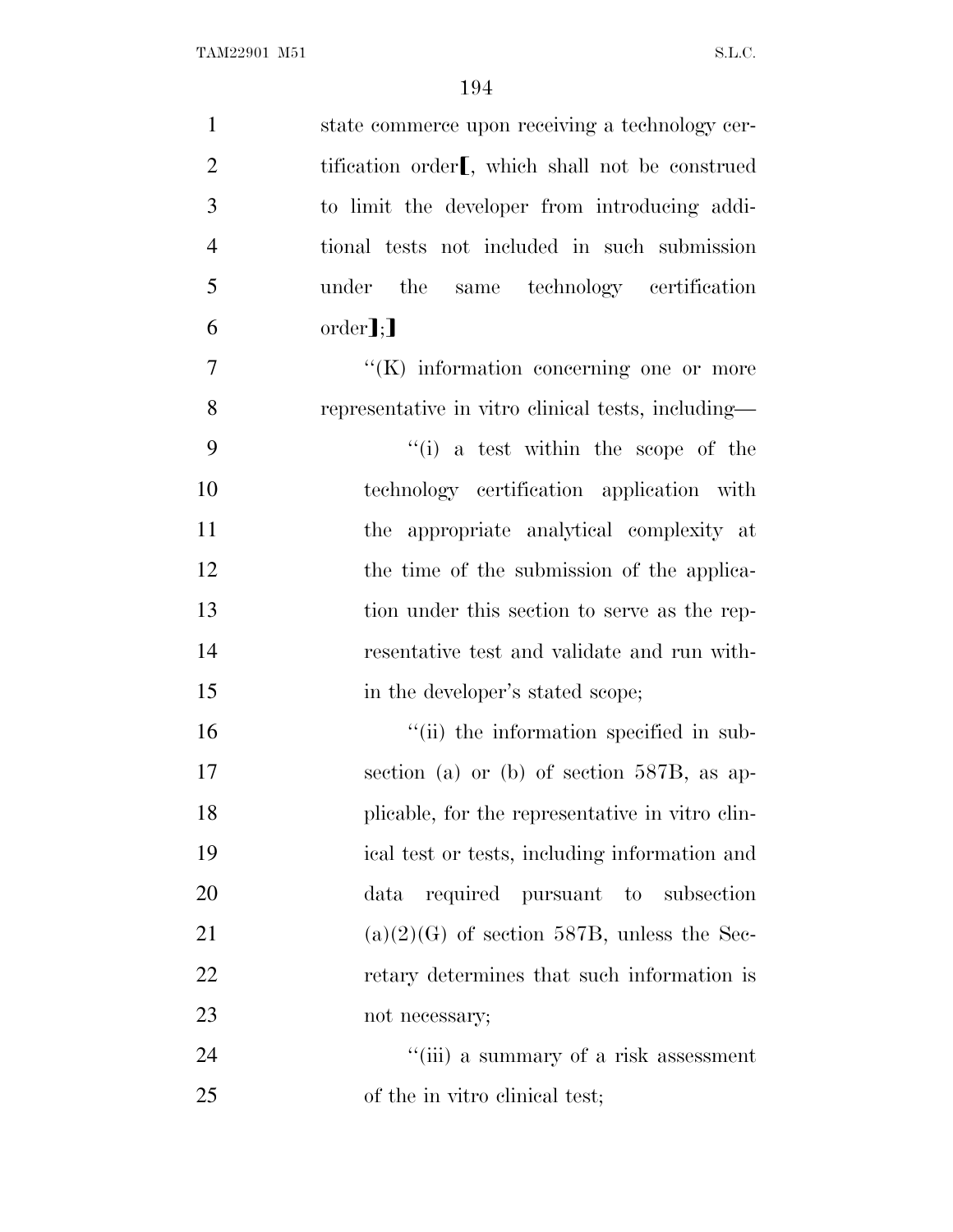| $\mathbf{1}$   | "(iv) an explanation of the choice of                 |
|----------------|-------------------------------------------------------|
| $\overline{2}$ | the representative in vitro clinical test or          |
| 3              | tests for the technology certification appli-         |
| $\overline{4}$ | cation and how such test adequately dem-              |
| 5              | onstrates the range of procedures that the            |
| 6              | developer includes in the application under           |
| $\overline{7}$ | subparagraphs $[(F), (G), (H), [(I)]$ , and           |
| 8              | $(J)$ ]; and                                          |
| 9              | "(v) a brief explanation of the ways in               |
| 10             | which the procedures included in the appli-           |
| 11             | cation under subparagraphs $[(F), (G),$               |
| 12             | $(H), [I]$ , and $(J)$ have been applied to           |
| 13             | the representative in vitro clinical test or          |
| 14             | tests; and                                            |
| 15             | $\lq\lq$ . Such other information necessary to        |
| 16             | grant a technology certification order as the         |
| 17             | Secretary may determine necessary.                    |
| 18             | "(3) REFERENCE TO EXISTING APPLICA-                   |
| 19             | TIONS.—With respect to the content requirements in    |
| 20             | the technology certification application described in |
| 21             | paragraph $(2)$ , a developer may incorporate by ref- |
| 22             | erence any content of an application previously sub-  |
| 23             | mitted by the developer.                              |
| 24             | "(d) ACTION ON AN APPLICATION FOR TECHNOLOGY          |
| 25             | CERTIFICATION.—                                       |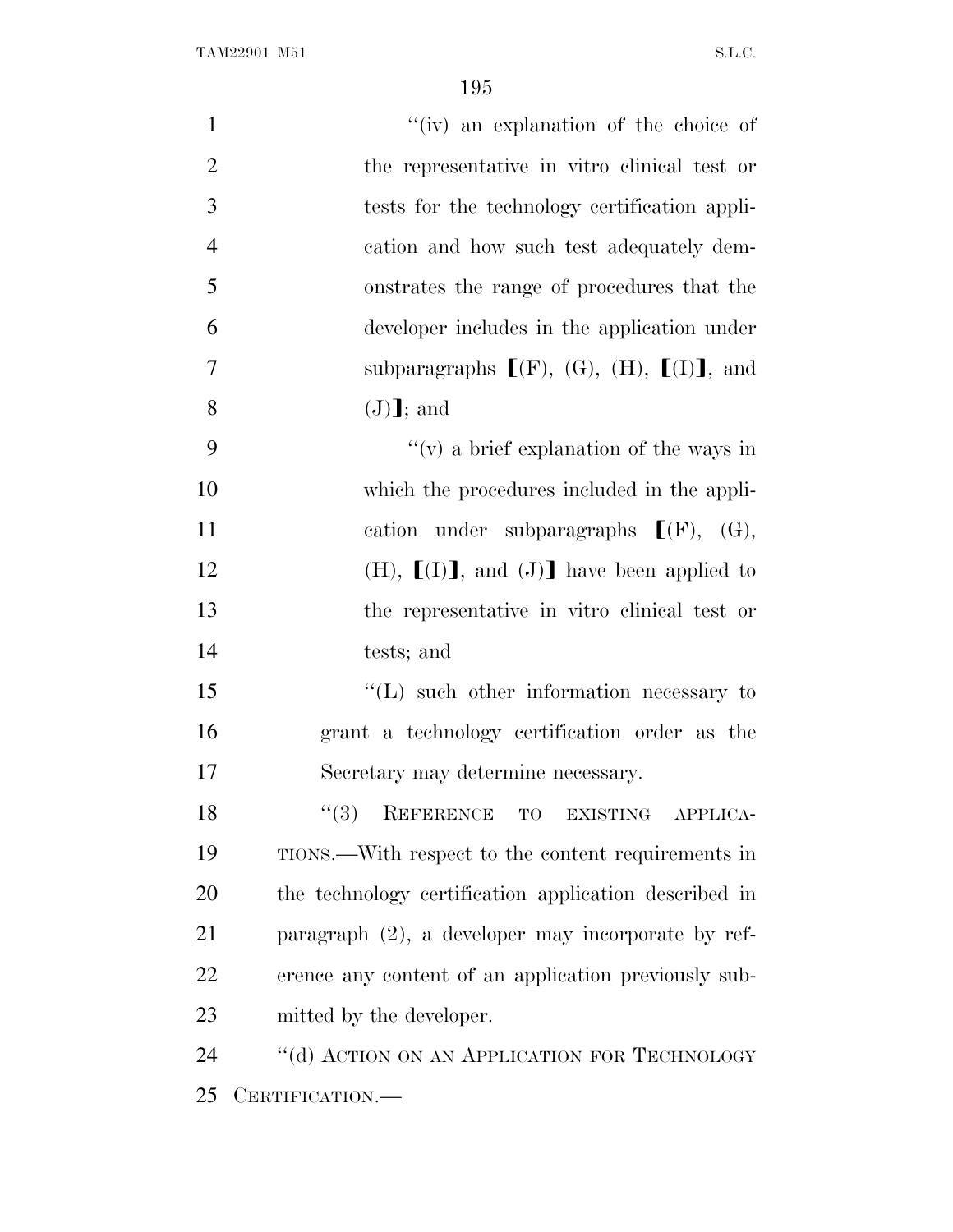| $\mathbf{1}$   | $``(1)$ SECRETARY RESPONSE.—                      |
|----------------|---------------------------------------------------|
| $\overline{2}$ | "(A) IN GENERAL.—As promptly as prac-             |
| 3              | ticable, and not later than 90 days after receipt |
| $\overline{4}$ | of an application under subsection (c), the Sec-  |
| 5              | retary shall—                                     |
| 6              | "(i) issue a technology certification             |
| $\overline{7}$ | order granting the application, which shall       |
| 8              | specify the scope of the technology certifi-      |
| 9              | cation, if the Secretary finds that all of the    |
| 10             | grounds in paragraph (3) are met; or              |
| 11             | "(ii) deny the application if the Sec-            |
| 12             | retary finds (and sets forth the basis of         |
| 13             | such finding as part of or accompanying           |
| 14             | such denial) that one or more grounds for         |
| 15             | granting the application specified in para-       |
| 16             | $graph(3)$ are not met.                           |
| 17             | "(B) EXTENSION.—The timeline described            |
| 18             | in subparagraph (A) may be extended by mu-        |
| 19             | tual agreement between the Secretary and the      |
| 20             | applicant.                                        |
| 21             | $``(2)$ DEFICIENT APPLICATIONS.—                  |
| 22             | "(A) IN GENERAL.—If, after receipt of an          |
| 23             | application under this section, the Secretary de- |
| 24             | termines that any portion of such application is  |
| 25             | deficient, the Secretary, not later than 60 days  |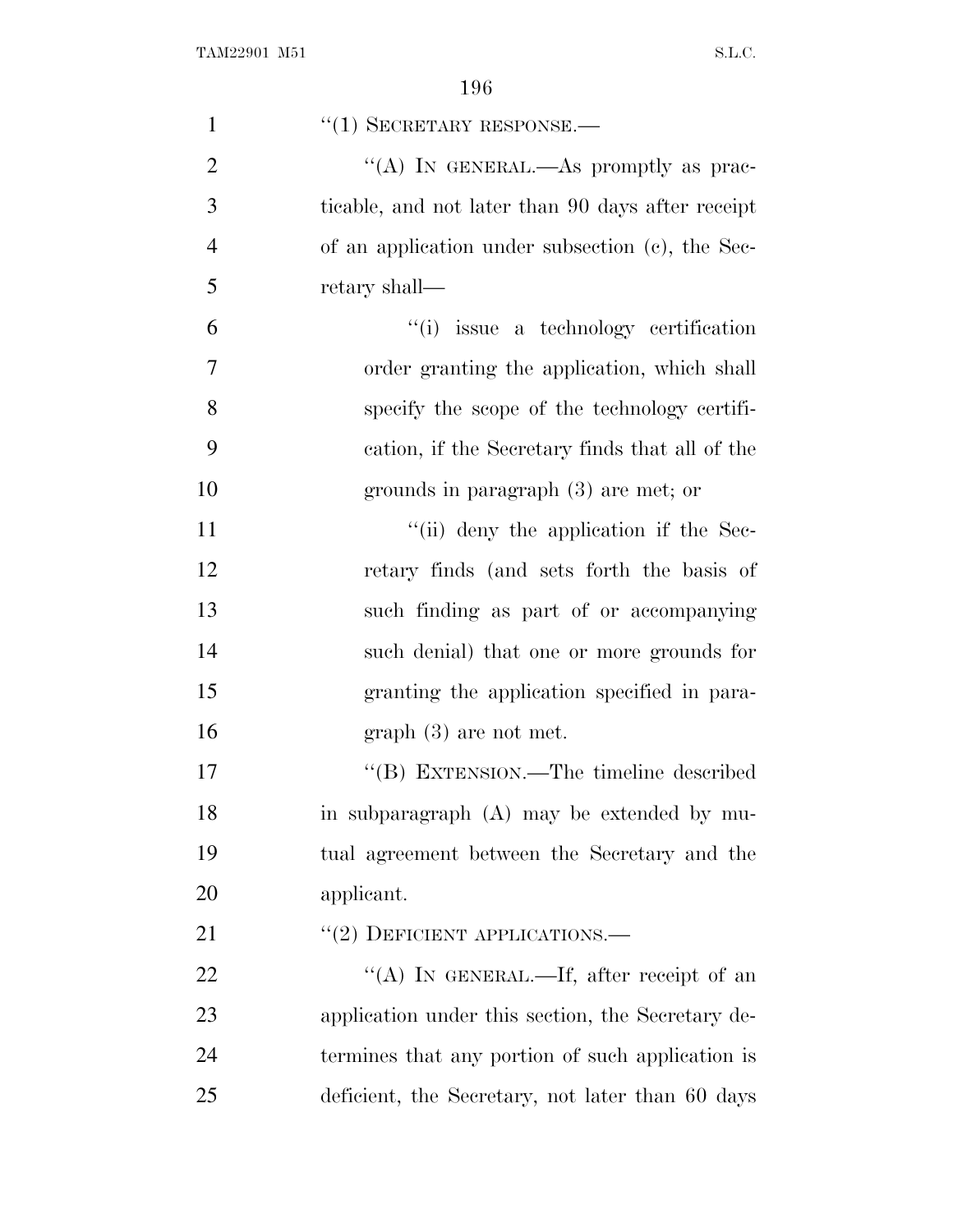after receipt of such application, shall provide to the applicant a description of such defi- ciencies and identify the information required to resolve such deficiencies. 5 "(B) CONVERTING TO PREMARKET APPLI- CATIONS.—When responding to the deficiency letter, the developer may convert the application

 for technology certification under subsection (c) into a premarket application under section 587B.

11 "(3) TECHNOLOGY CERTIFICATION ORDER. The Secretary shall issue an order granting a tech- nology certification under this section if, on the basis of the information submitted to the Secretary as part of the application and any other information with respect to such applicant, the Secretary finds that—

 $\lceil$  "(A) there is a showing that in vitro clin- ical tests within the scope of the technology cer- tification order will meet the applicable stand- $21 \quad \text{ard}$ —

 $\lceil$   $\lceil$   $\lceil$   $\lceil$   $\lceil$  in accordance with subsection 23 (c)(2)(G), there is a showing of reasonable assurance of analytical validity for eligible in vitro clinical tests within the scope of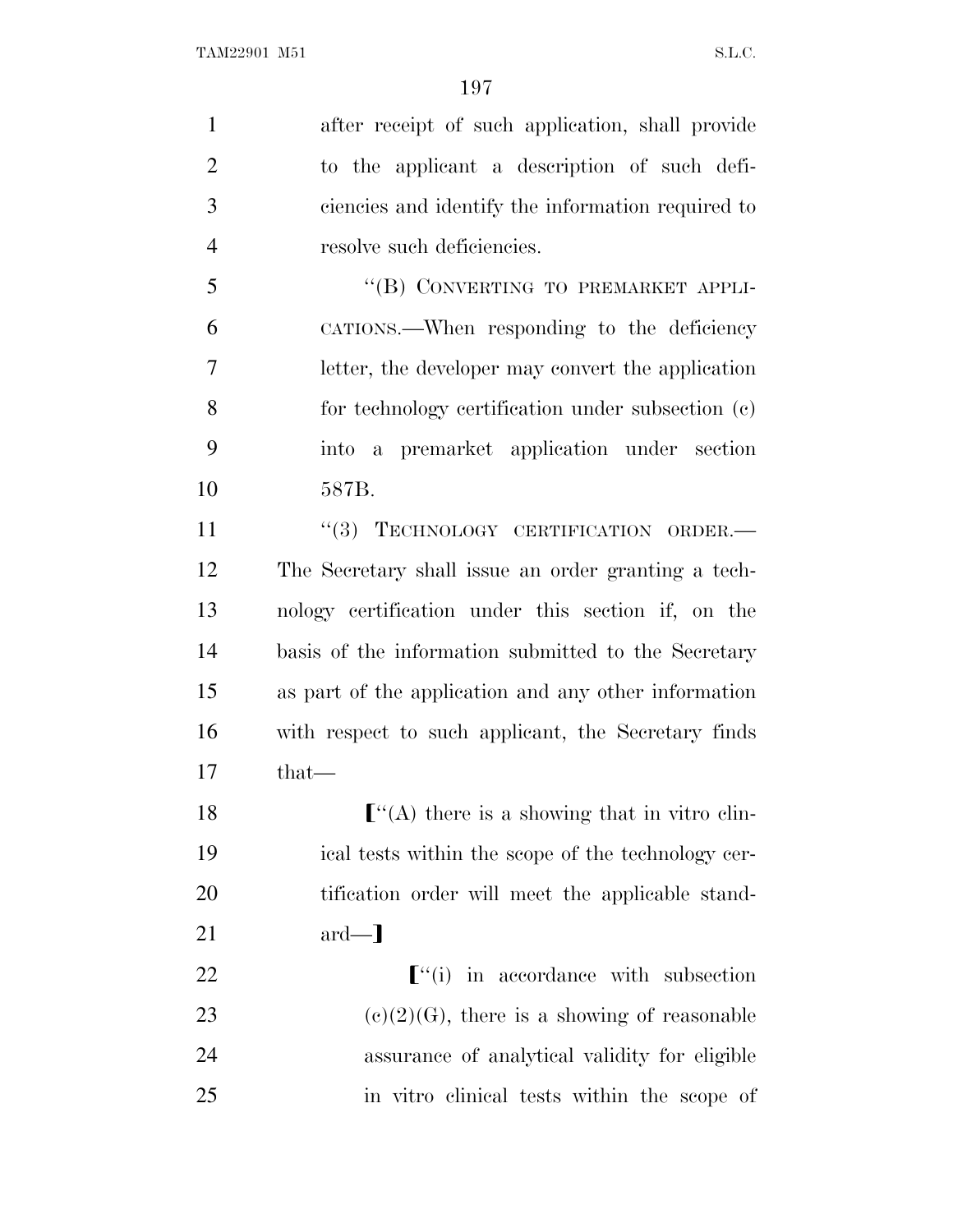1 the technology certification, as evidenced 2 by the procedures for analytical valida-3 tion;

*C*<sup>"</sup>(ii) in accordance with subsection 5 (c)(2)(H), there is a showing of reasonable assurance of clinical validity for eligible in vitro clinical tests within the proposed scope of the technology certification, as evidenced by the clinical program, includ-10 ing procedures for clinical validation; and

11 **F**<sup>"</sup>(iii) in accordance with subsection 12 (c)(2)(I), there is a showing of reasonable 13 assurance that all eligible in vitro clinical 14 tests within the scope of the technology 15 certification are safe for the individuals 16 who come into contact with the in vitro 17 clinical test;

18 ''(B) the methods used in, and the facili- ties or controls used for, the development of eli- gible in vitro clinical tests covered by the pro- posed scope of the technology certification con- form to the applicable requirements of section 587K with respect to—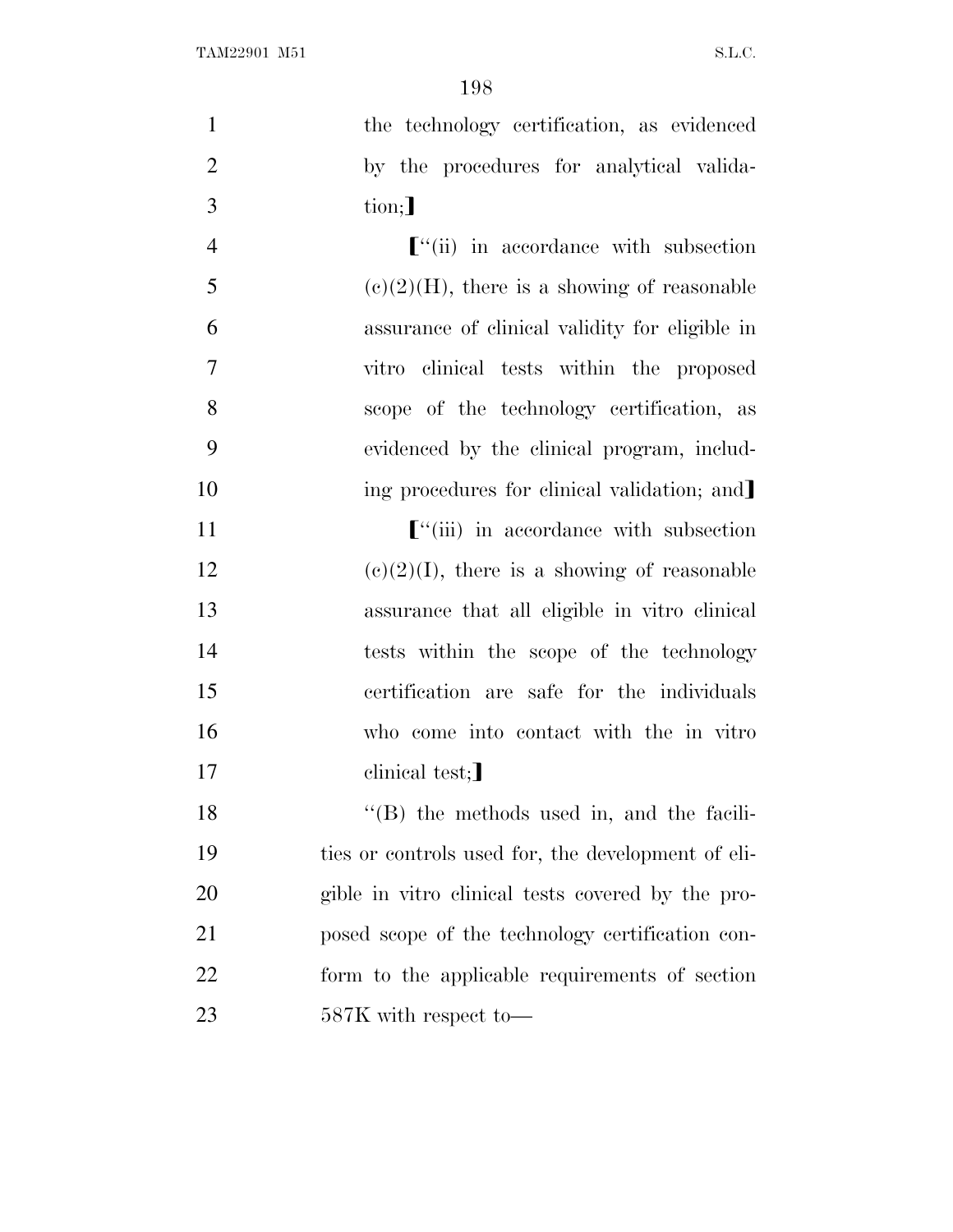| $\mathbf{1}$   | "(i) design controls, including related              |
|----------------|------------------------------------------------------|
| $\overline{2}$ | purchasing controls and acceptance activi-           |
| 3              | ties;                                                |
| $\overline{4}$ | "(ii) complaint investigation, adverse               |
| 5              | event reporting, and corrections and re-             |
| 6              | movals; and                                          |
| $\overline{7}$ | "(iii) process validation, as applicable;            |
| 8              | $\lq\lq$ (C) based on a fair evaluation of all mate- |
| 9              | rial facts, the applicant's proposed labeling and    |
| 10             | advertising are not false or misleading in any       |
| 11             | particular;                                          |
| 12             | $\lq\lq$ the application does not contain a          |
| 13             | false statement of material fact;                    |
| 14             | $\lq\lq(E)$ there is a showing that the represent-   |
| 15             | ative in vitro clinical test or tests—               |
| 16             | "(i) meet the applicable standard for                |
| 17             | such order; and                                      |
| 18             | "(ii) reasonably represent the range of              |
| 19             | procedures for analytical validation and             |
| 20             | clinical validation included in the applica-         |
| 21             | tion, as applicable;                                 |
| 22             | $\lq\lq(F)$ the applicant has agreed to permit,      |
| 23             | upon request, authorized employees of the Food       |
| 24             | and Drug Administration or persons accredited,       |
| 25             | or recognized under this Act, an opportunity to      |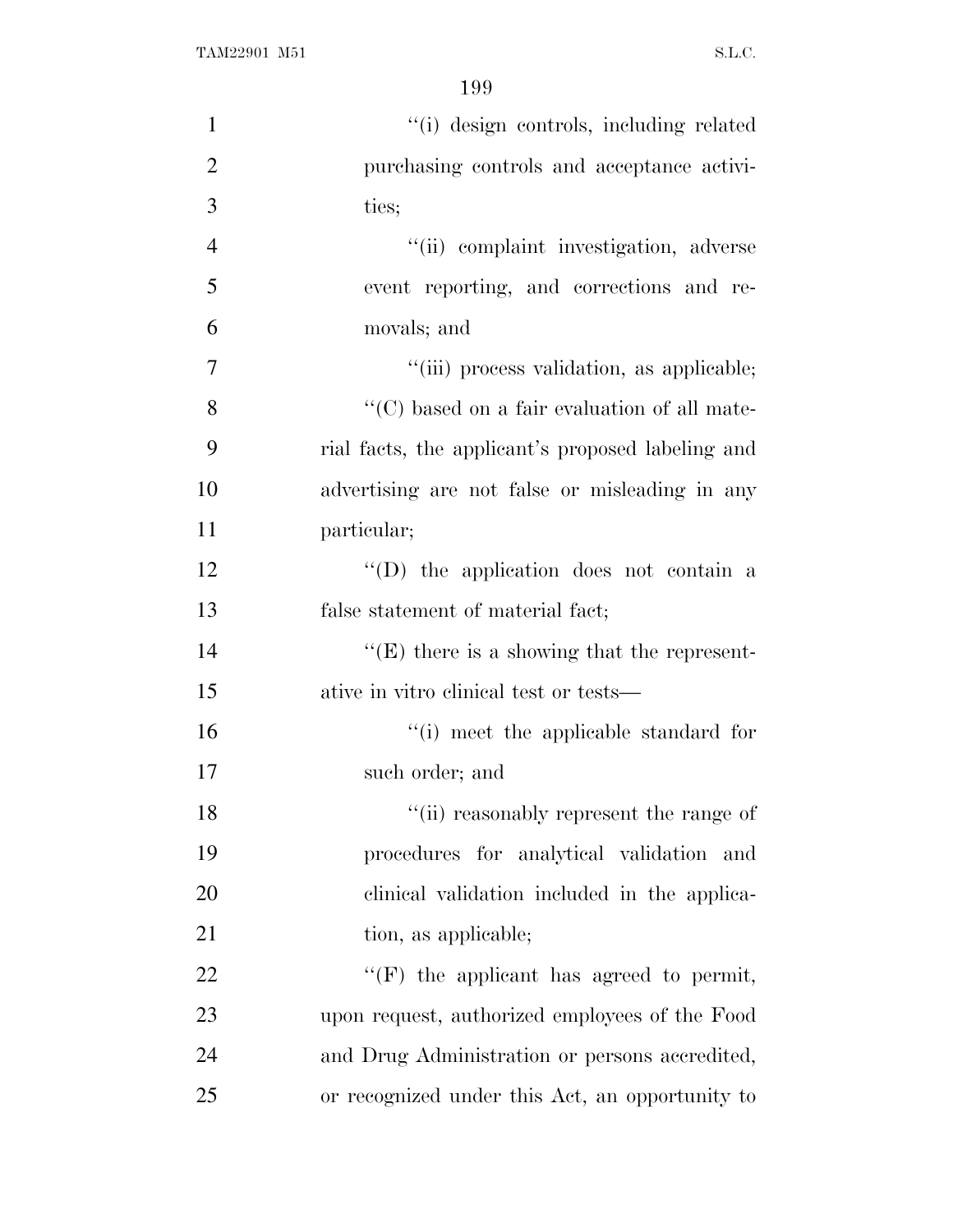| $\mathbf{1}$   | inspect at a reasonable time and in a reason-                                                       |
|----------------|-----------------------------------------------------------------------------------------------------|
| $\overline{2}$ | able manner the facilities and all pertinent                                                        |
| 3              | equipment, finished and unfinished materials,                                                       |
| $\overline{4}$ | containers, and labeling therein, including all                                                     |
| 5              | things (including records, files, papers, and con-                                                  |
| 6              | trols) bearing on whether an in vitro clinical                                                      |
| 7              | test is adulterated, misbranded, or otherwise in                                                    |
| 8              | violation of this Act, and permits such author-                                                     |
| 9              | ized employees or persons accredited under this                                                     |
| 10             | Act to view and to copy and verify all records                                                      |
| 11             | pertinent to the application and the in vitro                                                       |
| 12             | clinical test; and                                                                                  |
| 13             | $\lbrack\!\lbrack\!\lbrack\!\lbrack\!\lbrack G\rbrack\!\rbrack$ based on other data and information |
| 14             | the Secretary may require under subsection                                                          |
| 15             | $(e)(2)(L)$ , the Secretary finds that such data                                                    |
| 16             | and information support granting a technology                                                       |
| 17             | certification order.]                                                                               |
| 18             | REVIEW OF DENIALS.—An applicant<br>(4)                                                              |
| 19             | whose application has been denied under this sub-                                                   |
| 20             | section may obtain review of such denial under sec-                                                 |
| 21             | tion 587P.                                                                                          |
| 22             | $"$ (e) SUPPLEMENTS.—                                                                               |
| 23             | "(1) SUPPLEMENTAL APPLICATIONS.—                                                                    |
| 24             | "(A) IN GENERAL.—With respect to any of                                                             |
| 25             | the following changes related to an in vitro clin-                                                  |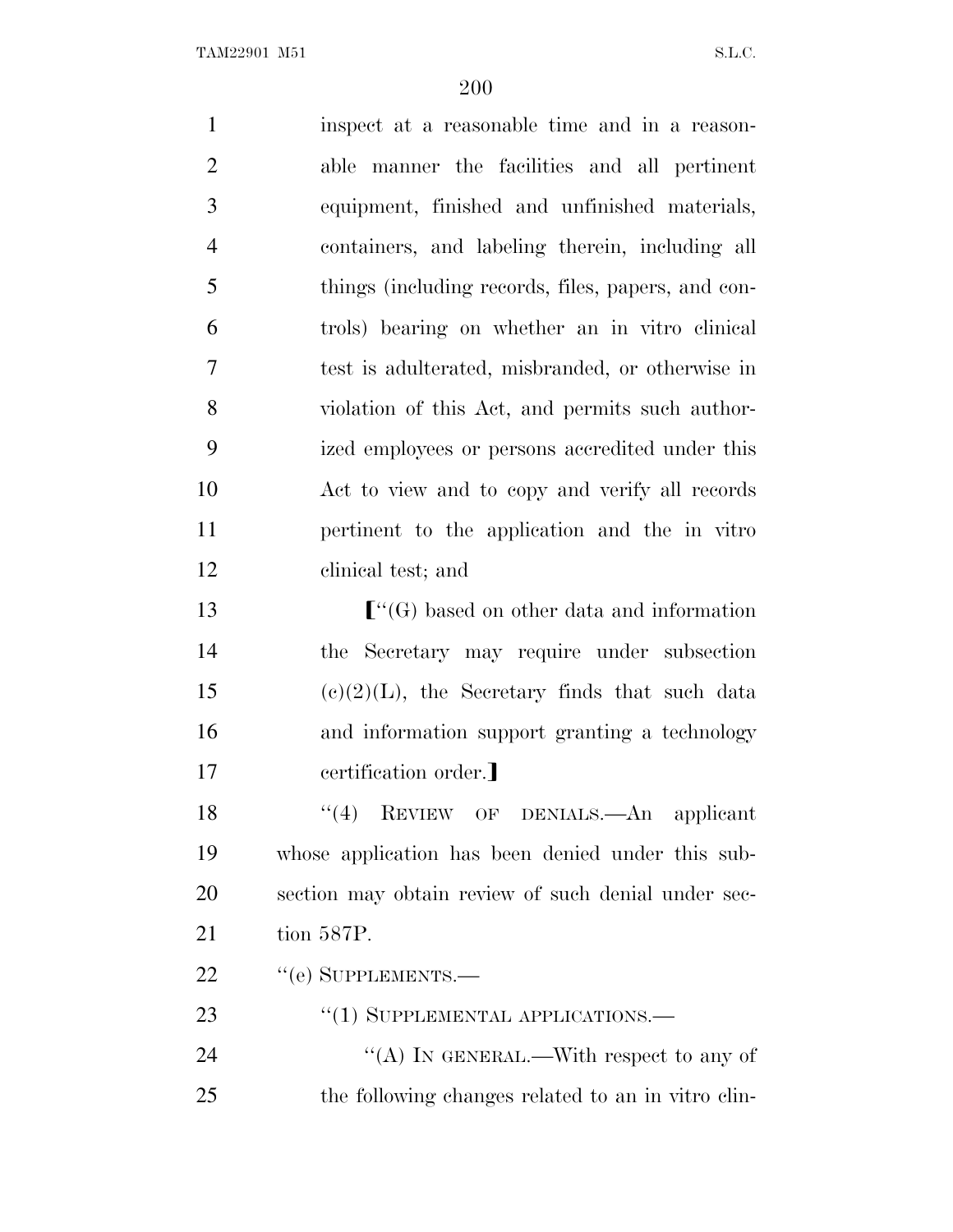| $\mathbf{1}$   | ical test under a technology certification order, |
|----------------|---------------------------------------------------|
| $\overline{2}$ | a supplemental application to a technology cer-   |
| 3              | tification order shall be submitted by the holder |
| $\overline{4}$ | of the technology certification order describing  |
| 5              | such proposed changes, prior to introducing the   |
| 6              | in vitro clinical test that is the subject of the |
| $\overline{7}$ | technology certification order into interstate    |
| 8              | commerce-                                         |
| 9              | "(i) any significant change to the pro-           |
| 10             | eedures provided in support of the applica-       |
| 11             | tion for technology certification submitted       |
| 12             | under subparagraph $(G)$ , $(H)$ , or $(I)$ of    |
| 13             | subsection (c)(2); or                             |
| 14             | "(ii) any significant change to the               |
| 15             | procedures provided in support of the ap-         |
| 16             | plication for technology certification sub-       |
| 17             | mitted under subparagraph (F) of sub-             |
| 18             | section $(e)(2)$ .                                |
| 19             | "(B) SECRETARY ACTION ON SUPPLE-                  |
| 20             | MENTAL APPLICATIONS.—Any action by the            |
| 21             | Secretary on a supplemental application shall     |
| 22             | be in accordance with subsection (d), and any     |
| 23             | order resulting from such supplement shall be     |
| 24             | treated as an amendment to a technology cer-      |
| 25             | tification order.                                 |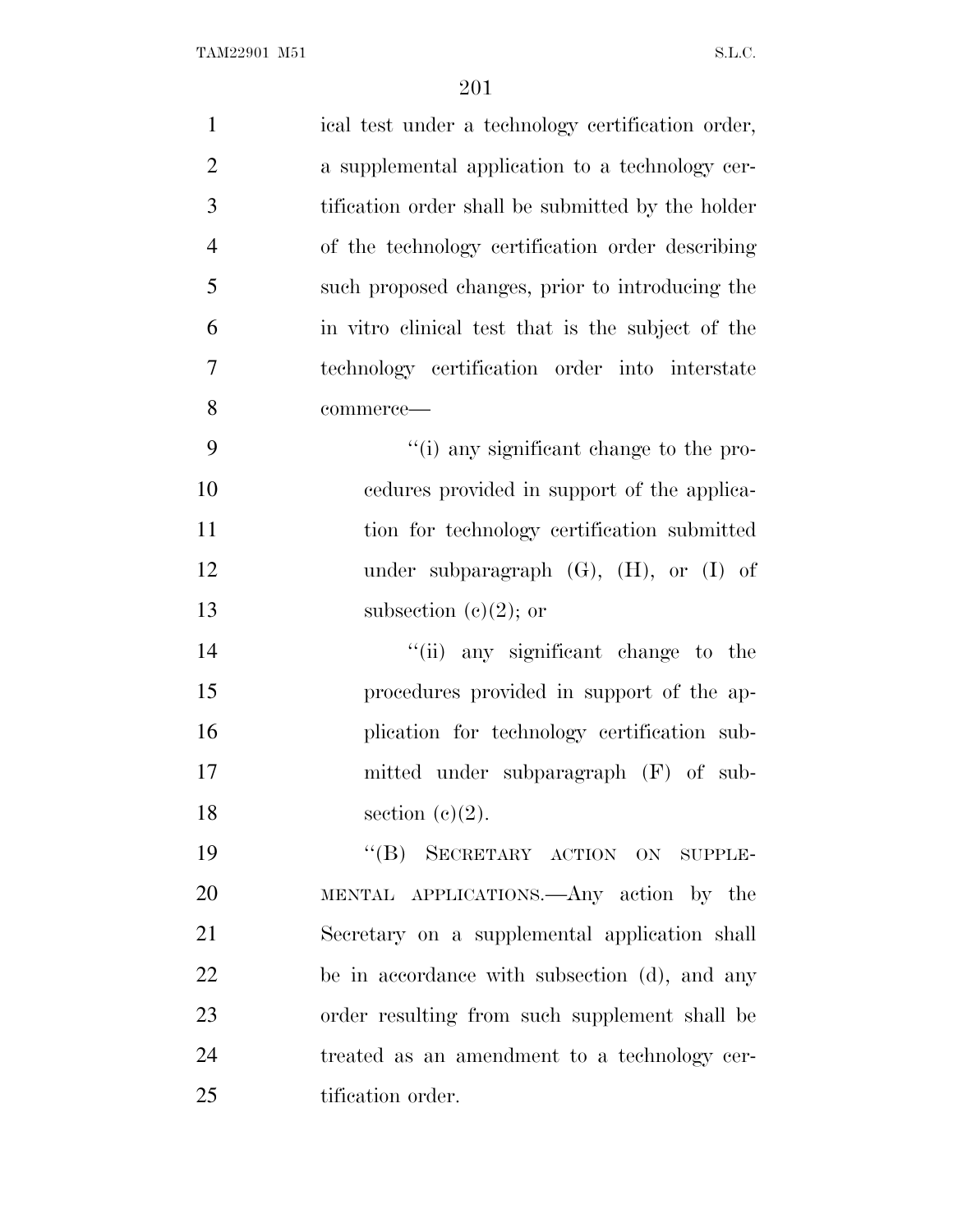| $\mathbf{1}$   | $``(2)$ CONTENT OF APPLICATION.—                 |
|----------------|--------------------------------------------------|
| $\overline{2}$ | "(A) IN GENERAL.—A supplemental appli-           |
| 3              | cation for a change to an in vitro clinical test |
| $\overline{4}$ | under a technology certification order shall—    |
| 5              | "(i) contain all necessary information           |
| 6              | to make a showing that any in vitro clin-        |
| 7              | ical test affected by such change that is        |
| 8              | within the scope of the technology certifi-      |
| 9              | cation order will meet the applicable stand-     |
| 10             | ard; and                                         |
| 11             | "(ii) be limited to such information             |
| 12             | that is needed to support the change.            |
| 13             | "(B) CONTENT.—Unless otherwise speci-            |
| 14             | fied by the Secretary, a supplemental applica-   |
| 15             | tion under this subsection shall include—        |
| 16             | "(i) a description of the change, in-            |
| 17             | cluding a rationale for implementing such        |
| 18             | change;                                          |
| 19             | "(ii) a description of how the change            |
| 20             | was evaluated;                                   |
| 21             | "(iii) data from a representative in             |
| 22             | vitro clinical test or tests that supports a     |
| 23             | showing that, in using the modified proce-       |
| 24             | dure or procedures, all eligible in vitro clin-  |
| 25             | ical tests within the scope of the tech-         |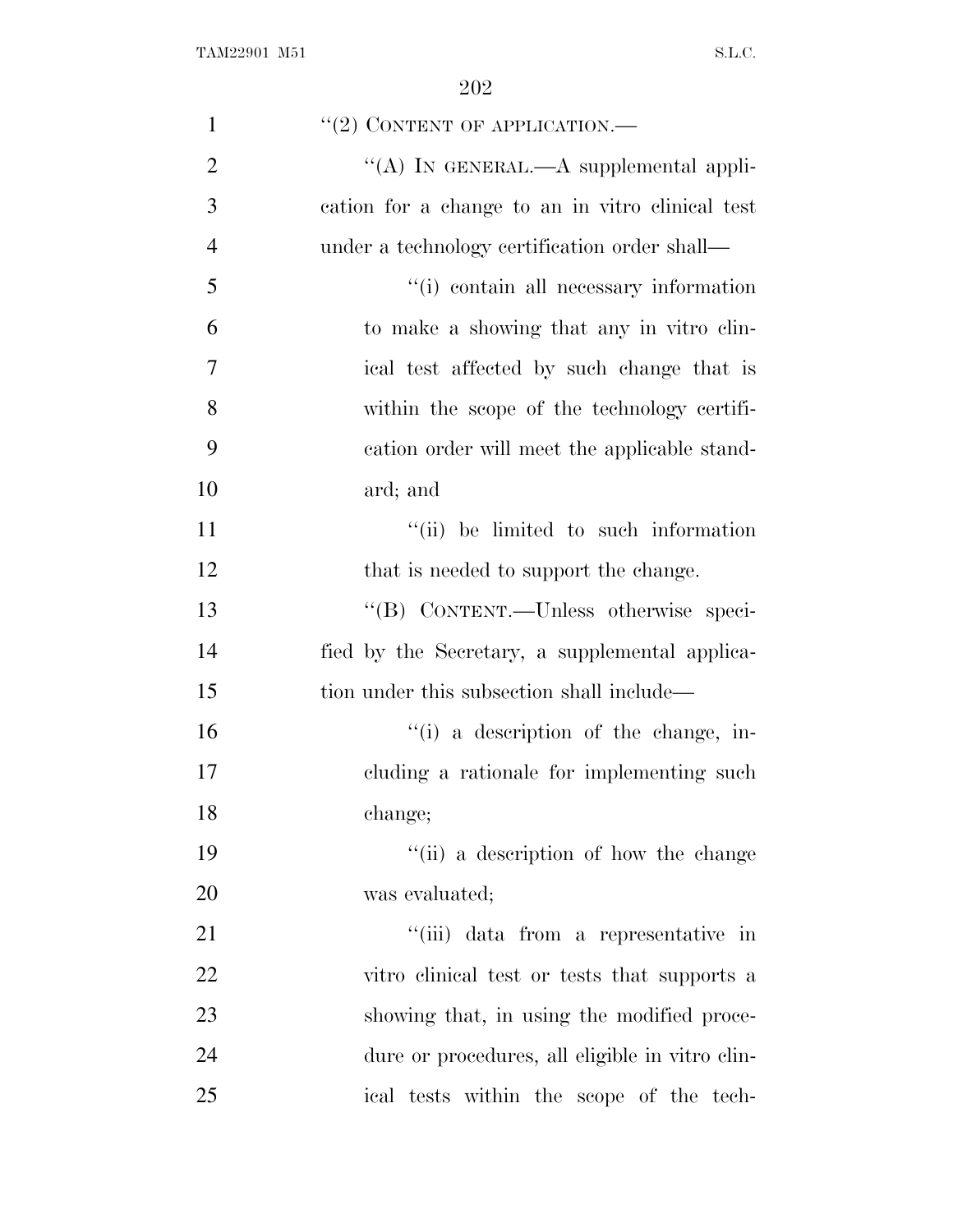| $\mathbf{1}$   | nology certification will meet the applicable       |
|----------------|-----------------------------------------------------|
| $\overline{2}$ | standard;                                           |
| 3              | $``(iv)$ as applicable, information to              |
| $\overline{4}$ | demonstrate that the modified procedure             |
| 5              | or procedures submitted under subsection            |
| 6              | $(e)(2)(F)$ continue to conform to applicable       |
| $\overline{7}$ | requirements under section 587K; and                |
| 8              | "(v) any other information requested                |
| 9              | by the Secretary.                                   |
| 10             | "(3) CHANGES IN RESPONSE TO A PUBLIC                |
| 11             | HEALTH RISK.-                                       |
| 12             | "(A) IN GENERAL.—If the holder of a                 |
| 13             | technology certification makes a change to an       |
| 14             | in vitro clinical test or tests to address a poten- |
| 15             | tial risk to public health by adding a new speci-   |
| 16             | fication or test method, such holder may imme-      |
| 17             | diately implement such change and shall submit      |
| 18             | a notification for such change to the Secretary     |
| 19             | within 30 days.                                     |
| 20             | "(B) CONTENT.—Any notification to the               |
| 21             | Secretary under this paragraph shall include—       |
| 22             | "(i) a summary of the relevant                      |
| 23             | change;                                             |
| 24             | "(ii) the rationale for implementing                |
| 25             | such change;                                        |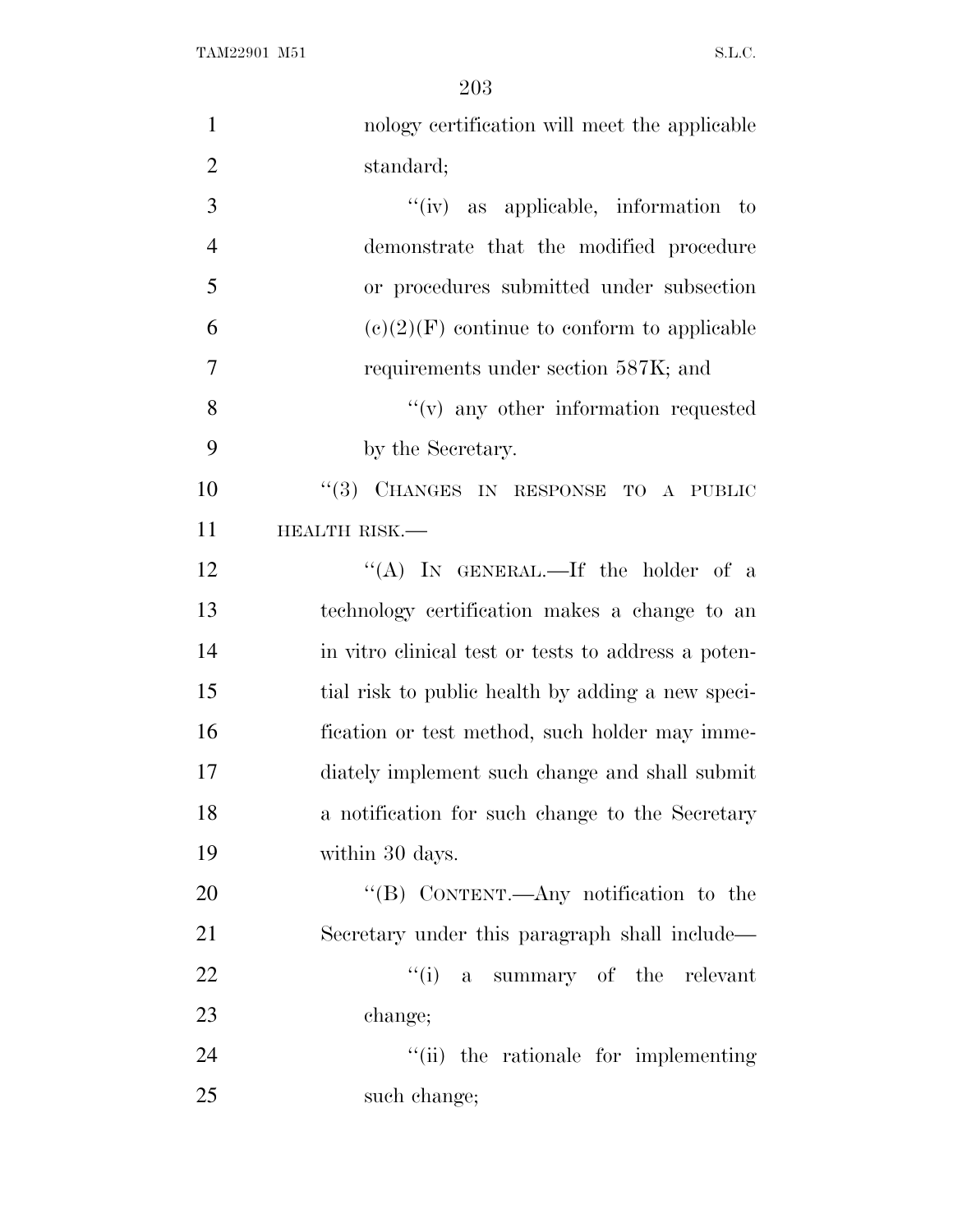| $\mathbf{1}$   | $``(iii)(I)$ if such a change necessitates            |
|----------------|-------------------------------------------------------|
| $\overline{2}$ | a change to the procedures reviewed as                |
| 3              | part of the granted technology certification          |
| $\overline{4}$ | order, the modified procedures; or                    |
| 5              | $\lq\lq$ (II) if the procedures were<br>not           |
| 6              | changed, an explanation as to why they                |
| 7              | were not changed; and                                 |
| 8              | $``(iv)$ if such a change necessitates a              |
| 9              | change to the procedures reviewed as part             |
| 10             | of the granted technology certification               |
| 11             | order, data from a representative in vitro            |
| 12             | clinical test or tests that support a showing         |
| 13             | that, in using the modified procedures, all           |
| 14             | eligible in vitro clinical tests within the           |
| 15             | scope of the technology certification will            |
| 16             | meet the applicable standard.                         |
| 17             | "(f) TEMPORARY HOLD.—                                 |
| 18             | "(1) IN GENERAL.—Subject to the process               |
| 19             | specified in paragraph $(2)$ , and based on one or    |
| 20             | more findings under paragraph (4), the Secretary      |
| 21             | may issue a temporary hold prohibiting any holder     |
| 22             | of a technology certification order issued under this |
| 23             | section from introducing into interstate commerce     |
| 24             | an in vitro clinical test that was not previously the |
| 25             | subject of a listing under section 587J. The tem-     |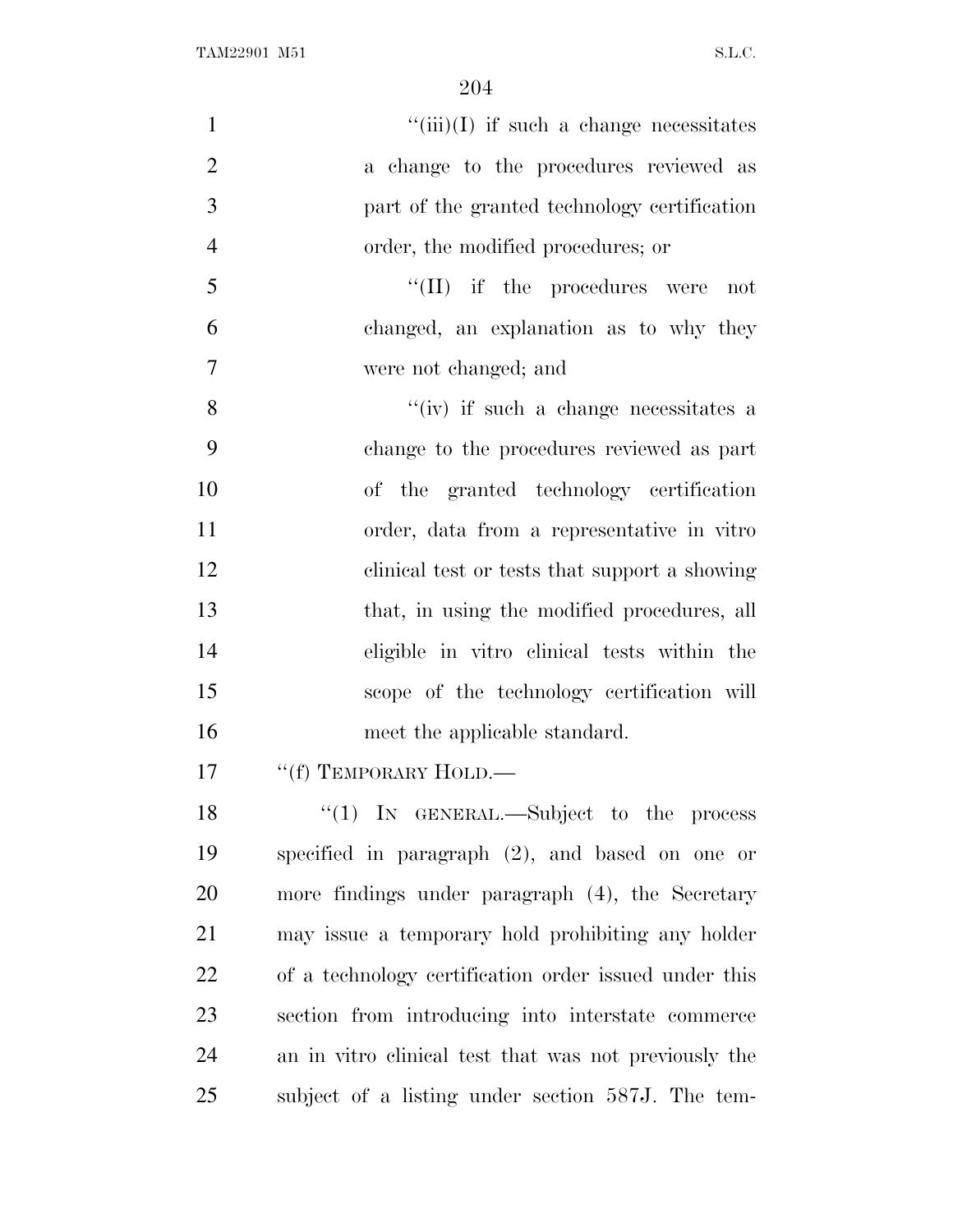porary hold shall identify the grounds for the tem- porary hold under paragraph (4) and the rationale for such finding.

4 "(2) PROCESS FOR ISSUING A TEMPORARY HOLD.—If the Secretary makes a finding that a temporary hold may be warranted based on one or more grounds specified in paragraph (4), the Sec- retary shall promptly notify the holder of the tech- nology certification order of such finding and pro- vide 30 calendar days for the developer to come into compliance with or otherwise resolve the finding.

12 "(3) WRITTEN REQUESTS.—Any written re- quest to the Secretary from the holder of a tech- nology certification order that a temporary hold under paragraph (1) be removed shall receive a deci- sion, in writing and specifying the reasons therefore, within 90 days after receipt of such request. Any such request shall include information to support the removal of the temporary hold.

20 "(4) GROUNDS FOR TEMPORARY HOLD.—The Secretary may initiate a temporary hold under this subsection upon a finding that the holder of a tech-nology certification order—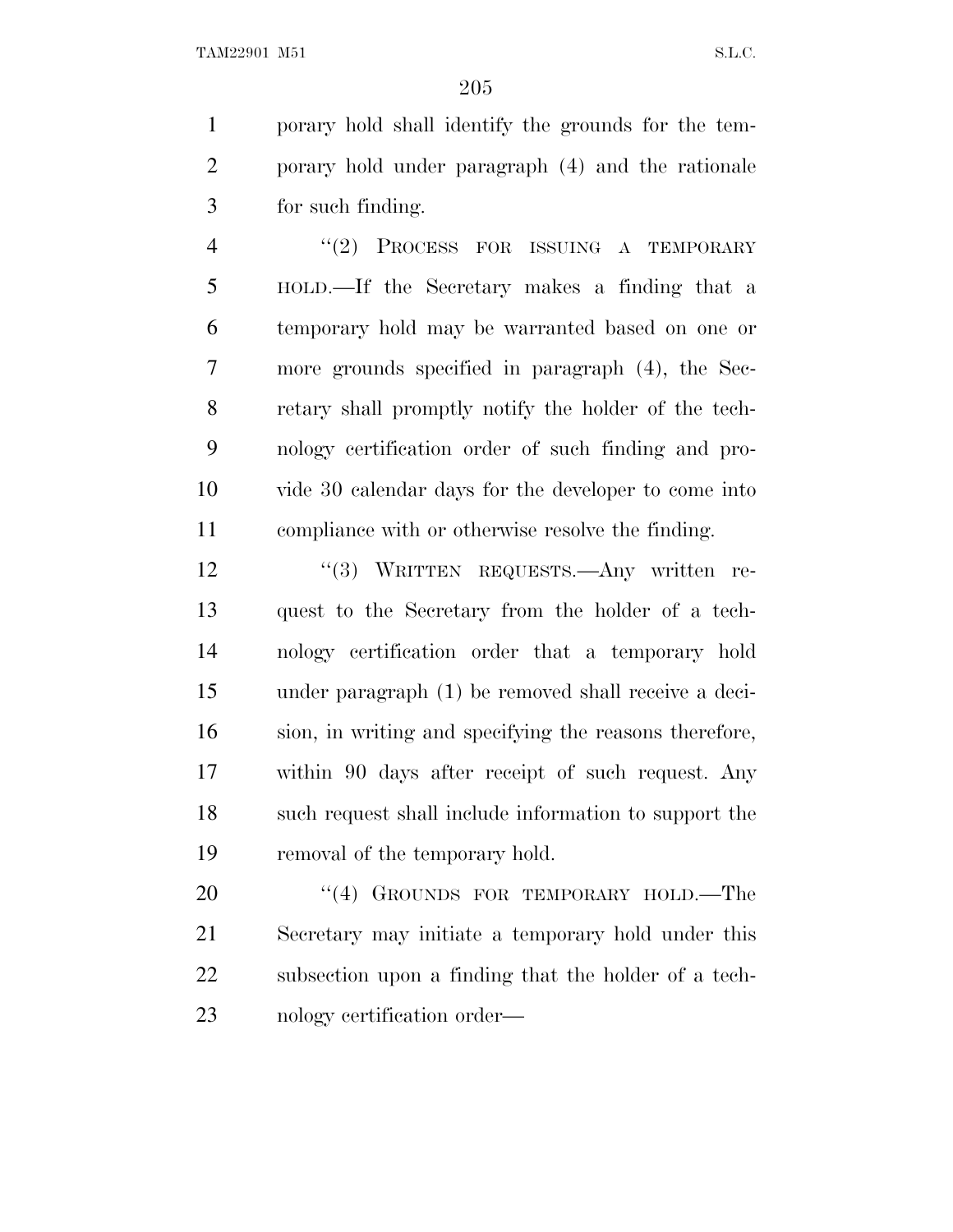| $\mathbf{1}$   | $\lq\lq$ is not in compliance with the require-     |
|----------------|-----------------------------------------------------|
| $\overline{2}$ | ments of the technology certification order pur-    |
| 3              | suant to subsection $(b)(1)(D);$                    |
| $\overline{4}$ | "(B) offers one or more in vitro elinical           |
| 5              | tests with advertising or labeling that is false or |
| 6              | misleading;                                         |
| $\tau$         | "(C) has reported a correction or removal           |
| 8              | of an in vitro clinical test that is offered under  |
| 9              | a technology certification order under this sec-    |
| 10             | tion and has failed to demonstrate that the         |
| 11             | issue or issues causing the correction or re-       |
| 12             | moval does not adversely impact the ability of      |
| 13             | other in vitro clinical tests offered under the     |
| 14             | same technology certification order to meet the     |
| 15             | applicable standard; or                             |
| 16             | "(D) has introduced into interstate com-            |
| 17             | merce an in vitro clinical test under a tech-       |
| 18             | nology certification order and such test is adul-   |
| 19             | terated or misbranded, based on a determina-        |
| 20             | tion by the Secretary, and has failed to dem-       |
| 21             | onstrate that the issue or issues causing the       |
| 22             | adulteration or misbranding does not adversely      |
| 23             | impact the ability of other in vitro clinical tests |
| 24             | offered under the same technology certification     |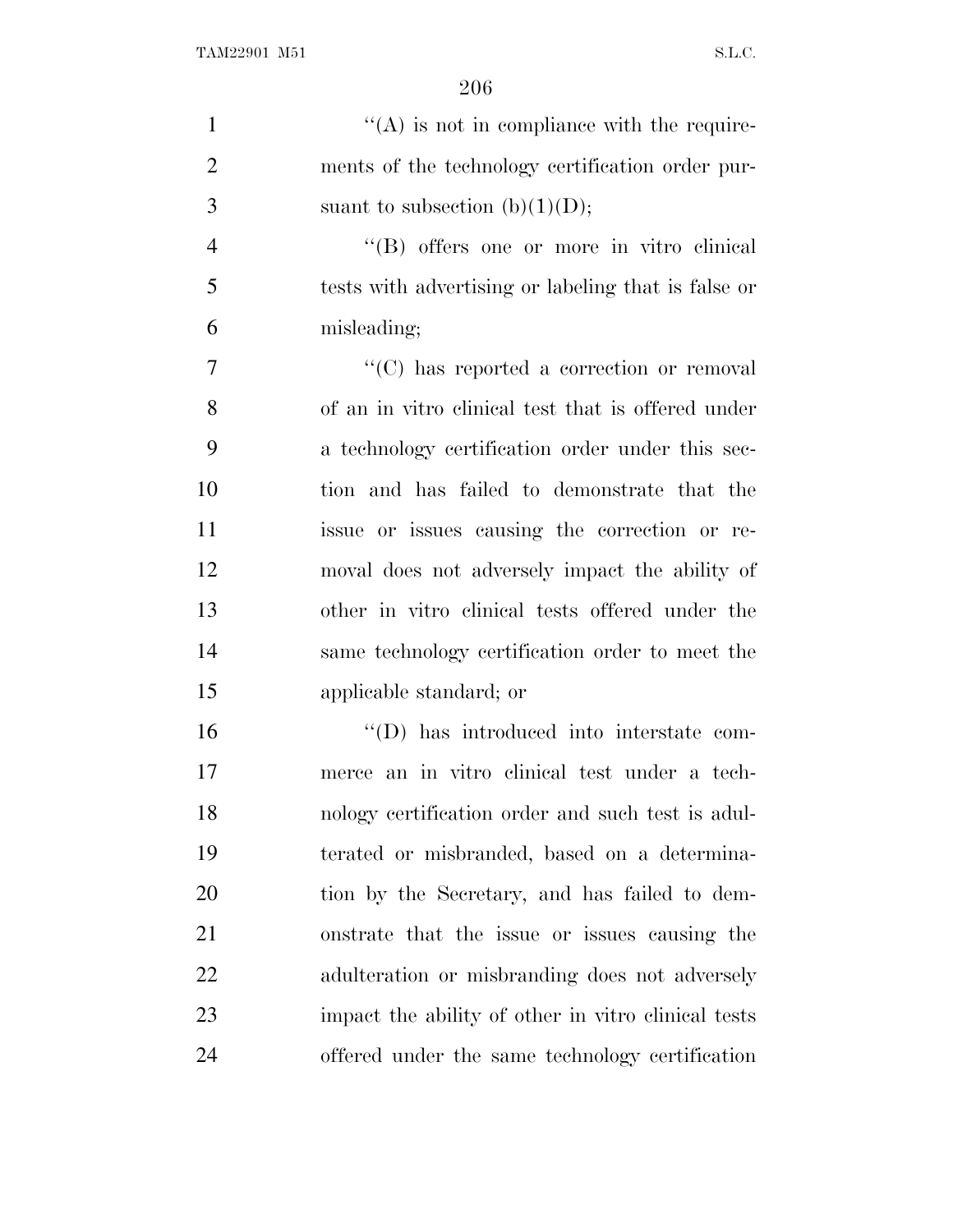TAM22901 M51 S.L.C.

| $\mathbf{1}$   | granted under this section to meet the applica-             |
|----------------|-------------------------------------------------------------|
| $\overline{2}$ | ble standard.                                               |
| 3              | "(g) WITHDRAWAL.—The Secretary may, after due               |
| 4              | notice and opportunity for an informal hearing, issue an    |
| 5              | order withdrawing a technology certification order includ-  |
| 6              | ing all tests introduced into interstate commerce under the |
| 7              | technology certification order if the Secretary finds that— |
| 8              | $"(1)$ the application, supplement, or report               |
| 9              | under subsection (h) contains false or misleading in-       |
| 10             | formation or fails to reveal a material fact;               |
| 11             | $\lq(2)$ such holder fails to correct false or mis-         |
| 12             | leading labeling or advertising upon the request of         |
| 13             | the Secretary;                                              |
| 14             | $\lq(3)$ in connection with a technology certifi-           |
| 15             | cation, the holder provides false or misleading infor-      |
| 16             | mation to the Secretary; or                                 |
| 17             | $\lq(4)$ the holder of such technology certification        |
| 18             | order fails to correct the grounds for a temporary          |
| 19             | hold within a timeframe specified in the temporary          |
| 20             | hold order.                                                 |
| 21             | "(h) REPORTS TO CONGRESS.—                                  |
| 22             | "(1) IN GENERAL.—Not later than 1 year after                |
| 23             | the effective date of the VALID Act of 2022, and            |
| 24             | annually thereafter for the next 4 years, the Sec-          |
| 25             | retary shall submit to the Committee on Health,             |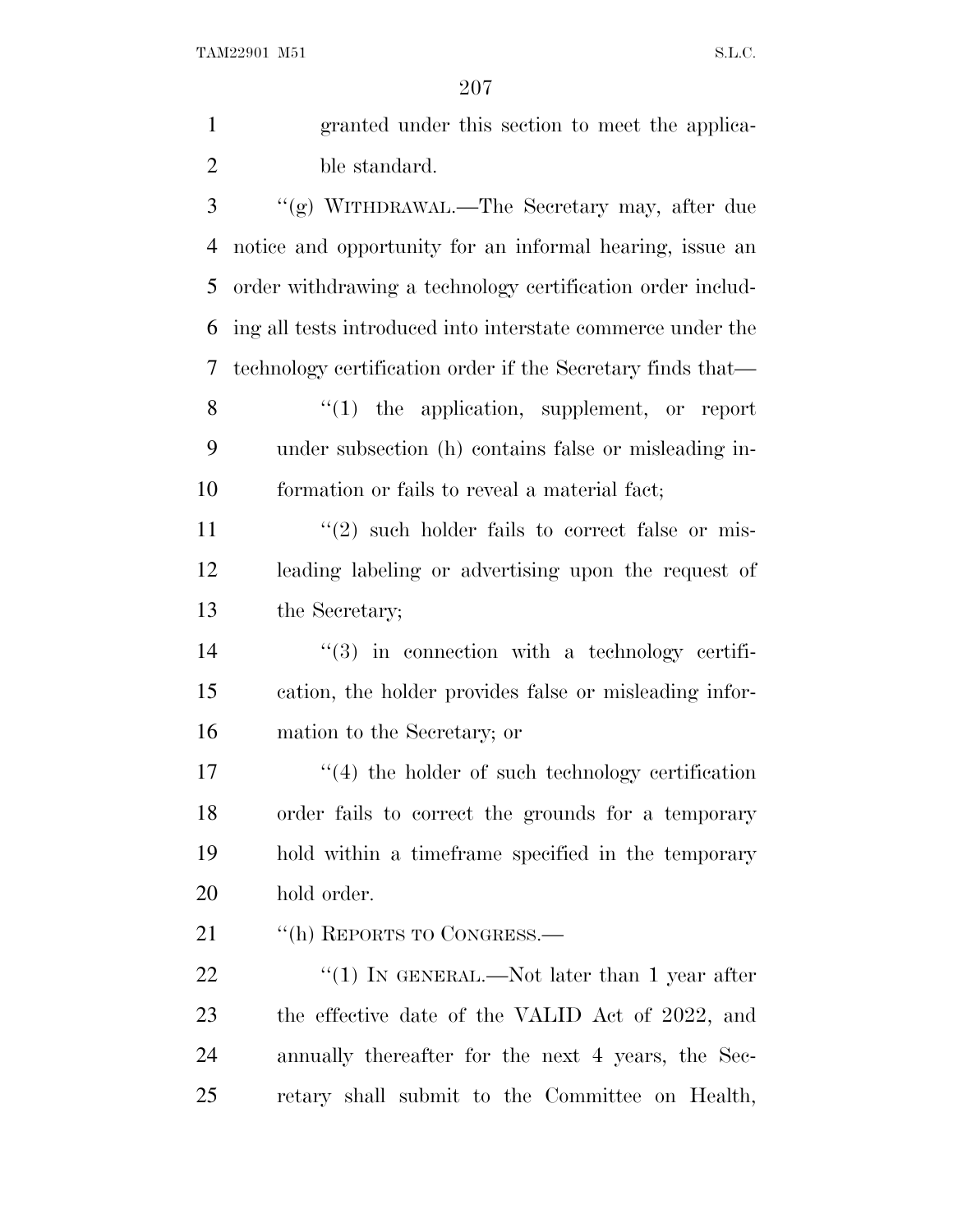| $\mathbf{1}$   | Education, Labor, and Pensions of the Senate and      |
|----------------|-------------------------------------------------------|
| $\overline{2}$ | the Committee on Energy and Commerce of the           |
| 3              | House of Representatives, and make publicly avail-    |
| $\overline{4}$ | able, including through posting on the website of the |
| 5              | Food and Drug Administration, a report containing     |
| 6              | the information described in paragraph $(2)$ .        |
| 7              | $"(2)$ CONTENT.—                                      |
| 8              | "(A) IN GENERAL.—Each report under                    |
| 9              | paragraph (1) shall address, at a minimum—            |
| 10             | "(i) the total number of applications                 |
| 11             | for technology certifications filed, granted,         |
| 12             | withdrawn and denied;                                 |
| 13             | "(ii) the total number of technology                  |
| 14             | certification orders the Secretary put on             |
| 15             | temporary hold under subsection (h) and               |
| 16             | the number of technology certification or-            |
| 17             | ders withdrawn under subsection (i);                  |
| 18             | "(iii) the types of technologies for                  |
| 19             | which the Secretary granted technology                |
| 20             | certification orders;                                 |
| 21             | "(iv) the total number of holders of                  |
| 22             | technology certification orders that are in           |
| 23             | effect; and                                           |
| 24             | $f'(v)$ the total number of in vitro clin-            |
| 25             | ical test categories that required premarket          |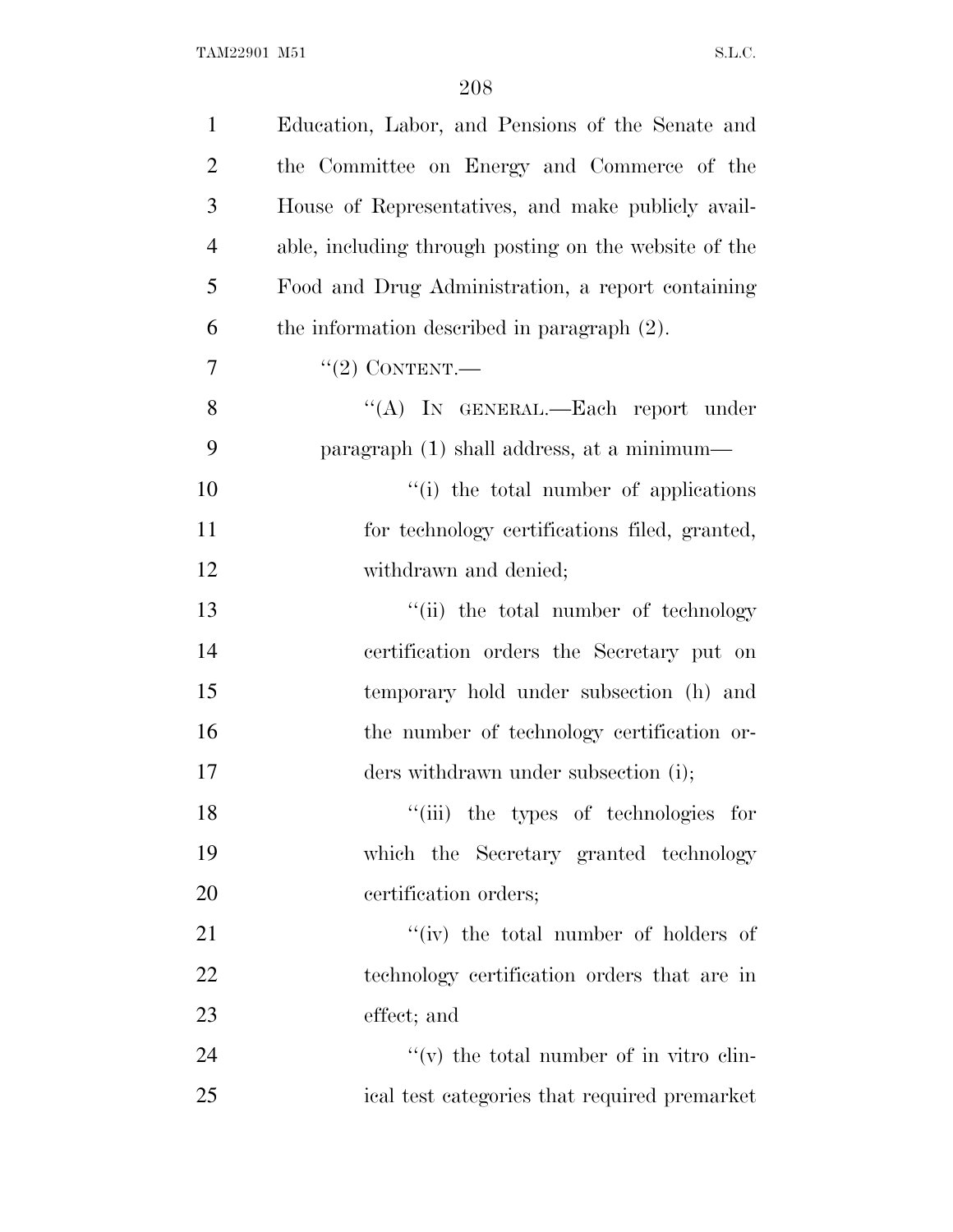| $\mathbf{1}$   | review under section 587B that were redes-             |
|----------------|--------------------------------------------------------|
| $\overline{2}$ | ignated as eligible in vitro clinical tests            |
| 3              | under this section.                                    |
| $\overline{4}$ | "(B) FINAL REPORT.—The fifth report                    |
| 5              | submitted under paragraph (1) shall include a          |
| 6              | summary of, and responses to, comments raised          |
| $\overline{7}$ | in the docket.                                         |
| 8              | "(C) PERFORMANCE REPORTS.—The re-                      |
| 9              | ports required under this section may be issued        |
| 10             | with performance reports as required under sec-        |
| 11             | tion 829 of the VALID Act of 2022.                     |
| 12             | "(i) PUBLIC MEETING AND INPUT.—                        |
| 13             | "(1) PUBLIC DOCKET.—Not later than 30 days             |
| 14             | after the date of enactment of the VALID Act of        |
| 15             | 2022, the Secretary shall establish a public docket to |
| 16             | receive comments concerning recommendations for        |
| 17             | implementation of this section, including criteria and |
| 18             | procedures for subsections (c) through (h). The pub-   |
| 19             | lic docket shall remain open for at least 1 year after |
| 20             | the establishment of the public docket.                |
| 21             | "(2) PUBLIC MEETING.—Not later than 180                |
| 22             | days after the date of enactment of the VALID Act      |
| 23             | of 2022, the Secretary shall convene a public meet-    |
| 24             | ing to which stakeholders from organizations rep-      |
| 25             | resenting patients and consumers, academia, and the    |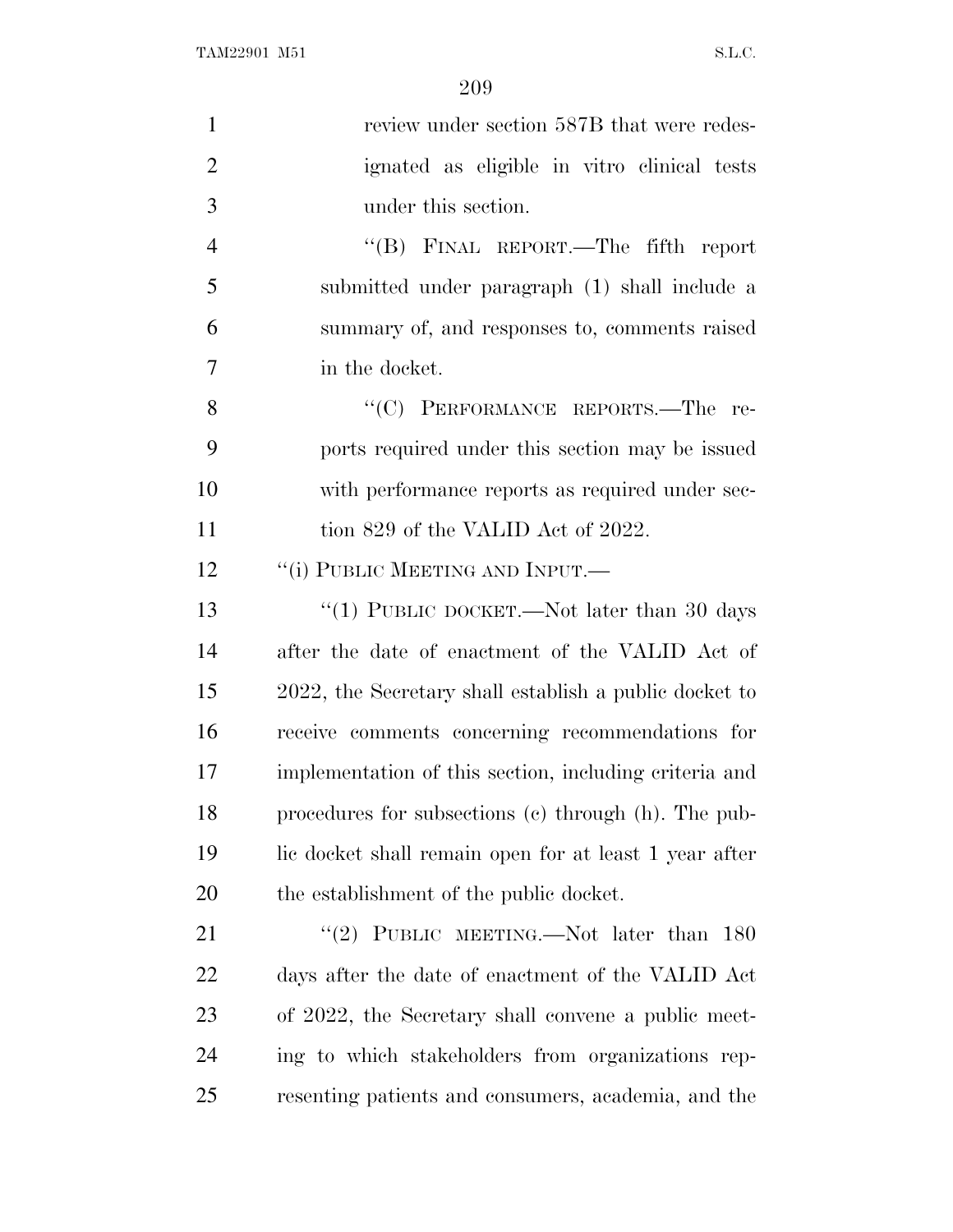TAM22901 M51 S.L.C.

 in vitro clinical test industry are invited to discuss the technology certification process including appli- cation requirements, inspections, alignment with third-party accreditors, and the definition of the 5 term 'technology' under section 587.

 ''(j) REGULATIONS.—The Secretary shall issue regu- lations regarding the technology certification process, in- cluding describing criteria or procedures relating to tech- nology certification under this section, which shall be sub- ject to public comment for a minimum of 60 days from issuance prior to finalizing such regulations after consid- ering the comments received. The regulation shall include an outline of the application process, opportunities to meet with officials of the Food and Drug Administration, and plans to streamline inspections.

 ''(k) NOTIFICATION.—Notwithstanding subsection (a)(1), a first-of-a-kind in vitro clinical test or a combina- tion product that meets the definition of a moderate-risk test under section 587A may be introduced into interstate commerce under a technology certification order that has 21 been issued by the Secretary with an applicable tech- nology/certified to introduce into interstate commerce 23 tests under an applicable technology<sup>]</sup> upon notification 24 from the developer to the Secretary  $[10/30/60]$  days prior to introducing such tests into interstate commerce. Such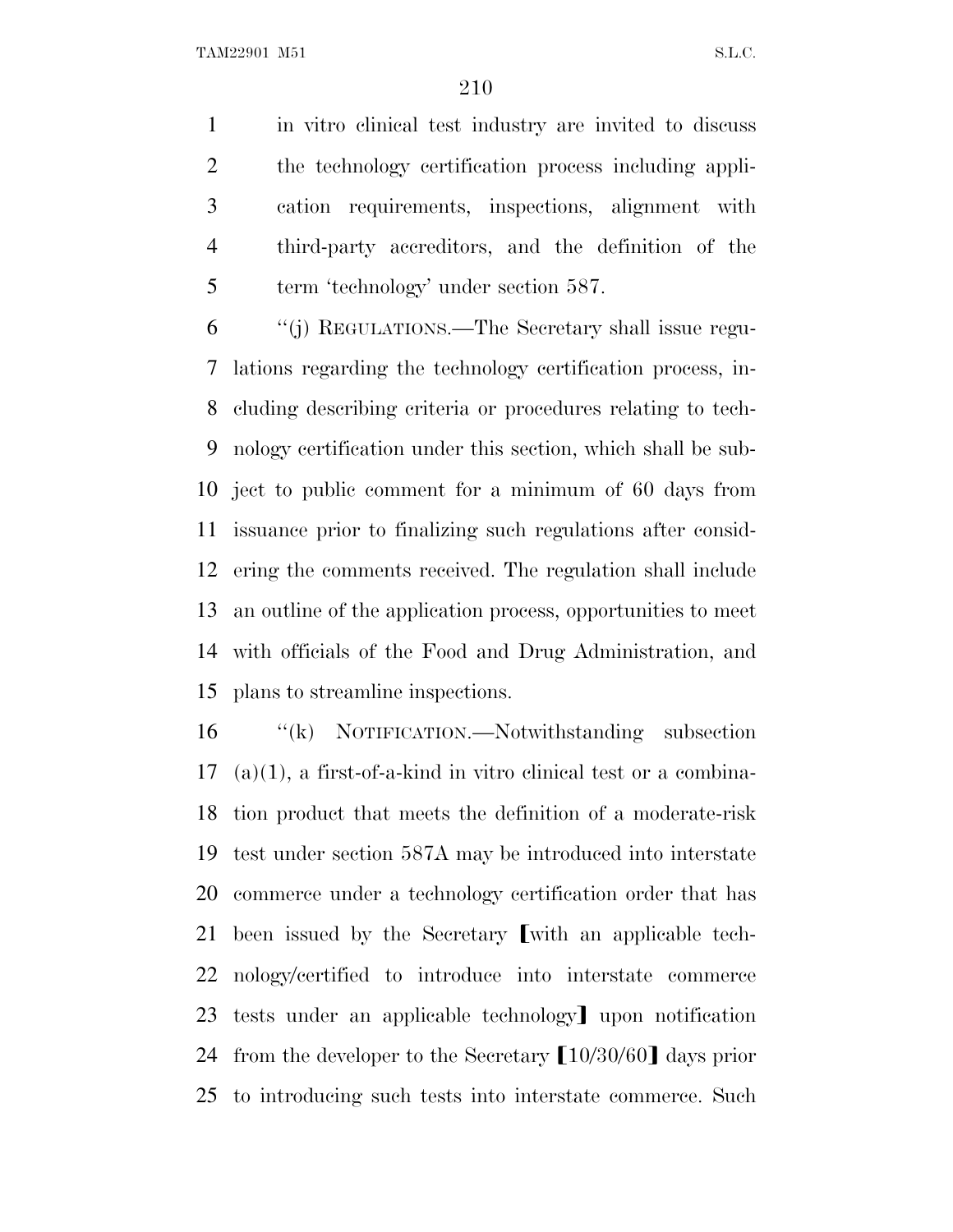| $\mathbf{1}$   | notification from the developer shall include information   |
|----------------|-------------------------------------------------------------|
| $\overline{2}$ | demonstrating that the test is moderate-risk and within     |
| 3              | the scope of the applicable technology certification order. |
| 4              | The Secretary shall issue a notification to the developer   |
| 5              | that such test may not be introduced into interstate com-   |
| 6              | merce under such order if the Secretary determines that—    |
| 7              | $\lq(1)$ such test—                                         |
| 8              | $\lq\lq$ does not meet the definition of a                  |
| 9              | moderate-risk test under section 587A;                      |
| 10             | $\lq\lq (B)$ is not eligible to be introduced into          |
| 11             | interstate commerce under the specific tech-                |
| 12             | nology certification order issued by the Sec-               |
| 13             | retary; or                                                  |
| 14             | $\lq\lq$ (C) is not eligible for technology certifi-        |
| 15             | cation under subsection $(b)(2)$ ; or                       |
| 16             | $f'(2)$ based on the information included in the            |
| 17             | notification submitted by the developer pursuant to         |
| 18             | this subsection, there is insufficient information for      |
| 19             | the Secretary to make the determinations described          |
| 20             | in subparagraphs $(A)$ , $(B)$ , and $(C)$ of paragraph     |
| 21             | (1).                                                        |
| 22             | "SEC. 587E. MITIGATING MEASURES.                            |
| 23             | "(a) ESTABLISHMENT OF MITIGATING MEASURES.-                 |
| 24             | ESTABLISHING, CHANGING,<br>``(1)<br>OR WITH-                |
| 25             | DRAWING.                                                    |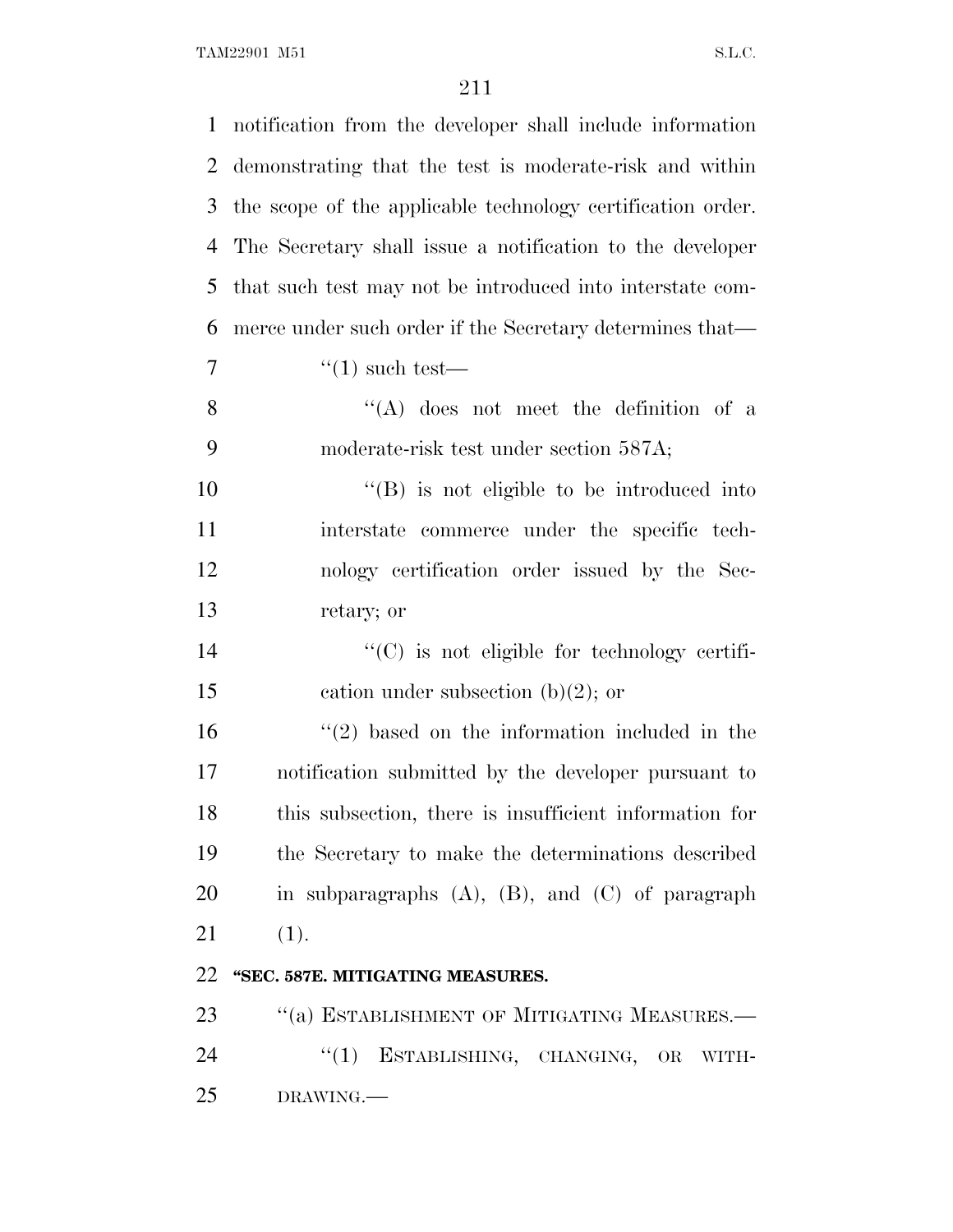| $\mathbf{1}$   | "(A) ESTABLISHMENT.—The Secretary                 |
|----------------|---------------------------------------------------|
| $\overline{2}$ | may establish and require, on the basis of evi-   |
| 3              | dence, mitigating measures for any in vitro clin- |
| $\overline{4}$ | ical test or category of in vitro clinical tests  |
| 5              | with the same intended use that is introduced     |
| 6              | or delivered for introduction into interstate     |
| 7              | commerce after the establishment of such miti-    |
| 8              | gating measures.                                  |
| 9              | "(B) METHODS OF ESTABLISHMENT.—The                |
| 10             | Secretary may establish mitigating measures—      |
| 11             | $f(i)$ under the process set forth in             |
| 12             | subparagraph $(D)$ ;                              |
| 13             | "(ii) as provided under section $587F$ ;          |
| 14             | or                                                |
| 15             | "(iii) through a premarket approval or            |
| 16             | technology certification order, which may         |
| 17             | establish mitigating measures for an indi-        |
| 18             | vidual in vitro clinical test or a category of    |
| 19             | in vitro clinical tests.                          |
| 20             | "(C) METHODS OF CHANGE OR WITH-                   |
| 21             | DRAWAL.—The Secretary may change or with-         |
| 22             | draw mitigating measures—                         |
| 23             | $\lq\lq$ under the process set forth in           |
| 24             | subparagraph $(D)$ ; or                           |
| 25             | "(ii) as provided under section 587F.             |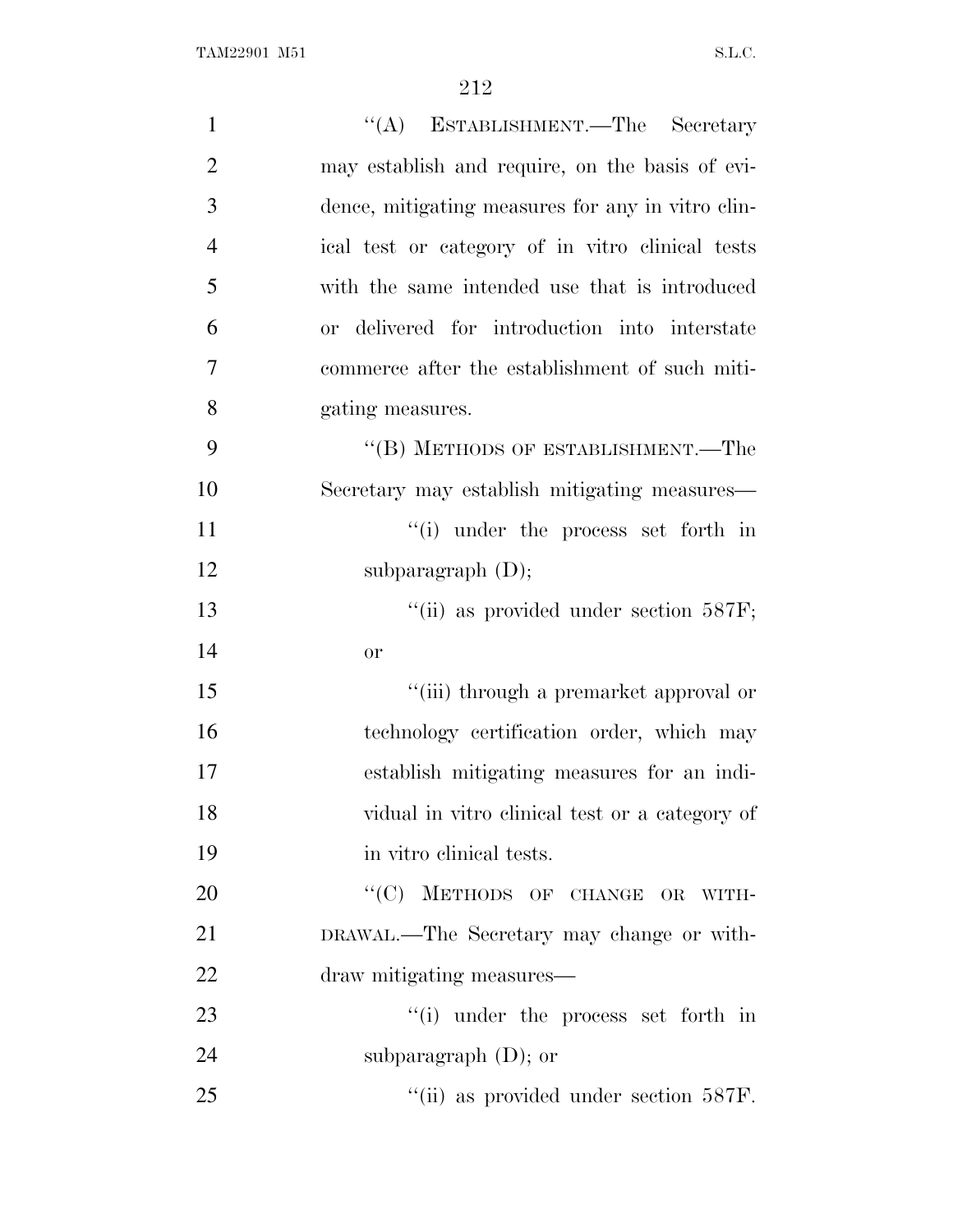| $\mathbf{1}$   | "(D) PROCESS FOR ESTABLISHMENT,                  |
|----------------|--------------------------------------------------|
| $\overline{2}$ | CHANGE, OR WITHDRAWAL.-Notwithstanding           |
| 3              | subchapter II of chapter 5 of title 5, United    |
| $\overline{4}$ | States Code, the Secretary may, upon the ini-    |
| 5              | tiative of the Secretary or upon petition of an  |
| 6              | interested person—                               |
| $\overline{7}$ | "(i) establish, change, or withdraw              |
| 8              | mitigating measures for an in vitro clinical     |
| 9              | test or category of in vitro clinical tests      |
| 10             | $by-$                                            |
| 11             | "(I) publishing a proposed order                 |
| 12             | in the Federal Register;                         |
| 13             | "(II) providing an opportunity                   |
| 14             | for public comment for a period of not           |
| 15             | less than 30 60 calendar days; and               |
| 16             | "(III) after consideration of any                |
| 17             | comments submitted, publishing a                 |
| 18             | final order in the Federal Register              |
| 19             | that responds to the comments sub-               |
| 20             | mitted, and which shall include a rea-           |
| 21             | sonable transition period.                       |
| 22             | "(E) EFFECT OF MITIGATING MEASURES               |
| 23             | GRANDFATHERED TESTS.—A mitigating<br>ON.         |
| 24             | measure shall not be required by the Secretary   |
| 25             | for an in vitro clinical test subject to section |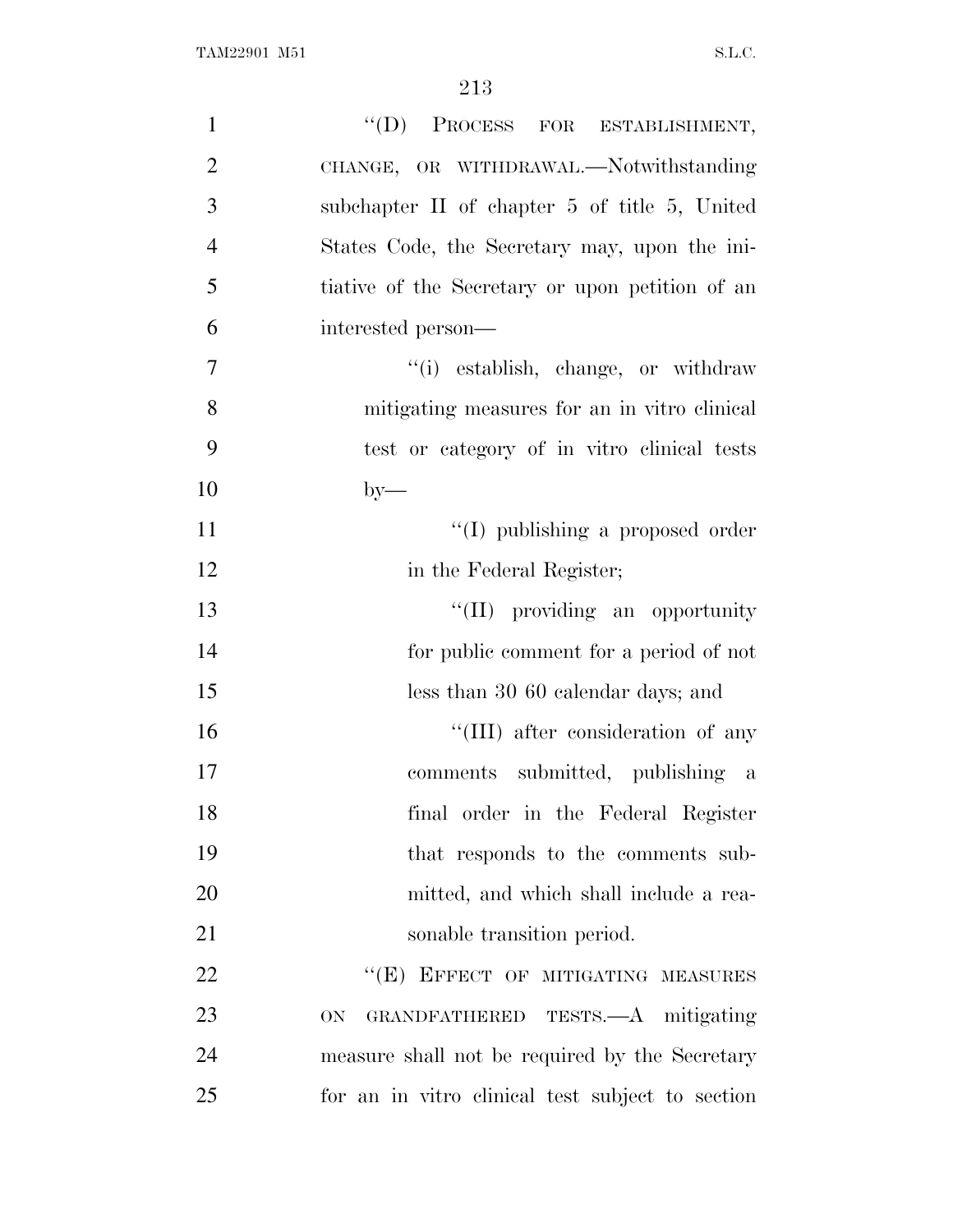| $\mathbf{1}$   | $587G(a)$ , unless otherwise provided under sec-    |
|----------------|-----------------------------------------------------|
| $\overline{2}$ | tion 587F.                                          |
| 3              | " $(2)$ IN VITRO CLINICAL TESTS PREVIOUSLY          |
| $\overline{4}$ | CLEARED OR EXEMPT AS DEVICES WITH SPECIAL           |
| 5              | CONTROLS.-                                          |
| 6              | "(A) IN GENERAL.—Any special controls               |
| 7              | applicable to an in vitro clinical test previously  |
| 8              | cleared or exempt under section $510(k)$ , or clas- |
| 9              | sified under section $513(f)(2)$ prior to date of   |
| 10             | enactment of the VALID Act of 2022, including       |
| 11             | any such special controls established during the    |
| 12             | period beginning on the date of enactment of        |
| 13             | the VALID Act of 2022 and ending on the ef-         |
| 14             | fective date of such Act (as described in section   |
| 15             | $5(b)$ of such Act)—                                |
| 16             | "(i) shall continue to apply to such in             |
| 17             | vitro clinical test after such effective date;      |
| 18             | and                                                 |
| 19             | "(ii) are deemed to be mitigating                   |
| 20             | measures as of the effective date specified         |
| 21             | in section $825(a)(1)(A)$ of the VALID Act          |
| 22             | of 2022.                                            |
| 23             | "(B) CHANGES.—Notwithstanding sub-                  |
| 24             | paragraph (A), the Secretary may establish,         |
| 25             | change, or withdraw mitigating measures for         |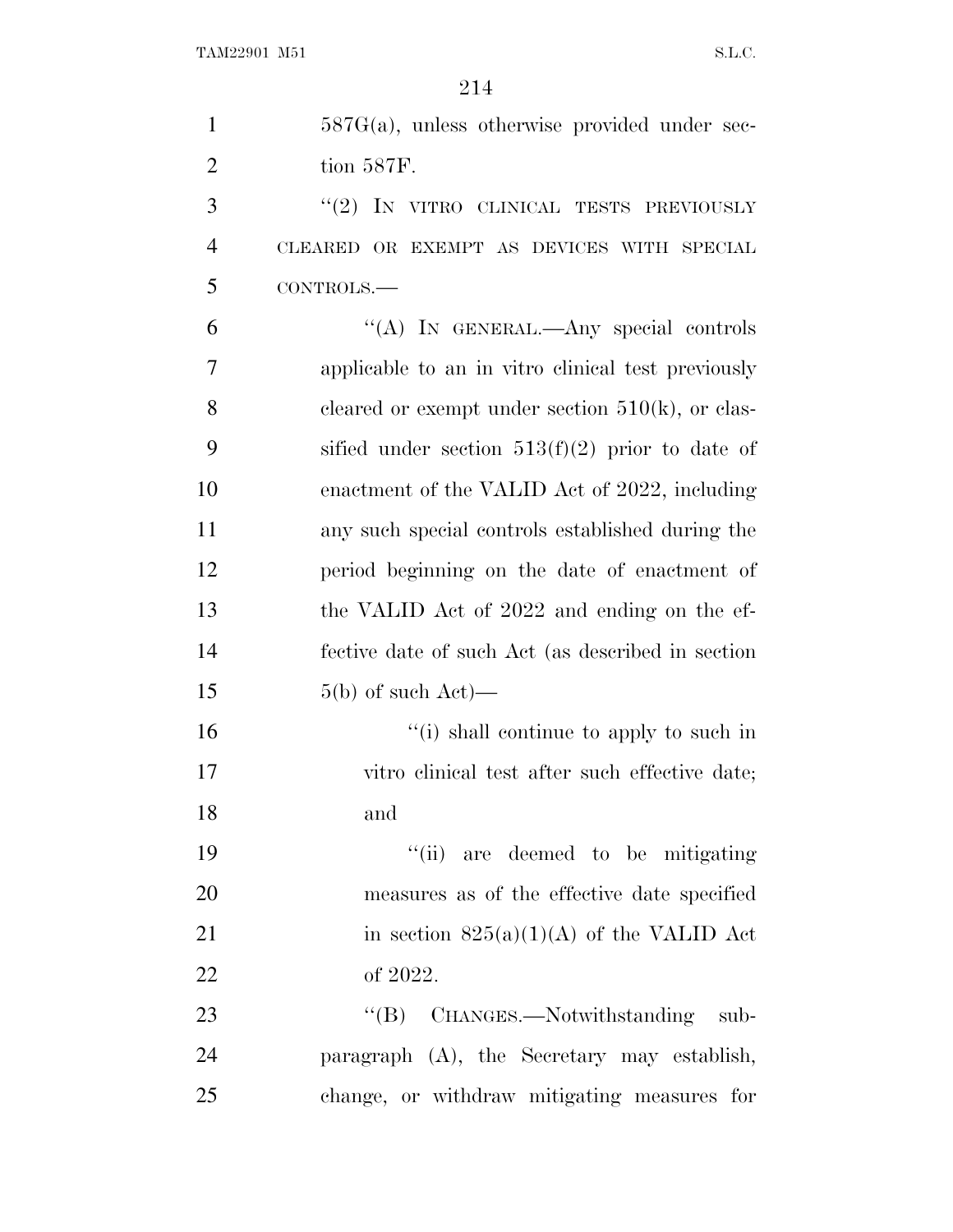| $\mathbf{1}$   | such tests or category of tests using the proce-               |
|----------------|----------------------------------------------------------------|
| $\overline{2}$ | dures under paragraph (1).                                     |
| 3              | "(b) DOCUMENTATION.—                                           |
| $\overline{4}$ | "(1) IN VITRO CLINICAL TESTS SUBJECT TO                        |
| 5              | PREMARKET REVIEW.—The developer of an in vitro                 |
| 6              | clinical test subject to premarket review under sec-           |
| 7              | tion 587B and to which mitigating measures apply               |
| 8              | shall—                                                         |
| 9              | $\lq\lq$ (A) in accordance with<br>section                     |
| 10             | $587B(c)(2)(G)(i)$ , submit documentation to the               |
| 11             | Secretary as part of the application for the test              |
| 12             | under subsection (c) or (d) of section $587B$                  |
| 13             | demonstrating that such mitigating measures                    |
| 14             | have been met;                                                 |
| 15             | $\lq\lq$ if such application is approved, main-                |
| 16             | tain documentation demonstrating that such                     |
| 17             | mitigating measures continue to be met fol-                    |
| 18             | lowing a test modification by the developer; and               |
| 19             | $\lq\lq$ <sup>*</sup> (C) make such documentation available to |
| 20             | the Secretary upon request or inspection.                      |
| 21             | "(2) OTHER TESTS.—The developer of an in                       |
| 22             | vitro clinical test that is offered under a technology         |
| 23             | certification order or other exemption from pre-               |
| 24             | market review under section 587B and to which                  |
| 25             | mitigating measures apply shall—                               |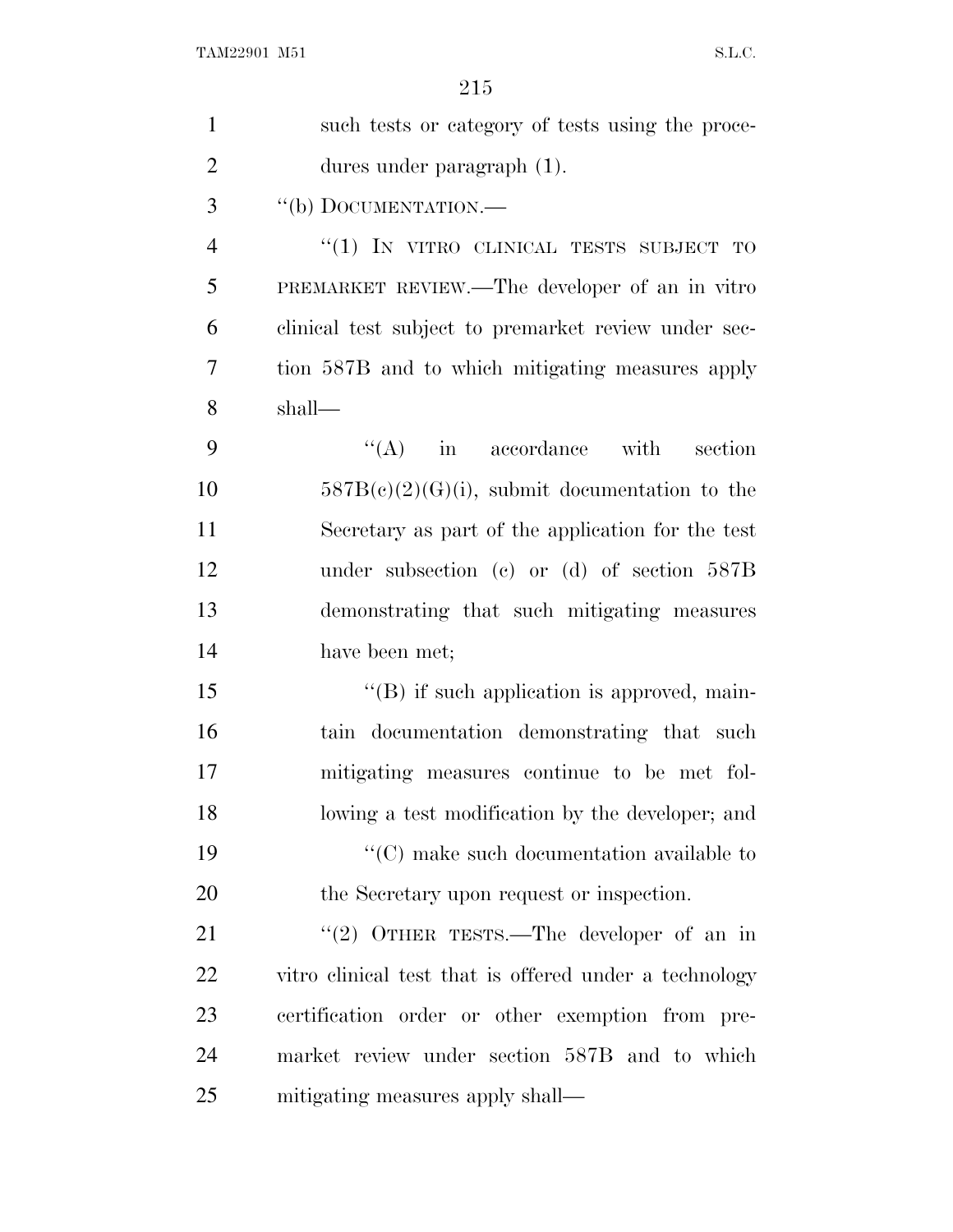| $\mathbf{1}$   | $\lq\lq$ maintain documentation in accord-            |
|----------------|-------------------------------------------------------|
| $\overline{2}$ | ance with the applicable quality requirements         |
| 3              | under section 587J demonstrating that such            |
| $\overline{4}$ | mitigating measures continue to be met fol-           |
| 5              | lowing a test modification by the developer;          |
| 6              | $\lq\lq$ (B) make such documentation available to     |
| 7              | the Secretary upon request or inspection; and         |
| 8              | "(C) include in the performance summary               |
| 9              | for such test a brief description of how such         |
| 10             | mitigating measures are met, if applicable.           |
| 11             | "SEC. 587F. REGULATORY PATHWAY DESIGNATION.           |
| 12             | "(a) PATHWAY DETERMINATIONS.—                         |
| 13             | "(1) IN GENERAL.—After considering available          |
| 14             | evidence with respect to an in vitro clinical test or |
| 15             | category of in vitro clinical tests with the same in- |
| 16             | tended use, including the identification, establish-  |
| 17             | ment, and implementation of mitigating measures       |
| 18             | under section 587E, as appropriate, the Secretary     |
| 19             | may, upon the initiative of the Secretary or upon re- |
| 20             | quest of a developer, determine that—                 |
| 21             | $\lq($ A) such in vitro clinical test is high-risk    |
| 22             | and subject to premarket review under section         |
| 23             | 587B;                                                 |
| 24             | "(B) such in vitro clinical tests, including          |
| 25             | a first of a kind test, is eligible for abbreviated   |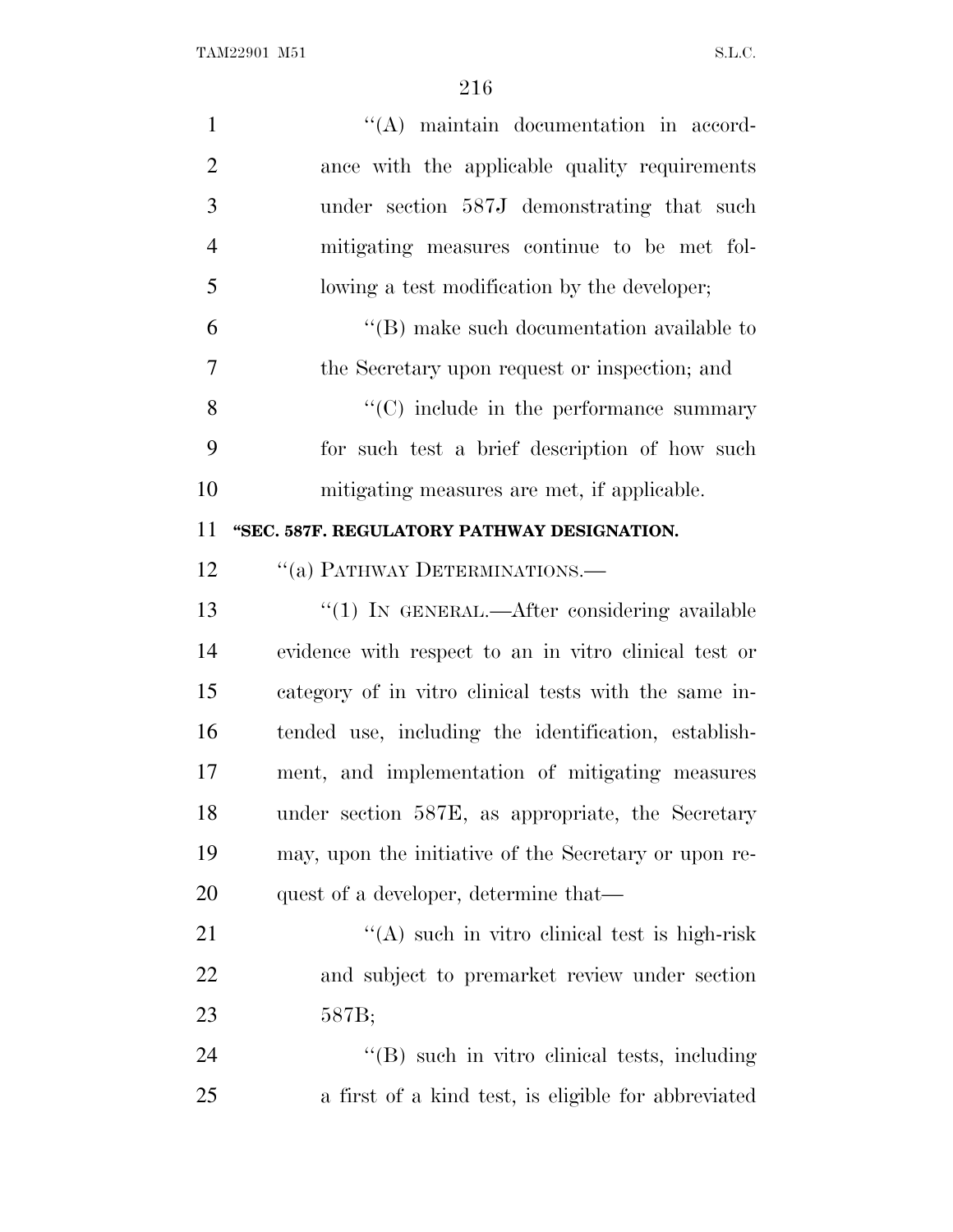| $\mathbf{1}$   | premarket review under section 587B(d) or         |
|----------------|---------------------------------------------------|
| $\overline{2}$ | technology certification under section            |
| 3              | $587D(b)(2)$ ; or                                 |
| $\overline{4}$ | "(C) such in vitro clinical test, including a     |
| 5              | first of a kind test is low-risk or otherwise ex- |
| 6              | empt from premarket review under section          |
| 7              | 587B.                                             |
| 8              | $"(2)$ REQUESTS.—                                 |
| 9              | "(A) SUBMISSIONS BY DEVELOPERS.-                  |
| 10             | "(i) SPECIAL PREMARKET REVIEW;                    |
| 11             | TECHNOLOGY CERTIFICATION.—A devel-                |
| 12             | oper submitting a request that the Sec-           |
| 13             | retary make a determination as described          |
| 14             | in paragraph $(1)(B)$ shall submit informa-       |
| 15             | tion that the in vitro clinical test is mod-      |
| 16             | erate-risk or propose mitigating measures,        |
| 17             | if applicable, that would support such a de-      |
| 18             | termination.                                      |
| 19             | "(ii) LOW-RISK; EXEMPT FROM PRE-                  |
| 20             | MARKET REVIEW.—A developer submitting             |
| 21             | a request that the Secretary make a deter-        |
| 22             | mination as described in paragraph $(1)(C)$       |
| 23             | shall submit information that the in vitro        |
| 24             | clinical test is low-risk, or propose miti-       |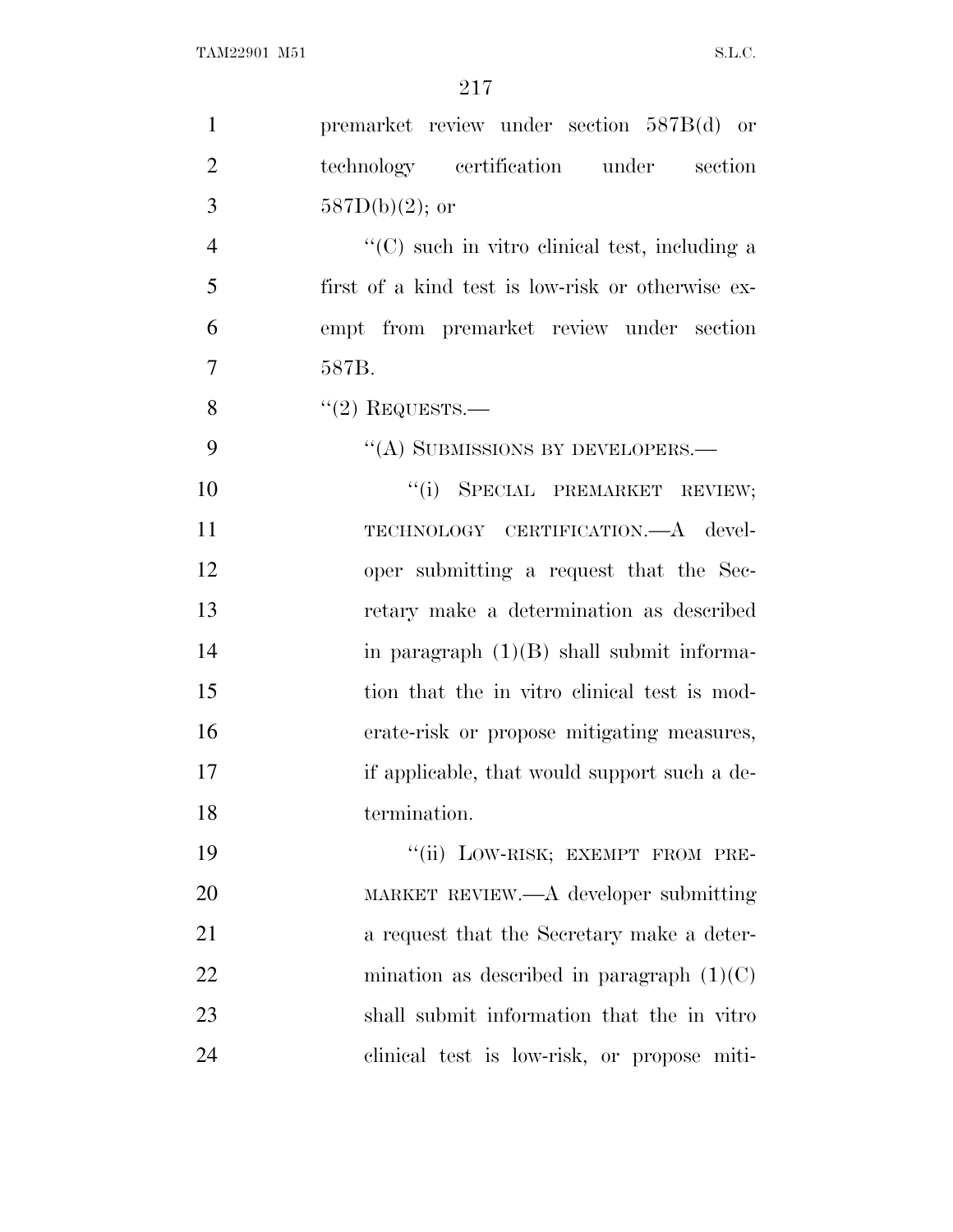TAM22901 M51 S.L.C.

| $\mathbf{1}$   | gating measures, if applicable, that would             |
|----------------|--------------------------------------------------------|
| $\overline{2}$ | support such a determination.                          |
| 3              | "(B) RESPONSE BY THE SECRETARY.-                       |
| $\overline{4}$ | After receiving a request under clause (i) or (ii)     |
| 5              | of subparagraph (A), the Secretary shall pro-          |
| 6              | vide a response describing whether or not the          |
| $\overline{7}$ | Secretary will initiate the process for making a       |
| 8              | determination under paragraph $(1)(B)$ or              |
| 9              | $(1)(C)$ as described in paragraph $(4)$ .             |
| 10             | "(3) SUFFICIENCY OF MITIGATING<br>MEAS-                |
| 11             | URES.—When determining whether mitigating meas-        |
| 12             | ures for an in vitro clinical test, or category of in  |
| 13             | vitro clinical tests, are sufficient to make such test |
| 14             | moderate-risk, or otherwise to support a proposed      |
| 15             | risk categorization of such test or category of tests, |
| 16             | the Secretary shall take into account the following:   |
| 17             | $\lq\lq$ . The degree to which the technology          |
| 18             | for the intended use of the in vitro clinical test     |
| 19             | is well-characterized, taking into consideration       |
| 20             | factors that include one or more of the fol-           |
| 21             | lowing:                                                |
| 22             | "(i) Peer-reviewed literature.                         |
| 23             | "(ii) Practice guidelines.                             |
| 24             | "(iii) Consensus standards.                            |
| 25             | "(iv) Recognized standards of care.                    |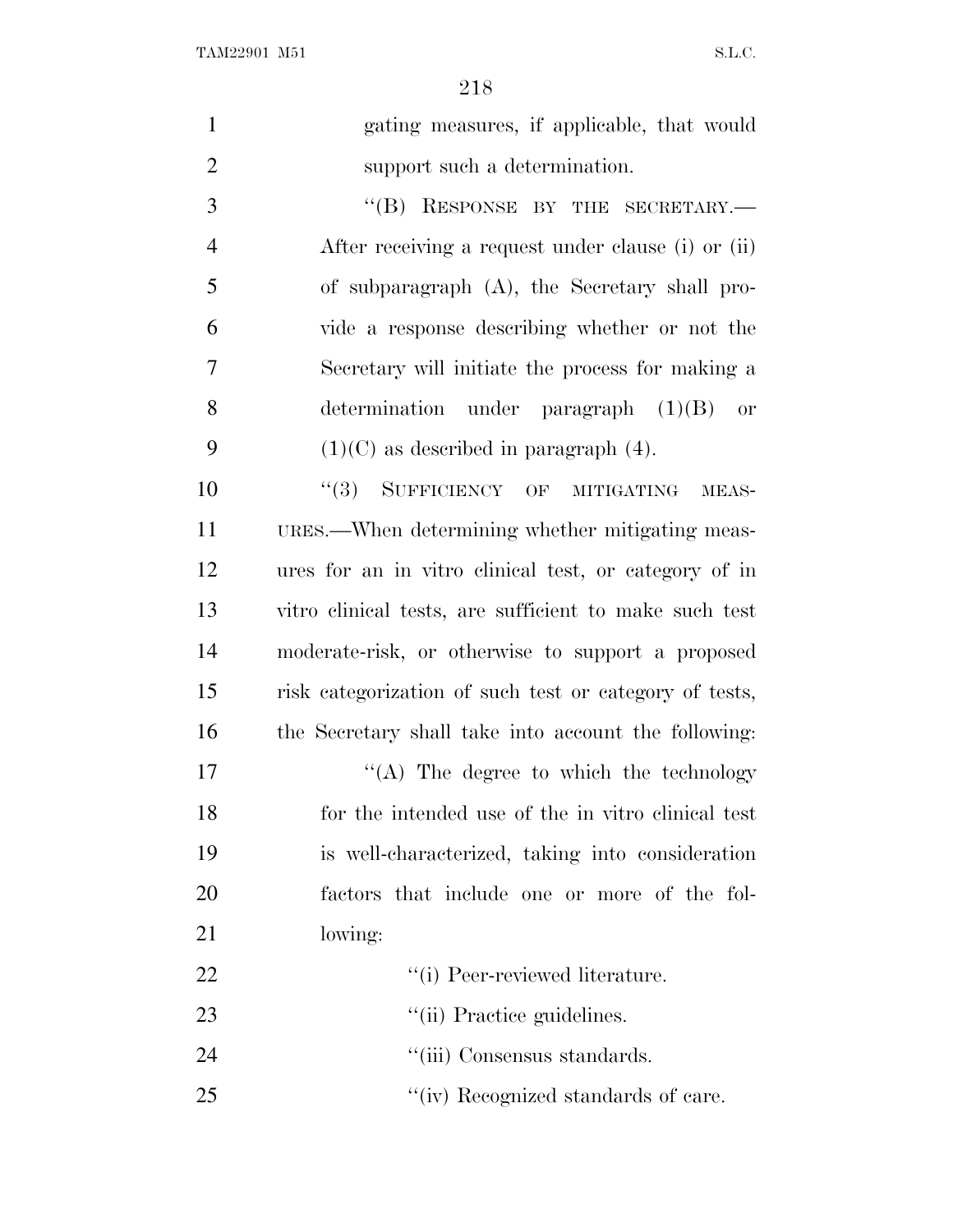| $\mathbf{1}$   | " $(v)$ Use of such technology, including           |
|----------------|-----------------------------------------------------|
| $\overline{2}$ | historical use.                                     |
| 3              | "(vi) Multiple scientific publications              |
| $\overline{4}$ | by different authors.                               |
| 5              | "(vii) Adoption by the scientific or                |
| 6              | clinical community.                                 |
| $\overline{7}$ | "(viii) Real world evidence.                        |
| 8              | $\lq\lq$ (B) Whether the criteria for performance   |
| 9              | of the test are well-established to be sufficient   |
| 10             | for the intended use.                               |
| 11             | $\lq\lq$ (C) The clinical circumstances under       |
| 12             | which the in vitro clinical test is used, including |
| 13             | whether the in vitro clinical test is the sole de-  |
| 14             | terminate for the diagnosis or treatment of the     |
| 15             | targeted disease, and the availability of other     |
| 16             | tests (such as confirmatory or adjunctive tests)    |
| 17             | or relevant material standards.                     |
| 18             | "(D) Whether such mitigating measures               |
| 19             | sufficiently mitigate the risk of harm such that    |
| 20             | the test or category of tests is moderate-risk or   |
| 21             | low-risk.                                           |
| 22             | $\lq(4)$ PROCESS.—                                  |
| 23             | "(A) IN GENERAL.—Except as provided                 |
| 24             | under subparagraph (B), any action under            |
| 25             | paragraph (1) shall be made by publication of       |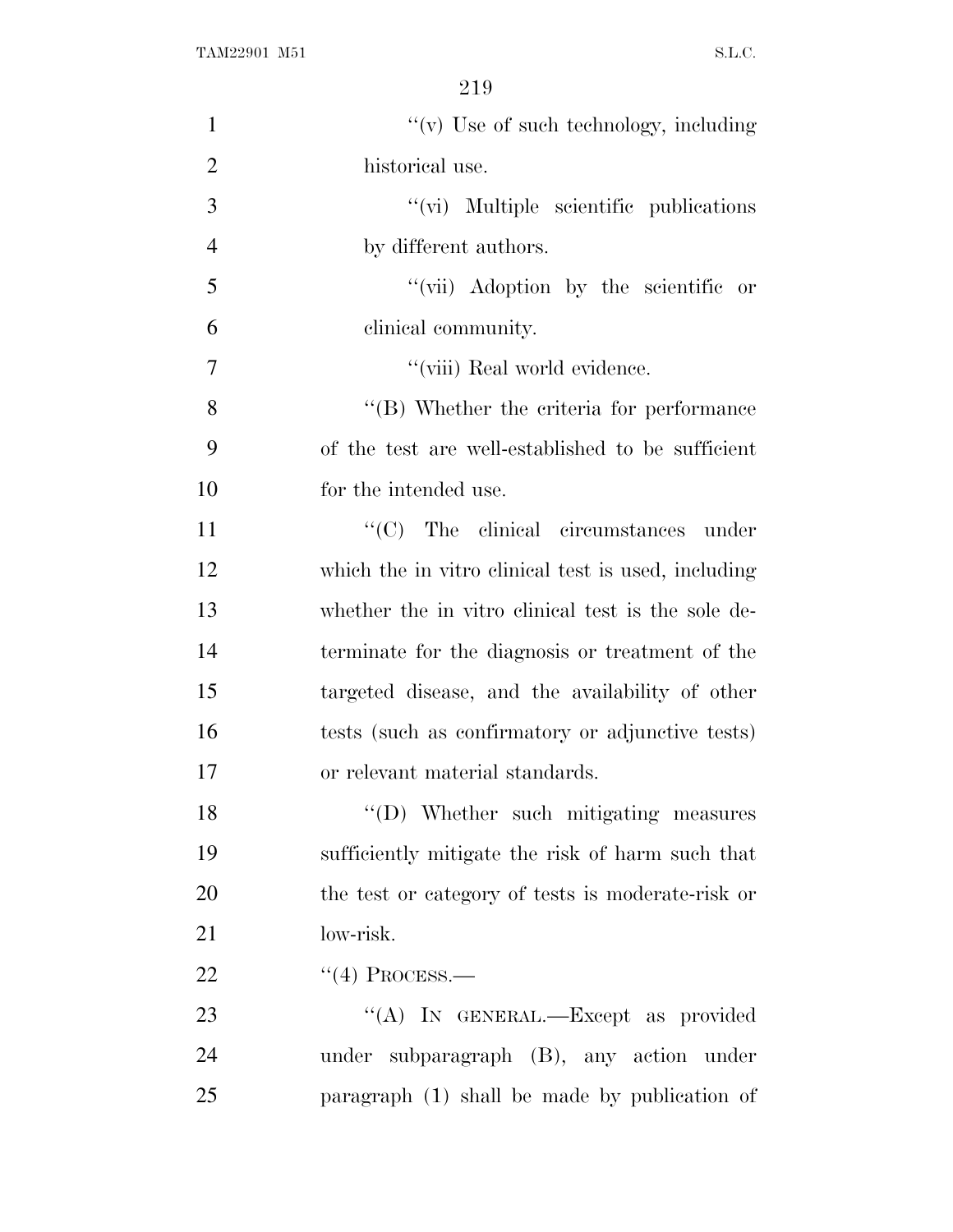a notice of such proposed action on the website of the Food and Drug Administration, the con- sideration of comments to a public docket on such proposal, and publication of a final action on such website within 60 calendar days of the close of the comment period posted to such pub- lic docket, notwithstanding subchapter II of chapter 5 of title 5, United States Code. 9 "(B) PROCESS FOR FIRST-OF-A-KIND

 TEST.—In the case of an in vitro clinical test that has not yet been approved under section 587B or offered under a technology certification order issued under 587D and that the test de- veloper or the Secretary believes may be a first- of-a-kind test, any submission by the developer and action by the Secretary shall not be subject to publication or to a public comment period. Such communications will be subject to the pro- tections for confidential commercial information and trade secrets, and the Secretary shall issue its determination as to the classification of the 22 test within 60 days.

23 "<sup>(C)</sup> CONFIRMED FIRST-OF-A-KIND TEST.—Pursuant to a classification decision of the Secretary under subparagraph (B) with re-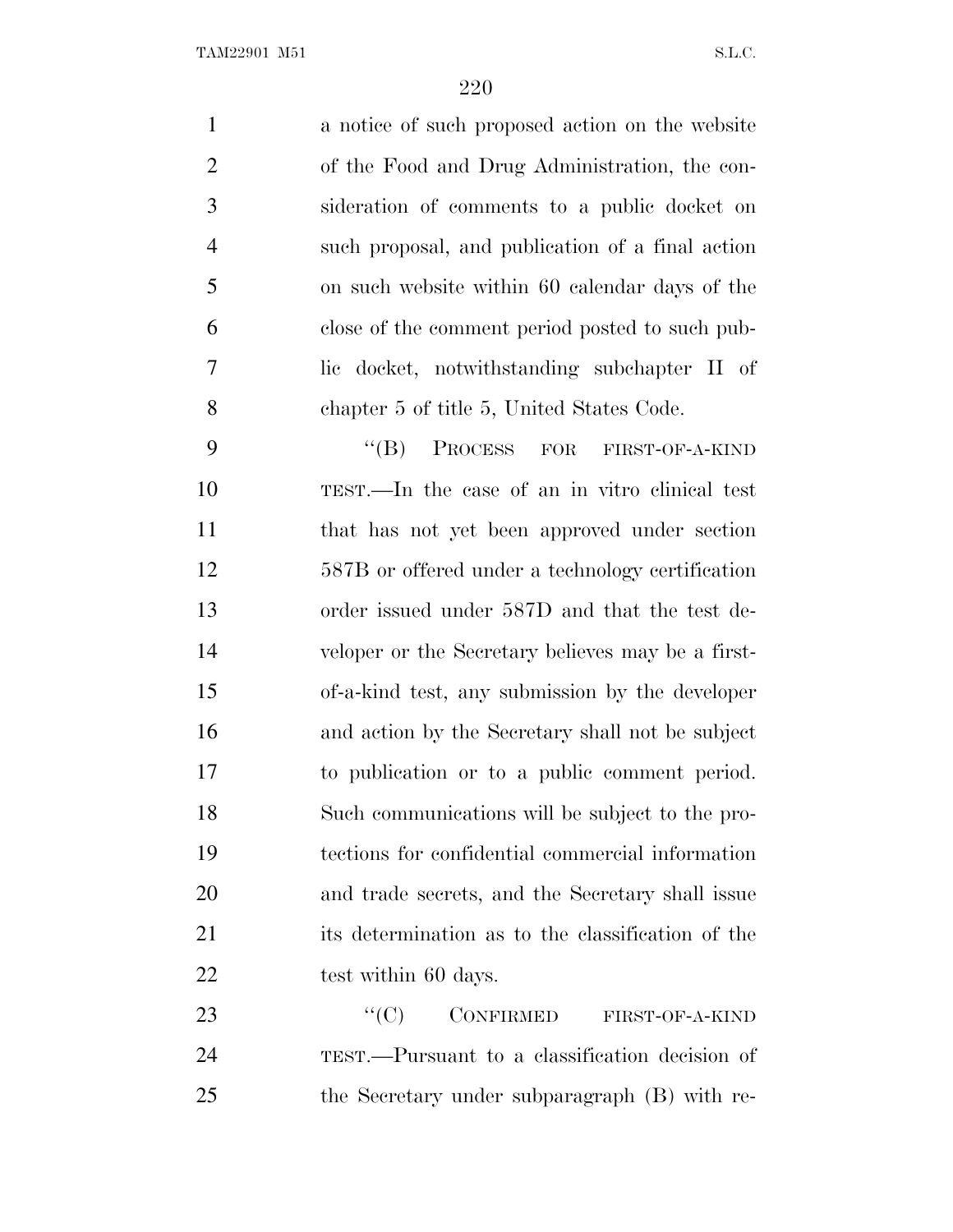gard to a test that is confirmed to be a first- of-a-kind test, such test shall no longer be con- sidered first of a kind for purposes of deter- mining whether the test is eligible to submit an abbreviated premarket application under section 587B(b) or a technology certification applica-tion under section 587D.

8 "(D) EFFECT OF DETERMINATION.—A de- termination by the Secretary under subpara- graph (B) does not constitute approval under section 587B or other form of marketing au- thorization, and the Secretary shall publish the classification of such test, to the extent it is first-of-a-kind, upon the subsequent approval of 15 the test pursuant to section 587B, or the subse- quent offering of the test pursuant to section 587D ø*as a test described in* or section  $587(12)$ ].

 ''(b) REDESIGNATION.—The Secretary may redesig- nate the risk category of an in vitro clinical test or tests within the same intended use if new clinical information indicates that the exemption of an in vitro clinical test or tests from premarket review under section 587B or ex- emption under section 587C has a reasonable probability of resulting in severe adverse health consequences, includ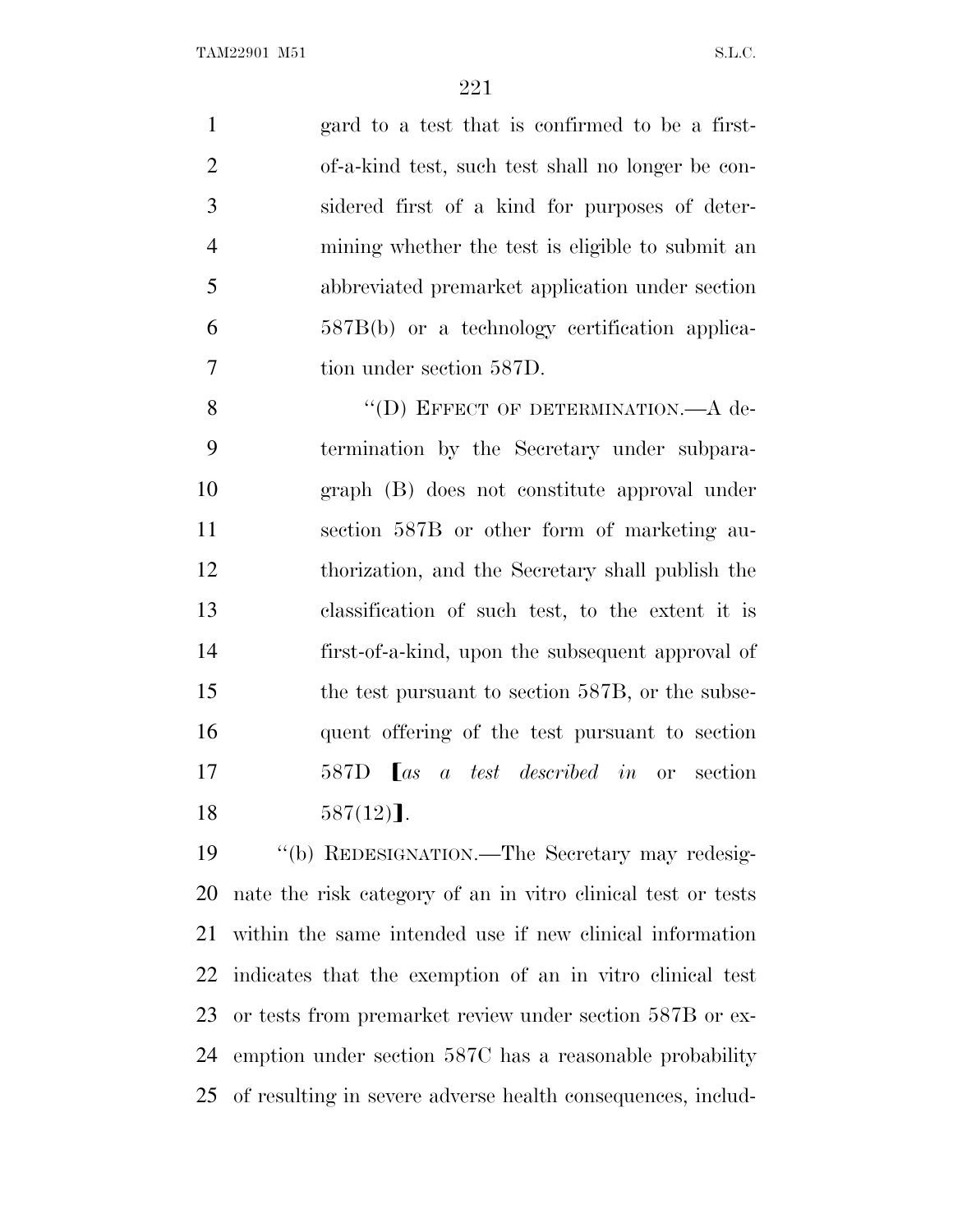TAM22901 M51 S.L.C.

 ing the absence, significant delay, or discontinuation of appropriate medical treatment.

 ''(c) TRANSITION PERIOD.—Upon a decision by the Secretary to change a regulatory pathway designation, or reclassifies an in vitro clinical test, or category of in vitro clinical tests, the Secretary shall provide an appropriate transition period with respect to any new requirements. 8 "(d) APPEALS.—A decision by the Secretary under this section shall be deemed a significant decision subject to appeal under section 587P.

 ''(e) ADVISORY COMMITTEE.—The Secretary may re- quest recommendations from an advisory committee under section 587H pursuant to carrying out this section.

 ''(f) REQUEST FOR INFORMAL FEEDBACK.—Before submitting a premarket application or technology certifi-cation application for an in vitro clinical test—

17 ''(1) the developer of the test may submit to the Secretary a written request for a meeting, con- ference, or written feedback to discuss and provide information relating to the regulation of such in vitro clinical test which may include—

  $"$  (A) the submission process and the type and amount of evidence expected to dem-onstrate the applicable standard;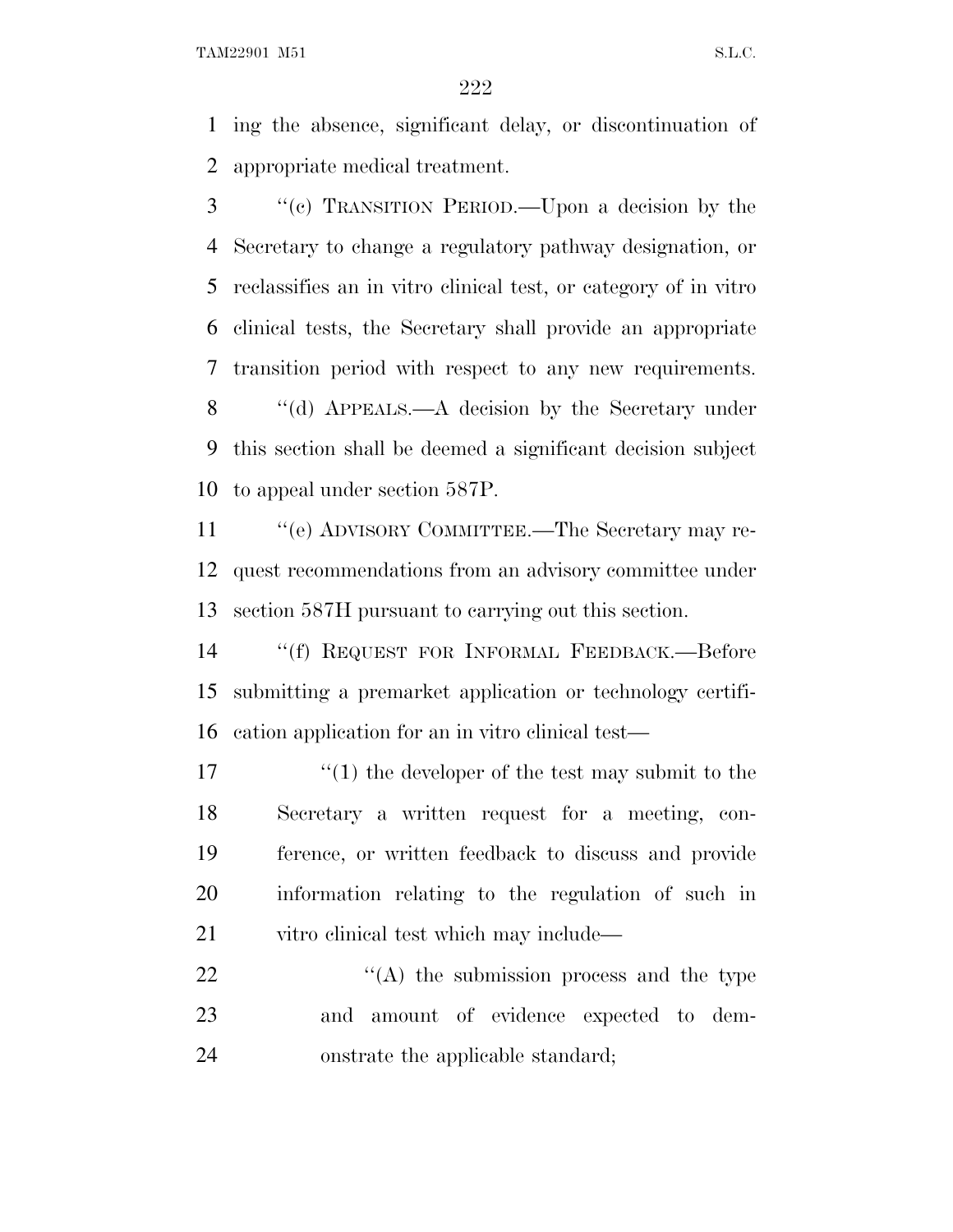| $\mathbf{1}$   | $\lq\lq (B)$ which regulatory pathway is appro-           |
|----------------|-----------------------------------------------------------|
| $\overline{2}$ | priate for an in vitro clinical test; and                 |
| 3              | $\lq\lq$ (C) an investigation plan for an in vitro        |
| $\overline{4}$ | clinical test, including a clinical protocol; and         |
| 5              | $(2)$ upon receipt of such a request, the Sec-            |
| 6              | retary shall-                                             |
| 7              | "(A) if a meeting is requested—                           |
| 8              | "(i) within 60 calendar days after                        |
| 9              | such receipt, or within such time period as               |
| 10             | may be agreed to by the developer, meet or                |
| 11             | confer with the developer submitting the                  |
| 12             | request; and                                              |
| 13             | "(ii) within 15 calendar days after                       |
| 14             | such meeting or conference, provide to the                |
| 15             | developer a written record or response de-                |
| 16             | scribing the issues discussed and conclu-                 |
| 17             | sions reached in the meeting or conference;               |
| 18             | and                                                       |
| 19             | $\lq\lq (B)$ if written feedback is requested, pro-       |
| 20             | vide feedback to the requestor within 75 days             |
| 21             | after such receipt.                                       |
| 22             | "SEC. 587G. GRANDFATHERED IN VITRO CLINICAL TESTS.        |
| 23             | "(a) IN GENERAL.—Subject to subsection (d), an in         |
| 24             | vitro clinical test is exempt from premarket review under |
| 25             | 587B, labeling requirements under 587L, and test design   |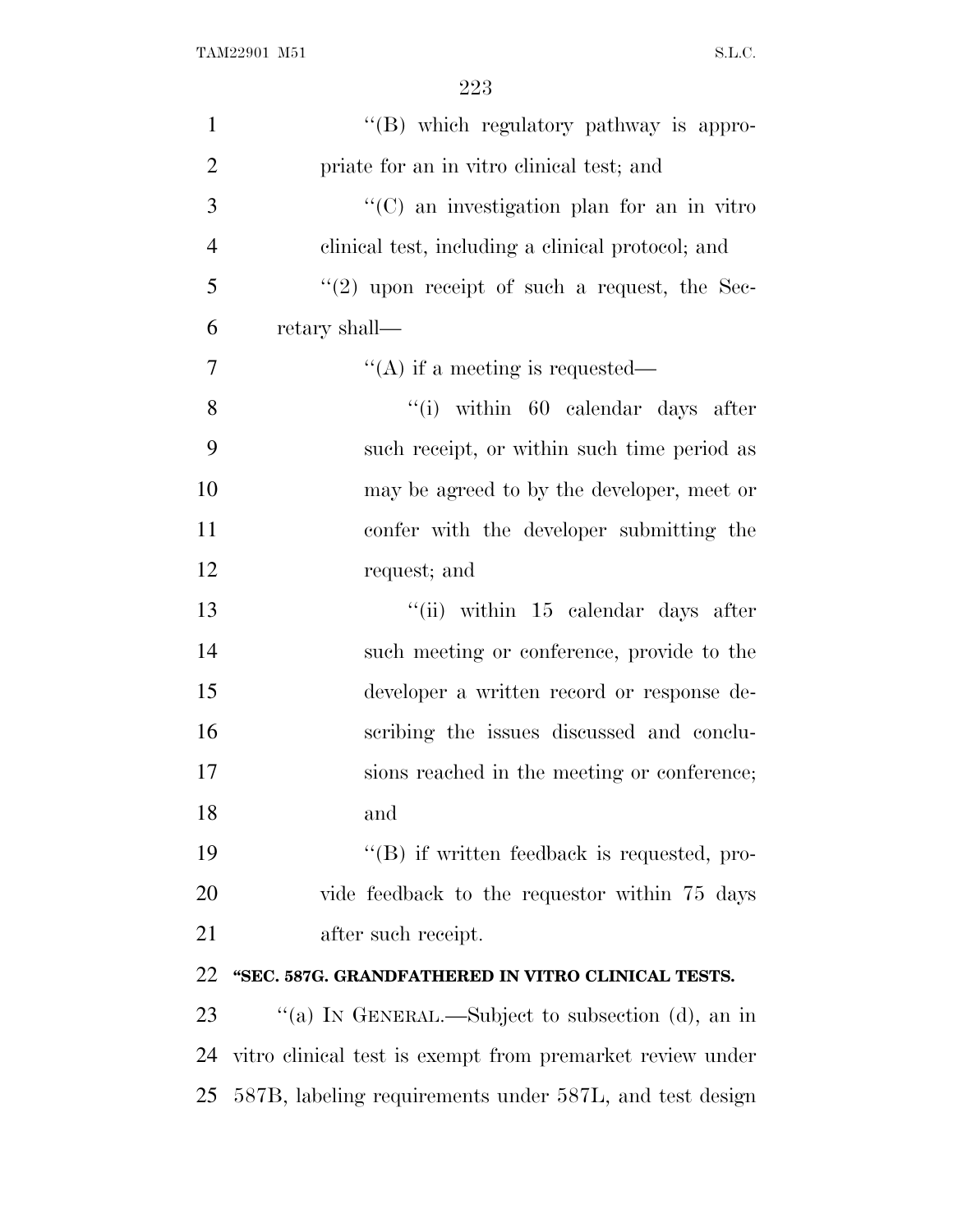requirements and quality requirements under 587K and may be lawfully marketed subject to the other applicable requirements of this Act, if the test—  $\frac{u(1)}{u(1)}$  was first offered for clinical use by [a lab-5 oratory] before the date of enactment of the VALID Act of 2022;  $\frac{1}{2}$  was developed by a clinical laboratory for which a certificate was in effect under section 353 of the Public Health Service Act that meets the re- quirements for performing tests of high complexity; and  $\frac{1}{3}$  is performed— 13 ''(A) in the same clinical laboratory in which the test was developed for which a certifi- cation is still in effect under section 353 of the Public Health Service Act for which a certifi- cation is still in effect for the performance of tests of high complexity; 19 ''(B) by another clinical laboratory for which a certificate is in effect under section 353 21 of such Act [that meets the requirements to 22 perform tests of high complexity, and that is within the same corporate organization and having common ownership by the same parent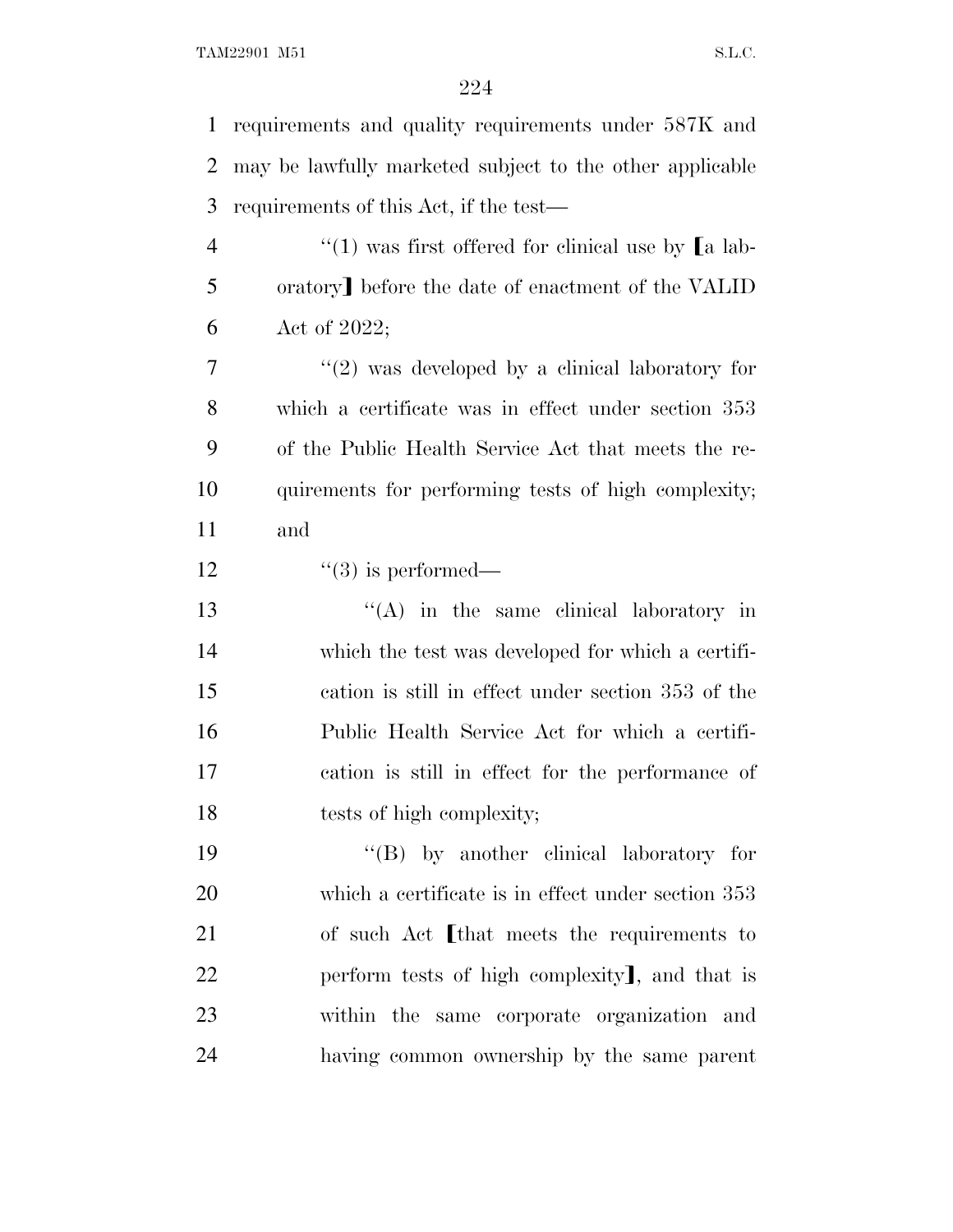corporation as the laboratory in which the test was developed; or

 ''(C) [in the case of a test that was devel- oped by the Centers for Disease Control and Prevention or another laboratory a public health laboratory network coordinated or man- aged by the Centers for Disease Control and 8 Prevention, by a clinical laboratory for which a certificate is in effect under section 353 of such Act that meets the requirements to per- form tests of high complexity, and that is with- in a public health laboratory network coordi- nated or managed by the Centers for Disease Control and Prevention;

 ''(4) does not have in effect an approval under 16 section 515, a clearance under section 510 $(k)$ , an authorization under section 513(f)(2), an exemption under section 520(m), or a license under section 351 of the Public Health Service Act;

 ''(5) is not modified on or after the date of en- actment of the VALID Act of 2022 by its initial de- veloper (or another person) in a manner such that 23 the test does not conform with section  $587C(a)(6)$ ;

24  $\lceil$   $\lceil$   $\lceil$   $\lceil$   $\lceil$  the labeling accompanying each test **I** result that is in the form of a test report template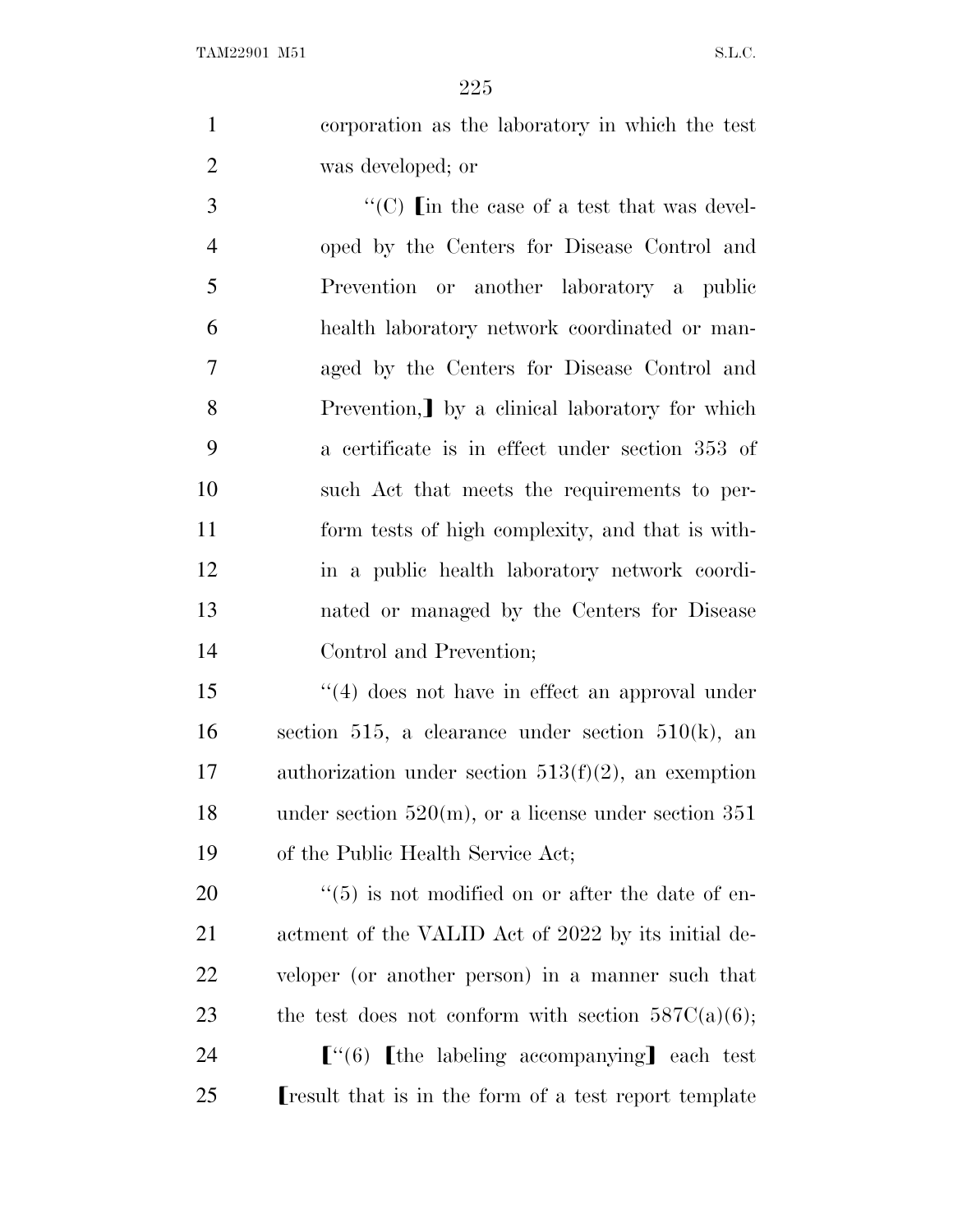| $\mathbf{1}$   | or ordering information] for the test bears a state-            |
|----------------|-----------------------------------------------------------------|
| $\overline{2}$ | ment that reads as follows: 'This in vitro clinical test        |
| 3              | has not been reviewed by the Food and Drug Ad-                  |
| $\overline{4}$ | ministration.'; and                                             |
| 5              | $[$ "(7) the developer of the test— $]$                         |
| 6              | $\lbrack$ "(A) maintains documentation<br>dem-                  |
| 7              | onstrating that the test meets and continues to                 |
| 8              | meet the criteria set forth in this subsection;                 |
| 9              | $\lfloor$ "(B) makes such documentation available               |
| 10             | to the Secretary upon request.                                  |
| 11             | "(b) MODIFICATIONS.—In the case of an in vitro clin-            |
| 12             | ical test that meets the criteria specified in subsection (a),  |
| 13             | such test continues to meet such criteria if the test is        |
| 14             | modified and the modification is not of a type described        |
| 15             | in subsection $(a)(5)$ , and the person modifying such in       |
| 16             | vitro clinical test—                                            |
| 17             | $(1)$ documents each such modification and                      |
| 18             | maintains documentation of the basis for such deter-            |
| 19             | mination;                                                       |
| 20             | $\lq(2)$ provides such documentation [relating to               |
| 21             | the change] to the Secretary upon request or inspec-            |
| 22             | tion; and                                                       |
| 23             | $\cdot\cdot\cdot(3)$ does not modify the in vitro clinical test |
| 24             | such that it no longer meets the criteria under sub-            |
| 25             | section $(a)$ .                                                 |
|                |                                                                 |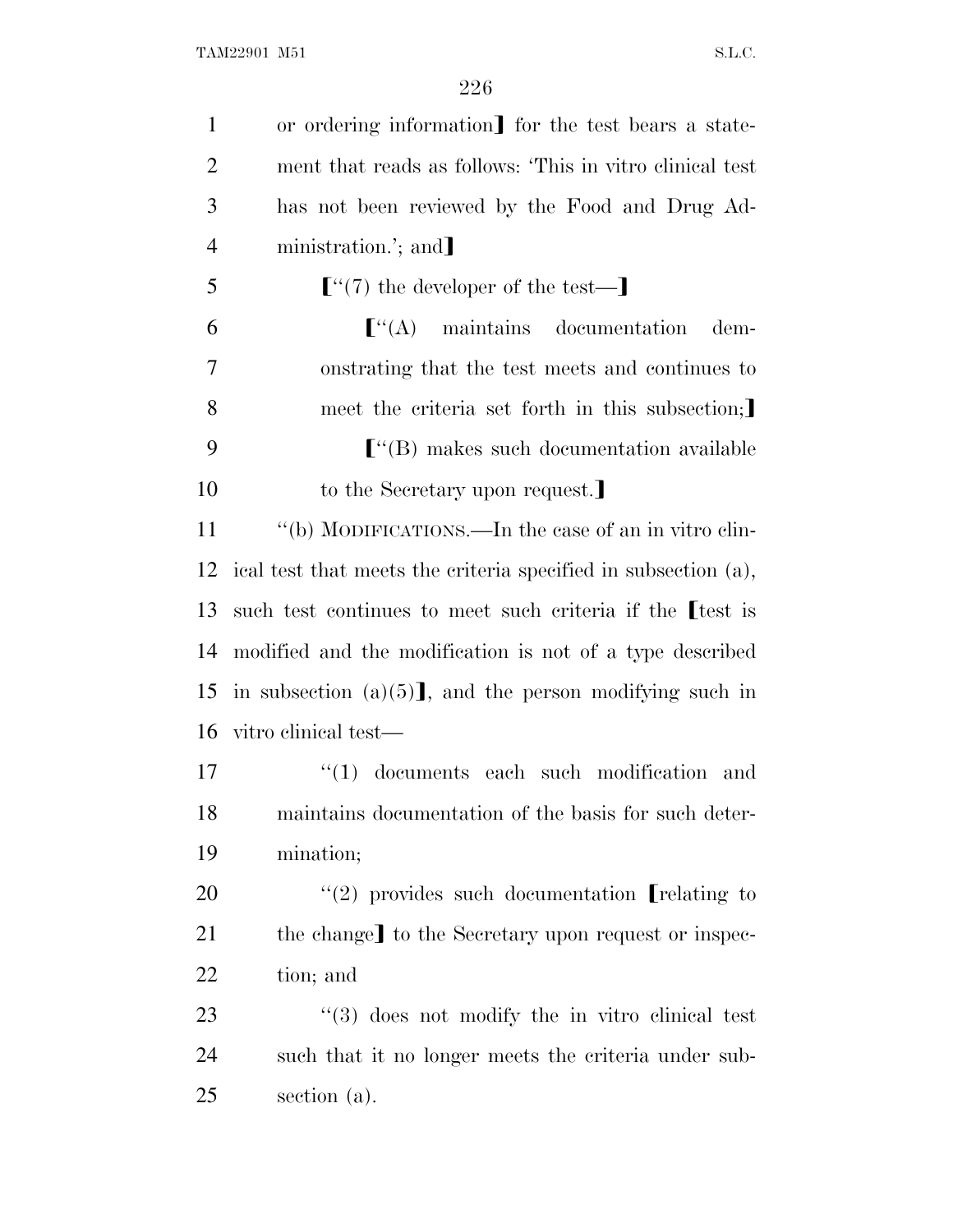| $\mathbf{1}$   | $``$ (c) SPECIAL RULE.—                                           |
|----------------|-------------------------------------------------------------------|
| $\overline{2}$ | ``(1)<br>REVIEW APPLICABLE.—Notwithstanding                       |
| 3              | any other provision of this section, an in vitro clin-            |
| $\overline{4}$ | ical test (including specimen receptacles) described              |
| 5              | in subsection (a) shall be subject to the requirements            |
| 6              | of section 587B if the Secretary determines, in ac-               |
| 7              | cordance with paragraph $(2)(D)$ , that—                          |
| 8              | $\lq\lq$ there is insufficient valid scientific                   |
| 9              | evidence to support determining that such in                      |
| 10             | vitro clinical test is analytically valid or clini-               |
| 11             | cally valid;                                                      |
| 12             | $\lq\lq$ such in vitro clinical test is being of-                 |
| 13             | fered by its developer with any deceptive or                      |
| 14             | fraudulent analytical or clinical claims;                         |
| 15             | $\lq\lq$ <sup>"</sup> (C) it is probable that such in vitro clin- |
| 16             | ical test will cause serious adverse health con-                  |
| 17             | sequences; or                                                     |
| 18             | $\lq\lq$ (D) in the case of specimen receptacles,                 |
| 19             | there is sufficient evidence indicating that—                     |
| 20             | "(i) the specimen receptacle does not                             |
| 21             | perform as intended $\lfloor$ by the developer $\rfloor$ ;        |
| 22             | "(ii) does not support the analytical                             |
| 23             | validity of tests with which it is used; or                       |
| 24             | "(iii) as applicable, is not safe for use.                        |
| 25             | $"(2)$ Process.—                                                  |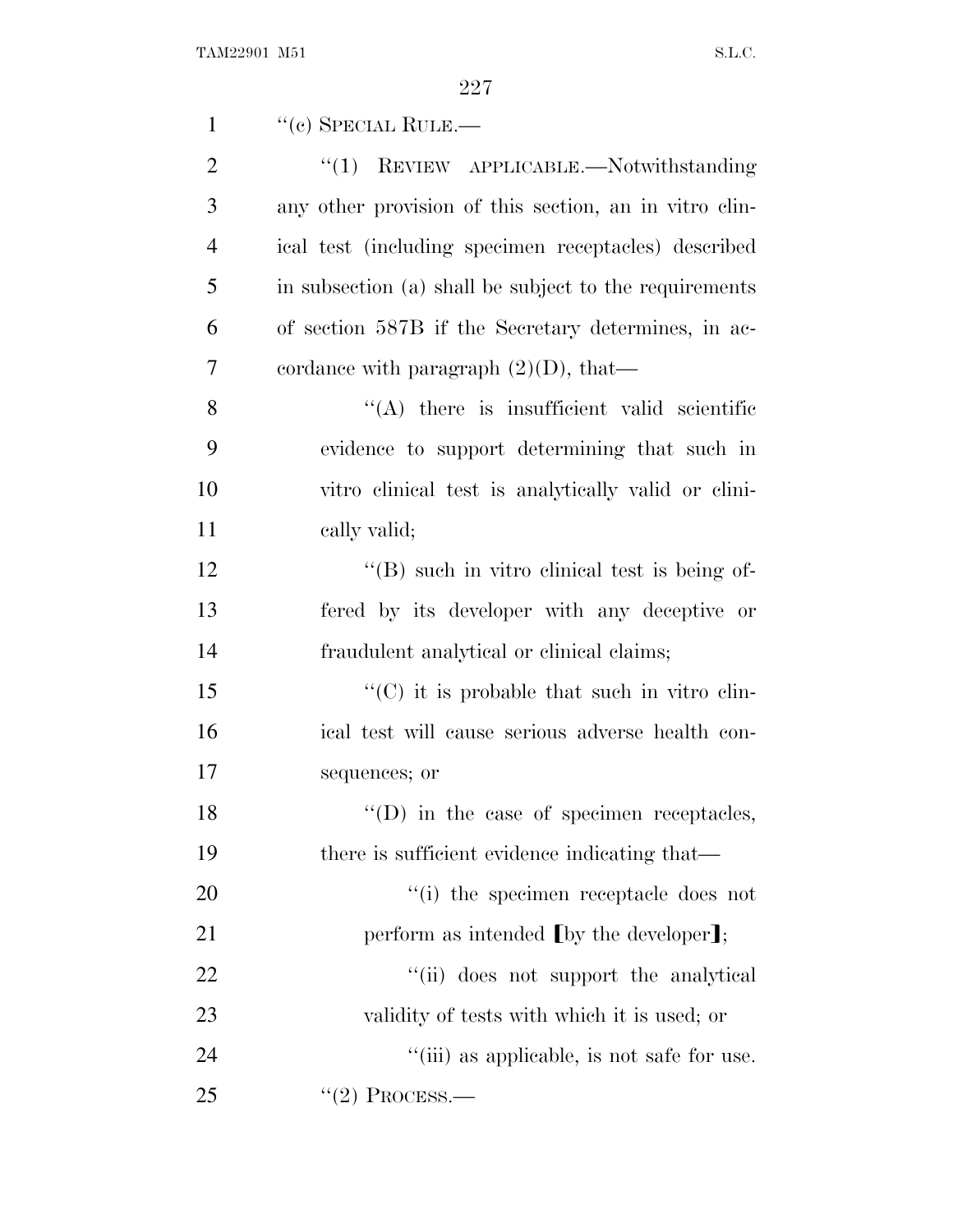| $\mathbf{1}$   | "(A) REQUEST FOR INFORMATION.—If the                   |
|----------------|--------------------------------------------------------|
| $\overline{2}$ | Secretary makes a determination <sub>[,</sub> based on |
| 3              | sufficient evidence, that the criteria under           |
| $\overline{4}$ | paragraph (1) may apply to an in vitro clinical        |
| 5              | test and provides, in writing, the basis for such      |
| 6              | determination to the developer, the Secretary          |
| 7              | may request that the developer of the test sub-        |
| 8              | mit information—                                       |
| 9              | "(i) pertaining to such criteria; and                  |
| 10             | "(ii) establishing the basis for any                   |
| 11             | claimed exemption from premarket review.               |
| 12             | "(B) DEADLINE FOR SUBMITTING INFOR-                    |
| 13             | MATION.—Upon receiving a request for infor-            |
| 14             | mation under subparagraph $(A)$ , the developer        |
| 15             | of an in vitro clinical test shall submit the in-      |
| 16             | formation requested pursuant to subparagraph           |
| 17             | $(A)$ within 30 days of receipt of such request.       |
| 18             | "(C) REVIEW DEADLINE.—Upon receiving                   |
| 19             | a submission under subparagraph (B), the Sec-          |
| 20             | retary shall—                                          |
| 21             | "(i) review the submitted information                  |
| 22             | within 60 calendar days of such receipt;               |
| 23             | and                                                    |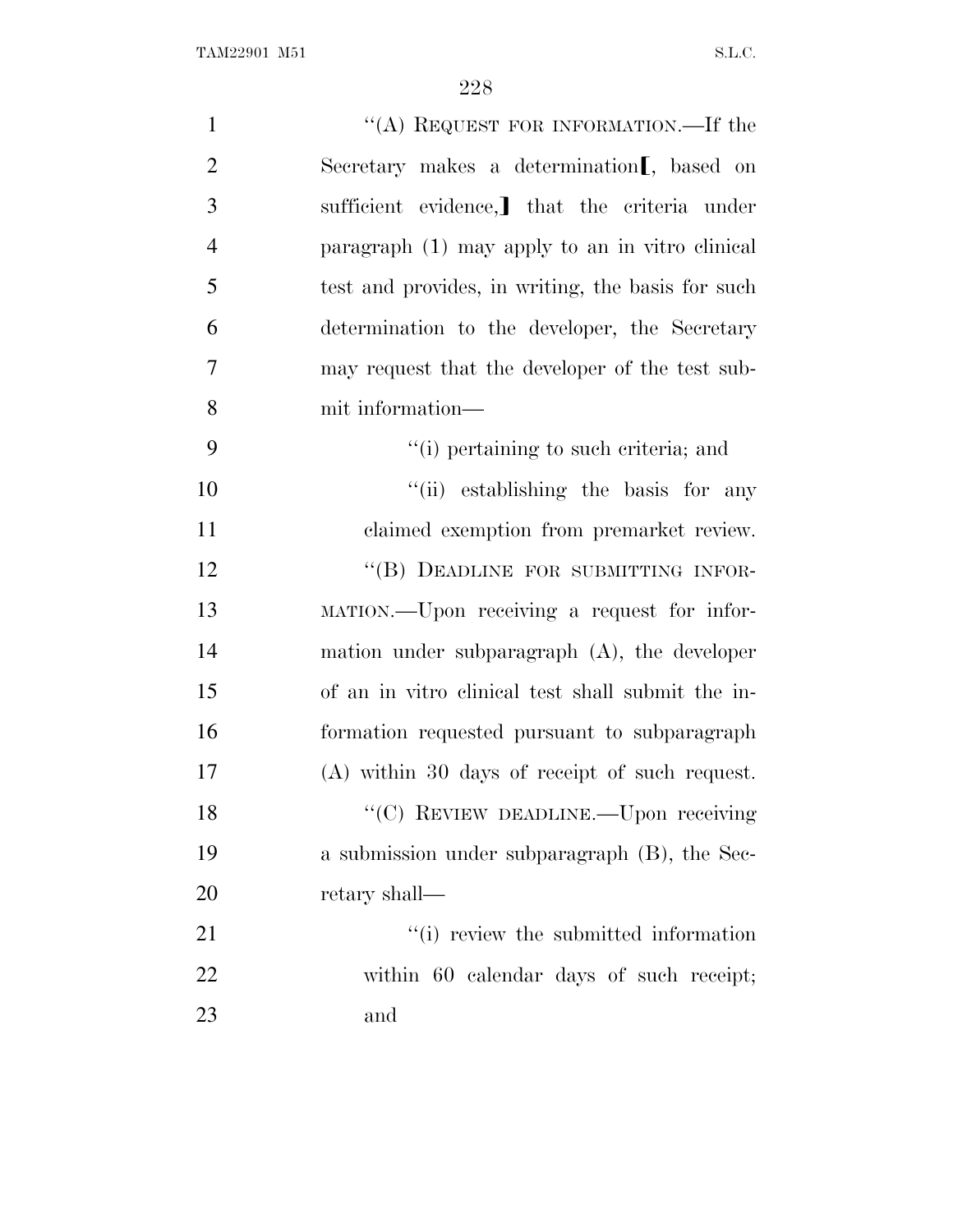| $\mathbf{1}$   | "(ii) determine whether the criteria            |
|----------------|-------------------------------------------------|
| $\overline{2}$ | listed in paragraph (1) apply to the in         |
| 3              | vitro clinical test.                            |
| $\overline{4}$ | "(D) PREMARKET REVIEW REQUIRED.—                |
| 5              | "(i) IN GENERAL.—If the Secretary               |
| 6              | finds that the criteria listed in paragraph     |
| 7              | (1) apply to the in vitro clinical test and     |
| 8              | communicates such determination in writ-        |
| 9              | ing to the developer, the developer shall—      |
| 10             | $\lq\lq$ (I) promptly, and not later than       |
| 11             | 90 days after the date of receipt of            |
| 12             | such notification, submit an applica-           |
| 13             | tion for premarket review under sec-            |
| 14             | tion 587B or for technology certifi-            |
| 15             | cation under section 587D; or                   |
| 16             | $\lq\lq$ (II) cease to market the test.         |
| 17             | "(ii) EXTENSION.—The Secretary                  |
| 18             | may grant an extension to a developer of        |
| 19             | the 90-day time period under clause $(i)(II)$ , |
| 20             | as appropriate.                                 |
| 21             | ``(E)<br>CONTINUED MARKETING.-During            |
| 22             | the period beginning on the date of a request   |
| 23             | for information under subparagraph (B) and      |
| 24             | ending on the date of the disposition of an ap- |
| 25             | plication for premarket review of the in vitro  |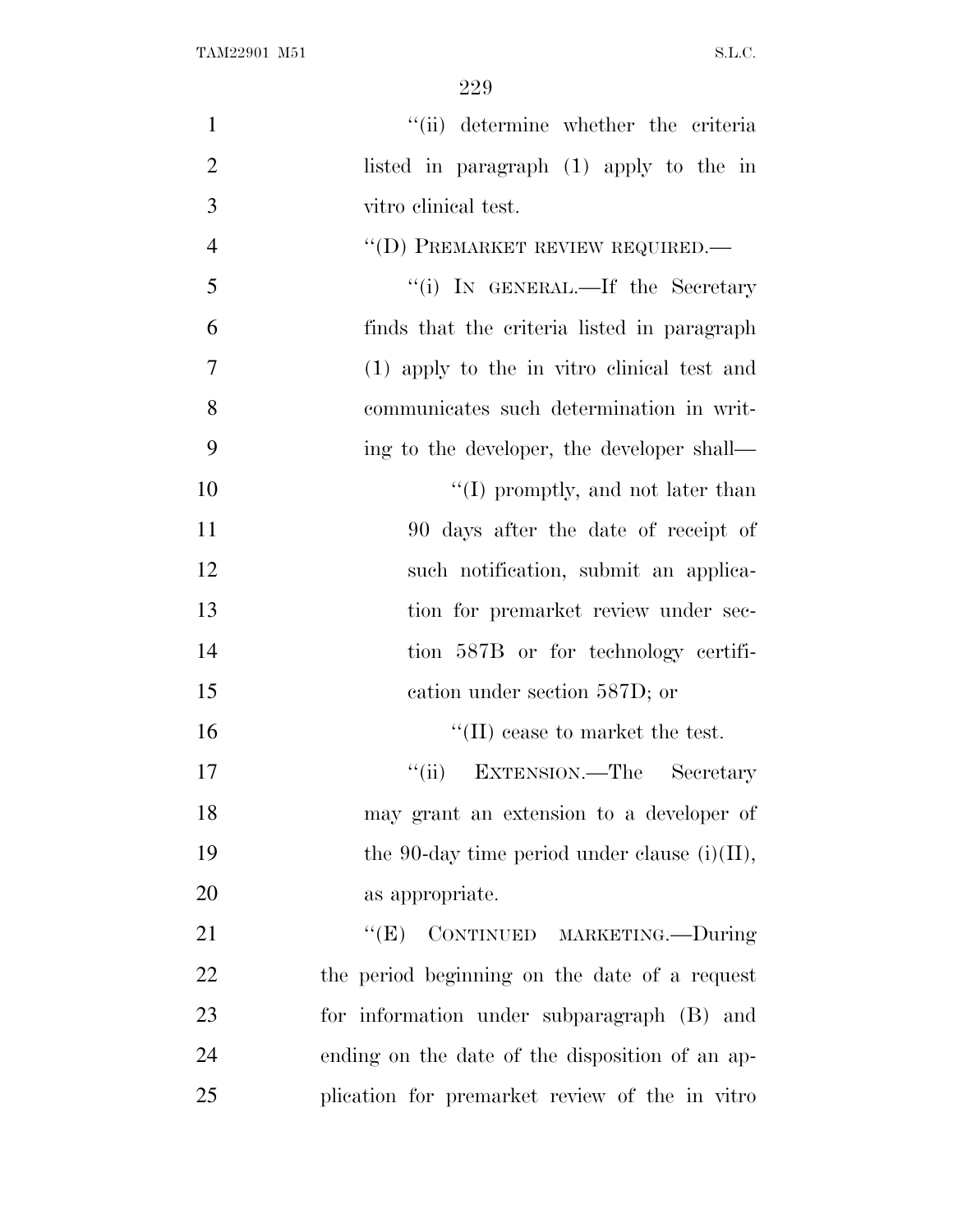| $\mathbf{1}$   | clinical test under section 587B or an applica-    |
|----------------|----------------------------------------------------|
| $\overline{2}$ | tion for technology certification for the in vitro |
| 3              | clinical test under section 587D, the developer    |
| $\overline{4}$ | of the test may continue to offer the in vitro     |
| 5              | clinical test, unless the Secretary issues an      |
| 6              | order to the developer under subparagraph $(G)$    |
| 7              | to immediately cease distribution of such test.    |
| 8              | "(F) REVOCATION OF EXEMPTION.-Sub-                 |
| 9              | ject to the extension period under subparagraph    |
| 10             | $(D)(ii)$ and notwithstanding subsection (a), if   |
| 11             | the Secretary finds that the criteria listed in    |
| 12             | paragraph (1) apply to the in vitro clinical test, |
| 13             | such test is no longer exempt from premarket       |
| 14             | review under 587B, labeling requirements under     |
| 15             | 587L, or test design requirements and quality      |
| 16             | requirements under 587K.                           |
| 17             | $``({\rm G})$ ORDER TO CEASE DISTRIBUTION.—        |
| 18             | "(i) IN GENERAL.—If the developer of               |
| 19             | an in vitro clinical test fails to submit an       |
| 20             | application for the test by the deadline ap-       |
| 21             | plicable under subparagraph (D), or the            |
| 22             | Secretary finds that the criteria listed in        |
| 23             | paragraph (1) apply to an in vitro clinical        |
| 24             | test and that it is in the best interest of        |
| 25             | the public health, the Secretary may issue         |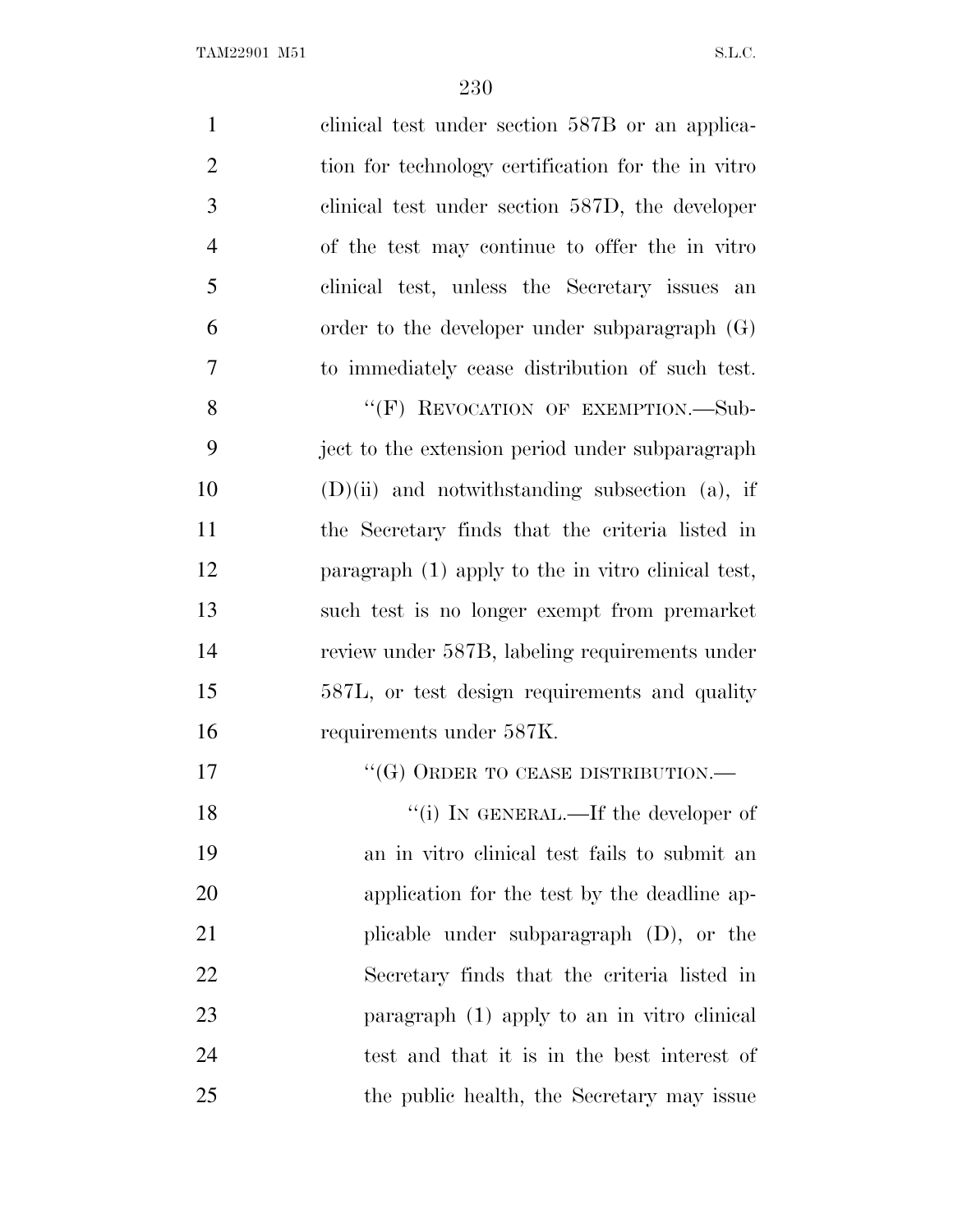| $\mathbf{1}$   | an order, within 10 calendar days of the       |
|----------------|------------------------------------------------|
| $\overline{2}$ | applicable deadline or finding by the Sec-     |
| 3              | retary, requiring the developer of such in     |
| $\overline{4}$ | vitro clinical test, and any other appro-      |
| 5              | priate person (including a distributor or      |
| 6              | retailer of the in vitro clinical test) to im- |
| $\overline{7}$ | mediately—                                     |
| 8              | $\lq\lq$ (I) cease distribution of the test    |
| 9              | pending approval of an application for         |
| 10             | premarket review of the in vitro clin-         |
| 11             | ical test under section 587B or tech-          |
| 12             | nology certificate under section 587D;         |
| 13             | and                                            |
| 14             | "(II) notify health professionals              |
| 15             | and other user facilities of the order         |
| 16             | to cease distribution and, where ap-           |
| 17             | propriate, advise health care profes-          |
| 18             | sionals to cease use of such test.             |
| 19             | HEARING AND REVIEW.-An<br>``(ii)               |
| 20             | order under clause (i) shall provide the       |
| 21             | person subject to the order with an oppor-     |
| 22             | tunity for an informal hearing, to be held     |
| 23             | not later than 10 days after the date of the   |
| 24             | issuance of the order, on the actions re-      |
| 25             | quired by the order and on whether the         |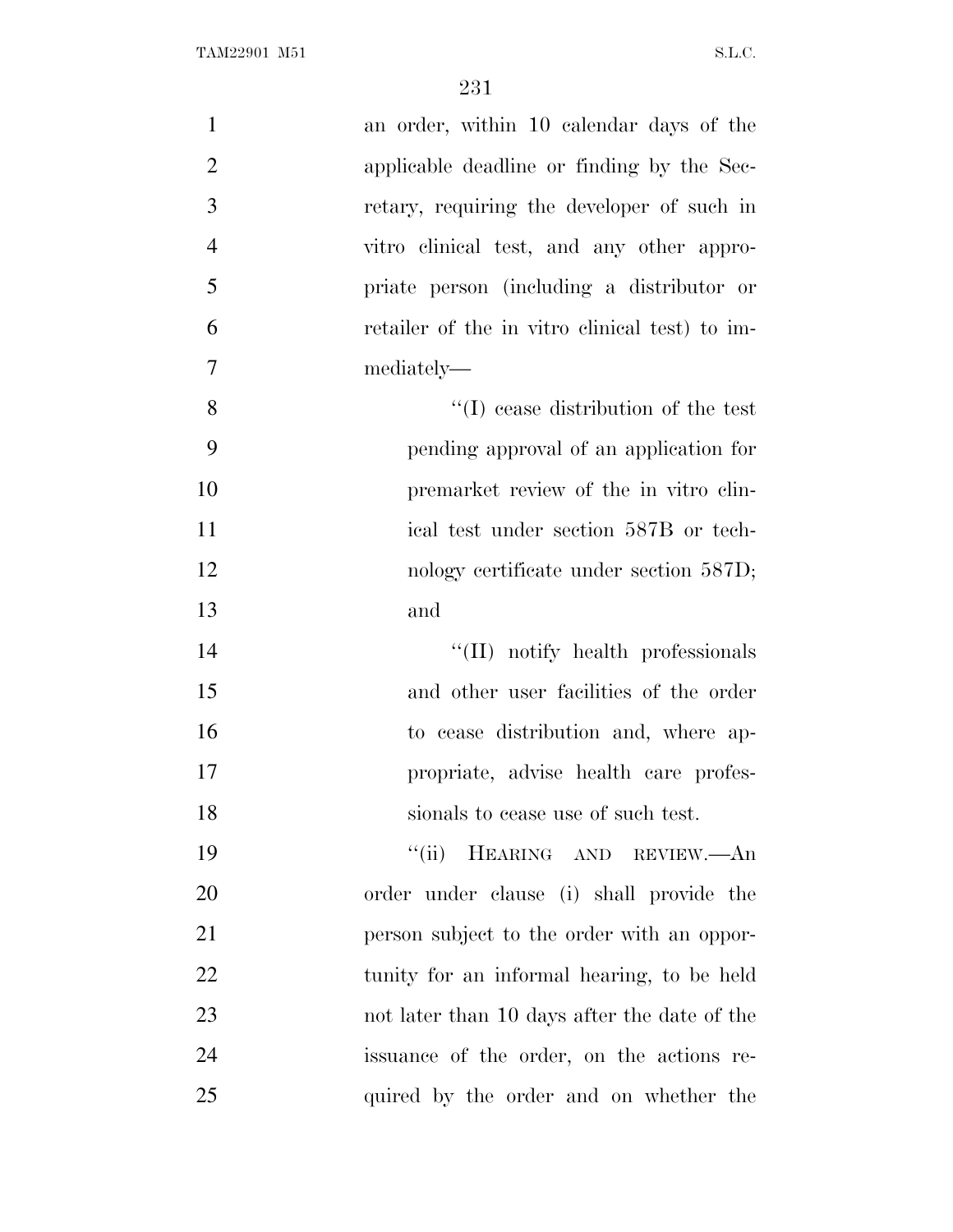TAM22901 M51 S.L.C.

| $\mathbf{1}$   | order should be amended to require a re-           |
|----------------|----------------------------------------------------|
| $\overline{2}$ | call of such in vitro clinical test. If, after     |
| $\mathfrak{Z}$ | providing an opportunity for such a hear-          |
| $\overline{4}$ | ing, the Secretary determines that inad-           |
| 5              | equate grounds exist to support the actions        |
| 6              | required by the order, the Secretary shall         |
| 7              | terminate the order within 30 days of the          |
| 8              | hearing. Upon terminating an order, the            |
| 9              | Secretary shall provide written notice of          |
| 10             | such termination to the developer.                 |
| 11             | "(H) AMENDMENT TO REQUIRE RECALL.—                 |
| 12             | If the Secretary determines that an order          |
| 13             | issued under subparagraph (F) should be            |
| 14             | amended to include a recall of the in vitro clin-  |
| 15             | ical test with respect to which the order was      |
| 16             | issued, the Secretary shall amend the order to     |
| 17             | require a recall. In such amended order, the       |
| 18             | Secretary shall specify a timeframe in which the   |
| 19             | in vitro clinical test recall will occur and shall |
| 20             | otherwise proceed in accordance with section       |
| 21             | 587N.                                              |
| 22             | "(I) EFFECT OF TEST APPROVAL.—Any                  |
| 23             | order issued under this subparagraph with re-      |
| 24             | spect to an in vitro clinical test shall cease to  |
| 25             | be in effect if such test is granted approval      |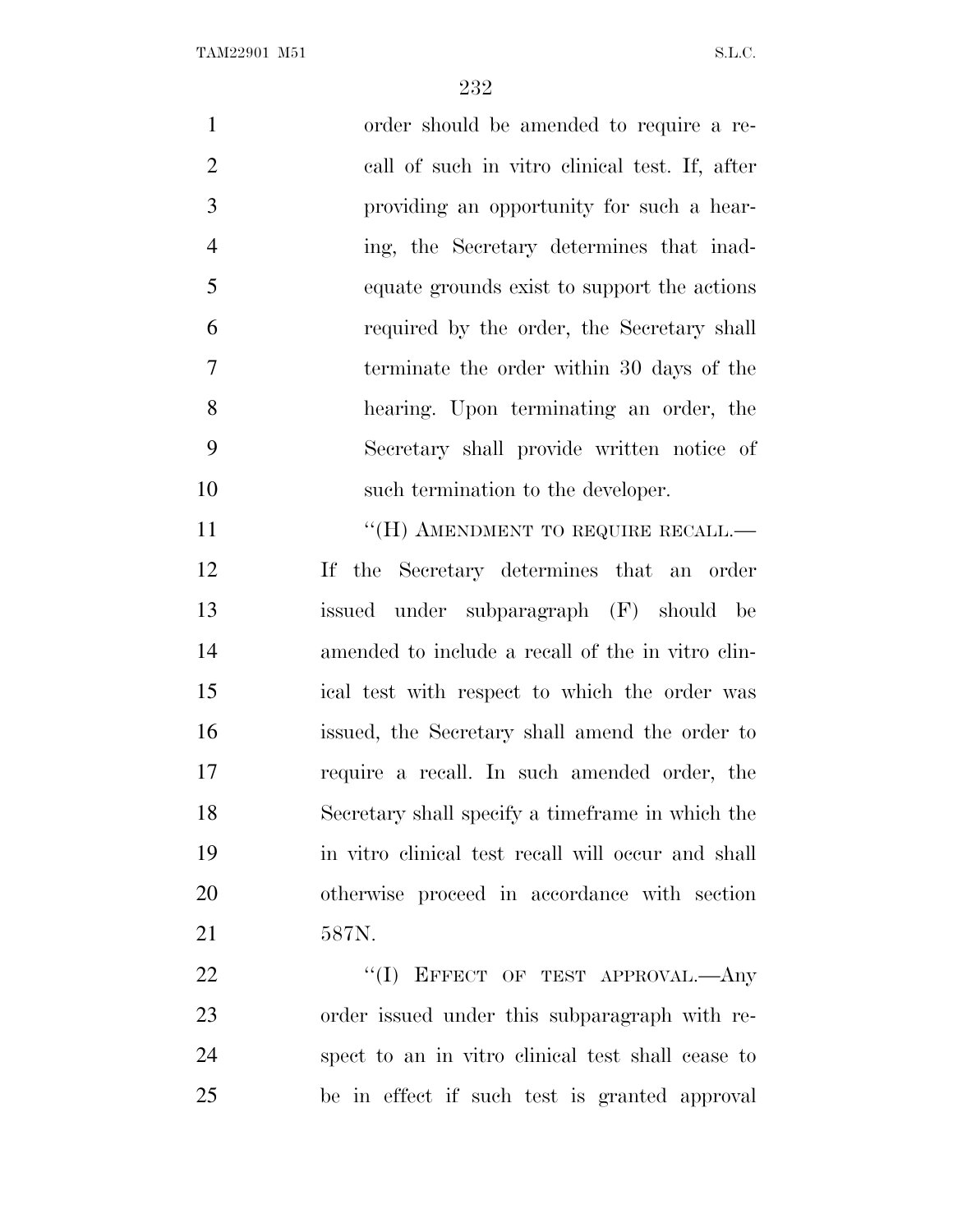1 under section 587B or subject to a technology certificate under section 587D, provided that the in vitro clinical test is developed and offered for clinical use in accordance with such ap-proval or order.

## **''SEC. 587H. ADVISORY COMMITTEES.**

 ''(a) I<sup>N</sup> GENERAL.—The Secretary may establish ad- visory committees or use advisory committee panels of ex- perts established before the date of enactment of the 10 VALID Act of 2022  $\blacksquare$  (including a device classification 11 panel under section 513) for the purposes of providing expert scientific advice and making recommendations re-lated to—

 $(1)$  the approval of an application for an in vitro clinical test submitted under this subchapter, including for evaluating, as applicable, the analytical validity, clinical validity, and safety of in vitro clin-ical tests;

 $\frac{1}{2}$  the potential effectiveness of mitigating measures for a determination on the applicable reg-21 ulatory pathway under section  $587F(b)$  or risk evaluation for an in vitro clinical test or tests;

23 ''(3) quality requirements under section 587K or applying such requirements to in vitro clinical tests developed or imported by developers;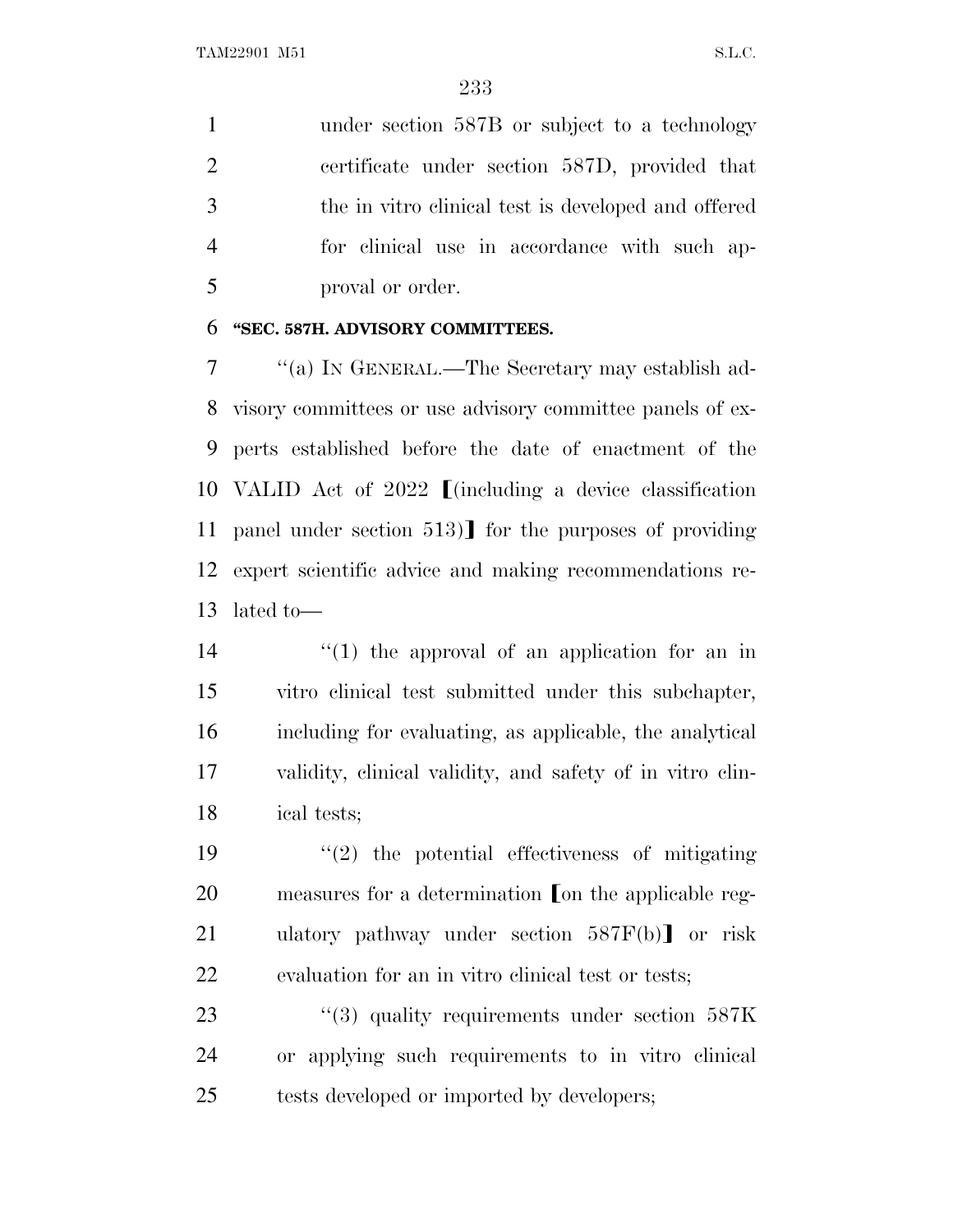1  $\frac{4}{4}$  appeals under section 587P; or

 ''(5) such other purposes as the Secretary de-termines appropriate.

''(b) APPOINTMENTS.—

5 "(1) VOTING MEMBERS.—The Secretary shall appoint to each committee established under sub- section (a), as voting members, individuals who are qualified by training and experience to evaluate in vitro clinical tests referred to the committee for the purposes specified in subsection (a), including indi- viduals with, to the extent feasible, scientific exper- tise in the development, manufacture, or utilization of such in vitro clinical tests, laboratory operations, and the use of in vitro clinical tests. The Secretary shall designate one member of each committee to serve as chair.

17 "(2) NONVOTING MEMBERS.—In addition to the individuals appointed pursuant to paragraph (1), the Secretary shall appoint to each committee estab-20 lished under subsection (a), as nonvoting members— 21 ''(A) a representative of consumer inter-ests; and

23 ''(B) a representative of interests of in vitro clinical test developers not directly af-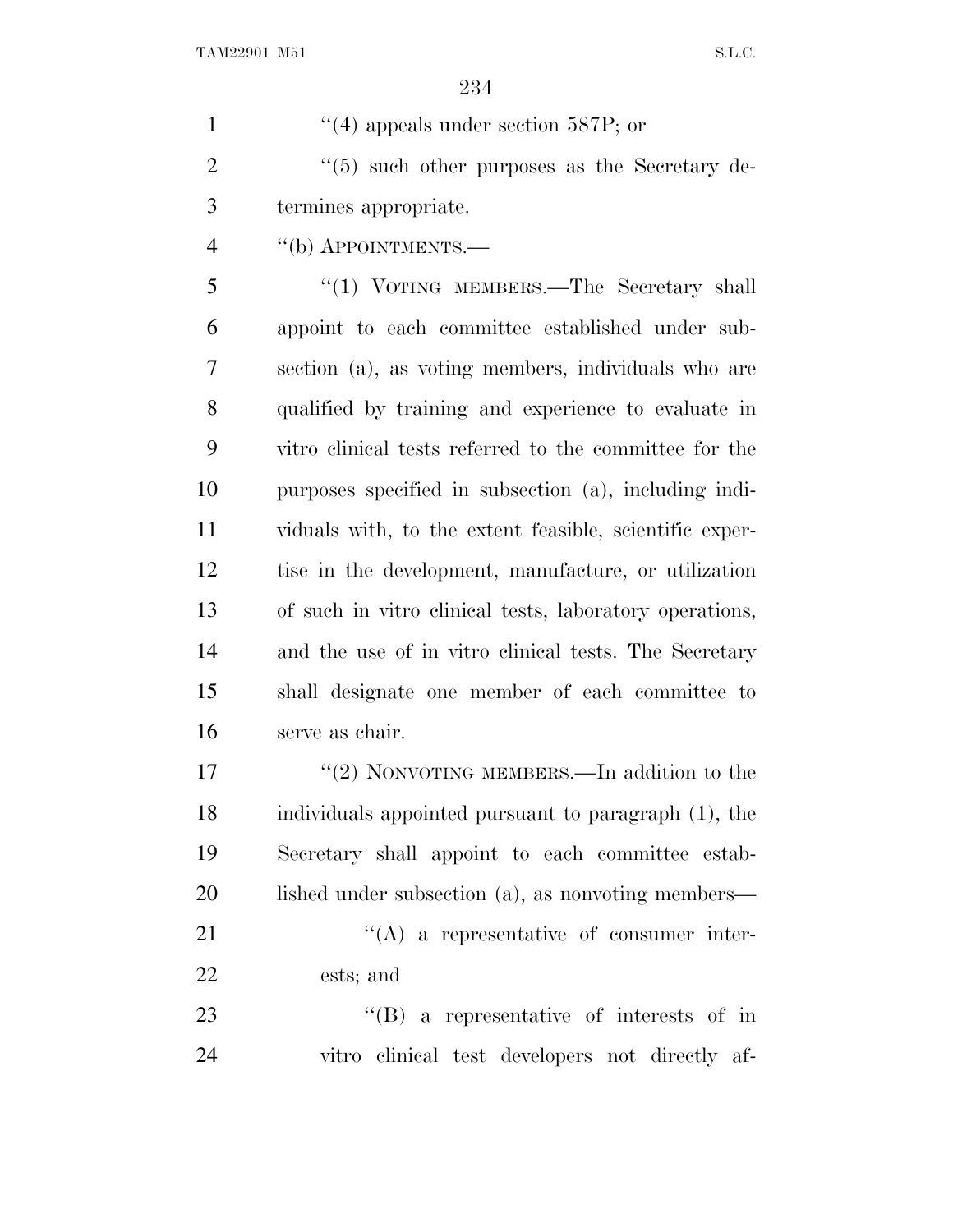fected by the matter to be brought before the committee.

3 "(3) LIMITATION.—No individual who is a reg- ular full-time employee of the United States and en- gaged in the administration of this Act may be a member of any advisory committee established under subsection (a).

8 "(4) EDUCATION AND TRAINING.—The Sec- retary shall, as appropriate, provide education and training to each new committee member before such member participates in a committee's activities, in- cluding education regarding requirements under this Act and related regulations of the Secretary, and the administrative processes and procedures related to committee meetings.

 ''(5) MEETINGS.—The Secretary shall ensure that scientific advisory committees meet regularly and at appropriate intervals so that any matter to be reviewed by such a committee can be presented to the committee not more than 60 calendar days after the matter is ready for such review. Meetings of the committee may be held using electronic or tel-ephonic communication to convene the meetings.

24 "(6) COMPENSATION.—Members of an advisory committee established under subsection (a), while at-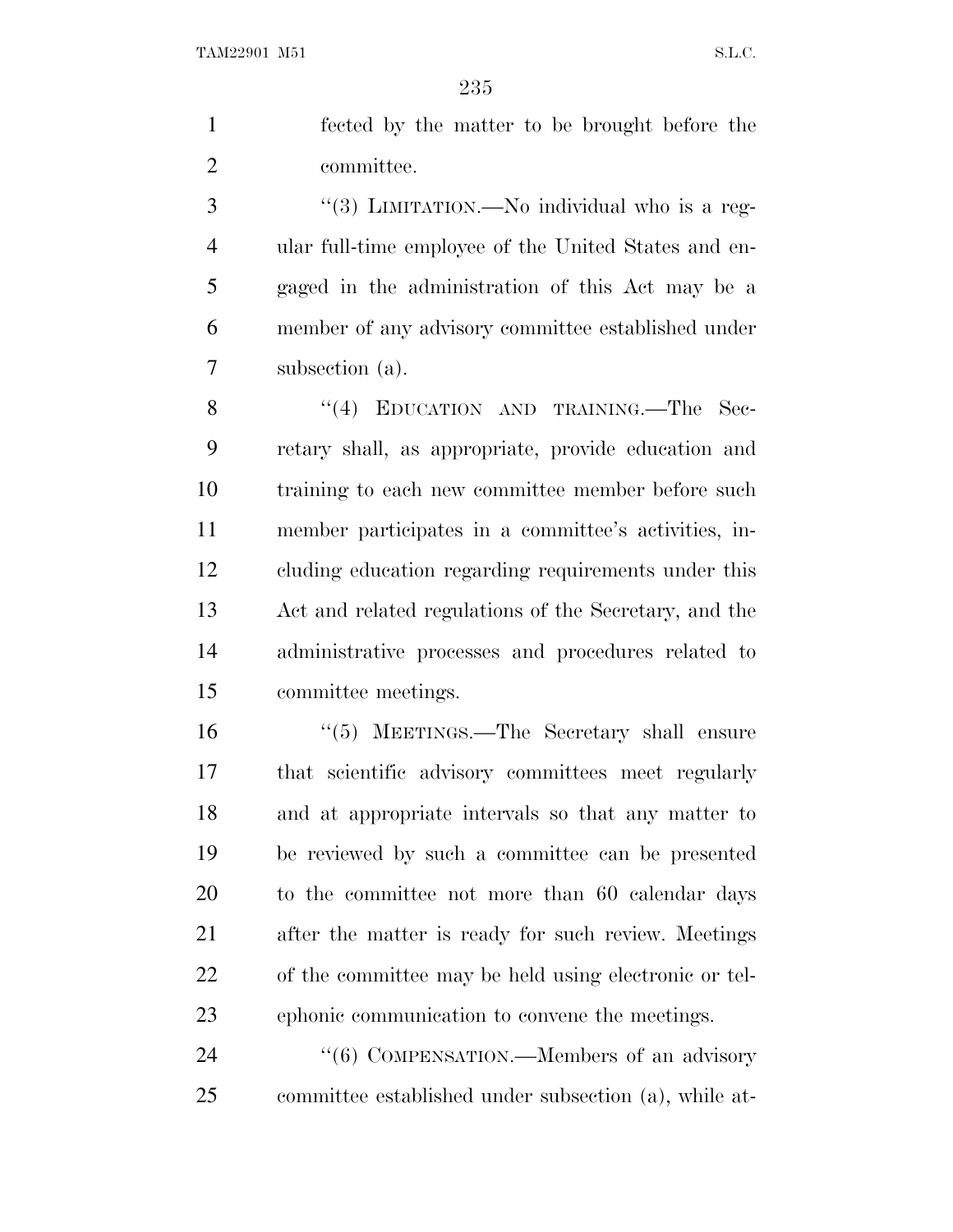| $\mathbf{1}$   | tending meetings or conferences or otherwise en-             |
|----------------|--------------------------------------------------------------|
| $\overline{2}$ | gaged in the business of the advisory committee—             |
| 3              | $\lq\lq$ shall be entitled to receive compensa-              |
| $\overline{4}$ | tion at rates to be fixed by the Secretary, but              |
| 5              | not to exceed the daily equivalent of the rate in            |
| 6              | effect for positions classified above level GS-15            |
| 7              | of the General Schedule; and                                 |
| 8              | "(B) may be allowed travel expenses as au-                   |
| 9              | thorized by section 5703 of title 5, United                  |
| 10             | States Code, for employees serving intermit-                 |
| 11             | tently in the Government service.                            |
| 12             | "(c) GUIDANCE.—The Secretary may issue guidance              |
| 13             | on the policies and procedures governing advisory commit-    |
| 14             | tees established under subsection (a).                       |
| 15             | "SEC. 587I. BREAKTHROUGH IN VITRO CLINICAL TESTS.            |
| 16             | "(a) IN GENERAL.—The purpose of this section is              |
| 17             | to encourage the Secretary, and provide the Secretary with   |
|                | 18 sufficient authority, to apply efficient and flexible ap- |
| 19             | proaches to expedite the development of, and prioritize the  |
| 20             | review of, in vitro clinical tests that represent break-     |
| 21             | through technologies.                                        |
| 22             | "(b) ESTABLISHMENT OF PROGRAM.—The Secretary                 |
| 23             | shall establish a program to expedite the development of,    |
| 24             | and provide for the priority review of, in vitro clinical    |
| 25             | tests.                                                       |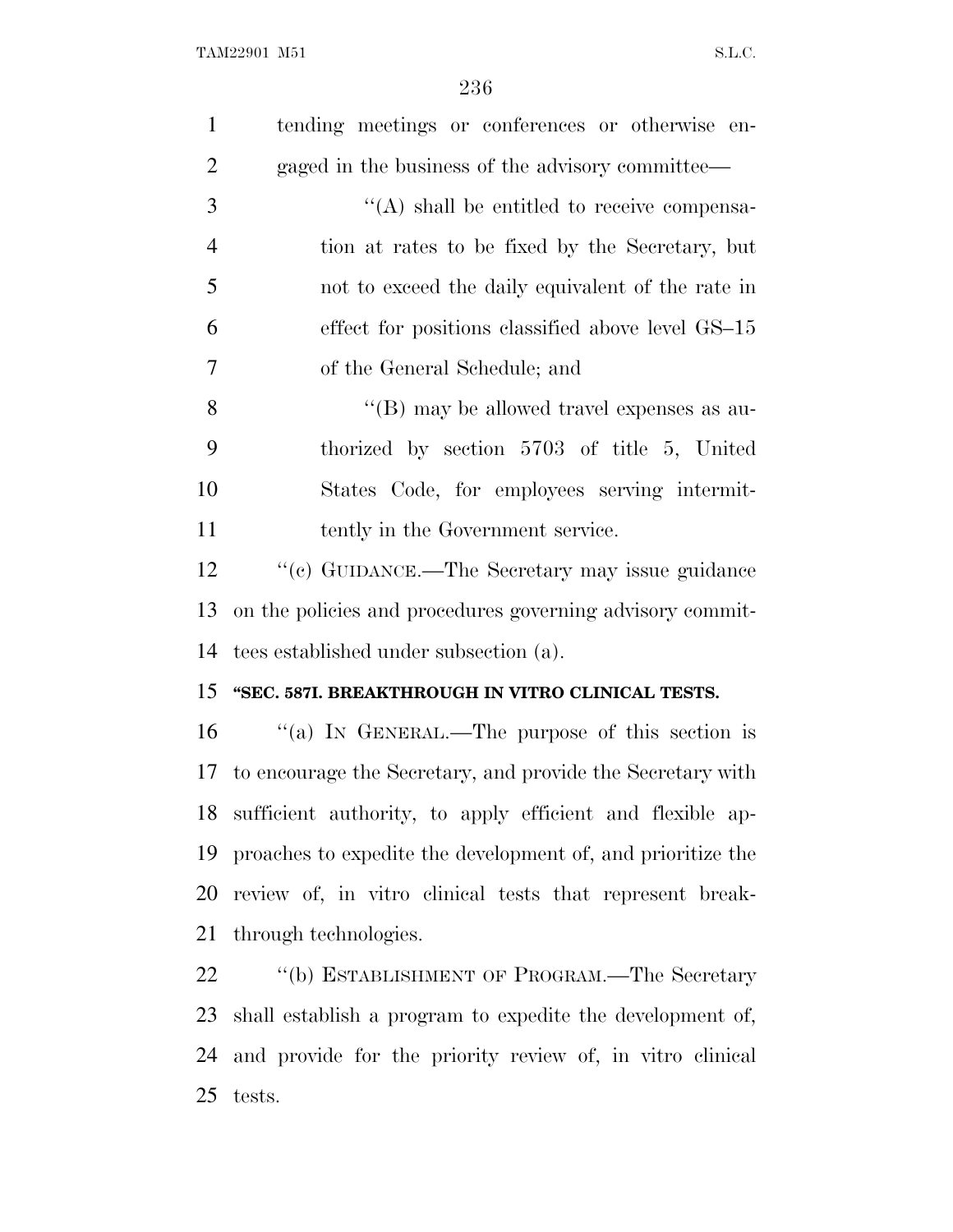''(c) ELIGIBILITY.—The program developed under subsection (b) shall be available for any in vitro clinical test that—  $\frac{4}{1}$  provides or enables more effective treat- ment or diagnosis of life-threatening or irreversibly debilitating human disease or conditions compared to existing approved or cleared alternatives, includ- ing an in vitro clinical test offered under a tech- nology certification order; and  $(2)$  is a test— 11 ''(A) that represents a breakthrough tech- nology; 13 ''(B) for which no approved or cleared al- ternative in vitro clinical test exists, including no in vitro clinical test offered under a tech- nology certification order;  $\lq\lq$  (C) that offers a clinically meaningful ad- vantage over any existing alternative in vitro clinical test that is approved or cleared (includ- ing any in vitro clinical test offered under a technology certification order), including the po- tential to reduce or eliminate the need for hos- pitalization, improve patient quality of life, fa- cilitate patients' ability to manage their own care (such as through self-directed personal as-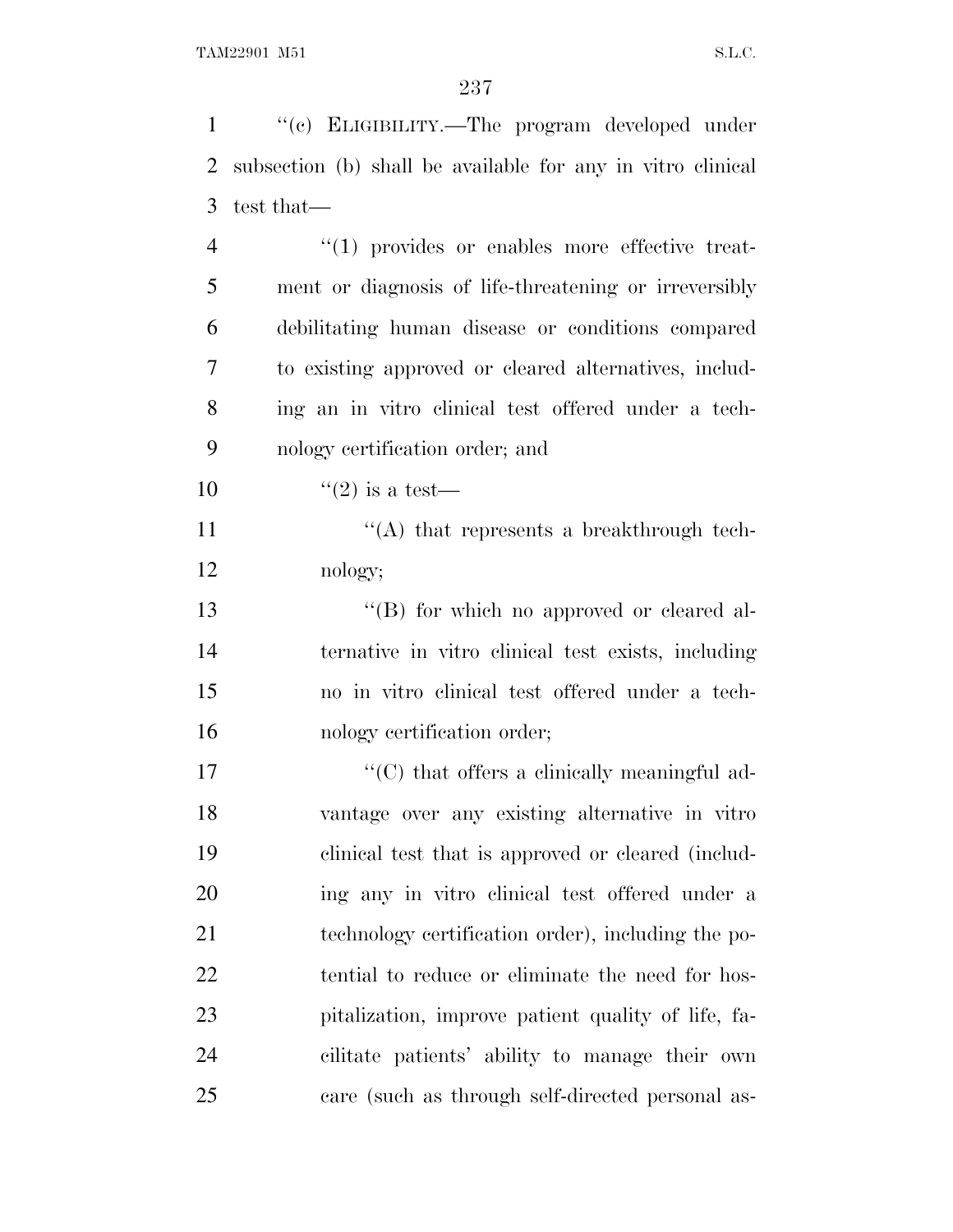| $\mathbf{1}$   | sistance), or establish long-term clinical effi-          |
|----------------|-----------------------------------------------------------|
| $\overline{2}$ | ciencies; or                                              |
| 3              | "(D) the availability of which is in the best             |
| 4              | interest of patients or public health.                    |
| 5              | "(d) DESIGNATION.-                                        |
| 6              | "(1) REQUEST. To receive breakthrough des-                |
| 7              | ignation under this section, an applicant may re-         |
| 8              | quest that the Secretary designate the in vitro clin-     |
| 9              | ical test for expedited development and priority re-      |
| 10             | view. Any such request for designation may be made        |
| 11             | at any time prior to, or at the time of, the submis-      |
| 12             | sion of an application under section 587B or 587D,        |
| 13             | and shall include information demonstrating that the      |
| 14             | test meets the criteria described in subsection (c).      |
| 15             | "(2) DETERMINATION.—Not later than 60 cal-                |
| 16             | endar days after the receipt of a request under para-     |
| 17             | graph (1), the Secretary shall determine whether the      |
| 18             | in vitro clinical test that is the subject of the request |
| 19             | meets the criteria described in subsection (c). If the    |
| 20             | Secretary determines that the test meets the criteria,    |
| 21             | the Secretary shall designate the test for expedited      |
| 22             | development and priority review.                          |
| 23             | "(3) REVIEW.—Review of a request under para-              |
| 24             | graph (1) shall be undertaken by a team that is           |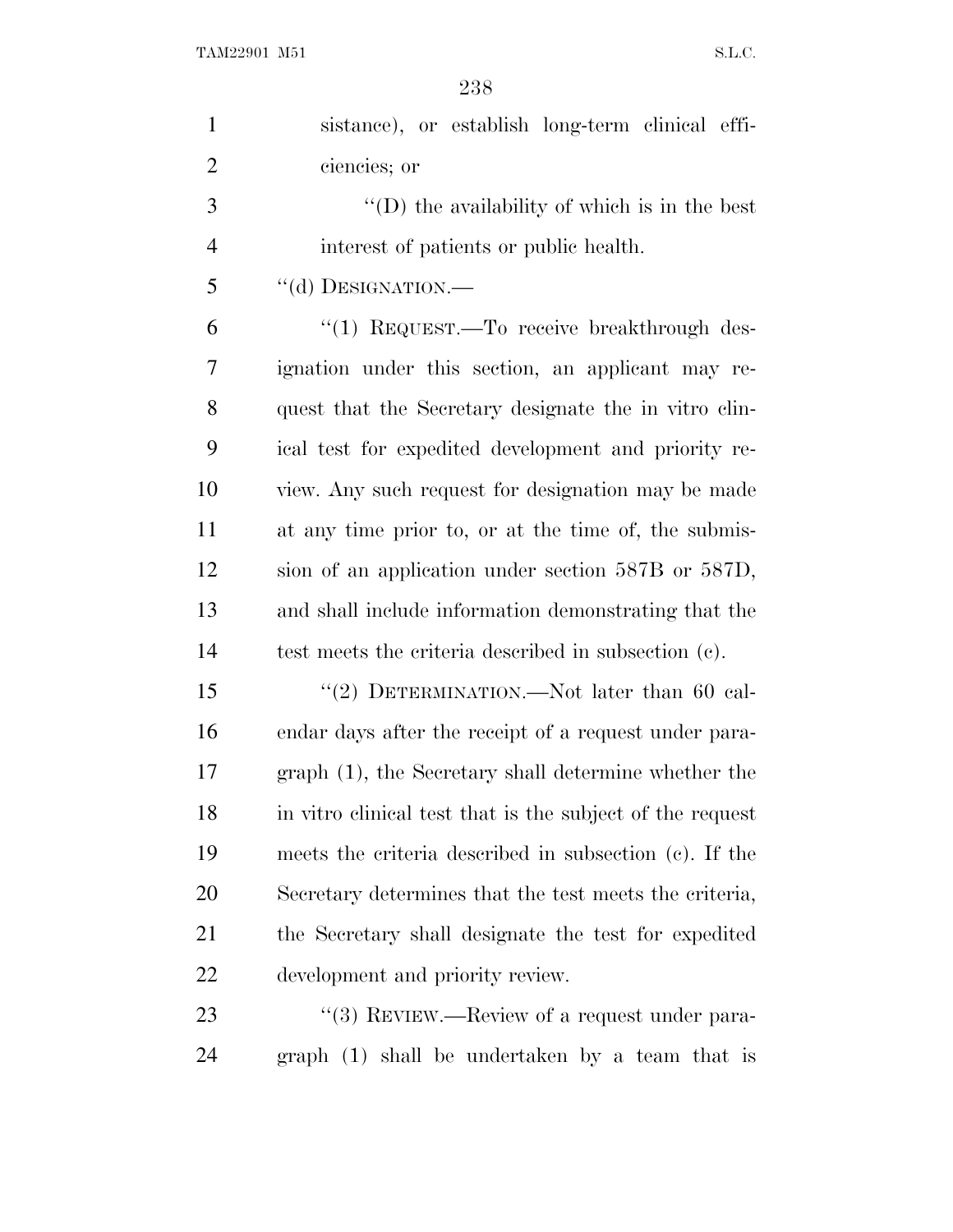| $\mathbf{1}$   | composed of experienced staff and senior managers               |
|----------------|-----------------------------------------------------------------|
| $\overline{2}$ | of the Food and Drug Administration.                            |
| 3              | $``(4)$ WITHDRAWAL.—                                            |
| $\overline{4}$ | "(A) IN GENERAL.—The designation of an                          |
| 5              | in vitro clinical test under this subsection is                 |
| 6              | deemed to be withdrawn, and such in vitro clin-                 |
| 7              | ical test shall no longer be eligible for designa-              |
| 8              | tion under this section, if an application for ap-              |
| 9              | proval for such test under section 587B or                      |
| 10             | 587D is denied. Such test shall be eligible for                 |
| 11             | breakthrough designation upon a new request                     |
| 12             | for such designation.                                           |
| 13             | "(B) EXCEPTION.—The Secretary may not                           |
| 14             | withdraw a designation granted under this sub-                  |
| 15             | section based on the subsequent approval or                     |
| 16             | technology certification of another in vitro clin-              |
| 17             | ical test that—                                                 |
| 18             | "(i) is designated under this section;                          |
| 19             | or                                                              |
| 20             | "(ii) was given priority review under                           |
| 21             | section 515B.                                                   |
| 22             | "(e) ACTIONS.—For purposes of expediting the devel-             |
| 23             | opment and review of in vitro clinical tests under this sec-    |
| 24             | tion, the Secretary may take the actions and additional         |
| 25             | actions set forth in paragraphs $(1)$ and $(2)$ , respectively, |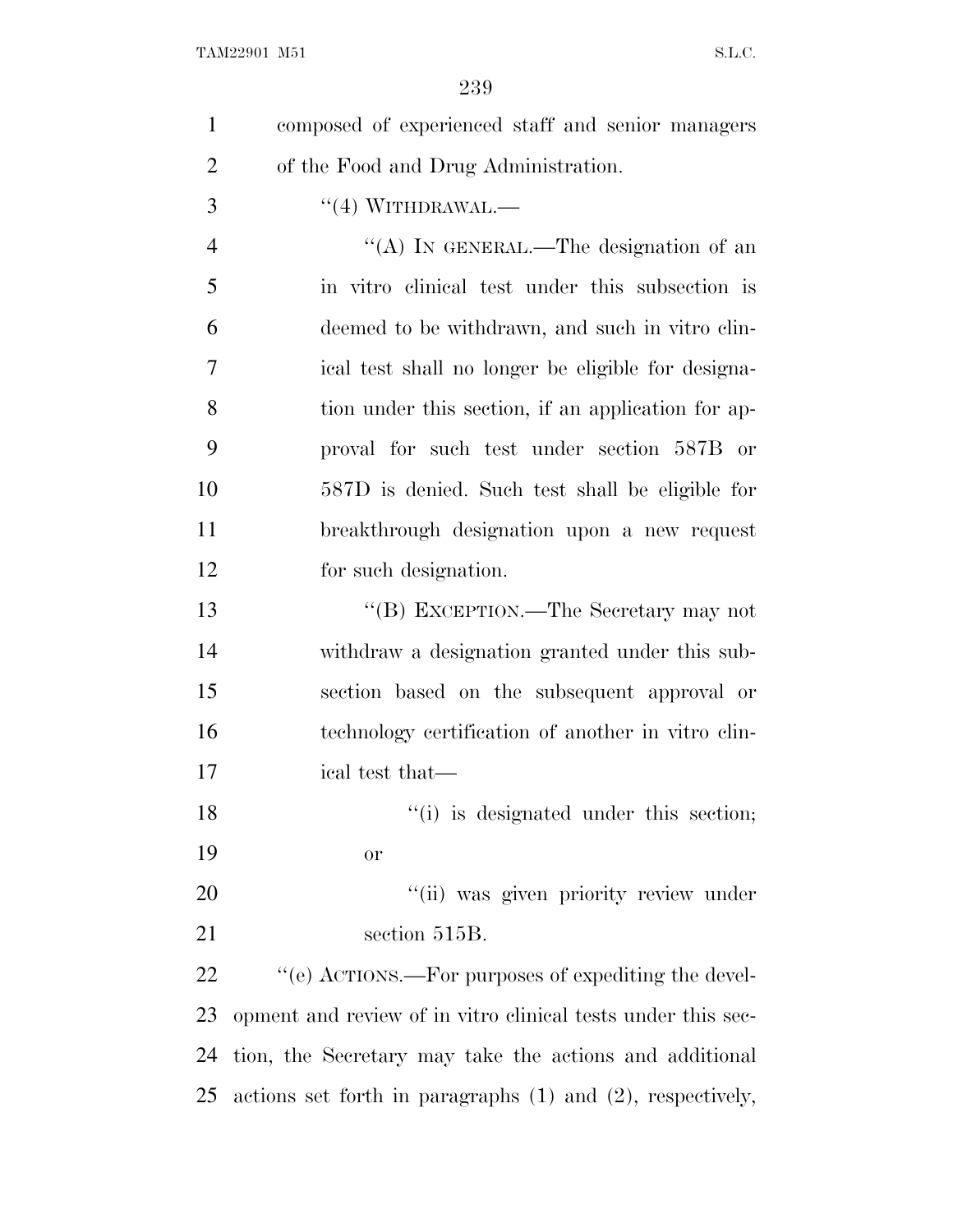TAM22901 M51 S.L.C.

 of section 515B(e) when reviewing such tests. Any ref- erence or authorization in section 515B(e) with respect to a device shall be deemed a reference or authorization with respect to an in vitro clinical test for purposes of this section.

 ''(f) REGULATION AND GUIDANCE.—Not later than the date specified for final regulations and guidance under section 825 of the VALID Act of 2022, the Secretary shall issue final regulation and guidance, as applicable on the implementation of this section, as follows:

11  $\frac{1}{2}$  (1) Such guidance shall—

12  $\langle (A)$  set forth the process by which a per- son may seek a designation under subsection (d); and

15 "(B) provide a template for request under subsection (d).

17  $\frac{1}{2}$  Such regulations shall—

18 ''(A) identify the criteria the Secretary will use in evaluating a request for designation; and  $\langle (B)$  identify the criteria and processes the Secretary will use to assign a team of staff, in- cluding team leaders, to review in vitro clinical tests designated for expedited development and priority review, including any training required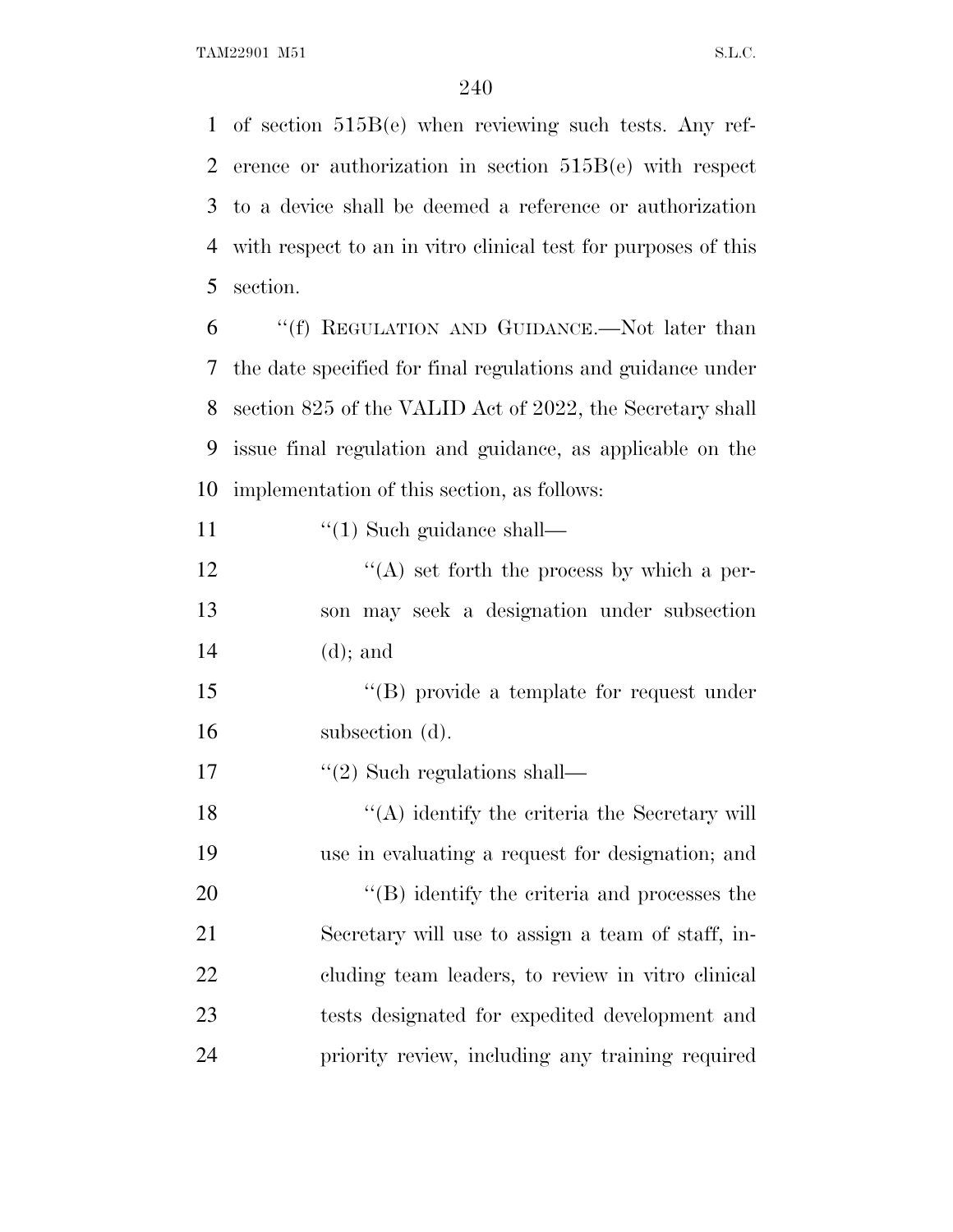| $\mathbf{1}$   | for such personnel to ensure effective and effi-             |
|----------------|--------------------------------------------------------------|
| $\overline{2}$ | cient review.                                                |
| 3              | "(g) RULES OF CONSTRUCTION.—Nothing in this                  |
| $\overline{4}$ | section shall be construed to affect—                        |
| 5              | $\lq(1)$ the criteria and standards for evaluating           |
| 6              | an application pursuant to section 587B or 587D,             |
| 7              | including the recognition of valid scientific evidence       |
| 8              | as described in section $587(17)$ and consideration          |
| 9              | and application of the least burdensome means de-            |
| 10             | scribed under section $587BB(c)$ ;                           |
| 11             | $\lq(2)$ the authority of the Secretary with respect         |
| 12             | to clinical holds under section 587R;                        |
| 13             | $\cdot\cdot$ (3) the authority of the Secretary to act on an |
| 14             | application pursuant to section 587B before comple-          |
| 15             | tion of an establishment inspection, as the Secretary        |
| 16             | determines appropriate; or                                   |
| 17             | $\cdot$ (4) the authority of the Secretary with respect      |
| 18             | to postmarket surveillance under sections $587L(d)$          |
| 19             | and 587Y.                                                    |
| 20             | "SEC. 587J. REGISTRATION AND LISTING.                        |
| 21             | "(a) REGISTRATION REQUIREMENT.—                              |
| 22             | "(1) IN GENERAL.—Each person described in                    |
| 23             | subsection $(b)(1)$ shall—                                   |
| 24             | "(A) during the period beginning on Octo-                    |
| 25             | ber 1 and ending on December 31 of each year,                |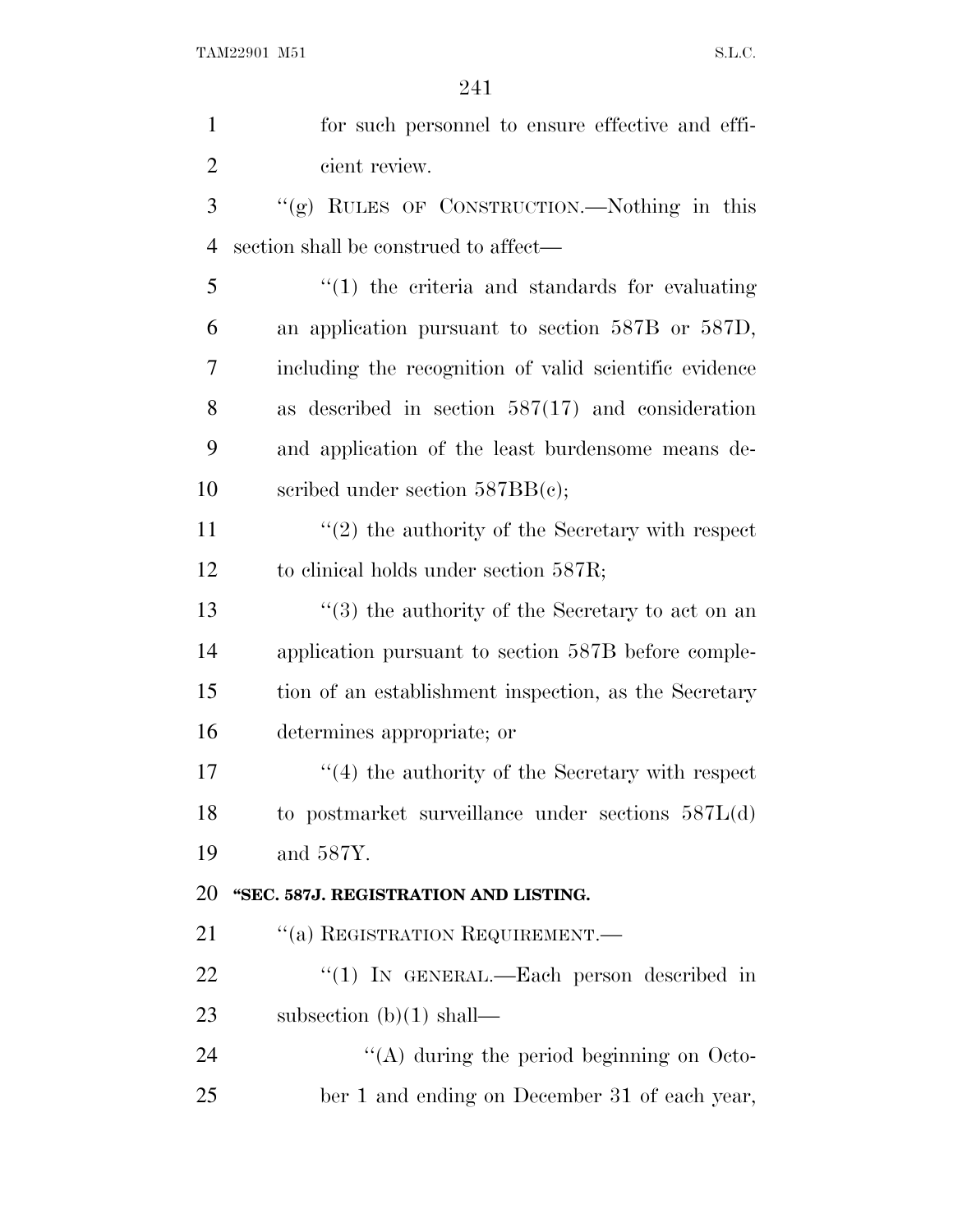| $\mathbf{1}$   | register with the Secretary the name of such       |
|----------------|----------------------------------------------------|
| $\overline{2}$ | person, places of business of such person, all es- |
| 3              | tablishments engaged in the activities specified   |
| $\overline{4}$ | under this paragraph, the establishment reg-       |
| 5              | istration number of each such establishment,       |
| 6              | and a point of contact for each such establish-    |
| 7              | ment, including an electronic point of contact;    |
| 8              | and                                                |
| 9              | "(B) submit an initial registration con-           |
| 10             | taining the information required under subpara-    |
| 11             | $graph(A)$ not later than—                         |
| 12             | "(i) the effective date of this section if         |
| 13             | such establishment is engaged in any activ-        |
| 14             | ity described in subsection $(b)(1)$ on such       |
| 15             | effective date, unless the Secretary estab-        |
| 16             | lishes by guidance a date later than such          |
| 17             | implementation date for all or a category          |
| 18             | of such establishments; or                         |
| 19             | "(ii) 30 days prior to engaging in any             |
| 20             | activity described in subsection $(b)(1)$ , if     |
| 21             | such establishment is not engaged in any           |
| 22             | activity described in this paragraph on            |
| 23             | such effective date.                               |
| 24             | "(2) REGISTRATION NUMBERS.—The Secretary           |
| 25             | may assign a registration number to any person or  |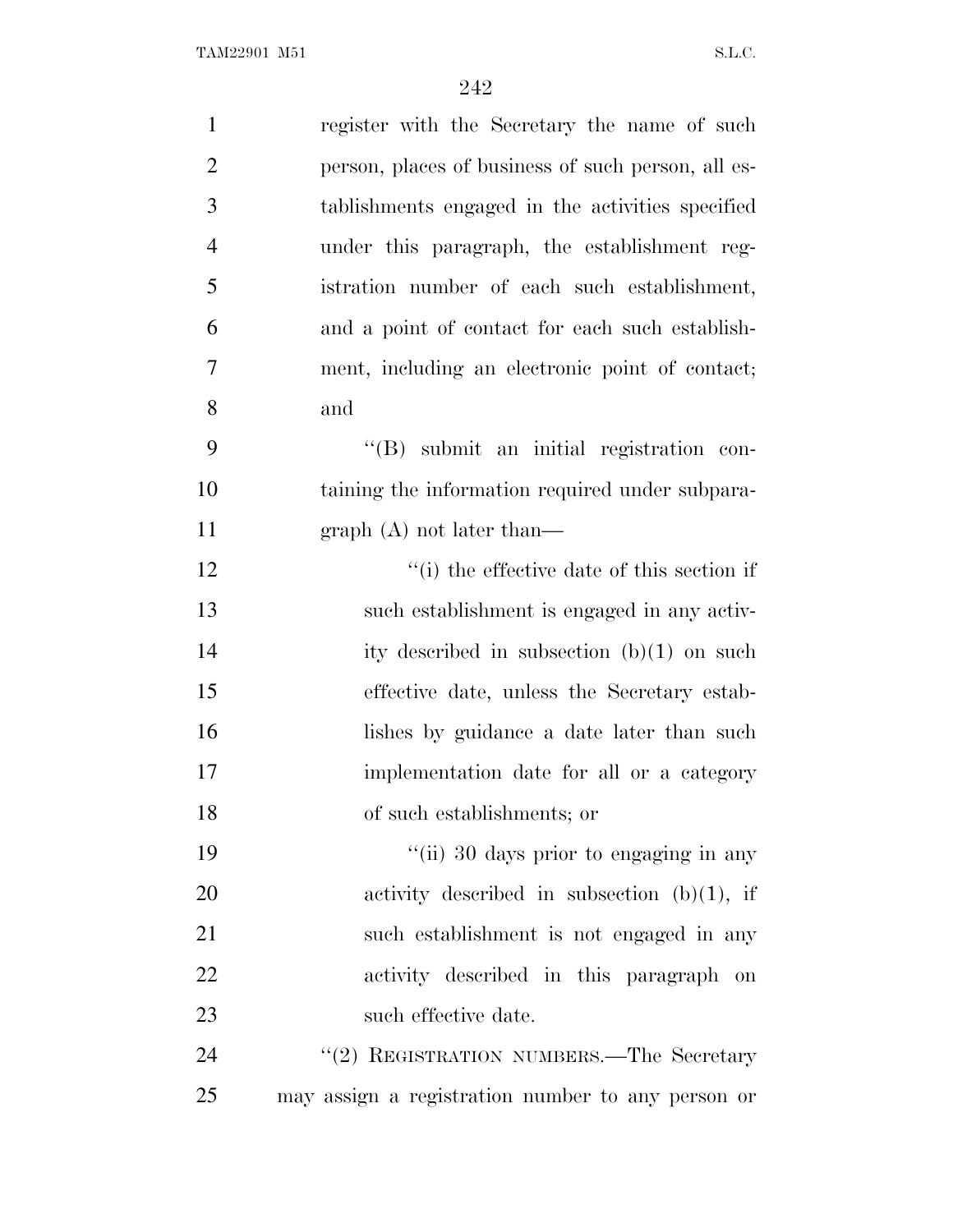| $\mathbf{1}$   | an establishment registration number to any estab-            |
|----------------|---------------------------------------------------------------|
| $\overline{2}$ | lishment registered in accordance with this section.          |
| 3              | Registration information shall be made publicly               |
| $\overline{4}$ | available by publication on the website maintained            |
| 5              | by the Food and Drug Administration, in accord-               |
| 6              | ance with subsection (d).                                     |
| 7              | "(3) INSPECTION.—Each person or establish-                    |
| 8              | ment that is required to be registered with the Sec-          |
| 9              | retary under this section shall be subject to inspec-         |
| 10             | tion pursuant to section 704.                                 |
| 11             | "(b) LISTING INFORMATION FOR IN VITRO CLINICAL                |
| 12             | TESTS.-                                                       |
| 13             | $``(1)$ IN GENERAL.—Each person who—                          |
| 14             | $\lq\lq$ (A) is a developer; and                              |
| 15             | $\lq\lq (B)$ introduces or proposes to begin the              |
| 16             | introduction or delivery for introduction into                |
| 17             | interstate commerce through<br>an exemption                   |
| 18             | under subsection (a)(1), (a)(2), (a)(3), or (g) of            |
| 19             | section 587C or section 587G or through the                   |
| 20             | filing of an application under section 587B or                |
| 21             | section 587D,                                                 |
| 22             | shall submit a listing to the Secretary containing the        |
| 23             | information described in paragraph $(2)$ , $(4)$ , or $(5)$ , |
| 24             | applicable, in accordance with the applicable<br><b>as</b>    |
| 25             | schedule described under subsection (c). Such listing         |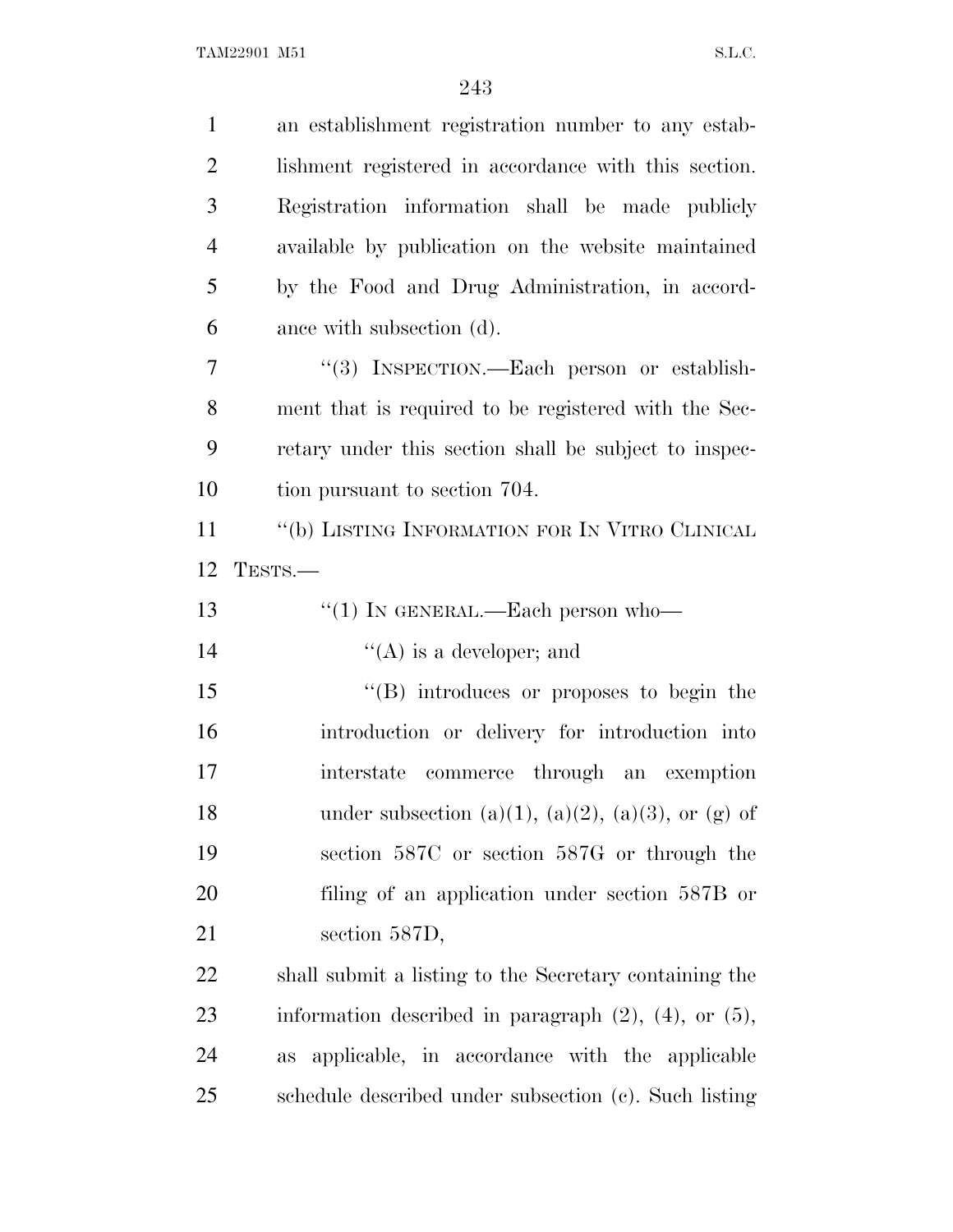| $\mathbf{1}$   | shall be prepared in such form and manner as the         |
|----------------|----------------------------------------------------------|
| $\overline{2}$ | Secretary may specify in guidance. Listing informa-      |
| 3              | tion shall be submitted through the comprehensive        |
| $\overline{4}$ | test information system in accordance with section       |
| 5              | 587U, as appropriate.                                    |
| 6              | "(2) SUBMISSIONS.—Each developer submitting              |
| 7              | a listing under paragraph (1) shall electronically       |
| 8              | submit to the comprehensive test information system      |
| 9              | described in section 587U the following information,     |
| 10             | as applicable, for each in vitro clinical test for which |
| 11             | such person is a developer in the form and manner        |
| 12             | prescribed by the Secretary, taking into account         |
| 13             | least burdensome principles:                             |
| 14             | $\lq\lq$ . Name of the establishment and its es-         |
| 15             | tablishment registration number.                         |
| 16             | "(B) Contact information for the official                |
| 17             | correspondent for the listing.                           |
| 18             | $\lq\lq$ (C) Name (common name<br>and trade              |
| 19             | name, if applicable) of the in vitro clinical test       |
| 20             | and its test listing number (when available).            |
| 21             | $\lq\lq$ (D) The certificate number for any lab-         |
| 22             | oratory certified by the Secretary under section         |
| 23             | 353 of the Public Health Service Act that                |
| 24             | meets the requirements to perform high-com-              |
| 25             | plexity testing and that is the developer of the         |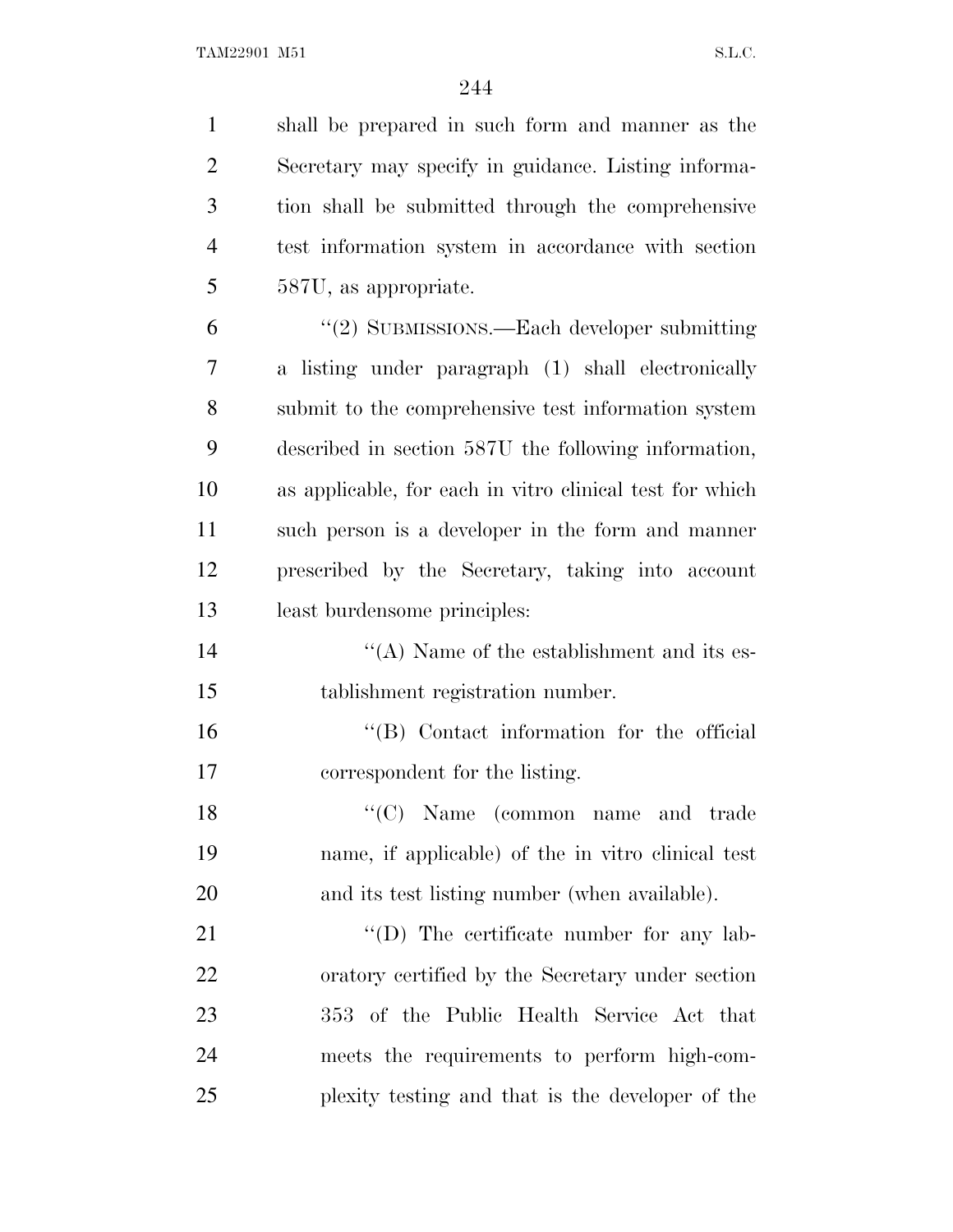| $\mathbf{1}$   | in vitro clinical test, and the certificate number |
|----------------|----------------------------------------------------|
| $\overline{2}$ | under such section for any laboratory that is      |
| 3              | performing the test, is within the same cor-       |
| $\overline{4}$ | porate organization, and has common ownership      |
| 5              | by the same parent corporation.                    |
| 6              | "(E) Whether the in vitro clinical test is,        |
| 7              | as applicable, offered as a test approved under    |
| 8              | section 587B, cleared to be offered under a        |
| 9              | granted technology certification order, or of-     |
| 10             | fered as an exempt in vitro clinical test under    |
| 11             | section 587A.                                      |
| 12             | $\lq\lq(F)$ Indications for use information under  |
| 13             | section $587(10)$ .                                |
| 14             | $\lq\lq(G)$ Any substances detected by the in      |
| 15             | vitro clinical test, such as an analyte, protein,  |
| 16             | or pathogen.                                       |
| 17             | "(H) Type or types of specimen or sample.          |
| 18             | $\lq\lq$ (I) Test method.                          |
| 19             | "(J) Test purpose or purposes, as de-              |
| 20             | scribed in section $201(\text{ss})(2)$ .           |
| 21             | "(K) Diseases or conditions for which the          |
| 22             | in vitro clinical test is intended for use.        |
| 23             | $\lq\lq$ . Intended patient populations.           |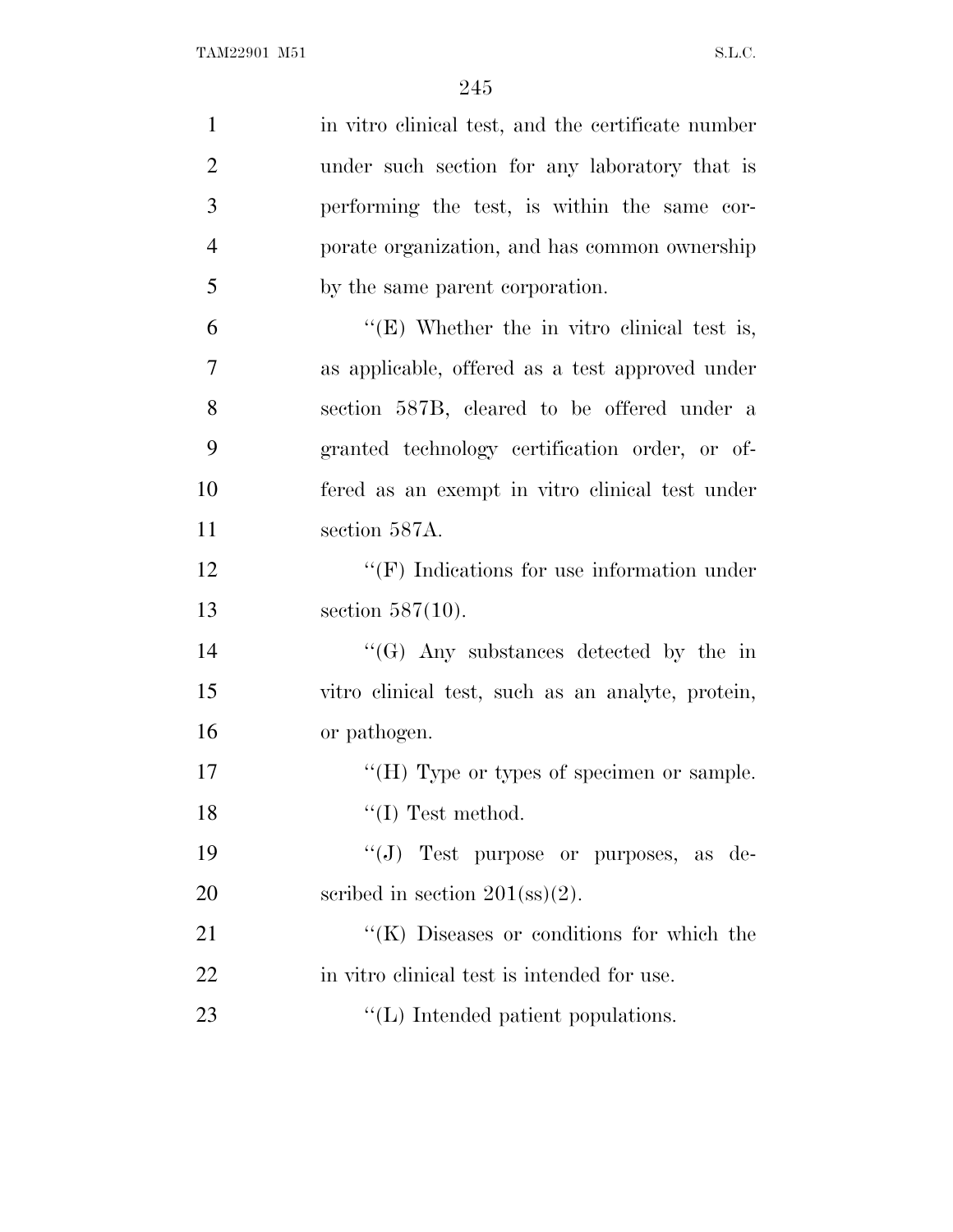| $\mathbf{1}$   | "(M) Context of use, such as in a clinical                |
|----------------|-----------------------------------------------------------|
| $\overline{2}$ | laboratory, in a health care facility, prescription       |
| 3              | home use, or without a prescription.                      |
| $\overline{4}$ | $\lq\lq(N)$ A brief summary of the analytical             |
| 5              | and clinical performance of the in vitro clinical         |
| 6              | test, and as applicable, the lot release criteria.        |
| 7              | $\cdot$ (O) A brief description of conformance            |
| 8              | with any applicable mitigating measures, re-              |
| 9              | strictions, and standards.                                |
| 10             | $\lq\lq(P)$ Representative labeling for the in            |
| 11             | vitro clinical test, as appropriate.                      |
| 12             | "(3) TEST LISTING NUMBER.—The Secretary                   |
| 13             | may assign a test listing number to each in vitro         |
| 14             | clinical test that is the subject of a listing under this |
| 15             | section. The process for assigning test listing num-      |
| 16             | bers may be established through guidance, and may         |
| 17             | include the recognition of standards, formats, or         |
| 18             | conventions developed by a third-party organization.      |
| 19             | "(4) ABBREVIATED LISTING.—A person who is                 |
| 20             | not a developer but is otherwise required to register     |
| 21             | pursuant to subsection (a) shall submit an abbre-         |
| 22             | viated listing to the Secretary containing the infor-     |
| 23             | mation described in subparagraphs $(A)$ through $(C)$     |
| 24             | of paragraph $(2)$ , and the name of the developer.       |
| 25             | The information shall be submitted in accordance          |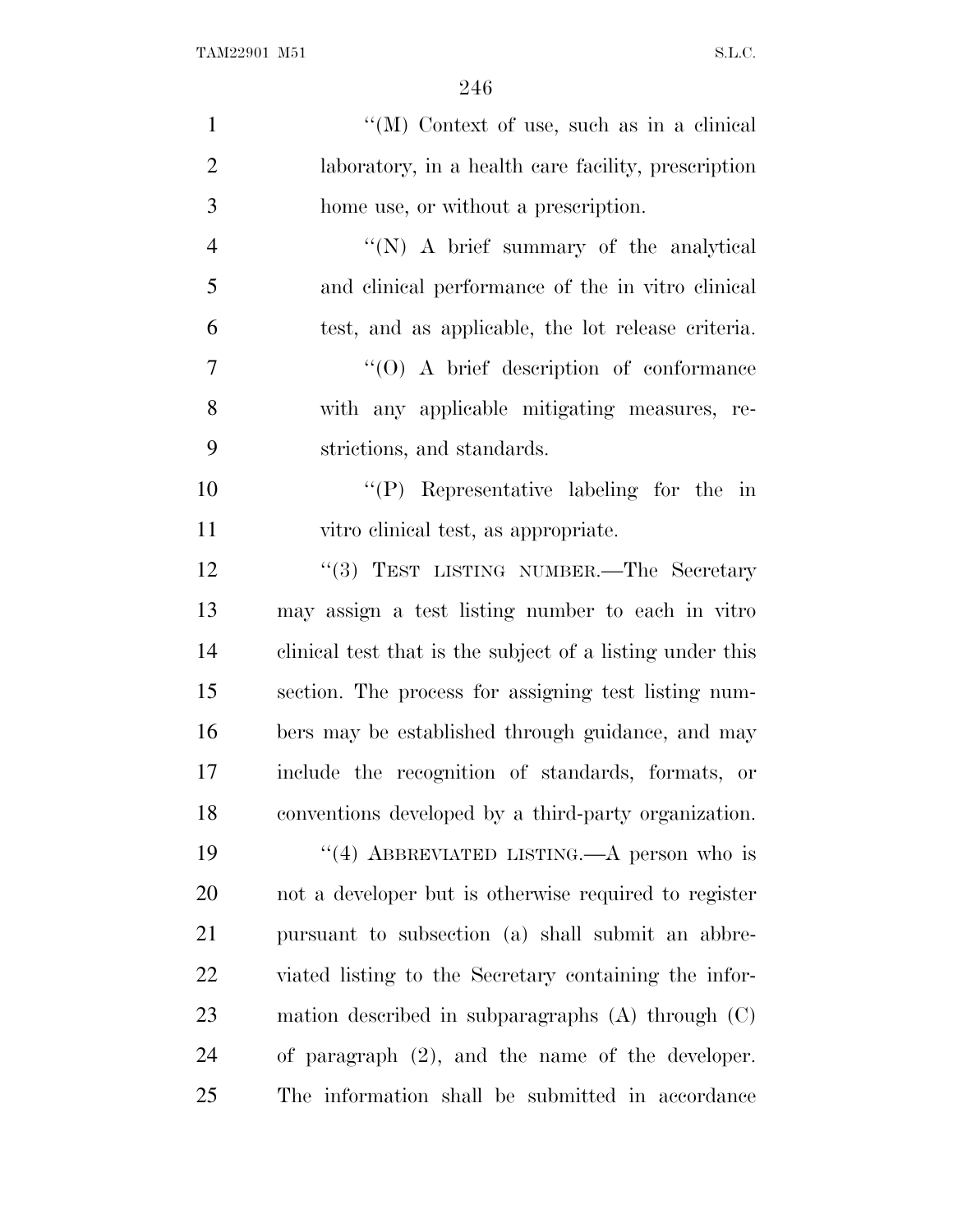with the applicable schedule described under sub- section (c). Such abbreviated listing shall be pre- pared in such form and manner as the Secretary may specify through guidance. Listing information shall be submitted to the comprehensive test infor- mation system in accordance with section 587U, as appropriate.

8 "(5) GRANDFATHERED TESTS.—A developer of- fering a test that is a grandfathered test under sec- tion 587G(a) shall submit listing information re- quired under subparagraphs (A) through (M) of paragraph (2).

13 "(6) TESTS OFFERED UNDER A TECHNOLOGY CERTIFICATION ORDER.—The holder of a technology certification order under section 587D shall submit additional listing information related to any changes not otherwise submitted in a supplement under sub-section 587D(f). Such information shall—

19  $((A)$  identify any changes that have been made to the procedures in the technology cer-21 tification order; and

22 "'(B) identify the listings under section 587J for any new in vitro clinical test offered under a technology certification order in the preceding year.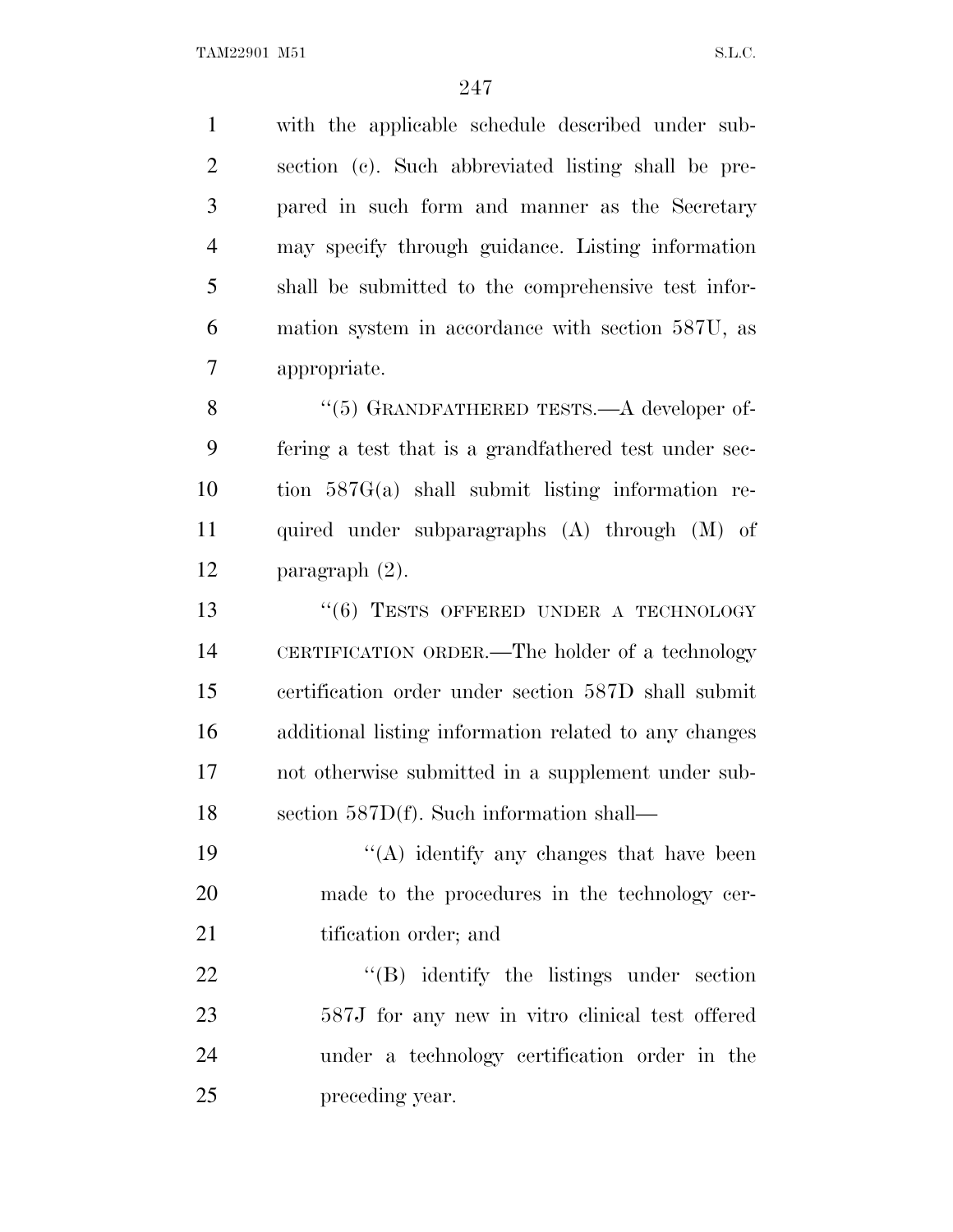| $\mathbf{1}$   | " $(7)$ EXEMPT TESTS.—A developer of an in             |
|----------------|--------------------------------------------------------|
| $\overline{2}$ | vitro clinical test who introduces or proposes to      |
| 3              | begin the introduction or delivery for introduction    |
| $\overline{4}$ | into interstate commerce that is otherwise exempt      |
| 5              | from the requirement to submit listing information     |
| 6              | pursuant to an exemption under section 587C may        |
| 7              | submit listing information under this subsection.      |
| 8              | "(c) TIMELINES FOR SUBMISSION OF LISTING IN-           |
| 9              | FORMATION.-                                            |
| 10             | $\lq(1)$ In GENERAL.—The timelines for submis-         |
| 11             | sion of registration and listing under subsections (a) |
| 12             | and (b) are as follows:                                |
| 13             | "(A) For an in vitro clinical test that was            |
| 14             | listed as a device under section $510(j)$ prior to     |
| 15             | the effective date of this section, a person shall     |
| 16             | maintain a device listing under section 510            |
| 17             | until such time as the system for submitting           |
| 18             | the listing information required under sub-            |
| 19             | section (b) becomes available and thereafter           |
| 20             | shall submit the listing information not later         |
| 21             | than the later of 1 year after the system for          |
| 22             | submitting the listing under this section be-          |
| 23             | comes available or the effective date of this sec-     |
| 24             | tion.                                                  |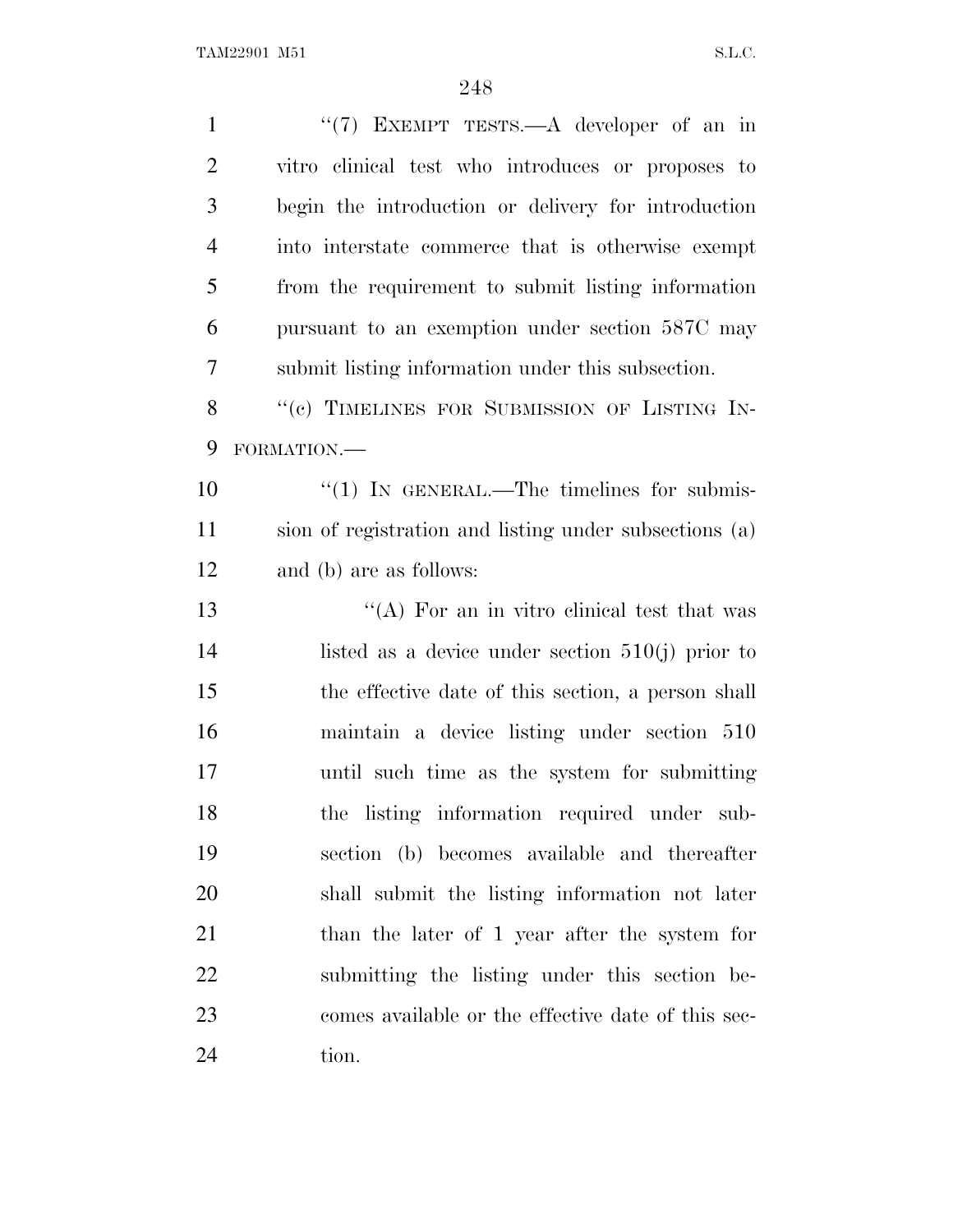| $\mathbf{1}$   | "(B) For an in vitro clinical test that is         |
|----------------|----------------------------------------------------|
| $\overline{2}$ | subject to grandfathering under section            |
| 3              | $587G(a)$ a person shall submit the listing infor- |
| $\overline{4}$ | mation required under subsection $(b)(5)$ not      |
| 5              | later that the later of 1 year after the system    |
| 6              | for submitting the listing under this section be-  |
| 7              | comes available or the effective date of this sec- |
| 8              | tion.                                              |
| 9              | "(C) For an in vitro clinical test that is         |
| 10             | not described in subparagraph $(A)$ or $(B)$ , a   |
| 11             | person shall submit the required listing infor-    |
| 12             | mation as follows:                                 |
| 13             | "(i) For an in vitro clinical test that            |
| 14             | is not exempt from premarket approval              |
| 15             | under section 587B, a person shall submit          |
| 16             | the required listing information, prior to         |
| 17             | offering the in vitro clinical test and not        |
| 18             | later than 30 business days after the date         |
| 19             | of approval of the premarket approval ap-          |
| 20             | plication.                                         |
| 21             | "(ii) For an in vitro clinical test that           |
| 22             | is exempt from premarket review under              |
| 23             | section 587C, the required listing informa-        |
| 24             | tion shall be submitted prior to offering          |
| 25             | the in vitro clinical test.                        |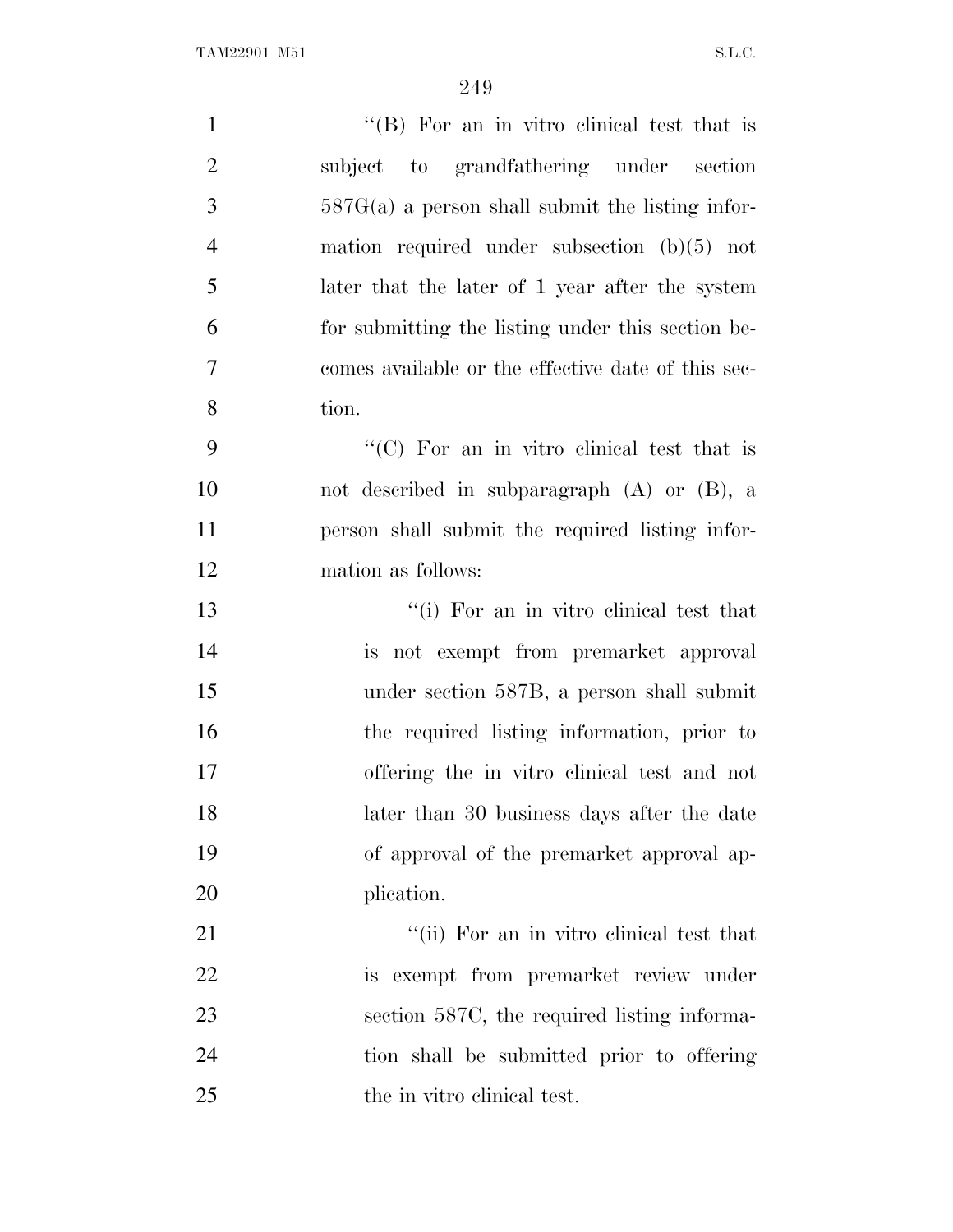| $\mathbf{1}$   | "(D) The holder of a technology certifi-            |
|----------------|-----------------------------------------------------|
| $\overline{2}$ | cation order issued under section 587D shall        |
| 3              | submit the information required under sub-          |
| $\overline{4}$ | section $(b)(6)$ each year at the time the devel-   |
| 5              | oper submits an update in accordance with           |
| 6              | paragraph $(2)(B)$ .                                |
| $\tau$         | "(2) UPDATES.-                                      |
| 8              | "(A) UPDATES AFTER CHANGES.-Each                    |
| 9              | developer required to submit listing information    |
| 10             | under this section shall update such informa-       |
| 11             | tion within 10 business days of any change that     |
| 12             | causes any previously listed information to be      |
| 13             | inaccurate or incomplete.                           |
| 14             | "(B) ANNUAL UPDATES.-Each developer                 |
| 15             | required to submit listing information under        |
| 16             | this section shall update its information annu-     |
| 17             | ally during the period beginning on October 1       |
| 18             | and ending on December 31 of each year.             |
| 19             | "(d) PUBLIC AVAILABILITY OF LISTING INFORMA-        |
| 20             | $TION$ .                                            |
| 21             | $\lq(1)$ In GENERAL.—Listing information sub-       |
| 22             | mitted pursuant to this section shall be made pub-  |
| 23             | licly available on the website of the Food and Drug |
| 24             | Administration in accordance with paragraph (3).    |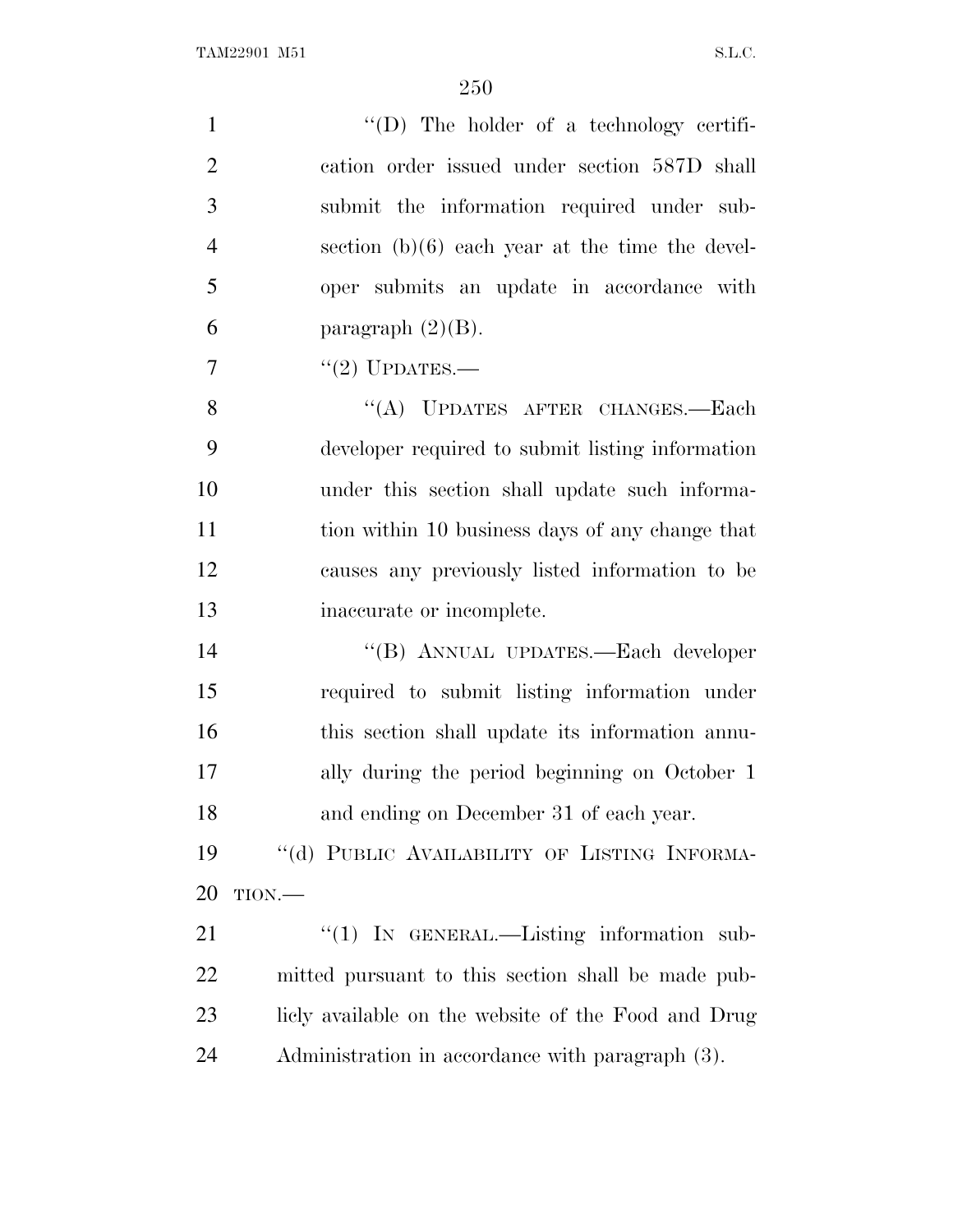| $\mathbf{1}$   | "(2) CONFIDENTIALITY.—Listing information               |
|----------------|---------------------------------------------------------|
| $\overline{2}$ | for an in vitro clinical test that is subject to pre-   |
| 3              | market approval or technical certification shall re-    |
| $\overline{4}$ | main confidential until such date as the in vitro clin- |
| 5              | ical test receives the applicable premarket approval    |
| 6              | or the developer receives a technology certification    |
| $\overline{7}$ | order and for subsequent tests introduced under a       |
| 8              | technology certification order until their introduc-    |
| 9              | tion.                                                   |
| 10             | "(3) EXCEPTIONS FROM PUBLIC AVAILABILITY                |
| 11             | REQUIREMENTS.—The public listing requirements of        |
| 12             | this subsection shall not apply to any registration     |
| 13             | and listing information submitted under subsection      |
| 14             | (a) or (b), if the Secretary determines that such in-   |
| 15             | formation-                                              |
| 16             | $\lq\lq$ is a trade secret or confidential com-         |
| 17             | mercial information; or                                 |
| 18             | $\lq\lq$ (B) if posted, would present a risk to na-     |
| 19             | tional security.                                        |
| 20             | "(e) SUBMISSION OF INFORMATION BY ACCREDITED            |
| 21             | PERSONS.—If agreed upon by the developer, the informa-  |
| 22             | tion required under this section may be submitted by a  |
| 23             | person accredited under section 587Q.                   |
| 24             | "SEC. 587K. TEST DESIGN AND QUALITY REQUIREMENTS.       |
| 25             | $\cdot$ (a) APPLICABILITY.—                             |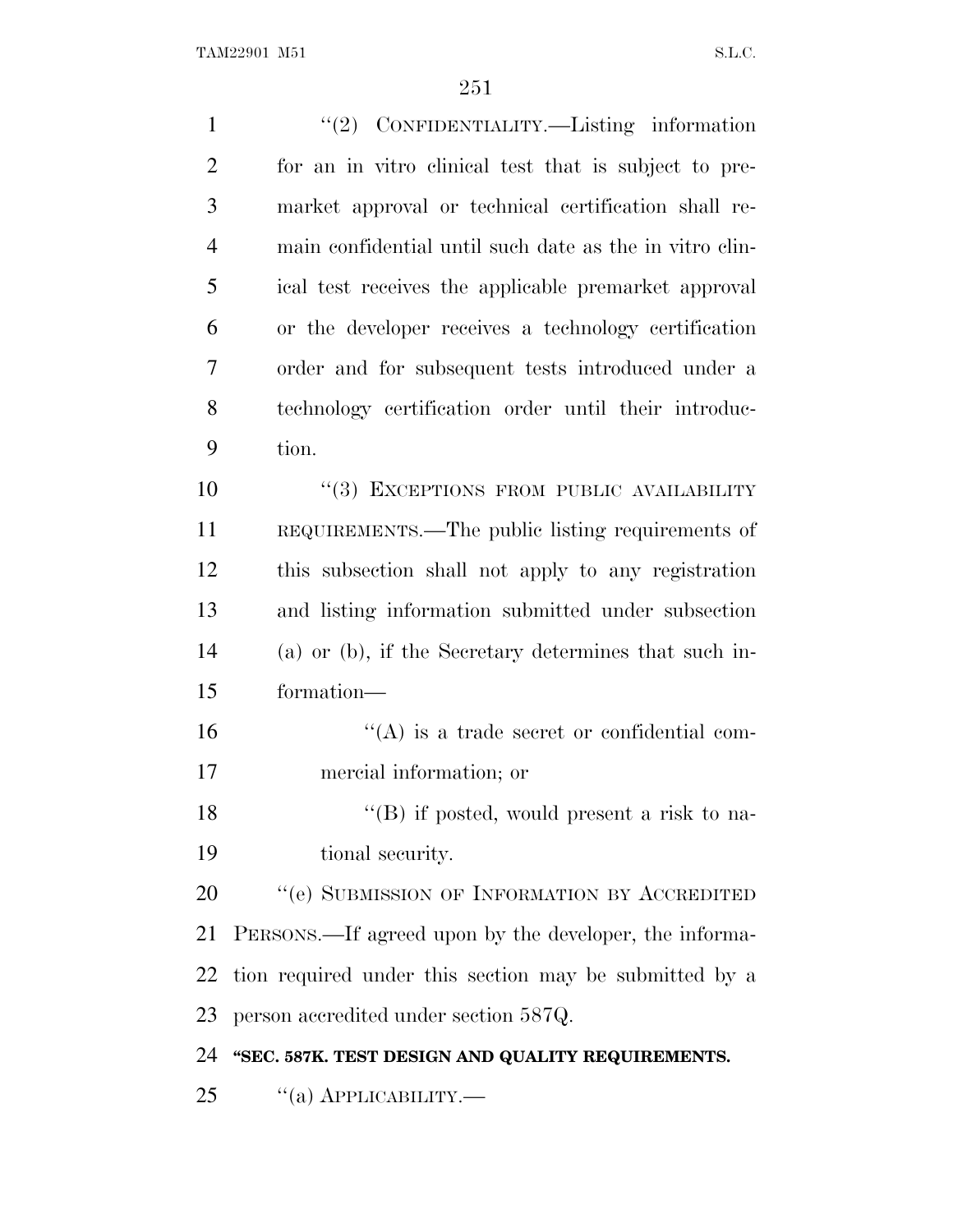| $\mathbf{1}$   | " $(1)$ IN GENERAL.—Each developer and each              |
|----------------|----------------------------------------------------------|
| $\overline{2}$ | other person required to register under section          |
| 3              | $587I(b)(1)$ shall establish and maintain quality re-    |
| $\overline{4}$ | quirements in accordance with the applicable re-         |
| 5              | quirements set forth in subsection (b).                  |
| 6              | $``(2)$ CERTIFIED LABORATORY<br>REQUIRE-                 |
| $\tau$         | MENTS.—A developer shall establish and maintain          |
| 8              | quality requirement under subsection $(b)(2)$ if such    |
| 9              | developer is a clinical laboratory certified by the Sec- |
| 10             | retary under section 353 of the Public Health Serv-      |
| 11             | ice Act that—                                            |
| 12             | $\lq\lq$ is certified to perform high-com-               |
| 13             | plexity testing;                                         |
| 14             | $\lq\lq (B)$ develops an in vitro clinical test that     |
| 15             | is for use only—                                         |
| 16             | "(i) within the laboratory certified by                  |
| 17             | the Secretary under such section 353 in                  |
| 18             | which such test was developed; or                        |
| 19             | "(ii) within another laboratory cer-                     |
| 20             | tified by the Secretary under such section               |
| 21             | 353 if such laboratory is—                               |
| 22             | "(I) within the same corporate                           |
| 23             | organization and has common owner-                       |
| 24             | ship by the same parent corporation                      |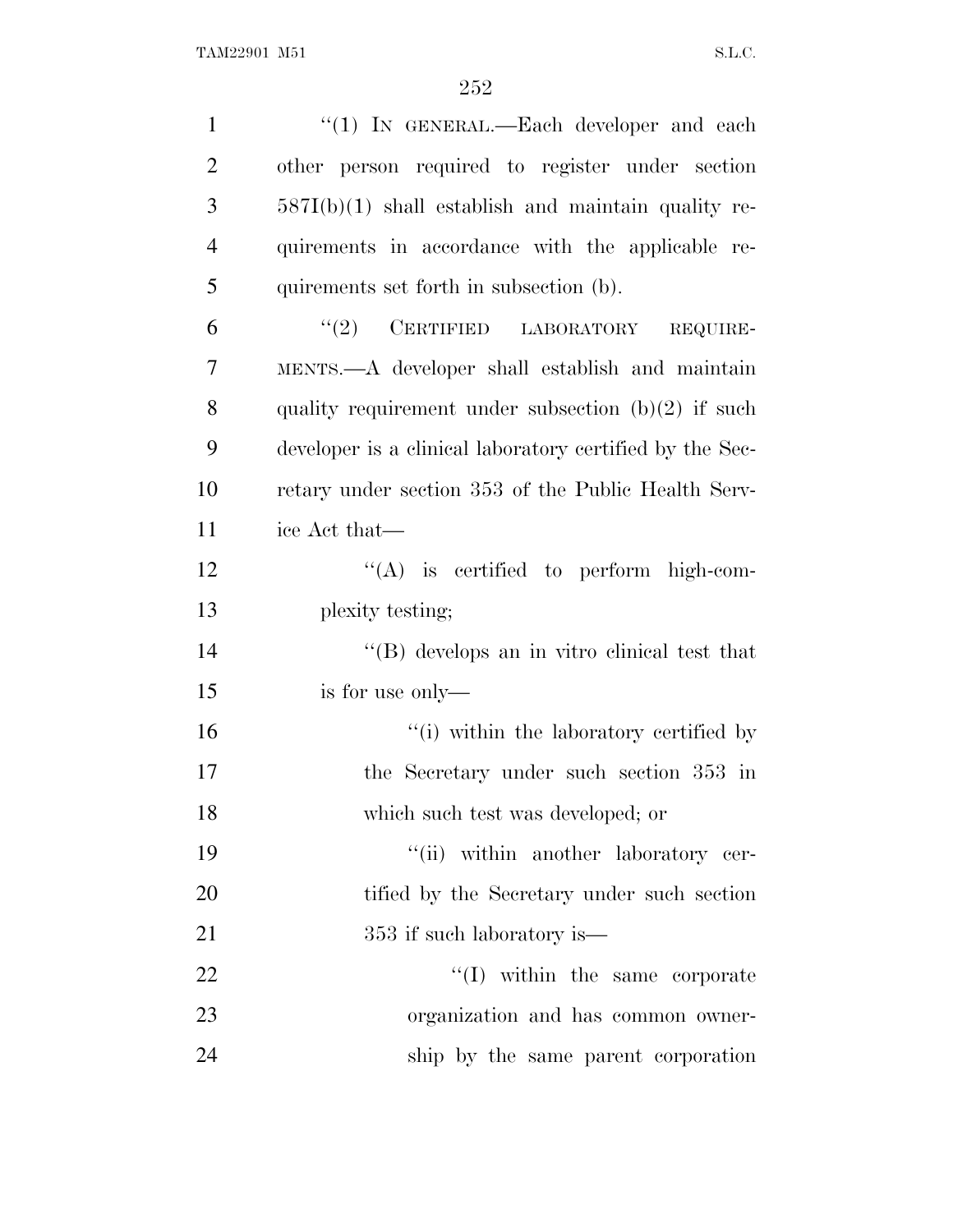| $\mathbf{1}$   | as the laboratory in which the test                       |
|----------------|-----------------------------------------------------------|
| $\overline{2}$ | was developed; or                                         |
| 3              | "(II) within a public health lab-                         |
| $\overline{4}$ | oratory network coordinated or man-                       |
| 5              | aged by the Centers for Disease Con-                      |
| 6              | trol and Prevention, if the test is de-                   |
| $\overline{7}$ | veloped by a public health laboratory                     |
| 8              | or the Centers for Disease Control                        |
| 9              | and Prevention; and                                       |
| 10             | $\lq\lq$ (C) does not manufacture, produce, or            |
| 11             | distribute in vitro clinical tests other than lab-        |
| 12             | oratory test protocols.                                   |
| 13             | "(3) REGULATIONS.—The Secretary shall pro-                |
| 14             | mulgate quality system regulations implementing           |
| 15             | this section. In promulgating such regulations under      |
| 16             | this section, the Secretary shall consider whether,       |
| 17             | and to what extent, international harmonization is        |
| 18             | appropriate.                                              |
| 19             | "(4) QUALITY SYSTEMS FOR HYBRID DEVEL-                    |
| 20             | OPERS OF BOTH LABORATORY TEST PROTOCOLS AND               |
| 21             | FINISHED PRODUCTS.—An entity that develops both           |
| 22             | finished products and laboratory test protocols shall     |
| 23             | comply with subsection $(b)(1)$ for activities related to |
| 24             | the development of any finished product and with          |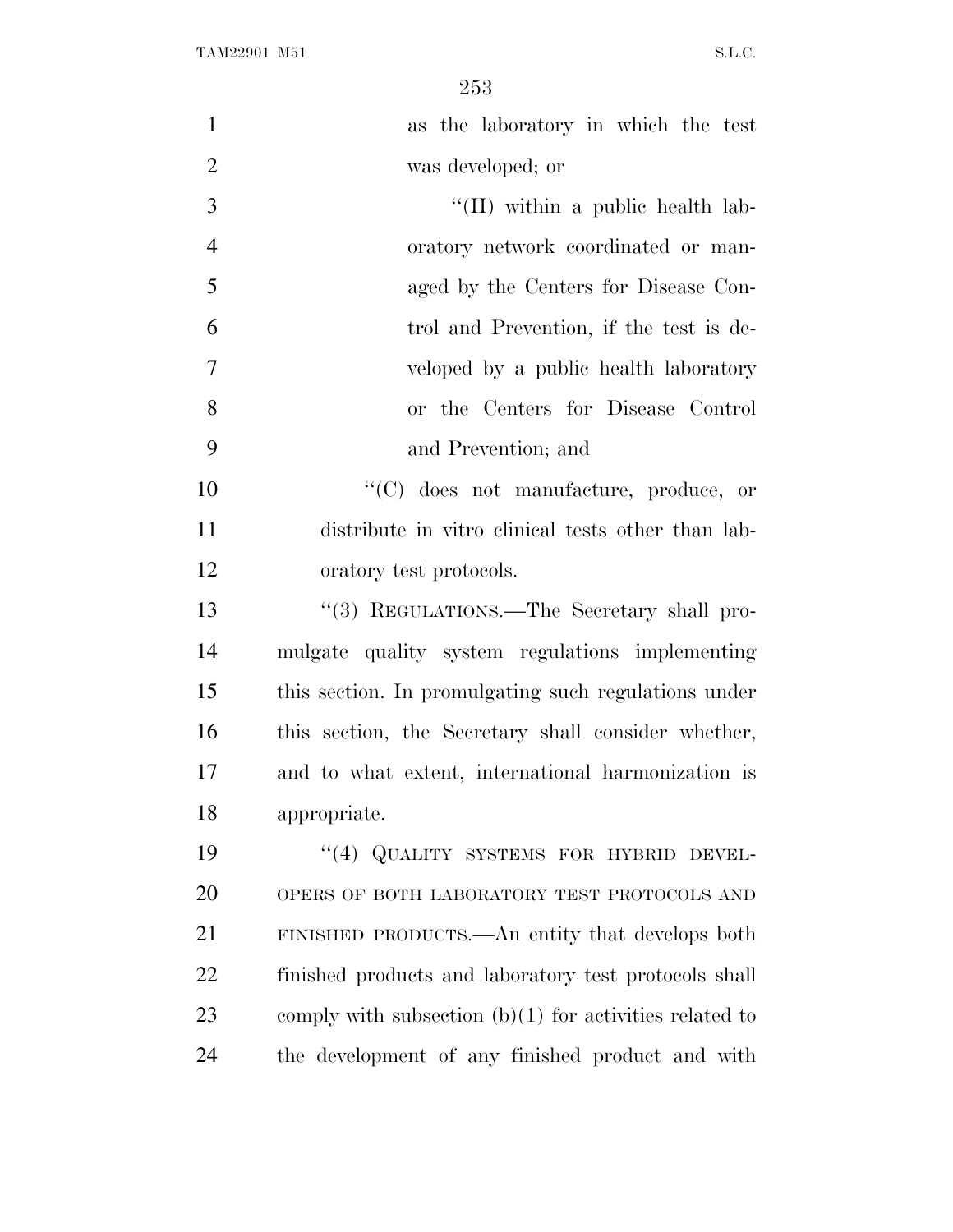| $\mathbf{1}$   | subsection $(b)(2)$ for activities related to the develop- |
|----------------|------------------------------------------------------------|
| $\overline{2}$ | ment of any laboratory test protocol.                      |
| 3              | "(b) QUALITY REQUIREMENTS.—                                |
| $\overline{4}$ | $\lq(1)$ IN GENERAL.—The quality requirements              |
| 5              | applicable under this section shall—                       |
| 6              | $\lq\lq$ avoid duplication of regulations under            |
| 7              | section 353 of the Public Health Service Act;              |
| 8              | $\lq\lq (B)$ except as set forth in subsection             |
| 9              | $(a)(5)$ , apply to developers of finished products,       |
| 10             | related to the design and associated manufac-              |
| 11             | ture and distribution of an in vitro clinical test         |
| 12             | offered under this Act; and                                |
| 13             | "(C) shall include the following, as applica-              |
| 14             | ble, subject to subparagraph (D) and para-                 |
| 15             | graphs $(2)$ and $(3)$ —                                   |
| 16             | "(i) management responsibilities;                          |
| 17             | "(ii) quality audits;                                      |
| 18             | "(iii) personnel;                                          |
| 19             | $``(iv)$ design controls;                                  |
| 20             | $f'(v)$ document controls;                                 |
| 21             | "(vi) purchasing controls;                                 |
| 22             | "(vii) identification and traceability;                    |
| 23             | "(viii) production and process<br>con-                     |
| 24             | trols;                                                     |
| 25             | "(ix) acceptance activities;                               |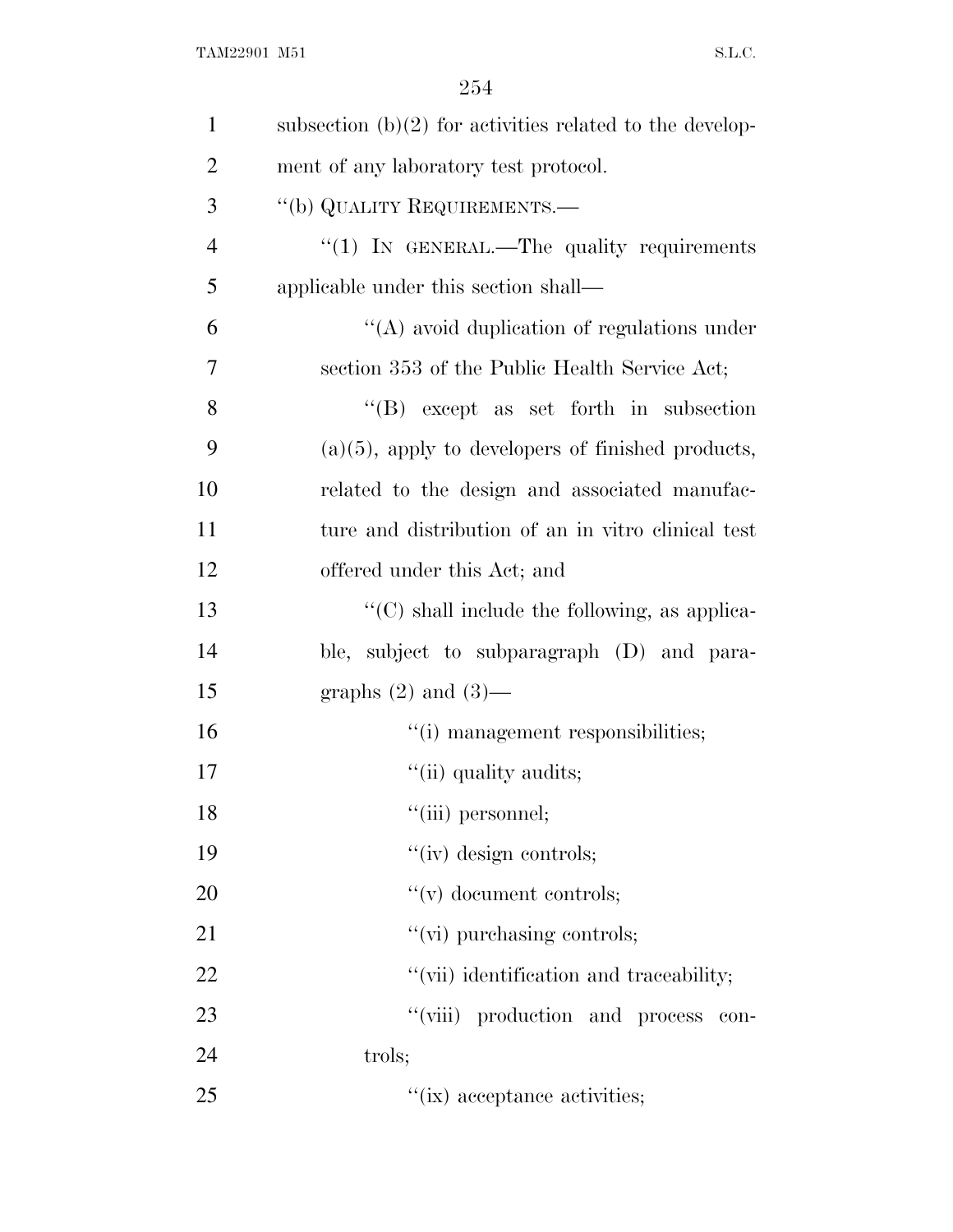| $\mathbf{1}$   | "(x) nonconforming in vitro clinical                       |
|----------------|------------------------------------------------------------|
| $\overline{2}$ | tests;                                                     |
| 3              | $\lq\lq$ (xi) corrective and preventive action;            |
| $\overline{4}$ | "(xii) labeling and packaging controls;                    |
| 5              | "(xiii) handling, storage, distribution,                   |
| 6              | and installation;                                          |
| 7              | "(xiv) complaints and records;                             |
| 8              | " $(xv)$ servicing; and                                    |
| 9              | $``(xi)$ statistical techniques.                           |
| 10             | "(2) QUALITY REQUIREMENTS FOR LABORA-                      |
| 11             | TORY TEST PROTOCOLS. - Quality requirements ap-            |
| 12             | plicable to the in vitro clinical tests and developers     |
| 13             | described in subsections $(a)(2)$ and $(a)(5)$ , as appli- |
| 14             | cable, shall—                                              |
| 15             | "(A) avoid duplication of regulations for                  |
| 16             | performing laboratory examinations and other               |
| 17             | procedures under section 353 of the Public                 |
| 18             | Health Service Act; and                                    |
| 19             | $\lq\lq$ not apply to laboratory operations.               |
| 20             | "(3) EXCEPTION FOR LABORATORY TEST PRO-                    |
| 21             | TOCOLS.—Developers that are developing test proto-         |
| 22             | cols for use as described in subsection $(a)(2)(A)$ are    |
| 23             | exempt from the requirements under paragraph               |
| 24             | $(1)(C)$ except for the requirements described in          |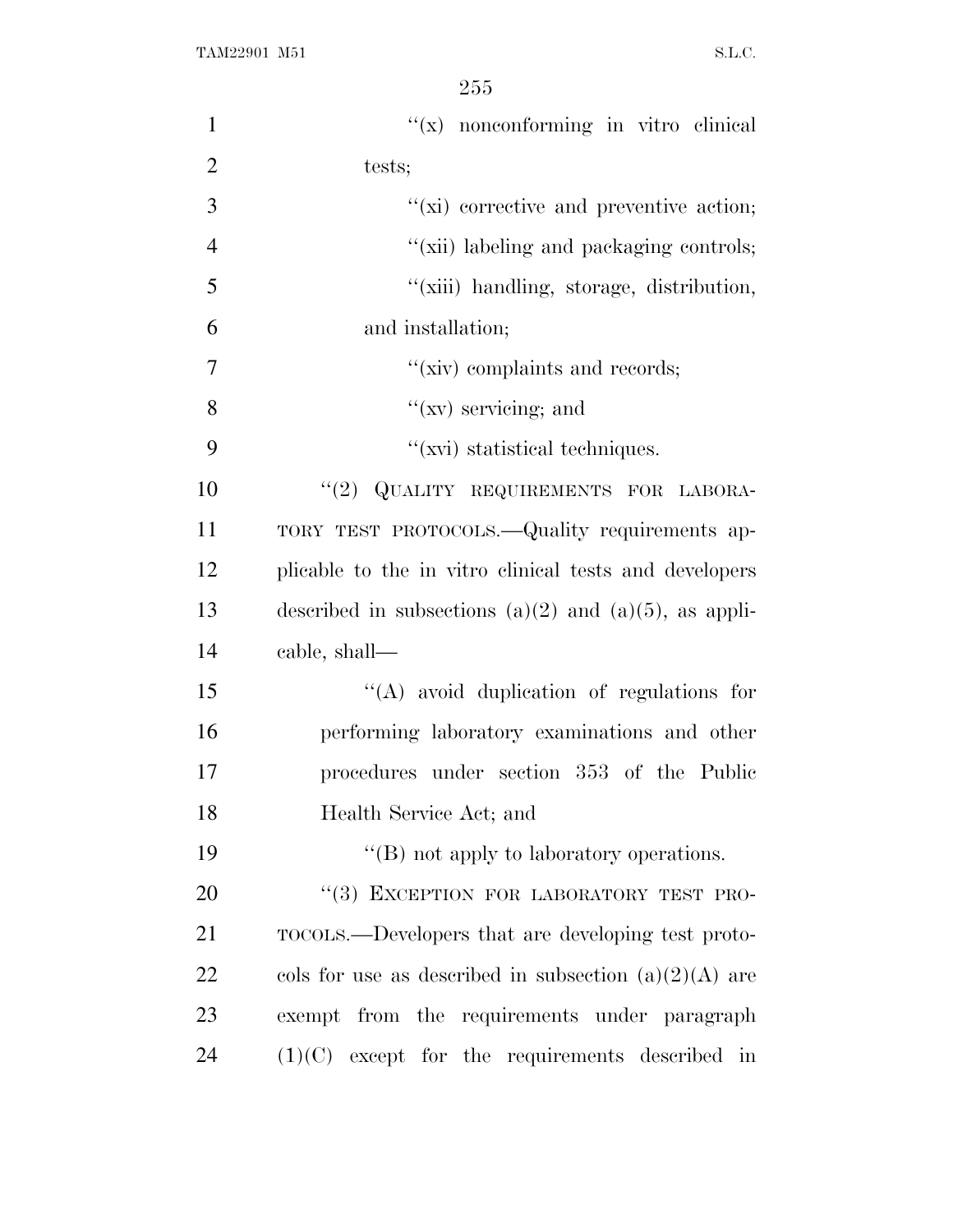| $\mathbf{1}$   | clauses (iv), (vi), (ix), (xi), and (xiv) of such para- |
|----------------|---------------------------------------------------------|
| $\overline{2}$ | graph.                                                  |
| 3              | "(4) QUALITY REQUIREMENTS FOR CERTAIN                   |
| $\overline{4}$ | LABORATORIES DISTRIBUTING IN VITRO CLINICAL             |
| 5              | TESTS OR LABORATORY TEST PROTOCOLS WITHIN               |
| 6              | ORGANIZATIONS OR PUBLIC HEALTH NETWORKS.-               |
| 7              | "(A) IN GENERAL.—Quality requirements                   |
| 8              | applicable to the developer who is distributing         |
| 9              | an in vitro clinical test or laboratory test pro-       |
| 10             | tocol distributed as described in subparagraph          |
| 11             | (B) shall consist of the following:                     |
| 12             | "(i) The requirements in paragraph                      |
| 13             | (2).                                                    |
| 14             | "(ii) The labeling requirements in                      |
| 15             | paragraph $(1)(C)(xii)$ .                               |
| 16             | "(iii) The requirement to maintain                      |
| 17             | records of the laboratories to which the                |
| 18             | laboratory test protocol is distributed.                |
| 19             | "(B) DISTRIBUTING LABORATORY.-Sub-                      |
| 20             | paragraph (A) shall apply to developers that            |
| 21             | meet the following conditions:                          |
| 22             | "(i) The laboratory distributing the                    |
| 23             | test protocol is certified by the Secretary             |
| 24             | under section 353 of the Public Health                  |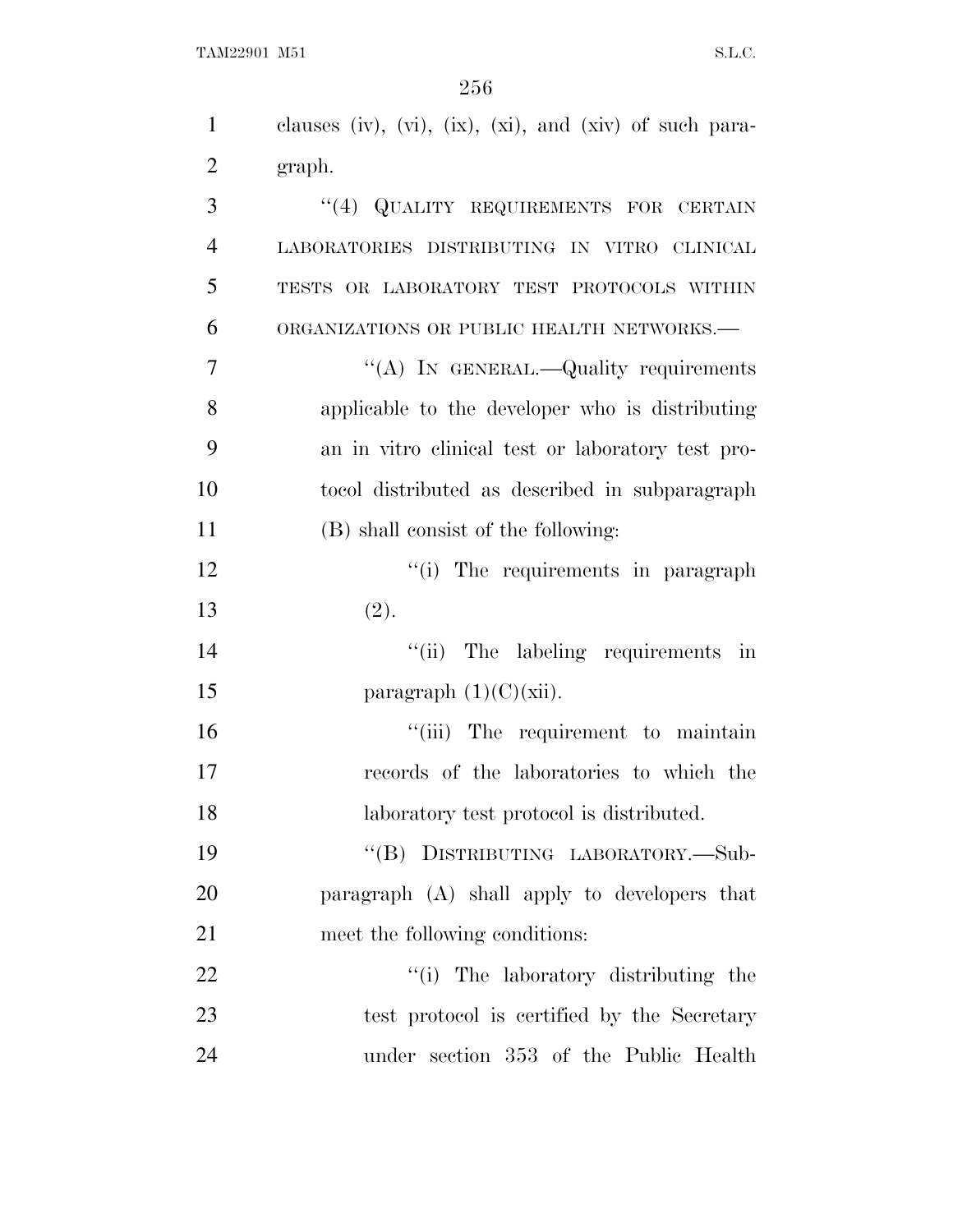| $\mathbf{1}$   | Service Act and meets the requirements for     |
|----------------|------------------------------------------------|
| $\overline{2}$ | performing high-complexity testing.            |
| 3              | "(ii) The laboratory develops its own          |
| $\overline{4}$ | in vitro clinical test or modifies another de- |
| 5              | veloper's in vitro clinical test in a manner   |
| 6              | described in section $587C(a)(6)$ .            |
| 7              | "(iii) The laboratory distributes the          |
| 8              | laboratory test protocol for such test only    |
| 9              | to another laboratory that—                    |
| 10             | $\lq (I)$ is certified by the Secretary        |
| 11             | section 353 of the Public<br>under             |
| 12             | Health Service Act and meets the re-           |
| 13             | quirements for performing the com-             |
| 14             | plexity of the test being distributed to       |
| 15             | the laboratory;                                |
| 16             | $\lq\lq$ (II)(aa) is within the same busi-     |
| 17             | ness organization and having common            |
| 18             | ownership with the developing labora-          |
| 19             | tory; or                                       |
| 20             | "(bb) as applicable, is a labora-              |
| 21             | tory within a public health laboratory         |
| 22             | network coordinated or managed by              |
| 23             | the Centers for Disease Control and            |
| 24             | Prevention; and                                |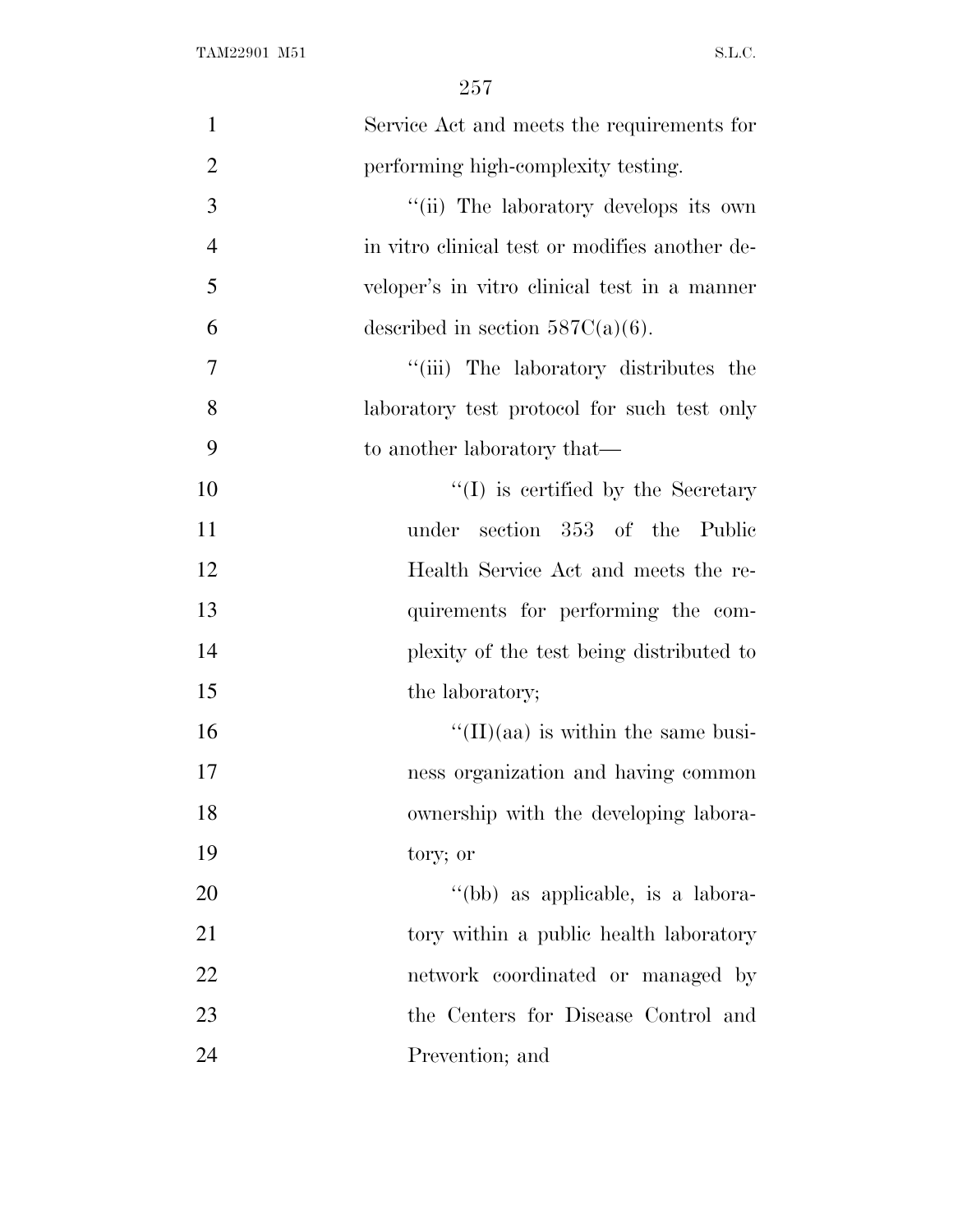1  $\frac{1}{\text{[III]}}$  the developer intends to have implement the protocol without further modification.

 ''(c) REGULATIONS.—In implementing quality re- quirements for test developers that participate in inter- national audit programs under this section, the Secretary shall—

8 "(1) for purposes of facilitating international harmonization, consider whether the developer par- ticipates in an audit program in which the United States participates and recognizes compliance with, or conformance to, such standards recognized by the Secretary; and

 ''(2) ensure a least burdensome approach de- scribed in section 587BB(c) by leveraging, to the ex- tent applicable, the quality assurance requirements applicable to developers certified by the Secretary under section 353 of the Public Health Service Act.

# **''SEC. 587L. LABELING REQUIREMENTS.**

 ''(a) I<sup>N</sup> GENERAL.—An in vitro clinical test shall bear or be accompanied by labeling, as applicable, that meets the requirements set forth in subsections (b) and (c), unless such test is exempt under subsection (d) or (e).  $\text{``(b)}$  LABELS.—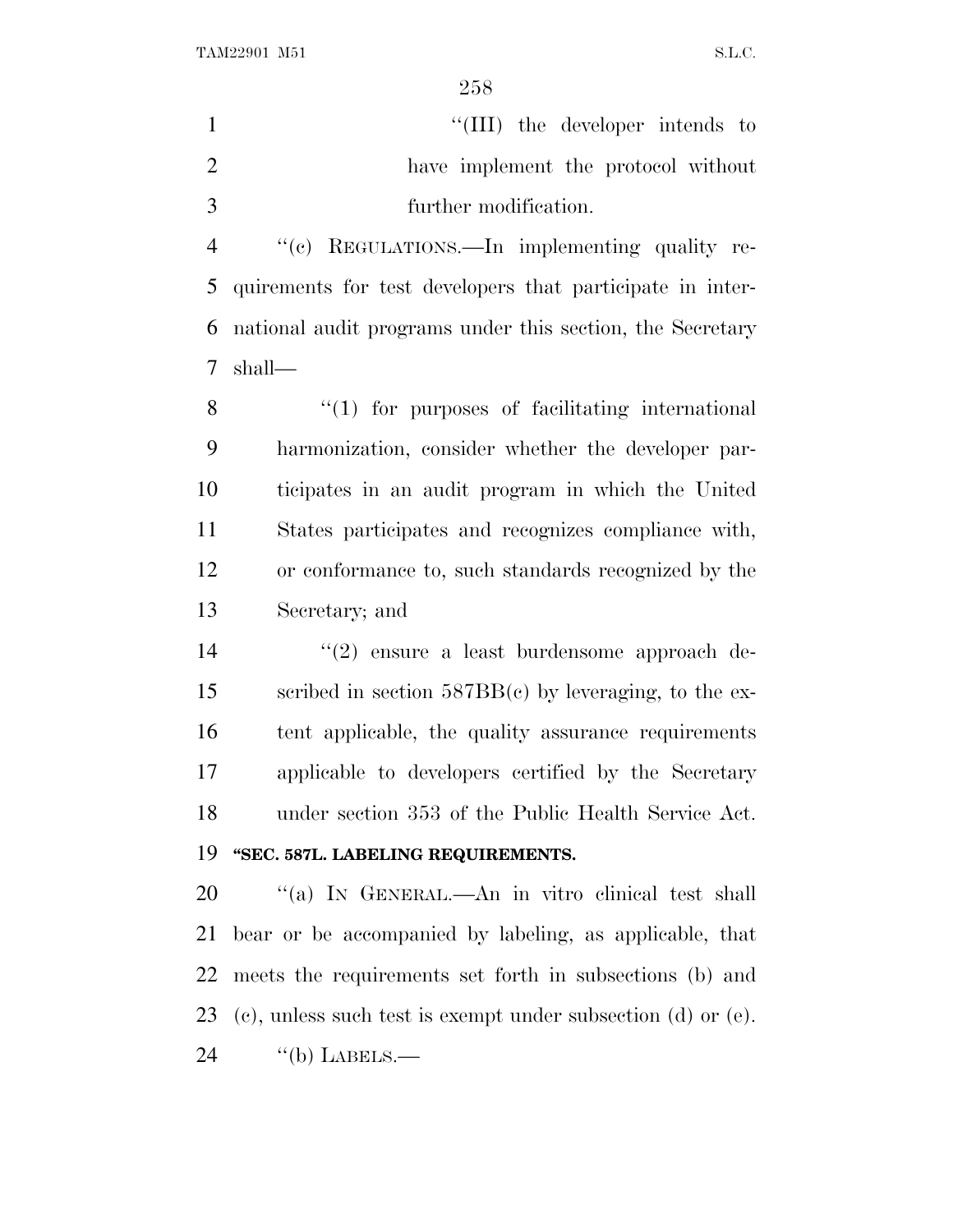| $\mathbf{1}$   | "(1) IN GENERAL.—The label of an in vitro               |
|----------------|---------------------------------------------------------|
| $\overline{2}$ | clinical test, shall meet the requirements set forth in |
| 3              | paragraph $(2)$ if there is an immediate container to   |
| $\overline{4}$ | which the label is applied.                             |
| 5              | "(2) REGULATIONS.—The label of an in vitro              |
| 6              | clinical test shall state the name and place of busi-   |
| 7              | ness of its developer and meet the requirements set     |
| 8              | forth in regulations promulgated in accordance with     |
| 9              | this section.                                           |
| 10             | $``(c)$ LABELING.—                                      |
| 11             | " $(1)$ IN GENERAL.—Labeling of an in vitro clin-       |
| 12             | ical test, including labeling in the form of a package  |
| 13             | insert, website, standalone laboratory reference docu-  |
| 14             | ment, or other similar document, except the labeling    |
| 15             | specified in paragraph $(2)$ , shall include—           |
| 16             | $\lq\lq$ adequate directions for use and shall          |
| 17             | meet the requirements set forth in regulations          |
| 18             | promulgated under this section, except as pro-          |
| 19             | vided in subsection $(d)$ or $(e)$ ; and                |
| 20             | "(B) the information described in para-                 |
| 21             | $graph (2)$ , as applicable.                            |
| 22             | "(2) CONTENT.—Labeling of an in vitro clinical          |
| 23             | test shall include—                                     |
| 24             | "(A) the test listing number that was pro-              |
| 25             | vided to the developer at the time of listing;          |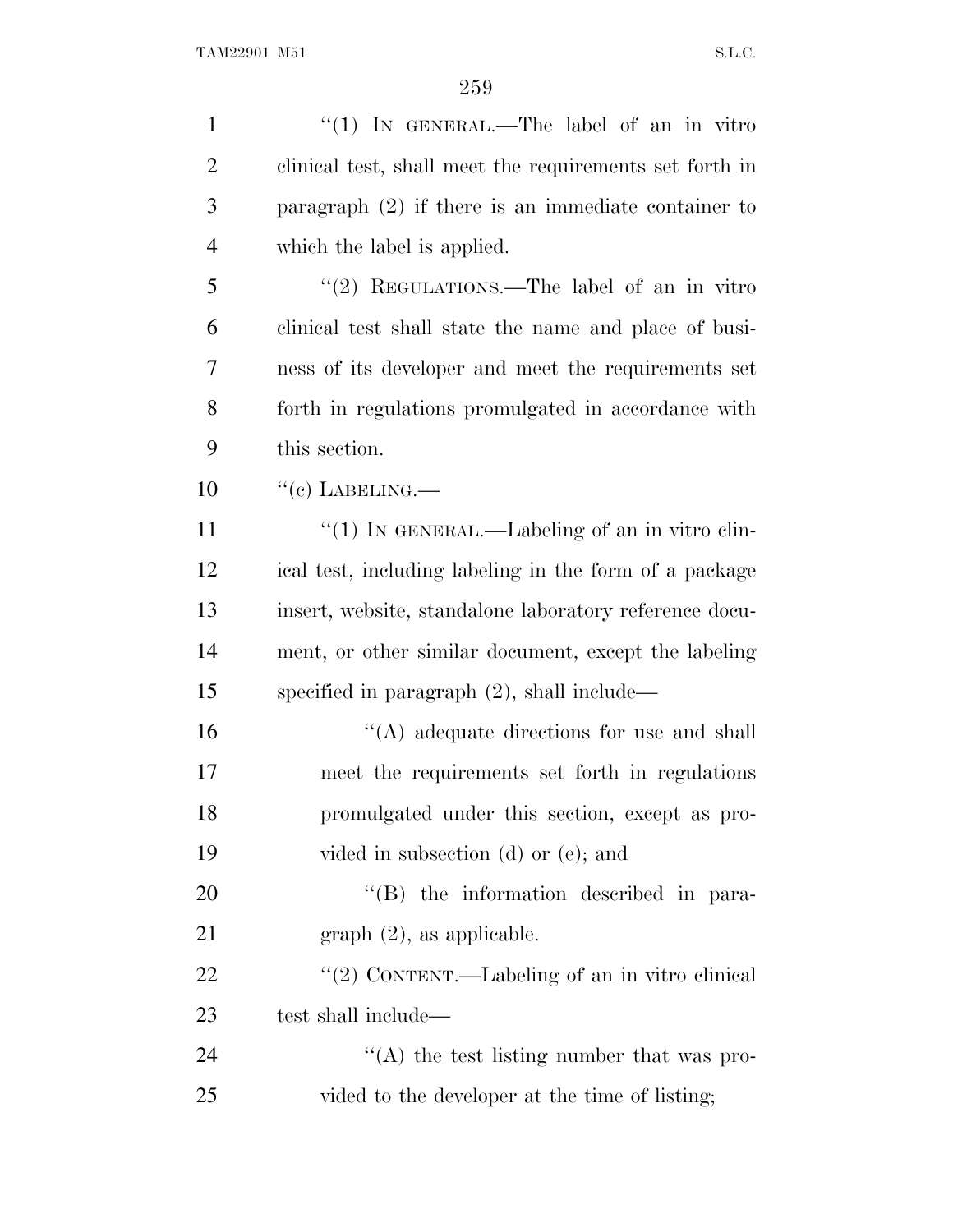| $\mathbf{1}$   | $\lq\lq$ ) information to facilitate reporting an                            |
|----------------|------------------------------------------------------------------------------|
| $\overline{2}$ | adverse event;                                                               |
| 3              | $\cdot$ (C) information regarding accessing the                              |
| $\overline{4}$ | performance summary data displayed in the                                    |
| 5              | listing database for the test;                                               |
| 6              | $\lq\lq$ (D) the intended use of the in vitro clin-                          |
| 7              | ical test; and                                                               |
| 8              | $\lq\lq$ (E) any warnings, contraindications, or                             |
| 9              | limitations.                                                                 |
| 10             | "(3) PUBLIC AVAILABILITY OF INFORMATION.—                                    |
| 11             | The Secretary shall make all of the information de-                          |
| 12             | scribed in paragraph (2) with respect to each in                             |
| 13             | vitro clinical test available to the public, as applica-                     |
| 14             | ble, in accordance with section 587U, except to the                          |
| 15             | extent that the Secretary determines that such infor-                        |
| 16             | mation-                                                                      |
| 17             | $\lq\lq$ is trade secret or confidential com-                                |
| 18             | mercial information; or                                                      |
| 19             | "(B) if posted, would present a risk to na-                                  |
| 20             | tional security.                                                             |
| 21             | "(4) ADDITIONAL REQUIREMENTS.—Labeling                                       |
| 22             | clinical<br>vitro<br>for<br>test<br>used<br>for<br>$\operatorname{in}$<br>an |
| 23             | immunohematology testing shall meet the applicable                           |
| 24             | requirements set forth in part 660 of title 21, Code                         |
| 25             | of Federal Regulations (or any successor regula-                             |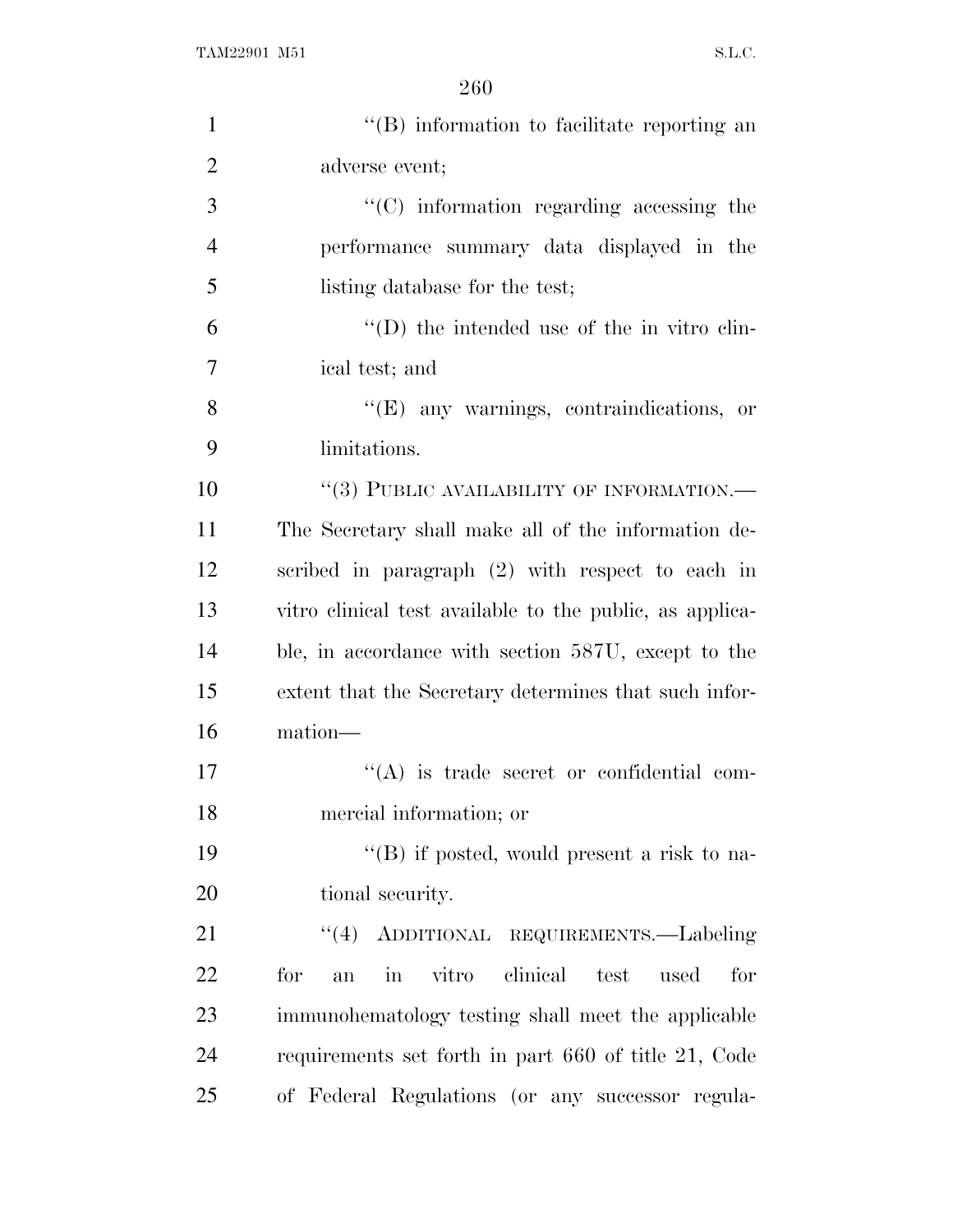tions), related to the labeling of blood grouping re- agents, reagent red blood cells, and anti-human globulin.

4 "(d) EXEMPTIONS AND ALTERNATIVE REQUIRE-MENTS.—

"(1) In GENERAL.—

 ''(A) IN GENERAL.—With respect to an in vitro clinical test that meets the criteria of sub- paragraph (B), the 'state in one place' regula- tions under section 809.10(b) of title 21, Code of Federal Regulations (or any successor regu- lations) may be satisfied by the laboratory post- ing such information on its website or in mul- tiple documents, if such documents are main-tained and accessible in one place.

 ''(B) APPLICABLE TESTS.—An in vitro clinical test meets the criteria of this subpara-graph if such test is—

 $\frac{1}{2}$  '(i) developed by a laboratory cer-20 tified by the Secretary under section 353 of the Public Health Service Act that meets the requirements to perform tests of high-complexity; and

24 ''(ii) performed in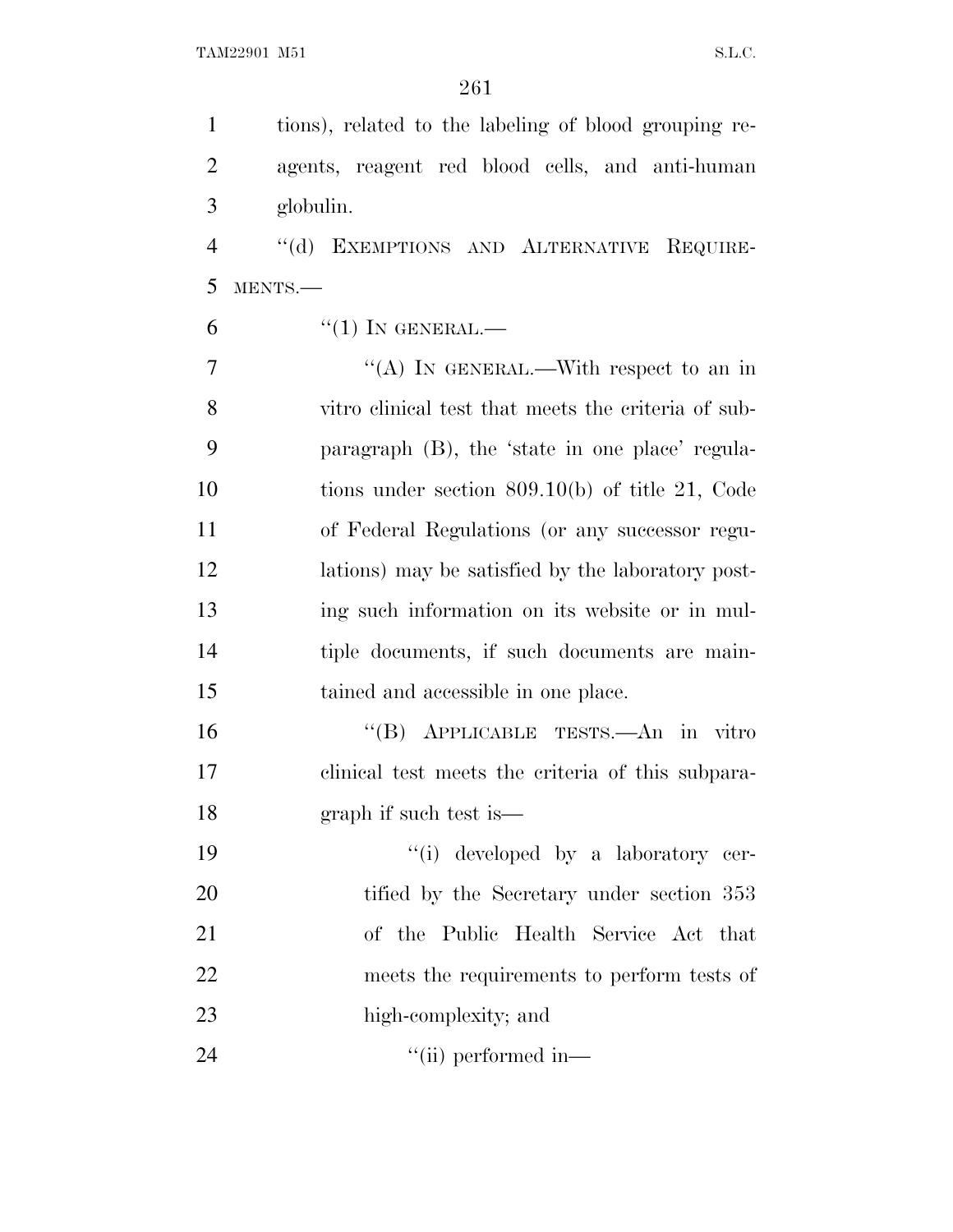| $\mathbf{1}$   | $\lq\lq$ (I) the same laboratory in which                        |
|----------------|------------------------------------------------------------------|
| $\overline{2}$ | such test was developed; or                                      |
| 3              | $\lq\lq$ (II) by another laboratory cer-                         |
| $\overline{4}$ | tified by the Secretary under section                            |
| 5              | 353 of the Public Health Service Act                             |
| 6              | that—                                                            |
| $\overline{7}$ | "(aa) meets the require-                                         |
| 8              | ments to perform tests of high                                   |
| 9              | complexity; and                                                  |
| 10             | "(bb) is under common own-                                       |
| 11             | ership and control as the labora-                                |
| 12             | tory that developed the test.                                    |
| 13             | TEST INSTRUMENT LABELING.—Unless<br>(2)                          |
| 14             | the instrument is the entire test system, the labeling           |
| 15             | for an instrument is not required to bear the infor-             |
| 16             | mation indicated in paragraphs $(3)$ , $(4)$ , $(5)$ , $(7)$ ,   |
| 17             | $(8)$ , $(9)$ , $(10)$ , $(11)$ , $(12)$ , and $(13)$ of section |
| 18             | 809.10(b) of title 21, Code of Federal Regulations               |
| 19             | (or any successor regulations).                                  |
| 20             | REAGENT LABELING. For purposes of<br>(3)                         |
| 21             | compliance with subsection $(c)(1)$ , the labeling for a         |
| 22             | reagent intended for use as a replacement in an in               |
| 23             | vitro clinical test may be limited to that information           |
| 24             | necessary to identify the reagent adequately and to              |
| 25             | describe its proper use in the test.                             |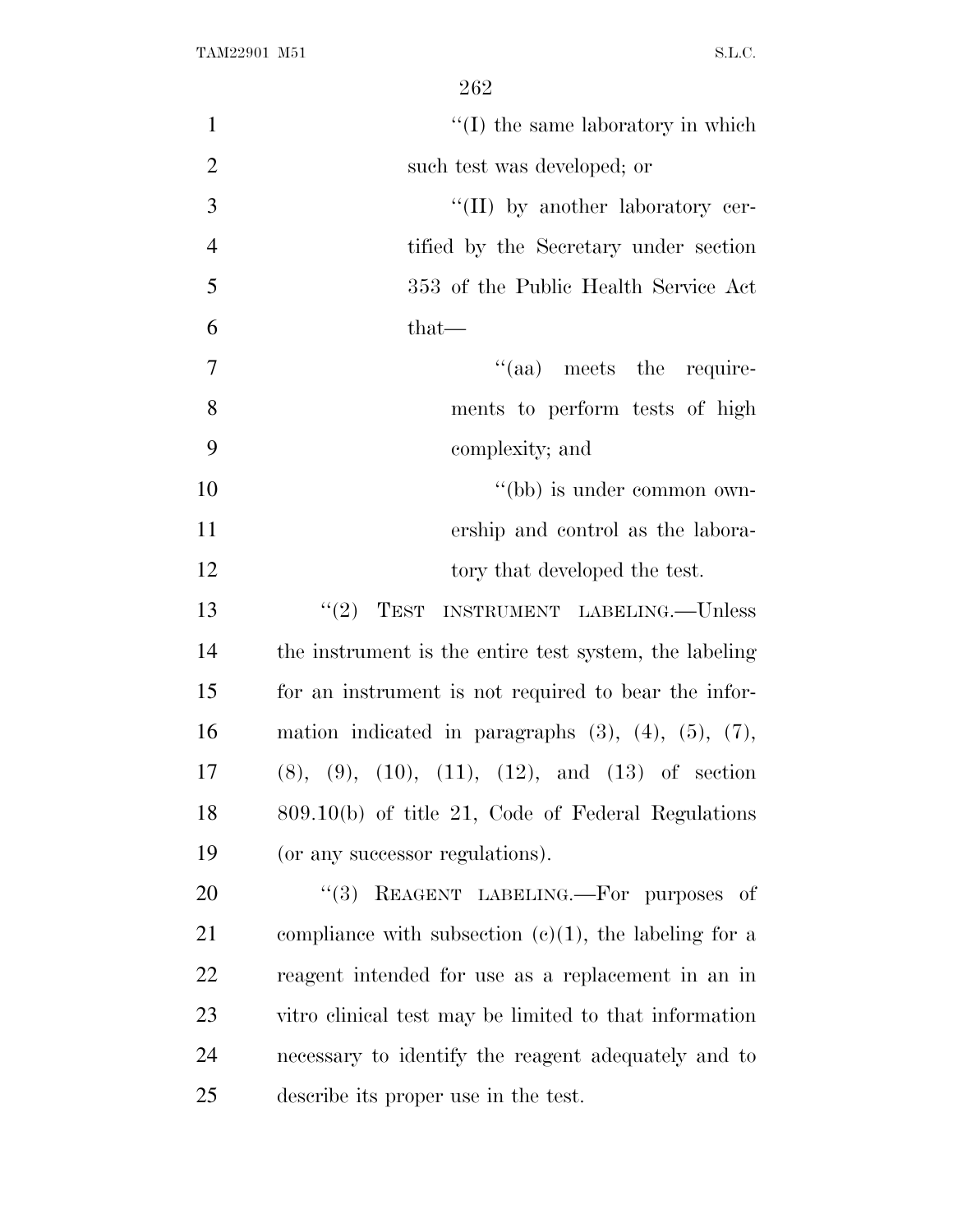''(4) INVESTIGATIONAL USE.—A shipment or other delivery of an in vitro clinical test for inves- tigational use pursuant to section 587S shall be ex- empt from the labeling requirements of subsections (b) and (c)(1) and from any standard promulgated through regulations, except as required under sec- tion 353 of the Public Health Service Act or section 587R of this Act. 9 "(5) GENERAL PURPOSE LABORATORY RE-

 AGENTS.—The labeling of general purpose labora- tory reagents (such as hydrochloric acid) whose uses are generally known by persons trained in their use need not bear the directions for use required by sub-14 section  $(c)(1)(A)$ .

15 "(6) OVER-THE-COUNTER TEST SPECIMEN RE- CEPTACLE LABELING.—The labeling for over-the- counter test specimen receptacles for drugs of abuse testing shall bear the name and place of business of the developer included in the registration under sec- tion 587J and any information specified in applica- ble regulations promulgated under this section, in language appropriate for the intended users.

23 "(e) TESTS IN THE STRATEGIC NATIONAL STOCK-PILE.—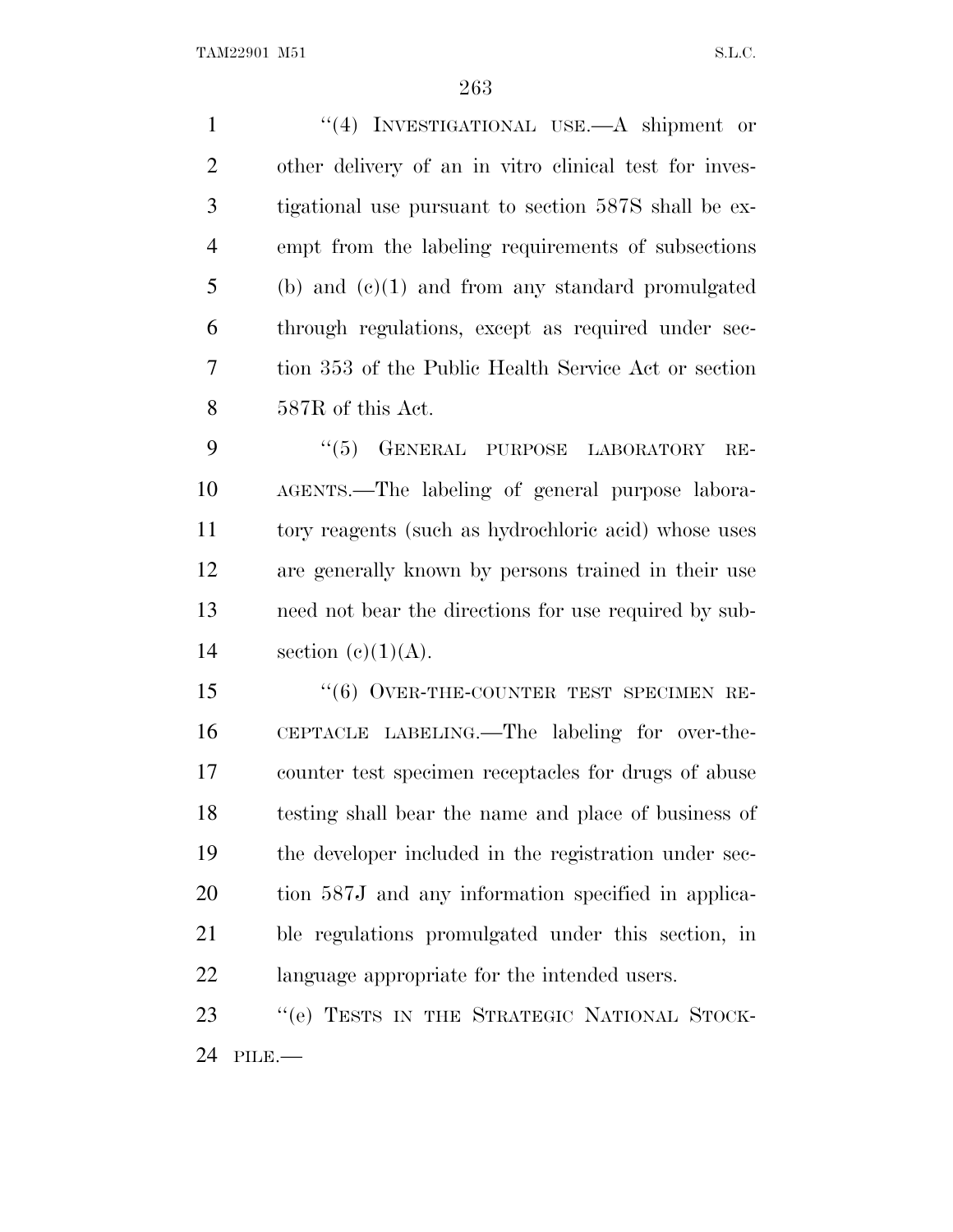1 "(1) IN GENERAL.—The Secretary may grant an exception or alternative to any provision listed in this section, unless explicitly required by a statutory provision outside this subchapter, for specified lots, batches, or other units of an in vitro clinical test, if the Secretary determines that compliance with such labeling requirement could adversely affect the avail- ability of such products that are, or will be, included in the Strategic National Stockpile under section 319F–2 of the Public Health Service Act. 11 "(2) REGULATIONS.—The Secretary may issue regulations amending section 809.11 of title 21, Code of Federal Regulations (or any successor regu-lation) to apply in full or in part to in vitro clinical

tests and in vitro clinical test developers.

 ''(f) REGULATIONS.—The Secretary shall issue or re- vise regulations related to standardized, general content and format for in vitro clinical test labeling pursuant to this subsection.

### **''SEC. 587M. ADVERSE EVENT REPORTING.**

21 "(a) IN GENERAL.—Each in vitro clinical test devel- oper shall establish and maintain a system for establishing and maintaining records of adverse events and reporting adverse events in accordance with subsection (b).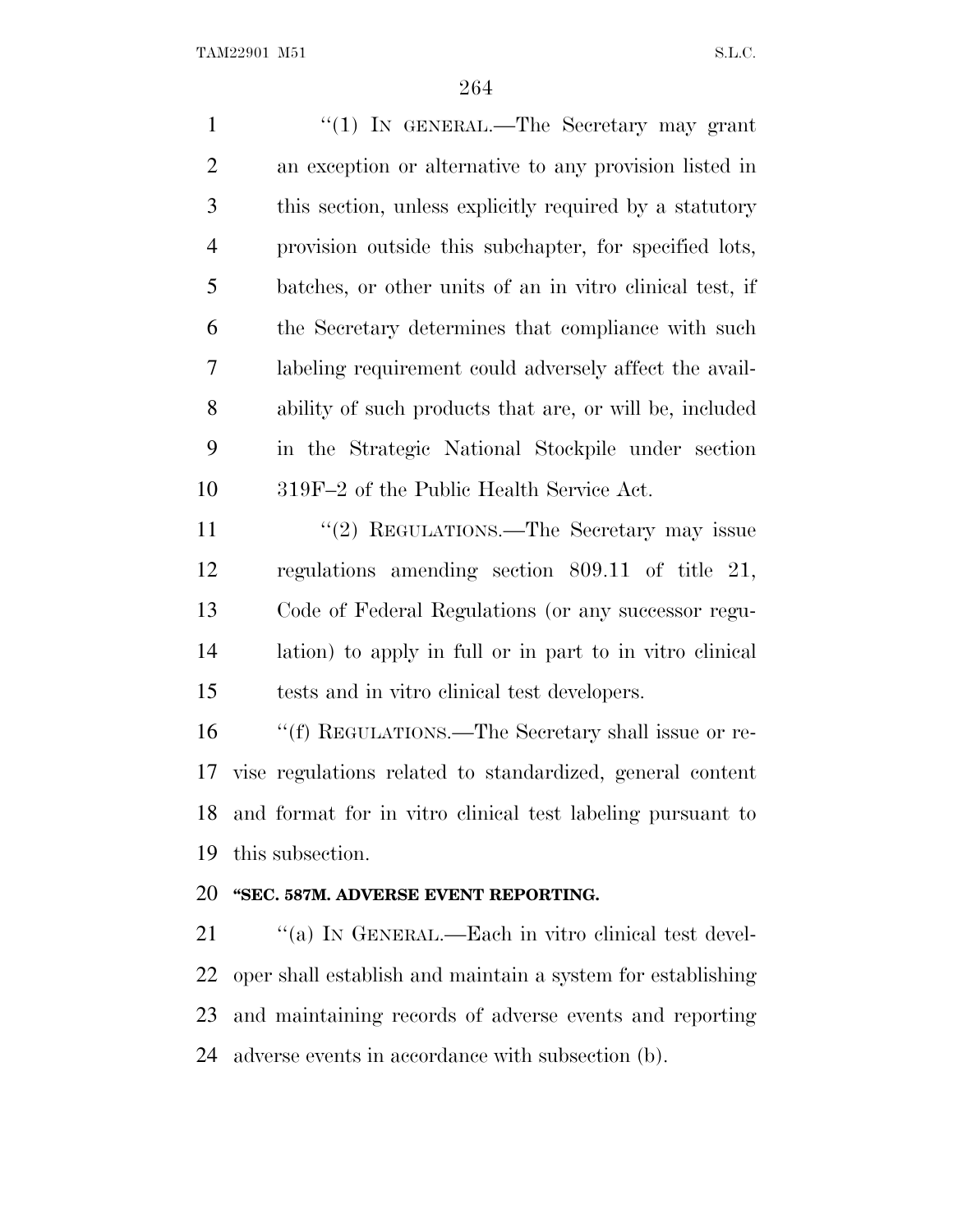''(b) ADVERSE EVENT REPORTS.—If a developer re- ceives or otherwise becomes aware of information that rea- sonably suggests that the developer's in vitro clinical test may have caused or contributed to an adverse event, the developer shall submit an adverse event report to the Sec-retary, in accordance with subsections (c) and (d).

 ''(c) SUBMISSION OF INDIVIDUAL REPORTS.—A de- veloper shall submit an individual adverse event not later than 5 calendar days after the developer receives or be- comes aware of an adverse event that reasonably suggests that an in vitro clinical test may—

12 ''(1) have caused or contributed to a patient or user death; or

 ''(2) present an imminent threat to public health.

16 "(d) SUBMISSION OF QUARTERLY REPORTS.—As ap- plicable, a developer shall submit quarterly reports that include any in vitro clinical test errors and serious injuries that occurred during the applicable quarter. Such quar- terly reports shall be submitted not later than the end of the quarter following the quarter in which the developer receives or becomes aware of such adverse events.

23 "(e) DEFINITIONS.—For the purposes of this sec-tion—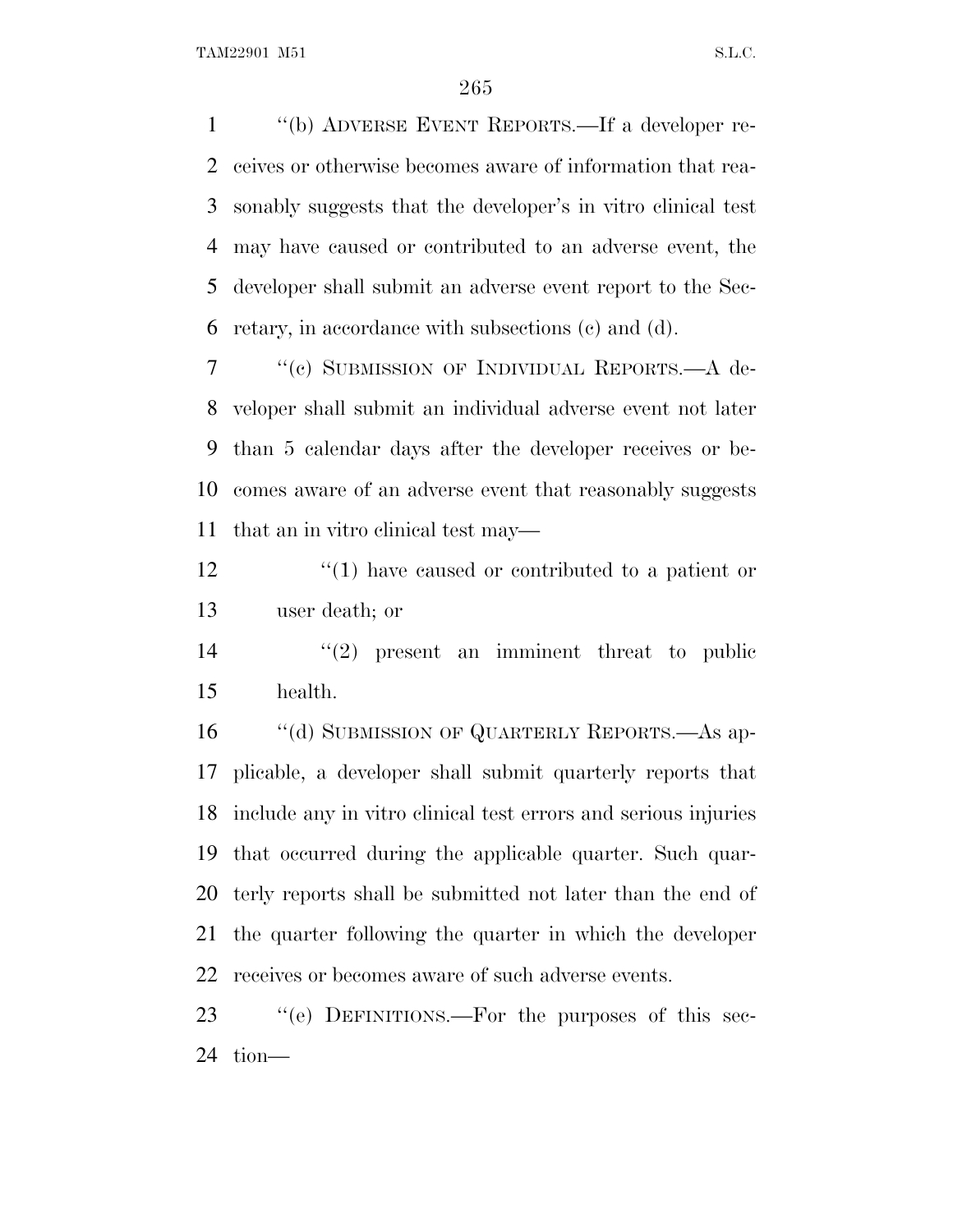| $\mathbf{1}$   | $\cdot\cdot(1)$ the term 'in vitro clinical test error' means |
|----------------|---------------------------------------------------------------|
| $\overline{2}$ | a failure of an in vitro clinical test to meet its per-       |
| 3              | formance specifications, or to otherwise perform as           |
| 4              | intended by the developer, including an inaccurate            |
| 5              | result resulting from such failure; and                       |
| 6              | $\cdot\cdot(2)$ the term 'serious injury' means—              |
| 7              | "(A) a significant delay in a diagnosis that                  |
| 8              | results in the absence, delay, or discontinuation             |
| 9              | of critical medical treatment or that irreversibly            |
| 10             | or seriously and negatively alters the course of              |
| 11             | a disease or condition; or                                    |
| 12             | "(B) an injury that—                                          |
| 13             | $f'(i)$ is life threatening;                                  |
| 14             | "(ii) results in permanent impairment                         |
| 15             | of a body function or permanent damage                        |
| 16             | to a body structure; or                                       |
| 17             | "(iii) necessitates medical or surgical                       |
| 18             | intervention to preclude permanent impair-                    |
| 19             | ment of a body function or permanent                          |
| 20             | damage to a body structure.                                   |
| 21             | "(f) REGULATIONS.—The Secretary shall promulgate              |
| 22             | regulations to implement this section.                        |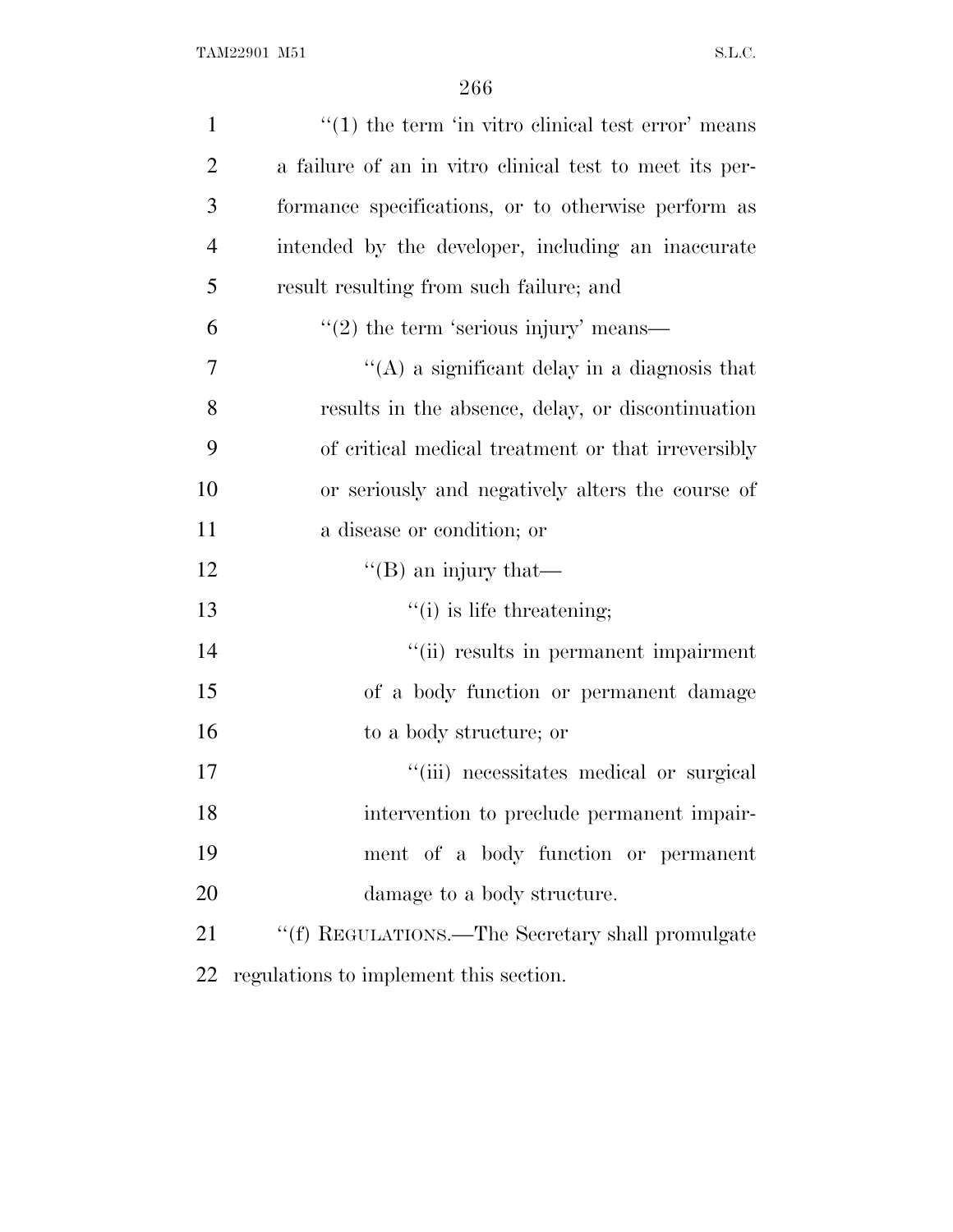| 1              | "SEC. 587N. CORRECTIONS AND REMOVALS.                       |
|----------------|-------------------------------------------------------------|
| $\overline{2}$ | "(a) REGULATIONS.—The Secretary shall promulgate            |
| 3              | regulations, or amend existing regulations, as appropriate, |
| 4              | to implement this section.                                  |
| 5              | "(b) REPORTS OF CORRECTIONS AND REMOVALS.-                  |
| 6              | "(1) IN GENERAL.—Each in vitro clinical test                |
| 7              | developer shall report to the Secretary any correc-         |
| 8              | tion or removal of an in vitro clinical test under-         |
| 9              | taken by such developer if the correction or removal        |
| 10             | was undertaken-                                             |
| 11             | "(A) to reduce the risk to health posed by                  |
| 12             | the in vitro clinical test; or                              |
| 13             | $\lq\lq (B)$ to remedy a violation of this Act              |
| 14             | caused by the in vitro clinical test which may              |
| 15             | present a risk to health.                                   |
| 16             | $``(2)$ EXCEPTION FOR IN VITRO CLINICAL TESTS               |
| 17             | OFFERED UNDER A TECHNOLOGY CERTIFICATION                    |
| 18             | ORDER.—For any eligible test offered under a tech-          |
| 19             | nology certification order under section 587D, a cor-       |
| 20             | rection and removal report for any correction or re-        |
| 21             | moval of an in vitro clinical test should demonstrate       |
| 22             | that the issue or issues causing the correction or re-      |
| 23             | moval do not adversely impact the ability of other in       |
| 24             | vitro clinical tests offered under the same technology      |
| 25             | certification order to meet the applicable standard.        |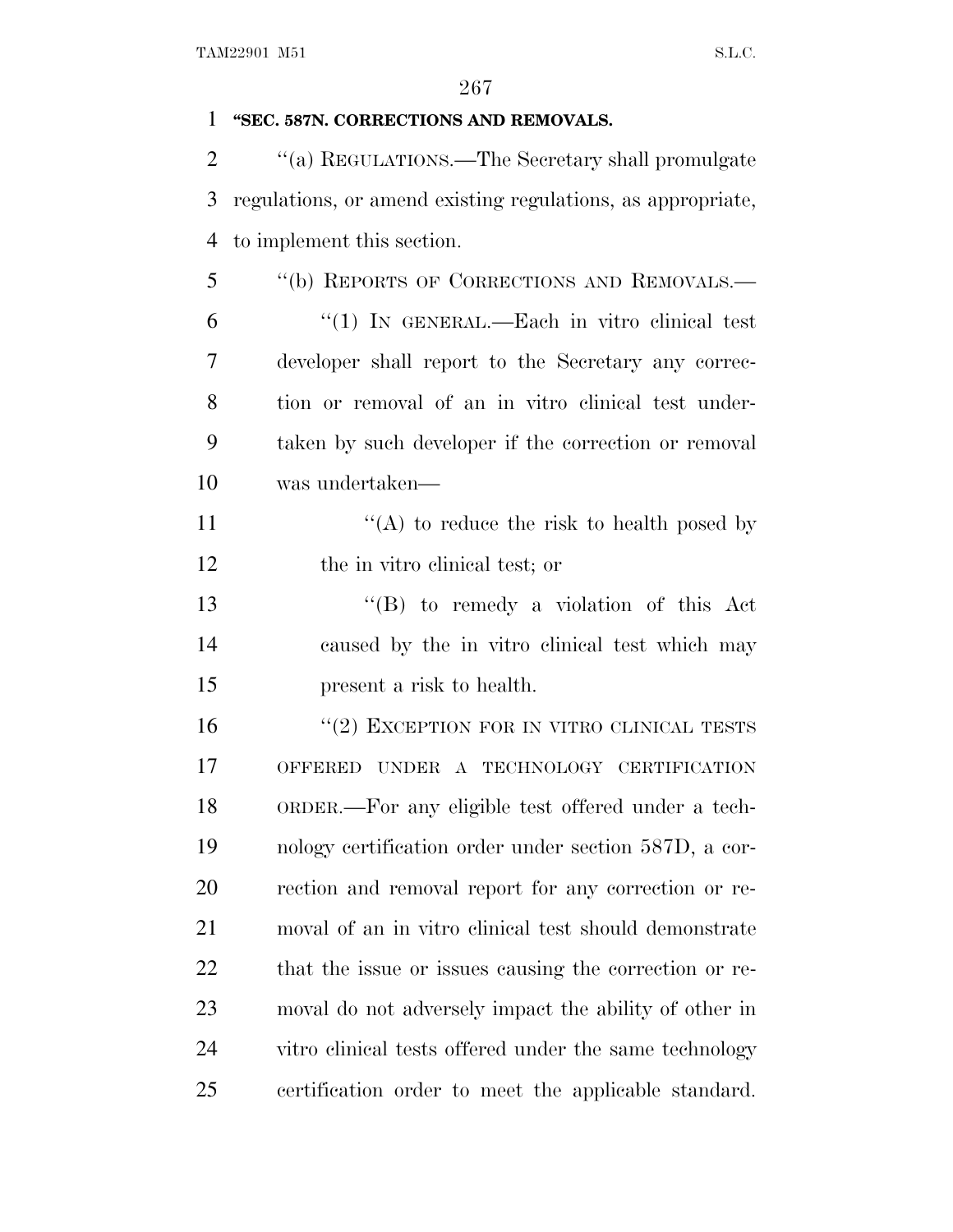''(c) TIMING.—A developer shall submit any report required under this subsection to the Secretary within 15 business days of initiating such correction or removal.

 ''(d) RECORDKEEPING.—A developer of an in vitro clinical test that undertakes a correction or removal of an in vitro clinical test which is not required to be reported under this subsection shall keep a record of such correc-tion or removal.

 ''(e) RECALL COMMUNICATIONS.—Upon the vol- untary reporting of a correction or removal by the devel-oper—

12 ''(1) the Secretary shall classify such correction or removal under this section within 15 calendar days; and

 ''(2) not later than 45 calendar days after the developer or other responsible party notifies the Sec- retary that it has completed a recall action, the Sec- retary shall provide the developer or other respon- sible party with a written statement closing the re- call action or stating the reasons the Secretary can-not close the recall at that time.

## **''SEC. 587O. RESTRICTED IN VITRO CLINICAL TESTS.**

23 "(a) APPLICABILITY.—

24 "(1) In GENERAL.—For the categories of in vitro clinical tests described in paragraph (3) the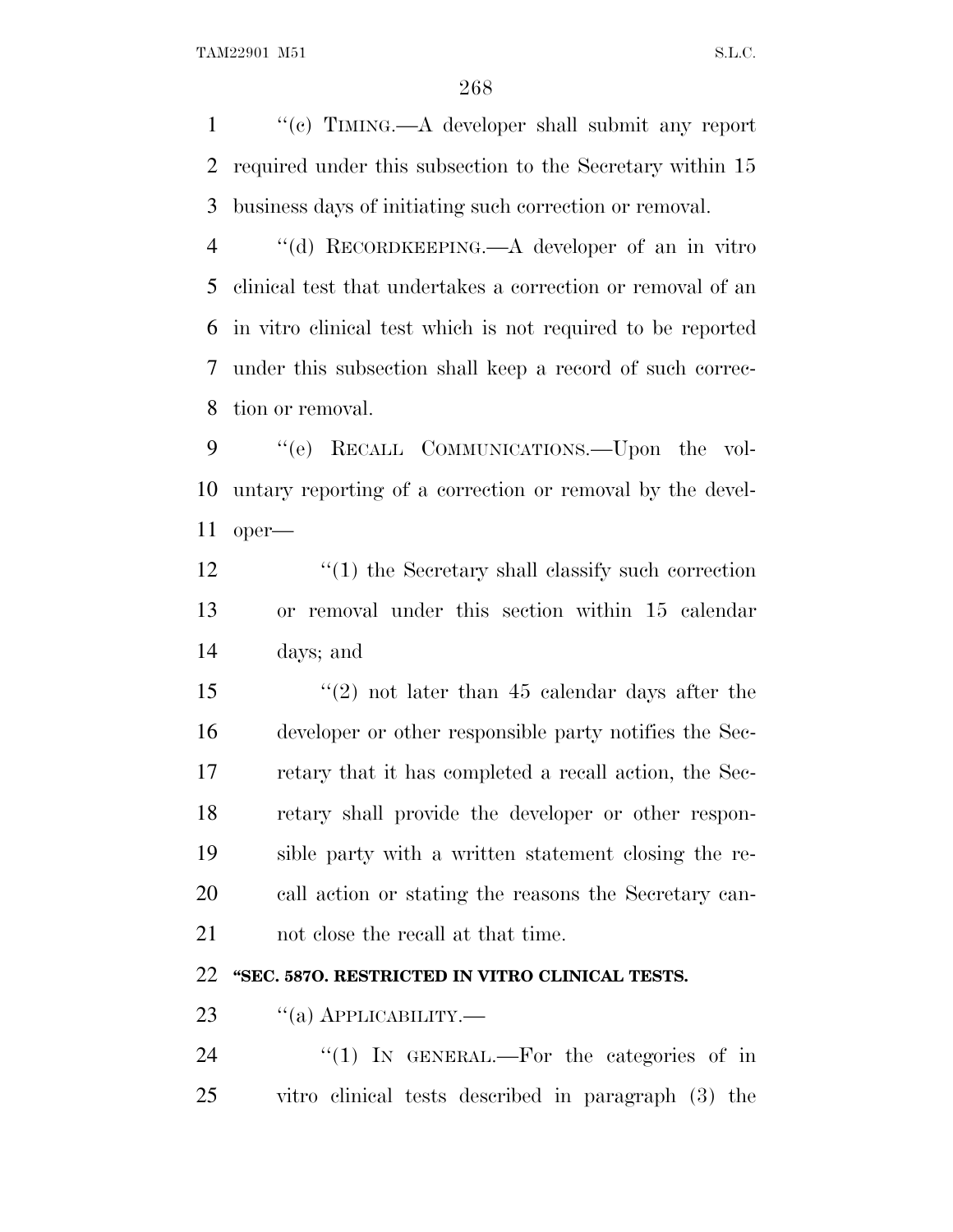Secretary may require, in issuing an approval of an in vitro clinical test under section 587B, granting a technology certification order under section 587D, or in issuing a determination under section 587F(a), or by issuing a regulation, that such test be restricted to sale, distribution, or use upon such conditions as the Secretary may prescribe under paragraph (2).

8 "(2) CONDITIONS.— The Secretary may pre-9 scribe conditions under this section  $\llbracket$ , based on evi-10 dence, with respect to an in vitro clinical test de-11 scribed in paragraph  $(3)$ , that are determined  $\blacksquare$  to be 12 needed] due to the potential for harmful effect of such test (including any resulting absence, signifi- cant delay, or discontinuation of appropriate medical treatment), and are necessary to ensure that the test meets the applicable standard.

17 <sup>"</sup>(3) IN VITRO CLINICAL TESTS SUBJECT TO 18 RESTRICTIONS.—The **restrictions** or conditions authorized under this section may be applied by the Secretary to any high-risk or moderate-risk in vitro clinical test, prescription home-use in vitro clinical test, direct-to-consumer in vitro clinical test, or over-the-counter in vitro clinical test.

 ''(b) LABELING AND ADVERTISING OF A RESTRICTED IN VITRO CLINICAL TEST.—The labeling and advertising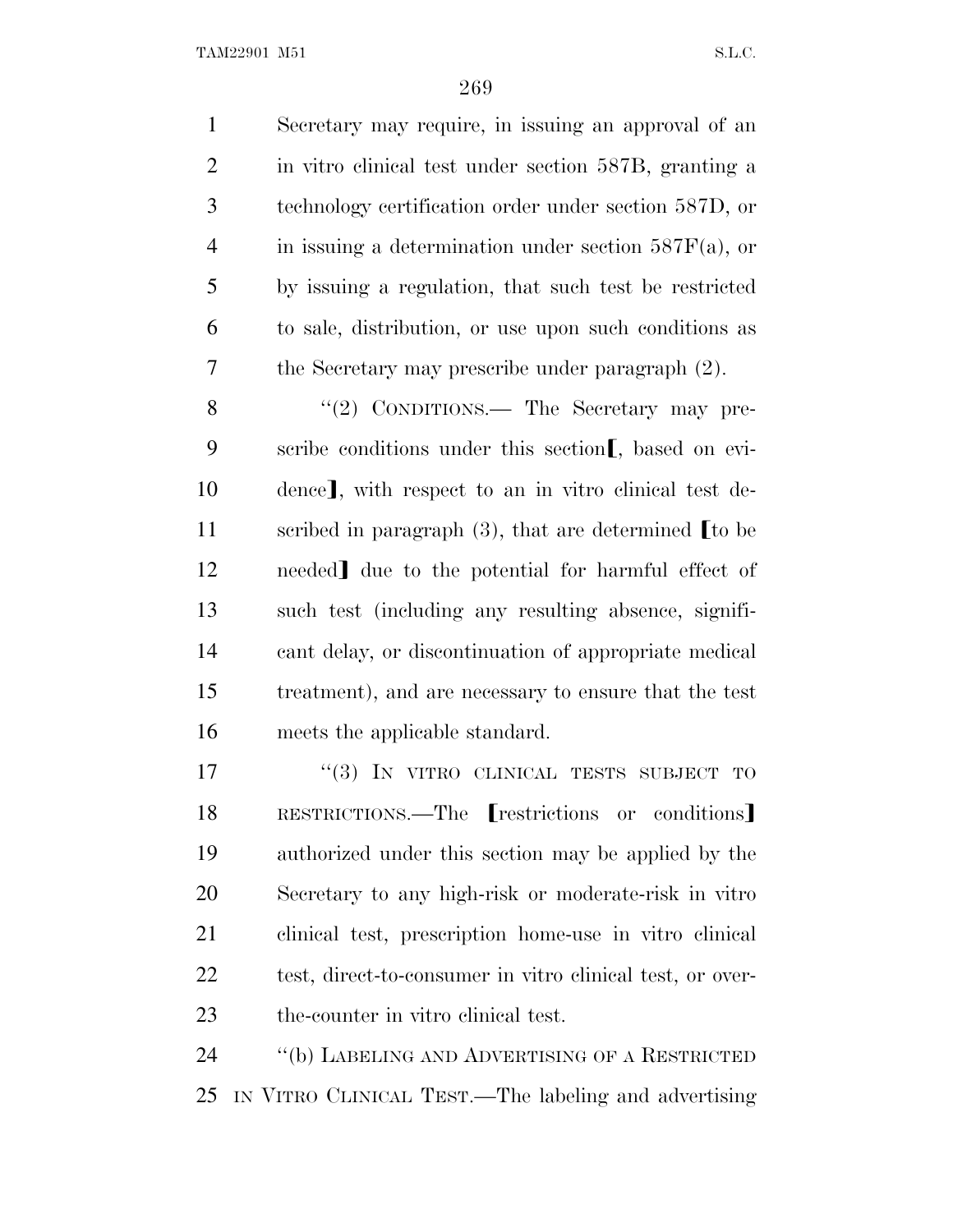of an in vitro clinical test to which restrictions apply under subsection (a) shall bear such appropriate statements of the restrictions as the Secretary may prescribe in an ap- proval under section 587B, an order under section 587D, a determination under section 587F(a), or in regulation, as applicable.

 ''(c) DEVICE RESTRICTIONS.—An in vitro clinical test that was offered as a restricted device prior to the date of enactment of this subchapter—

 $\frac{10}{10}$  ''(1) shall continue to comply with the applica- ble restrictions under section 515 or section 520(e) until the this subchapter takes effect; and

 $\frac{1}{2}$  except for in vitro clinical tests required to meet section 809.30 of title 21, Code of Federal Regulations prior to the effective date of this sub-16 chapter specified in section  $825(a)(1)(A)$  of the VALID Act of 2022, such restrictions shall be deemed to be restrictions under this Act as of such effective date.

#### **''SEC. 587P. APPEALS.**

21 ""(a) SIGNIFICANT DECISION.—

22 "(1) In GENERAL.—The Secretary shall main- tain a substantive summary of the scientific and reg-ulatory rationale for any significant decision of the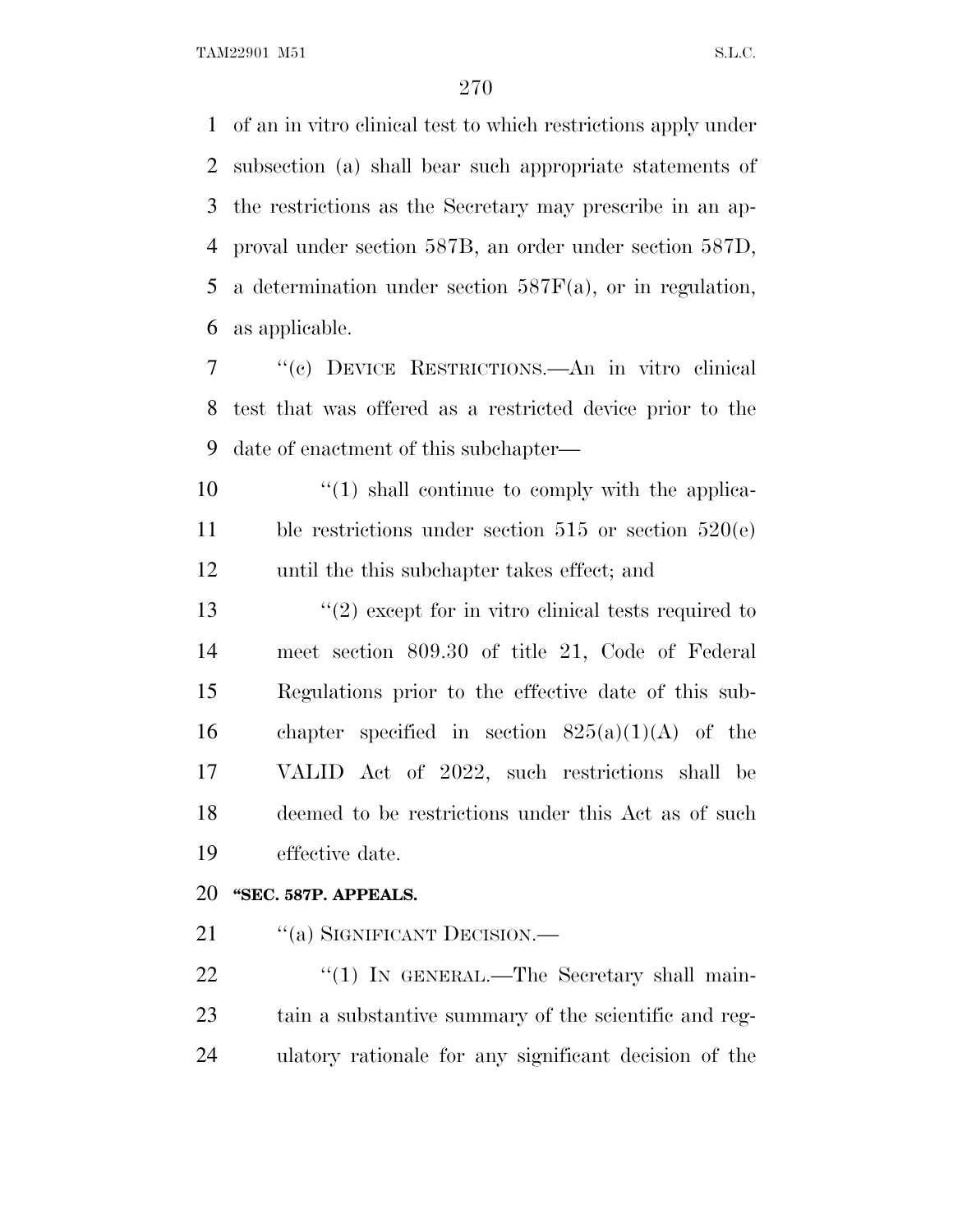| $\mathbf{1}$   | Food and Drug Administration pursuant to section       |
|----------------|--------------------------------------------------------|
| $\overline{2}$ | 587F, regarding-                                       |
| 3              | "(A) the submission of an application for,             |
| $\overline{4}$ | or a review of, an in vitro clinical test under        |
| 5              | section 587B or section 587D;                          |
| 6              | "(B) an exemption under section 587C; or               |
| $\overline{7}$ | $\lq\lq$ (C) any requirements for mitigation           |
| 8              | measures to an in vitro clinical test or category      |
| 9              | of in vitro clinical tests.                            |
| 10             | Such summaries shall include documentation of sig-     |
| 11             | nificant controversies or differences of opinion and   |
| 12             | the resolution of such controversies or differences of |
| 13             | opinion.                                               |
| 14             | "(2) PROVISION OF DOCUMENTATION.--- Upon               |
| 15             | request, the Secretary shall furnish a substantive     |
| 16             | summary described in paragraph (1) to the person       |
| 17             | who has made, or is seeking to make, a submission      |
| 18             | described in such paragraph.                           |
| 19             | "(3) APPLICATION OF LEAST BURDENSOME RE-               |
| <b>20</b>      | QUIREMENTS.—The substantive summary required           |
| 21             | under this subsection shall include a brief statement  |
| 22             | regarding how the least burdensome requirements        |
| 23             | were considered and applied consistent with section    |
| 24             | $587BB(c)$ , as applicable.                            |
| 25             | "(b) REVIEW OF SIGNIFICANT DECISIONS.-                 |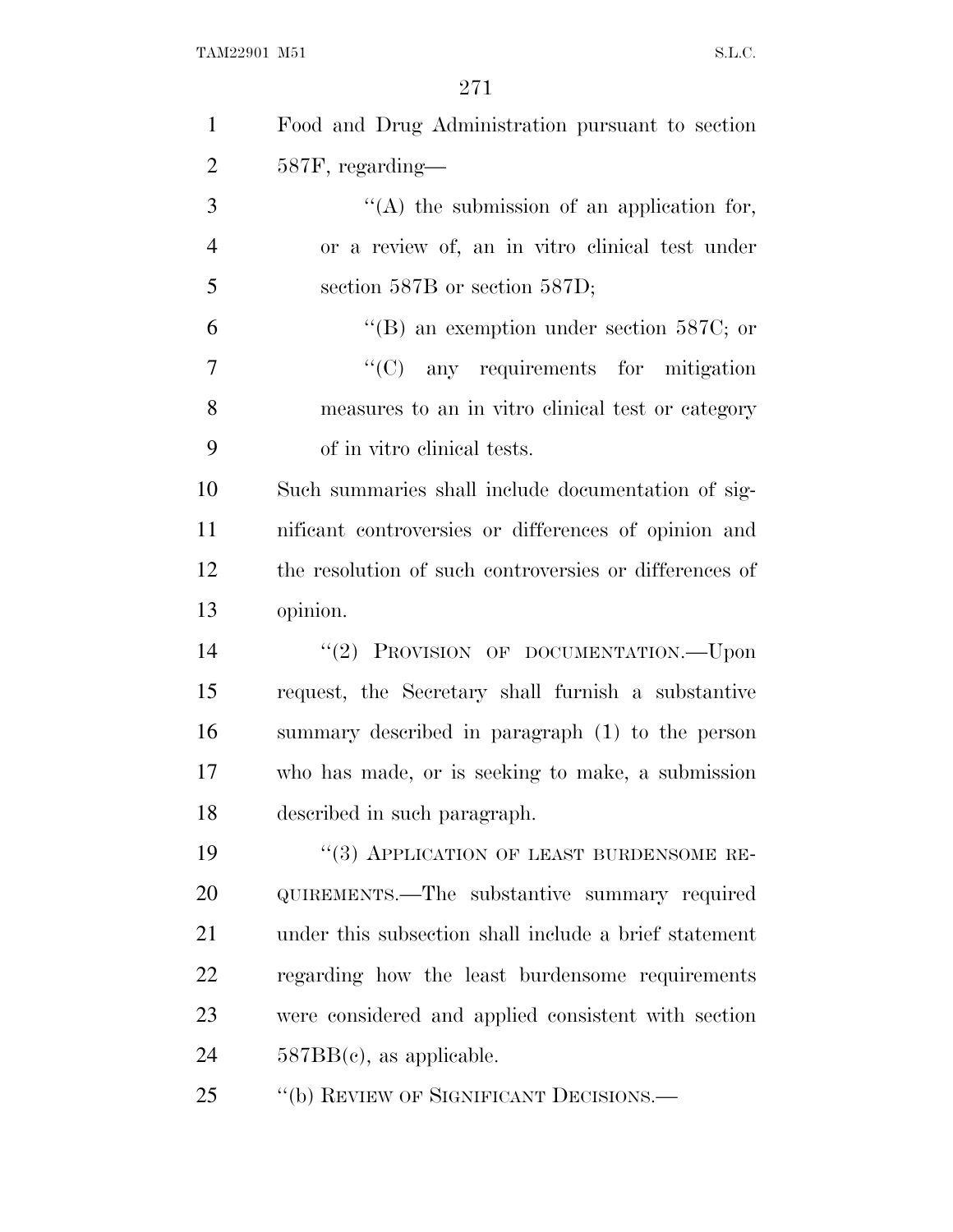1 "(1) REQUEST FOR SUPERVISORY REVIEW OF SIGNIFICANT DECISION.—A developer may request a supervisory review of the significant decision de- scribed in subsection (a)(1). Such review may be conducted at the next supervisory level or higher above the agency official who made the significant decision.

8 "(2) SUBMISSION OF REQUEST.—A developer requesting a supervisory review under paragraph (1) shall submit such request to the Secretary not later 11 than 30 days after the decision for which the review is requested and shall indicate in the request wheth- er such developer seeks an in-person meeting or a teleconference review.

 ''(3) TIMEFRAME.—The Secretary shall sched- ule an in-person or teleconference review, if so re- quested, not later than 30 days after such request is made. The Secretary shall issue a decision to the developer requesting a review under this subsection not later than 45 days after the request is made under paragraph (1), or, in the case of a developer who requests an in-person meeting or teleconference, 30 days after such meeting or teleconference.

 ''(c) ADVISORY PANELS.—The process established under subsection (a) shall permit the appellant to request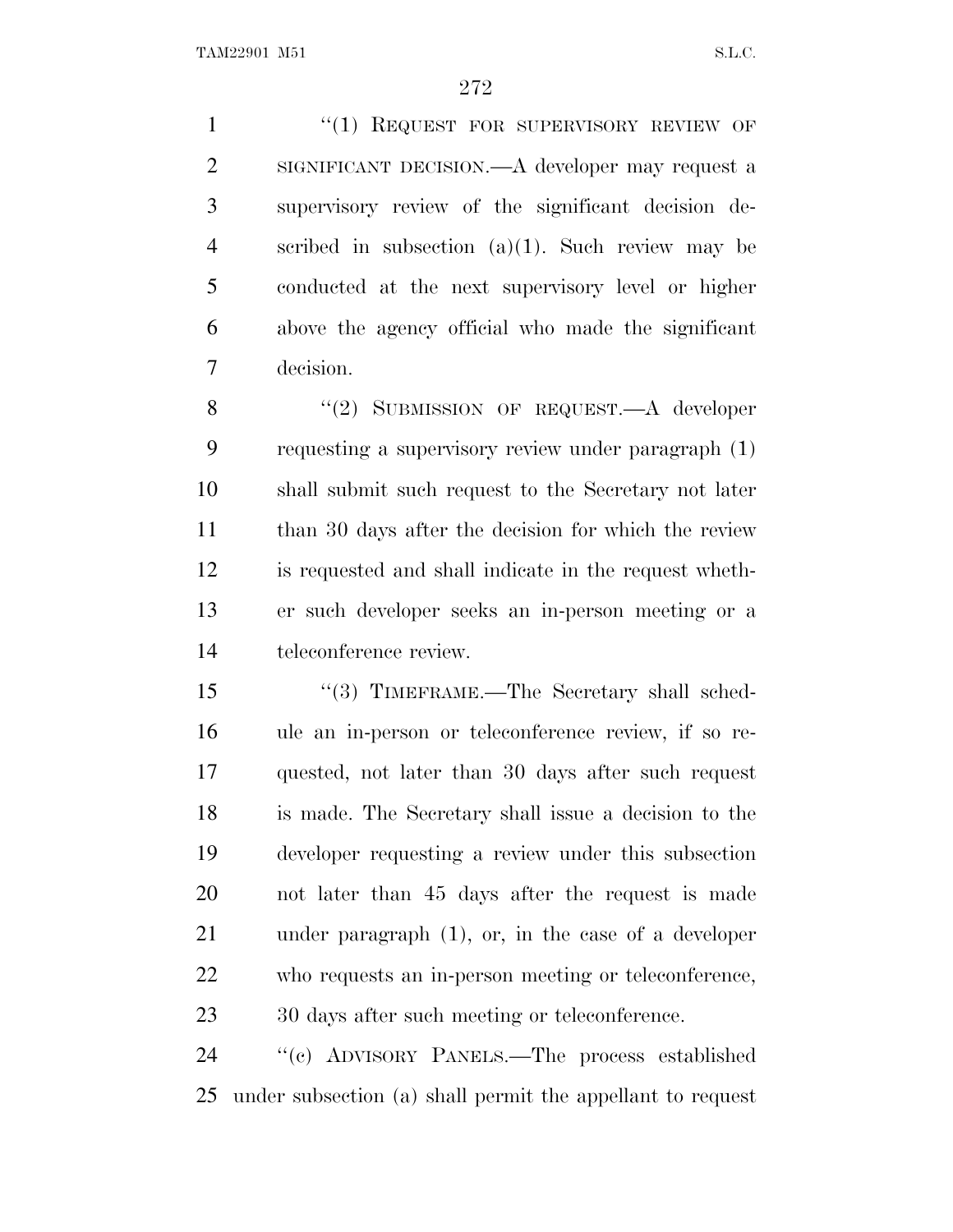review by an advisory committee established under section 587G when there is a dispute involving substantial sci- entific fact. If an advisory panel meeting is held, the Sec- retary shall make a determination under this subsection 5 not later than  $\llbracket 45 \rrbracket$  days after the requested advisory committee meeting has concluded.

 ø''(d) LEAST BURDENSOME REVIEW.—Any devel- oper who has submitted an application under section 587B or 587D may request a supervisory review of a request for additional information during an evaluation of such submission within 60 calendar days of receipt of the addi-12 tional information request from the Secretary.

 $\lceil$  "(e) AVAILABILITY OF ALL REMEDIES.—The proce- dures set forth in this section shall be in addition to, and 15 not in lieu of, other remedies available to the developer. **''SEC. 587Q. ACCREDITED PERSONS.**

"(a) In GENERAL.—

18 "(1) REVIEW OF APPLICATIONS.—

19 "(A) ACCREDITATION FOR APPLICATION REVIEW.—Beginning on the date of enactment 21 of the VALID Act of 2022, the Secretary shall accredit persons for the purpose of reviewing applications for premarket approval under sec- tion 587B and applications for technology cer-tification under section 587D and making rec-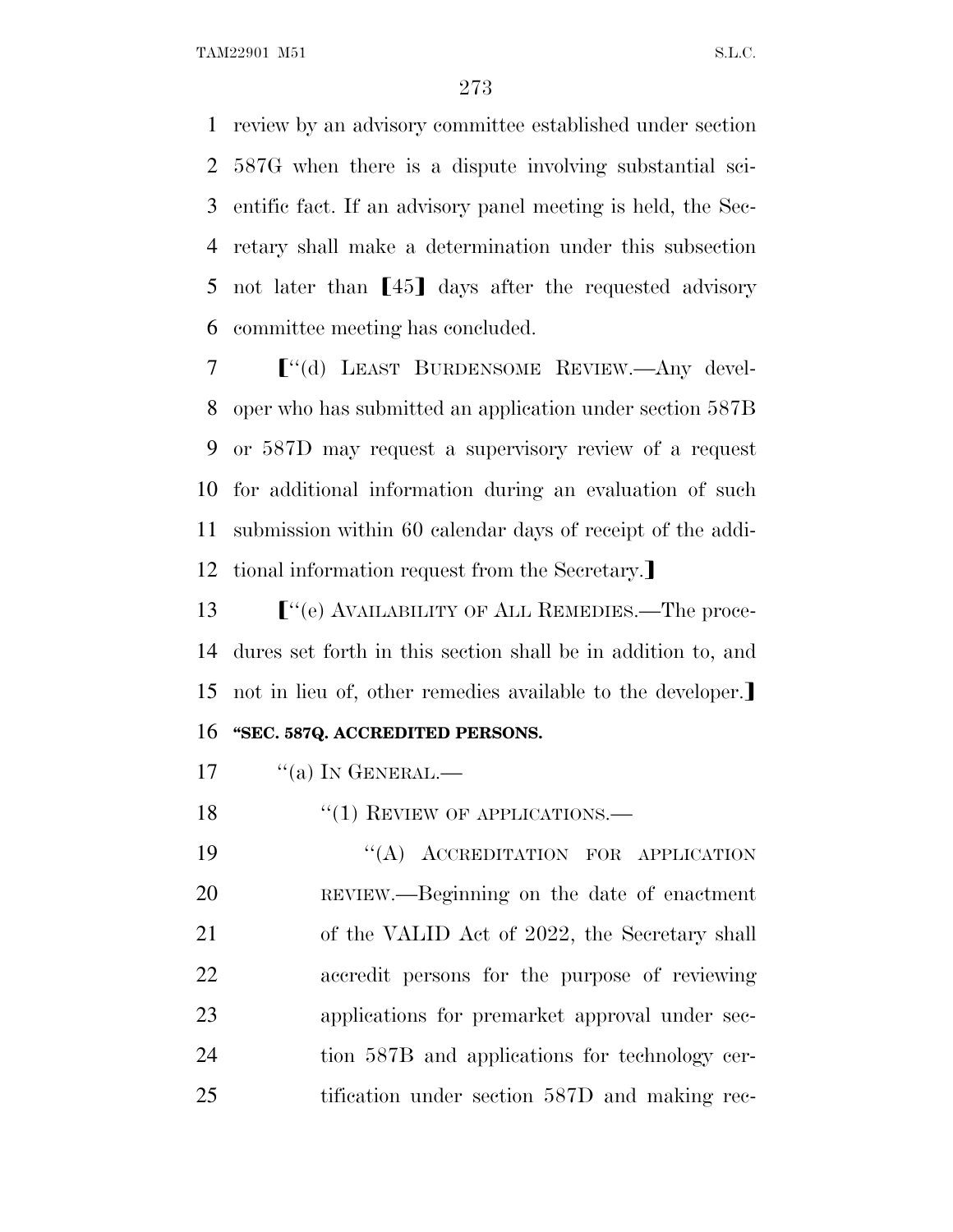| $\mathbf{1}$   | ommendations to the Secretary with respect to    |
|----------------|--------------------------------------------------|
| $\overline{2}$ | the approval or issuance of such applications or |
| 3              | orders.                                          |
| $\overline{4}$ | "(B) REQUIREMENT REGARDING REVIEW                |
| 5              | RECOMMENDATIONS.-                                |
| 6              | "(i) IN GENERAL.—In making a rec-                |
| $\overline{7}$ | ommendation to the Secretary under this          |
| 8              | section, an accredited person shall notify       |
| 9              | the Secretary in writing of the reasons for      |
| 10             | the recommendation concerning the appli-         |
| 11             | cation.                                          |
| 12             | "(ii) TIME PERIOD FOR REVIEW.-                   |
| 13             | Not later than 30 calendar days after the        |
| 14             | date on which the Secretary is notified of       |
| 15             | a recommendation under this section with         |
| 16             | respect to an application for premarket ap-      |
| 17             | proval or technology certification, the Sec-     |
| 18             | retary shall make a determination with re-       |
| 19             | spect to the application.                        |
| 20             | $``(2)$ INSPECTIONS.—                            |
| 21             | "(A) ACCREDITATION FOR INSPECTIONS.—             |
| 22             | During the period beginning on the date of en-   |
| 23             | actment of the VALID Act of 2022, the Sec-       |
| 24             | retary shall accredit persons for the purpose of |
| 25             | conducting inspections of establishments of de-  |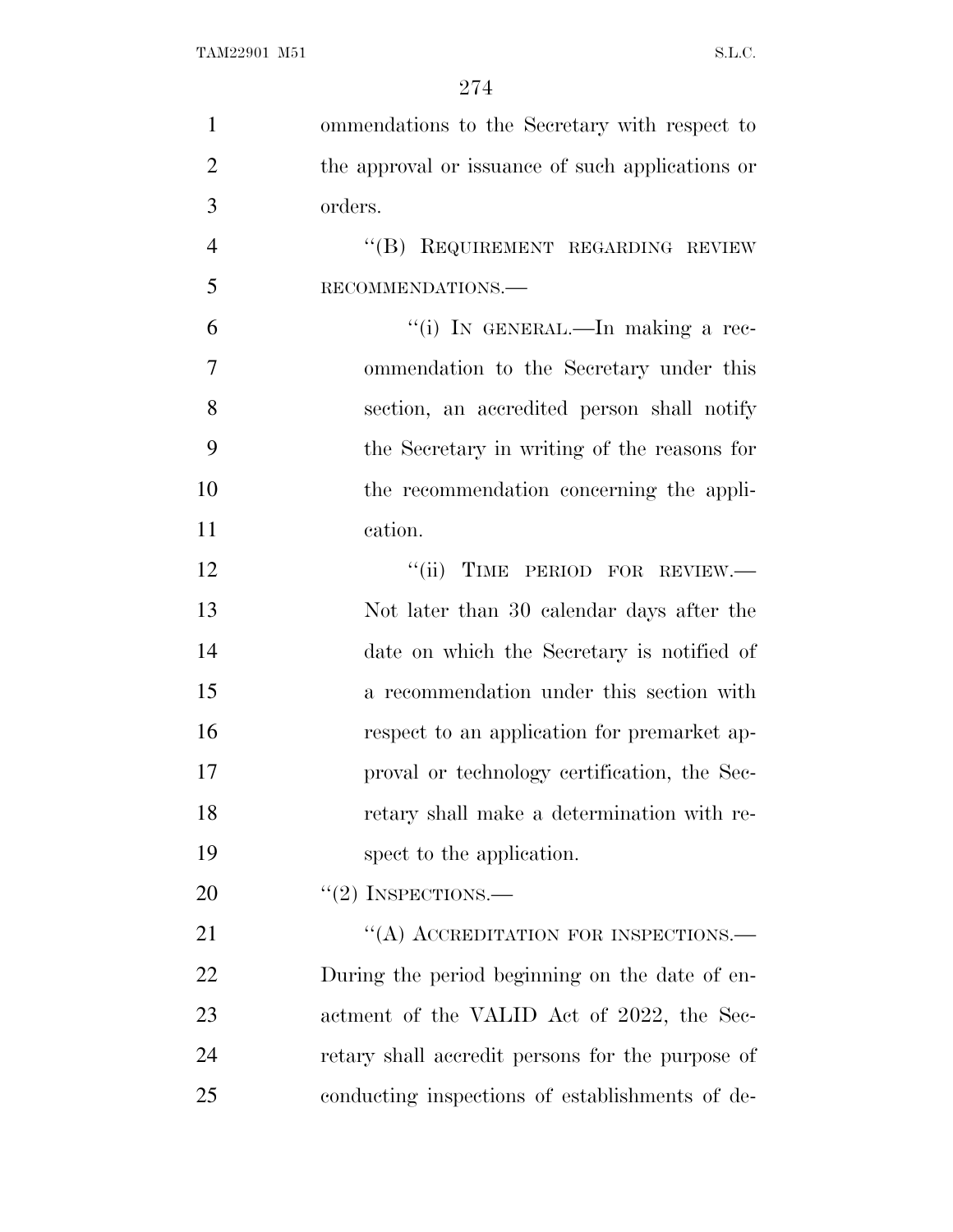velopers required to register pursuant to section 587J. 3 "(B) EFFECT OF ACCREDITATION.—

 ''(i) IN GENERAL.—Persons accredited 5 under subparagraph (A) to conduct inspec- tions, when conducting such inspections, shall record in writing their specific obser- vations and shall present their observations to the designated representative of the in-spected establishment.

11 ""(ii) INSPECTION REPORT REQUIRE- MENTS.—Each person accredited under this paragraph shall prepare and submit to the Secretary an inspection report in a form and manner designated by the Sec- retary for conducting inspections, taking into consideration the goals of inter- national harmonization of quality systems standards. Any official classification of the inspection shall be determined by the Sec- retary. Any statement or representation made by an employee or agent of an estab-23 lishment to a person accredited to conduct inspections shall be subject to section 1001 of title 18, United States Code.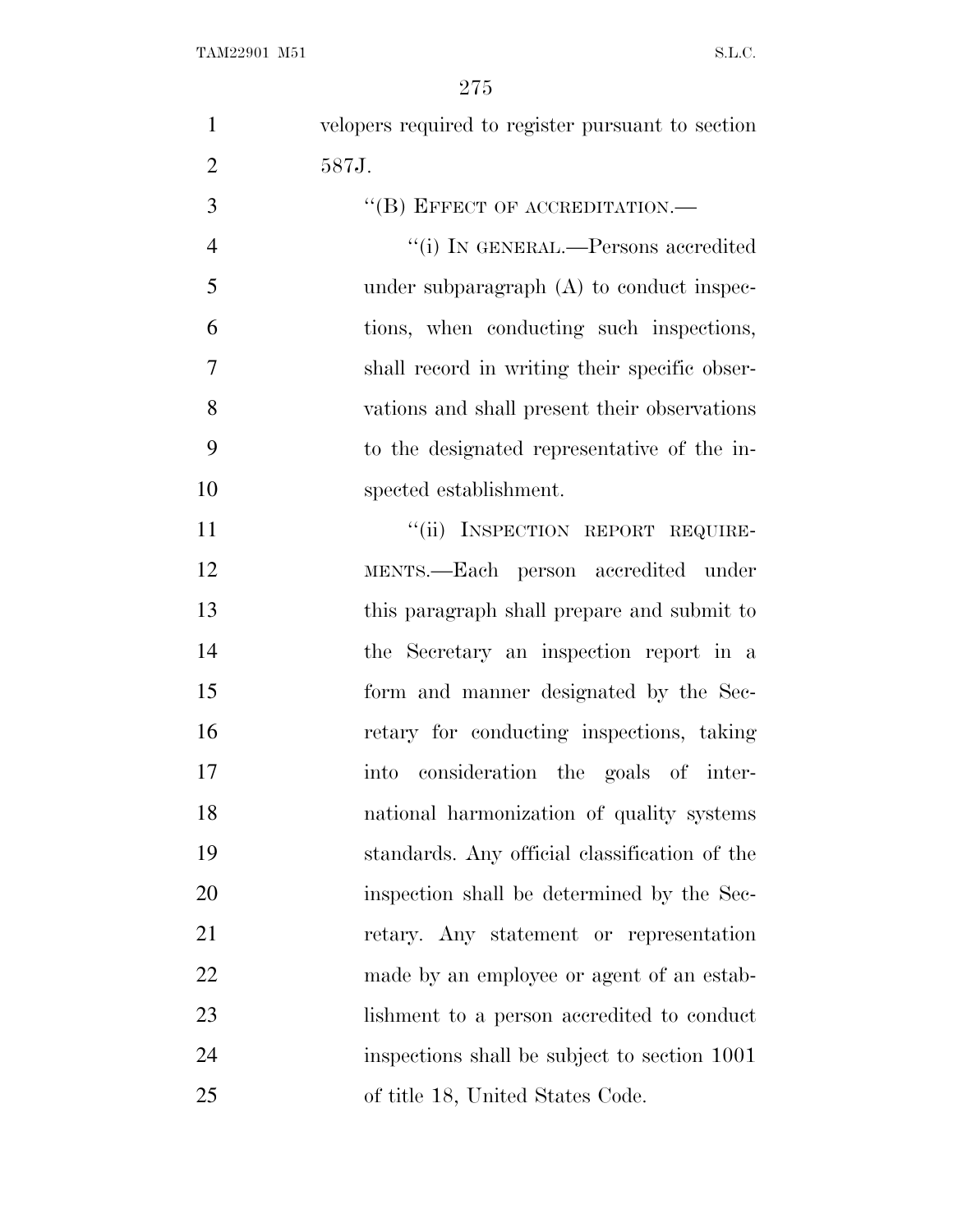| $\mathbf{1}$   | "(C) SAVINGS CLAUSE.—Nothing in this              |
|----------------|---------------------------------------------------|
| $\overline{2}$ | section affects the authority of the Secretary to |
| 3              | inspect any in vitro clinical test developer or   |
| $\overline{4}$ | other person registered under section 587J.       |
| 5              | "(D) INSPECTION LIMITATIONS.—The Sec-             |
| 6              | retary shall ensure that inspections carried out  |
| 7              | under this section—                               |
| 8              | "(i) are not duplicative of inspections"          |
| 9              | carried out under section 353 of the Public       |
| 10             | Health Service Act; and                           |
| 11             | "(ii) are limited to the data and infor-          |
| 12             | mation necessary—                                 |
| 13             | "(I) for routine surveillance ac-                 |
| 14             | tivities of establishments associated             |
| 15             | with an approved application under                |
| 16             | section 587B or a technology certifi-             |
| 17             | cation order under section 587D; or               |
| 18             | $\lq\lq$ (II) to meet the requirements to         |
| 19             | receive premarket approval under sec-             |
| 20             | tion 587B or a technology certifi-                |
| 21             | cation order under section 587D, as               |
| 22             | applicable.                                       |
| 23             | $\lq\lq(b)$ ACCREDITATION.—                       |
| 24             | $``(1)$ ACCREDITATION PROGRAM.—                   |
|                |                                                   |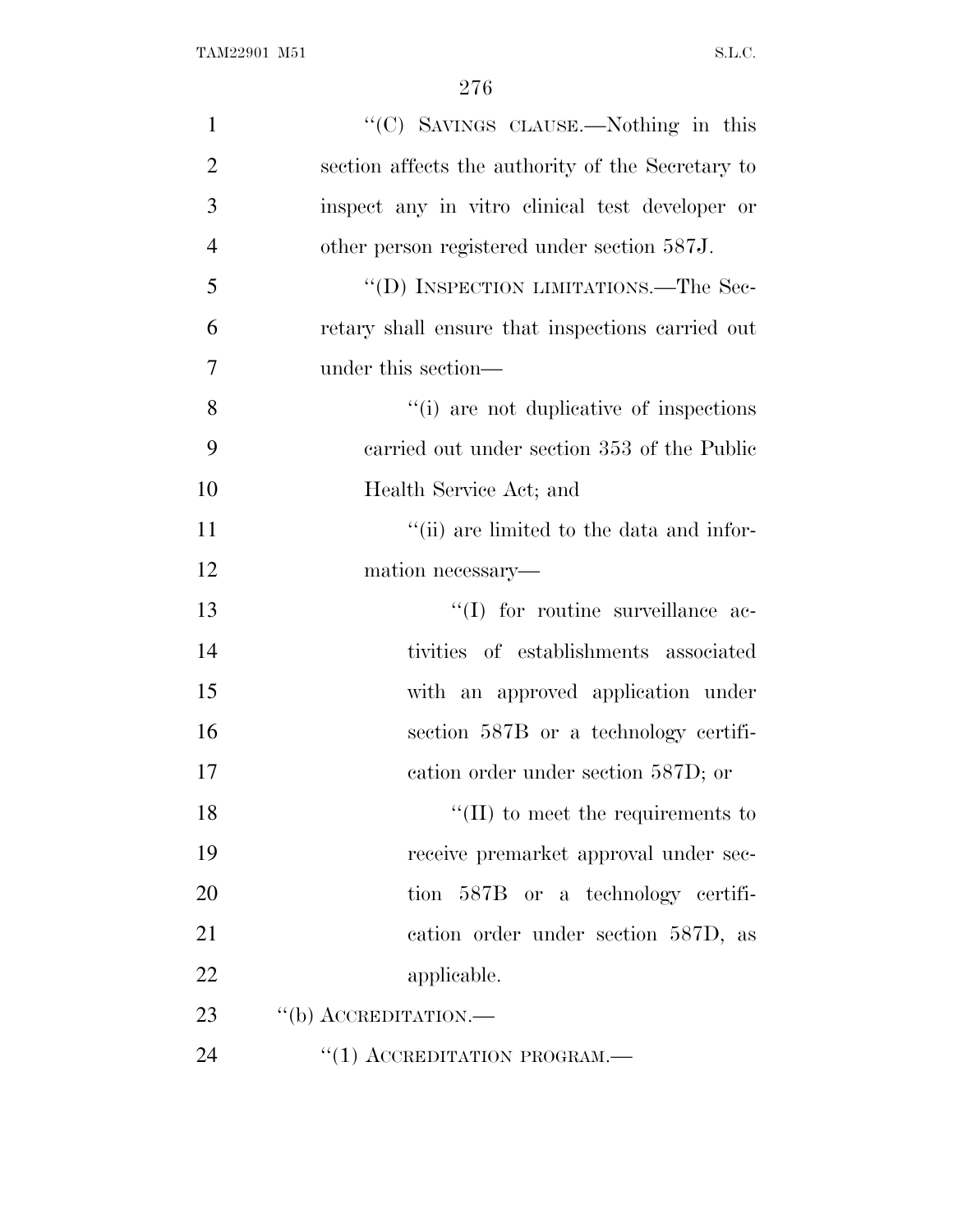| $\mathbf{1}$   | "(A) IN GENERAL.—The Secretary may                   |
|----------------|------------------------------------------------------|
| $\overline{2}$ | provide for accreditation under this section         |
| 3              | through programs administered by the Food            |
| $\overline{4}$ | and Drug Administration, by other non-Federal        |
| 5              | government agencies, or by qualified nongovern-      |
| 6              | mental organizations. A person may be accred-        |
| 7              | ited for the review of both applications sub-        |
| 8              | mitted under sections 587B and 587D as de-           |
| 9              | scribed in subsection $(a)(1)(A)$ and to conduct     |
| 10             | inspection activities under subsection $(a)(2)(A)$ , |
| 11             | or for a subset of such review or activities.        |
| 12             | "(B) ELIGIBLE PERSONS.—Not later than                |
| 13             | 1 year after the date of enactment of the            |
| 14             | VALID Act of 2022, the Secretary shall issue         |
| 15             | draft regulations on the criteria that the Sec-      |
| 16             | retary will use to accredit or deny accreditation    |
| 17             | to a person who requests such accreditation          |
| 18             | under subsection (a), and not later than one         |
| 19             | year after the close of the comment period for       |
| 20             | the draft regulations issued in this section,        |
| 21             | issue final regulations.                             |
| 22             | $``(C)$ REQUIREMENTS.—                               |
| 23             | "(i) IN GENERAL.—The Secretary                       |
| 24             | shall not accredit or maintain accreditation         |
| 25             | for a person unless such person meets the            |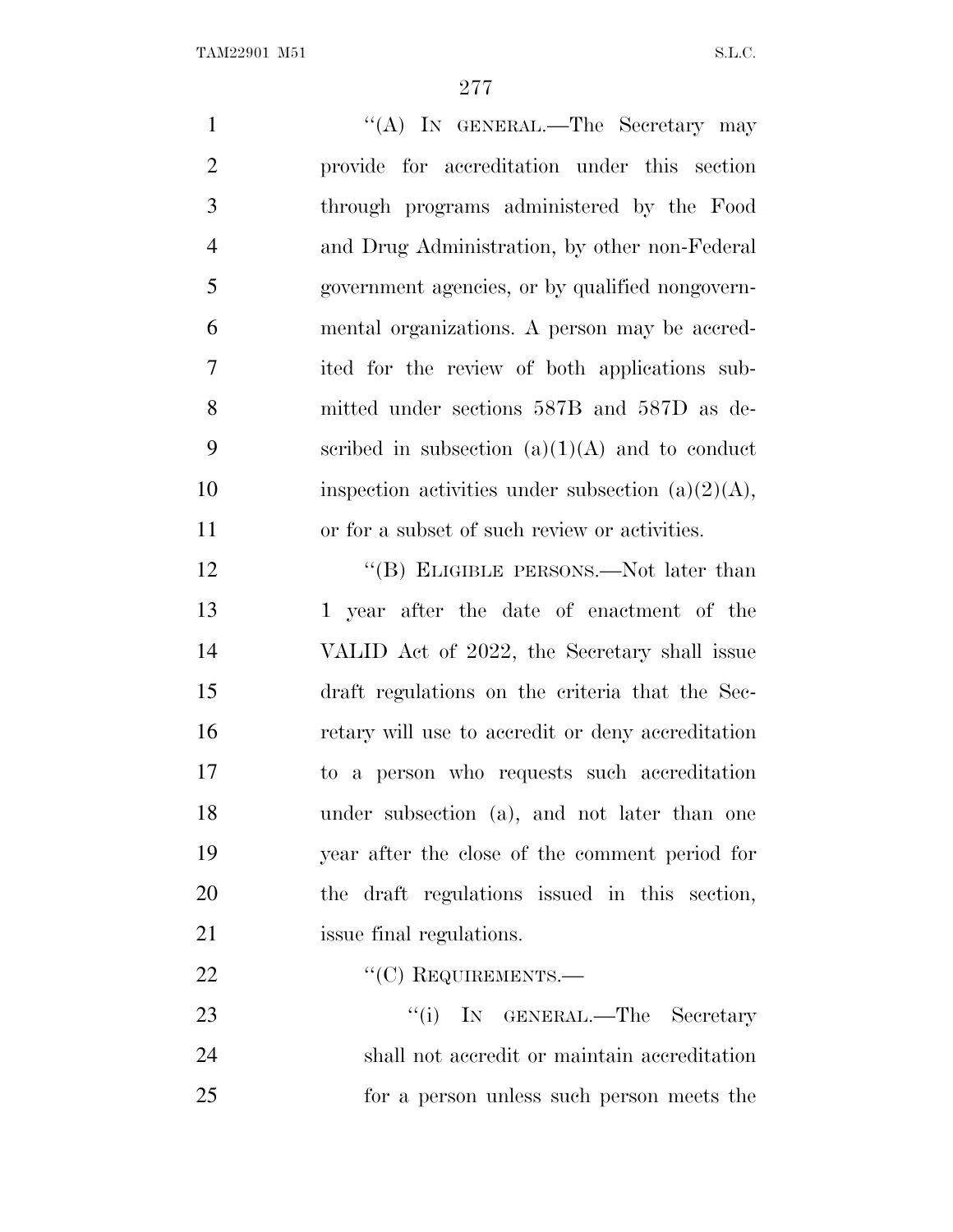| $\mathbf{1}$   | minimum qualifications required under               |
|----------------|-----------------------------------------------------|
| $\overline{2}$ | subsection (c).                                     |
| 3              | "(ii) SCOPE OF ACCREDITATION.-                      |
| $\overline{4}$ | The accreditation of a person under this            |
| 5              | section shall specify the particular activi-        |
| 6              | ties under subsection (a) for which such            |
| 7              | person is accredited.                               |
| 8              | "(D) PUBLIC LIST.—The Secretary shall               |
| 9              | publish on the website of the Food and Drug         |
| 10             | Administration a list of persons who are accred-    |
| 11             | ited under this section. Such list shall be up-     |
| 12             | dated on at least a monthly basis. The list shall   |
| 13             | specify the particular activity or activities under |
| 14             | this section for which the person is accredited.    |
| 15             | $\cdot\cdot(2)$ ACCREDITATION PROCESS.—             |
| 16             | $\lq\lq (A)$ ACCREDITATION PROCESS<br>GUID-         |
| 17             | ANCE.—The Secretary shall—                          |
| 18             | "(i) not later than $180$ days after the            |
| 19             | date of enactment of the VALID Act of               |
| 20             | 2022, issue draft guidance specifying the           |
| 21             | process for submitting a request for each           |
| 22             | type of accreditation and reaccreditation           |
| 23             | under this section, including the form and          |
| 24             | content of information to be submitted in           |
| 25             | such a request; and                                 |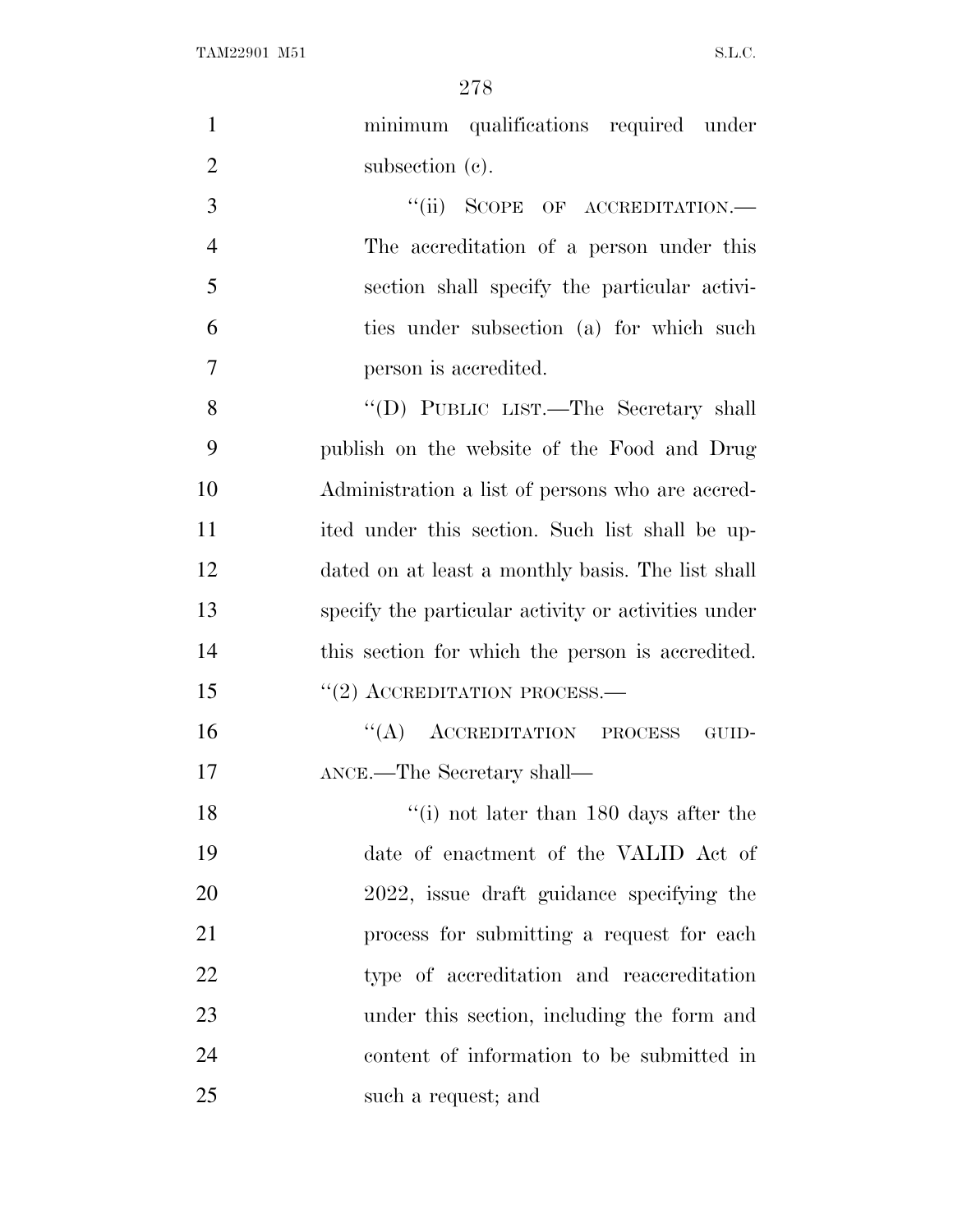1 ''(ii) not later than 1 year after the close of the comment period for the draft guidance, issue final guidance.

4 "(B) RESPONSE TO REQUEST.—The Sec- retary shall respond to a request for accredita- tion or reaccreditation within 60 calendar days of the receipt of the request. The Secretary's response may be to accredit or reaccredit the person, to deny accreditation, or to request ad- ditional information in support of the request. If the Secretary requests additional informa- tion, the Secretary shall respond within 60 cal- endar days of receipt of such additional infor-mation to accredit or deny the accreditation.

15 "'(C) TYPE OF ACCREDITATION.—The ac- creditation or reaccreditation of a person shall specify the particular activity or activities under subsection (a) for which such person is accred- ited, and shall include any limitation to certain eligible in vitro clinical tests. The Secretary shall issue guidance on the factors that the Sec- retary intends to use in determining whether a category of in vitro clinical tests or a technology type pursuant to 587D is eligible for review by an accredited person.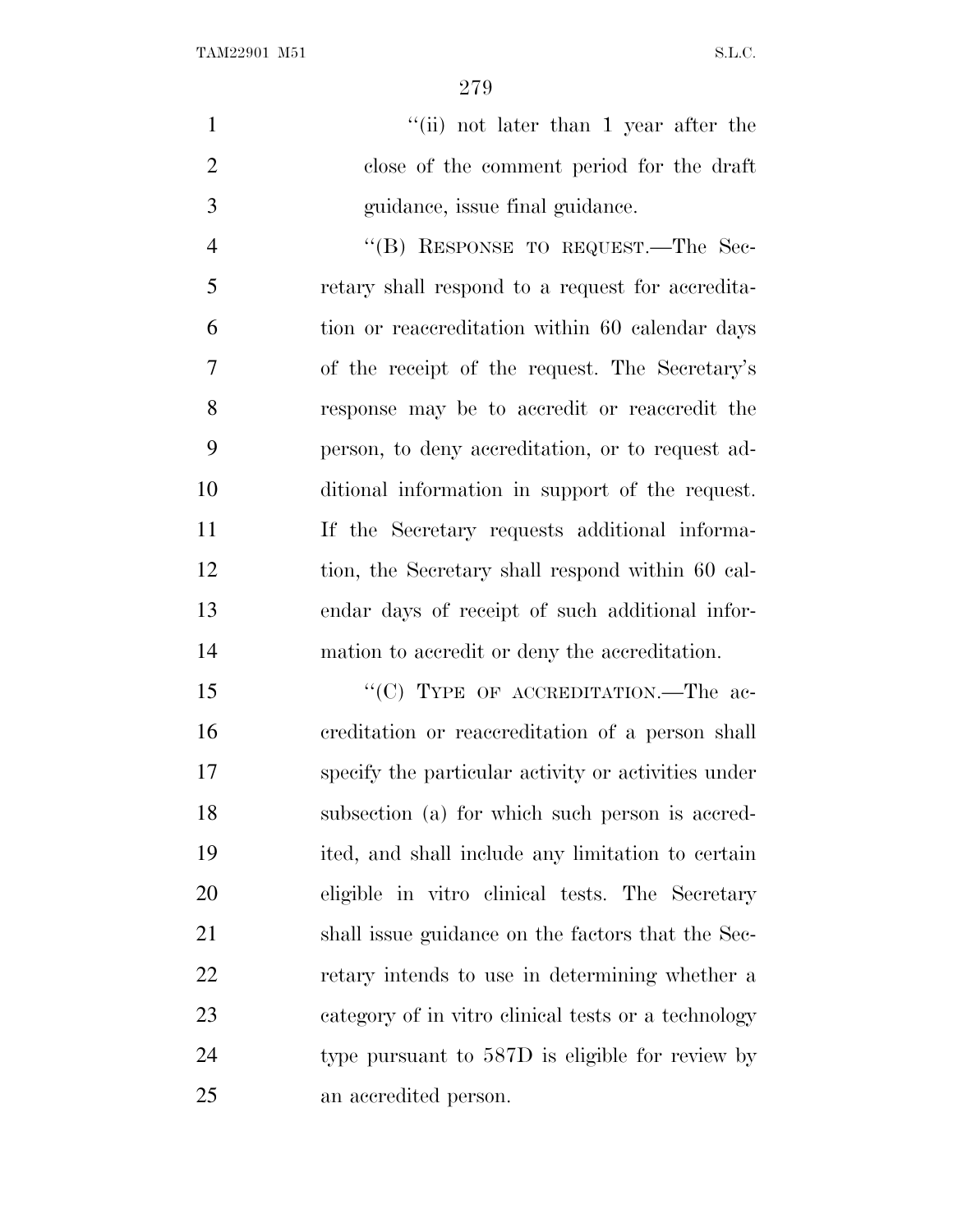1 ''(D) AUDIT.—The Secretary may audit the performance of persons accredited under this section for purposes of ensuring that such persons continue to meet the published criteria for accreditation, and may modify the scope or particular activities for which a person is ac- credited if the Secretary determines that such person fails to meet one or more criteria for ac-creditation.

10 "(E) SUSPENSION OR WITHDRAWAL.—The Secretary may suspend or withdraw accredita- tion of any person accredited under this section, after providing notice and an opportunity for an informal hearing, when such person is substan- tially not in compliance with the requirements of this section or the published criteria for ac- creditation, or poses a threat to public health, or fails to act in a manner that is consistent with the purposes of this section.

20 "'(F) REACCREDITATION.—Accredited per- sons may be initially accredited for up to 3 years. After expiration of such initial period, persons may be reaccredited for unlimited addi- tional 3-year periods, as determined by the Sec-retary.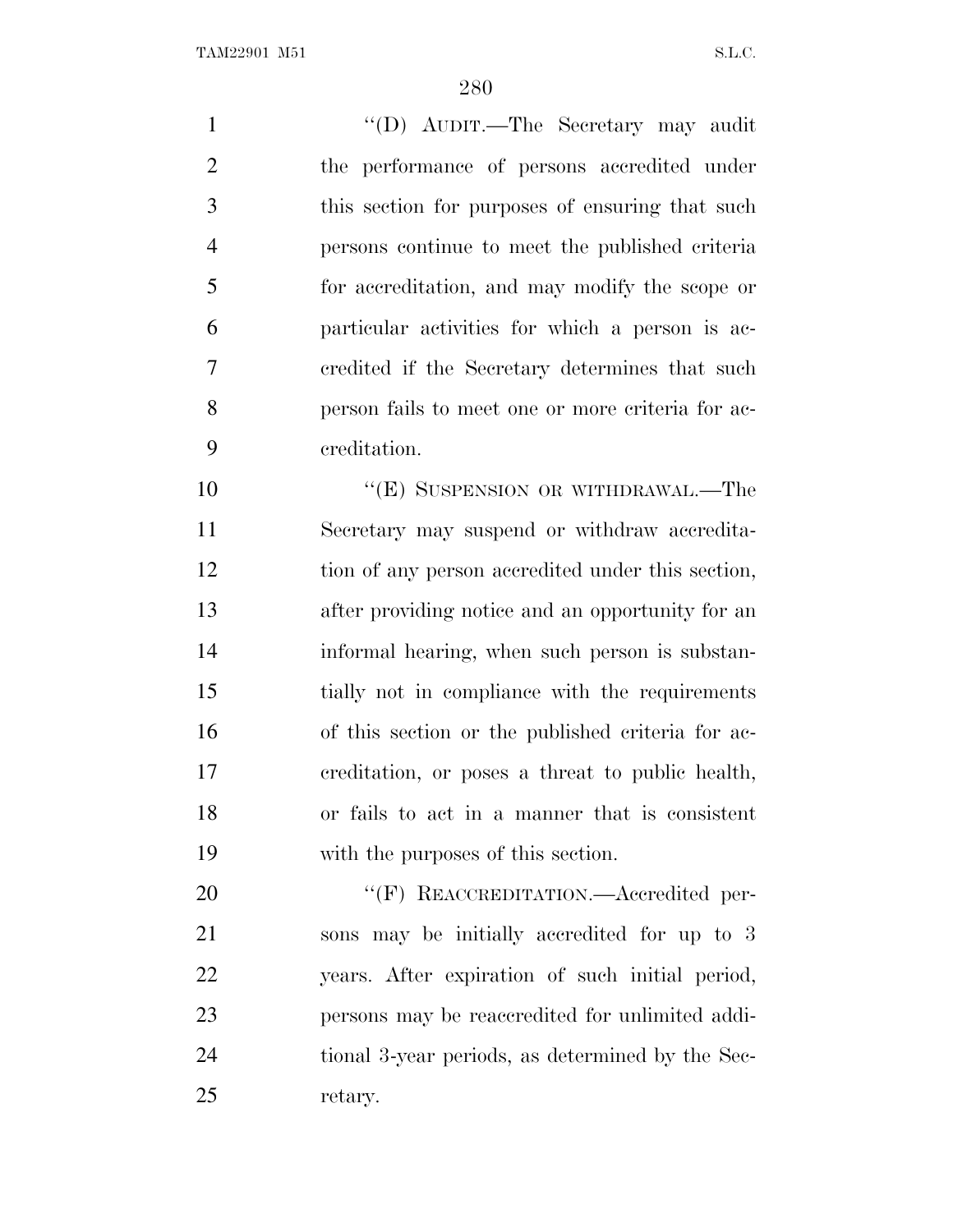| $\mathbf{1}$   | "(c) QUALIFICATIONS OF ACCREDITED PERSONS.-          |
|----------------|------------------------------------------------------|
| $\overline{2}$ | "(1) ELIGIBILITY.—An accredited person, at a         |
| 3              | minimum, shall—                                      |
| $\overline{4}$ | "(A) not be an employee of the Federal               |
| 5              | Government;                                          |
| 6              | $\lq\lq (B)$ not engage in the activities of a de-   |
| 7              | veloper, as defined in section $587$ ;               |
| 8              | "(C) not be a person required to register            |
| 9              | under section 587J;                                  |
| 10             | $\lq\lq$ (D) not be owned or controlled by, and      |
| 11             | shall have no organizational, material, or finan-    |
| 12             | cial affiliation with, an in vitro clinical test de- |
| 13             | veloper or other person required to register         |
| 14             | under section 587J;                                  |
| 15             | $\lq\lq(E)$ be a legally constituted entity per-     |
| 16             | mitted to conduct the activities for which it        |
| 17             | seeks accreditation;                                 |
| 18             | $``(F)$ ensure that the operations of such           |
| 19             | person are in accordance with generally accept-      |
| 20             | ed professional and ethical business practices;      |
| 21             | and                                                  |
| 22             | $\lq\lq(G)$ include in its request for accredita-    |
| 23             | tion a commitment to, at the time of accredita-      |
| 24             | tion and at any time it is performing activities     |
| 25             | pursuant to this section—                            |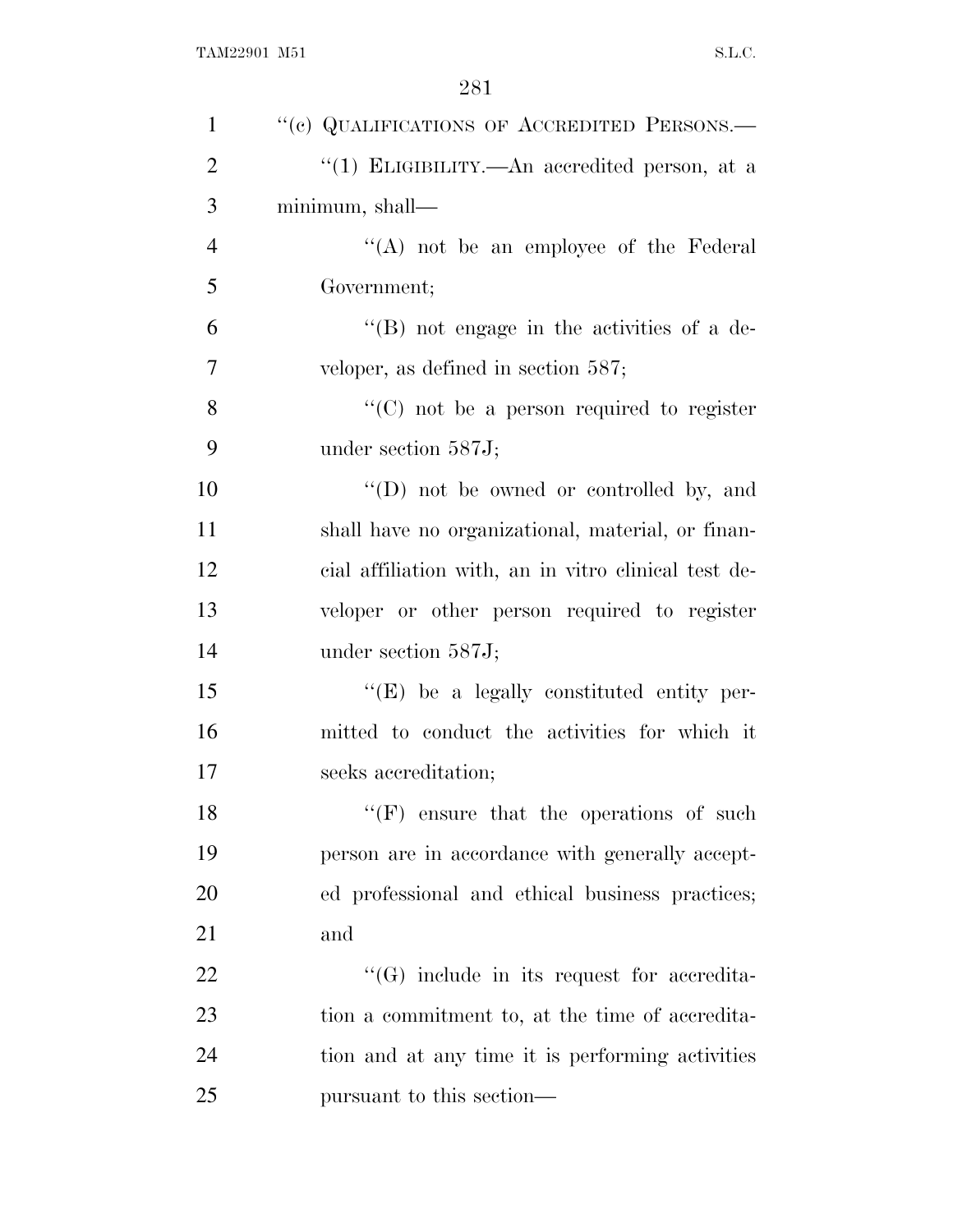| $\mathbf{1}$   | "(i) certify that the information re-                          |
|----------------|----------------------------------------------------------------|
| $\overline{2}$ | ported to the Secretary accurately reflects                    |
| 3              | the data or protocol reviewed, and the doc-                    |
| $\overline{4}$ | umented inspection findings, as applicable;                    |
| 5              | "(ii) limit work to that for which com-                        |
| 6              | petence and capacity are available;                            |
| $\tau$         | "(iii) treat information received or                           |
| 8              | learned, records, reports, and recommenda-                     |
| 9              | tions as proprietary information of the per-                   |
| 10             | son submitting such information; and                           |
| 11             | "(iv) in conducting the activities for                         |
| 12             | which the person is accredited in respect to                   |
| 13             | a particular in vitro clinical test, protect                   |
| 14             | against the use of any employee or consult-                    |
| 15             | ant who has a financial conflict of interest                   |
| 16             | regarding that in vitro clinical test.                         |
| 17             | "(2) WAIVER.—The Secretary may waive any                       |
| 18             | requirements in subparagraphs $(A)$ , $(B)$ , $(C)$ , or $(D)$ |
| 19             | of paragraph (1) upon making a determination that              |
| 20             | such person has implemented appropriate controls               |
| 21             | sufficient to ensure a competent and impartial re-             |
| 22             | view, such as when such person has established suf-            |
| 23             | ficient processes and protocols to separate activities         |
| 24             | to develop in vitro clinical tests and the activities for      |
| 25             | such person would be accredited under subsection               |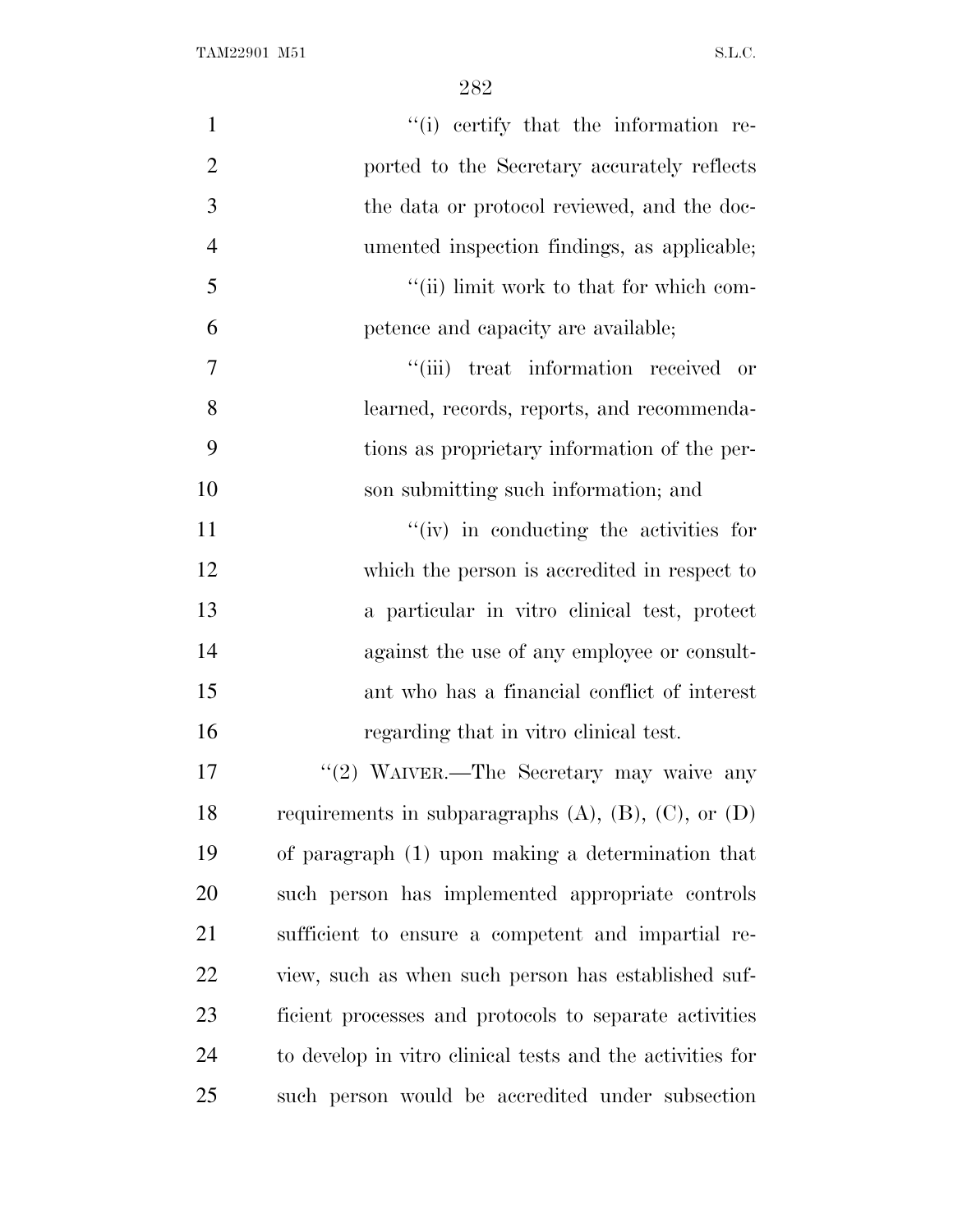(a) and discloses applicable information under this section.

3 "(d) COMPENSATION OF ACCREDITED PERSONS.—

4 "(1) IN GENERAL.—Compensation of any ac- credited person shall not take into account, whether directly or indirectly, the results of any review or in-spection.

8 "(2) REVIEW ACCREDITATION.—Compensation of an accredited person who reviews an application for premarket approval submitted under section 587B or an application for technology certification submitted under section 587D shall be determined by agreement between the accredited person and the person who engages the services of the accredited person, and shall be paid by the person who engages such services.

17 "(3) INSPECTION ACCREDITATION.—Compensa- tion of an accredited person who is conducting an inspection under section 704 shall be determined by agreement between the accredited person and the person who engages the services of the accredited person, and shall be paid by the person who engages such services.

24 "'(e) INFORMATION SHARING AGREEMENTS.—An ac-credited person may enter into an agreement with a devel-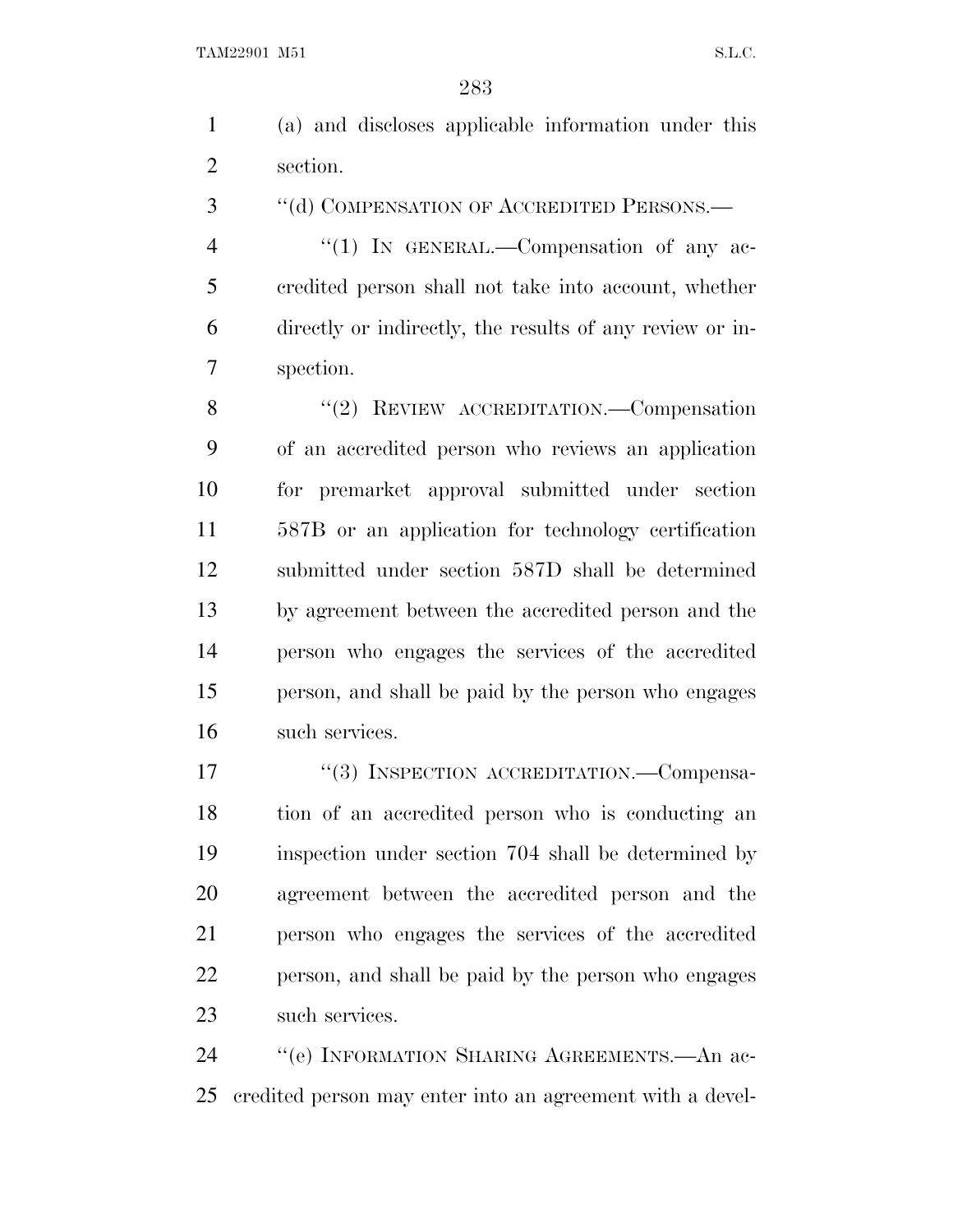oper for the accredited person to provide information to the comprehensive test information system under section 587U, including any requirements under section 587J.

#### **''SEC. 587R. RECOGNIZED STANDARDS.**

 ''(a) I<sup>N</sup> GENERAL.—The Secretary may recognize all or part of appropriate standards established by nationally or internationally recognized standards development orga- nizations for which a person may submit a declaration of conformity in order to meet a requirement under this sub- chapter to which that standard is applicable. Standards for in vitro diagnostic devices previously recognized under section 514(c) shall be considered recognized standards under this section. Recognized and proposed standards shall be accessible to the public at no charge. The applica- tion of any such consensus standard shall only apply pro- spectively. The Secretary shall issue regulations estab- lishing the criteria, and guidance establishing the process, for such recognition and adoption.

 $\lceil$  "(b) ORDER PROCESS.—In [recognition of] a standard under subsection (a) or withdrawal of recogni- tion of such a standard, the Secretary shall issue a draft order proposing to establish a standard and shall provide 23 for a comment period of not less than  $\llbracket 60 \rrbracket / \llbracket 70 \rrbracket$  calendar days. The Secretary may seek the recommendation of an advisory committee under section 587H concerning a pro-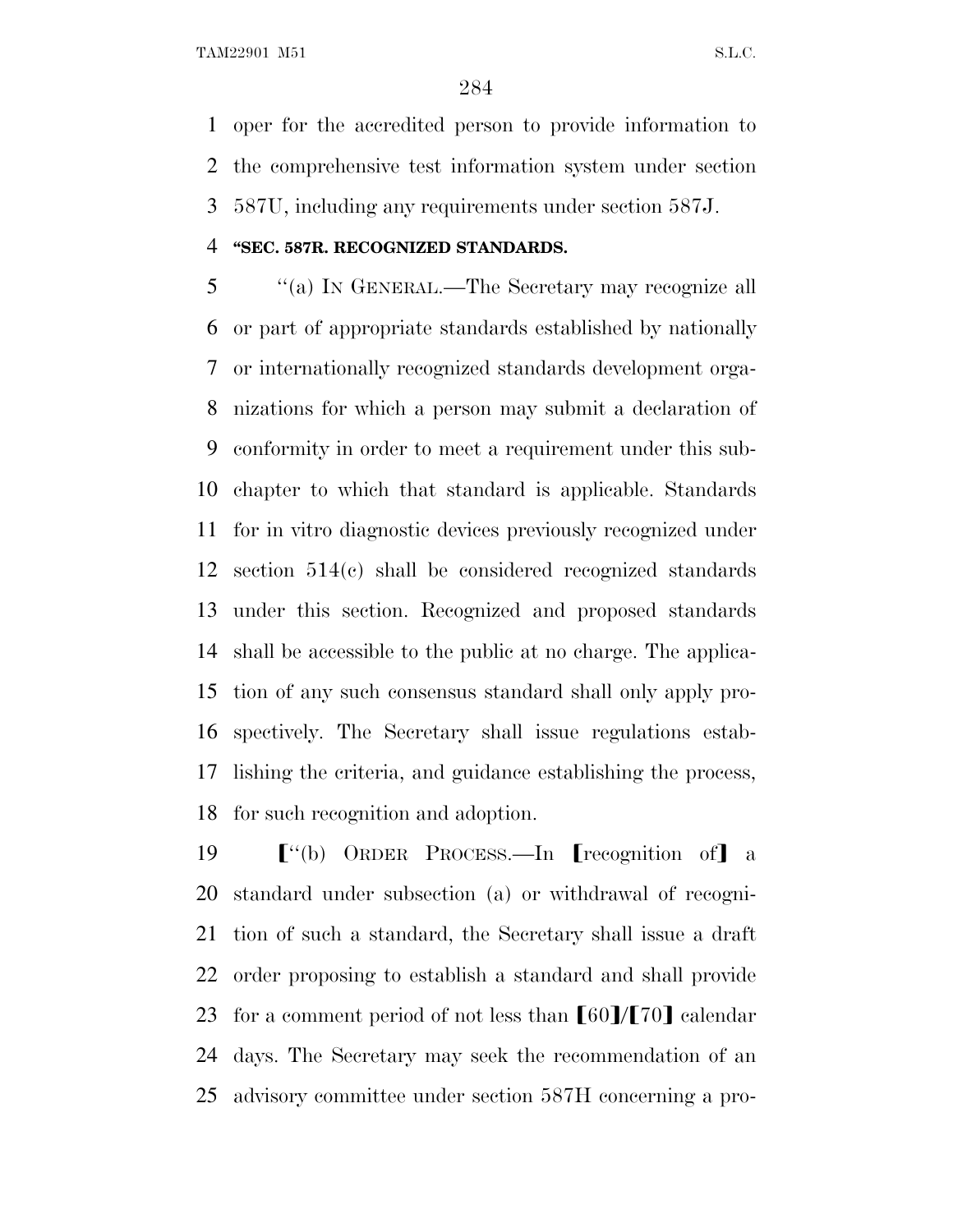posed standard either prior to or after issuance of a pro- posed order. After considering the comments and within 90 days of the close of the comment period, the Secretary shall issue a final order adopting the proposed standard, adopting a modification of the proposed standard or termi-6 nating the proceeding.

 ''(c) AMENDMENT PROCESS.—The procedures estab- lished in this section or in regulation or guidance issued under this section shall apply to amendment of an existing standard.

#### **''SEC. 587S. INVESTIGATIONAL USE.**

 ''(a) I<sup>N</sup> GENERAL.—Subject to the conditions pre- scribed in subsections (c), (d), (e), (f), and (g) of this sec- tion, an in vitro clinical test for investigational use shall be exempt from the requirements of this subchapter other than sections 587A, 587P, 587U, and 587V. The Sec- retary may amend parts 50, 54, and 56 of title 21 of the Code of Federal Regulations, or any successor regulations, to apply to in vitro clinical tests to permit the investiga- tional use of such tests by experts qualified by scientific training and experience.

22 "(b) REGULATIONS.

23 "(1) In GENERAL.—Not later than 2 years after the date of enactment of the VALID Act of 2022, the Secretary shall promulgate regulations, or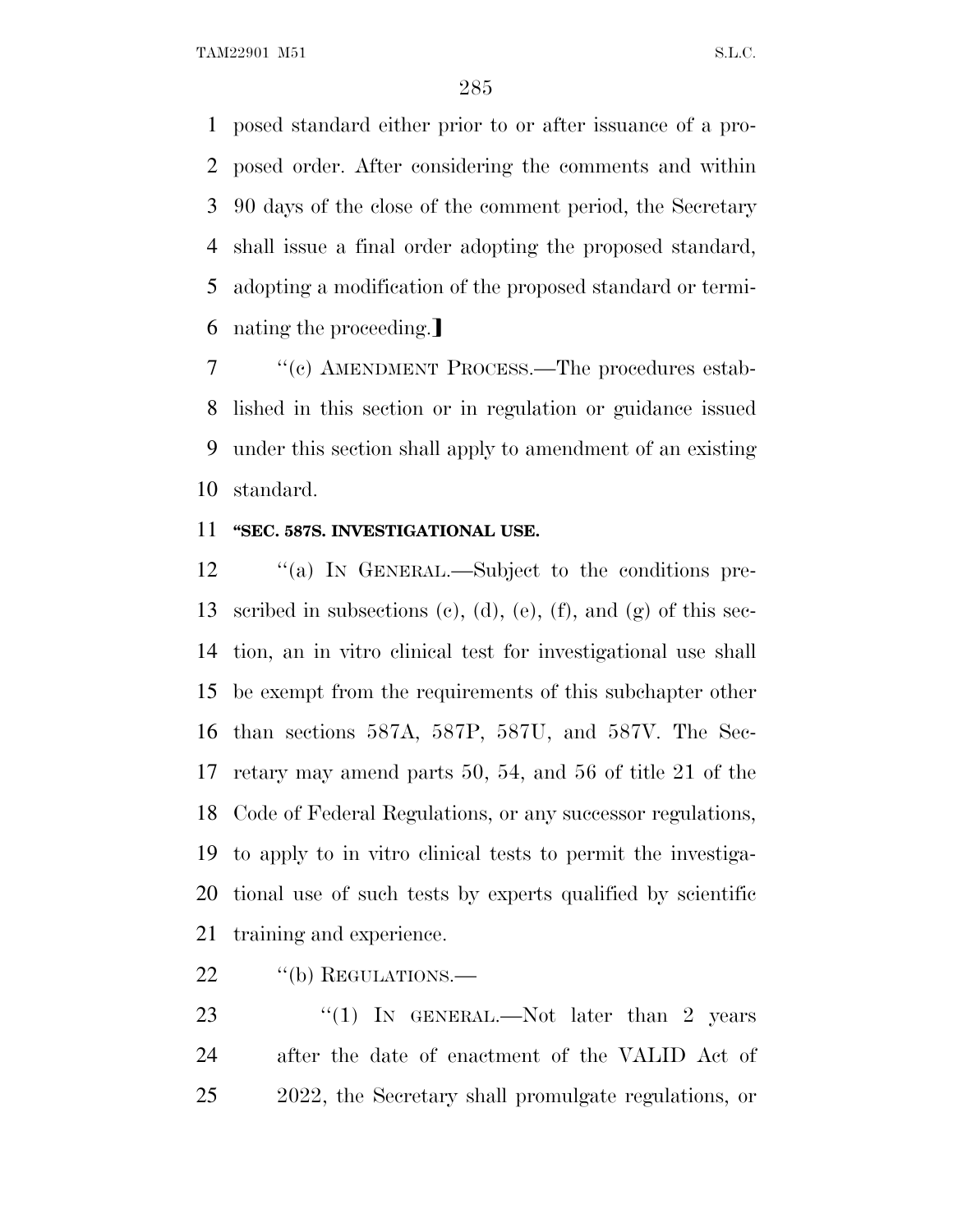| $\mathbf{1}$   | amend existing regulations, to implement this sec-          |
|----------------|-------------------------------------------------------------|
| $\overline{2}$ | tion.                                                       |
| 3              | "(2) VARIATION.—The requirements in the reg-                |
| $\overline{4}$ | ulations promulgated under this section shall take          |
| 5              | into account variations based on—                           |
| 6              | $\lq\lq$ the scope and duration of clinical                 |
| 7              | testing to be conducted under investigation that            |
| 8              | is the subject of such application;                         |
| 9              | $\lq\lq$ the number of human subjects that                  |
| 10             | are to be involved in such testing;                         |
| 11             | $\cdot$ (C) the need to permit changes to be                |
| 12             | made to the in vitro clinical test involved during          |
| 13             | testing conducted in accordance with a plan re-             |
| 14             | quired under subsection $(c)(5)$ ; or                       |
| 15             | $\lq\lq$ whether the clinical testing of such in            |
| 16             | vitro clinical test is for the purpose of devel-            |
| 17             | oping data to obtain approval to offer such test.           |
| 18             | "(c) APPLICATION FOR INVESTIGATIONAL USE.-                  |
| 19             | The following shall apply with respect to in vitro clinical |
| 20             | tests for investigational use:                              |
| 21             | "(1) SIGNIFICANT RISK AND OTHER<br>STUD-                    |
| 22             | IES.—In the case of an in vitro clinical test the in-       |
| 23             | vestigational use of which poses a significant risk to      |
| 24             | the human subject, a sponsor of an investigation of         |
| 25             | such a test seeking an investigational use exemption        |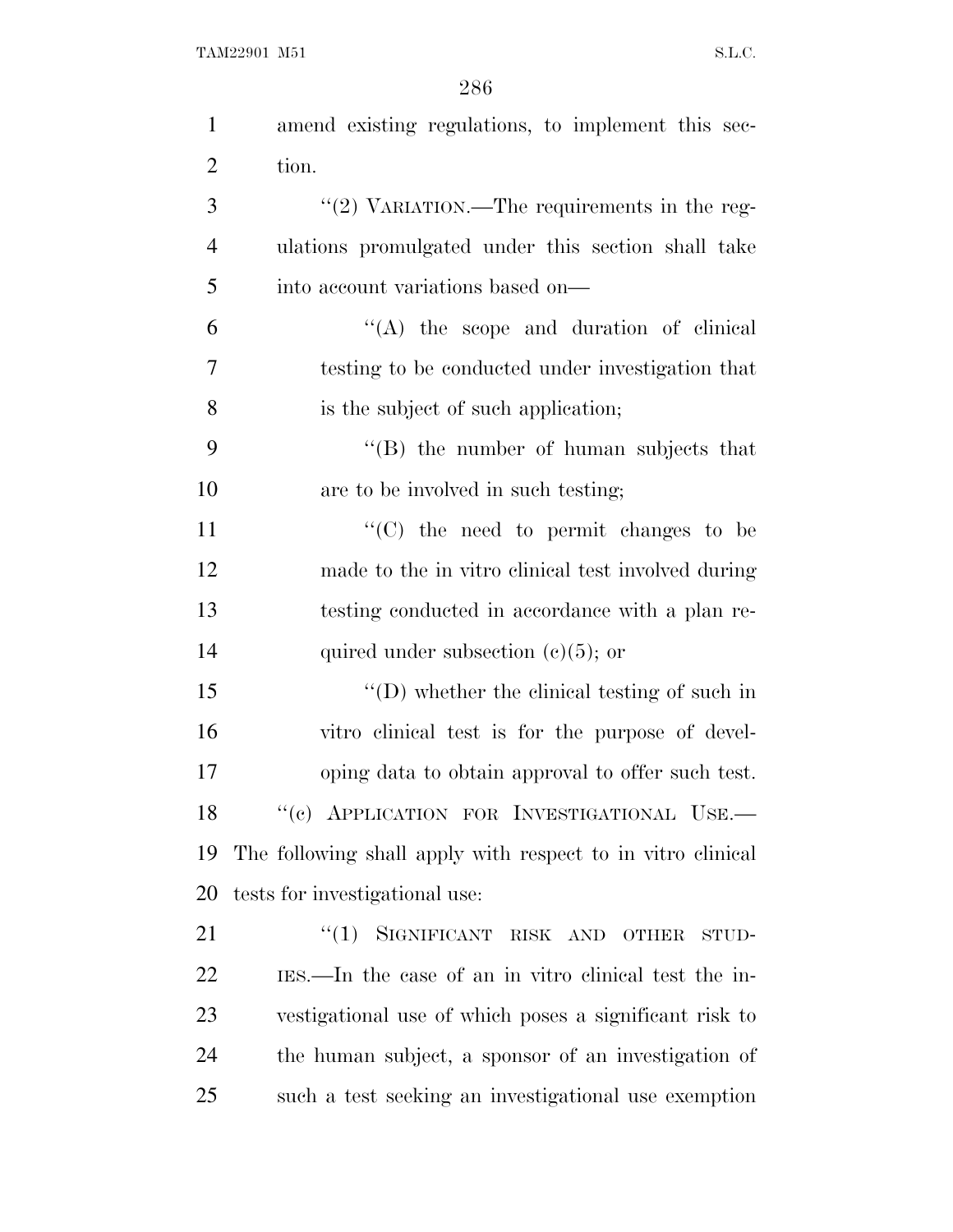shall submit to the Secretary an investigational use application with respect to the in vitro clinical test in accordance with paragraphs (3) and (4). For pur- poses of this subparagraph, the term 'significant risk' means, with respect to an in vitro clinical test that is a high-risk in vitro clinical test, and that the use of such in vitro clinical test—  $\mathcal{S}$  ''(A) is of substantial importance in per- forming an activity or activities described in 10 section (ss)(1) for, a serious or life-threat- ening disease or condition without confirmation of the diagnosis by a medically established diag- nostic product or procedure;  $''(B)$  requires an invasive sampling proce- dure that presents a significant risk to the human subject, provided that routine venipuncture shall not be considered an invasive sampling procedure; or ''(C) otherwise presents a reasonably fore- seeable serious risk to the health of a human subject. 22 "(2) NON-SIGNIFICANT RISK STUDIES.—In the case of an in vitro clinical test, the investigational use of which is not described in paragraph (1)—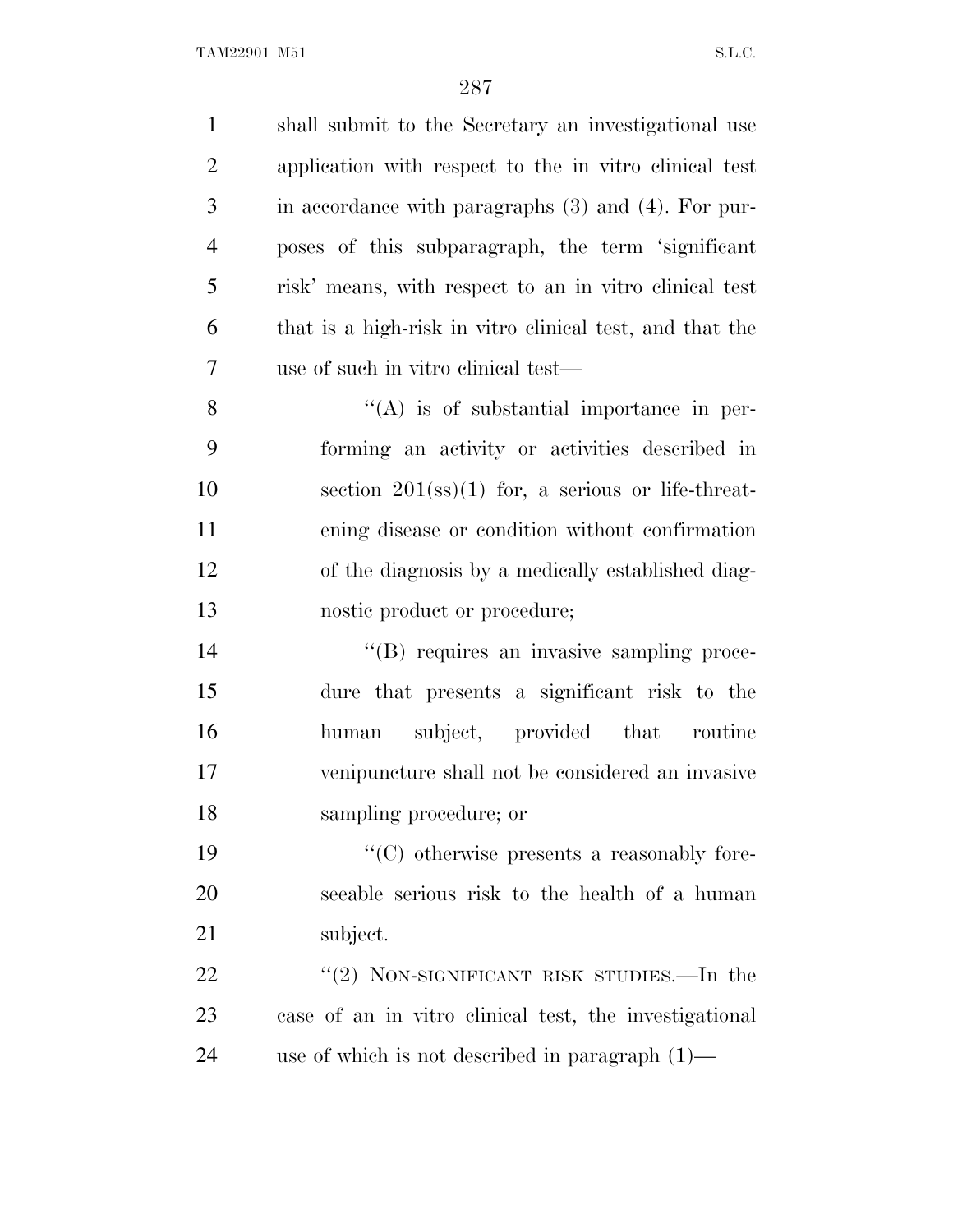| $\mathbf{1}$   | $\lq\lq$ the sponsor of such investigation         |
|----------------|----------------------------------------------------|
| $\overline{2}$ | shall—                                             |
| 3              | "(i) ensure such investigation is con-             |
| $\overline{4}$ | ducted in compliance with an investiga-            |
| 5              | tional plan approved by an institutional re-       |
| 6              | view committee and the labeling of the in          |
| $\overline{7}$ | vitro clinical test involved clearly and con-      |
| 8              | spicuously states, 'For investigational use',      |
| 9              | as specified in paragraph $(4)(A)(ii)$ ;           |
| 10             | "(ii) ensure each investigator obtains             |
| 11             | informed consent as required under part            |
| 12             | 50 of title 21, Code of Federal Regulations        |
| 13             | (or any successor regulations), subject to         |
| 14             | the exceptions set forth in paragraphs             |
| 15             | $(5)(A)(iii)$ and $(5)(B)$ ; and                   |
| 16             | "(iii) establish and maintain records              |
| 17             | with respect to all requirements in this           |
| 18             | subparagraph; and                                  |
| 19             | "(B) the sponsor may rely on any excep-            |
| 20             | or exemption described in paragraph<br>tion        |
| 21             | $(5)(B)$ or as established by the Secretary in     |
| 22             | regulations issued under subsection (b).           |
| 23             | "(3) APPLICATION.—An investigational use ap-       |
| 24             | plication shall be submitted in such time and man- |
| 25             | ner and contain such information as the Secretary  |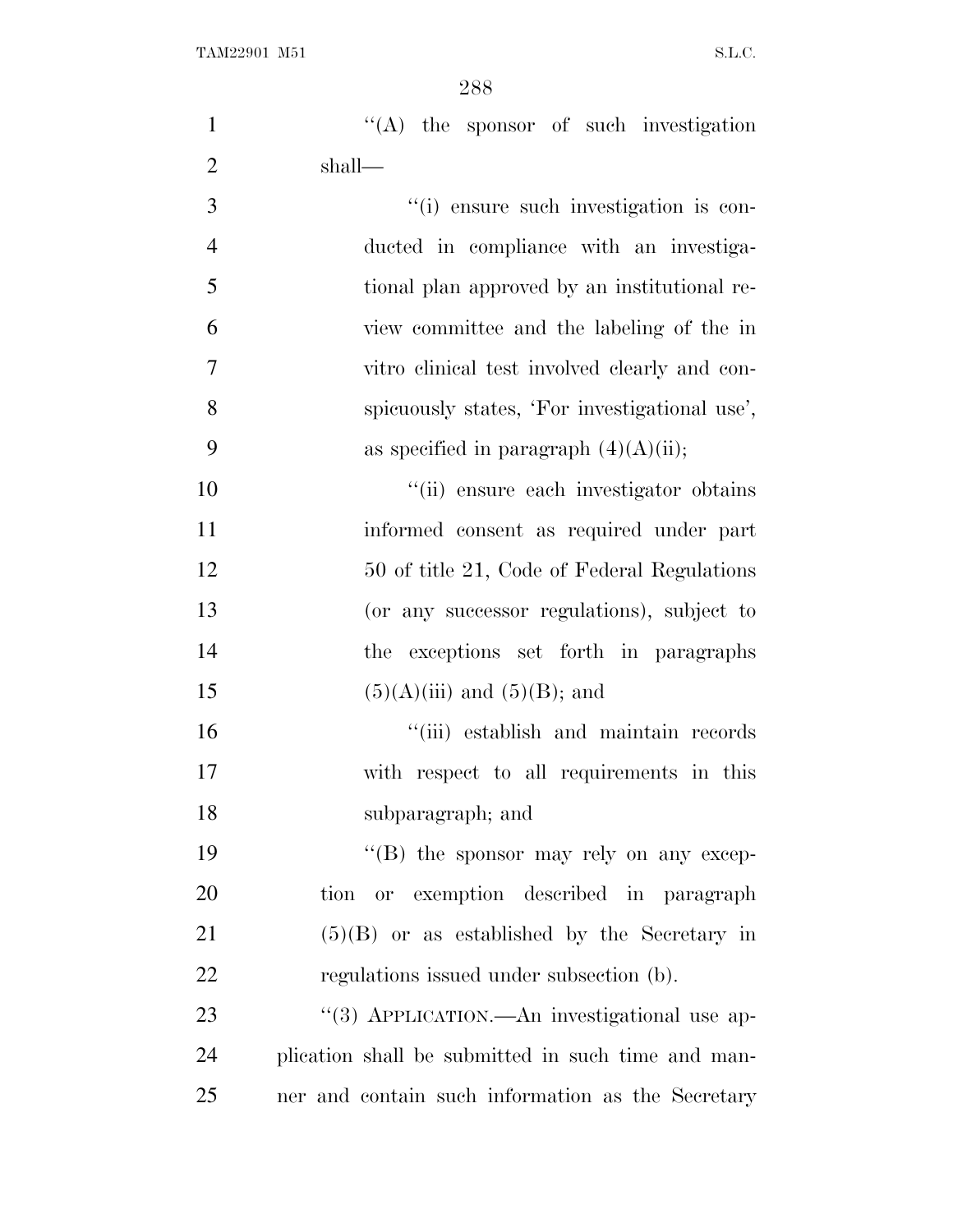| $\mathbf{1}$   | may require in regulation, and shall include an in-  |
|----------------|------------------------------------------------------|
| $\overline{2}$ | vestigational plan for proposed clinical testing and |
| 3              | assurances that the sponsor submitting the applica-  |
| $\overline{4}$ | tion will—                                           |
| 5              | "(A) establish and maintain records rel-             |
| 6              | evant to the investigation of such in vitro clin-    |
| 7              | ical test; and                                       |
| 8              | $\lq\lq (B)$ submit to the Secretary annual re-      |
| 9              | ports of data obtained as a result of the inves-     |
| 10             | tigational use of the in vitro clinical test during  |
| 11             | the period covered by the exemption that the         |
| 12             | Secretary reasonably determines will enable the      |
| 13             | Secretary—                                           |
| 14             | "(i) to ensure compliance with the                   |
| 15             | conditions for the exemption specified in            |
| 16             | paragraph $(3)$ ;                                    |
| 17             | "(ii) to review the progress of the in-              |
| 18             | vestigation involved; and                            |
| 19             | "(iii) to evaluate the ability to meet               |
| 20             | the applicable standard.                             |
| 21             | "(4) CONDITIONS FOR EXEMPTION.—                      |
| 22             | "(A) IN GENERAL.—An application for an               |
| 23             | investigational use exemption with respect to a      |
| 24             | significant risk study shall be granted if each of   |
| 25             | the following conditions is met:                     |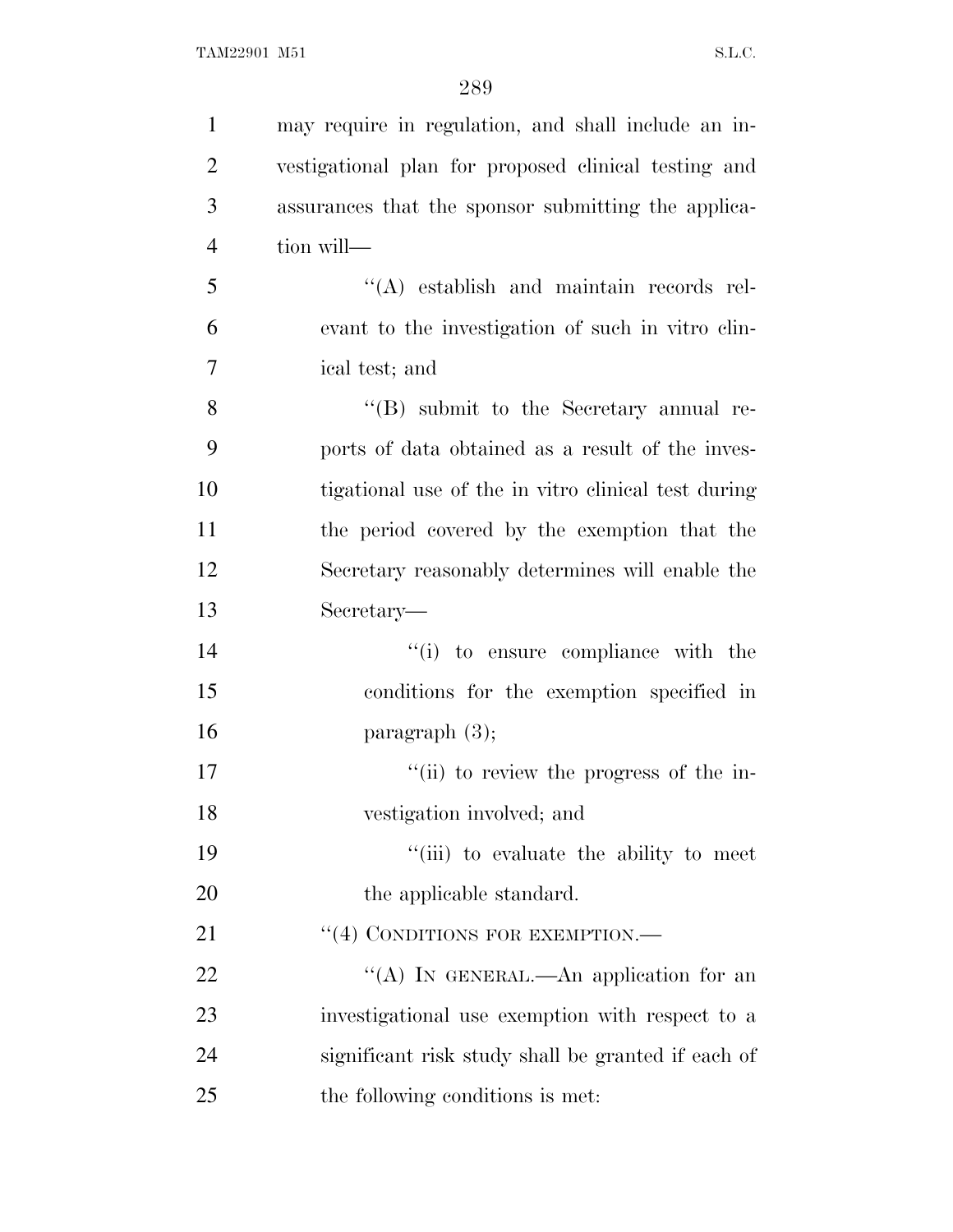| $\mathbf{1}$   | "(i) The risks to the subjects of the in        |
|----------------|-------------------------------------------------|
| $\overline{2}$ | vitro clinical test are outweighed by the an-   |
| 3              | ticipated benefits of the test to the subjects  |
| $\overline{4}$ | and the importance of the knowledge to be       |
| 5              | gained, and adequate assurance of in-           |
| 6              | formed consent is provided in accordance        |
| 7              | with paragraphs $(6)(A)(iii)$ and $(6)(B)$ .    |
| 8              | "(ii) The proposed labeling for the in          |
| 9              | vitro clinical test involved clearly and con-   |
| 10             | spicuously states 'For investigational use'.    |
| 11             | "(iii) Such other requirements the              |
| 12             | Secretary determines—                           |
| 13             | $\lq\lq$ (I) are necessary for the protec-      |
| 14             | tion of the public health and safety;           |
| 15             | and                                             |
| 16             | "(II) do not unduly delay inves-                |
| 17             | tigation.                                       |
| 18             | $\lq\lq(B)$ CERTAIN SIGNIFICANT RISK STUDIES    |
| 19             | OF IN VITRO CLINICAL TESTS FOR AN UNMET         |
| 20             | NEED.—The Secretary shall not impose a limit    |
| 21             | on the sample size for a significant risk study |
| 22             | of an in vitro clinical test that has received  |
| 23             | breakthrough designation under section 587I.    |
| 24             | "(5) COORDINATION WITH INVESTIGATIONAL          |
| 25             | NEW DRUG APPLICATIONS.—Any requirement for      |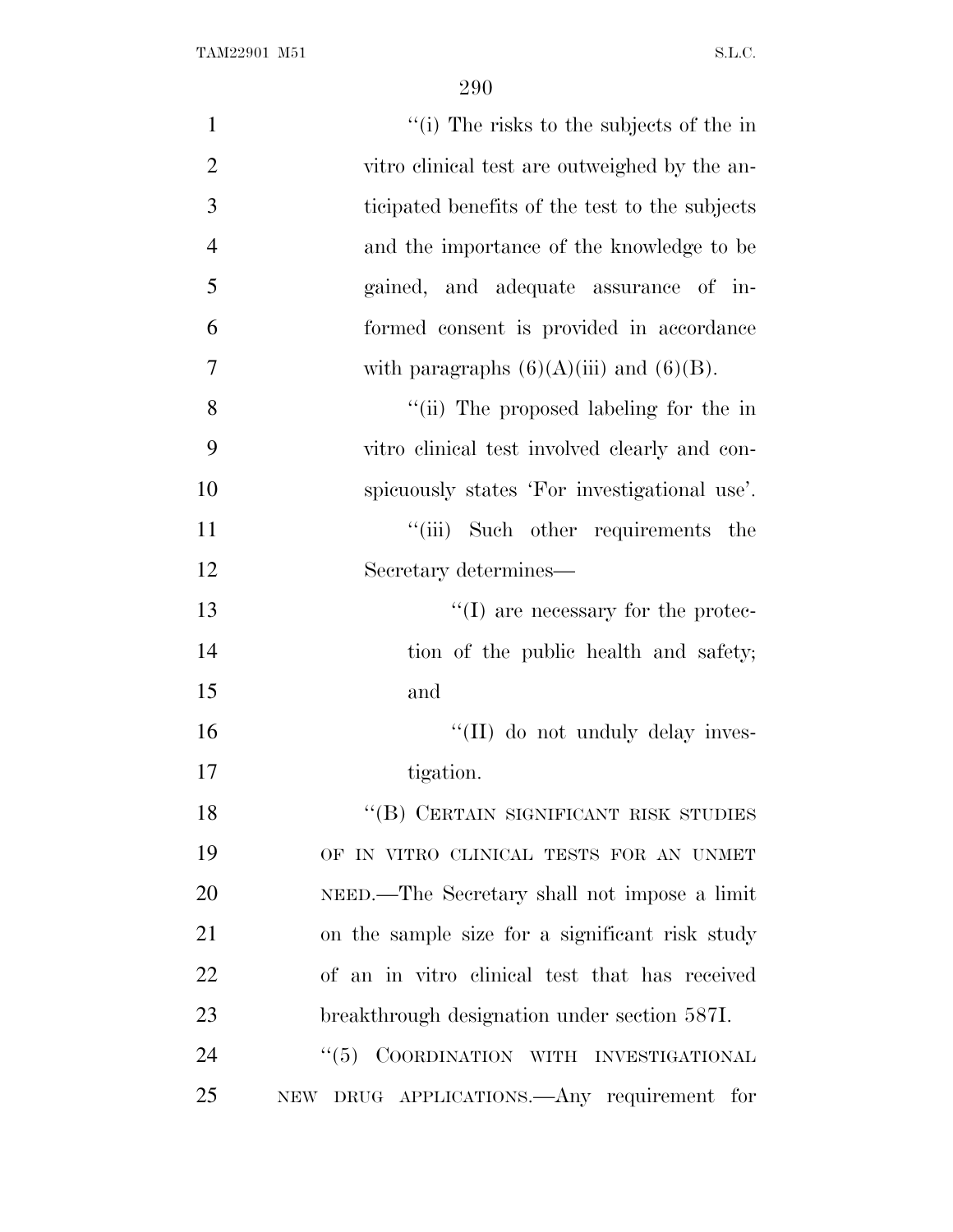| $\mathbf{1}$   | the submission of a report to the Secretary pursuant   |
|----------------|--------------------------------------------------------|
| $\overline{2}$ | to an application for an investigational new drug ex-  |
| 3              | emption involving an in vitro clinical test shall su-  |
| $\overline{4}$ | persede the reporting requirement in paragraph         |
| 5              | $(2)(B)$ , but only to the extent the requirement with |
| 6              | respect to the application for exemption with respect  |
| 7              | to the drug is duplicative of the reporting require-   |
| 8              | ment under such paragraph.                             |
| 9              | "(6) INVESTIGATIONAL PLAN, PROCEDURES,                 |
| 10             | AND CONDITIONS.—With respect to an investiga-          |
| 11             | tional plan submitted under paragraph (3), the         |
| 12             | sponsor submitting such plan shall—                    |
| 13             | "(A) promptly notify the Secretary of the              |
| 14             | approval or the suspension or termination of           |
| 15             | the approval of such plan by an institutional re-      |
| 16             | view committee;                                        |
| 17             | $\lq\lq$ (B) in the case of an in vitro clinical test  |
| 18             | made available to investigators for clinical test-     |
| 19             | ing, assurances that—                                  |
| 20             | "(i) all investigators will comply with                |
| 21             | this section, regulations promulgated or re-           |
| 22             | vised under this section, and applicable               |
| 23             | human subjects regulations; and                        |
| 24             | "(ii) the investigator will ensure                     |
| 25             | that—                                                  |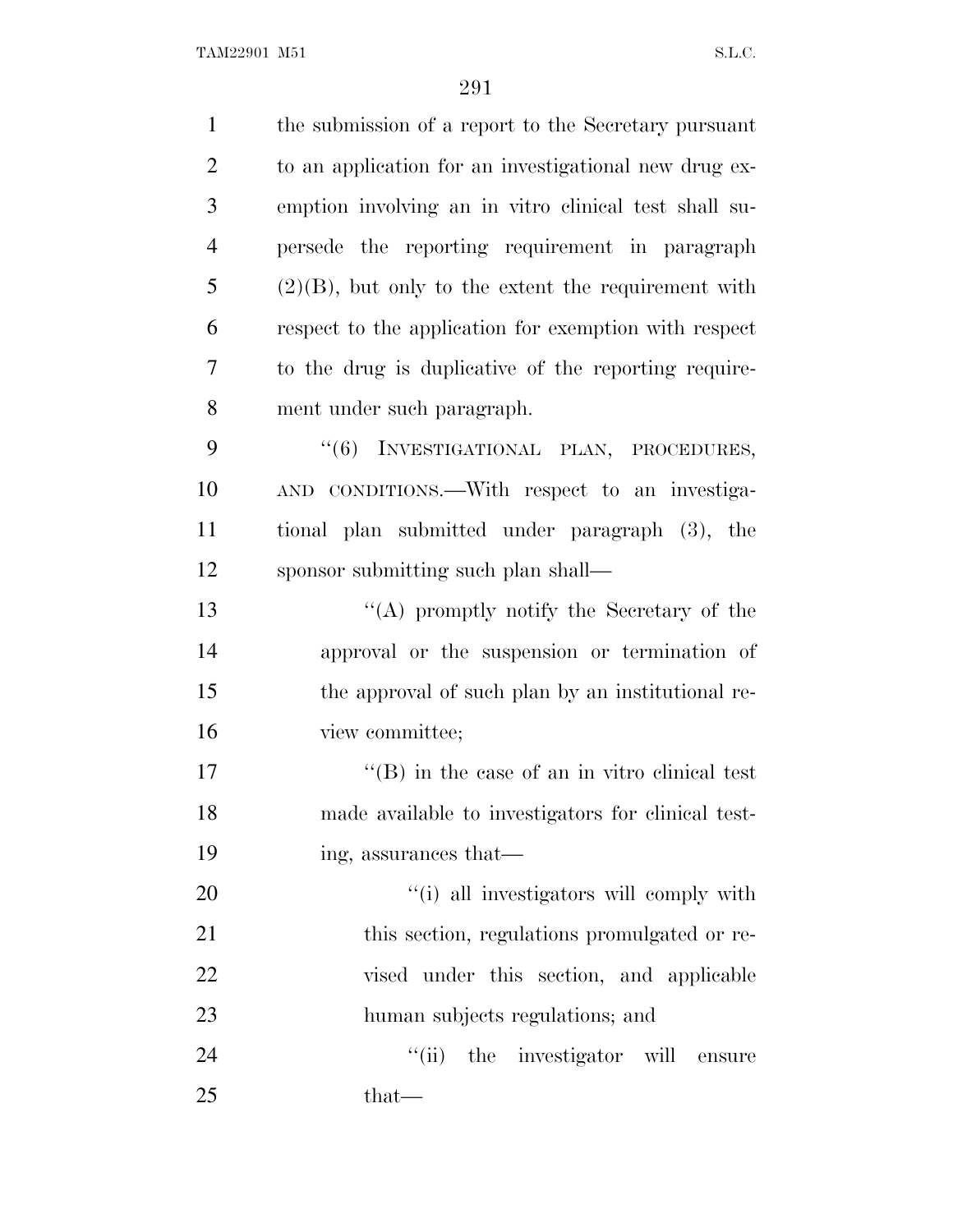| $\mathbf{1}$   | "(I) informed consent is obtained                   |
|----------------|-----------------------------------------------------|
| $\overline{2}$ | as required under part $50$ of title $21$ ,         |
| 3              | Code of Federal Regulations (or any                 |
| $\overline{4}$ | successor regulations), amended to                  |
| 5              | apply to in vitro clinical tests; and               |
| 6              | $\lq\lq$ (II) the requirements for insti-           |
| $\overline{7}$ | tutional review board under part 56 of              |
| 8              | title 21 of the Code of Federal Regu-               |
| 9              | lations<br>(or successor regulations),              |
| 10             | amended to apply to in vitro clinical               |
| 11             | tests, are met;                                     |
| 12             | $\lq\lq$ (C) submit an assurance to the Secretary   |
| 13             | that informed consent will be obtained from         |
| 14             | each human subject (or the representative of        |
| 15             | such subject) of proposed clinical testing involv-  |
| 16             | ing such in vitro clinical test, except in the case |
| 17             | $that-$                                             |
| 18             | "(i) there is a life-threatening situa-             |
| 19             | tion involving the human subject of such            |
| 20             | testing which necessitates the use of such          |
| 21             | in vitro clinical test;                             |
| 22             | "(ii) it is not feasible to obtain in-              |
| 23             | formed consent from the subject; and                |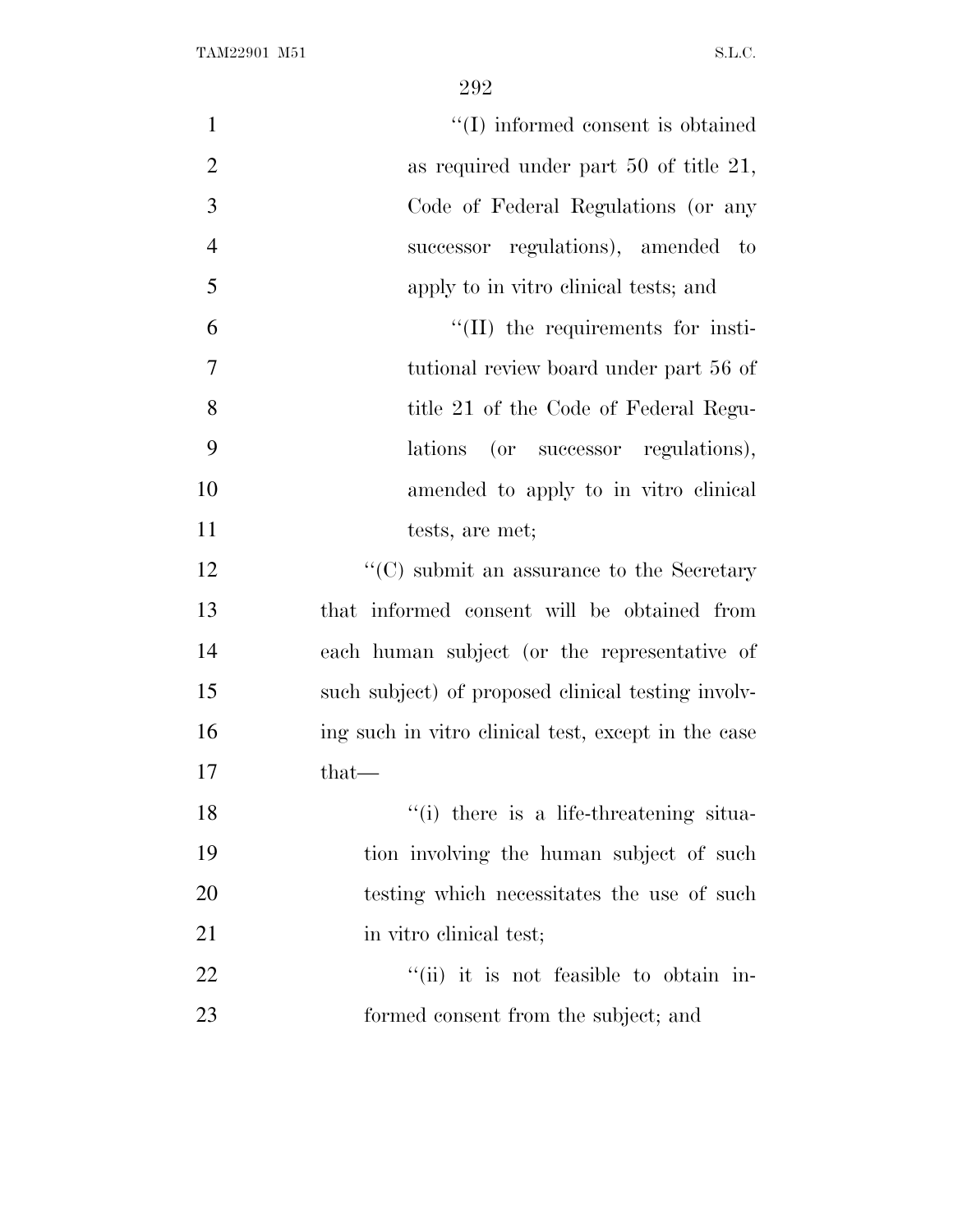$"$ (iii) there is not sufficient time to obtain such consent from a representative of such subject. 4 "(d) REVIEW OF APPLICATIONS.— 5 "(1) IN GENERAL.—The Secretary may issue an order approving an investigation as proposed, ap- proving it with conditions or modifications, or dis- approving it. 9 "(2) FAILURE TO ACT.—Unless the Secretary, not later than the date that is 30 calendar days after the date of the submission of an application for an investigational use exemption that meets the re- quirements of subsection (c)(2), issues an order under paragraph (1) and notifies the sponsor sub- mitting the application, the application shall be treated as approved as of such date without further action by the Secretary. 18 "(3) DENIAL.—The Secretary may deny an in- vestigational use application submitted under this subsection if the Secretary determines that the in- vestigation with respect to which the application is submitted does not conform to the requirements of subsection (c). A notification of such denial sub- mitted to the sponsor with respect to such a request shall contain the order of disapproval and a complete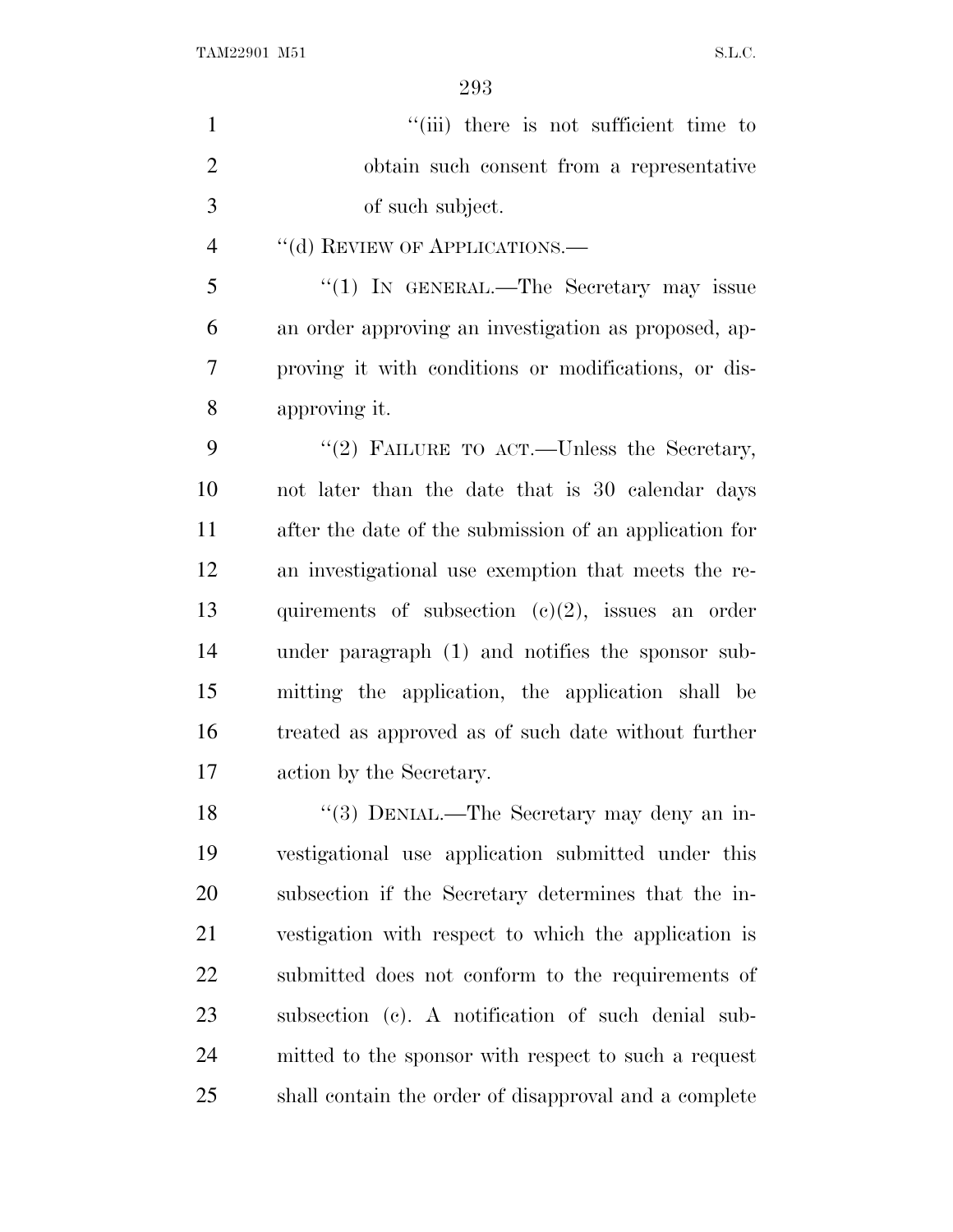| $\mathbf{1}$   | statement of the reasons for the Secretary's denial     |  |  |
|----------------|---------------------------------------------------------|--|--|
| $\overline{2}$ | of the application.                                     |  |  |
| 3              | "(e) WITHDRAWAL OF EXEMPTION.—                          |  |  |
| $\overline{4}$ | " $(1)$ IN GENERAL.—The Secretary may, by ad-           |  |  |
| 5              | ministrative order, withdraw an exemption approved      |  |  |
| 6              | under this section with respect to an in vitro clinical |  |  |
| 7              | test, including an exemption treated as approved        |  |  |
| 8              | based on the Secretary's failure to act pursuant to     |  |  |
| 9              | subsection $(d)(2)$ , if the Secretary determines that  |  |  |
| 10             | an investigation conducted under such an exemption      |  |  |
| 11             | does not meet the applicable conditions under sub-      |  |  |

13 "(2) OPPORTUNITY TO BE HEARD.—

12 section (c)(3) for such exemption.

14 "(A) IN GENERAL.—Subject to subpara- graph (B), an order withdrawing an investiga- tional use exemption granted under this section may be issued only after the Secretary provides the sponsor of the in vitro clinical test with an opportunity for an informal hearing.

20 "'(B) EXCEPTION.—An order referred to in subparagraph (A) with respect to an investiga- tional use exemption granted under this section may be issued on a preliminary basis before the provision of an opportunity for an informal hearing if the Secretary determines that the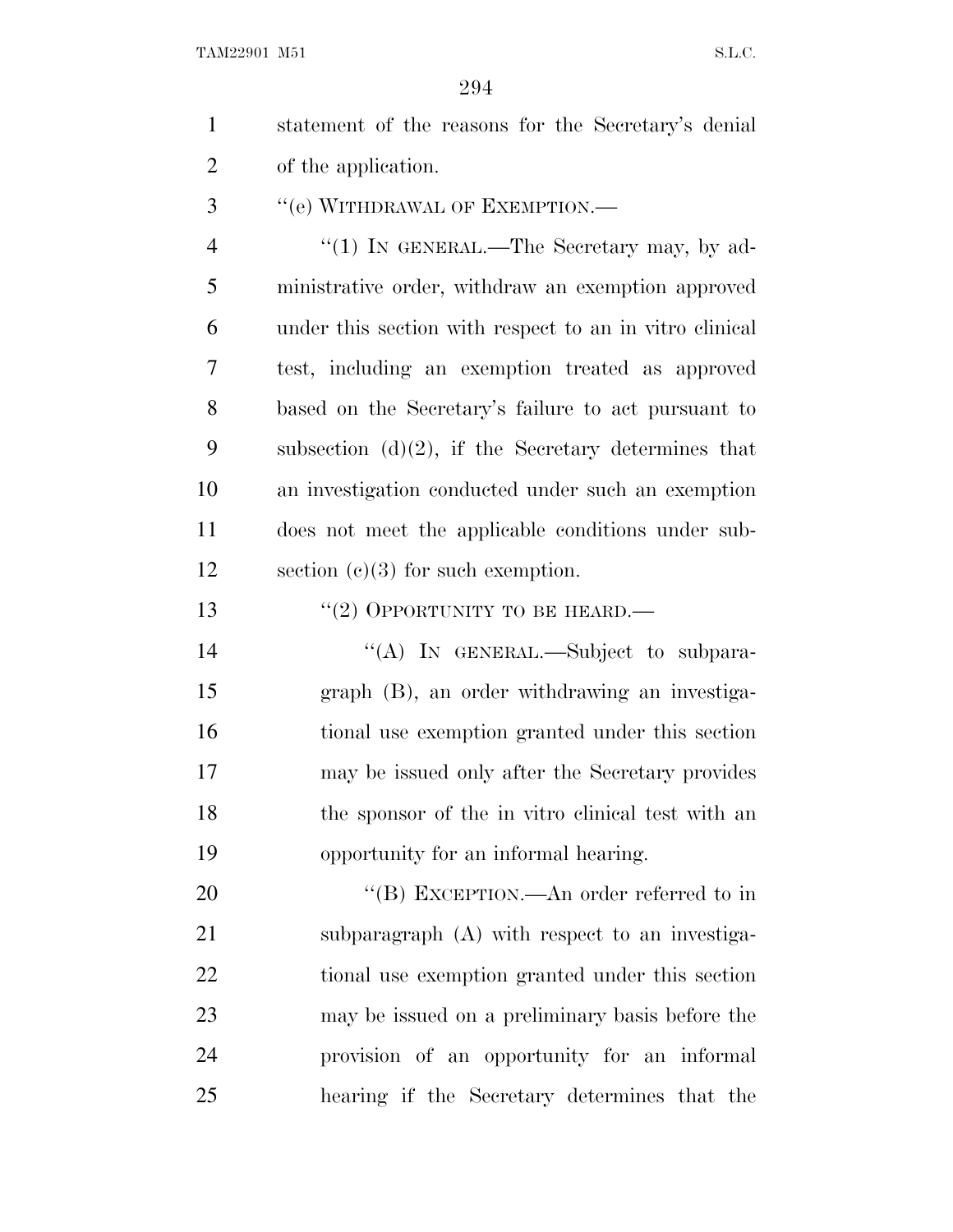continuation of testing under the exemption will result in an unreasonable risk to the public health. The Secretary will provide an oppor- tunity for an informal hearing promptly fol- lowing any preliminary action under this sub-paragraph.

"(f) CHANGES.—

8 "(1) IN GENERAL.—The regulations promul- gated under subsection (b) shall provide, with re- spect to an in vitro clinical test for which an exemp- tion under this subsection is in effect, procedures and conditions under which changes are allowed without the additional approval of an application for an exemption or submission of a supplement to such an application. Such regulations shall provide that such a change may be made if—

 $\mathcal{L}(\mathbf{A})$  the sponsor determines, on the basis of credible information (as defined in regula- tions) that the change meets the conditions specified in paragraph (2); and

21 ''(B) the sponsor submits to the Secretary, not later than 8 calendar days after making the change, a notice of the change.

24 "(2) CONDITIONS.—The conditions specified in 25 this paragraph are that—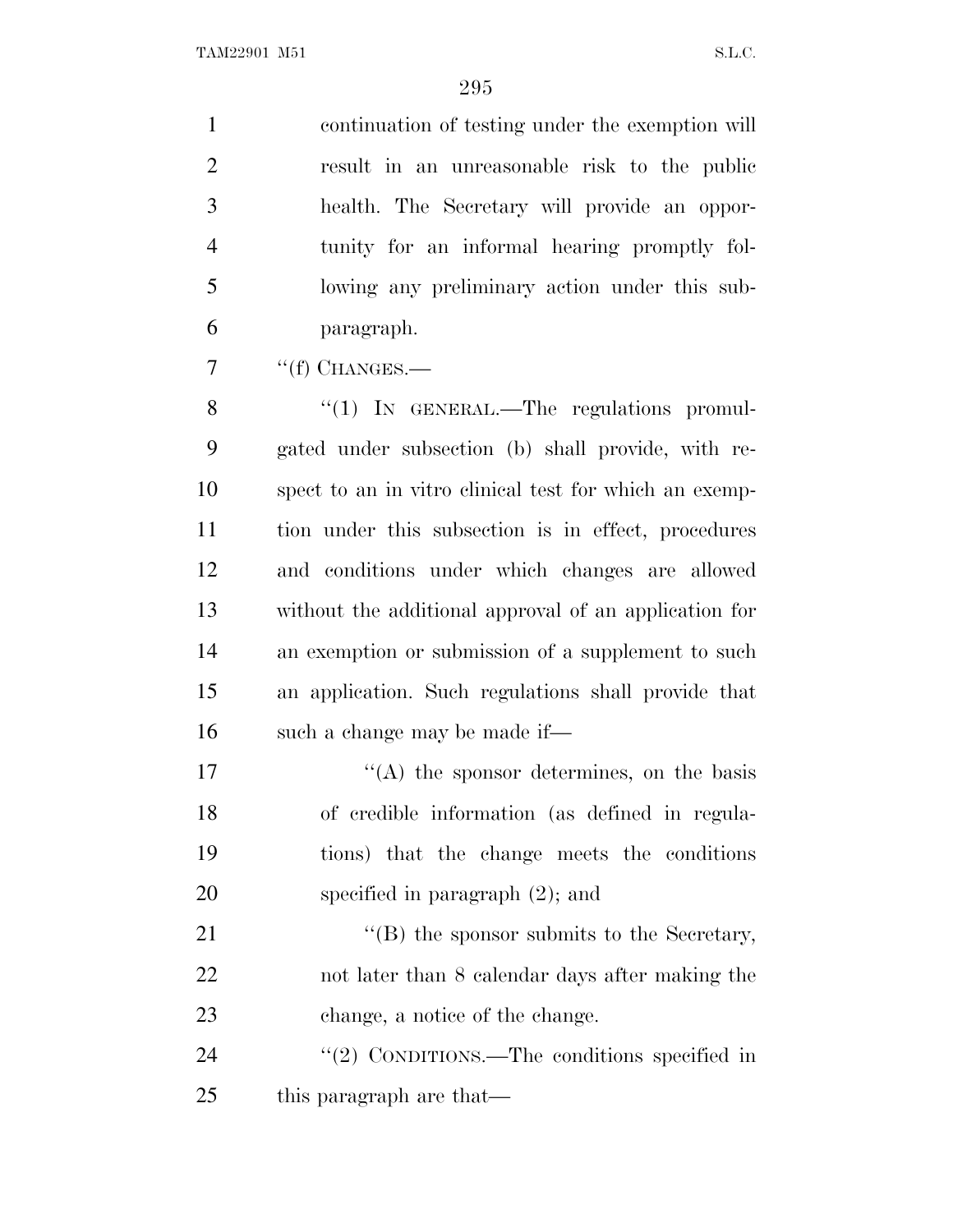| $\mathbf{1}$   | $\lq\lq$ in the case of developmental changes        |
|----------------|------------------------------------------------------|
| $\overline{2}$ | to an in vitro clinical test, including manufac-     |
| 3              | turing changes, the changes—                         |
| $\overline{4}$ | "(i) do not constitute a significant                 |
| 5              | change in design or in basic principles of           |
| 6              | operation;                                           |
| $\tau$         | "(ii) do not affect the rights, safety,              |
| 8              | or welfare of the human subjects involved            |
| 9              | in the investigation; and                            |
| 10             | "(iii) are made in response to infor-                |
| 11             | mation gathered during the course of an              |
| 12             | investigation; and                                   |
| 13             | $\lq\lq (B)$ in the case of changes to clinical pro- |
| 14             | to cols applicable to the test, the changes do not   |
| 15             | affect—                                              |
| 16             | "(i) the validity of data or information             |
| 17             | resulting from the completion of an ap-              |
| 18             | proved clinical protocol;                            |
| 19             | "(ii) the scientific soundness of a plan             |
| 20             | submitted under subsection $(c)(3)$ ; or             |
| 21             | "(iii) the rights, safety, or welfare of             |
| 22             | the human subjects involved in the inves-            |
| 23             | tigation.                                            |
| 24             | "(g) CLINICAL HOLD.—                                 |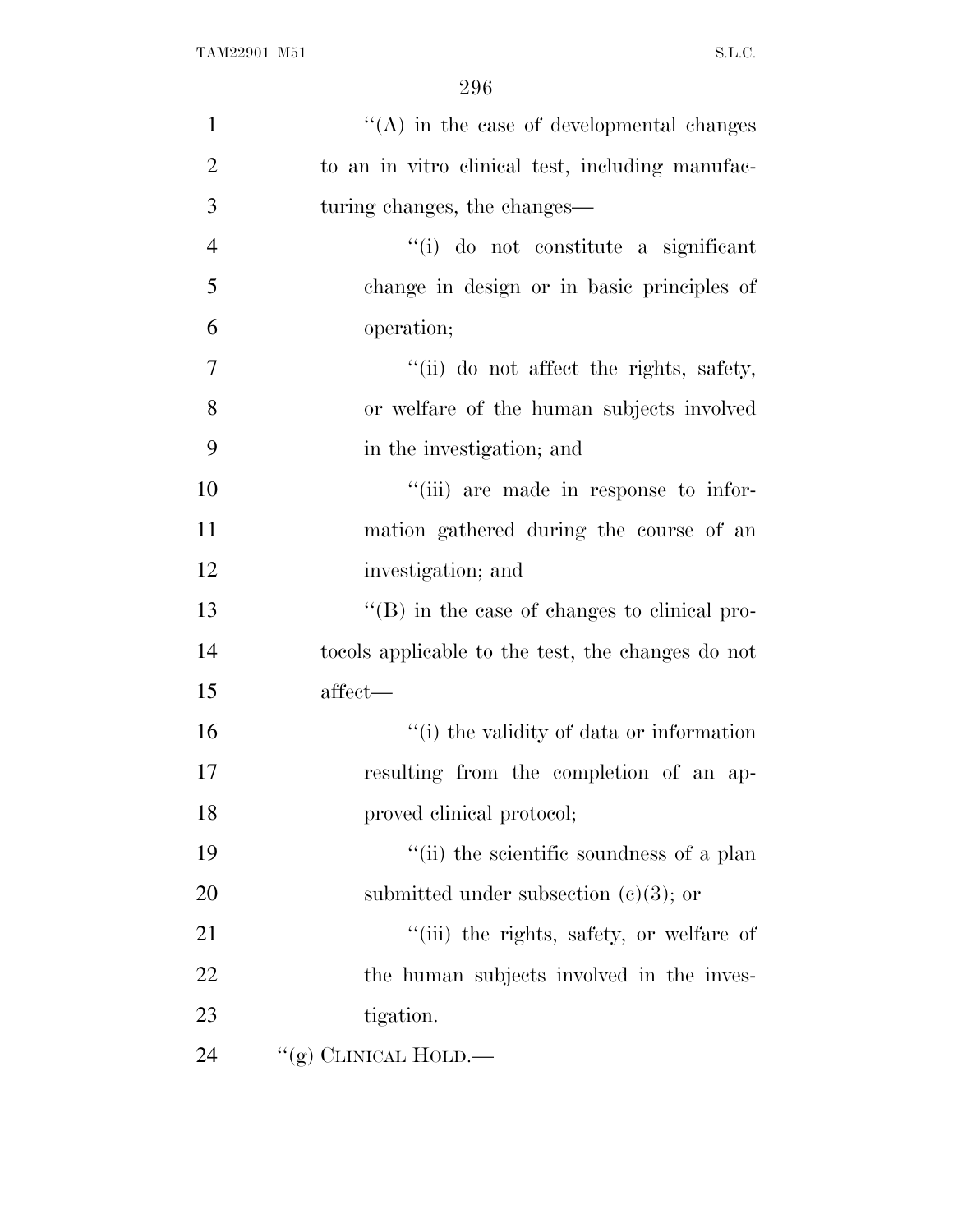1 ''(1) In GENERAL.—At any time, the Secretary may impose a clinical hold with respect to an inves- tigation of an in vitro clinical test if the Secretary makes a written determination described in para- graph (2). The Secretary shall, in imposing such clinical hold, specify the basis for the clinical hold, including the specific information available to the Secretary which served as the basis for such clinical hold, and confirm such determination in writing. The applicant may immediately appeal any such de- termination pursuant to section 587P.  $((2)$  DETERMINATION.— 13 "(A) IN GENERAL.—For purposes of para- graph (1), a determination described in this subparagraph with respect to a clinical hold is a determination that, based on valid scientific evidence, the in vitro clinical test involved rep- resents an unreasonable risk to the safety of the persons who are the subjects of the clinical investigation, taking into account the qualifica- tions of the clinical investigators, information about the in vitro clinical test, the design of the clinical investigation, the condition for which the in vitro clinical test is to be investigated, and the health status of the subjects involved.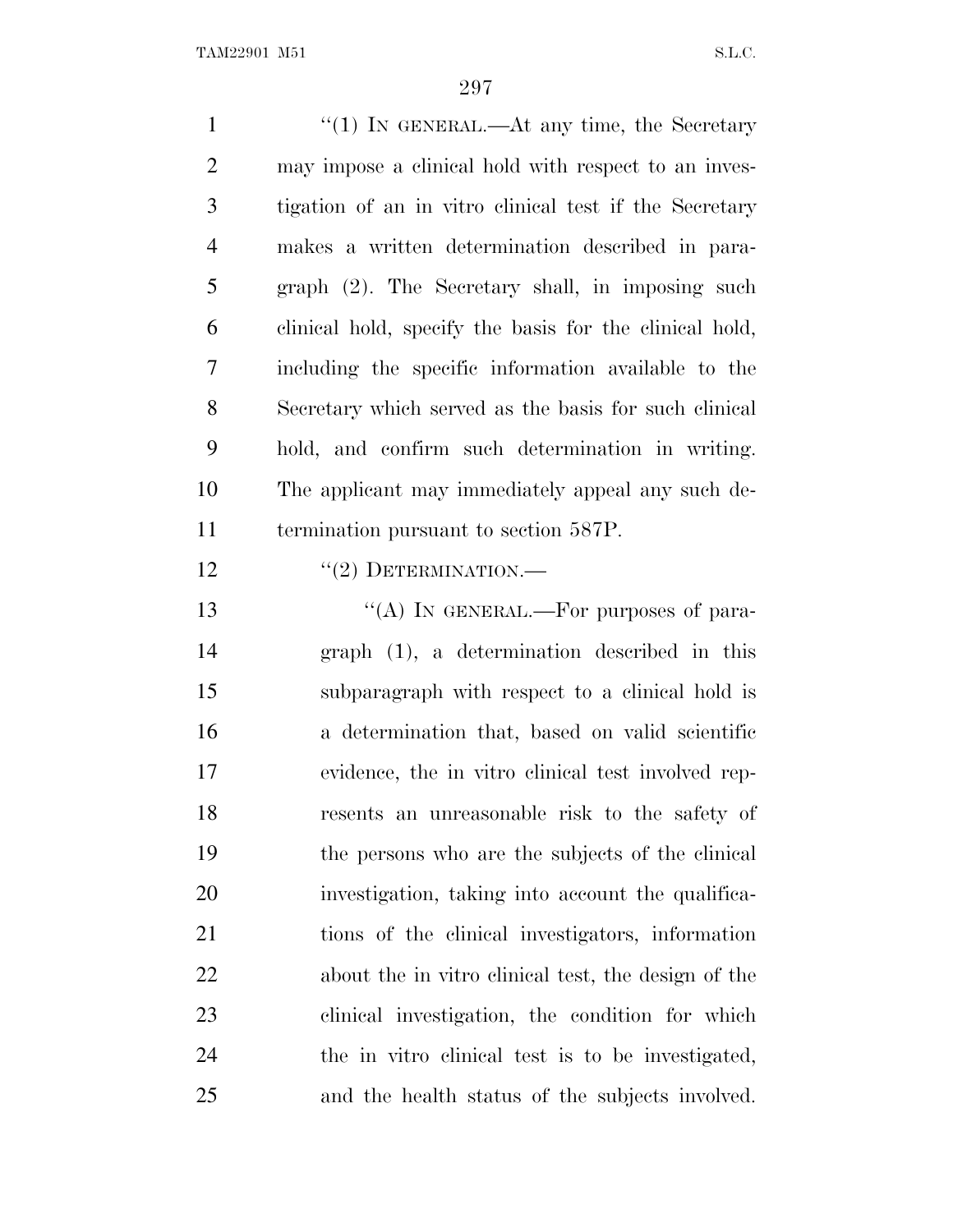| $\mathbf{1}$   | "(B) REMOVAL OF CLINICAL HOLD.—Any                     |
|----------------|--------------------------------------------------------|
| $\overline{2}$ | written request to the Secretary from the spon-        |
| 3              | sor of an investigation that a clinical hold be re-    |
| $\overline{4}$ | moved shall receive a decision, in writing and         |
| 5              | specifying the reasons therefor, within 30 days        |
| 6              | after receipt of such request. Any such request        |
| 7              | shall include sufficient information to support        |
| 8              | the removal of such clinical hold.                     |
| 9              | ["SEC. 587T. COLLABORATIVE COMMUNITIES FOR IN VITRO    |
| 10             | <b>CLINICAL TESTS.</b>                                 |
| 11             | $[$ "(a) IN GENERAL.—]                                 |
| 12             | $\lbrack$ (1) For the purposes of facilitating commu-  |
| 13             | nity solutions and decision making with respect to in  |
| 14             | vitro clinical tests, the Secretary may participate in |
| 15             | collaborative communities comprised of public and      |
| 16             | private participants that may provide recommenda-      |
| 17             | tions and other advice to the Secretary on the devel-  |
| 18             | opment and regulation of in vitro clinical tests.      |
| 19             | $\lbrack$ "(2) A collaborative community under this    |
| 20             | section shall have broad representation of interested  |
| 21             | private and public-sector stakeholder communities      |
| 22             | and may include patients, care partners, academics,    |
| 23             | health care professionals, health care systems,        |
| 24             | payors, Federal and State agencies, entities respon-   |
| 25             | sible for accrediting clinical laboratories, inter-    |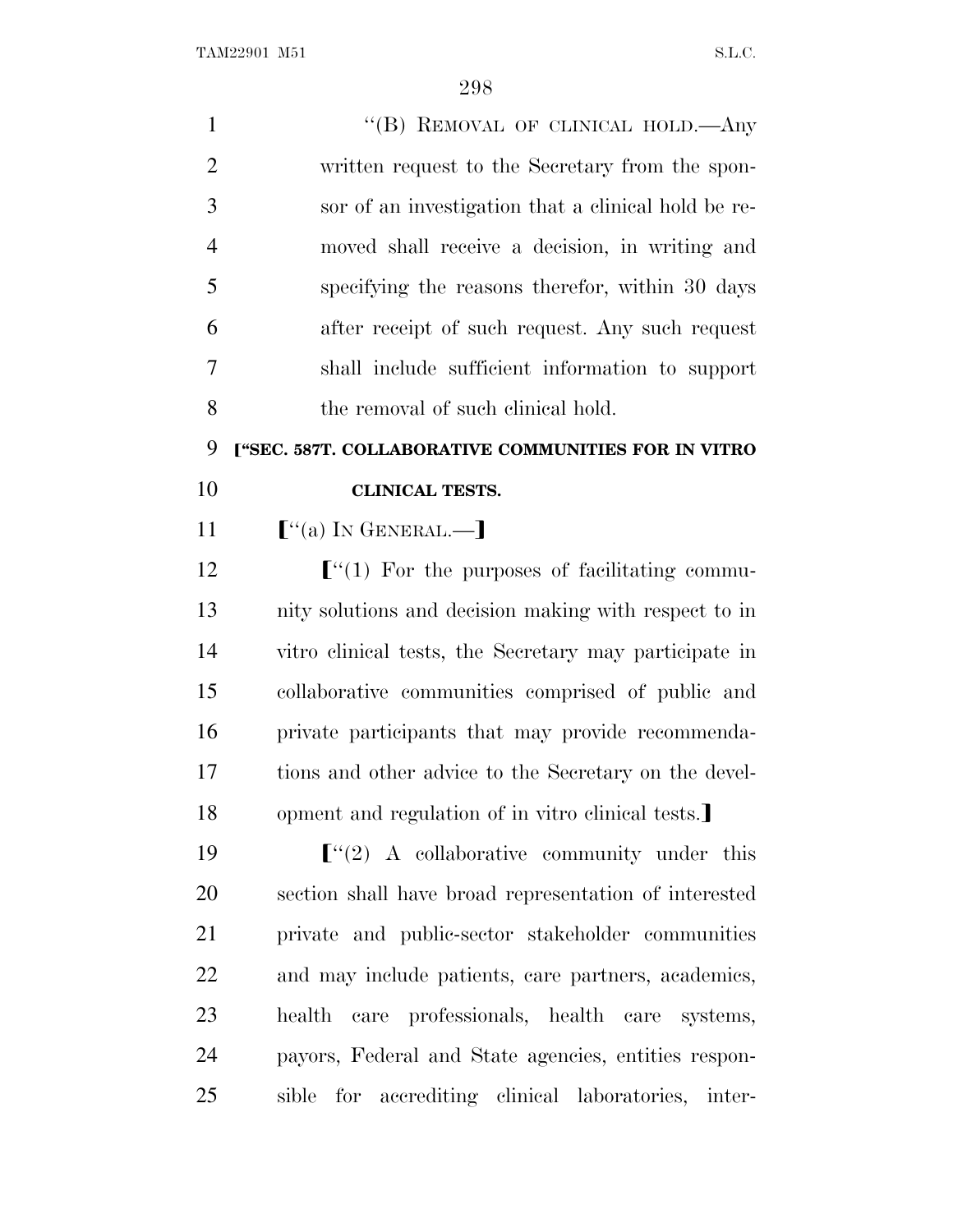299

 national regulatory bodies, test developers, or other 2 interested entities or communities. ø''(b) GUIDANCE.—The Secretary shall issue a draft guidance not later than 180 days after the date of enact- ment of the VALID Act of 2022, addressing the participa- tion process and framework to build consensus, and how the Secretary may consider, review, and implement rec-8 ommendations under subsection (c). ø''(c) RECOMMENDATIONS.—A collaborative commu- nity for in vitro clinical tests may make recommendations 11 to the Secretary on matters including— **Fuller** ["(1) mitigating measures for in vitro clinical  $13$  tests:  $\lceil$   $\lceil$   $\lceil$   $\lceil$   $\lceil$   $\lceil$   $\lceil$   $\lceil$   $\lceil$   $\lceil$   $\lceil$   $\lceil$   $\lceil$   $\lceil$   $\lceil$   $\lceil$   $\lceil$   $\lceil$   $\lceil$   $\lceil$   $\lceil$   $\lceil$   $\lceil$   $\lceil$   $\lceil$   $\lceil$   $\lceil$   $\lceil$   $\lceil$   $\lceil$   $\lceil$   $\lceil$   $\lceil$   $\lceil$   $\lceil$   $\lceil$   $\$  formance standards for in vitro clinical tests or 16 groups of such tests; **F**<sup>"</sup>(3) scientific and clinical evidence to support 18 new claims for in vitro clinical tests; **F**<sup>"</sup>(4) new technologies and methodologies re-20 lated to in vitro clinical tests;  $\lceil$   $\cdot$   $\lceil$   $\cdot$   $\lceil$   $\cdot$   $\lceil$   $\cdot$  stakeholder communication and engage-22 ment; and  $\lbrack\!\lbrack^{(4)}(6)\!\brack$  development of effective policies and processes, including regarding development of in

25 vitro clinical tests, and regulation of such tests in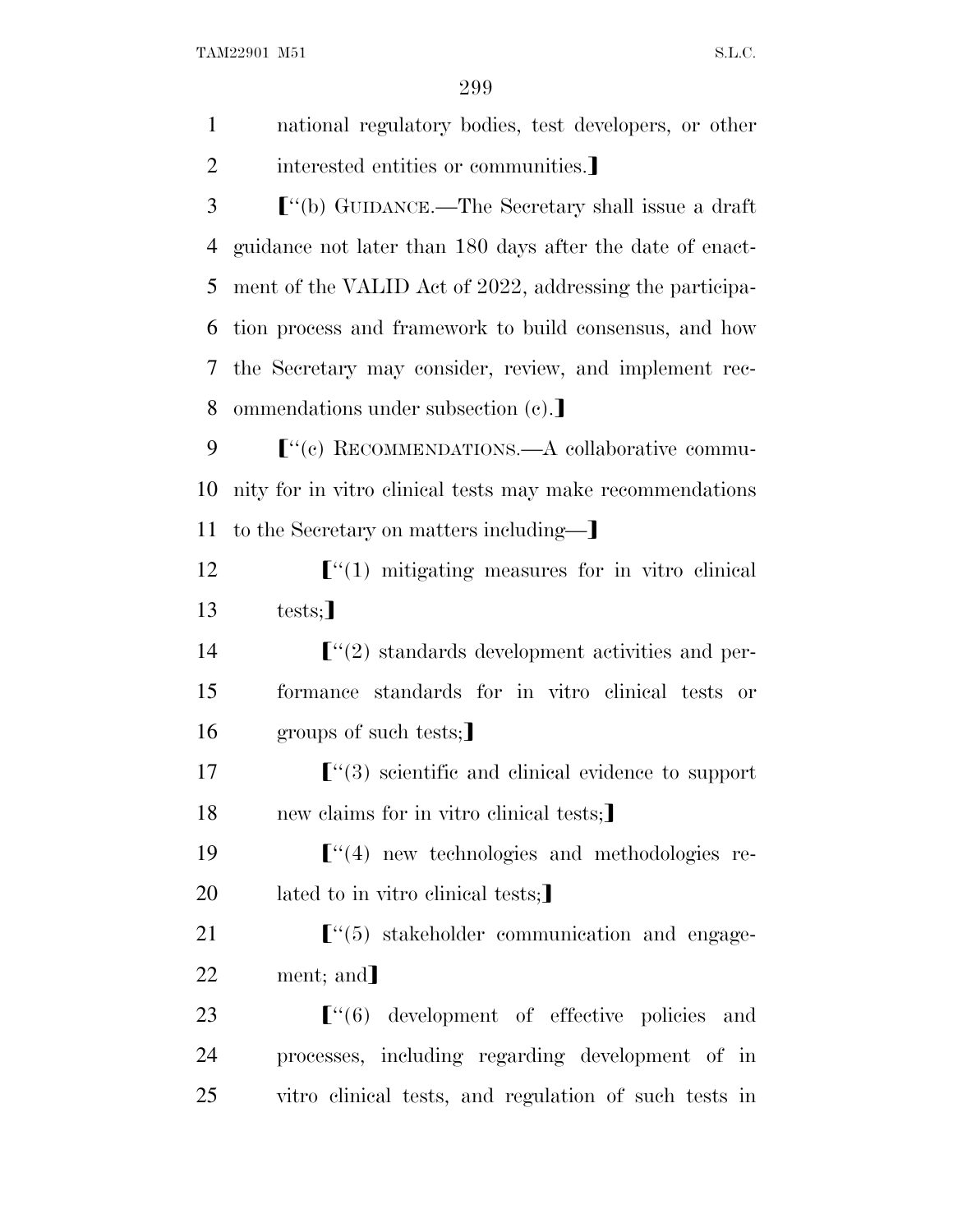| $\mathbf{1}$   | accordance with least burdensome principles de-         |  |
|----------------|---------------------------------------------------------|--|
| $\overline{2}$ | scribed in section $587B(j).$                           |  |
| 3              | $\lbrack$ "(d) USE BY SECRETARY.—                       |  |
| $\overline{4}$ | $\lbrack$ (1) In GENERAL.—The Secretary may adopt       |  |
| 5              | recommendations made under subsection (b), or oth-      |  |
| 6              | erwise incorporate the feedback from collaborative      |  |
| 7              | communities into regulatory decision making,            |  |
| 8              | through rulemaking or guidance, as appropriate.         |  |
| 9              | $\lbrack$ "(2) CLARIFICATION.—The Secretary is not      |  |
| 10             | required to adopt recommendations submitted by          |  |
| 11             | collaborative communities.                              |  |
| 12             | ["(e) TRANSPARENCY.—The Secretary shall—]               |  |
| 13             | $\lbrack$ (1) publish on the website of the Food and    |  |
| 14             | Drug Administration matters for which it is seeking     |  |
| 15             | comments or recommendations;                            |  |
| 16             | $\lbrack$ (2) maintain a list of all collaborative com- |  |
| 17             | munities in which the Secretary participates and        |  |
| 18             | make such list available on the website of the Food     |  |
| 19             | and Drug Administration; and                            |  |
| 20             | $\lfloor$ (3) post on the website of the Food and       |  |
| 21             | Drug Administration at least once every year a re-      |  |
| 22             | port on the recommendations it has adopted and rec-     |  |
|                |                                                         |  |
| 23             | ommendations it has not adopted from collaborative      |  |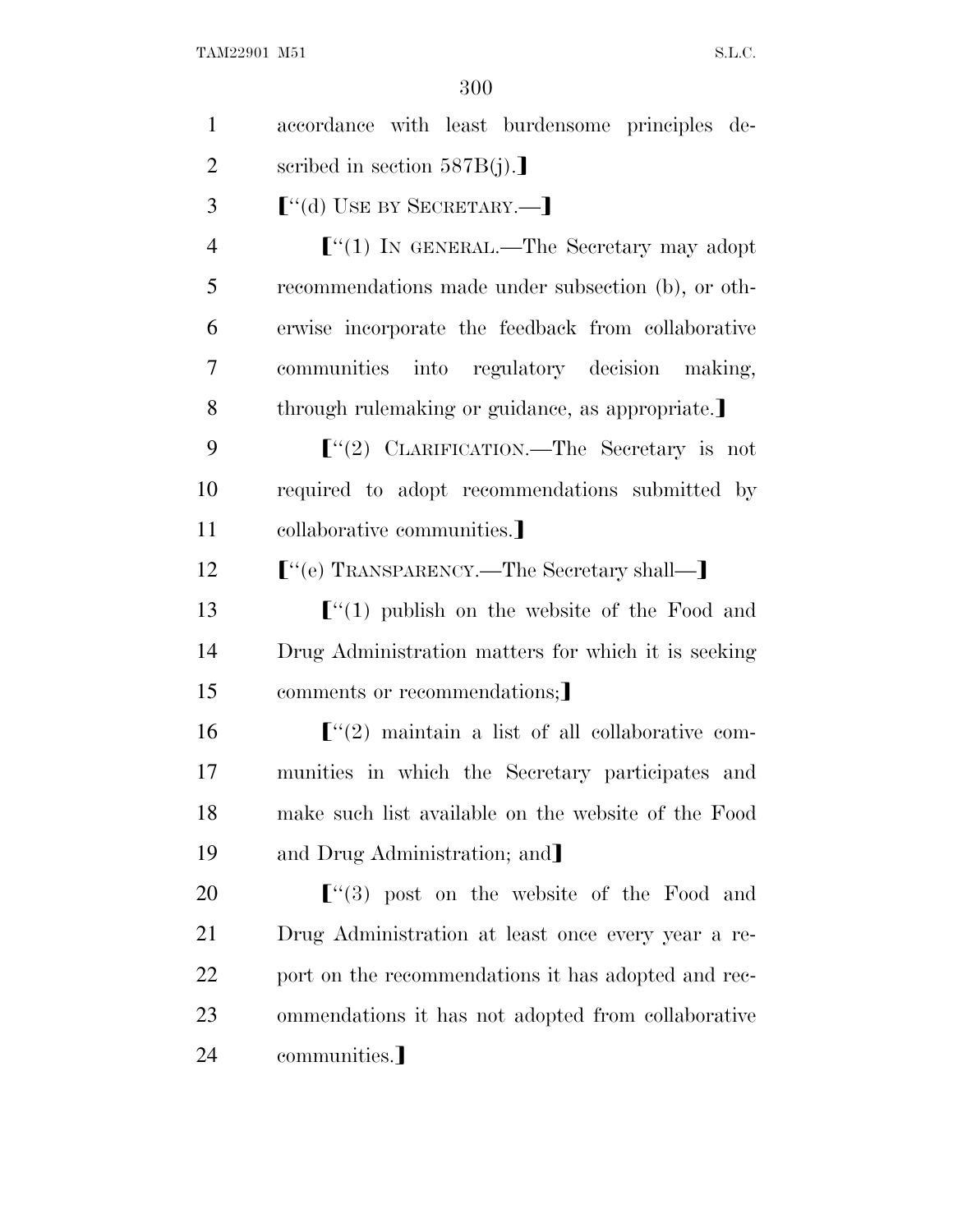**F**"(f) PARTICIPATION.—The Secretary may partici- pate in a collaborative community only if such community requires members to disclose conflicts of interest and has 4 established a process to address conflicts of interest.

 $\mathbf{5}$   $\mathbf{F}''(\mathbf{g})$  EXEMPTION.—The collaborative communities established and used in accordance with this section shall be exempt from the Federal Advisory Committee Act (5 8 U.S.C. App.).]

## **''SEC. 587U. COMPREHENSIVE TEST INFORMATION SYSTEM.**

 ''(a) ESTABLISHMENT.—Not later than 2 years after the date of enactment of the VALID Act of 2022, the Sec- retary shall make available a comprehensive test informa- tion system for in vitro clinical tests that is designed to—  $\frac{1}{2}$  (1) provide a transparent interface on the website of the Food and Drug Administration for stakeholders, to the extent permitted by applicable law, which may include access to the—

18 ''(A) regulatory pathway designation infor- mation for each in vitro clinical test or tests 20 with the same intended use;

21 ''(B) registration and listing information provided by developers under section 587J, in-23 cluding the use of a link for labels;

 ''(C) adverse event reports submitted 25 under section 587M, as appropriate: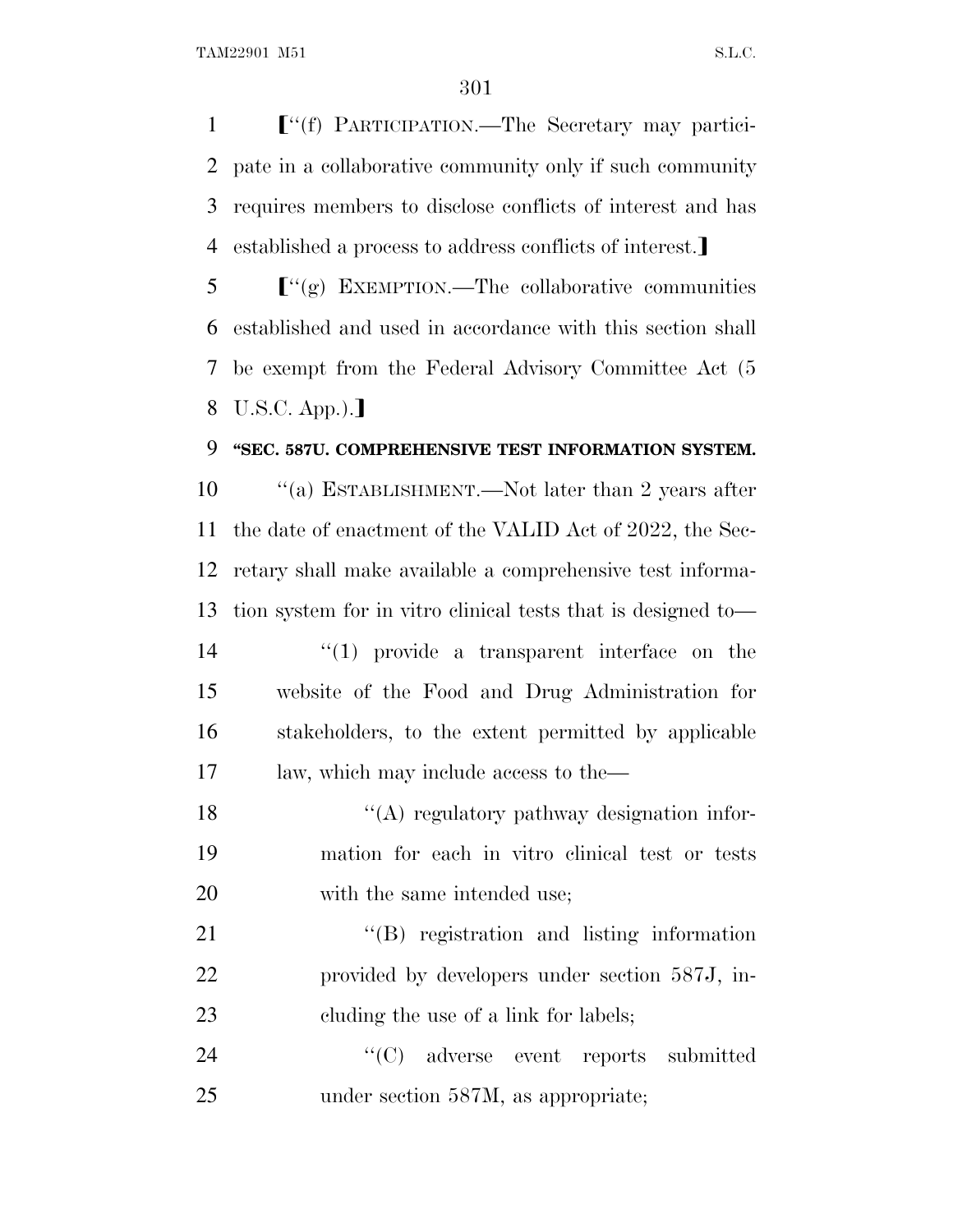| $\mathbf{1}$   | "(D) reports of corrections and removals                      |
|----------------|---------------------------------------------------------------|
| $\overline{2}$ | submitted under section 587N; and                             |
| 3              | $\lq\lq(E)$ other information pertaining to an in             |
| $\overline{4}$ | vitro clinical test or tests with the same indica-            |
| 5              | tions for use, as the Secretary determines ap-                |
| 6              | propriate; and                                                |
| 7              | $\lq(2)$ provide a secure portal for electronic sub-          |
| 8              | mission, including applications and other in vitro            |
| 9              | clinical test submissions, registration and listing in-       |
| 10             | formation, and adverse event reports, which provides          |
| 11             | protections from unauthorized disclosure of informa-          |
| 12             | tion, including of—                                           |
| 13             | "(A) trade secret or commercial confiden-                     |
| 14             | tial information; and                                         |
| 15             | $\lq\lq (B)$ national security, countermeasure, or            |
| 16             | other information restricted from disclosure                  |
| 17             | pursuant to any provision of law.                             |
| 18             | "(b) SUBMISSION FUNCTION.—The comprehensive                   |
| 19             | test information system shall serve as the electronic sub-    |
| 20             | mission service for test developers submitting information    |
| 21             | for applications under sections 587B and 587D.                |
| 22             | "SEC. 587V. PREEMPTION.                                       |
| 23             | "(a) IN GENERAL.—Except as provided in subsection             |
| 24             | (b), no State, Tribal, or local government (or political sub- |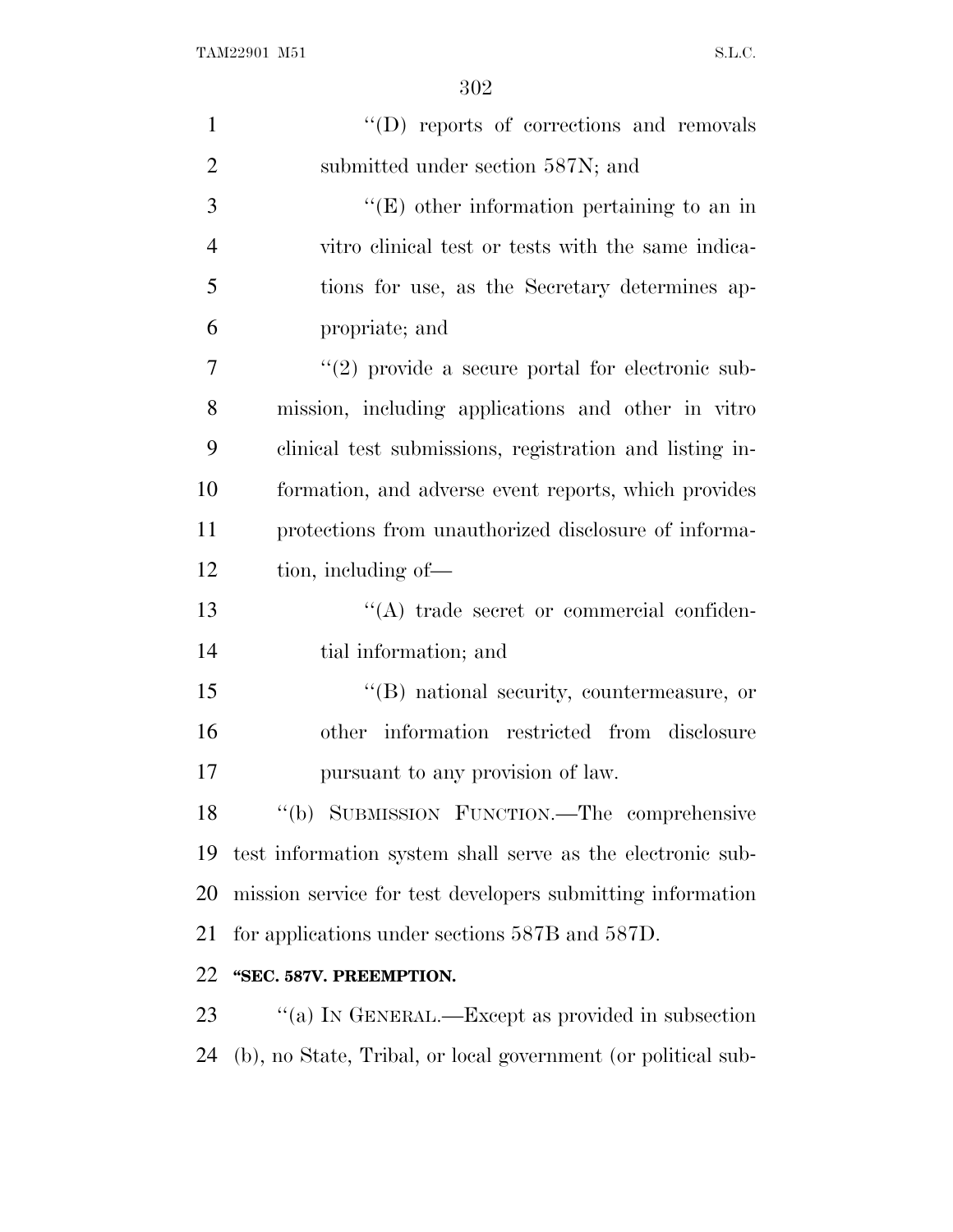division thereof) may establish or continue in effect any requirement that—

 ''(1) is different from, or in addition to, any re- quirement applicable to an in vitro clinical test under this Act; or

 $(2)$  with respect to the analytical validity, clin- ical validity, or safety for individuals who come into contact with such an in vitro clinical test under this Act.

 ''(b) EXCEPTIONS.—Subsection (a) shall not be con- strued to affect the authority of a State, Tribal, or local government—

 ''(1) to license laboratory personnel, health care practitioners, or health care facilities or to regulate any aspect of a health care practitioner-patient rela-tionship;

 $\frac{17}{2}$  ''(2) to enforce laws of general applicability, such as zoning laws, environmental laws, labor laws, and general business laws; or

 $(3)$  to authorize laboratories to develop and perform an in vitro clinical test, pursuant to a law enacted by a State prior to January 1, 2022, as long as such law does not impose requirements that are different from any requirement applicable to an in vitro clinical test under this Act.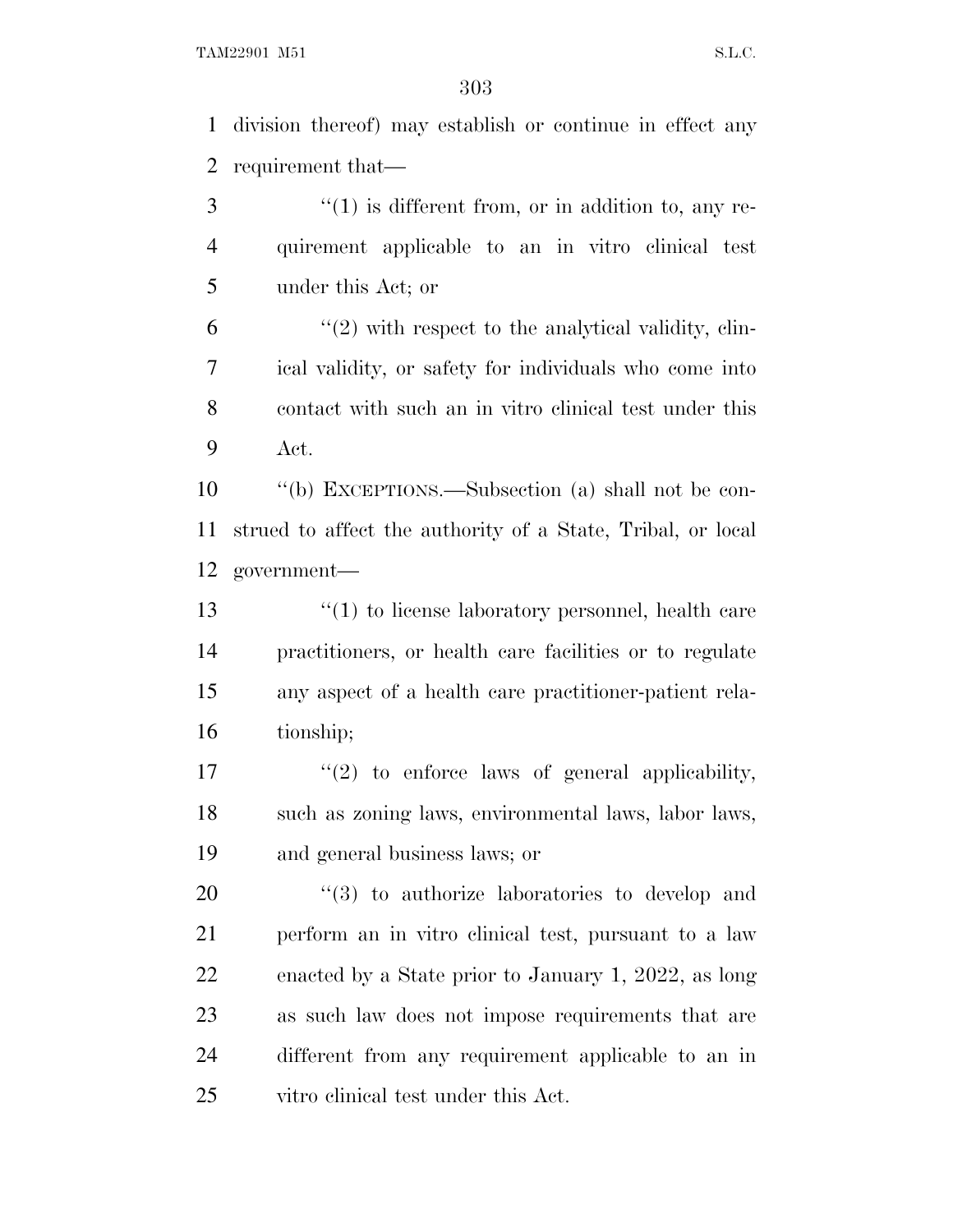''(c) CLARIFICATION.—Nothing in this section shall be construed to—

 ''(1) modify any action for damages or the li- ability of any person under the law of any State; or ''(2) shift liability to health care practitioners or other users.

## **''SEC. 587W. ADULTERATION.**

 ''An in vitro clinical test shall be deemed to be adul-terated:

10  $\frac{1}{10}$  If it consists in whole or in part of any filthy, putrid, or decomposed substance.

12 ''(2) If it has been developed, prepared, packed, or held under insanitary conditions whereby it may have been contaminated with filth, or whereby it may have been rendered injurious to health.

16 ''(3) If its container or package is composed, in whole or in part, of any poisonous or deleterious substance which may render the contents injurious to health.

 ''(4) If it bears or contains, for purposes of coloring only, a color additive which is unsafe within 22 the meaning of section  $721(a)$ .

23  $\frac{1}{2}$  (5) If its analytical or clinical validity, as ap-plicable, or with respect to a specimen receptacle, its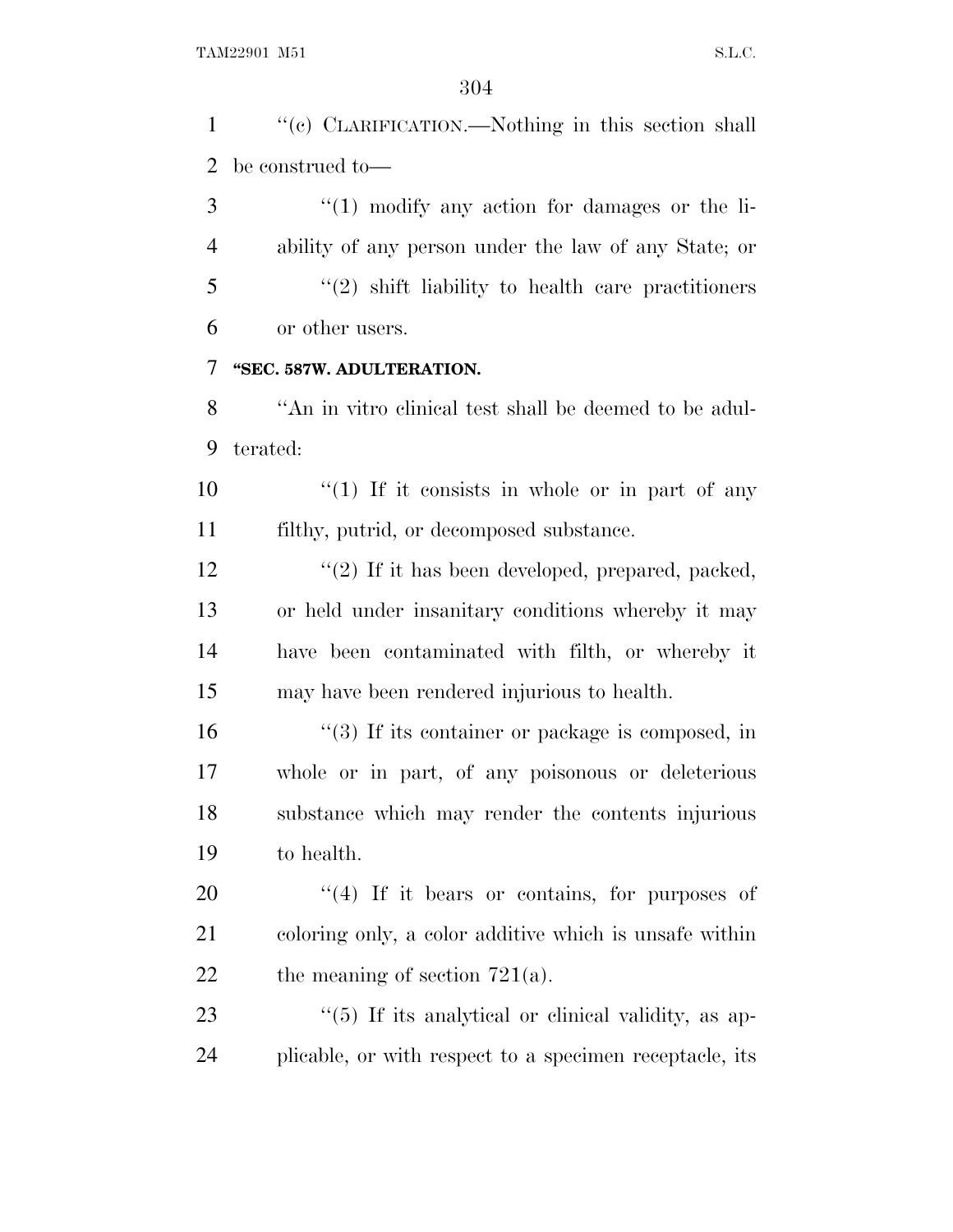| $\mathbf{1}$   | safety, falls below that which it purports or is rep-  |
|----------------|--------------------------------------------------------|
| $\overline{2}$ | resented to possess.                                   |
| 3              | $\lq(6)$ If it is required to be, declared to be, pur- |
| $\overline{4}$ | ports to be, or is represented as being, in conformity |
| 5              | with any performance standard established or recog-    |
| 6              | nized under section 587R and is not in conformity      |
| 7              | with such standard.                                    |
| 8              | $\lq(7)$ If it is required to be in compliance with    |
| 9              | mitigating measures established under section 587E     |
| 10             | and is not in conformity with such mitigating meas-    |
| 11             | ures.                                                  |
| 12             | " $(8)$ If it fails to have in effect an approved      |
| 13             | premarket application under section 587B unless        |
| 14             | such in vitro clinical test is in compliance with the  |
| 15             | requirements for-                                      |
| 16             | $\lq\lq$ offering without an approved pre-             |
| 17             | market application under section 587C or               |
| 18             | 587D;                                                  |
| 19             | "(B) an exemption from premarket ap-                   |
| 20             | proval under section 587C or 587G;                     |
| 21             | "(C) emergency use pursuant to an au-                  |
| 22             | thorization under section 564; or                      |
| 23             | $\lq\lq$ (D) investigational use pursuant to sec-      |
| 24             | tion 587S.                                             |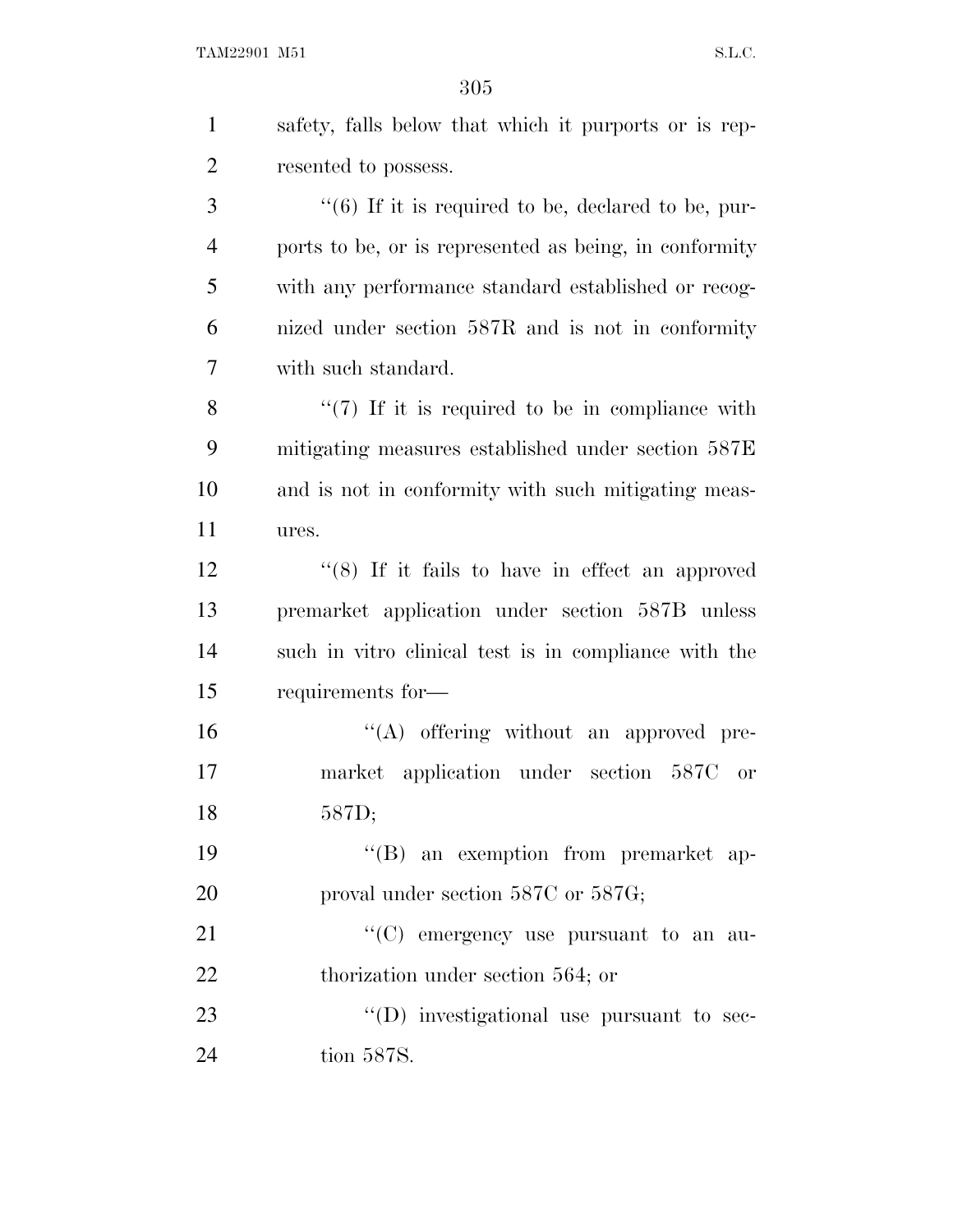1 ''(9) If it is not in conformity with any condi- tion established under section 587B, 587D, or 564. ''(10) If it purports to be an in vitro clinical test subject to an exemption under section 587C and it fails to meet or maintain any criteria, condition, or requirement of such exemption. 7 "(11) If it has been granted an exemption under section 587S for investigational use, and the person granted such exemption or any investigator who uses such in vitro clinical test under such ex- emption fails to comply with a requirement pre- scribed by or under such section.  $\frac{13}{12}$  If it fails to meet the quality require- ments prescribed in or established under section 587K (as applicable), or the methods used in, or fa- cilities or controls used for, its development, pack- aging, storage, or installation are not in conformity with applicable requirements established under such section. 20 "(13) If it has been developed, processed, pack- aged, or held in any establishment, factory, or ware- house and the owner, operator or agent of such es- tablishment, factory, or warehouse delays, denies, or limits an inspection, or refuses to permit entry or in-spection.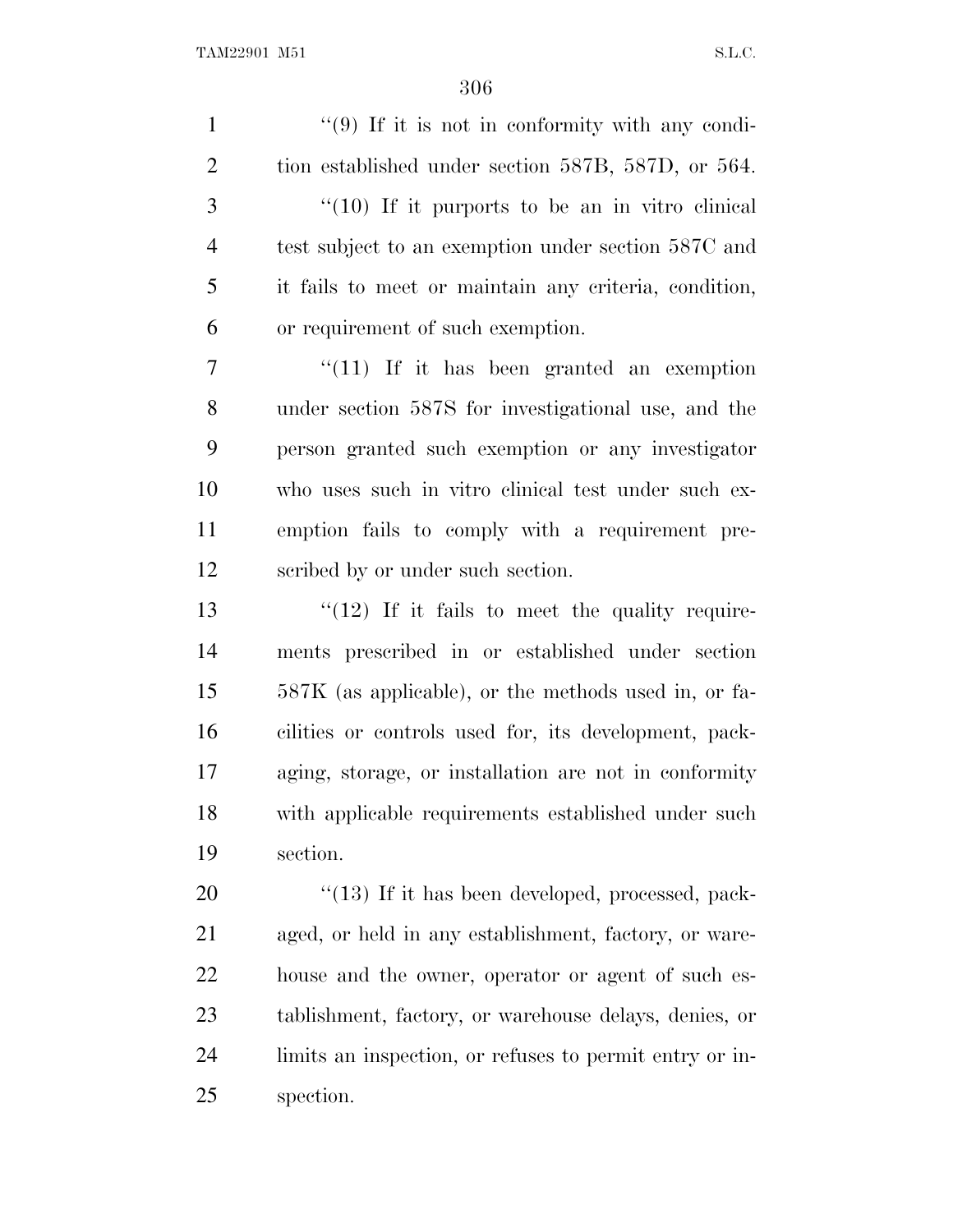| $\mathbf{1}$   | $\lq(14)$ If it is not in compliance with any restric- |
|----------------|--------------------------------------------------------|
| $\overline{2}$ | tion required under section 5870.                      |
| 3              | "SEC. 587X. MISBRANDING.                               |
| $\overline{4}$ | "An in vitro clinical test shall be deemed to be mis-  |
| 5              | branded:                                               |
| 6              | $\lq(1)$ If its labeling is false or misleading in any |
| 7              | particular.                                            |
| 8              | " $(2)$ If in a package form unless it bears a label   |
| 9              | containing—                                            |
| 10             | $\cdot$ (A) the name and place of business of the      |
| 11             | test developer, packager, or distributor; and          |
| 12             | $\lq\lq (B)$ an accurate statement of the quantity     |
| 13             | of contents in terms of weight, measure, or nu-        |
| 14             | merical count with respect to small packages,          |
| 15             | unless an exemption is granted by the Secretary        |
| 16             | by the issuance of guidance.                           |
| 17             | $\lq(3)$ If any word, statement, or other informa-     |
| 18             | tion required by or under authority of this Act to     |
| 19             | appear on the label or labeling, including a test re-  |
| 20             | port, is not prominently placed thereon with such      |
| 21             | conspicuousness (as compared with other words,         |
| 22             | statements, designs, or devices, in the labeling) and  |
| 23             | in such terms as to render it likely to be read and    |
| 24             | understood by the ordinary individual under cus-       |
| 25             | tomary conditions of purchase and use.                 |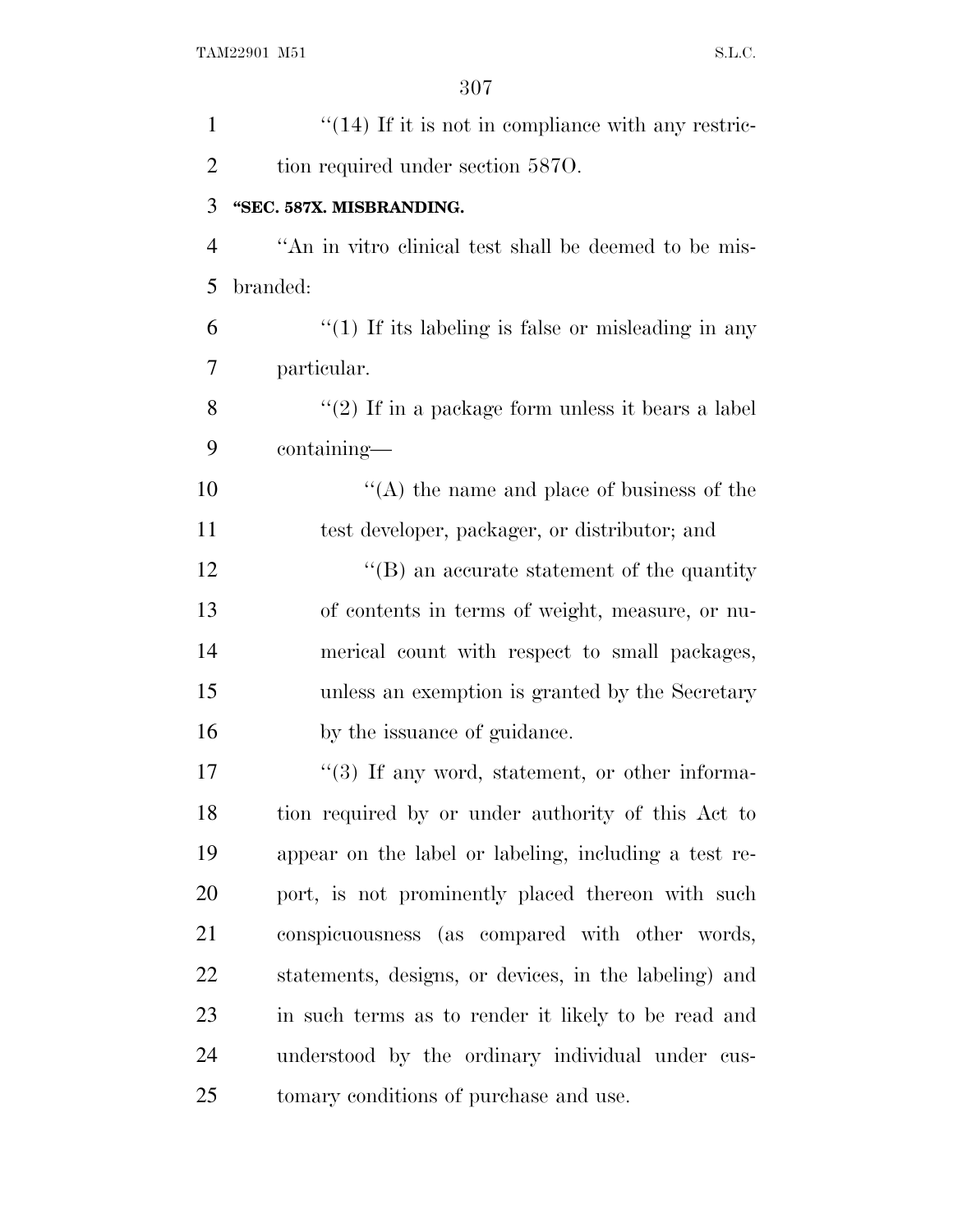1 ''(4) Unless its labeling bears adequate direc- tions for use and such adequate warnings as are necessary for the protection of users of the in vitro clinical test and recipients of the results of such in vitro clinical test, including patients, consumers, do- nors, and related health care professionals. Required labeling for in vitro clinical tests intended for use in health care facilities, blood establishments, or by a health care professional may be made available solely by electronic means, provided that the labeling com- plies with all applicable requirements of law, and that the test developer, or distributor affords such users the opportunity to request the labeling in paper form, and after such request, promptly pro- vides the requested information without additional cost.

 $\frac{17}{2}$   $\frac{17}{2}$  if fibere is a reasonable probability that 18 it could cause] serious or adverse health con- sequences or death, including through absence, delay, or discontinuation in diagnosis or treatment, when used in the manner prescribed, recommended, or suggested in the labeling thereof.

23 "(6) If it was developed, sterilized, packaged, repackaged, relabeled, installed, or imported in an establishment not duly registered under section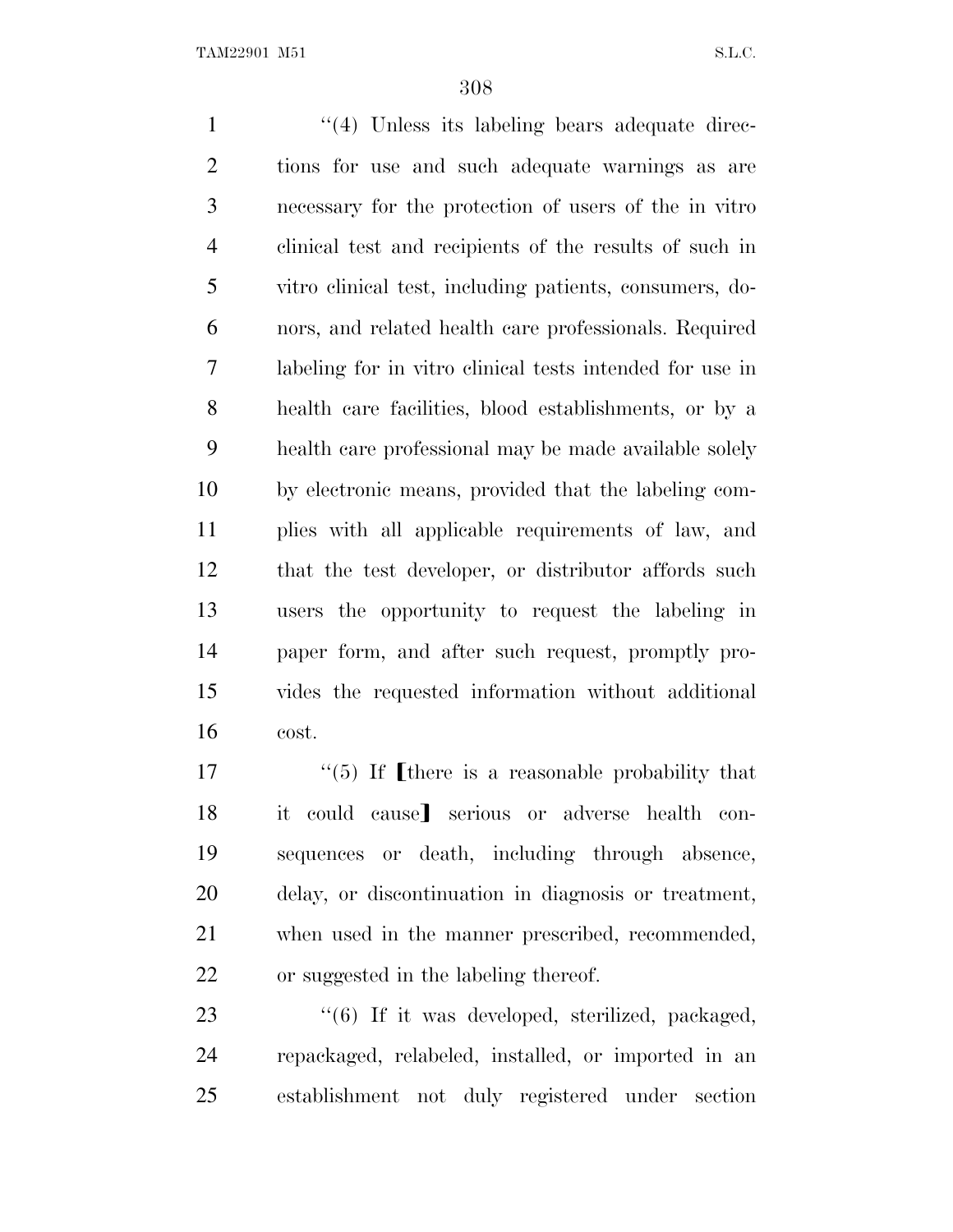587J or it was not included in a listing under sec- tion 587J, in accordance with timely reporting re-quirements under this subchapter.

 $\frac{4}{7}$  ''(7) In the case of any in vitro clinical test sub-5 ject to restrictions under section 587O, (1) if its ad- vertising is false or misleading in any particular, (2) if it is offered for clinical use, sold, distributed, or used in violation of such restrictions, or (3) unless the test developer or distributor includes in all ad- vertisements and other descriptive printed matter that such person issues or causes to be issued, a brief statement of the intended uses of the in vitro clinical test and relevant warnings, precautions, side effects, and contraindications. This subsection shall not be applicable to any printed matter that the Sec- retary determines to be labeling as defined in section 201(m).

18 ''(8) If it is subject to a mitigating measure es- tablished under section 587E and does not bear such labeling as may be prescribed in such mitigating measure.

22  $\frac{1}{2}$  (9) If it is subject to a standard established under section 587R and it does not bear such label-ing as may be prescribed in such standard.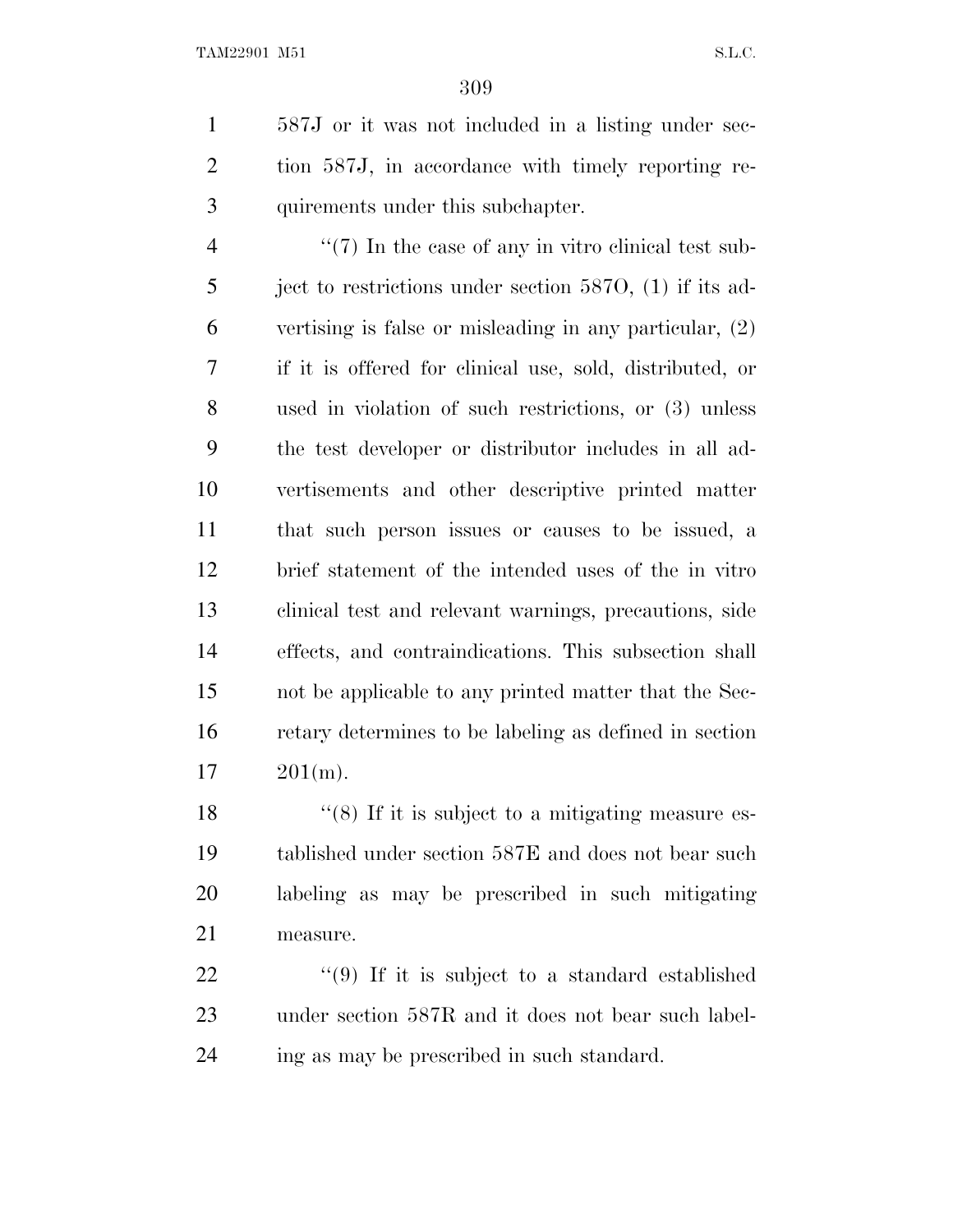1  $\frac{1}{2}$  (10) Unless it bears such labeling as may be required by or established under an applicable label-ing requirement under this Act.

4 "(11) If there was a failure to comply with any requirement prescribed under section 587D, 587J, 587K, 587L, 587M, 587N, 587Y, 587Z, 587AA, or to provide any report, material, or other information required with respect to in vitro clinical tests under this subchapter.

## **''SEC. 587Y. POSTMARKET SURVEILLANCE.**

11  $\frac{1}{(a)}$  In GENERAL.—

12 "(1) IN GENERAL.—In addition to other appli- cable requirements under this Act, the Secretary may issue an order requiring a developer of a high- risk or moderate-risk in vitro clinical test to conduct postmarket surveillance of such in vitro clinical test, if the failure of the in vitro clinical test to meet the applicable standard is reasonably likely to result in serious adverse health consequences or death from use of such in vitro clinical test.

21 "(2) CONSIDERATION.—In determining whether to require a developer to conduct postmarket surveil- lance of an in vitro clinical test, the Secretary shall take into consideration the benefits and risks for the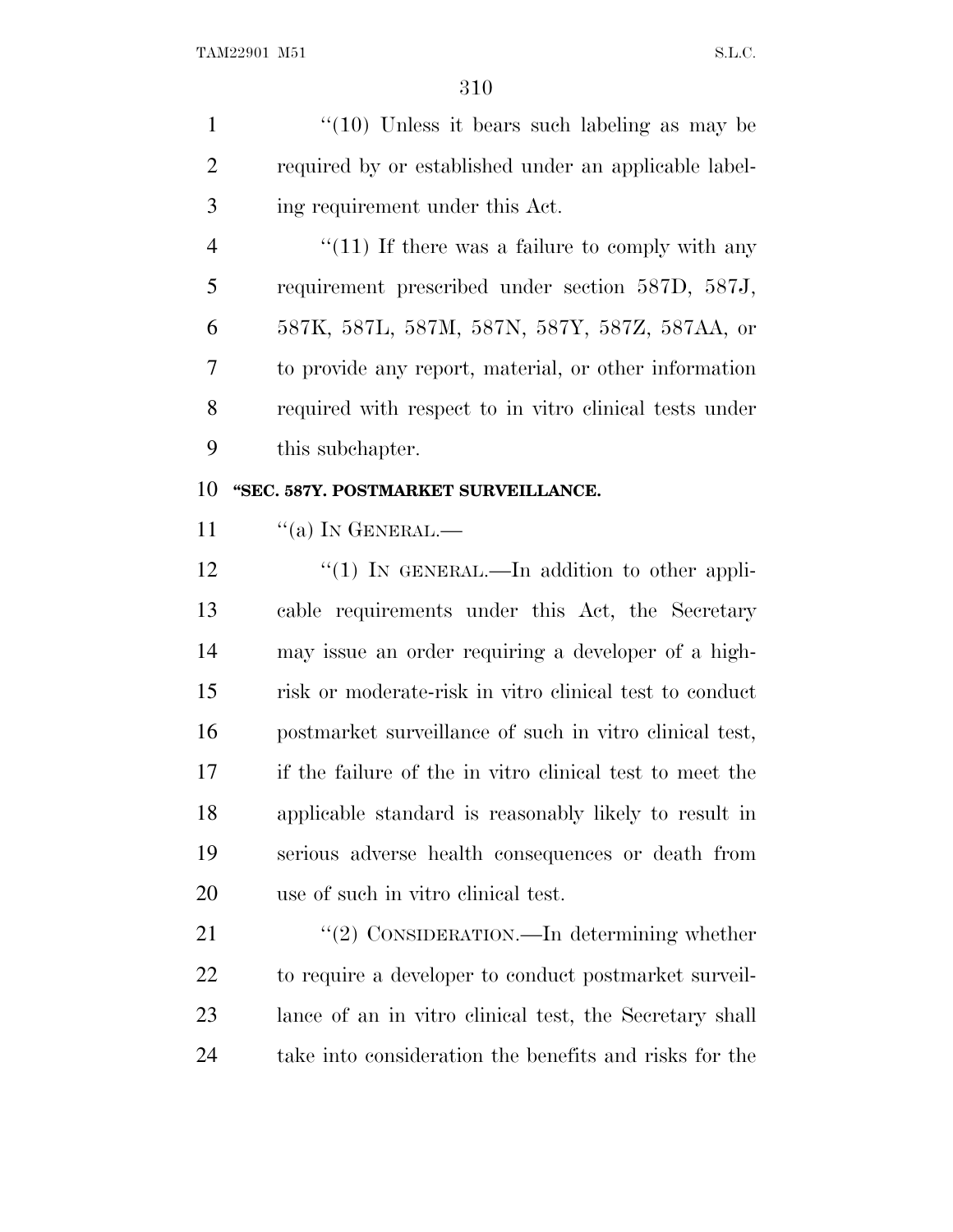patient and the least burdensome principles under 2 section  $587B(i)$ .

''(b) SURVEILLANCE APPROVAL.—

4 "(1) Each developer required to conduct sur- veillance of an in vitro clinical test shall submit, within 30 days of receiving an order from the Sec- retary, a plan for the required surveillance. The Sec- retary, within 60 days of the receipt of such plan, shall determine if the person designated to conduct the surveillance has the appropriate qualifications and experience to undertake such surveillance and if the plan will result in useful data that can reveal un- foreseen adverse events or other information nec-essary to protect the health of patients or the public.

15 ''(2) The developer shall commence surveillance under this section not later than 15 months after the day on which the Secretary orders such postmarket surveillance, unless the Secretary deter-mines more time is needed to commence surveillance.

20 "(3) The Secretary may order a prospective surveillance period of up to 3 years. Any determina- tion by the Secretary that a longer period is nec- essary shall be made by mutual agreement between the Secretary and the developer or, if no agreement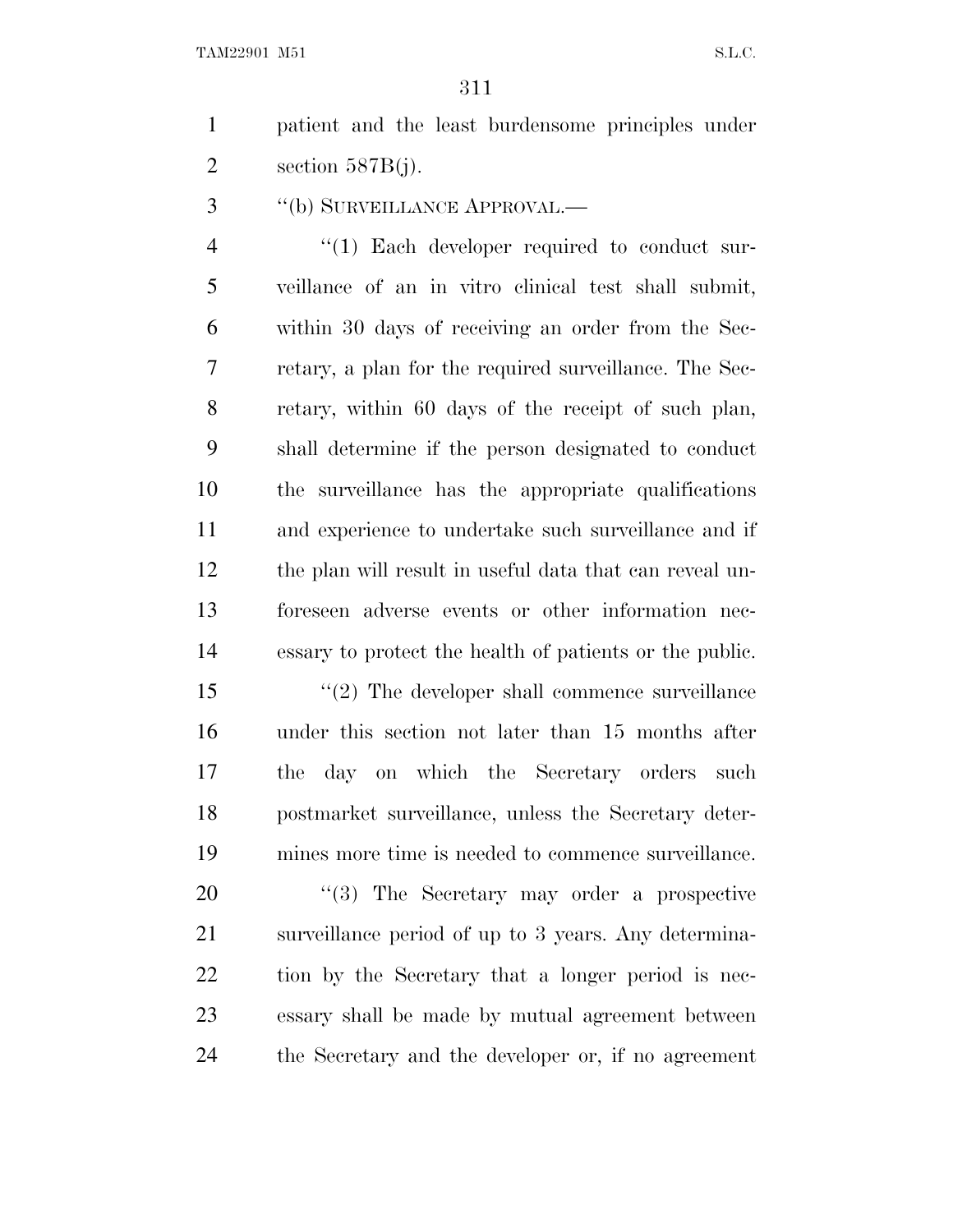can be reached, upon the completion of a dispute resolution process pursuant to section 562. **''SEC. 587Z. ELECTRONIC FORMAT FOR SUBMISSIONS.** ''(a) I<sup>N</sup> GENERAL.—All submissions to the Food and Drug Administration with respect to an in vitro clinical test, unless otherwise agreed to by the Secretary, shall— ''(1) be made electronically; and ''(2) with respect to the information required under sections 587B and 587D, utilize the system described in section 587U. ''(b) ELECTRONIC FORMAT.—Beginning on such date as the Secretary specifies in final guidance issued under subsection (c), submissions for in vitro clinical tests, in- cluding recommendations submitted by accredited and rec- ognized persons under section 587Q, and any appeals of action taken by the Secretary with respect to such submis- sions, shall be submitted in such electronic format as spec- ified by the Secretary in such guidance. ''(c) REGULATIONS AND GUIDANCE.—The Secretary shall issue regulations and guidance implementing this section, as follows:  $\frac{1}{2}$  (1) Such guidance may provide standards for the electronic submission required under subsection

(a) or the submission in electronic format required

25 under subsection (b);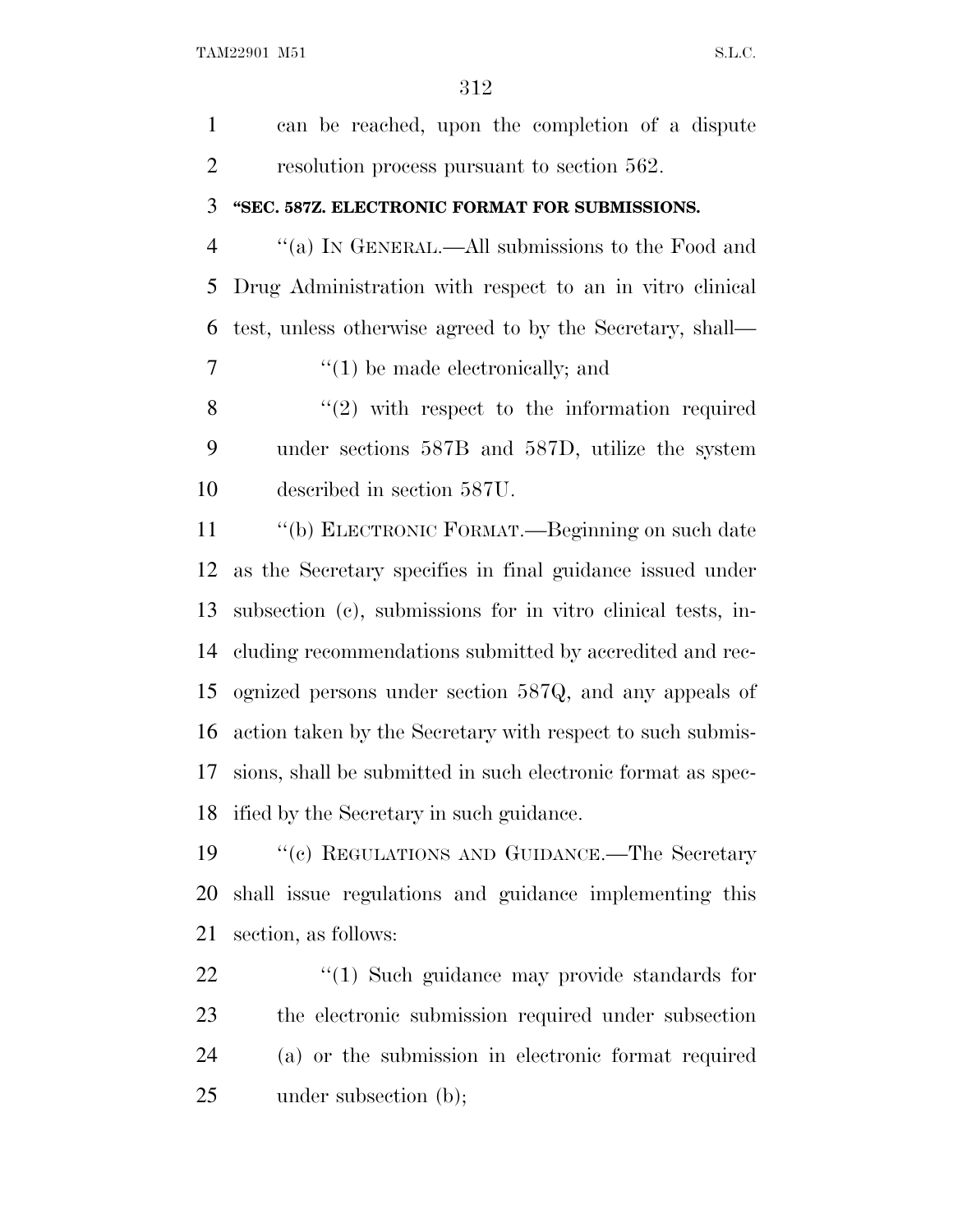| ۰.<br>v. | ٦<br>۰.<br>v. |
|----------|---------------|
|          |               |

| $\mathbf{1}$   | $\lq(2)$ Such regulations may—                          |
|----------------|---------------------------------------------------------|
| $\overline{2}$ | $\lq\lq$ set forth criteria for waivers of, or ex-      |
| 3              | emptions from, the requirements of subsection           |
| $\overline{4}$ | $(a)$ or $(b)$ ; and                                    |
| 5              | $\lq\lq (B)$ provide any other information for the      |
| 6              | efficient implementation and enforcement of             |
| $\overline{7}$ | this section.                                           |
| 8              | "SEC. 587AA. POSTMARKET REMEDIES.                       |
| 9              | "(a) SAFETY NOTICE.—                                    |
| 10             | $"(1)$ In GENERAL.—If the Secretary determines          |
| 11             | that an in vitro clinical test presents an unreason-    |
| 12             | able risk of substantial harm to the public health,     |
| 13             | and notification under this subsection is necessary to  |
| 14             | eliminate the unreasonable risk of such harm and no     |
| 15             | more practicable means is available under the provi-    |
| 16             | sions of this Act (other than this section) to elimi-   |
| 17             | nate the risk, the Secretary may issue such order as    |
| 18             | may be necessary to ensure that adequate safety no-     |
| 19             | tice is provided in an appropriate form, by the per-    |
| 20             | sons and means best suited under the circumstances,     |
| 21             | to all health care professionals who prescribe, order,  |
| 22             | or use the in vitro clinical test and to any other per- |
| 23             | son (including developers, importers, distributors, re- |
| 24             | tailers, and users) who should properly receive such    |
| 25             | notice.                                                 |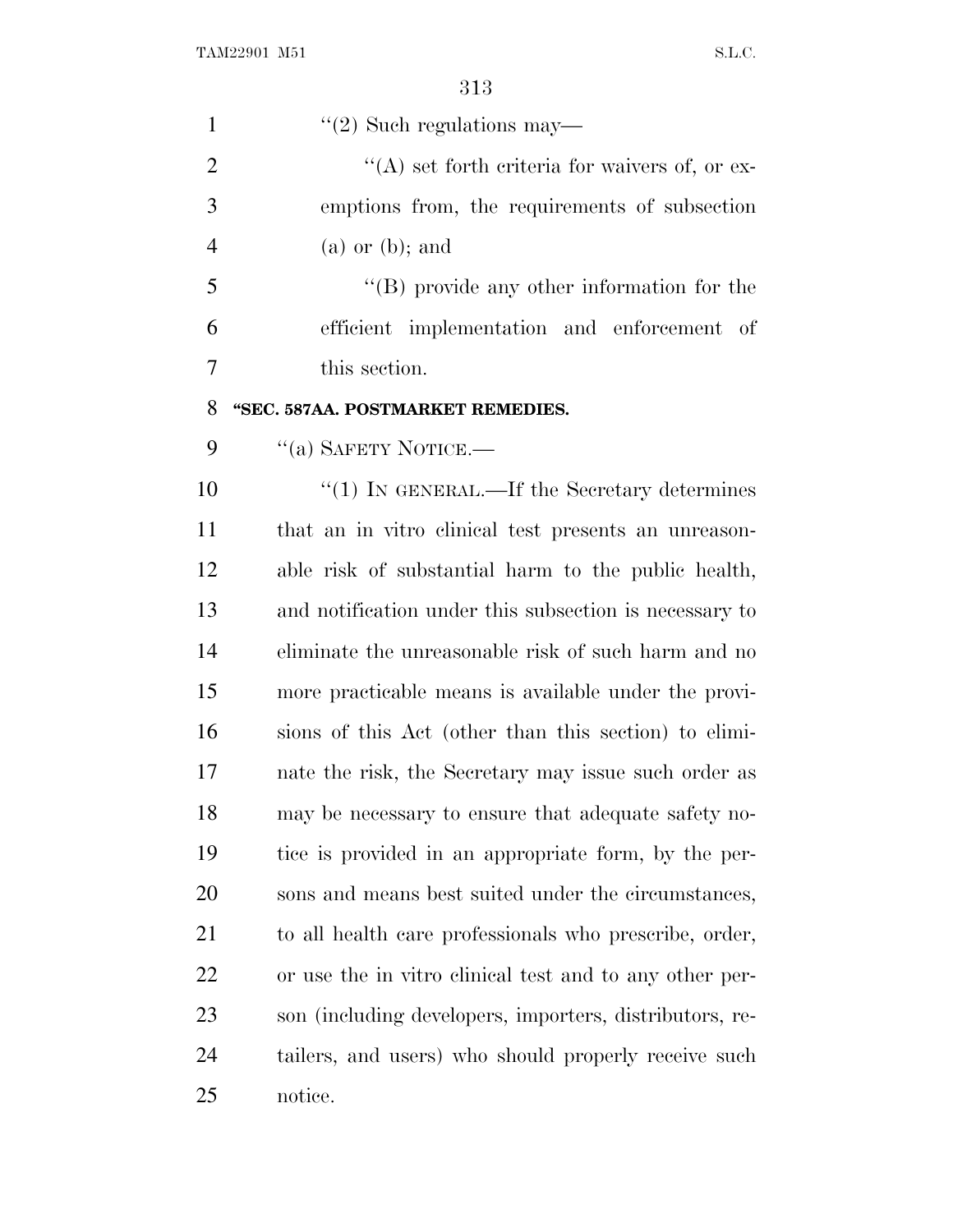1 ''(2) NOTICE TO INDIVIDUALS.—An order under this subsection shall require that the individ- uals subject to the risk with respect to which the order is to be issued be included in the persons to be notified of the risk unless the Secretary deter- mines that notice to such individuals would present a greater danger to the health of such individuals than no such notice. If the Secretary makes such a determination with respect to such individuals, the order shall require the health care professionals who prescribed, ordered, or used the in vitro clinical test provide notification to the individuals for whom the health professionals prescribed, ordered, or used such test, of the risk presented by such in vitro clin- ical test and of any action which may be taken by or on behalf of such individuals to eliminate or re- duce such risk. Before issuing an order under this subsection, the Secretary shall consult with the per- sons required to give notice under the order. 20 "(b) REPAIR, REPLACEMENT, OR REFUND.— 21 "(1) DETERMINATION AFTER AN INFORMAL HEARING.— 23 "(A) IN GENERAL.—If, after affording op- portunity for an informal hearing, the Secretary determines that—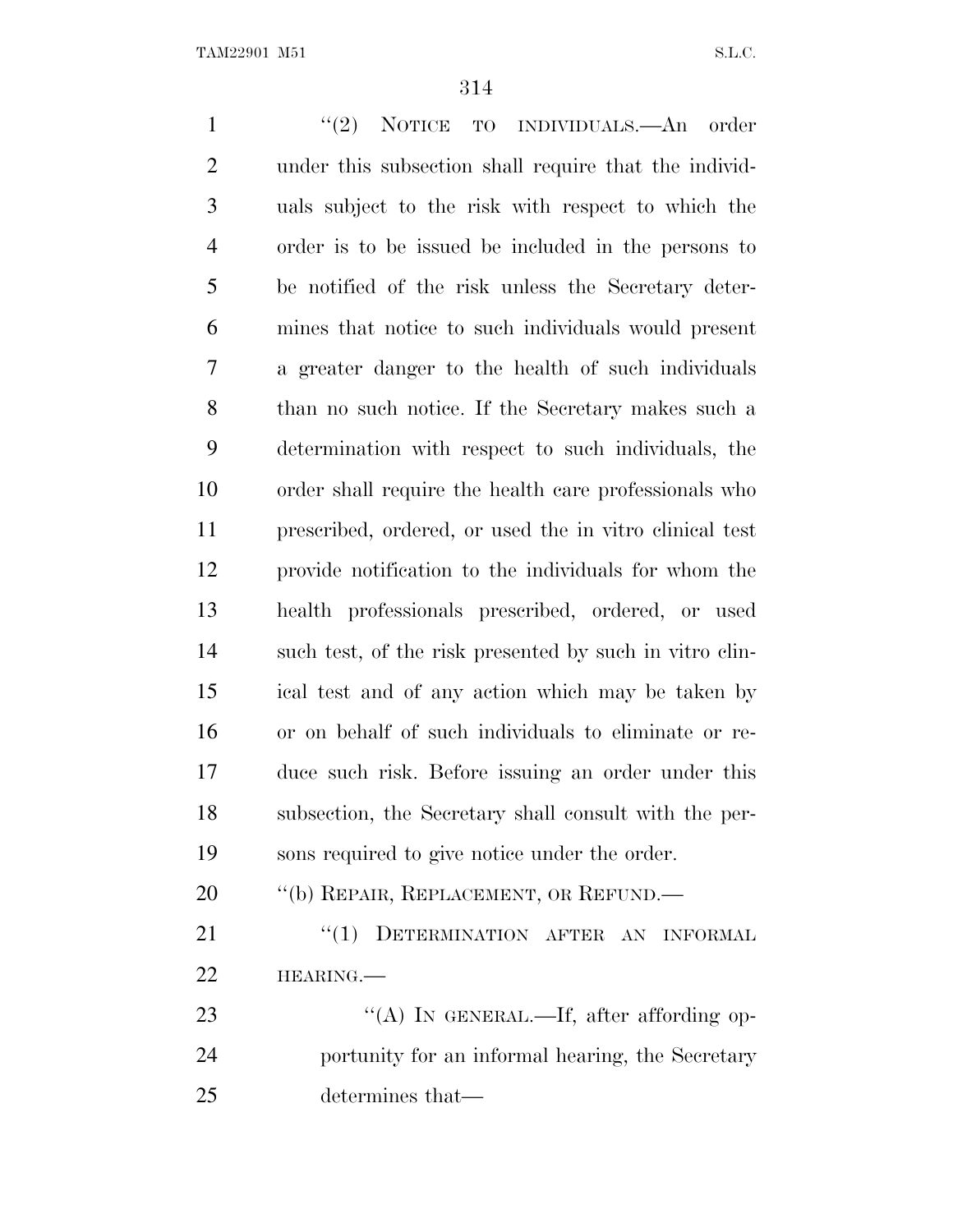| $\mathbf{1}$   | "(i) an in vitro clinical test presents           |
|----------------|---------------------------------------------------|
| $\overline{2}$ | an unreasonable risk of substantial harm          |
| 3              | to the public health;                             |
| $\overline{4}$ | "(ii) there are reasonable grounds to             |
| 5              | believe that the in vitro clinical test was       |
| 6              | not properly developed or manufactured            |
| $\tau$         | considering the state of the art as it ex-        |
| 8              | isted at the time of its development;             |
| 9              | "(iii) there are reasonable grounds to            |
| 10             | believe that the unreasonable risk was not        |
| 11             | caused by failure of a person other than a        |
| 12             | developer, importer, distributor, or retailer     |
| 13             | of the in vitro clinical test to exercise due     |
| 14             | care in the installation, maintenance, re-        |
| 15             | pair, or use of the in vitro clinical test; and   |
| 16             | "(iv) the notice authorized by sub-               |
| 17             | section (a) would not by itself be sufficient     |
| 18             | to eliminate the unreasonable risk and ac-        |
| 19             | tion described in paragraph (2) of this sub-      |
| 20             | section is necessary to eliminate such risk,      |
| 21             | the Secretary may order the developer, im-        |
| 22             | porter, or any distributor of such in vitro clin- |
| 23             | ical test, or any combination of such persons, to |
| 24             | submit to him within a reasonable time a plan     |
| 25             | for taking one or more of the actions described   |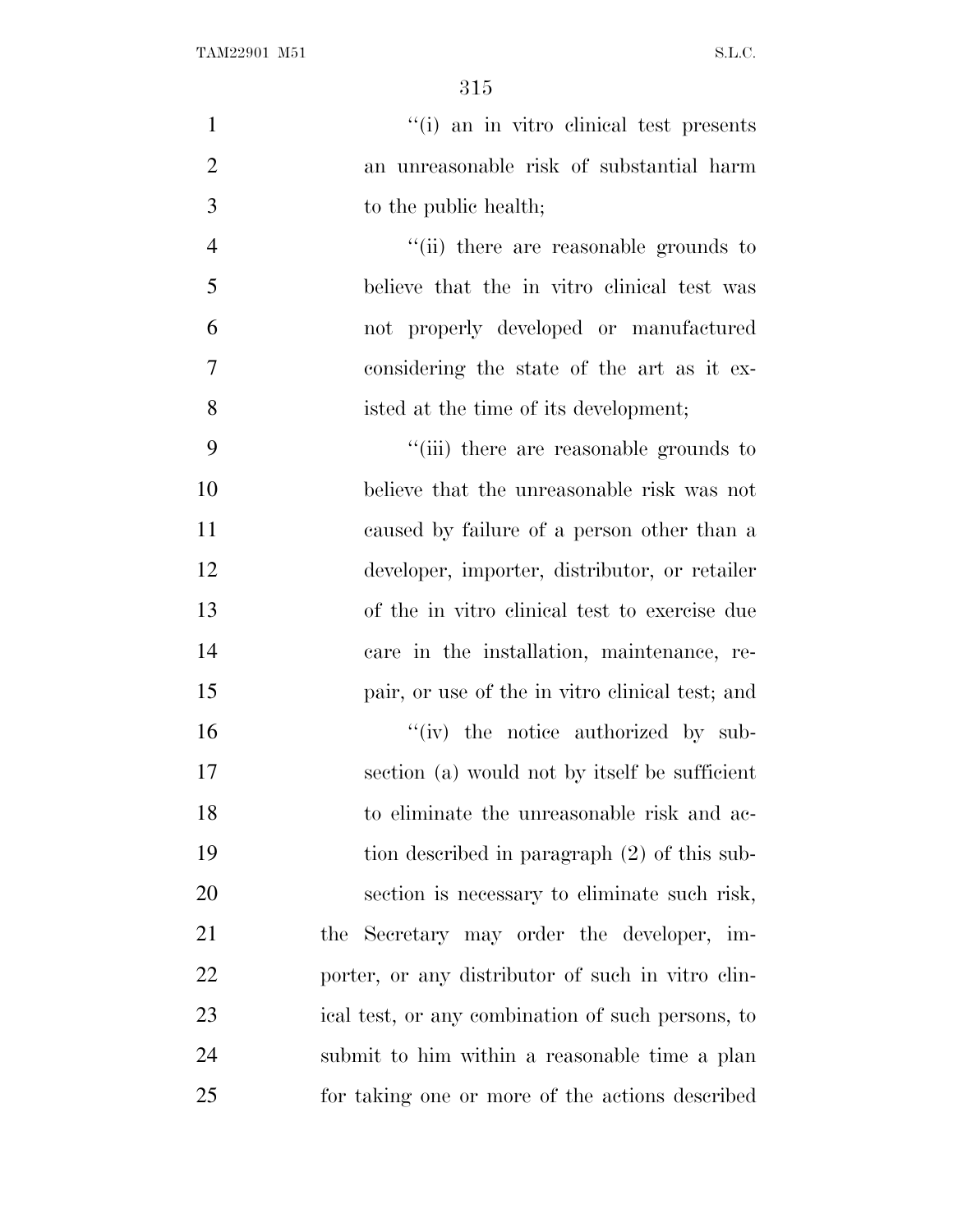in paragraph (2). An order issued under the preceding sentence which is directed to more than one person shall specify which person may decide which action shall be taken under such plan and the person specified shall be the per- son who the Secretary determines bears the principal, ultimate financial responsibility for action taken under the plan unless the Sec- retary cannot determine who bears such respon- sibility or the Secretary determines that the protection of the public health requires that such decision be made by a person (including a health professional or user of the in vitro clin- ical test) other than the person the Secretary determines bears such responsibility.

16 "(B) SECRETARY APPROVAL OF PLAN.— The Secretary shall approve a plan submitted pursuant to an order issued under subpara- graph (A) unless the Secretary determines (after affording opportunity for an informal hearing) that the action or actions to be taken 22 under the plan or the manner in which such ac- tion or actions are to be taken under the plan will not assure that the unreasonable risk with respect to which such order was issued will be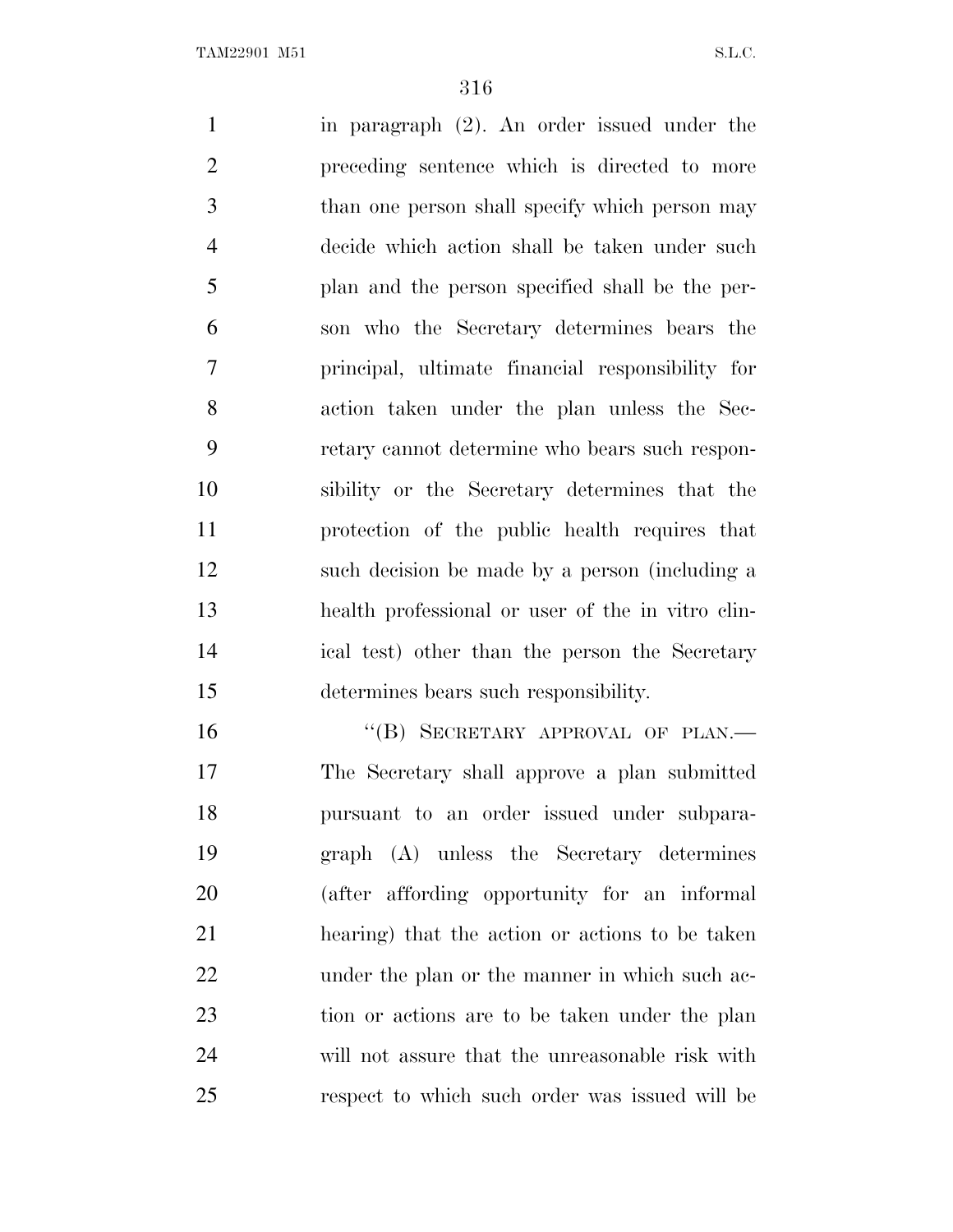eliminated. If the Secretary disapproves a plan, the Secretary shall order a revised plan to be submitted within a reasonable time. If the Sec- retary determines (after affording opportunity for an informal hearing) that the revised plan is unsatisfactory or if no revised plan or no ini- tial plan has been submitted to the Secretary within the prescribed time, the Secretary shall (i) prescribe a plan to be carried out by the per- son or persons to whom the order issued under subparagraph (A) was directed, or (ii) after af- fording an opportunity for an informal hearing, by order prescribe a plan to be carried out by a person who is a developer, importer, dis- tributor, or retailer of the in vitro clinical test with respect to which the order was issued but to whom the order under subparagraph (A) was not directed. 19 "(2) ACTIONS ON A PLAN.—The actions which may be taken under a plan submitted under an order issued under paragraph (1)(A) are as follows:  $^{\prime\prime}$ (A) To repair the in vitro clinical test so that it does not present the unreasonable risk of substantial harm with respect to which the 25 order under paragraph  $(1)(A)$  was issued.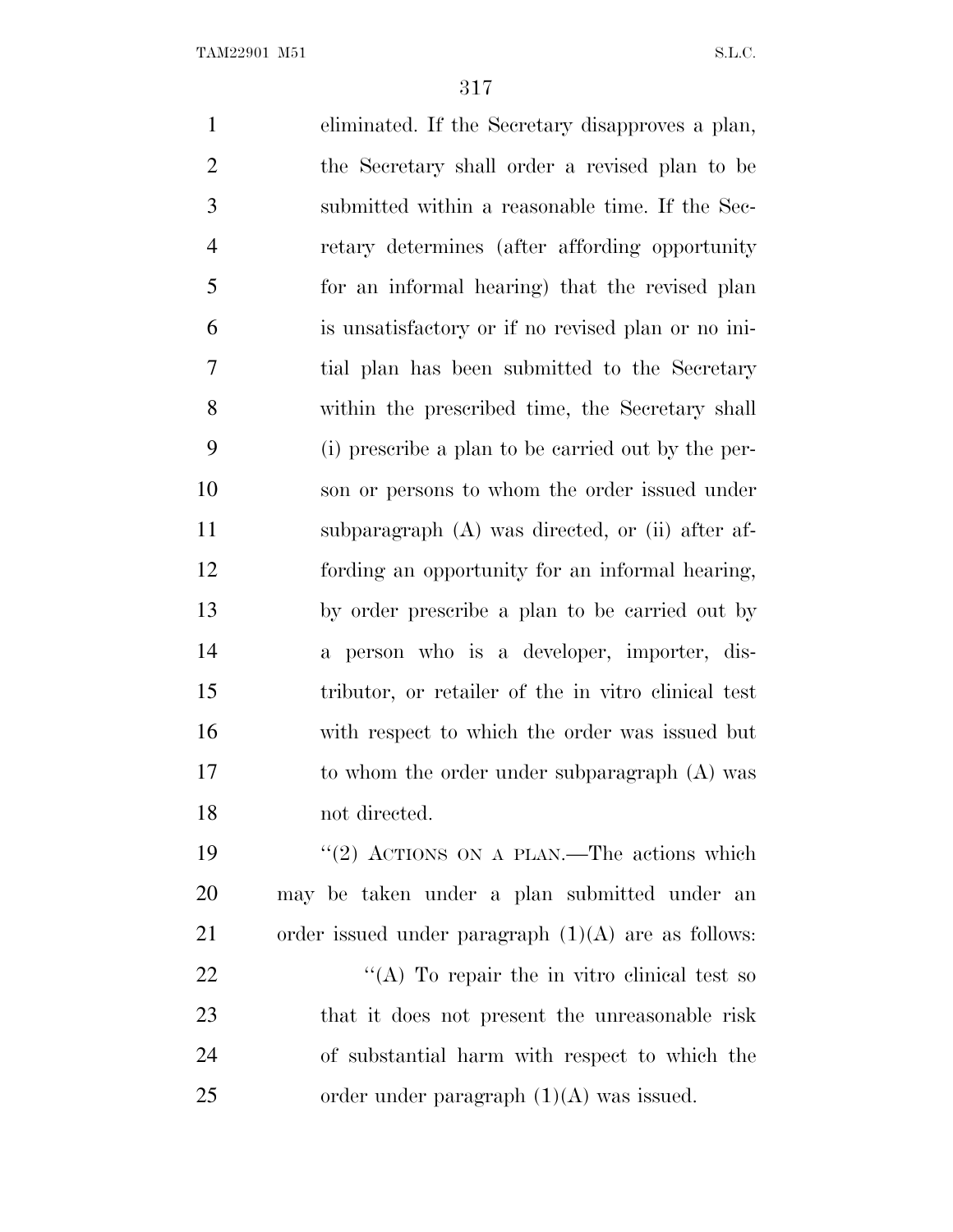1 ''(B) To replace the in vitro clinical test with a like or equivalent test which is in con- formity with all applicable requirements of this Act.

 ''(C) To refund the purchase price of the in vitro clinical test (less a reasonable allowance for use if such in vitro clinical test has been in the possession of the user for one year or more at the time of notice ordered under subsection (a), or at the time the user receives actual no- tice of the unreasonable risk with respect to which the order was issued under paragraph  $(1)(A)$ , whichever occurs first).

14 "(3) No CHARGE.—No charge shall be made to any person (other than a developer, importer, dis- tributor or retailer) for using a remedy described in paragraph (2) and provided under an order issued under paragraph (1), and the person subject to the order shall reimburse each person (other than a de- veloper, manufacturer, importer, distributor, or re- tailer) who is entitled to such a remedy for any rea- sonable and foreseeable expenses actually incurred by such person in using such remedy.

24 " (c) REIMBURSEMENT.—An order issued under sub-25 section  $(b)(1)(A)$  with respect to an in vitro clinical test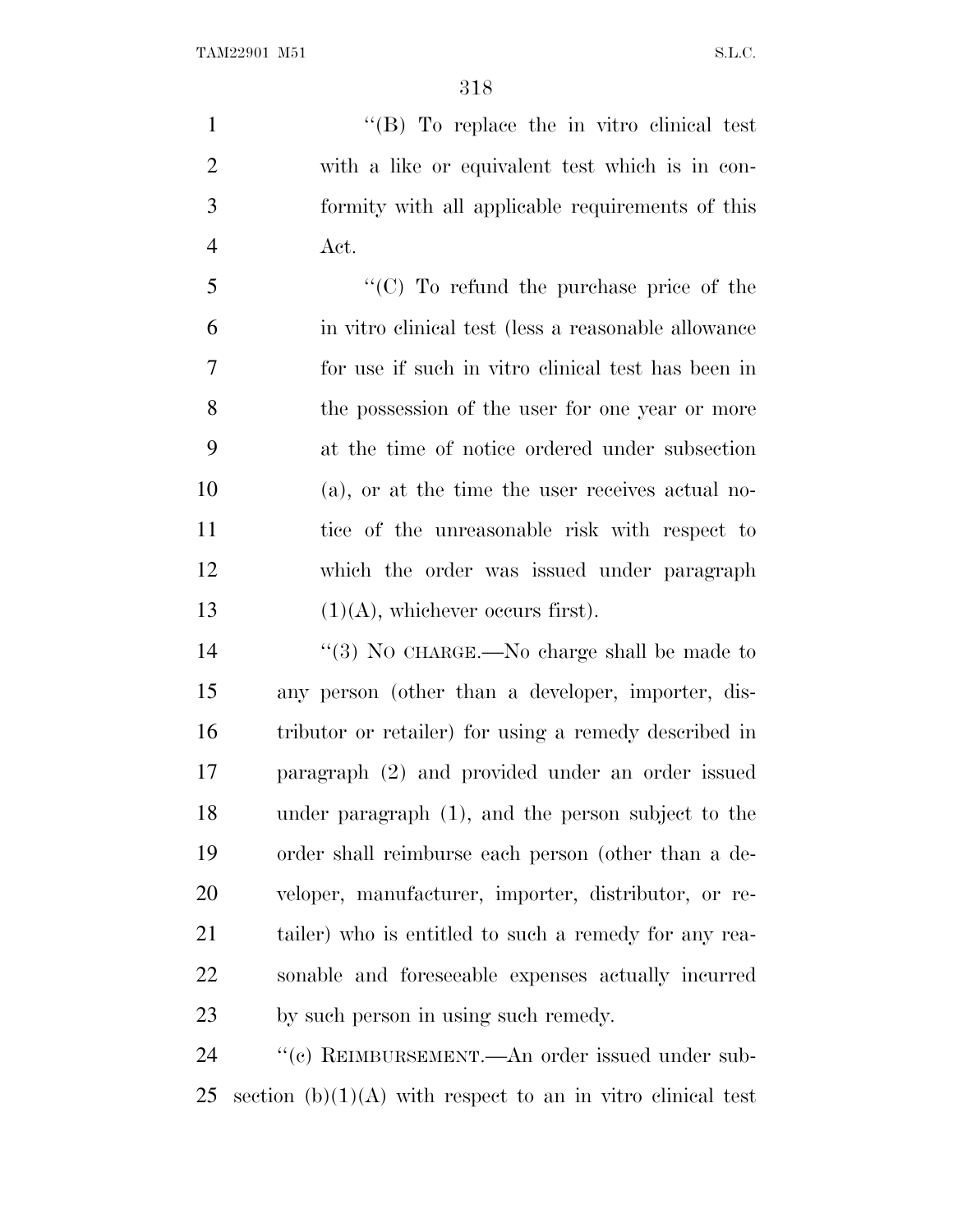may require any person who is a developer, importer, dis- tributor, or retailer of the in vitro clinical test to reimburse any other person who is a developer, importer, distributor, or retailer of such in vitro clinical test for such other per- son's expenses actually incurred in connection with car- rying out the order if the Secretary determines such reim- bursement is required for the protection of the public health. Any such requirement shall not affect any rights or obligations under any contract to which the person re- ceiving reimbursement or the person making such reim-bursement is a party.

12 "(d) RECALL AUTHORITY.—

13 "(1) IN GENERAL.—If the Secretary finds that there is a reasonable probability that an in vitro clinical test approved under section 587B or offered under a technology certification order under section 587D would cause serious, adverse health con- sequences or death, including by the absence, signifi- cant delay, or discontinuation of appropriate medical treatment, the Secretary shall issue an order requir-21 ing the appropriate person (including the developers, importers, distributors, or retailers of the in vitro clinical test)—

24  $\langle (A)$  to immediately cease distribution of such in vitro clinical test; and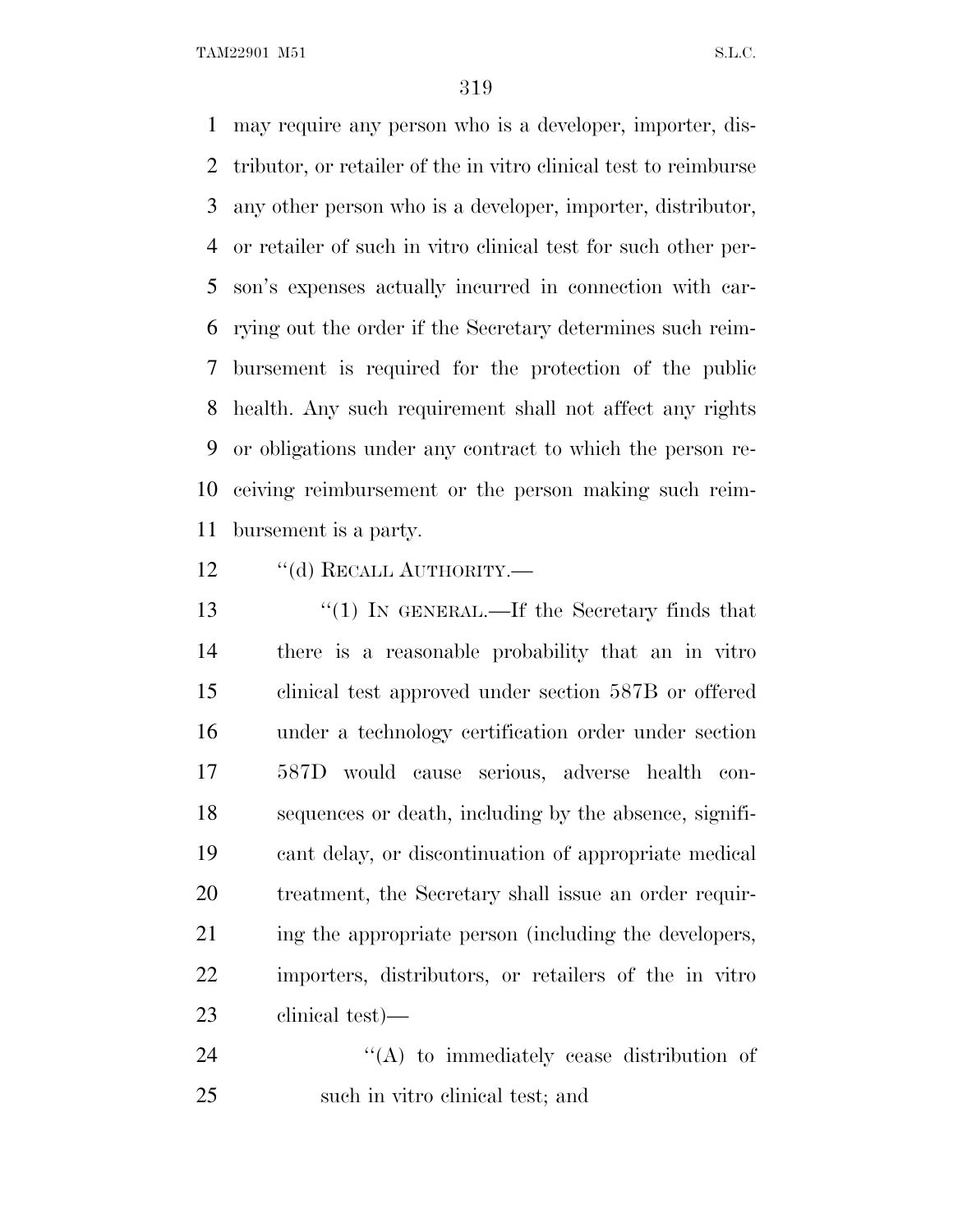1 ''(B) to immediately notify health profes- sionals and applicable in vitro clinical test user facilities of the order and to instruct such pro- fessionals and facilities to cease use of such in vitro clinical test.

6 "(2) INFORMAL HEARING.—The order issued under paragraph (1)(A), shall provide the person subject to the order with an opportunity for an in- formal hearing, to be held not later than 10 calendar days after the date of the issuance of the order, on the actions required by the order and on whether the order should be amended to require a recall of such in vitro clinical test. If, after providing an oppor- tunity for such a hearing, the Secretary determines that inadequate grounds exist to support the actions required by the order, the Secretary shall vacate the order.

18 "(3) AMENDED ORDER.—

19 "(A) In GENERAL.—If, after providing an opportunity for an informal hearing under paragraph (2), the Secretary determines that 22 the order should be amended to include a recall of the in vitro clinical test with respect to which 24 the order was issued, the Secretary shall, except as provided in subparagraph (B), amend the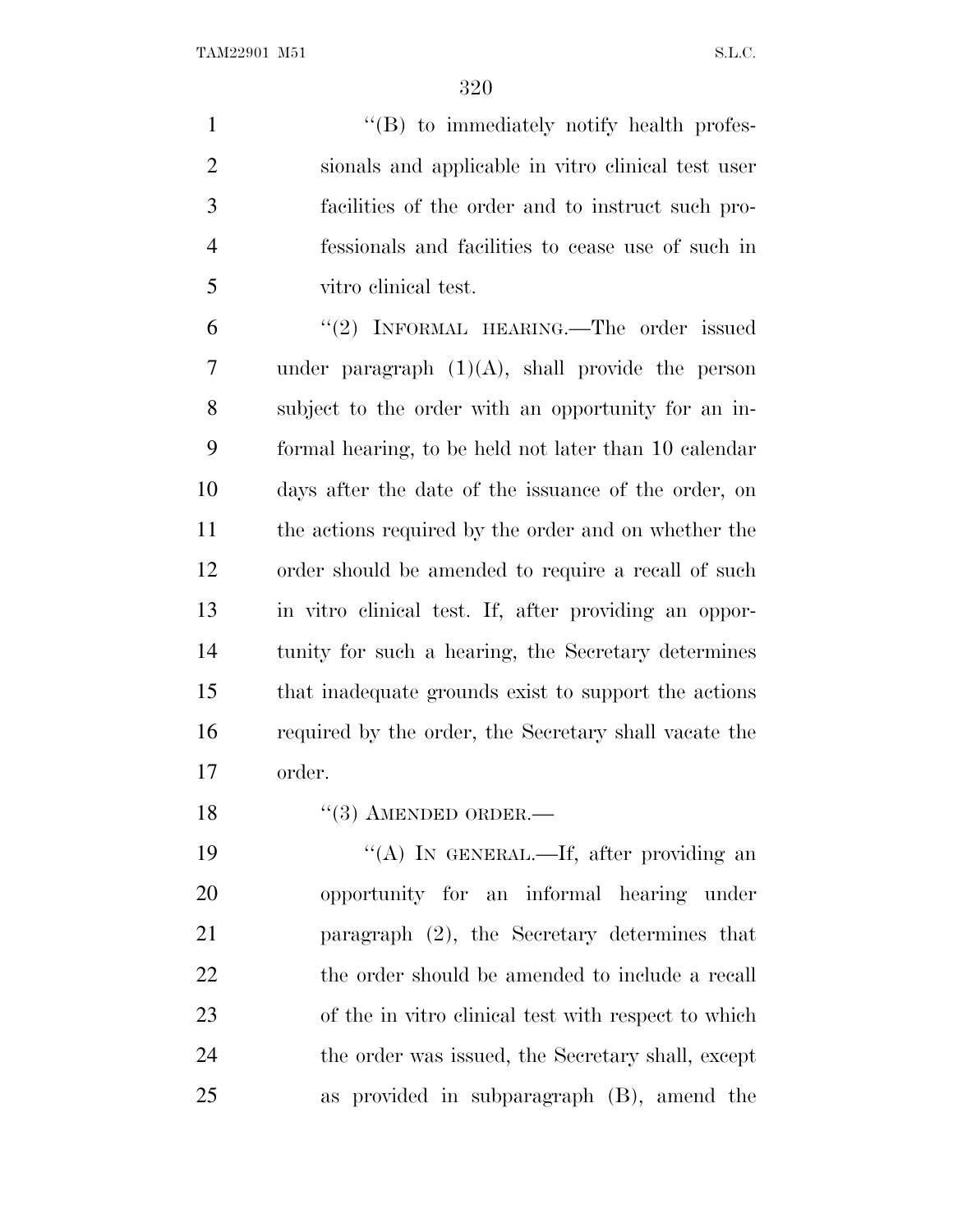| $\mathbf{1}$   | order to require a recall. The Secretary shall     |
|----------------|----------------------------------------------------|
| $\overline{2}$ | specify a timetable in which the recall will occur |
| 3              | and shall require periodic reports describing the  |
| $\overline{4}$ | progress of the recall.                            |
| 5              | "(B) REQUIREMENTS.—An amended order                |
| 6              | under subparagraph $(A)$ —                         |
| 7              | "(i) shall not include recall of the in            |
| 8              | vitro clinical test from individuals;              |
| 9              | "(ii) shall not include recall of an in            |
| 10             | vitro clinical test from test user facilities if   |
| 11             | the Secretary determines that the risk of          |
| 12             | recalling such in vitro clinical test from the     |
| 13             | facilities presents a greater health risk          |
| 14             | than the health risk of not recalling the in       |
| 15             | vitro clinical test from use; and                  |
| 16             | "(iii) shall provide for notice to indi-           |
| 17             | viduals subject to the risks associated with       |
| 18             | the use of such in vitro clinical test. In         |
| 19             | providing the notice required by this              |
| 20             | clause, the Secretary may use the assist-          |
| 21             | ance of health professionals who pre-              |
| 22             | scribed, ordered, or used such an in vitro         |
| 23             | elinical test for individuals.                     |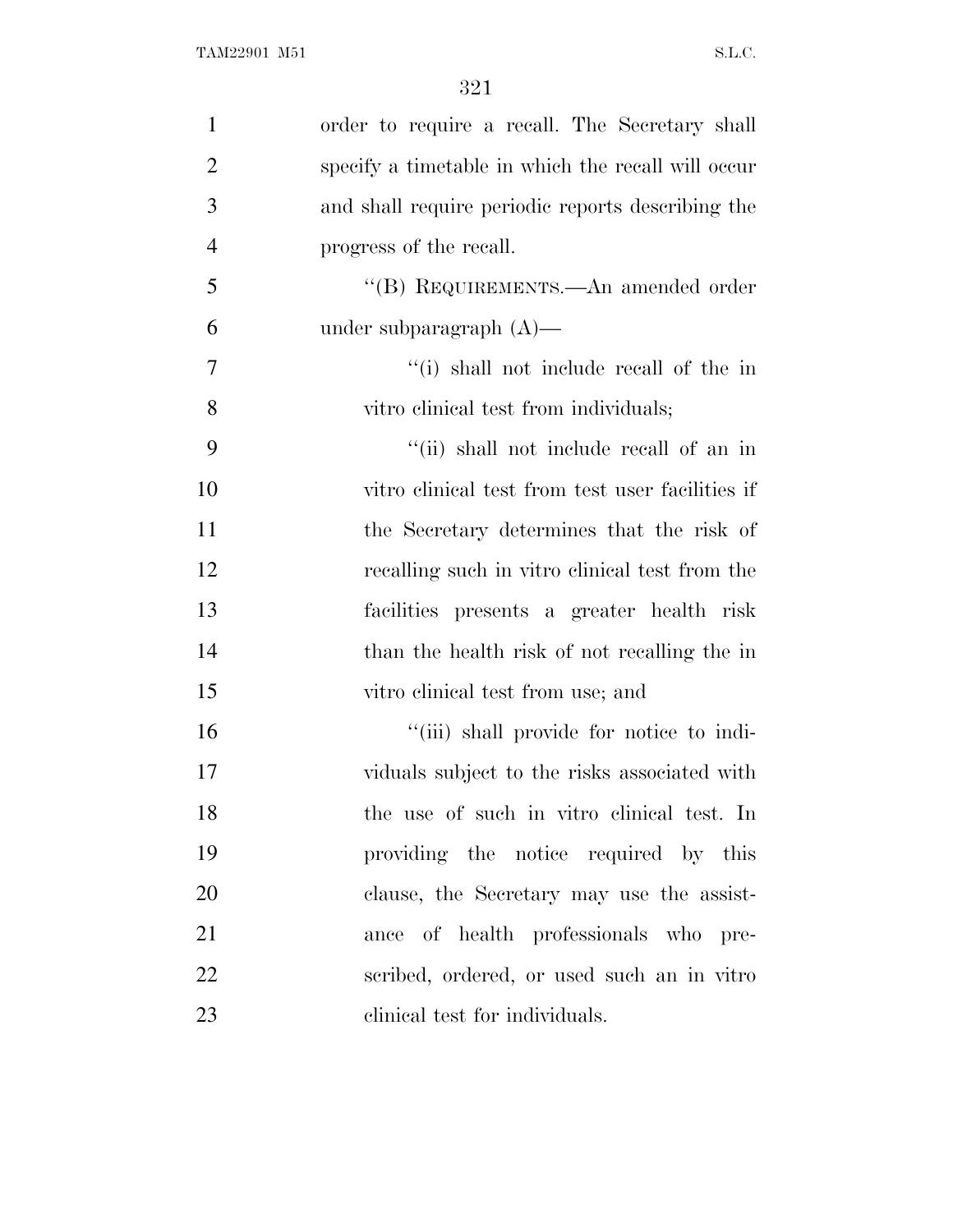1 "(4) CLARIFICATION.—The remedy provided by this subsection shall be in addition to remedies pro-vided by subsections (a), (b), and (c).

## **''SEC. 587BB. APPLICABILITY.**

 ''(a) I<sup>N</sup> GENERAL.—An in vitro clinical test shall be subject to the requirements of this subchapter, except as otherwise provided in this subchapter.

 ''(b) INTERSTATE COMMERCE.—Any in vitro clinical test that is offered, including by making available for clin- ical use in the United States is deemed to be an act that constitutes introduction into interstate commerce for pur-poses of enforcing the requirements of this Act.

13 " (c) LEAST BURDENSOME REQUIREMENTS.

14 "(1) In GENERAL.—In carrying out this sub- chapter, the Secretary shall consider the least bur- densome means necessary to meet the applicable standard, and other regulatory requirements, as de-termined by the Secretary.

19 "(2) NECESSARY DEFINED.—For purposes of paragraph (1) and paragraph (3), the term 'nec- essary' means the minimum required information 22 that would support a determination by the Secretary that the application meet the applicable standard or regulatory requirement, as determined by the Sec-retary.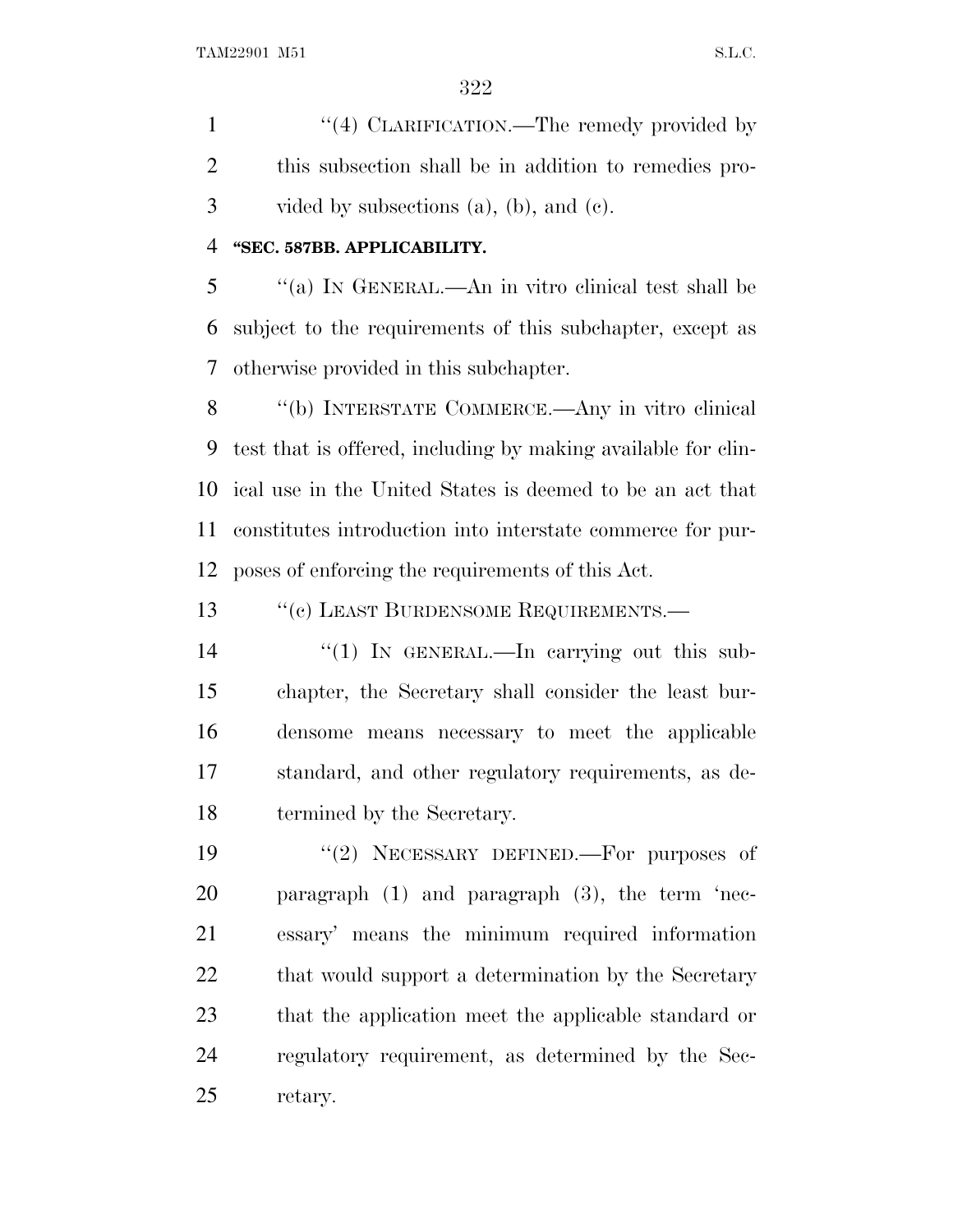''(d) SERVICE OF ORDERS.—Orders of the Secretary under this section with respect to applications under sub- section (a) or (b) of section 587B or supplements under subsection (f) of such section shall be served—

5 "(1) in person by any officer or employee of the Department of Health and Human Services des-ignated by the Secretary; or

8 "(2) by mailing the order by registered mail or certified mail or electronic equivalent addressed to the applicant at the last known address in the records of the Secretary.

12 "(e) LABORATORIES AND BLOOD AND TISSUE ES-TABLISHMENTS.—

 ''(1) RELATION TO LABORATORY CERTIFI- CATION PURSUANT TO SECTION 353 OF THE PUBLIC HEALTH SERVICE ACT.—Nothing in this subchapter shall be construed to modify the authority of the Secretary with respect to laboratories or clinical lab- oratories under section 353 of the Public Health Service Act.

21 "(2) AVOIDING DUPLICATION.—In imple- menting this subchapter, the Secretary shall avoid issuing or enforcing regulations or guidance that are duplicative of regulations or guidance under section 353 of the Public Health Service Act.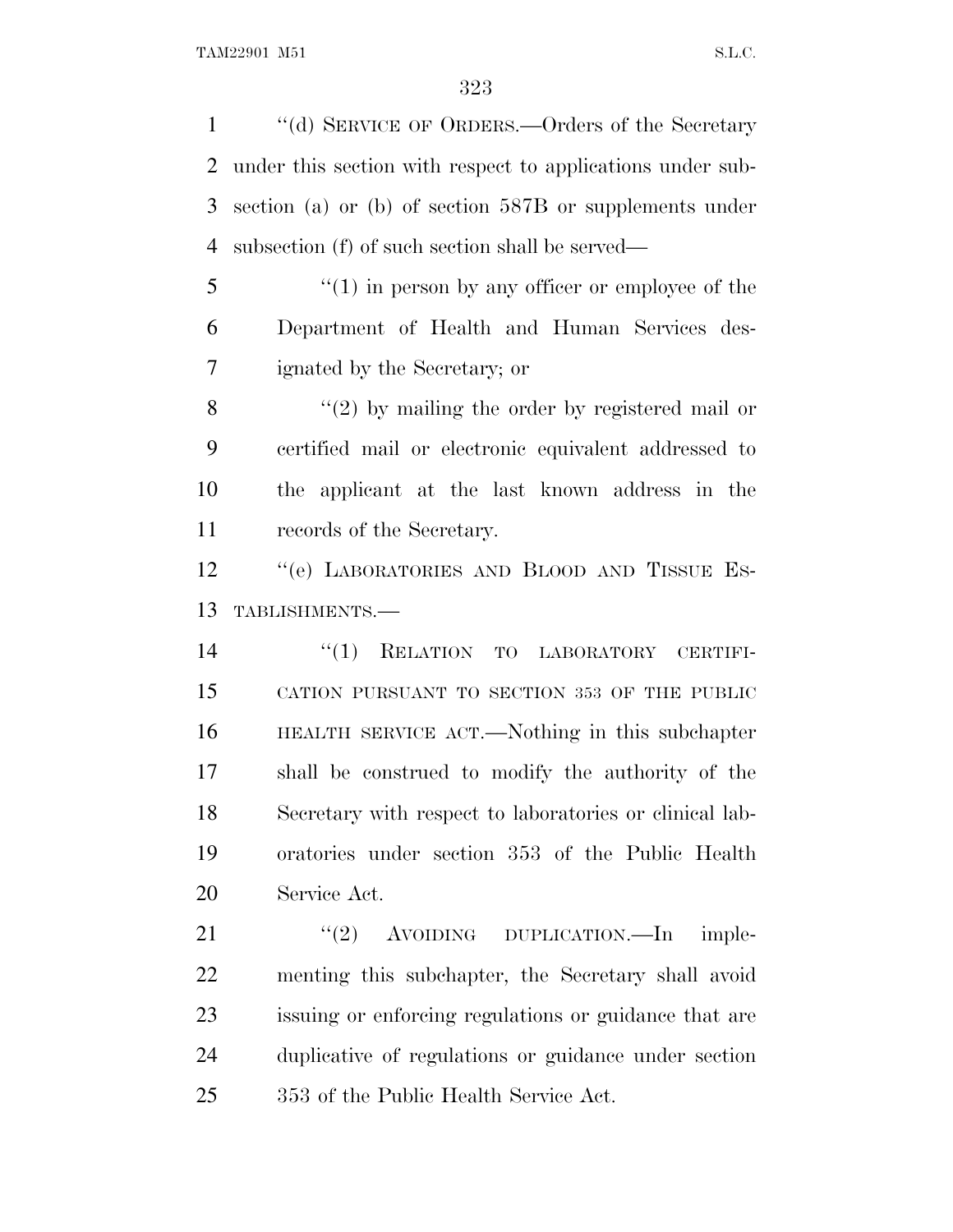1 "(3) BLOOD AND TISSUE.—Nothing in this sub- chapter shall be construed to modify the authority of the Secretary with respect to laboratories, establish- ments, or other facilities to the extent they are en- gaged in the propagation, manufacture, or prepara- tion, including filling, labeling, packaging, and stor- age, of blood, blood components, human cells, tis- sues, or tissue products pursuant to any require- ments under this Act or section 351 or 361 of the Public Health Service Act.

11 ""(f) PRACTICE OF MEDICINE.—Nothing in this sub- chapter shall be construed to limit or interfere with the authority of a health care practitioner to prescribe or ad- minister any lawfully offered in vitro clinical test for any condition or disease within a legitimate health care practi- tioner-patient relationship pursuant to applicable Federal or State law.

18 "(g) RULES OF CONSTRUCTION.—

19 "(1) SALE, DISTRIBUTION, LABELING.—Noth- ing in this paragraph shall be construed to limit the authority of the Secretary to establish or enforce re- strictions on the sale, distribution, or labeling of an in vitro clinical test under this Act.

24 "(2) PROMOTION OF UNAPPROVED USES.— Nothing in this paragraph shall be construed to alter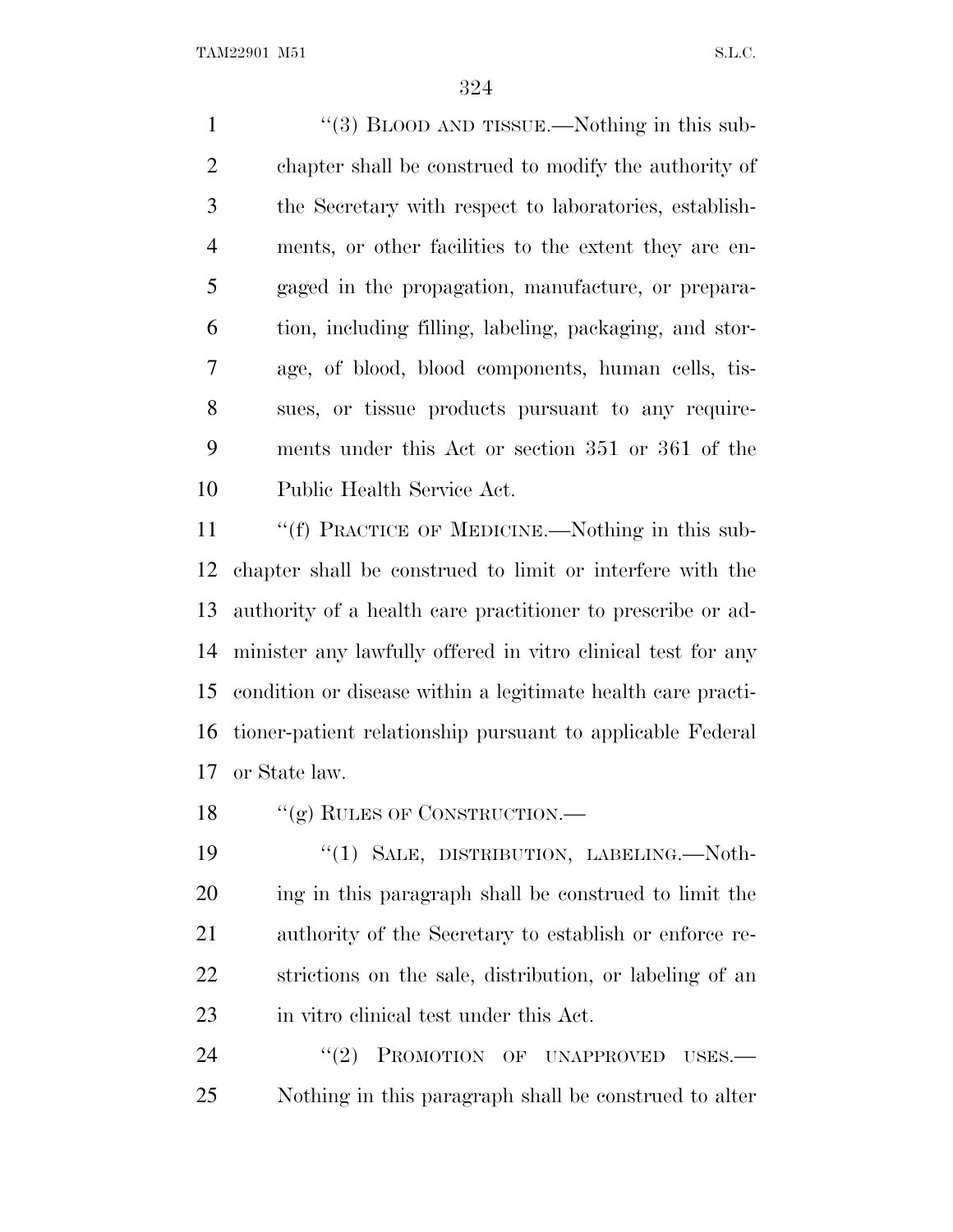any prohibition on the promotion of unapproved uses of legally marketed in vitro clinical tests.

## **''SEC. 587CC. JUDICIAL REVIEW.**

 ''(a) I<sup>N</sup> GENERAL.—Not later than 30 days after an order issued pursuant to sections 587B or 587D, any per- son adversely affected by such order may file a petition with the United States Court of Appeals for the District of Columbia or for the circuit wherein such person resides or has a principal place of business for judicial review of such order, in accordance with the procedure set forth in section 517(a).

 ''(b) APPLICATION OF PROVISIONS.—Subsections (a) through (e) of section 517 shall apply with respect to a petition under subsection (a) of this section in the same manner such subsections apply to a petition under section 517. Subsection (f) of section 517 shall apply to an order issued under section 587B or 587D.''.

## **SEC. 824. ENFORCEMENT AND OTHER PROVISIONS.**

 (a) PROHIBITED ACTS.—Section 301 of the Federal Food, Drug, and Cosmetic Act (21 U.S.C. 331), as 21 amended by section  $[811]$ , is further amended—

22 (1) in paragraphs (a), (b), (c), (g), (h), (k), (q), (r), and (y), by inserting ''in vitro clinical test,'' after ''device,'' each place it appears;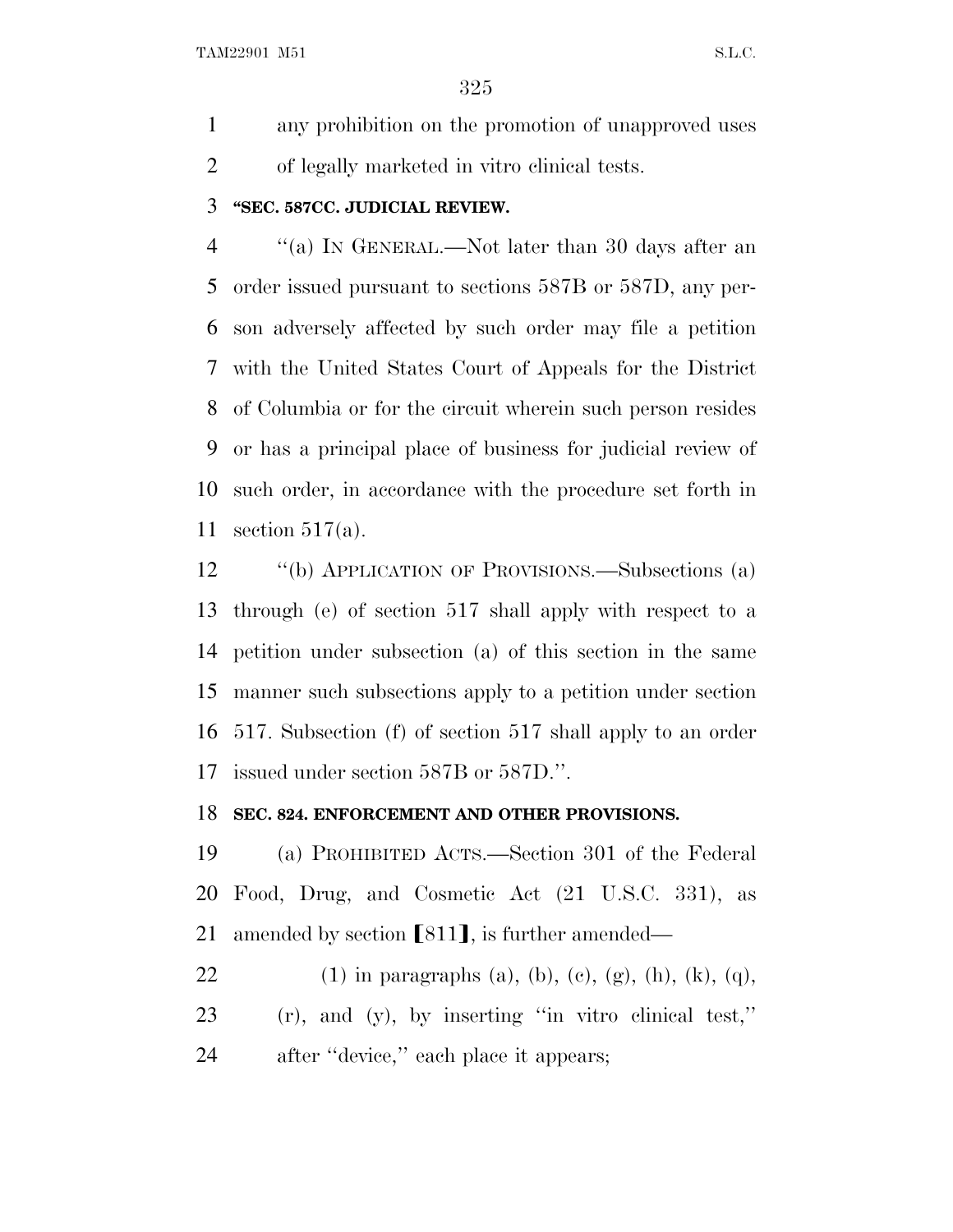| $\mathbf{1}$   | $(2)$ in paragraph $(g)$ , by inserting after "mis-              |
|----------------|------------------------------------------------------------------|
| $\overline{2}$ | branded", ", and the development within any Terri-               |
| 3              | tory of any in vitro clinical test that is adulterated           |
| $\overline{4}$ | or misbranded";                                                  |
| 5              | (3) in paragraph (y), by inserting "or $587Q"$                   |
| 6              | after "section 523" each place it appears;                       |
| 7              | $(4)$ in paragraph $(ff)$ , by striking "or device"              |
| 8              | and inserting ", device, or in vitro clinical test"; and         |
| 9              | $(5)$ by adding at the end, the following:                       |
| 10             | $\lq\lq$ (iii)(1) Forging, counterfeiting, simulating, or false- |
| 11             | ly representing, or without proper authority using any           |
| 12             | mark, stamp, tag, label, or other identification upon any        |
|                | 13 in vitro clinical test or container, packaging, or labeling   |
| 14             | thereof so as to render such in vitro clinical test a counter-   |
| 15             | feit in vitro clinical test.                                     |
| 16             | $\lq(2)$ Making, selling, disposing of, or keeping in pos-       |
| 17             | session, control, or custody, or concealing any punch, die,      |
|                | 18 plate, stone, or other thing designed to print, imprint, or   |
| 19             | reproduce the trademark, trademanne, or other identifying        |
| 20             | mark or imprint of another or any likeness of any of the         |
| 21             | foregoing upon any in vitro clinical test or container, pack-    |
| 22             | aging, or labeling thereof so as to render such in vitro         |
| 23             | clinical test a counterfeit in vitro clinical test.              |
|                |                                                                  |

24 ''(3) The doing of any act which causes an in vitro clinical test to be a counterfeit in vitro clinical test, or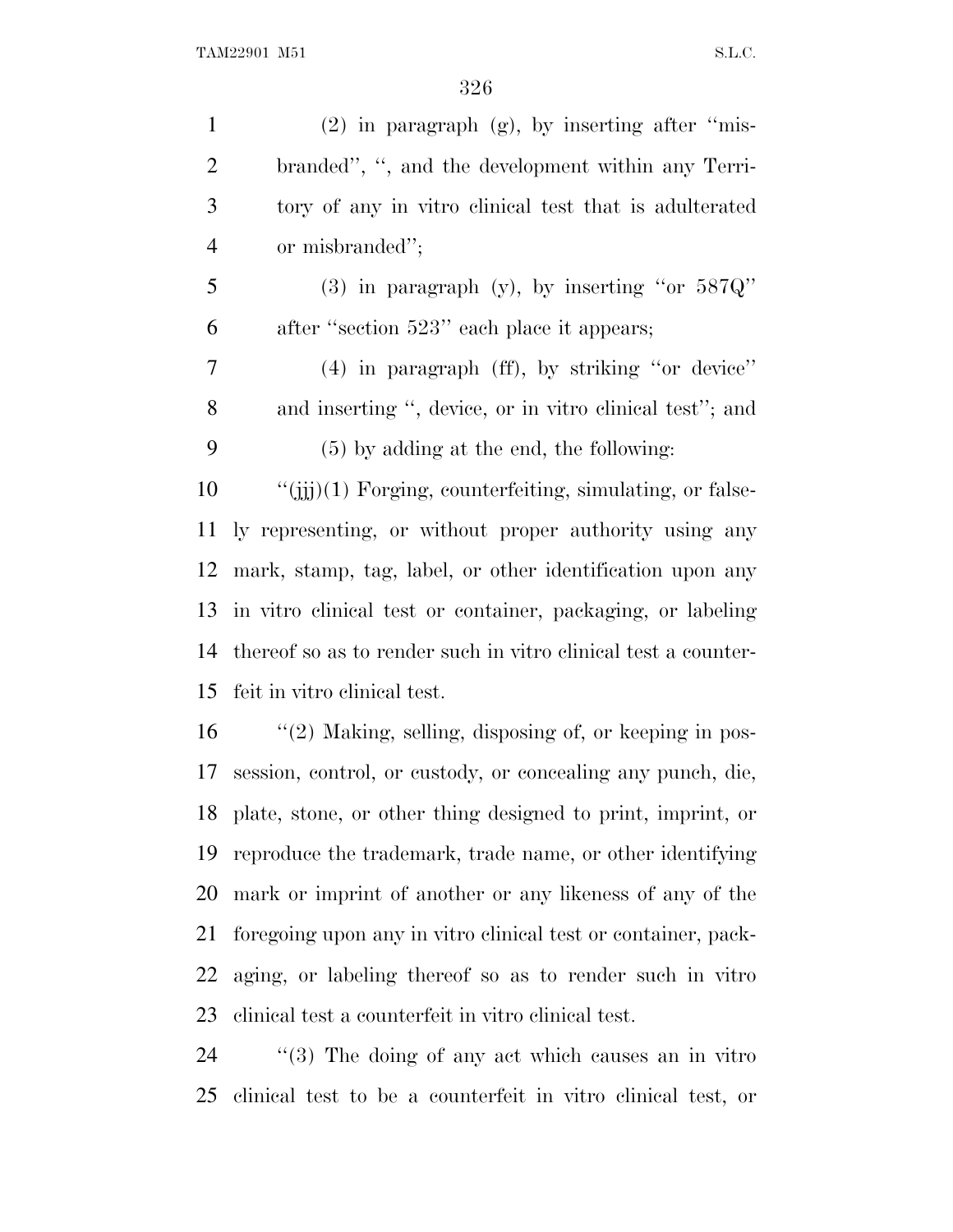the sale or dispensing, or the holding for sale or dis-pensing, of a counterfeit in vitro clinical test.

 ''(kkk)(1) The introduction or delivery for introduc- tion into interstate commerce of an in vitro clinical test in violation of section 587B(a).

 ''(2) The making of a false, fraudulent, or deceptive statement about an in vitro clinical test that is exempt from premarket review under section 587C.

 ''(3) The failure to maintain complete and accurate documentation for an exemption as required under section 587C or the failure to provide labeling required under sec-tion 587L.

13 ''(4) With respect to an in vitro clinical test, the sub- mission of any report or listing under this Act that is false or misleading in any material respect.

 ''(5) The failure to comply with a condition of ap- proval, or restriction required under an approved applica- tion under section 587B; the failure to perform a risk analysis required by section 587B; the failure to submit 20 an annual update required under **[section** 21 587 $J(c)(2)(B)$ ; or the failure to complete postmarket surveillance as required under section 587Y.

23  $\frac{1}{6}$  The failure to comply with applicable require- ments to submit an application or report under section 587D(e).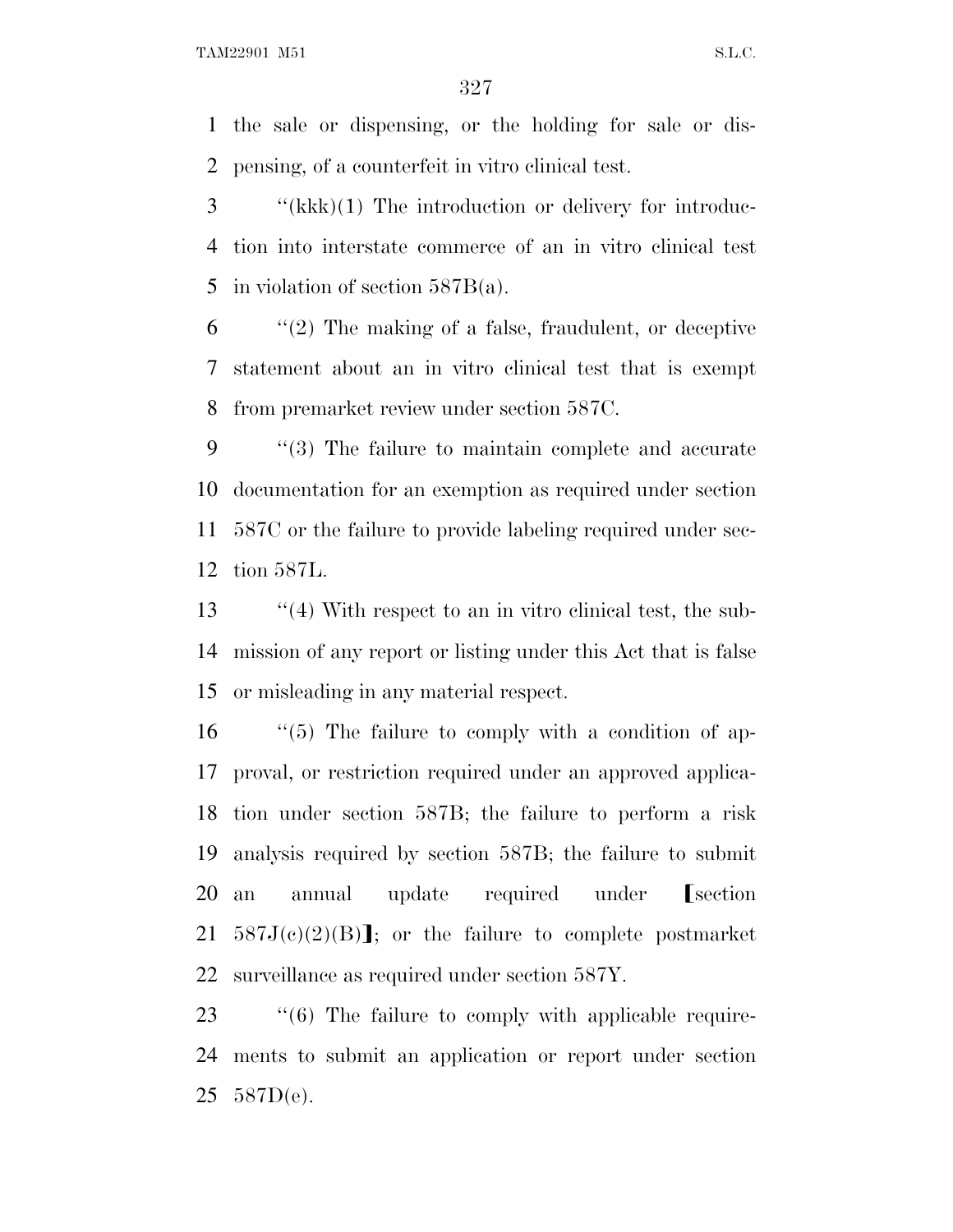''(7) The failure to comply with applicable mitigating measures established under section 587E or to submit, maintain, or make available the documentation required under section 587E(b); or the failure to comply with appli- cable performance standards established under section 587R.

 ''(8) The failure to register in accordance with section 587J, the failure to provide information required under section 587J(b), or the failure to maintain or submit infor-mation required under section 587J(c).

11 "(9) The failure to comply with requirements under section 587M or 587N, the failure to comply with a re- striction required under section 587O, or the failure to comply with labeling and advertising requirements under section 587O(b).

16 "(10) The failure to comply with the requirements of section 587Q.

 $\lceil$  "(11) The failure to comply with any requirement of section 587S; the failure to furnish any notification, in- formation, material, or report required under section 587S; or the failure to comply with an order issued under 22 section 587S.

23  $\frac{1}{2}$  (12) The failure to furnish information requested by 24 the Secretary under  $587G(d)(2)$ .".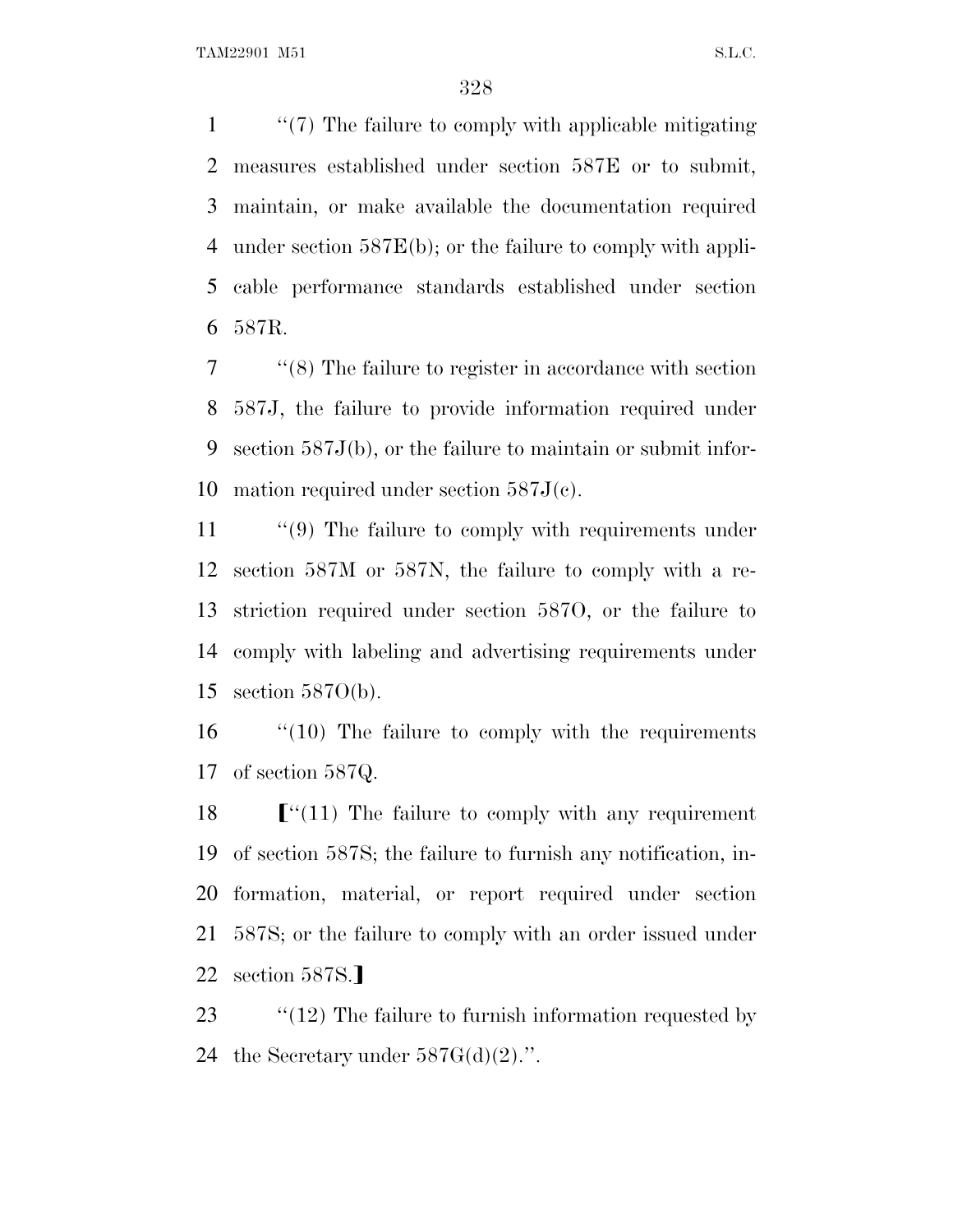| $\mathbf{1}$   | (b) PENALTIES.—Section 303 of the Federal Food,           |
|----------------|-----------------------------------------------------------|
| $\overline{2}$ | Drug, and Cosmetic Act (21 U.S.C. 333) is amended—        |
| 3              | $(1)$ in subsection (b)(8), by inserting "or coun-        |
| $\overline{4}$ | terfeit in vitro clinical test" after "counterfeit drug"; |
| 5              | $(2)$ in subsection $(e)$ —                               |
| 6              | (A) by striking "; or $(5)$ " and inserting ";            |
| 7              | $(5)$ "; and                                              |
| 8              | (B) by inserting before the period at the                 |
| 9              | end the following: "; or $(6)$ for having violated        |
| 10             | section $301(fff)(2)$ if such person acted in good        |
| 11             | faith and had no reason to believe that use of            |
| 12             | the punch, die, plate, stone, or other thing in-          |
| 13             | volved would result in an in vitro clinical test          |
| 14             | being a counterfeit in vitro clinical test, or for        |
| 15             | having violated section $301(fff)(3)$ if the person       |
| 16             | doing the act or causing it to be done acted in           |
| 17             | good faith and had no reason to believe that the          |
| 18             | in vitro clinical test was a counterfeit in vitro         |
| 19             | clinical test";                                           |
| 20             | $(3)$ in subsection $(f)(1)$ —                            |
| 21             | $(A)$ in subparagraph $(A)$ —                             |
| 22             | (i) by inserting "or in vitro clinical                    |
| 23             | tests" after "which relates to devices";                  |
| 24             | by inserting "or section"<br>(ii)                         |
| 25             | $587Q(a)(2)$ " after "section $704(g)$ "; and             |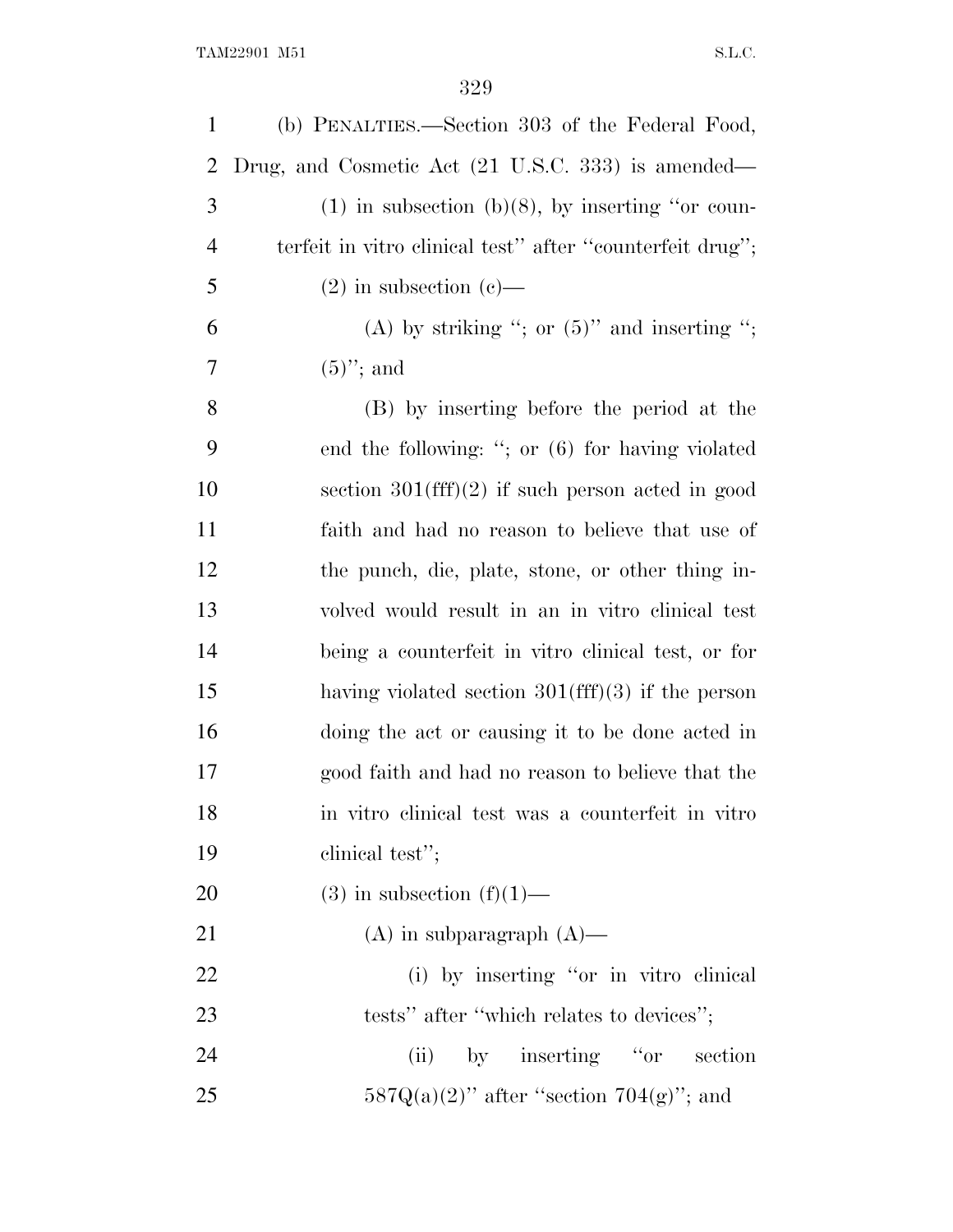| $\mathbf{1}$   | (iii) by inserting "or in vitro clinical                      |
|----------------|---------------------------------------------------------------|
| $\overline{2}$ | tests, as applicable" before the period at                    |
| 3              | the end of the second sentence; and                           |
| $\overline{4}$ | $(B)$ in subparagraph $(B)(i)$ , by striking "or              |
| 5              | $520(f)$ " and inserting ", $520(f)$ , $587K$ , or            |
| 6              | 587M,".                                                       |
| 7              | (c) SEIZURE.—Section 304 of the Federal Food,                 |
| 8              | Drug, and Cosmetic Act $(21 \text{ U.S.C. } 334)$ is amended— |
| 9              | $(1)$ in subsection $(a)(2)$ —                                |
| 10             | (A) by striking ", and $(E)$ " and inserting                  |
| 11             | ", $(E)$ "; and                                               |
| 12             | (B) by inserting before the period at the                     |
| 13             | end the following: ", and $(F)$ Any in vitro clin-            |
| 14             | ical test that is a counterfeit in vitro clinical             |
| 15             | test, (G) Any container, packaging, or labeling               |
| 16             | of a counterfeit in vitro clinical test, and (H)              |
| 17             | Any punch, die, plate, stone, labeling, container,            |
| 18             | or other thing used or designed for use in mak-               |
| 19             | ing a counterfeit in vitro clinical test";                    |
| <b>20</b>      | $(2)$ in subsection $(d)(1)$ , by inserting "in vitro"        |
| 21             | clinical test," after "device,"; and                          |
| <u>22</u>      | $(3)$ in subsection $(g)$ —                                   |
| 23             | $(A)$ in paragraph $(1)$ , by inserting ", in                 |
| 24             | vitro clinical test," after "device" each place it            |
| 25             | appears; and                                                  |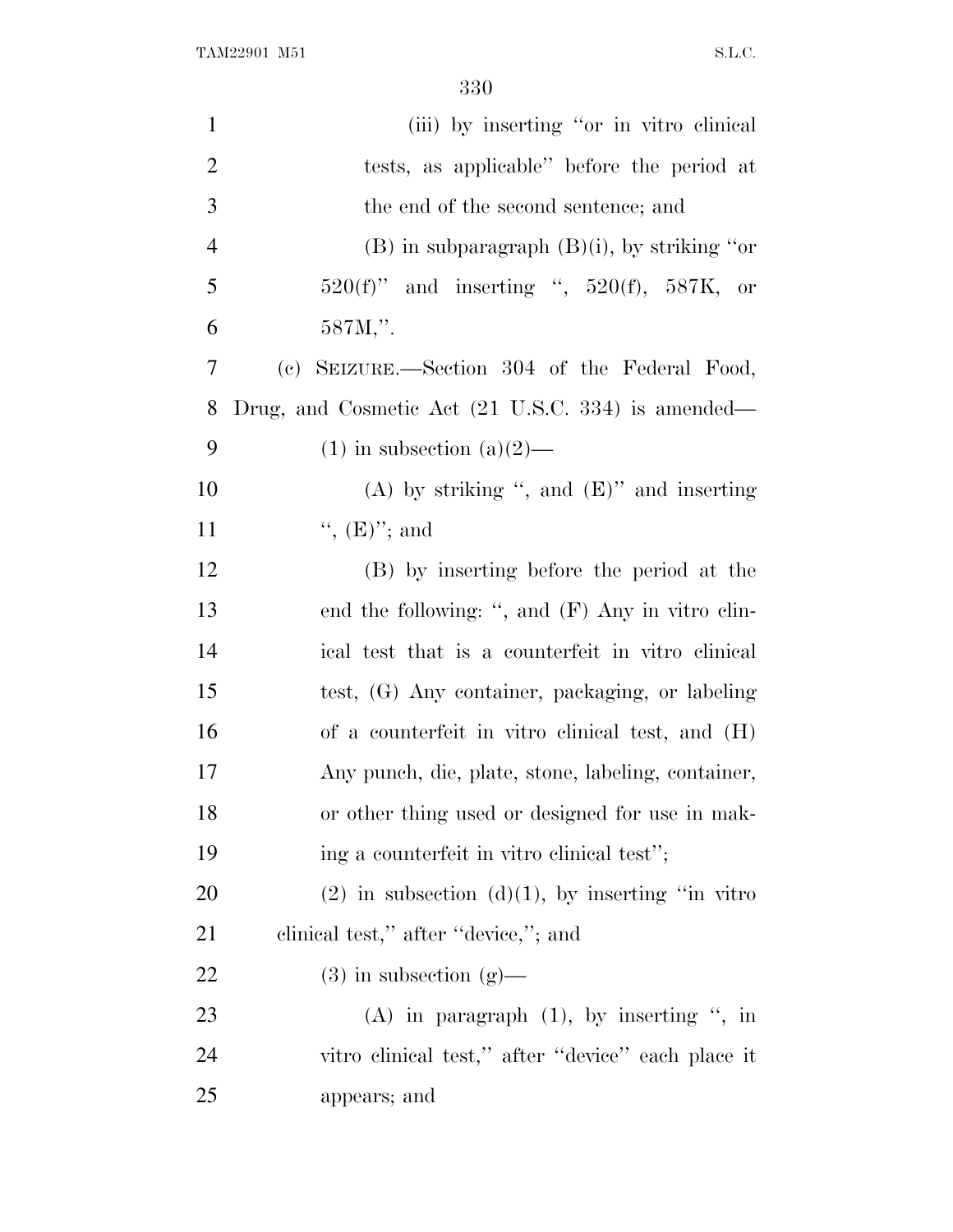| $\mathbf{1}$   | $(B)$ in paragraph $(2)$ —                                 |
|----------------|------------------------------------------------------------|
| $\overline{2}$ | $(i)$ in subparagraph $(A)$ , by inserting                 |
| 3              | ", in vitro clinical test," after "device";                |
| $\overline{4}$ | and                                                        |
| 5              | (ii) in subparagraph $(B)$ , by inserting                  |
| 6              | "or in vitro clinical test" after "device"                 |
| 7              | each place it appears.                                     |
| 8              | (d)<br>DEBARMENT, TEMPORARY DENIAL OF AP-                  |
| 9              | PROVAL, AND SUSPENSION.—Section 306 of the Federal         |
| 10             | Food, Drug, and Cosmetic Act (21 U.S.C. 335a) is           |
| 11             | amended by adding at the end the following:                |
| 12             | "(n) IN VITRO CLINICAL TESTS; MANDATORY DE-                |
| 13             | BARMENT REGARDING THIRD-PARTY INSPECTIONS AND              |
| 14             | REVIEWS.                                                   |
| 15             | " $(1)$ IN GENERAL.—If the Secretary finds that            |
| 16             | a person has been convicted of a felony for a viola-       |
| 17             | tion of section $301(gg)$ or $301(ijj)(1)$ , the Secretary |
| 18             | shall debar such person from being accredited under        |
| 19             | section 587Q and from carrying out activities under        |
| 20             | an agreement described in section $803(b)$ .               |
| 21             | DEBARMENT PERIOD.—The<br>(2)<br>Secretary                  |
| 22             | shall debar a person under paragraph (1) for the fol-      |
| 23             | lowing periods:                                            |
| 24             | "(A) The period of debarment of a person                   |
| 25             | (other than an individual) shall not be less than          |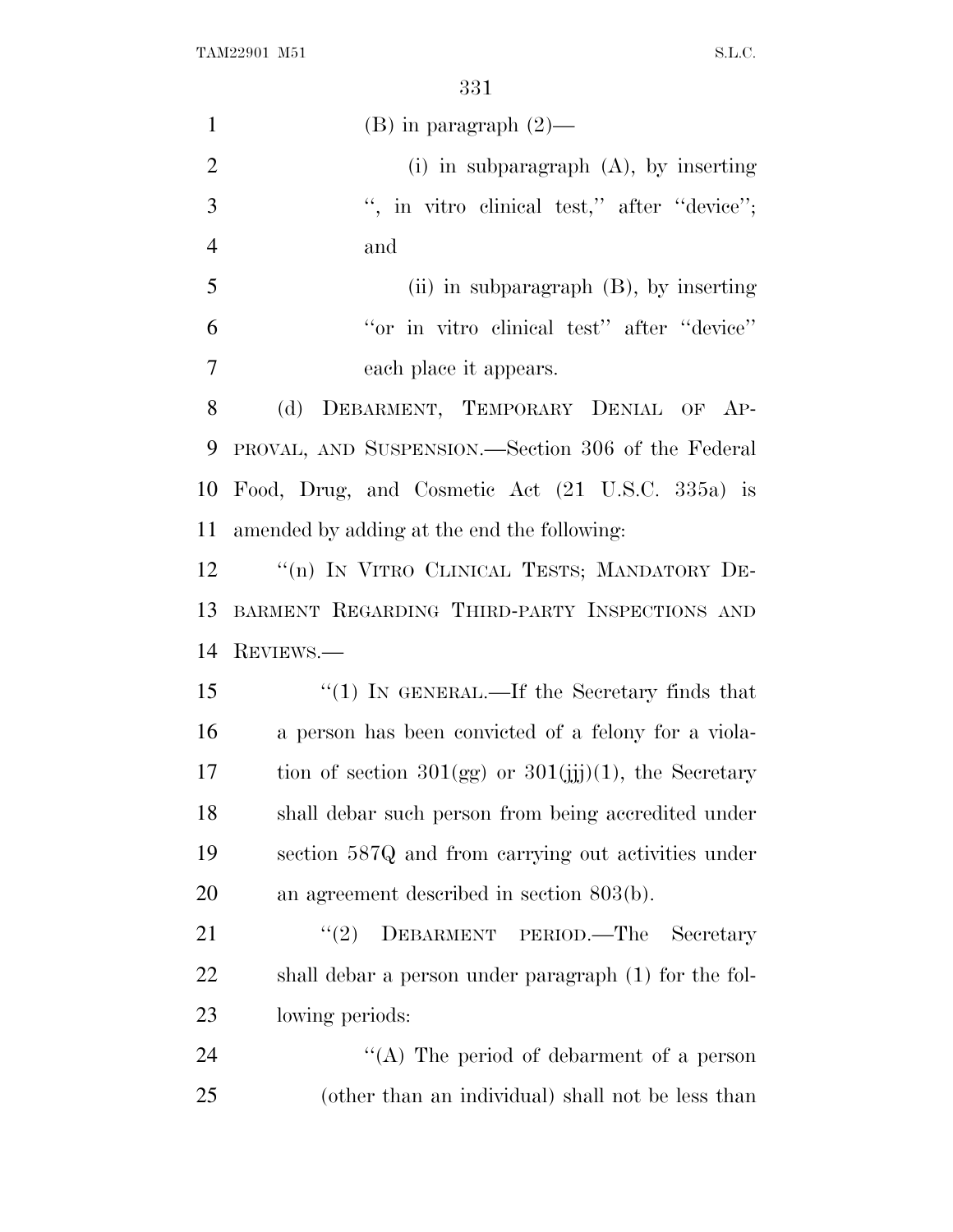| $\mathbf{1}$   | 1 year or more than 10 years, but if an act                 |
|----------------|-------------------------------------------------------------|
| $\overline{2}$ | leading to a subsequent debarment under such                |
| 3              | paragraph occurs within 10 years after such                 |
| $\overline{4}$ | person has been debarred under such para-                   |
| 5              | graph, the period of debarment shall be perma-              |
| 6              | nent.                                                       |
| 7              | "(B) The debarment of an individual shall                   |
| 8              | be permanent.                                               |
| 9              | "(3) TERMINATION OF DEBARMENT; JUDICIAL                     |
| 10             | REVIEW; OTHER MATTERS.—Subsections $(c)(3)$ , $(d)$ ,       |
| 11             | $(e)$ , (i), (j), and (l)(1) apply with respect to a person |
| 12             | (other than an individual) or an individual who is          |
| 13             | debarred under paragraph (1) to the same extent             |
| 14             | and in the same manner as such subsections apply            |
| 15             | with respect to a person who is debarred under sub-         |
| 16             | section $(a)(1)$ , or an individual who is debarred         |
| 17             | under subsection $(a)(2)$ , respectively.".                 |
| 18             | (e) EXPANDED ACCESS TO UNAPPROVED THERAPIES                 |
| 19             | AND DIAGNOSTICS.—Section 561 of the Federal Food,           |
| <b>20</b>      | Drug, and Cosmetic Act (21 U.S.C. 360bbb) is amend-         |
| 21             | $ed$ —                                                      |
| 22             | $(1)$ in subsections (a) through $(d)$ —                    |
| 23             | $(A)$ by striking "or investigational devices"              |
| 24             | each place it appears and inserting ", investiga-           |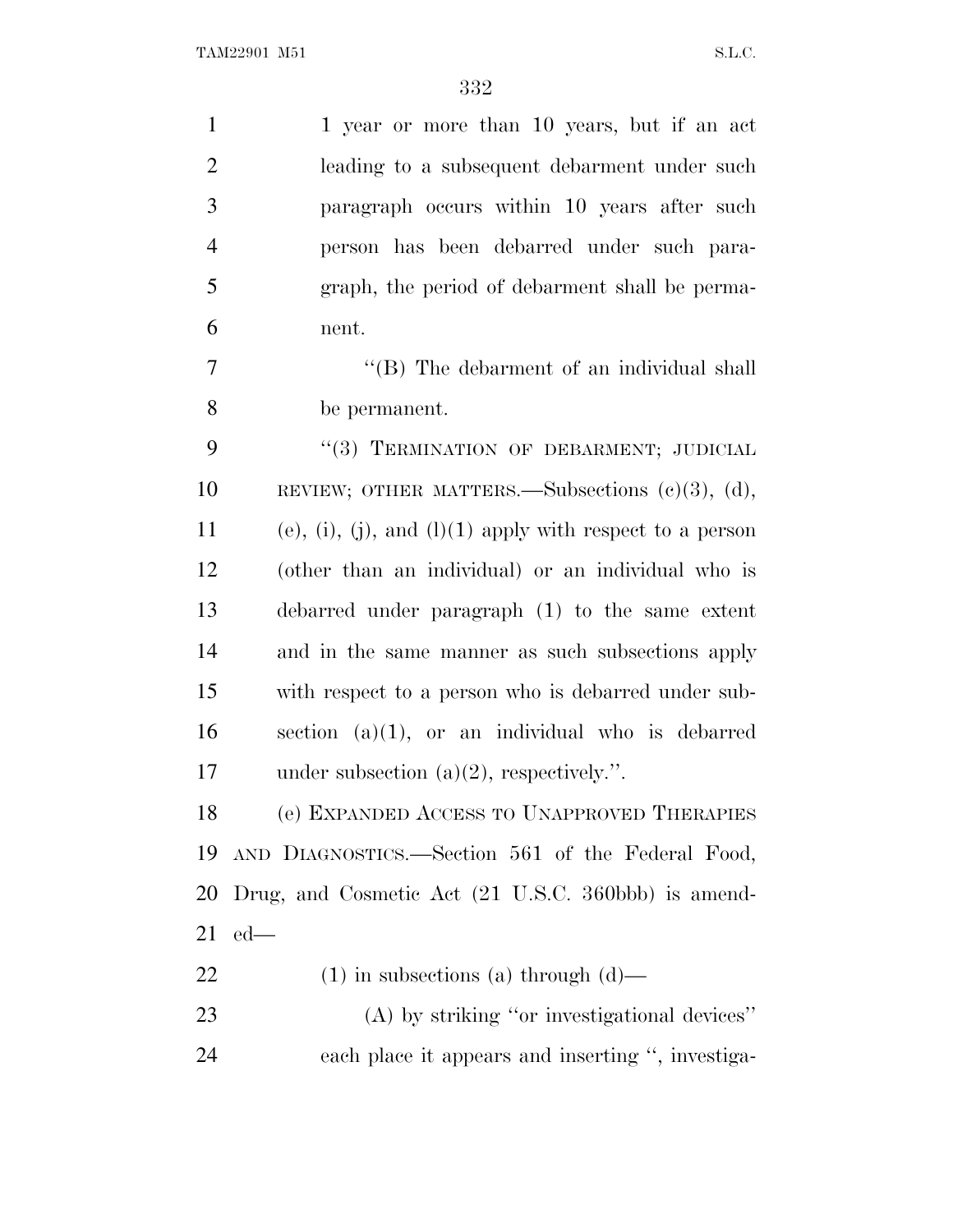| $\mathbf{1}$   | tional devices, or investigational in vitro clinical      |
|----------------|-----------------------------------------------------------|
| $\overline{2}$ | tests"; and                                               |
| 3              | (B) by striking "or investigational device"               |
| $\overline{4}$ | each place it appears (other than the second              |
| 5              | such place in paragraph $(3)(A)$ of subsection            |
| 6              | (c)) and inserting ", investigational device, or          |
| 7              | investigational in vitro clinical test";                  |
| 8              | (2) in subsection (b)(4) by striking "or $520(g)$ "       |
| 9              | and inserting ", $520(g)$ , or $587S$ " each place it ap- |
| 10             | pears;                                                    |
| 11             | $(3)$ in subsection $(e)$ —                               |
| 12             | $(A)$ by amending the subsection heading to               |
| 13             | "TREATMENT INVESTIGATIONAL NEW<br>read:                   |
| 14             | DRUG APPLICATIONS, TREATMENT INVESTIGA-                   |
| 15             | TIONAL DEVICE EXEMPTIONS, AND TREAT-                      |
| 16             | MENT INVESTIGATIONAL IN VITRO CLINICAL                    |
| 17             | TEST EXEMPTIONS.-";                                       |
| 18             | (B) in paragraph $(3)(A)$ , by striking "or               |
| 19             | investigational device exemption in effect under          |
| 20             | section $520(g)$ " and inserting ", investigational       |
| 21             | device exemption in effect under section $520(g)$ ,       |
| 22             | or investigational in vitro clinical test exemption       |
| 23             | under section 587S";                                      |
| 24             | (C) by striking "or treatment investiga-                  |
| 25             | tional device exemption" each place it appears            |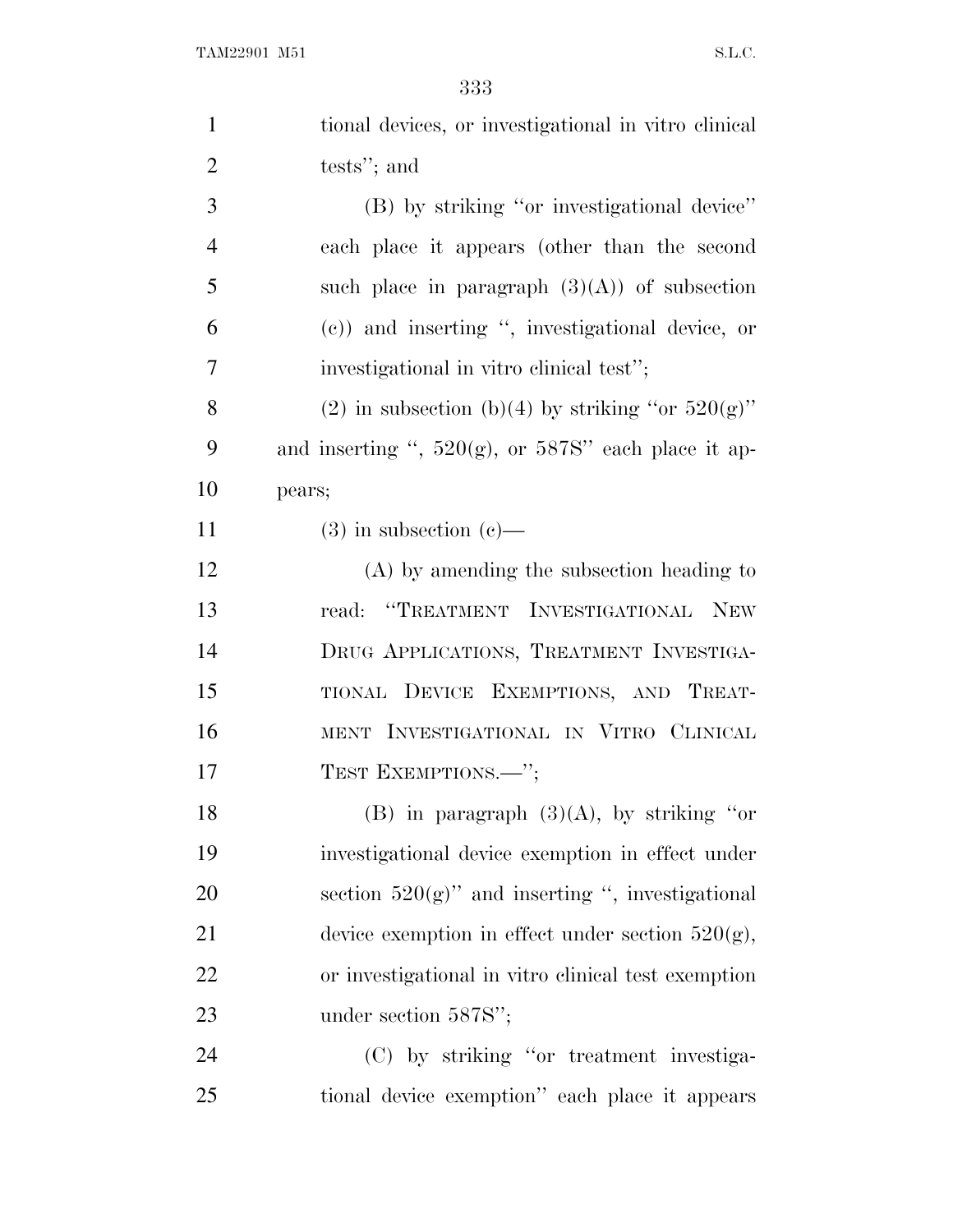| $\mathbf{1}$   | and inserting ", treatment investigational device               |
|----------------|-----------------------------------------------------------------|
| $\overline{2}$ | exemption, or treatment investigational in vitro                |
| 3              | clinical test exemption"; and                                   |
| $\overline{4}$ | (D) in paragraph $(5)$ , by striking "or                        |
| 5              | $520(g)$ " and inserting ", $520(g)$ , or $587S$ ";             |
| 6              | $(E)$ in the matter following paragraph $(7)$                   |
| $\tau$         | by striking "or $520(g)$ " each place it appears                |
| 8              | and inserting ", $520(g)$ or $587S$ "; and                      |
| 9              | $(4)$ by amending subsection (e) to read as fol-                |
| 10             | lows:                                                           |
| 11             | "(e) DEFINITIONS.—In this section, the terms 'inves-            |
| 12             | tigational drug', 'investigational device', 'investigational in |
| 13             | vitro clinical test', 'treatment investigational new drug ap-   |
| 14             | plication', 'treatment investigational device exemption',       |
| 15             | and 'treatment investigational in vitro clinical test exemp-    |
| 16             | tion' shall have the meanings given the terms in regula-        |
| 17             | tions prescribed by the Secretary.".                            |
| 18             | (f) OPTIMIZING GLOBAL CLINICAL TRIALS.—Section                  |
| 19             | 569A(b) of the Federal Food, Drug, and Cosmetic Act (21)        |
| 20             | U.S.C. 360bbb–8a(b)) is amended by inserting "an in             |
| 21             | vitro clinical test, as defined in subsection (ss) of such sec- |
| 22             | tion," before "or a biological product".                        |
| 23             | (g) PATIENT PARTICIPATION IN MEDICAL PRODUCT                    |
| 24             | DISCUSSION.—The heading of subsection (a) of section            |
| 25             | 569C of the Federal Food, Drug, and Cosmetic Act (21)           |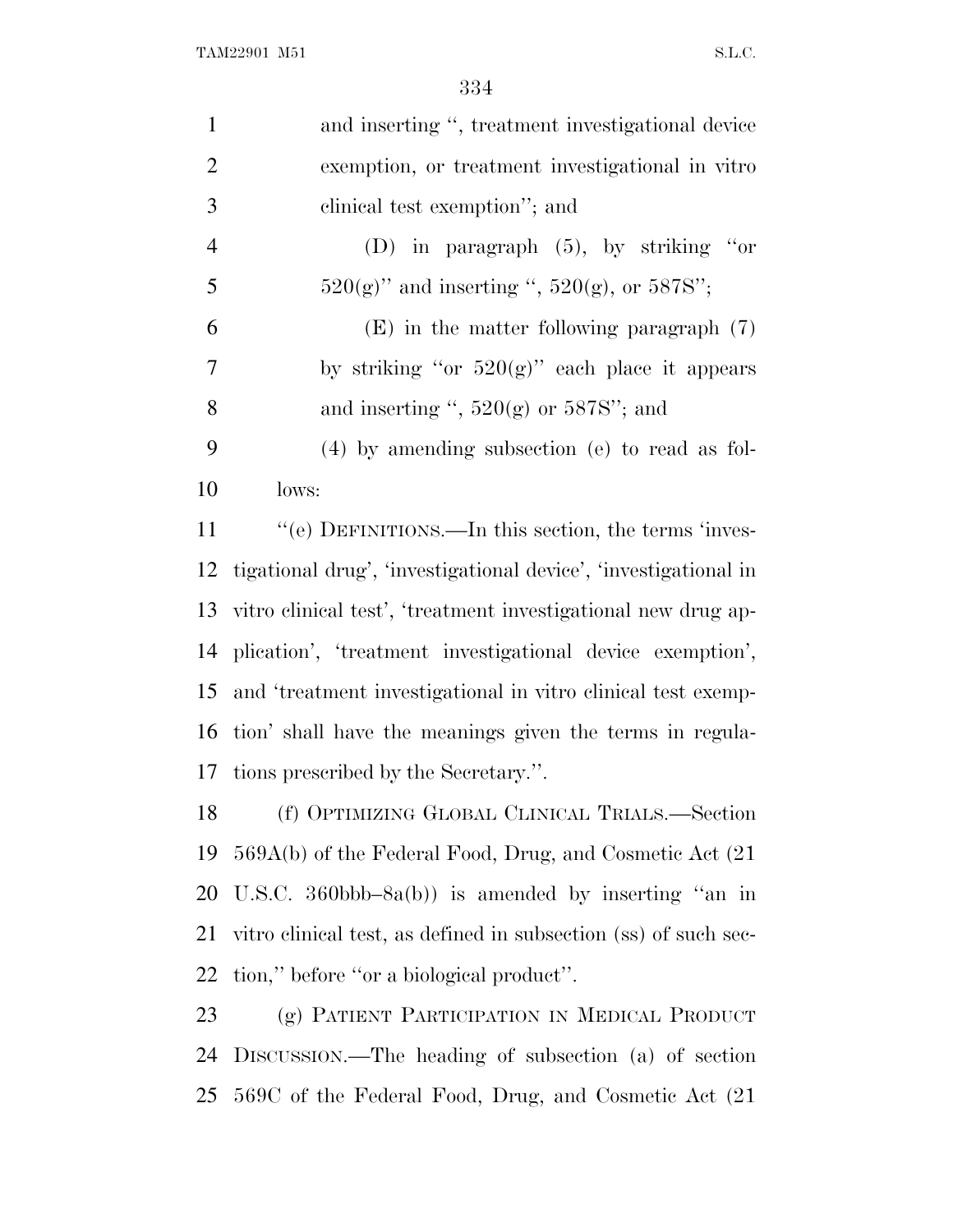U.S.C. 360bbb–8c) is amended by striking ''Drugs and Devices'' and inserting ''Drugs, Devices, and In Vitro Clinical Tests''. (h) REGULATIONS AND HEARINGS.—Section 5 701(h)(1)(C)(ii) of the Federal Food, Drug, and Cosmetic 6 Act  $(21 \text{ U.S.C. } 371(h)(1)(C(ii))$  is amended by inserting ''and in vitro clinical tests'' after ''devices''. (i) RECORDS.—Section 703 of the Federal Food, Drug, and Cosmetic Act (21 U.S.C. 373) is amended— (1) by inserting ''in vitro clinical tests'' after

''devices'' each place such term appears; and

 (2) by inserting ''in vitro clinical test'' after ''device'' each place such term appears.

 (j) FACTORY INSPECTION.—Section 704 of the Fed- eral Food, Drug, and Cosmetic Act (21 U.S.C. 374) (other than subsection (g)) is amended—

 (1) by striking ''drugs or devices'' each place it appears and inserting ''drugs, devices, or in vitro clinical tests'';

20 (2) in subsection  $(a)(1)$ , in the fourth sentence, by striking ''or chapter IX'' and inserting ''section 587S, section 587M, section 587N, or chapter IX''; (3) after making the amendments in para- graphs (1) and (2), by inserting ''in vitro clinical tests,'' after ''devices,'' each place it appears;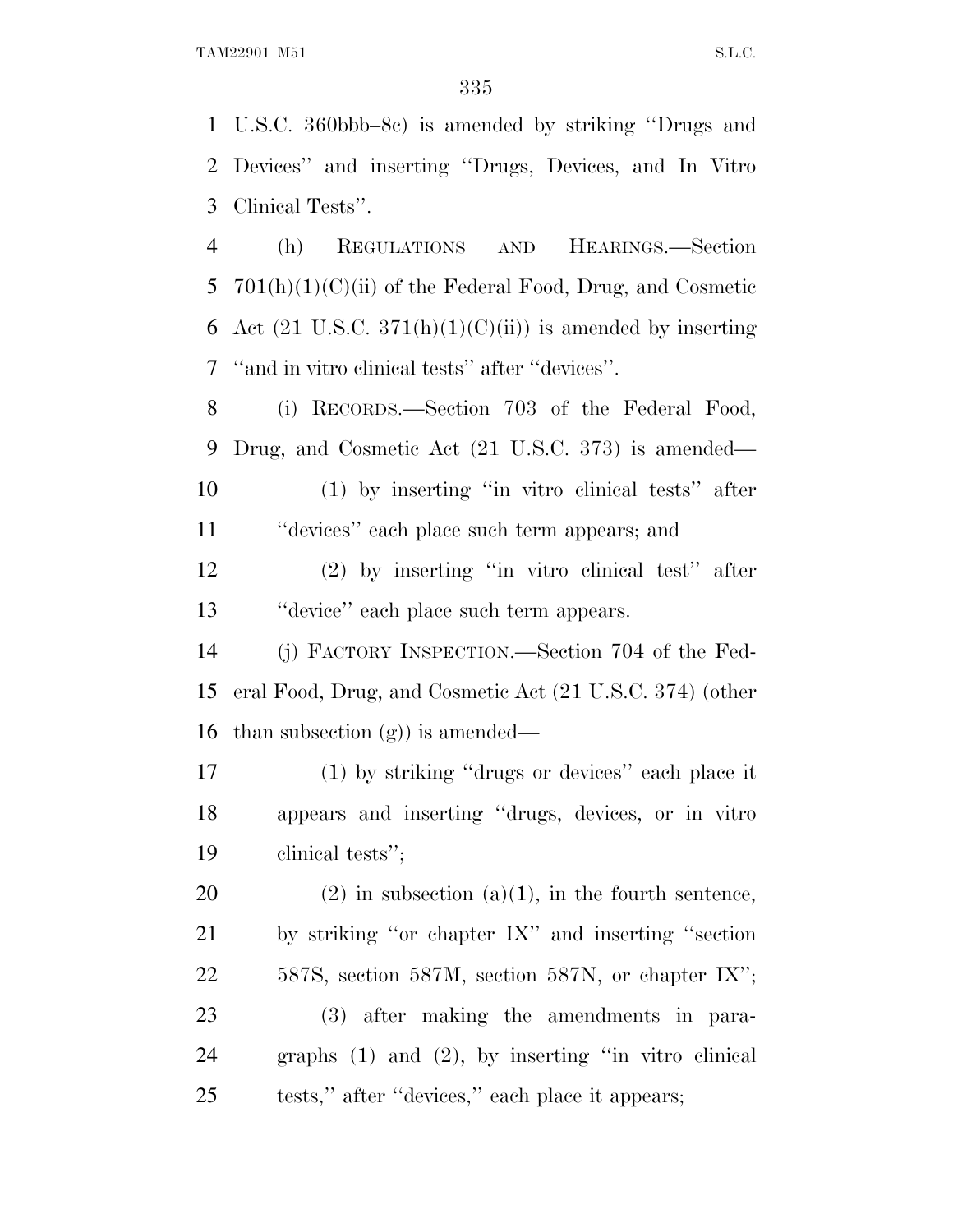| $\mathbf{1}$   | (4) in subsection (a)(2)(B)—                                    |
|----------------|-----------------------------------------------------------------|
| $\overline{c}$ | $(A)$ by inserting "or in vitro clinical tests"                 |
| 3              | after "prescribe or use devices"; and                           |
| $\overline{4}$ | (B) by inserting "or in vitro clinical tests"                   |
| 5              | after "process devices";                                        |
| 6              | $(5)$ by inserting "in vitro clinical test," after              |
| 7              | "device," each place it appears;                                |
| 8              | $(6)$ in subsection (e), by inserting ", or section             |
| 9              | 587M, 587N, or 587S," after "section 519 or                     |
| 10             | $520(g)$ "; and                                                 |
| 11             | $(7)$ in subsection $(f)(3)$ —                                  |
| 12             | (A) in subparagraph $(A)$ , by striking "or"                    |
| 13             | at the end;                                                     |
| 14             | $(B)$ in subparagraph $(B)$ , by striking the                   |
| 15             | period at the end and inserting "; or"; and                     |
| 16             | $(C)$ after subparagraph $(B)$ , by inserting                   |
| 17             | the following:                                                  |
| 18             | "(C) is accredited under section $587Q$ .".                     |
| 19             | $(8)$ by adding at the end the following:                       |
| 20             | "(i) For purposes of this section, the term 'establish-         |
| 21             | ment' includes a laboratory performing an in vitro clinical     |
| 22             | test.".                                                         |
| 23             | (k) PUBLICITY.—Section $705(b)$ of the Federal Food,            |
| 24             | Drug, and Cosmetic Act $(21 \text{ U.S.C. } 375(b))$ is amended |
| 25             | by inserting "in vitro clinical tests," after "devices,".       |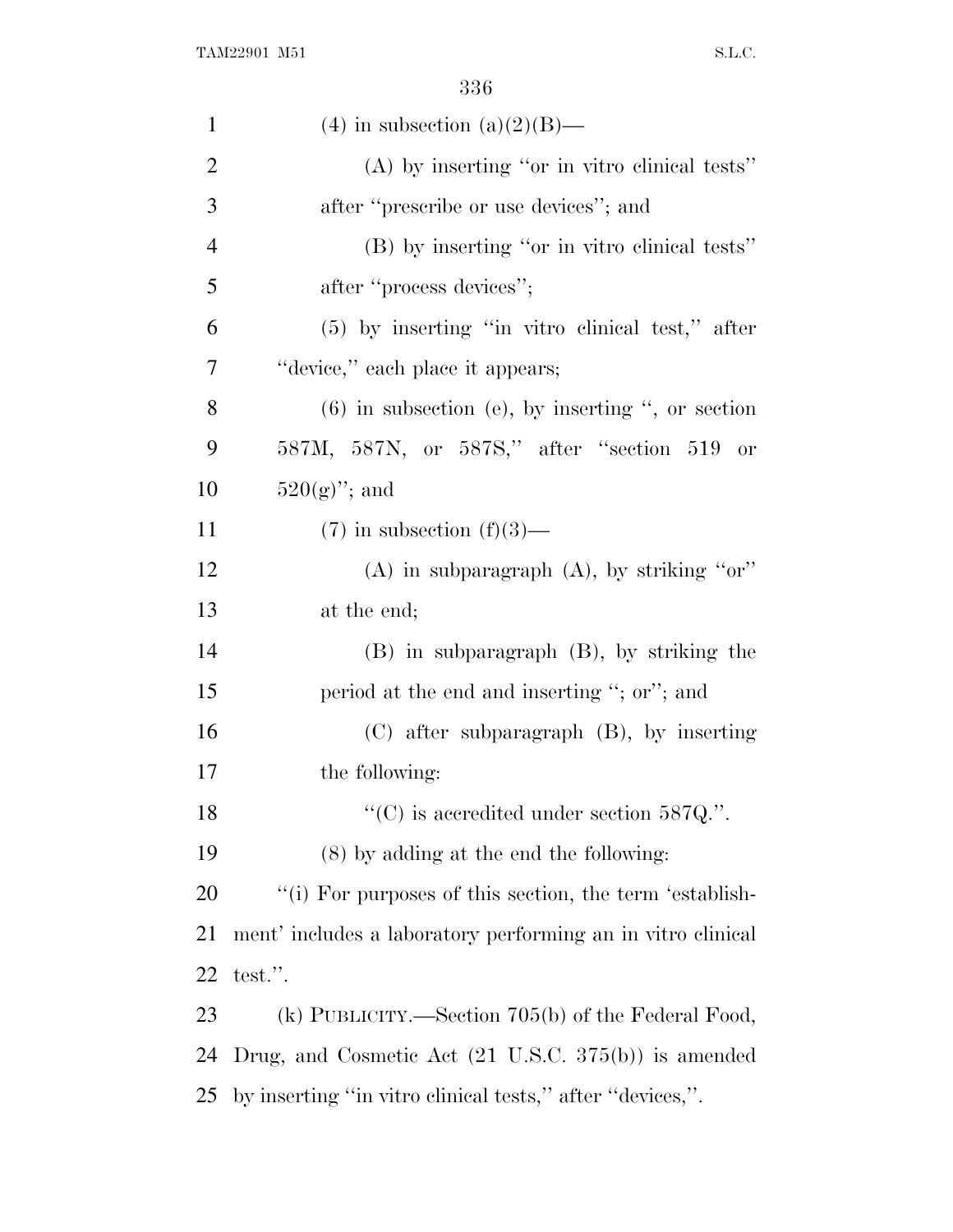| $\mathbf{1}$   | (1) PRESUMPTION.—Section 709 of the Federal Food,           |
|----------------|-------------------------------------------------------------|
| 2              | Drug, and Cosmetic Act (21 U.S.C. 379a) is amended by       |
| 3              | inserting "in vitro clinical test," after "device,".        |
| $\overline{4}$ | (m) LISTING AND CERTIFICATION OF COLOR ADDI-                |
| 5              | TIVES FOR FOODS, DRUGS, AND COSMETICS.-Section              |
| 6              | $721(a)$ of the Federal Food, Drug, and Cosmetic Act $(21)$ |
| 7              | U.S.C. $379e(a)$ is amended—                                |
| 8              | $(1)$ in the matter preceding paragraph $(1)$ , by          |
| 9              | inserting "or in vitro clinical tests" after "or de-        |
| 10             | vices"; and                                                 |
| 11             | $(2)$ in the flush text following paragraph $(2)$ —         |
| 12             | (A) by inserting "or an in vitro clinical                   |
| 13             | test" after "a device"; and                                 |
| 14             | (B) by inserting "or in vitro clinical tests"               |
| 15             | after "devices".                                            |
| 16             | (n) IMPORTS AND EXPORTS.—Section 801 of the                 |
| 17             | Federal Food, Drug, and Cosmetic Act (21 U.S.C. 381)        |
| 18             | is amended—                                                 |
| 19             | $(1)$ in subsection $(a)$ —                                 |
| 20             | $(A)$ by inserting "in vitro clinical tests,"               |
| 21             | after "devices," each place it appears; and                 |
| 22             | (B) by inserting "in the case of an in vitro                |
| 23             | clinical test, the test does not conform to the             |
| 24             | applicable requirements of section 587K, or"                |
| 25             | after "requirements of section $520(f)$ , or";              |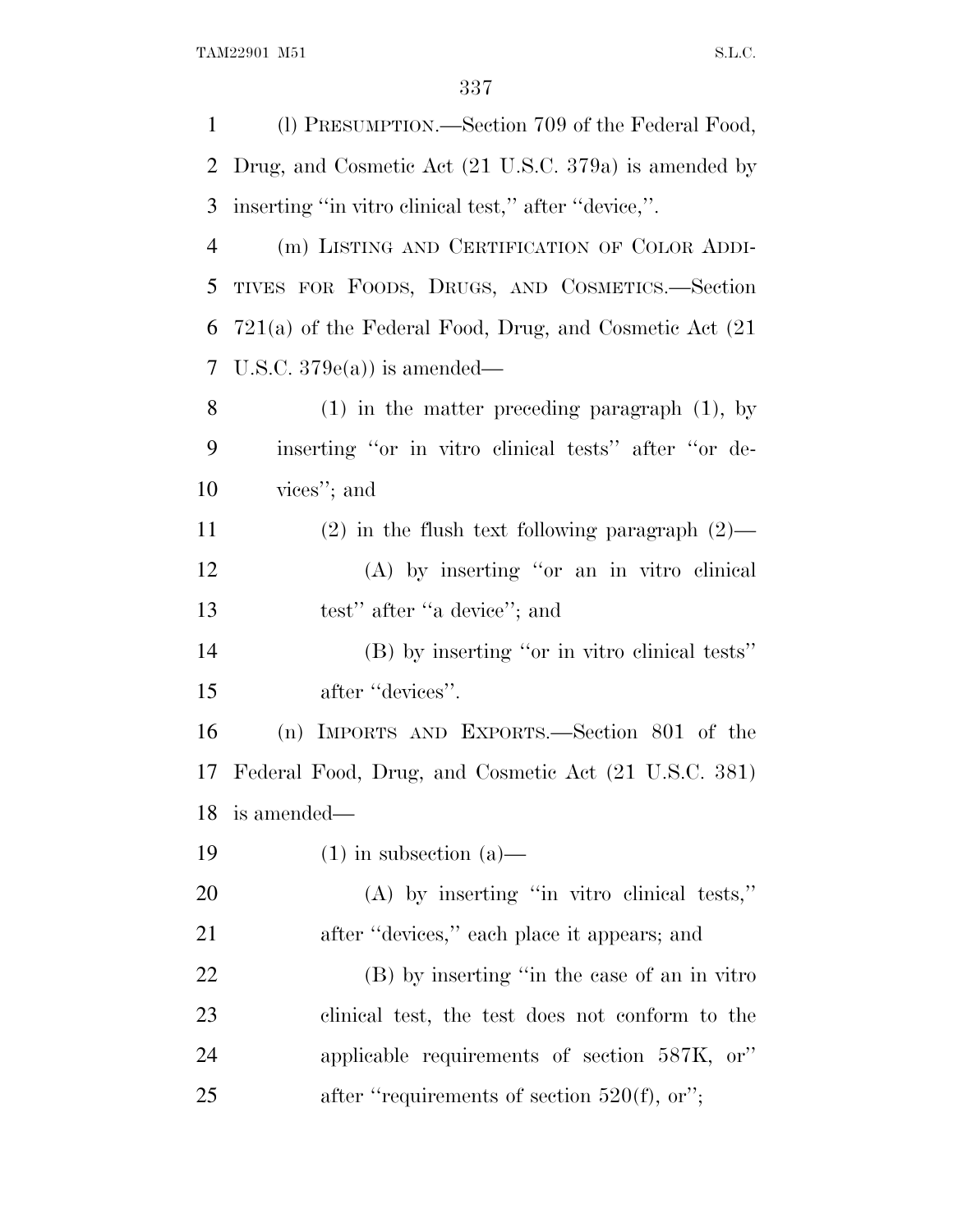| $\mathbf{1}$   | $(2)$ in subsection $(d)(3)$ —                         |
|----------------|--------------------------------------------------------|
| $\overline{2}$ | $(A)$ in subparagraph $(A)$ —                          |
| 3              | (i) in the matter preceding clause (i),                |
| $\overline{4}$ | by inserting "and no component of an in                |
| 5              | vitro clinical test or other article of in vitro       |
| 6              | clinical test that requires further proc-              |
| 7              | essing," after "health-related purposes";              |
| $8\,$          | (ii) in clause (i), by striking "drug or               |
| 9              | device" and inserting "drug, device, or in             |
| 10             | vitro clinical test"; and                              |
| 11             | (iii) in clause (i)(I), by inserting "in               |
| 12             | vitro clinical test," after "device,"; and             |
| 13             | $(B)$ in subparagraph $(B)$ , by inserting "in         |
| 14             | vitro clinical test," after "device,";                 |
| 15             | $(3)$ in subsection $(e)(1)$ , by inserting "in vitro" |
| 16             | clinical test," after "device,"; and                   |
| 17             | $(4)$ in subsection $(0)$ —                            |
| 18             | (A) by inserting "or in vitro clinical test"           |
| 19             | after "device";                                        |
| <b>20</b>      | (B) and "section 587J of each foreign es-              |
| 21             | tablishment" after "section $510(i)$ of each es-       |
| 22             | tablishment".                                          |
| 23             | (o) OFFICE OF INTERNATIONAL RELATIONS.—Sec-            |
| 24             | tion 803 of the Federal Food, Drug, and Cosmetic Act   |
| 25             | $(21 \text{ U.S.C. } 383)$ is amended—                 |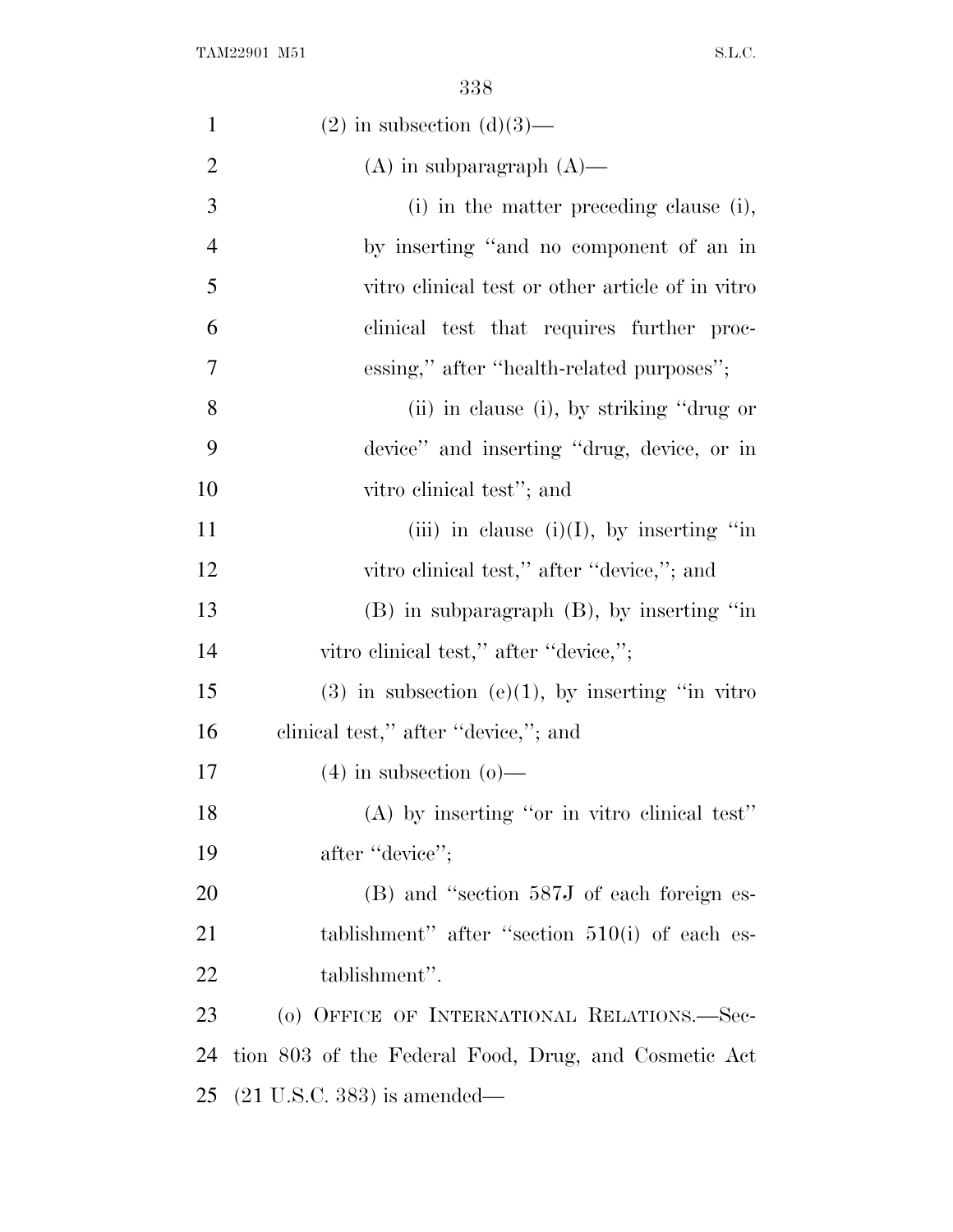| $\mathbf{1}$   | $(1)$ in subsection $(b)$ —                                        |
|----------------|--------------------------------------------------------------------|
| $\overline{2}$ | $(A)$ in the matter preceding paragraph $(1)$ ,                    |
| 3              | by inserting "and in vitro clinical tests" after                   |
| $\overline{4}$ | "devices"; and                                                     |
| 5              | $(B)$ in paragraph $(1)$ , by inserting "quality"                  |
| 6              | requirements established under section 587K;                       |
| 7              | and" at the end; and                                               |
| 8              | $(2)$ in subsection $(e)$ —                                        |
| 9              | $(A)$ in paragraph $(2)$ , by inserting "in vitro"                 |
| 10             | clinical tests," after "devices,"; and                             |
| 11             | $(B)$ in paragraph $(4)$ , by inserting "or in                     |
| 12             | vitro clinical tests" after "devices".                             |
| 13             | (p) RECOGNITION OF FOREIGN GOVERNMENT IN-                          |
| 14             | SPECTIONS.—Section $809(a)(1)$ of the Federal Food,                |
| 15             | Drug, and Cosmetic Act $(21 \text{ U.S.C. } 384e(a)(1))$ is amend- |
|                | 16 ed by inserting ", or of foreign establishments registered      |
| 17             | under section $587J'$ after " $510(h)$ ".                          |
| 18             | (q) FOOD AND DRUG ADMINISTRATION.—Section                          |
| 19             | $1003(b)(2)$ of the Federal Food, Drug, and Cosmetic Act           |
| 20             | $(21 \text{ U.S.C. } 393(b)(2))$ is amended—                       |
| 21             | $(1)$ in subparagraph $(D)$ , by striking "and" at                 |
| 22             | the end;                                                           |
| 23             | $(2)$ in subparagraph $(E)$ , by striking the semi-                |
| 24             | colon at the end and inserting "; and"; and                        |
| 25             | $(3)$ by adding at the end the following:                          |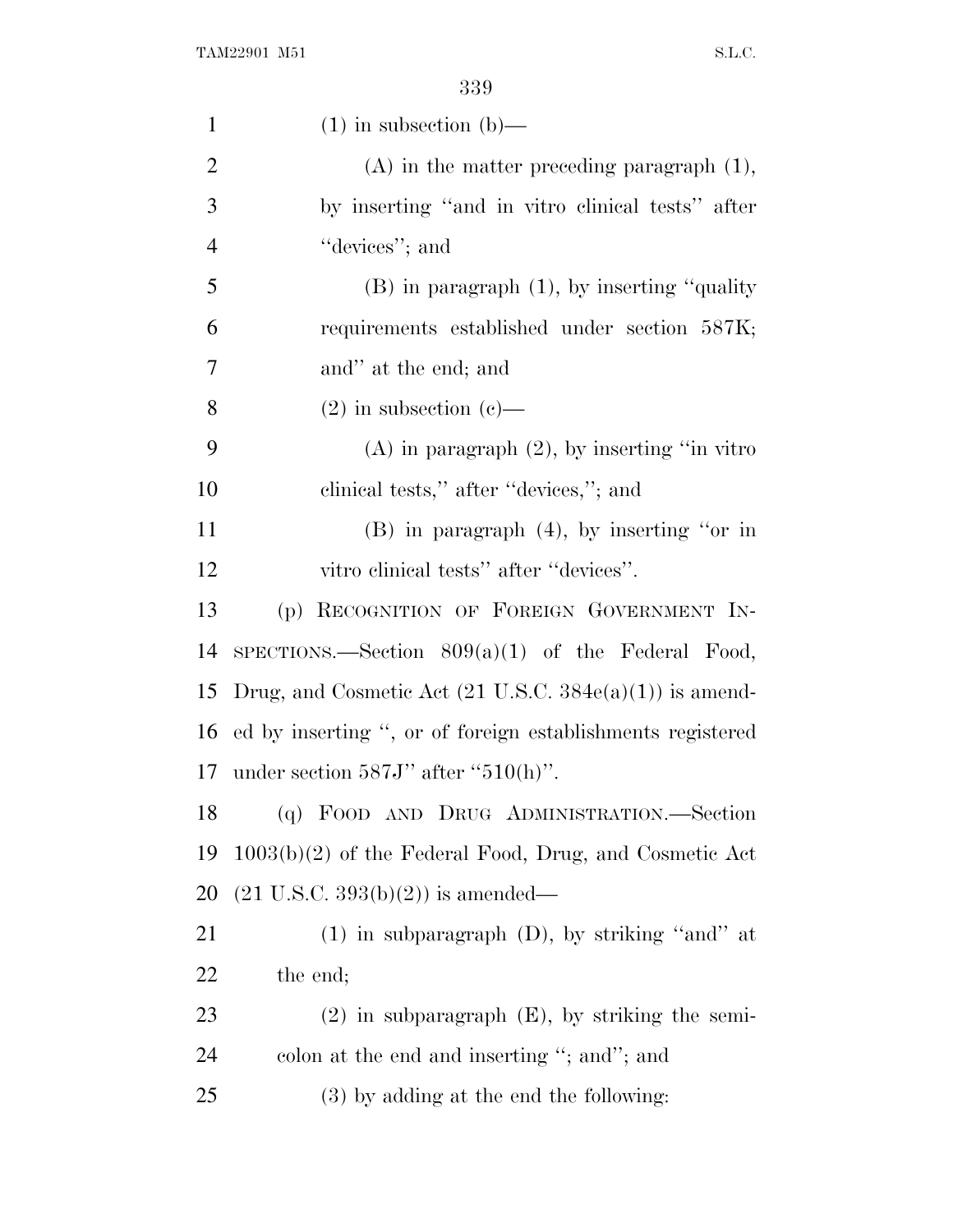| $\mathbf{1}$   | $\lq\lq(F)$ in vitro clinical tests are analytically       |
|----------------|------------------------------------------------------------|
| $\overline{2}$ | and clinically valid;".                                    |
| 3              | (r) OFFICE OF WOMEN'S HEALTH.—Section 1011(b)              |
| 4              | of the Federal Food, Drug, and Cosmetic Act (21 U.S.C.     |
| 5              | $399b(b)$ is amended—                                      |
| 6              | $(1)$ in paragraph $(1)$ , by inserting "in vitro clin-    |
| 7              | ical tests," after "devices,"; and                         |
| 8              | $(2)$ in paragraph $(4)$ , by striking "and device         |
| 9              | manufacturers" and inserting "device manufactur-           |
| 10             | ers, and in vitro clinical test developers,".              |
| 11             | (s) COUNTERMEASURE PROVISIONS OF THE PUBLIC                |
| 12             | HEALTH SERVICE ACT.—Title III of the Public Health         |
| 13             | Service Act is amended—                                    |
| 14             | (1) in section 319F-1(a)(2)(A) (42 U.S.C.                  |
| 15             | $247d - 6a(a)(2)(A)$ —                                     |
| 16             | $(A)$ in the matter preceding clause (i)—                  |
| 17             | (i) by striking "or device" and insert-                    |
| 18             | ing "device"; and                                          |
| 19             | (ii) by inserting "or an in vitro clin-                    |
| 20             | ical tests (as that term is defined in sec-                |
| 21             | tion $201$ (ss) of the Federal Food, Drug,                 |
| 22             | and Cosmetic Act $(21 \text{ U.S.C. } 321(\text{ss}))),$ " |
| 23             | after "Act $(21 \text{ U.S.C. } 321(h))$ ),"; and          |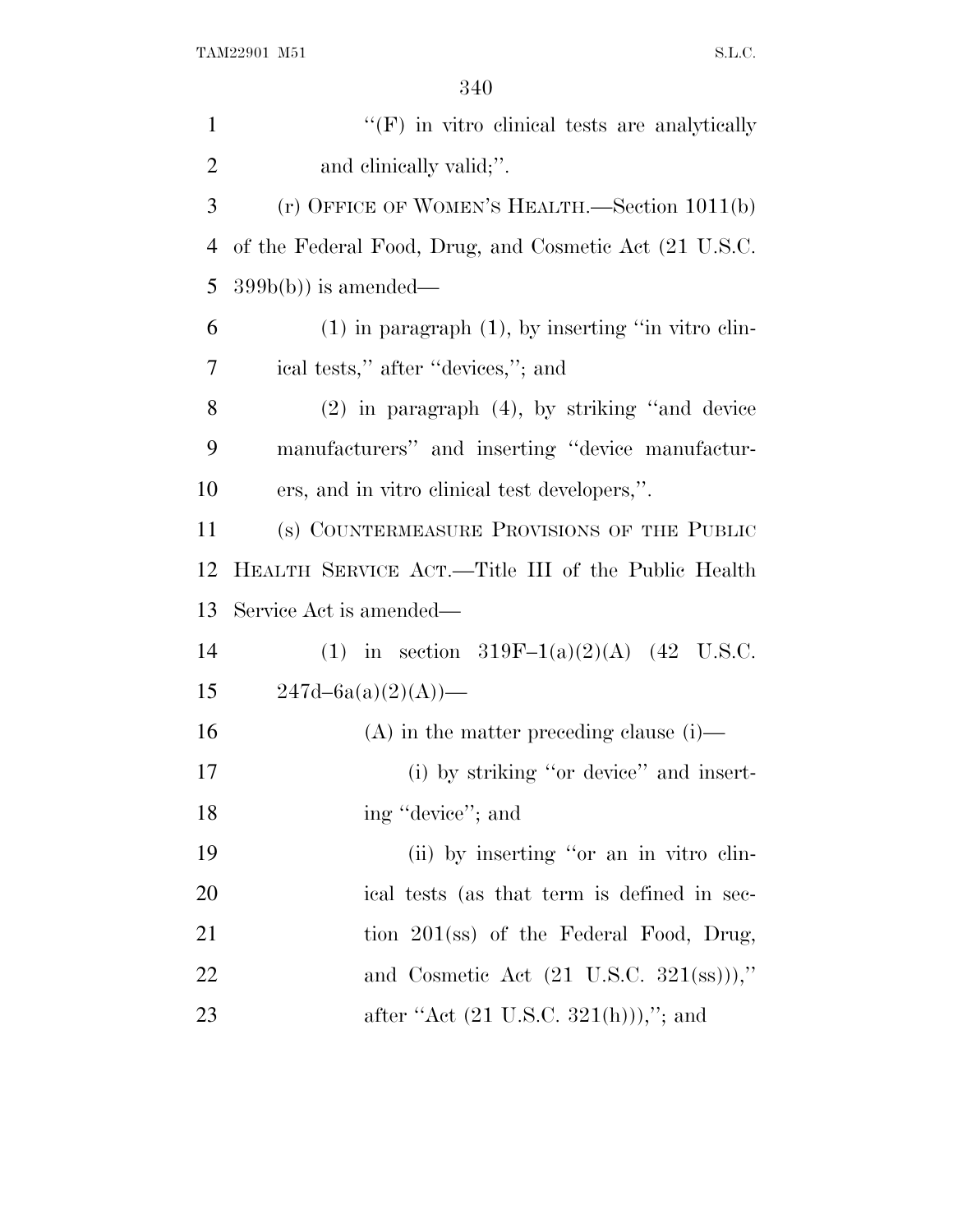| $\mathbf{1}$   | (B) in each of clauses (ii) and (iii), by                                                  |
|----------------|--------------------------------------------------------------------------------------------|
| $\overline{2}$ | striking "or device" and inserting "device, or in                                          |
| 3              | vitro clinical test";                                                                      |
| $\overline{4}$ | (2) in section 319F-2(c)(1)(B) (42 U.S.C.                                                  |
| 5              | $247d - 6b(c)(1)(B)$ —                                                                     |
| 6              | (A) by striking "or device" and inserting                                                  |
| 7              | "device"; and                                                                              |
| 8              | (B) by inserting ", or an in vitro clinical                                                |
| 9              | test (as that term is defined in section $201$ (ss)                                        |
| 10             | of the Federal Food, Drug, and Cosmetic Act                                                |
| 11             | $(21 \text{ U.S.C. } 321(\text{ss}))$ " after "Act $(21 \text{ U.S.C. } 321(\text{ss}))$ " |
| 12             | $321(h))$ ,"; and                                                                          |
| 13             | (3) in section 319F-3(i)(7) (42 U.S.C. 247d-                                               |
| 14             | $6d(i)(7)$ —                                                                               |
| 15             | (A) in the matter preceding subparagraph                                                   |
| 16             | $(A)$ —                                                                                    |
| 17             | (i) by striking "or device" and insert-                                                    |
| 18             | ing "device"; and                                                                          |
| 19             | (ii) by inserting "or an in vitro clin-                                                    |
| 20             | ical tests (as that term is defined in sec-                                                |
| 21             | tion $201$ (ss) of the Federal Food, Drug,                                                 |
| 22             | and Cosmetic Act $(21 \text{ U.S.C. } 321(\text{ss}))),$ "                                 |
| 23             | after "Act $(21 \text{ U.S.C. } 321(h))$ ";                                                |
| 24             | $(B)$ in subparagraph $(A)$ —                                                              |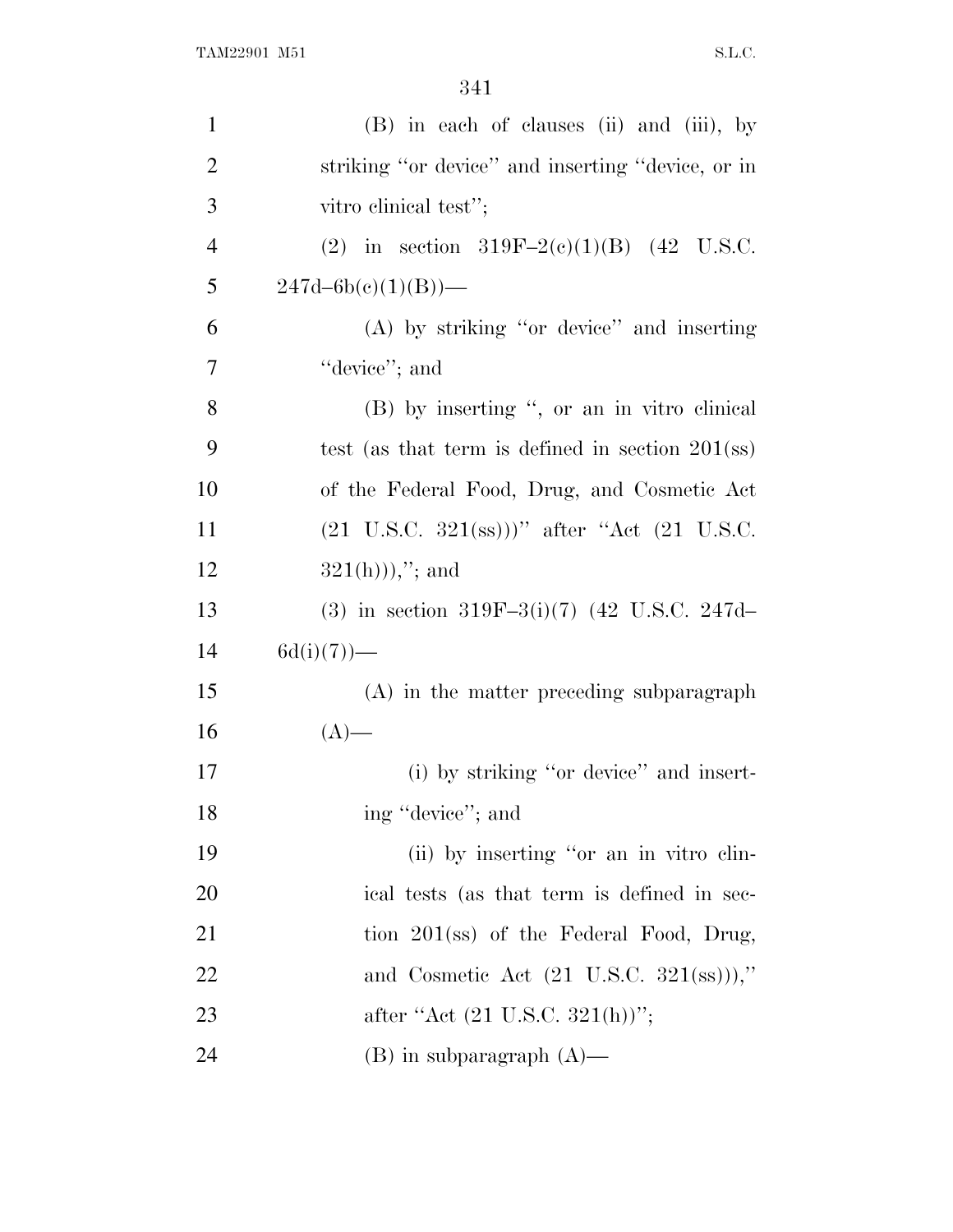| $\mathbf{1}$   | (i) by moving the margin of clause                  |
|----------------|-----------------------------------------------------|
| $\overline{2}$ | (iii) 2 ems to the left; and                        |
| 3              | (ii) in clause (iii), by striking "or de-           |
| $\overline{4}$ | vice" and inserting "device, or in vitro clin-      |
| 5              | ical test"; and                                     |
| 6              | $(C)$ in subparagraph $(B)$ —                       |
| 7              | $(i)$ in clause $(i)$ , by inserting "or the        |
| 8              | subject of a technology certification order"        |
| 9              | after "approved or cleared"; and                    |
| 10             | (ii) in clause (ii), by striking "or                |
| 11             | $520(g)$ " and inserting ", $520(g)$ , or $587S$ ". |
| 12             | SEC. 825. TRANSITION.                               |
| 13             | (a) IMPLEMENTATION.—                                |
| 14             | $(1)$ EFFECTIVE DATE.—                              |
| 15             | (A) IN GENERAL.—Except as otherwise                 |
| 16             | provided in this section, the amendments made       |
| 17             | by this Act shall take effect on October 1, 2027    |
| 18             | (in this section and in subchapter J of chapter     |
| 19             | V of the Federal Food, Drug, and Cosmetic           |
| 20             | Act, as added by this Act, referred to in this      |
| 21             | section as the "effective date of this Act").       |
| 22             | (B) EXCEPTIONS.—                                    |
| 23             | (i) IN GENERAL.—The Secretary of                    |
| 24             | Health and Human Services (in this sec-             |
| 25             | tion referred to as the "Secretary" may             |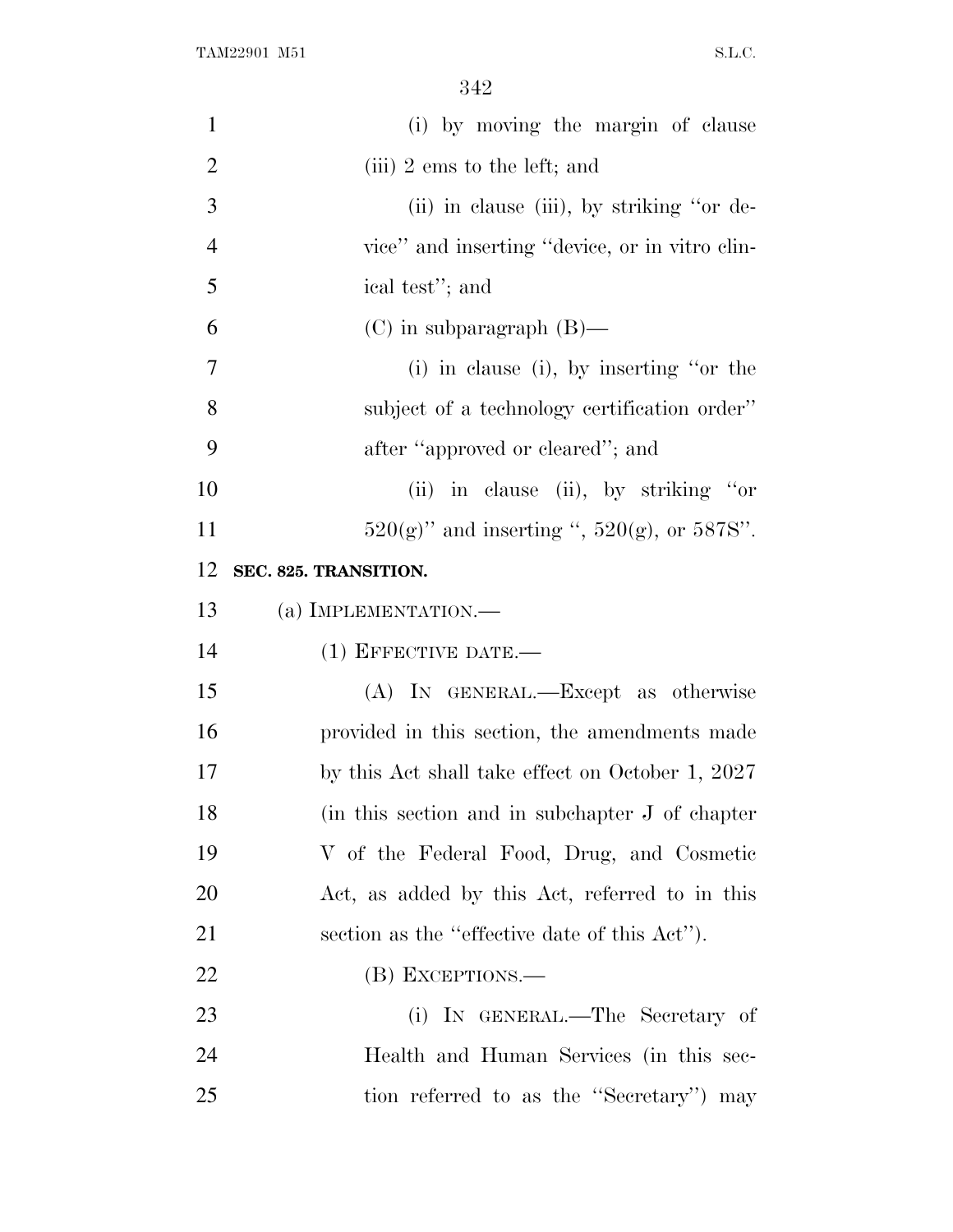| $\mathbf{1}$   | take the actions described in paragraph                 |
|----------------|---------------------------------------------------------|
| $\overline{2}$ | $(3)$ , and may expend such funds as the                |
| 3              | Secretary determines necessary to ensure                |
| $\overline{4}$ | an orderly transition, including prior to the           |
| 5              | effect date of this Act.                                |
| 6              | (ii) IMPLEMENTATION OF CERTAIN                          |
| $\overline{7}$ | PROVISIONS.—The Secretary may imple-                    |
| 8              | ment sections 587J and 587U of the Fed-                 |
| 9              | eral Food, Drug, and Cosmetic Act (as                   |
| 10             | added by section 3) beginning on October                |
| 11             | 1, 2024, and such sections may take effect              |
| 12             | not earlier than October 1, 2027, to the                |
| 13             | extent and for the purposes indicated in                |
| 14             | such sections. In the case of a developer               |
| 15             | who, between October 1, 2024, and the ef-               |
| 16             | fective date of this Act specified in sub-              |
| 17             | paragraph (A), registers under such sec-                |
| 18             | tion 587K with respect to an article that               |
| 19             | is an in vitro clinical test, such developer            |
| 20             | shall not be required to register with re-              |
| 21             | spect to such article under section 510 of              |
| 22             | such Act (21 U.S.C. 360).                               |
| 23             | (2) TREATMENT OF ARTICLES BEFORE EFFEC-                 |
| 24             | TIVE DATE.—Until the effective date of this Act, ar-    |
| 25             | ticles that, upon such effective date, meet the defini- |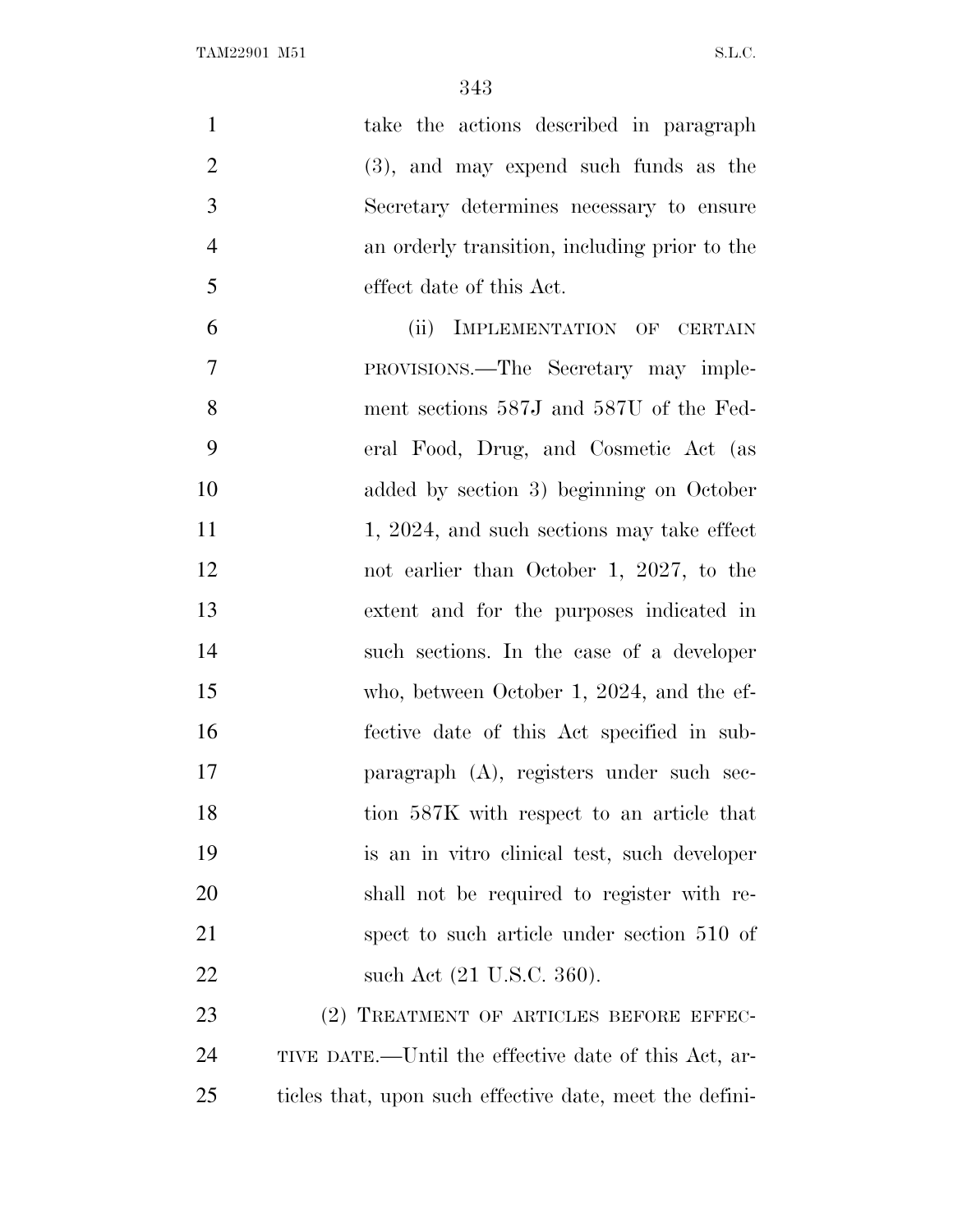| $\mathbf{1}$   | tion of an in vitro clinical test under section $201$ (ss)     |
|----------------|----------------------------------------------------------------|
| $\overline{c}$ | of the Federal Food, Drug, and Cosmetic Act (as                |
| 3              | added by section 2) and that are approved or cleared           |
| $\overline{4}$ | under section $510(k)$ , $513(f)(2)$ , or $515$ of the Fed-    |
| 5              | eral Food, Drug, and Cosmetic Act (21 U.S.C.                   |
| 6              | $360(k)$ ; $360e(f)(2)$ ; $360e$ or for which a humani-        |
| 7              | tarian device exemption has been granted under sec-            |
| 8              | tion 520(m) of such Act $(21 \text{ U.S.C. } 360j(m))$ , shall |
| 9              | be considered devices as defined in section 201(h) of          |
| 10             | such Act $(21 \text{ U.S.C. } 321(h))$ and subject to the ap-  |
| 11             | plicable device requirements under the Federal                 |
| 12             | Food, Drug, and Cosmetic Act (21 U.S.C. 301 et                 |
|                |                                                                |
| 13             | seq.).                                                         |
| 14             | (3) ACTIONS.—The Secretary—                                    |
| 15             | $(A)$ shall—                                                   |
| 16             | (i) within 1 year of the date of enact-                        |
| 17             | ment of this Act, hold the public meetings                     |
| 18             | described in section $587D(c)$ of the Fed-                     |
| 19             | eral Food, Drug, and Cosmetic Act (as                          |
| 20             | added by section 3);                                           |
| 21             | (ii) within 3 years of the date of en-                         |
| 22             | actment of this Act, promulgate final regu-                    |
| 23             | lations required under sections [xxx]; and                     |
| 24             | (iii) within 30 months of the date of                          |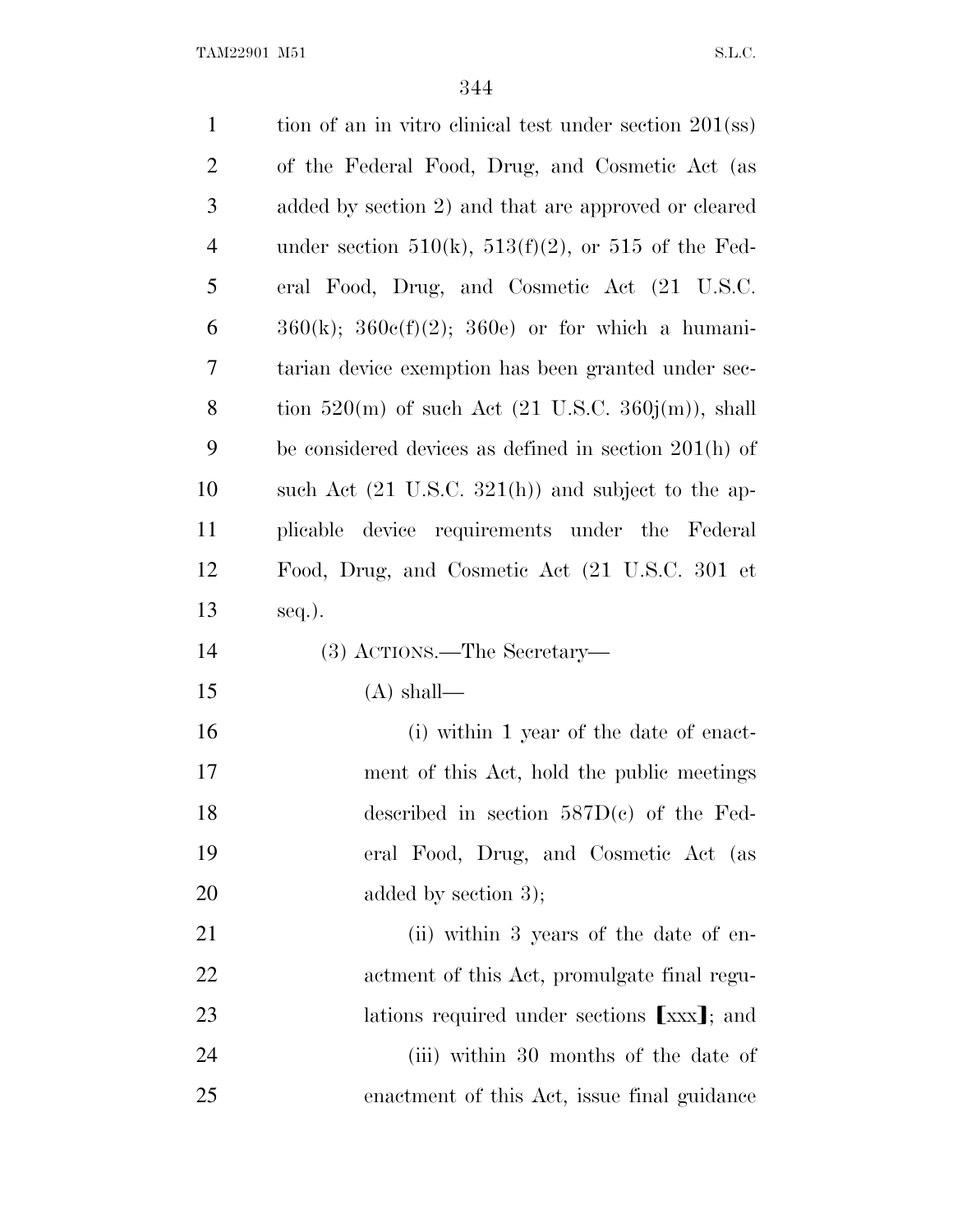| $\mathbf{1}$   | on applicability requirements under section            |
|----------------|--------------------------------------------------------|
| $\overline{2}$ | $[xxx]$ ; and                                          |
| 3              | (B) may take additional actions after the              |
| $\overline{4}$ | date of enactment that the Secretary deter-            |
| 5              | mines necessary to ensure an orderly transition,       |
| 6              | which may not take effect until after the effec-       |
| 7              | tive date, including—                                  |
| 8              | (i) establishment of mitigating meas-                  |
| 9              | ures for an in vitro clinical test or category         |
| 10             | of in vitro clinical tests; and                        |
| 11             | (ii) establishment of the comprehen-                   |
| 12             | sive test information system under section             |
| 13             | 587U.                                                  |
| 14             | (4) APPLICABILITY OF GUIDANCE AND REGULA-              |
| 15             | TIONS.—Notwithstanding the date on which guid-         |
| 16             | ance or regulations are issued under paragraph (3)     |
| 17             | and section 587K, no guidance or regulations issued    |
| 18             | pursuant to the amendments made by this Act shall      |
| 19             | be implemented or take effect until the effective date |
| 20             | of this Act, as described in paragraph (1), except as  |
| 21             | otherwise specified in this Act (including the amend-  |
| 22             | ments made by this Act).                               |
| 23             | (b) APPLICATION OF AUTHORITIES TO IN VITRO             |
| 24             | CLINICAL TESTS UNDER REVIEW ON THE EFFECTIVE           |
| 25             | DATE OF THIS ACT.—For any in vitro clinical test, as   |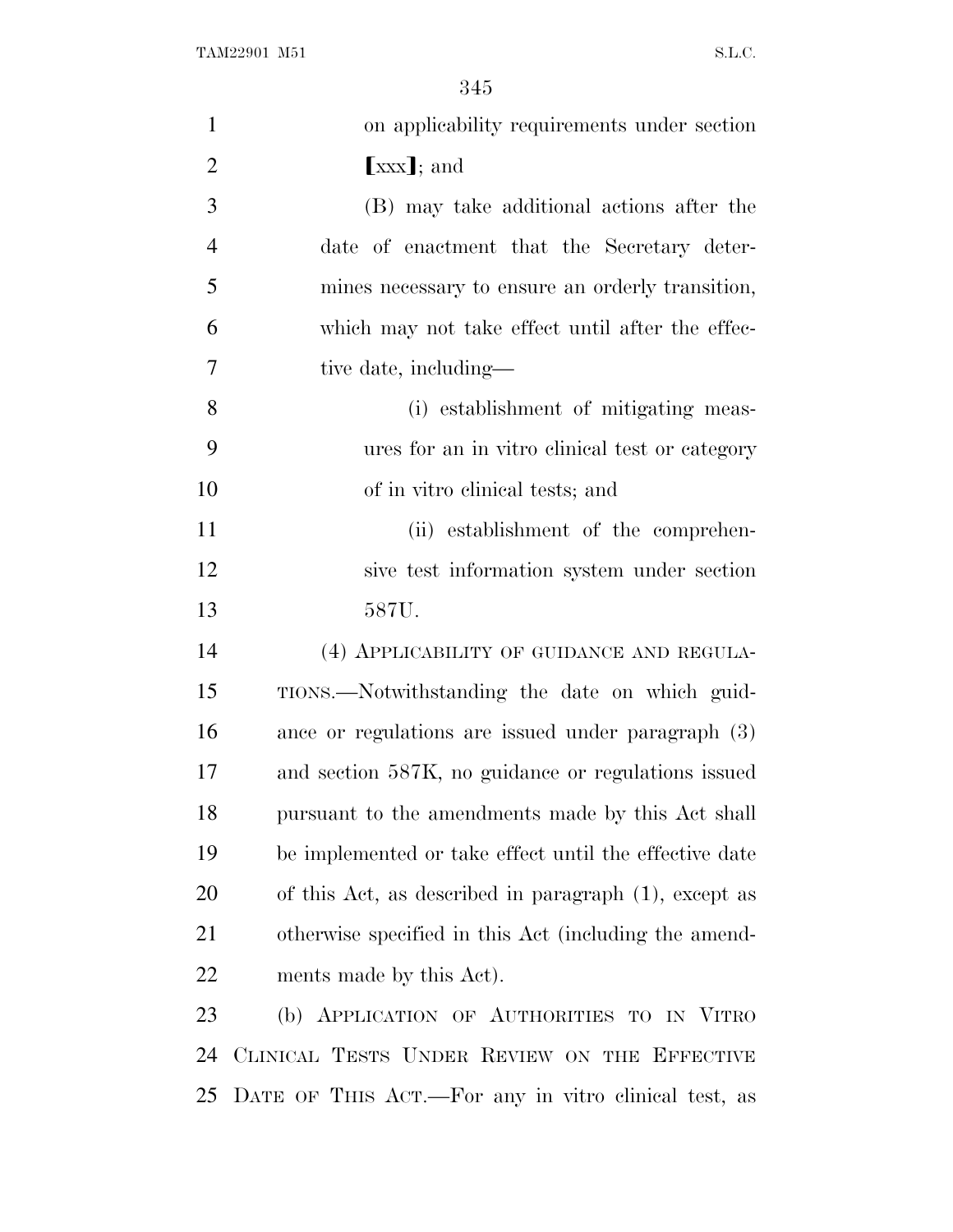defined in section 201(ss) of the Federal Food, Drug, and Cosmetic Act, as added by section 823, for which a sub- mission for approval under section 515 of the Federal Food, Drug, and Cosmetic Act (21 U.S.C. 360e), clear-5 ance under section  $510(k)$  of such Act  $(21 \text{ U.S.C. } 360(k)),$ 6 authorization under section  $513(f)(2)$  of such Act  $(21)$  U.S.C. 360c(f)(2)), or licensure under section 351 of the Public Health Service Act (42 U.S.C. 262) is pending on the effective date of this Act, including transitional in vitro clinical tests as described in subsection (c), the Secretary may review and take action on such submission after the effective date of this Act according to the statutory provi-sion under which such submission was submitted.

 (c) APPLICATION OF AUTHORITIES TO TRANSI-TIONAL I<sup>N</sup> VITRO CLINICAL TESTS.—

 (1) DEFINITION.—For purposes of this section, the term ''transitional in vitro clinical test'' means an in vitro clinical test, as defined in section 201(ss) of the Federal Food, Drug, and Cosmetic Act, as added by this Act, that—

 (A) is first offered for clinical use during the period beginning on the date of enactment of this Act and ending on the effective date of 24 this Act;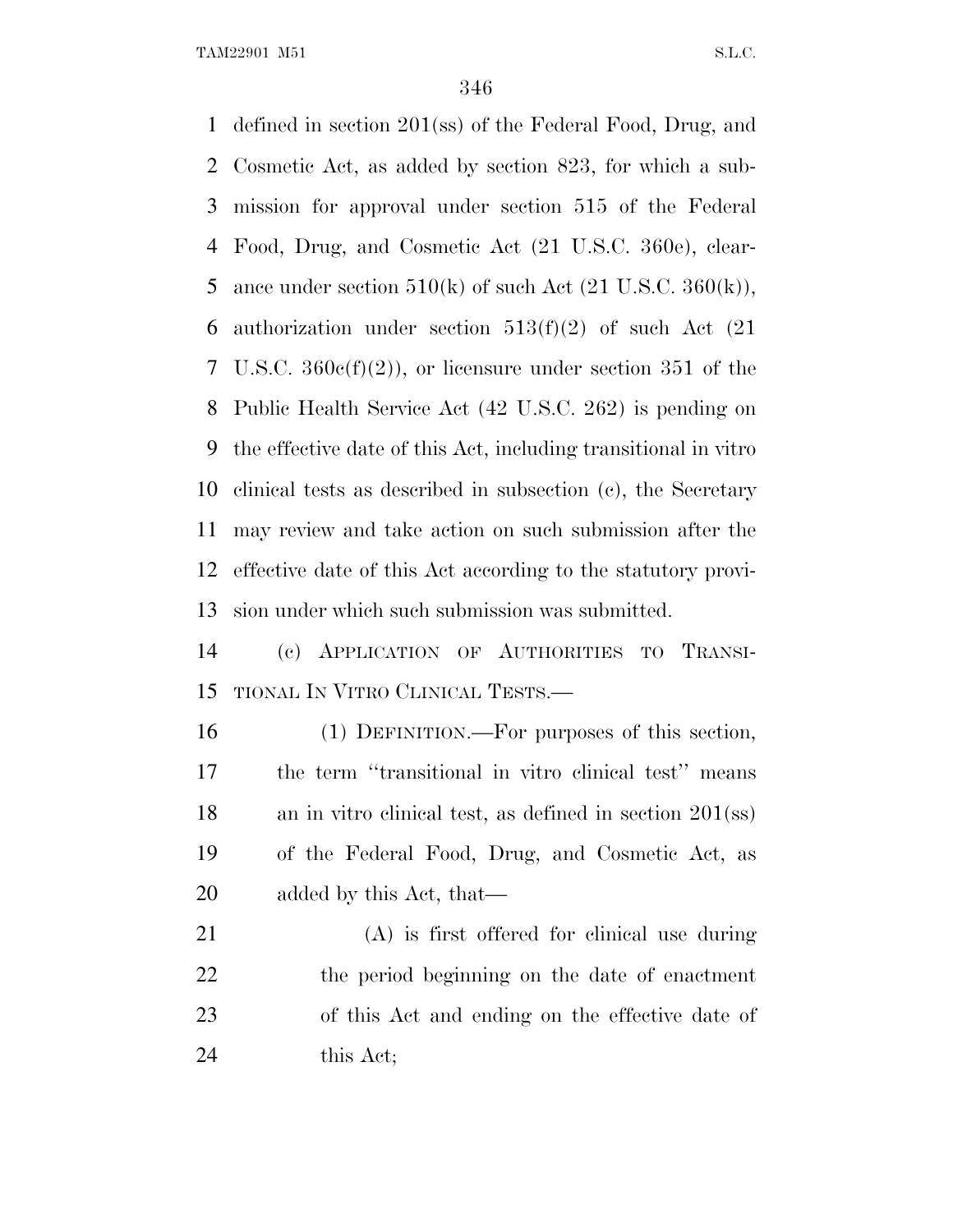| $\mathbf{1}$   | (B) is developed by a clinical laboratory       |
|----------------|-------------------------------------------------|
| $\overline{2}$ | certified by the Secretary under section 353 of |
| 3              | the Public Health Service Act (42 U.S.C. 263a)  |
| $\overline{4}$ | that meets the requirements for performing      |
| 5              | high-complexity testing and performed—          |
| 6              | (i) in the same clinical laboratory in          |
| 7              | which the test was developed and for which      |
| 8              | a certification is still in effect under such   |
| 9              | section 353 that meets the requirements to      |
| 10             | perform tests of high complexity;               |
| 11             | (ii) by another laboratory for which a          |
| 12             | certificate is in effect under such section     |
| 13             | 353 that meets the requirements to per-         |
| 14             | form tests of high complexity, is within the    |
| 15             | same corporate organization, and has com-       |
| 16             | mon ownership by the same parent cor-           |
| 17             | poration as the laboratory in which the         |
| 18             | test was developed; or                          |
| 19             | (iii) in the case of a test that was de-        |
| 20             | veloped by the Centers for Disease Control      |
| 21             | and Prevention or another laboratory a          |
| 22             | public health laboratory network coordi-        |
| 23             | nated or managed by the Centers for Dis-        |
| 24             | ease Control and Prevention, by a clinical      |
| 25             | laboratory for which a certificate is in ef-    |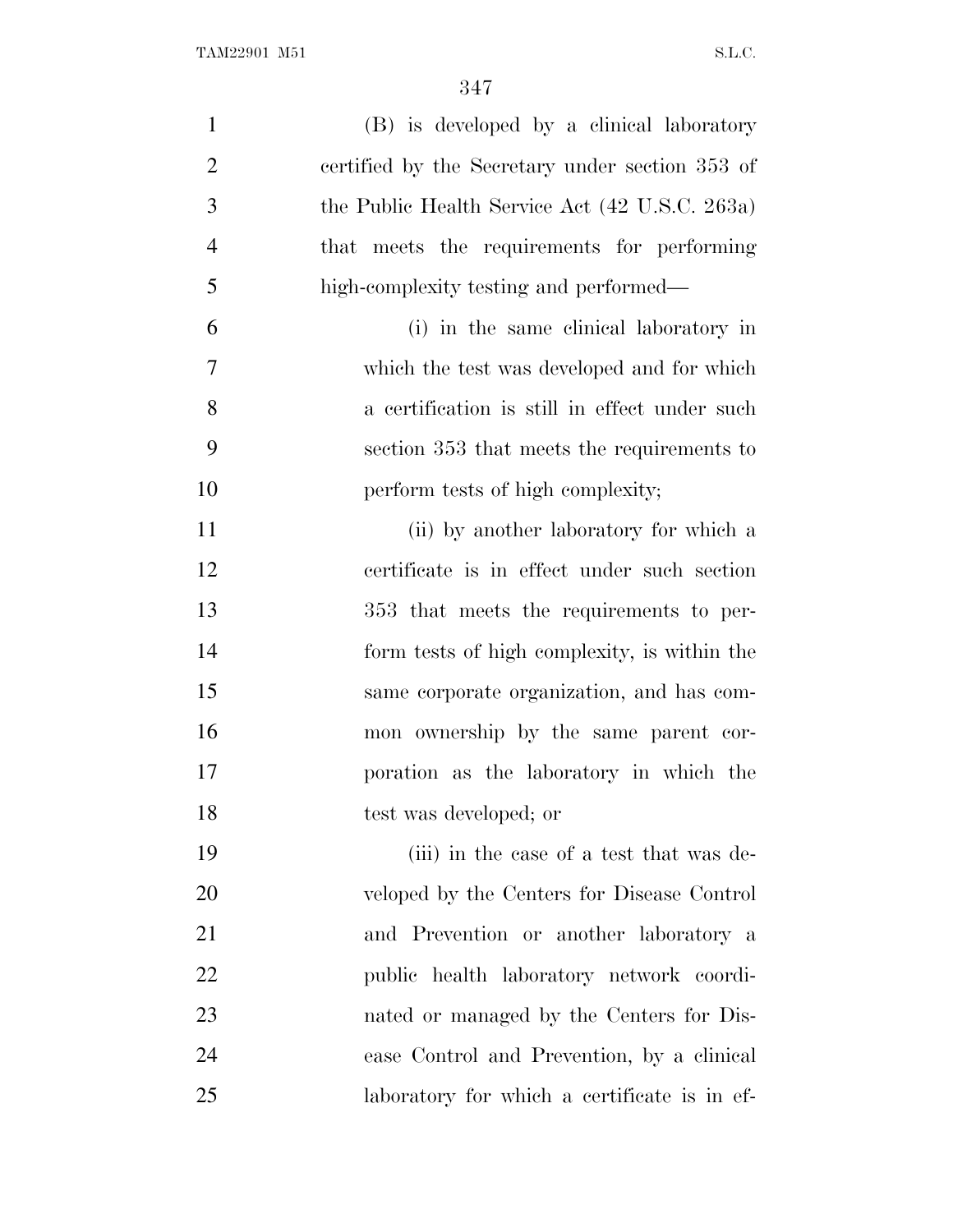| $\mathbf{1}$   | fect under section 353 of such Act that                            |
|----------------|--------------------------------------------------------------------|
| $\overline{2}$ | meets the requirements to perform tests of                         |
| 3              | high complexity, and that is within a pub-                         |
| $\overline{4}$ | lic health laboratory network coordinated                          |
| 5              | or managed by the Centers for Disease                              |
| 6              | Control and Prevention;                                            |
| 7              | (C) when first offered, is not approved                            |
| 8              | under section 515 of the Federal Food, Drug,                       |
| 9              | and Cosmetic Act, cleared under section $510(k)$                   |
| 10             | of such Act, authorized under section $513(f)(2)$                  |
| 11             | of such Act, subject to a humanitarian device                      |
| 12             | exemption under section $520(m)$ of such Act                       |
| 13             | $(21 \text{ U.S.C. } 360j(m))$ , subject to an exemption           |
| 14             | for investigation use under section $520(g)$ of                    |
| 15             | such Act $(21 \text{ U.S.C. } 360j(g))$ , authorized under         |
| 16             | section 564 of such Act $(21 \text{ U.S.C. } 360 \text{bbb} - 3),$ |
| 17             | or licensed under section 351 of the Public                        |
| 18             | Health Service Act (42 U.S.C. 262).                                |
| 19             | (2) PREMARKET REVIEW OR TECHNOLOGY CER-                            |
| 20             | TIFICATION.—A transitional in vitro elinical test                  |
| 21             | may be offered after the effective date of this Act,               |
| 22             | subject to applicable requirements of the Federal                  |
| 23             | Food, Drug, and Cosmetic Act or Public Health                      |
| 24             | Service Act other than subchapter $J$ of chapter $V$ of            |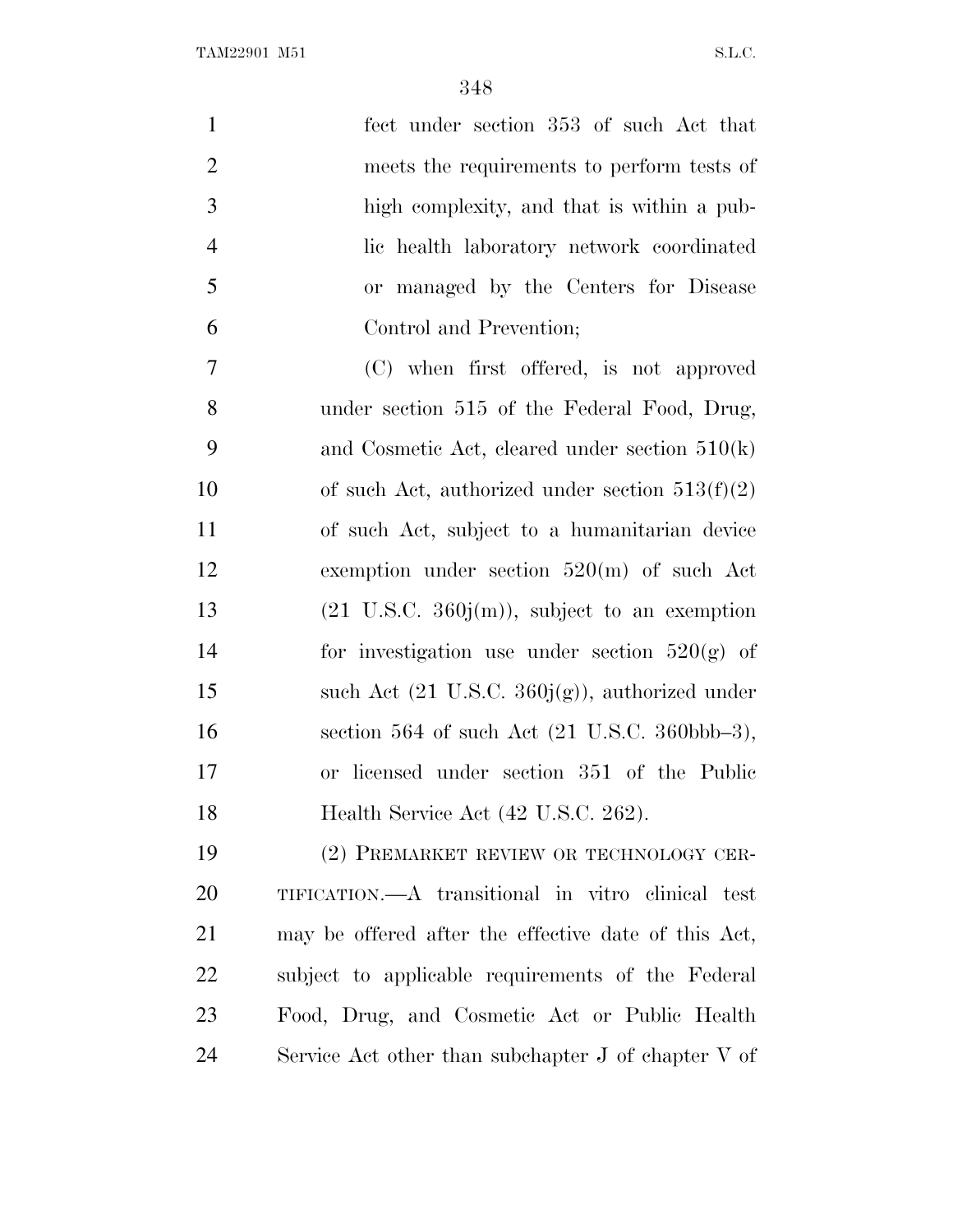| $\mathbf{1}$   | the Federal Food, Drug, and Cosmetic Act, as                        |
|----------------|---------------------------------------------------------------------|
| $\overline{2}$ | added by section 823—                                               |
| 3              | (A) if the in vitro clinical test is exempt                         |
| $\overline{4}$ | under section 587C of the Federal Food, Drug,                       |
| 5              | and Cosmetic Act from premarket review; or                          |
| 6              | (B) if the in vitro clinical test is not so ex-                     |
| 7              | empt, until completion of the Secretary's review                    |
| 8              | of a submission—                                                    |
| 9              | (i) for approval under section $515$ of                             |
| 10             | the Federal Food, Drug, and Cosmetic                                |
| 11             | Act, cleared under section $510(k)$ of such                         |
| 12             | Act, authorization under section $513(f)(2)$                        |
| 13             | of such Act, for a humanitarian device ex-                          |
| 14             | emption under section $520(m)$ of such Act                          |
| 15             | $(21 \text{ U.S.C. } 360j(m))$ , for an exemption for               |
| 16             | investigation use under section $520(g)$ of                         |
| 17             | such Act $(21 \text{ U.S.C. } 360j(g))$ , authoriza-                |
| 18             | tion under section 564 of such Act (21)                             |
| 19             | U.S.C. 360bbb-3), or approval under sec-                            |
| 20             | tion 351 of the Public Health Service Act                           |
| 21             | $(42 \text{ U.S.C. } 201 \text{ et seq.}), \text{ pursuit to sub-}$ |
| 22             | section $(b)$ ; or                                                  |
| 23             | (ii) under section $587B$ or $587D$ of                              |
| 24             | the Federal Food, Drug, and Cosmetic                                |
| 25             | Act, as added by this Act.                                          |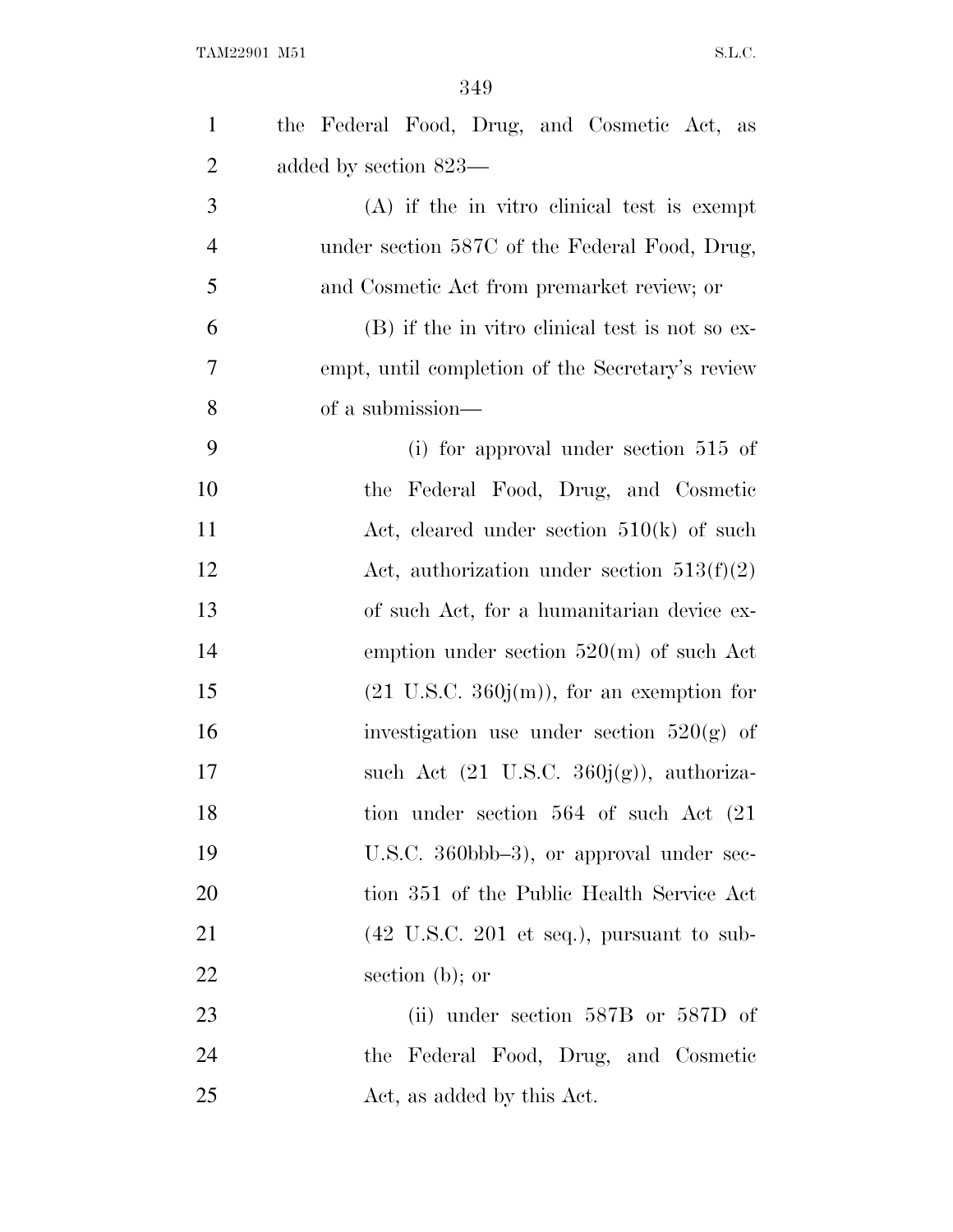(d) CONVERSION.—

 (1) DEEMED PREMARKET APPROVAL.—Begin-ning on the effective date of this Act—

 (A) any in vitro clinical test (as defined in section 201(ss) of the Federal Food, Drug, and Cosmetic Act, as added by section 2) with a premarket approval under section 515 of the Federal Food, Drug, and Cosmetic Act (21 U.S.C. 360e) or a licensure under section 351 of the Public Health Service Act (42 U.S.C. 262) is deemed to be approved pursuant to an application under section 587B(c) of the Fed- eral Food, Drug, and Cosmetic Act, as added by this Act; and

 (B) any in vitro clinical test (as so defined) 16 that was cleared under section  $510(k)$  of the Federal Food, Drug, and Cosmetic Act (21 U.S.C. 360(k)) or authorized under section  $513(f)(2)$  of the Federal Food, Drug, and Cos-20 metic Act  $(21 \text{ U.S.C. } 360c(f)(2))$  is deemed to be approved pursuant to an application under section 587B(d) of the Federal Food, Drug, and Cosmetic Act, as added by this Act.

24  $\lceil(2)$  DEEMED INVESTIGATIONAL USE EXEMP-TION.—Any in vitro clinical test (as defined in sec-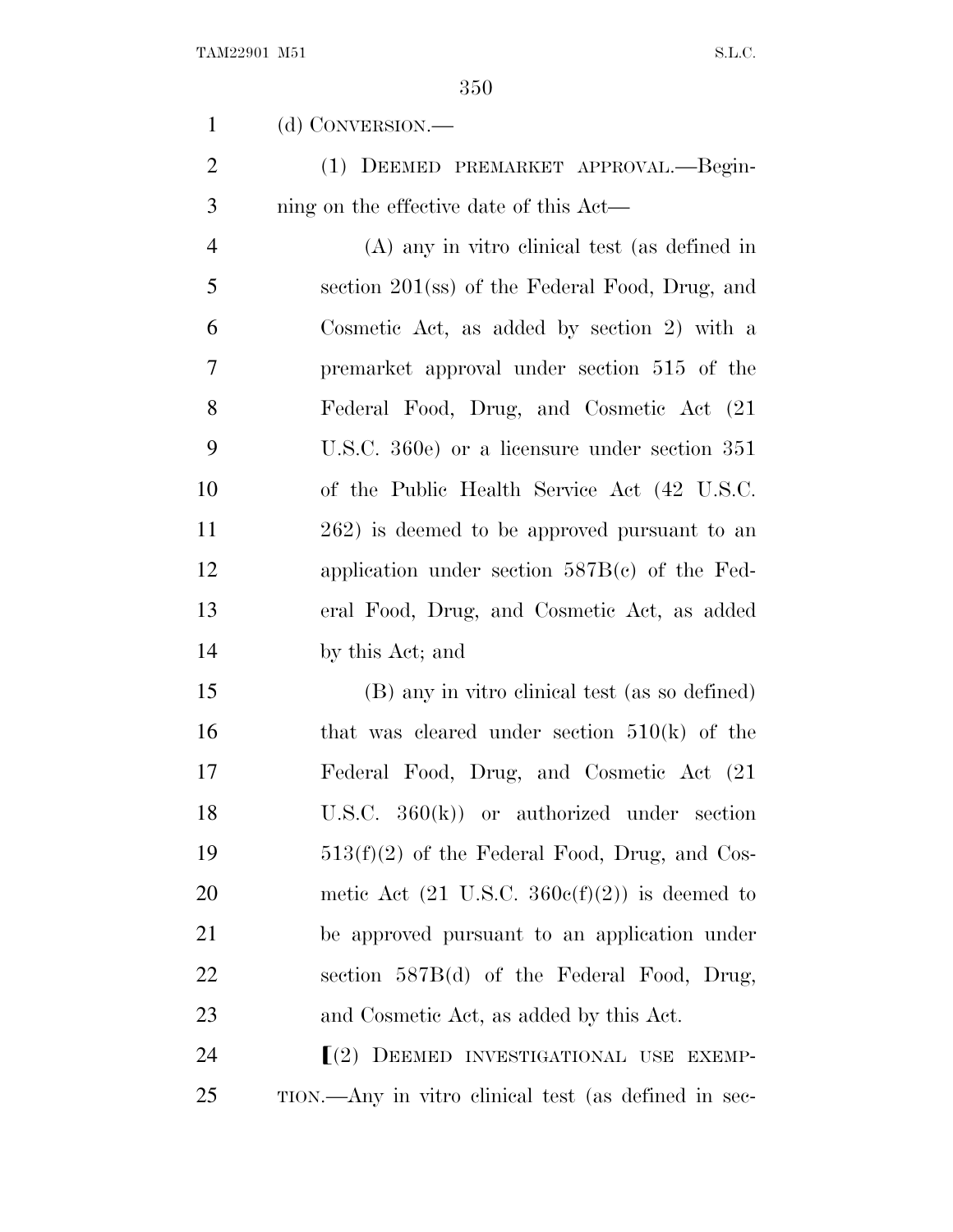tion 201(ss) of the Federal Food, Drug, and Cos- metic Act, as added by section 2) that has an inves- tigational device exemption in effect under section 520(g) of the Federal Food, Drug, and Cosmetic Act 5 (21 U.S.C.  $360<sub>i</sub>(g)$ ) is deemed to have an investiga- tional use exemption in effect under section 587S of such Act, as added by this Act, beginning on the ef- fective date of this Act. *Coordinate this paragraph and paragraph (3) with subsection (b)*.

**[(3) DEEMED HUMANITARIAN DEVICE EXEMP-** TION.—Any in vitro clinical test (as defined in sec- tion 201(ss) of the Federal Food, Drug, and Cos- metic Act, as added by section 2) that has an ap- proved humanitarian device exemption under section 520(m) of such Act is deemed to have a humani-16 tarian test exemption under section  $587A(g)$  of such Act, as added by this Act, beginning on the effective 18 date of this Act.]

 (4) DEEMED DESIGNATED BREAKTHROUGH.— Any in vitro clinical test (as defined in section 201(gg) of the Federal Food, Drug, and Cosmetic Act, as added by section 2) that has received a breakthrough device designation under section 515B(e)(1)(D) of such Act (21 U.S.C. 360e–  $25 \qquad 3(e)(1)(D)$  is deemed to have a breakthrough in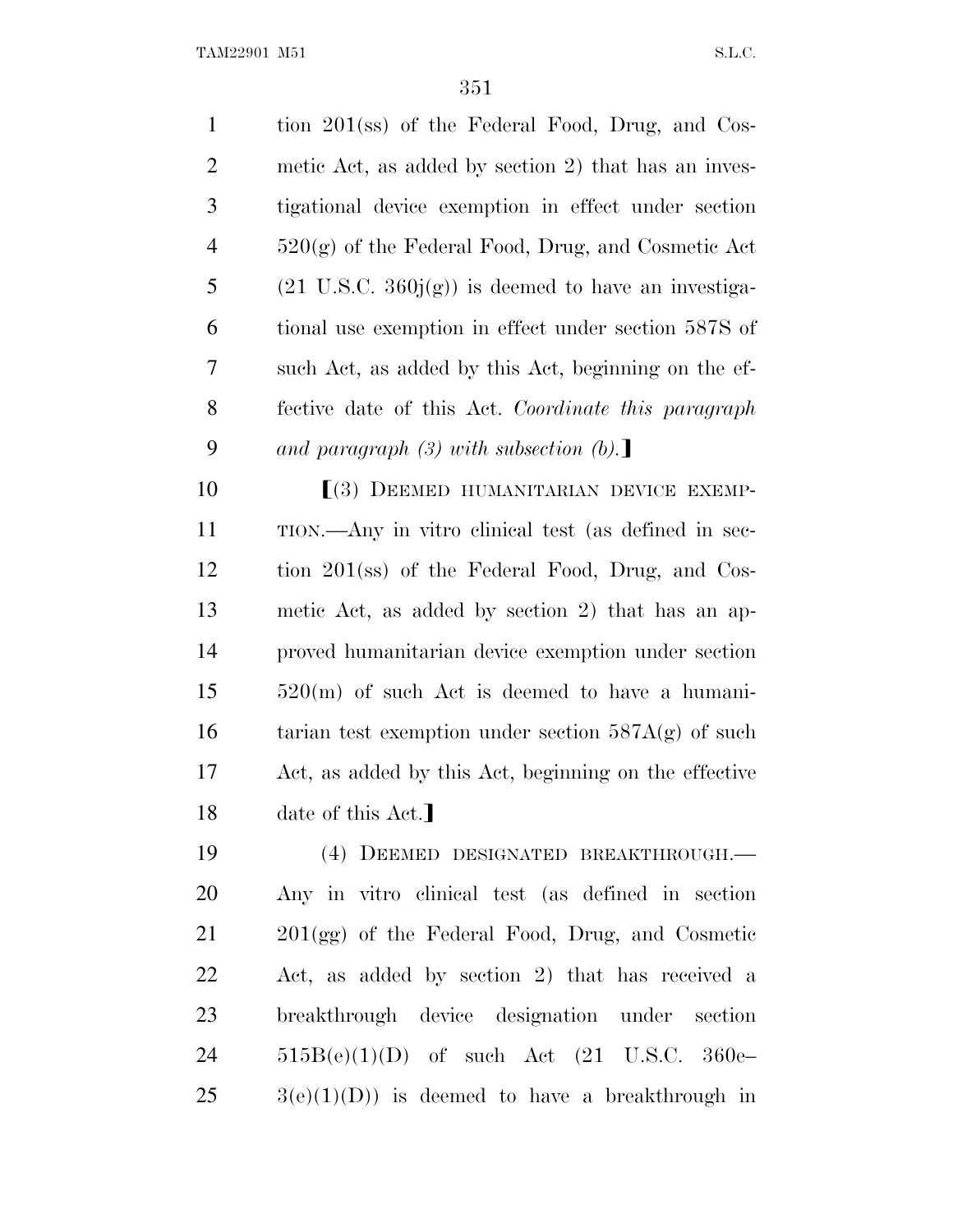vitro clinical test designation under section 587C of such Act, as added by this Act, beginning on the ef-fective date of this Act.

 (5) DEEMED REQUEST FOR INFORMAL FEED- BACK.—With regard to any in vitro clinical test that is the subject of a pre-submission request described in the guidance, ''Requests for Feedback and Meet- ings for Medical Device Submissions: The Q-Submis- sion Program'', issued by the Food and Drug Ad- ministration on January 6, 2021, such request is deemed to constitute a request for informal feedback under section 587F of the Federal Food, Drug, and Cosmetic Act, as added by section 3, beginning on the effective date of this Act.

 (e) PREVIOUSLY CLASSIFIED DEVICES.—Notwith- standing section 587 of the Federal Food, Drug, and Cos- metic Act, as added by section 823, for purposes of sub- chapter J of chapter V of such Act, as added by section 823, the following apply:

 (1) In the case of an in vitro clinical test type that has been classified by the Secretary as a class I device pursuant to section 513 of such Act (21 U.S.C. 360c), such in vitro clinical test shall be low- risk, unless reclassified by the Secretary pursuant to section 587F of such Act.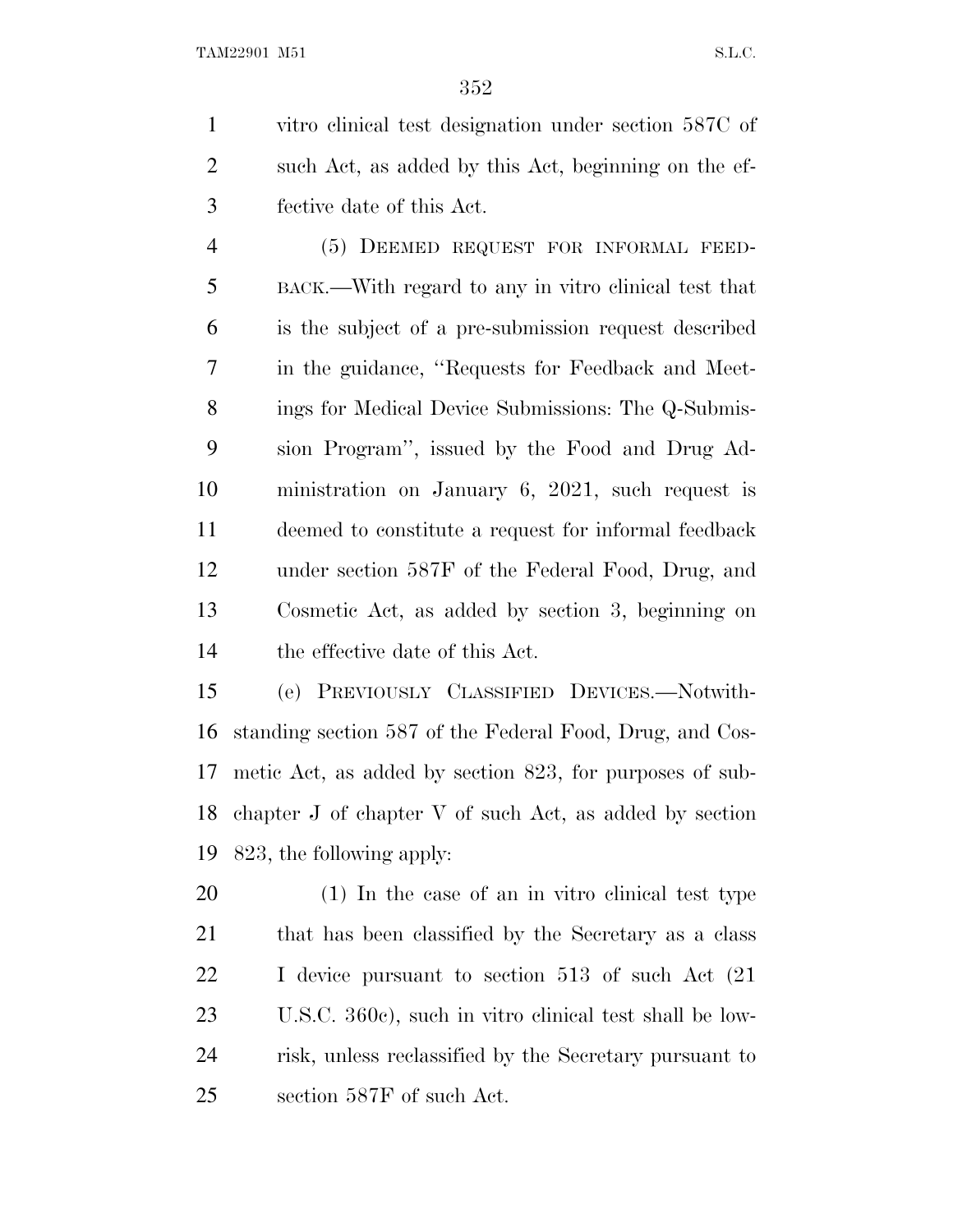| $\mathbf{1}$   | $(2)$ In the case of an in vitro clinical test type                        |
|----------------|----------------------------------------------------------------------------|
| $\overline{2}$ | that has been classified by the Secretary as a class                       |
| 3              | II device pursuant to section 513 of such Act (21)                         |
| $\overline{4}$ | U.S.C. 360c), such in vitro clinical test shall be                         |
| 5              | moderate-risk, unless reclassified by the Secretary                        |
| 6              | pursuant to section 587F of such Act.                                      |
| 7              | (3) In the case of an in vitro clinical test type                          |
| 8              | that has been classified by the Secretary as a class                       |
| 9              | III device pursuant to section 513 of such Act (21)                        |
| 10             | U.S.C. 360c), such in vitro clinical test shall be                         |
| 11             | high-risk, unless reclassified by the Secretary pursu-                     |
| 12             | ant to section 587F of such Act.                                           |
| 13             | SEC. 826. EMERGENCY USE AUTHORIZATION.                                     |
| 14             | (a) IN GENERAL.—Section 564 of the Federal Food,                           |
| 15             | Drug, and Cosmetic Act $(21 \text{ U.S.C. } 360 \text{bbb} - 3)$ is amend- |
| 16             | $ed$ —                                                                     |
| 17             | $(1)$ in subsection $(a)$ —                                                |
| 18             | (A) in paragraphs (1) and (4)(C), by in-                                   |
| 19             | serting "in vitro clinical test," before "or bio-                          |
| 20             | logical product" each place such term appears;                             |
| 21             | and                                                                        |
| 22             | (B) in paragraph $(2)(A)$ , by striking "or                                |
| 23             | $515"$ and inserting "515, or 587B";                                       |
| 24             | $(2)$ in subsection $(e)$ —                                                |
| 25             | $(A)$ in paragraph $(3)$ —                                                 |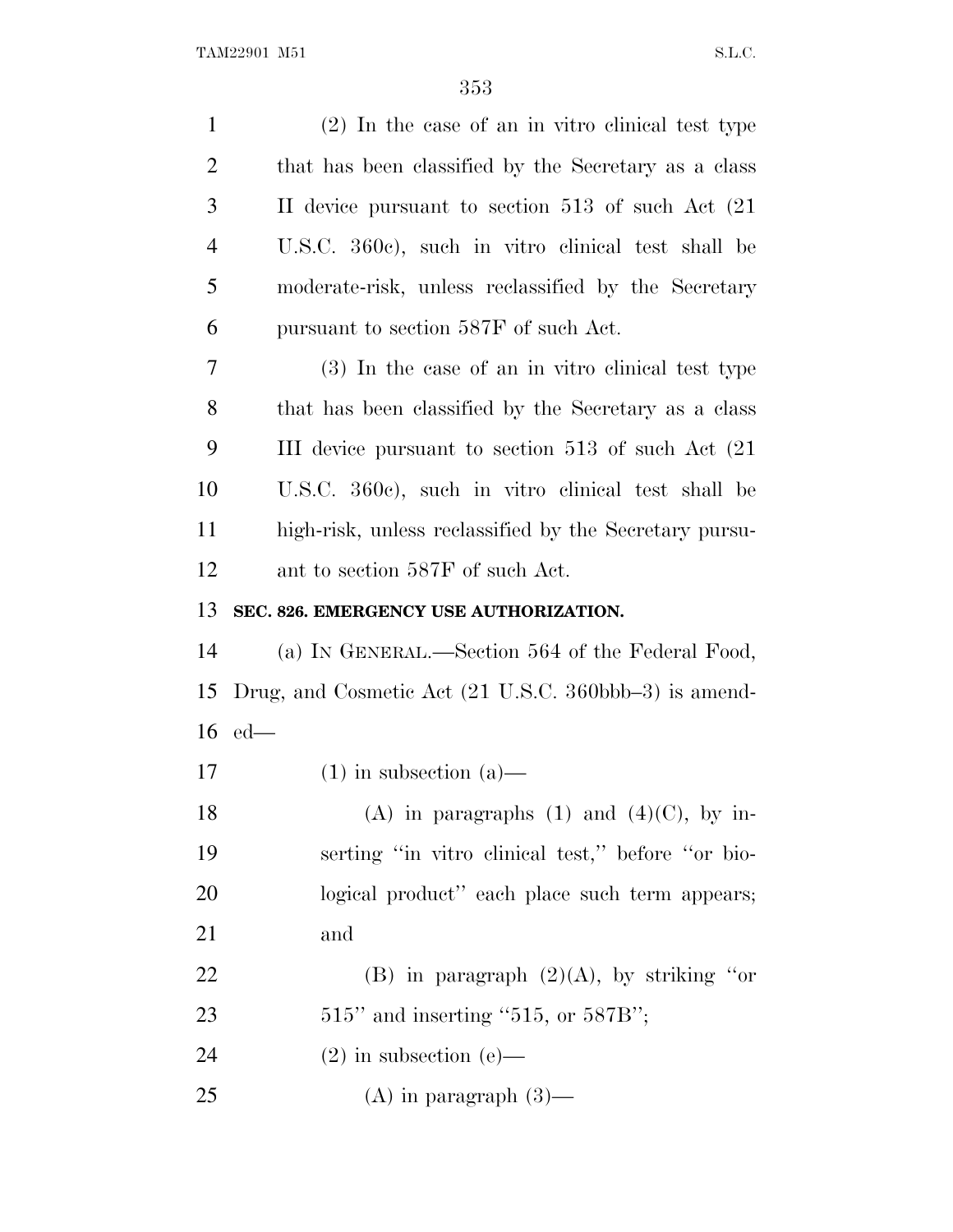| $\mathbf{1}$   | (i) in subparagraph $(B)$ , by striking            |
|----------------|----------------------------------------------------|
| $\overline{2}$ | "and" at the end;                                  |
| 3              | (ii) in subparagraph $(C)$ , by striking           |
| $\overline{4}$ | the period and inserting "; and"; and              |
| 5              | (iii) by adding at the end the fol-                |
| 6              | lowing:                                            |
| $\overline{7}$ | $\lq\lq$ (D) quality requirements (with respect to |
| 8              | in vitro clinical tests) under section 587K.";     |
| 9              | and                                                |
| 10             | $(B)$ in paragraph $(4)$ —                         |
| 11             | (i) in subparagraph $(A)$ , by striking ";         |
| 12             | or" and inserting a semicolon;                     |
| 13             | (ii) in subparagraph $(B)$ , by striking           |
| 14             | the period and inserting "; or"; and               |
| 15             | (iii) by adding at the end the fol-                |
| 16             | lowing:                                            |
| 17             | $"$ (C) with respect to in vitro clinical tests,   |
| 18             | requirements applicable to restricted in vitro     |
| 19             | clinical tests pursuant to section 5870.";         |
| 20             | $(3)$ in subsection $(m)$ —                        |
| 21             | $(A)$ in the subsection heading, by striking       |
| 22             | "LABORATORY TESTS ASSOCIATED WITH DE-              |
| 23             | VICES" inserting "IN VITRO CLINICAL TESTS"         |
| 24             | after "DEVICES"; and                               |
| 25             | $(B)$ in paragraph $(1)$ —                         |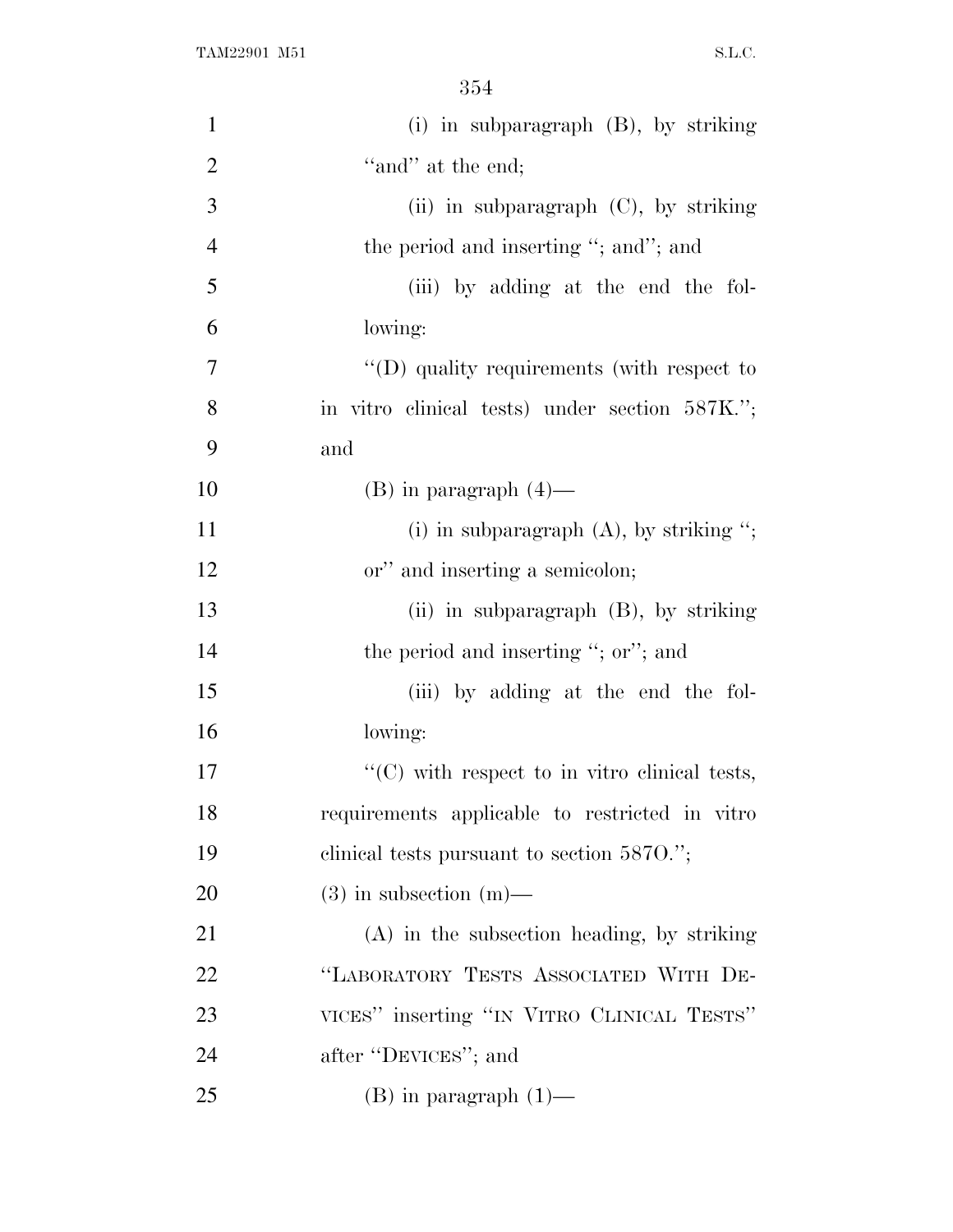| $\mathbf{1}$   | (i) by striking "to a device" and in-                                        |
|----------------|------------------------------------------------------------------------------|
| $\overline{2}$ | serting "to an in vitro clinical test";                                      |
| 3              | (ii) by striking "such device" and in-                                       |
| $\overline{4}$ | serting "such in vitro clinical test".                                       |
| 5              | (b) EMERGENCY USE OF MEDICAL PRODUCTS.—Sec-                                  |
| 6              | tion $564A(a)(2)$ of the Federal Food, Drug, and Cosmetic                    |
| 7              | Act $(21 \text{ U.S.C. } 360 \text{bbb} - 3a(a)(2))$ is amended by inserting |
| 8              | "in vitro clinical test," after "device,".                                   |
| 9              | (c) PRODUCTS HELD FOR EMERGENCY USE.—Sec-                                    |
| 10             | tion $564B(2)$ of the Federal Food, Drug, and Cosmetic                       |
| 11             | Act $(21 \text{ U.S.C. } 360 \text{bbb} -3b(2))$ is amended—                 |
| 12             | (1) in subparagraph (A), by striking "or $515"$                              |
| 13             | and inserting $"515$ , or $587B"$ ; and                                      |
| 14             | $(2)$ in subparagraph $(B)$ , by striking "or 520"                           |
| 15             | and inserting 520, or 587S.                                                  |
| 16             | SEC. 827. ANTIMICROBIAL SUSCEPTIBILITY TESTS.                                |
| 17             | Section 511A of the Federal Food, Drug, and Cos-                             |
| 18             | metic Act $(21 \text{ U.S.C. } 360a-2)$ is amended—                          |
| 19             | $(1)$ in subsection $(a)(1)(C)$ —                                            |
| 20             | (A) by striking "clear under section                                         |
| 21             | $510(k)$ , classify under section $513(f)(2)$ , or ap-                       |
| 22             | prove under section 515" and inserting "ap-                                  |
| 23             | prove under section 587B, exempt from pre-                                   |
| 24             | market review under section 587C, or grant a                                 |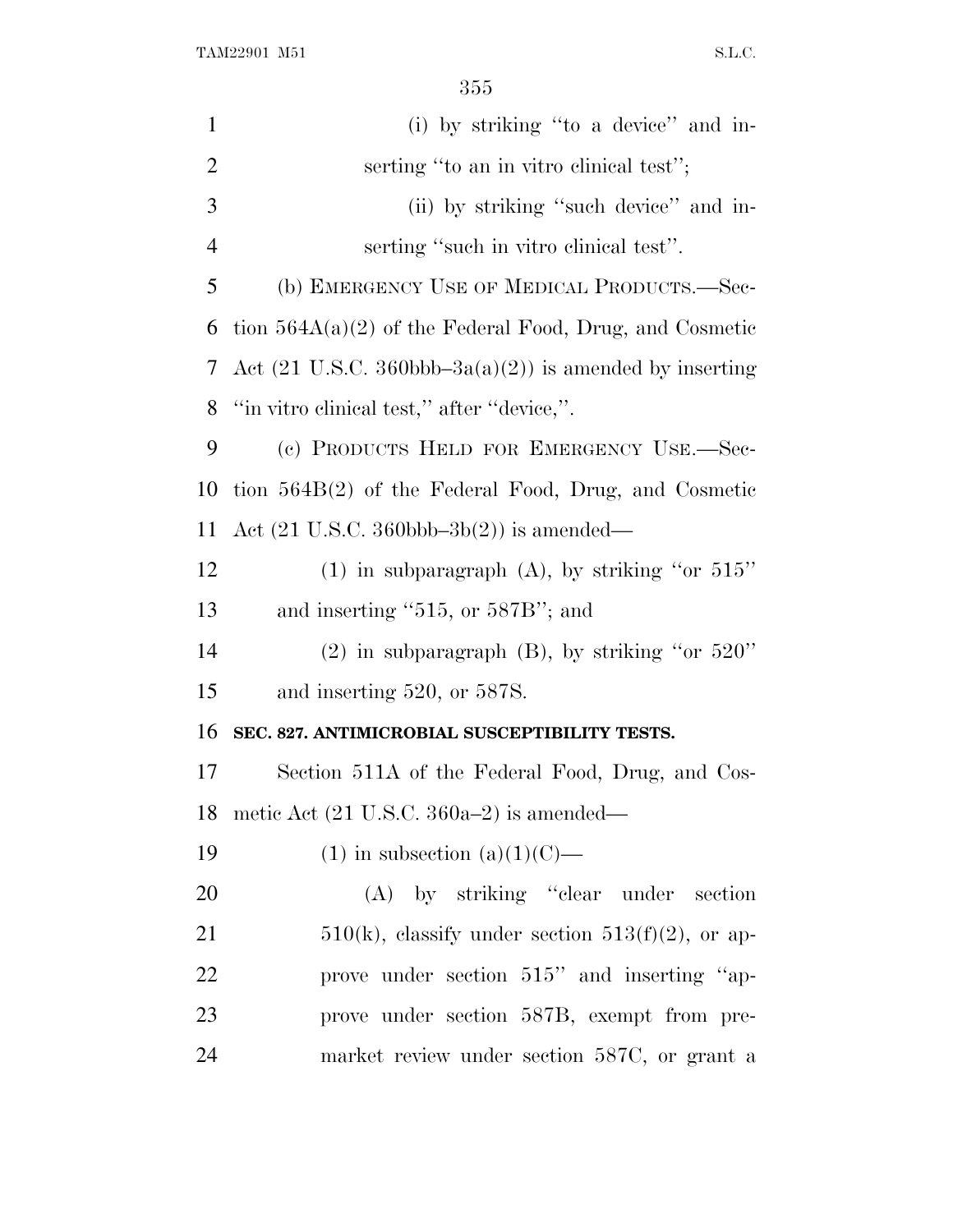| $\mathbf{1}$   | technology certification order under section        |
|----------------|-----------------------------------------------------|
| $\overline{2}$ | $587D$ "; and                                       |
| 3              | (B) by striking "testing devices" and in-           |
| $\overline{4}$ | serting "in vitro clinical tests";                  |
| 5              | $(2)$ in subsection $(c)(5)$ , by striking "drug or |
| 6              | device" each place it appears and inserting "drug,  |
| 7              | device, or in vitro clinical test";                 |
| 8              | $(3)$ in subsection $(e)$ —                         |
| 9              | $(A)$ in the heading, by striking "TESTING"         |
| 10             | DEVICES" and inserting "IN VITRO CLINICAL           |
| 11             | TESTS";                                             |
| 12             | $(B)$ in paragraph $(1)$ —                          |
| 13             | (i) by striking "510, 513, and 515,"                |
| 14             | and inserting " $587B$ , and $587D$ ";              |
| 15             | (ii) by striking "antimicrobial suscep-             |
| 16             | tibility testing device" and inserting "anti-       |
| 17             | microbial susceptibility in vitro clinical          |
| 18             | test"; and                                          |
| 19             | (iii) by striking "such device" and in-             |
| 20             | serting "such in vitro clinical test";              |
| 21             | $(C)$ in paragraph $(2)$ —                          |
| 22             | (i) in the heading, by striking "TEST-              |
| 23             | ING DEVICES" and inserting "IN VITRO                |
| 24             | CLINICAL TESTS";                                    |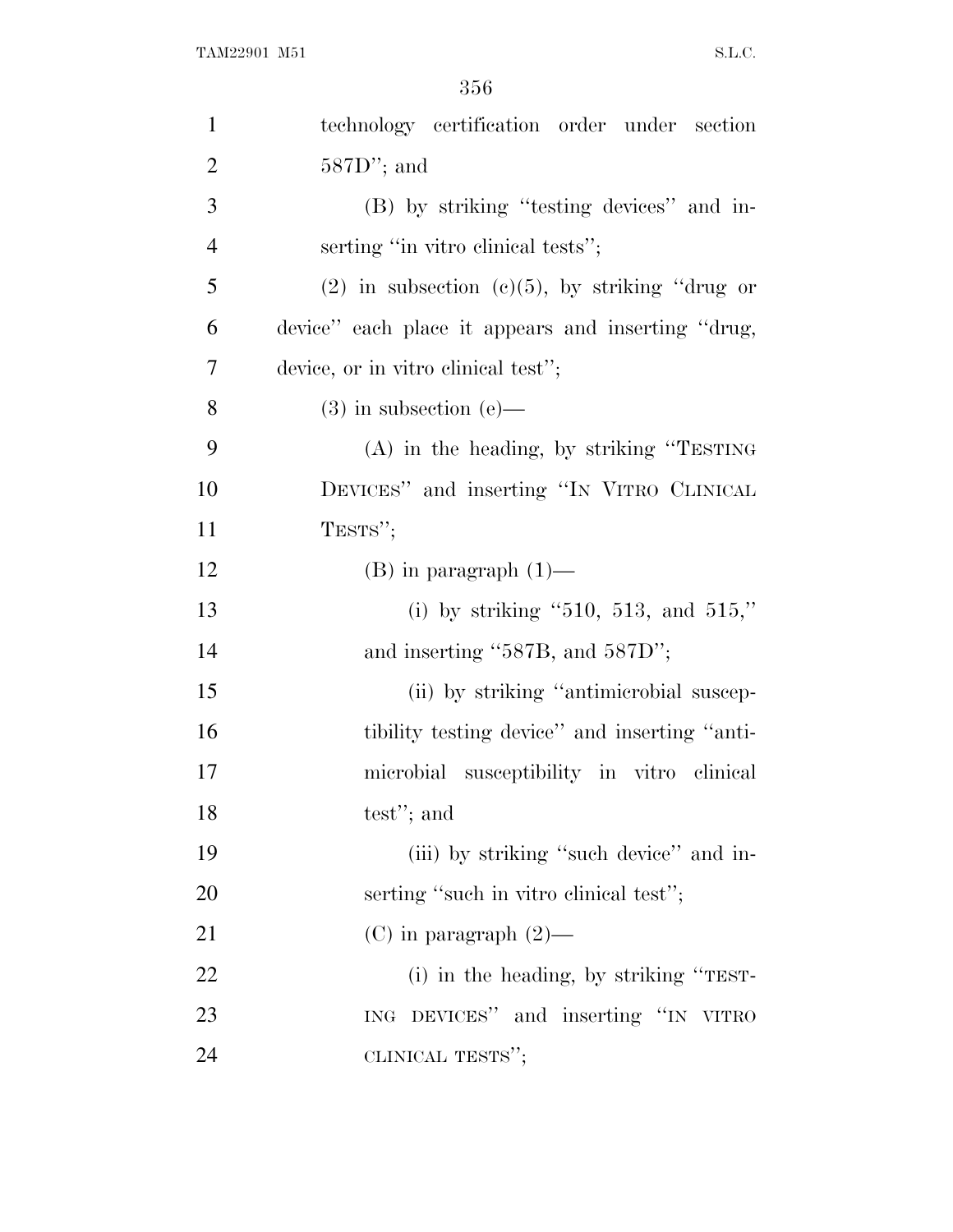| $\mathbf{1}$   | (ii) in subparagraphs $(A)$ and $(B)$                     |
|----------------|-----------------------------------------------------------|
| $\overline{2}$ | (other than clause (iii) of such subpara-                 |
| $\mathfrak{Z}$ | $graph (B)$ , by striking "device" each place             |
| $\overline{4}$ | it appears and inserting "in vitro clinical               |
| 5              | test"; and                                                |
| 6              | (iii) in subparagraph $(B)(iii)$ , by strik-              |
| $\tau$         | ing "a device" and inserting "an in vitro"                |
| 8              | clinical test"; and                                       |
| 9              | $(iv)$ by amending subparagraph $(C)$ to                  |
| 10             | read as follows:                                          |
| 11             | "(C) The antimicrobial susceptibility in                  |
| 12             | vitro clinical test meets all other requirements          |
| 13             | to be approved under section 587B, exempted               |
| 14             | from premarket review under section 587C, or              |
| 15             | offered under a technology certification order            |
| 16             | under section 587D."; and                                 |
| 17             | $(4)$ in subsection $(f)$ , by amending paragraph         |
| 18             | $(1)$ to read as follows:                                 |
| 19             | $\lq(1)$ The term 'antimicrobial susceptibility in        |
| 20             | vitro clinical test' means an in vitro clinical test that |
| 21             | utilizes susceptibility test interpretive criteria to de- |
| 22             | termine and report the in vitro susceptibility of cer-    |
| 23             | tain microorganisms to a drug (or drugs)."; and           |
| 24             | $(5)$ in subsection $(g)(2)$ —                            |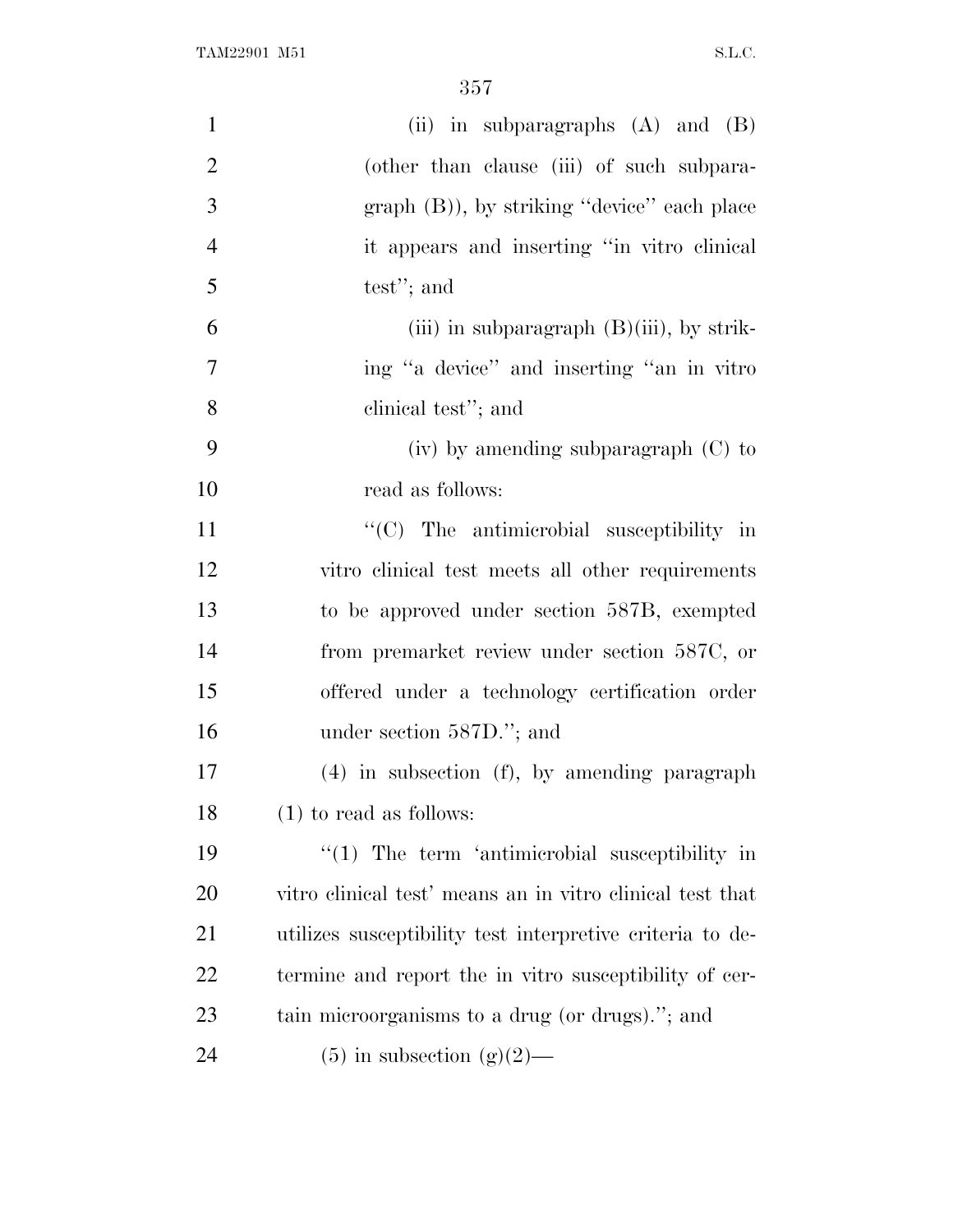| $\mathbf{1}$   | (A) by amending the matter preceding sub-                     |
|----------------|---------------------------------------------------------------|
| $\overline{2}$ | paragraph $(A)$ to read as follows:                           |
| 3              | $"(2)$ with respect to approving an application               |
| $\overline{4}$ | under section 587B or granting a technology certifi-          |
| 5              | eation order under section 587D—"; and                        |
| 6              | $(B)$ in subparagraph $(A)$ —                                 |
| $\overline{7}$ | (i) by striking "device" and inserting                        |
| 8              | "in vitro clinical test"; and                                 |
| 9              | (ii) by striking "antimicrobial suscep-                       |
| 10             | tibility testing device" and inserting "anti-                 |
| 11             | microbial susceptibility in vitro clinical                    |
| 12             | test".                                                        |
| 13             | SEC. 828. COMBINATION PRODUCTS.                               |
| 14             | (a) IN GENERAL.—Section $503(g)$ of the Federal               |
| 15             | Food, Drug, and Cosmetic Act $(21 \text{ U.S.C. } 353(g))$ is |
| 16             | amended—                                                      |
| 17             | $(1)$ in paragraph $(1)$ —                                    |
| 18             | $(A)$ in subparagraph $(A)$ , by striking "or                 |
| 19             | biological product" and inserting "in vitro clin-             |
| 20             | ical test, or biological product (except for a                |
| 21             | product constituted of a device and an in vitro               |
| 22             | clinical test)";                                              |
| 23             | $(B)$ in subparagraph $(B)$ , by adding at the                |
| 24             | end the following: "For purposes of this Act, a               |
| 25             | product that constitutes a combination of a                   |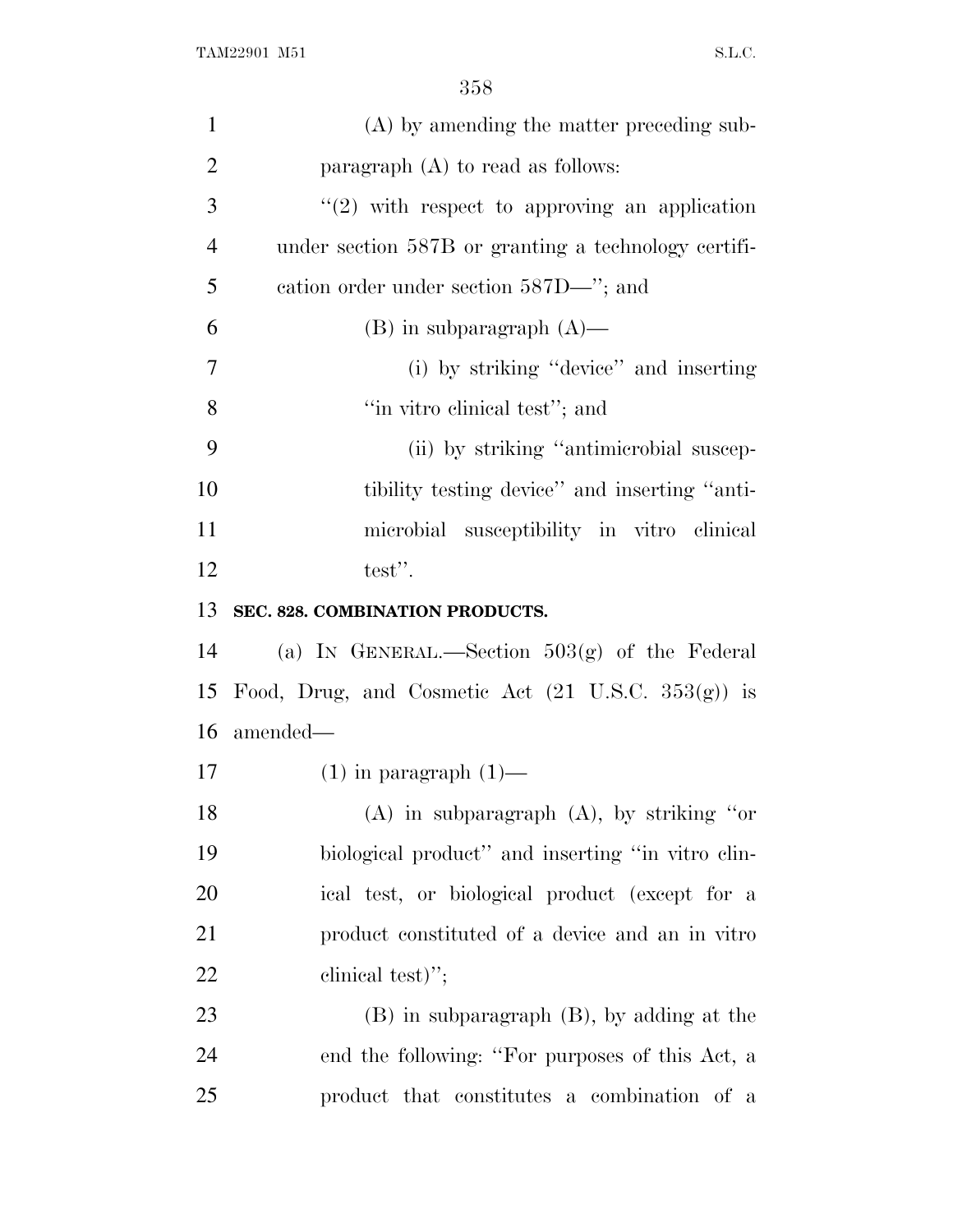| $\mathbf{1}$   | drug and an in vitro clinical test is not a com-         |
|----------------|----------------------------------------------------------|
| $\overline{2}$ | bination product within the meaning of this              |
| 3              | subsection."; and                                        |
| $\overline{4}$ | $(C)$ in subparagraph $(D)(ii)$ —                        |
| 5              | (i) by inserting "or in vitro clinical                   |
| 6              | test" after "device"; and                                |
| 7              | (ii) by inserting "and in vitro clinical                 |
| 8              | tests" before "shall";                                   |
| 9              | $(2)$ in paragraph $(3)$ , by striking "safety and       |
| 10             | effectiveness or substantial equivalence" and insert-    |
| 11             | ing "safety and effectiveness, substantial equiva-       |
| 12             | lence, or analytical validity and clinical validity" be- |
|                |                                                          |
| 13             | fore "for the approved constituent part";                |
| 14             | $(3)$ in paragraph $(4)$ —                               |
| 15             | $(A)$ in subparagraph $(A)$ , by striking "or            |
| 16             | $513(f)(2)$ (submitted in accordance with para-          |
| 17             | graph $(5)$ " and inserting "513(f)(2) (sub-             |
| 18             | mitted in accordance with paragraph (5)),                |
| 19             | 587B, or 587D, or an exempt test under sec-              |
| 20             | tion 587C, as applicable"; and                           |
| 21             | $(B)$ in subparagraph $(B)$ , by inserting ",            |
| 22             | $587B$ , or $587D$ " after "section $515$ ";             |
| 23             | (4) in paragraph $(5)(A)$ , by striking "or              |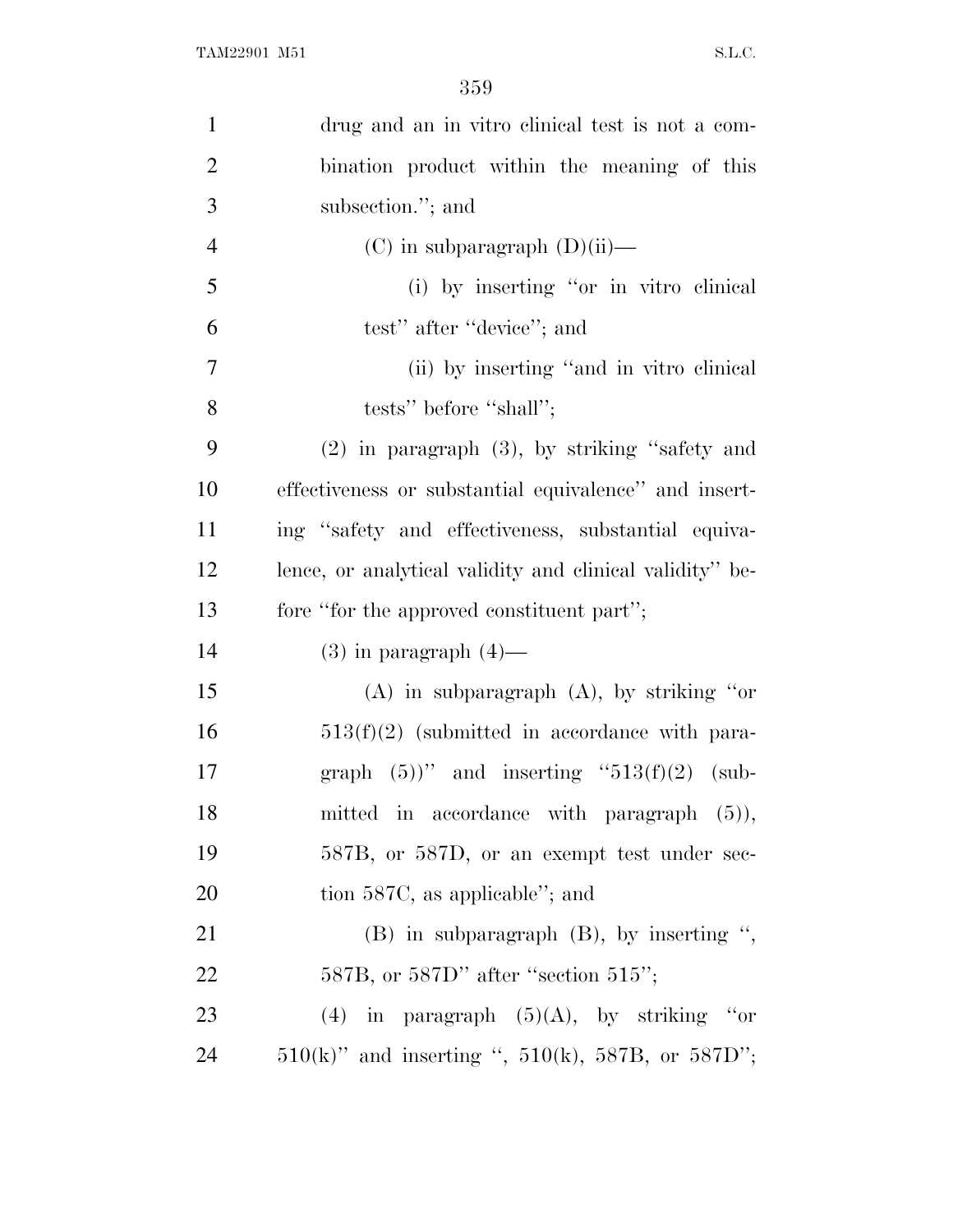| $\mathbf{1}$   | $(5)$ in paragraph $(7)$ , by striking "or substan-                   |
|----------------|-----------------------------------------------------------------------|
| $\overline{2}$ | tial equivalence" and inserting ", substantial equiva-                |
| 3              | lence, or analytical validity and clinical validity";                 |
| $\overline{4}$ | $(6)$ in paragraph $(8)$ , by adding at the end the                   |
| 5              | following:                                                            |
| 6              | "(I) This paragraph shall not apply to a                              |
| 7              | combination product constituted of a device and                       |
| 8              | an in vitro clinical test."; and                                      |
| 9              | $(7)$ in paragraph $(9)$ —                                            |
| 10             | (A) in subparagraph $(C)(i)$ , by striking "or                        |
| 11             | $520(g)$ " and inserting " $520(g)$ , $587B$ , or                     |
| 12             | $587D$ "; and                                                         |
| 13             | $(B)$ in subparagraph $(D)$ , by striking "or                         |
| 14             | 520" and inserting "520, 587B, or 587D".                              |
| 15             | (b) CLASSIFICATION OF PRODUCTS.—Section 563 of                        |
| 16             | the Federal Food, Drug, and Cosmetic Act (21 U.S.C.                   |
| 17             | $360 \text{bbb} - 2$ ) is amended by adding at the end the following: |
|                | 18 "(d) EXEMPTION.—This section shall not apply to a                  |
| 19             | product constituted of a device and an in vitro clinical              |
| 20             | test.".                                                               |
| 21             | [SEC. 829. RESOURCES.                                                 |
|                |                                                                       |

  $\qquad$  [(a) FINDINGS.—Congress finds that the fees au- thorized by this section will be dedicated to meeting the goals identified in the letters from the Secretary of Health and Human Services to the Committee on Health, Edu-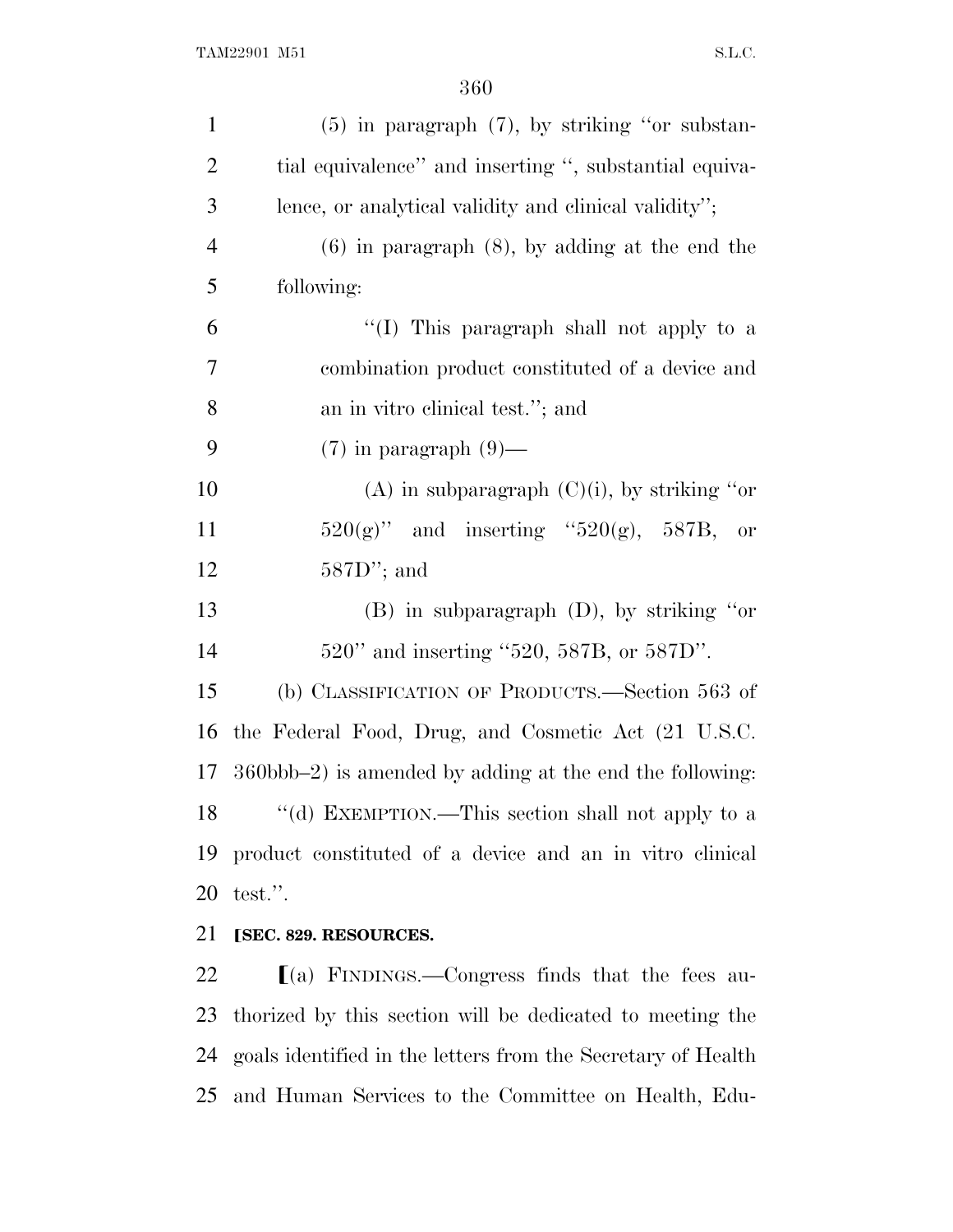cation, Labor, and Pensions of the Senate and the Com- mittee on Energy and Commerce of the House of Rep-3 resentatives, as set forth in the Congressional Record. **[(b) ESTABLISHMENT OF USER FEE PROGRAM.**   $[(1)$  DEVELOPMENT OF USER FEES FOR IN VITRO CLINICAL TESTS.— ø(A) IN GENERAL.—Beginning not later 8 than October 1, 2021, the Secretary of Health

 and Human Services (in this section referred to as the ''Secretary'') shall develop recommenda- tions to present to Congress with respect to the goals, and plans for meeting the goals, for the process of the review of in vitro clinical test ap- plications submitted under subchapter J of chapter V of the Federal Food, Drug, and Cos- metic Act, as added by this Act, for the first 5 fiscal years after fiscal year 2022. In developing such recommendations, the Secretary shall con-19 sult with—

20 [(i) the Committee on Energy and Commerce of the House of Representa-22 tives;

23 [(ii) the Committee on Health, Edu- cation, Labor, and Pensions of the Sen-25 ate;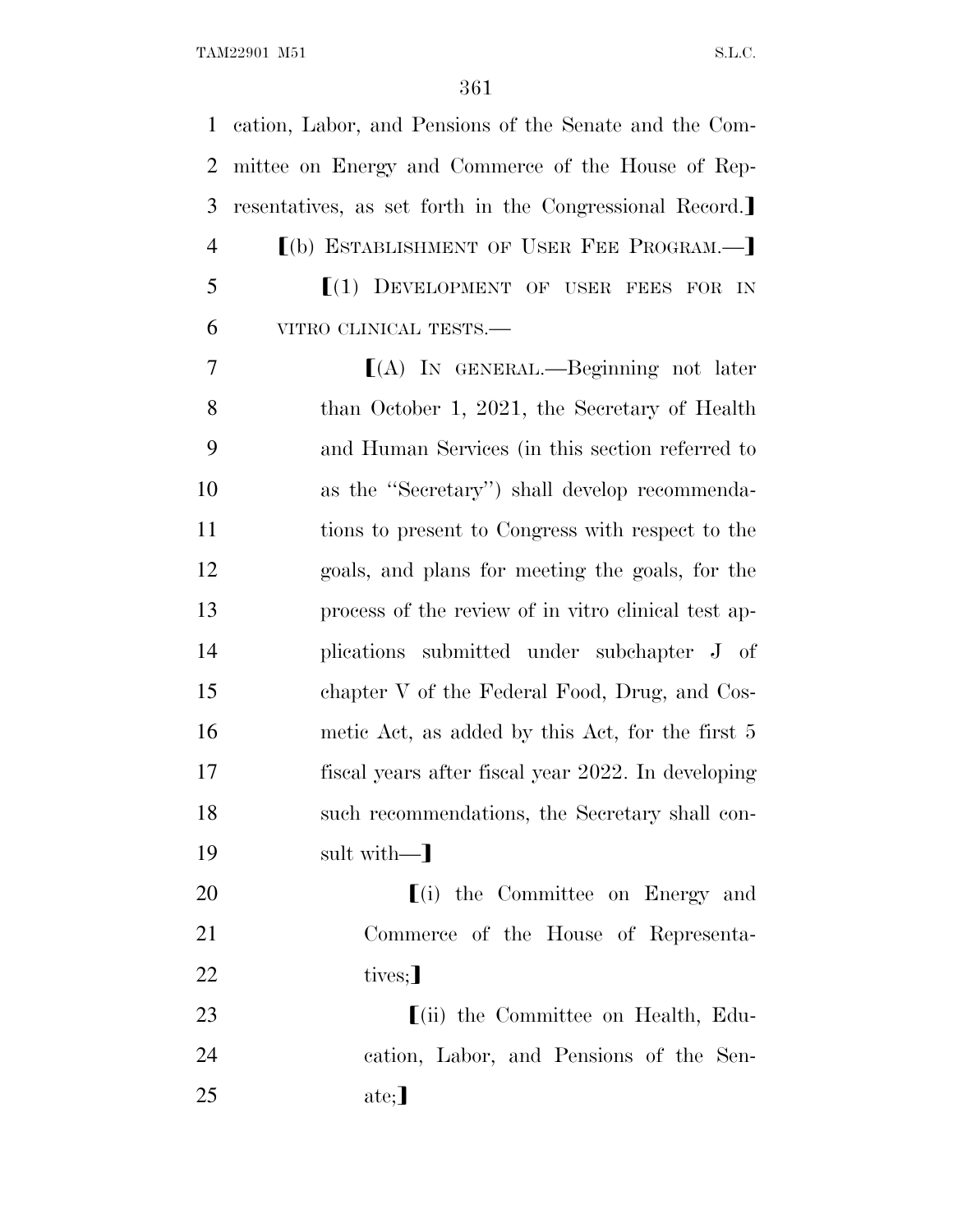| $\mathbf{1}$   | $\left[$ (iii) scientific and academic experts;                                    |
|----------------|------------------------------------------------------------------------------------|
| $\overline{2}$ | $(iv)$ health care professionals;                                                  |
| 3              | $\left[ \begin{matrix} 0 \\ 1 \end{matrix} \right]$ representatives of patient and |
| $\overline{4}$ | consumer advocacy groups; and                                                      |
| 5              | $\left[\right(\mathrm{vi})\right]$ the regulated industry.                         |
| 6              | $[(B)$ PRIOR PUBLIC INPUT.—Prior to be-                                            |
| 7              | ginning negotiations with the regulated industry                                   |
| 8              | on the authorization of such subchapter J, the                                     |
| 9              | Secretary shall-                                                                   |
| 10             | $(i)$ publish a notice in the Federal                                              |
| 11             | Register requesting public input on the au-                                        |
| 12             | thorization of user fees;                                                          |
| 13             | $\left[ \text{(ii)} \right]$ hold a public meeting at which                        |
| 14             | the public may present its views on the au-                                        |
| 15             | thorization, including specific suggestions                                        |
| 16             | for the recommendations submitted under                                            |
| 17             | subparagraph $(E);$                                                                |
| 18             | $\left[ \left( \mathrm{iii}\right) \right]$ provide a period of 30 days after      |
| 19             | the public meeting to obtain written com-                                          |
| 20             | ments from the public suggesting changes                                           |
| 21             | to such subchapter $J$ ; and                                                       |
| 22             | $\lfloor (iv) \rfloor$ publish any comments received                               |
| 23             | under clause (iii) on the website of the                                           |
| 24             | Food and Drug Administration.                                                      |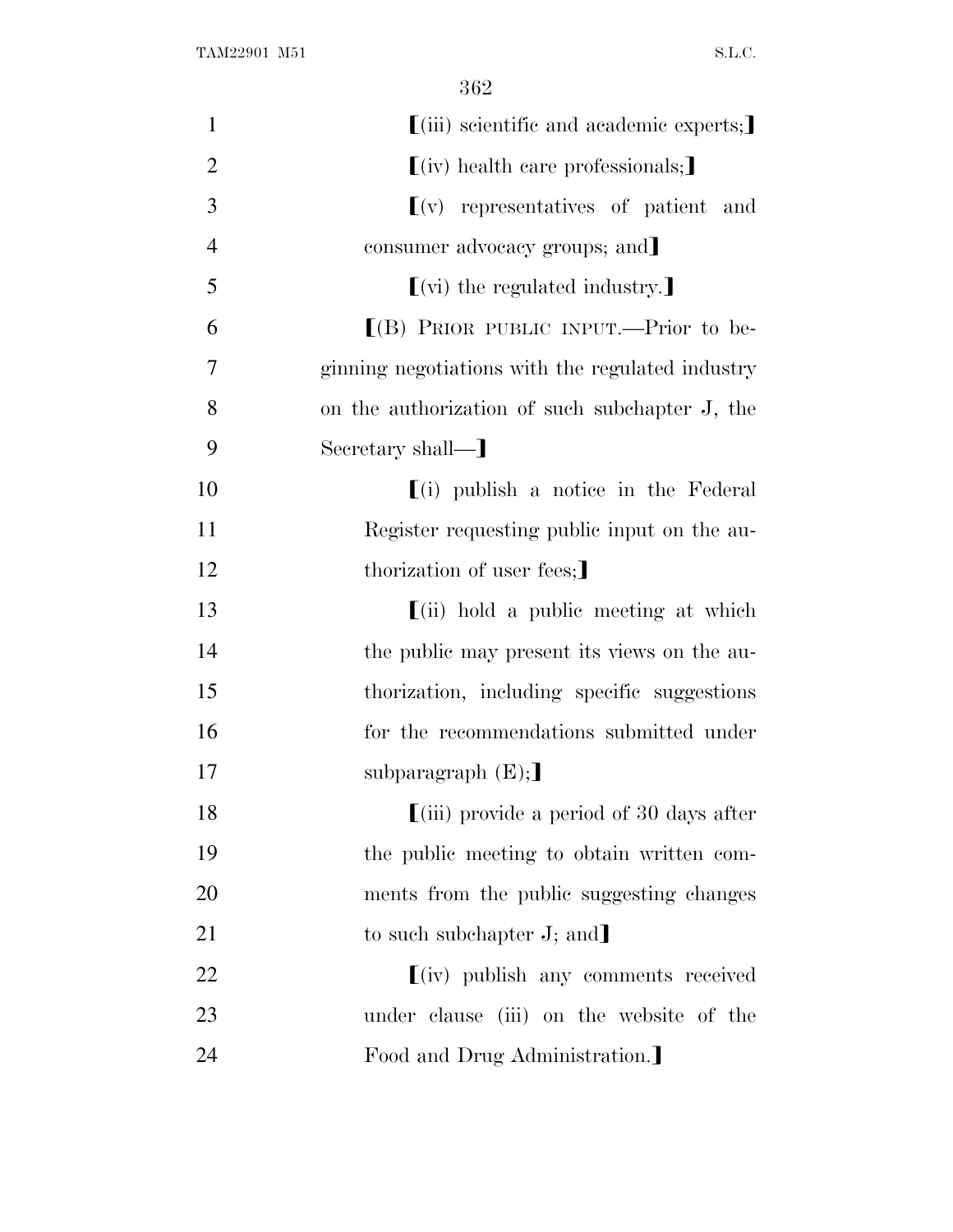| $\mathbf{1}$   | $(C)$ PERIODIC CONSULTATION.—Not less                                       |
|----------------|-----------------------------------------------------------------------------|
| $\overline{2}$ | frequently than once every month during nego-                               |
| 3              | tiations with the regulated industry, the Sec-                              |
| $\overline{4}$ | retary shall hold discussions with representa-                              |
| 5              | tives of patient and consumer advocacy groups                               |
| 6              | to continue discussions of the authorization                                |
| 7              | under such subchapter J and to solicit sugges-                              |
| 8              | tions to be included in the recommendations                                 |
| 9              | transmitted to Congress under subparagraph                                  |
| 10             | (E).                                                                        |
| 11             | $(D)$ PUBLIC REVIEW OF RECOMMENDA-                                          |
| 12             | TIONS.—After negotiations with the regulated                                |
| 13             | industry, the Secretary shall—                                              |
| 14             | $(i)$ present the recommendations de-                                       |
| 15             | veloped under subparagraph (A) to the                                       |
| 16             | Committee on Health, Education, Labor,                                      |
| 17             | and Pensions of the Senate and the Com-                                     |
| 18             | mittee on Energy and Commerce of the                                        |
| 19             | House of Representatives;                                                   |
| 20             | $\left[ \text{(ii)} \right]$ publish such recommendations in                |
| 21             | the Federal Register;                                                       |
| 22             | $\left[ \left( \mathrm{iii}\right) \right]$ provide for a period of 30 days |
| 23             | for the public to provide written comments                                  |
| 24             |                                                                             |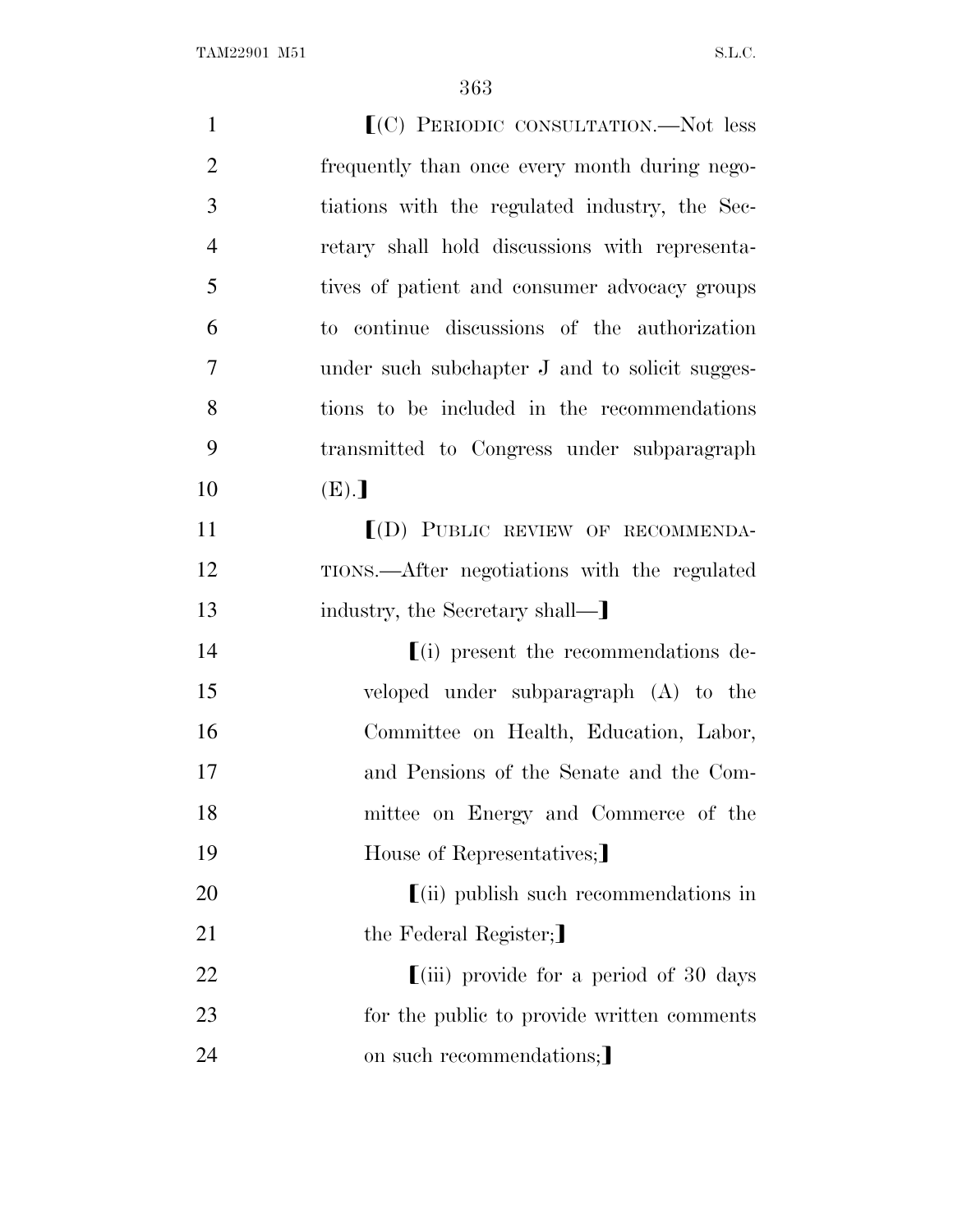| $\mathbf{1}$   | $(iv)$ hold a meeting at which the pub-                                    |
|----------------|----------------------------------------------------------------------------|
| $\overline{2}$ | lic may present its views on such rec-                                     |
| 3              | ommendations; and                                                          |
| $\overline{4}$ | $\left[ \mathrm{(v)} \right]$ after consideration of such public           |
| 5              | views and comments, revise such rec-                                       |
| 6              | ommendations as necessary.                                                 |
| $\overline{7}$ | $[$ (E) TRANSMITTAL OF RECOMMENDA-                                         |
| 8              | TIONS.                                                                     |
| 9              | $(i)$ In GENERAL.—Not later than                                           |
| 10             | June 1, 2021, the Secretary shall transmit                                 |
| 11             | to Congress the revised recommendations                                    |
| 12             | under subparagraph $(A)$ , a summary of the                                |
| 13             | views and comments received under such                                     |
| 14             | subparagraph, and any changes made to                                      |
| 15             | the recommendations in response to such                                    |
| 16             | views and comments.]                                                       |
| 17             | RECOMMENDATION REQUIRE-<br>$\lceil$ (ii)                                   |
| 18             | MENTS.—The recommendations<br>trans-                                       |
| 19             | mitted under this subparagraph shall—                                      |
| 20             | $\left[ \begin{matrix} 1 \end{matrix} \right]$ include the number of full- |
| 21             | time equivalent employees per fiscal                                       |
| 22             | year that are agreed to be hired to                                        |
| 23             | carry out the goals included in such                                       |
| 24             | recommendations for each year of the                                       |
| 25             | 5-year period;                                                             |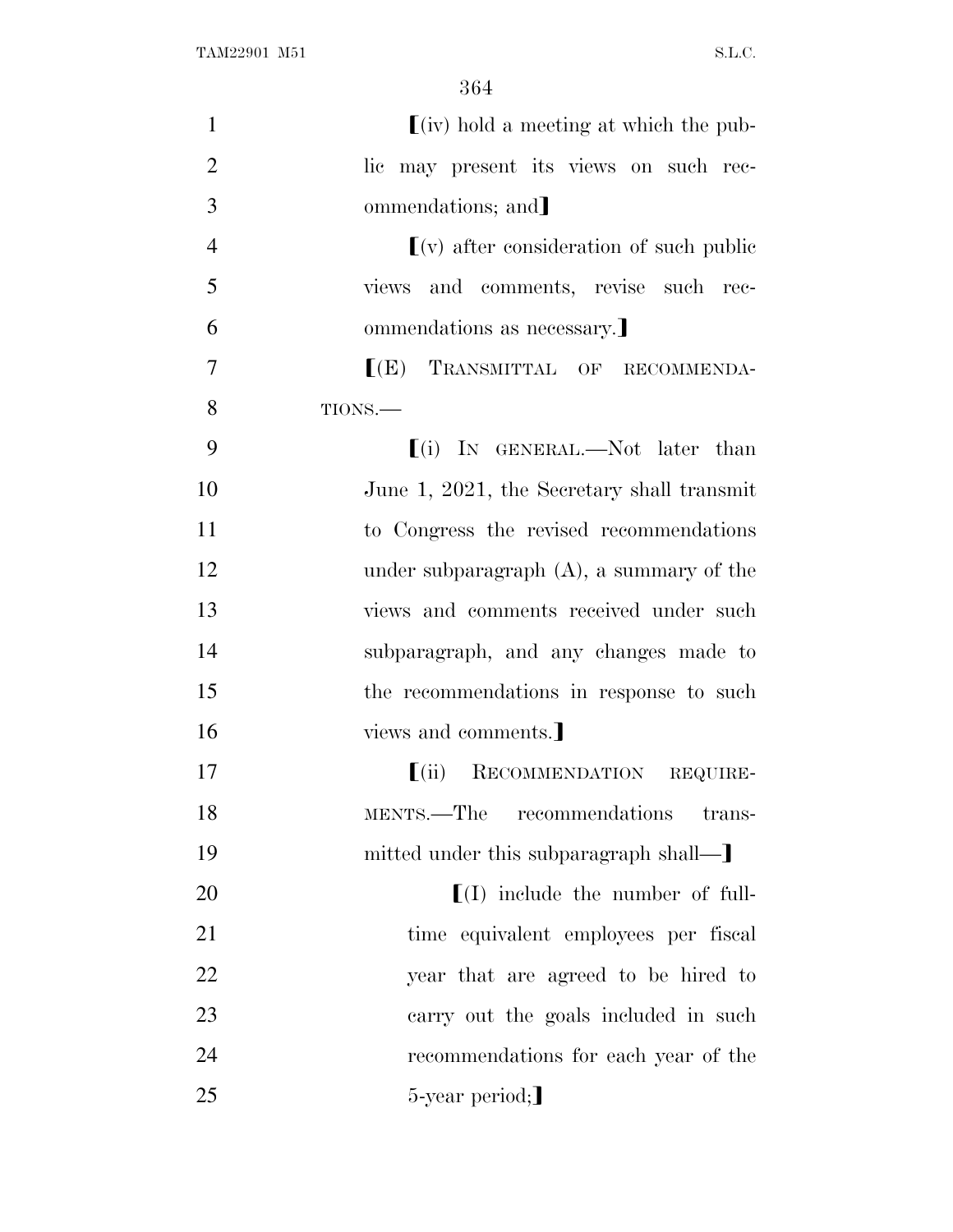$\left( \text{II} \right)$  provide that the amount of operating reserve balance in the user fee program established under this section is not more than the equiva- lent of 10 weeks of operating re- $6 \qquad \qquad \text{serve;}$ **IVE III** require the development of a strategic plan for any surplus within the operating reserve account above the 10-week operating reserve within 2 years of the establishment of the 12 program; **I**(IV) include an operating re- serve adjustment such that, if the Secretary has an operating reserve 16 balance in excess of 10 weeks of such operating reserves, the Secretary shall decrease such fee revenue and fees to provide for not more than 10 weeks of 20 such operating reserves;  $\lceil(V)\rceil$  if an adjustment is made as described in subclause (IV), provide the rationale for the amount of the decrease in fee revenue and fees shall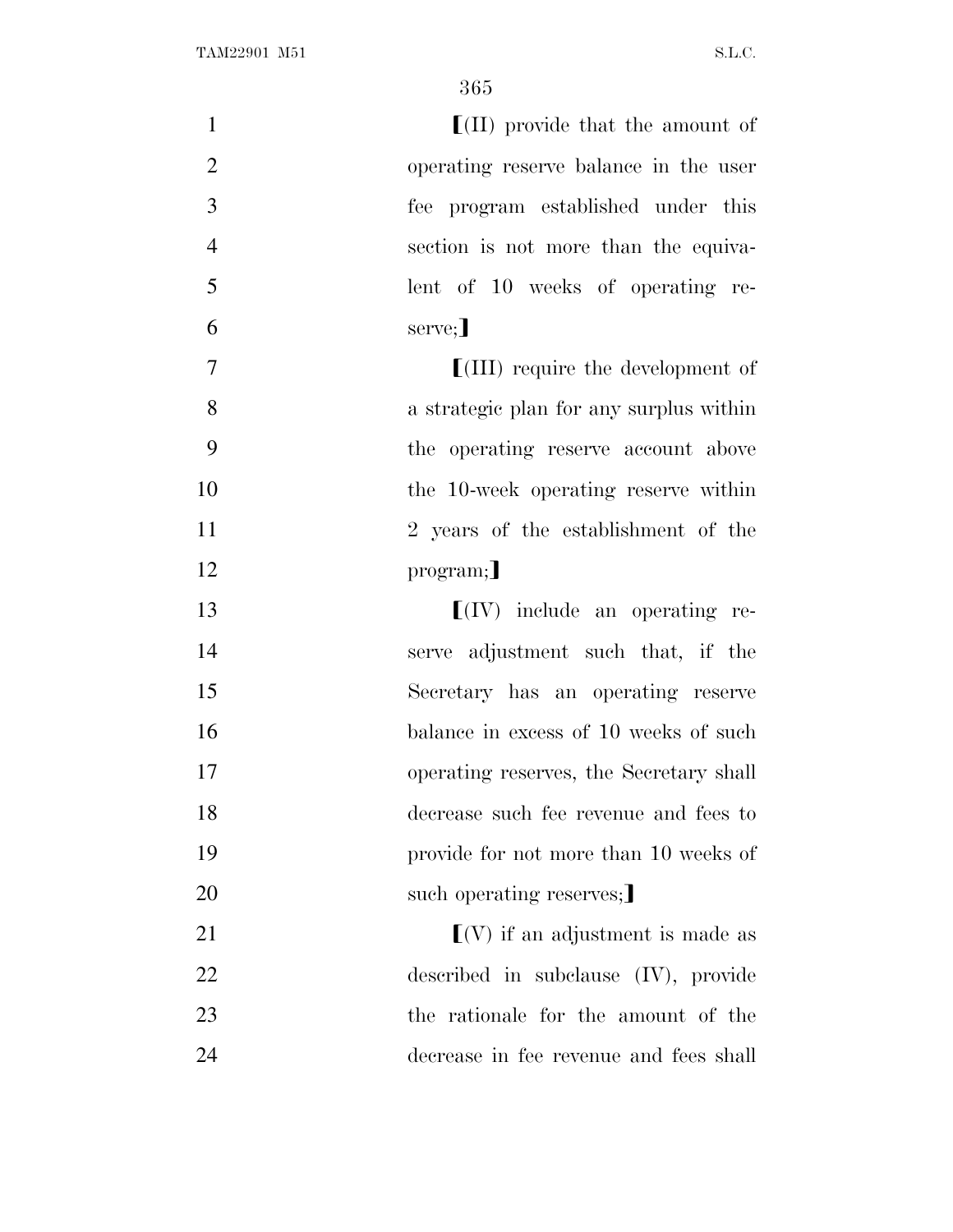| $\mathbf{1}$   | be contained in the Federal Register;                  |
|----------------|--------------------------------------------------------|
| $\overline{2}$ | and                                                    |
| 3              | $\left[ \text{(VI)} \right]$ provide that the fees as- |
| $\overline{4}$ | sessed and collected for the full-time                 |
| 5              | equivalent employees at the Center for                 |
| 6              | Devices and Radiological Health, with                  |
| $\overline{7}$ | respect to which the majority of time                  |
| 8              | reporting data indicates are dedicated                 |
| 9              | to the review of in vitro clinical tests,              |
| 10             | are not supported by the funds au-                     |
| 11             | thorized to be collected and assessed                  |
| 12             | under section 738 of the Federal                       |
| 13             | Food, Drug, and Cosmetic Act (21                       |
| 14             | U.S.C. 379j).]                                         |
| 15             | $I(F)$ PUBLICATION OF RECOMMENDA-                      |
| 16             | TIONS.—The Secretary shall publish on the              |
| 17             | website of the Food and Drug Administration            |
| 18             | the revised recommendations under subpara-             |
| 19             | $graph(A)$ , a summary of the views and com-           |
| 20             | ments received under subparagraphs<br>(B)              |
| 21             | through (D), and any changes made to the rec-          |
| 22             | ommendations originally proposed by the Sec-           |
| 23             | retary in response to such views and com-              |
| 24             | ments.]                                                |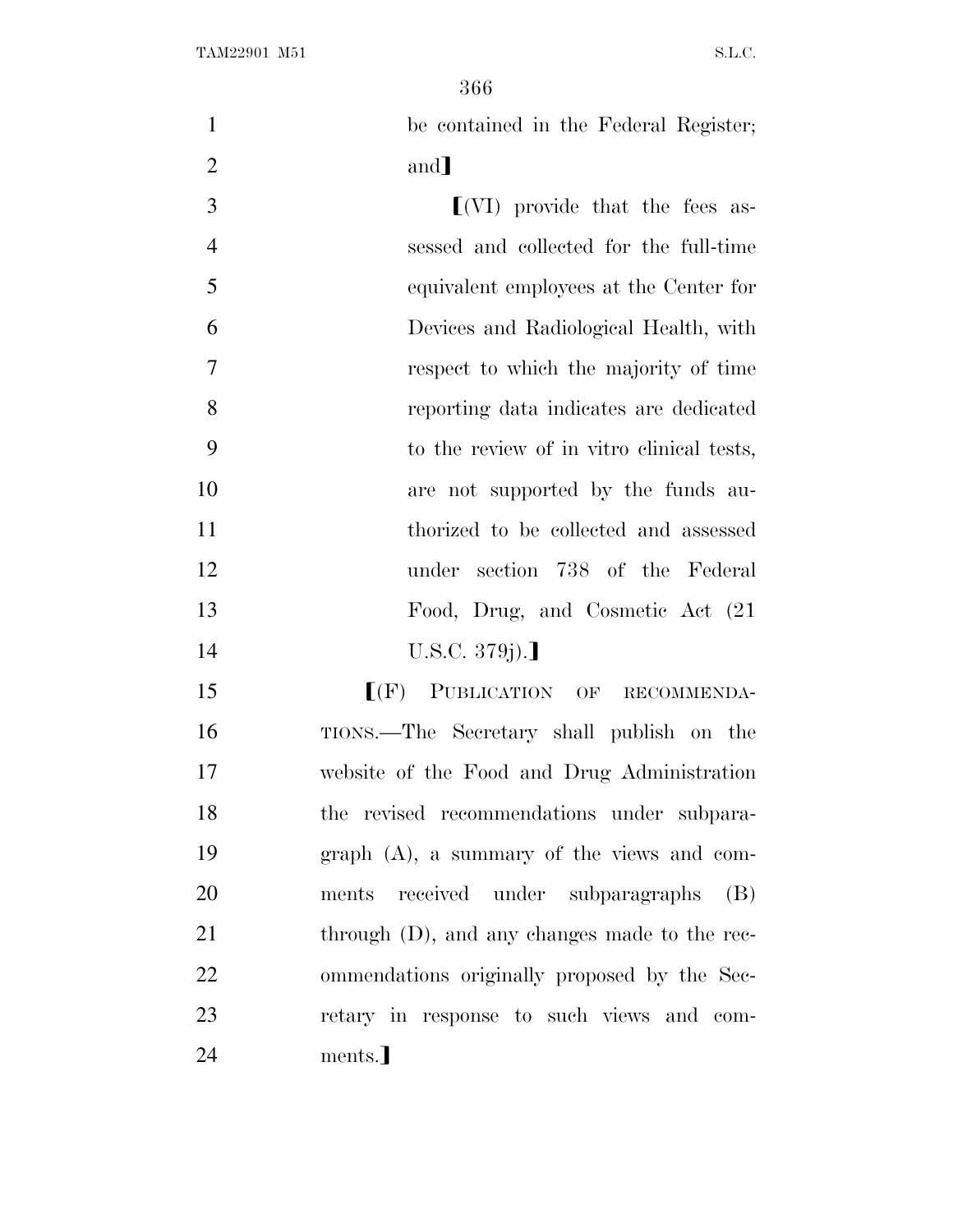| $\ $ (G) MINUTES OF NEGOTIATION MEET-   |
|-----------------------------------------|
| $INGS$ —                                |
| <b>[(i) PUBLIC AVAILABILITY.—Before</b> |

 transmitting the recommendations devel- oped under subparagraphs (A) through (F) to Congress, the Secretary shall make pub- licly available, on the website of the Food and Drug Administration, minutes of all negotiation meetings conducted under this subsection between the Food and Drug Ad-11 ministration and the regulated industry.

**IEC IVE CONTENT.—The minutes de-** scribed under clause (i) shall summarize any substantive proposal made by any party to the negotiations, any significant controversies or differences of opinion dur- ing the negotiations, and the resolution of any such controversy or difference of opin-19 ion.]

 $\Gamma(2)$  ESTABLISHMENT OF USER FEE PRO- GRAM.—Effective on October 1, 2021, provided that the Secretary transmits the recommendations under 23 paragraph  $(1)(E)$ , the Secretary is authorized to col- lect user fees relating to the submission of in vitro clinical test applications submitted under subchapter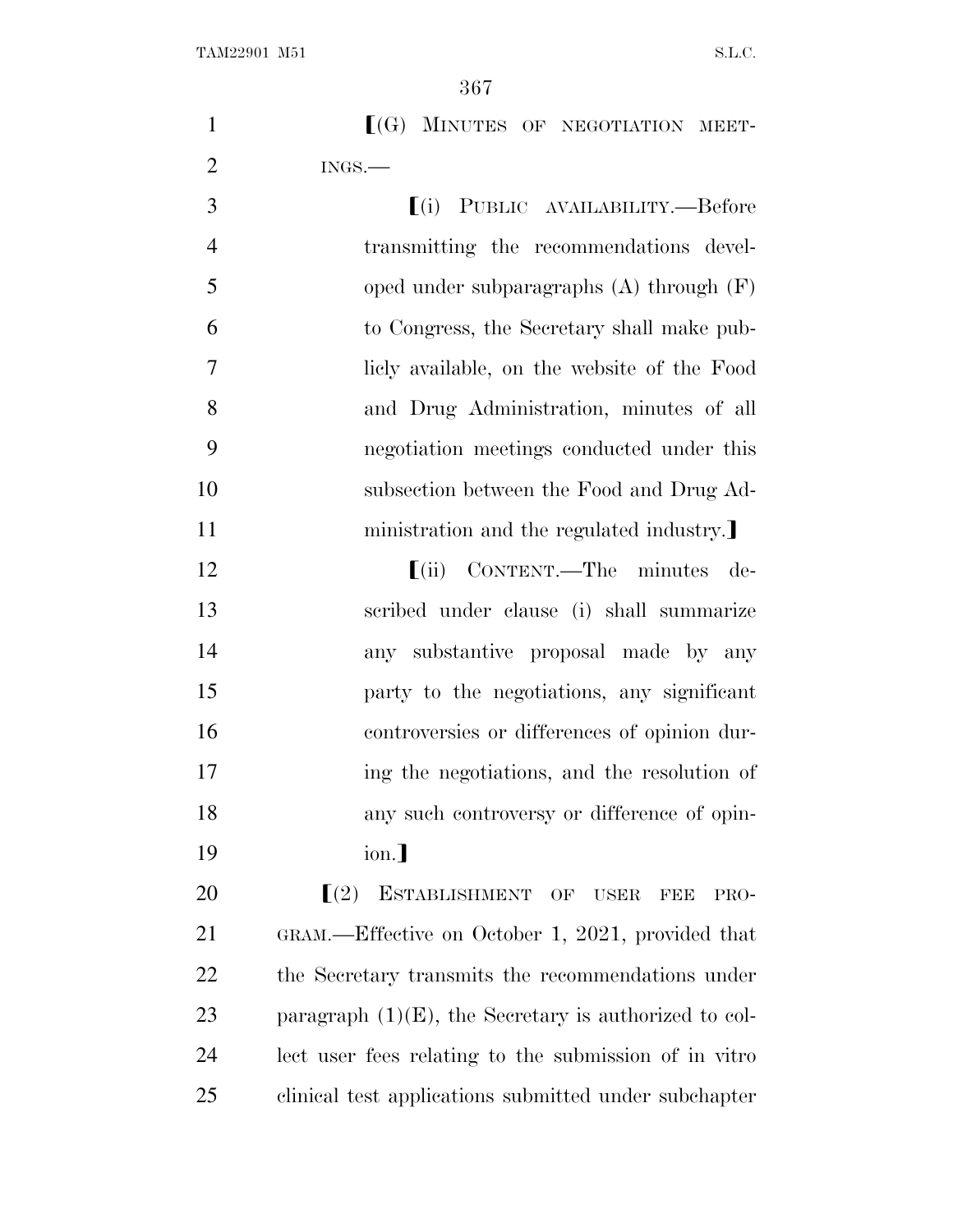J of chapter V of the Federal Food, Drug, and Cos- metic Act, as added by this Act. Fees under such program shall be assessed and collected only if the 4 requirements under paragraph (4) are met.

5  $\lceil(3) \text{ AUDIT.} \rceil$ 

 $(A)$  In GENERAL.—On the date that is 2 years after first receiving a user fee applicable to submission of an in vitro clinical test applica- tion submitted under subchapter J of chapter V of the Federal Food, Drug, and Cosmetic Act, as added by this Act, and on a biennial basis 12 thereafter until October 1, 2027, the Secretary shall perform an audit of the costs of reviewing such applications under such subchapter J. Such an audit shall compare the costs of re- viewing such applications under such sub- chapter J to the amount of the user fee applica-18 ble to such applications.

**ICE** (B) ALTERATION OF USER FEE.—If the audit performed under subparagraph (A) indi- cates that the user fees applicable to applica-22 tions submitted under such subchapter J exceed 30 percent of the costs of reviewing such appli- cations, the Secretary shall alter the user fees applicable to applications submitted under such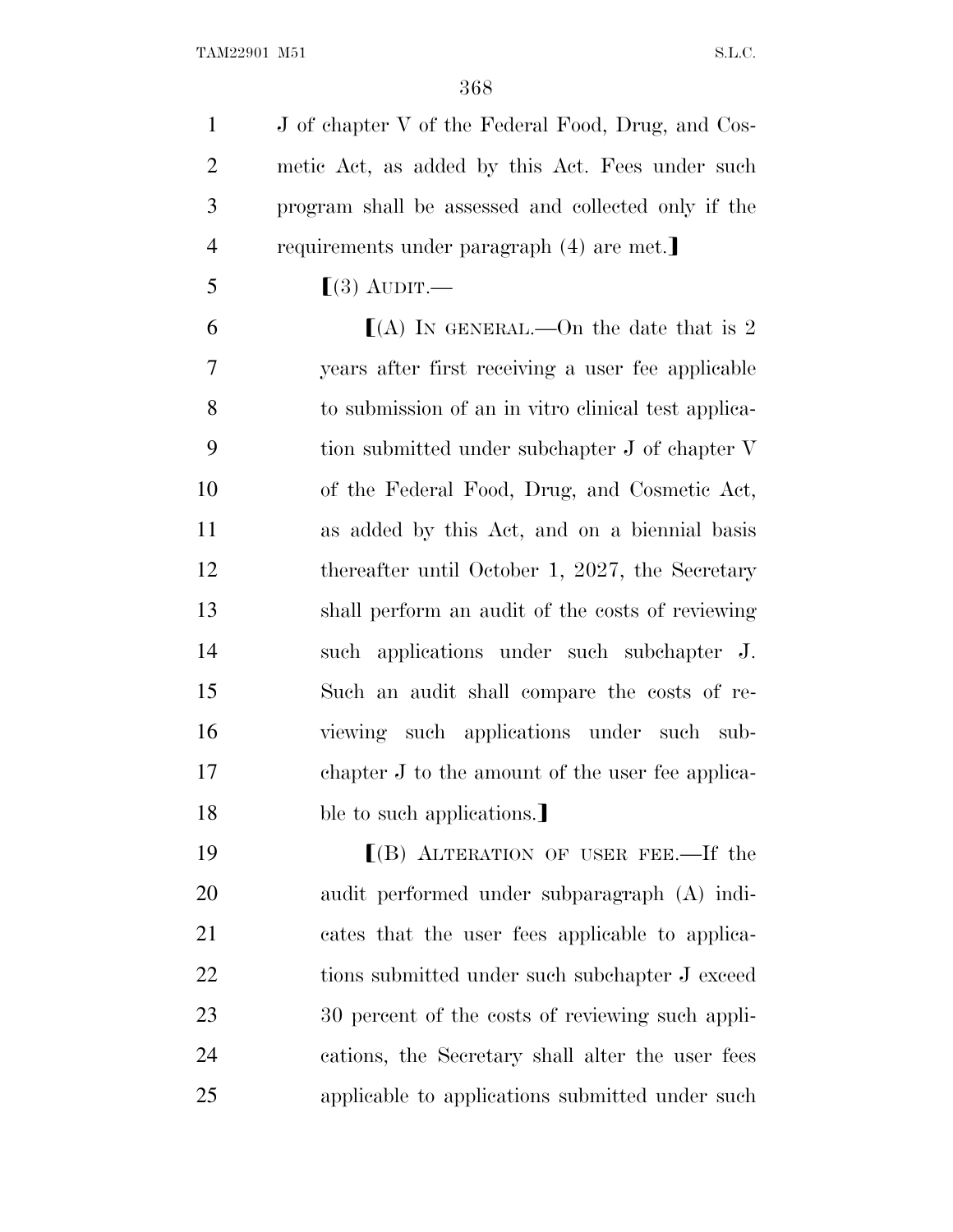| $\mathbf{1}$   | subchapter J such that the user fees do not ex- |
|----------------|-------------------------------------------------|
| $\overline{2}$ | ceed such percentage.                           |
| 3              | $(C)$ ACCOUNTING STANDARDS.—The Sec-            |
| $\overline{4}$ | retary shall perform an audit under subpara-    |
| 5 <sup>5</sup> | $graph(A)$ in conformance with the accounting   |
| 6              | principles, standards, and requirements pre-    |
| 7              | scribed by the Comptroller General of the       |
| 8              | United States under section 3511 of title 31,   |

 United States Code, to ensure the validity of 10 any potential variability.

11 [(4) CONDITIONS.—The user fee program de- scribed in this subsection shall take effect only if the Food and Drug Administration issues draft guidance related to the review requirements for in vitro diag- nostic tests that would be subject to premarket re- view under section 587B of the Federal Food, Drug, and Cosmetic Act, as added by section 3, the review requirements for test categories eligible for tech- nology certification under section 587D of such Act, as added by section 3, and the parameters for the test categories that would be exempt from any re-22 view under subchapter J of chapter V of such Act.

23  $\left[ (5)$  USER FEE PROGRAM DEFINITIONS AND RESOURCE REQUIREMENTS.—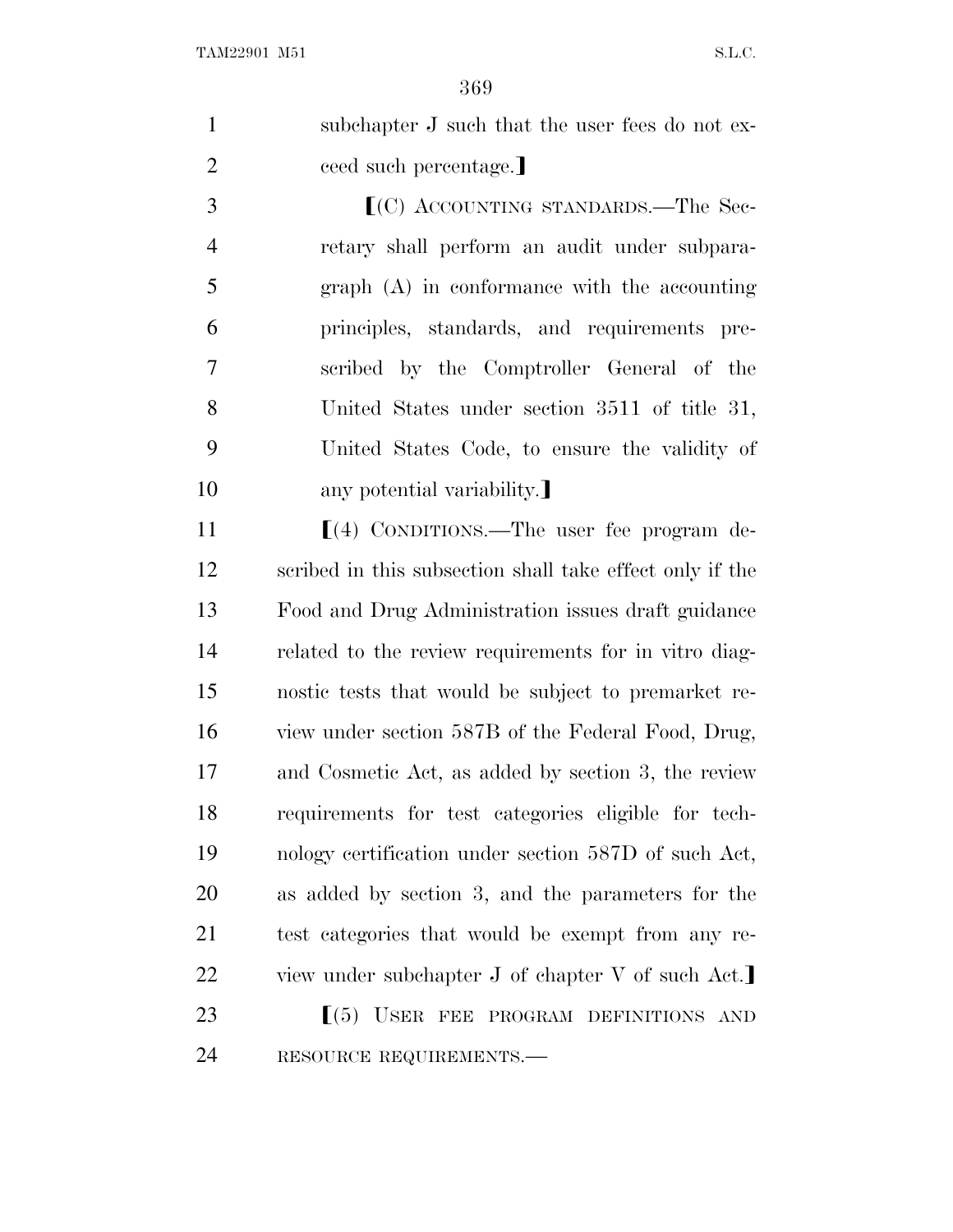| $\mathbf{1}$   | $(A)$ IN GENERAL.—The term "process for            |
|----------------|----------------------------------------------------|
| $\overline{2}$ | the review of in vitro clinical test applications" |
| 3              | means the following activities of the Secretary    |
| $\overline{4}$ | with respect to the review of premarket applica-   |
| 5              | tions under section 587B of the Federal Food,      |
| 6              | Drug, and Cosmetic Act (as added by section        |
| 7              | 3), technology certification applications under    |
| 8              | section 587D of such Act (as added by section      |
| 9              | 3), and supplements for such applications:         |
| 10             | $(i)$ The activities necessary for the             |
| 11             | review of premarket applications, pre-             |
| 12             | market reports, and supplements to such            |
| 13             | applications.                                      |
| 14             | $\lfloor$ (ii) The issuance of action letters      |
| 15             | that allow the marketing of in vitro clinical      |
| 16             | tests or which set forth in detail the spe-        |
| 17             | cific deficiencies in such applications, re-       |
| 18             | ports, supplements, or submissions and,            |
| 19             | where appropriate, the actions necessary to        |
| 20             | place them in condition for approval.              |
| 21             | <b>[(iii)</b> The inspection of manufacturing      |
| 22             | establishments and other facilities under-         |
| 23             | taken as part of the Secretary's review of         |
| 24             | pending premarket applications, technology         |
| 25             | certifications, and supplements.                   |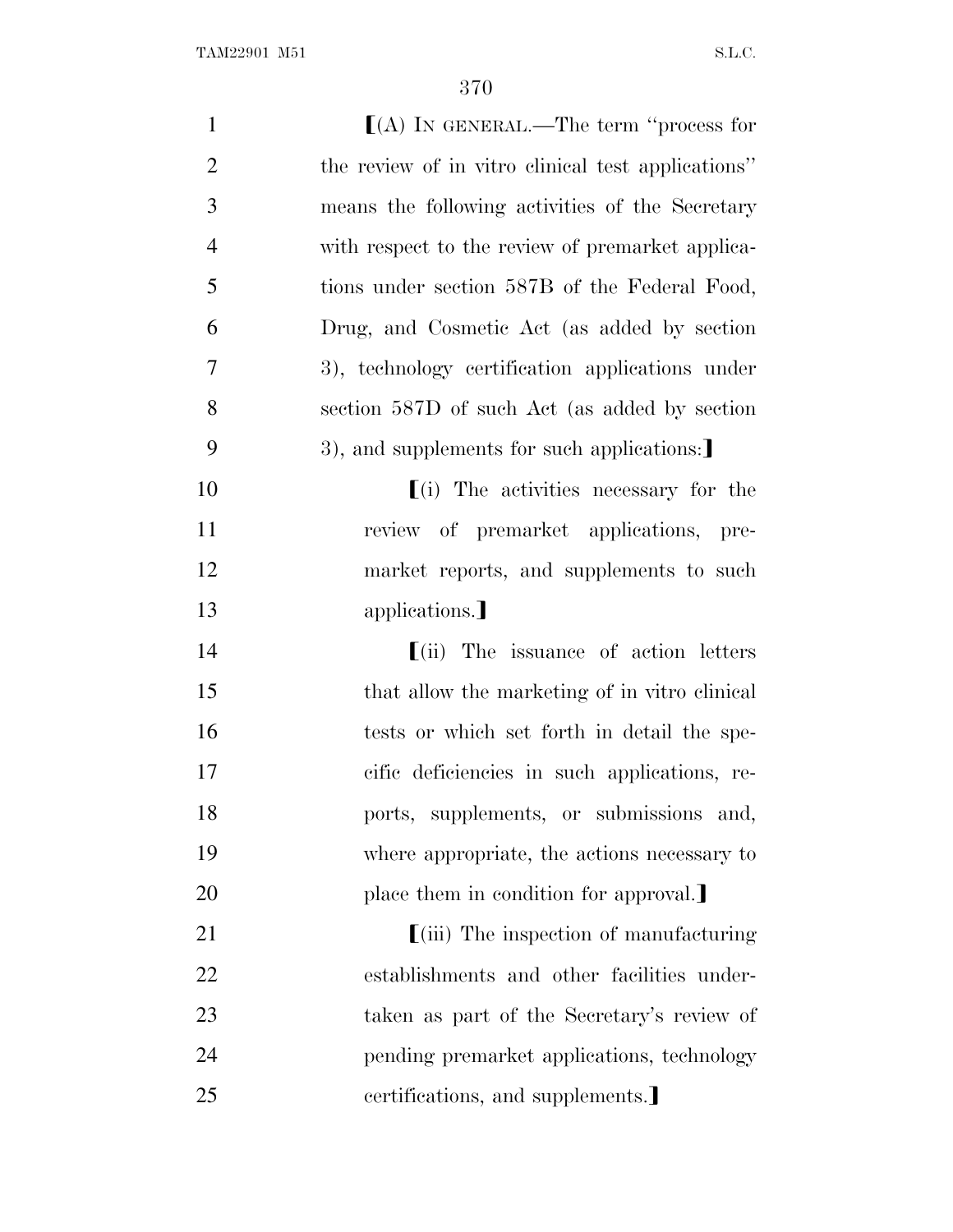| $\mathbf{1}$   | $(iv)$ Monitoring of research con-                               |
|----------------|------------------------------------------------------------------|
| $\overline{2}$ | ducted in connection with the review of                          |
| 3              | such applications, supplements, and sub-                         |
| $\overline{4}$ | missions.]                                                       |
| 5              | $\lfloor$ (v) Review of in vitro clinical test ap-               |
| 6              | plications subject to section 351 of the                         |
| $\tau$         | Public Health Service Act (42 U.S.C.                             |
| 8              | 262), investigational new drug applications                      |
| 9              | under section $505(i)$ of the Federal Food,                      |
| 10             | Drug, and Cosmetic Act (21 U.S.C.                                |
| 11             | $355(i)$ , or investigational test exemptions                    |
| 12             | under section $587A(m)$ of the Federal                           |
| 13             | Food, Drug, and Cosmetic Act (as added                           |
| 14             | by section 3), and activities conducted in                       |
| 15             | anticipation of the submission of such ap-                       |
| 16             | plications under section $505(i)$ of the Fed-                    |
| 17             | eral Food, Drug, and Cosmetic Act or in-                         |
| 18             | vestigational use under section 587S of the                      |
| 19             | Federal Food, Drug, and Cosmetic Act (as                         |
| 20             | added by section $3$ ).                                          |
| 21             | $\left[ \right( \mathrm{vi}\right)$ The development of guidance, |
| 22             | policy documents, or regulations to im-                          |
| 23             | prove the process for the review of pre-                         |
| 24             | market applications, technology certifi-                         |
| 25             | cation applications, and supplements.                            |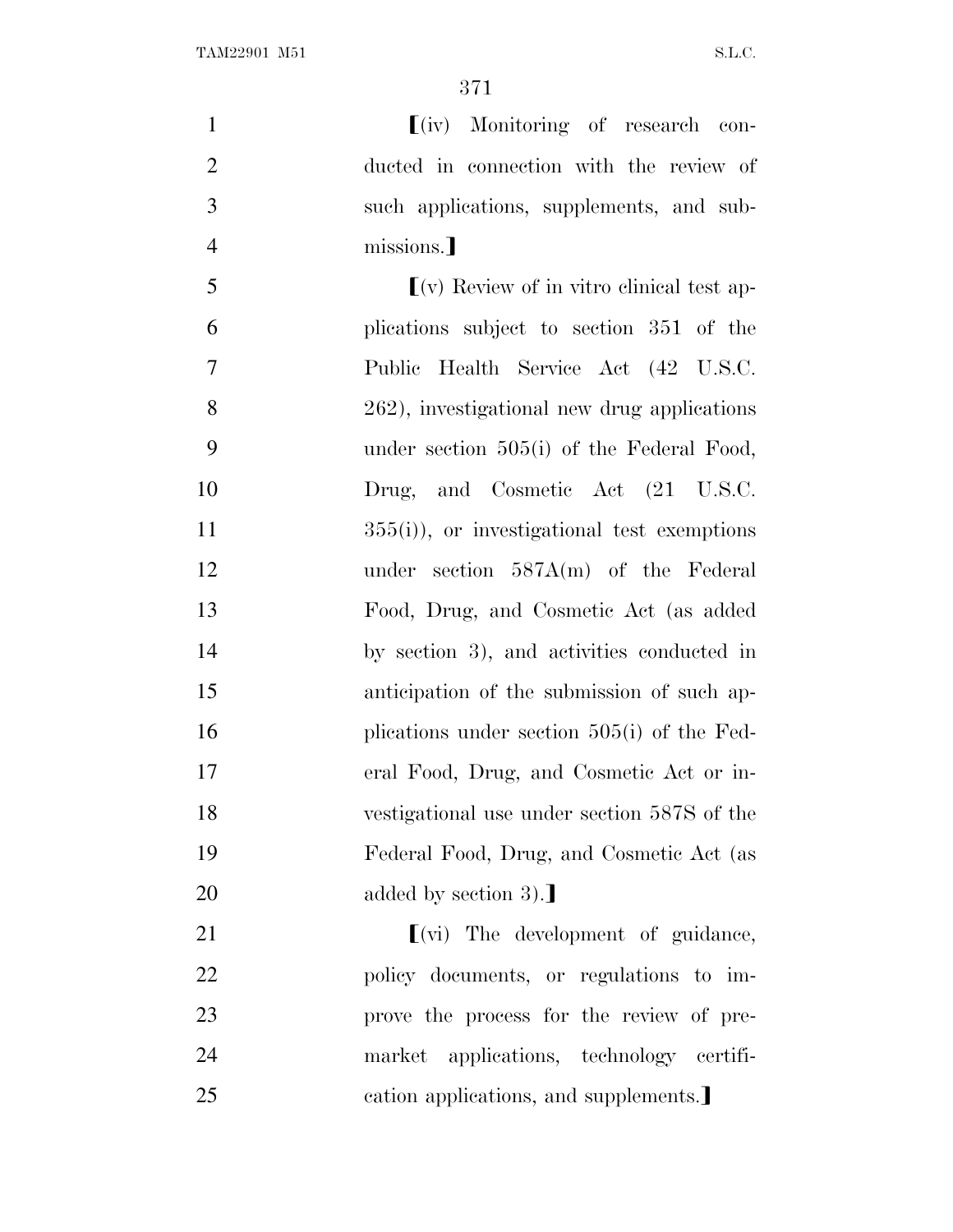| $\mathbf{1}$   | $\left[\right($ vii) The development of voluntary            |
|----------------|--------------------------------------------------------------|
| $\overline{2}$ | test methods, consensus standards, or                        |
| 3              | mandatory performance standards in con-                      |
| $\overline{4}$ | nection with the review of such applica-                     |
| 5              | tions, supplements, or submissions and re-                   |
| 6              | lated activities.                                            |
| $\tau$         | $\left[\right($ <i>viii</i> ) The provision of technical as- |
| 8              | sistance to in vitro clinical test developers                |
| 9              | in connection with the submission of such                    |
| 10             | applications, reports, supplements, or sub-                  |
| 11             | missions.]                                                   |
| 12             | $\lfloor$ (ix) Any activity undertaken in con-               |
| 13             | nection with the initial classification or re-               |
| 14             | classification of an in vitro clinical test in               |
| 15             | connection with any requirement for ap-                      |
| 16             | proval of an in vitro clinical test.                         |
| 17             | $(x)$ Evaluation of postmarket studies                       |
| 18             | required as a condition of an approval of                    |
| 19             | a premarket application of an in vitro clin-                 |
| 20             | ical test.]                                                  |
| 21             | $(xi)$ Compiling, developing, and re-                        |
| 22             | viewing information on relevant in vitro                     |
| 23             | clinical tests to identify issues with the ap-               |
| 24             | plicable standard for premarket applica-                     |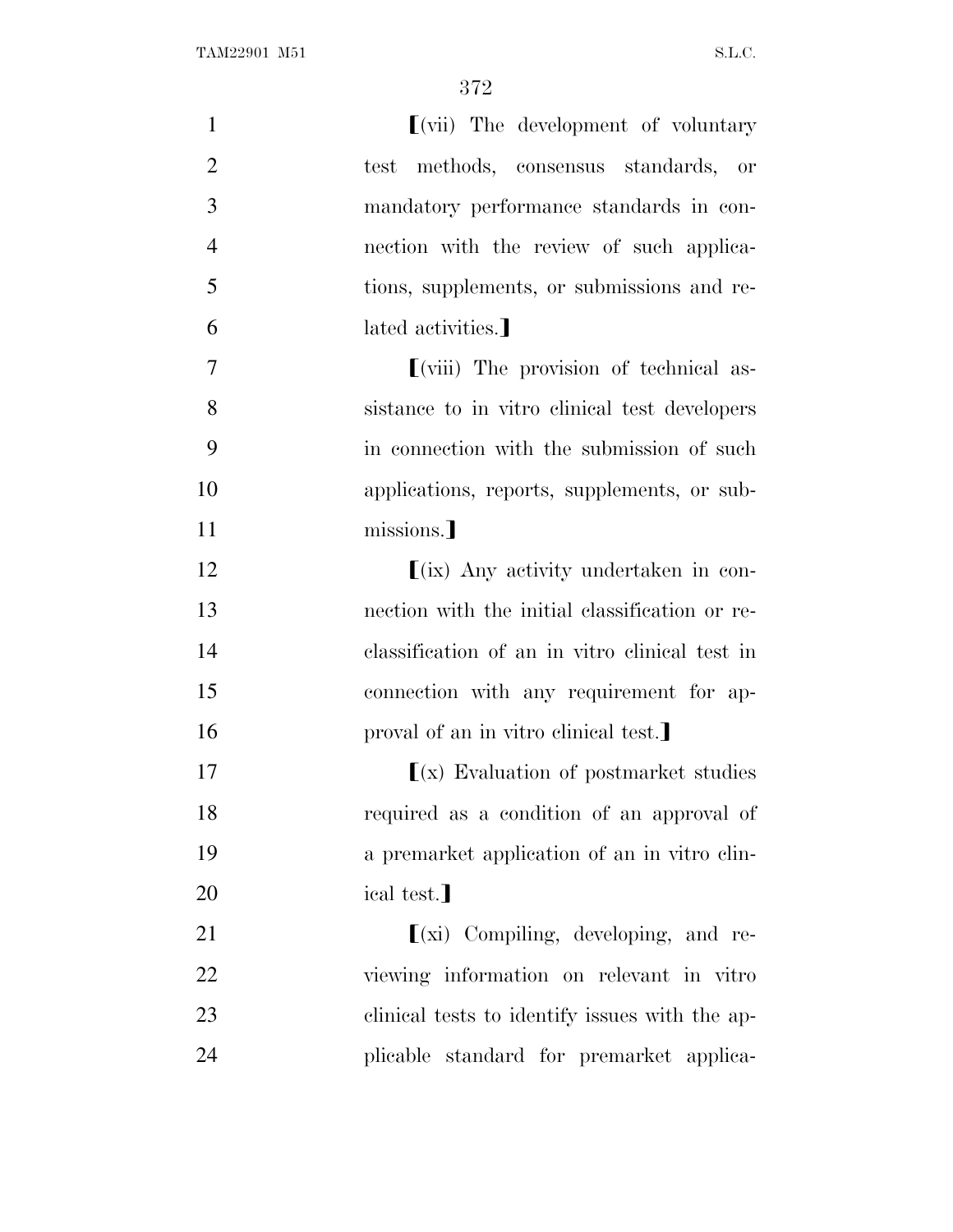| $\mathbf{1}$   | tions, technology certification applications,            |
|----------------|----------------------------------------------------------|
| $\overline{2}$ | and supplements.                                         |
| 3              | $I(B)$ RESOURCE REQUIREMENTS.—Fees                       |
| $\overline{4}$ | collected and assessed under this section shall          |
| 5              | be used for the process for the review of in vitro       |
| 6              | clinical test applications, as described in sub-         |
| $\tau$         | paragraph $(A)$ , and shall—                             |
| 8              | $(i)$ be subject to the limitation under                 |
| 9              | section $738(g)(3)$ of the Federal Food,                 |
| 10             | Drug, and Cosmetic Act (21 U.S.C.                        |
| 11             | $379j(g)(3)$ , in the same manner that fees              |
| 12             | collected and assessed under section                     |
| 13             | $737(9)(C)$ of such Act $(21 \text{ U.S.C.})$            |
| 14             | $379i(9)(C)$ are subject to such limita-                 |
| 15             | tion;                                                    |
| 16             | $\left[$ (ii) include travel expenses for offi-          |
| 17             | cers and employees of the Food and Drug                  |
| 18             | Administration only if the Secretary deter-              |
| 19             | mines that such travel is directly related to            |
| 20             | an activity described in subparagraph $(A)$ ;            |
| 21             | and]                                                     |
| 22             | $\lim_{\epsilon \to 0}$ not be allocated to purposes de- |
| 23             | scribed under section $722(a)$ of the Con-               |
| 24             | solidated Appropriations Act, 2018 (Public               |
| 25             | Law $115-141$ ).                                         |
|                |                                                          |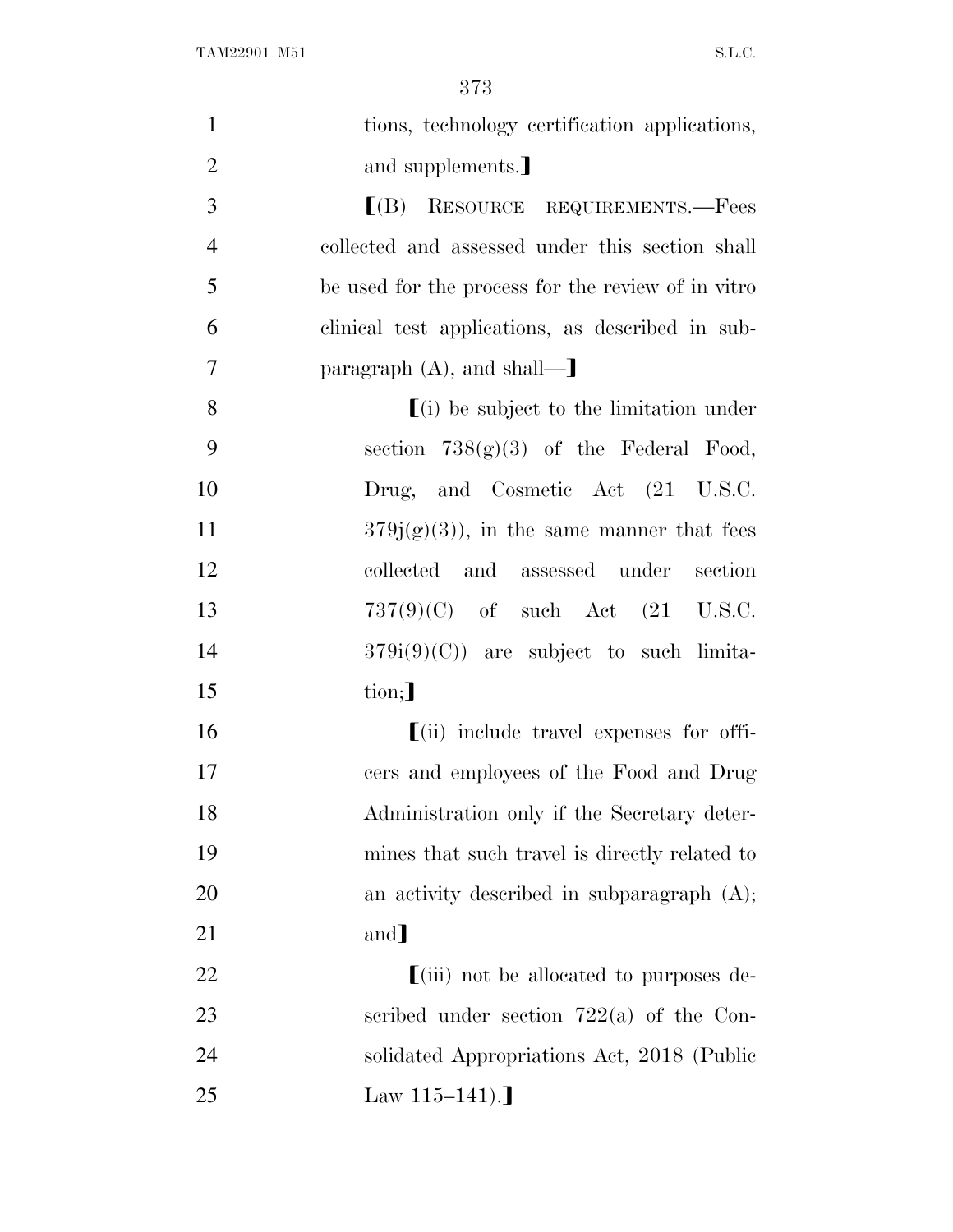| $\mathbf{1}$   | $(c)$ REPORTS.—                                        |
|----------------|--------------------------------------------------------|
| $\overline{2}$ | $(1)$ PERFORMANCE REPORT.—                             |
| 3              | $(A)$ In GENERAL.—                                     |
| $\overline{4}$ | [(i) GENERAL REQUIREMENTS.—Be-                         |
| 5              | ginning with fiscal year 2021, for each fis-           |
| 6              | cal year for which fees are collected under            |
| 7              | this section, the Secretary shall prepare              |
| 8              | and submit to the Committee on Health,                 |
| 9              | Education, Labor, and Pensions of the                  |
| 10             | Senate and the Committee on Energy and                 |
| 11             | Commerce of the House of Representatives               |
| 12             | annual reports concerning the progress of              |
| 13             | the Food and Drug Administration in                    |
| 14             | achieving the goals identified in the rec-             |
| 15             | ommendations transmitted to Congress by                |
| 16             | Secretary pursuant to subsection<br>the                |
| 17             | $(b)(1)(E)$ during such fiscal year and the            |
| 18             | future plans of the Food and Drug Admin-               |
| 19             | istration for meeting the goals.                       |
| 20             | $\left( \text{ii} \right)$<br>ADDITIONAL INFORMATION.- |
| 21             | Beginning with fiscal year 2021, the an-               |
| 22             | nual report under this subparagraph shall              |
| 23             | include the progress of the Food and Drug              |
| 24             | Administration in achieving the goals, and             |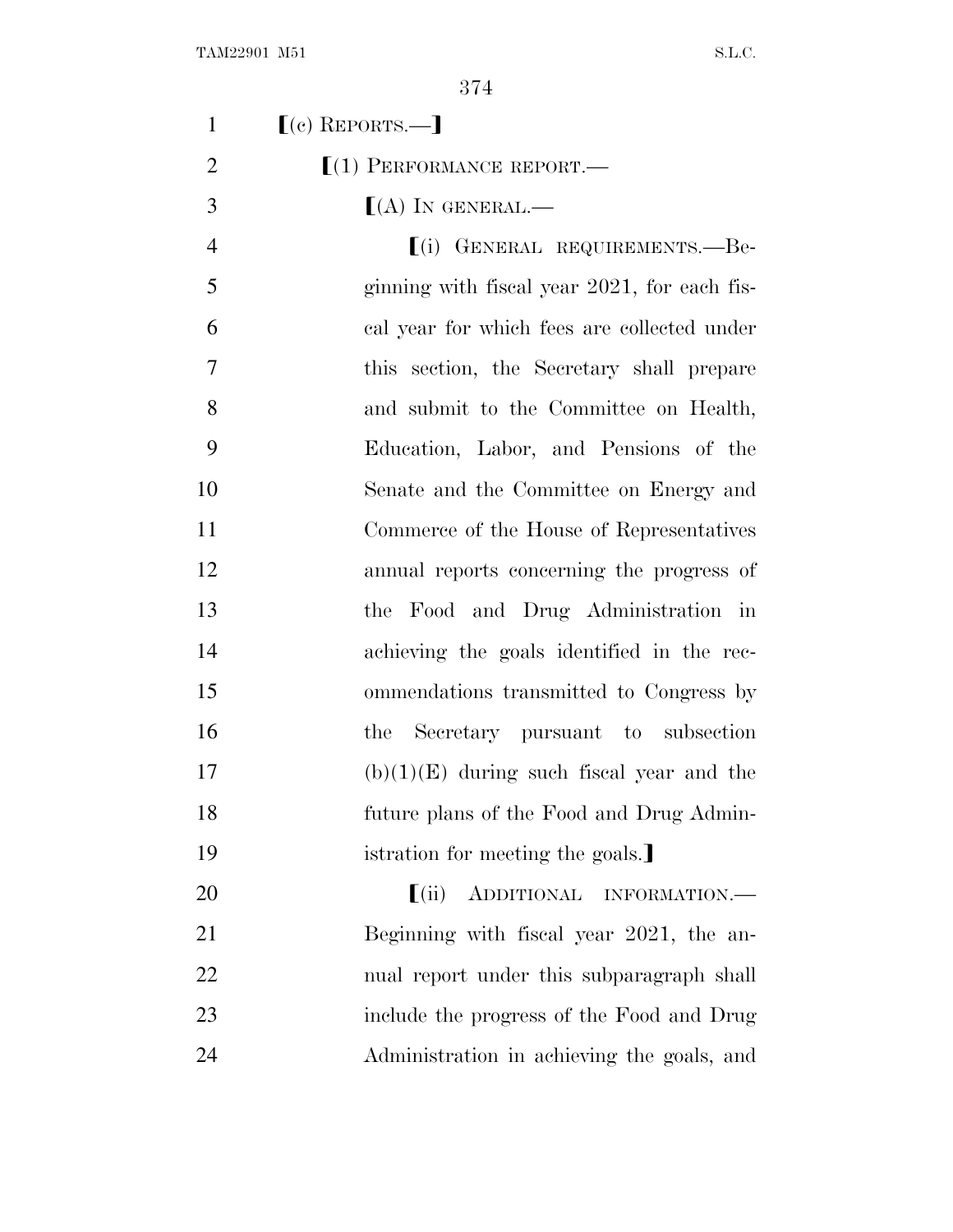| $\mathbf{1}$   | future plans for meeting the goals, includ- |
|----------------|---------------------------------------------|
| $\overline{2}$ | $ing-$ ]                                    |
| 3              | $\llbracket$ (I) the number of premarket    |
| $\overline{4}$ | applications filed under section 587B       |
| 5              | of the Federal Food, Drug, and Cos-         |
| 6              | metic Act during the applicable fiscal      |
| $\tau$         | year;                                       |
| 8              | $\lfloor$ (II) the number of technology     |
| 9              | certification applications submitted        |
| 10             | under section 587D of the Federal           |
| 11             | Food, Drug, and Cosmetic Act during         |
| 12             | the applicable fiscal year for each re-     |
| 13             | view division; and                          |
| 14             | $[$ (III) the number of break-              |
| 15             | through designations under section          |
| 16             | 587I of the Federal Food, Drug, and         |
| 17             | Cosmetic Act during the applicable          |
| 18             | fiscal year.]                               |
| 19             | [(iii) REAL-TIME REPORTING.—                |
| 20             | $[I]$ IN GENERAL.—Not later                 |
| 21             | than 30 calendar days after the end of      |
| 22             | the second quarter of fiscal year           |
| 23             | $2021$ , and not later than 30 calendar     |
| 24             | days after the end of each quarter of       |
| 25             | each fiscal year thereafter, the Sec-       |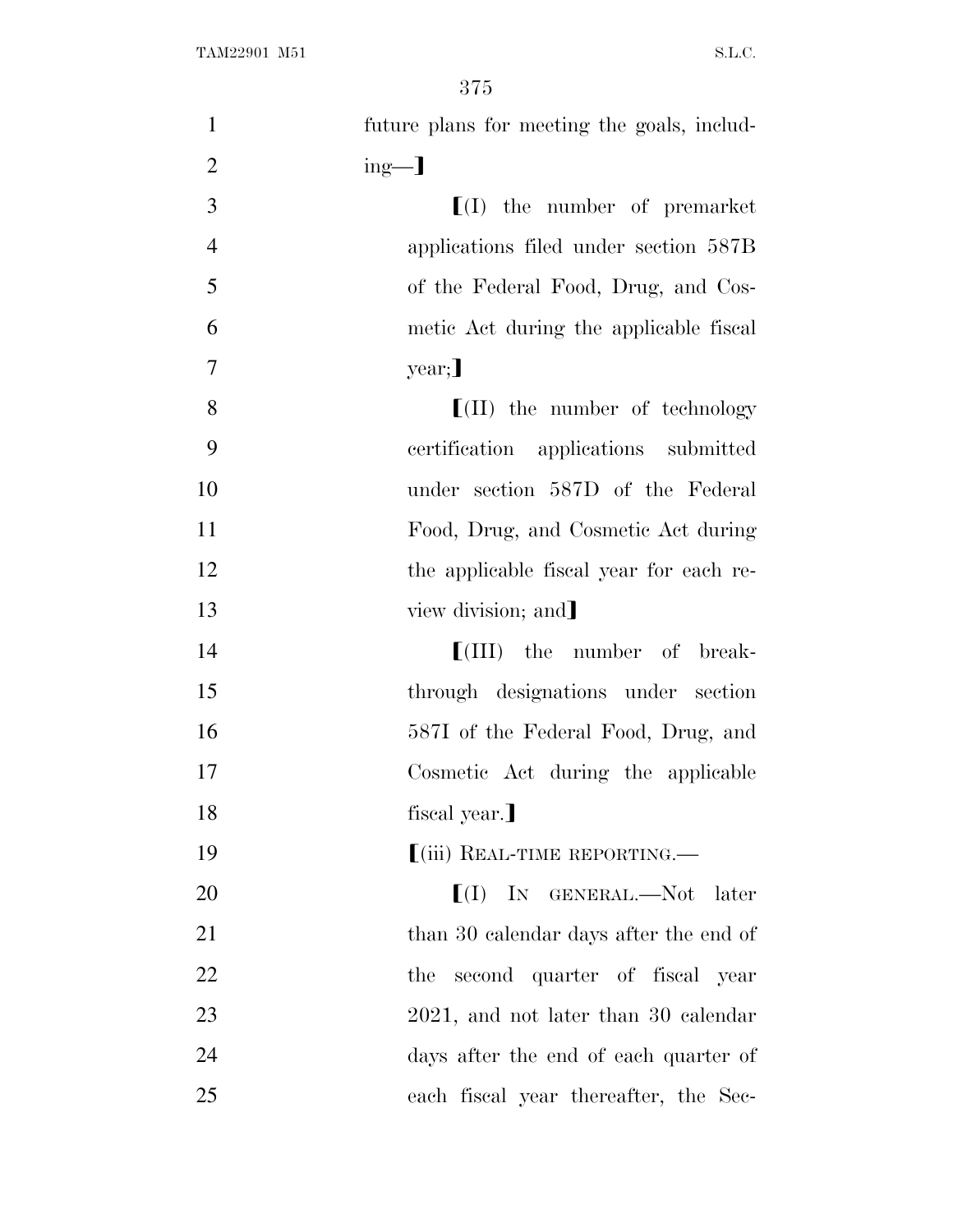| $\mathbf{1}$   | retary shall post the data described in |
|----------------|-----------------------------------------|
| $\overline{2}$ | subclause (II) on the website of the    |
| 3              | Food and Drug Administration for        |
| $\overline{4}$ | such quarter and on a cumulative        |
| 5              | basis for such fiscal year, and may re- |
| 6              | move duplicative data from the annual   |
| $\tau$         | report under this subparagraph.         |
| 8              | $[ (II)$ DATA.—The Secretary            |
| 9              | shall post the following data in ac-    |
| 10             | cordance with subclause $(I)$ :         |
| 11             | $(aa)$ The number and titles            |
| 12             | of draft and final guidance on          |
| 13             | topics related to the process for       |
| 14             | the review of in vitro clinical         |
| 15             | tests, and whether such guid-           |
| 16             | ances were issued as required by        |
| 17             | statute or pursuant to the rec-         |
| 18             | ommendations<br>transmitted<br>to       |
| 19             | Congress by the Secretary pursu-        |
| 20             | ant to subsection $(b)(1)(E)$ .         |
| 21             | $\Gamma$ (bb) The number and titles     |
| 22             | of public meetings held on topics       |
| 23             | related to the process for the re-      |
| 24             | view of in vitro clinical tests, and    |
| 25             | if such meetings were required by       |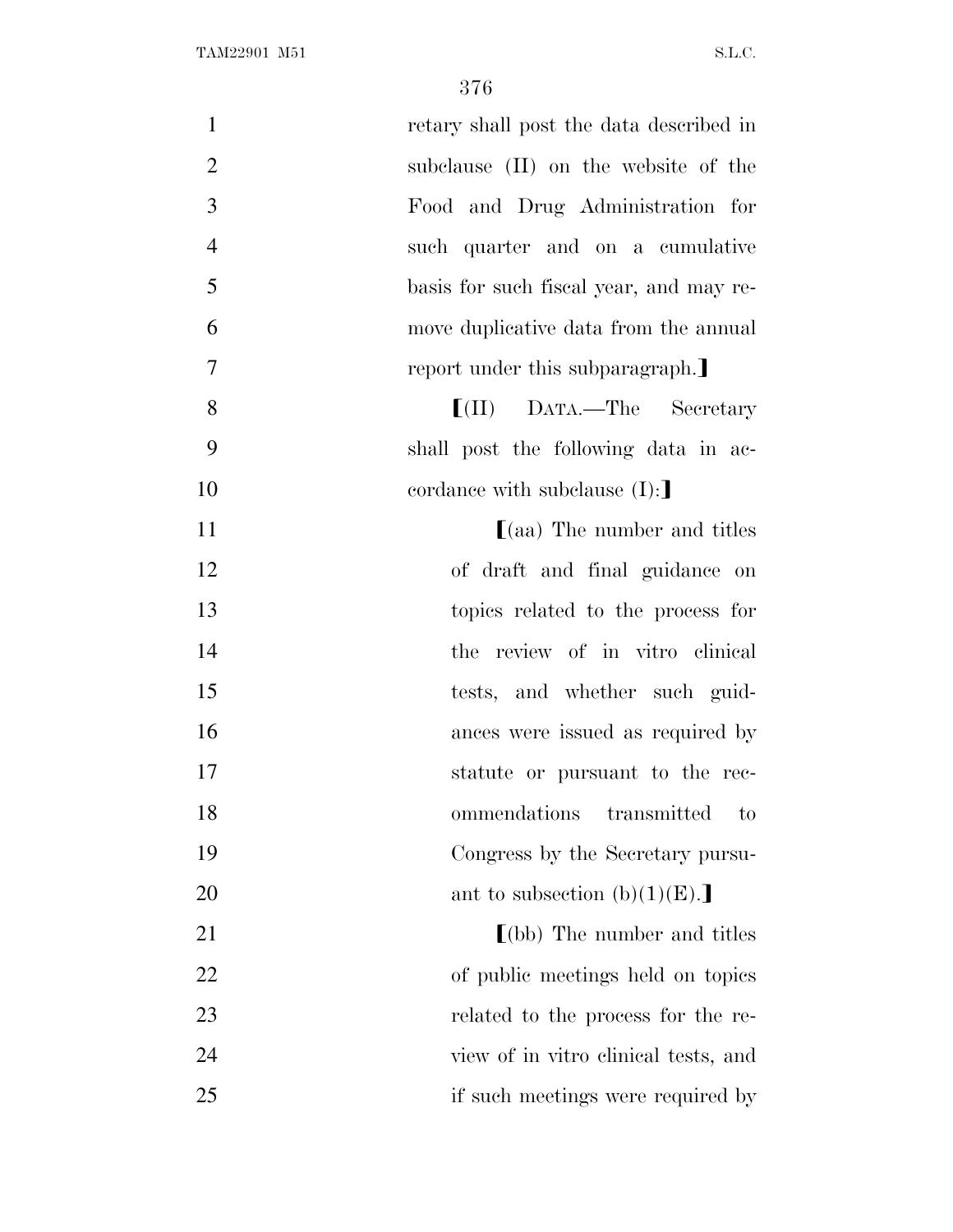| $\mathbf{1}$   | statute or pursuant to the rec-            |
|----------------|--------------------------------------------|
| $\overline{2}$ | ommendations transmitted<br>$\qquad$ to    |
| 3              | Congress by the Secretary pursu-           |
| $\overline{4}$ | ant to subsection $(b)(1)(E)$ .            |
| 5              | $(iv)$ RATIONALE FOR IVCT USER FEE         |
| 6              | PROGRAM CHANGES.-Beginning with fis-       |
| $\tau$         | cal year 2022, the Secretary shall include |
| 8              | in the annual performance report under     |
| 9              | paragraph $(1)$ —                          |
| 10             | $\left[ (I)$ data, analysis, and discus-   |
| 11             | sion of the changes in the number of       |
| 12             | full-time equivalents hired as agreed      |
| 13             | upon in the recommendations trans-         |
| 14             | mitted to Congress by the Secretary        |
| 15             | pursuant to subsection $(b)(1)(E)$ and     |
| 16             | the number of full-time equivalents        |
| 17             | funded by budget authority at the          |
| 18             | Food and Drug Administration by            |
| 19             | each division within the Center for        |
| 20             | Devices and Radiological Health, the       |
| 21             | Center for Biologies Evaluation and        |
| 22             | Research, the Office of Regulatory Af-     |
| 23             | fairs, and the Office of the Commis-       |
| 24             | sioner;                                    |
|                |                                            |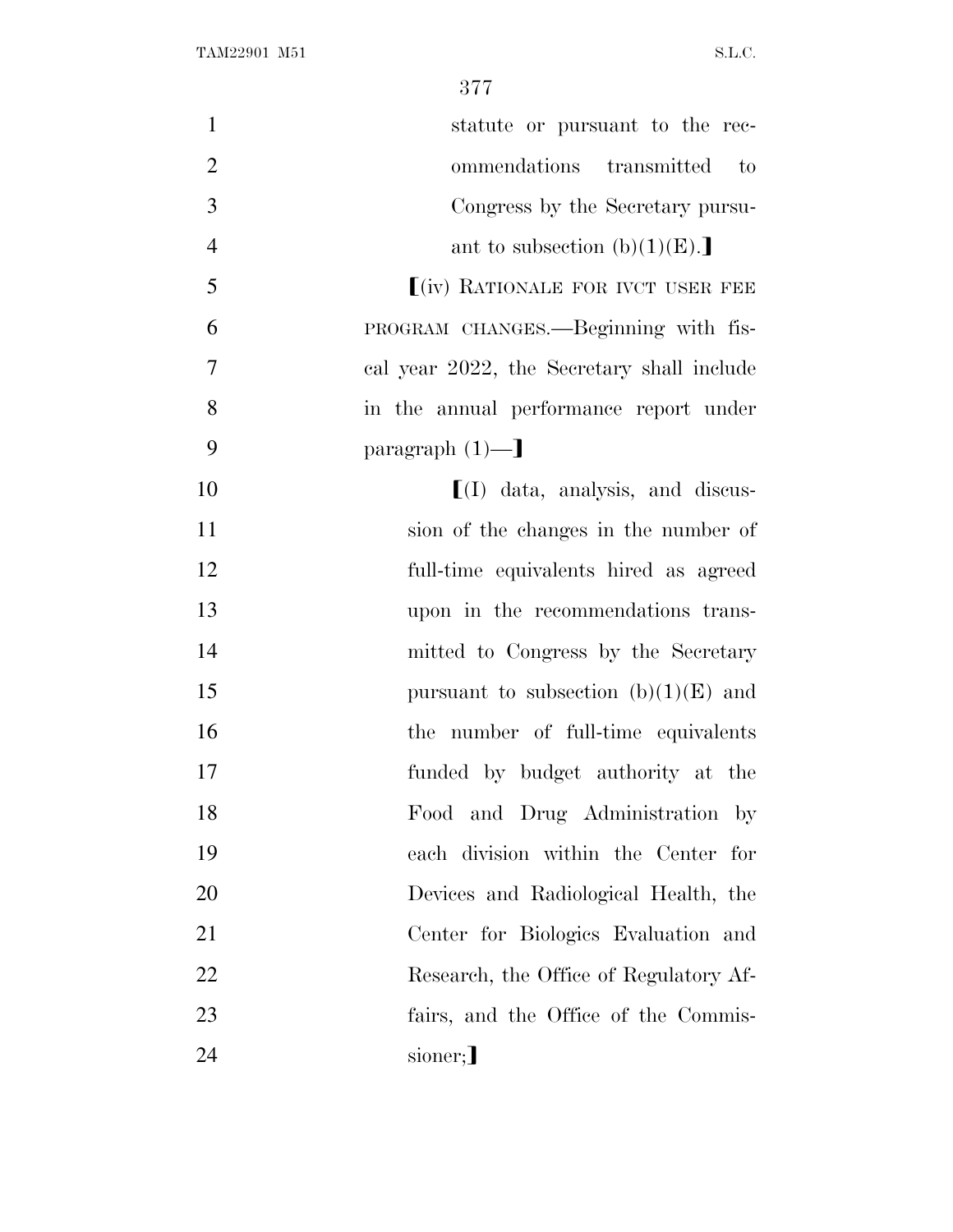**I**(II) data, analysis, and discus- sion of the changes in the fee revenue amounts and costs for the process for the review of in vitro clinical tests, in- cluding identifying drivers of such 6 changes; and **If III**) for each of the Center for Devices and Radiological Health, the Center for Biologics Evaluation and Research, the Office of Regulatory Af- fairs, and the Office of the Commis- sioner, the number of employees for whom time reporting is required and 14 the number of employees for whom 15 time reporting is not required.  $\lceil (v) \text{ ANALYSIS.} - \text{For each fiscal year,}$  the Secretary shall include in the report under clause (i) an analysis of the fol-19 lowing:  $\Gamma(I)$  The difference between the aggregate number of premarket appli- cations filed under section 587B or 23 section 587D of the Federal Food, Drug, and Cosmetic Act and the ag-gregate number of major deficiency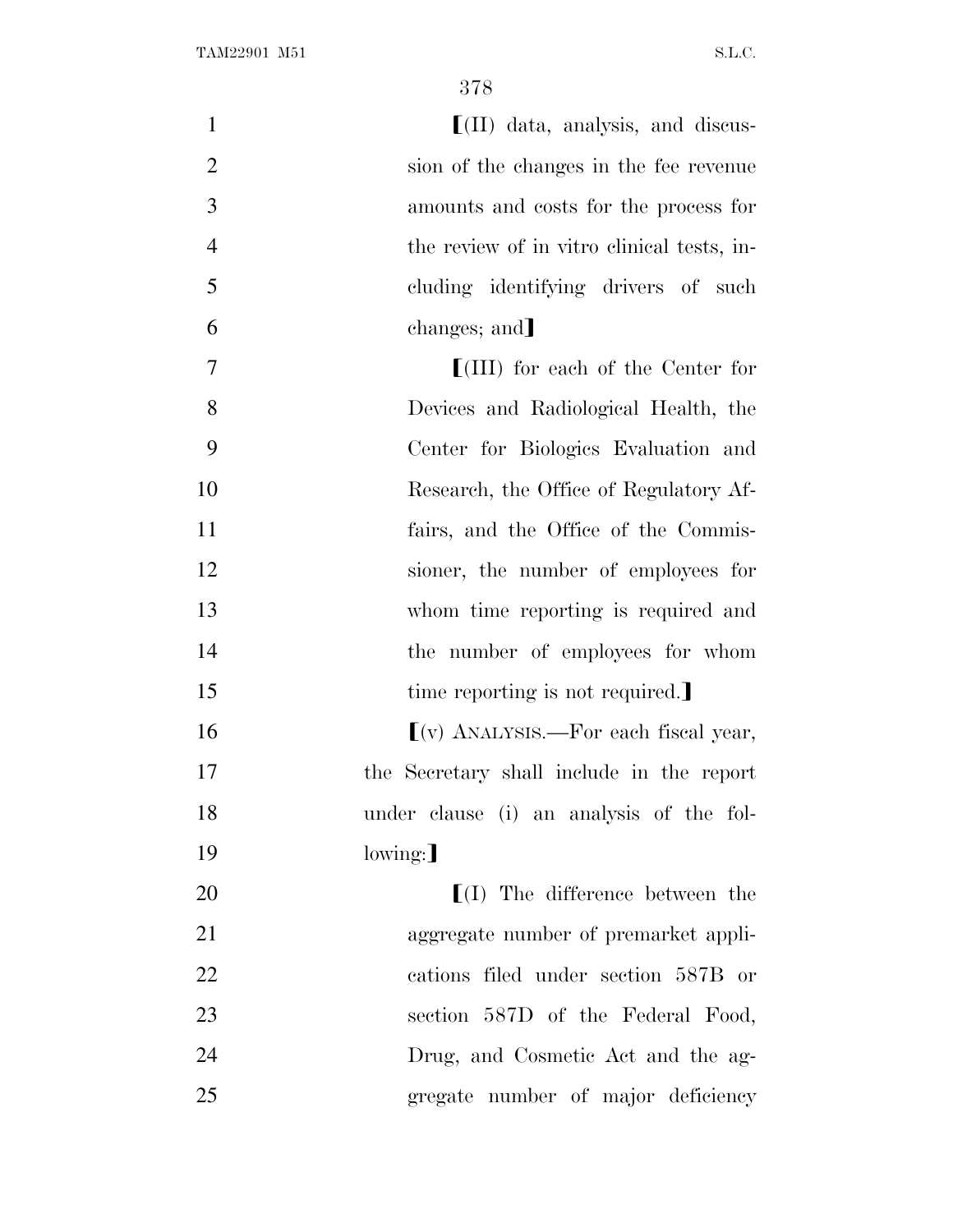letters, not approvable letters, and de- nials for such applications issued by 3 the agency, accounting for-**a b**(aa) the number of applica- tions filed under each of sections 587B and 587D of the Federal Food, Drug, and Cosmetic Act during one fiscal year for which a decision is not scheduled to be made until the following fiscal 11 year; and 12 (bb) the aggregate number 13 of applications under each of sec- tions 587B and 587D of the Federal Food, Drug, and Cos- metic Act for each fiscal year 17 that did not meet the goals as identified by the recommenda- tions transmitted to Congress by the Secretary pursuant to sub-21 section  $(b)(1)(E)$ .  $\left[ \text{(II)} \right]$  Relevant data to determine whether the Center for Devices and Radiological Health has met perform-ance enhancement goals identified by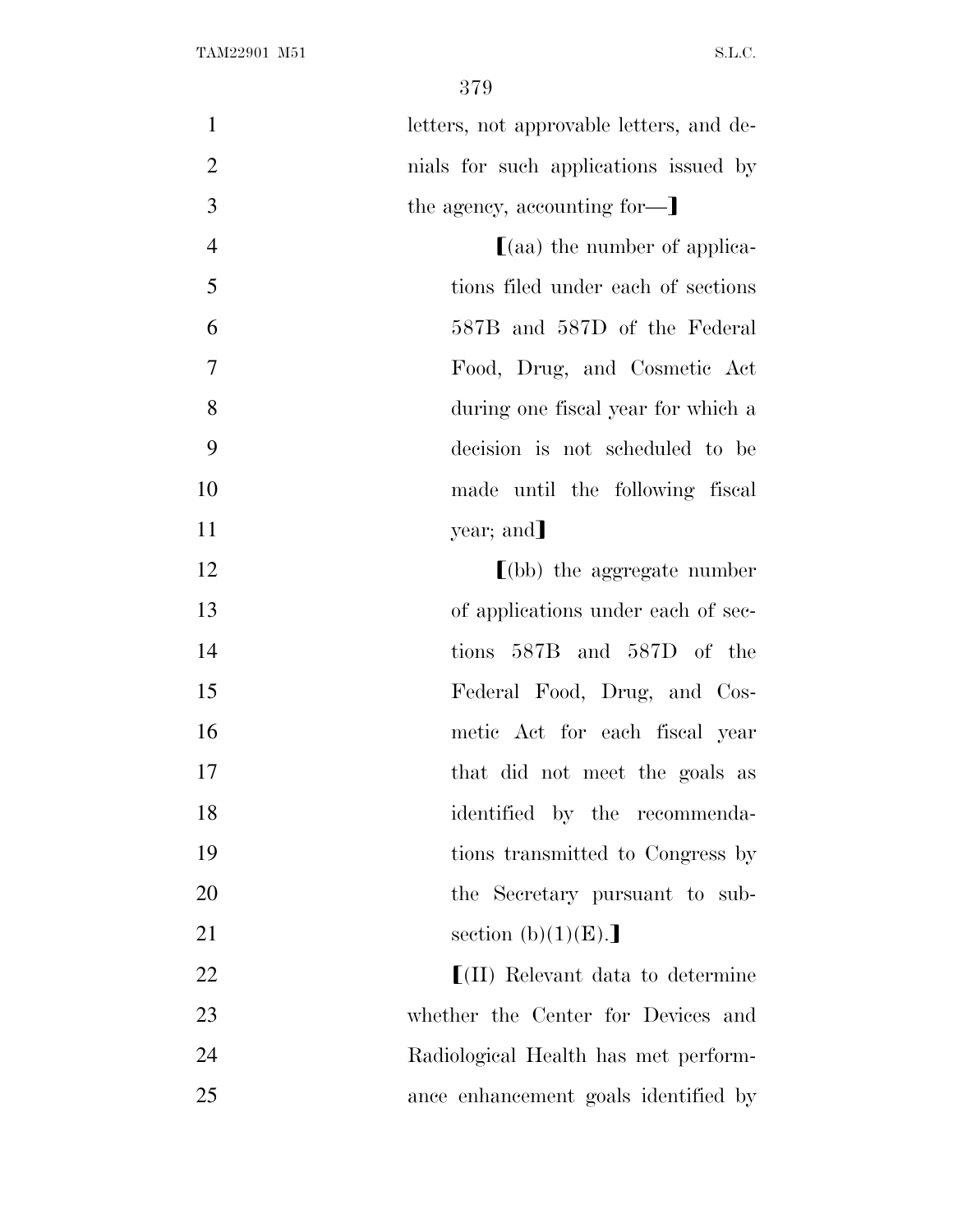| $\mathbf{1}$   | the recommendations transmitted to                |
|----------------|---------------------------------------------------|
| $\overline{2}$ | Congress by the Secretary pursuant to             |
| $\mathfrak{Z}$ | subsection $(b)(1)(E)$ .                          |
| 4              | $\lfloor$ (III) The most common causes            |
| 5              | and trends for external or other cir-             |
| 6              | cumstances affecting the ability of the           |
| $\tau$         | Food and Drug Administration to                   |
| 8              | meet review time and performance en-              |
| 9              | hancement goals identified by the rec-            |
| 10             | ommendations transmitted to Con-                  |
| 11             | gress by the Secretary pursuant to                |
| 12             | subsection $(b)(1)(E)$ .                          |
| 13             | $[(B)$ PUBLICATION.—With regard to infor-         |
| 14             | mation to be reported by the Food and Drug        |
| 15             | Administration to industry on a quarterly and     |
| 16             | annual basis pursuant to recommendations          |
| 17             | transmitted to Congress by the Secretary pur-     |
| 18             | suant to subsection $(b)(1)(E)$ , the Secretary   |
| 19             | shall make such information publicly available    |
| 20             | on the website of the Food and Drug Adminis-      |
| 21             | tration not later than 60 days after the end of   |
| 22             | each quarter or 120 days after the end of each    |
| 23             | fiscal year, respectively, to which such informa- |
| 24             | tion applies.                                     |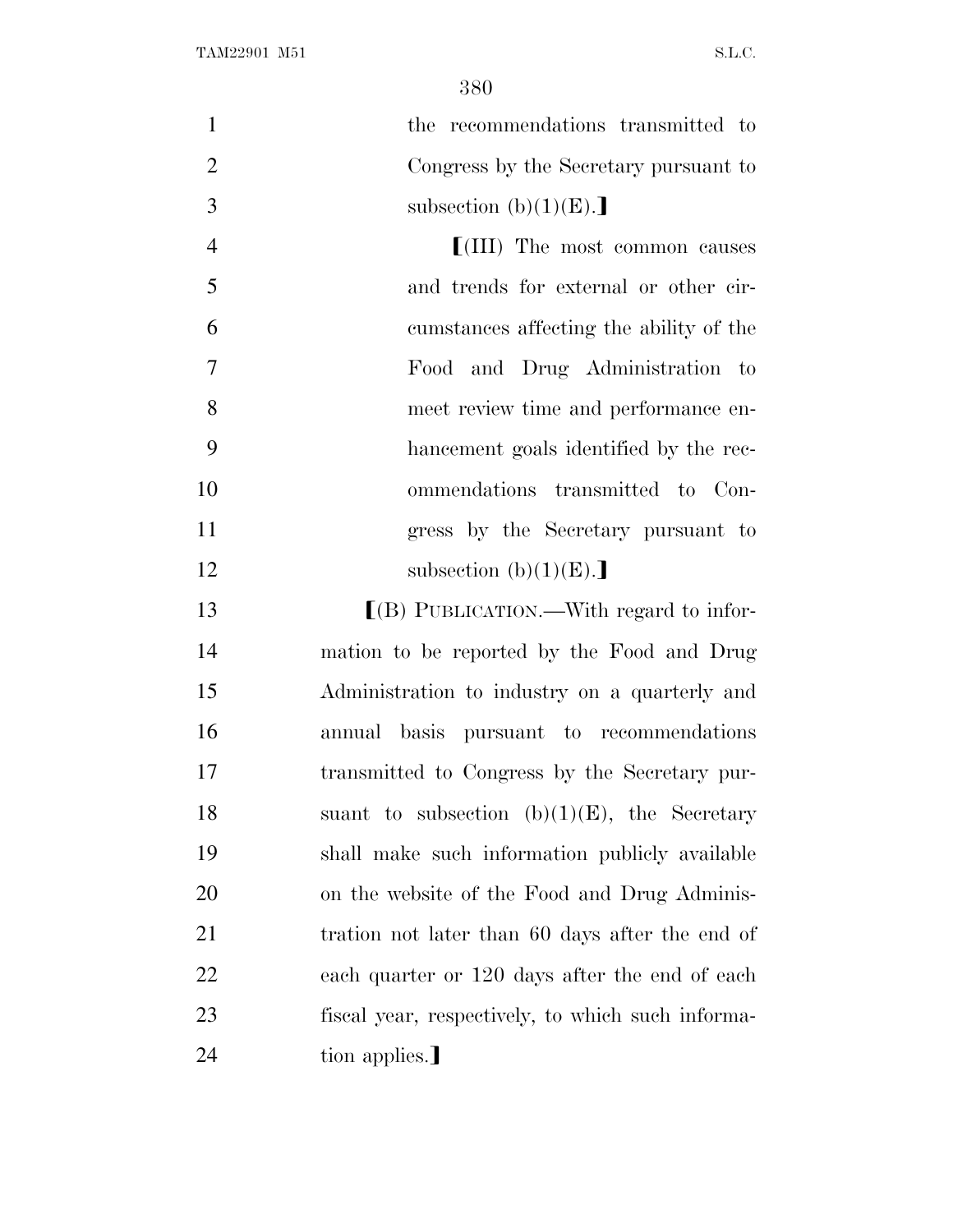TAM22901 M51 S.L.C.

**I**(C) UPDATES.—The Secretary shall in- clude in each report under subparagraph (A) information on all previous cohorts for which the Secretary has not given a complete response on all in vitro clinical test premarket applica- tions and technology certification orders and supplements, premarket, and technology certifi-8 cation notifications in the cohort.

**Secondary CORRECTIVE ACTION REPORT.**—Beginning with fiscal year 2022, for each fiscal year for which fees are collected under this section, the Secretary shall prepare and submit a corrective action report to the Committee on Health, Education, Labor, and Pensions and the Committee on Appropriations of the Senate and the Committee on Energy and Com- merce and the Committee on Appropriations of the House of Representatives. The report shall include 18 the following information, as applicable:

**IVERT**(A) GOALS MET.—For each fiscal year, if the Secretary determines, based on the analysis 21 under paragraph  $(1)(A)(v)$ , that each of the goals identified by the recommendations trans- mitted to Congress by the Secretary pursuant 24 to subsection  $(b)(1)(E)$  for the applicable fiscal year have been met, the corrective action report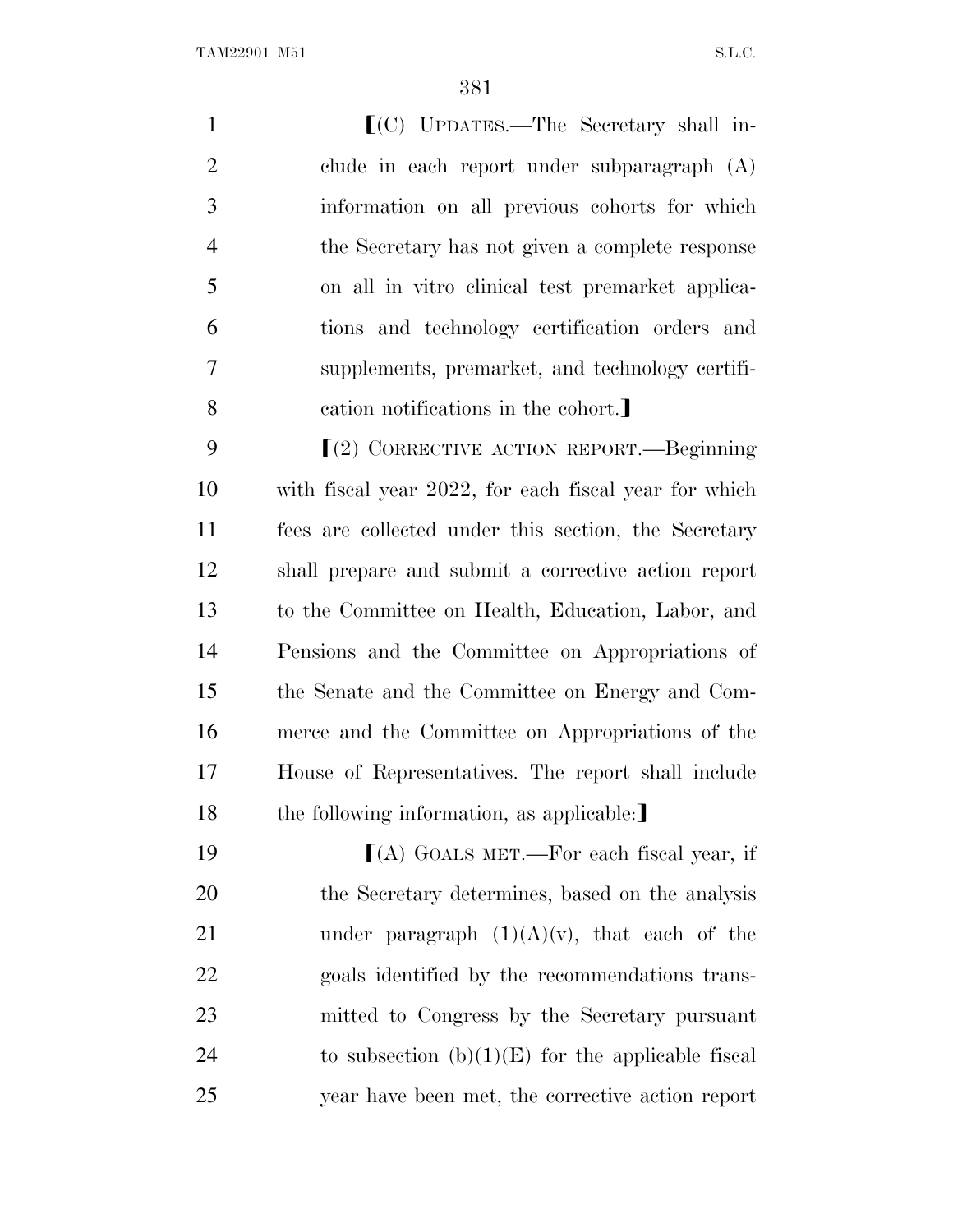| $\mathbf{1}$   | shall include recommendations on ways in which                    |
|----------------|-------------------------------------------------------------------|
| $\overline{2}$ | the Secretary can improve and streamline the in                   |
| 3              | vitro clinical test premarket application and                     |
| $\overline{4}$ | technology certification review process.                          |
| 5              | $[(B)$ GOALS MISSED.—For each of the                              |
| 6              | goals identified by the letters described in rec-                 |
| $\overline{7}$ | ommendations transmitted to Congress by the                       |
| 8              | Secretary pursuant to subsection $(b)(1)(E)$ for                  |
| 9              | the applicable fiscal year that the Secretary de-                 |
| 10             | termines to not have been met, the corrective                     |
| 11             | action report shall include—                                      |
| 12             | $(i)$ a justification for such determina-                         |
| 13             | $\text{tion}$ ;                                                   |
| 14             | $\left[ \text{(ii)} \right]$ a description of the types of cir-   |
| 15             | cumstances, in the aggregate, under which                         |
| 16             | applications or reports submitted under                           |
| 17             | sections 587B and 587D of the Federal                             |
| 18             | Food, Drug, and Cosmetic Act missed the                           |
| 19             | review goal times but were approved dur-                          |
| 20             | ing the first cycle review, as applicable;                        |
| 21             | $\left[ \left( \mathrm{iii}\right)$ a summary and any trends with |
| 22             | regard to the circumstances for which a re-                       |
| 23             | view goal was missed; and                                         |
| 24             | $\lfloor (iv) \rfloor$ the performance enhancement                |
| 25             | goals that were not achieved during the                           |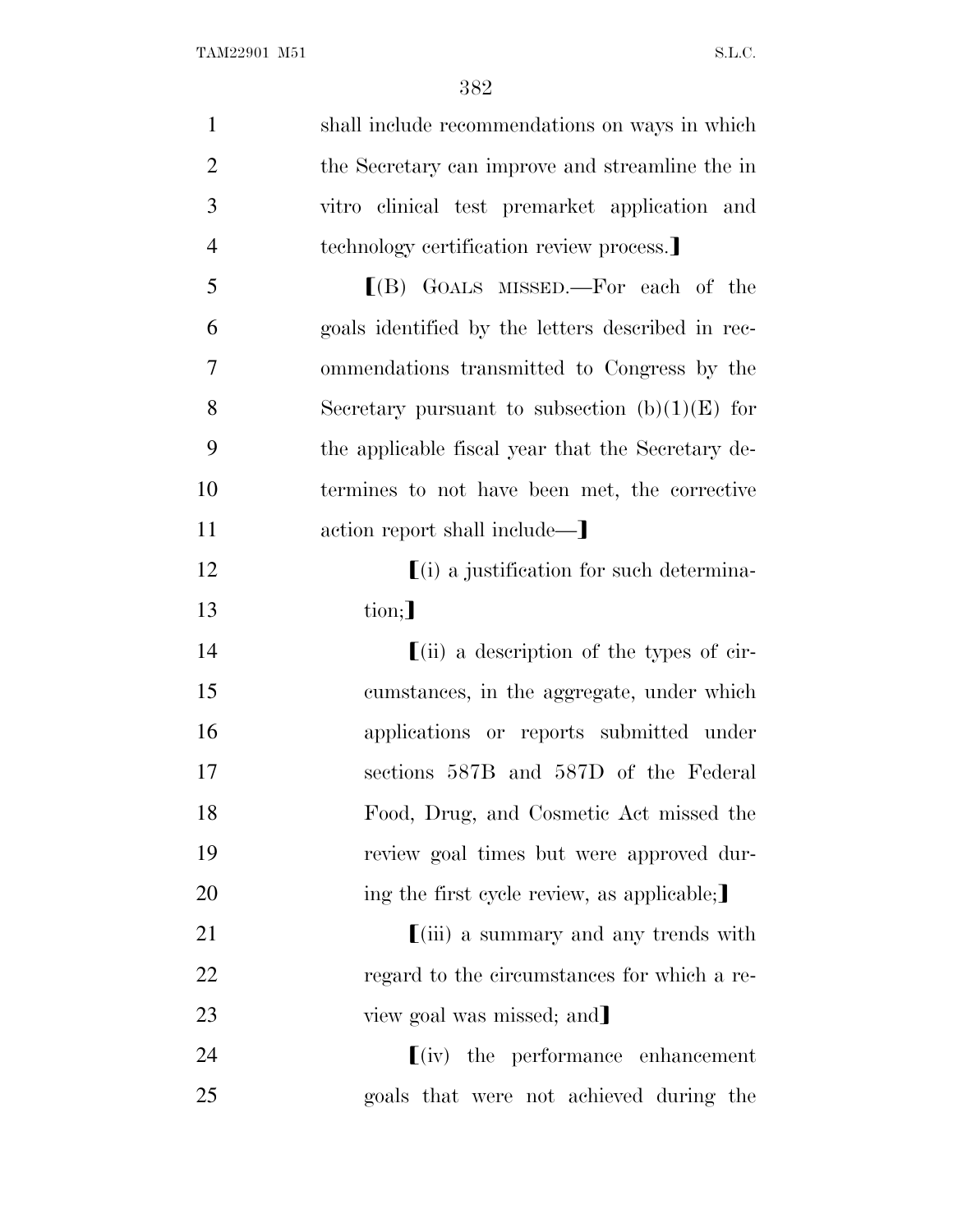TAM22901 M51 S.L.C.

| $\mathbf{1}$   | previous fiscal year and a description of ef-            |
|----------------|----------------------------------------------------------|
| $\overline{2}$ | forts the Food and Drug Administration                   |
| 3              | has put in place for the fiscal year in                  |
| $\overline{4}$ | which the report is submitted to improve                 |
| 5              | the ability of such agency to meet each                  |
| 6              | such goal for the such fiscal year.                      |
| 7              | $(3)$ FISCAL REPORT.—For fiscal years 2021               |
| 8              | and annually thereafter, not later than 120 days         |
| 9              | after the end of each fiscal year during which fees      |
| 10             | are collected under this subpart, the Secretary shall    |
| 11             | prepare and submit to the Committee on Health,           |
| 12             | Education, Labor, and Pensions of the Senate and         |
| 13             | the Committee on Energy and Commerce of the              |
| 14             | House of Representatives, a report on the implemen-      |
| 15             | tation of the authority for such fees during such fis-   |
| 16             | cal year and the use, by the Food and Drug Admin-        |
| 17             | istration, of the fees collected during such fiscal year |
| 18             | for which the report is made.]                           |
| 19             | $[(A)$ CONTENTS.—Such report shall in-                   |
| <b>20</b>      | clude expenditures delineated by budget author-          |
| 21             | ity and user fee dollars related to administra-          |
| 22             | tive expenses and information technology infra-          |
| 23             | structure contracts and expenditures.                    |
| 24             | $[(B)$ OPERATING RESERVE.—Such report                    |
| 25             | shall provide the amount of operating reserve            |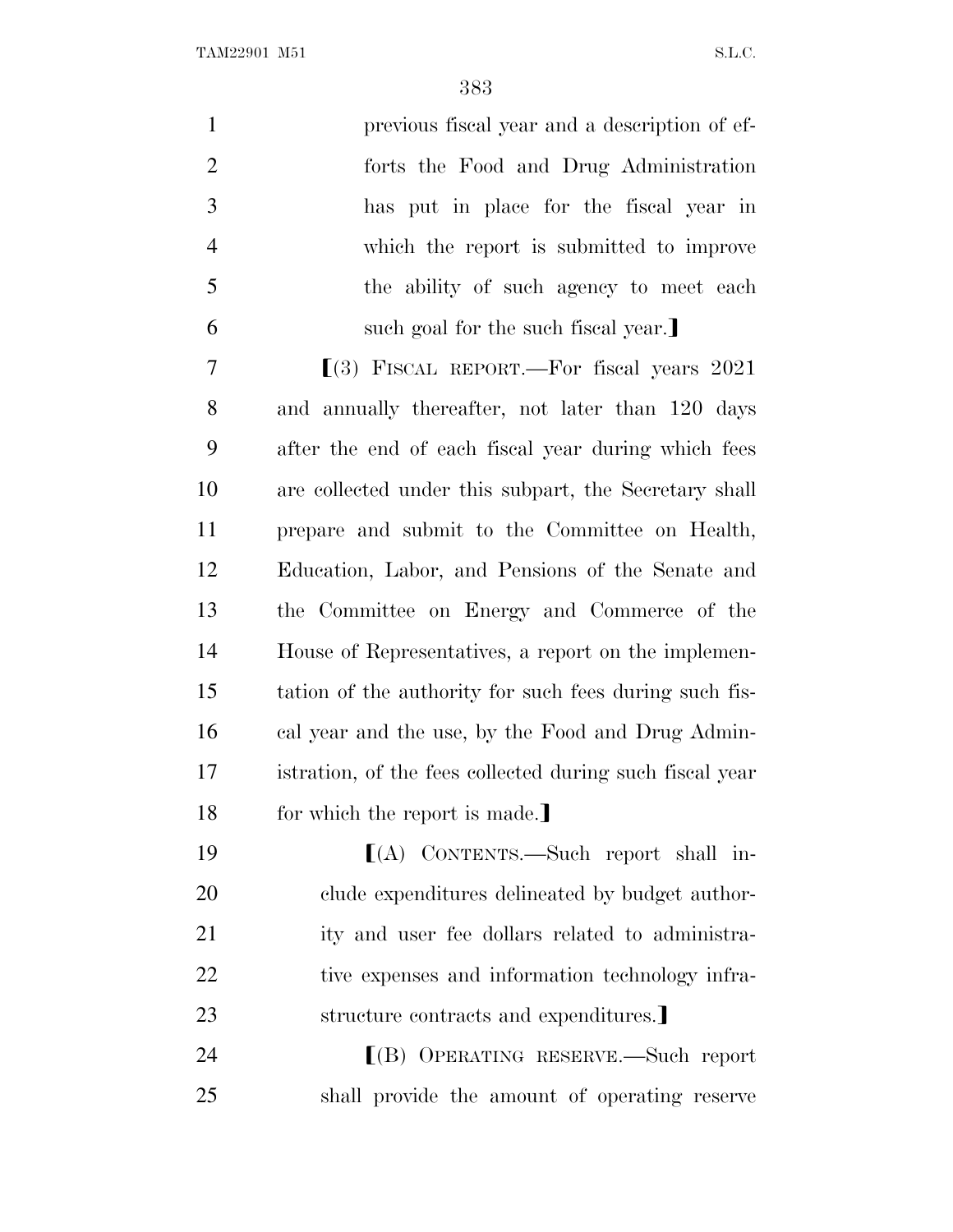| $\mathbf{1}$   | balance available each year, and any planned al-                 |
|----------------|------------------------------------------------------------------|
| $\overline{2}$ | locations or obligations of such balance that is                 |
| 3              | above 10 weeks of operating reserve for the pro-                 |
| $\overline{4}$ | gram.]                                                           |
| 5              | [(4) PUBLIC AVAILABILITY.—The Secretary                          |
| 6              | shall make the reports required under paragraphs                 |
| 7              | $(1)$ through $(3)$ available to the public on the website       |
| 8              | of the Food and Drug Administration.                             |
| 9              | $(5)$ ENHANCED COMMUNICATION.—                                   |
| 10             | COMMUNICATIONS<br>$\lfloor (A) \rfloor$<br>$CON-$<br><b>WITH</b> |
| 11             | GRESS.—Each fiscal year, as applicable and re-                   |
| 12             | quested, representatives from the Centers with                   |
| 13             | expertise in the review of in vitro clinical tests               |
| 14             | shall meet with representatives from the Com-                    |
| 15             | mittee on Health, Education, Labor, and Pen-                     |
| 16             | sions of the Senate and the Committee on En-                     |
| 17             | ergy and Commerce of the House of Represent-                     |
| 18             | atives to report on the contents described in the                |
| 19             | reports under this section.                                      |
| 20             | [(B) PARTICIPATION IN CONGRESSIONAL                              |
| 21             | HEARING.—Each fiscal year, as applicable and                     |
| 22             | requested, representatives from the Food and                     |
| 23             | Drug Administration shall participate in a pub-                  |
| 24             | lic hearing before the Committee on Health,                      |
| 25             | Education, Labor, and Pensions of the Senate                     |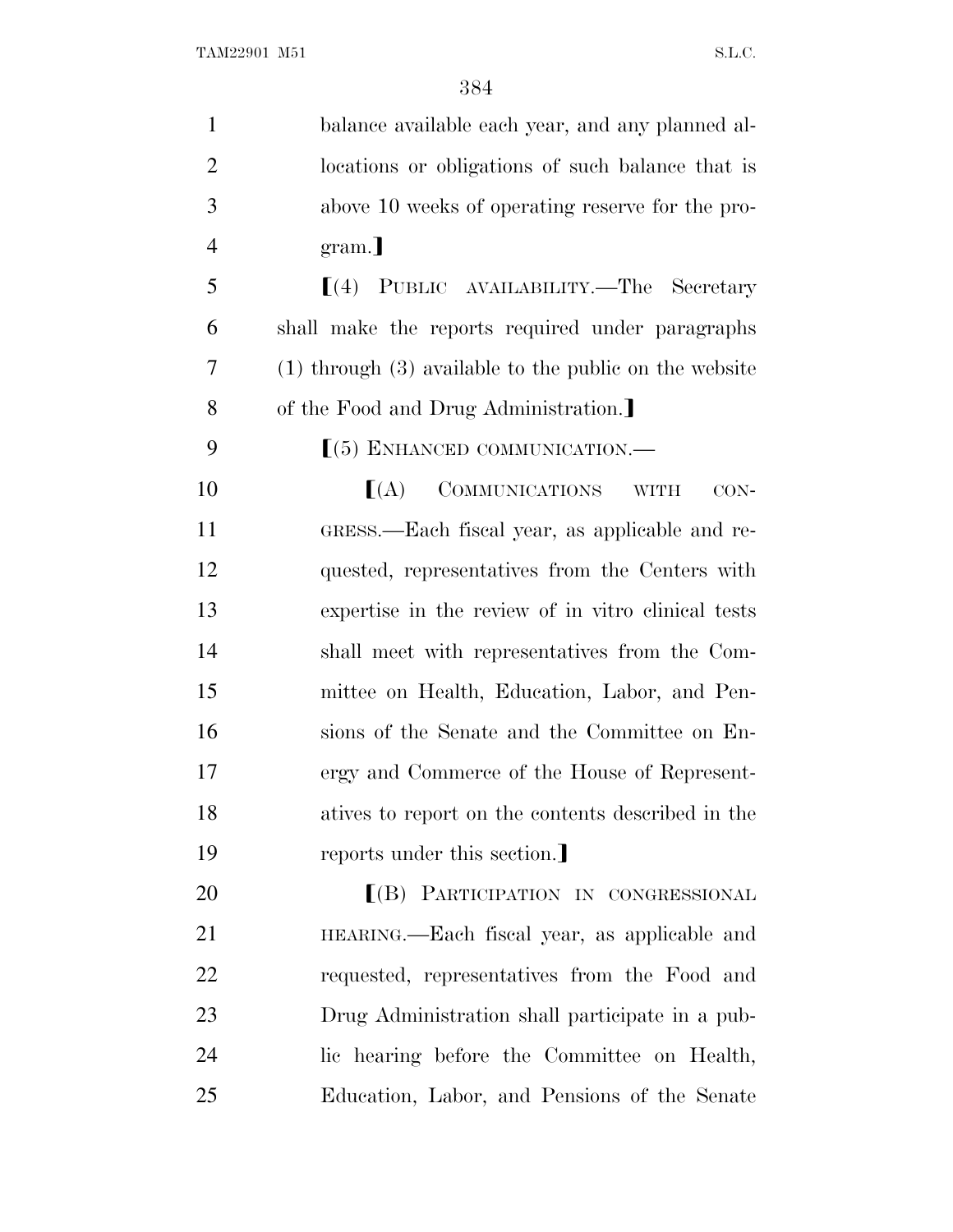| $\mathbf{1}$   | and the Committee on Energy and Commerce         |
|----------------|--------------------------------------------------|
| $\overline{2}$ | of the House of Representatives, to report on    |
| 3              | the contents described in the reports under this |
| $\overline{4}$ | section. Such hearing shall occur not later than |
| 5              | 120 days after the end of each fiscal year for   |
| 6              | which fees are collected under this section.     |
| 7              | <b>TITLE IX-OTHER PROVISIONS</b>                 |
| 8              | SEC. 901. FACILITIES MANAGEMENT.                 |
| 9              | (a) PDUFA AUTHORITY.—Section $736(g)(2)$ of the  |
| 10             | Federal Food, Drug, and Cosmetic Act (21 U.S.C.  |
| <sup>11</sup>  | $379h(g)(2)$ —                                   |
| 12             | $(1)$ in subparagraph $(A)(ii)$ —                |
| 13             | (A) by striking "shall be available to de-       |
| 14             | fray" and inserting the following: "shall be     |
| 15             | available—                                       |
| 16             | "(I) for fiscal year 2023, to de-                |
| 17             | fray";                                           |
| 18             | $(B)$ by striking the period and inserting ";    |
| 19             | and"; and                                        |
| 20             | (C) by adding at the end the following:          |
| 21             | "(II) for fiscal year $2024$ and                 |
| 22             | each subsequent fiscal year, to defray           |
| 23             | the costs of the resources allocated for         |
| 24             | the process for the review of human              |
| 25             | drug applications (including<br>such             |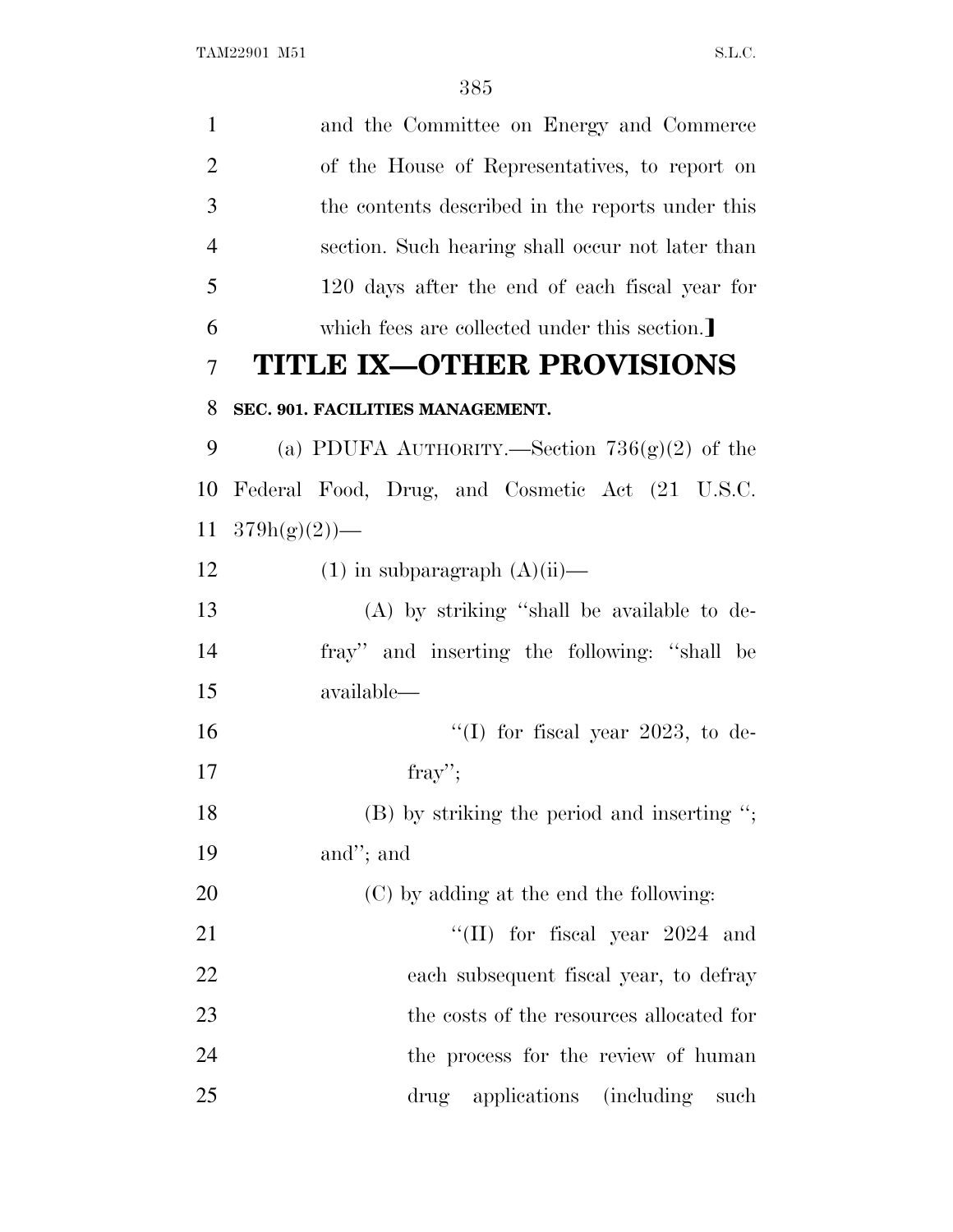| $\mathbf{1}$   | costs for an additional number of full-              |
|----------------|------------------------------------------------------|
| $\overline{2}$ | time equivalent positions in the De-                 |
| 3              | partment of Health and Human Serv-                   |
| $\overline{4}$ | ices to be engaged in such process),                 |
| 5              | only if the sum of the amounts allo-                 |
| 6              | cated by the Secretary for such costs,               |
| 7              | excluding costs paid from fees col-                  |
| 8              | lected under this section, plus other                |
| 9              | costs for the maintenance, renovation,               |
| 10             | and repair of facilities and acquisition,            |
| 11             | maintenance, and repair of fixtures,                 |
| 12             | furniture, and other necessary mate-                 |
| 13             | rials and supplies in connection with                |
| 14             | the process for the review of human                  |
| 15             | drug applications, is no less than the               |
| 16             | amount allocated for such costs, ex-                 |
| 17             | cluding any such costs paid from fees                |
| 18             | collected under this section, for fiscal             |
| 19             | year 1997, multiplied by the adjust-                 |
| 20             | ment factor."; and                                   |
| 21             | $(2)$ in subparagraph $(B)$ , by striking "for the   |
| 22             | process for the review of human drug applications"   |
| 23             | and inserting "as described in subclause (I) or (II) |
| 24             | of such subparagraph, as applicable".                |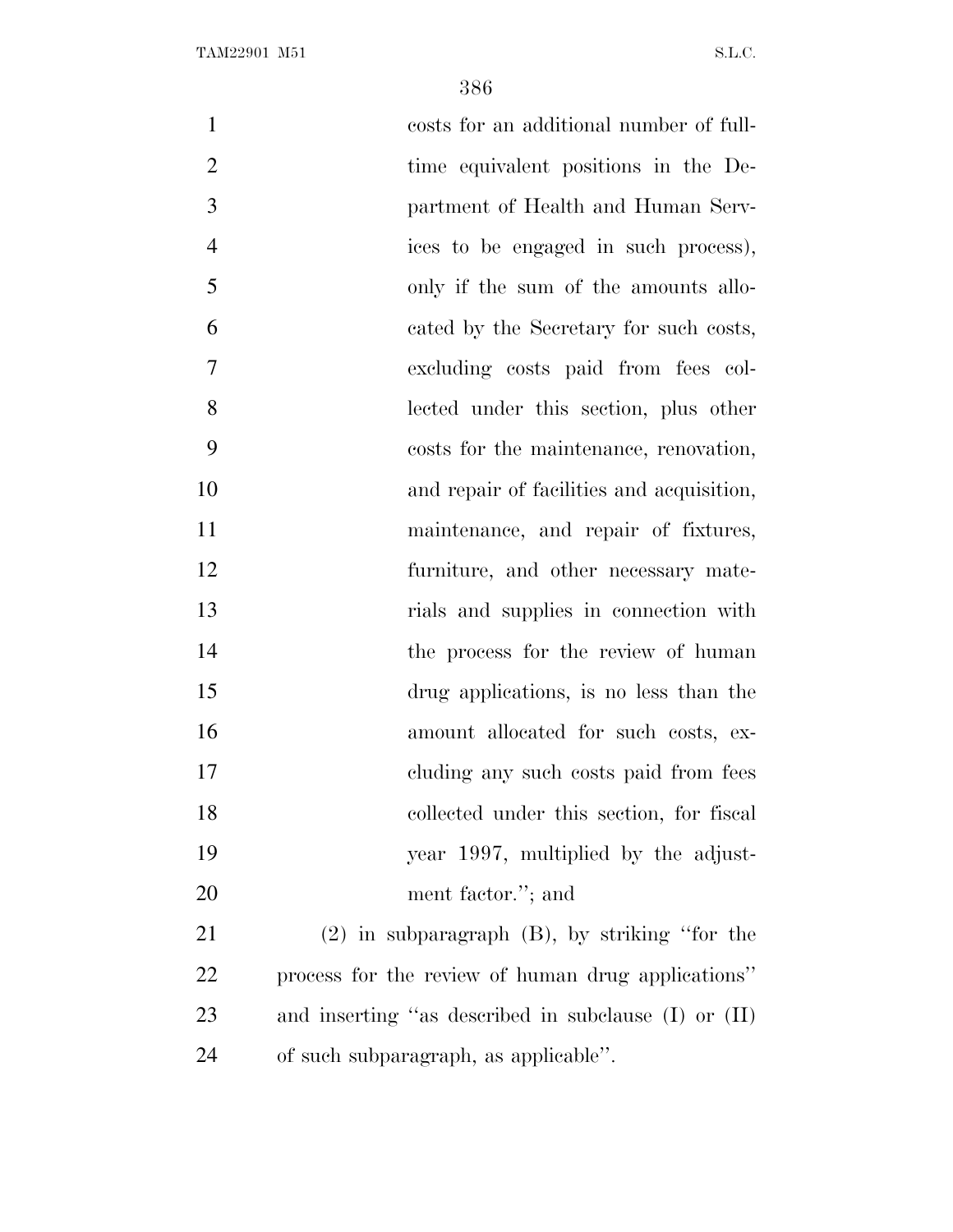| $\mathbf{1}$   | (b) BSUFA AUTHORITY.—Section $744H(f)(2)$ of the      |
|----------------|-------------------------------------------------------|
| 2              | Federal Food, Drug, and Cosmetic Act (21 U.S.C. 379j– |
| 3              | $52(f)(2)$ is amended—                                |
| $\overline{4}$ | $(1)$ in subparagraph $(B)(i)$ —                      |
| 5              | (A) by striking "available for a fiscal year          |
| 6              | beginning after fiscal year 2012" and inserting       |
| 7              | the following: "available—                            |
| 8              | "(I) for fiscal year $2023"$ ;                        |
| 9              | (B) by striking "the fiscal year involved."           |
| 10             | and inserting "such fiscal year; and"; and            |
| 11             | (C) by adding at the end the following:               |
| 12             | "(II) for fiscal year $2024$ and                      |
| 13             | each subsequent fiscal year, to defray                |
| 14             | the costs of the process for the review               |
| 15             | of biosimilar biological product appli-               |
| 16             | cations (including such costs for an                  |
| 17             | additional number of full-time equiva-                |
| 18             | lent positions in the Department of                   |
| 19             | Health and Human Services to be en-                   |
| 20             | gaged in such process), only if the                   |
| 21             | sum of the amounts allocated by the                   |
| 22             | Secretary for such costs, excluding                   |
| 23             | costs paid from fees collected under                  |
| 24             | this section, plus other costs for the                |
| 25             | maintenance, renovation, and repair                   |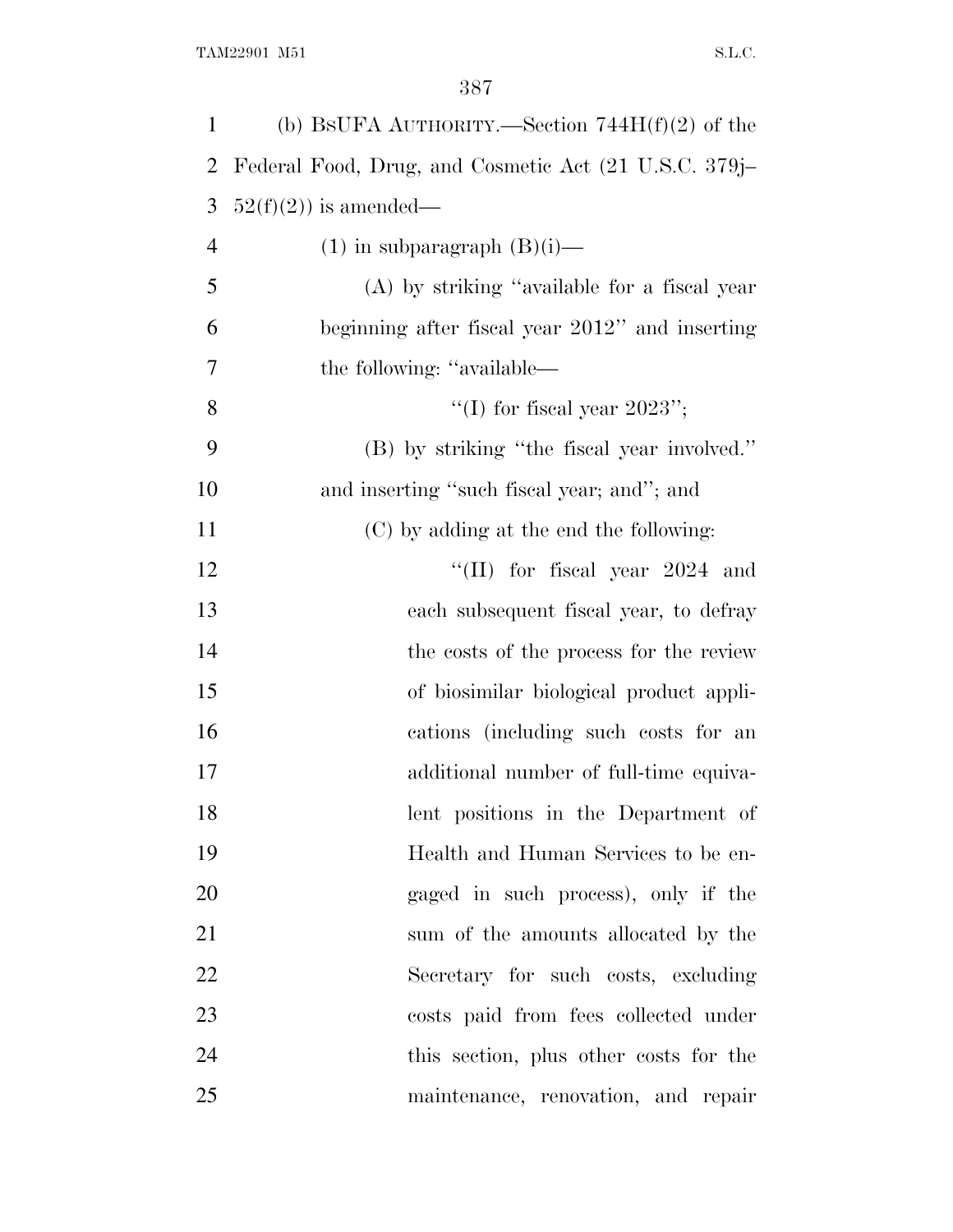| $\mathbf{1}$   | of facilities and acquisition, mainte-                    |
|----------------|-----------------------------------------------------------|
| $\overline{2}$ | nance, and repair of fixtures, fur-                       |
| 3              | niture, and other necessary materials                     |
| $\overline{4}$ | and supplies in connection with the                       |
| 5              | process for the review of biosimilar bi-                  |
| 6              | ological product applications, is no                      |
| $\tau$         | less than $$20,000,000$ , multiplied by                   |
| 8              | the adjustment factor applicable to                       |
| 9              | the fiscal year involved."; and                           |
| 10             | $(2)$ in subparagraph $(C)$ , by striking "subpara-       |
| 11             | graph (B) in any fiscal year if the costs described       |
| 12             | in such subparagraph" and inserting "subparagraph"        |
| 13             | $(B)(i)$ in any fiscal year if the costs allocated as de- |
| 14             | scribed in clause (i) or (ii) of such subparagraph, as    |
| 15             | applicable,".                                             |
| 16             | (c) GDUFA AUTHORITY.—Section 744B of the Fed-             |
| 17             | eral Food, Drug, and Cosmetic Act (21 U.S.C. 379j–42)     |
| 18             | is amended—                                               |
| 19             | in subsection (e)(2), by striking<br>(1)                  |
| 20             | "744A(11)(C)" and inserting "744A(12)(C)"; and            |
| 21             | $(2)$ in subsection $(i)(2)$ —                            |
| 22             | $(A)$ in subparagraph $(A)(ii)$ —                         |
| 23             | (i) by striking "available for a fiscal                   |
| 24             | year beginning after fiscal year 2012" and                |
| 25             | inserting the following: "available—                      |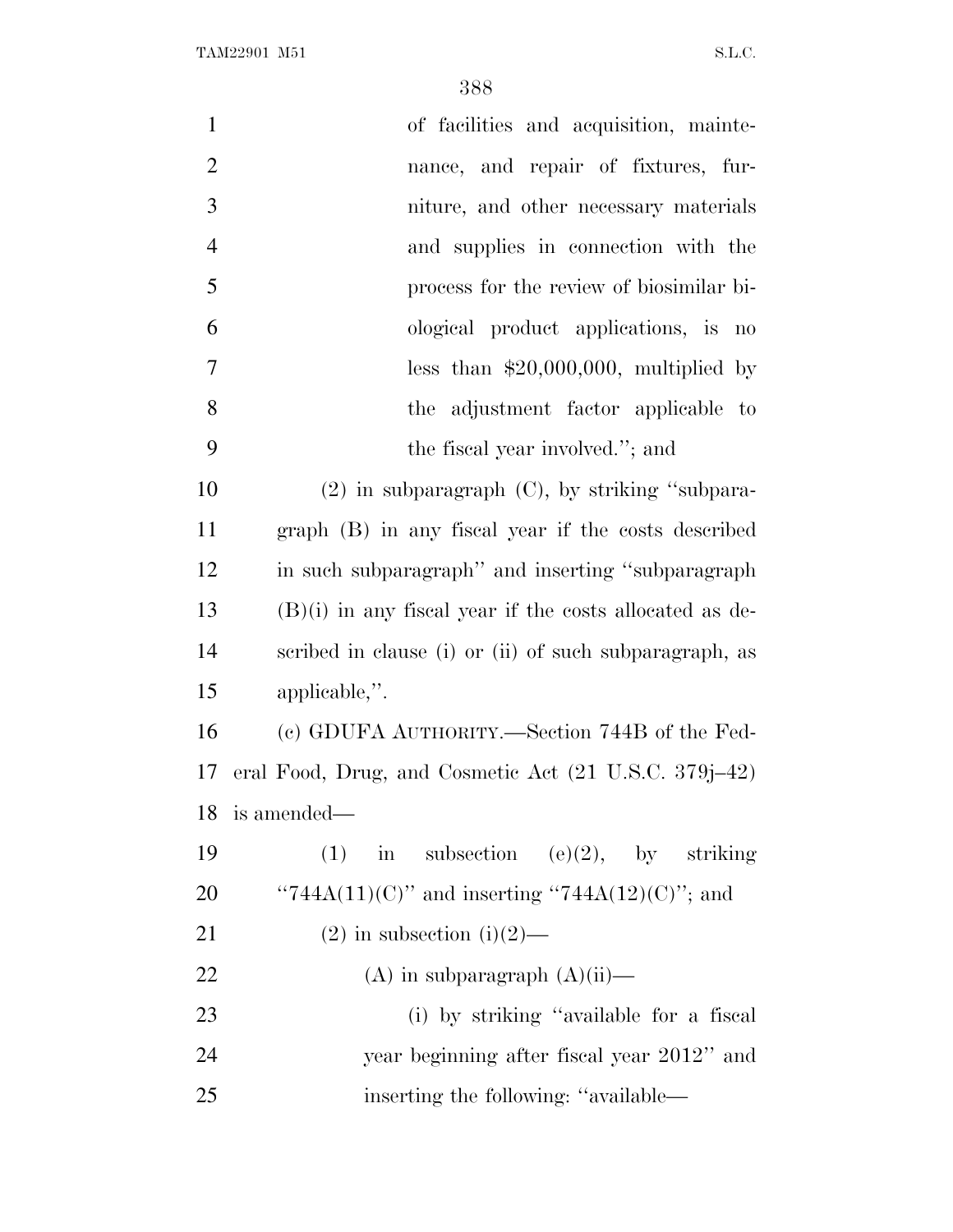| $\mathbf{1}$   | "(I) for fiscal year 2023; and";          |
|----------------|-------------------------------------------|
| $\overline{2}$ | (ii) by striking "the fiscal year in-     |
| 3              | volved." and inserting "such fiscal year; |
| $\overline{4}$ | and"; and                                 |
| 5              | (iii) by adding at the end the fol-       |
| 6              | lowing:                                   |
| $\overline{7}$ | "(II) for fiscal year $2024$ and          |
| 8              | each subsequent fiscal year, to defray    |
| 9              | the costs of human generic drug ac-       |
| 10             | tivities (including such costs for an     |
| 11             | additional number of full-time equiva-    |
| 12             | lent positions in the Department of       |
| 13             | Health and Human Services to be en-       |
| 14             | gaged in such activities), only if the    |
| 15             | sum of the amounts allocated by the       |
| 16             | Secretary for such costs, excluding       |
| 17             | costs paid from fees collected under      |
| 18             | this section, plus other costs for the    |
| 19             | maintenance, renovation, and repair       |
| 20             | of facilities and acquisition, mainte-    |
| 21             | nance, and repair of fixtures, fur-       |
| 22             | niture, and other necessary materials     |
| 23             | and supplies in connection with           |
| 24             | human generic drug activities, is no      |
| 25             | less than $$97,000,000$ multiplied by     |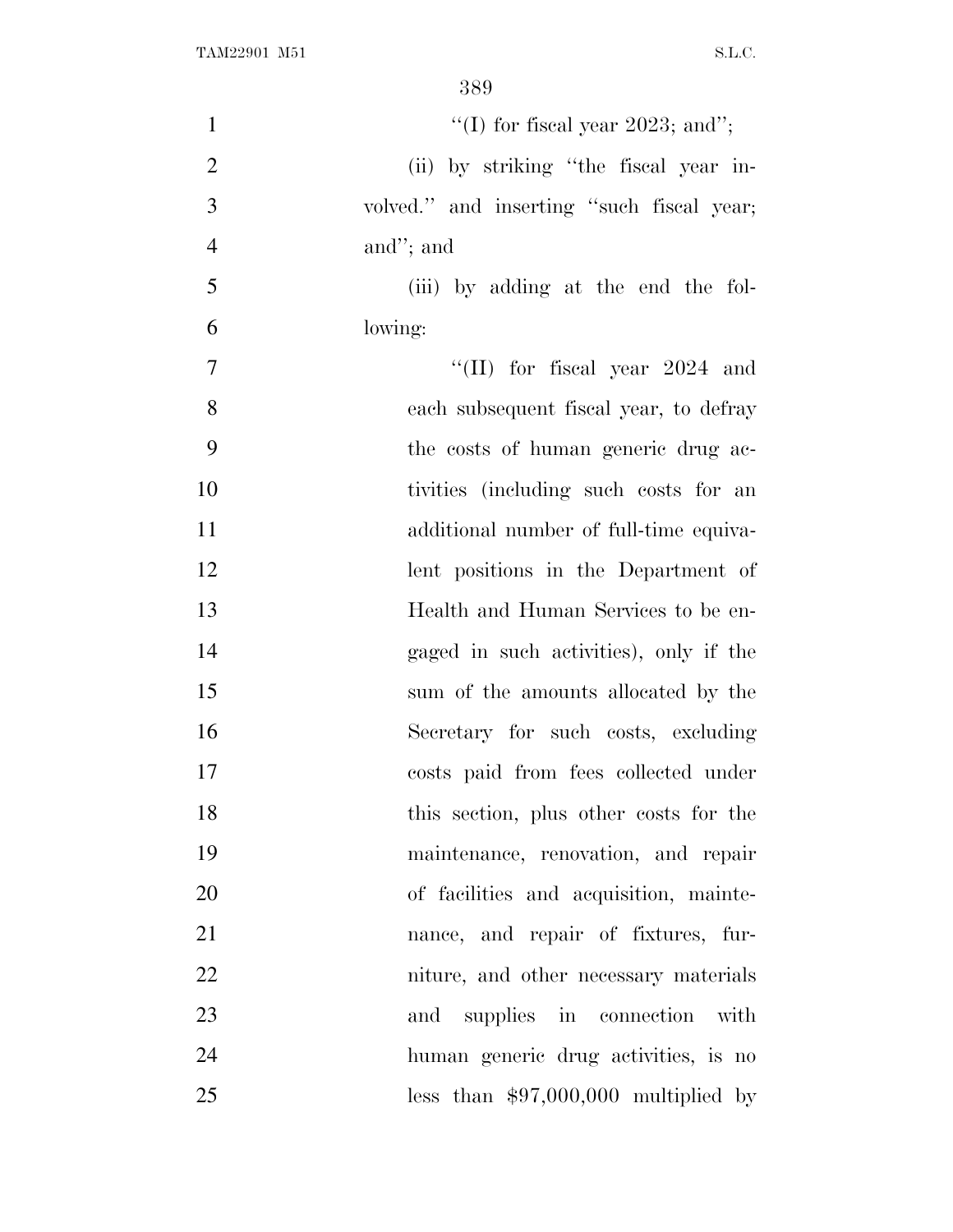| $\mathbf{1}$   | the adjustment factor defined in sec-                 |
|----------------|-------------------------------------------------------|
| $\overline{2}$ | tion $744A(3)$ applicable to the fiscal               |
| 3              | year involved."; and                                  |
| $\overline{4}$ | $(B)$ in subparagraph $(B)$ —                         |
| 5              | (i) by striking "for human generic ac-                |
| 6              | tivities" and inserting "as described in              |
| 7              | subclause $(I)$ or $(II)$ of such subparagraph,       |
| 8              | as applicable"; and                                   |
| 9              | $\left[$ (ii) by striking "10 percent" and in-        |
| 10             | serting "[xx] percent".]                              |
| 11             | (d) MDUFA AUTHORITY.—Section 738 of the Fed-          |
| 12             | eral Food, Drug, and Cosmetic Act (21 U.S.C. 379j) is |
|                |                                                       |
| 13             | amended—                                              |
| 14             | $(1)$ in subsection $(h)(2)$ —                        |
| 15             | $(A)$ in subparagraph $(A)(ii)$ —                     |
| 16             | (i) by striking "shall be available to                |
| 17             | defray" and inserting the following: "shall           |
| 18             | be available—                                         |
| 19             | "(I) for fiscal year 2023, to de-                     |
| 20             | fray";                                                |
| 21             | (ii) by striking the period and insert-               |
| 22             | ing "; and"; and                                      |
| 23             | (iii) by adding at the end the fol-                   |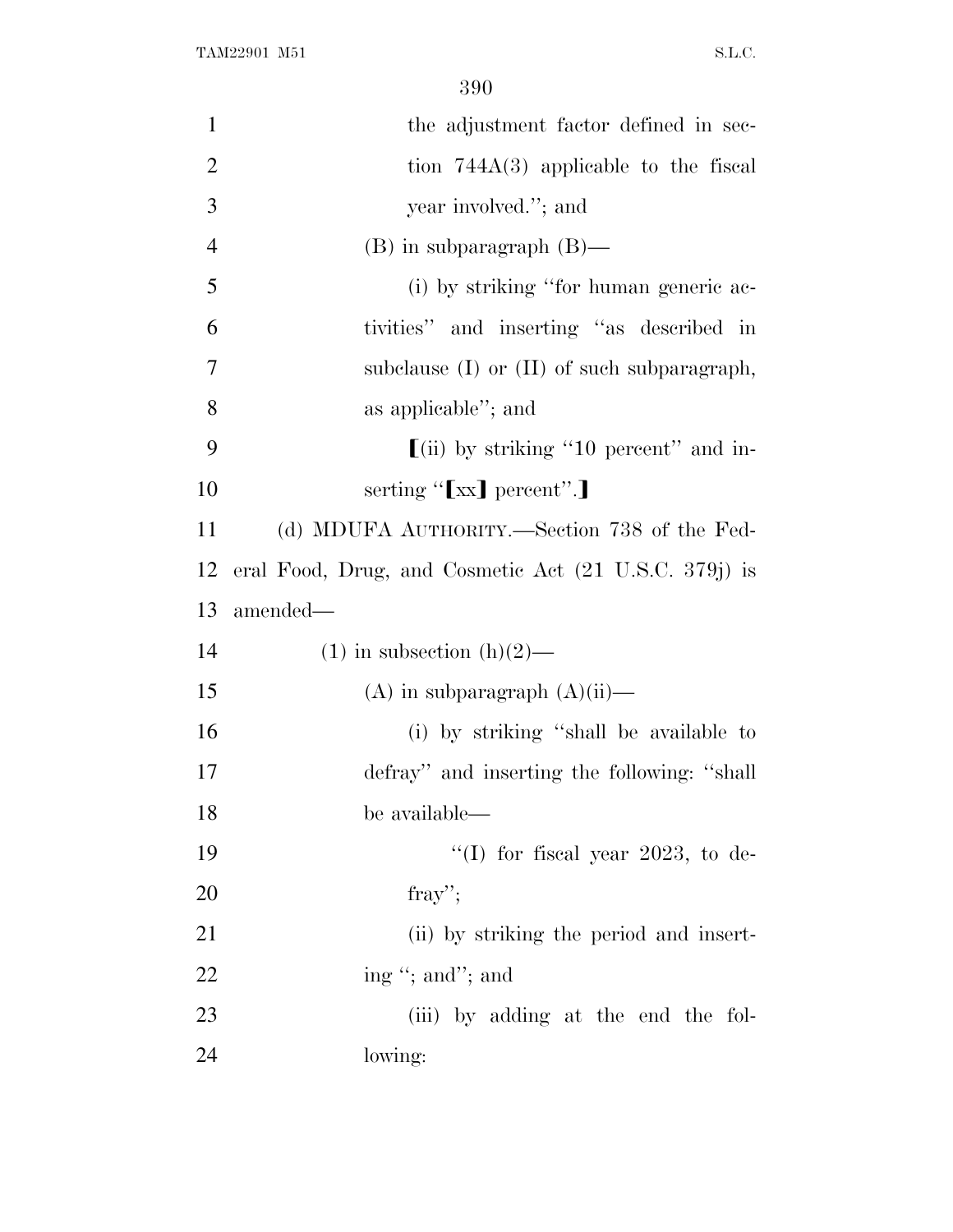| $\mathbf{1}$   | "(II) for fiscal year $2024$ and         |
|----------------|------------------------------------------|
| $\overline{2}$ | each subsequent fiscal year, to defray   |
| 3              | the costs of the resources allocated for |
| $\overline{4}$ | the process for the review of device     |
| 5              | applications (including such costs for   |
| 6              | additional number of full-time<br>an     |
| $\tau$         | equivalent positions in the Depart-      |
| 8              | ment of Health and Human Services        |
| 9              | to be engaged in such process), only if  |
| 10             | the sum of the amounts allocated by      |
| 11             | the Secretary for such costs, excluding  |
| 12             | costs paid from fees collected under     |
| 13             | this section, plus other costs for the   |
| 14             | maintenance, renovation, and repair      |
| 15             | of facilities and acquisition, mainte-   |
| 16             | nance, and repair of fixtures, fur-      |
| 17             | niture and other necessary materials     |
| 18             | and supplies in connection with the      |
| 19             | process for the review of device appli-  |
| 20             | cations, is no less than the amount al-  |
| 21             | located for such costs, excluding any    |
| 22             | such costs paid from fees collected      |
| 23             | under this section, for fiscal year      |
| 24             | 2009 multiplied by the adjustment        |
| 25             | factor."; and                            |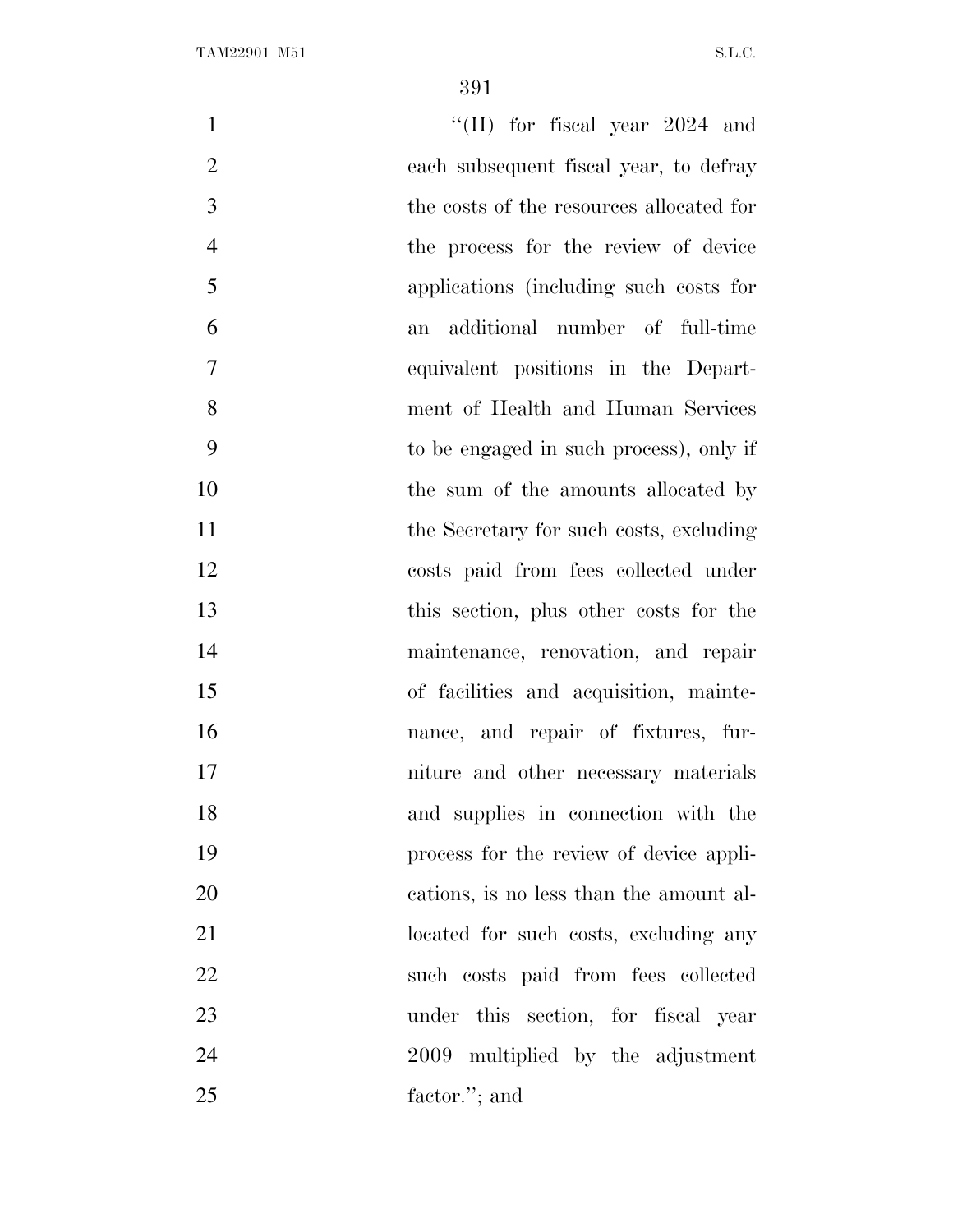| $\mathbf{1}$   | $(B)$ in subparagraph $(B)(i)$ , in the matter             |
|----------------|------------------------------------------------------------|
| $\overline{2}$ | preceding subclause (I), by striking "for the              |
| 3              | process for the review of device applications"             |
| $\overline{4}$ | and inserting "as described in subclause (I) or            |
| 5              | (II) of such subparagraph, as applicable"; and             |
| 6              | $(2)$ in subsection $(g)(3)$ , by striking                 |
| $\overline{7}$ | " $737(9)(C)$ " and inserting " $737(10)(C)$ ".            |
| 8              | SEC. 902. ANNUAL REPORT ON INSPECTIONS.                    |
| 9              | Section 902 of the FDA Reauthorization Act of 2017         |
| 10             | (Public Law $115-52$ ) is amended, in the matter preceding |
| 11             | paragraph $(1)$ —                                          |
| 12             | (1) by striking "March 1 of each year" and in-             |
| 13             | serting "120 days after the end of each fiscal year";      |
| 14             | and                                                        |
| 15             | $(2)$ by striking "previous calendar year" and in-         |
| 16             | serting "previous fiscal year".                            |
| 17             | SEC. 903. USER FEE PROGRAM TRANSPARENCY AND AC-            |
| 18             | <b>COUNTABILITY.</b>                                       |
| 19             | $(a)$ PDUFA.—                                              |
| 20             | (1) REAUTHORIZATION; REPORTING REQUIRE-                    |
| 21             | MENTS.-                                                    |
| 22             | PERFORMANCE REPORT.-Section<br>(A)                         |
| 23             | $736B(a)$ of the Federal Food, Drug, and Cos-              |
| 24             | metic Act $(21 \text{ U.S.C. } 379h-2(a))$ is amended—     |
| 25             | (i) in paragraph $(1)(B)$ —                                |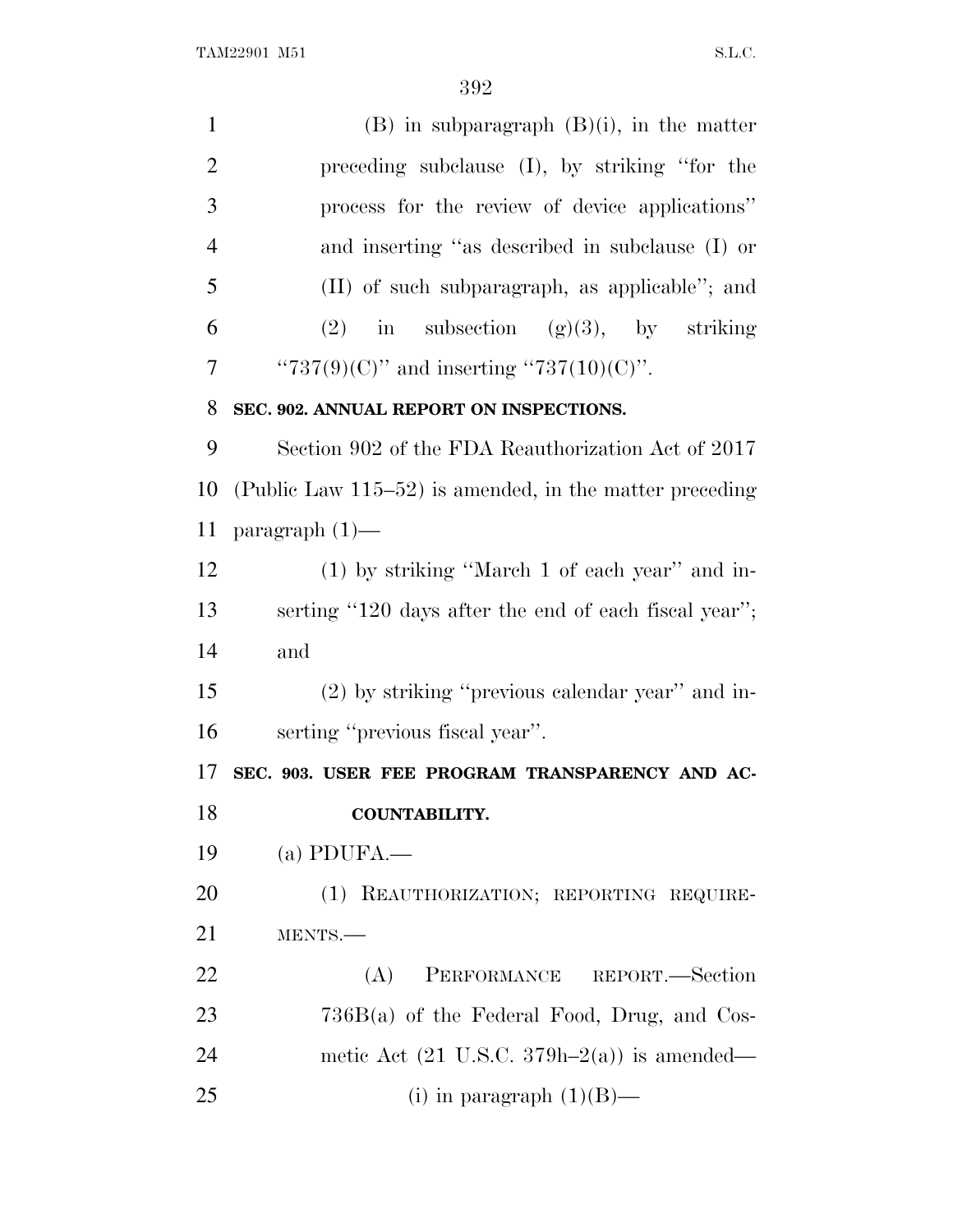| $\mathbf{1}$   | (I) in clause (vii), by striking ";              |
|----------------|--------------------------------------------------|
| $\overline{2}$ | and" and inserting a semicolon;                  |
| 3              | (II) in clause (viii), by striking               |
| $\overline{4}$ | the period and inserting "; and"; and            |
| 5              | (III) by adding at the end the                   |
| 6              | following:                                       |
| 7              | "(ix) the number of investigational              |
| 8              | new drug applications submitted per fiscal       |
| 9              | year for each review division.";                 |
| 10             | (ii) in paragraph $(4)$ —                        |
| 11             | (I) by amending subparagraph                     |
| 12             | $(A)$ to read as follows:                        |
| 13             | "(A) data, analysis, and discussion of the       |
| 14             | changes in the number of individuals hired as    |
| 15             | agreed upon in the letters described in section  |
| 16             | 101(b) of the Prescription Drug User Fee         |
| 17             | Amendments of 2022 and the number of re-         |
| 18             | maining vacancies, the number of full-time       |
| 19             | equivalents funded by fees collected pursuant to |
| 20             | [section 736], and the number of full-time       |
| 21             | equivalents funded by budget authority at the    |
| 22             | Food and Drug Administration by each division    |
| 23             | within the Center for Drug Evaluation and Re-    |
| 24             | search, the Center for Biologics Evaluation and  |
|                |                                                  |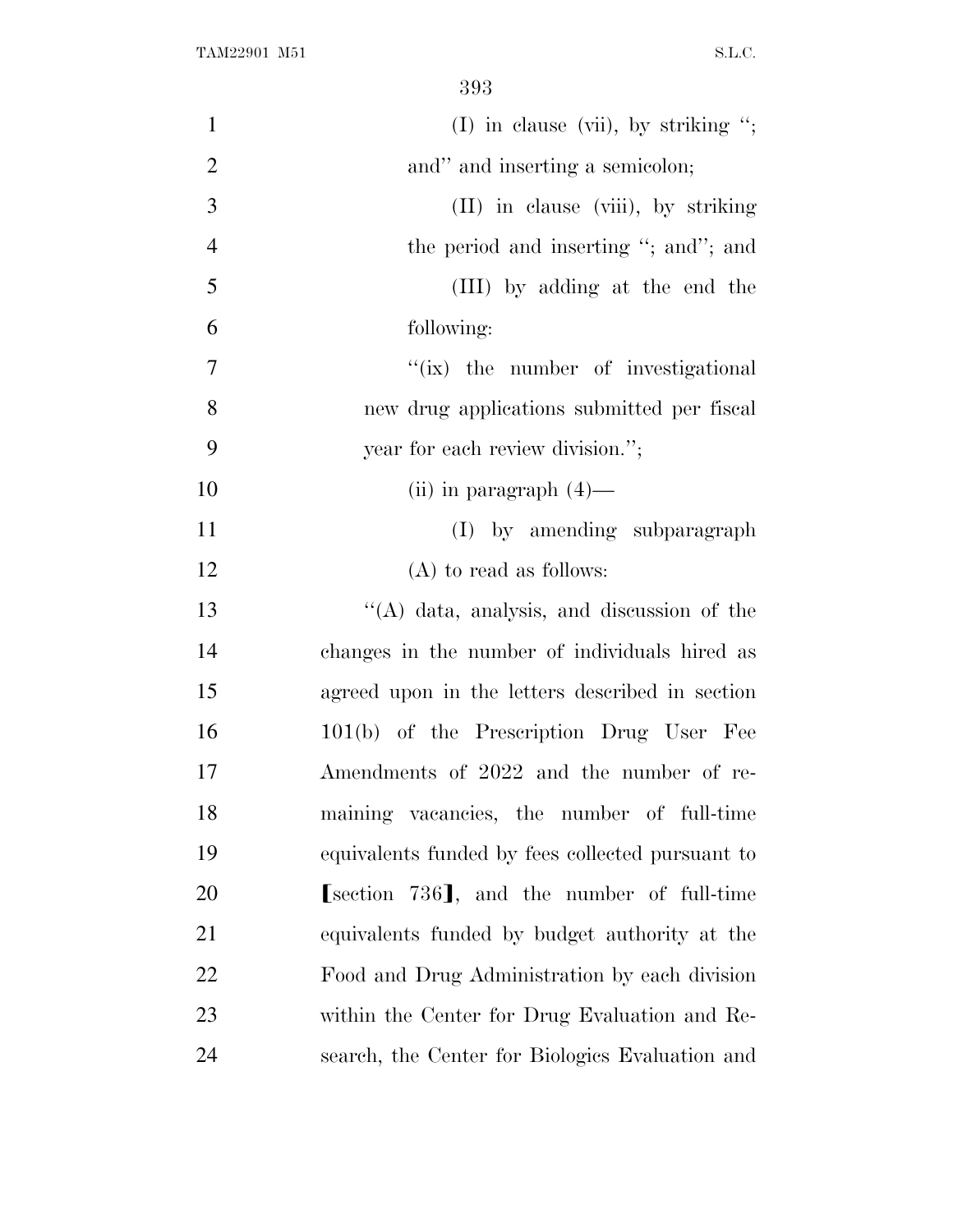| $\mathbf{1}$   | Research, the Office of Regulatory Affairs, and |
|----------------|-------------------------------------------------|
| $\overline{2}$ | the Office of the Commissioner;";               |
| 3              | (II) by amending subparagraph                   |
| $\overline{4}$ | (B) to read as follows:                         |
| 5              | "(B) data, analysis, and discussion of the      |
| 6              | changes in the fee revenue amounts and costs    |
| 7              | for the process for the review of prescription  |
| 8              | drugs, including identifying—                   |
| 9              | "(i) drivers of such changes; and               |
| 10             | "(ii) changes in the average total cost         |
| 11             | per full-time equivalent in the prescription    |
| 12             | drug application review program;";              |
| 13             | (III) in subparagraph $(C)$ , by                |
| 14             | striking the period and inserting ";            |
| 15             | and"; and                                       |
| 16             | (IV) by adding at the end the fol-              |
| 17             | lowing:                                         |
| 18             | "(D) data, analysis, and discussion of the      |
| 19             | changes in the average and median full-time     |
| 20             | equivalent hours required to complete review of |
| 21             | prescription drug application types."; and      |
| 22             | (iii) in paragraph $(5)$ —                      |
| 23             | by redesignating subpara-<br>(I)                |
| 24             | graphs $(B)$ and $(C)$ as subparagraphs         |
| 25             | $(C)$ and $(D)$ , respectively; and             |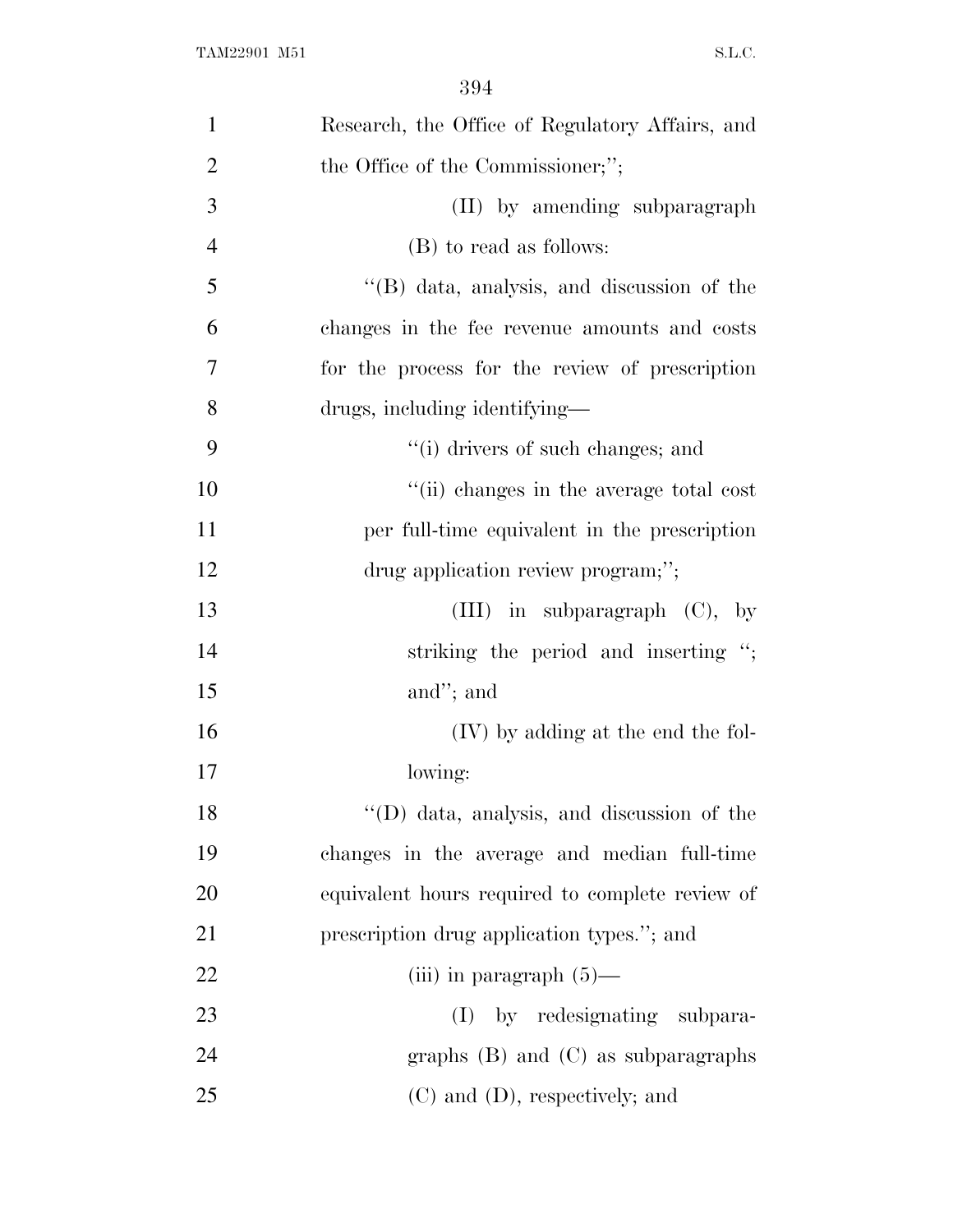| $\mathbf{1}$   | (II) by inserting after subpara-                       |
|----------------|--------------------------------------------------------|
| $\overline{2}$ | $graph(A)$ the following:                              |
| 3              | "(B) The difference between the aggregate              |
| $\overline{4}$ | number of new individuals hired for purposes of        |
| 5              | prescription drug application review in the ap-        |
| 6              | plicable fiscal year and the aggregate number of       |
| $\overline{7}$ | positions funded at the end of such fiscal             |
| 8              | year.".                                                |
| 9              | (2) REAUTHORIZATION.—Section 736B(f) of                |
| 10             | the Federal Food, Drug, and Cosmetic Act (21)          |
| 11             | U.S.C. $379h-2(f)$ is amended—                         |
| 12             | $(A)$ by redesignating paragraphs $(4)$                |
| 13             | through $(6)$ as paragraphs $(5)$ through $(7)$ , re-  |
| 14             | spectively;                                            |
| 15             | $(B)$ by inserting after paragraph $(3)$ the           |
| 16             | following:                                             |
| 17             | "(4) UPDATES TO CONGRESS.—The Secretary,               |
| 18             | in consultation with regulated industry, shall provide |
| 19             | regular updates on negotiations on the reauthoriza-    |
| 20             | tion of this part to the Committee on Health, Edu-     |
| 21             | cation, Labor, and Pensions of the Senate and the      |
| 22             | Committee on Energy and Commerce of the House          |
| 23             | of Representatives."; and                              |
| 24             | $(C)$ in paragraph $(7)$ , as so redesignated—         |
| 25             | (i) in subparagraph $(A)$ —                            |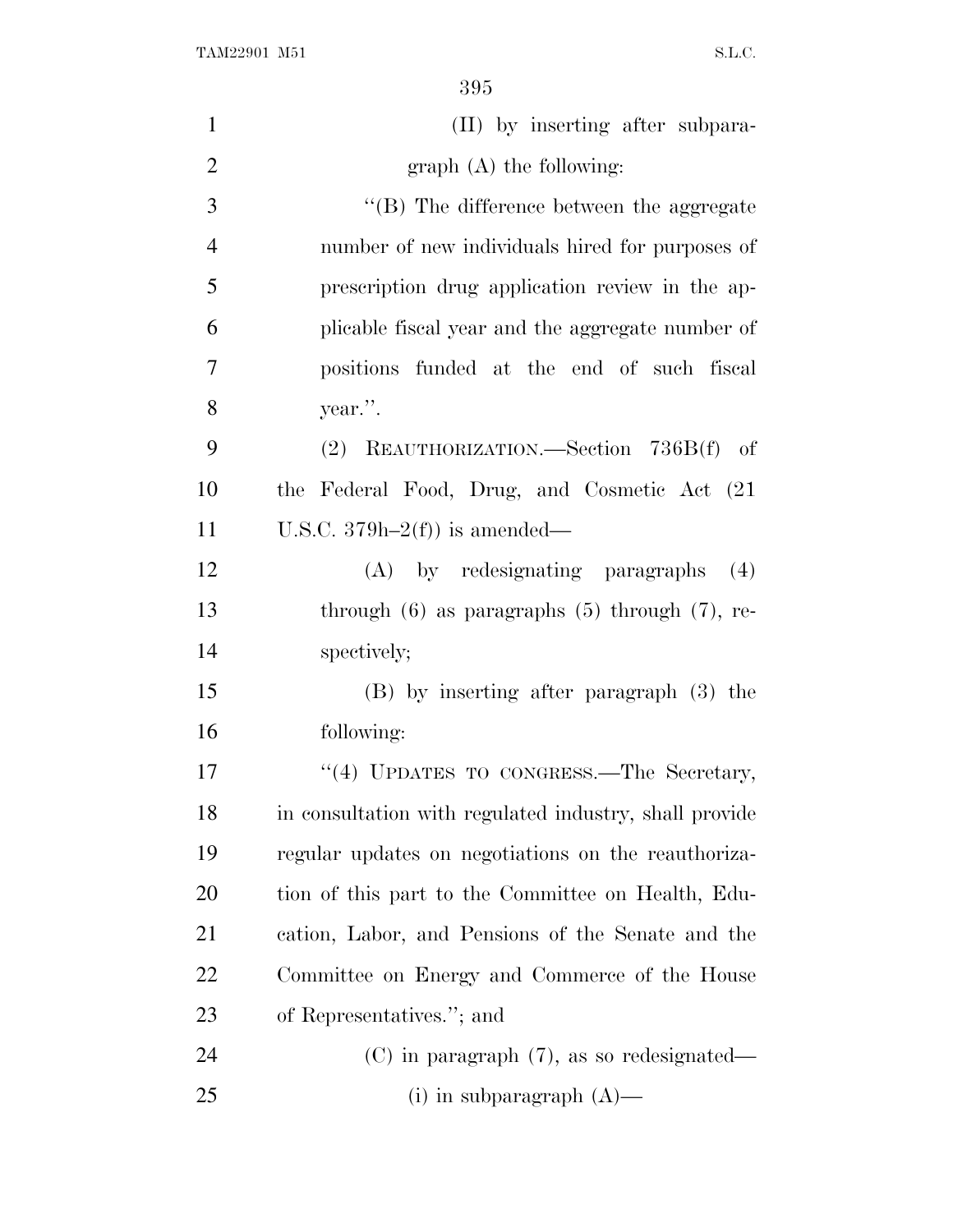| $\mathbf{1}$   | (I) by striking "Before pre-                                |
|----------------|-------------------------------------------------------------|
| $\overline{2}$ | senting the recommendations devel-                          |
| 3              | oped under paragraphs (1) through                           |
| $\overline{4}$ | $(5)$ to the Congress, the" and insert-                     |
| 5              | ing "The"; and                                              |
| 6              | $(II)$ by inserting ", not later than                       |
| $\overline{7}$ | 30 days after each such negotiation                         |
| 8              | meeting" before the period at the end;                      |
| 9              | and                                                         |
| 10             | (ii) in subparagraph $(B)$ , by inserting                   |
| 11             | ", in sufficient detail," after "shall sum-                 |
| 12             | marize".                                                    |
| 13             | (b) MDUFA.                                                  |
| 14             | (1) AUTHORITY TO ASSESS AND USE DEVICE                      |
| 15             | FEES.—Section $738(g)(3)$ of the Federal Food,              |
| 16             | Drug, and Cosmetic Act $(21 \text{ U.S.C. } 379j(g)(3))$ is |
| 17             | amended to read as follows:                                 |
| 18             | "(3) LIMITATIONS.—Beginning on October 1,                   |
| 19             | 2023, the authorities under section $737(10)(C)$ shall      |
| 20             | include only leasing and necessary scientific equip-        |
| 21             | ment.".                                                     |
| 22             | REAUTHORIZATION; REPORTING REQUIRE-<br>(2)                  |
| 23             | MENTS.                                                      |
|                |                                                             |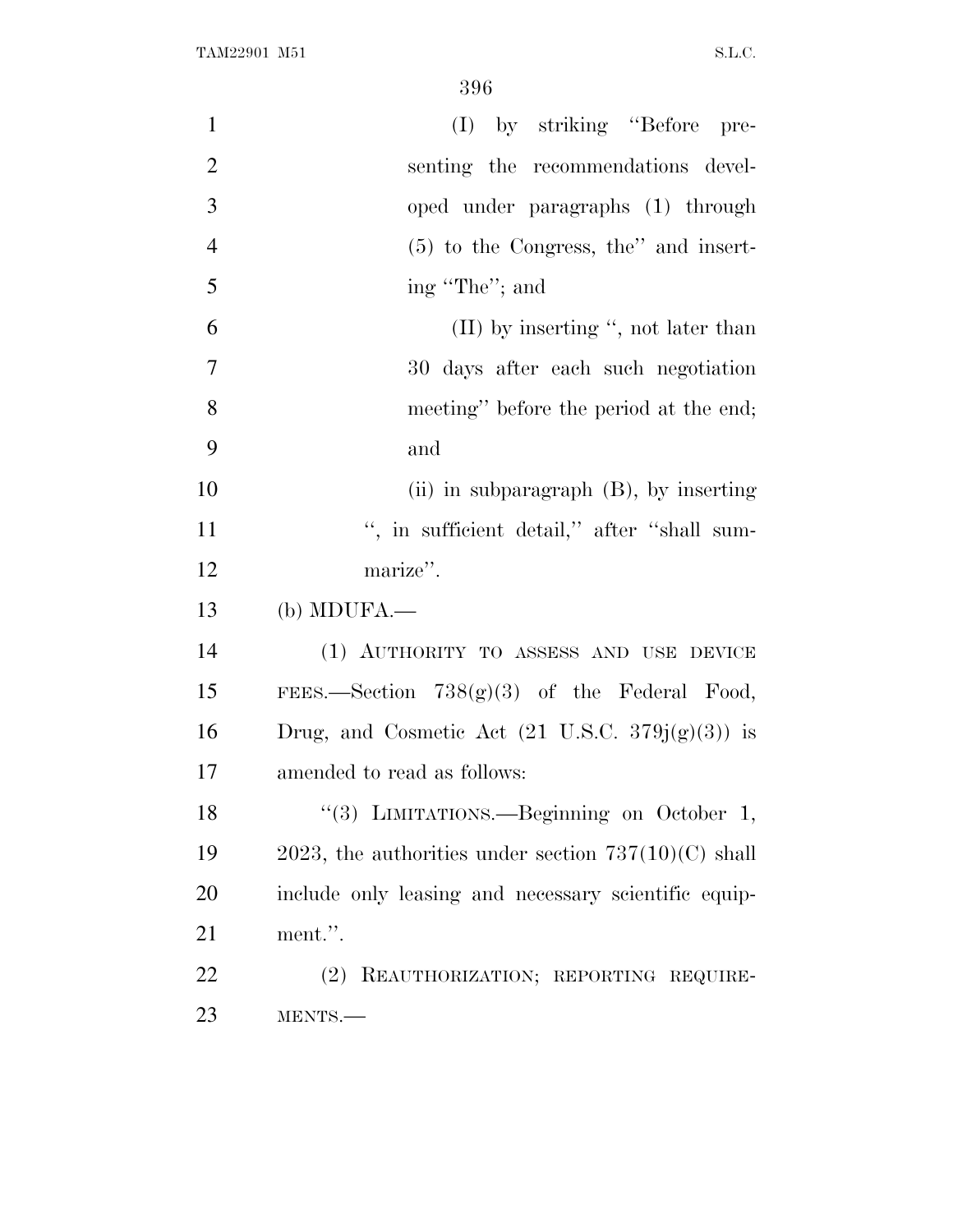| $\mathbf{1}$   | (A) REPORTS.—Section $738A(a)(1)(A)$ of       |
|----------------|-----------------------------------------------|
| $\overline{2}$ | the Federal Food, Drug, and Cosmetic Act (21) |
| 3              | U.S.C. 379 $j-1(a)(1)(A)$ is amended—         |
| $\overline{4}$ | $(i)$ in clause $(ii)$ —                      |
| 5              | $(I)$ in subclause $(II)$ , by striking       |
| 6              | "; and" and inserting a semicolon;            |
| $\overline{7}$ | $(II)$ in subclause $(III)$ , by strik-       |
| 8              | ing the period and inserting a semi-          |
| 9              | colon; and                                    |
| 10             | (III) by adding at the end the                |
| 11             | following:                                    |
| 12             | $\lq\lq$ (IV) the number of investiga-        |
| 13             | tional device exemption application           |
| 14             | submissions under section $520(g)$ per        |
| 15             | fiscal year for each review division;         |
| 16             | and                                           |
| 17             | $\lq\lq(V)$ the number of breakthrough        |
| 18             | designations for a fiscal year for each       |
| 19             | review division.";                            |
| 20             | (ii) in the first clause (iv) (relating to    |
| 21             | rationale for MDUFA program changes)—         |
| 22             | $(I)$ by amending subclause $(I)$ to          |
| 23             | read as follows:                              |
| 24             | "(I) data, analysis, and discus-              |
| 25             | sion of the changes in the number of          |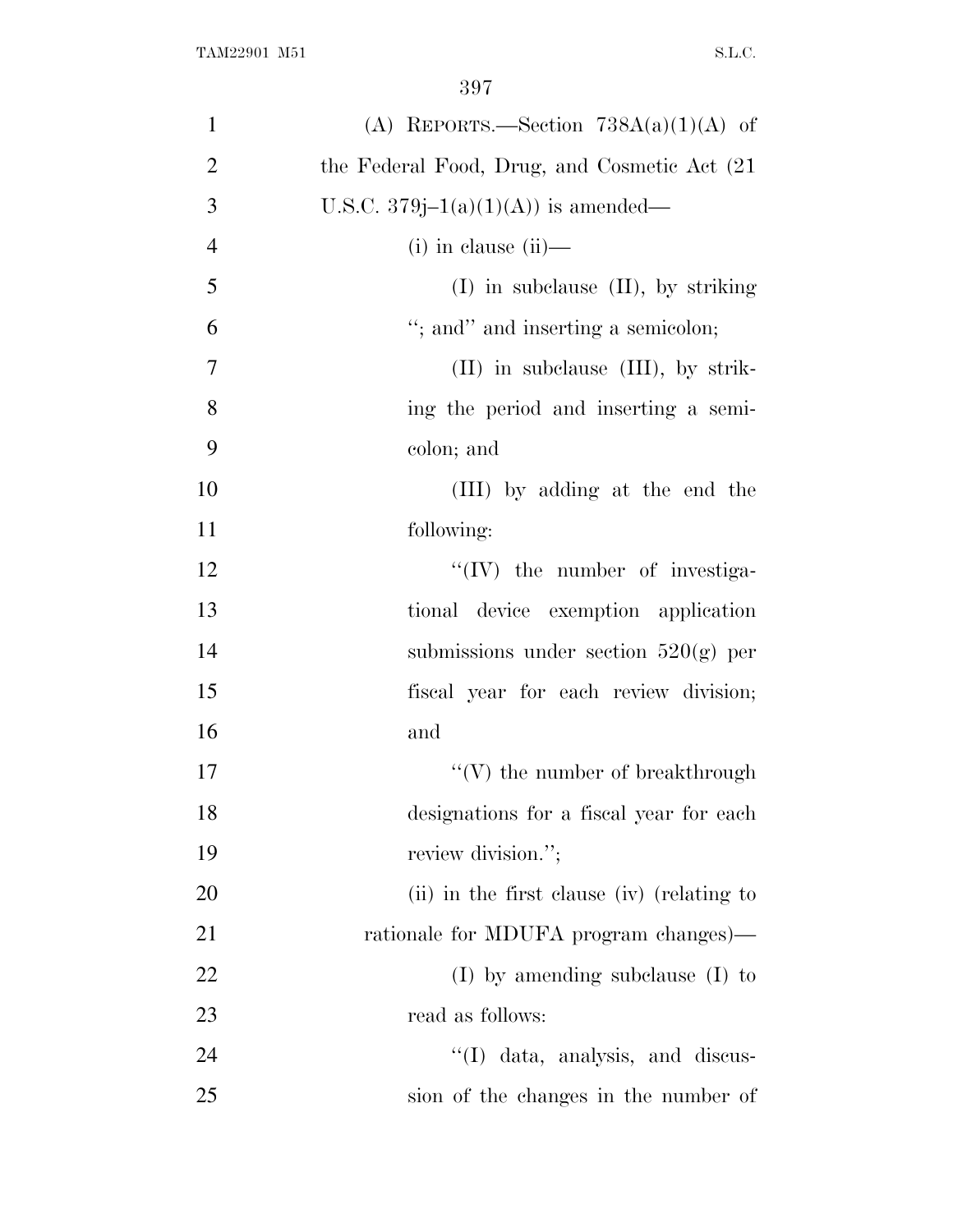| $\mathbf{1}$   | individuals hired as agreed upon in       |
|----------------|-------------------------------------------|
| $\overline{2}$ | the letters described in section $201(b)$ |
| 3              | of the Medical Device User Fee            |
| $\overline{4}$ | Amendments of 2022 and the number         |
| 5              | of remaining vacancies, the number of     |
| 6              | full-time equivalents funded by fees      |
| $\overline{7}$ | collected pursuant to [section 738],      |
| 8              | and the number of full time equiva-       |
| 9              | lents funded by budget authority at       |
| 10             | the Food and Drug Administration by       |
| 11             | each division within the Center for       |
| 12             | Devices and Radiological Health, the      |
| 13             | Center for Biologies Evaluation and       |
| 14             | Research, the Office of Regulatory Af-    |
| 15             | fairs, and the Office of the Commis-      |
| 16             | sioner;";                                 |
| 17             | $(II)$ by amending subclause $(II)$       |
| 18             | to read as follows:                       |
| 19             | "(II) data, analysis, and discus-         |
| 20             | sion of the changes in the fee revenue    |
| 21             | amounts and costs for the process for     |
| 22             | the review of devices, including identi-  |
| 23             | fying—                                    |
| 24             | "(aa) drivers of<br>such                  |
| 25             | changes; and                              |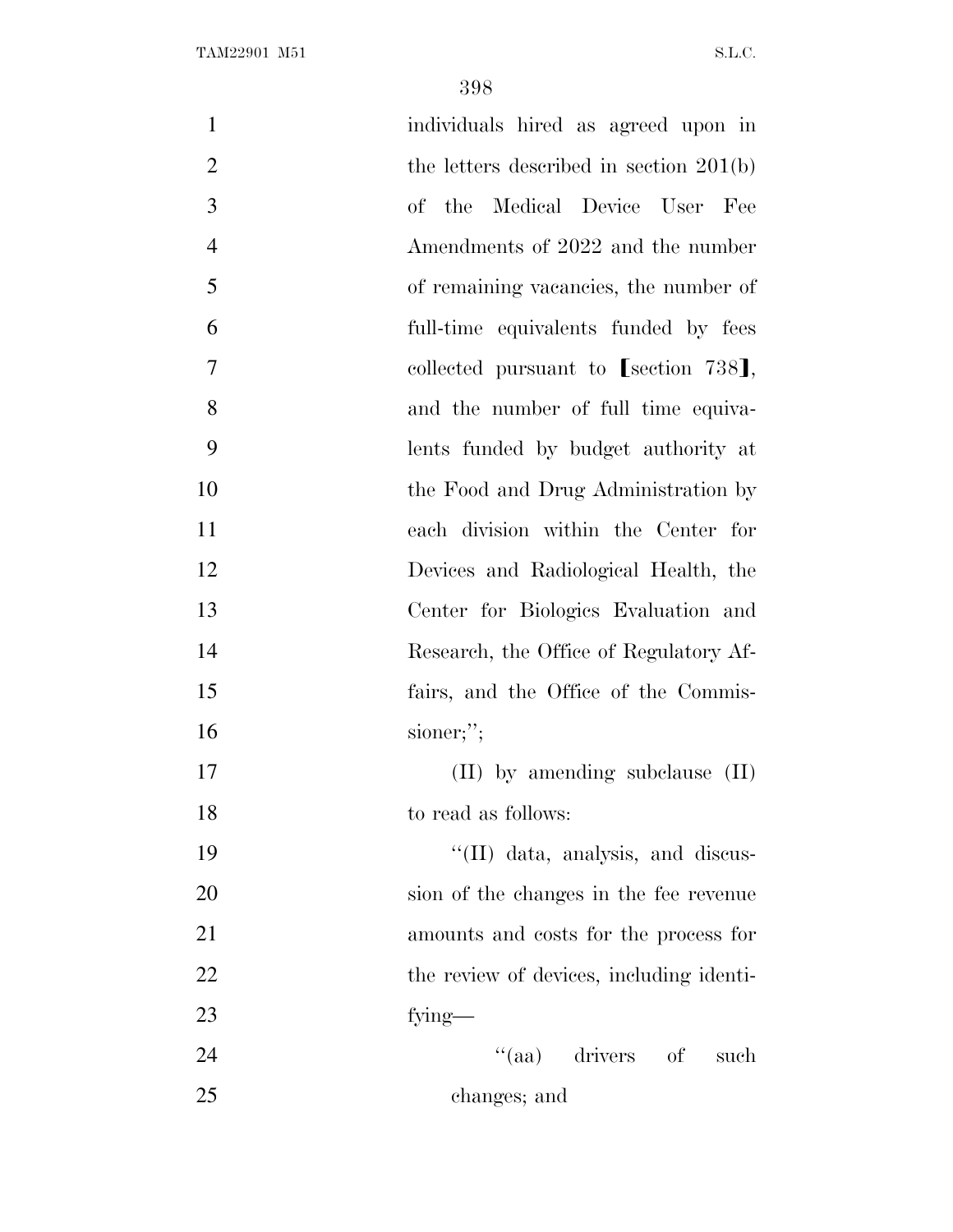| $\mathbf{1}$   | "(bb) changes in the average                 |
|----------------|----------------------------------------------|
| $\overline{2}$ | total cost per full-time equivalent          |
| 3              | in the medical device review pro-            |
| $\overline{4}$ | $gram;$ ";                                   |
| 5              | $(III)$ in subclause $(III)$ , by strik-     |
| 6              | ing the period and inserting "; and";        |
| 7              | and                                          |
| 8              | (IV) by adding at the end the fol-           |
| 9              | lowing:                                      |
| 10             | "(IV) data, analysis, and discus-            |
| 11             | sion of the changes in the average and       |
| 12             | median full-time equivalent hours re-        |
| 13             | quired to complete review of medical         |
| 14             | device application types.";                  |
| 15             | (iii) by redesignating the second            |
| 16             | clause (iv) (relating to analysis) as clause |
| 17             | $(v)$ ; and                                  |
| 18             | (iv) in clause (v), as so redesignated—      |
| 19             | (I) by redesignating subclauses              |
| 20             | (II) and (III) as subclauses (III) and       |
| 21             | $(IV);$ and                                  |
| 22             | (II) by inserting after subclause            |
| 23             | (I) the following:                           |
| 24             | $\lq\lq$ (II) The difference between the     |
| 25             | aggregate number of new individuals          |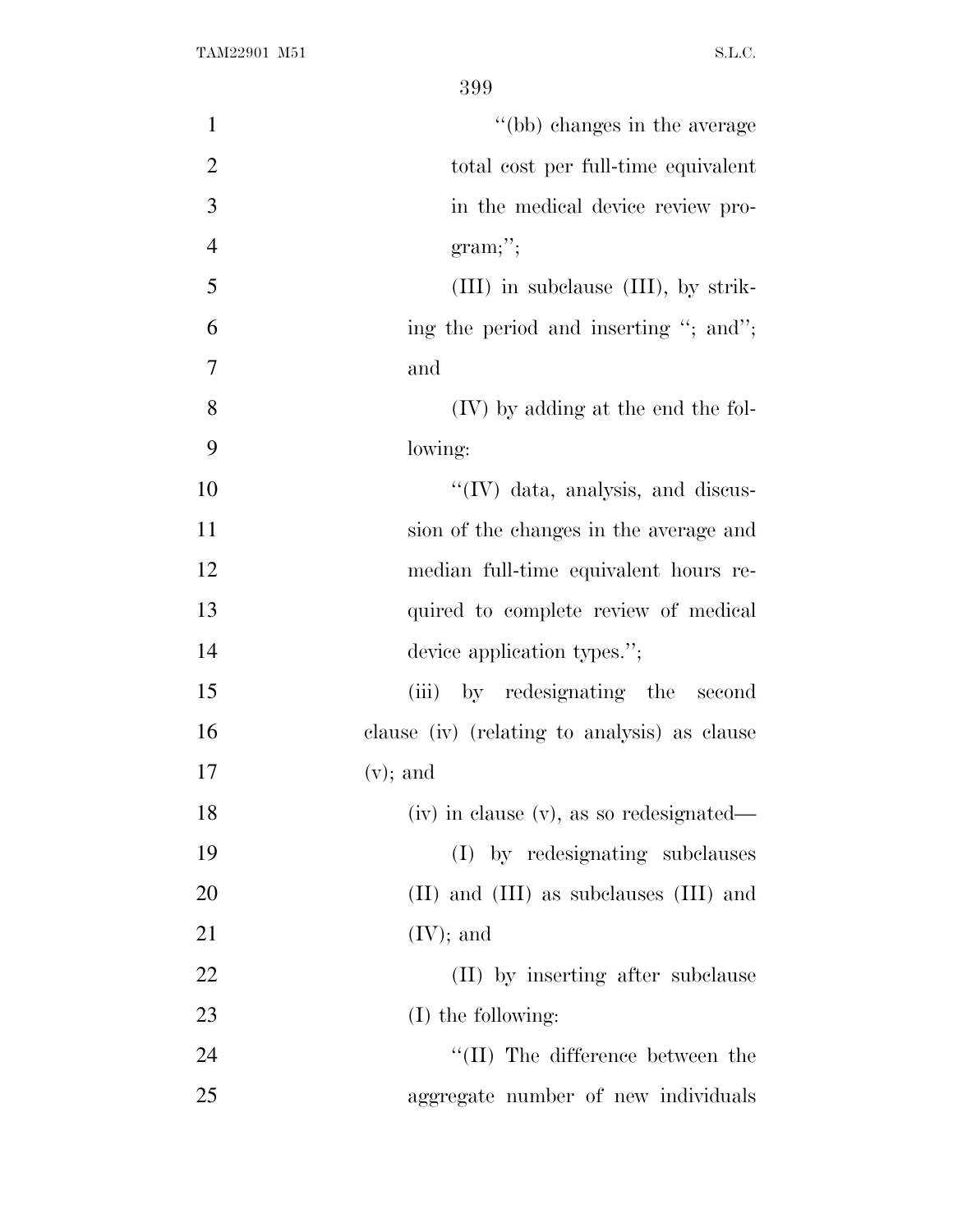TAM22901 M51 S.L.C.

| hired for purposes of device review in                 |
|--------------------------------------------------------|
| the applicable fiscal year and the ag-                 |
| gregate number of positions funded at                  |
| the end of such fiscal year.".                         |
| REAUTHORIZATION.—Section 738A(b) of<br>(3)             |
| the Federal Food, Drug, and Cosmetic Act (21)          |
| U.S.C. $379j-1(b)$ is amended—                         |
| (A) by redesignating paragraphs<br>(4)                 |
| through $(6)$ as paragraphs $(5)$ through $(7)$ , re-  |
| spectively;                                            |
| (B) by inserting after paragraph (3) the               |
| following:                                             |
| "(4) UPDATES TO CONGRESS.—The Secretary,               |
| in consultation with regulated industry, shall provide |
| regular updates on negotiations on the reauthoriza-    |
| tion of this part to the Committee on Health, Edu-     |
| cation, Labor, and Pensions of the Senate and the      |
| Committee on Energy and Commerce of the House          |
| of Representatives."; and                              |
| $(C)$ in paragraph $(7)$ , as so redesignated—         |
| (i) in subparagraph $(A)$ —                            |
| $(I)$ by striking "Before"<br>pre-                     |
| senting the recommendations devel-                     |
| oped under paragraphs (1) through                      |
|                                                        |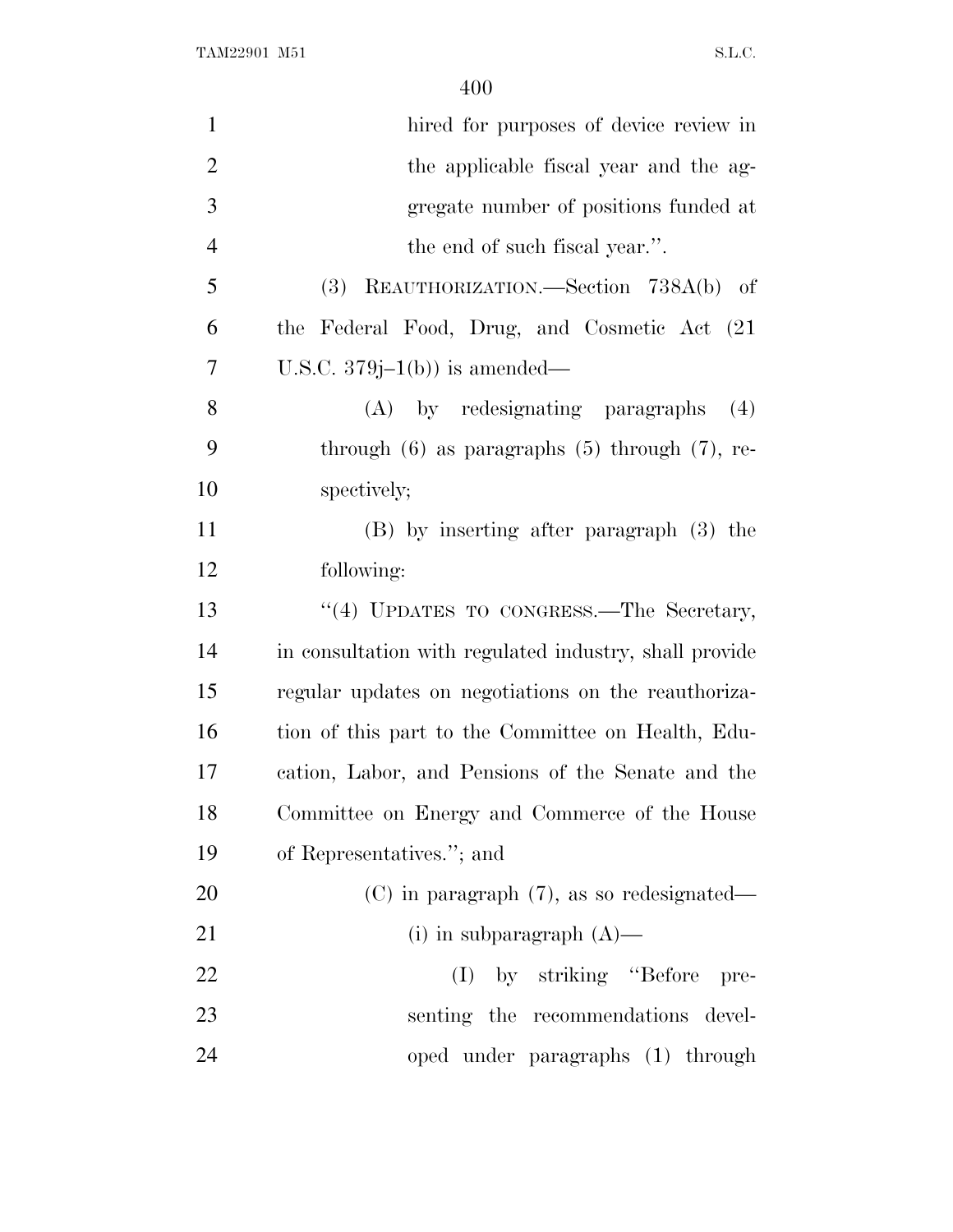| $\mathbf{1}$   | $(5)$ to the Congress, the'' and insert-                |
|----------------|---------------------------------------------------------|
| $\overline{2}$ | ing "The"; and                                          |
| 3              | $(II)$ by inserting ", not later than                   |
| $\overline{4}$ | 30 days after each such negotiation                     |
| 5              | meeting" before the period at the end;                  |
| 6              | and                                                     |
| $\overline{7}$ | (ii) in subparagraph $(B)$ , by inserting               |
| 8              | ", in sufficient detail," after "shall sum-             |
| 9              | marize".                                                |
| 10             | $(c)$ GDUFA.—                                           |
| 11             | (1) REAUTHORIZATION; REPORTING REQUIRE-                 |
| 12             | MENTS.-                                                 |
| 13             | PERFORMANCE REPORT.-Section<br>(A)                      |
| 14             | $744C(a)$ of the Federal Food, Drug, and Cos-           |
| 15             | metic Act $(21 \text{ U.S.C. } 379j-43(a))$ is amended— |
| 16             | (i) in paragraph $(3)$ —                                |
| 17             | (I) by amending subparagraph                            |
| 18             | $(A)$ to read as follows:                               |
| 19             | $\lq\lq$ data, analysis, and discussion of the          |
| 20             | changes in the number of individuals hired as           |
| 21             | agreed upon in the letters described in section         |
| 22             | 301(b) of the Generic Drug User Fee Amend-              |
| 23             | ments of 2022 and the number of remaining va-           |
| 24             | cancies, the number of full-time equivalents            |
| 25             | funded by fees collected pursuant to [section]          |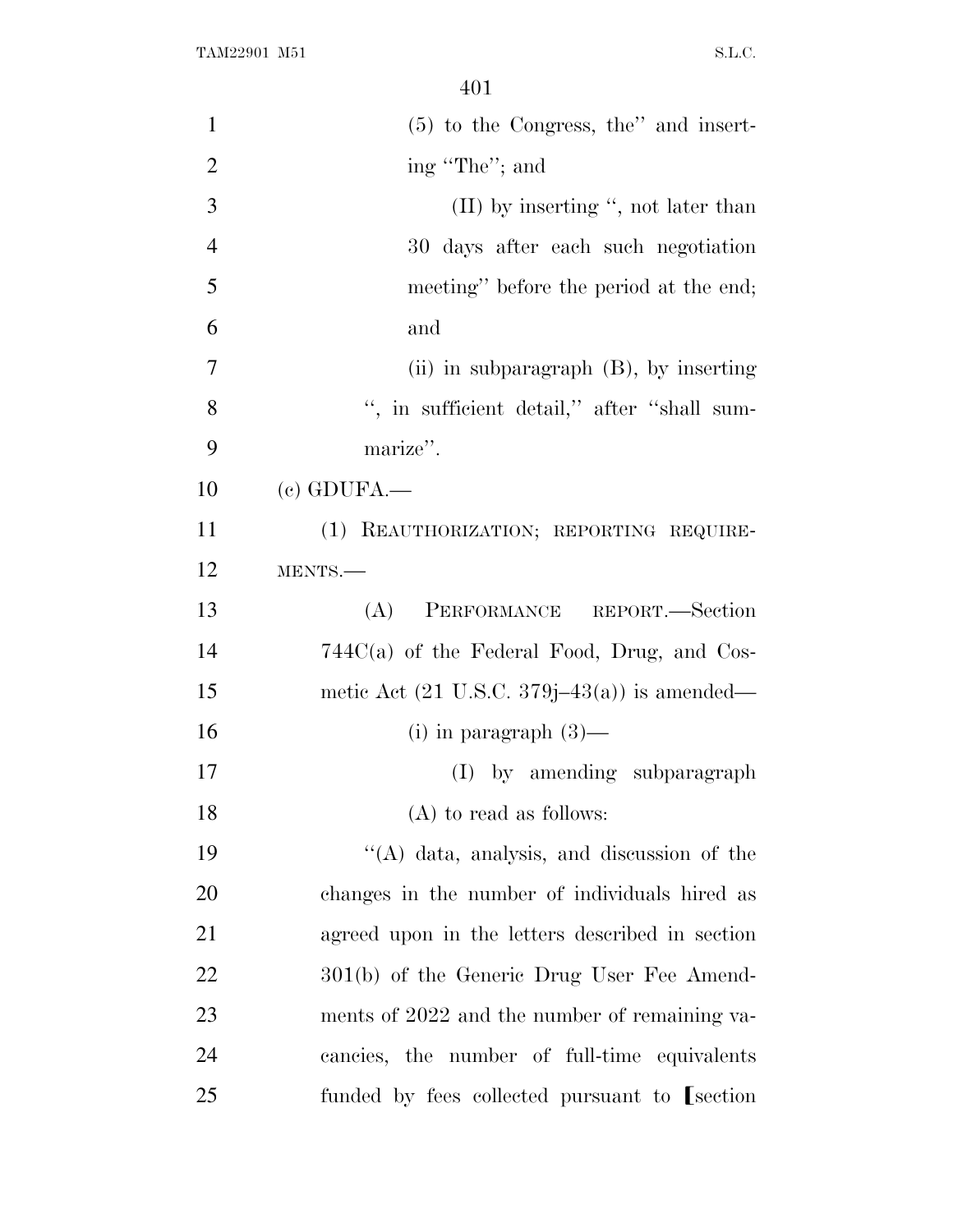| $\mathbf{1}$   | 744B], and the number of full time equivalents |
|----------------|------------------------------------------------|
| $\overline{2}$ | funded by budget authority at the Food and     |
| 3              | Drug Administration by each division within    |
| $\overline{4}$ | the Center for Drug Evaluation and Research,   |
| 5              | the Center for Biologics Evaluation and Re-    |
| 6              | search, the Office of Regulatory Affairs, and  |
| $\overline{7}$ | the Office of the Commissioner;";              |
| 8              | (II) by amending subparagraph                  |
| 9              | (B) to read as follows:                        |
| 10             | $\lq\lq$ data, analysis, and discussion of the |
| 11             | changes in the fee revenue amounts and costs   |
| 12             | for generic drug activities, including—        |
| 13             | "(i) identifying drivers of such               |
| 14             | changes; and                                   |
| 15             | "(ii) changes in the total average cost        |
| 16             | per full-time equivalent in the generic drug   |
| 17             | review program;";                              |
| 18             | (III) in subparagraph $(C)$ , by               |
| 19             | striking the period at the end and in-         |
| 20             | serting "; and"; and                           |
| 21             | (IV) by adding at the end the fol-             |
| 22             | lowing:                                        |
| 23             | "(D) data, analysis, and discussion of the     |
| 24             | changes in the average and median full-time    |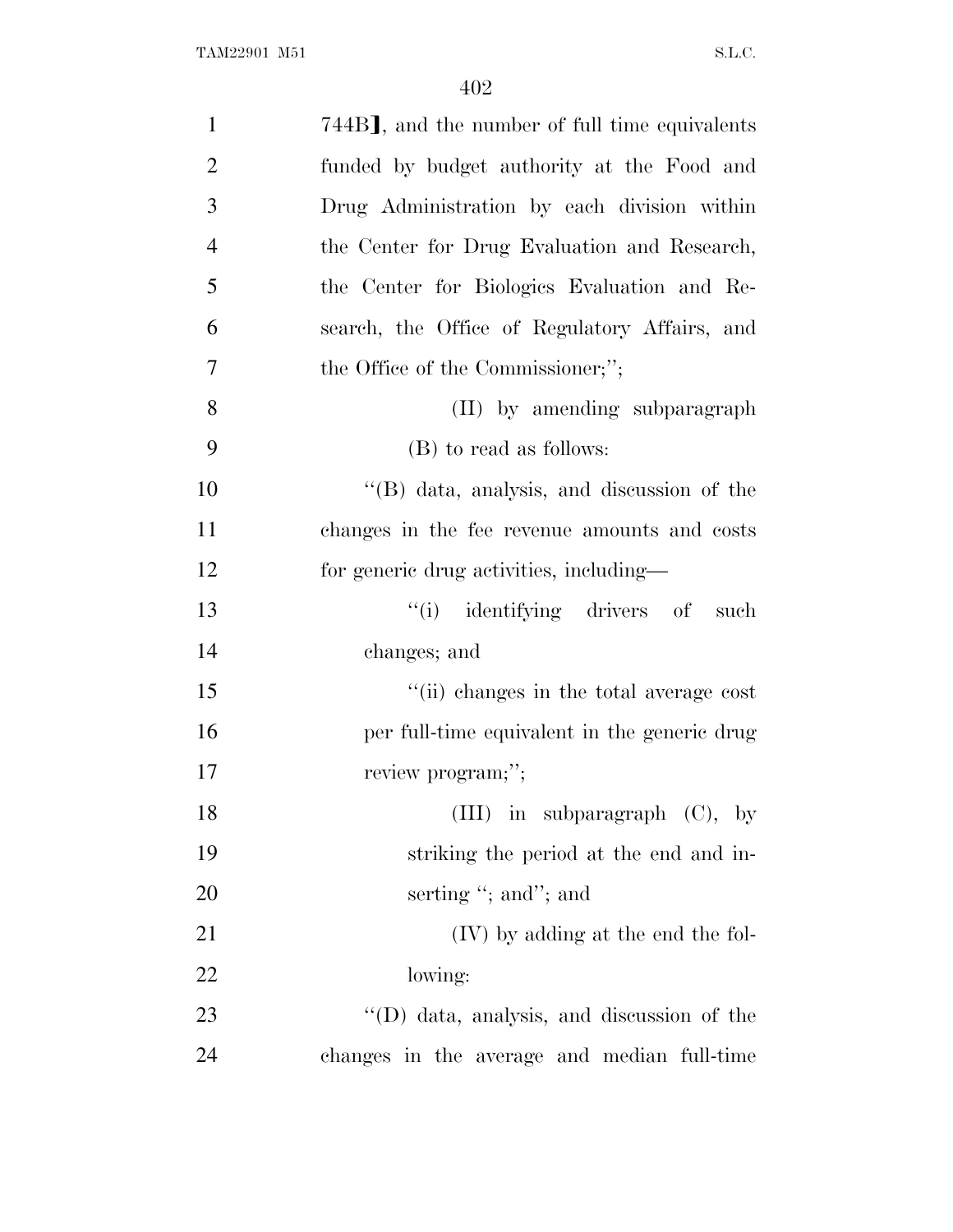| $\mathbf{1}$   | equivalent hours required to complete review of        |
|----------------|--------------------------------------------------------|
| $\overline{2}$ | abbreviated new drug application types."; and          |
| 3              | (ii) in paragraph $(4)$ —                              |
| $\overline{4}$ | (I) by redesignating subpara-                          |
| 5              | graphs $(B)$ and $(C)$ as subparagraphs                |
| 6              | $(C)$ and $(D)$ , respectively; and                    |
| 7              | (II) by inserting after subpara-                       |
| 8              | $graph(A)$ the following:                              |
| 9              | "(B) The difference between the aggregate              |
| 10             | number of new individuals hired [for purposes          |
| 11             | of abbreviated new drug application review] in         |
| 12             | the applicable fiscal year and the aggregate           |
| 13             | number of positions funded at the end of such          |
| 14             | fiscal year.".                                         |
| 15             | (2) REAUTHORIZATION.—Section 744C(f) of                |
| 16             | the Federal Food, Drug, and Cosmetic Act (21)          |
| 17             | U.S.C. $379j-43(f)$ is amended—                        |
| 18             | by redesignating paragraphs<br>(A)<br>(4)              |
| 19             | through $(6)$ as paragraphs $(5)$ through $(7)$ , re-  |
| 20             | spectively;                                            |
| 21             | $(B)$ by inserting after paragraph $(3)$ the           |
| 22             | following:                                             |
| 23             | "(4) UPDATES TO CONGRESS. The Secretary,               |
| 24             | in consultation with regulated industry, shall provide |
| 25             | regular updates on negotiations on the reauthoriza-    |
|                |                                                        |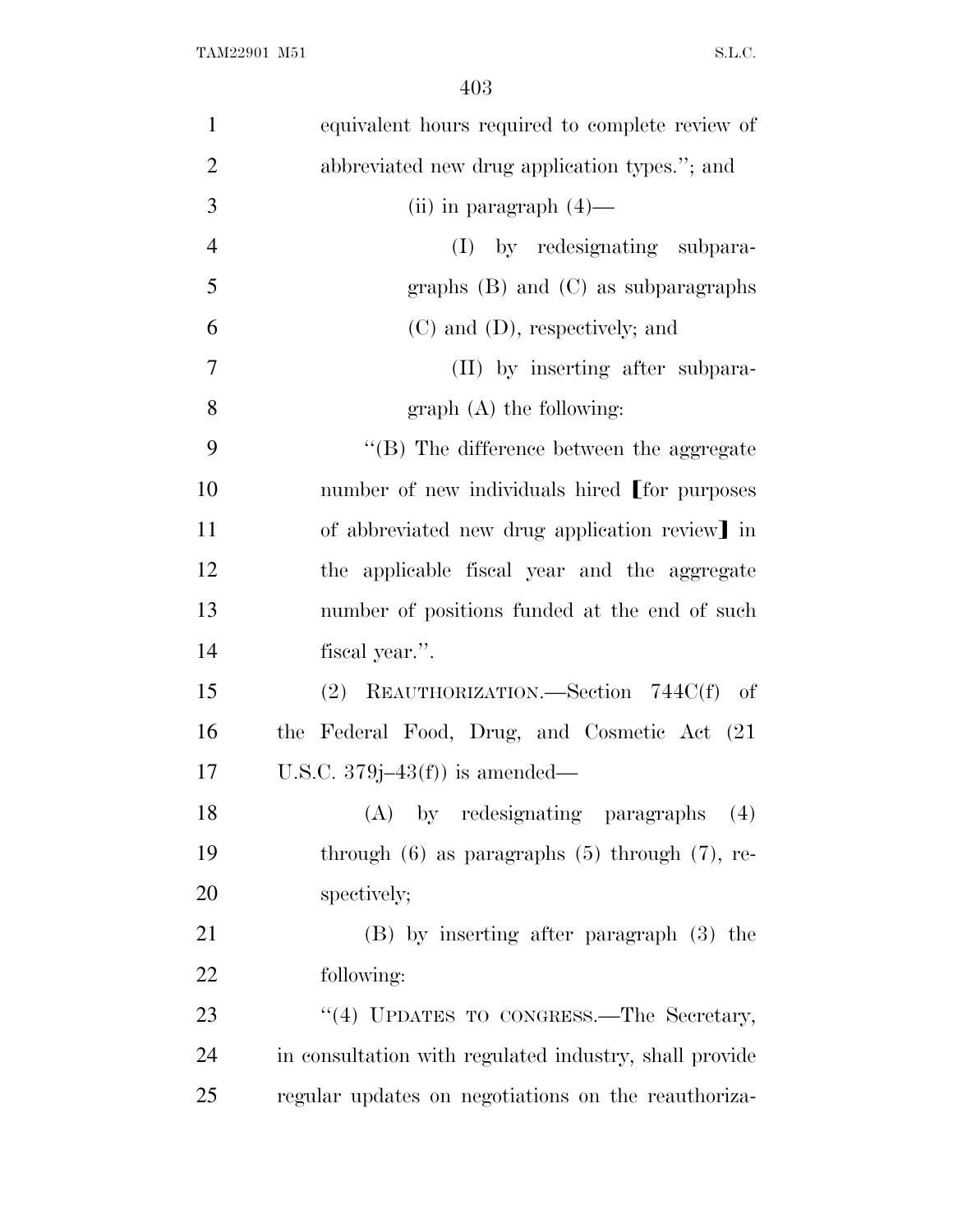| $\mathbf{1}$   | tion of this part to the Committee on Health, Edu-      |
|----------------|---------------------------------------------------------|
| $\overline{2}$ | cation, Labor, and Pensions of the Senate and the       |
| 3              | Committee on Energy and Commerce of the House           |
| $\overline{4}$ | of Representatives."; and                               |
| 5              | $(C)$ in paragraph $(7)$ , as so redesignated—          |
| 6              | (i) in subparagraph $(A)$ —                             |
| 7              | by striking "Before"<br>(I)<br>pre-                     |
| 8              | senting the recommendations devel-                      |
| 9              | oped under paragraphs (1) through                       |
| 10             | $(5)$ to the Congress, the" and insert-                 |
| 11             | ing "The"; and                                          |
| 12             | $(II)$ by inserting ", not later than                   |
| 13             | 30 days after each such negotiation                     |
| 14             | meeting" before the period at the end;                  |
| 15             | and                                                     |
| 16             | (ii) in subparagraph $(B)$ , by inserting               |
| 17             | ", in sufficient detail," after "shall sum-             |
| 18             | marize".                                                |
| 19             | $(d)$ BSUFA.—                                           |
| 20             | (1) REAUTHORIZATION; REPORTING REQUIRE-                 |
| 21             | MENTS.-                                                 |
| 22             | PERFORMANCE REPORT.-Section<br>(A)                      |
| 23             | $744I(a)$ of the Federal Food, Drug, and Cos-           |
| 24             | metic Act $(21 \text{ U.S.C. } 379j-53(a))$ is amended— |
| 25             | (i) in paragraph $(4)$ —                                |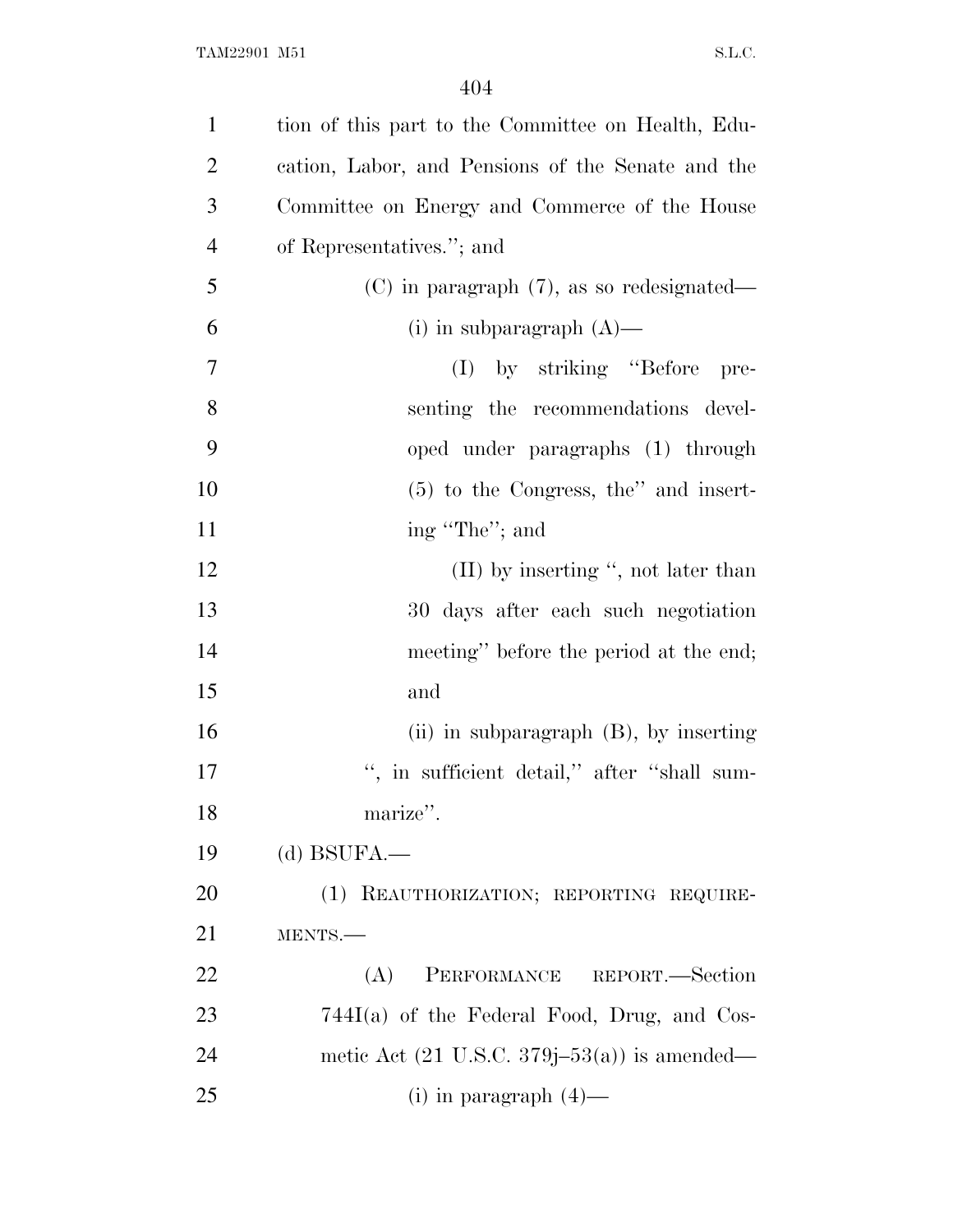| (ii) by amending subparagraph $(A)$ to |
|----------------------------------------|
| read as follows:                       |

 ''(A) data, analysis, and discussion of the changes in the number of individuals hired as agreed upon in the letters described in section 401(b) of the Biosimilar User Fee Amendments of 2022 and the number of remaining vacan- cies, the number of full-time equivalents funded 9 by fees collected pursuant to [section 744H], and the number of full time equivalents funded by budget authority at the Food and Drug Ad- ministration by each division within the Center for Drug Evaluation and Research, the Center for Biologics Evaluation and Research, the Of- fice of Regulatory Affairs, and the Office of the Commissioner;'';

17 (iii) by amending subparagraph (B) to read as follows:

 ''(B) data, analysis, and discussion of the changes in the fee revenue amounts and costs for the process for the review of biosimilar bio- logical product applications, including identi-fying—

24 ''(i) drivers of such changes; and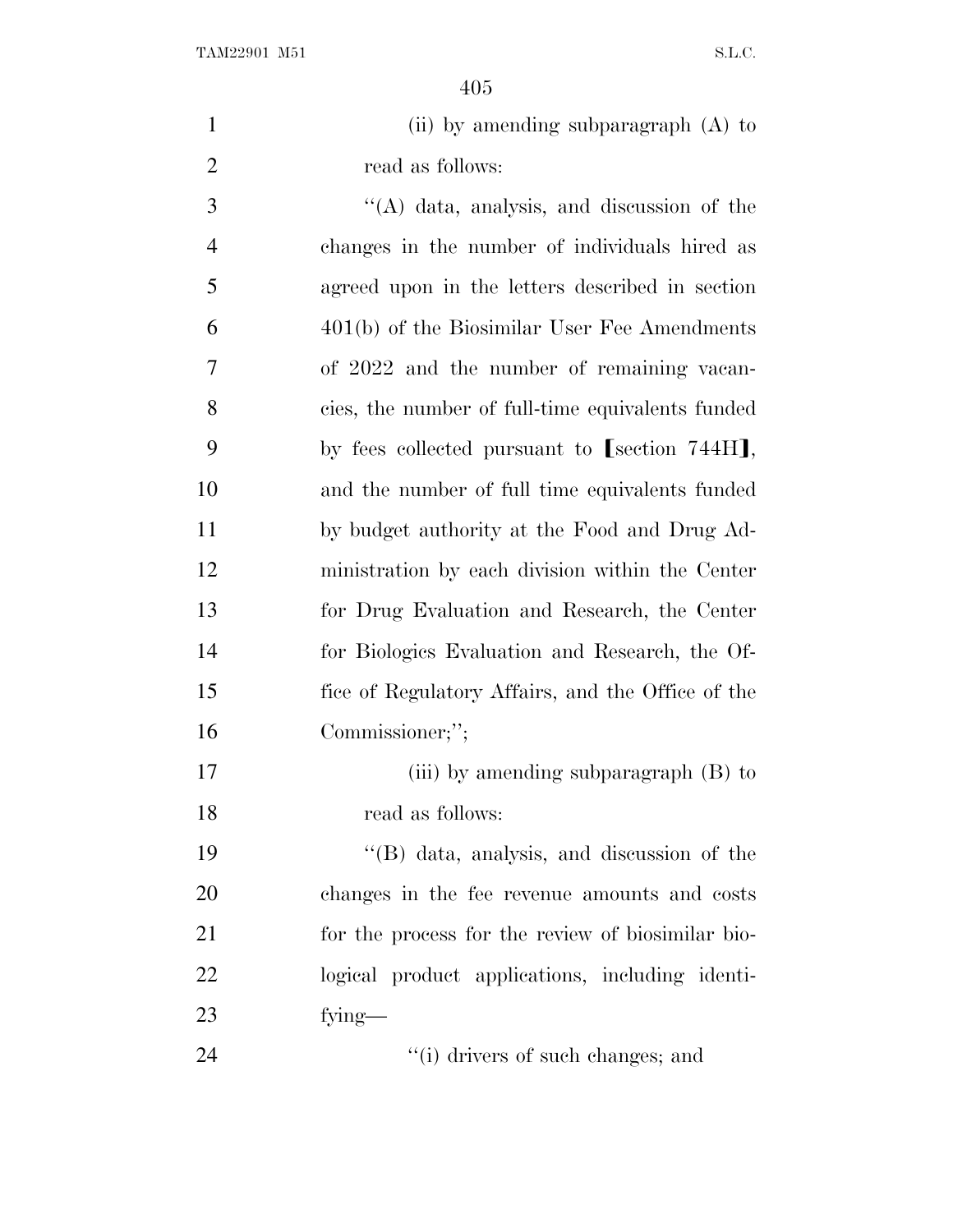| $\mathbf{1}$   | "(ii) changes in the average total cost            |
|----------------|----------------------------------------------------|
| $\overline{2}$ | per full-time equivalent in the biosimilar         |
| 3              | biological product review program;";               |
| $\overline{4}$ | (iv) in subparagraph (C), by striking              |
| 5              | the period at the end and inserting ";             |
| 6              | and"; and                                          |
| 7              | (v) by adding at the end the following:            |
| 8              | $\lq\lq$ (D) data, analysis, and discussion of the |
| 9              | changes in the average and median full-time        |
| 10             | equivalent hours required to complete review of    |
| 11             | biosimilar biological product application types."; |
| 12             | and                                                |
| 13             | $(B)$ in paragraph $(5)$ —                         |
| 14             | (i) by redesignating subparagraphs                 |
| 15             | $(B)$ and $(C)$ as subparagraphs $(C)$ and         |
| 16             | (D), respectively; and                             |
| 17             | (ii) by inserting after subparagraph               |
| 18             | $(A)$ the following:                               |
| 19             | "(B) The difference between the aggregate          |
| 20             | number of new individuals hired [for purposes      |
| 21             | of biosimilar biological product application re-   |
| 22             | view in the applicable fiscal year and the ag-     |
| 23             | gregate number of positions funded at the end      |
| 24             | of such fiscal year.".                             |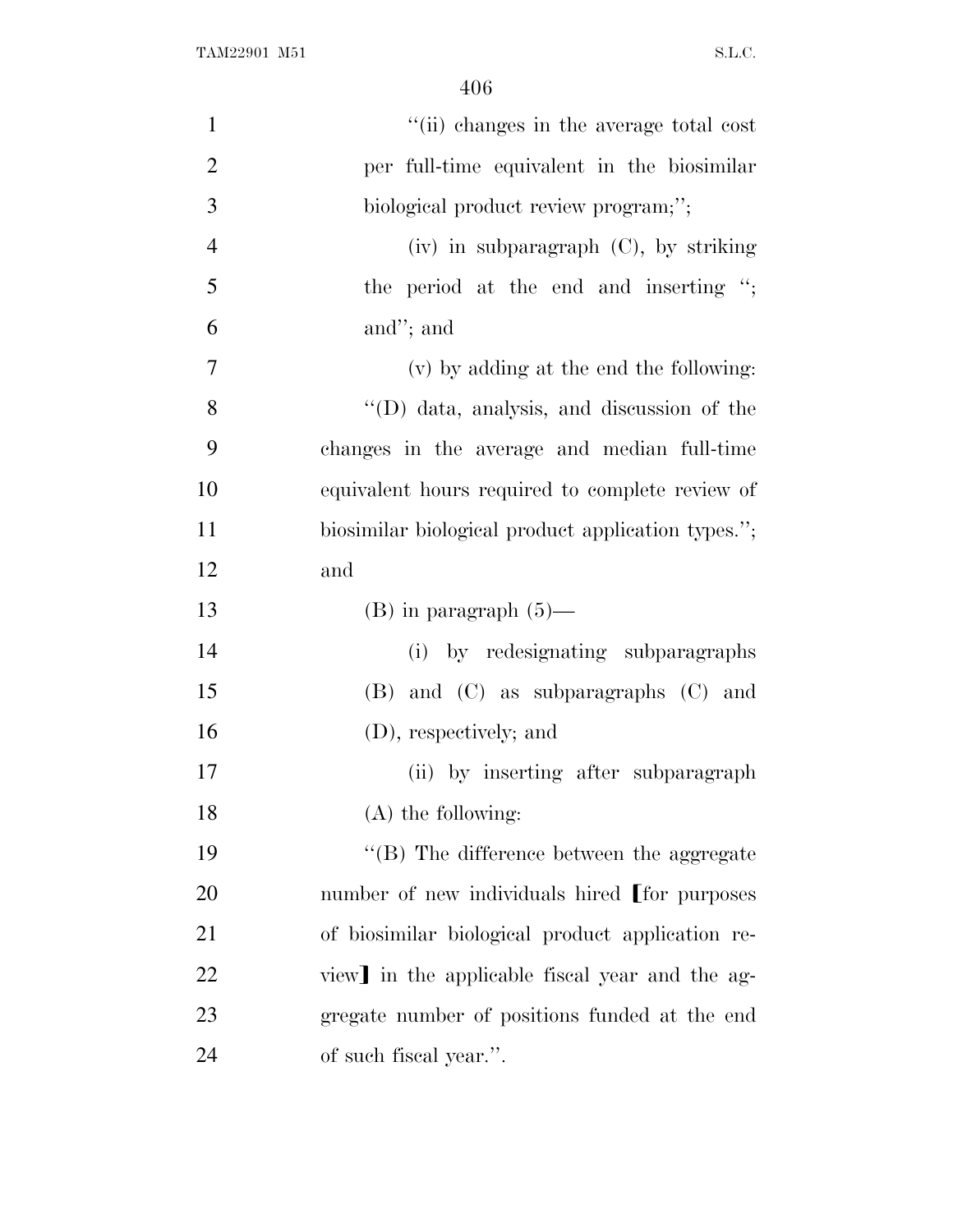| $\mathbf{1}$   | $(2)$ REAUTHORIZATION.—Section 744I(f) of the         |
|----------------|-------------------------------------------------------|
| $\overline{2}$ | Federal Food, Drug, and Cosmetic Act (21 U.S.C.       |
| 3              | $379j-53(f)$ is amended—                              |
| $\overline{4}$ | $(A)$ by redesignating paragraphs $(2)$ and           |
| 5              | $(3)$ as paragraphs $(5)$ and $(6)$ , respectively;   |
| 6              | (B) by inserting after paragraph (1) the              |
| 7              | following:                                            |
| 8              | "(2) PRIOR PUBLIC INPUT.—Prior to beginning           |
| 9              | negotiations with the regulated industry on the reau- |
| 10             | thorization of this subpart, the Secretary shall—     |
| 11             | "(A) publish a notice in the Federal Reg-             |
| 12             | ister requesting public input on the reauthoriza-     |
| 13             | tion;                                                 |
| 14             | $\lq\lq (B)$ hold a public meeting at which the       |
| 15             | public may present its views on the reauthoriza-      |
| 16             | tion;                                                 |
| 17             | "(C) provide a period of 30 days after the            |
| 18             | public meeting to obtain written comments from        |
| 19             | the public suggesting changes to this subpart;        |
| 20             | and                                                   |
| 21             | "(D) publish the comments on the Food                 |
| 22             | and Drug Administration's website.                    |
| 23             | "(3) PERIODIC CONSULTATION.—Not less fre-             |
| 24             | quently than once every month during negotiations     |
| 25             | with the regulated industry, the Secretary shall hold |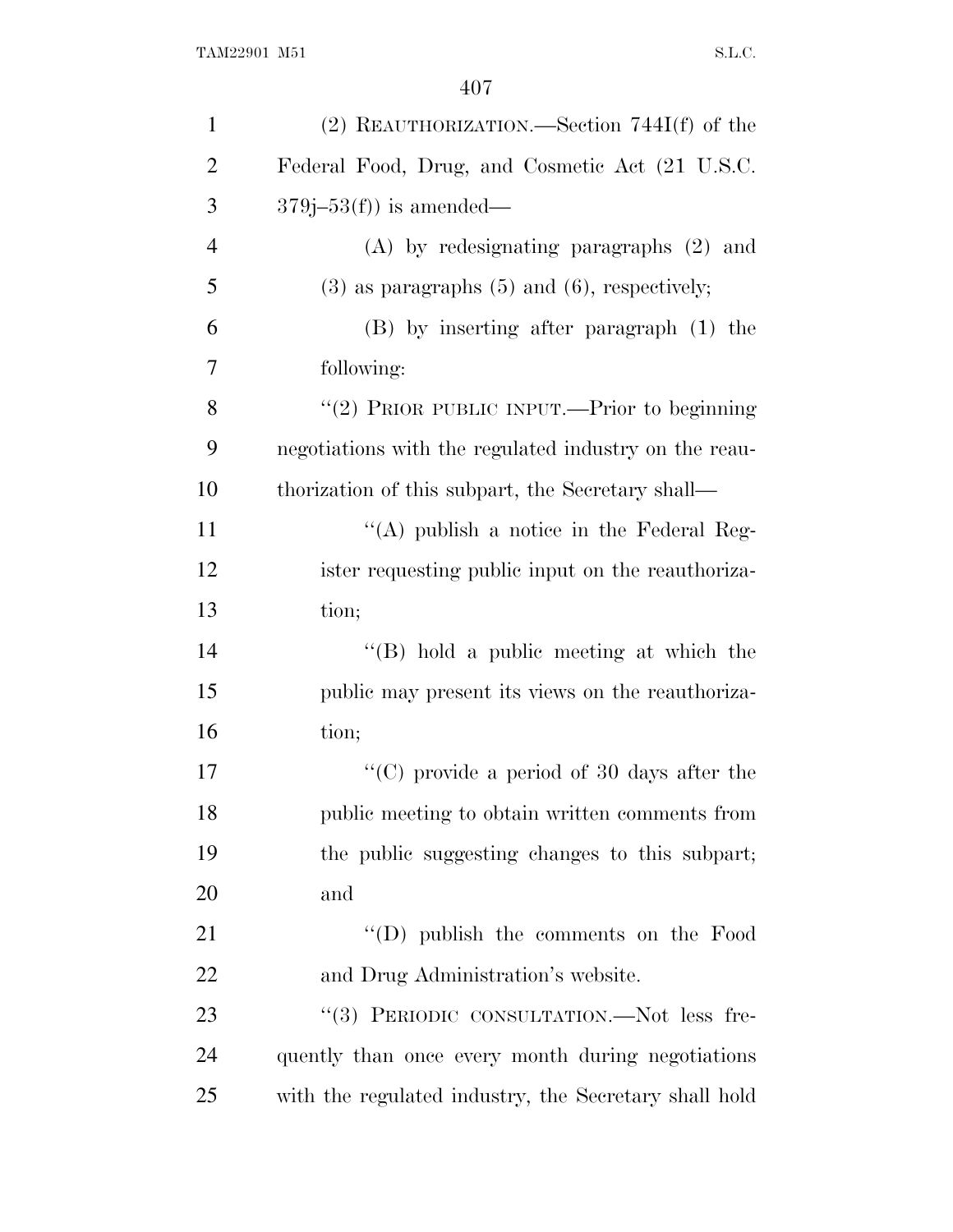TAM22901 M51 S.L.C.

 discussions with representatives of patient and con- sumer advocacy groups to continue discussions of their views on the reauthorization and their sugges- tions for changes to this subpart as expressed under paragraph (2). 6 "(4) UPDATES TO CONGRESS.—The Secretary, in consultation with regulated industry, shall provide regular updates on negotiations on the reauthoriza- tion of this part to the Committee on Health, Edu- cation, Labor, and Pensions of the Senate and the Committee on Energy and Commerce of the House of Representatives.''; and (C) by adding at the end the following: 14 <sup>"</sup>(7) MINUTES OF NEGOTIATION MEETINGS.— ''(A) PUBLIC AVAILABILITY.—The Sec- retary shall make publicly available, on the pub- lic website of the Food and Drug Administra- tion, minutes of all negotiation meetings con- ducted under this subsection between the Food and Drug Administration and the regulated in- dustry, not later than 30 days after each such negotiation meeting. 23 "'(B) CONTENT.—The minutes described under subparagraph (A) shall summarize, in

sufficient detail, any substantive proposal made